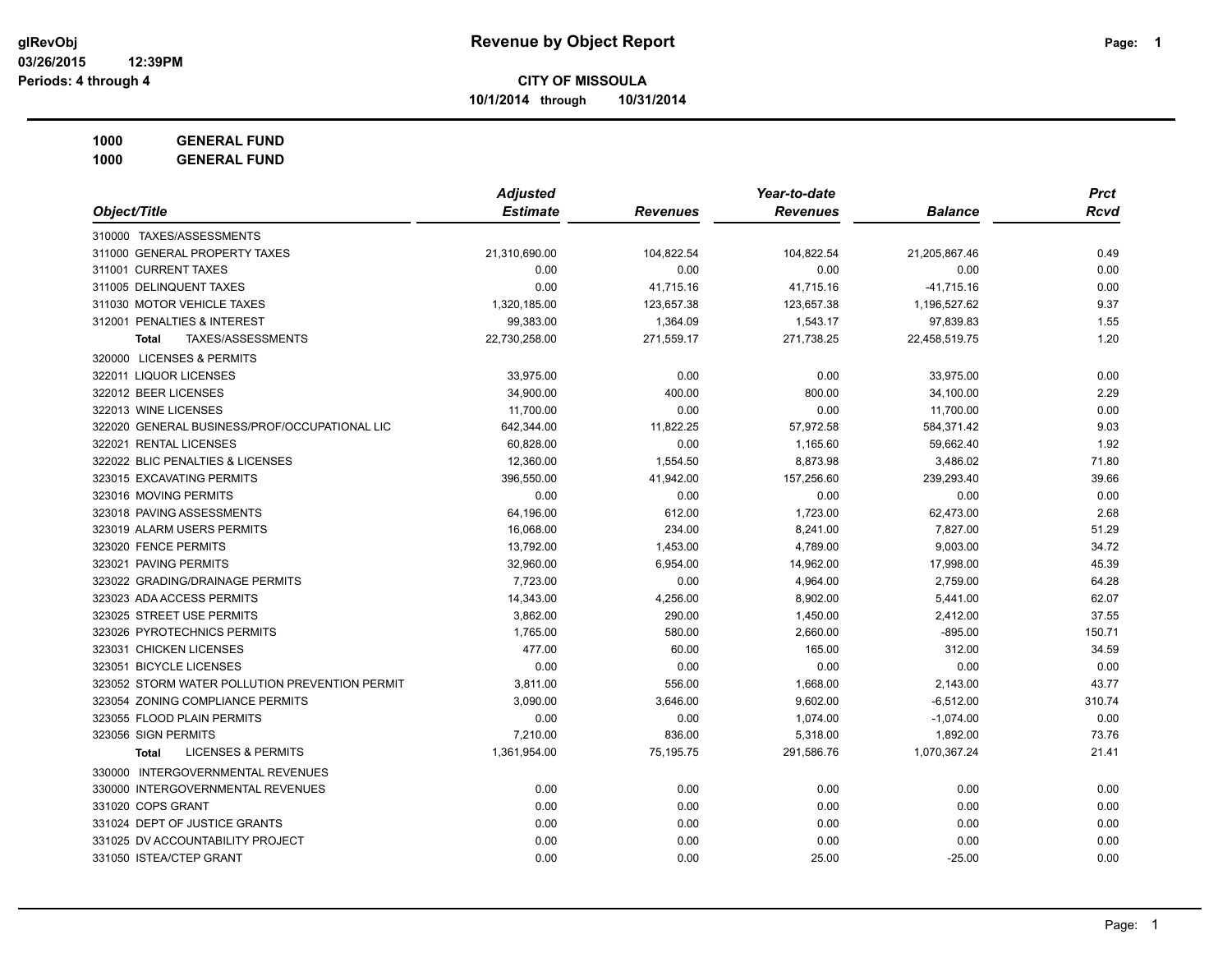**10/1/2014 through 10/31/2014**

**1000 GENERAL FUND 1000 GENERAL FUND**

| Object/Title                                      | <b>Adjusted</b> |                 | Year-to-date    |                | <b>Prct</b> |
|---------------------------------------------------|-----------------|-----------------|-----------------|----------------|-------------|
|                                                   | <b>Estimate</b> | <b>Revenues</b> | <b>Revenues</b> | <b>Balance</b> | Rcvd        |
| 331054 FHWA PL GRANT                              | 0.00            | 0.00            | 0.00            | 0.00           | 0.00        |
| 331055 FTA GRANT                                  | 0.00            | 0.00            | 0.00            | 0.00           | 0.00        |
| 331056 MDT FEDERAL CMAQ                           | 0.00            | 0.00            | 0.00            | 0.00           | 0.00        |
| 331057 TRANSIT-MUTD CMAQ                          | 0.00            | 0.00            | 0.00            | 0.00           | 0.00        |
| 331091 US DOT HMEP GRANT                          | 0.00            | 0.00            | 0.00            | 0.00           | 0.00        |
| 331112 SAFER GRANT                                | 0.00            | 0.00            | 0.00            | 0.00           | 0.00        |
| 331113 FEMA GRANT                                 | 0.00            | 0.00            | 0.00            | 0.00           | 0.00        |
| 331114 TITLE III GRANT-MSLA CO                    | 0.00            | 14,500.00       | 14,500.00       | $-14,500.00$   | 0.00        |
| 331160 SAFE ROUTES TO SCHOOLS fY08 \$82,500       | 0.00            | 0.00            | 0.00            | 0.00           | 0.00        |
| 331170 HISTORICAL PRESERVATION GRANT              | 0.00            | 0.00            | 0.00            | 0.00           | 0.00        |
| 331178 DUI TASK FORCE                             | 240,000.00      | 0.00            | 0.00            | 240,000.00     | 0.00        |
| 334017 SCHOOL RESOURCE OFFICER                    | 0.00            | 0.00            | 248,850.00      | $-248,850.00$  | 0.00        |
| 335075 STATE GAMBLING/VIDEO/KENO/BINGO FEES       | 127,650.00      | 0.00            | 0.00            | 127,650.00     | 0.00        |
| 335076 STATE GAMBLING LICENSE FEES                | 0.00            | 0.00            | 0.00            | 0.00           | 0.00        |
| 335077 STATE KENO/BINGO PROCEEDS TAX              | 0.00            | 0.00            | 0.00            | 0.00           | 0.00        |
| 335210 PERSONAL PROPERTY TAX REIMBURSEMENT        | 428,686.00      | 0.00            | 0.00            | 428,686.00     | 0.00        |
| 335230 HB 124 REVENUE                             | 7,300,985.00    | 0.00            | 1,993,952.67    | 5,307,032.33   | 27.31       |
| 336021 STATE CONTRIB - POLICE RETIREMENT          | 2,180,799.00    | 171,447.87      | 665,217.97      | 1,515,581.03   | 30.50       |
| 336022 STATE CONTRIB. - FIRE RETIREMENT           | 2,262,024.00    | 174,052.98      | 678,030.76      | 1,583,993.24   | 29.97       |
| 336023 STATE CONTRIB. - PERS                      | 9,986.00        | 788.63          | 4,665.09        | 5,320.91       | 46.72       |
| 336030 COUNTY CONTRIBUTION                        | 9,900.00        | 0.00            | 0.00            | 9,900.00       | 0.00        |
| 337012 LEGAL SERVICES-CONTRACTED/REIMB.           | 0.00            | 0.00            | 4,800.00        | $-4,800.00$    | 0.00        |
| 337013 MUTD SIGN MAINTENANCE AGREEMENT            | 3,000.00        | 0.00            | 0.00            | 3,000.00       | 0.00        |
| 338000 LOCAL SHARING OF TAX INCREMENT             | 0.00            | 0.00            | 0.00            | 0.00           | 0.00        |
| 338100 PLANNING MILLS PASSED THRU COUNTY          | 0.00            | 0.00            | 0.00            | 0.00           | 0.00        |
| 339000 PAYMENT IN LIEU OF TAXES                   | 34,056.00       | 0.00            | 0.00            | 34,056.00      | 0.00        |
| <b>INTERGOVERNMENTAL REVENUES</b><br><b>Total</b> | 12,597,086.00   | 360,789.48      | 3,610,041.49    | 8,987,044.51   | 28.66       |
| 340000 CHARGES FOR SERVICES                       |                 |                 |                 |                |             |
| 341009 BLDG ADMIN FEES                            | 245,008.00      | 0.00            | 0.00            | 245,008.00     | 0.00        |
| 341010 MISCELLANEOUS COLLECTIONS                  | 350.00          | 0.00            | 6.75            | 343.25         | 1.93        |
| 341011 TRANSPORTATION ADMIN FEES                  | 24,000.00       | 0.00            | 0.00            | 24,000.00      | 0.00        |
| 341012 MAYORS PROCLAMATION FEES                   | 100.00          | 10.00           | 30.00           | 70.00          | 30.00       |
| 341013 AIR FUND FEES                              | 250.00          | 55.00           | 55.00           | 195.00         | 22.00       |
| 341015 SEWER ADMINISTRATION FEES                  | 1,173,327.00    | 0.00            | 0.00            | 1,173,327.00   | 0.00        |
| 341016 MRA ADMINISTRATION FEES                    | 117,053.00      | 0.00            | 0.00            | 117,053.00     | 0.00        |
| 341017 LIGHTING ADMINISTRATION FEES               | 15,002.00       | 0.00            | 0.00            | 15,002.00      | 0.00        |
| 341018 PARKING COMM ADMIN FEES                    | 173,680.00      | 0.00            | 0.00            | 173,680.00     | 0.00        |
| 341021 SID ADMINISTRATION FEES                    | 0.00            | 0.00            | 0.00            | 0.00           | 0.00        |
| 341022 PROJECT ADMIN FEES                         | 0.00            | 0.00            | 0.00            | 0.00           | 0.00        |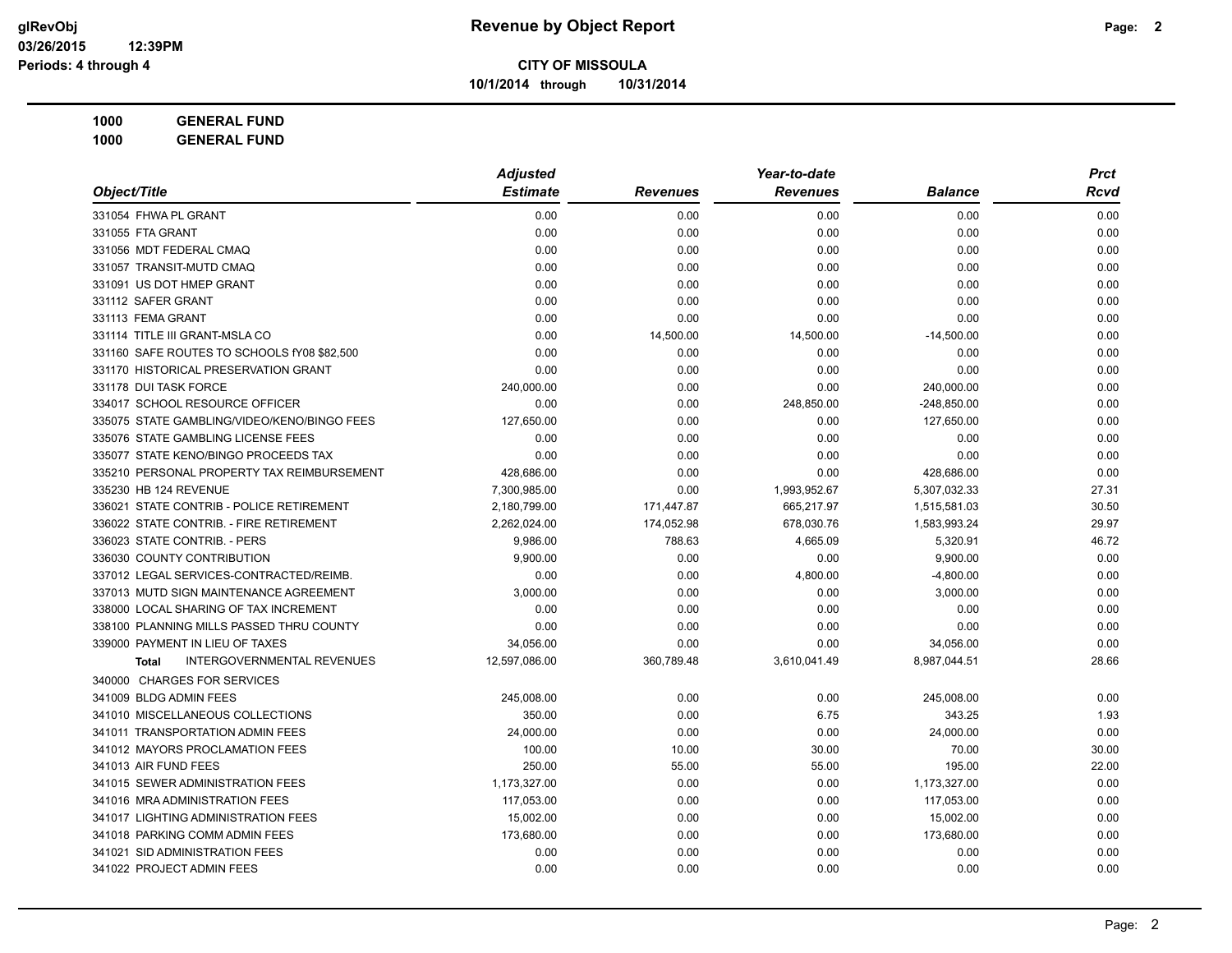**10/1/2014 through 10/31/2014**

**1000 GENERAL FUND 1000 GENERAL FUND**

|                                          | <b>Adjusted</b> |                 | Year-to-date    |                | <b>Prct</b> |
|------------------------------------------|-----------------|-----------------|-----------------|----------------|-------------|
| Object/Title                             | <b>Estimate</b> | <b>Revenues</b> | <b>Revenues</b> | <b>Balance</b> | Rcvd        |
| 341023 PLANNING ADMIN FEES               | 24,000.00       | 0.00            | 0.00            | 24,000.00      | 0.00        |
| 341031 STATE REIMB MUNI COURT            | 0.00            | 0.00            | 0.00            | 0.00           | 0.00        |
| 341041 SEWER EXTENSION RECORDING FEES    | 4,500.00        | 213.00          | 991.00          | 3,509.00       | 22.02       |
| 341052 MUNICIPAL COURT FILING FEES       | 283,400.00      | 29,685.93       | 88,790.54       | 194,609.46     | 31.33       |
| 341055 CRIME VICTIM SURCHARGE            | 2,500.00        | 149.00          | 413.00          | 2,087.00       | 16.52       |
| 341067 SUBDIVISION EXEMPTION AFFIDAVITS  | 0.00            | 0.00            | 1,800.00        | $-1,800.00$    | 0.00        |
| 341068 SUBDIVISON FEES                   | 5,000.00        | 1,279.00        | 1,842.00        | 3,158.00       | 36.84       |
| 341069 REZONING FEES                     | 5,000.00        | 0.00            | 0.00            | 5,000.00       | 0.00        |
| 341070 DESIGN REVIEW BOARD               | 15,000.00       | 5,267.19        | 11,912.31       | 3,087.69       | 79.42       |
| 341071 BOARD OF ADJUST. ZONING, SIGNS    | 58,400.00       | 0.00            | 0.00            | 58,400.00      | 0.00        |
| 341072 FLOOD PLAIN-0THER FEES            | 0.00            | 0.00            | 0.00            | 0.00           | 0.00        |
| 341073 FIRE PLAN CHECK FEES              | 27,981.00       | 4,727.00        | 12,454.00       | 15,527.00      | 44.51       |
| 341074 FIRE INSPECTION FEES              | 0.00            | 10,365.00       | 23,762.00       | $-23,762.00$   | 0.00        |
| 341076 ENGINEERING PLAN CHECK FEES       | 33,478.00       | 4,875.00        | 17,987.00       | 15,491.00      | 53.73       |
| 341077 ZONING COMPLIANCE INSPECTIONS     | 0.00            | 0.00            | 0.00            | 0.00           | 0.00        |
| 341078 ENGINEERING MAP FEES              | 120.00          | 15.00           | 20.00           | 100.00         | 16.67       |
| 341079 GREASE INTERCEPTOR APPEAL FEES    | 2,000.00        | 304.00          | 608.00          | 1,392.00       | 30.40       |
| 341090 STREET VACATION PETITION FEES     | 0.00            | 0.00            | 1,923.00        | $-1,923.00$    | 0.00        |
| 341091 INSPECTION CODE BOOKS & COPIES    | 0.00            | 0.00            | 0.00            | 0.00           | 0.00        |
| 341100 GRANT ADMINISTRATION SERVICE FEES | 0.00            | 0.00            | 0.00            | 0.00           | 0.00        |
| 342010 POLICE/BID AGREEMENT              | 0.00            | 0.00            | 0.00            | 0.00           | 0.00        |
| 342012 PD REIMBURSABLE SERVICES          | 0.00            | 0.00            | 0.00            | 0.00           | 0.00        |
| 342013 SECURITY INVEST FEES              | 11,000.00       | 1,730.00        | 4,713.00        | 6,287.00       | 42.85       |
| 342014 POLICE DEPARTMENT SERVICE FEES    | 15,000.00       | 1,078.00        | 5,405.00        | 9,595.00       | 36.03       |
| 342015 POLICE OVERTIME FEES              | 84,000.00       | 35,998.45       | 62,166.49       | 21,833.51      | 74.01       |
| 342016 POLICE TRAINING FEES              | 36,000.00       | 0.00            | 3,065.30        | 32,934.70      | 8.51        |
| 342017 CATERING FEES                     | 7,200.00        | 280.00          | 2,773.56        | 4,426.44       | 38.52       |
| 342018 DESK REPORTS                      | 20,000.00       | 1,901.00        | 7,894.00        | 12,106.00      | 39.47       |
| 342019 ABANDONED VEHICLE REVENUE FEES    | 32,500.00       | 9,050.00        | 9,642.50        | 22,857.50      | 29.67       |
| 342020 FIRE DEPARTMENT FEES              | 100.00          | 7.50            | 87.50           | 12.50          | 87.50       |
| 342021 CPR EDUCATION PROGRAM             | 7,435.00        | 1,410.00        | 3,905.00        | 3,530.00       | 52.52       |
| 342022 OUTSIDE HIRES                     | 524,890.00      | 22,185.65       | 310,360.77      | 214,529.23     | 59.13       |
| 342060 BIKE PROGRAM SALES & FEES         | 2,700.00        | 1,229.37        | 1,229.37        | 1,470.63       | 45.53       |
| 343000 PW REIMBURSABLE SERVICES          | 31,258.00       | 0.00            | 30.00           | 31,228.00      | 0.10        |
| 343001 SIGN FABRICATION & CONTRACTS      | 500.00          | 0.00            | 0.00            | 500.00         | 0.00        |
| 343002 OTHER AGENCIES - VEH MAINT        | 48,000.00       | 17,429.29       | 17,700.29       | 30,299.71      | 36.88       |
| 343003 STATE PAYMENT - TRAFFIC COUNTS    | 4,450.00        | 0.00            | 0.00            | 4,450.00       | 0.00        |
| 343004 SPECIAL STATE CONTRACTS           | 80,000.00       | 0.00            | 0.00            | 80,000.00      | 0.00        |
| 343006 OTHER GOVT AGENCY-STREET PROJECTS | 98,318.00       | 0.00            | 0.00            | 98,318.00      | 0.00        |
|                                          |                 |                 |                 |                |             |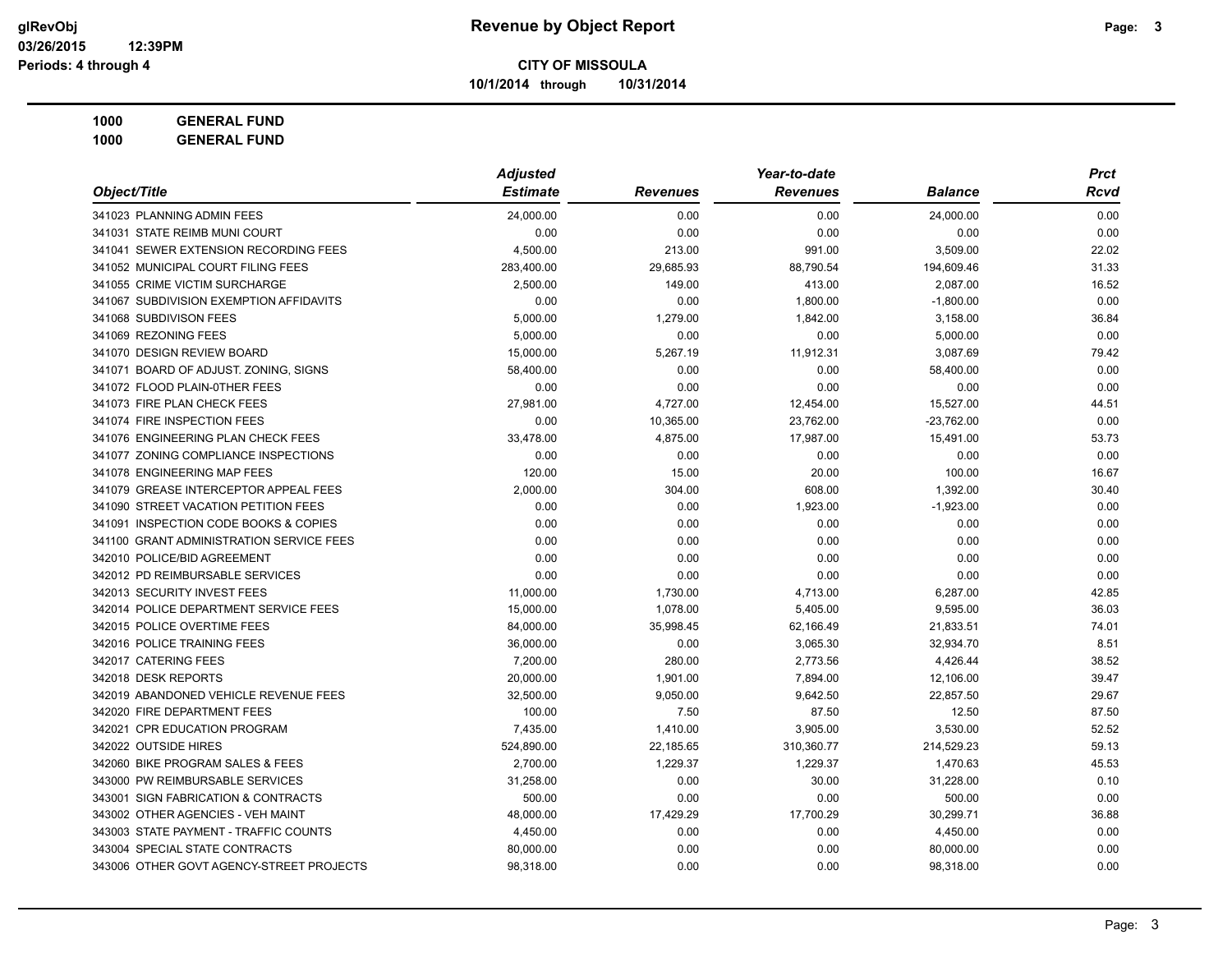**10/1/2014 through 10/31/2014**

**1000 GENERAL FUND**

| Object/Title                                   | <b>Adjusted</b> |                 | Year-to-date    |                | <b>Prct</b> |
|------------------------------------------------|-----------------|-----------------|-----------------|----------------|-------------|
|                                                | <b>Estimate</b> | <b>Revenues</b> | <b>Revenues</b> | <b>Balance</b> | Rcvd        |
| 343008 PRIVATE COMPANY STREET PAYMENTS         | 0.00            | 0.00            | 0.00            | 0.00           | 0.00        |
| 343010 STREET DEPT SALES & SERVICES            | 19,195.00       | 0.00            | 0.00            | 19,195.00      | 0.00        |
| 343013 SNOW REMOVAL FEES                       | 1,500.00        | 0.00            | 0.00            | 1,500.00       | 0.00        |
| 343080 STATE MAINTENANCE CONTRACT              | 530,082.00      | 119,632.80      | 169,009.01      | 361,072.99     | 31.88       |
| 343082 MDT URBAN PROJECTS                      | 0.00            | 0.00            | 0.00            | 0.00           | 0.00        |
| 343083 CONTRACT SEWER APPLICATIONS             | 0.00            | 0.00            | 0.00            | 0.00           | 0.00        |
| 343084 STREET MAINTENANCE MATERIALS REIMB      | 55,500.00       | 0.00            | 39,722.64       | 15,777.36      | 71.57       |
| 343097 SIDEWALK AND CURB FEES                  | 340,000.00      | 20,931.14       | 133,601.07      | 206,398.93     | 39.29       |
| 343311 SALE OF NICHES                          | 3,200.00        | 0.00            | 0.00            | 3,200.00       | 0.00        |
| 343320 CEMETERY - SALE OF PLOTS                | 12.870.00       | 950.00          | 4,100.00        | 8,770.00       | 31.86       |
| 343321 CEMETERY FOUNDATIONS                    | 1,570.00        | 700.00          | 2,675.00        | $-1,105.00$    | 170.38      |
| 343322 CEMETERY FLOWER CARE                    | 4,250.00        | 0.00            | 0.00            | 4,250.00       | 0.00        |
| 343323 CEMETERY - LINER INSTALL FEES           | 5,580.00        | 200.00          | 4,500.00        | 1,080.00       | 80.65       |
| 343324 OTHER CEMETERY FEES                     | 1,500.00        | 150.00          | 600.00          | 900.00         | 40.00       |
| 343325 2ND INTERMENT RIGHT                     | 0.00            | 0.00            | 1,400.00        | $-1,400.00$    | 0.00        |
| 343340 CEMETERY - OPENINGS & CLOSINGS          | 10,950.00       | 350.00          | 5,175.00        | 5,775.00       | 47.26       |
| 343350 CEMETERY CARE, FEES                     | 24,000.00       | 0.00            | 0.00            | 24,000.00      | 0.00        |
| 343360 WEED CONTROL                            | 3,000.00        | 0.00            | 0.00            | 3,000.00       | 0.00        |
| 346029 PARKS PETTY CASH FUND                   | 0.00            | 0.00            | 0.00            | 0.00           | 0.00        |
| 346031 RECREATION FEES                         | 166,294.00      | 8,070.90        | 49,832.79       | 116,461.21     | 29.97       |
| 346033 PARK FEES/FACILITY RENTALS              | 85,000.00       | 5,680.75        | 28,921.96       | 56,078.04      | 34.03       |
| 346034 GROUNDS MAINTENANCE CONTRACT            | 85,000.00       | 0.00            | 0.00            | 85,000.00      | 0.00        |
| 346036 PARK CONCESSION FEES                    | 3,000.00        | 27.07           | 590.45          | 2,409.55       | 19.68       |
| 346037 YOUTH DRUG COURT CONTRACT               | 11,700.00       | 0.00            | 0.00            | 11,700.00      | 0.00        |
| 346050 COUNTY PLAYGROUND CONTRACT              | 3,150.00        | 0.00            | 0.00            | 3,150.00       | 0.00        |
| 346051 MONTANA PARKS/REC CONFERENCE 2012       | 0.00            | 0.00            | 0.00            | 0.00           | 0.00        |
| 346070 RECREATION GENERAL MERCHANDISE          | 0.00            | 0.00            | 0.00            | 0.00           | 0.00        |
| <b>CHARGES FOR SERVICES</b><br><b>Total</b>    | 4,580,841.00    | 305,937.04      | 1,031,695.30    | 3,549,145.70   | 22.52       |
| 350000 FINES & FORFEITURES                     |                 |                 |                 |                |             |
| 351022 LAW ENFORCEMENT ACADEMY SURCHARGE #5    | 0.00            | 5,238.82        | 15,565.35       | $-15,565.35$   | 0.00        |
| 351031 TRAFFIC FINES                           | 1,386,857.00    | 96,357.53       | 278,098.68      | 1,108,758.32   | 20.05       |
| 351032 SURCHARGE ON FINES                      | 129,089.00      | 8,023.59        | 23,843.80       | 105,245.20     | 18.47       |
| 351034 CELLULAR PHONE FINES                    | 62,000.00       | 14,053.00       | 28,142.50       | 33,857.50      | 45.39       |
| 351035 CELL PHONE FINES: EDUCATION             | 0.00            | 0.00            | 14,089.50       | $-14,089.50$   | 0.00        |
| 355000 FALSE ALARM PENALTY                     | 20,000.00       | 0.00            | 884.00          | 19,116.00      | 4.42        |
| <b>FINES &amp; FORFEITURES</b><br><b>Total</b> | 1,597,946.00    | 123,672.94      | 360,623.83      | 1,237,322.17   | 22.57       |
| 360000 MISCELLANEOUS REVENUES                  |                 |                 |                 |                |             |
| 360000 MISCELLANEOUS REVENUES                  | 0.00            | 0.00            | 0.00            | 0.00           | 0.00        |
| 360001 COPIES                                  | 2,200.00        | 144.50          | 425.50          | 1,774.50       | 19.34       |
|                                                |                 |                 |                 |                |             |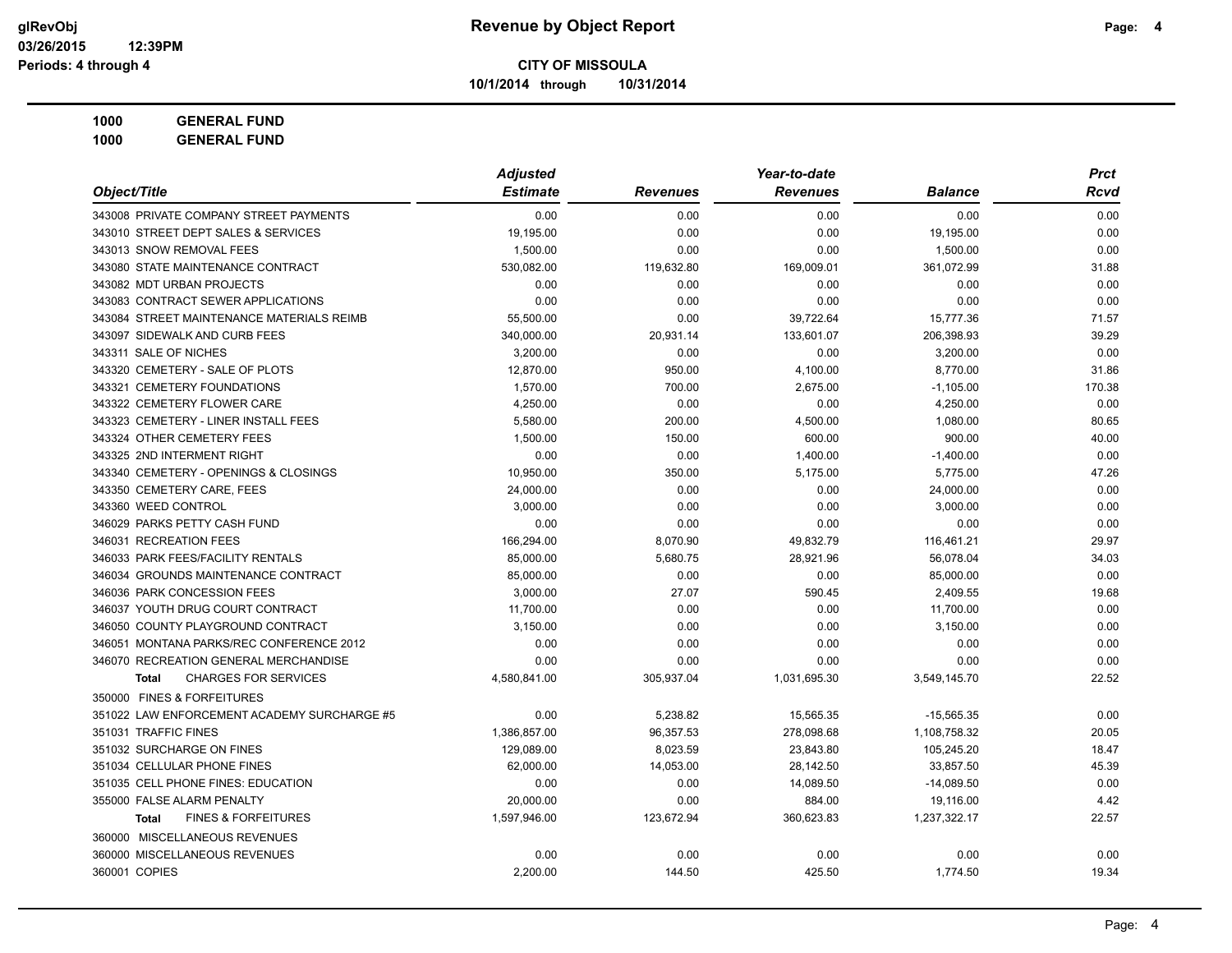**10/1/2014 through 10/31/2014**

| 1000 | <b>GENERAL FUND</b> |
|------|---------------------|
|------|---------------------|

|                                                           | <b>Adjusted</b> |                 | Year-to-date    |                | <b>Prct</b> |
|-----------------------------------------------------------|-----------------|-----------------|-----------------|----------------|-------------|
| Object/Title                                              | <b>Estimate</b> | <b>Revenues</b> | <b>Revenues</b> | <b>Balance</b> | Rcvd        |
| 360002 PHONES                                             | 0.00            | 0.00            | 0.00            | 0.00           | 0.00        |
| 360003 MMIA REIMBURSEMENT-ATTORNEY                        | 0.00            | 0.00            | 0.00            | 0.00           | 0.00        |
| 360010 MISCELLANEOUS                                      | 15,000.00       | 433.42          | $-12,990.25$    | 27,990.25      | $-86.60$    |
| 360011 ENERGY REBATES FOR COMPUTER UPGRADES               | 0.00            | 0.00            | 0.00            | 0.00           | 0.00        |
| 360050 OVER/SHORT                                         | 0.00            | 0.00            | 0.00            | 0.00           | 0.00        |
| 360100 REFUNDS                                            | 200.00          | 0.00            | 0.00            | 200.00         | 0.00        |
| 362000 OTHER MISCELLANEOUS REVENUE                        | 8,000.00        | 0.00            | 0.00            | 8,000.00       | 0.00        |
| 362001 MUNICIPAL COURT BAD CHECK CHARGES                  | 0.00            | 0.00            | 0.00            | 0.00           | 0.00        |
| 362002 BAD CHECK CHARGES                                  | 500.00          | 30.00           | 75.00           | 425.00         | 15.00       |
| 362011 SALE OF UNCLAIMED PROPERTY                         | 0.00            | 0.00            | 0.00            | 0.00           | 0.00        |
| 362012 REC/GREEN TAG PROGRAM                              | 300.00          | 0.00            | 0.00            | 300.00         | 0.00        |
| 364012 SALE OF SURPLUS PROPERTY                           | 40.000.00       | 4,000.00        | 4,000.00        | 36,000.00      | 10.00       |
| 364040 INSURANCE AND DAMAGE RECOVERY                      | 40,000.00       | 12,567.94       | 14,491.65       | 25,508.35      | 36.23       |
| 364041 WORKERS COMPENSATION REIMBURSEMENT                 | 2,500.00        | 0.00            | 0.00            | 2,500.00       | 0.00        |
| 364042 EXPENDITURE REIMBURSEMENTS                         | 1,200.00        | 0.00            | 0.00            | 1,200.00       | 0.00        |
| 364043 RATTLESNAKE CORRIDOR REIMBURSEMENT                 | 10,000.00       | 572.00          | 2,860.00        | 7,140.00       | 28.60       |
| 364044 EMERGENCY RESPONSE REIMBURSEMENT                   | 50,000.00       | 0.00            | 0.00            | 50,000.00      | 0.00        |
| 364047 MMIA EXPENDITURE REIMBURSEMENT                     | 0.00            | 0.00            | 0.00            | 0.00           | 0.00        |
| 364051 DOT RADAR GRANT                                    | 0.00            | 0.00            | 0.00            | 0.00           | 0.00        |
| 364053 EXPENDITURE REIMB-FIRE SERVICES                    | 0.00            | 0.00            | 0.00            | 0.00           | 0.00        |
| 364060 REIMB LETTER OF CREDIT-709 PARKVIEW                | 0.00            | 0.00            | 0.00            | 0.00           | 0.00        |
| 364061 REIMB LETTER OF CREDIT-LINNEA LANE                 | 0.00            | 0.00            | 0.00            | 0.00           | 0.00        |
| 365000 DONATIONS                                          | 0.00            | 0.00            | 0.00            | 0.00           | 0.00        |
| 365003 DONATIONS - SMOKE ALARMS                           | 0.00            | 0.00            | 0.00            | 0.00           | 0.00        |
| 365004 GRANT CR TRAIL ASSN DONATION                       | 0.00            | 0.00            | 0.00            | 0.00           | 0.00        |
| 365015 DONATIONS - COMBAT CHALLENGE                       | 0.00            | 0.00            | 0.00            | 0.00           | 0.00        |
| 365016 LOCAL MATCH MDT                                    | 0.00            | 0.00            | 725.00          | $-725.00$      | 0.00        |
| 365017 LOCAL MATCH TRANSIT                                | 0.00            | 0.00            | 0.00            | 0.00           | 0.00        |
| 365018 DONATIONS - THERMAL IMAGING                        | 0.00            | 0.00            | 0.00            | 0.00           | 0.00        |
| 365021 COMBAT CHALLENGE DONATIONS                         | 0.00            | 0.00            | 0.00            | 0.00           | 0.00        |
| 365022 NEIGHBORHOOD COUNCIL DONATIONS                     | 0.00            | 0.00            | 0.00            | 0.00           | 0.00        |
| 368000 SALE OF COINS                                      | 0.00            | 0.00            | 0.00            | 0.00           | 0.00        |
| 368001 SALE OF POLICE PROMOTIONS                          | 0.00            | 0.00            | 0.00            | 0.00           | 0.00        |
| 368002 SALE OF FIRE PROMOTIONS                            | 0.00            | 0.00            | 0.00            | 0.00           | 0.00        |
| MISCELLANEOUS REVENUES<br><b>Total</b>                    | 169,900.00      | 17,747.86       | 9,586.90        | 160,313.10     | 5.64        |
| 370000 INVESTMENTS & ROYALTY EARNINGS                     |                 |                 |                 |                |             |
| 371010 INTEREST ON INVESTMENTS                            | 3,500.00        | 340.28          | 615.40          | 2,884.60       | 17.58       |
| 371020 GAIN/LOSS IN MARKET VALUE OF INVESTMENTS           | 0.00            | 0.00            | 0.00            | 0.00           | 0.00        |
| <b>INVESTMENTS &amp; ROYALTY EARNINGS</b><br><b>Total</b> | 3,500.00        | 340.28          | 615.40          | 2,884.60       | 17.58       |
|                                                           |                 |                 |                 |                |             |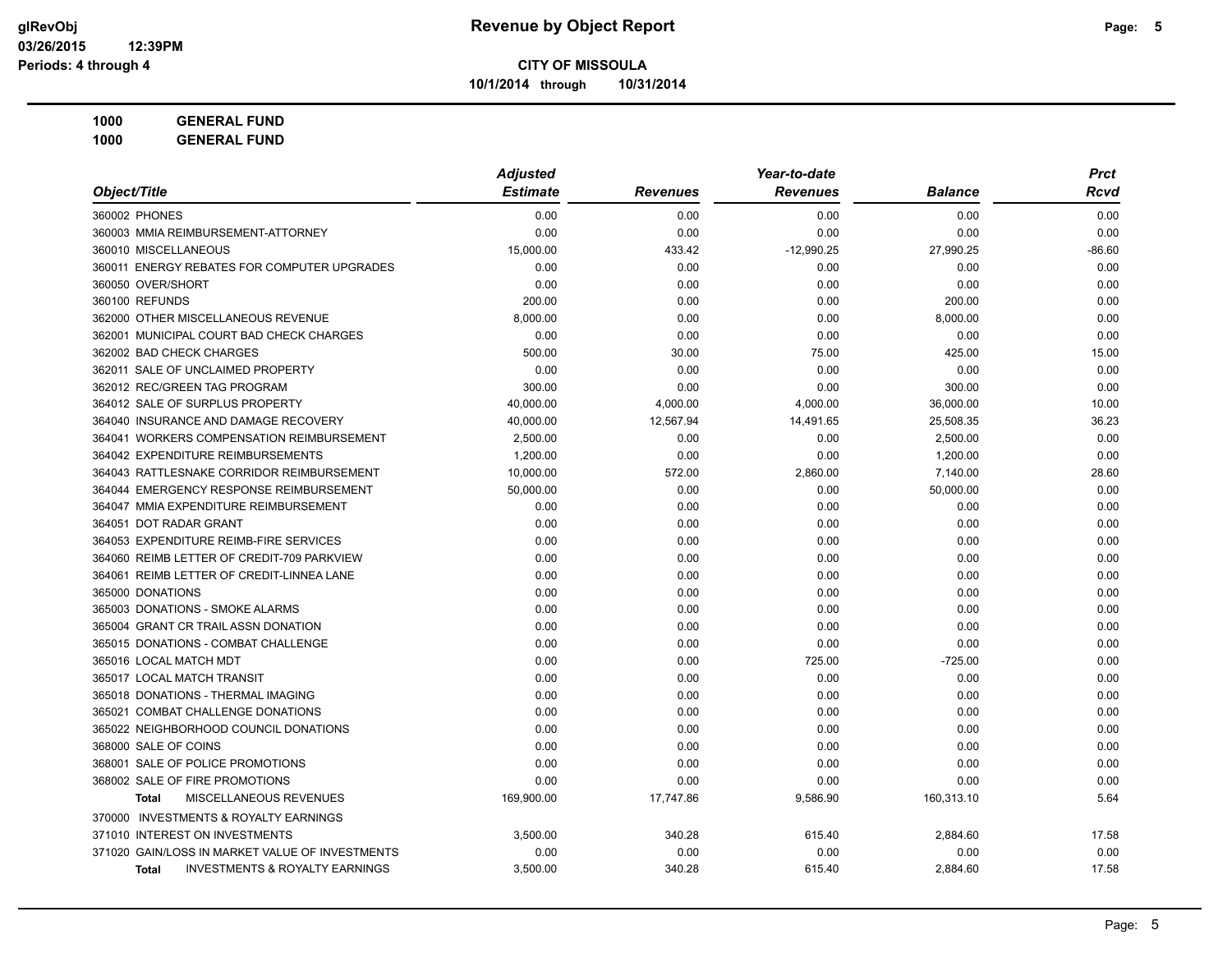**10/1/2014 through 10/31/2014**

| 1000 | <b>GENERAL FUND</b> |  |
|------|---------------------|--|
|      |                     |  |

|                                                | <b>Adjusted</b> |                 | Year-to-date    | <b>Prct</b>    |       |
|------------------------------------------------|-----------------|-----------------|-----------------|----------------|-------|
| Object/Title                                   | <b>Estimate</b> | <b>Revenues</b> | <b>Revenues</b> | <b>Balance</b> | Rcvd  |
| 380000 OTHER FINANCING SOURCES                 |                 |                 |                 |                |       |
| 381070 PROCEEDS FROM NOTES/LOANS/INTERCAP      | 0.00            | 0.00            | 0.00            | 0.00           | 0.00  |
| 381090 PROCEEDS FROM CAPITAL LEASE             | 0.00            | 0.00            | 0.00            | 0.00           | 0.00  |
| 382010 SALE OF FIXED ASSETS                    | 0.00            | 0.00            | 0.00            | 0.00           | 0.00  |
| 383000 OPERATING TRANSFERS                     | 0.00            | 0.00            | 0.00            | 0.00           | 0.00  |
| 383001 TRANS FR FLUSHING DISTRICT              | 27,281.00       | 0.00            | 0.00            | 27,281.00      | 0.00  |
| 383002 TRANS FR GAS TAX                        | 564,000.00      | 0.00            | 0.00            | 564,000.00     | 0.00  |
| 383003 TRANS FR COMPREHENSIVE INSURANCE LEVY   | 0.00            | 0.00            | 0.00            | 0.00           | 0.00  |
| 383004 TRANS FR EMPLOYEE HEALTH INSURANCE LEVY | 4,296,467.00    | 0.00            | 0.00            | 4,296,467.00   | 0.00  |
| 383007 TRANS FR CABLE FRANCHISE                | 244,110.00      | 0.00            | 0.00            | 244,110.00     | 0.00  |
| 383008 TRANS FR RUSSELL PARK DISTRICT          | 0.00            | 0.00            | 0.00            | 0.00           | 0.00  |
| 383009 TRANS FR TITLE I                        | 0.00            | 0.00            | 0.00            | 0.00           | 0.00  |
| 383010 TRANS FR CIP                            | 0.00            | 0.00            | 0.00            | 0.00           | 0.00  |
| 383011 TRANS FR SID REVOLVING                  | 100,000.00      | 0.00            | 0.00            | 100,000.00     | 0.00  |
| 383014 TRANS FR MRA                            | 0.00            | 0.00            | 0.00            | 0.00           | 0.00  |
| 383015 TRANS FR MPC                            | 0.00            | 0.00            | 0.00            | 0.00           | 0.00  |
| 383017 TRANS FR BUILDING                       | 0.00            | 0.00            | 0.00            | 0.00           | 0.00  |
| 383018 TRANS FR WILLOWWOOD PARK DISTRICT       | 0.00            | 0.00            | 0.00            | 0.00           | 0.00  |
| 383020 TRANS FR CEMETERY CARE                  | 9,545.00        | 0.00            | 0.00            | 9,545.00       | 0.00  |
| 383021 TRANS FR P&R TRAILS DEVLP               | 50,000.00       | 0.00            | 0.00            | 50,000.00      | 0.00  |
| 383024 TRANS FR SEWER CLEARING                 | 0.00            | 0.00            | 0.00            | 0.00           | 0.00  |
| 383027 TRANS FR URD                            | 0.00            | 0.00            | 0.00            | 0.00           | 0.00  |
| 383028 TRANS FROM GF FOR HEALTH RESERVE        | 0.00            | 0.00            | 0.00            | 0.00           | 0.00  |
| 383046 TRANS FR PARKS MAINTENANCE DIST         | 0.00            | 0.00            | 0.00            | 0.00           | 0.00  |
| 383047 TRANS FR STREET MAINTENANCE DISTRICT    | 0.00            | 0.00            | 0.00            | 0.00           | 0.00  |
| 383050 TRANSFER FROM IMPACT FEES               | 0.00            | 0.00            | 0.00            | 0.00           | 0.00  |
| 383065 TRANSFER FROM WWTF                      | 0.00            | 0.00            | 0.00            | 0.00           | 0.00  |
| OTHER FINANCING SOURCES<br><b>Total</b>        | 5,291,403.00    | 0.00            | 0.00            | 5,291,403.00   | 0.00  |
| 390000 INTERNAL SERVICES                       |                 |                 |                 |                |       |
| 399999 NEW REQUESTS FUNDING                    | 0.00            | 0.00            | 0.00            | 0.00           | 0.00  |
| <b>INTERNAL SERVICES</b><br><b>Total</b>       | 0.00            | 0.00            | 0.00            | 0.00           | 0.00  |
| <b>GENERAL FUND</b><br>Total                   | 48,332,888.00   | 1,155,242.52    | 5,575,887.93    | 42,757,000.07  | 11.54 |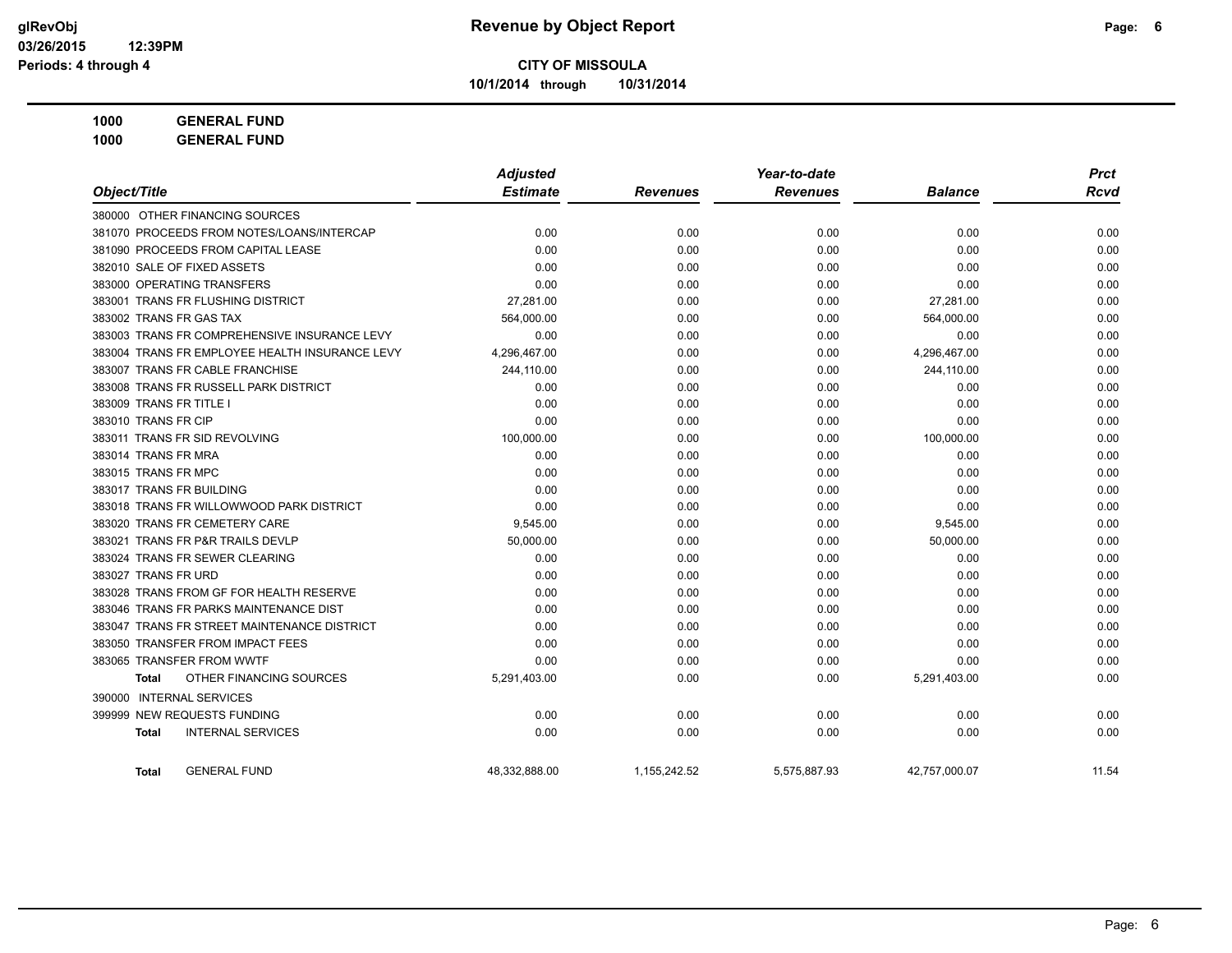**10/1/2014 through 10/31/2014**

|                                               | <b>Adjusted</b> |            | Year-to-date    |                | <b>Prct</b> |
|-----------------------------------------------|-----------------|------------|-----------------|----------------|-------------|
| Object/Title                                  | <b>Estimate</b> | Revenues   | <b>Revenues</b> | <b>Balance</b> | <b>Rcvd</b> |
| 310000 TAXES/ASSESSMENTS                      |                 |            |                 |                |             |
| 311000 GENERAL PROPERTY TAXES                 | 21,310,690.00   | 104,822.54 | 104,822.54      | 21,205,867.46  | 0.49        |
| 311001 CURRENT TAXES                          | 0.00            | 0.00       | 0.00            | 0.00           | 0.00        |
| 311005 DELINQUENT TAXES                       | 0.00            | 41,715.16  | 41,715.16       | $-41,715.16$   | 0.00        |
| 311030 MOTOR VEHICLE TAXES                    | 1,320,185.00    | 123,657.38 | 123,657.38      | 1,196,527.62   | 9.37        |
| 312001 PENALTIES & INTEREST                   | 99,383.00       | 1,364.09   | 1,543.17        | 97,839.83      | 1.55        |
| TAXES/ASSESSMENTS<br><b>Total</b>             | 22,730,258.00   | 271,559.17 | 271,738.25      | 22,458,519.75  | 1.20        |
| 320000 LICENSES & PERMITS                     |                 |            |                 |                |             |
| 322011 LIQUOR LICENSES                        | 33,975.00       | 0.00       | 0.00            | 33,975.00      | 0.00        |
| 322012 BEER LICENSES                          | 34,900.00       | 400.00     | 800.00          | 34,100.00      | 2.29        |
| 322013 WINE LICENSES                          | 11,700.00       | 0.00       | 0.00            | 11,700.00      | 0.00        |
| 322020 GENERAL BUSINESS/PROF/OCCUPATIONAL LIC | 642,344.00      | 11,822.25  | 57,972.58       | 584,371.42     | 9.03        |
| 322021 RENTAL LICENSES                        | 60,828.00       | 0.00       | 1,165.60        | 59,662.40      | 1.92        |
| 322022 BLIC PENALTIES & LICENSES              | 12,360.00       | 1,554.50   | 8,873.98        | 3,486.02       | 71.80       |
| 323015 EXCAVATING PERMITS                     | 396,550.00      | 41,942.00  | 157,256.60      | 239,293.40     | 39.66       |
| 323016 MOVING PERMITS                         | 0.00            | 0.00       | 0.00            | 0.00           | 0.00        |
| 323018 PAVING ASSESSMENTS                     | 64,196.00       | 612.00     | 1,723.00        | 62,473.00      | 2.68        |
| 323019 ALARM USERS PERMITS                    | 16,068.00       | 234.00     | 8,241.00        | 7,827.00       | 51.29       |
| 323020 FENCE PERMITS                          | 13,792.00       | 1,453.00   | 4,789.00        | 9,003.00       | 34.72       |
| 323021 PAVING PERMITS                         | 32,960.00       | 6,954.00   | 14,962.00       | 17,998.00      | 45.39       |
| 323022 GRADING/DRAINAGE PERMITS               | 7,723.00        | 0.00       | 4,964.00        | 2,759.00       | 64.28       |
| 323023 ADA ACCESS PERMITS                     | 14,343.00       | 4,256.00   | 8,902.00        | 5,441.00       | 62.07       |
| 323025 STREET USE PERMITS                     | 3,862.00        | 290.00     | 1,450.00        | 2,412.00       | 37.55       |
| 323026 PYROTECHNICS PERMITS                   | 1,765.00        | 580.00     | 2,660.00        | $-895.00$      | 150.71      |
| 323031 CHICKEN LICENSES                       | 477.00          | 60.00      | 165.00          | 312.00         | 34.59       |
| 323051 BICYCLE LICENSES                       | 0.00            | 0.00       | 0.00            | 0.00           | 0.00        |
| 323052 STORM WATER POLLUTION PREVENTION PERN  | 3,811.00        | 556.00     | 1,668.00        | 2,143.00       | 43.77       |
| 323054 ZONING COMPLIANCE PERMITS              | 3,090.00        | 3,646.00   | 9,602.00        | $-6,512.00$    | 310.74      |
| 323055 FLOOD PLAIN PERMITS                    | 0.00            | 0.00       | 1,074.00        | $-1,074.00$    | 0.00        |
| 323056 SIGN PERMITS                           | 7,210.00        | 836.00     | 5,318.00        | 1,892.00       | 73.76       |
| <b>LICENSES &amp; PERMITS</b><br><b>Total</b> | 1,361,954.00    | 75,195.75  | 291,586.76      | 1,070,367.24   | 21.41       |
| 330000 INTERGOVERNMENTAL REVENUES             |                 |            |                 |                |             |
| 330000 INTERGOVERNMENTAL REVENUES             | 0.00            | 0.00       | 0.00            | 0.00           | 0.00        |
| 331020 COPS GRANT                             | 0.00            | 0.00       | 0.00            | 0.00           | 0.00        |
| 331024 DEPT OF JUSTICE GRANTS                 | 0.00            | 0.00       | 0.00            | 0.00           | 0.00        |
| 331025 DV ACCOUNTABILITY PROJECT              | 0.00            | 0.00       | 0.00            | 0.00           | 0.00        |
| 331050 ISTEA/CTEP GRANT                       | 0.00            | 0.00       | 25.00           | $-25.00$       | 0.00        |
| 331054 FHWA PL GRANT                          | 0.00            | 0.00       | 0.00            | 0.00           | 0.00        |
| 331055 FTA GRANT                              | 0.00            | 0.00       | 0.00            | 0.00           | 0.00        |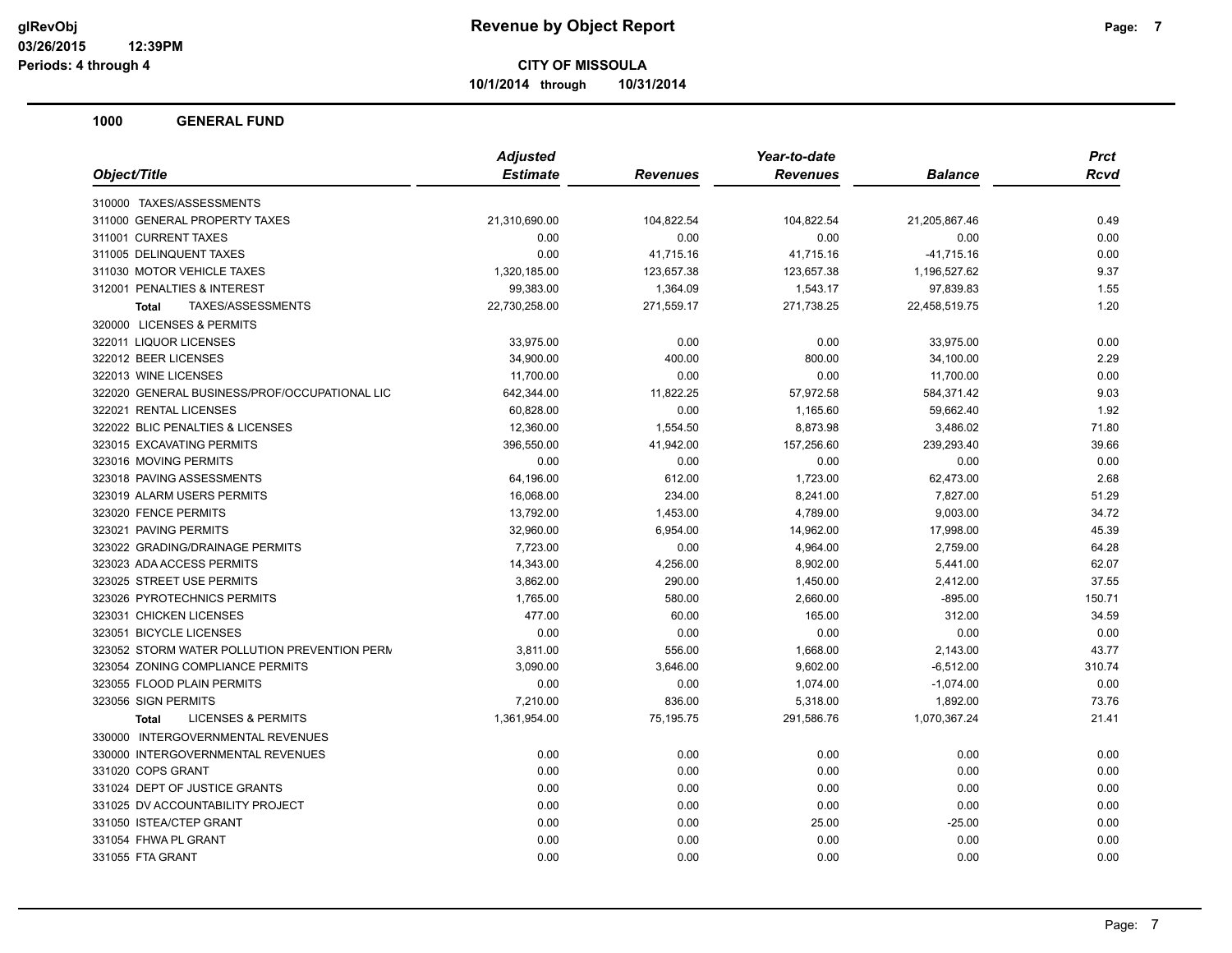**10/1/2014 through 10/31/2014**

|                                             | <b>Adjusted</b> |                 | Year-to-date    |                | <b>Prct</b> |
|---------------------------------------------|-----------------|-----------------|-----------------|----------------|-------------|
| Object/Title                                | <b>Estimate</b> | <b>Revenues</b> | <b>Revenues</b> | <b>Balance</b> | Rcvd        |
| 331056 MDT FEDERAL CMAQ                     | 0.00            | 0.00            | 0.00            | 0.00           | 0.00        |
| 331057 TRANSIT-MUTD CMAQ                    | 0.00            | 0.00            | 0.00            | 0.00           | 0.00        |
| 331091 US DOT HMEP GRANT                    | 0.00            | 0.00            | 0.00            | 0.00           | 0.00        |
| 331112 SAFER GRANT                          | 0.00            | 0.00            | 0.00            | 0.00           | 0.00        |
| 331113 FEMA GRANT                           | 0.00            | 0.00            | 0.00            | 0.00           | 0.00        |
| 331114 TITLE III GRANT-MSLA CO              | 0.00            | 14,500.00       | 14,500.00       | $-14,500.00$   | 0.00        |
| 331160 SAFE ROUTES TO SCHOOLS fY08 \$82,500 | 0.00            | 0.00            | 0.00            | 0.00           | 0.00        |
| 331170 HISTORICAL PRESERVATION GRANT        | 0.00            | 0.00            | 0.00            | 0.00           | 0.00        |
| 331178 DUI TASK FORCE                       | 240,000.00      | 0.00            | 0.00            | 240,000.00     | 0.00        |
| 334017 SCHOOL RESOURCE OFFICER              | 0.00            | 0.00            | 248,850.00      | $-248,850.00$  | 0.00        |
| 335075 STATE GAMBLING/VIDEO/KENO/BINGO FEES | 127,650.00      | 0.00            | 0.00            | 127,650.00     | 0.00        |
| 335076 STATE GAMBLING LICENSE FEES          | 0.00            | 0.00            | 0.00            | 0.00           | 0.00        |
| 335077 STATE KENO/BINGO PROCEEDS TAX        | 0.00            | 0.00            | 0.00            | 0.00           | 0.00        |
| 335210 PERSONAL PROPERTY TAX REIMBURSEMENT  | 428,686.00      | 0.00            | 0.00            | 428,686.00     | 0.00        |
| 335230 HB 124 REVENUE                       | 7,300,985.00    | 0.00            | 1,993,952.67    | 5,307,032.33   | 27.31       |
| 336021 STATE CONTRIB - POLICE RETIREMENT    | 2,180,799.00    | 171,447.87      | 665,217.97      | 1,515,581.03   | 30.50       |
| 336022 STATE CONTRIB. - FIRE RETIREMENT     | 2,262,024.00    | 174,052.98      | 678,030.76      | 1,583,993.24   | 29.97       |
| 336023 STATE CONTRIB. - PERS                | 9,986.00        | 788.63          | 4,665.09        | 5,320.91       | 46.72       |
| 336030 COUNTY CONTRIBUTION                  | 9,900.00        | 0.00            | 0.00            | 9,900.00       | 0.00        |
| 337012 LEGAL SERVICES-CONTRACTED/REIMB.     | 0.00            | 0.00            | 4,800.00        | $-4,800.00$    | 0.00        |
| 337013 MUTD SIGN MAINTENANCE AGREEMENT      | 3,000.00        | 0.00            | 0.00            | 3,000.00       | 0.00        |
| 338000 LOCAL SHARING OF TAX INCREMENT       | 0.00            | 0.00            | 0.00            | 0.00           | 0.00        |
| 338100 PLANNING MILLS PASSED THRU COUNTY    | 0.00            | 0.00            | 0.00            | 0.00           | 0.00        |
| 339000 PAYMENT IN LIEU OF TAXES             | 34,056.00       | 0.00            | 0.00            | 34,056.00      | 0.00        |
| INTERGOVERNMENTAL REVENUES<br><b>Total</b>  | 12,597,086.00   | 360,789.48      | 3,610,041.49    | 8,987,044.51   | 28.66       |
| 340000 CHARGES FOR SERVICES                 |                 |                 |                 |                |             |
| 341009 BLDG ADMIN FEES                      | 245,008.00      | 0.00            | 0.00            | 245,008.00     | 0.00        |
| 341010 MISCELLANEOUS COLLECTIONS            | 350.00          | 0.00            | 6.75            | 343.25         | 1.93        |
| 341011 TRANSPORTATION ADMIN FEES            | 24,000.00       | 0.00            | 0.00            | 24,000.00      | 0.00        |
| 341012 MAYORS PROCLAMATION FEES             | 100.00          | 10.00           | 30.00           | 70.00          | 30.00       |
| 341013 AIR FUND FEES                        | 250.00          | 55.00           | 55.00           | 195.00         | 22.00       |
| 341015 SEWER ADMINISTRATION FEES            | 1,173,327.00    | 0.00            | 0.00            | 1,173,327.00   | 0.00        |
| 341016 MRA ADMINISTRATION FEES              | 117,053.00      | 0.00            | 0.00            | 117,053.00     | 0.00        |
| 341017 LIGHTING ADMINISTRATION FEES         | 15,002.00       | 0.00            | 0.00            | 15,002.00      | 0.00        |
| 341018 PARKING COMM ADMIN FEES              | 173,680.00      | 0.00            | 0.00            | 173,680.00     | 0.00        |
| 341021 SID ADMINISTRATION FEES              | 0.00            | 0.00            | 0.00            | 0.00           | 0.00        |
| 341022 PROJECT ADMIN FEES                   | 0.00            | 0.00            | 0.00            | 0.00           | 0.00        |
| 341023 PLANNING ADMIN FEES                  | 24,000.00       | 0.00            | 0.00            | 24,000.00      | 0.00        |
| 341031 STATE REIMB MUNI COURT               | 0.00            | 0.00            | 0.00            | 0.00           | 0.00        |
| 341041 SEWER EXTENSION RECORDING FEES       | 4,500.00        | 213.00          | 991.00          | 3,509.00       | 22.02       |
|                                             |                 |                 |                 |                |             |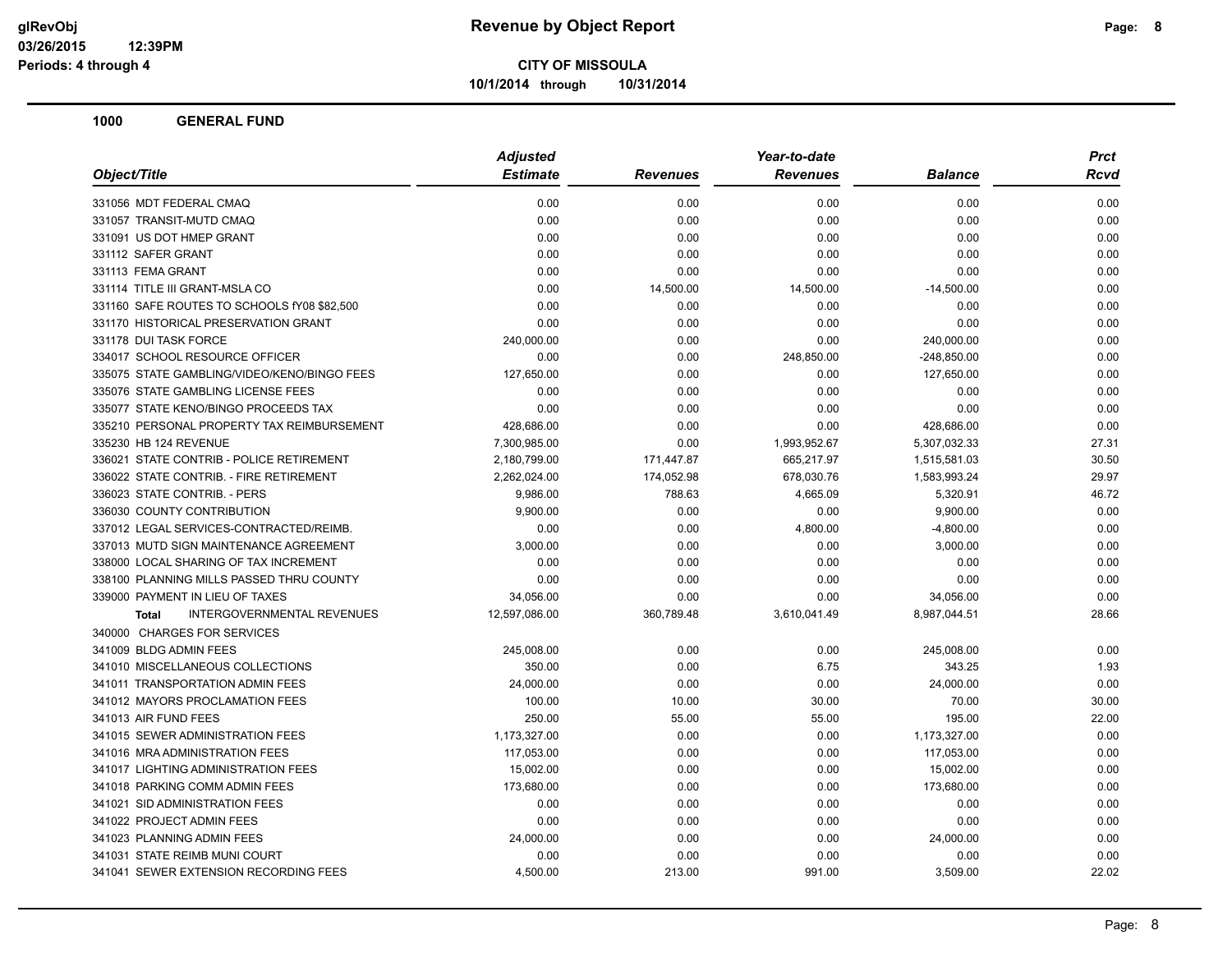**10/1/2014 through 10/31/2014**

| Object/Title                             | <b>Adjusted</b> |                 | Year-to-date    |                | <b>Prct</b> |
|------------------------------------------|-----------------|-----------------|-----------------|----------------|-------------|
|                                          | <b>Estimate</b> | <b>Revenues</b> | <b>Revenues</b> | <b>Balance</b> | <b>Rcvd</b> |
| 341052 MUNICIPAL COURT FILING FEES       | 283,400.00      | 29,685.93       | 88,790.54       | 194,609.46     | 31.33       |
| 341055 CRIME VICTIM SURCHARGE            | 2,500.00        | 149.00          | 413.00          | 2,087.00       | 16.52       |
| 341067 SUBDIVISION EXEMPTION AFFIDAVITS  | 0.00            | 0.00            | 1,800.00        | $-1,800.00$    | 0.00        |
| 341068 SUBDIVISON FEES                   | 5,000.00        | 1,279.00        | 1,842.00        | 3,158.00       | 36.84       |
| 341069 REZONING FEES                     | 5,000.00        | 0.00            | 0.00            | 5,000.00       | 0.00        |
| 341070 DESIGN REVIEW BOARD               | 15,000.00       | 5,267.19        | 11,912.31       | 3,087.69       | 79.42       |
| 341071 BOARD OF ADJUST. ZONING, SIGNS    | 58,400.00       | 0.00            | 0.00            | 58,400.00      | 0.00        |
| 341072 FLOOD PLAIN-0THER FEES            | 0.00            | 0.00            | 0.00            | 0.00           | 0.00        |
| 341073 FIRE PLAN CHECK FEES              | 27,981.00       | 4,727.00        | 12,454.00       | 15,527.00      | 44.51       |
| 341074 FIRE INSPECTION FEES              | 0.00            | 10,365.00       | 23,762.00       | $-23,762.00$   | 0.00        |
| 341076 ENGINEERING PLAN CHECK FEES       | 33,478.00       | 4,875.00        | 17,987.00       | 15,491.00      | 53.73       |
| 341077 ZONING COMPLIANCE INSPECTIONS     | 0.00            | 0.00            | 0.00            | 0.00           | 0.00        |
| 341078 ENGINEERING MAP FEES              | 120.00          | 15.00           | 20.00           | 100.00         | 16.67       |
| 341079 GREASE INTERCEPTOR APPEAL FEES    | 2,000.00        | 304.00          | 608.00          | 1,392.00       | 30.40       |
| 341090 STREET VACATION PETITION FEES     | 0.00            | 0.00            | 1,923.00        | $-1,923.00$    | 0.00        |
| 341091 INSPECTION CODE BOOKS & COPIES    | 0.00            | 0.00            | 0.00            | 0.00           | 0.00        |
| 341100 GRANT ADMINISTRATION SERVICE FEES | 0.00            | 0.00            | 0.00            | 0.00           | 0.00        |
| 342010 POLICE/BID AGREEMENT              | 0.00            | 0.00            | 0.00            | 0.00           | 0.00        |
| 342012 PD REIMBURSABLE SERVICES          | 0.00            | 0.00            | 0.00            | 0.00           | 0.00        |
| 342013 SECURITY INVEST FEES              | 11,000.00       | 1,730.00        | 4,713.00        | 6,287.00       | 42.85       |
| 342014 POLICE DEPARTMENT SERVICE FEES    | 15,000.00       | 1,078.00        | 5,405.00        | 9,595.00       | 36.03       |
| 342015 POLICE OVERTIME FEES              | 84,000.00       | 35,998.45       | 62,166.49       | 21,833.51      | 74.01       |
| 342016 POLICE TRAINING FEES              | 36,000.00       | 0.00            | 3,065.30        | 32,934.70      | 8.51        |
| 342017 CATERING FEES                     | 7,200.00        | 280.00          | 2,773.56        | 4,426.44       | 38.52       |
| 342018 DESK REPORTS                      | 20,000.00       | 1,901.00        | 7,894.00        | 12,106.00      | 39.47       |
| 342019 ABANDONED VEHICLE REVENUE FEES    | 32,500.00       | 9,050.00        | 9,642.50        | 22,857.50      | 29.67       |
| 342020 FIRE DEPARTMENT FEES              | 100.00          | 7.50            | 87.50           | 12.50          | 87.50       |
| 342021 CPR EDUCATION PROGRAM             | 7,435.00        | 1,410.00        | 3,905.00        | 3,530.00       | 52.52       |
| 342022 OUTSIDE HIRES                     | 524,890.00      | 22,185.65       | 310,360.77      | 214,529.23     | 59.13       |
| 342060 BIKE PROGRAM SALES & FEES         | 2,700.00        | 1,229.37        | 1,229.37        | 1,470.63       | 45.53       |
| 343000 PW REIMBURSABLE SERVICES          | 31,258.00       | 0.00            | 30.00           | 31,228.00      | 0.10        |
| 343001 SIGN FABRICATION & CONTRACTS      | 500.00          | 0.00            | 0.00            | 500.00         | 0.00        |
| 343002 OTHER AGENCIES - VEH MAINT        | 48,000.00       | 17,429.29       | 17,700.29       | 30,299.71      | 36.88       |
| 343003 STATE PAYMENT - TRAFFIC COUNTS    | 4,450.00        | 0.00            | 0.00            | 4,450.00       | 0.00        |
| 343004 SPECIAL STATE CONTRACTS           | 80,000.00       | 0.00            | 0.00            | 80,000.00      | 0.00        |
| 343006 OTHER GOVT AGENCY-STREET PROJECTS | 98,318.00       | 0.00            | 0.00            | 98,318.00      | 0.00        |
| 343008 PRIVATE COMPANY STREET PAYMENTS   | 0.00            | 0.00            | 0.00            | 0.00           | 0.00        |
| 343010 STREET DEPT SALES & SERVICES      | 19,195.00       | 0.00            | 0.00            | 19,195.00      | 0.00        |
| 343013 SNOW REMOVAL FEES                 | 1,500.00        | 0.00            | 0.00            | 1,500.00       | 0.00        |
| 343080 STATE MAINTENANCE CONTRACT        | 530,082.00      | 119,632.80      | 169,009.01      | 361,072.99     | 31.88       |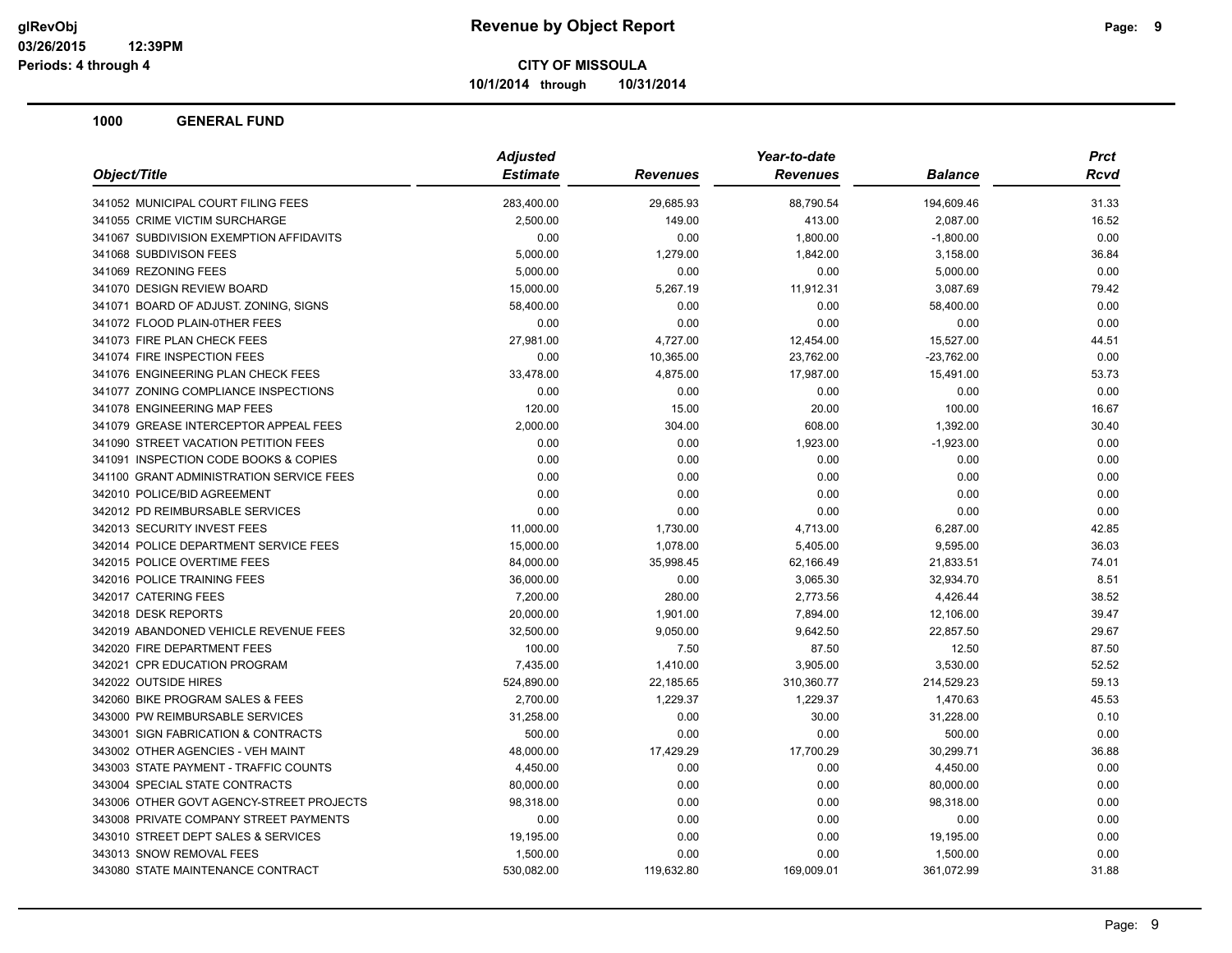**10/1/2014 through 10/31/2014**

|                                                | <b>Adjusted</b> |                 | Year-to-date    |                |             |
|------------------------------------------------|-----------------|-----------------|-----------------|----------------|-------------|
| Object/Title                                   | <b>Estimate</b> | <b>Revenues</b> | <b>Revenues</b> | <b>Balance</b> | <b>Rcvd</b> |
| 343082 MDT URBAN PROJECTS                      | 0.00            | 0.00            | 0.00            | 0.00           | 0.00        |
| 343083 CONTRACT SEWER APPLICATIONS             | 0.00            | 0.00            | 0.00            | 0.00           | 0.00        |
| 343084 STREET MAINTENANCE MATERIALS REIMB      | 55,500.00       | 0.00            | 39,722.64       | 15,777.36      | 71.57       |
| 343097 SIDEWALK AND CURB FEES                  | 340,000.00      | 20,931.14       | 133,601.07      | 206,398.93     | 39.29       |
| 343311 SALE OF NICHES                          | 3,200.00        | 0.00            | 0.00            | 3,200.00       | 0.00        |
| 343320 CEMETERY - SALE OF PLOTS                | 12.870.00       | 950.00          | 4,100.00        | 8,770.00       | 31.86       |
| 343321 CEMETERY FOUNDATIONS                    | 1,570.00        | 700.00          | 2,675.00        | $-1,105.00$    | 170.38      |
| 343322 CEMETERY FLOWER CARE                    | 4,250.00        | 0.00            | 0.00            | 4,250.00       | 0.00        |
| 343323 CEMETERY - LINER INSTALL FEES           | 5,580.00        | 200.00          | 4,500.00        | 1,080.00       | 80.65       |
| 343324 OTHER CEMETERY FEES                     | 1,500.00        | 150.00          | 600.00          | 900.00         | 40.00       |
| 343325 2ND INTERMENT RIGHT                     | 0.00            | 0.00            | 1,400.00        | $-1,400.00$    | 0.00        |
| 343340 CEMETERY - OPENINGS & CLOSINGS          | 10,950.00       | 350.00          | 5,175.00        | 5,775.00       | 47.26       |
| 343350 CEMETERY CARE, FEES                     | 24,000.00       | 0.00            | 0.00            | 24,000.00      | 0.00        |
| 343360 WEED CONTROL                            | 3,000.00        | 0.00            | 0.00            | 3,000.00       | 0.00        |
| 346029 PARKS PETTY CASH FUND                   | 0.00            | 0.00            | 0.00            | 0.00           | 0.00        |
| 346031 RECREATION FEES                         | 166,294.00      | 8,070.90        | 49,832.79       | 116,461.21     | 29.97       |
| 346033 PARK FEES/FACILITY RENTALS              | 85,000.00       | 5,680.75        | 28,921.96       | 56,078.04      | 34.03       |
| 346034 GROUNDS MAINTENANCE CONTRACT            | 85,000.00       | 0.00            | 0.00            | 85,000.00      | 0.00        |
| 346036 PARK CONCESSION FEES                    | 3,000.00        | 27.07           | 590.45          | 2,409.55       | 19.68       |
| 346037 YOUTH DRUG COURT CONTRACT               | 11,700.00       | 0.00            | 0.00            | 11,700.00      | 0.00        |
| 346050 COUNTY PLAYGROUND CONTRACT              | 3,150.00        | 0.00            | 0.00            | 3,150.00       | 0.00        |
| 346051 MONTANA PARKS/REC CONFERENCE 2012       | 0.00            | 0.00            | 0.00            | 0.00           | 0.00        |
| 346070 RECREATION GENERAL MERCHANDISE          | 0.00            | 0.00            | 0.00            | 0.00           | 0.00        |
| <b>CHARGES FOR SERVICES</b><br><b>Total</b>    | 4,580,841.00    | 305,937.04      | 1,031,695.30    | 3,549,145.70   | 22.52       |
| 350000 FINES & FORFEITURES                     |                 |                 |                 |                |             |
| 351022 LAW ENFORCEMENT ACADEMY SURCHARGE #!    | 0.00            | 5,238.82        | 15,565.35       | $-15,565.35$   | 0.00        |
| 351031 TRAFFIC FINES                           | 1,386,857.00    | 96,357.53       | 278,098.68      | 1,108,758.32   | 20.05       |
| 351032 SURCHARGE ON FINES                      | 129,089.00      | 8,023.59        | 23,843.80       | 105,245.20     | 18.47       |
| 351034 CELLULAR PHONE FINES                    | 62,000.00       | 14,053.00       | 28,142.50       | 33,857.50      | 45.39       |
| 351035 CELL PHONE FINES: EDUCATION             | 0.00            | 0.00            | 14,089.50       | $-14,089.50$   | 0.00        |
| 355000 FALSE ALARM PENALTY                     | 20,000.00       | 0.00            | 884.00          | 19,116.00      | 4.42        |
| <b>FINES &amp; FORFEITURES</b><br><b>Total</b> | 1,597,946.00    | 123,672.94      | 360,623.83      | 1,237,322.17   | 22.57       |
| 360000 MISCELLANEOUS REVENUES                  |                 |                 |                 |                |             |
| 360000 MISCELLANEOUS REVENUES                  | 0.00            | 0.00            | 0.00            | 0.00           | 0.00        |
| 360001 COPIES                                  | 2,200.00        | 144.50          | 425.50          | 1,774.50       | 19.34       |
| 360002 PHONES                                  | 0.00            | 0.00            | 0.00            | 0.00           | 0.00        |
| 360003 MMIA REIMBURSEMENT-ATTORNEY             | 0.00            | 0.00            | 0.00            | 0.00           | 0.00        |
| 360010 MISCELLANEOUS                           | 15,000.00       | 433.42          | $-12,990.25$    | 27,990.25      | $-86.60$    |
| 360011 ENERGY REBATES FOR COMPUTER UPGRADES    | 0.00            | 0.00            | 0.00            | 0.00           | 0.00        |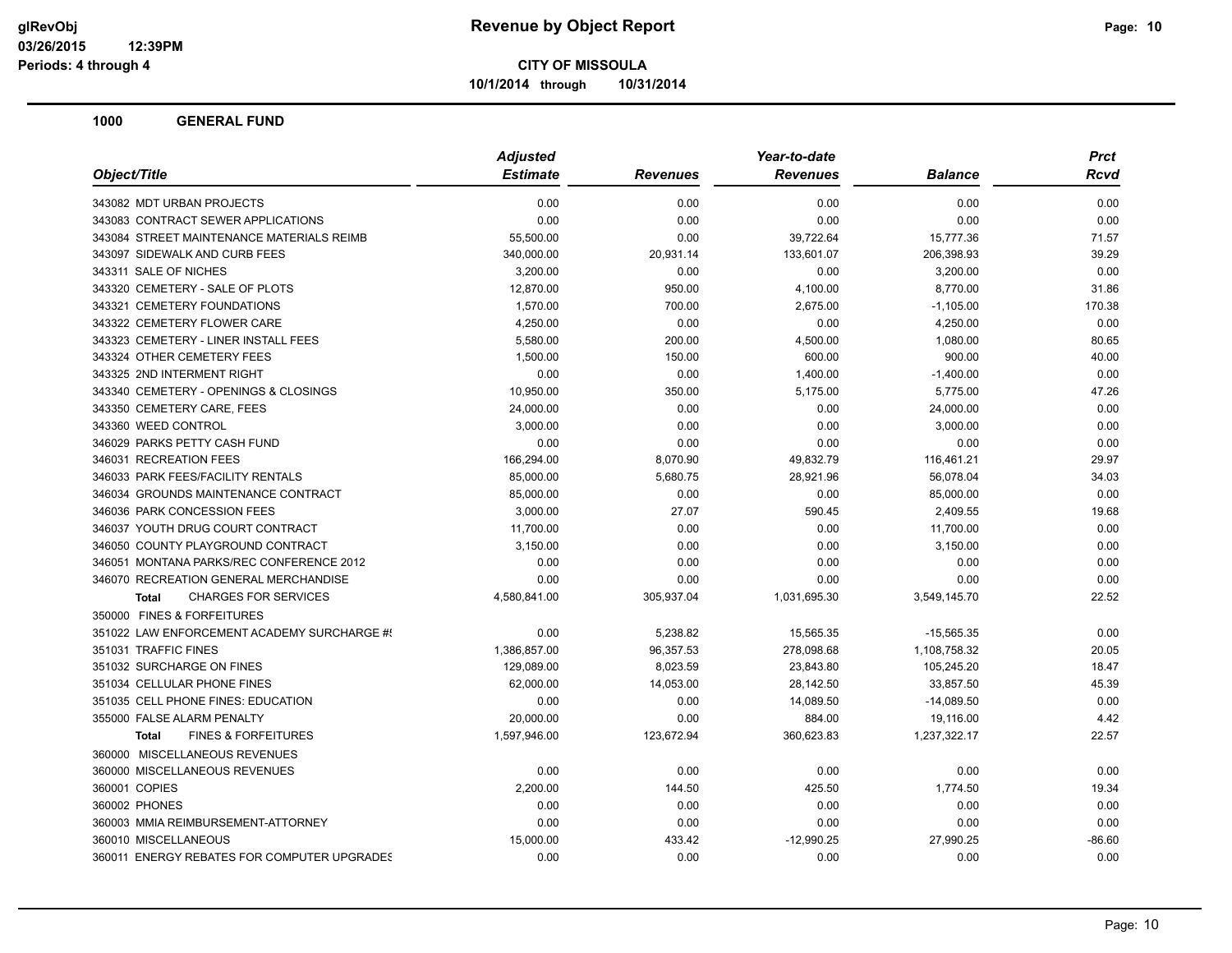**10/1/2014 through 10/31/2014**

| Object/Title                                       | <b>Adjusted</b> |                 | Year-to-date    | <b>Prct</b>    |             |
|----------------------------------------------------|-----------------|-----------------|-----------------|----------------|-------------|
|                                                    | <b>Estimate</b> | <b>Revenues</b> | <b>Revenues</b> | <b>Balance</b> | <b>Rcvd</b> |
| 360050 OVER/SHORT                                  | 0.00            | 0.00            | 0.00            | 0.00           | 0.00        |
| 360100 REFUNDS                                     | 200.00          | 0.00            | 0.00            | 200.00         | 0.00        |
| 362000 OTHER MISCELLANEOUS REVENUE                 | 8,000.00        | 0.00            | 0.00            | 8,000.00       | 0.00        |
| 362001 MUNICIPAL COURT BAD CHECK CHARGES           | 0.00            | 0.00            | 0.00            | 0.00           | 0.00        |
| 362002 BAD CHECK CHARGES                           | 500.00          | 30.00           | 75.00           | 425.00         | 15.00       |
| 362011 SALE OF UNCLAIMED PROPERTY                  | 0.00            | 0.00            | 0.00            | 0.00           | 0.00        |
| 362012 REC/GREEN TAG PROGRAM                       | 300.00          | 0.00            | 0.00            | 300.00         | 0.00        |
| 364012 SALE OF SURPLUS PROPERTY                    | 40,000.00       | 4,000.00        | 4,000.00        | 36,000.00      | 10.00       |
| 364040 INSURANCE AND DAMAGE RECOVERY               | 40,000.00       | 12,567.94       | 14,491.65       | 25,508.35      | 36.23       |
| 364041 WORKERS COMPENSATION REIMBURSEMENT          | 2,500.00        | 0.00            | 0.00            | 2,500.00       | 0.00        |
| 364042 EXPENDITURE REIMBURSEMENTS                  | 1,200.00        | 0.00            | 0.00            | 1,200.00       | 0.00        |
| 364043 RATTLESNAKE CORRIDOR REIMBURSEMENT          | 10,000.00       | 572.00          | 2,860.00        | 7,140.00       | 28.60       |
| 364044 EMERGENCY RESPONSE REIMBURSEMENT            | 50,000.00       | 0.00            | 0.00            | 50,000.00      | 0.00        |
| 364047 MMIA EXPENDITURE REIMBURSEMENT              | 0.00            | 0.00            | 0.00            | 0.00           | 0.00        |
| 364051 DOT RADAR GRANT                             | 0.00            | 0.00            | 0.00            | 0.00           | 0.00        |
| 364053 EXPENDITURE REIMB-FIRE SERVICES             | 0.00            | 0.00            | 0.00            | 0.00           | 0.00        |
| 364060 REIMB LETTER OF CREDIT-709 PARKVIEW         | 0.00            | 0.00            | 0.00            | 0.00           | 0.00        |
| 364061 REIMB LETTER OF CREDIT-LINNEA LANE          | 0.00            | 0.00            | 0.00            | 0.00           | 0.00        |
| 365000 DONATIONS                                   | 0.00            | 0.00            | 0.00            | 0.00           | 0.00        |
| 365003 DONATIONS - SMOKE ALARMS                    | 0.00            | 0.00            | 0.00            | 0.00           | 0.00        |
| 365004 GRANT CR TRAIL ASSN DONATION                | 0.00            | 0.00            | 0.00            | 0.00           | 0.00        |
| 365015 DONATIONS - COMBAT CHALLENGE                | 0.00            | 0.00            | 0.00            | 0.00           | 0.00        |
| 365016 LOCAL MATCH MDT                             | 0.00            | 0.00            | 725.00          | $-725.00$      | 0.00        |
| 365017 LOCAL MATCH TRANSIT                         | 0.00            | 0.00            | 0.00            | 0.00           | 0.00        |
| 365018 DONATIONS - THERMAL IMAGING                 | 0.00            | 0.00            | 0.00            | 0.00           | 0.00        |
| 365021 COMBAT CHALLENGE DONATIONS                  | 0.00            | 0.00            | 0.00            | 0.00           | 0.00        |
| 365022 NEIGHBORHOOD COUNCIL DONATIONS              | 0.00            | 0.00            | 0.00            | 0.00           | 0.00        |
| 368000 SALE OF COINS                               | 0.00            | 0.00            | 0.00            | 0.00           | 0.00        |
| 368001 SALE OF POLICE PROMOTIONS                   | 0.00            | 0.00            | 0.00            | 0.00           | 0.00        |
| 368002 SALE OF FIRE PROMOTIONS                     | 0.00            | 0.00            | 0.00            | 0.00           | 0.00        |
| <b>MISCELLANEOUS REVENUES</b><br><b>Total</b>      | 169,900.00      | 17,747.86       | 9,586.90        | 160,313.10     | 5.64        |
| 370000 INVESTMENTS & ROYALTY EARNINGS              |                 |                 |                 |                |             |
| 371010 INTEREST ON INVESTMENTS                     | 3,500.00        | 340.28          | 615.40          | 2,884.60       | 17.58       |
| 371020 GAIN/LOSS IN MARKET VALUE OF INVESTMENT     | 0.00            | 0.00            | 0.00            | 0.00           | 0.00        |
| <b>INVESTMENTS &amp; ROYALTY EARNINGS</b><br>Total | 3,500.00        | 340.28          | 615.40          | 2,884.60       | 17.58       |
| 380000 OTHER FINANCING SOURCES                     |                 |                 |                 |                |             |
| 381070 PROCEEDS FROM NOTES/LOANS/INTERCAP          | 0.00            | 0.00            | 0.00            | 0.00           | 0.00        |
| 381090 PROCEEDS FROM CAPITAL LEASE                 | 0.00            | 0.00            | 0.00            | 0.00           | 0.00        |
| 382010 SALE OF FIXED ASSETS                        | 0.00            | 0.00            | 0.00            | 0.00           | 0.00        |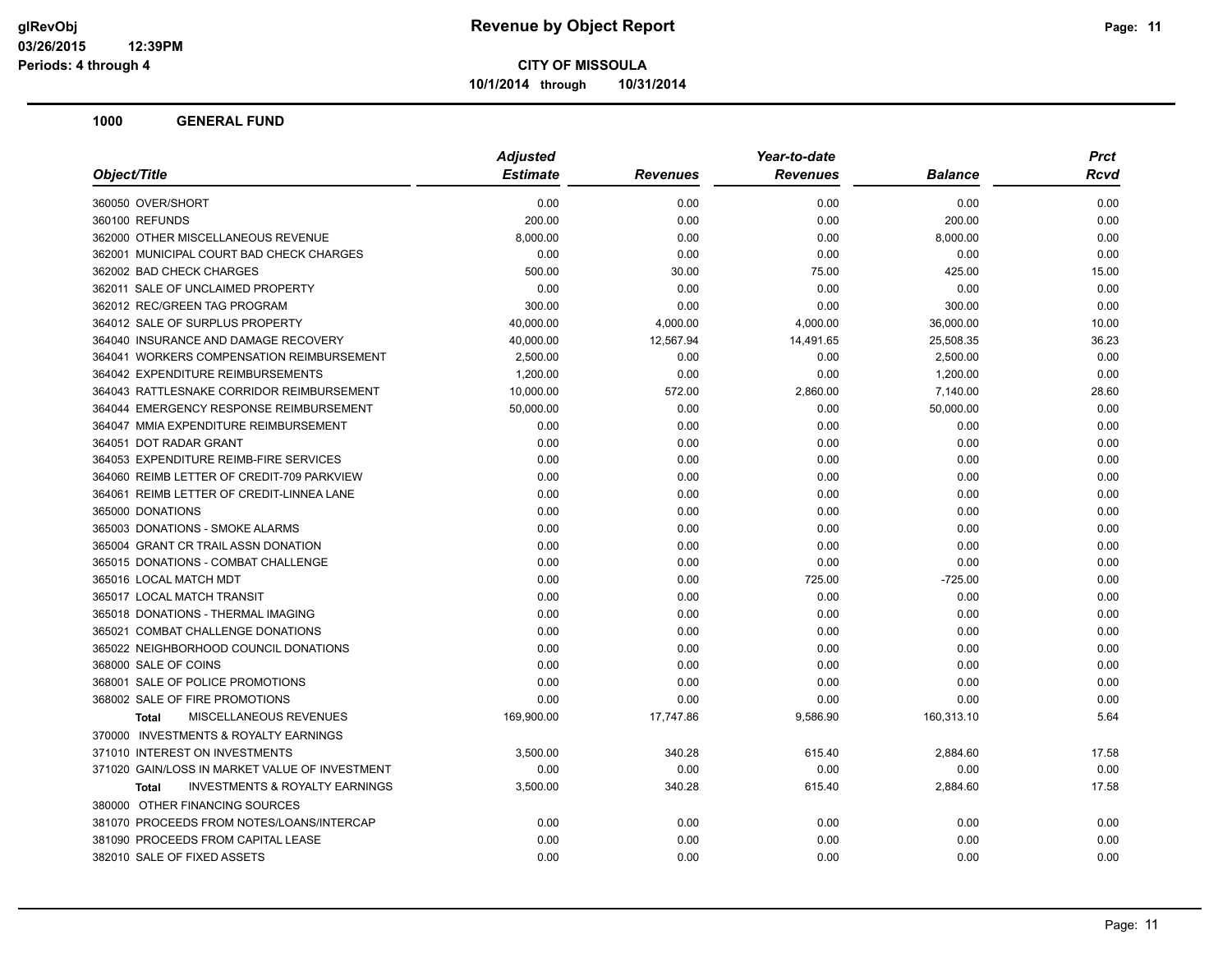**10/1/2014 through 10/31/2014**

|                                               | <b>Adjusted</b> |                 | Year-to-date    |                | <b>Prct</b> |
|-----------------------------------------------|-----------------|-----------------|-----------------|----------------|-------------|
| Object/Title                                  | <b>Estimate</b> | <b>Revenues</b> | <b>Revenues</b> | <b>Balance</b> | <b>Rcvd</b> |
| 383000 OPERATING TRANSFERS                    | 0.00            | 0.00            | 0.00            | 0.00           | 0.00        |
| 383001 TRANS FR FLUSHING DISTRICT             | 27,281.00       | 0.00            | 0.00            | 27,281.00      | 0.00        |
| 383002 TRANS FR GAS TAX                       | 564,000.00      | 0.00            | 0.00            | 564,000.00     | 0.00        |
| 383003 TRANS FR COMPREHENSIVE INSURANCE LEVY  | 0.00            | 0.00            | 0.00            | 0.00           | 0.00        |
| 383004 TRANS FR EMPLOYEE HEALTH INSURANCE LEV | 4,296,467.00    | 0.00            | 0.00            | 4,296,467.00   | 0.00        |
| 383007 TRANS FR CABLE FRANCHISE               | 244,110.00      | 0.00            | 0.00            | 244,110.00     | 0.00        |
| 383008 TRANS FR RUSSELL PARK DISTRICT         | 0.00            | 0.00            | 0.00            | 0.00           | 0.00        |
| 383009 TRANS FR TITLE I                       | 0.00            | 0.00            | 0.00            | 0.00           | 0.00        |
| 383010 TRANS FR CIP                           | 0.00            | 0.00            | 0.00            | 0.00           | 0.00        |
| 383011 TRANS FR SID REVOLVING                 | 100,000.00      | 0.00            | 0.00            | 100,000.00     | 0.00        |
| 383014 TRANS FR MRA                           | 0.00            | 0.00            | 0.00            | 0.00           | 0.00        |
| 383015 TRANS FR MPC                           | 0.00            | 0.00            | 0.00            | 0.00           | 0.00        |
| 383017 TRANS FR BUILDING                      | 0.00            | 0.00            | 0.00            | 0.00           | 0.00        |
| 383018 TRANS FR WILLOWWOOD PARK DISTRICT      | 0.00            | 0.00            | 0.00            | 0.00           | 0.00        |
| 383020 TRANS FR CEMETERY CARE                 | 9,545.00        | 0.00            | 0.00            | 9,545.00       | 0.00        |
| 383021 TRANS FR P&R TRAILS DEVLP              | 50,000.00       | 0.00            | 0.00            | 50,000.00      | 0.00        |
| 383024 TRANS FR SEWER CLEARING                | 0.00            | 0.00            | 0.00            | 0.00           | 0.00        |
| 383027 TRANS FR URD                           | 0.00            | 0.00            | 0.00            | 0.00           | 0.00        |
| 383028 TRANS FROM GF FOR HEALTH RESERVE       | 0.00            | 0.00            | 0.00            | 0.00           | 0.00        |
| 383046 TRANS FR PARKS MAINTENANCE DIST        | 0.00            | 0.00            | 0.00            | 0.00           | 0.00        |
| 383047 TRANS FR STREET MAINTENANCE DISTRICT   | 0.00            | 0.00            | 0.00            | 0.00           | 0.00        |
| 383050 TRANSFER FROM IMPACT FEES              | 0.00            | 0.00            | 0.00            | 0.00           | 0.00        |
| 383065 TRANSFER FROM WWTF                     | 0.00            | 0.00            | 0.00            | 0.00           | 0.00        |
| OTHER FINANCING SOURCES<br><b>Total</b>       | 5,291,403.00    | 0.00            | 0.00            | 5,291,403.00   | 0.00        |
| 390000 INTERNAL SERVICES                      |                 |                 |                 |                |             |
| 399999 NEW REQUESTS FUNDING                   | 0.00            | 0.00            | 0.00            | 0.00           | 0.00        |
| <b>INTERNAL SERVICES</b><br><b>Total</b>      | 0.00            | 0.00            | 0.00            | 0.00           | 0.00        |
| <b>GENERAL FUND</b><br><b>Total</b>           | 48,332,888.00   | 1,155,242.52    | 5,575,887.93    | 42,757,000.07  | 11.54       |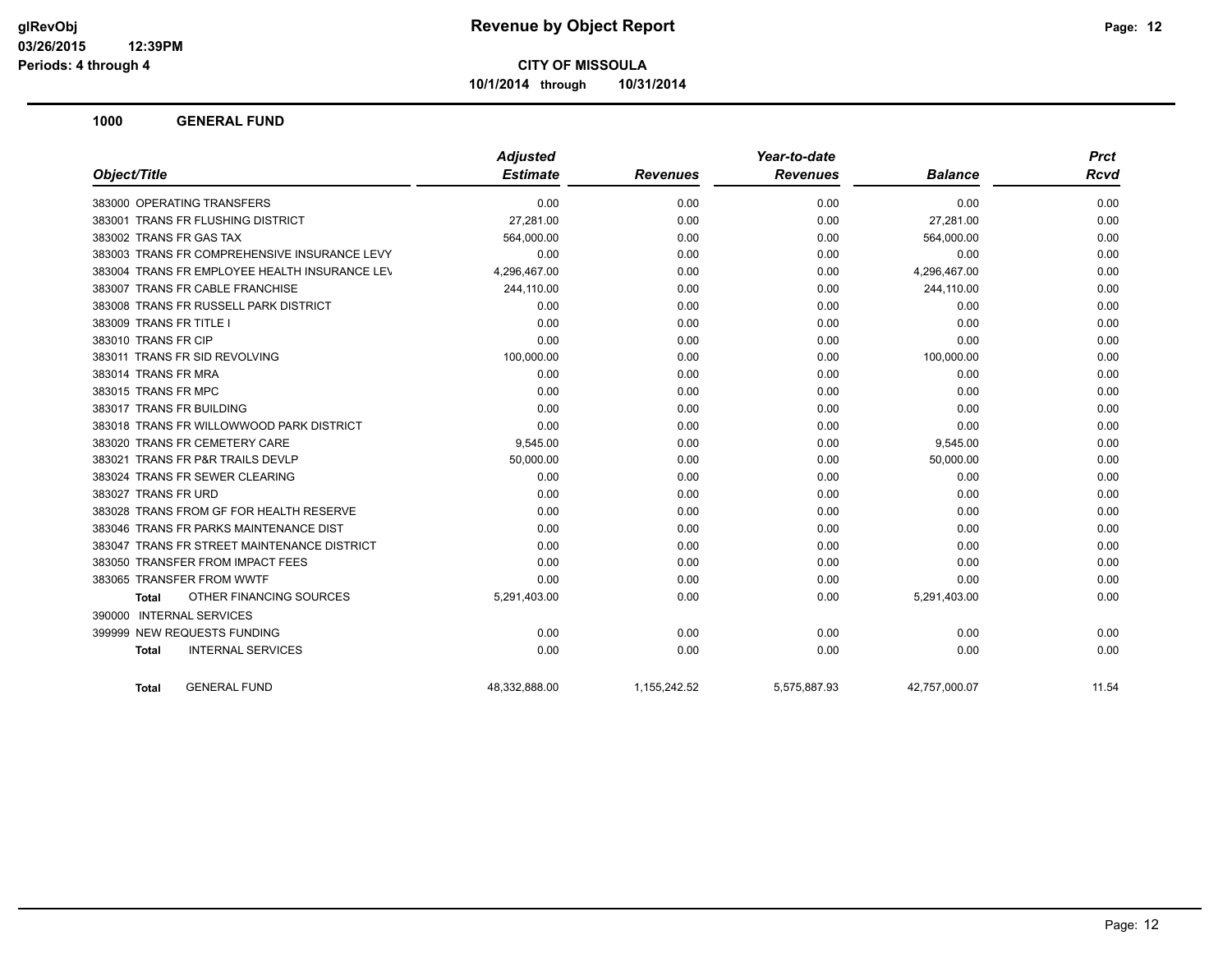**10/1/2014 through 10/31/2014**

# **1211 PARK ACQUISITION & DEVELOPMENT**

### **1211 PARK ACQUISITION & DEVELOPMENT**

|                                                           | <b>Adjusted</b> |                 | Year-to-date    |                | <b>Prct</b> |
|-----------------------------------------------------------|-----------------|-----------------|-----------------|----------------|-------------|
| Object/Title                                              | <b>Estimate</b> | <b>Revenues</b> | <b>Revenues</b> | <b>Balance</b> | <b>Rcvd</b> |
| 340000 CHARGES FOR SERVICES                               |                 |                 |                 |                |             |
| 346080 PAYMENT IN LIEU OF PARKS                           | 288,120.00      | 0.00            | 0.00            | 288,120.00     | 0.00        |
| 346082 HIGH PARK EASEMENT EXCHANGE                        | 0.00            | 0.00            | 0.00            | 0.00           | 0.00        |
| <b>CHARGES FOR SERVICES</b><br>Total                      | 288,120.00      | 0.00            | 0.00            | 288,120.00     | 0.00        |
| MISCELLANEOUS REVENUES<br>360000                          |                 |                 |                 |                |             |
| 360010 MISCELLANEOUS                                      | 0.00            | 0.00            | 226.30          | $-226.30$      | 0.00        |
| 360016 LAFRAY PARK DONATIONS                              | 0.00            | 0.00            | 0.00            | 0.00           | 0.00        |
| 360017 PARK PLANS FORFEITURE                              | 0.00            | 20.00           | 20.00           | $-20.00$       | 0.00        |
| 360020 GREENOUGH PARK ENCROACHMENTS                       | 0.00            | 0.00            | 0.00            | 0.00           | 0.00        |
| 365102 RECREATION YOUTH & ADULT SPORTS                    | 0.00            | 0.00            | 0.00            | 0.00           | 0.00        |
| MISCELLANEOUS REVENUES<br><b>Total</b>                    | 0.00            | 20.00           | 246.30          | $-246.30$      | 0.00        |
| <b>INVESTMENTS &amp; ROYALTY EARNINGS</b><br>370000       |                 |                 |                 |                |             |
| 371010 INTEREST ON INVESTMENTS                            | 0.00            | 0.00            | 0.00            | 0.00           | 0.00        |
| 371020 GAIN/LOSS IN MARKET VALUE OF INVESTMENTS           | 0.00            | 0.00            | 0.00            | 0.00           | 0.00        |
| <b>INVESTMENTS &amp; ROYALTY EARNINGS</b><br><b>Total</b> | 0.00            | 0.00            | 0.00            | 0.00           | 0.00        |
| OTHER FINANCING SOURCES<br>380000                         |                 |                 |                 |                |             |
| 383000 OPERATING TRANSFERS                                | 0.00            | 0.00            | 0.00            | 0.00           | 0.00        |
| 383029 TRANS FR GENERAL                                   | 0.00            | 0.00            | 0.00            | 0.00           | 0.00        |
| OTHER FINANCING SOURCES<br><b>Total</b>                   | 0.00            | 0.00            | 0.00            | 0.00           | 0.00        |
| PARK ACQUISITION & DEVELOPMENT<br><b>Total</b>            | 288.120.00      | 20.00           | 246.30          | 287.873.70     | 0.09        |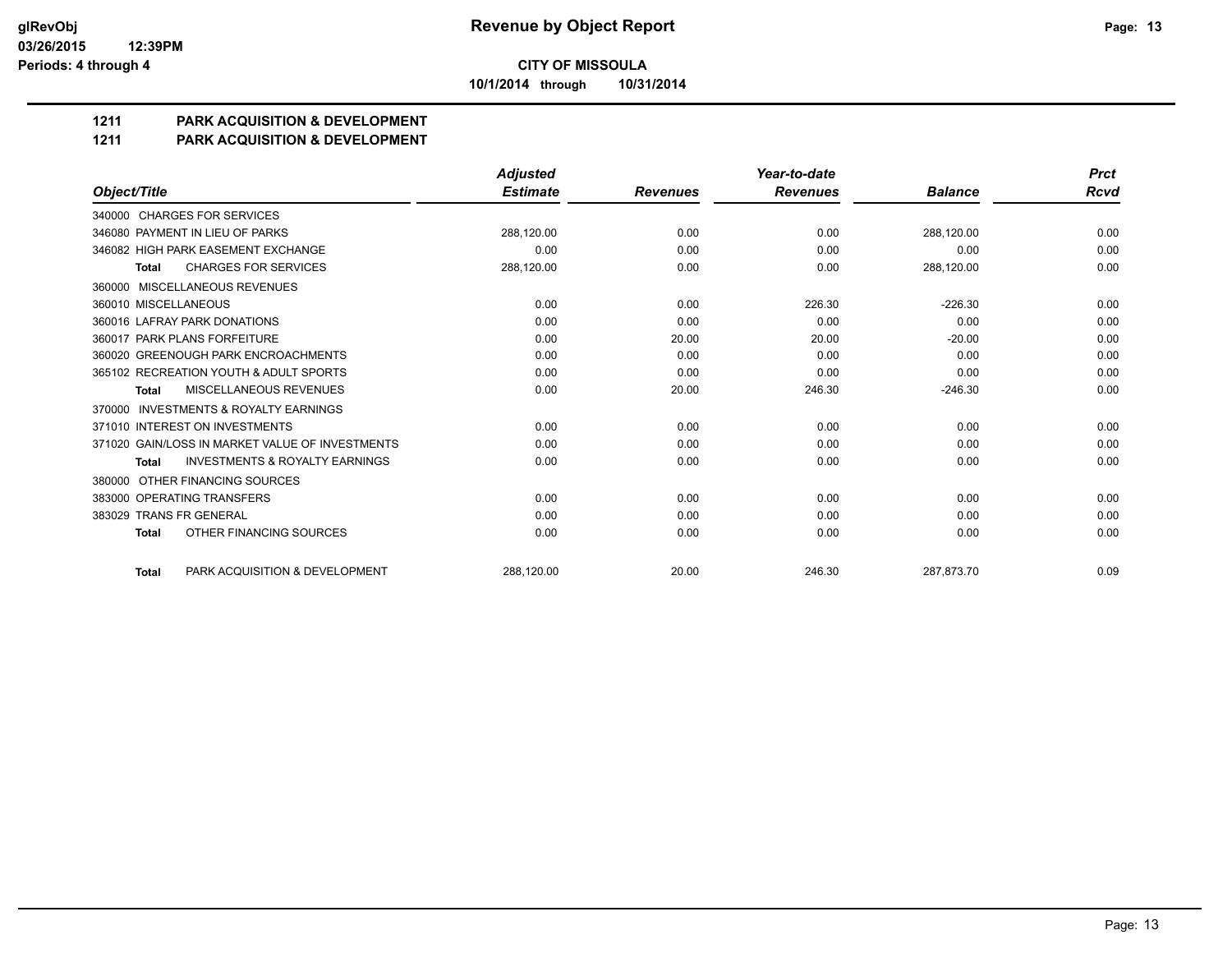**10/1/2014 through 10/31/2014**

## **1211 PARK ACQUISITION & DEVELOPMENT**

|                                                           | <b>Adjusted</b> |                 | Year-to-date    |                | <b>Prct</b> |
|-----------------------------------------------------------|-----------------|-----------------|-----------------|----------------|-------------|
| Object/Title                                              | <b>Estimate</b> | <b>Revenues</b> | <b>Revenues</b> | <b>Balance</b> | Rcvd        |
| 340000 CHARGES FOR SERVICES                               |                 |                 |                 |                |             |
| 346080 PAYMENT IN LIEU OF PARKS                           | 288,120.00      | 0.00            | 0.00            | 288,120.00     | 0.00        |
| 346082 HIGH PARK EASEMENT EXCHANGE                        | 0.00            | 0.00            | 0.00            | 0.00           | 0.00        |
| <b>CHARGES FOR SERVICES</b><br>Total                      | 288,120.00      | 0.00            | 0.00            | 288,120.00     | 0.00        |
| 360000 MISCELLANEOUS REVENUES                             |                 |                 |                 |                |             |
| 360010 MISCELLANEOUS                                      | 0.00            | 0.00            | 226.30          | $-226.30$      | 0.00        |
| 360016 LAFRAY PARK DONATIONS                              | 0.00            | 0.00            | 0.00            | 0.00           | 0.00        |
| 360017 PARK PLANS FORFEITURE                              | 0.00            | 20.00           | 20.00           | $-20.00$       | 0.00        |
| 360020 GREENOUGH PARK ENCROACHMENTS                       | 0.00            | 0.00            | 0.00            | 0.00           | 0.00        |
| 365102 RECREATION YOUTH & ADULT SPORTS                    | 0.00            | 0.00            | 0.00            | 0.00           | 0.00        |
| MISCELLANEOUS REVENUES<br>Total                           | 0.00            | 20.00           | 246.30          | $-246.30$      | 0.00        |
| <b>INVESTMENTS &amp; ROYALTY EARNINGS</b><br>370000       |                 |                 |                 |                |             |
| 371010 INTEREST ON INVESTMENTS                            | 0.00            | 0.00            | 0.00            | 0.00           | 0.00        |
| 371020 GAIN/LOSS IN MARKET VALUE OF INVESTMENT            | 0.00            | 0.00            | 0.00            | 0.00           | 0.00        |
| <b>INVESTMENTS &amp; ROYALTY EARNINGS</b><br><b>Total</b> | 0.00            | 0.00            | 0.00            | 0.00           | 0.00        |
| 380000 OTHER FINANCING SOURCES                            |                 |                 |                 |                |             |
| 383000 OPERATING TRANSFERS                                | 0.00            | 0.00            | 0.00            | 0.00           | 0.00        |
| 383029 TRANS FR GENERAL                                   | 0.00            | 0.00            | 0.00            | 0.00           | 0.00        |
| OTHER FINANCING SOURCES<br><b>Total</b>                   | 0.00            | 0.00            | 0.00            | 0.00           | 0.00        |
| PARK ACQUISITION & DEVELOPMENT<br><b>Total</b>            | 288,120.00      | 20.00           | 246.30          | 287,873.70     | 0.09        |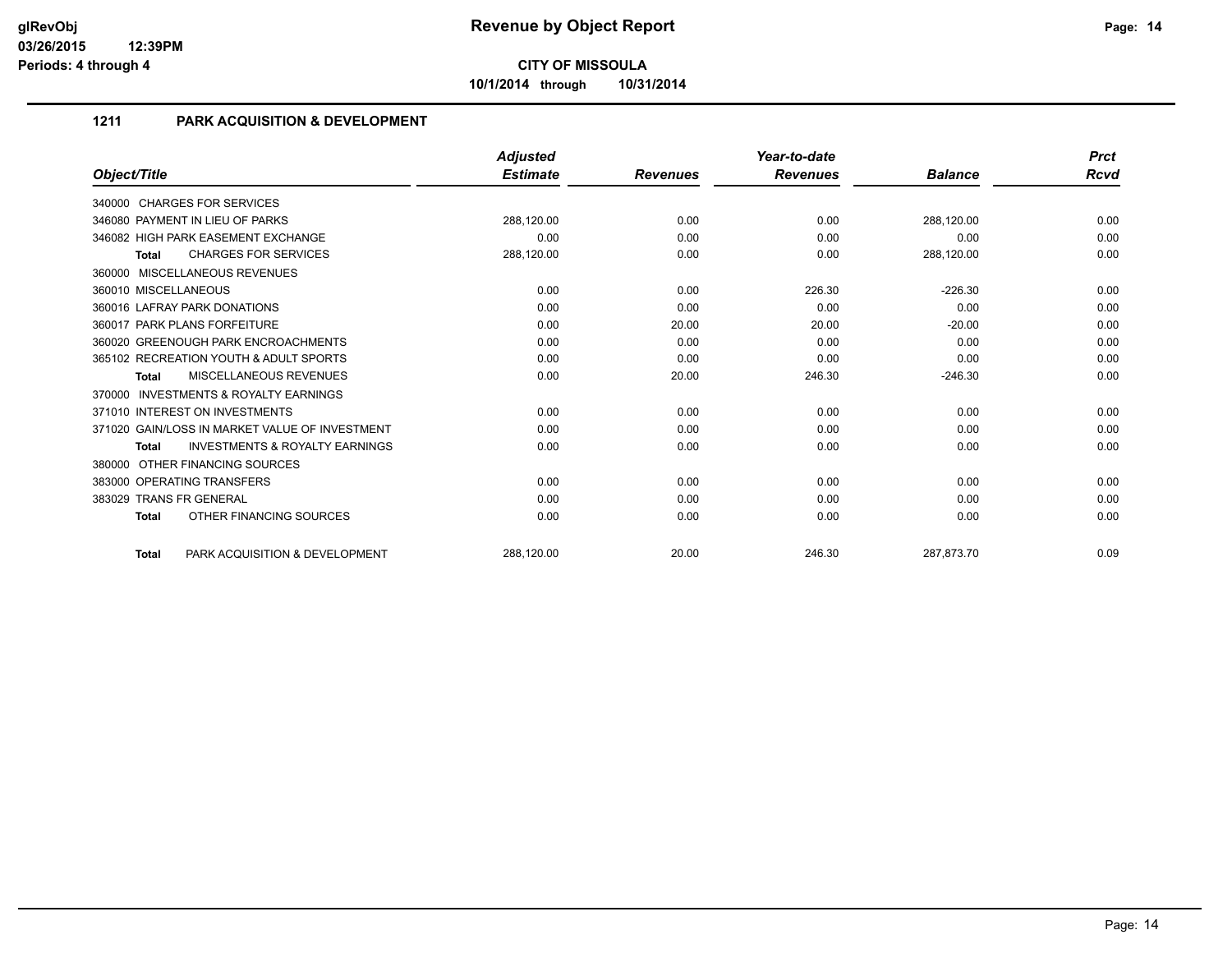**10/1/2014 through 10/31/2014**

### **1212 PARK ENTERPRISE FUND**

**1212 PARK ENTERPRISE FUND**

|                                                           | <b>Adjusted</b> |                 | Year-to-date    |                | <b>Prct</b> |
|-----------------------------------------------------------|-----------------|-----------------|-----------------|----------------|-------------|
| Object/Title                                              | <b>Estimate</b> | <b>Revenues</b> | <b>Revenues</b> | <b>Balance</b> | Rcvd        |
| 340000 CHARGES FOR SERVICES                               |                 |                 |                 |                |             |
| 346000 FEES                                               | 220,000.00      | 2,730.92        | 13,564.62       | 206,435.38     | 6.17        |
| 346001 TENNIS FEE                                         | 0.00            | 0.00            | 680.00          | $-680.00$      | 0.00        |
| 346030 SWIMMING POOL FEES                                 | 0.00            | 0.00            | 750.00          | $-750.00$      | 0.00        |
| 346040 MCCORMICK SWIMMING POOL                            | 0.00            | 0.00            | 0.00            | 0.00           | 0.00        |
| 346060 CURRENTS SWIMMING FACILITY                         | 0.00            | 0.00            | 5.00            | $-5.00$        | 0.00        |
| <b>CHARGES FOR SERVICES</b><br><b>Total</b>               | 220,000.00      | 2,730.92        | 14,999.62       | 205,000.38     | 6.82        |
| MISCELLANEOUS REVENUES<br>360000                          |                 |                 |                 |                |             |
| 360010 MISCELLANEOUS                                      | 0.00            | 0.00            | 0.00            | 0.00           | 0.00        |
| <b>MISCELLANEOUS REVENUES</b><br><b>Total</b>             | 0.00            | 0.00            | 0.00            | 0.00           | 0.00        |
| INVESTMENTS & ROYALTY EARNINGS<br>370000                  |                 |                 |                 |                |             |
| 371010 INTEREST ON INVESTMENTS                            | 0.00            | 0.00            | 0.00            | 0.00           | 0.00        |
| 371020 GAIN/LOSS IN MARKET VALUE OF INVESTMENTS           | 0.00            | 0.00            | 0.00            | 0.00           | 0.00        |
| <b>INVESTMENTS &amp; ROYALTY EARNINGS</b><br><b>Total</b> | 0.00            | 0.00            | 0.00            | 0.00           | 0.00        |
| PARK ENTERPRISE FUND<br><b>Total</b>                      | 220,000.00      | 2,730.92        | 14,999.62       | 205,000.38     | 6.82        |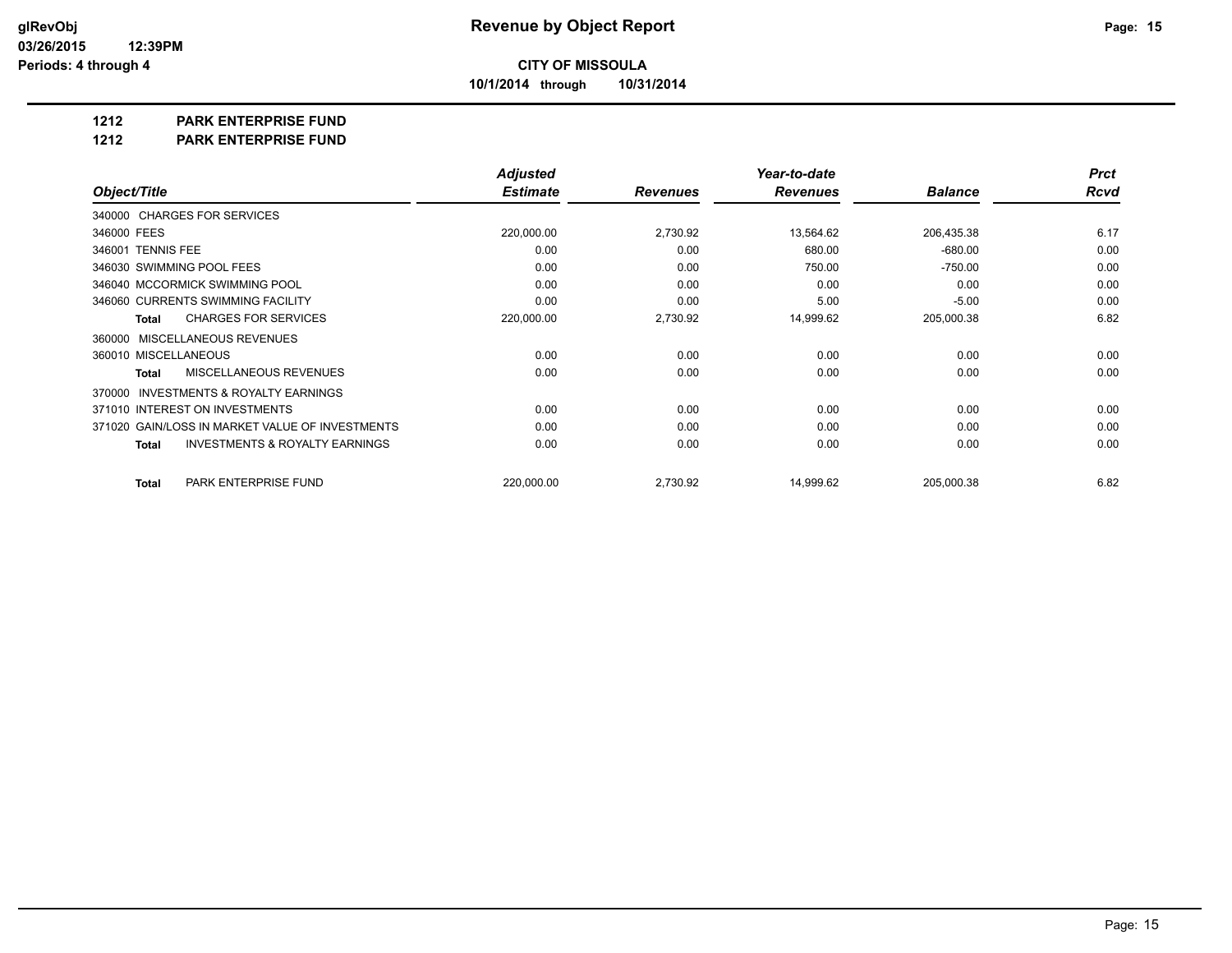**10/1/2014 through 10/31/2014**

### **1212 PARK ENTERPRISE FUND**

|                                                     | <b>Adjusted</b> |                 | Year-to-date    |                | <b>Prct</b> |
|-----------------------------------------------------|-----------------|-----------------|-----------------|----------------|-------------|
| Object/Title                                        | <b>Estimate</b> | <b>Revenues</b> | <b>Revenues</b> | <b>Balance</b> | Rcvd        |
| 340000 CHARGES FOR SERVICES                         |                 |                 |                 |                |             |
| 346000 FEES                                         | 220,000.00      | 2,730.92        | 13,564.62       | 206,435.38     | 6.17        |
| 346001 TENNIS FEE                                   | 0.00            | 0.00            | 680.00          | $-680.00$      | 0.00        |
| 346030 SWIMMING POOL FEES                           | 0.00            | 0.00            | 750.00          | $-750.00$      | 0.00        |
| 346040 MCCORMICK SWIMMING POOL                      | 0.00            | 0.00            | 0.00            | 0.00           | 0.00        |
| 346060 CURRENTS SWIMMING FACILITY                   | 0.00            | 0.00            | 5.00            | $-5.00$        | 0.00        |
| <b>CHARGES FOR SERVICES</b><br>Total                | 220,000.00      | 2,730.92        | 14,999.62       | 205,000.38     | 6.82        |
| 360000 MISCELLANEOUS REVENUES                       |                 |                 |                 |                |             |
| 360010 MISCELLANEOUS                                | 0.00            | 0.00            | 0.00            | 0.00           | 0.00        |
| MISCELLANEOUS REVENUES<br><b>Total</b>              | 0.00            | 0.00            | 0.00            | 0.00           | 0.00        |
| <b>INVESTMENTS &amp; ROYALTY EARNINGS</b><br>370000 |                 |                 |                 |                |             |
| 371010 INTEREST ON INVESTMENTS                      | 0.00            | 0.00            | 0.00            | 0.00           | 0.00        |
| 371020 GAIN/LOSS IN MARKET VALUE OF INVESTMENT      | 0.00            | 0.00            | 0.00            | 0.00           | 0.00        |
| <b>INVESTMENTS &amp; ROYALTY EARNINGS</b><br>Total  | 0.00            | 0.00            | 0.00            | 0.00           | 0.00        |
|                                                     |                 |                 |                 |                |             |
| PARK ENTERPRISE FUND<br><b>Total</b>                | 220,000.00      | 2,730.92        | 14.999.62       | 205,000.38     | 6.82        |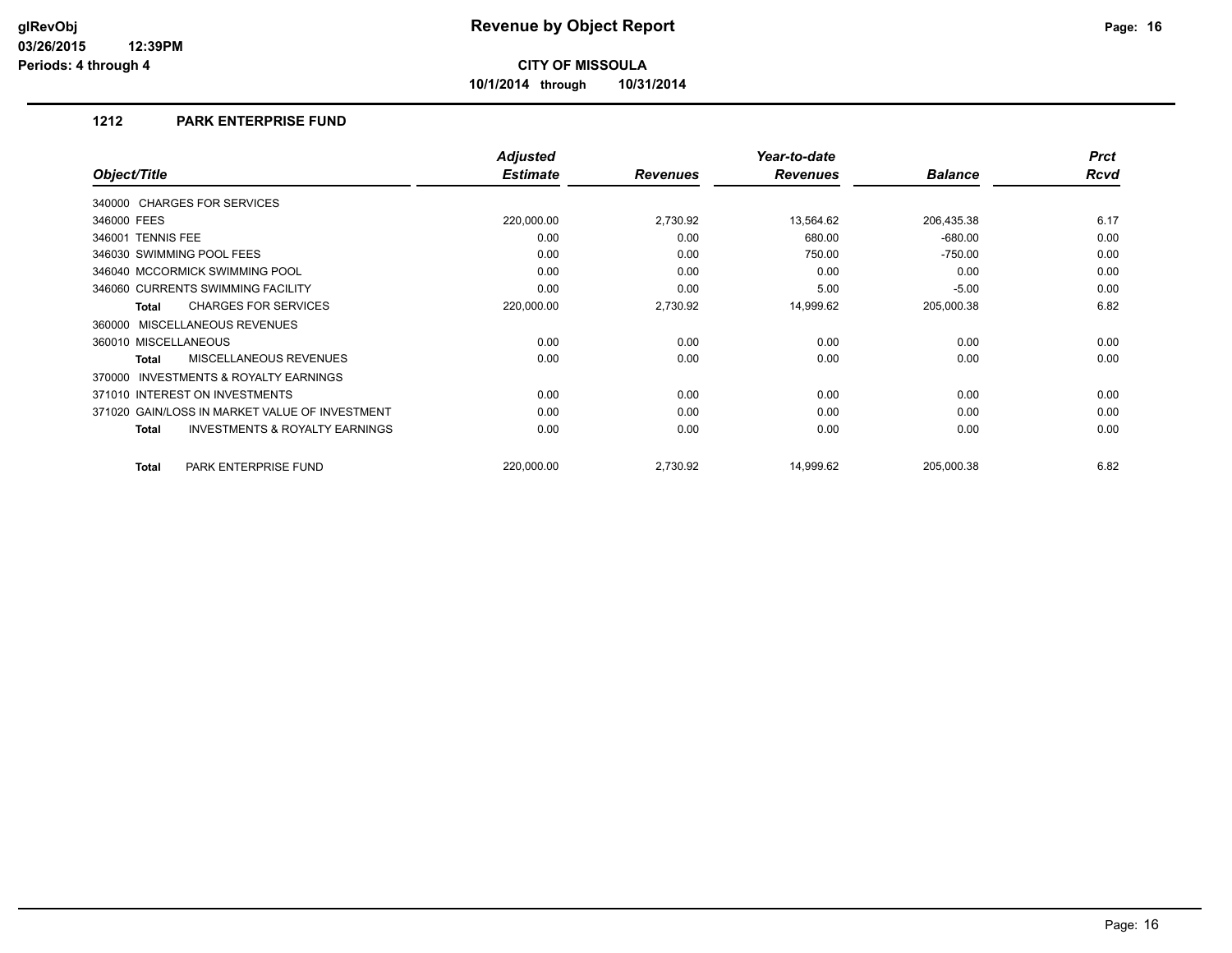**10/1/2014 through 10/31/2014**

| 1216 | <b>PARKS &amp; REC TRAILS, DEV</b> |  |
|------|------------------------------------|--|
|------|------------------------------------|--|

|                                                   | <b>Adjusted</b> |                 | Year-to-date    |                | <b>Prct</b> |  |
|---------------------------------------------------|-----------------|-----------------|-----------------|----------------|-------------|--|
| Object/Title                                      | <b>Estimate</b> | <b>Revenues</b> | <b>Revenues</b> | <b>Balance</b> | Rcvd        |  |
| 330000 INTERGOVERNMENTAL REVENUES                 |                 |                 |                 |                |             |  |
| 331013 NORTHSIDE PED BRIDGE ARRA GRANT            | 0.00            | 0.00            | 0.00            | 0.00           | 0.00        |  |
| 331014 WHITE PINE PLAYGROUND-CDBG GRANT           | 0.00            | 0.00            | 0.00            | 0.00           | 0.00        |  |
| 334025 COUNTY WEED                                | 0.00            | 0.00            | 3,873.68        | $-3,873.68$    | 0.00        |  |
| 334026 FOREST HEALTH GRANT                        | 0.00            | 0.00            | $-33,125.00$    | 33,125.00      | 0.00        |  |
| 334028 DEPT OF AG INTERN GRANT                    | 0.00            | 0.00            | 0.00            | 0.00           | 0.00        |  |
| 334121 DNRC GRANT                                 | 0.00            | 0.00            | $-26,044.18$    | 26,044.18      | 0.00        |  |
| 334125 FWP GRANT                                  | 15,000.00       | 0.00            | 0.00            | 15,000.00      | 0.00        |  |
| 336023 STATE CONTRIB. - PERS                      | 0.00            | 0.53            | 2.98            | $-2.98$        | 0.00        |  |
| <b>INTERGOVERNMENTAL REVENUES</b><br><b>Total</b> | 15,000.00       | 0.53            | $-55,292.52$    | 70,292.52      | $-368.62$   |  |
| 340000 CHARGES FOR SERVICES                       |                 |                 |                 |                |             |  |
| 343036 *** Title Not Found ***                    | 0.00            | 0.00            | 0.00            | 0.00           | 0.00        |  |
| 343302 PARKS SOIL PROJECT                         | 0.00            | 0.00            | 0.00            | 0.00           | 0.00        |  |
| 346034 GROUNDS MAINTENANCE CONTRACT               | 0.00            | 0.00            | 0.00            | 0.00           | 0.00        |  |
| 346052 PLAYGROUND SAFETY TRAINING                 | 0.00            | 0.00            | 0.00            | 0.00           | 0.00        |  |
| 346055 COUNTY PARK SUPPORT                        | 0.00            | 0.00            | 0.00            | 0.00           | 0.00        |  |
| <b>CHARGES FOR SERVICES</b><br><b>Total</b>       | 0.00            | 0.00            | 0.00            | 0.00           | 0.00        |  |
| 360000 MISCELLANEOUS REVENUES                     |                 |                 |                 |                |             |  |
| 360000 MISCELLANEOUS REVENUES                     | 0.00            | 0.00            | 0.00            | 0.00           | 0.00        |  |
| 360010 MISCELLANEOUS                              | 0.00            | 0.00            | 0.00            | 0.00           | 0.00        |  |
| 361000 RATTLESNAKE LAND LEASES                    | 0.00            | 0.00            | 0.00            | 0.00           | 0.00        |  |
| 361003 CARAS PARK CONCERT REVENUE                 | 0.00            | 0.00            | 0.00            | 0.00           | 0.00        |  |
| 364040 INSURANCE AND DAMAGE RECOVERY              | 0.00            | 0.00            | 455.00          | -455.00        | 0.00        |  |
| 365000 DONATIONS                                  | 0.00            | 0.00            | 0.00            | 0.00           | 0.00        |  |
| 365001 *** Title Not Found ***                    | 0.00            | 0.00            | 10,250.00       | $-10,250.00$   | 0.00        |  |
| 365002 OTHER RECREATION DONATIONS                 | 50,000.00       | 100.00          | 2,235.58        | 47,764.42      | 4.47        |  |
| 365003 DONATIONS - SMOKE ALARMS                   | 25,000.00       | 0.00            | 0.00            | 25,000.00      | 0.00        |  |
| 365004 GRANT CR TRAIL ASSN DONATION               | 0.00            | 0.00            | 0.00            | 0.00           | 0.00        |  |
| 365005 DONATIONS - ARCO                           | 0.00            | 0.00            | 0.00            | 0.00           | 0.00        |  |
| 365009 DONATIONS - BASKETBALL/TENNIS COURT        | 65,000.00       | 190.89          | 3,172.89        | 61,827.11      | 4.88        |  |
| 365019 PARKS DONATIONS                            | 251,100.00      | 15,561.02       | 15,849.61       | 235,250.39     | 6.31        |  |
| 365020 OPEN SPACE DONATIONS                       | 5,000.00        | 0.00            | 0.00            | 5,000.00       | 0.00        |  |
| 365100 RECREATION OUTDOOR                         | 25,000.00       | 0.00            | 300.00          | 24,700.00      | 1.20        |  |
| 365101 RECREATION SCHOLARSHIP                     | 35,000.00       | 2,340.33        | 2,161.75        | 32,838.25      | 6.18        |  |
| 365102 RECREATION YOUTH & ADULT SPORTS            | 25,000.00       | 395.00          | 6,765.00        | 18,235.00      | 27.06       |  |
| 365103 URBAN FORESTRY PROGRAMS                    | 55,000.00       | 0.00            | 2,300.00        | 52,700.00      | 4.18        |  |
| 365109 CONSERVATION LANDS DONATIONS               | 0.00            | 0.00            | 0.00            | 0.00           | 0.00        |  |
| <b>MISCELLANEOUS REVENUES</b><br><b>Total</b>     | 536,100.00      | 18.587.24       | 43,489.83       | 492,610.17     | 8.11        |  |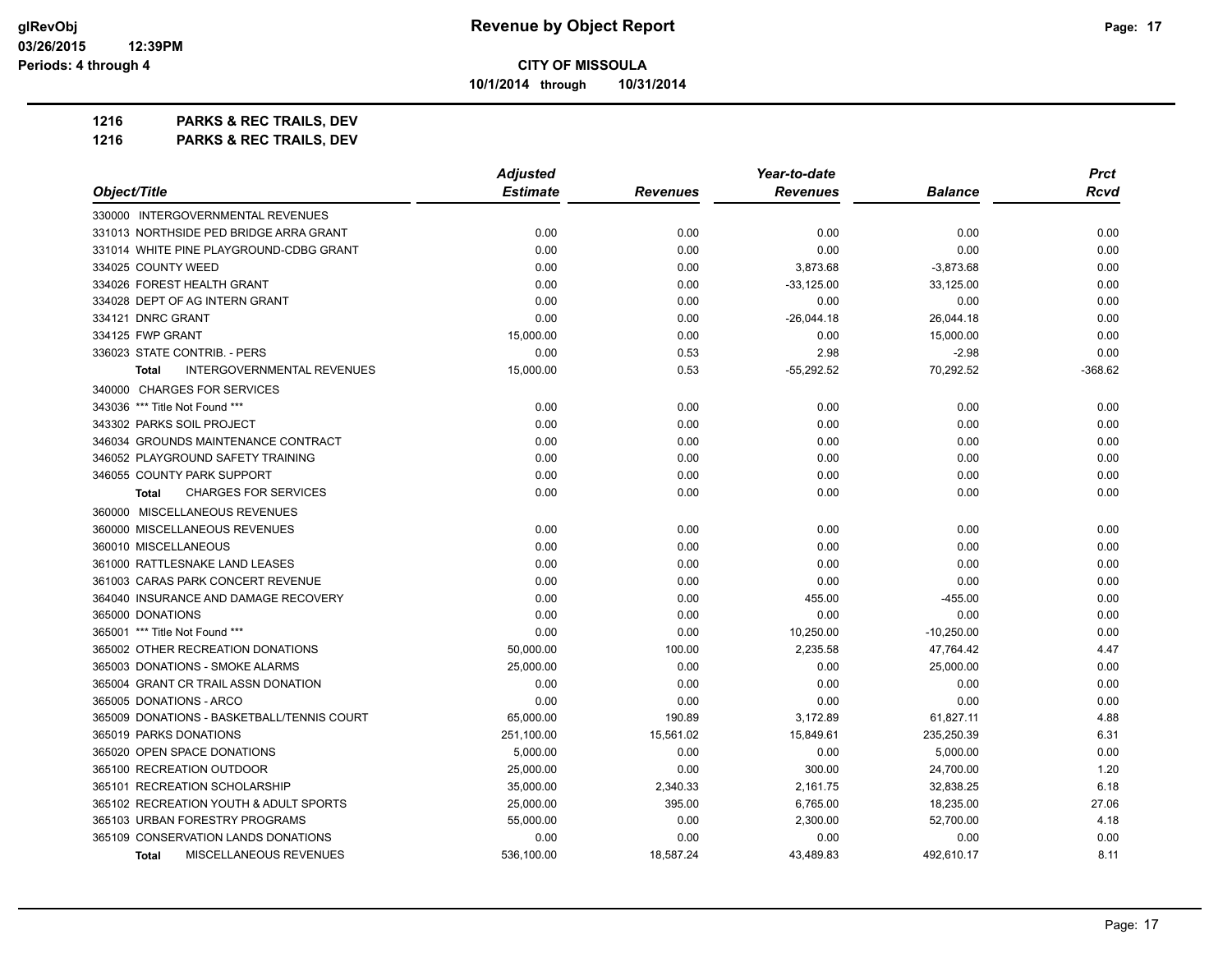**10/1/2014 through 10/31/2014**

**1216 PARKS & REC TRAILS, DEV**

|                                                    | <b>Adiusted</b> |                 | Year-to-date    |                | <b>Prct</b> |
|----------------------------------------------------|-----------------|-----------------|-----------------|----------------|-------------|
| Object/Title                                       | <b>Estimate</b> | <b>Revenues</b> | <b>Revenues</b> | <b>Balance</b> | <b>Rcvd</b> |
| 370000 INVESTMENTS & ROYALTY EARNINGS              |                 |                 |                 |                |             |
| 371010 INTEREST ON INVESTMENTS                     | 0.00            | 0.00            | 0.00            | 0.00           | 0.00        |
| 371020 GAIN/LOSS IN MARKET VALUE OF INVESTMENTS    | 0.00            | 0.00            | 0.00            | 0.00           | 0.00        |
| <b>INVESTMENTS &amp; ROYALTY EARNINGS</b><br>Total | 0.00            | 0.00            | 0.00            | 0.00           | 0.00        |
| 380000 OTHER FINANCING SOURCES                     |                 |                 |                 |                |             |
| 383000 OPERATING TRANSFERS                         | 335,000.00      | 0.00            | 0.00            | 335,000.00     | 0.00        |
| 383001 TRANS FR FLUSHING DISTRICT                  | 0.00            | 0.00            | 0.00            | 0.00           | 0.00        |
| 383026 TRANS FR CDBG                               | 0.00            | 0.00            | 0.00            | 0.00           | 0.00        |
| 383043 TRANSFERS FROM IMPACT FEES                  | 0.00            | 0.00            | 0.00            | 0.00           | 0.00        |
| OTHER FINANCING SOURCES<br>Total                   | 335,000.00      | 0.00            | 0.00            | 335,000.00     | 0.00        |
| PARKS & REC TRAILS, DEV<br>Total                   | 886.100.00      | 18.587.77       | $-11.802.69$    | 897.902.69     | $-1.33$     |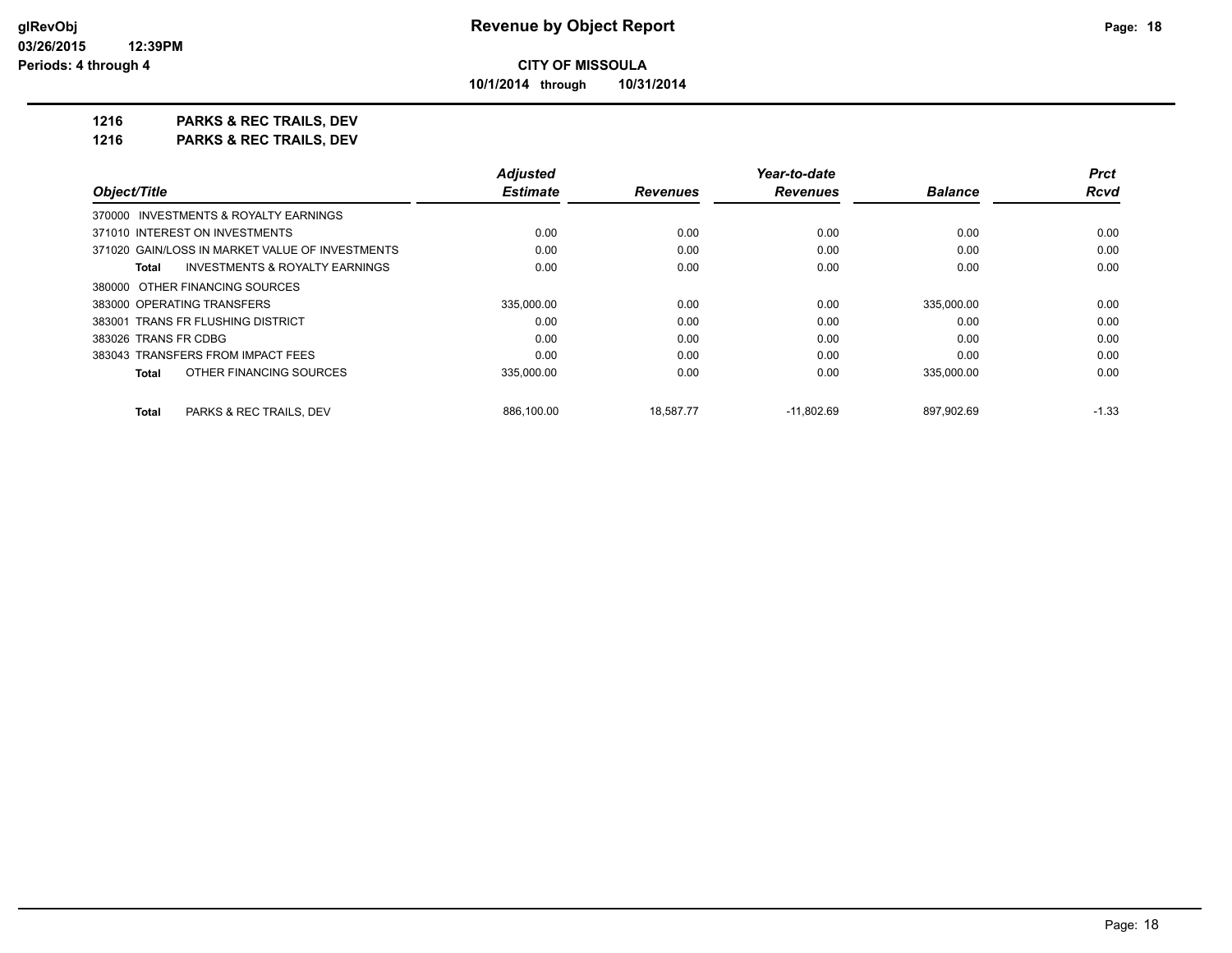**10/1/2014 through 10/31/2014**

|                                                   | <b>Adjusted</b> |                 | Year-to-date    |                | <b>Prct</b> |
|---------------------------------------------------|-----------------|-----------------|-----------------|----------------|-------------|
| Object/Title                                      | <b>Estimate</b> | <b>Revenues</b> | <b>Revenues</b> | <b>Balance</b> | <b>Rcvd</b> |
| 330000 INTERGOVERNMENTAL REVENUES                 |                 |                 |                 |                |             |
| 331013 NORTHSIDE PED BRIDGE ARRA GRANT            | 0.00            | 0.00            | 0.00            | 0.00           | 0.00        |
| 331014 WHITE PINE PLAYGROUND-CDBG GRANT           | 0.00            | 0.00            | 0.00            | 0.00           | 0.00        |
| 334025 COUNTY WEED                                | 0.00            | 0.00            | 3,873.68        | $-3,873.68$    | 0.00        |
| 334026 FOREST HEALTH GRANT                        | 0.00            | 0.00            | $-33,125.00$    | 33,125.00      | 0.00        |
| 334028 DEPT OF AG INTERN GRANT                    | 0.00            | 0.00            | 0.00            | 0.00           | 0.00        |
| 334121 DNRC GRANT                                 | 0.00            | 0.00            | $-26,044.18$    | 26,044.18      | 0.00        |
| 334125 FWP GRANT                                  | 15,000.00       | 0.00            | 0.00            | 15,000.00      | 0.00        |
| 336023 STATE CONTRIB. - PERS                      | 0.00            | 0.53            | 2.98            | $-2.98$        | 0.00        |
| <b>INTERGOVERNMENTAL REVENUES</b><br><b>Total</b> | 15,000.00       | 0.53            | $-55,292.52$    | 70,292.52      | $-368.62$   |
| 340000 CHARGES FOR SERVICES                       |                 |                 |                 |                |             |
| 343036 *** Title Not Found ***                    | 0.00            | 0.00            | 0.00            | 0.00           | 0.00        |
| 343302 PARKS SOIL PROJECT                         | 0.00            | 0.00            | 0.00            | 0.00           | 0.00        |
| 346034 GROUNDS MAINTENANCE CONTRACT               | 0.00            | 0.00            | 0.00            | 0.00           | 0.00        |
| 346052 PLAYGROUND SAFETY TRAINING                 | 0.00            | 0.00            | 0.00            | 0.00           | 0.00        |
| 346055 COUNTY PARK SUPPORT                        | 0.00            | 0.00            | 0.00            | 0.00           | 0.00        |
| <b>CHARGES FOR SERVICES</b><br><b>Total</b>       | 0.00            | 0.00            | 0.00            | 0.00           | 0.00        |
| 360000 MISCELLANEOUS REVENUES                     |                 |                 |                 |                |             |
| 360000 MISCELLANEOUS REVENUES                     | 0.00            | 0.00            | 0.00            | 0.00           | 0.00        |
| 360010 MISCELLANEOUS                              | 0.00            | 0.00            | 0.00            | 0.00           | 0.00        |
| 361000 RATTLESNAKE LAND LEASES                    | 0.00            | 0.00            | 0.00            | 0.00           | 0.00        |
| 361003 CARAS PARK CONCERT REVENUE                 | 0.00            | 0.00            | 0.00            | 0.00           | 0.00        |
| 364040 INSURANCE AND DAMAGE RECOVERY              | 0.00            | 0.00            | 455.00          | $-455.00$      | 0.00        |
| 365000 DONATIONS                                  | 0.00            | 0.00            | 0.00            | 0.00           | 0.00        |
| 365001 *** Title Not Found ***                    | 0.00            | 0.00            | 10,250.00       | $-10,250.00$   | 0.00        |
| 365002 OTHER RECREATION DONATIONS                 | 50,000.00       | 100.00          | 2,235.58        | 47,764.42      | 4.47        |
| 365003 DONATIONS - SMOKE ALARMS                   | 25,000.00       | 0.00            | 0.00            | 25,000.00      | 0.00        |
| 365004 GRANT CR TRAIL ASSN DONATION               | 0.00            | 0.00            | 0.00            | 0.00           | 0.00        |
| 365005 DONATIONS - ARCO                           | 0.00            | 0.00            | 0.00            | 0.00           | 0.00        |
| 365009 DONATIONS - BASKETBALL/TENNIS COURT        | 65,000.00       | 190.89          | 3,172.89        | 61,827.11      | 4.88        |
| 365019 PARKS DONATIONS                            | 251,100.00      | 15,561.02       | 15,849.61       | 235,250.39     | 6.31        |
| 365020 OPEN SPACE DONATIONS                       | 5,000.00        | 0.00            | 0.00            | 5,000.00       | 0.00        |
| 365100 RECREATION OUTDOOR                         | 25,000.00       | 0.00            | 300.00          | 24,700.00      | 1.20        |
| 365101 RECREATION SCHOLARSHIP                     | 35,000.00       | 2,340.33        | 2,161.75        | 32,838.25      | 6.18        |
| 365102 RECREATION YOUTH & ADULT SPORTS            | 25,000.00       | 395.00          | 6,765.00        | 18,235.00      | 27.06       |
| 365103 URBAN FORESTRY PROGRAMS                    | 55,000.00       | 0.00            | 2,300.00        | 52,700.00      | 4.18        |
| 365109 CONSERVATION LANDS DONATIONS               | 0.00            | 0.00            | 0.00            | 0.00           | 0.00        |
| MISCELLANEOUS REVENUES<br><b>Total</b>            | 536,100.00      | 18,587.24       | 43,489.83       | 492,610.17     | 8.11        |
| 370000 INVESTMENTS & ROYALTY EARNINGS             |                 |                 |                 |                |             |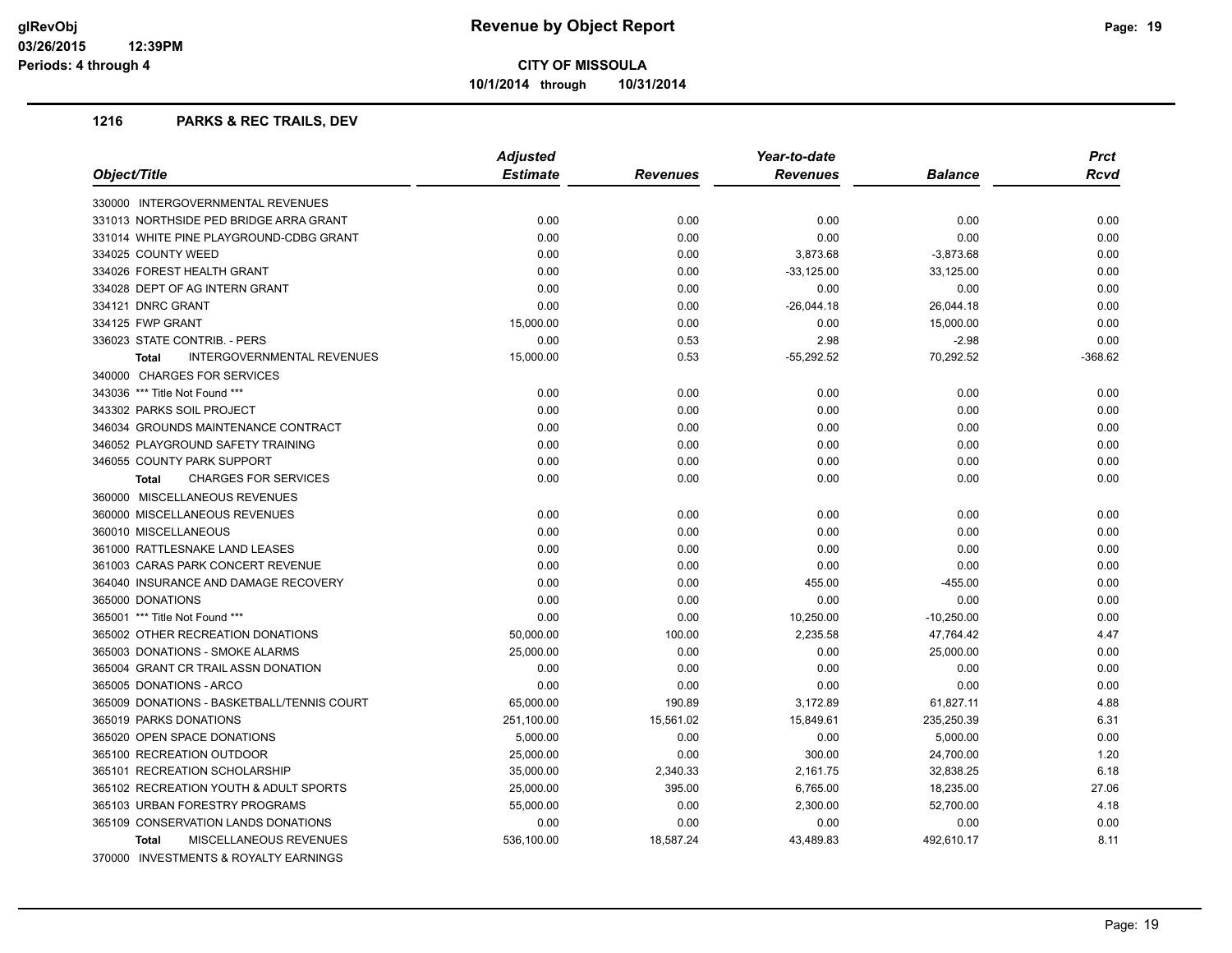**10/1/2014 through 10/31/2014**

| Object/Title                                       | <b>Adjusted</b><br><b>Estimate</b> | <b>Revenues</b> | Year-to-date<br><b>Revenues</b> | <b>Balance</b> | <b>Prct</b><br><b>Rcvd</b> |
|----------------------------------------------------|------------------------------------|-----------------|---------------------------------|----------------|----------------------------|
| 371010 INTEREST ON INVESTMENTS                     | 0.00                               | 0.00            | 0.00                            | 0.00           | 0.00                       |
| 371020 GAIN/LOSS IN MARKET VALUE OF INVESTMENT     | 0.00                               | 0.00            | 0.00                            | 0.00           | 0.00                       |
| <b>INVESTMENTS &amp; ROYALTY EARNINGS</b><br>Total | 0.00                               | 0.00            | 0.00                            | 0.00           | 0.00                       |
| 380000 OTHER FINANCING SOURCES                     |                                    |                 |                                 |                |                            |
| 383000 OPERATING TRANSFERS                         | 335.000.00                         | 0.00            | 0.00                            | 335.000.00     | 0.00                       |
| 383001 TRANS FR FLUSHING DISTRICT                  | 0.00                               | 0.00            | 0.00                            | 0.00           | 0.00                       |
| 383026 TRANS FR CDBG                               | 0.00                               | 0.00            | 0.00                            | 0.00           | 0.00                       |
| 383043 TRANSFERS FROM IMPACT FEES                  | 0.00                               | 0.00            | 0.00                            | 0.00           | 0.00                       |
| OTHER FINANCING SOURCES<br>Total                   | 335.000.00                         | 0.00            | 0.00                            | 335.000.00     | 0.00                       |
| PARKS & REC TRAILS, DEV<br><b>Total</b>            | 886.100.00                         | 18.587.77       | $-11.802.69$                    | 897.902.69     | $-1.33$                    |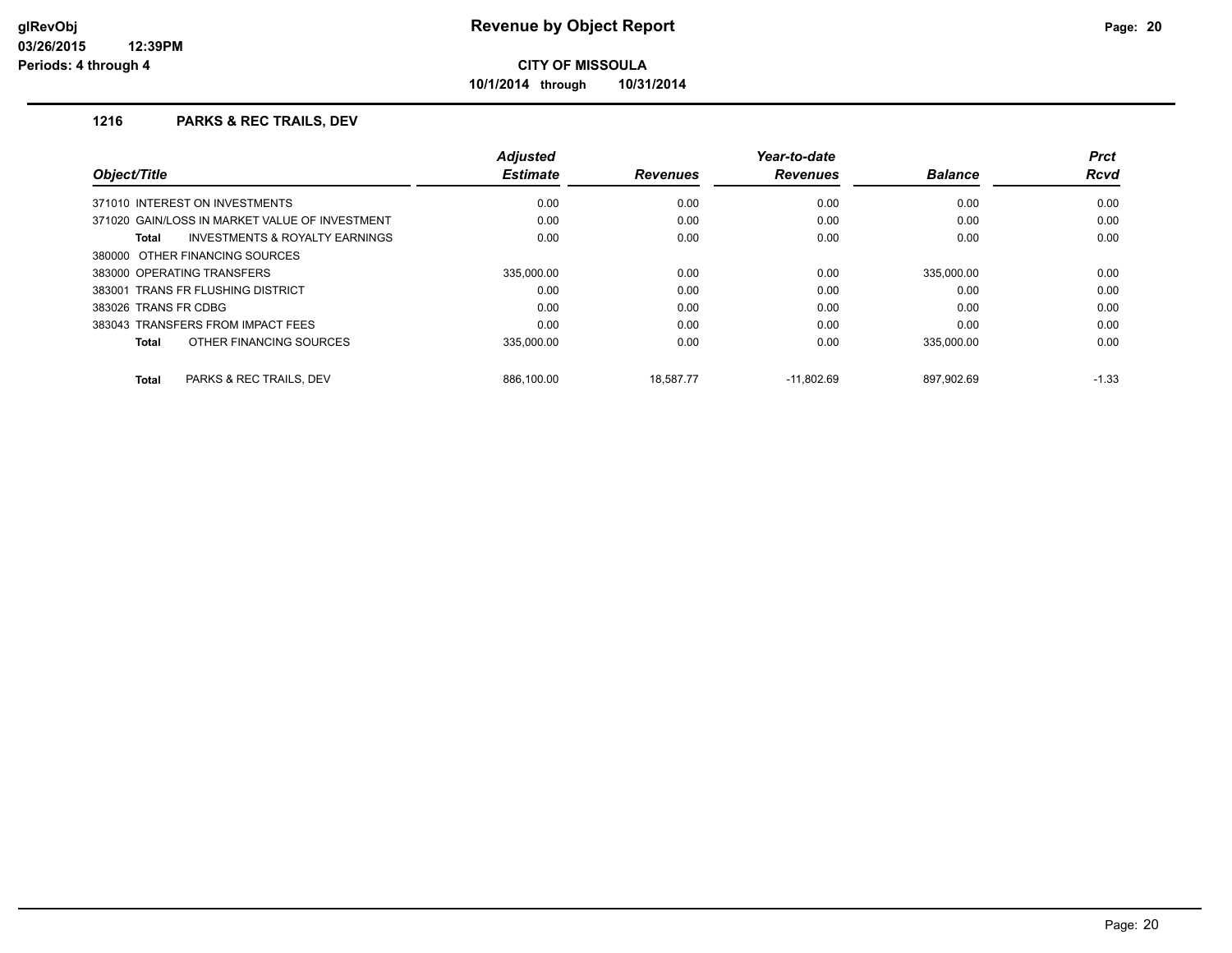**10/1/2014 through 10/31/2014**

## **1217 PARKS CITY LIFE GYM LEASE**

**1217 PARKS CITY LIFE GYM LEASE**

|                                            | <b>Adjusted</b> |                 | Year-to-date    |                | <b>Prct</b> |
|--------------------------------------------|-----------------|-----------------|-----------------|----------------|-------------|
| Object/Title                               | <b>Estimate</b> | <b>Revenues</b> | <b>Revenues</b> | <b>Balance</b> | <b>Rcvd</b> |
| 330000 INTERGOVERNMENTAL REVENUES          |                 |                 |                 |                |             |
| 336023 STATE CONTRIB. - PERS               | 0.00            | 0.00            | 0.00            | 0.00           | 0.00        |
| INTERGOVERNMENTAL REVENUES<br><b>Total</b> | 0.00            | 0.00            | 0.00            | 0.00           | 0.00        |
| 340000 CHARGES FOR SERVICES                |                 |                 |                 |                |             |
| 346031 RECREATION FEES                     | 30,900.00       | 7,163.70        | 11,563.70       | 19,336.30      | 37.42       |
| 346032 PRESCHOOL PROGRAMS                  | 0.00            | 0.00            | 0.00            | 0.00           | 0.00        |
| 346053 CITY LIFE PROGRAMS                  | 12,500.00       | 759.00          | 1,054.00        | 11,446.00      | 8.43        |
| <b>CHARGES FOR SERVICES</b><br>Total       | 43,400.00       | 7,922.70        | 12,617.70       | 30,782.30      | 29.07       |
| 360000 MISCELLANEOUS REVENUES              |                 |                 |                 |                |             |
| 365019 PARKS DONATIONS                     | 0.00            | 0.00            | 0.00            | 0.00           | 0.00        |
| MISCELLANEOUS REVENUES<br><b>Total</b>     | 0.00            | 0.00            | 0.00            | 0.00           | 0.00        |
| <b>Total</b><br>PARKS CITY LIFE GYM LEASE  | 43.400.00       | 7.922.70        | 12.617.70       | 30.782.30      | 29.07       |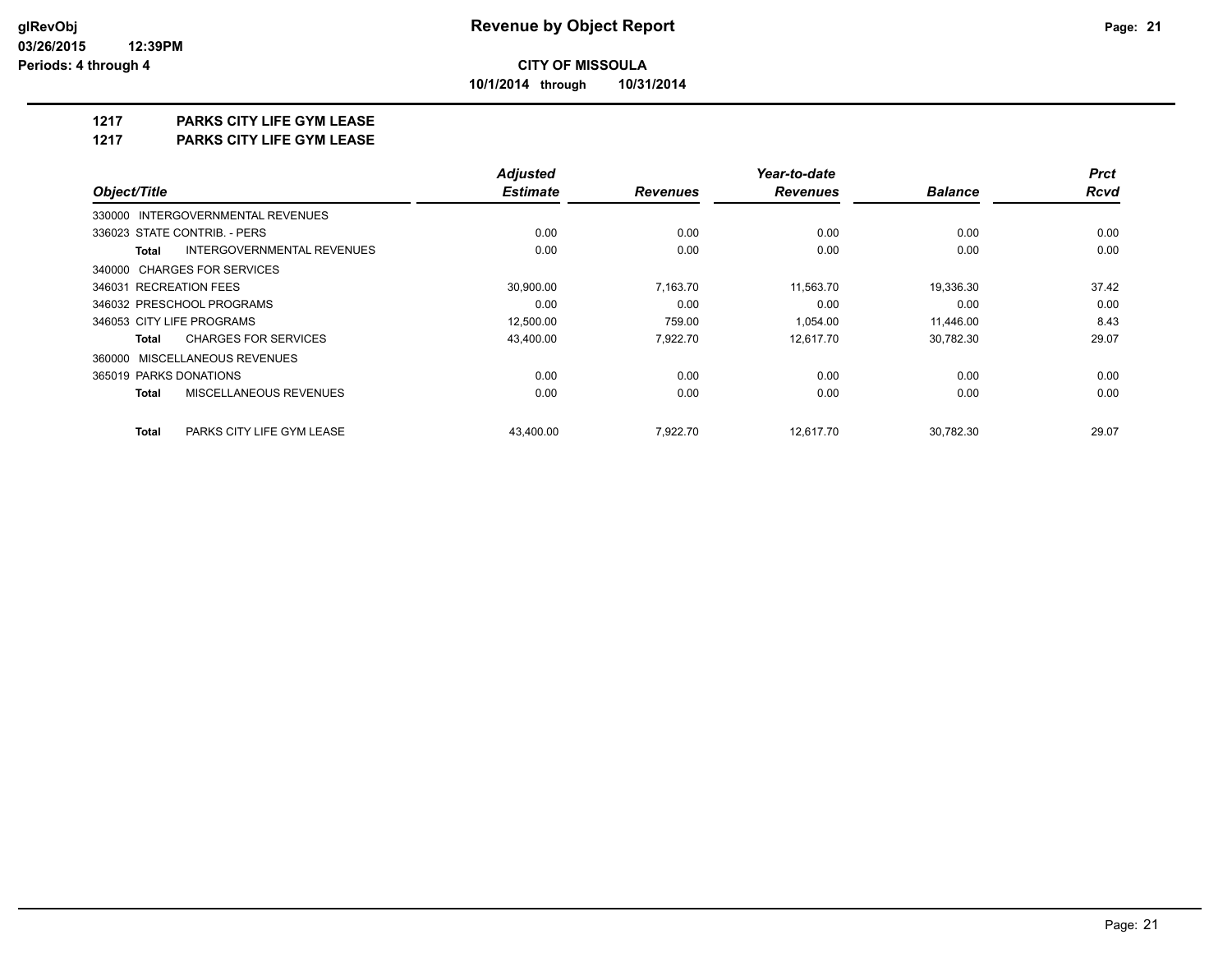**10/1/2014 through 10/31/2014**

## **1217 PARKS CITY LIFE GYM LEASE**

| Object/Title                                | <b>Adjusted</b><br><b>Estimate</b> | <b>Revenues</b> | Year-to-date<br><b>Revenues</b> | <b>Balance</b> | <b>Prct</b><br><b>Rcvd</b> |
|---------------------------------------------|------------------------------------|-----------------|---------------------------------|----------------|----------------------------|
| 330000 INTERGOVERNMENTAL REVENUES           |                                    |                 |                                 |                |                            |
| 336023 STATE CONTRIB. - PERS                | 0.00                               | 0.00            | 0.00                            | 0.00           | 0.00                       |
| INTERGOVERNMENTAL REVENUES<br><b>Total</b>  | 0.00                               | 0.00            | 0.00                            | 0.00           | 0.00                       |
| 340000 CHARGES FOR SERVICES                 |                                    |                 |                                 |                |                            |
| 346031 RECREATION FEES                      | 30.900.00                          | 7.163.70        | 11,563.70                       | 19.336.30      | 37.42                      |
| 346032 PRESCHOOL PROGRAMS                   | 0.00                               | 0.00            | 0.00                            | 0.00           | 0.00                       |
| 346053 CITY LIFE PROGRAMS                   | 12,500.00                          | 759.00          | 1.054.00                        | 11.446.00      | 8.43                       |
| <b>CHARGES FOR SERVICES</b><br><b>Total</b> | 43,400.00                          | 7,922.70        | 12,617.70                       | 30,782.30      | 29.07                      |
| 360000 MISCELLANEOUS REVENUES               |                                    |                 |                                 |                |                            |
| 365019 PARKS DONATIONS                      | 0.00                               | 0.00            | 0.00                            | 0.00           | 0.00                       |
| MISCELLANEOUS REVENUES<br><b>Total</b>      | 0.00                               | 0.00            | 0.00                            | 0.00           | 0.00                       |
| PARKS CITY LIFE GYM LEASE<br><b>Total</b>   | 43,400.00                          | 7,922.70        | 12,617.70                       | 30,782.30      | 29.07                      |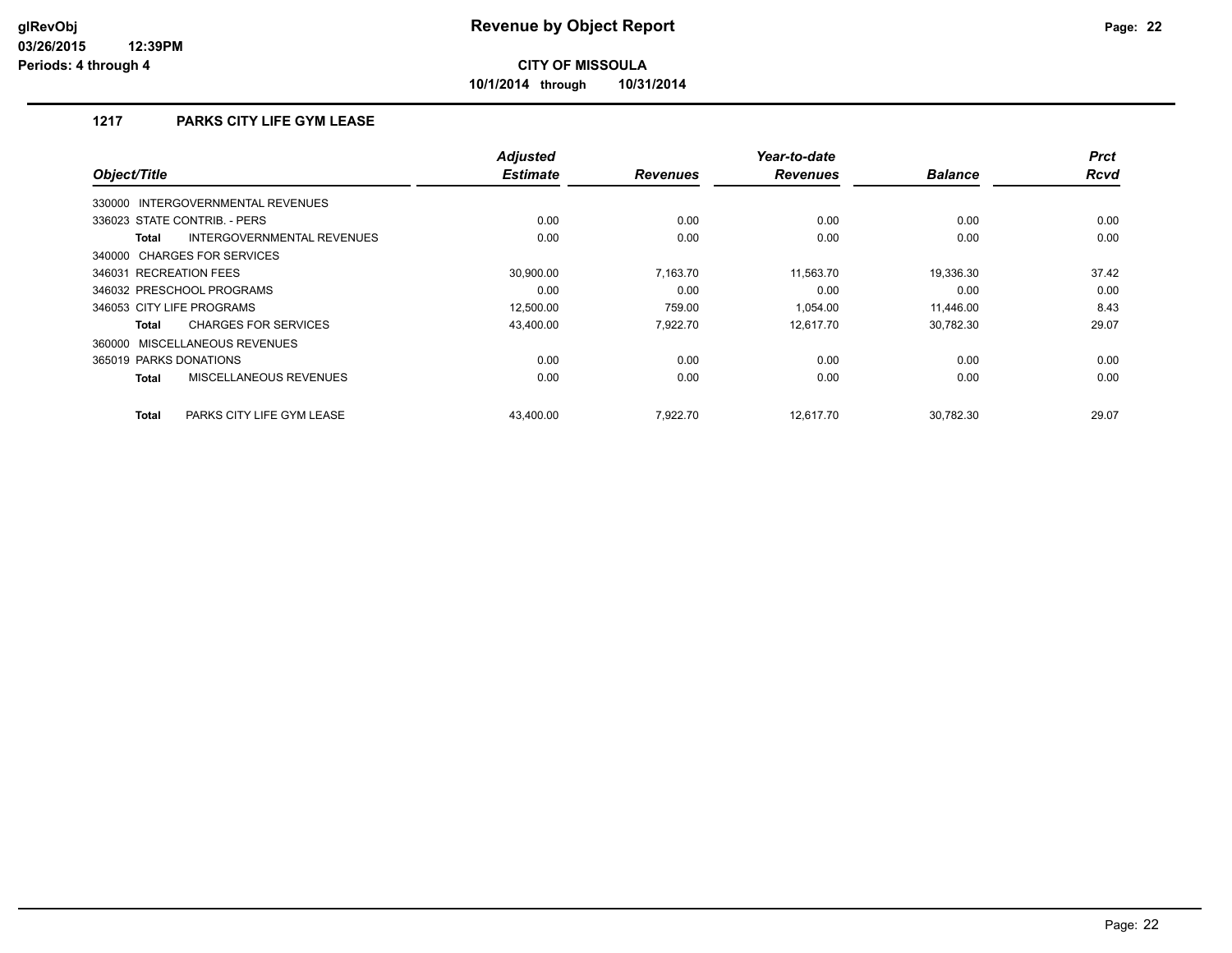**10/1/2014 through 10/31/2014**

### **1218 ALL ABILITIES PLAYGROUND**

**1218 ALL ABILITIES PLAYGROUND**

|                                          | <b>Adjusted</b> |                 | Year-to-date    |                | <b>Prct</b> |
|------------------------------------------|-----------------|-----------------|-----------------|----------------|-------------|
| Object/Title                             | <b>Estimate</b> | <b>Revenues</b> | <b>Revenues</b> | <b>Balance</b> | <b>Rcvd</b> |
| 360000 MISCELLANEOUS REVENUES            |                 |                 |                 |                |             |
| 365019 PARKS DONATIONS                   | 671,346.00      | 0.00            | 103.000.00      | 568,346.00     | 15.34       |
| MISCELLANEOUS REVENUES<br><b>Total</b>   | 671,346.00      | 0.00            | 103,000.00      | 568,346.00     | 15.34       |
| 380000 OTHER FINANCING SOURCES           |                 |                 |                 |                |             |
| 383010 TRANS FR CIP                      | 0.00            | 0.00            | 0.00            | 0.00           | 0.00        |
| OTHER FINANCING SOURCES<br><b>Total</b>  | 0.00            | 0.00            | 0.00            | 0.00           | 0.00        |
| ALL ABILITIES PLAYGROUND<br><b>Total</b> | 671.346.00      | 0.00            | 103.000.00      | 568.346.00     | 15.34       |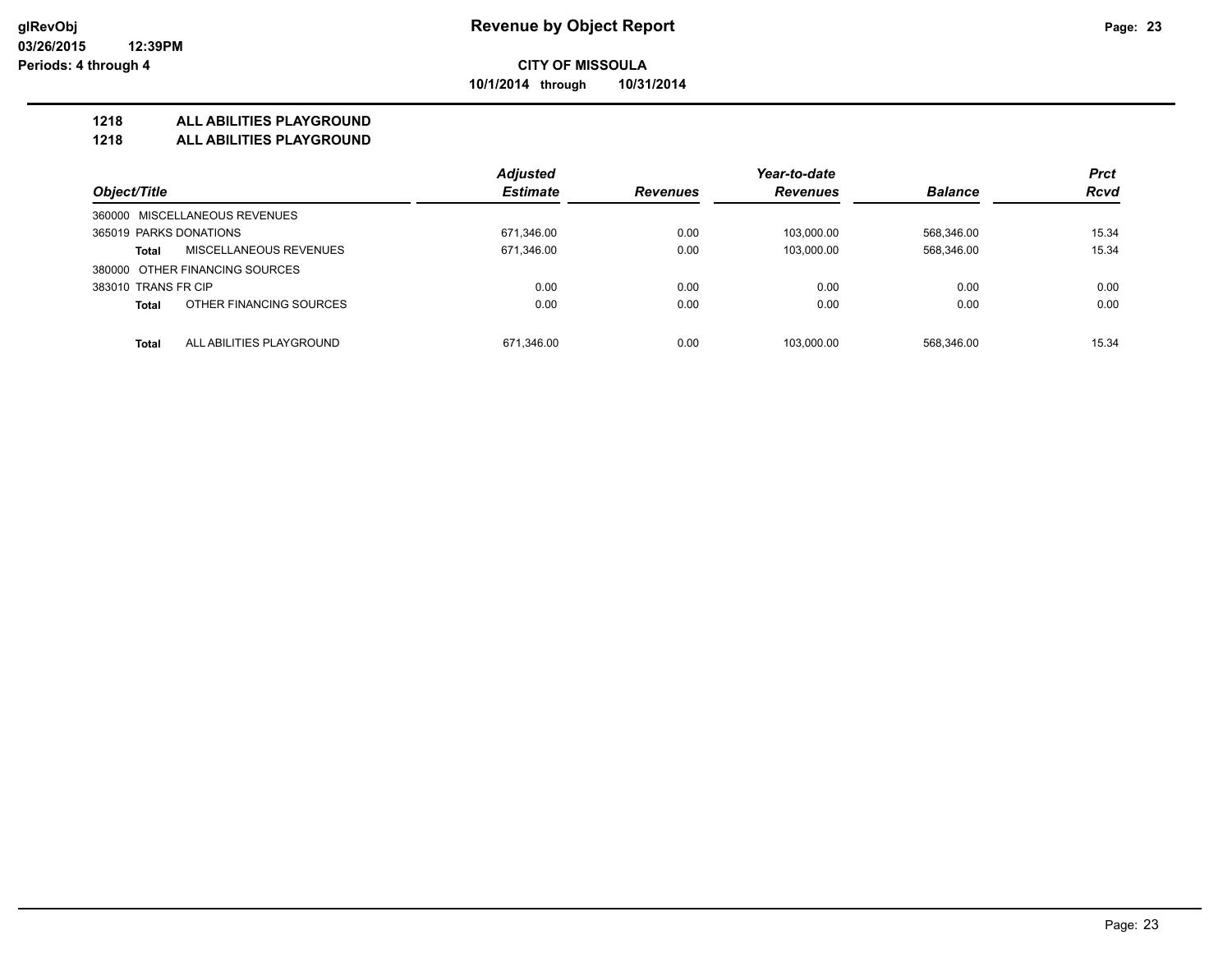**10/1/2014 through 10/31/2014**

## **1218 ALL ABILITIES PLAYGROUND**

|                        |                                | <b>Adjusted</b> |                 | Year-to-date    |                | <b>Prct</b> |
|------------------------|--------------------------------|-----------------|-----------------|-----------------|----------------|-------------|
| Object/Title           |                                | <b>Estimate</b> | <b>Revenues</b> | <b>Revenues</b> | <b>Balance</b> | <b>Rcvd</b> |
| 360000                 | MISCELLANEOUS REVENUES         |                 |                 |                 |                |             |
| 365019 PARKS DONATIONS |                                | 671,346.00      | 0.00            | 103,000.00      | 568,346.00     | 15.34       |
| Total                  | <b>MISCELLANEOUS REVENUES</b>  | 671,346.00      | 0.00            | 103,000.00      | 568,346.00     | 15.34       |
|                        | 380000 OTHER FINANCING SOURCES |                 |                 |                 |                |             |
| 383010 TRANS FR CIP    |                                | 0.00            | 0.00            | 0.00            | 0.00           | 0.00        |
| <b>Total</b>           | OTHER FINANCING SOURCES        | 0.00            | 0.00            | 0.00            | 0.00           | 0.00        |
| Total                  | ALL ABILITIES PLAYGROUND       | 671.346.00      | 0.00            | 103.000.00      | 568.346.00     | 15.34       |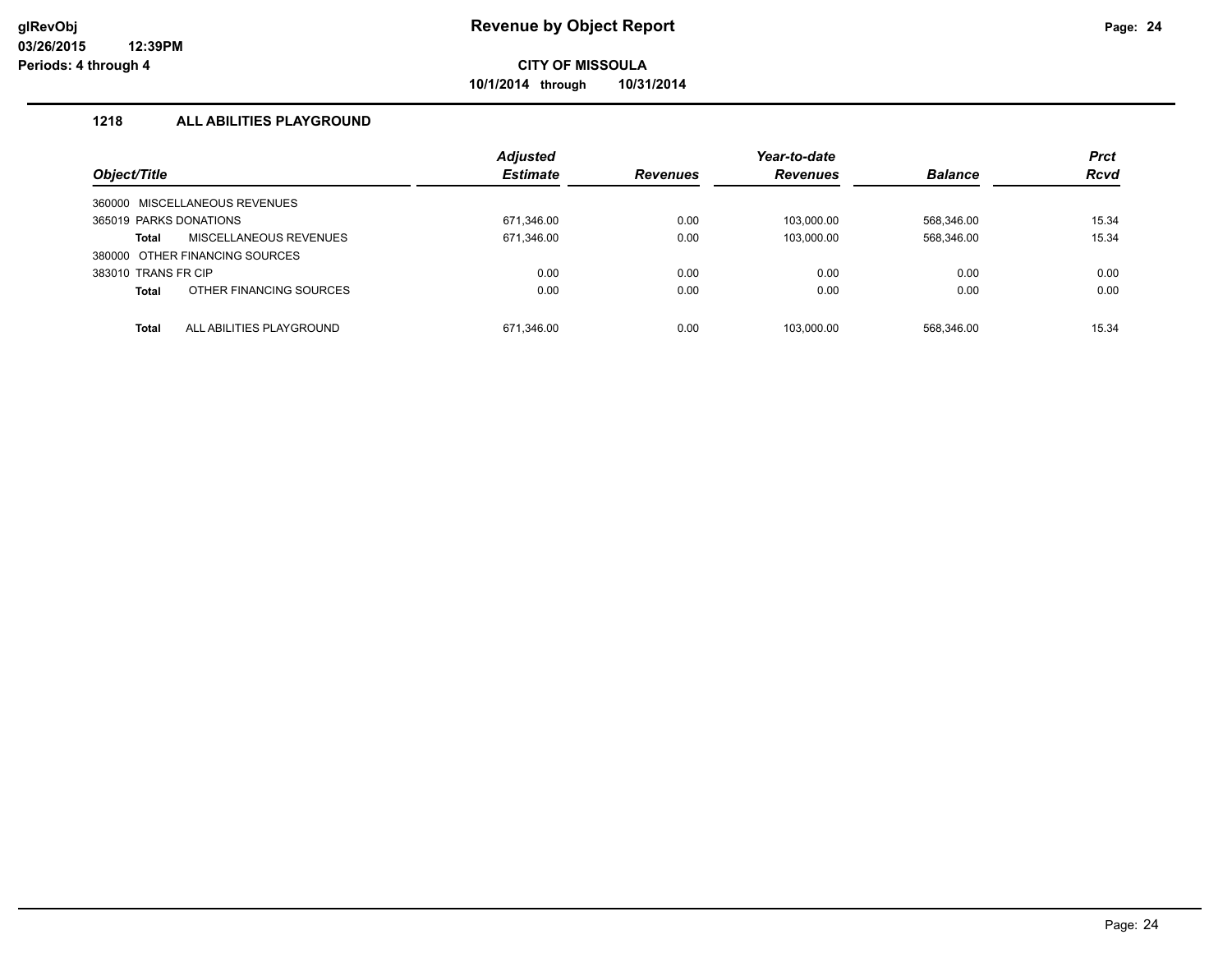**10/1/2014 through 10/31/2014**

### **1219 FY14 PARK & TRAIL BOND**

**1219 FY14 PARK & TRAIL BOND**

|                                            | <b>Adjusted</b> |                 | Year-to-date    |                |             |
|--------------------------------------------|-----------------|-----------------|-----------------|----------------|-------------|
| Object/Title                               | <b>Estimate</b> | <b>Revenues</b> | <b>Revenues</b> | <b>Balance</b> | <b>Rcvd</b> |
| 380000 OTHER FINANCING SOURCES             |                 |                 |                 |                |             |
| 381010 BOND PROCEEDS                       | 0.00            | 0.00            | 0.00            | 0.00           | 0.00        |
| 383050 TRANSFER FROM IMPACT FEES           | 0.00            | 0.00            | 0.00            | 0.00           | 0.00        |
| OTHER FINANCING SOURCES<br><b>Total</b>    | 0.00            | 0.00            | 0.00            | 0.00           | 0.00        |
| <b>FY14 PARK &amp; TRAIL BOND</b><br>Total | 0.00            | 0.00            | 0.00            | 0.00           | 0.00        |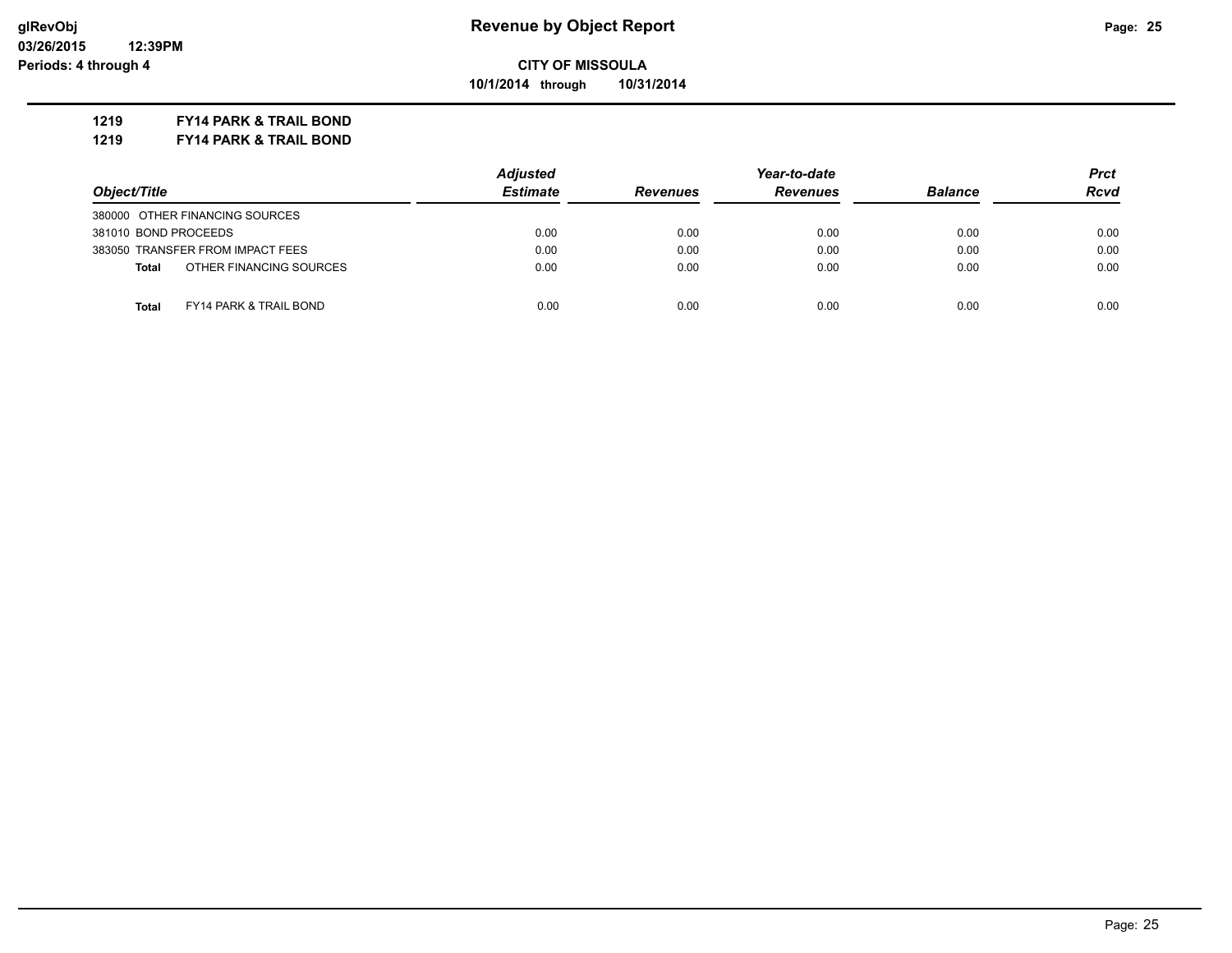**10/1/2014 through 10/31/2014**

### **1219 FY14 PARK & TRAIL BOND**

| Object/Title         |                                   | <b>Adjusted</b><br><b>Estimate</b> | <b>Revenues</b> | Year-to-date<br><b>Revenues</b> | <b>Balance</b> | <b>Prct</b><br><b>Rcvd</b> |
|----------------------|-----------------------------------|------------------------------------|-----------------|---------------------------------|----------------|----------------------------|
|                      | 380000 OTHER FINANCING SOURCES    |                                    |                 |                                 |                |                            |
| 381010 BOND PROCEEDS |                                   | 0.00                               | 0.00            | 0.00                            | 0.00           | 0.00                       |
|                      | 383050 TRANSFER FROM IMPACT FEES  | 0.00                               | 0.00            | 0.00                            | 0.00           | 0.00                       |
| <b>Total</b>         | OTHER FINANCING SOURCES           | 0.00                               | 0.00            | 0.00                            | 0.00           | 0.00                       |
|                      |                                   |                                    |                 |                                 |                |                            |
| <b>Total</b>         | <b>FY14 PARK &amp; TRAIL BOND</b> | 0.00                               | 0.00            | 0.00                            | 0.00           | 0.00                       |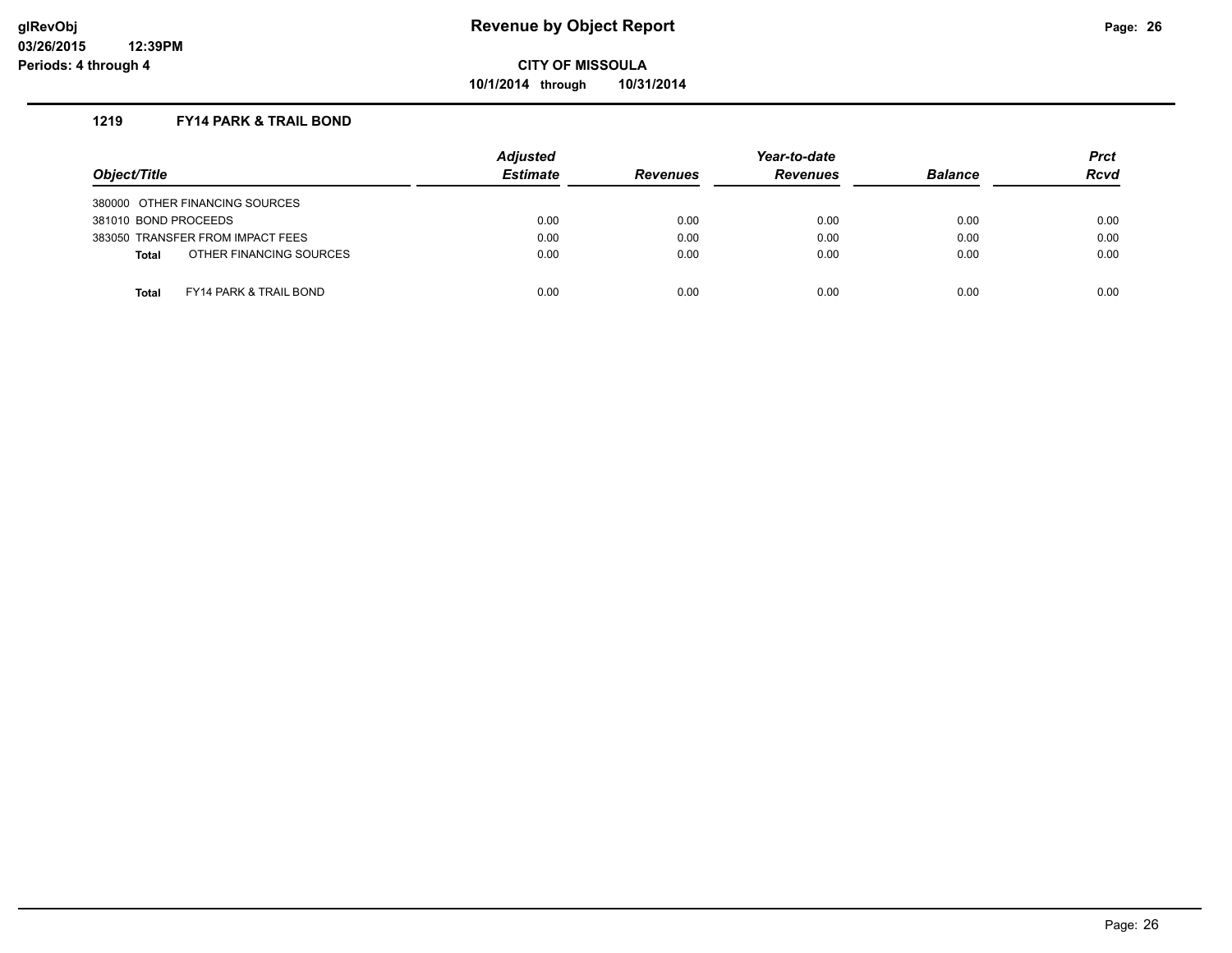**10/1/2014 through 10/31/2014**

# **1241 CREMAIN WALL & CEMETERY DONATIONS FUND**

**1241 CREMAIN WALL & CEMETERY DONATIONS FUND**

|                                                           | <b>Adjusted</b> |                 | Year-to-date    |                | <b>Prct</b> |
|-----------------------------------------------------------|-----------------|-----------------|-----------------|----------------|-------------|
| Object/Title                                              | <b>Estimate</b> | <b>Revenues</b> | <b>Revenues</b> | <b>Balance</b> | <b>Rcvd</b> |
| 340000 CHARGES FOR SERVICES                               |                 |                 |                 |                |             |
| 343310 SALE OF NICHE NAMEPLATES & VASES                   | 0.00            | 2,700.00        | 5,100.00        | $-5,100.00$    | 0.00        |
| 343311 SALE OF NICHES                                     | 0.00            | 0.00            | 0.00            | 0.00           | 0.00        |
| <b>CHARGES FOR SERVICES</b><br>Total                      | 0.00            | 2,700.00        | 5,100.00        | $-5,100.00$    | 0.00        |
| 360000 MISCELLANEOUS REVENUES                             |                 |                 |                 |                |             |
| 360010 MISCELLANEOUS                                      | 0.00            | 0.00            | 0.00            | 0.00           | 0.00        |
| 365000 DONATIONS                                          | 0.00            | 0.00            | 0.00            | 0.00           | 0.00        |
| MISCELLANEOUS REVENUES<br><b>Total</b>                    | 0.00            | 0.00            | 0.00            | 0.00           | 0.00        |
| 370000 INVESTMENTS & ROYALTY EARNINGS                     |                 |                 |                 |                |             |
| 371010 INTEREST ON INVESTMENTS                            | 0.00            | 0.00            | 0.00            | 0.00           | 0.00        |
| 371020 GAIN/LOSS IN MARKET VALUE OF INVESTMENTS           | 0.00            | 0.00            | 0.00            | 0.00           | 0.00        |
| <b>INVESTMENTS &amp; ROYALTY EARNINGS</b><br><b>Total</b> | 0.00            | 0.00            | 0.00            | 0.00           | 0.00        |
| <b>CREMAIN WALL &amp; CEMETERY DONATIONS F</b><br>Total   | 0.00            | 2.700.00        | 5,100.00        | $-5,100.00$    | 0.00        |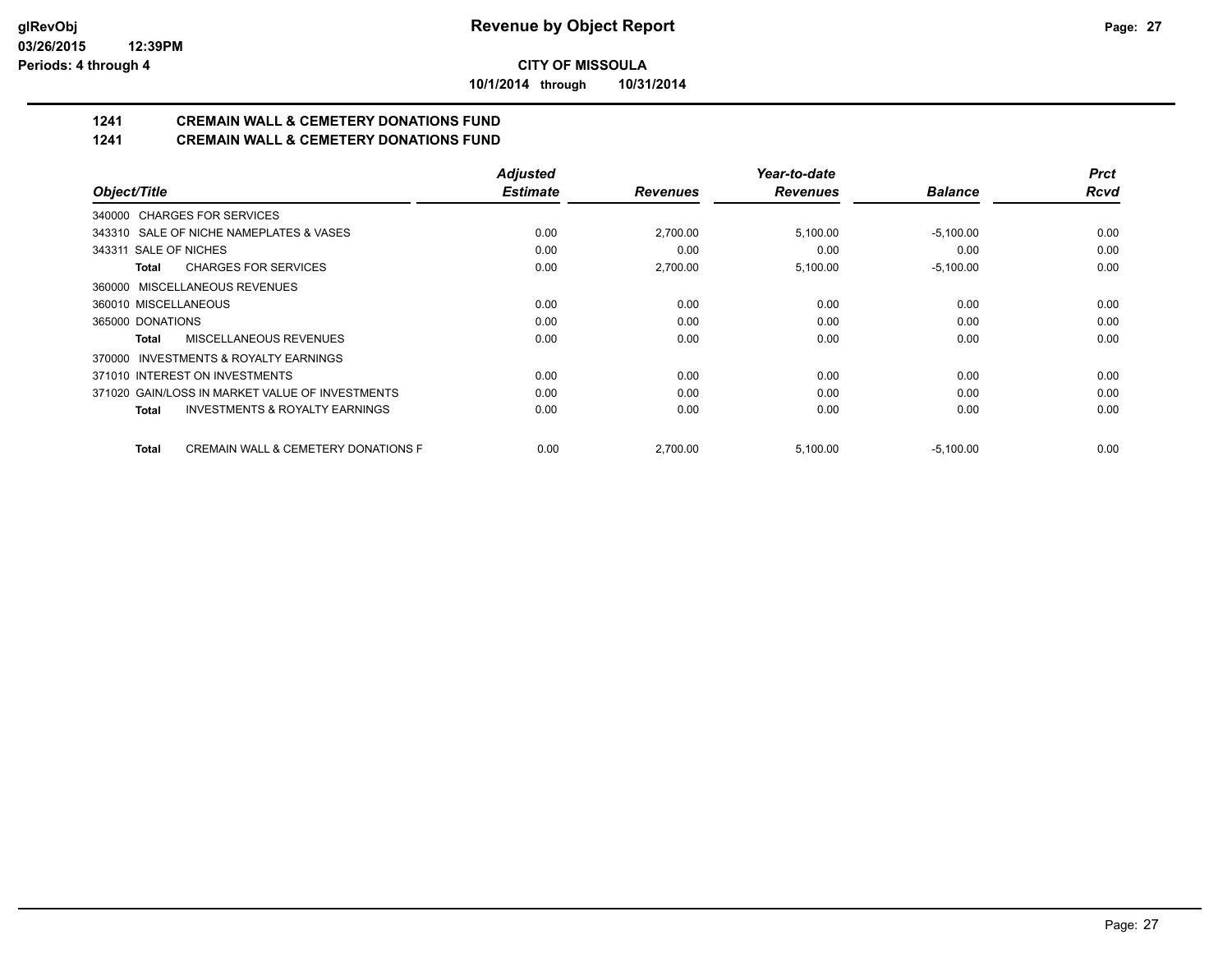**10/1/2014 through 10/31/2014**

### **1241 CREMAIN WALL & CEMETERY DONATIONS FUND**

|                                                                | <b>Adjusted</b> |                 | Year-to-date    |                | <b>Prct</b> |
|----------------------------------------------------------------|-----------------|-----------------|-----------------|----------------|-------------|
| Object/Title                                                   | <b>Estimate</b> | <b>Revenues</b> | <b>Revenues</b> | <b>Balance</b> | <b>Rcvd</b> |
| 340000 CHARGES FOR SERVICES                                    |                 |                 |                 |                |             |
| 343310 SALE OF NICHE NAMEPLATES & VASES                        | 0.00            | 2,700.00        | 5,100.00        | $-5,100.00$    | 0.00        |
| 343311 SALE OF NICHES                                          | 0.00            | 0.00            | 0.00            | 0.00           | 0.00        |
| <b>CHARGES FOR SERVICES</b><br><b>Total</b>                    | 0.00            | 2,700.00        | 5,100.00        | $-5,100.00$    | 0.00        |
| 360000 MISCELLANEOUS REVENUES                                  |                 |                 |                 |                |             |
| 360010 MISCELLANEOUS                                           | 0.00            | 0.00            | 0.00            | 0.00           | 0.00        |
| 365000 DONATIONS                                               | 0.00            | 0.00            | 0.00            | 0.00           | 0.00        |
| <b>MISCELLANEOUS REVENUES</b><br>Total                         | 0.00            | 0.00            | 0.00            | 0.00           | 0.00        |
| <b>INVESTMENTS &amp; ROYALTY EARNINGS</b><br>370000            |                 |                 |                 |                |             |
| 371010 INTEREST ON INVESTMENTS                                 | 0.00            | 0.00            | 0.00            | 0.00           | 0.00        |
| 371020 GAIN/LOSS IN MARKET VALUE OF INVESTMENT                 | 0.00            | 0.00            | 0.00            | 0.00           | 0.00        |
| <b>INVESTMENTS &amp; ROYALTY EARNINGS</b><br><b>Total</b>      | 0.00            | 0.00            | 0.00            | 0.00           | 0.00        |
| <b>CREMAIN WALL &amp; CEMETERY DONATIONS F</b><br><b>Total</b> | 0.00            | 2,700.00        | 5,100.00        | $-5,100.00$    | 0.00        |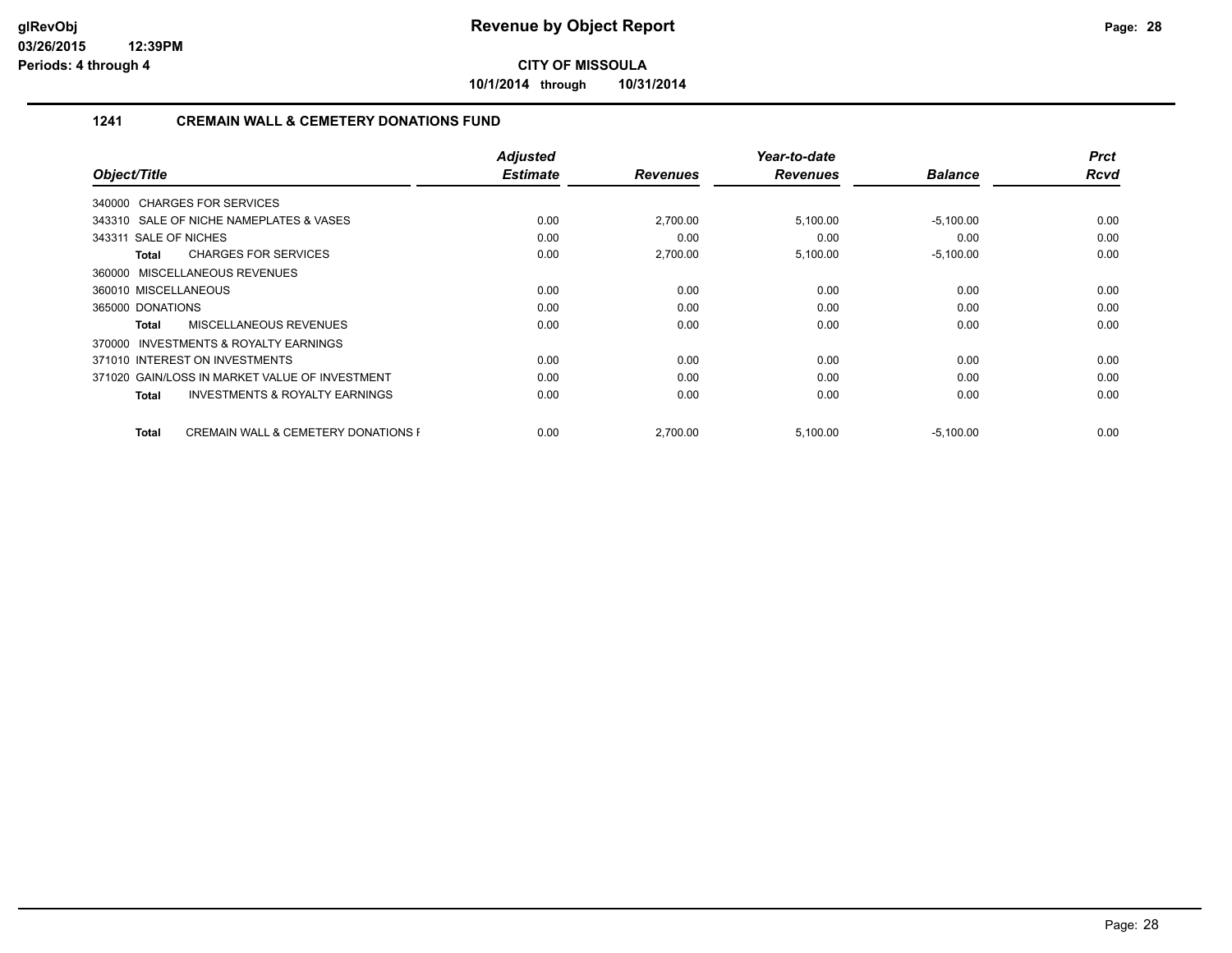**10/1/2014 through 10/31/2014**

## **1242 CEMETERY CARE FUND**

**1242 CEMETERY CARE FUND**

|                                                           | <b>Adjusted</b> |                 | Year-to-date    |                | <b>Prct</b> |
|-----------------------------------------------------------|-----------------|-----------------|-----------------|----------------|-------------|
| Object/Title                                              | <b>Estimate</b> | <b>Revenues</b> | <b>Revenues</b> | <b>Balance</b> | Rcvd        |
| 340000 CHARGES FOR SERVICES                               |                 |                 |                 |                |             |
| 343320 CEMETERY - SALE OF PLOTS                           | 0.00            | 950.00          | 4,100.00        | $-4,100.00$    | 0.00        |
| 343321 CEMETERY FOUNDATIONS                               | 0.00            | 700.00          | 2.675.00        | $-2.675.00$    | 0.00        |
| 343322 CEMETERY FLOWER CARE                               | 0.00            | 0.00            | 0.00            | 0.00           | 0.00        |
| 343323 CEMETERY - LINER INSTALL FEES                      | 0.00            | 200.00          | 4,500.00        | $-4,500.00$    | 0.00        |
| 343324 OTHER CEMETERY FEES                                | 0.00            | 150.00          | 600.00          | $-600.00$      | 0.00        |
| 343325 2ND INTERMENT RIGHT                                | 0.00            | 0.00            | 1,400.00        | $-1,400.00$    | 0.00        |
| 343340 CEMETERY - OPENINGS & CLOSINGS                     | 0.00            | 350.00          | 5,175.00        | $-5,175.00$    | 0.00        |
| 343350 CEMETERY CARE, FEES                                | 75.000.00       | 0.00            | 0.00            | 75,000.00      | 0.00        |
| <b>CHARGES FOR SERVICES</b><br><b>Total</b>               | 75,000.00       | 2,350.00        | 18,450.00       | 56,550.00      | 24.60       |
| 360000 MISCELLANEOUS REVENUES                             |                 |                 |                 |                |             |
| 360010 MISCELLANEOUS                                      | 0.00            | 0.00            | 0.00            | 0.00           | 0.00        |
| <b>MISCELLANEOUS REVENUES</b><br><b>Total</b>             | 0.00            | 0.00            | 0.00            | 0.00           | 0.00        |
| <b>INVESTMENTS &amp; ROYALTY EARNINGS</b><br>370000       |                 |                 |                 |                |             |
| 371010 INTEREST ON INVESTMENTS                            | 0.00            | 0.00            | 0.00            | 0.00           | 0.00        |
| 371020 GAIN/LOSS IN MARKET VALUE OF INVESTMENTS           | 0.00            | 0.00            | 0.00            | 0.00           | 0.00        |
| <b>INVESTMENTS &amp; ROYALTY EARNINGS</b><br><b>Total</b> | 0.00            | 0.00            | 0.00            | 0.00           | 0.00        |
| 380000 OTHER FINANCING SOURCES                            |                 |                 |                 |                |             |
| 382010 SALE OF FIXED ASSETS                               | 0.00            | 0.00            | 0.00            | 0.00           | 0.00        |
| OTHER FINANCING SOURCES<br><b>Total</b>                   | 0.00            | 0.00            | 0.00            | 0.00           | 0.00        |
| <b>CEMETERY CARE FUND</b><br><b>Total</b>                 | 75.000.00       | 2,350.00        | 18,450.00       | 56,550.00      | 24.60       |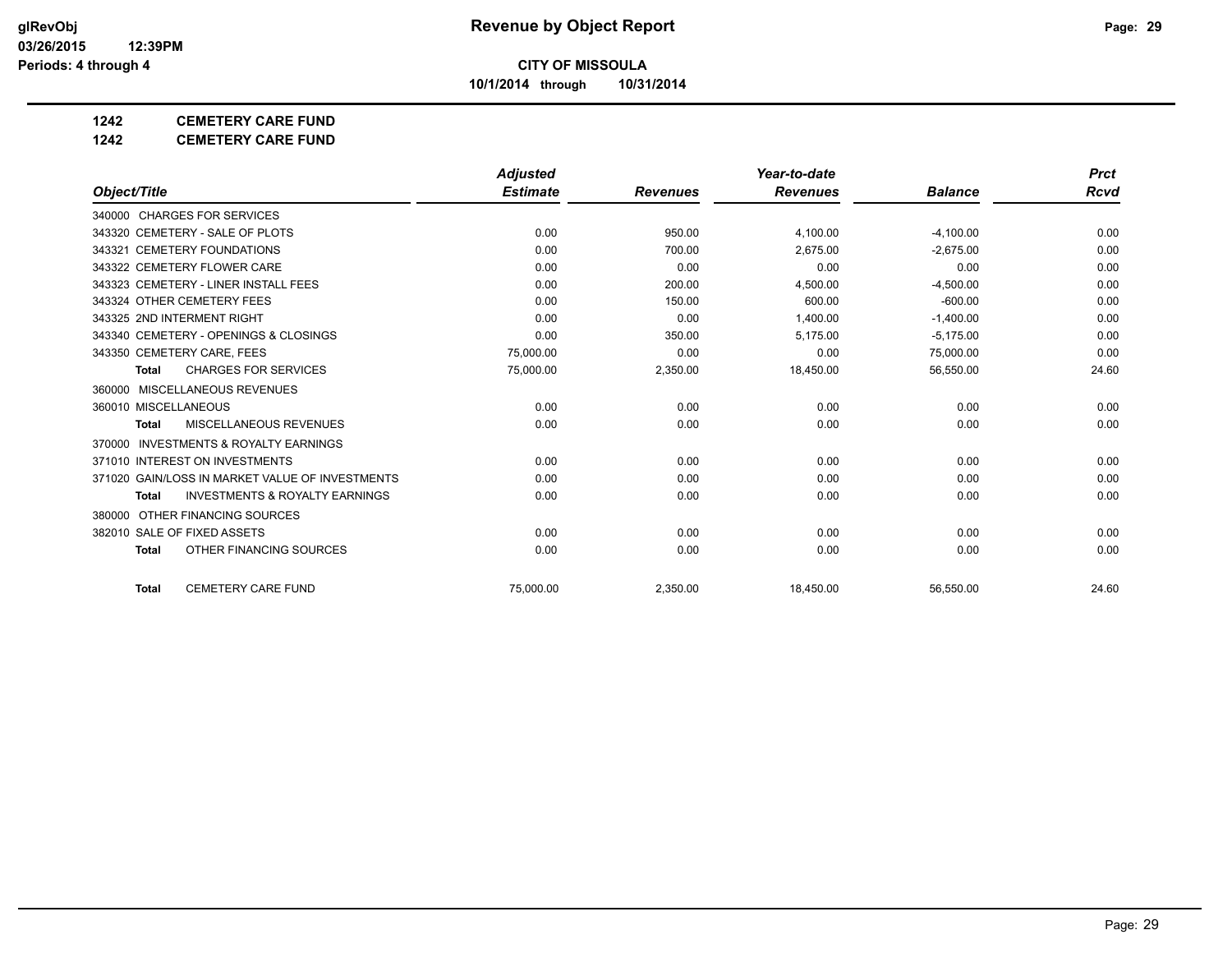**10/1/2014 through 10/31/2014**

### **1242 CEMETERY CARE FUND**

|                                                    | <b>Adjusted</b> |                 | Year-to-date    |                | <b>Prct</b> |
|----------------------------------------------------|-----------------|-----------------|-----------------|----------------|-------------|
| Object/Title                                       | <b>Estimate</b> | <b>Revenues</b> | <b>Revenues</b> | <b>Balance</b> | Rcvd        |
| 340000 CHARGES FOR SERVICES                        |                 |                 |                 |                |             |
| 343320 CEMETERY - SALE OF PLOTS                    | 0.00            | 950.00          | 4,100.00        | $-4,100.00$    | 0.00        |
| 343321 CEMETERY FOUNDATIONS                        | 0.00            | 700.00          | 2,675.00        | $-2,675.00$    | 0.00        |
| 343322 CEMETERY FLOWER CARE                        | 0.00            | 0.00            | 0.00            | 0.00           | 0.00        |
| 343323 CEMETERY - LINER INSTALL FEES               | 0.00            | 200.00          | 4,500.00        | $-4,500.00$    | 0.00        |
| 343324 OTHER CEMETERY FEES                         | 0.00            | 150.00          | 600.00          | $-600.00$      | 0.00        |
| 343325 2ND INTERMENT RIGHT                         | 0.00            | 0.00            | 1,400.00        | $-1,400.00$    | 0.00        |
| 343340 CEMETERY - OPENINGS & CLOSINGS              | 0.00            | 350.00          | 5,175.00        | $-5,175.00$    | 0.00        |
| 343350 CEMETERY CARE, FEES                         | 75,000.00       | 0.00            | 0.00            | 75,000.00      | 0.00        |
| <b>CHARGES FOR SERVICES</b><br><b>Total</b>        | 75,000.00       | 2,350.00        | 18,450.00       | 56,550.00      | 24.60       |
| 360000 MISCELLANEOUS REVENUES                      |                 |                 |                 |                |             |
| 360010 MISCELLANEOUS                               | 0.00            | 0.00            | 0.00            | 0.00           | 0.00        |
| MISCELLANEOUS REVENUES<br><b>Total</b>             | 0.00            | 0.00            | 0.00            | 0.00           | 0.00        |
| 370000 INVESTMENTS & ROYALTY EARNINGS              |                 |                 |                 |                |             |
| 371010 INTEREST ON INVESTMENTS                     | 0.00            | 0.00            | 0.00            | 0.00           | 0.00        |
| 371020 GAIN/LOSS IN MARKET VALUE OF INVESTMENT     | 0.00            | 0.00            | 0.00            | 0.00           | 0.00        |
| <b>INVESTMENTS &amp; ROYALTY EARNINGS</b><br>Total | 0.00            | 0.00            | 0.00            | 0.00           | 0.00        |
| 380000 OTHER FINANCING SOURCES                     |                 |                 |                 |                |             |
| 382010 SALE OF FIXED ASSETS                        | 0.00            | 0.00            | 0.00            | 0.00           | 0.00        |
| OTHER FINANCING SOURCES<br><b>Total</b>            | 0.00            | 0.00            | 0.00            | 0.00           | 0.00        |
| <b>CEMETERY CARE FUND</b><br><b>Total</b>          | 75.000.00       | 2,350.00        | 18,450.00       | 56,550.00      | 24.60       |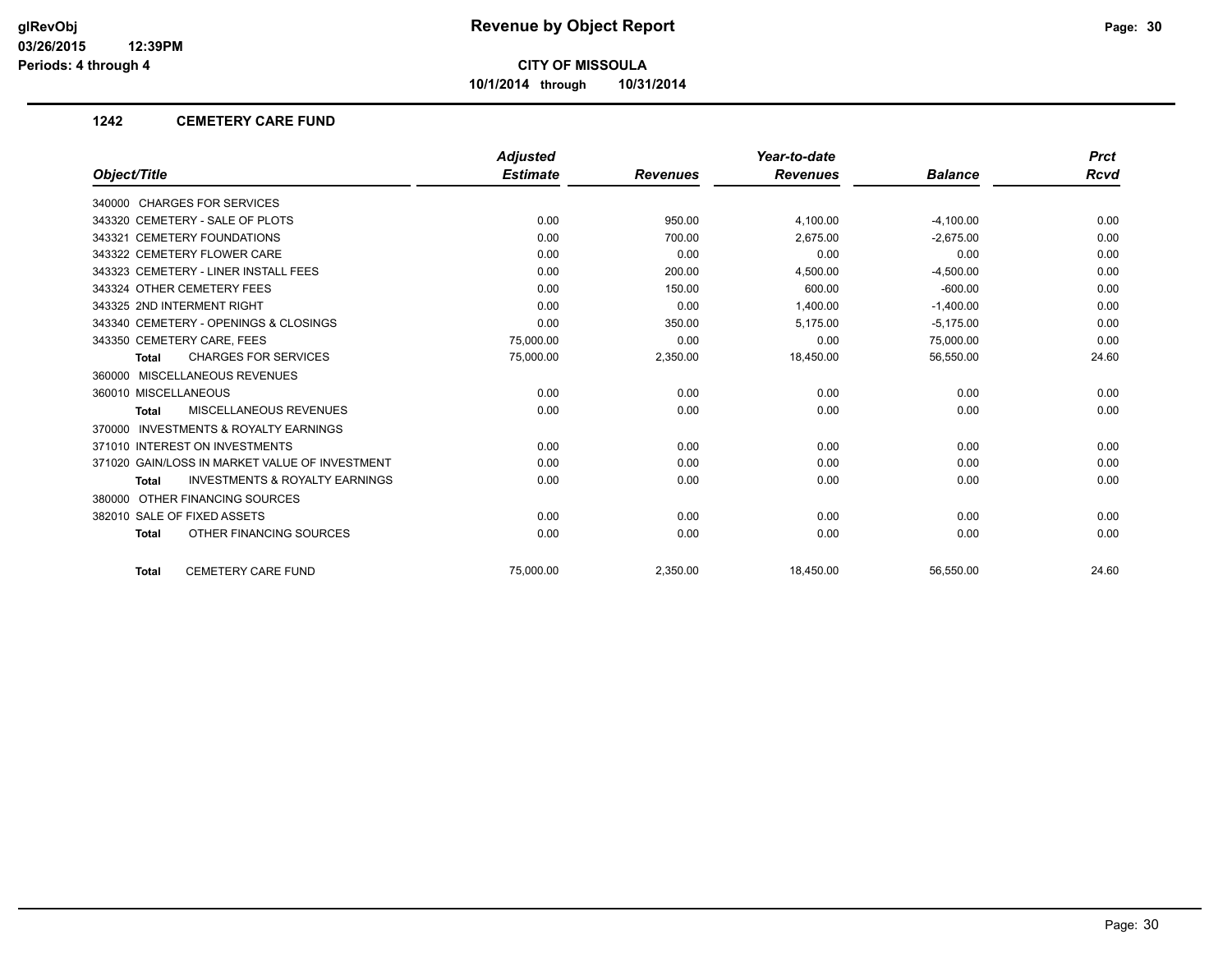**CITY OF MISSOULA 10/1/2014 through 10/31/2014**

**1243 CEMETERY MEMORIAL FUND**

**1243 CEMETERY MEMORIAL FUND**

|                                                    | <b>Adjusted</b> |                 | Year-to-date    |                | <b>Prct</b> |
|----------------------------------------------------|-----------------|-----------------|-----------------|----------------|-------------|
| Object/Title                                       | <b>Estimate</b> | <b>Revenues</b> | <b>Revenues</b> | <b>Balance</b> | <b>Rcvd</b> |
| 360000 MISCELLANEOUS REVENUES                      |                 |                 |                 |                |             |
| 360010 MISCELLANEOUS                               | 0.00            | 0.00            | 0.00            | 0.00           | 0.00        |
| 365000 DONATIONS                                   | 1.500.00        | 951.48          | 951.48          | 548.52         | 63.43       |
| MISCELLANEOUS REVENUES<br>Total                    | 1.500.00        | 951.48          | 951.48          | 548.52         | 63.43       |
| 370000 INVESTMENTS & ROYALTY EARNINGS              |                 |                 |                 |                |             |
| 371010 INTEREST ON INVESTMENTS                     | 0.00            | 0.00            | 0.00            | 0.00           | 0.00        |
| 371020 GAIN/LOSS IN MARKET VALUE OF INVESTMENTS    | 0.00            | 0.00            | 0.00            | 0.00           | 0.00        |
| <b>INVESTMENTS &amp; ROYALTY EARNINGS</b><br>Total | 0.00            | 0.00            | 0.00            | 0.00           | 0.00        |
| <b>CEMETERY MEMORIAL FUND</b><br><b>Total</b>      | 1.500.00        | 951.48          | 951.48          | 548.52         | 63.43       |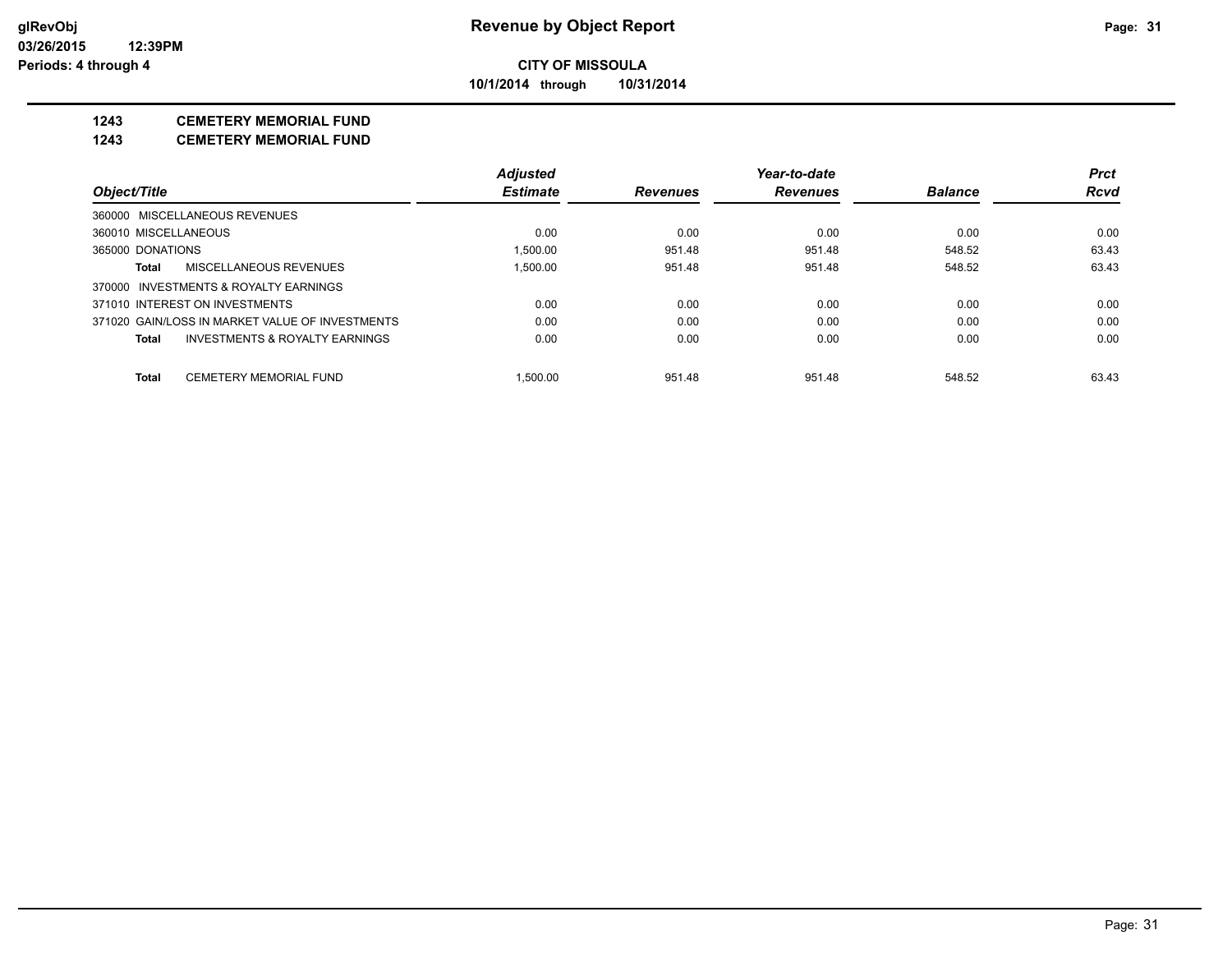**10/1/2014 through 10/31/2014**

## **1243 CEMETERY MEMORIAL FUND**

|                                                    | <b>Adjusted</b> |                 | Year-to-date    |                | <b>Prct</b> |
|----------------------------------------------------|-----------------|-----------------|-----------------|----------------|-------------|
| <b>Object/Title</b>                                | <b>Estimate</b> | <b>Revenues</b> | <b>Revenues</b> | <b>Balance</b> | <b>Rcvd</b> |
| 360000 MISCELLANEOUS REVENUES                      |                 |                 |                 |                |             |
| 360010 MISCELLANEOUS                               | 0.00            | 0.00            | 0.00            | 0.00           | 0.00        |
| 365000 DONATIONS                                   | 1.500.00        | 951.48          | 951.48          | 548.52         | 63.43       |
| MISCELLANEOUS REVENUES<br>Total                    | 1.500.00        | 951.48          | 951.48          | 548.52         | 63.43       |
| 370000 INVESTMENTS & ROYALTY EARNINGS              |                 |                 |                 |                |             |
| 371010 INTEREST ON INVESTMENTS                     | 0.00            | 0.00            | 0.00            | 0.00           | 0.00        |
| 371020 GAIN/LOSS IN MARKET VALUE OF INVESTMENT     | 0.00            | 0.00            | 0.00            | 0.00           | 0.00        |
| <b>INVESTMENTS &amp; ROYALTY EARNINGS</b><br>Total | 0.00            | 0.00            | 0.00            | 0.00           | 0.00        |
| <b>CEMETERY MEMORIAL FUND</b><br><b>Total</b>      | 1.500.00        | 951.48          | 951.48          | 548.52         | 63.43       |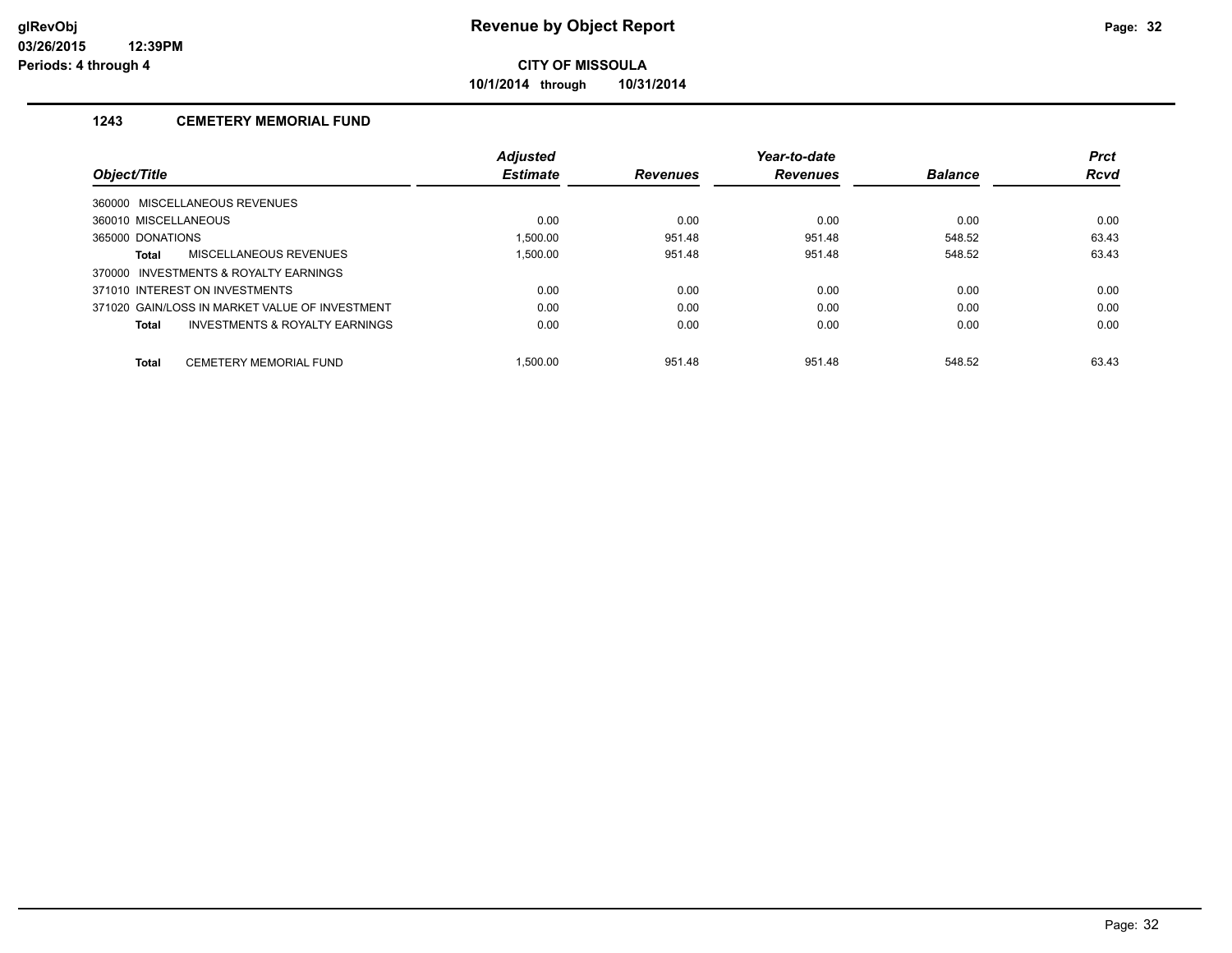**10/1/2014 through 10/31/2014**

### **1265 TITLE 1 PROJECTS FUND**

**1265 TITLE 1 PROJECTS FUND**

|                                |                                           | <b>Adjusted</b> |                 | Year-to-date    |                | <b>Prct</b> |
|--------------------------------|-------------------------------------------|-----------------|-----------------|-----------------|----------------|-------------|
| Object/Title                   |                                           | <b>Estimate</b> | <b>Revenues</b> | <b>Revenues</b> | <b>Balance</b> | Rcvd        |
| 360000 MISCELLANEOUS REVENUES  |                                           |                 |                 |                 |                |             |
| 360010 MISCELLANEOUS           |                                           | 0.00            | 0.00            | 0.00            | 0.00           | 0.00        |
| Total                          | MISCELLANEOUS REVENUES                    | 0.00            | 0.00            | 0.00            | 0.00           | 0.00        |
|                                | 370000 INVESTMENTS & ROYALTY EARNINGS     |                 |                 |                 |                |             |
| 371010 INTEREST ON INVESTMENTS |                                           | 0.00            | 0.00            | 0.00            | 0.00           | 0.00        |
|                                | 373002 LOAN REPAYMENT - FAMILY SERVICES   | 20.000.00       | 0.00            | 0.00            | 20.000.00      | 0.00        |
| 373006 BURNS ST COMMONS        |                                           | 0.00            | 0.00            | 40.000.00       | $-40.000.00$   | 0.00        |
| Total                          | <b>INVESTMENTS &amp; ROYALTY EARNINGS</b> | 20.000.00       | 0.00            | 40.000.00       | $-20.000.00$   | 200.00      |
| Total                          | TITLE 1 PROJECTS FUND                     | 20.000.00       | 0.00            | 40.000.00       | $-20.000.00$   | 200.00      |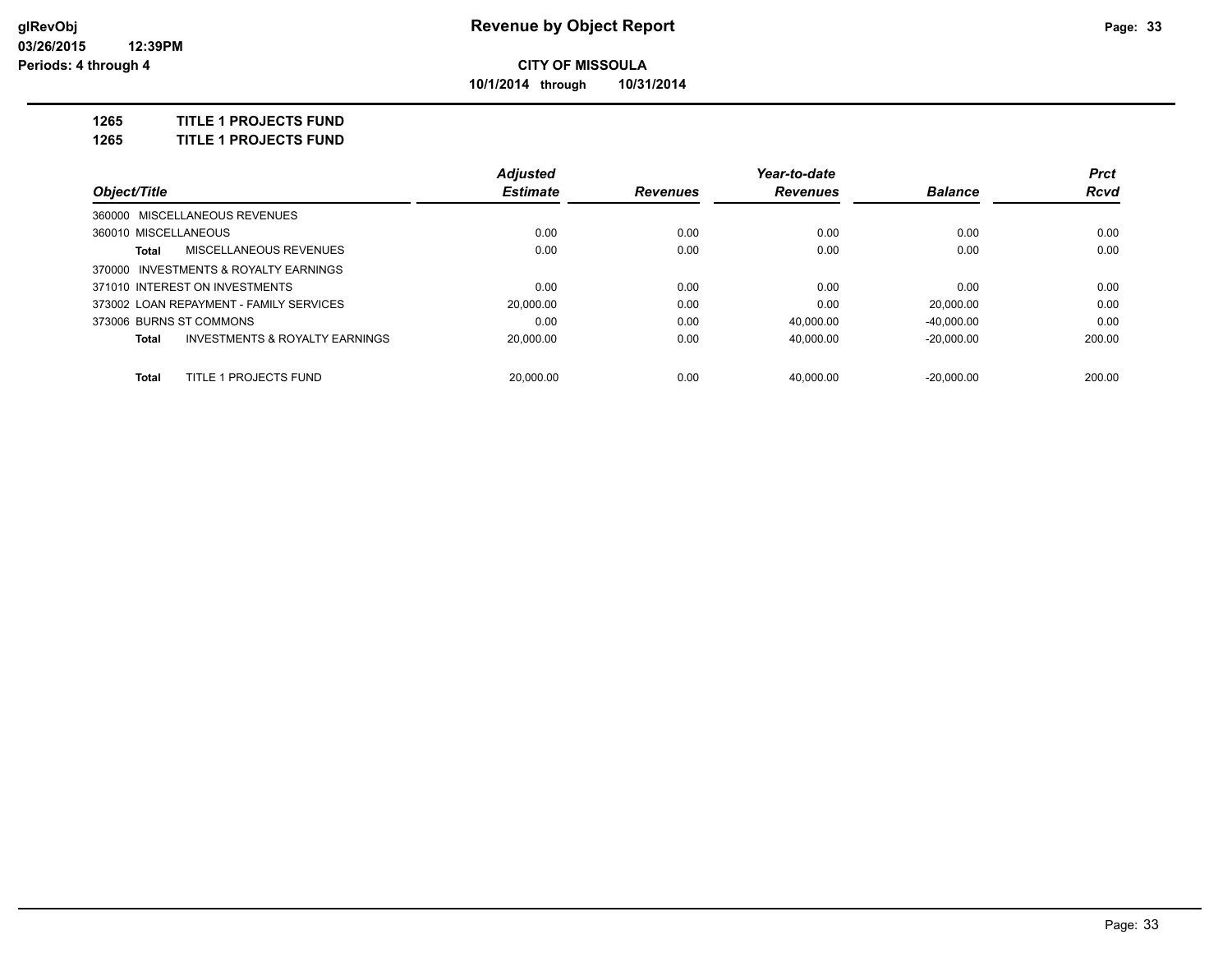**10/1/2014 through 10/31/2014**

## **1265 TITLE 1 PROJECTS FUND**

| Object/Title                                   | <b>Adjusted</b> |                 | Year-to-date    |                | <b>Prct</b> |
|------------------------------------------------|-----------------|-----------------|-----------------|----------------|-------------|
|                                                | <b>Estimate</b> | <b>Revenues</b> | <b>Revenues</b> | <b>Balance</b> | <b>Rcvd</b> |
| 360000 MISCELLANEOUS REVENUES                  |                 |                 |                 |                |             |
| 360010 MISCELLANEOUS                           | 0.00            | 0.00            | 0.00            | 0.00           | 0.00        |
| <b>MISCELLANEOUS REVENUES</b><br><b>Total</b>  | 0.00            | 0.00            | 0.00            | 0.00           | 0.00        |
| 370000 INVESTMENTS & ROYALTY EARNINGS          |                 |                 |                 |                |             |
| 371010 INTEREST ON INVESTMENTS                 | 0.00            | 0.00            | 0.00            | 0.00           | 0.00        |
| 373002 LOAN REPAYMENT - FAMILY SERVICES        | 20,000.00       | 0.00            | 0.00            | 20.000.00      | 0.00        |
| 373006 BURNS ST COMMONS                        | 0.00            | 0.00            | 40.000.00       | $-40.000.00$   | 0.00        |
| INVESTMENTS & ROYALTY EARNINGS<br><b>Total</b> | 20.000.00       | 0.00            | 40.000.00       | $-20,000.00$   | 200.00      |
| TITLE 1 PROJECTS FUND<br><b>Total</b>          | 20.000.00       | 0.00            | 40.000.00       | $-20.000.00$   | 200.00      |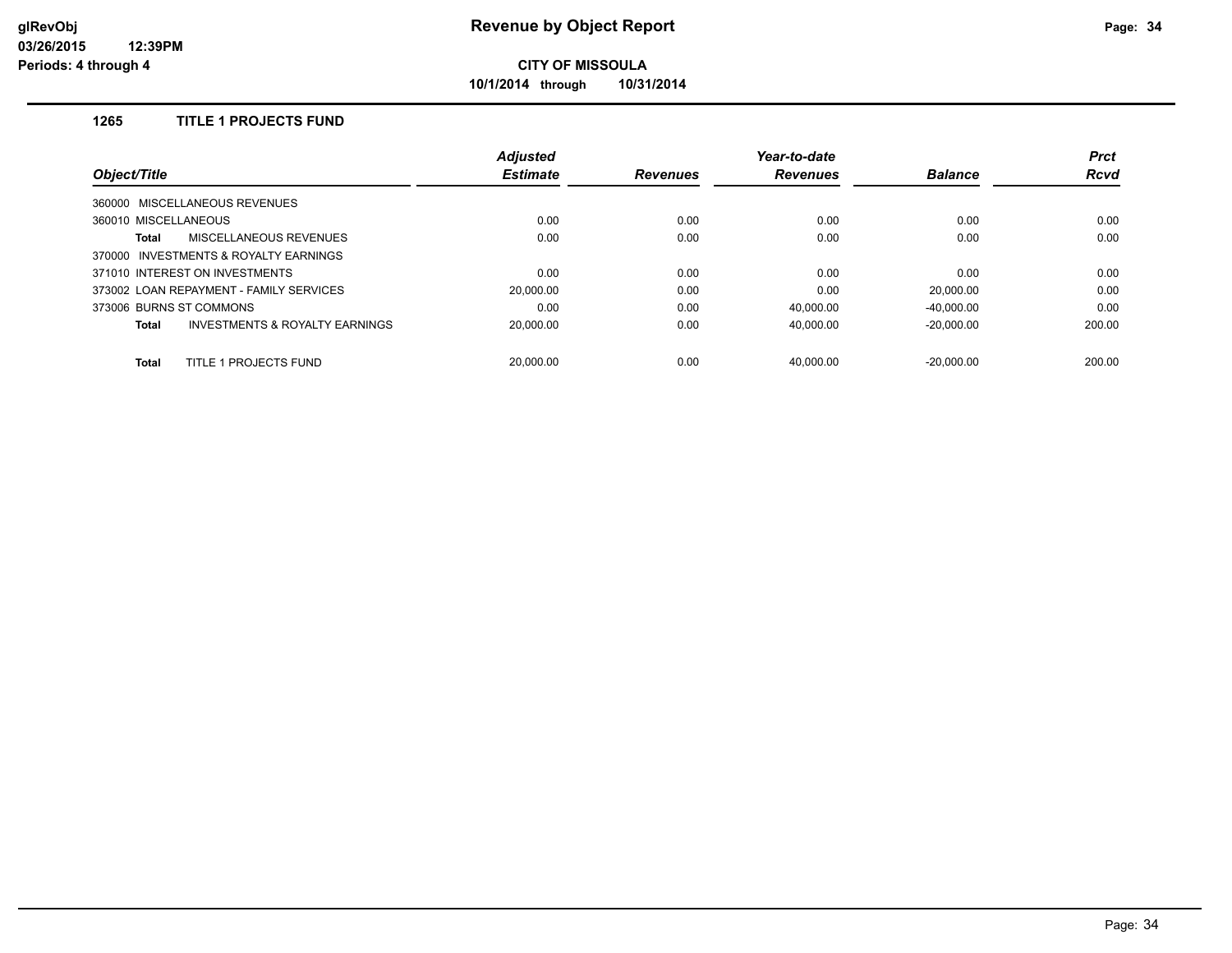**10/1/2014 through 10/31/2014**

#### **1396 PROGRAM INCOME REVOLVING LOAN PROGRAM 1396 PROGRAM INCOME REVOLVING LOAN PROGRAM**

|                                                           | <b>Adjusted</b> |                 | Year-to-date    | <b>Balance</b> | <b>Prct</b><br>Rcvd |
|-----------------------------------------------------------|-----------------|-----------------|-----------------|----------------|---------------------|
| Object/Title                                              | <b>Estimate</b> | <b>Revenues</b> | <b>Revenues</b> |                |                     |
| INTERGOVERNMENTAL REVENUES<br>330000                      |                 |                 |                 |                |                     |
| 331010 ENTITLEMENT - CDBG                                 | 0.00            | 0.00            | 0.00            | 0.00           | 0.00                |
| 331037 ELOCAL.COM LOAN REPAYMENT                          | 0.00            | 0.00            | 0.00            | 0.00           | 0.00                |
| <b>INTERGOVERNMENTAL REVENUES</b><br><b>Total</b>         | 0.00            | 0.00            | 0.00            | 0.00           | 0.00                |
| 360000 MISCELLANEOUS REVENUES                             |                 |                 |                 |                |                     |
| 360005 LOAN REPAYMENTS                                    | 0.00            | 0.00            | 0.00            | 0.00           | 0.00                |
| 360010 MISCELLANEOUS                                      | 0.00            | 0.00            | 0.00            | 0.00           | 0.00                |
| 360013 REPAYMENT OF SEWER GRANT                           | 7,000.00        | 0.00            | 2,060.00        | 4,940.00       | 29.43               |
| 360014 REPAYMENT OF LOAN/MHA                              | 0.00            | 0.00            | 0.00            | 0.00           | 0.00                |
| 361013 CLOSED GRANT REPAYMENTS                            | 0.00            | 0.00            | 0.00            | 0.00           | 0.00                |
| MISCELLANEOUS REVENUES<br><b>Total</b>                    | 7.000.00        | 0.00            | 2,060.00        | 4,940.00       | 29.43               |
| <b>INVESTMENTS &amp; ROYALTY EARNINGS</b><br>370000       |                 |                 |                 |                |                     |
| 371010 INTEREST ON INVESTMENTS                            | 0.00            | 0.00            | 0.00            | 0.00           | 0.00                |
| 371020 GAIN/LOSS IN MARKET VALUE OF INVESTMENTS           | 0.00            | 0.00            | 0.00            | 0.00           | 0.00                |
| <b>INVESTMENTS &amp; ROYALTY EARNINGS</b><br><b>Total</b> | 0.00            | 0.00            | 0.00            | 0.00           | 0.00                |
| OTHER FINANCING SOURCES<br>380000                         |                 |                 |                 |                |                     |
| 383026 TRANS FR CDBG                                      | 0.00            | 0.00            | 0.00            | 0.00           | 0.00                |
| OTHER FINANCING SOURCES<br><b>Total</b>                   | 0.00            | 0.00            | 0.00            | 0.00           | 0.00                |
| PROGRAM INCOME REVOLVING LOAN PRO<br><b>Total</b>         | 7,000.00        | 0.00            | 2,060.00        | 4,940.00       | 29.43               |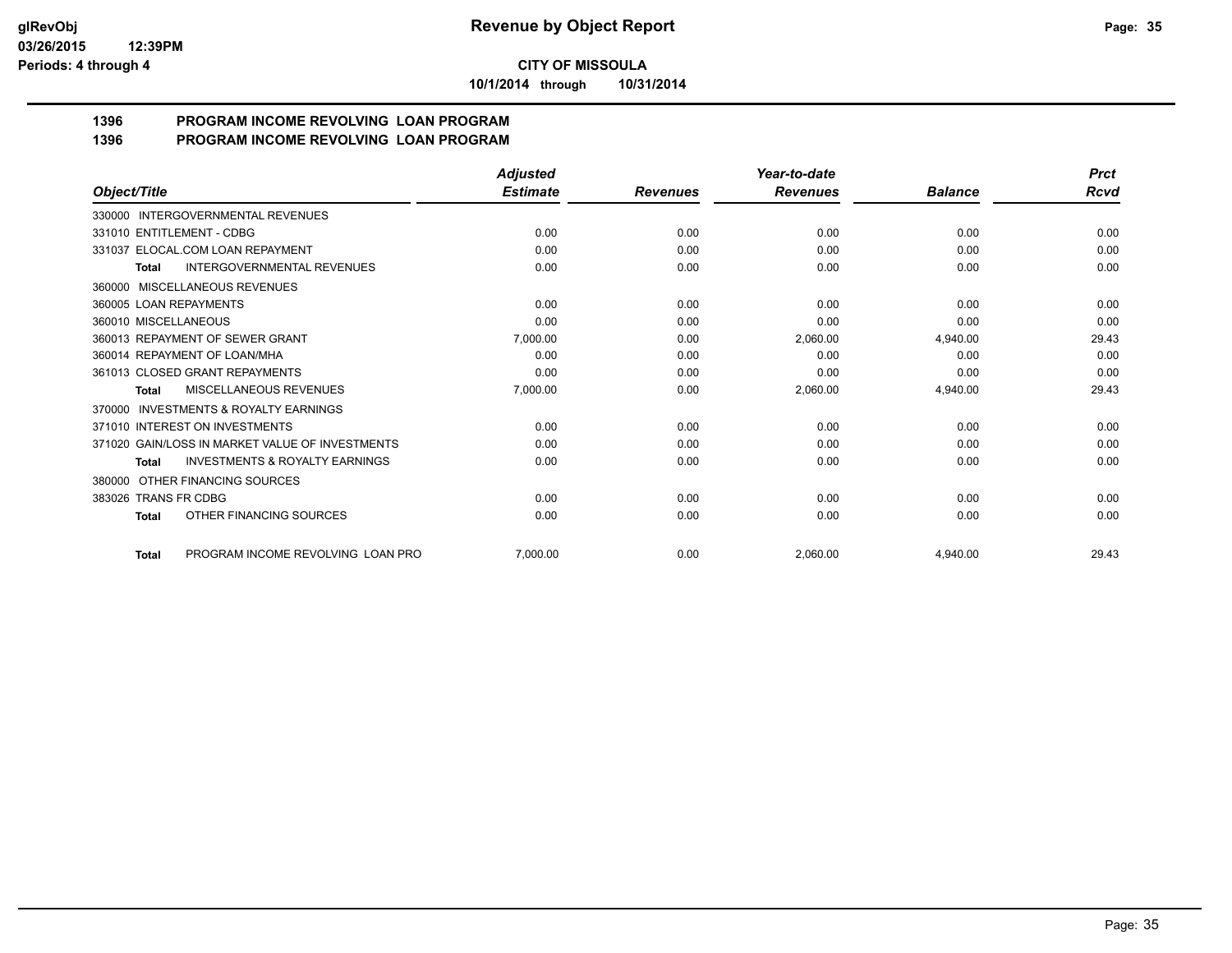**10/1/2014 through 10/31/2014**

### **1396 PROGRAM INCOME REVOLVING LOAN PROGRAM**

|                                                           | <b>Adjusted</b> |                 | Year-to-date<br><b>Revenues</b> | <b>Balance</b> | <b>Prct</b><br><b>Rcvd</b> |
|-----------------------------------------------------------|-----------------|-----------------|---------------------------------|----------------|----------------------------|
| Object/Title                                              | <b>Estimate</b> | <b>Revenues</b> |                                 |                |                            |
| <b>INTERGOVERNMENTAL REVENUES</b><br>330000               |                 |                 |                                 |                |                            |
| 331010 ENTITLEMENT - CDBG                                 | 0.00            | 0.00            | 0.00                            | 0.00           | 0.00                       |
| 331037 ELOCAL.COM LOAN REPAYMENT                          | 0.00            | 0.00            | 0.00                            | 0.00           | 0.00                       |
| <b>INTERGOVERNMENTAL REVENUES</b><br><b>Total</b>         | 0.00            | 0.00            | 0.00                            | 0.00           | 0.00                       |
| 360000 MISCELLANEOUS REVENUES                             |                 |                 |                                 |                |                            |
| 360005 LOAN REPAYMENTS                                    | 0.00            | 0.00            | 0.00                            | 0.00           | 0.00                       |
| 360010 MISCELLANEOUS                                      | 0.00            | 0.00            | 0.00                            | 0.00           | 0.00                       |
| 360013 REPAYMENT OF SEWER GRANT                           | 7,000.00        | 0.00            | 2,060.00                        | 4,940.00       | 29.43                      |
| 360014 REPAYMENT OF LOAN/MHA                              | 0.00            | 0.00            | 0.00                            | 0.00           | 0.00                       |
| 361013 CLOSED GRANT REPAYMENTS                            | 0.00            | 0.00            | 0.00                            | 0.00           | 0.00                       |
| MISCELLANEOUS REVENUES<br><b>Total</b>                    | 7,000.00        | 0.00            | 2,060.00                        | 4,940.00       | 29.43                      |
| <b>INVESTMENTS &amp; ROYALTY EARNINGS</b><br>370000       |                 |                 |                                 |                |                            |
| 371010 INTEREST ON INVESTMENTS                            | 0.00            | 0.00            | 0.00                            | 0.00           | 0.00                       |
| 371020 GAIN/LOSS IN MARKET VALUE OF INVESTMENT            | 0.00            | 0.00            | 0.00                            | 0.00           | 0.00                       |
| <b>INVESTMENTS &amp; ROYALTY EARNINGS</b><br><b>Total</b> | 0.00            | 0.00            | 0.00                            | 0.00           | 0.00                       |
| OTHER FINANCING SOURCES<br>380000                         |                 |                 |                                 |                |                            |
| 383026 TRANS FR CDBG                                      | 0.00            | 0.00            | 0.00                            | 0.00           | 0.00                       |
| OTHER FINANCING SOURCES<br><b>Total</b>                   | 0.00            | 0.00            | 0.00                            | 0.00           | 0.00                       |
| PROGRAM INCOME REVOLVING LOAN PRC<br><b>Total</b>         | 7,000.00        | 0.00            | 2.060.00                        | 4.940.00       | 29.43                      |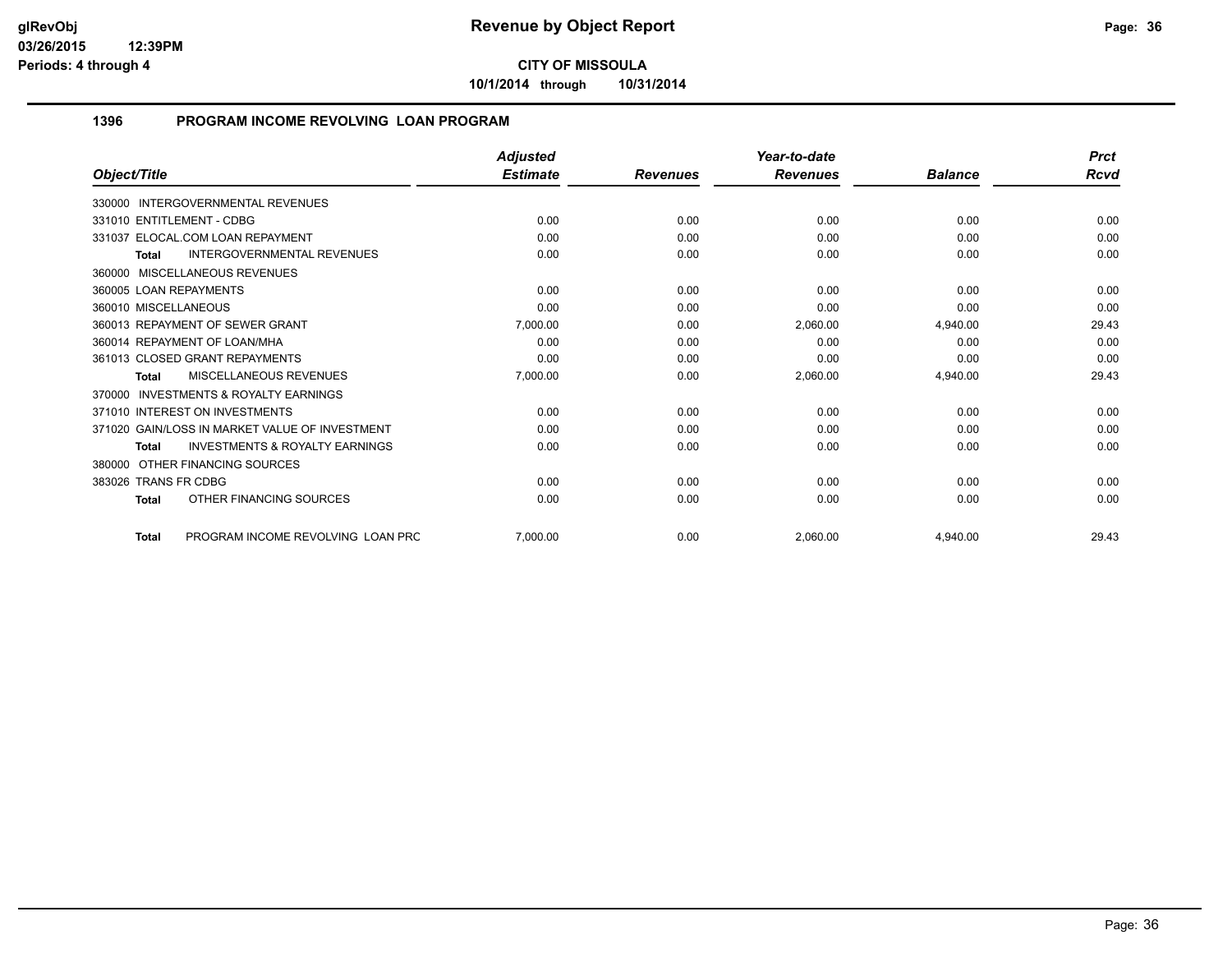#### **CITY OF MISSOULA 10/1/2014 through 10/31/2014**

#### **1397 STATE HOME PROGRAM INCOME**

#### **1397 STATE HOME PROGRAM INCOME**

|                                                    | <b>Adiusted</b> |                 | Year-to-date    |                | <b>Prct</b> |
|----------------------------------------------------|-----------------|-----------------|-----------------|----------------|-------------|
| Object/Title                                       | <b>Estimate</b> | <b>Revenues</b> | <b>Revenues</b> | <b>Balance</b> | <b>Rcvd</b> |
| 330000 INTERGOVERNMENTAL REVENUES                  |                 |                 |                 |                |             |
| 331003 STATE HOME PROGRAM INCOME                   | 186.489.00      | 0.00            | 0.00            | 186.489.00     | 0.00        |
| INTERGOVERNMENTAL REVENUES<br>Total                | 186,489.00      | 0.00            | 0.00            | 186,489.00     | 0.00        |
| INVESTMENTS & ROYALTY EARNINGS<br>370000           |                 |                 |                 |                |             |
| 371010 INTEREST ON INVESTMENTS                     | 0.00            | 0.00            | 0.00            | 0.00           | 0.00        |
| <b>INVESTMENTS &amp; ROYALTY EARNINGS</b><br>Total | 0.00            | 0.00            | 0.00            | 0.00           | 0.00        |
|                                                    |                 |                 |                 |                |             |
| STATE HOME PROGRAM INCOME<br>Total                 | 186.489.00      | 0.00            | 0.00            | 186.489.00     | 0.00        |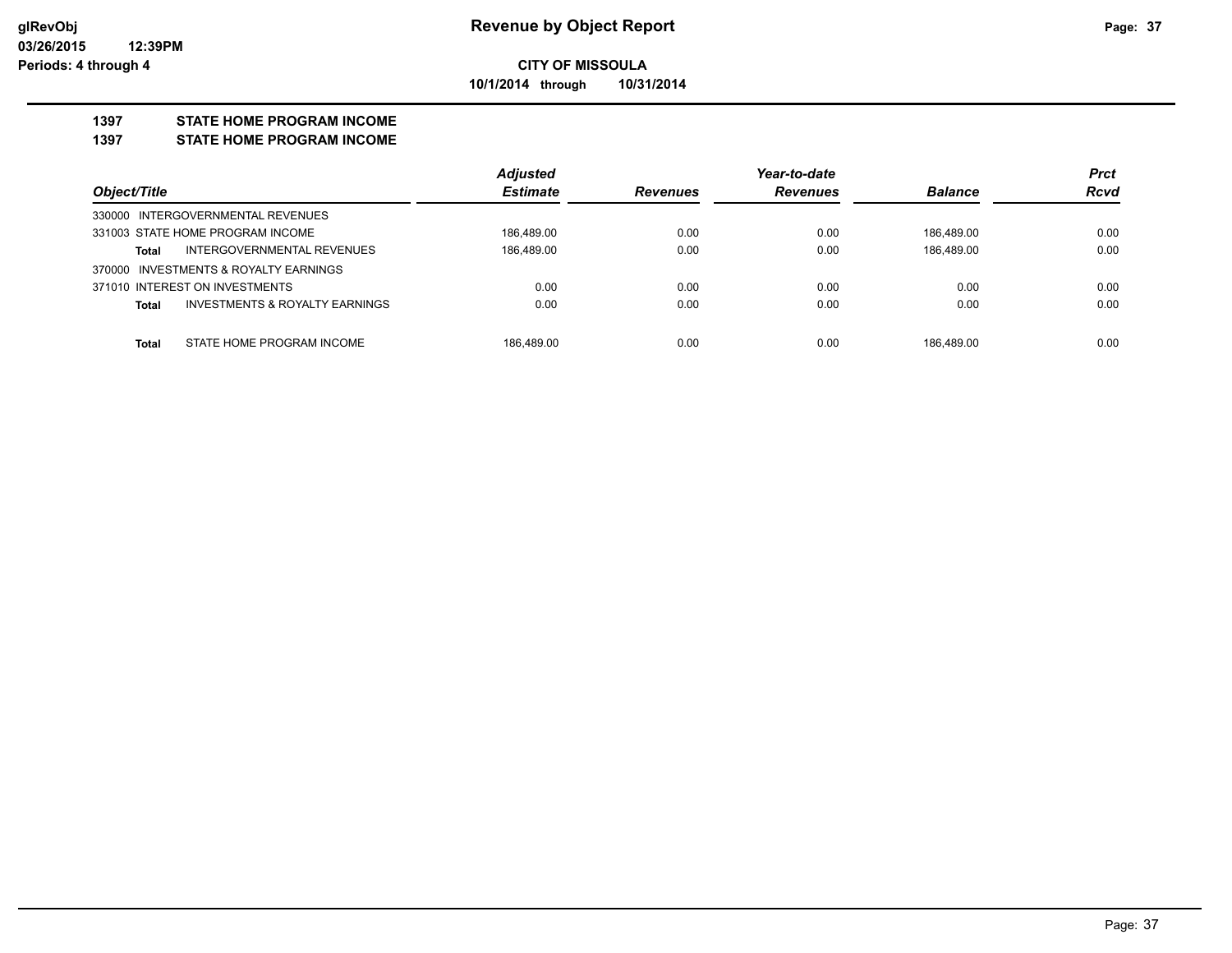**10/1/2014 through 10/31/2014**

### **1397 STATE HOME PROGRAM INCOME**

| Object/Title |                                           | <b>Adjusted</b><br><b>Estimate</b> | <b>Revenues</b> | Year-to-date<br><b>Revenues</b> | <b>Balance</b> | <b>Prct</b><br><b>Rcvd</b> |
|--------------|-------------------------------------------|------------------------------------|-----------------|---------------------------------|----------------|----------------------------|
|              | 330000 INTERGOVERNMENTAL REVENUES         |                                    |                 |                                 |                |                            |
|              | 331003 STATE HOME PROGRAM INCOME          | 186.489.00                         | 0.00            | 0.00                            | 186.489.00     | 0.00                       |
| Total        | INTERGOVERNMENTAL REVENUES                | 186,489.00                         | 0.00            | 0.00                            | 186,489.00     | 0.00                       |
|              | 370000 INVESTMENTS & ROYALTY EARNINGS     |                                    |                 |                                 |                |                            |
|              | 371010 INTEREST ON INVESTMENTS            | 0.00                               | 0.00            | 0.00                            | 0.00           | 0.00                       |
| Total        | <b>INVESTMENTS &amp; ROYALTY EARNINGS</b> | 0.00                               | 0.00            | 0.00                            | 0.00           | 0.00                       |
|              |                                           |                                    |                 |                                 |                |                            |
| <b>Total</b> | STATE HOME PROGRAM INCOME                 | 186.489.00                         | 0.00            | 0.00                            | 186.489.00     | 0.00                       |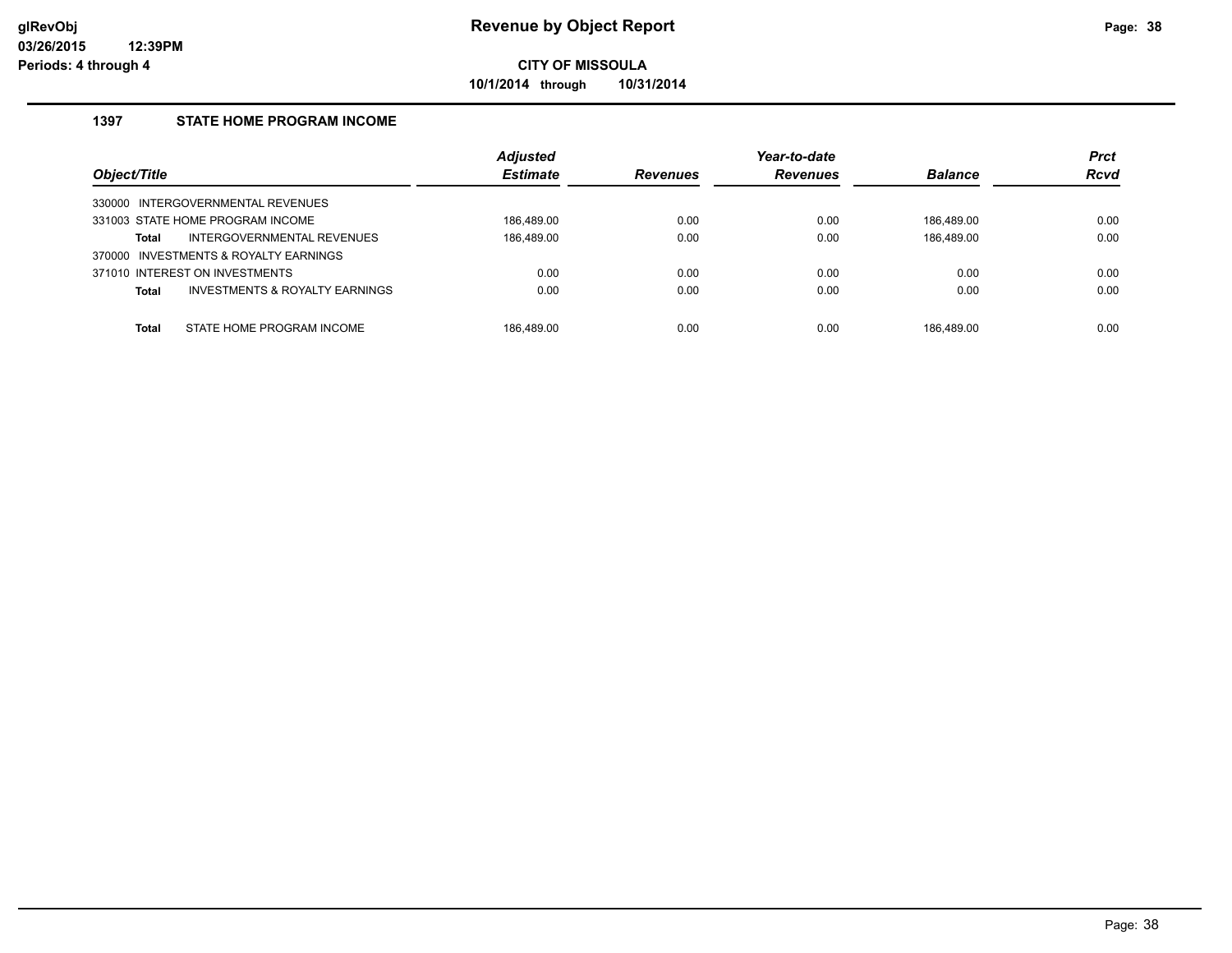**10/1/2014 through 10/31/2014**

## **2250 PLANNING FUND**

**2250 PLANNING FUND**

|                                                           | <b>Adjusted</b> |                 | Year-to-date    |                | <b>Prct</b> |
|-----------------------------------------------------------|-----------------|-----------------|-----------------|----------------|-------------|
| Object/Title                                              | <b>Estimate</b> | <b>Revenues</b> | <b>Revenues</b> | <b>Balance</b> | <b>Rcvd</b> |
| 330000 INTERGOVERNMENTAL REVENUES                         |                 |                 |                 |                |             |
| 331054 FHWA PL GRANT                                      | 0.00            | 0.00            | 0.00            | 0.00           | 0.00        |
| 331055 FTA GRANT                                          | 0.00            | 0.00            | 0.00            | 0.00           | 0.00        |
| 331056 MDT FEDERAL CMAQ                                   | 0.00            | 0.00            | 0.00            | 0.00           | 0.00        |
| 331057 TRANSIT-MUTD CMAQ                                  | 0.00            | 0.00            | 0.00            | 0.00           | 0.00        |
| 331170 HISTORICAL PRESERVATION GRANT                      | 5,500.00        | 0.00            | 0.00            | 5,500.00       | 0.00        |
| 336023 STATE CONTRIB. - PERS                              | 0.00            | 4.53            | 13.06           | $-13.06$       | 0.00        |
| 336030 COUNTY CONTRIBUTION                                | 0.00            | 0.00            | 0.00            | 0.00           | 0.00        |
| 338100 PLANNING MILLS PASSED THRU COUNTY                  | 329.157.00      | 0.00            | 0.00            | 329.157.00     | 0.00        |
| <b>INTERGOVERNMENTAL REVENUES</b><br><b>Total</b>         | 334,657.00      | 4.53            | 13.06           | 334,643.94     | 0.00        |
| MISCELLANEOUS REVENUES<br>360000                          |                 |                 |                 |                |             |
| 365016 LOCAL MATCH MDT                                    | 0.00            | 0.00            | 0.00            | 0.00           | 0.00        |
| 365017 LOCAL MATCH TRANSIT                                | 0.00            | 0.00            | 0.00            | 0.00           | 0.00        |
| MISCELLANEOUS REVENUES<br><b>Total</b>                    | 0.00            | 0.00            | 0.00            | 0.00           | 0.00        |
| <b>INVESTMENTS &amp; ROYALTY EARNINGS</b><br>370000       |                 |                 |                 |                |             |
| 371010 INTEREST ON INVESTMENTS                            | 0.00            | 0.00            | 0.00            | 0.00           | 0.00        |
| <b>INVESTMENTS &amp; ROYALTY EARNINGS</b><br><b>Total</b> | 0.00            | 0.00            | 0.00            | 0.00           | 0.00        |
| OTHER FINANCING SOURCES<br>380000                         |                 |                 |                 |                |             |
| 383000 OPERATING TRANSFERS                                | 0.00            | 0.00            | 0.00            | 0.00           | 0.00        |
| 383029 TRANS FR GENERAL                                   | 80,128.00       | 0.00            | 0.00            | 80,128.00      | 0.00        |
| OTHER FINANCING SOURCES<br><b>Total</b>                   | 80,128.00       | 0.00            | 0.00            | 80,128.00      | 0.00        |
|                                                           |                 |                 |                 |                |             |
| <b>PLANNING FUND</b><br><b>Total</b>                      | 414,785.00      | 4.53            | 13.06           | 414,771.94     | 0.00        |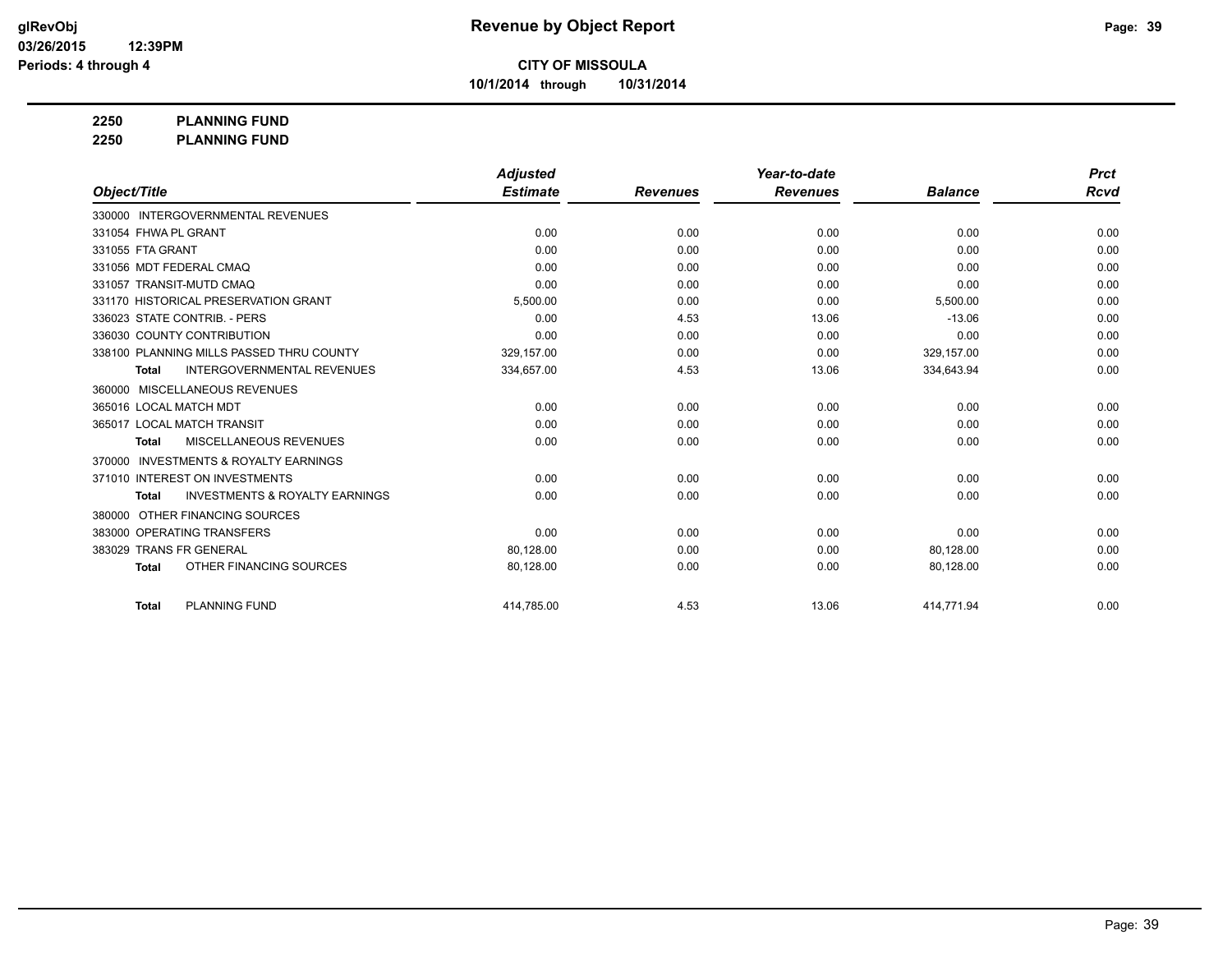**10/1/2014 through 10/31/2014**

#### **2250 PLANNING FUND**

|                                                           | <b>Adjusted</b> |                 | Year-to-date    |                | <b>Prct</b> |
|-----------------------------------------------------------|-----------------|-----------------|-----------------|----------------|-------------|
| Object/Title                                              | <b>Estimate</b> | <b>Revenues</b> | <b>Revenues</b> | <b>Balance</b> | Rcvd        |
| 330000 INTERGOVERNMENTAL REVENUES                         |                 |                 |                 |                |             |
| 331054 FHWA PL GRANT                                      | 0.00            | 0.00            | 0.00            | 0.00           | 0.00        |
| 331055 FTA GRANT                                          | 0.00            | 0.00            | 0.00            | 0.00           | 0.00        |
| 331056 MDT FEDERAL CMAQ                                   | 0.00            | 0.00            | 0.00            | 0.00           | 0.00        |
| 331057 TRANSIT-MUTD CMAQ                                  | 0.00            | 0.00            | 0.00            | 0.00           | 0.00        |
| 331170 HISTORICAL PRESERVATION GRANT                      | 5,500.00        | 0.00            | 0.00            | 5,500.00       | 0.00        |
| 336023 STATE CONTRIB. - PERS                              | 0.00            | 4.53            | 13.06           | $-13.06$       | 0.00        |
| 336030 COUNTY CONTRIBUTION                                | 0.00            | 0.00            | 0.00            | 0.00           | 0.00        |
| 338100 PLANNING MILLS PASSED THRU COUNTY                  | 329,157.00      | 0.00            | 0.00            | 329,157.00     | 0.00        |
| <b>INTERGOVERNMENTAL REVENUES</b><br><b>Total</b>         | 334,657.00      | 4.53            | 13.06           | 334,643.94     | 0.00        |
| 360000 MISCELLANEOUS REVENUES                             |                 |                 |                 |                |             |
| 365016 LOCAL MATCH MDT                                    | 0.00            | 0.00            | 0.00            | 0.00           | 0.00        |
| 365017 LOCAL MATCH TRANSIT                                | 0.00            | 0.00            | 0.00            | 0.00           | 0.00        |
| MISCELLANEOUS REVENUES<br><b>Total</b>                    | 0.00            | 0.00            | 0.00            | 0.00           | 0.00        |
| 370000 INVESTMENTS & ROYALTY EARNINGS                     |                 |                 |                 |                |             |
| 371010 INTEREST ON INVESTMENTS                            | 0.00            | 0.00            | 0.00            | 0.00           | 0.00        |
| <b>INVESTMENTS &amp; ROYALTY EARNINGS</b><br><b>Total</b> | 0.00            | 0.00            | 0.00            | 0.00           | 0.00        |
| 380000 OTHER FINANCING SOURCES                            |                 |                 |                 |                |             |
| 383000 OPERATING TRANSFERS                                | 0.00            | 0.00            | 0.00            | 0.00           | 0.00        |
| 383029 TRANS FR GENERAL                                   | 80.128.00       | 0.00            | 0.00            | 80,128.00      | 0.00        |
| OTHER FINANCING SOURCES<br><b>Total</b>                   | 80,128.00       | 0.00            | 0.00            | 80,128.00      | 0.00        |
| <b>PLANNING FUND</b><br><b>Total</b>                      | 414.785.00      | 4.53            | 13.06           | 414.771.94     | 0.00        |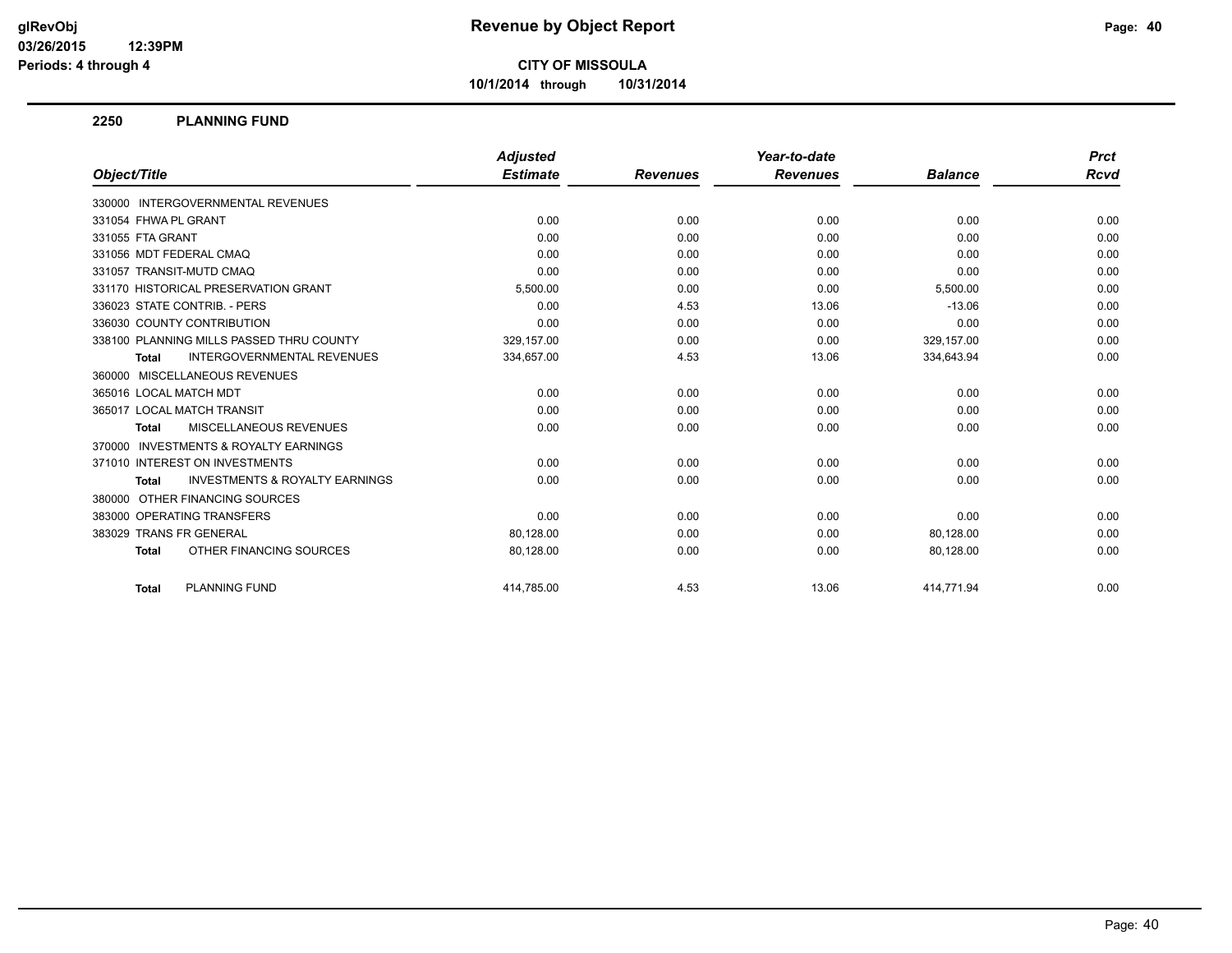**10/1/2014 through 10/31/2014**

#### **2310 PUBLIC SAFETY INFORMATION SYSTEMS 2310 PUBLIC SAFETY INFORMATION SYSTEMS**

|                                                   | Adjusted        |                 | Year-to-date    |                | <b>Prct</b> |
|---------------------------------------------------|-----------------|-----------------|-----------------|----------------|-------------|
| Object/Title                                      | <b>Estimate</b> | <b>Revenues</b> | <b>Revenues</b> | <b>Balance</b> | <b>Rcvd</b> |
| INTERGOVERNMENTAL REVENUES<br>330000              |                 |                 |                 |                |             |
| 330000 INTERGOVERNMENTAL REVENUES                 | 12.000.00       | 0.00            | 18.000.00       | $-6.000.00$    | 150.00      |
| <b>INTERGOVERNMENTAL REVENUES</b><br>Total        | 12,000.00       | 0.00            | 18.000.00       | $-6,000.00$    | 150.00      |
| MISCELLANEOUS REVENUES<br>360000                  |                 |                 |                 |                |             |
| 363000 ASSESSMENTS PAID                           | 0.00            | 0.00            | 0.00            | 0.00           | 0.00        |
| MISCELLANEOUS REVENUES<br>Total                   | 0.00            | 0.00            | 0.00            | 0.00           | 0.00        |
| OTHER FINANCING SOURCES<br>380000                 |                 |                 |                 |                |             |
| 383029 TRANS FR GENERAL                           | 12.000.00       | 0.00            | 0.00            | 12.000.00      | 0.00        |
| OTHER FINANCING SOURCES<br>Total                  | 12.000.00       | 0.00            | 0.00            | 12.000.00      | 0.00        |
| PUBLIC SAFETY INFORMATION SYSTEMS<br><b>Total</b> | 24.000.00       | 0.00            | 18.000.00       | 6.000.00       | 75.00       |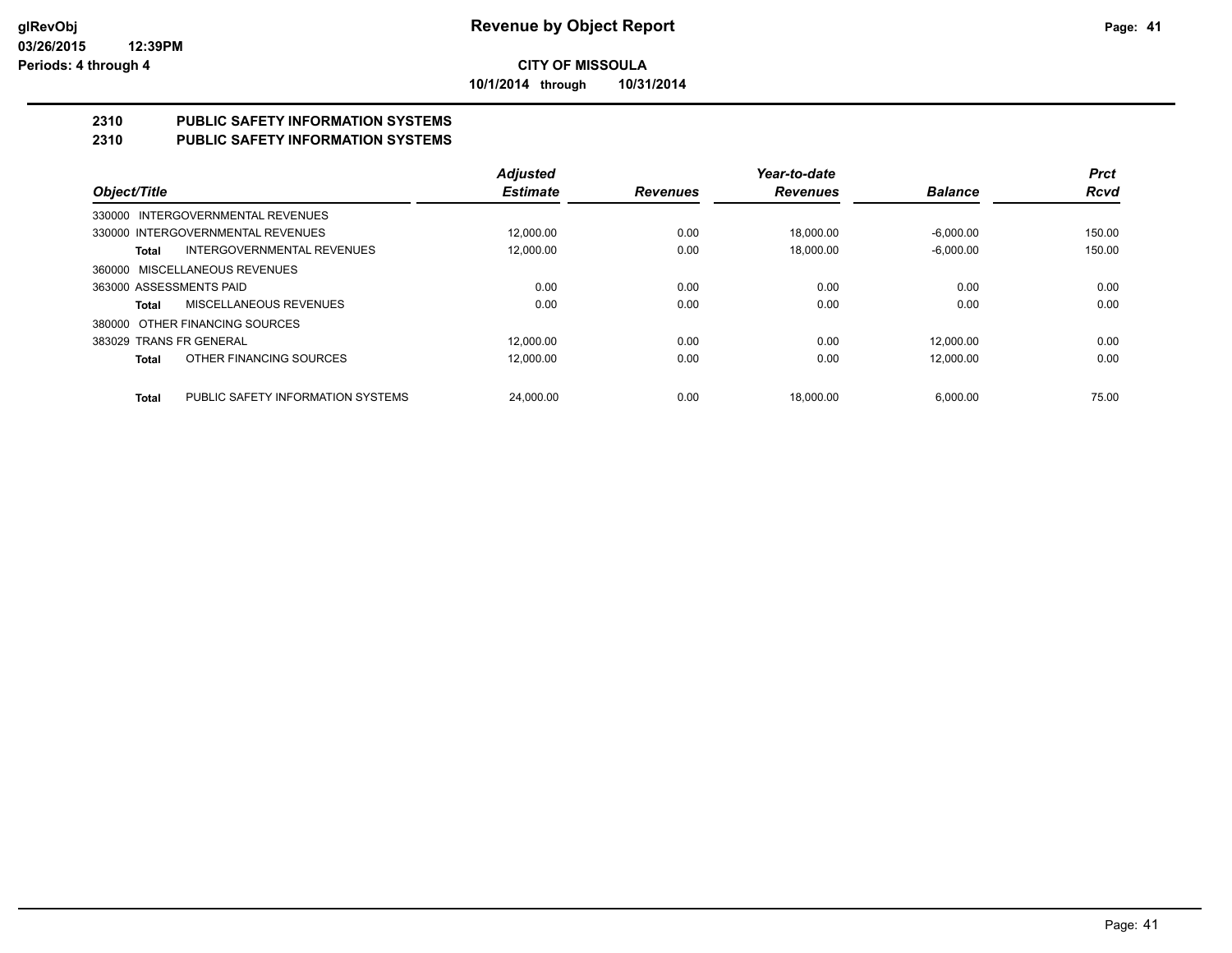**10/1/2014 through 10/31/2014**

### **2310 PUBLIC SAFETY INFORMATION SYSTEMS**

| Object/Title            |                                   | <b>Adjusted</b><br><b>Estimate</b> | <b>Revenues</b> | Year-to-date<br><b>Revenues</b> | <b>Balance</b> | <b>Prct</b><br><b>Rcvd</b> |
|-------------------------|-----------------------------------|------------------------------------|-----------------|---------------------------------|----------------|----------------------------|
|                         | 330000 INTERGOVERNMENTAL REVENUES |                                    |                 |                                 |                |                            |
|                         | 330000 INTERGOVERNMENTAL REVENUES | 12.000.00                          | 0.00            | 18.000.00                       | $-6.000.00$    | 150.00                     |
| <b>Total</b>            | INTERGOVERNMENTAL REVENUES        | 12.000.00                          | 0.00            | 18.000.00                       | $-6.000.00$    | 150.00                     |
|                         | 360000 MISCELLANEOUS REVENUES     |                                    |                 |                                 |                |                            |
| 363000 ASSESSMENTS PAID |                                   | 0.00                               | 0.00            | 0.00                            | 0.00           | 0.00                       |
| <b>Total</b>            | MISCELLANEOUS REVENUES            | 0.00                               | 0.00            | 0.00                            | 0.00           | 0.00                       |
|                         | 380000 OTHER FINANCING SOURCES    |                                    |                 |                                 |                |                            |
| 383029 TRANS FR GENERAL |                                   | 12.000.00                          | 0.00            | 0.00                            | 12.000.00      | 0.00                       |
| <b>Total</b>            | OTHER FINANCING SOURCES           | 12.000.00                          | 0.00            | 0.00                            | 12,000.00      | 0.00                       |
| <b>Total</b>            | PUBLIC SAFETY INFORMATION SYSTEMS | 24.000.00                          | 0.00            | 18.000.00                       | 6.000.00       | 75.00                      |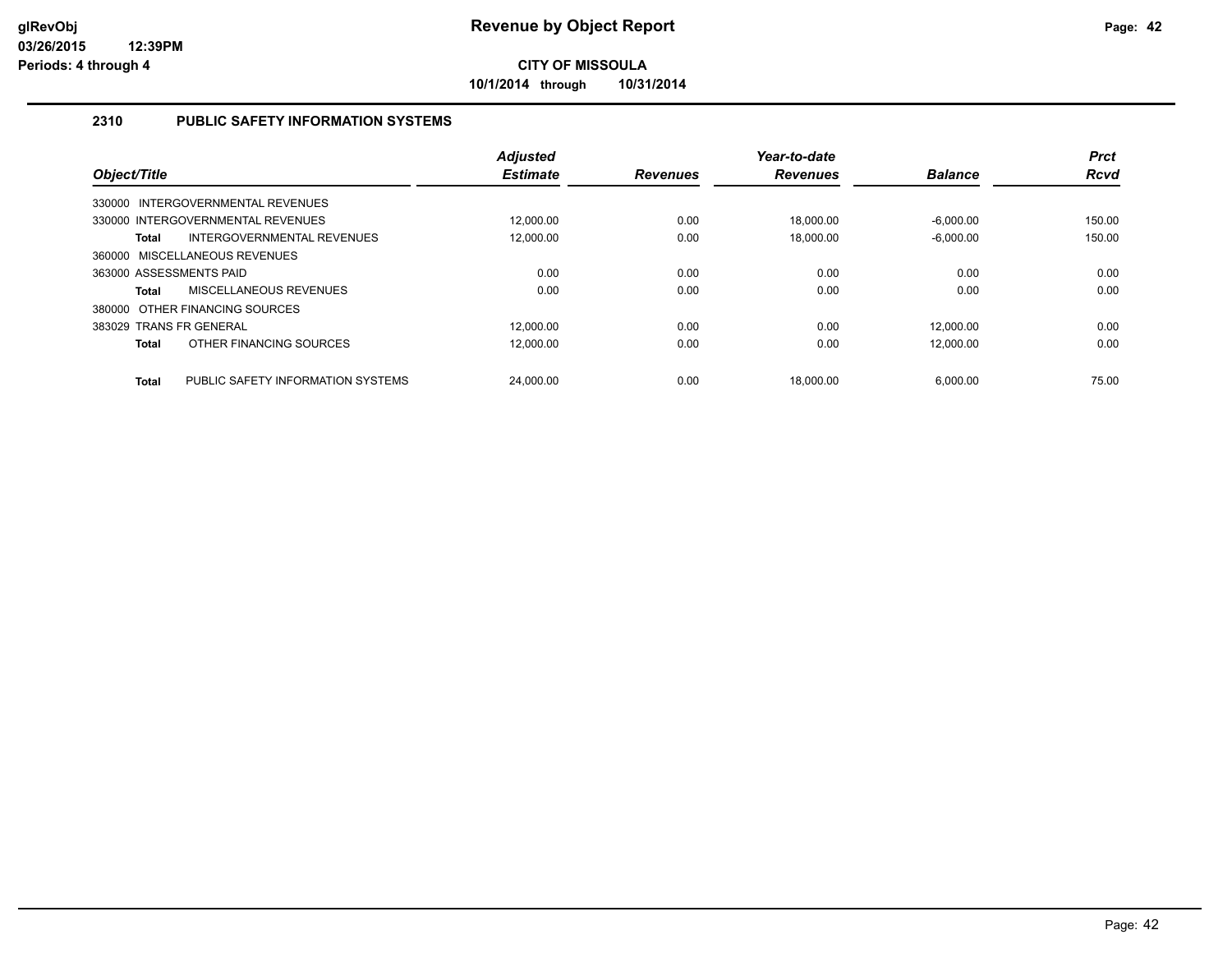**10/1/2014 through 10/31/2014**

**2321 IMPACT FEE FUND**

**2321 IMPACT FEE FUND**

|                                                    | <b>Adjusted</b> |                 | Year-to-date    |                | <b>Prct</b> |
|----------------------------------------------------|-----------------|-----------------|-----------------|----------------|-------------|
| Object/Title                                       | <b>Estimate</b> | <b>Revenues</b> | <b>Revenues</b> | <b>Balance</b> | Rcvd        |
| 340000 CHARGES FOR SERVICES                        |                 |                 |                 |                |             |
| 341032 IMPACT FEE CLEARING ACCOUNT                 | 900,000.00      | 148,034.20      | 412,872.45      | 487.127.55     | 45.87       |
| 341033 IMPACT FEES-PARKS SHARE                     | 0.00            | 0.00            | 0.00            | 0.00           | 0.00        |
| 341034 IMPACT FEES-FIRE SHARE                      | 0.00            | 0.00            | 0.00            | 0.00           | 0.00        |
| 341035 IMPACT FEES-POLICE SHARE                    | 0.00            | 0.00            | 0.00            | 0.00           | 0.00        |
| 341036 IMPACT FEES-COMMUNITY SERVICE SHARE         | 0.00            | 0.00            | 0.00            | 0.00           | 0.00        |
| 341037 IMPACT FEE-ROAD SHARE                       | 0.00            | 0.00            | 0.00            | 0.00           | 0.00        |
| <b>CHARGES FOR SERVICES</b><br>Total               | 900,000.00      | 148,034.20      | 412,872.45      | 487.127.55     | 45.87       |
| INVESTMENTS & ROYALTY EARNINGS<br>370000           |                 |                 |                 |                |             |
| 371010 INTEREST ON INVESTMENTS                     | 0.00            | 0.00            | 0.00            | 0.00           | 0.00        |
| <b>INVESTMENTS &amp; ROYALTY EARNINGS</b><br>Total | 0.00            | 0.00            | 0.00            | 0.00           | 0.00        |
| <b>IMPACT FEE FUND</b><br>Total                    | 900.000.00      | 148.034.20      | 412.872.45      | 487.127.55     | 45.87       |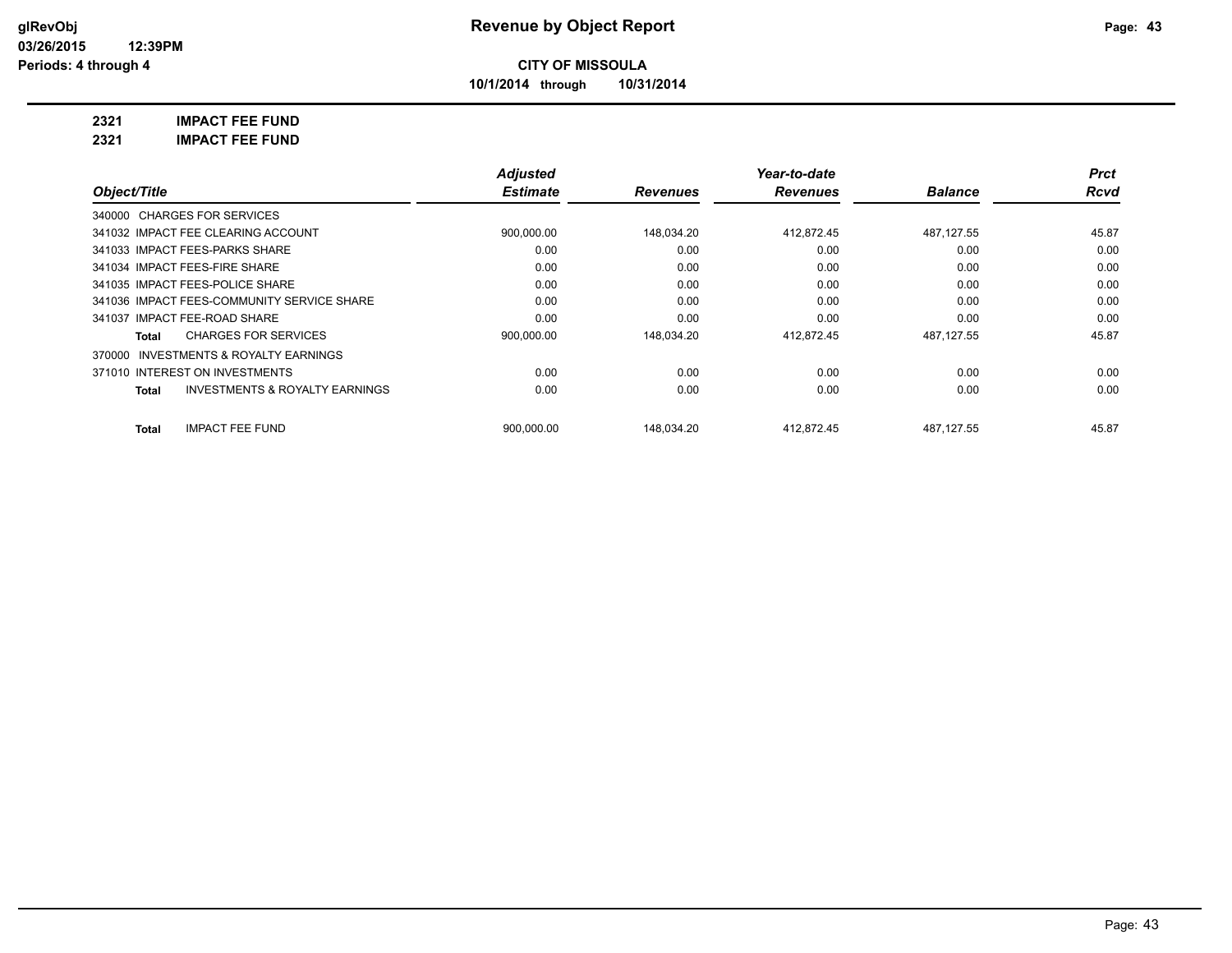**10/1/2014 through 10/31/2014**

#### **2321 IMPACT FEE FUND**

|              |                                            | <b>Adjusted</b> |                 | Year-to-date    |                | <b>Prct</b> |
|--------------|--------------------------------------------|-----------------|-----------------|-----------------|----------------|-------------|
| Object/Title |                                            | <b>Estimate</b> | <b>Revenues</b> | <b>Revenues</b> | <b>Balance</b> | <b>Rcvd</b> |
|              | 340000 CHARGES FOR SERVICES                |                 |                 |                 |                |             |
|              | 341032 IMPACT FEE CLEARING ACCOUNT         | 900,000.00      | 148,034.20      | 412,872.45      | 487,127.55     | 45.87       |
|              | 341033 IMPACT FEES-PARKS SHARE             | 0.00            | 0.00            | 0.00            | 0.00           | 0.00        |
|              | 341034 IMPACT FEES-FIRE SHARE              | 0.00            | 0.00            | 0.00            | 0.00           | 0.00        |
|              | 341035 IMPACT FEES-POLICE SHARE            | 0.00            | 0.00            | 0.00            | 0.00           | 0.00        |
|              | 341036 IMPACT FEES-COMMUNITY SERVICE SHARE | 0.00            | 0.00            | 0.00            | 0.00           | 0.00        |
|              | 341037 IMPACT FEE-ROAD SHARE               | 0.00            | 0.00            | 0.00            | 0.00           | 0.00        |
| Total        | <b>CHARGES FOR SERVICES</b>                | 900.000.00      | 148.034.20      | 412.872.45      | 487.127.55     | 45.87       |
| 370000       | <b>INVESTMENTS &amp; ROYALTY EARNINGS</b>  |                 |                 |                 |                |             |
|              | 371010 INTEREST ON INVESTMENTS             | 0.00            | 0.00            | 0.00            | 0.00           | 0.00        |
| Total        | <b>INVESTMENTS &amp; ROYALTY EARNINGS</b>  | 0.00            | 0.00            | 0.00            | 0.00           | 0.00        |
| Total        | <b>IMPACT FEE FUND</b>                     | 900.000.00      | 148.034.20      | 412.872.45      | 487.127.55     | 45.87       |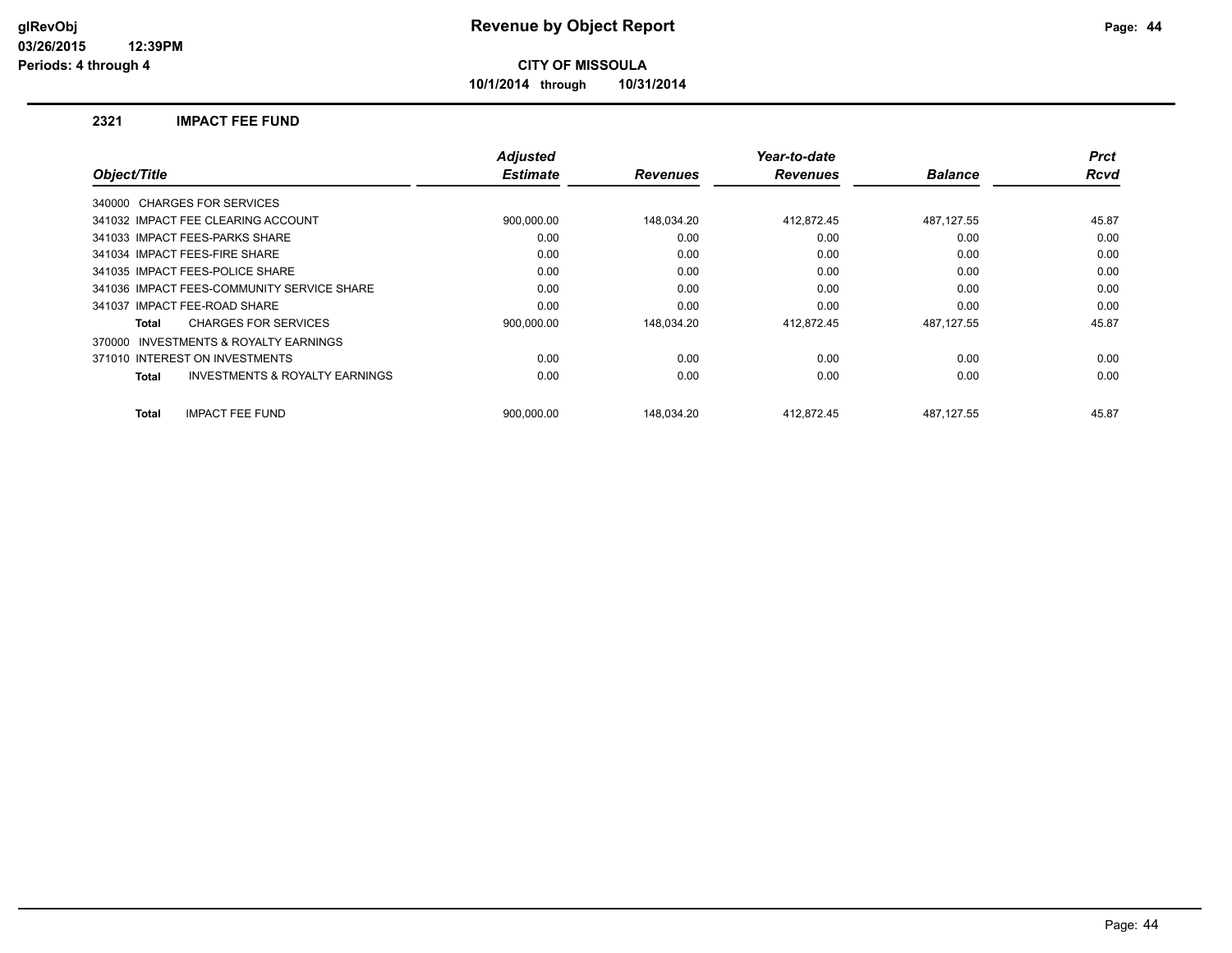**10/1/2014 through 10/31/2014**

# **2322 GEORGE ELMER/CATTLE DR INTERSECTION**

## **2322 GEORGE ELMER/CATTLE DR INTERSECTION**

|                                                            | <b>Adjusted</b> |                 | Year-to-date    |                | <b>Prct</b> |
|------------------------------------------------------------|-----------------|-----------------|-----------------|----------------|-------------|
| Object/Title                                               | <b>Estimate</b> | <b>Revenues</b> | <b>Revenues</b> | <b>Balance</b> | <b>Rcvd</b> |
| 310000 TAXES/ASSESSMENTS                                   |                 |                 |                 |                |             |
| 312001 PENALTIES & INTEREST                                | 0.00            | 0.00            | 0.00            | 0.00           | 0.00        |
| TAXES/ASSESSMENTS<br>Total                                 | 0.00            | 0.00            | 0.00            | 0.00           | 0.00        |
| 360000 MISCELLANEOUS REVENUES                              |                 |                 |                 |                |             |
| 365000 DEVELOPER CONRIBUTIONS                              | 15,000.00       | 0.00            | 0.00            | 15,000.00      | 0.00        |
| MISCELLANEOUS REVENUES<br>Total                            | 15,000.00       | 0.00            | 0.00            | 15,000.00      | 0.00        |
| 370000 INVESTMENTS & ROYALTY EARNINGS                      |                 |                 |                 |                |             |
| 371010 INTEREST ON INVESTMENTS                             | 0.00            | 0.00            | 0.00            | 0.00           | 0.00        |
| 371020 GAIN/LOSS IN MARKET VALUE OF INVESTMENTS            | 0.00            | 0.00            | 0.00            | 0.00           | 0.00        |
| <b>INVESTMENTS &amp; ROYALTY EARNINGS</b><br>Total         | 0.00            | 0.00            | 0.00            | 0.00           | 0.00        |
| <b>GEORGE ELMER/CATTLE DR INTERSECTION</b><br><b>Total</b> | 15.000.00       | 0.00            | 0.00            | 15.000.00      | 0.00        |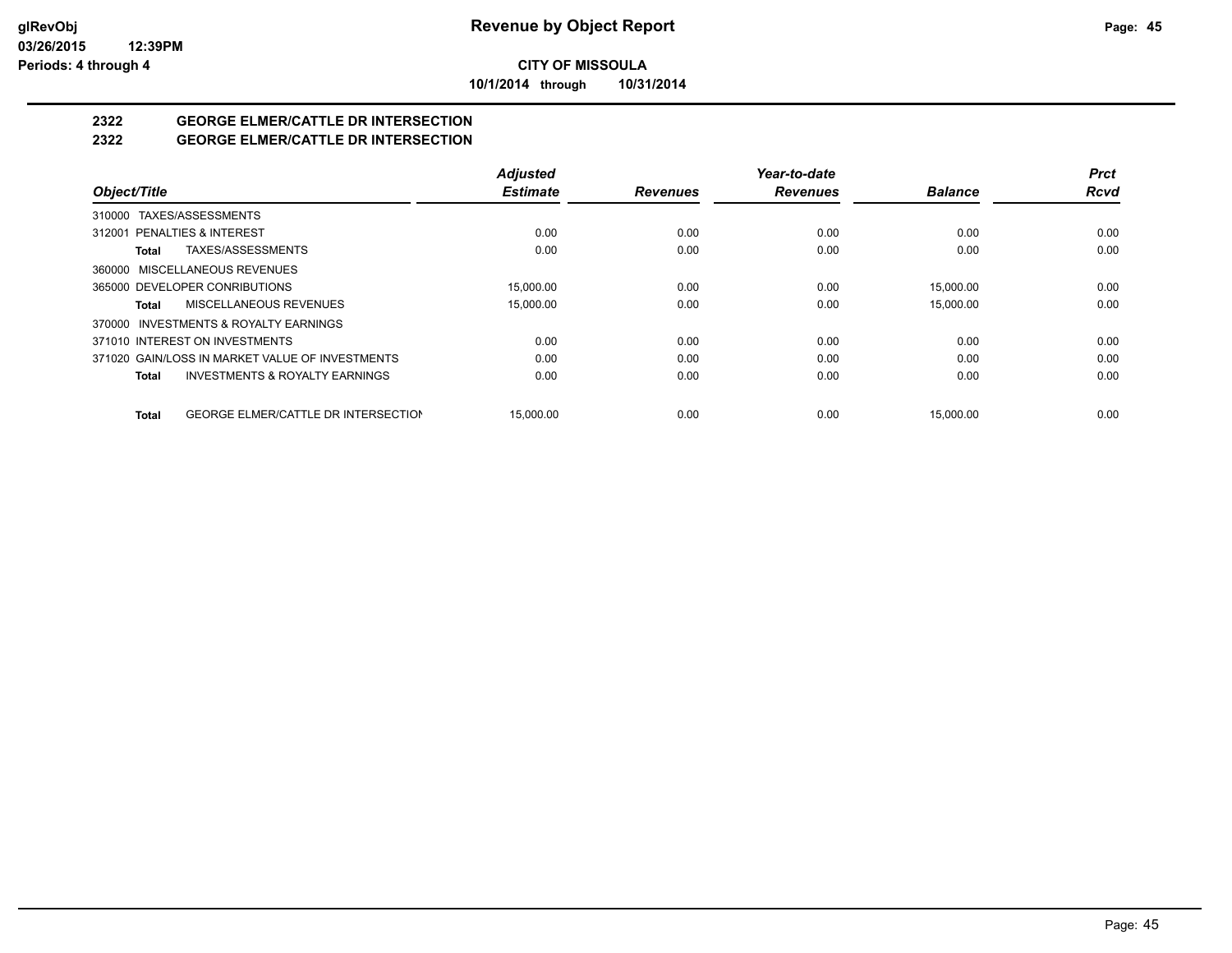**10/1/2014 through 10/31/2014**

### **2322 GEORGE ELMER/CATTLE DR INTERSECTION**

|                                                     | <b>Adjusted</b> |                 | Year-to-date    |                | <b>Prct</b> |
|-----------------------------------------------------|-----------------|-----------------|-----------------|----------------|-------------|
| Object/Title                                        | <b>Estimate</b> | <b>Revenues</b> | <b>Revenues</b> | <b>Balance</b> | <b>Rcvd</b> |
| TAXES/ASSESSMENTS<br>310000                         |                 |                 |                 |                |             |
| 312001 PENALTIES & INTEREST                         | 0.00            | 0.00            | 0.00            | 0.00           | 0.00        |
| TAXES/ASSESSMENTS<br>Total                          | 0.00            | 0.00            | 0.00            | 0.00           | 0.00        |
| 360000 MISCELLANEOUS REVENUES                       |                 |                 |                 |                |             |
| 365000 DEVELOPER CONRIBUTIONS                       | 15.000.00       | 0.00            | 0.00            | 15.000.00      | 0.00        |
| MISCELLANEOUS REVENUES<br>Total                     | 15.000.00       | 0.00            | 0.00            | 15,000.00      | 0.00        |
| <b>INVESTMENTS &amp; ROYALTY EARNINGS</b><br>370000 |                 |                 |                 |                |             |
| 371010 INTEREST ON INVESTMENTS                      | 0.00            | 0.00            | 0.00            | 0.00           | 0.00        |
| 371020 GAIN/LOSS IN MARKET VALUE OF INVESTMENT      | 0.00            | 0.00            | 0.00            | 0.00           | 0.00        |
| <b>INVESTMENTS &amp; ROYALTY EARNINGS</b><br>Total  | 0.00            | 0.00            | 0.00            | 0.00           | 0.00        |
|                                                     |                 |                 |                 |                |             |
| <b>GEORGE ELMER/CATTLE DR INTERSECTIOL</b><br>Total | 15.000.00       | 0.00            | 0.00            | 15.000.00      | 0.00        |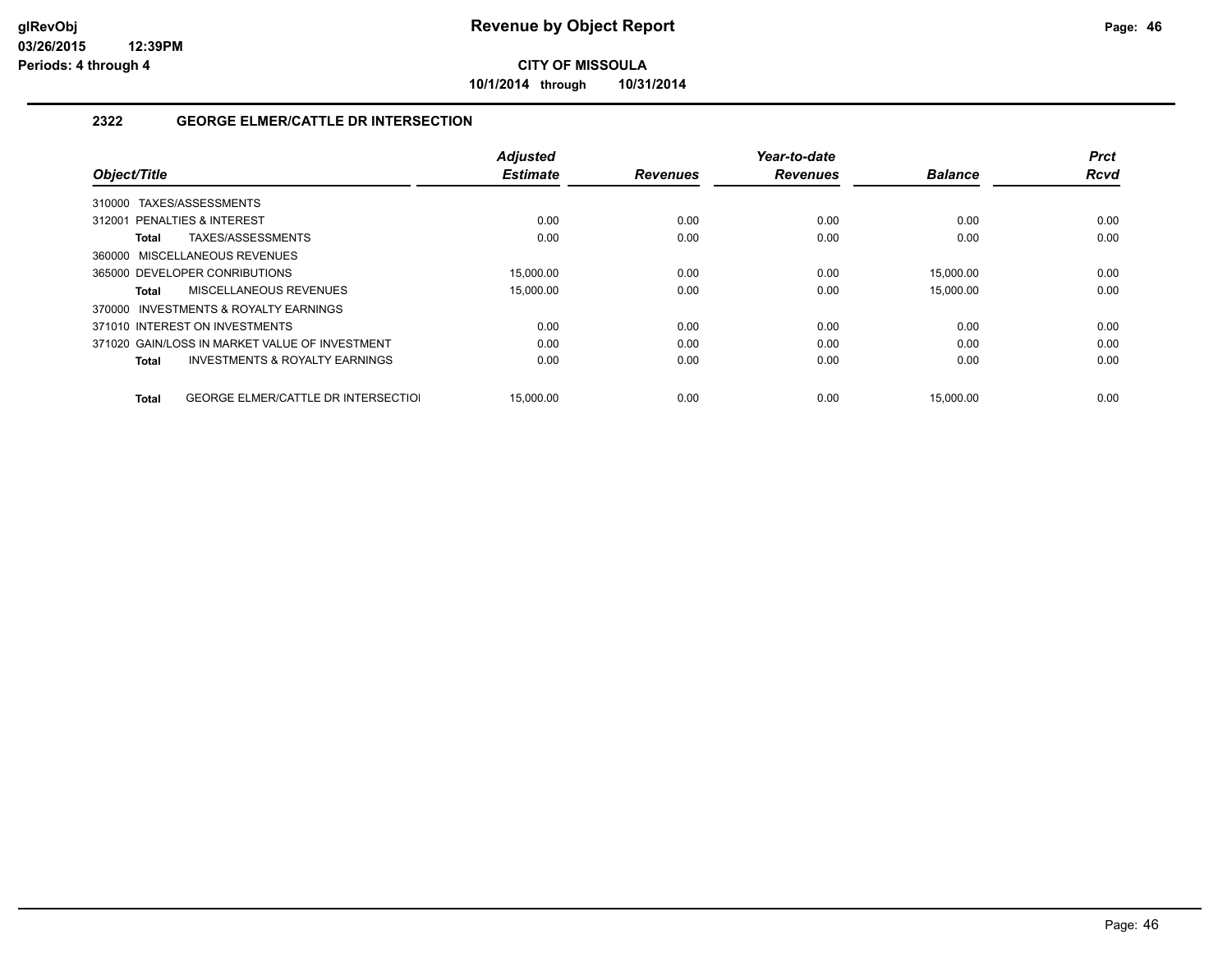**10/1/2014 through 10/31/2014**

**2365 PUBLIC ART FUND**

**2365 PUBLIC ART FUND**

|                                                           | <b>Adjusted</b> |                 | Year-to-date    |                | <b>Prct</b> |
|-----------------------------------------------------------|-----------------|-----------------|-----------------|----------------|-------------|
| Object/Title                                              | <b>Estimate</b> | <b>Revenues</b> | <b>Revenues</b> | <b>Balance</b> | <b>Rcvd</b> |
| 330000 INTERGOVERNMENTAL REVENUES                         |                 |                 |                 |                |             |
| 337000 LOCAL GRANTS                                       | 0.00            | 0.00            | 0.00            | 0.00           | 0.00        |
| 337002 MRA GRANT                                          | 0.00            | 0.00            | 0.00            | 0.00           | 0.00        |
| <b>INTERGOVERNMENTAL REVENUES</b><br><b>Total</b>         | 0.00            | 0.00            | 0.00            | 0.00           | 0.00        |
| MISCELLANEOUS REVENUES<br>360000                          |                 |                 |                 |                |             |
| 360010 MISCELLANEOUS                                      | 0.00            | 0.00            | 0.00            | 0.00           | 0.00        |
| 364040 INSURANCE AND DAMAGE RECOVERY                      | 0.00            | 0.00            | 0.00            | 0.00           | 0.00        |
| 365000 DONATIONS                                          | 0.00            | 0.00            | 0.00            | 0.00           | 0.00        |
| 368010 SALE OF T-SHIRTS                                   | 0.00            | 0.00            | 0.00            | 0.00           | 0.00        |
| MISCELLANEOUS REVENUES<br><b>Total</b>                    | 0.00            | 0.00            | 0.00            | 0.00           | 0.00        |
| <b>INVESTMENTS &amp; ROYALTY EARNINGS</b><br>370000       |                 |                 |                 |                |             |
| 371010 INTEREST ON INVESTMENTS                            | 0.00            | 0.00            | 0.00            | 0.00           | 0.00        |
| 371020 GAIN/LOSS IN MARKET VALUE OF INVESTMENTS           | 0.00            | 0.00            | 0.00            | 0.00           | 0.00        |
| <b>INVESTMENTS &amp; ROYALTY EARNINGS</b><br><b>Total</b> | 0.00            | 0.00            | 0.00            | 0.00           | 0.00        |
| OTHER FINANCING SOURCES<br>380000                         |                 |                 |                 |                |             |
| 383000 OPERATING TRANSFERS                                | 0.00            | 0.00            | 0.00            | 0.00           | 0.00        |
| 383029 TRANS FR GENERAL                                   | 0.00            | 0.00            | 0.00            | 0.00           | 0.00        |
| OTHER FINANCING SOURCES<br><b>Total</b>                   | 0.00            | 0.00            | 0.00            | 0.00           | 0.00        |
| PUBLIC ART FUND<br><b>Total</b>                           | 0.00            | 0.00            | 0.00            | 0.00           | 0.00        |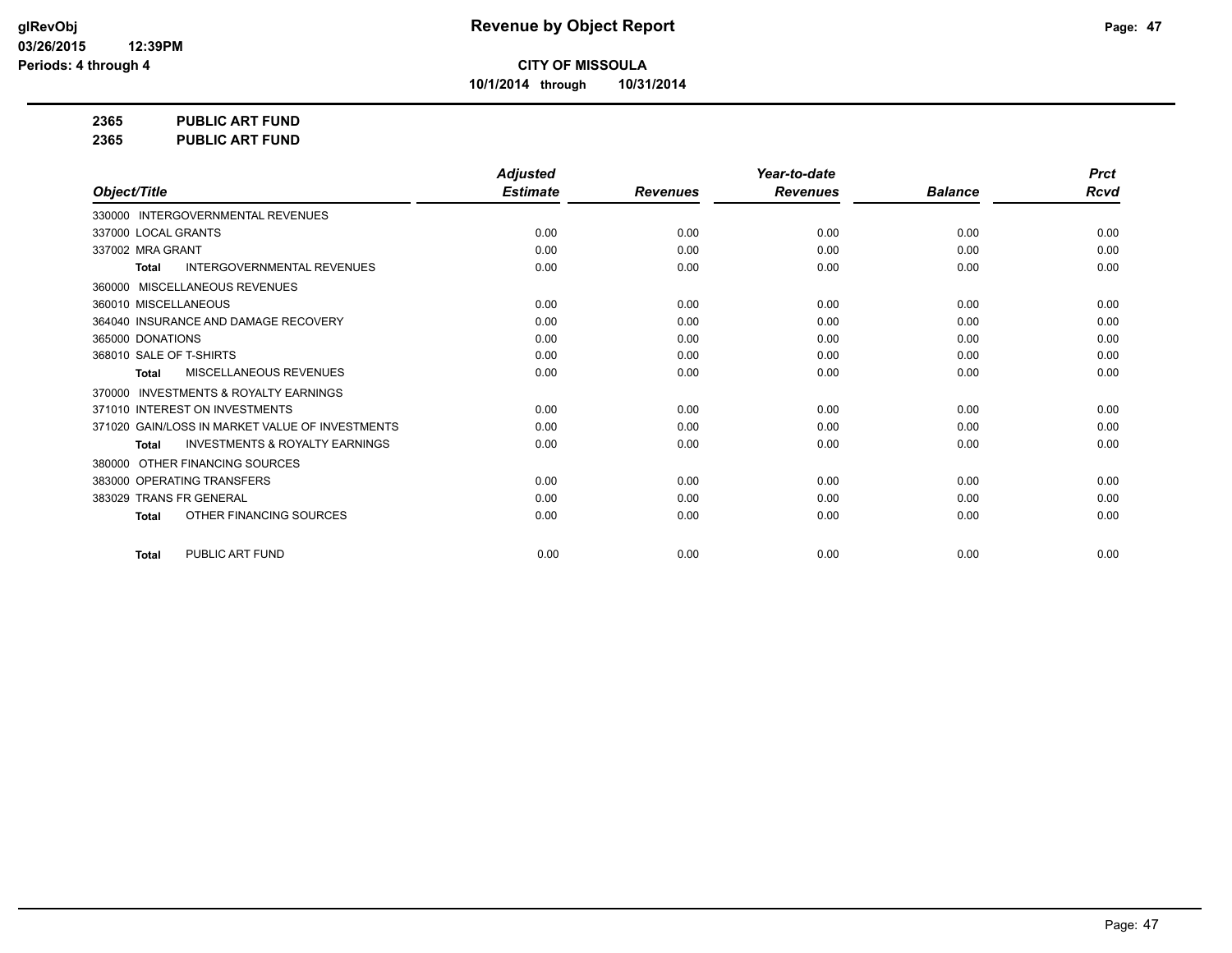**10/1/2014 through 10/31/2014**

#### **2365 PUBLIC ART FUND**

|                                                           | <b>Adjusted</b> |                 | Year-to-date    |                | <b>Prct</b> |
|-----------------------------------------------------------|-----------------|-----------------|-----------------|----------------|-------------|
| Object/Title                                              | <b>Estimate</b> | <b>Revenues</b> | <b>Revenues</b> | <b>Balance</b> | Rcvd        |
| 330000 INTERGOVERNMENTAL REVENUES                         |                 |                 |                 |                |             |
| 337000 LOCAL GRANTS                                       | 0.00            | 0.00            | 0.00            | 0.00           | 0.00        |
| 337002 MRA GRANT                                          | 0.00            | 0.00            | 0.00            | 0.00           | 0.00        |
| <b>INTERGOVERNMENTAL REVENUES</b><br><b>Total</b>         | 0.00            | 0.00            | 0.00            | 0.00           | 0.00        |
| 360000 MISCELLANEOUS REVENUES                             |                 |                 |                 |                |             |
| 360010 MISCELLANEOUS                                      | 0.00            | 0.00            | 0.00            | 0.00           | 0.00        |
| 364040 INSURANCE AND DAMAGE RECOVERY                      | 0.00            | 0.00            | 0.00            | 0.00           | 0.00        |
| 365000 DONATIONS                                          | 0.00            | 0.00            | 0.00            | 0.00           | 0.00        |
| 368010 SALE OF T-SHIRTS                                   | 0.00            | 0.00            | 0.00            | 0.00           | 0.00        |
| <b>MISCELLANEOUS REVENUES</b><br>Total                    | 0.00            | 0.00            | 0.00            | 0.00           | 0.00        |
| 370000 INVESTMENTS & ROYALTY EARNINGS                     |                 |                 |                 |                |             |
| 371010 INTEREST ON INVESTMENTS                            | 0.00            | 0.00            | 0.00            | 0.00           | 0.00        |
| 371020 GAIN/LOSS IN MARKET VALUE OF INVESTMENT            | 0.00            | 0.00            | 0.00            | 0.00           | 0.00        |
| <b>INVESTMENTS &amp; ROYALTY EARNINGS</b><br><b>Total</b> | 0.00            | 0.00            | 0.00            | 0.00           | 0.00        |
| OTHER FINANCING SOURCES<br>380000                         |                 |                 |                 |                |             |
| 383000 OPERATING TRANSFERS                                | 0.00            | 0.00            | 0.00            | 0.00           | 0.00        |
| 383029 TRANS FR GENERAL                                   | 0.00            | 0.00            | 0.00            | 0.00           | 0.00        |
| OTHER FINANCING SOURCES<br><b>Total</b>                   | 0.00            | 0.00            | 0.00            | 0.00           | 0.00        |
| PUBLIC ART FUND<br><b>Total</b>                           | 0.00            | 0.00            | 0.00            | 0.00           | 0.00        |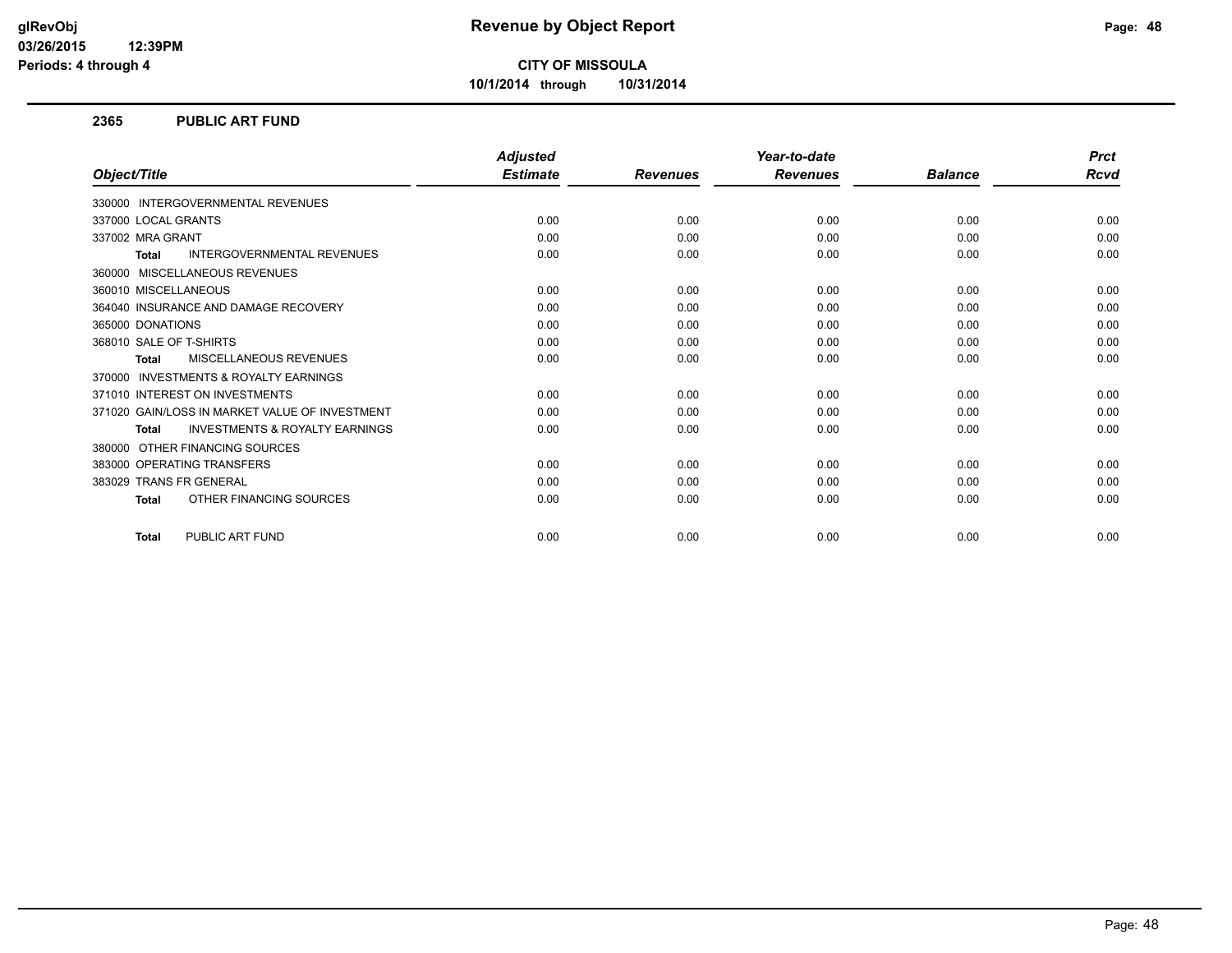**10/1/2014 through 10/31/2014**

## **2371 EMPLOYEE HEALTH INSURANCE LEVY FUND**

**2371 EMPLOYEE HEALTH INSURANCE LEVY FUND**

|                                                           | <b>Adjusted</b> |                 | Year-to-date    |                | <b>Prct</b> |
|-----------------------------------------------------------|-----------------|-----------------|-----------------|----------------|-------------|
| Object/Title                                              | <b>Estimate</b> | <b>Revenues</b> | <b>Revenues</b> | <b>Balance</b> | Rcvd        |
| 310000 TAXES/ASSESSMENTS                                  |                 |                 |                 |                |             |
| 311000 GENERAL PROPERTY TAXES                             | 1.324.945.00    | 9,437.11        | 9,437.11        | 1,315,507.89   | 0.71        |
| 311030 MOTOR VEHICLE TAXES                                | 0.00            | 0.00            | 0.00            | 0.00           | 0.00        |
| 312001 PENALTIES & INTEREST                               | 0.00            | 67.25           | 67.25           | $-67.25$       | 0.00        |
| <b>TAXES/ASSESSMENTS</b><br>Total                         | 1,324,945.00    | 9,504.36        | 9,504.36        | 1,315,440.64   | 0.72        |
| <b>INTERGOVERNMENTAL REVENUES</b><br>330000               |                 |                 |                 |                |             |
| 334055 BANK CORP. LIC. TAX (CURRENT)                      | 0.00            | 0.00            | 0.00            | 0.00           | 0.00        |
| 335210 PERSONAL PROPERTY TAX REIMBURSEMENT                | 0.00            | 0.00            | 0.00            | 0.00           | 0.00        |
| 335230 HB 124 REVENUE                                     | 0.00            | 0.00            | 0.00            | 0.00           | 0.00        |
| 335250 STATE REIMB - SB #184                              | 0.00            | 0.00            | 0.00            | 0.00           | 0.00        |
| INTERGOVERNMENTAL REVENUES<br><b>Total</b>                | 0.00            | 0.00            | 0.00            | 0.00           | 0.00        |
| MISCELLANEOUS REVENUES<br>360000                          |                 |                 |                 |                |             |
| 360010 MISCELLANEOUS                                      | 0.00            | 0.00            | 0.00            | 0.00           | 0.00        |
| MISCELLANEOUS REVENUES<br><b>Total</b>                    | 0.00            | 0.00            | 0.00            | 0.00           | 0.00        |
| <b>INVESTMENTS &amp; ROYALTY EARNINGS</b><br>370000       |                 |                 |                 |                |             |
| 371010 INTEREST ON INVESTMENTS                            | 0.00            | 0.00            | 0.00            | 0.00           | 0.00        |
| 371020 GAIN/LOSS IN MARKET VALUE OF INVESTMENTS           | 0.00            | 0.00            | 0.00            | 0.00           | 0.00        |
| <b>INVESTMENTS &amp; ROYALTY EARNINGS</b><br><b>Total</b> | 0.00            | 0.00            | 0.00            | 0.00           | 0.00        |
| EMPLOYEE HEALTH INSURANCE LEVY FUNI<br><b>Total</b>       | 1,324,945.00    | 9,504.36        | 9,504.36        | 1,315,440.64   | 0.72        |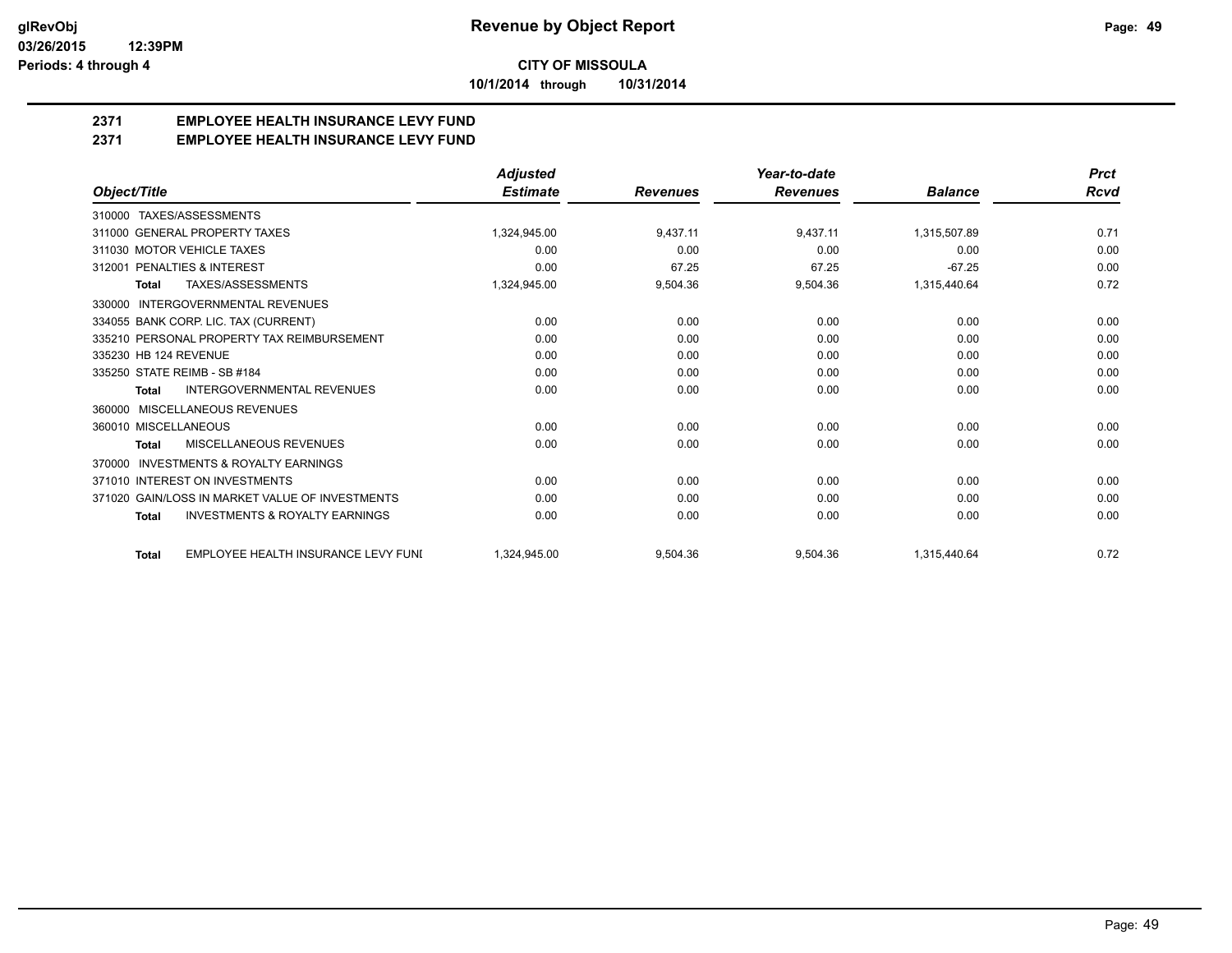**10/1/2014 through 10/31/2014**

## **2371 EMPLOYEE HEALTH INSURANCE LEVY FUND**

|                                                           | <b>Adjusted</b> |                 | Year-to-date    |                | <b>Prct</b> |
|-----------------------------------------------------------|-----------------|-----------------|-----------------|----------------|-------------|
| Object/Title                                              | <b>Estimate</b> | <b>Revenues</b> | <b>Revenues</b> | <b>Balance</b> | <b>Rcvd</b> |
| TAXES/ASSESSMENTS<br>310000                               |                 |                 |                 |                |             |
| 311000 GENERAL PROPERTY TAXES                             | 1,324,945.00    | 9,437.11        | 9,437.11        | 1,315,507.89   | 0.71        |
| 311030 MOTOR VEHICLE TAXES                                | 0.00            | 0.00            | 0.00            | 0.00           | 0.00        |
| 312001 PENALTIES & INTEREST                               | 0.00            | 67.25           | 67.25           | $-67.25$       | 0.00        |
| TAXES/ASSESSMENTS<br><b>Total</b>                         | 1,324,945.00    | 9,504.36        | 9,504.36        | 1,315,440.64   | 0.72        |
| INTERGOVERNMENTAL REVENUES<br>330000                      |                 |                 |                 |                |             |
| 334055 BANK CORP. LIC. TAX (CURRENT)                      | 0.00            | 0.00            | 0.00            | 0.00           | 0.00        |
| 335210 PERSONAL PROPERTY TAX REIMBURSEMENT                | 0.00            | 0.00            | 0.00            | 0.00           | 0.00        |
| 335230 HB 124 REVENUE                                     | 0.00            | 0.00            | 0.00            | 0.00           | 0.00        |
| 335250 STATE REIMB - SB #184                              | 0.00            | 0.00            | 0.00            | 0.00           | 0.00        |
| INTERGOVERNMENTAL REVENUES<br><b>Total</b>                | 0.00            | 0.00            | 0.00            | 0.00           | 0.00        |
| MISCELLANEOUS REVENUES<br>360000                          |                 |                 |                 |                |             |
| 360010 MISCELLANEOUS                                      | 0.00            | 0.00            | 0.00            | 0.00           | 0.00        |
| <b>MISCELLANEOUS REVENUES</b><br><b>Total</b>             | 0.00            | 0.00            | 0.00            | 0.00           | 0.00        |
| <b>INVESTMENTS &amp; ROYALTY EARNINGS</b><br>370000       |                 |                 |                 |                |             |
| 371010 INTEREST ON INVESTMENTS                            | 0.00            | 0.00            | 0.00            | 0.00           | 0.00        |
| 371020 GAIN/LOSS IN MARKET VALUE OF INVESTMENT            | 0.00            | 0.00            | 0.00            | 0.00           | 0.00        |
| <b>INVESTMENTS &amp; ROYALTY EARNINGS</b><br><b>Total</b> | 0.00            | 0.00            | 0.00            | 0.00           | 0.00        |
| EMPLOYEE HEALTH INSURANCE LEVY FUN<br><b>Total</b>        | 1.324.945.00    | 9,504.36        | 9,504.36        | 1,315,440.64   | 0.72        |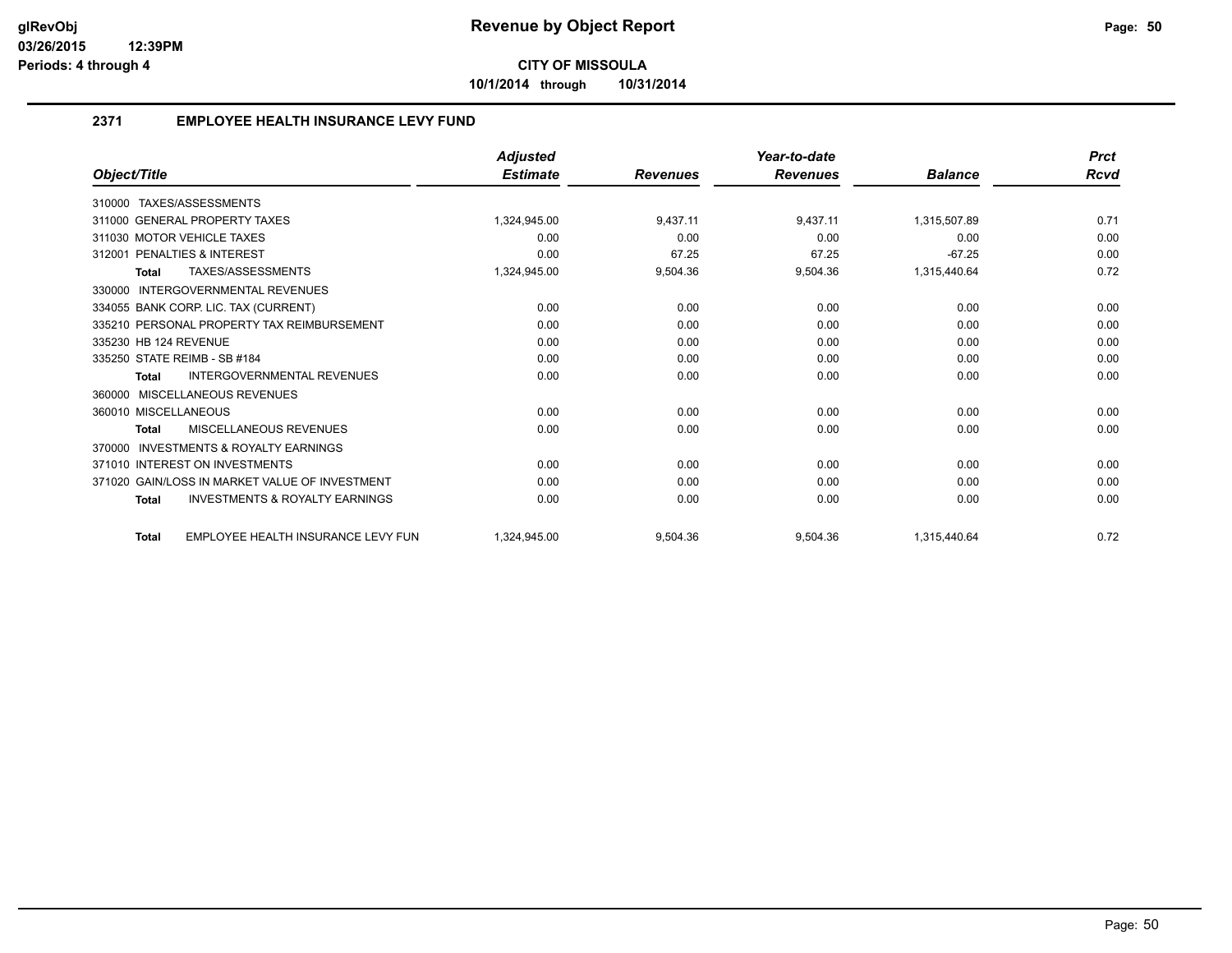**10/1/2014 through 10/31/2014**

#### **2372 PERMISSIVE MEDICAL LEVY**

**2372 PERMISSIVE MEDICAL LEVY**

|                                                     | <b>Adjusted</b> |                 | Year-to-date    |                | <b>Prct</b> |
|-----------------------------------------------------|-----------------|-----------------|-----------------|----------------|-------------|
| Object/Title                                        | <b>Estimate</b> | <b>Revenues</b> | <b>Revenues</b> | <b>Balance</b> | <b>Rcvd</b> |
| 310000 TAXES/ASSESSMENTS                            |                 |                 |                 |                |             |
| 311000 GENERAL PROPERTY TAXES                       | 2,971,522.00    | 17,164.55       | 17,164.55       | 2,954,357.45   | 0.58        |
| 311030 MOTOR VEHICLE TAXES                          | 0.00            | 0.00            | 0.00            | 0.00           | 0.00        |
| <b>PENALTIES &amp; INTEREST</b><br>312001           | 0.00            | 148.20          | 148.20          | $-148.20$      | 0.00        |
| <b>TAXES/ASSESSMENTS</b><br>Total                   | 2,971,522.00    | 17,312.75       | 17,312.75       | 2,954,209.25   | 0.58        |
| <b>INTERGOVERNMENTAL REVENUES</b><br>330000         |                 |                 |                 |                |             |
| 334055 BANK CORP. LIC. TAX (CURRENT)                | 0.00            | 0.00            | 0.00            | 0.00           | 0.00        |
| 335210 PERSONAL PROPERTY TAX REIMBURSEMENT          | 0.00            | 0.00            | 0.00            | 0.00           | 0.00        |
| 335230 HB 124 REVENUE                               | 0.00            | 0.00            | 0.00            | 0.00           | 0.00        |
| 335250 STATE REIMB - SB #184                        | 0.00            | 0.00            | 0.00            | 0.00           | 0.00        |
| <b>INTERGOVERNMENTAL REVENUES</b><br>Total          | 0.00            | 0.00            | 0.00            | 0.00           | 0.00        |
| <b>INVESTMENTS &amp; ROYALTY EARNINGS</b><br>370000 |                 |                 |                 |                |             |
| 371010 INTEREST ON INVESTMENTS                      | 0.00            | 0.00            | 0.00            | 0.00           | 0.00        |
| 371020 GAIN/LOSS IN MARKET VALUE OF INVESTMENTS     | 0.00            | 0.00            | 0.00            | 0.00           | 0.00        |
| <b>INVESTMENTS &amp; ROYALTY EARNINGS</b><br>Total  | 0.00            | 0.00            | 0.00            | 0.00           | 0.00        |
| PERMISSIVE MEDICAL LEVY<br>Total                    | 2,971,522.00    | 17,312.75       | 17,312.75       | 2,954,209.25   | 0.58        |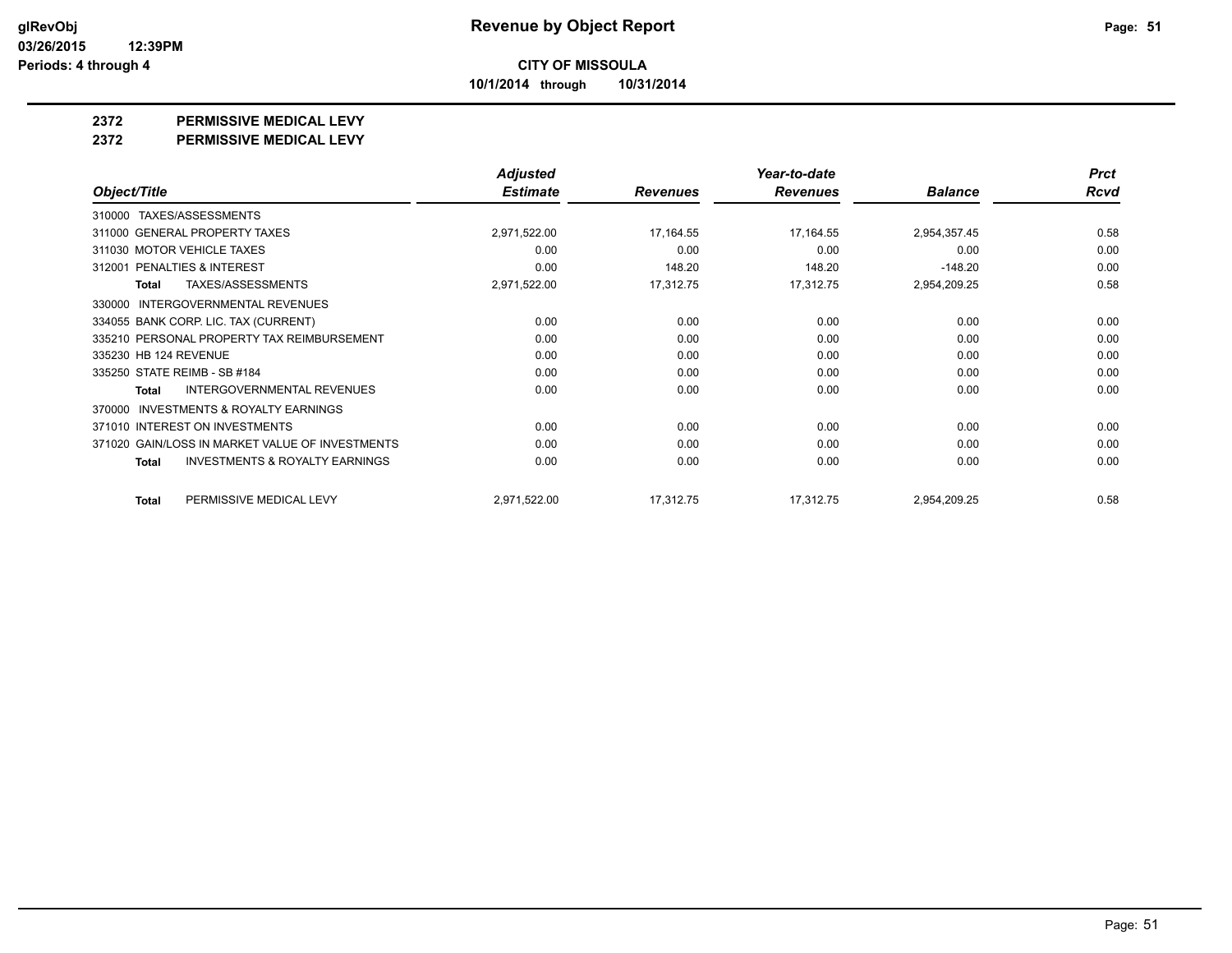**10/1/2014 through 10/31/2014**

### **2372 PERMISSIVE MEDICAL LEVY**

|                                                           | <b>Adjusted</b> |                 | Year-to-date    |                | <b>Prct</b> |
|-----------------------------------------------------------|-----------------|-----------------|-----------------|----------------|-------------|
| Object/Title                                              | <b>Estimate</b> | <b>Revenues</b> | <b>Revenues</b> | <b>Balance</b> | <b>Rcvd</b> |
| 310000 TAXES/ASSESSMENTS                                  |                 |                 |                 |                |             |
| 311000 GENERAL PROPERTY TAXES                             | 2,971,522.00    | 17,164.55       | 17,164.55       | 2,954,357.45   | 0.58        |
| 311030 MOTOR VEHICLE TAXES                                | 0.00            | 0.00            | 0.00            | 0.00           | 0.00        |
| 312001 PENALTIES & INTEREST                               | 0.00            | 148.20          | 148.20          | $-148.20$      | 0.00        |
| <b>TAXES/ASSESSMENTS</b><br>Total                         | 2,971,522.00    | 17,312.75       | 17,312.75       | 2,954,209.25   | 0.58        |
| INTERGOVERNMENTAL REVENUES<br>330000                      |                 |                 |                 |                |             |
| 334055 BANK CORP. LIC. TAX (CURRENT)                      | 0.00            | 0.00            | 0.00            | 0.00           | 0.00        |
| 335210 PERSONAL PROPERTY TAX REIMBURSEMENT                | 0.00            | 0.00            | 0.00            | 0.00           | 0.00        |
| 335230 HB 124 REVENUE                                     | 0.00            | 0.00            | 0.00            | 0.00           | 0.00        |
| 335250 STATE REIMB - SB #184                              | 0.00            | 0.00            | 0.00            | 0.00           | 0.00        |
| <b>INTERGOVERNMENTAL REVENUES</b><br>Total                | 0.00            | 0.00            | 0.00            | 0.00           | 0.00        |
| <b>INVESTMENTS &amp; ROYALTY EARNINGS</b><br>370000       |                 |                 |                 |                |             |
| 371010 INTEREST ON INVESTMENTS                            | 0.00            | 0.00            | 0.00            | 0.00           | 0.00        |
| 371020 GAIN/LOSS IN MARKET VALUE OF INVESTMENT            | 0.00            | 0.00            | 0.00            | 0.00           | 0.00        |
| <b>INVESTMENTS &amp; ROYALTY EARNINGS</b><br><b>Total</b> | 0.00            | 0.00            | 0.00            | 0.00           | 0.00        |
| PERMISSIVE MEDICAL LEVY<br><b>Total</b>                   | 2,971,522.00    | 17,312.75       | 17,312.75       | 2,954,209.25   | 0.58        |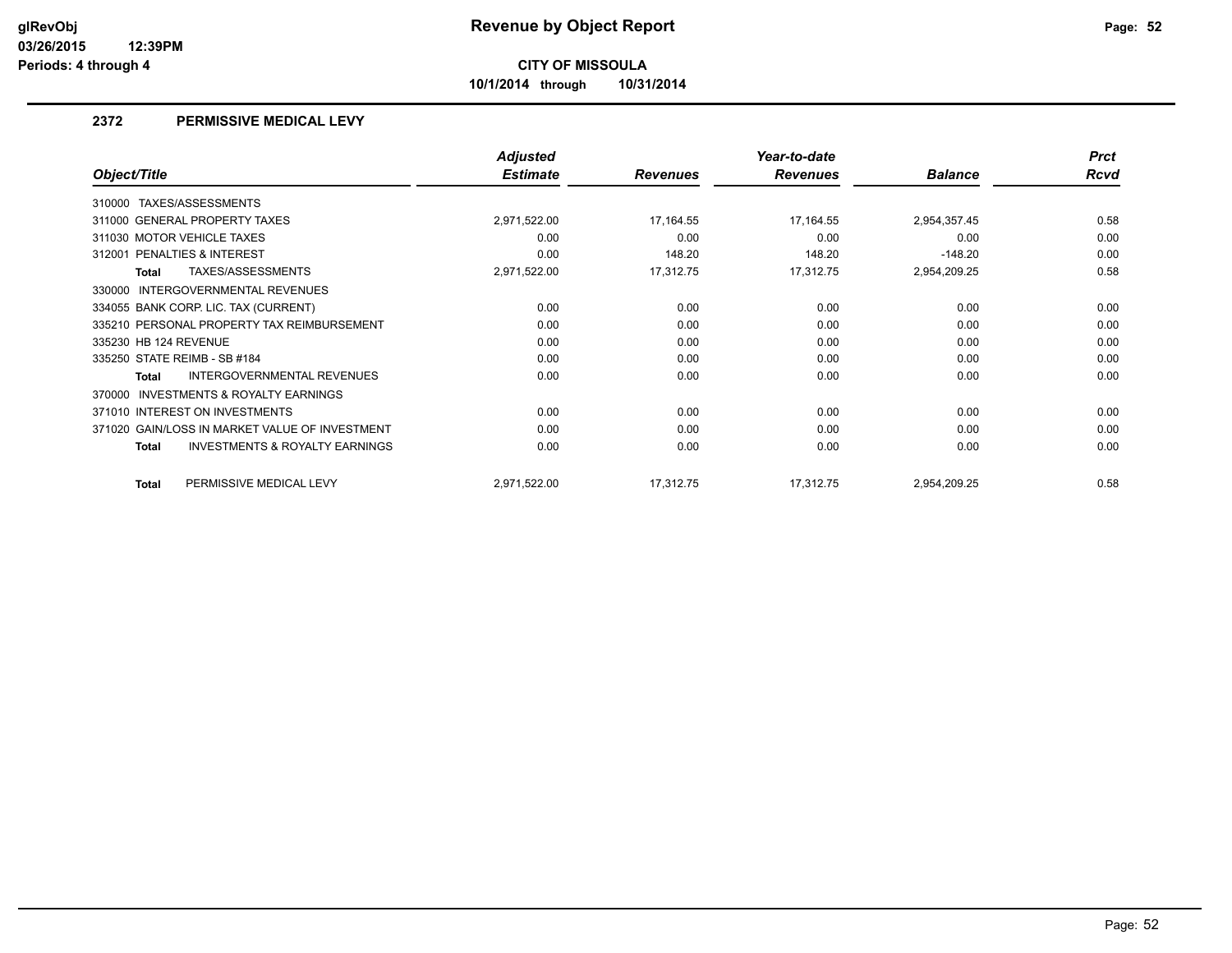**10/1/2014 through 10/31/2014**

## **2389 CABLE TELEVISION FRANCHISE FUND**

### **2389 CABLE TELEVISION FRANCHISE FUND**

|                                                     | <b>Adjusted</b> |                 | Year-to-date    |                | <b>Prct</b> |
|-----------------------------------------------------|-----------------|-----------------|-----------------|----------------|-------------|
| Object/Title                                        | <b>Estimate</b> | <b>Revenues</b> | <b>Revenues</b> | <b>Balance</b> | Rcvd        |
| 320000 LICENSES & PERMITS                           |                 |                 |                 |                |             |
| 322030 FRANCHISE FEES                               | 0.00            | 0.00            | 0.00            | 0.00           | 0.00        |
| 322031 FRANCHISE FEE - AT&T                         | 680,000.00      | 0.00            | 160,275.13      | 519,724.87     | 23.57       |
| 322032 FRANCHISE FEE - FIBERVISION                  | 0.00            | 0.00            | 0.00            | 0.00           | 0.00        |
| 322033 FRANCHISE FEE - MASADA                       | 0.00            | 0.00            | 0.00            | 0.00           | 0.00        |
| 322034 PEG ACCESS                                   | 56,000.00       | 0.00            | 10,901.97       | 45,098.03      | 19.47       |
| LICENSES & PERMITS<br>Total                         | 736,000.00      | 0.00            | 171,177.10      | 564,822.90     | 23.26       |
| 360000 MISCELLANEOUS REVENUES                       |                 |                 |                 |                |             |
| 360010 MISCELLANEOUS                                | 0.00            | 0.00            | 0.00            | 0.00           | 0.00        |
| 365000 DONATIONS                                    | 0.00            | 0.00            | 0.00            | 0.00           | 0.00        |
| MISCELLANEOUS REVENUES<br>Total                     | 0.00            | 0.00            | 0.00            | 0.00           | 0.00        |
| <b>INVESTMENTS &amp; ROYALTY EARNINGS</b><br>370000 |                 |                 |                 |                |             |
| 371010 INTEREST ON INVESTMENTS                      | 0.00            | 0.00            | 0.00            | 0.00           | 0.00        |
| 371020 GAIN/LOSS IN MARKET VALUE OF INVESTMENTS     | 0.00            | 0.00            | 0.00            | 0.00           | 0.00        |
| <b>INVESTMENTS &amp; ROYALTY EARNINGS</b><br>Total  | 0.00            | 0.00            | 0.00            | 0.00           | 0.00        |
| CABLE TELEVISION FRANCHISE FUND<br>Total            | 736,000.00      | 0.00            | 171,177.10      | 564,822.90     | 23.26       |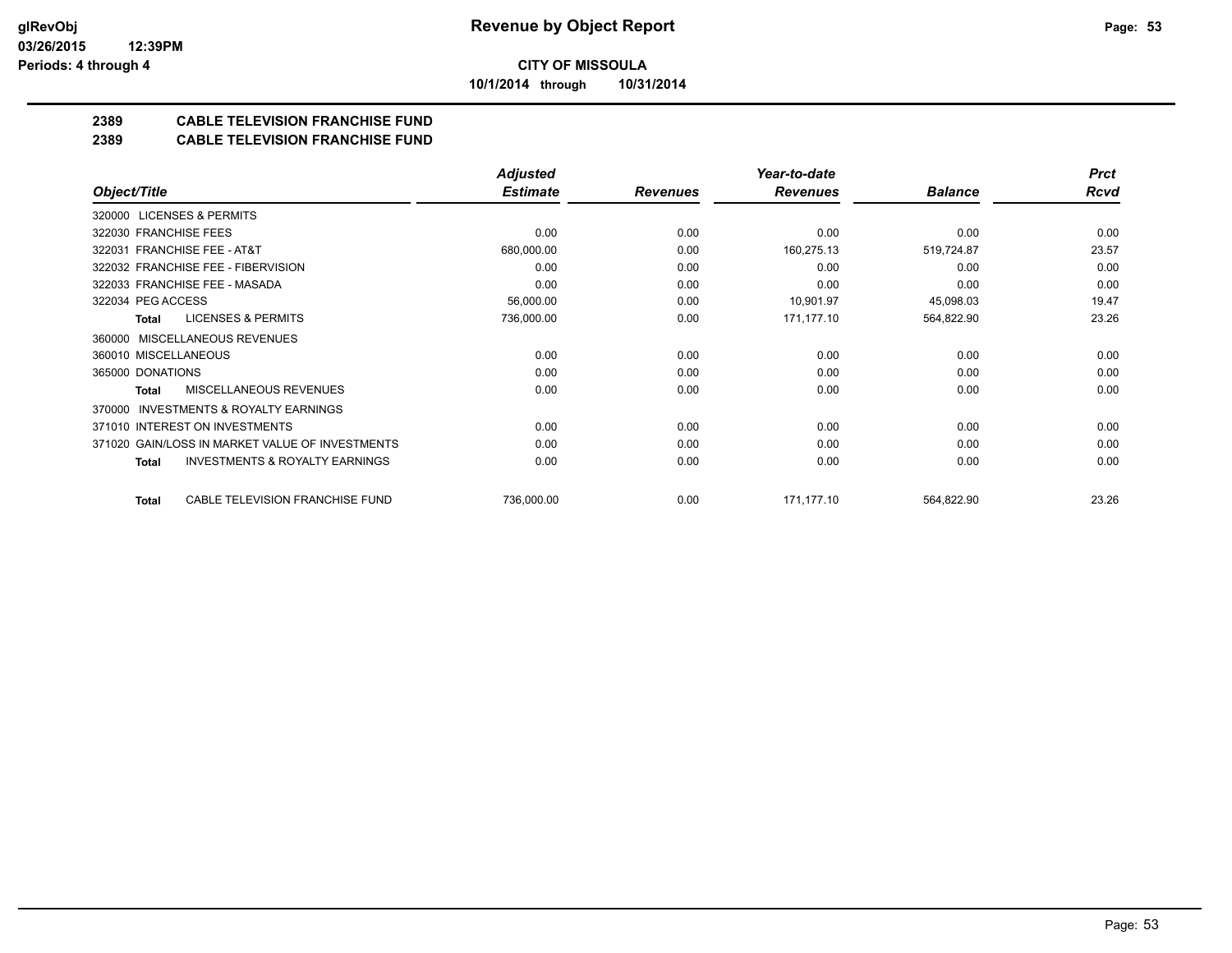**10/1/2014 through 10/31/2014**

### **2389 CABLE TELEVISION FRANCHISE FUND**

|                                                           | <b>Adjusted</b> |                 | Year-to-date    |                | <b>Prct</b> |
|-----------------------------------------------------------|-----------------|-----------------|-----------------|----------------|-------------|
| Object/Title                                              | <b>Estimate</b> | <b>Revenues</b> | <b>Revenues</b> | <b>Balance</b> | Rcvd        |
| 320000 LICENSES & PERMITS                                 |                 |                 |                 |                |             |
| 322030 FRANCHISE FEES                                     | 0.00            | 0.00            | 0.00            | 0.00           | 0.00        |
| 322031 FRANCHISE FEE - AT&T                               | 680,000.00      | 0.00            | 160,275.13      | 519,724.87     | 23.57       |
| 322032 FRANCHISE FEE - FIBERVISION                        | 0.00            | 0.00            | 0.00            | 0.00           | 0.00        |
| 322033 FRANCHISE FEE - MASADA                             | 0.00            | 0.00            | 0.00            | 0.00           | 0.00        |
| 322034 PEG ACCESS                                         | 56,000.00       | 0.00            | 10,901.97       | 45,098.03      | 19.47       |
| <b>LICENSES &amp; PERMITS</b><br><b>Total</b>             | 736,000.00      | 0.00            | 171,177.10      | 564,822.90     | 23.26       |
| MISCELLANEOUS REVENUES<br>360000                          |                 |                 |                 |                |             |
| 360010 MISCELLANEOUS                                      | 0.00            | 0.00            | 0.00            | 0.00           | 0.00        |
| 365000 DONATIONS                                          | 0.00            | 0.00            | 0.00            | 0.00           | 0.00        |
| MISCELLANEOUS REVENUES<br><b>Total</b>                    | 0.00            | 0.00            | 0.00            | 0.00           | 0.00        |
| <b>INVESTMENTS &amp; ROYALTY EARNINGS</b><br>370000       |                 |                 |                 |                |             |
| 371010 INTEREST ON INVESTMENTS                            | 0.00            | 0.00            | 0.00            | 0.00           | 0.00        |
| 371020 GAIN/LOSS IN MARKET VALUE OF INVESTMENT            | 0.00            | 0.00            | 0.00            | 0.00           | 0.00        |
| <b>INVESTMENTS &amp; ROYALTY EARNINGS</b><br><b>Total</b> | 0.00            | 0.00            | 0.00            | 0.00           | 0.00        |
| CABLE TELEVISION FRANCHISE FUND<br><b>Total</b>           | 736,000.00      | 0.00            | 171.177.10      | 564,822.90     | 23.26       |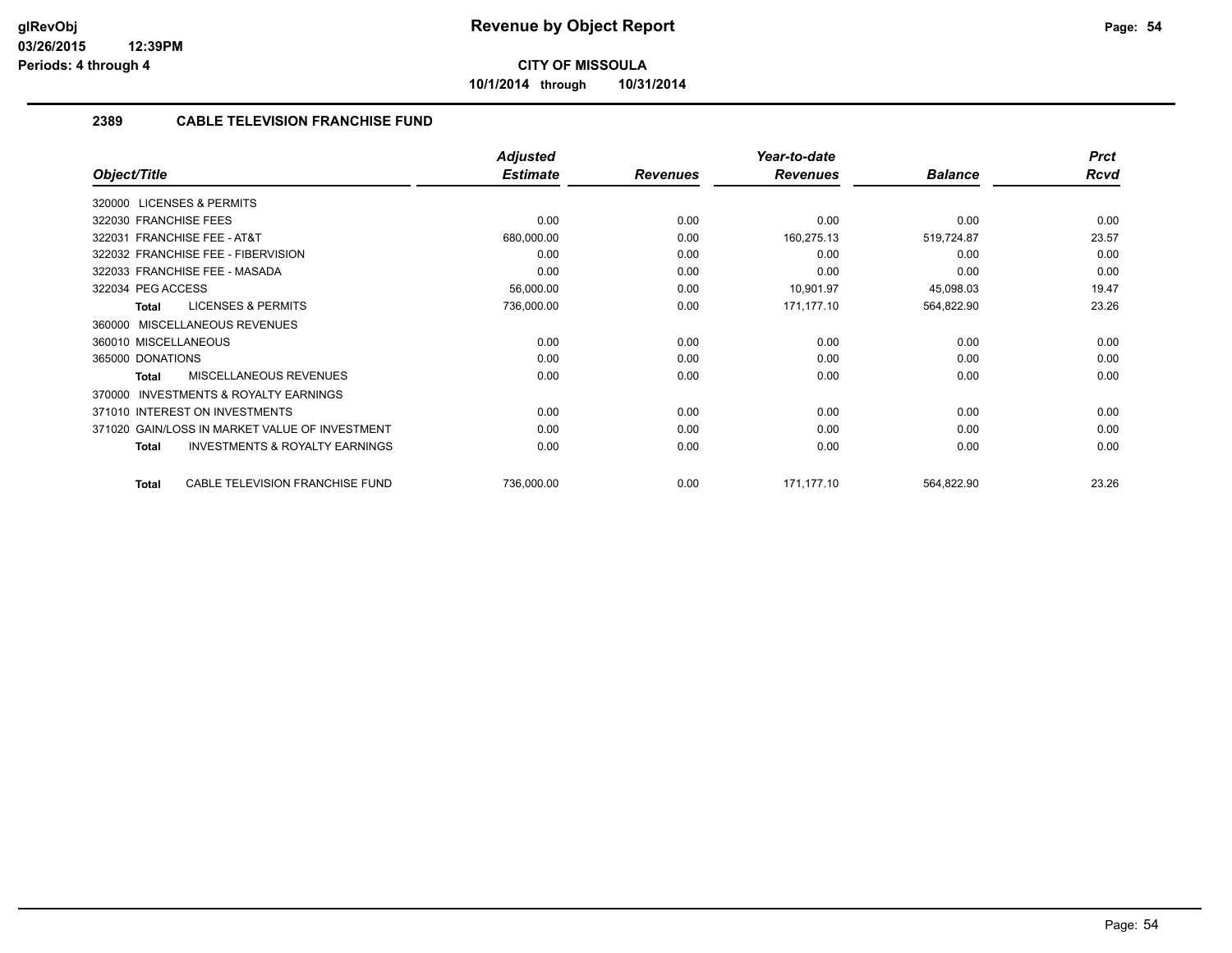**10/1/2014 through 10/31/2014**

#### **2390 DRUG FORFEITURE FUND**

**2390 DRUG FORFEITURE FUND**

|                                                    | <b>Adjusted</b> |                 | Year-to-date    |                | <b>Prct</b> |
|----------------------------------------------------|-----------------|-----------------|-----------------|----------------|-------------|
| Object/Title                                       | <b>Estimate</b> | <b>Revenues</b> | <b>Revenues</b> | <b>Balance</b> | Rcvd        |
| 350000 FINES & FORFEITURES                         |                 |                 |                 |                |             |
| 351013 DRUG FORFEITURES                            | 16,800.00       | 1,452.73        | 3,868.98        | 12,931.02      | 23.03       |
| <b>FINES &amp; FORFEITURES</b><br>Total            | 16,800.00       | 1,452.73        | 3,868.98        | 12,931.02      | 23.03       |
| MISCELLANEOUS REVENUES<br>360000                   |                 |                 |                 |                |             |
| 360010 MISCELLANEOUS                               | 0.00            | 0.00            | 0.00            | 0.00           | 0.00        |
| 364012 SALE OF SURPLUS PROPERTY                    | 0.00            | 0.00            | 0.00            | 0.00           | 0.00        |
| MISCELLANEOUS REVENUES<br><b>Total</b>             | 0.00            | 0.00            | 0.00            | 0.00           | 0.00        |
| INVESTMENTS & ROYALTY EARNINGS<br>370000           |                 |                 |                 |                |             |
| 371010 INTEREST ON INVESTMENTS                     | 0.00            | 0.00            | 0.00            | 0.00           | 0.00        |
| 371020 GAIN/LOSS IN MARKET VALUE OF INVESTMENTS    | 0.00            | 0.00            | 0.00            | 0.00           | 0.00        |
| <b>INVESTMENTS &amp; ROYALTY EARNINGS</b><br>Total | 0.00            | 0.00            | 0.00            | 0.00           | 0.00        |
| OTHER FINANCING SOURCES<br>380000                  |                 |                 |                 |                |             |
| 382010 SALE OF FIXED ASSETS                        | 0.00            | 0.00            | 0.00            | 0.00           | 0.00        |
| OTHER FINANCING SOURCES<br><b>Total</b>            | 0.00            | 0.00            | 0.00            | 0.00           | 0.00        |
| <b>DRUG FORFEITURE FUND</b><br><b>Total</b>        | 16,800.00       | 1,452.73        | 3,868.98        | 12,931.02      | 23.03       |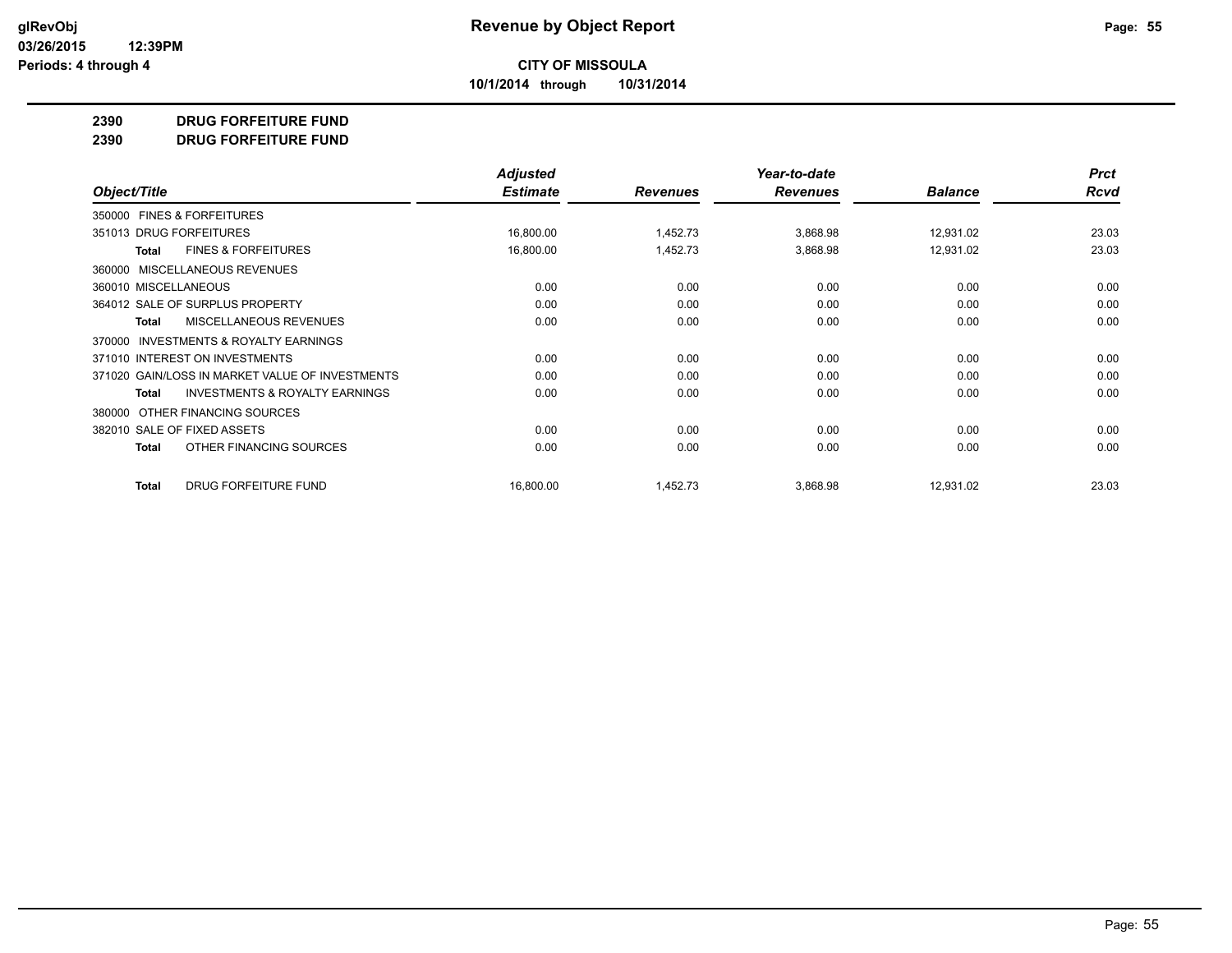**10/1/2014 through 10/31/2014**

### **2390 DRUG FORFEITURE FUND**

|                                                     | <b>Adjusted</b> |                 | Year-to-date    |                | <b>Prct</b> |
|-----------------------------------------------------|-----------------|-----------------|-----------------|----------------|-------------|
| Object/Title                                        | <b>Estimate</b> | <b>Revenues</b> | <b>Revenues</b> | <b>Balance</b> | <b>Rcvd</b> |
| 350000 FINES & FORFEITURES                          |                 |                 |                 |                |             |
| 351013 DRUG FORFEITURES                             | 16,800.00       | 1,452.73        | 3,868.98        | 12,931.02      | 23.03       |
| <b>FINES &amp; FORFEITURES</b><br><b>Total</b>      | 16,800.00       | 1,452.73        | 3,868.98        | 12,931.02      | 23.03       |
| 360000 MISCELLANEOUS REVENUES                       |                 |                 |                 |                |             |
| 360010 MISCELLANEOUS                                | 0.00            | 0.00            | 0.00            | 0.00           | 0.00        |
| 364012 SALE OF SURPLUS PROPERTY                     | 0.00            | 0.00            | 0.00            | 0.00           | 0.00        |
| <b>MISCELLANEOUS REVENUES</b><br>Total              | 0.00            | 0.00            | 0.00            | 0.00           | 0.00        |
| <b>INVESTMENTS &amp; ROYALTY EARNINGS</b><br>370000 |                 |                 |                 |                |             |
| 371010 INTEREST ON INVESTMENTS                      | 0.00            | 0.00            | 0.00            | 0.00           | 0.00        |
| 371020 GAIN/LOSS IN MARKET VALUE OF INVESTMENT      | 0.00            | 0.00            | 0.00            | 0.00           | 0.00        |
| <b>INVESTMENTS &amp; ROYALTY EARNINGS</b><br>Total  | 0.00            | 0.00            | 0.00            | 0.00           | 0.00        |
| OTHER FINANCING SOURCES<br>380000                   |                 |                 |                 |                |             |
| 382010 SALE OF FIXED ASSETS                         | 0.00            | 0.00            | 0.00            | 0.00           | 0.00        |
| OTHER FINANCING SOURCES<br>Total                    | 0.00            | 0.00            | 0.00            | 0.00           | 0.00        |
| DRUG FORFEITURE FUND<br><b>Total</b>                | 16,800.00       | 1,452.73        | 3,868.98        | 12,931.02      | 23.03       |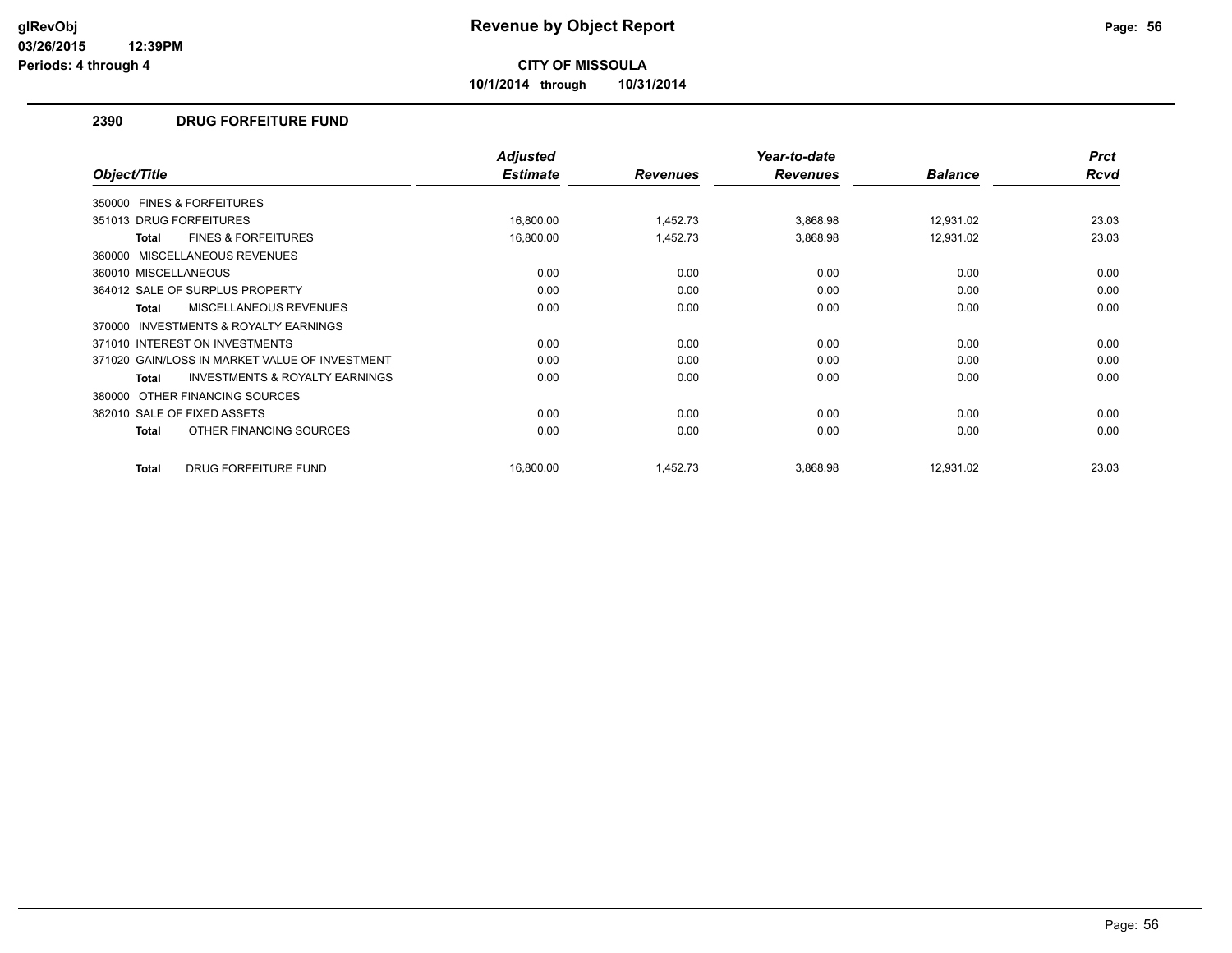**10/1/2014 through 10/31/2014**

### **2394 BUILDING INSPECTION FUND**

**2394 BUILDING INSPECTION FUND**

|                                                           | <b>Adjusted</b> |                 | Year-to-date    |                | <b>Prct</b> |
|-----------------------------------------------------------|-----------------|-----------------|-----------------|----------------|-------------|
| Object/Title                                              | <b>Estimate</b> | <b>Revenues</b> | <b>Revenues</b> | <b>Balance</b> | <b>Rcvd</b> |
| 320000 LICENSES & PERMITS                                 |                 |                 |                 |                |             |
| 323011 BUILDING PERMITS                                   | 671,560.00      | 89,725.92       | 371,121.93      | 300,438.07     | 55.26       |
| 323012 ELECTRICAL PERMITS                                 | 193,640.00      | 22,103.66       | 88,835.30       | 104,804.70     | 45.88       |
| 323013 PLUMBING PERMITS                                   | 111,240.00      | 17,929.00       | 48,525.00       | 62,715.00      | 43.62       |
| 323014 BLDG PERMIT REVIEW FEE                             | 0.00            | 0.00            | 0.00            | 0.00           | 0.00        |
| 323016 MOVING PERMITS                                     | 6,644.00        | 0.00            | 412.00          | 6,232.00       | 6.20        |
| 323017 MECHANICAL PERMITS                                 | 81,370.00       | 10,487.20       | 35,232.20       | 46,137.80      | 43.30       |
| <b>LICENSES &amp; PERMITS</b><br><b>Total</b>             | 1,064,454.00    | 140,245.78      | 544,126.43      | 520,327.57     | 51.12       |
| 330000 INTERGOVERNMENTAL REVENUES                         |                 |                 |                 |                |             |
| 336023 STATE CONTRIB. - PERS                              | 0.00            | 29.60           | 161.43          | $-161.43$      | 0.00        |
| <b>INTERGOVERNMENTAL REVENUES</b><br><b>Total</b>         | 0.00            | 29.60           | 161.43          | $-161.43$      | 0.00        |
| 340000 CHARGES FOR SERVICES                               |                 |                 |                 |                |             |
| 341091 INSPECTION CODE BOOKS & COPIES                     | 515.00          | 110.50          | 307.50          | 207.50         | 59.71       |
| <b>CHARGES FOR SERVICES</b><br><b>Total</b>               | 515.00          | 110.50          | 307.50          | 207.50         | 59.71       |
| 360000 MISCELLANEOUS REVENUES                             |                 |                 |                 |                |             |
| 360010 MISCELLANEOUS                                      | 0.00            | 0.00            | 0.00            | 0.00           | 0.00        |
| 360015 CONFERENCE REVENUES - BUILDING                     | 0.00            | 0.00            | 0.00            | 0.00           | 0.00        |
| MISCELLANEOUS REVENUES<br><b>Total</b>                    | 0.00            | 0.00            | 0.00            | 0.00           | 0.00        |
| 370000 INVESTMENTS & ROYALTY EARNINGS                     |                 |                 |                 |                |             |
| 371010 INTEREST ON INVESTMENTS                            | 0.00            | 0.00            | 0.00            | 0.00           | 0.00        |
| 371020 GAIN/LOSS IN MARKET VALUE OF INVESTMENTS           | 0.00            | 0.00            | 0.00            | 0.00           | 0.00        |
| <b>INVESTMENTS &amp; ROYALTY EARNINGS</b><br><b>Total</b> | 0.00            | 0.00            | 0.00            | 0.00           | 0.00        |
| 380000 OTHER FINANCING SOURCES                            |                 |                 |                 |                |             |
| 382010 SALE OF FIXED ASSETS                               | 0.00            | 0.00            | 0.00            | 0.00           | 0.00        |
| 383000 OPERATING TRANSFERS                                | 0.00            | 0.00            | 0.00            | 0.00           | 0.00        |
| OTHER FINANCING SOURCES<br><b>Total</b>                   | 0.00            | 0.00            | 0.00            | 0.00           | 0.00        |
| <b>BUILDING INSPECTION FUND</b><br><b>Total</b>           | 1,064,969.00    | 140,385.88      | 544,595.36      | 520,373.64     | 51.14       |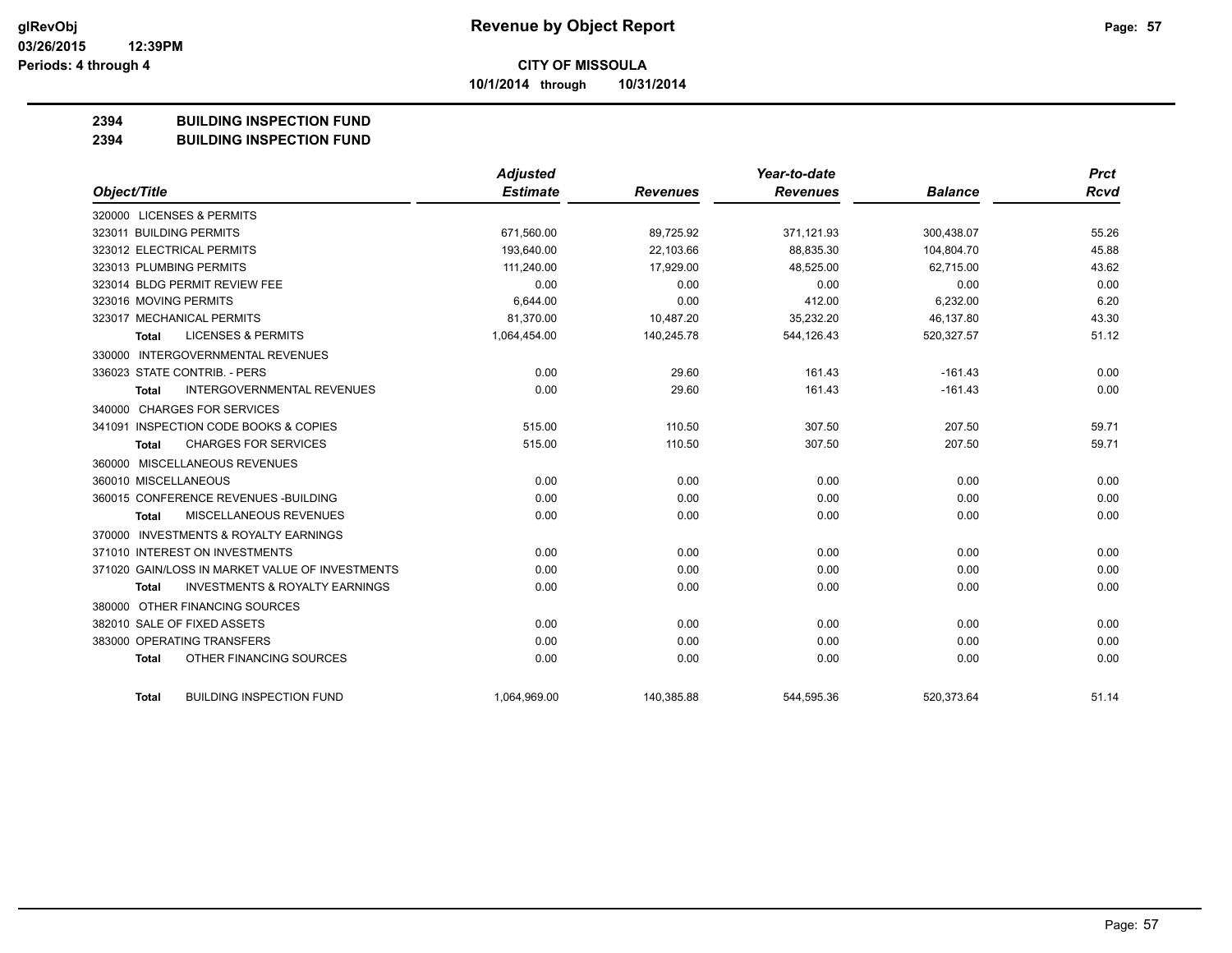**10/1/2014 through 10/31/2014**

## **2394 BUILDING INSPECTION FUND**

|                                                           | Adjusted        |                 | Year-to-date    |                | <b>Prct</b> |
|-----------------------------------------------------------|-----------------|-----------------|-----------------|----------------|-------------|
| Object/Title                                              | <b>Estimate</b> | <b>Revenues</b> | <b>Revenues</b> | <b>Balance</b> | Rcvd        |
| 320000 LICENSES & PERMITS                                 |                 |                 |                 |                |             |
| 323011 BUILDING PERMITS                                   | 671,560.00      | 89,725.92       | 371,121.93      | 300,438.07     | 55.26       |
| 323012 ELECTRICAL PERMITS                                 | 193.640.00      | 22.103.66       | 88.835.30       | 104.804.70     | 45.88       |
| 323013 PLUMBING PERMITS                                   | 111,240.00      | 17,929.00       | 48,525.00       | 62,715.00      | 43.62       |
| 323014 BLDG PERMIT REVIEW FEE                             | 0.00            | 0.00            | 0.00            | 0.00           | 0.00        |
| 323016 MOVING PERMITS                                     | 6.644.00        | 0.00            | 412.00          | 6,232.00       | 6.20        |
| 323017 MECHANICAL PERMITS                                 | 81,370.00       | 10,487.20       | 35,232.20       | 46,137.80      | 43.30       |
| <b>LICENSES &amp; PERMITS</b><br><b>Total</b>             | 1,064,454.00    | 140,245.78      | 544,126.43      | 520,327.57     | 51.12       |
| 330000 INTERGOVERNMENTAL REVENUES                         |                 |                 |                 |                |             |
| 336023 STATE CONTRIB. - PERS                              | 0.00            | 29.60           | 161.43          | $-161.43$      | 0.00        |
| <b>INTERGOVERNMENTAL REVENUES</b><br><b>Total</b>         | 0.00            | 29.60           | 161.43          | $-161.43$      | 0.00        |
| 340000 CHARGES FOR SERVICES                               |                 |                 |                 |                |             |
| 341091 INSPECTION CODE BOOKS & COPIES                     | 515.00          | 110.50          | 307.50          | 207.50         | 59.71       |
| <b>CHARGES FOR SERVICES</b><br><b>Total</b>               | 515.00          | 110.50          | 307.50          | 207.50         | 59.71       |
| 360000 MISCELLANEOUS REVENUES                             |                 |                 |                 |                |             |
| 360010 MISCELLANEOUS                                      | 0.00            | 0.00            | 0.00            | 0.00           | 0.00        |
| 360015 CONFERENCE REVENUES - BUILDING                     | 0.00            | 0.00            | 0.00            | 0.00           | 0.00        |
| MISCELLANEOUS REVENUES<br>Total                           | 0.00            | 0.00            | 0.00            | 0.00           | 0.00        |
| 370000 INVESTMENTS & ROYALTY EARNINGS                     |                 |                 |                 |                |             |
| 371010 INTEREST ON INVESTMENTS                            | 0.00            | 0.00            | 0.00            | 0.00           | 0.00        |
| 371020 GAIN/LOSS IN MARKET VALUE OF INVESTMENT            | 0.00            | 0.00            | 0.00            | 0.00           | 0.00        |
| <b>INVESTMENTS &amp; ROYALTY EARNINGS</b><br><b>Total</b> | 0.00            | 0.00            | 0.00            | 0.00           | 0.00        |
| 380000 OTHER FINANCING SOURCES                            |                 |                 |                 |                |             |
| 382010 SALE OF FIXED ASSETS                               | 0.00            | 0.00            | 0.00            | 0.00           | 0.00        |
| 383000 OPERATING TRANSFERS                                | 0.00            | 0.00            | 0.00            | 0.00           | 0.00        |
| OTHER FINANCING SOURCES<br><b>Total</b>                   | 0.00            | 0.00            | 0.00            | 0.00           | 0.00        |
|                                                           |                 |                 |                 |                |             |
| <b>BUILDING INSPECTION FUND</b><br>Total                  | 1,064,969.00    | 140,385.88      | 544,595.36      | 520,373.64     | 51.14       |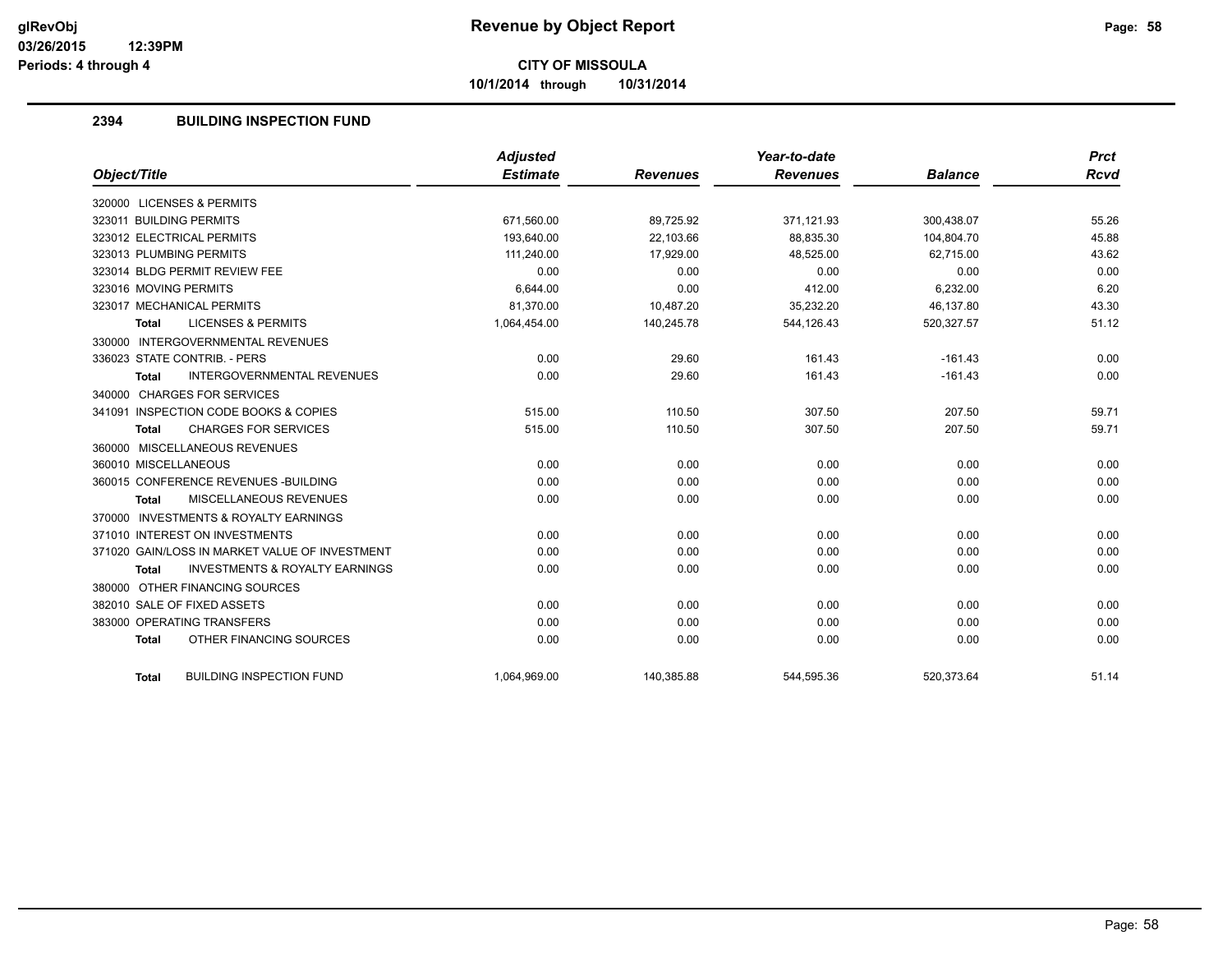**10/1/2014 through 10/31/2014**

## **2395 CITY GRANTS & PROGRAM INCOME FUND**

## **2395 CITY GRANTS & PROGRAM INCOME FUND**

|                                                           | <b>Adjusted</b> |                 | Year-to-date    |                | <b>Prct</b> |
|-----------------------------------------------------------|-----------------|-----------------|-----------------|----------------|-------------|
| Object/Title                                              | <b>Estimate</b> | <b>Revenues</b> | <b>Revenues</b> | <b>Balance</b> | Rcvd        |
| 330000 INTERGOVERNMENTAL REVENUES                         |                 |                 |                 |                |             |
| 331010 ENTITLEMENT - CDBG                                 | 0.00            | 0.00            | 0.00            | 0.00           | 0.00        |
| 331037 ELOCAL.COM LOAN REPAYMENT                          | 0.00            | 0.00            | 0.00            | 0.00           | 0.00        |
| <b>INTERGOVERNMENTAL REVENUES</b><br><b>Total</b>         | 0.00            | 0.00            | 0.00            | 0.00           | 0.00        |
| MISCELLANEOUS REVENUES<br>360000                          |                 |                 |                 |                |             |
| 360005 LOAN REPAYMENTS                                    | 0.00            | 0.00            | 0.00            | 0.00           | 0.00        |
| 360010 MISCELLANEOUS                                      | 0.00            | 0.00            | 0.00            | 0.00           | 0.00        |
| 360013 REPAYMENT OF SEWER GRANT                           | 0.00            | 0.00            | 0.00            | 0.00           | 0.00        |
| 360014 REPAYMENT OF LOAN/MHA                              | 0.00            | 0.00            | 0.00            | 0.00           | 0.00        |
| 362000 OTHER MISCELLANEOUS REVENUE                        | 0.00            | 0.00            | 0.00            | 0.00           | 0.00        |
| <b>MISCELLANEOUS REVENUES</b><br><b>Total</b>             | 0.00            | 0.00            | 0.00            | 0.00           | 0.00        |
| INVESTMENTS & ROYALTY EARNINGS<br>370000                  |                 |                 |                 |                |             |
| 371010 INTEREST ON INVESTMENTS                            | 0.00            | 0.00            | 0.00            | 0.00           | 0.00        |
| 371020 GAIN/LOSS IN MARKET VALUE OF INVESTMENTS           | 0.00            | 0.00            | 0.00            | 0.00           | 0.00        |
| <b>INVESTMENTS &amp; ROYALTY EARNINGS</b><br><b>Total</b> | 0.00            | 0.00            | 0.00            | 0.00           | 0.00        |
| OTHER FINANCING SOURCES<br>380000                         |                 |                 |                 |                |             |
| 383026 TRANS FR CDBG                                      | 0.00            | 0.00            | 0.00            | 0.00           | 0.00        |
| OTHER FINANCING SOURCES<br><b>Total</b>                   | 0.00            | 0.00            | 0.00            | 0.00           | 0.00        |
| CITY GRANTS & PROGRAM INCOME FUND<br><b>Total</b>         | 0.00            | 0.00            | 0.00            | 0.00           | 0.00        |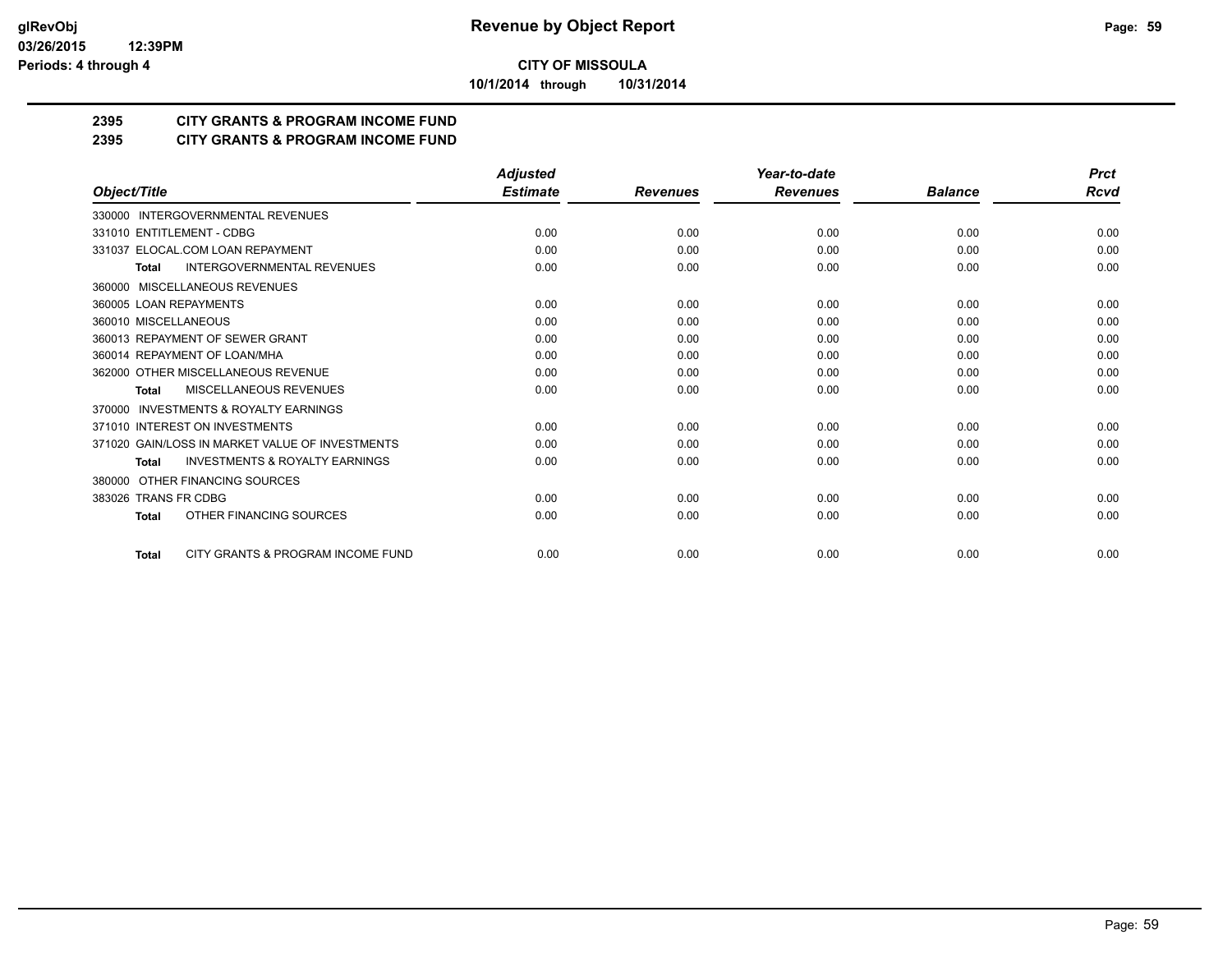**10/1/2014 through 10/31/2014**

### **2395 CITY GRANTS & PROGRAM INCOME FUND**

|                                                           | <b>Adjusted</b> |                 | Year-to-date    |                | <b>Prct</b> |
|-----------------------------------------------------------|-----------------|-----------------|-----------------|----------------|-------------|
| Object/Title                                              | <b>Estimate</b> | <b>Revenues</b> | <b>Revenues</b> | <b>Balance</b> | <b>Rcvd</b> |
| 330000 INTERGOVERNMENTAL REVENUES                         |                 |                 |                 |                |             |
| 331010 ENTITLEMENT - CDBG                                 | 0.00            | 0.00            | 0.00            | 0.00           | 0.00        |
| 331037 ELOCAL.COM LOAN REPAYMENT                          | 0.00            | 0.00            | 0.00            | 0.00           | 0.00        |
| <b>INTERGOVERNMENTAL REVENUES</b><br><b>Total</b>         | 0.00            | 0.00            | 0.00            | 0.00           | 0.00        |
| 360000 MISCELLANEOUS REVENUES                             |                 |                 |                 |                |             |
| 360005 LOAN REPAYMENTS                                    | 0.00            | 0.00            | 0.00            | 0.00           | 0.00        |
| 360010 MISCELLANEOUS                                      | 0.00            | 0.00            | 0.00            | 0.00           | 0.00        |
| 360013 REPAYMENT OF SEWER GRANT                           | 0.00            | 0.00            | 0.00            | 0.00           | 0.00        |
| 360014 REPAYMENT OF LOAN/MHA                              | 0.00            | 0.00            | 0.00            | 0.00           | 0.00        |
| 362000 OTHER MISCELLANEOUS REVENUE                        | 0.00            | 0.00            | 0.00            | 0.00           | 0.00        |
| MISCELLANEOUS REVENUES<br><b>Total</b>                    | 0.00            | 0.00            | 0.00            | 0.00           | 0.00        |
| <b>INVESTMENTS &amp; ROYALTY EARNINGS</b><br>370000       |                 |                 |                 |                |             |
| 371010 INTEREST ON INVESTMENTS                            | 0.00            | 0.00            | 0.00            | 0.00           | 0.00        |
| 371020 GAIN/LOSS IN MARKET VALUE OF INVESTMENT            | 0.00            | 0.00            | 0.00            | 0.00           | 0.00        |
| <b>INVESTMENTS &amp; ROYALTY EARNINGS</b><br><b>Total</b> | 0.00            | 0.00            | 0.00            | 0.00           | 0.00        |
| OTHER FINANCING SOURCES<br>380000                         |                 |                 |                 |                |             |
| 383026 TRANS FR CDBG                                      | 0.00            | 0.00            | 0.00            | 0.00           | 0.00        |
| OTHER FINANCING SOURCES<br><b>Total</b>                   | 0.00            | 0.00            | 0.00            | 0.00           | 0.00        |
| CITY GRANTS & PROGRAM INCOME FUND<br>Total                | 0.00            | 0.00            | 0.00            | 0.00           | 0.00        |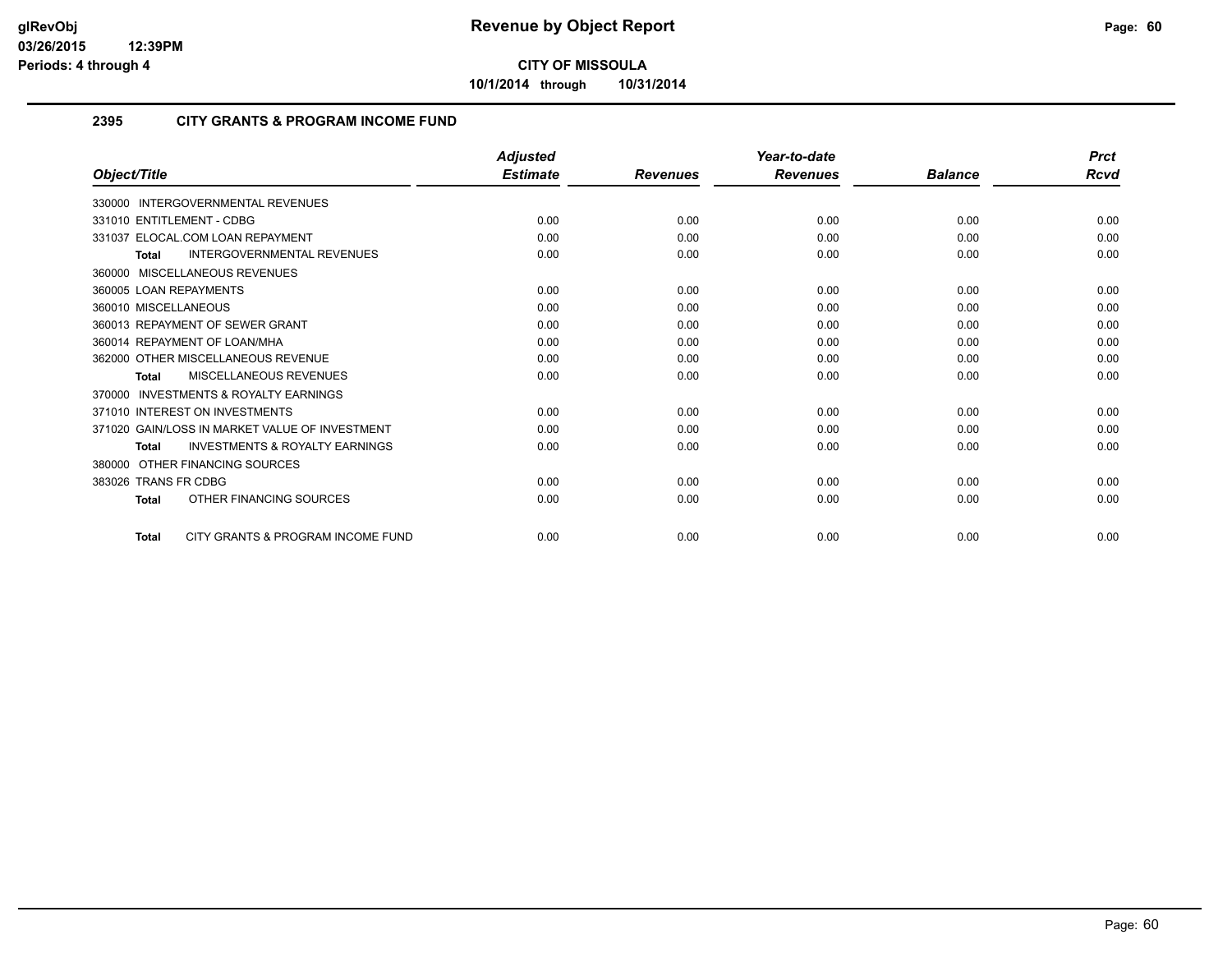**10/1/2014 through 10/31/2014**

#### **2396 ENERGY EFFICIENCY REVOLVING LOAN FUND 2396 ENERGY EFFICIENCY REVOLVING LOAN FUND**

|                                                    | <b>Adjusted</b> |                 | Year-to-date    |                | <b>Prct</b> |
|----------------------------------------------------|-----------------|-----------------|-----------------|----------------|-------------|
| Object/Title                                       | <b>Estimate</b> | <b>Revenues</b> | <b>Revenues</b> | <b>Balance</b> | <b>Rcvd</b> |
| 330000 INTERGOVERNMENTAL REVENUES                  |                 |                 |                 |                |             |
| 331031 EECBG REVOLVING LOAN                        | 0.00            | 0.00            | 0.00            | 0.00           | 0.00        |
| INTERGOVERNMENTAL REVENUES<br>Total                | 0.00            | 0.00            | 0.00            | 0.00           | 0.00        |
| 370000 INVESTMENTS & ROYALTY EARNINGS              |                 |                 |                 |                |             |
| 371010 INTEREST ON INVESTMENTS                     | 0.00            | 0.00            | 0.00            | 0.00           | 0.00        |
| <b>INVESTMENTS &amp; ROYALTY EARNINGS</b><br>Total | 0.00            | 0.00            | 0.00            | 0.00           | 0.00        |
|                                                    |                 |                 |                 |                |             |
| ENERGY EFFICIENCY REVOLVING LOAN FUI<br>Total      | 0.00            | 0.00            | 0.00            | 0.00           | 0.00        |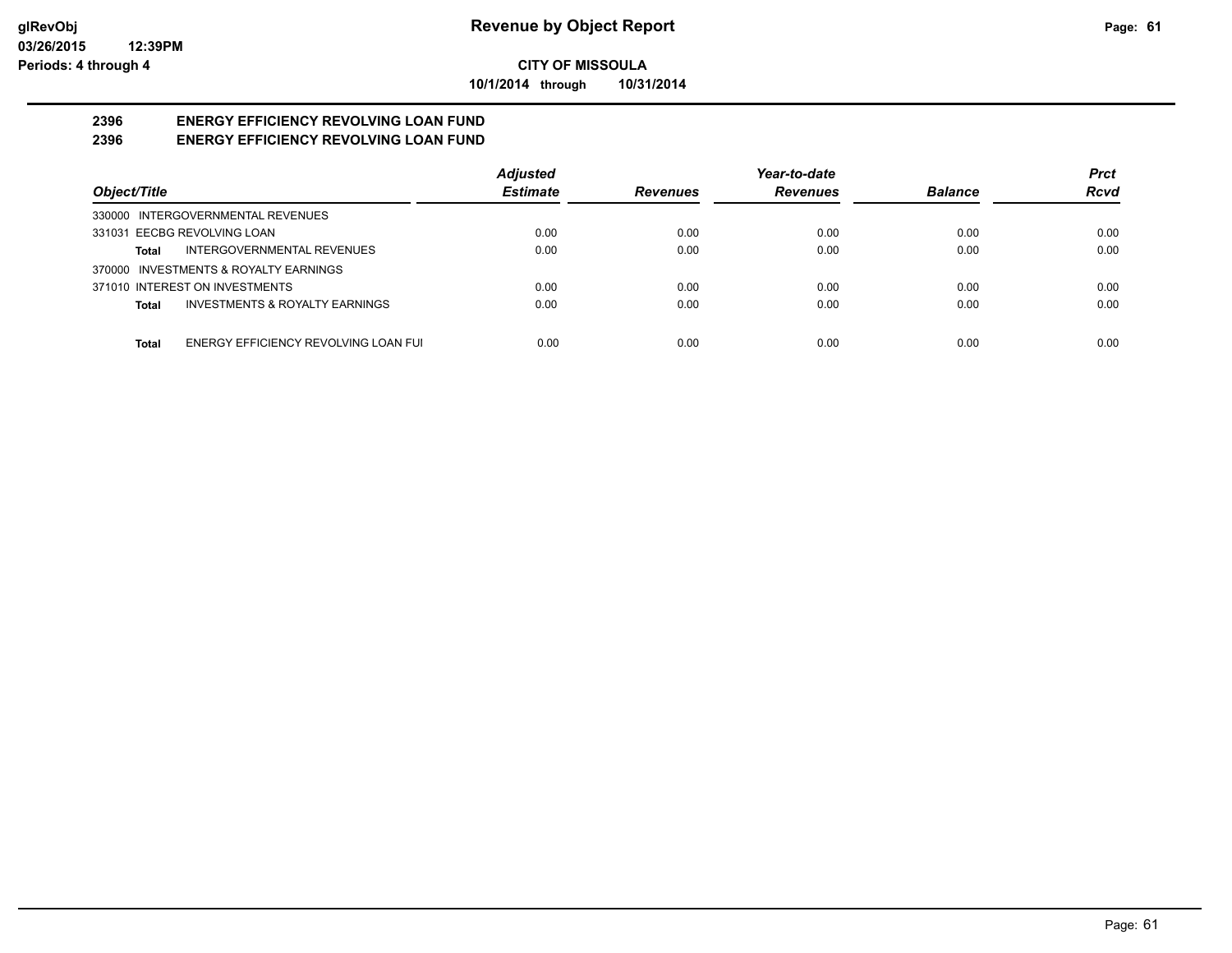**10/1/2014 through 10/31/2014**

### **2396 ENERGY EFFICIENCY REVOLVING LOAN FUND**

| Object/Title                                   | <b>Adjusted</b><br><b>Estimate</b> | <b>Revenues</b> | Year-to-date<br><b>Revenues</b> | <b>Balance</b> | <b>Prct</b><br><b>Rcvd</b> |
|------------------------------------------------|------------------------------------|-----------------|---------------------------------|----------------|----------------------------|
| 330000 INTERGOVERNMENTAL REVENUES              |                                    |                 |                                 |                |                            |
| 331031 EECBG REVOLVING LOAN                    | 0.00                               | 0.00            | 0.00                            | 0.00           | 0.00                       |
| INTERGOVERNMENTAL REVENUES<br>Total            | 0.00                               | 0.00            | 0.00                            | 0.00           | 0.00                       |
| 370000 INVESTMENTS & ROYALTY EARNINGS          |                                    |                 |                                 |                |                            |
| 371010 INTEREST ON INVESTMENTS                 | 0.00                               | 0.00            | 0.00                            | 0.00           | 0.00                       |
| INVESTMENTS & ROYALTY EARNINGS<br><b>Total</b> | 0.00                               | 0.00            | 0.00                            | 0.00           | 0.00                       |
|                                                |                                    |                 |                                 |                |                            |
| ENERGY EFFICIENCY REVOLVING LOAN FU<br>Total   | 0.00                               | 0.00            | 0.00                            | 0.00           | 0.00                       |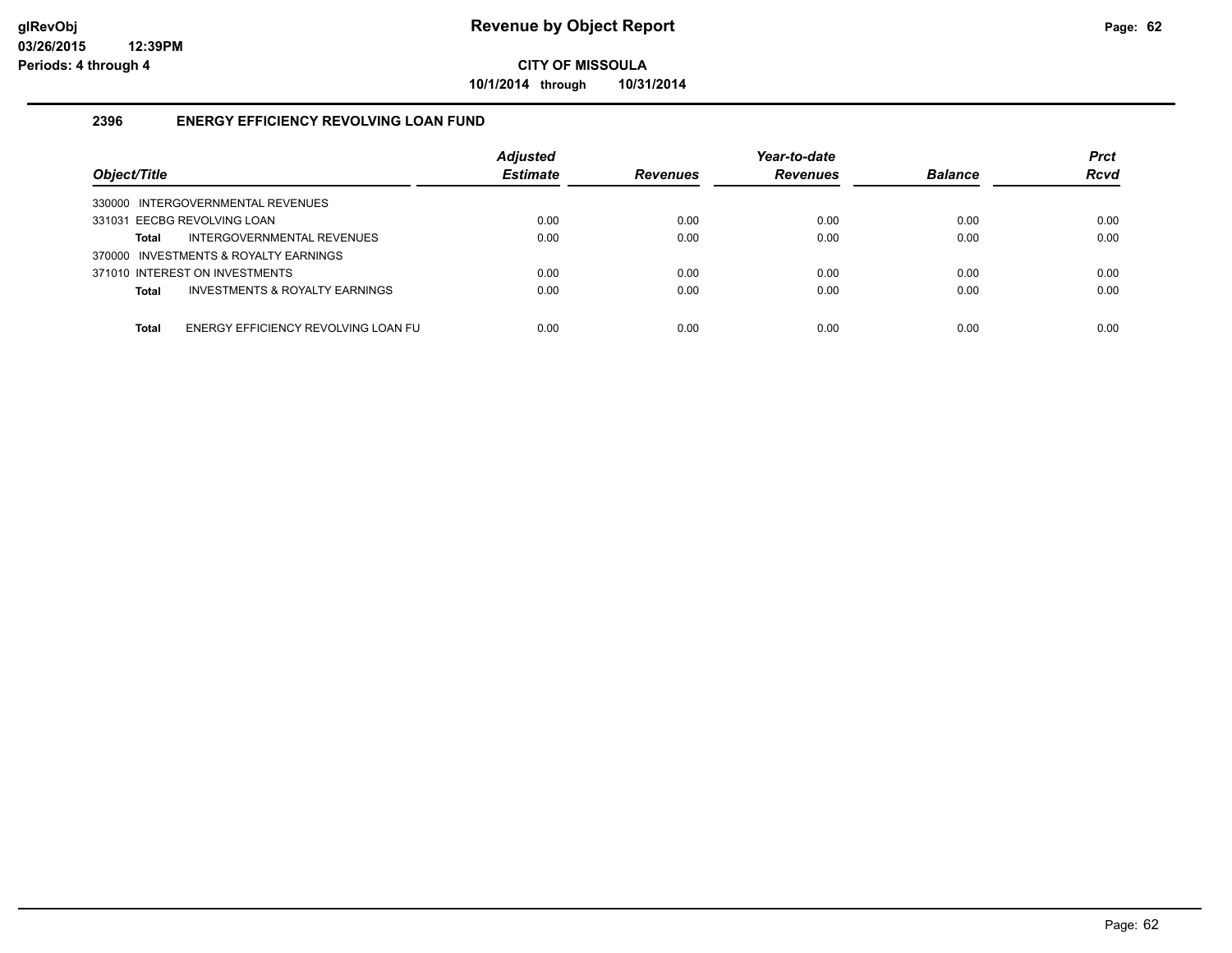**10/1/2014 through 10/31/2014**

#### **2399 DANGEROUS BUILDING DEMOLITION & REPAIR F 2399 DANGEROUS BUILDING DEMOLITION & REPAIR F**

|                         |                                      | <b>Adjusted</b> |                 | Year-to-date    |                | Prct |
|-------------------------|--------------------------------------|-----------------|-----------------|-----------------|----------------|------|
| Object/Title            |                                      | <b>Estimate</b> | <b>Revenues</b> | <b>Revenues</b> | <b>Balance</b> | Rcvd |
|                         | 360000 MISCELLANEOUS REVENUES        |                 |                 |                 |                |      |
| 363000 ASSESSMENTS PAID |                                      | 15.000.00       | 0.00            | 0.00            | 15.000.00      | 0.00 |
| Total                   | MISCELLANEOUS REVENUES               | 15.000.00       | 0.00            | 0.00            | 15.000.00      | 0.00 |
| Total                   | DANGEROUS BUILDING DEMOLITION & REP. | 15.000.00       | 0.00            | 0.00            | 15.000.00      | 0.00 |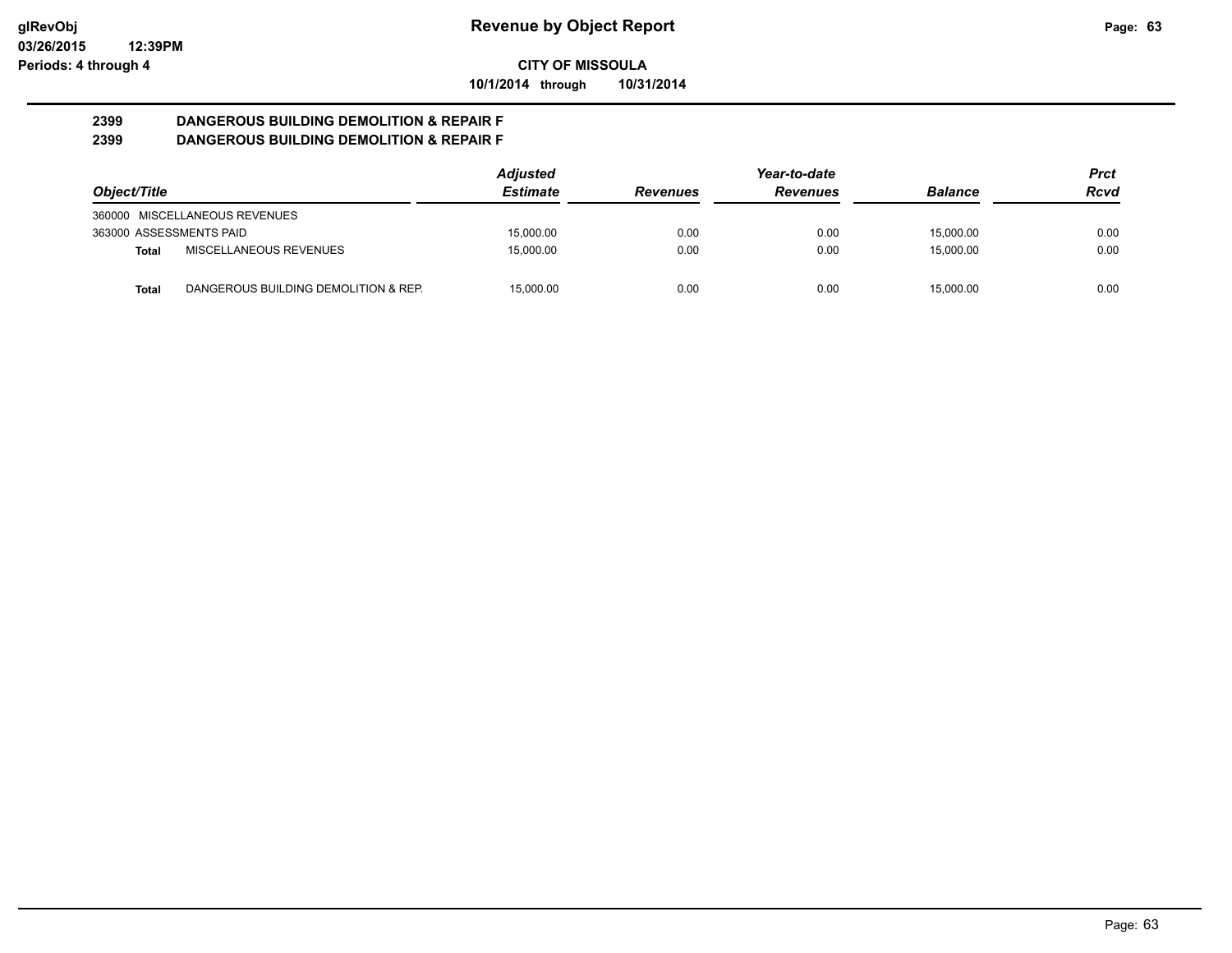**10/1/2014 through 10/31/2014**

#### **2399 DANGEROUS BUILDING DEMOLITION & REPAIR F**

| Object/Title            |                                     | <b>Adjusted</b><br><b>Estimate</b> | <b>Revenues</b> | Year-to-date<br><b>Revenues</b> | <b>Balance</b> | <b>Prct</b><br><b>Rcvd</b> |
|-------------------------|-------------------------------------|------------------------------------|-----------------|---------------------------------|----------------|----------------------------|
|                         | 360000 MISCELLANEOUS REVENUES       |                                    |                 |                                 |                |                            |
| 363000 ASSESSMENTS PAID |                                     | 15.000.00                          | 0.00            | 0.00                            | 15.000.00      | 0.00                       |
| <b>Total</b>            | MISCELLANEOUS REVENUES              | 15.000.00                          | 0.00            | 0.00                            | 15.000.00      | 0.00                       |
| Total                   | DANGEROUS BUILDING DEMOLITION & REF | 15.000.00                          | 0.00            | 0.00                            | 15.000.00      | 0.00                       |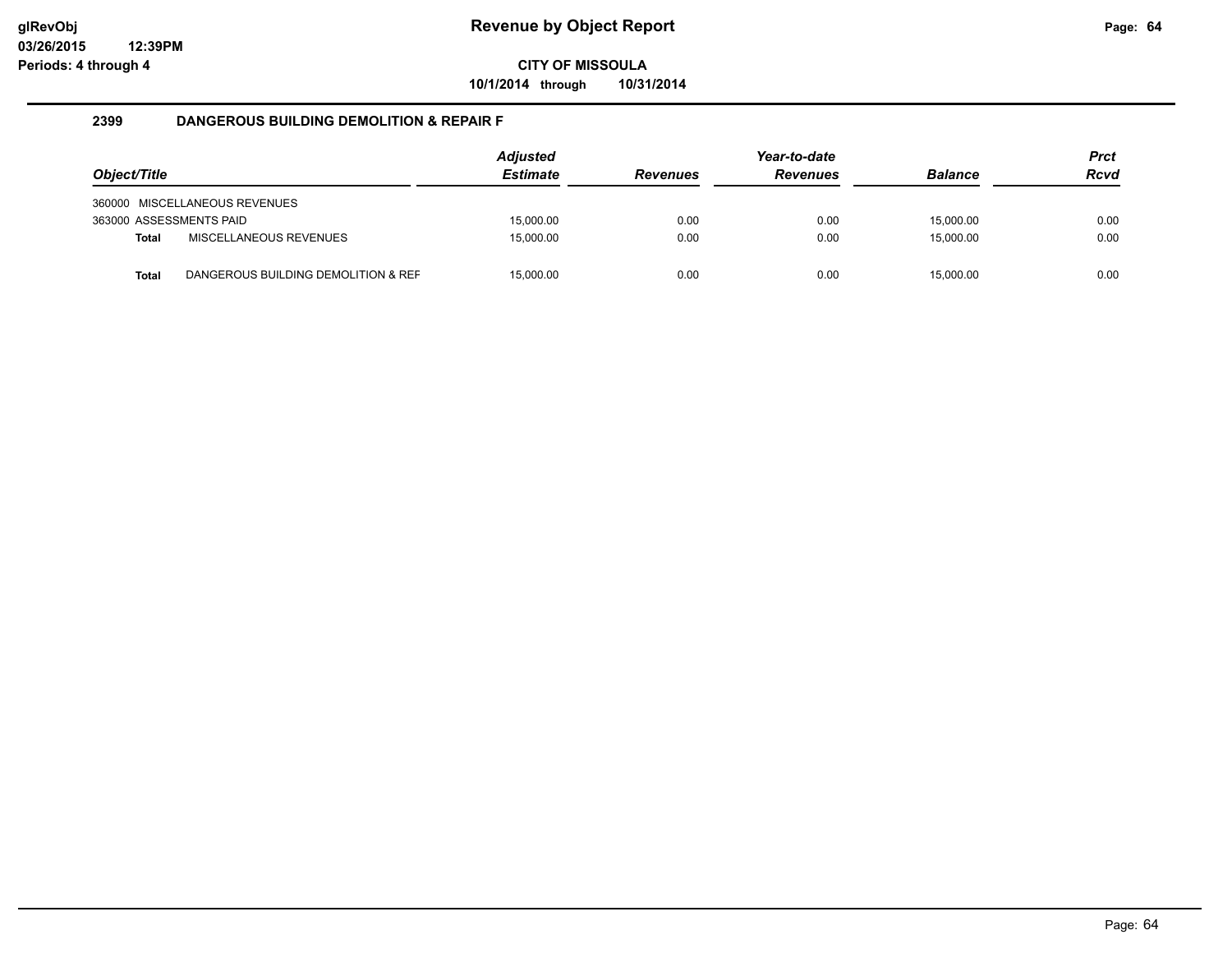**10/1/2014 through 10/31/2014**

#### **2400 STREET LIGHTING ASSESSMENTS FUND 2400 STREET LIGHTING ASSESSMENTS FUND**

|                                                    | <b>Adjusted</b> |                 | Year-to-date    |                | <b>Prct</b> |
|----------------------------------------------------|-----------------|-----------------|-----------------|----------------|-------------|
| Object/Title                                       | <b>Estimate</b> | <b>Revenues</b> | <b>Revenues</b> | <b>Balance</b> | <b>Rcvd</b> |
| 360000 MISCELLANEOUS REVENUES                      |                 |                 |                 |                |             |
| 360010 MISCELLANEOUS                               | 0.00            | 0.00            | 0.00            | 0.00           | 0.00        |
| 363010 LIGHTING ASSESSMENTS                        | 345.357.00      | 299.61          | 299.61          | 345.057.39     | 0.09        |
| 363040 PENALTY AND INTEREST                        | 0.00            | 24.47           | 24.47           | $-24.47$       | 0.00        |
| MISCELLANEOUS REVENUES<br>Total                    | 345.357.00      | 324.08          | 324.08          | 345.032.92     | 0.09        |
| INVESTMENTS & ROYALTY EARNINGS<br>370000           |                 |                 |                 |                |             |
| 371010 INTEREST ON INVESTMENTS                     | 0.00            | 0.00            | 0.00            | 0.00           | 0.00        |
| 371020 GAIN/LOSS IN MARKET VALUE OF INVESTMENTS    | 0.00            | 0.00            | 0.00            | 0.00           | 0.00        |
| <b>INVESTMENTS &amp; ROYALTY EARNINGS</b><br>Total | 0.00            | 0.00            | 0.00            | 0.00           | 0.00        |
| STREET LIGHTING ASSESSMENTS FUND<br>Total          | 345.357.00      | 324.08          | 324.08          | 345.032.92     | 0.09        |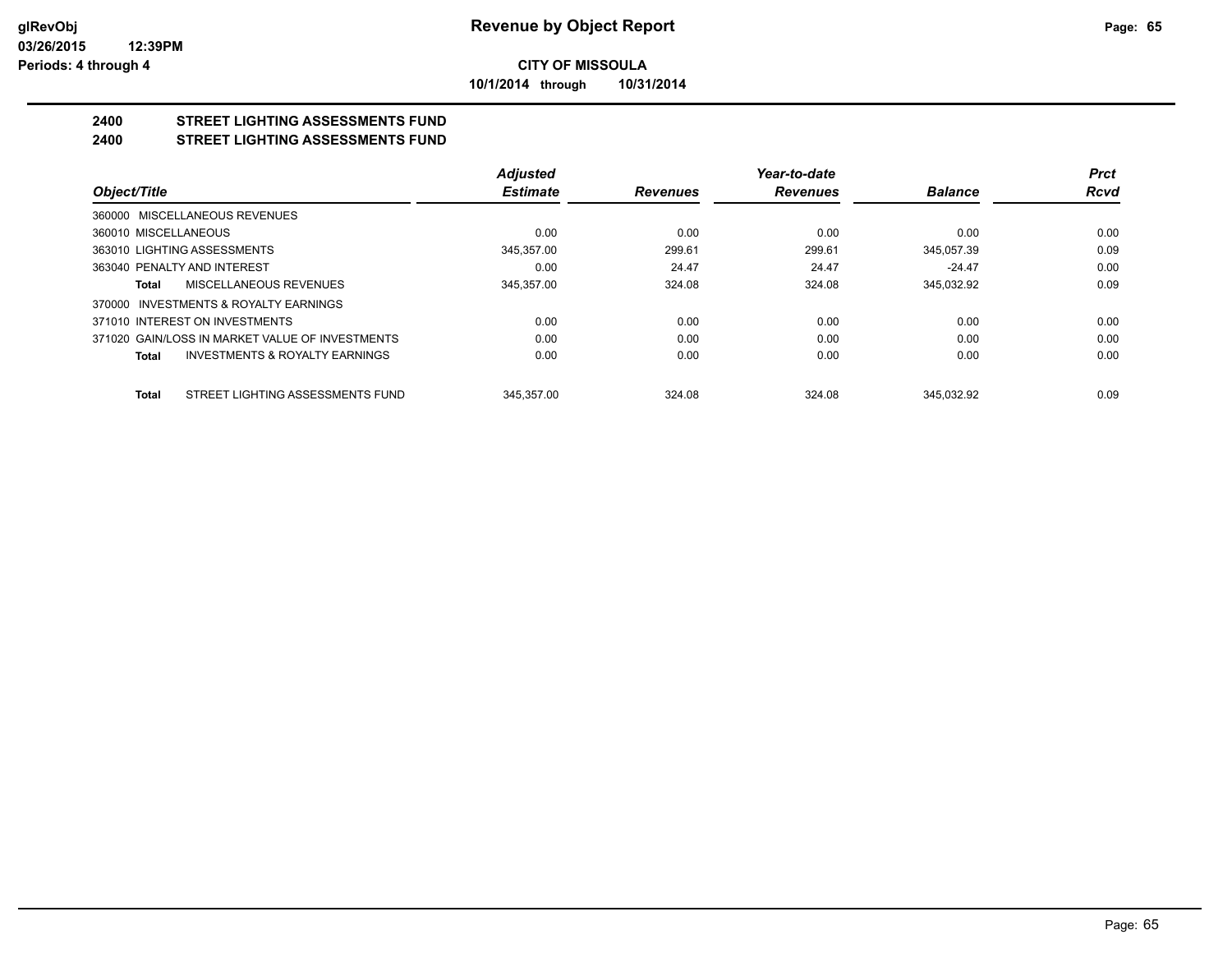**10/1/2014 through 10/31/2014**

### **2400 STREET LIGHTING ASSESSMENTS FUND**

| Object/Title                                       | <b>Adjusted</b><br><b>Estimate</b> | <b>Revenues</b> | Year-to-date<br><b>Revenues</b> | <b>Balance</b> | <b>Prct</b><br><b>Rcvd</b> |
|----------------------------------------------------|------------------------------------|-----------------|---------------------------------|----------------|----------------------------|
| 360000 MISCELLANEOUS REVENUES                      |                                    |                 |                                 |                |                            |
| 360010 MISCELLANEOUS                               | 0.00                               | 0.00            | 0.00                            | 0.00           | 0.00                       |
| 363010 LIGHTING ASSESSMENTS                        | 345.357.00                         | 299.61          | 299.61                          | 345.057.39     | 0.09                       |
| 363040 PENALTY AND INTEREST                        | 0.00                               | 24.47           | 24.47                           | $-24.47$       | 0.00                       |
| MISCELLANEOUS REVENUES<br>Total                    | 345.357.00                         | 324.08          | 324.08                          | 345.032.92     | 0.09                       |
| 370000 INVESTMENTS & ROYALTY EARNINGS              |                                    |                 |                                 |                |                            |
| 371010 INTEREST ON INVESTMENTS                     | 0.00                               | 0.00            | 0.00                            | 0.00           | 0.00                       |
| 371020 GAIN/LOSS IN MARKET VALUE OF INVESTMENT     | 0.00                               | 0.00            | 0.00                            | 0.00           | 0.00                       |
| <b>INVESTMENTS &amp; ROYALTY EARNINGS</b><br>Total | 0.00                               | 0.00            | 0.00                            | 0.00           | 0.00                       |
| STREET LIGHTING ASSESSMENTS FUND<br><b>Total</b>   | 345.357.00                         | 324.08          | 324.08                          | 345.032.92     | 0.09                       |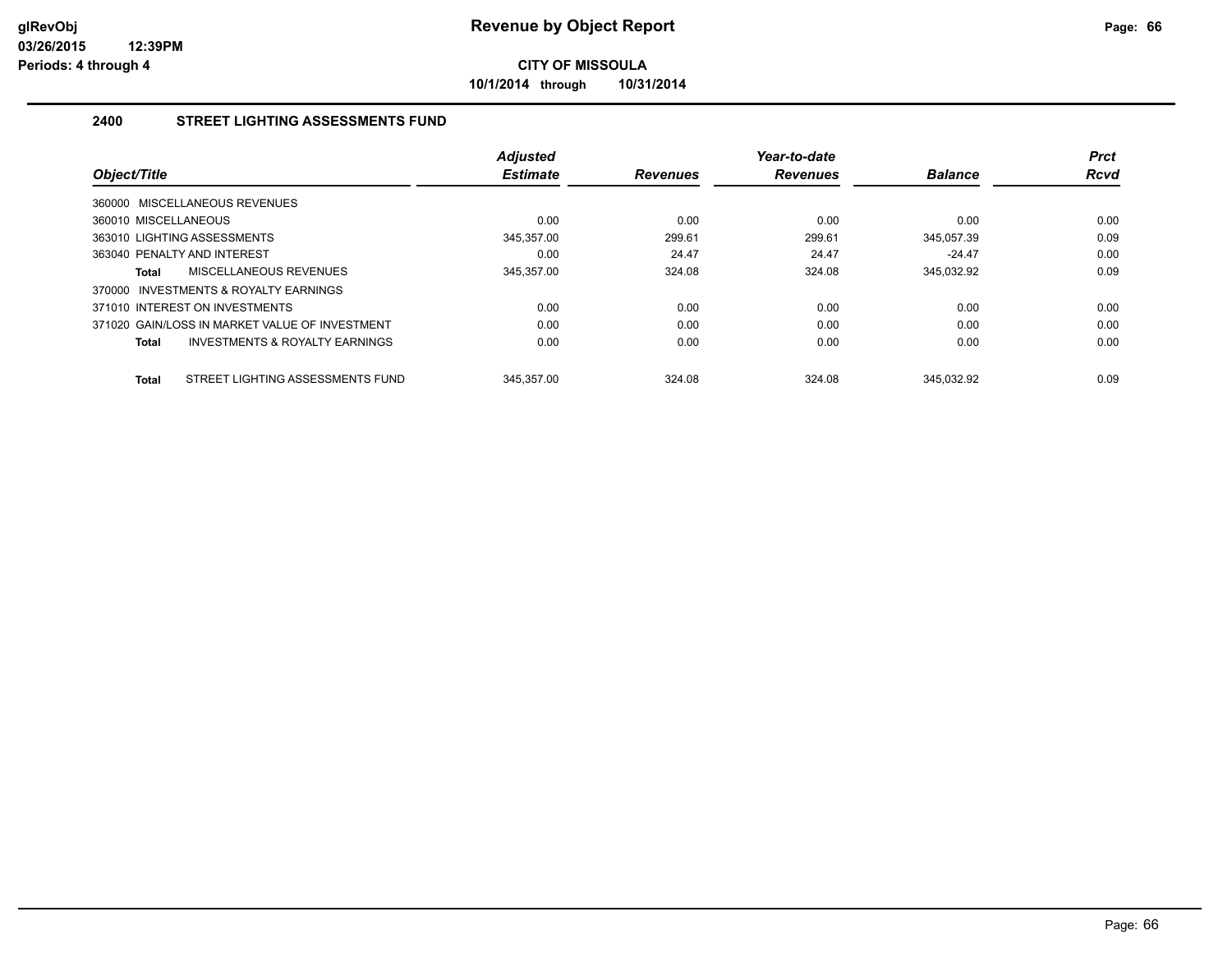**10/1/2014 through 10/31/2014**

# **2500 STREET MAINTENANCE ASSESSMENT FUND**

## **2500 STREET MAINTENANCE ASSESSMENT FUND**

|                                                           | <b>Adjusted</b> |                 | Year-to-date    |                | <b>Prct</b> |
|-----------------------------------------------------------|-----------------|-----------------|-----------------|----------------|-------------|
| Object/Title                                              | <b>Estimate</b> | <b>Revenues</b> | <b>Revenues</b> | <b>Balance</b> | <b>Rcvd</b> |
| 360000 MISCELLANEOUS REVENUES                             |                 |                 |                 |                |             |
| 363010 LIGHTING ASSESSMENTS                               | 59,295.00       | 1,895.91        | 1,895.91        | 57,399.09      | 3.20        |
| 363040 PENALTY AND INTEREST                               | 0.00            | 215.28          | 215.28          | $-215.28$      | 0.00        |
| <b>MISCELLANEOUS REVENUES</b><br><b>Total</b>             | 59,295.00       | 2.111.19        | 2,111.19        | 57,183.81      | 3.56        |
| 370000 INVESTMENTS & ROYALTY EARNINGS                     |                 |                 |                 |                |             |
| 371010 INTEREST ON INVESTMENTS                            | 0.00            | 0.00            | 0.00            | 0.00           | 0.00        |
| 371020 GAIN/LOSS IN MARKET VALUE OF INVESTMENTS           | 0.00            | 0.00            | 0.00            | 0.00           | 0.00        |
| <b>INVESTMENTS &amp; ROYALTY EARNINGS</b><br><b>Total</b> | 0.00            | 0.00            | 0.00            | 0.00           | 0.00        |
| OTHER FINANCING SOURCES<br>380000                         |                 |                 |                 |                |             |
| 383000 OPERATING TRANSFERS                                | 0.00            | 0.00            | 0.00            | 0.00           | 0.00        |
| OTHER FINANCING SOURCES<br><b>Total</b>                   | 0.00            | 0.00            | 0.00            | 0.00           | 0.00        |
| STREET MAINTENANCE ASSESSMENT FUNI<br><b>Total</b>        | 59.295.00       | 2.111.19        | 2.111.19        | 57.183.81      | 3.56        |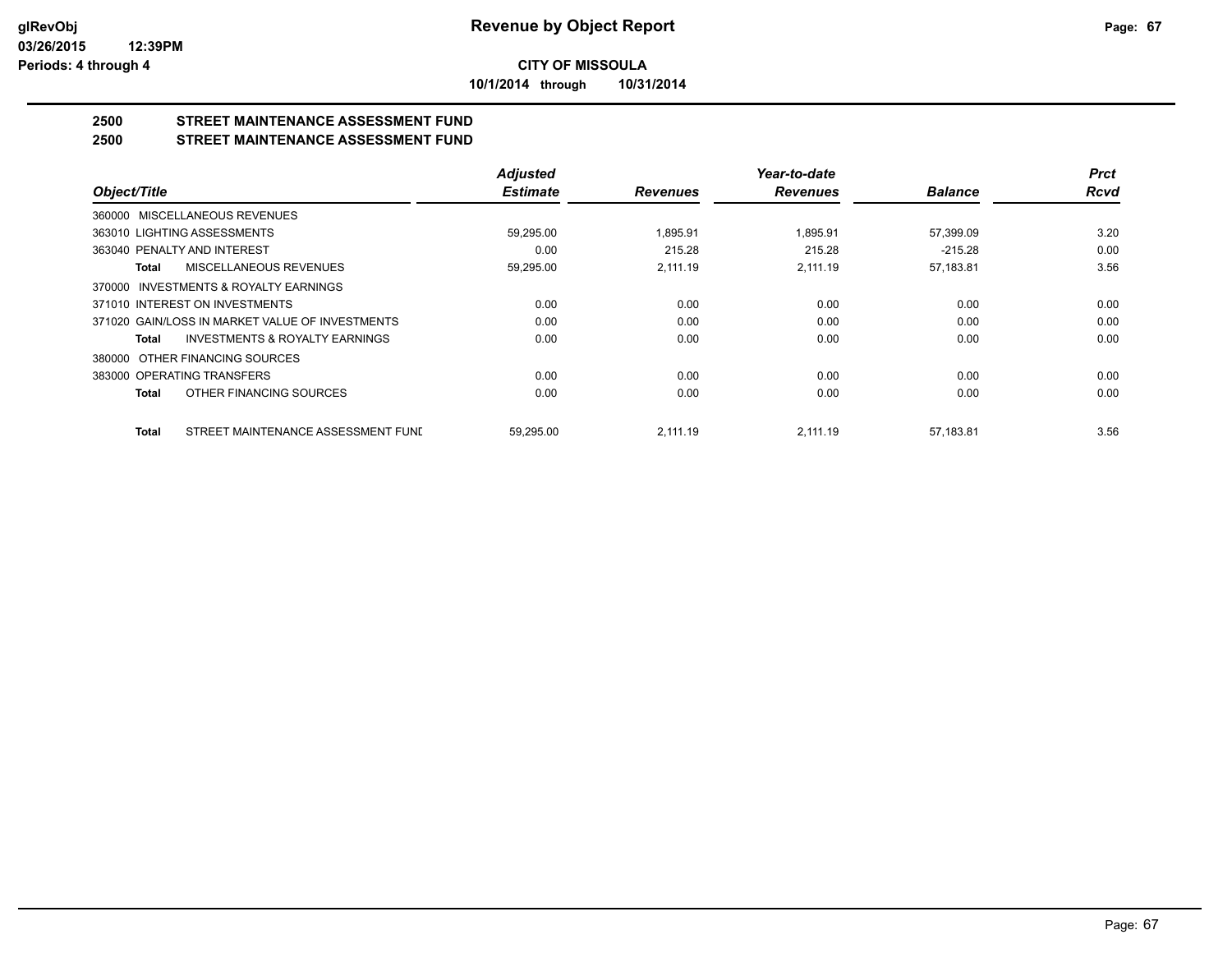**10/1/2014 through 10/31/2014**

### **2500 STREET MAINTENANCE ASSESSMENT FUND**

| Object/Title                                       | <b>Adjusted</b><br><b>Estimate</b> | <b>Revenues</b> | Year-to-date<br><b>Revenues</b> | <b>Balance</b> | <b>Prct</b><br><b>Rcvd</b> |
|----------------------------------------------------|------------------------------------|-----------------|---------------------------------|----------------|----------------------------|
| 360000 MISCELLANEOUS REVENUES                      |                                    |                 |                                 |                |                            |
| 363010 LIGHTING ASSESSMENTS                        | 59,295.00                          | 1.895.91        | 1.895.91                        | 57,399.09      | 3.20                       |
| 363040 PENALTY AND INTEREST                        | 0.00                               | 215.28          | 215.28                          | $-215.28$      | 0.00                       |
| <b>MISCELLANEOUS REVENUES</b><br>Total             | 59,295.00                          | 2.111.19        | 2.111.19                        | 57,183.81      | 3.56                       |
| 370000 INVESTMENTS & ROYALTY EARNINGS              |                                    |                 |                                 |                |                            |
| 371010 INTEREST ON INVESTMENTS                     | 0.00                               | 0.00            | 0.00                            | 0.00           | 0.00                       |
| 371020 GAIN/LOSS IN MARKET VALUE OF INVESTMENT     | 0.00                               | 0.00            | 0.00                            | 0.00           | 0.00                       |
| <b>INVESTMENTS &amp; ROYALTY EARNINGS</b><br>Total | 0.00                               | 0.00            | 0.00                            | 0.00           | 0.00                       |
| 380000 OTHER FINANCING SOURCES                     |                                    |                 |                                 |                |                            |
| 383000 OPERATING TRANSFERS                         | 0.00                               | 0.00            | 0.00                            | 0.00           | 0.00                       |
| OTHER FINANCING SOURCES<br><b>Total</b>            | 0.00                               | 0.00            | 0.00                            | 0.00           | 0.00                       |
| STREET MAINTENANCE ASSESSMENT FUNI<br>Total        | 59,295.00                          | 2,111.19        | 2.111.19                        | 57,183.81      | 3.56                       |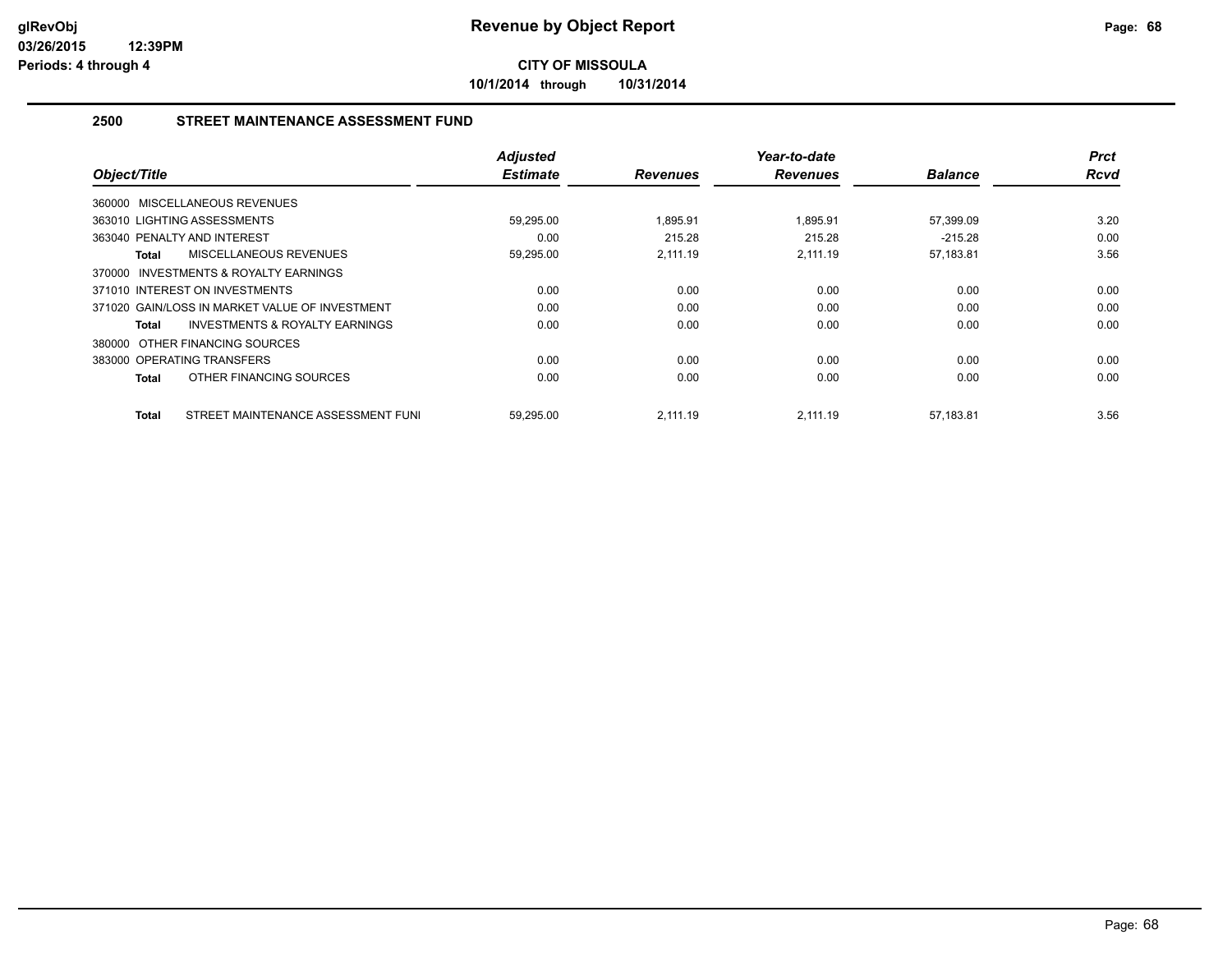**10/1/2014 through 10/31/2014**

#### **2510 RUSSELL PARK MAINTENANCE ASSESSMENT FUND 2510 RUSSELL PARK MAINTENANCE ASSESSMENT FUND**

|                                                           | <b>Adjusted</b> |                 | Year-to-date    |                | <b>Prct</b> |
|-----------------------------------------------------------|-----------------|-----------------|-----------------|----------------|-------------|
| Object/Title                                              | <b>Estimate</b> | <b>Revenues</b> | <b>Revenues</b> | <b>Balance</b> | <b>Rcvd</b> |
| 360000 MISCELLANEOUS REVENUES                             |                 |                 |                 |                |             |
| 360010 MISCELLANEOUS                                      | 0.00            | 0.00            | 0.00            | 0.00           | 0.00        |
| 363010 LIGHTING ASSESSMENTS                               | 0.00            | 0.00            | 0.00            | 0.00           | 0.00        |
| 363020 PROPERTY ASSESSMENTS                               | 0.00            | 0.00            | 0.00            | 0.00           | 0.00        |
| 363040 PENALTY AND INTEREST                               | 0.00            | 0.00            | 0.00            | 0.00           | 0.00        |
| <b>MISCELLANEOUS REVENUES</b><br><b>Total</b>             | 0.00            | 0.00            | 0.00            | 0.00           | 0.00        |
| 370000 INVESTMENTS & ROYALTY EARNINGS                     |                 |                 |                 |                |             |
| 371010 INTEREST ON INVESTMENTS                            | 0.00            | 0.00            | 0.00            | 0.00           | 0.00        |
| 371020 GAIN/LOSS IN MARKET VALUE OF INVESTMENTS           | 0.00            | 0.00            | 0.00            | 0.00           | 0.00        |
| <b>INVESTMENTS &amp; ROYALTY EARNINGS</b><br><b>Total</b> | 0.00            | 0.00            | 0.00            | 0.00           | 0.00        |
| OTHER FINANCING SOURCES<br>380000                         |                 |                 |                 |                |             |
| 383000 OPERATING TRANSFERS                                | 0.00            | 0.00            | 0.00            | 0.00           | 0.00        |
| OTHER FINANCING SOURCES<br><b>Total</b>                   | 0.00            | 0.00            | 0.00            | 0.00           | 0.00        |
| RUSSELL PARK MAINTENANCE ASSESSMEN<br><b>Total</b>        | 0.00            | 0.00            | 0.00            | 0.00           | 0.00        |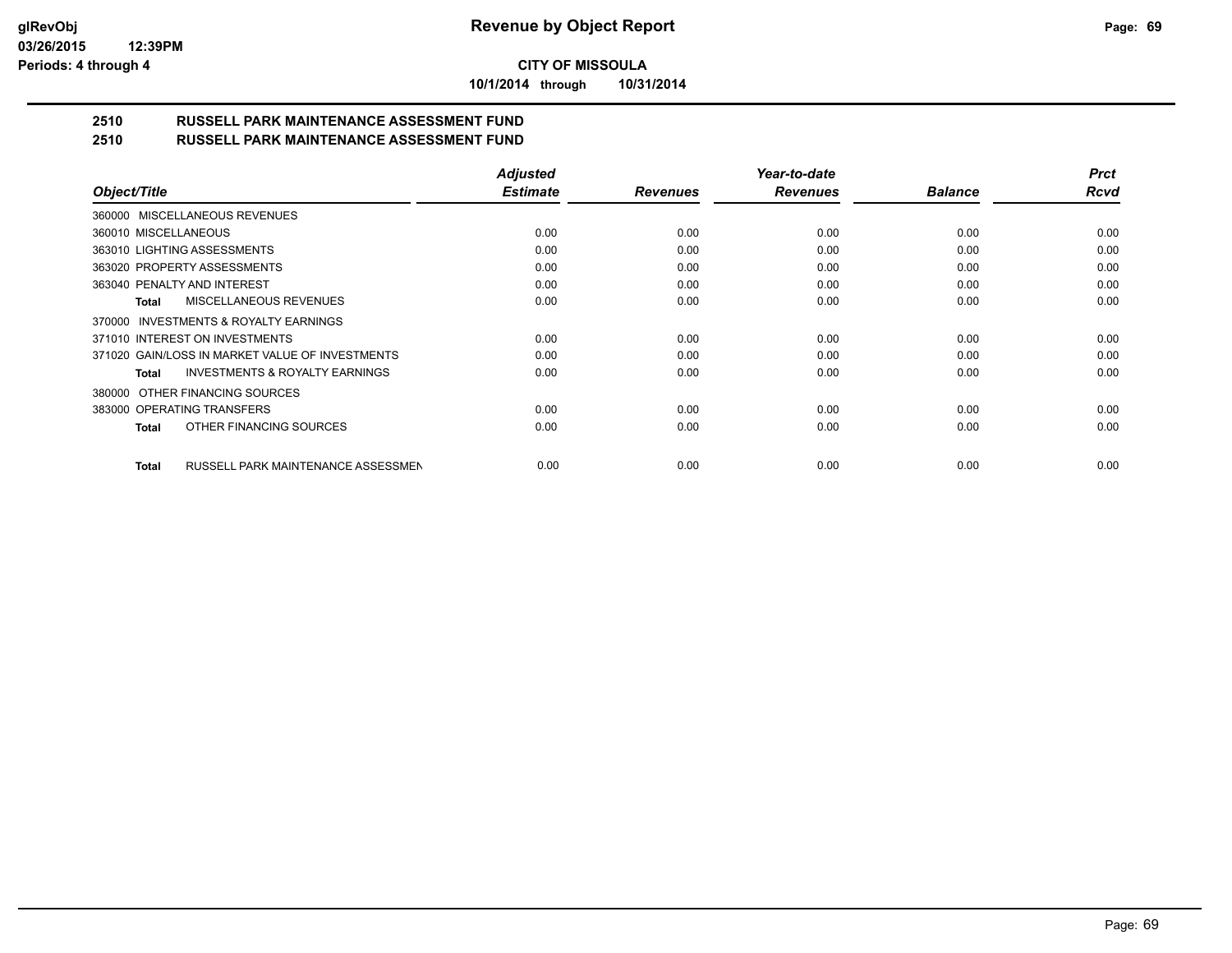**10/1/2014 through 10/31/2014**

### **2510 RUSSELL PARK MAINTENANCE ASSESSMENT FUND**

| Object/Title                                        | <b>Adjusted</b><br><b>Estimate</b> | <b>Revenues</b> | Year-to-date<br><b>Revenues</b> | <b>Balance</b> | <b>Prct</b><br><b>Rcvd</b> |
|-----------------------------------------------------|------------------------------------|-----------------|---------------------------------|----------------|----------------------------|
| 360000 MISCELLANEOUS REVENUES                       |                                    |                 |                                 |                |                            |
| 360010 MISCELLANEOUS                                | 0.00                               | 0.00            | 0.00                            | 0.00           | 0.00                       |
| 363010 LIGHTING ASSESSMENTS                         | 0.00                               | 0.00            | 0.00                            | 0.00           | 0.00                       |
| 363020 PROPERTY ASSESSMENTS                         | 0.00                               | 0.00            | 0.00                            | 0.00           | 0.00                       |
| 363040 PENALTY AND INTEREST                         | 0.00                               | 0.00            | 0.00                            | 0.00           | 0.00                       |
| MISCELLANEOUS REVENUES<br>Total                     | 0.00                               | 0.00            | 0.00                            | 0.00           | 0.00                       |
| <b>INVESTMENTS &amp; ROYALTY EARNINGS</b><br>370000 |                                    |                 |                                 |                |                            |
| 371010 INTEREST ON INVESTMENTS                      | 0.00                               | 0.00            | 0.00                            | 0.00           | 0.00                       |
| 371020 GAIN/LOSS IN MARKET VALUE OF INVESTMENT      | 0.00                               | 0.00            | 0.00                            | 0.00           | 0.00                       |
| <b>INVESTMENTS &amp; ROYALTY EARNINGS</b><br>Total  | 0.00                               | 0.00            | 0.00                            | 0.00           | 0.00                       |
| 380000 OTHER FINANCING SOURCES                      |                                    |                 |                                 |                |                            |
| 383000 OPERATING TRANSFERS                          | 0.00                               | 0.00            | 0.00                            | 0.00           | 0.00                       |
| OTHER FINANCING SOURCES<br><b>Total</b>             | 0.00                               | 0.00            | 0.00                            | 0.00           | 0.00                       |
|                                                     |                                    |                 |                                 |                |                            |
| <b>RUSSELL PARK MAINTENANCE ASSESSMEN</b><br>Total  | 0.00                               | 0.00            | 0.00                            | 0.00           | 0.00                       |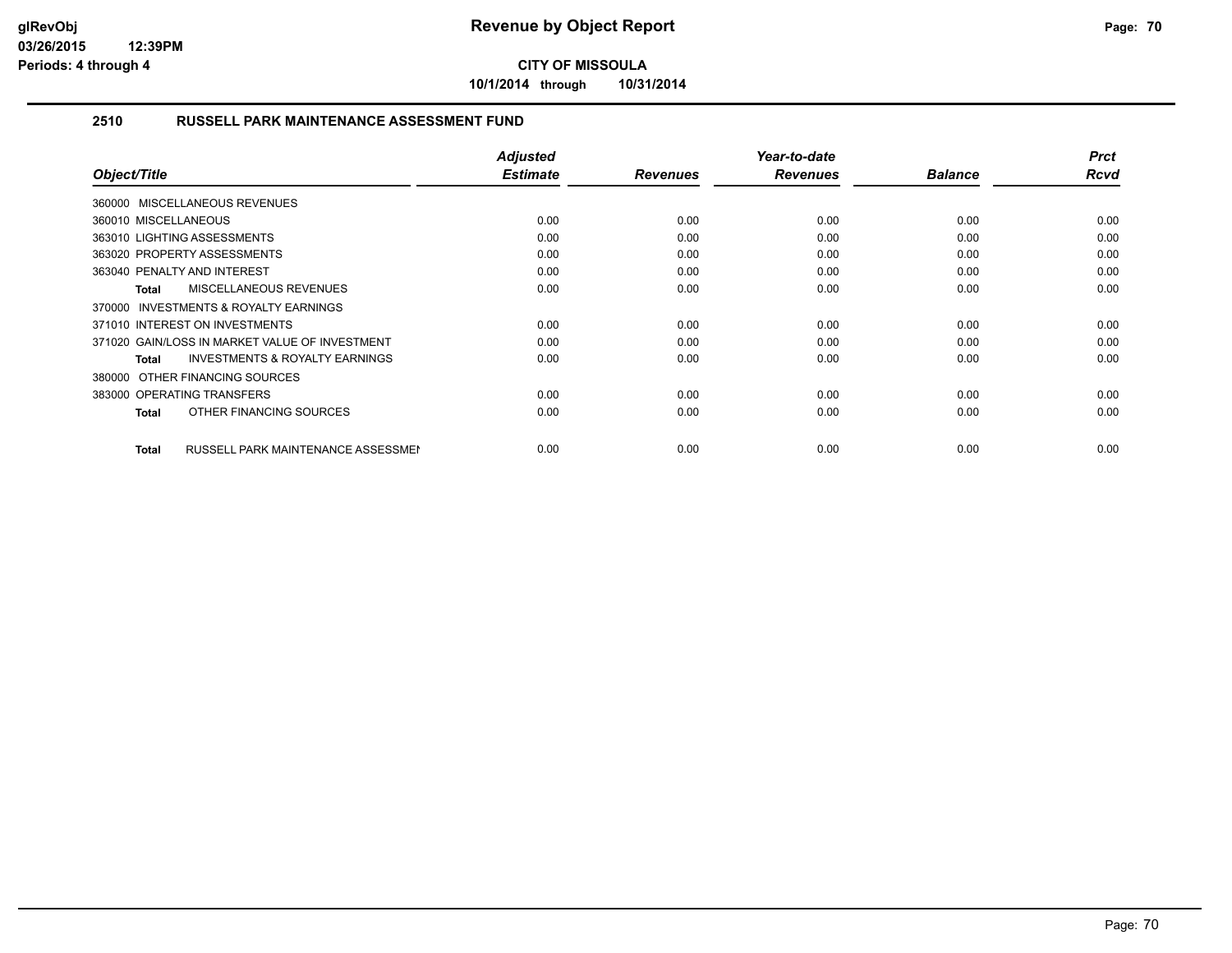**10/1/2014 through 10/31/2014**

# **2511 WILLOWWOOD PARK MAINTENANCE ASSESSMENT F**

**2511 WILLOWWOOD PARK MAINTENANCE ASSESSMENT F**

|                                                           | <b>Adjusted</b> |                 | Year-to-date    |                | <b>Prct</b> |
|-----------------------------------------------------------|-----------------|-----------------|-----------------|----------------|-------------|
| Object/Title                                              | <b>Estimate</b> | <b>Revenues</b> | <b>Revenues</b> | <b>Balance</b> | Rcvd        |
| 360000 MISCELLANEOUS REVENUES                             |                 |                 |                 |                |             |
| 360010 MISCELLANEOUS                                      | 0.00            | 0.00            | 0.00            | 0.00           | 0.00        |
| 363010 LIGHTING ASSESSMENTS                               | 0.00            | 0.00            | 0.00            | 0.00           | 0.00        |
| 363020 PROPERTY ASSESSMENTS                               | 0.00            | 0.00            | 0.00            | 0.00           | 0.00        |
| 363040 PENALTY AND INTEREST                               | 0.00            | 0.00            | 0.00            | 0.00           | 0.00        |
| MISCELLANEOUS REVENUES<br>Total                           | 0.00            | 0.00            | 0.00            | 0.00           | 0.00        |
| 370000 INVESTMENTS & ROYALTY EARNINGS                     |                 |                 |                 |                |             |
| 371010 INTEREST ON INVESTMENTS                            | 0.00            | 0.00            | 0.00            | 0.00           | 0.00        |
| 371020 GAIN/LOSS IN MARKET VALUE OF INVESTMENTS           | 0.00            | 0.00            | 0.00            | 0.00           | 0.00        |
| <b>INVESTMENTS &amp; ROYALTY EARNINGS</b><br><b>Total</b> | 0.00            | 0.00            | 0.00            | 0.00           | 0.00        |
| WILLOWWOOD PARK MAINTENANCE ASSES<br><b>Total</b>         | 0.00            | 0.00            | 0.00            | 0.00           | 0.00        |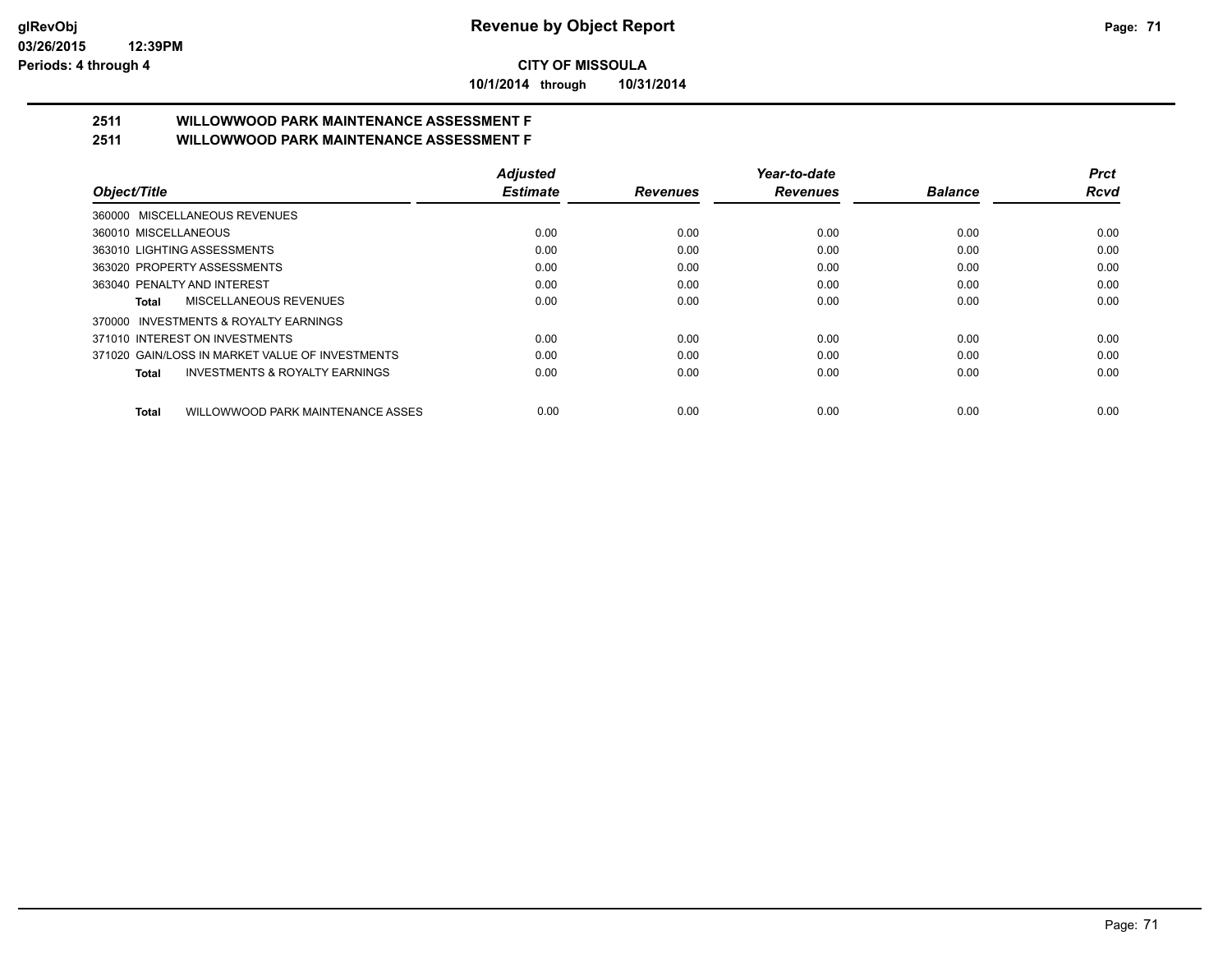**10/1/2014 through 10/31/2014**

### **2511 WILLOWWOOD PARK MAINTENANCE ASSESSMENT F**

|                                                    | <b>Adjusted</b> |                 | Year-to-date    |                | Prct        |
|----------------------------------------------------|-----------------|-----------------|-----------------|----------------|-------------|
| Object/Title                                       | <b>Estimate</b> | <b>Revenues</b> | <b>Revenues</b> | <b>Balance</b> | <b>Rcvd</b> |
| 360000 MISCELLANEOUS REVENUES                      |                 |                 |                 |                |             |
| 360010 MISCELLANEOUS                               | 0.00            | 0.00            | 0.00            | 0.00           | 0.00        |
| 363010 LIGHTING ASSESSMENTS                        | 0.00            | 0.00            | 0.00            | 0.00           | 0.00        |
| 363020 PROPERTY ASSESSMENTS                        | 0.00            | 0.00            | 0.00            | 0.00           | 0.00        |
| 363040 PENALTY AND INTEREST                        | 0.00            | 0.00            | 0.00            | 0.00           | 0.00        |
| MISCELLANEOUS REVENUES<br>Total                    | 0.00            | 0.00            | 0.00            | 0.00           | 0.00        |
| 370000 INVESTMENTS & ROYALTY EARNINGS              |                 |                 |                 |                |             |
| 371010 INTEREST ON INVESTMENTS                     | 0.00            | 0.00            | 0.00            | 0.00           | 0.00        |
| 371020 GAIN/LOSS IN MARKET VALUE OF INVESTMENT     | 0.00            | 0.00            | 0.00            | 0.00           | 0.00        |
| <b>INVESTMENTS &amp; ROYALTY EARNINGS</b><br>Total | 0.00            | 0.00            | 0.00            | 0.00           | 0.00        |
| WILLOWWOOD PARK MAINTENANCE ASSES<br><b>Total</b>  | 0.00            | 0.00            | 0.00            | 0.00           | 0.00        |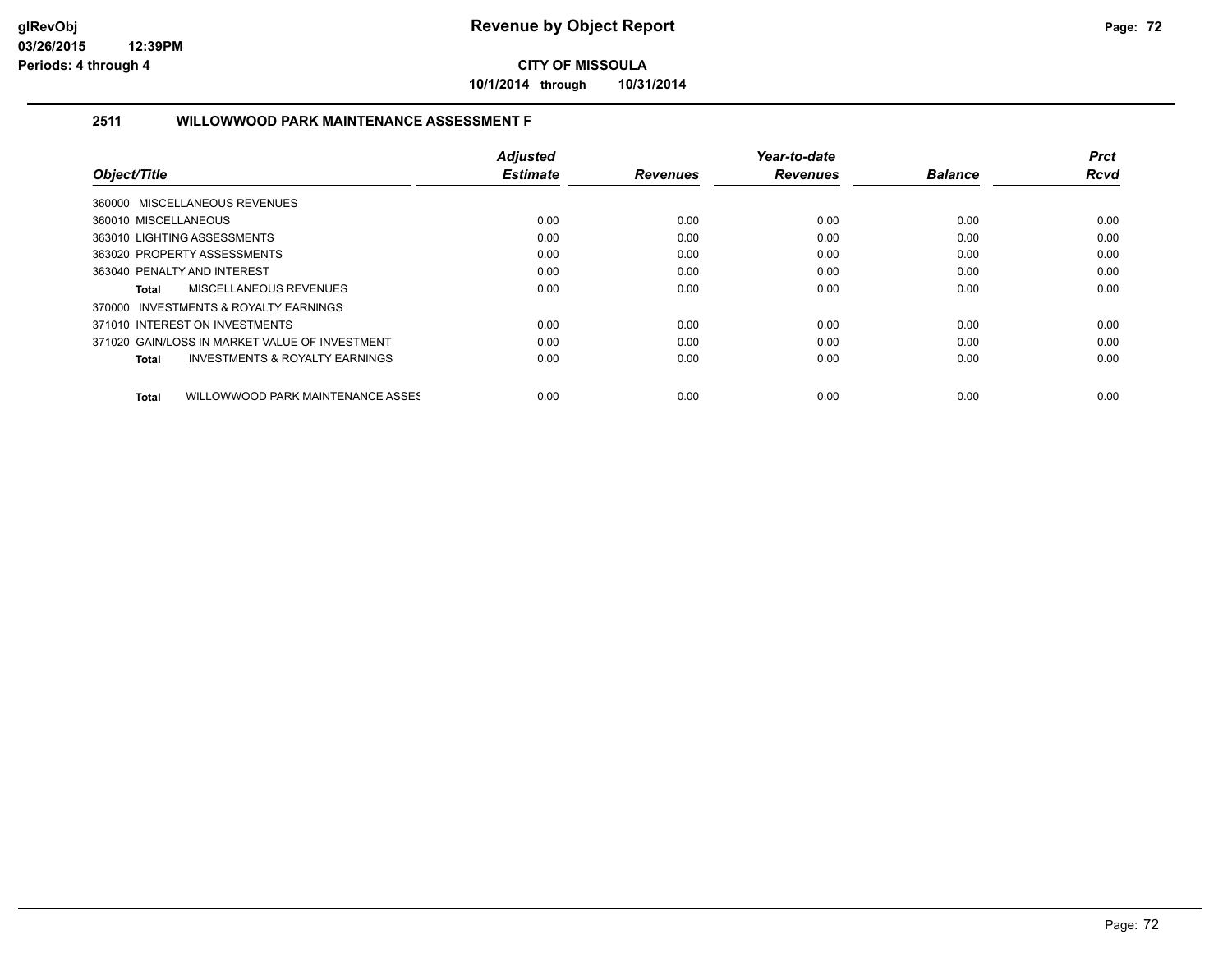**10/1/2014 through 10/31/2014**

# **2512 ROAD DISTRICT #1**

**2512 ROAD DISTRICT #1**

|                                                    | <b>Adjusted</b> |                 | Year-to-date    |                | <b>Prct</b> |
|----------------------------------------------------|-----------------|-----------------|-----------------|----------------|-------------|
| Object/Title                                       | <b>Estimate</b> | <b>Revenues</b> | <b>Revenues</b> | <b>Balance</b> | <b>Rcvd</b> |
| 330000 INTERGOVERNMENTAL REVENUES                  |                 |                 |                 |                |             |
| 336023 STATE CONTRIB. - PERS                       | 0.00            | 0.00            | 0.00            | 0.00           | 0.00        |
| <b>INTERGOVERNMENTAL REVENUES</b><br>Total         | 0.00            | 0.00            | 0.00            | 0.00           | 0.00        |
| MISCELLANEOUS REVENUES<br>360000                   |                 |                 |                 |                |             |
| 363020 PROPERTY ASSESSMENTS                        | 1,272,302.00    | 6,237.46        | 6,237.46        | 1,266,064.54   | 0.49        |
| 363040 PENALTY AND INTEREST                        | 0.00            | 43.30           | 45.30           | $-45.30$       | 0.00        |
| MISCELLANEOUS REVENUES<br><b>Total</b>             | 1,272,302.00    | 6,280.76        | 6,282.76        | 1,266,019.24   | 0.49        |
| INVESTMENTS & ROYALTY EARNINGS<br>370000           |                 |                 |                 |                |             |
| 371010 INTEREST ON INVESTMENTS                     | 0.00            | 0.00            | 0.00            | 0.00           | 0.00        |
| <b>INVESTMENTS &amp; ROYALTY EARNINGS</b><br>Total | 0.00            | 0.00            | 0.00            | 0.00           | 0.00        |
| OTHER FINANCING SOURCES<br>380000                  |                 |                 |                 |                |             |
| 381090 PROCEEDS FROM CAPITAL LEASE                 | 0.00            | 0.00            | 0.00            | 0.00           | 0.00        |
| OTHER FINANCING SOURCES<br>Total                   | 0.00            | 0.00            | 0.00            | 0.00           | 0.00        |
|                                                    |                 |                 |                 |                |             |
| <b>ROAD DISTRICT #1</b><br><b>Total</b>            | 1,272,302.00    | 6,280.76        | 6,282.76        | 1,266,019.24   | 0.49        |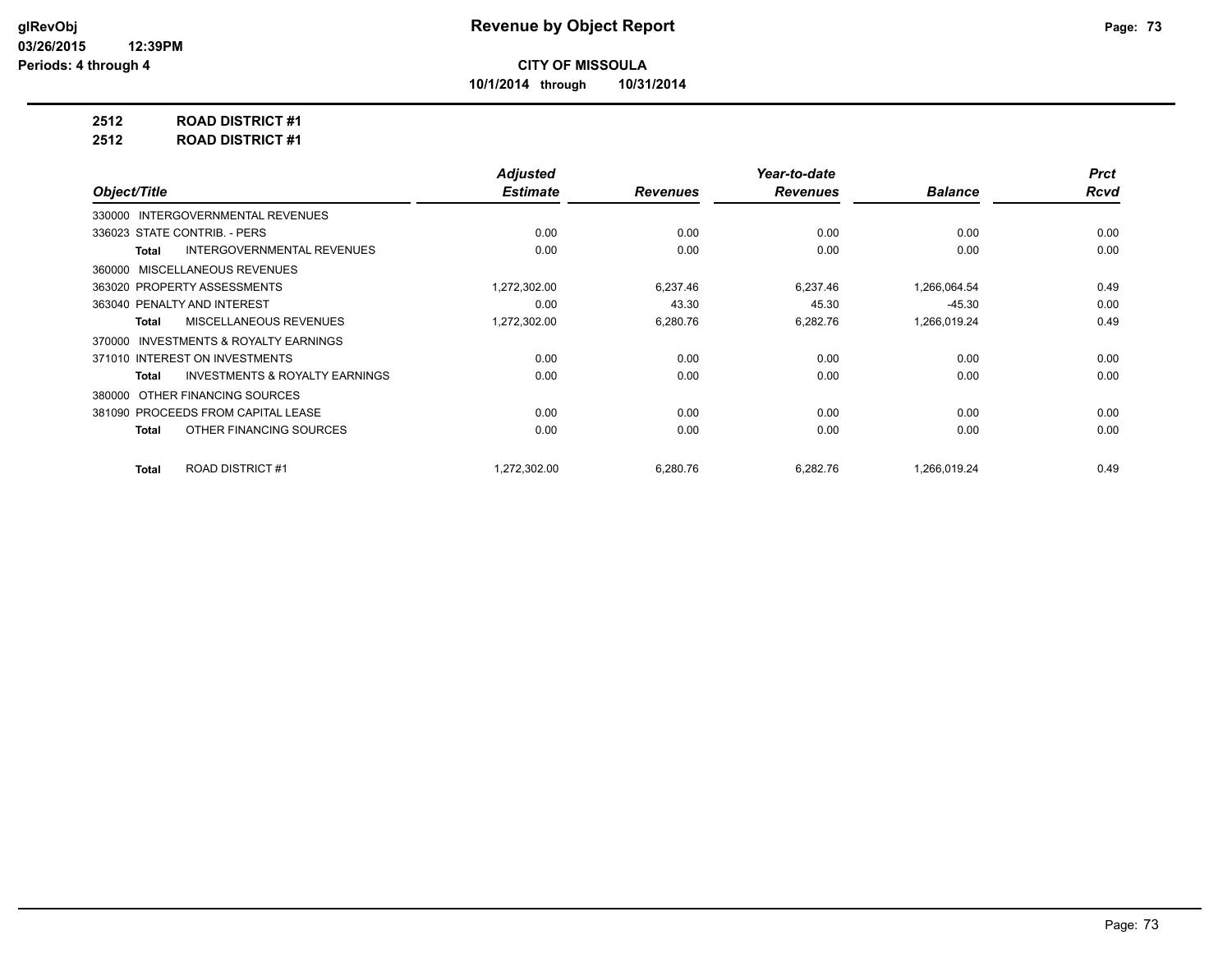**10/1/2014 through 10/31/2014**

#### **2512 ROAD DISTRICT #1**

| Object/Title |                                           | <b>Adjusted</b><br><b>Estimate</b> | <b>Revenues</b> | Year-to-date<br><b>Revenues</b> | <b>Balance</b> | <b>Prct</b><br><b>Rcvd</b> |
|--------------|-------------------------------------------|------------------------------------|-----------------|---------------------------------|----------------|----------------------------|
| 330000       | <b>INTERGOVERNMENTAL REVENUES</b>         |                                    |                 |                                 |                |                            |
|              | 336023 STATE CONTRIB. - PERS              | 0.00                               | 0.00            | 0.00                            | 0.00           | 0.00                       |
| Total        | <b>INTERGOVERNMENTAL REVENUES</b>         | 0.00                               | 0.00            | 0.00                            | 0.00           | 0.00                       |
|              | 360000 MISCELLANEOUS REVENUES             |                                    |                 |                                 |                |                            |
|              | 363020 PROPERTY ASSESSMENTS               | 1,272,302.00                       | 6,237.46        | 6,237.46                        | 1,266,064.54   | 0.49                       |
|              | 363040 PENALTY AND INTEREST               | 0.00                               | 43.30           | 45.30                           | $-45.30$       | 0.00                       |
| <b>Total</b> | MISCELLANEOUS REVENUES                    | 1,272,302.00                       | 6,280.76        | 6,282.76                        | 1,266,019.24   | 0.49                       |
| 370000       | <b>INVESTMENTS &amp; ROYALTY EARNINGS</b> |                                    |                 |                                 |                |                            |
|              | 371010 INTEREST ON INVESTMENTS            | 0.00                               | 0.00            | 0.00                            | 0.00           | 0.00                       |
| Total        | INVESTMENTS & ROYALTY EARNINGS            | 0.00                               | 0.00            | 0.00                            | 0.00           | 0.00                       |
| 380000       | OTHER FINANCING SOURCES                   |                                    |                 |                                 |                |                            |
|              | 381090 PROCEEDS FROM CAPITAL LEASE        | 0.00                               | 0.00            | 0.00                            | 0.00           | 0.00                       |
| Total        | OTHER FINANCING SOURCES                   | 0.00                               | 0.00            | 0.00                            | 0.00           | 0.00                       |
| Total        | <b>ROAD DISTRICT #1</b>                   | 1.272.302.00                       | 6,280.76        | 6.282.76                        | 1.266.019.24   | 0.49                       |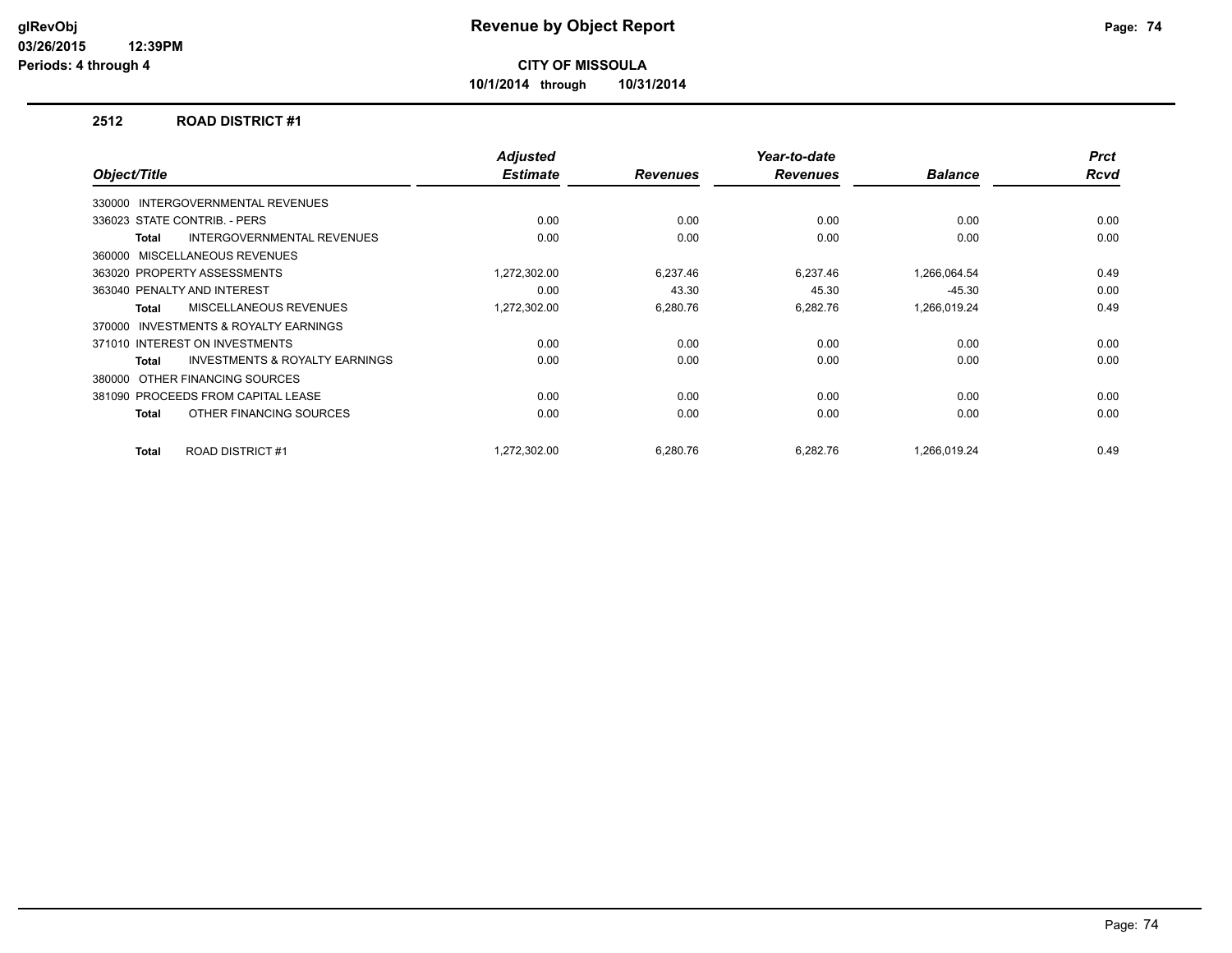**10/1/2014 through 10/31/2014**

# **2513 PARK DISTRICT #1**

**2513 PARK DISTRICT #1**

| <b>Adjusted</b>                           |                 | Year-to-date    |                | <b>Prct</b> |
|-------------------------------------------|-----------------|-----------------|----------------|-------------|
| <b>Estimate</b>                           | <b>Revenues</b> | <b>Revenues</b> | <b>Balance</b> | <b>Rcvd</b> |
|                                           |                 |                 |                |             |
| 0.00                                      | 2.31            | 16.22           | $-16.22$       | 0.00        |
| 0.00                                      | 2.31            | 16.22           | $-16.22$       | 0.00        |
|                                           |                 |                 |                |             |
| 634,457.00                                | 6,186.03        | 6,186.03        | 628,270.97     | 0.98        |
| 0.00                                      | 40.40           | 42.21           | $-42.21$       | 0.00        |
| 634,457.00                                | 6,226.43        | 6,228.24        | 628,228.76     | 0.98        |
|                                           |                 |                 |                |             |
| 0.00                                      | 0.00            | 0.00            | 0.00           | 0.00        |
| 0.00                                      | 0.00            | 0.00            | 0.00           | 0.00        |
|                                           |                 |                 |                |             |
| 0.00                                      | 0.00            | 0.00            | 0.00           | 0.00        |
| 0.00                                      | 0.00            | 0.00            | 0.00           | 0.00        |
|                                           |                 |                 |                | 0.98        |
| <b>INVESTMENTS &amp; ROYALTY EARNINGS</b> | 634,457.00      | 6,228.74        | 6,244.46       | 628,212.54  |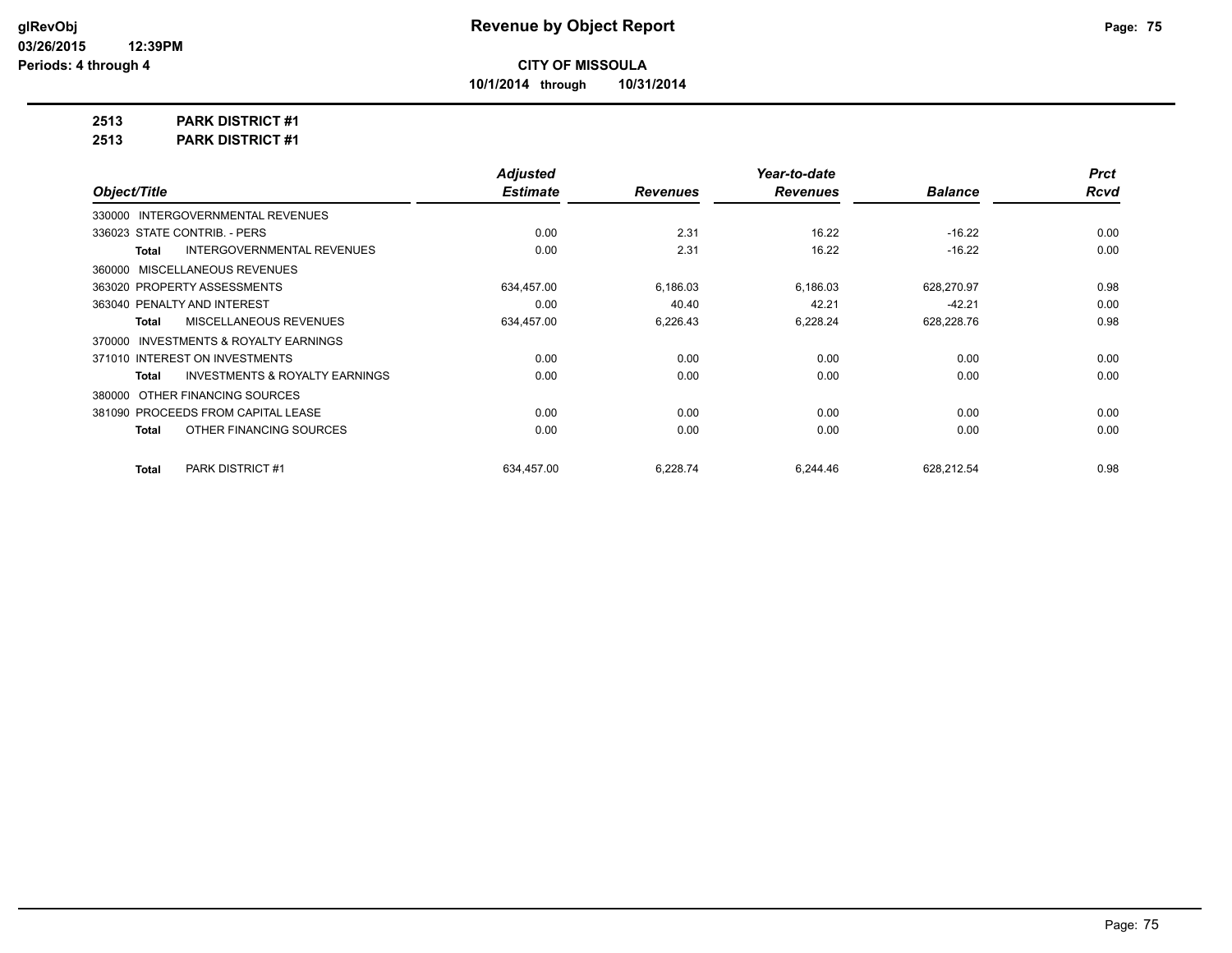**10/1/2014 through 10/31/2014**

#### **2513 PARK DISTRICT #1**

| Object/Title |                                           | <b>Adjusted</b><br><b>Estimate</b> | <b>Revenues</b> | Year-to-date<br><b>Revenues</b> | <b>Balance</b> | <b>Prct</b><br><b>Rcvd</b> |
|--------------|-------------------------------------------|------------------------------------|-----------------|---------------------------------|----------------|----------------------------|
|              | 330000 INTERGOVERNMENTAL REVENUES         |                                    |                 |                                 |                |                            |
|              |                                           |                                    |                 |                                 |                |                            |
|              | 336023 STATE CONTRIB. - PERS              | 0.00                               | 2.31            | 16.22                           | $-16.22$       | 0.00                       |
| Total        | <b>INTERGOVERNMENTAL REVENUES</b>         | 0.00                               | 2.31            | 16.22                           | $-16.22$       | 0.00                       |
|              | 360000 MISCELLANEOUS REVENUES             |                                    |                 |                                 |                |                            |
|              | 363020 PROPERTY ASSESSMENTS               | 634,457.00                         | 6,186.03        | 6,186.03                        | 628,270.97     | 0.98                       |
|              | 363040 PENALTY AND INTEREST               | 0.00                               | 40.40           | 42.21                           | $-42.21$       | 0.00                       |
| <b>Total</b> | MISCELLANEOUS REVENUES                    | 634,457.00                         | 6,226.43        | 6,228.24                        | 628,228.76     | 0.98                       |
| 370000       | <b>INVESTMENTS &amp; ROYALTY EARNINGS</b> |                                    |                 |                                 |                |                            |
|              | 371010 INTEREST ON INVESTMENTS            | 0.00                               | 0.00            | 0.00                            | 0.00           | 0.00                       |
| Total        | <b>INVESTMENTS &amp; ROYALTY EARNINGS</b> | 0.00                               | 0.00            | 0.00                            | 0.00           | 0.00                       |
|              | 380000 OTHER FINANCING SOURCES            |                                    |                 |                                 |                |                            |
|              | 381090 PROCEEDS FROM CAPITAL LEASE        | 0.00                               | 0.00            | 0.00                            | 0.00           | 0.00                       |
| Total        | OTHER FINANCING SOURCES                   | 0.00                               | 0.00            | 0.00                            | 0.00           | 0.00                       |
| Total        | <b>PARK DISTRICT #1</b>                   | 634.457.00                         | 6.228.74        | 6.244.46                        | 628.212.54     | 0.98                       |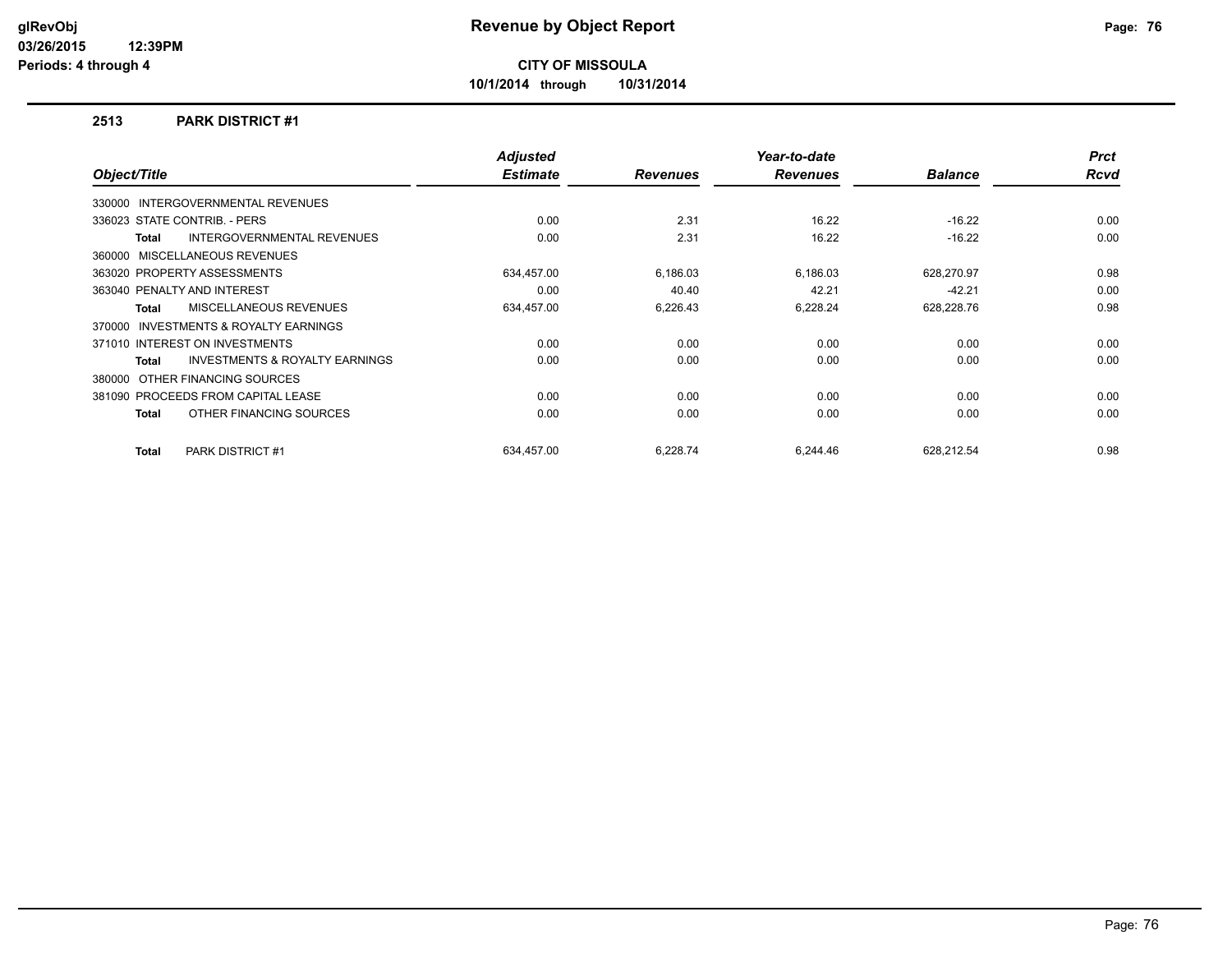**10/1/2014 through 10/31/2014**

# **2820 STATE GAS TAX FUND**

**2820 STATE GAS TAX FUND**

|                                                   | <b>Adjusted</b> |                 | Year-to-date    |                | <b>Prct</b> |
|---------------------------------------------------|-----------------|-----------------|-----------------|----------------|-------------|
| Object/Title                                      | <b>Estimate</b> | <b>Revenues</b> | <b>Revenues</b> | <b>Balance</b> | <b>Rcvd</b> |
| 330000 INTERGOVERNMENTAL REVENUES                 |                 |                 |                 |                |             |
| 331052 MDT CMAQ STRIPING GRANT                    | 0.00            | 0.00            | 0.00            | 0.00           | 0.00        |
| 334040 GAS TAX APPORTIONMENT                      | 982.213.00      | 89.963.30       | 359.853.25      | 622.359.75     | 36.64       |
| <b>INTERGOVERNMENTAL REVENUES</b><br><b>Total</b> | 982,213.00      | 89.963.30       | 359,853.25      | 622,359.75     | 36.64       |
| 380000 OTHER FINANCING SOURCES                    |                 |                 |                 |                |             |
| 383000 OPERATING TRANSFERS                        | 0.00            | 0.00            | 0.00            | 0.00           | 0.00        |
| OTHER FINANCING SOURCES<br><b>Total</b>           | 0.00            | 0.00            | 0.00            | 0.00           | 0.00        |
| STATE GAS TAX FUND<br><b>Total</b>                | 982.213.00      | 89.963.30       | 359.853.25      | 622.359.75     | 36.64       |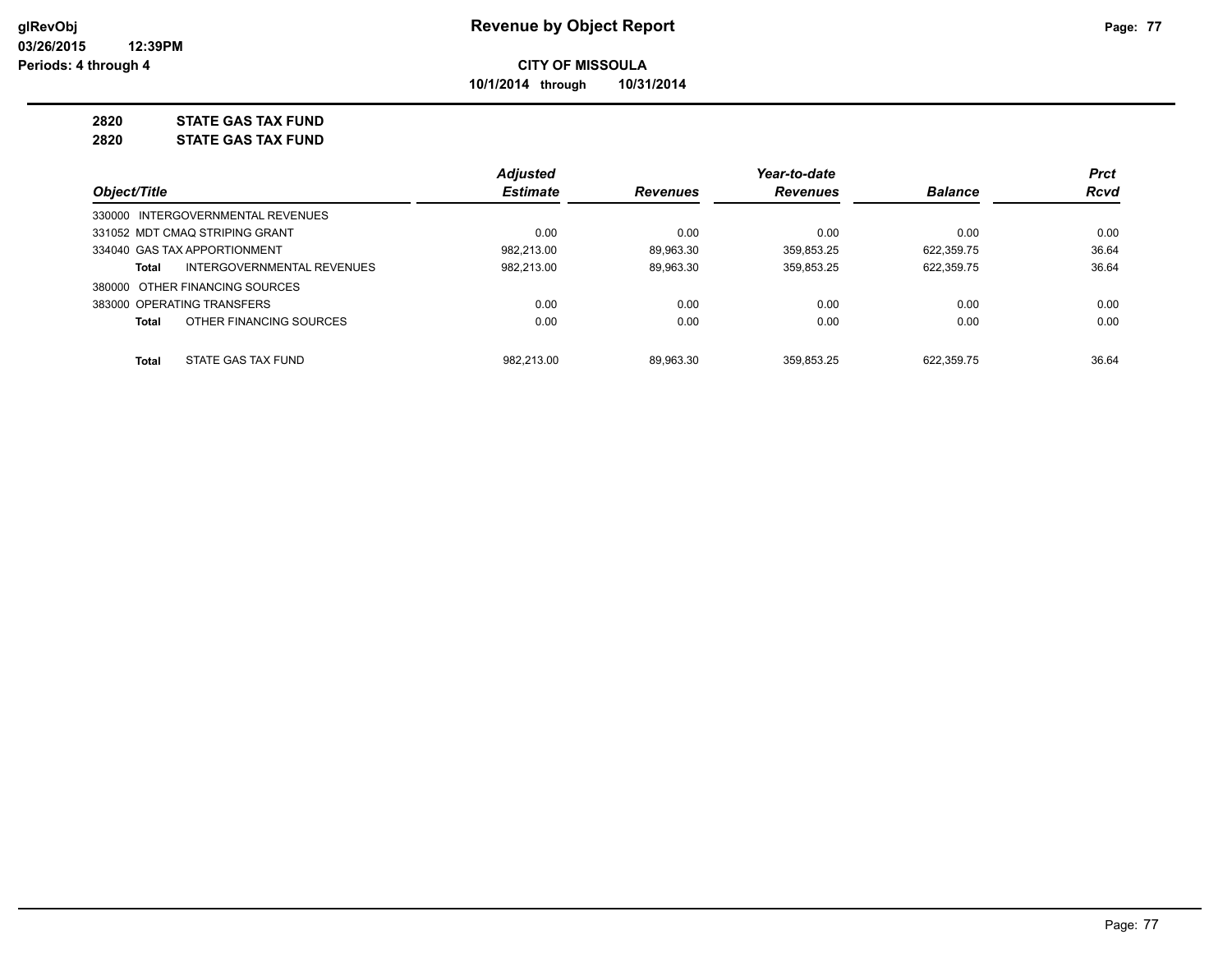**10/1/2014 through 10/31/2014**

#### **2820 STATE GAS TAX FUND**

|              |                                   | <b>Adjusted</b> |                 | Year-to-date    |                | <b>Prct</b> |
|--------------|-----------------------------------|-----------------|-----------------|-----------------|----------------|-------------|
| Object/Title |                                   | <b>Estimate</b> | <b>Revenues</b> | <b>Revenues</b> | <b>Balance</b> | <b>Rcvd</b> |
|              | 330000 INTERGOVERNMENTAL REVENUES |                 |                 |                 |                |             |
|              | 331052 MDT CMAO STRIPING GRANT    | 0.00            | 0.00            | 0.00            | 0.00           | 0.00        |
|              | 334040 GAS TAX APPORTIONMENT      | 982.213.00      | 89.963.30       | 359.853.25      | 622.359.75     | 36.64       |
| <b>Total</b> | INTERGOVERNMENTAL REVENUES        | 982,213.00      | 89,963.30       | 359,853.25      | 622,359.75     | 36.64       |
|              | 380000 OTHER FINANCING SOURCES    |                 |                 |                 |                |             |
|              | 383000 OPERATING TRANSFERS        | 0.00            | 0.00            | 0.00            | 0.00           | 0.00        |
| <b>Total</b> | OTHER FINANCING SOURCES           | 0.00            | 0.00            | 0.00            | 0.00           | 0.00        |
| <b>Total</b> | STATE GAS TAX FUND                | 982.213.00      | 89.963.30       | 359.853.25      | 622.359.75     | 36.64       |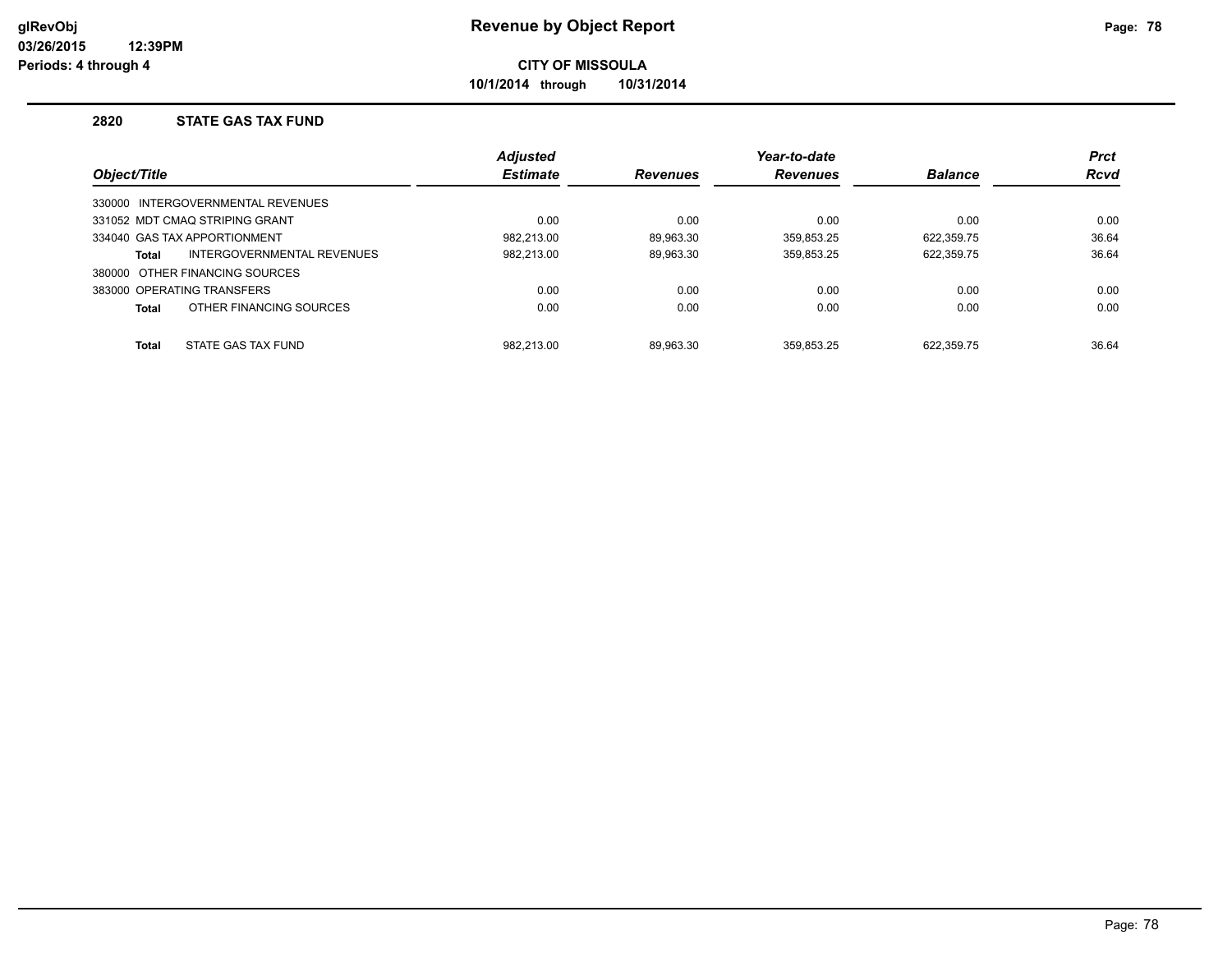**10/1/2014 through 10/31/2014**

#### **2917 CRIME VICTIM SURCHARGE**

**2917 CRIME VICTIM SURCHARGE**

|                                                    | <b>Adjusted</b> |                 | Year-to-date    |                | <b>Prct</b> |
|----------------------------------------------------|-----------------|-----------------|-----------------|----------------|-------------|
| Object/Title                                       | <b>Estimate</b> | <b>Revenues</b> | <b>Revenues</b> | <b>Balance</b> | Rcvd        |
| 350000 FINES & FORFEITURES                         |                 |                 |                 |                |             |
| 351032 SURCHARGE ON FINES                          | 0.00            | 7.538.07        | 20.780.15       | $-20.780.15$   | 0.00        |
| <b>FINES &amp; FORFEITURES</b><br>Total            | 0.00            | 7.538.07        | 20.780.15       | $-20.780.15$   | 0.00        |
| 370000 INVESTMENTS & ROYALTY EARNINGS              |                 |                 |                 |                |             |
| 371010 INTEREST ON INVESTMENTS                     | 0.00            | 0.00            | 0.00            | 0.00           | 0.00        |
| 371020 GAIN/LOSS IN MARKET VALUE OF INVESTMENTS    | 0.00            | 0.00            | 0.00            | 0.00           | 0.00        |
| <b>INVESTMENTS &amp; ROYALTY EARNINGS</b><br>Total | 0.00            | 0.00            | 0.00            | 0.00           | 0.00        |
| Total<br><b>CRIME VICTIM SURCHARGE</b>             | 0.00            | 7.538.07        | 20.780.15       | $-20.780.15$   | 0.00        |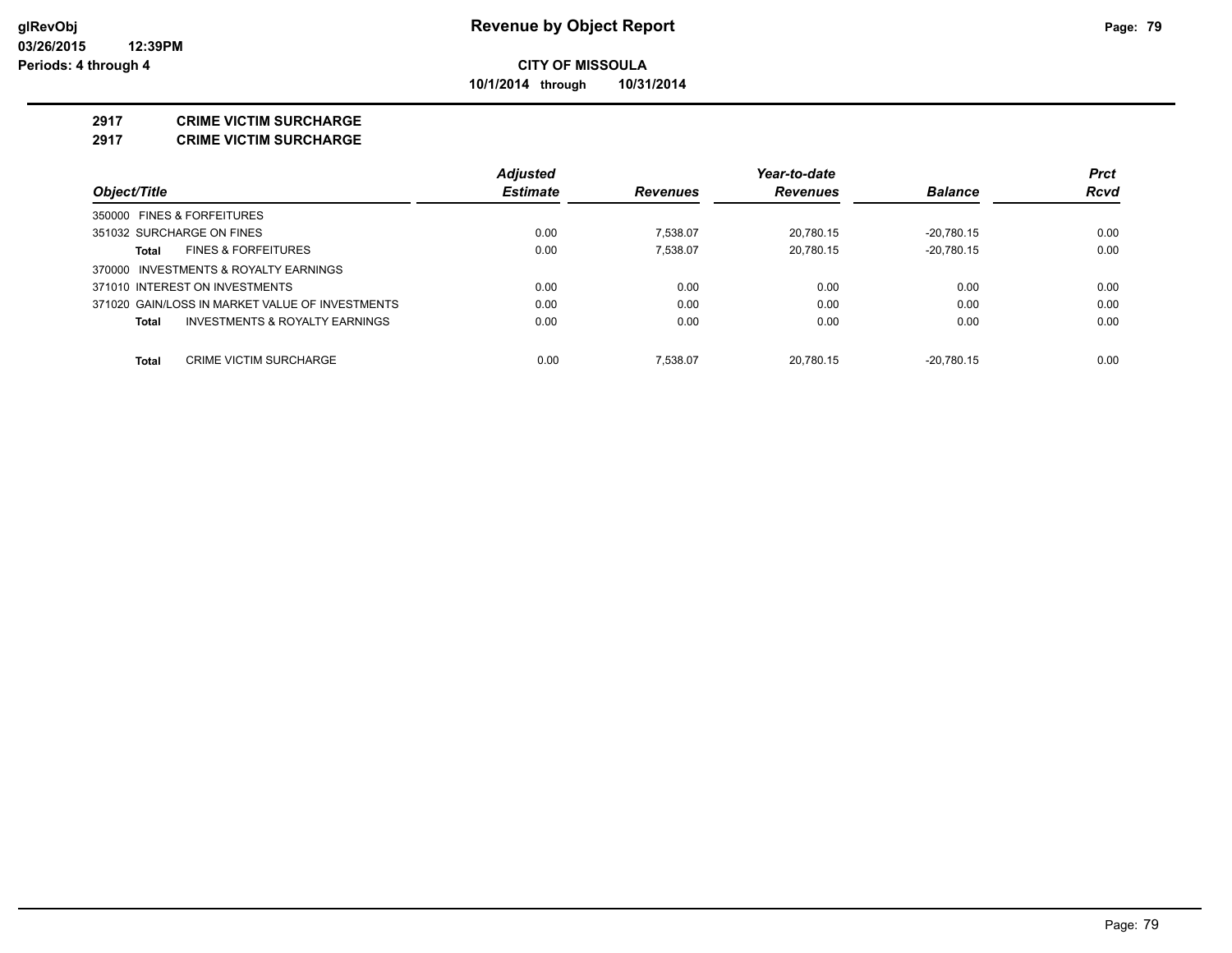**10/1/2014 through 10/31/2014**

### **2917 CRIME VICTIM SURCHARGE**

|                                                | <b>Adjusted</b> |                 | Year-to-date    |                | <b>Prct</b> |
|------------------------------------------------|-----------------|-----------------|-----------------|----------------|-------------|
| Object/Title                                   | <b>Estimate</b> | <b>Revenues</b> | <b>Revenues</b> | <b>Balance</b> | Rcvd        |
| 350000 FINES & FORFEITURES                     |                 |                 |                 |                |             |
| 351032 SURCHARGE ON FINES                      | 0.00            | 7.538.07        | 20.780.15       | $-20.780.15$   | 0.00        |
| <b>FINES &amp; FORFEITURES</b><br>Total        | 0.00            | 7.538.07        | 20,780.15       | $-20.780.15$   | 0.00        |
| 370000 INVESTMENTS & ROYALTY EARNINGS          |                 |                 |                 |                |             |
| 371010 INTEREST ON INVESTMENTS                 | 0.00            | 0.00            | 0.00            | 0.00           | 0.00        |
| 371020 GAIN/LOSS IN MARKET VALUE OF INVESTMENT | 0.00            | 0.00            | 0.00            | 0.00           | 0.00        |
| INVESTMENTS & ROYALTY EARNINGS<br>Total        | 0.00            | 0.00            | 0.00            | 0.00           | 0.00        |
|                                                |                 |                 |                 |                |             |
| <b>Total</b><br><b>CRIME VICTIM SURCHARGE</b>  | 0.00            | 7.538.07        | 20.780.15       | $-20.780.15$   | 0.00        |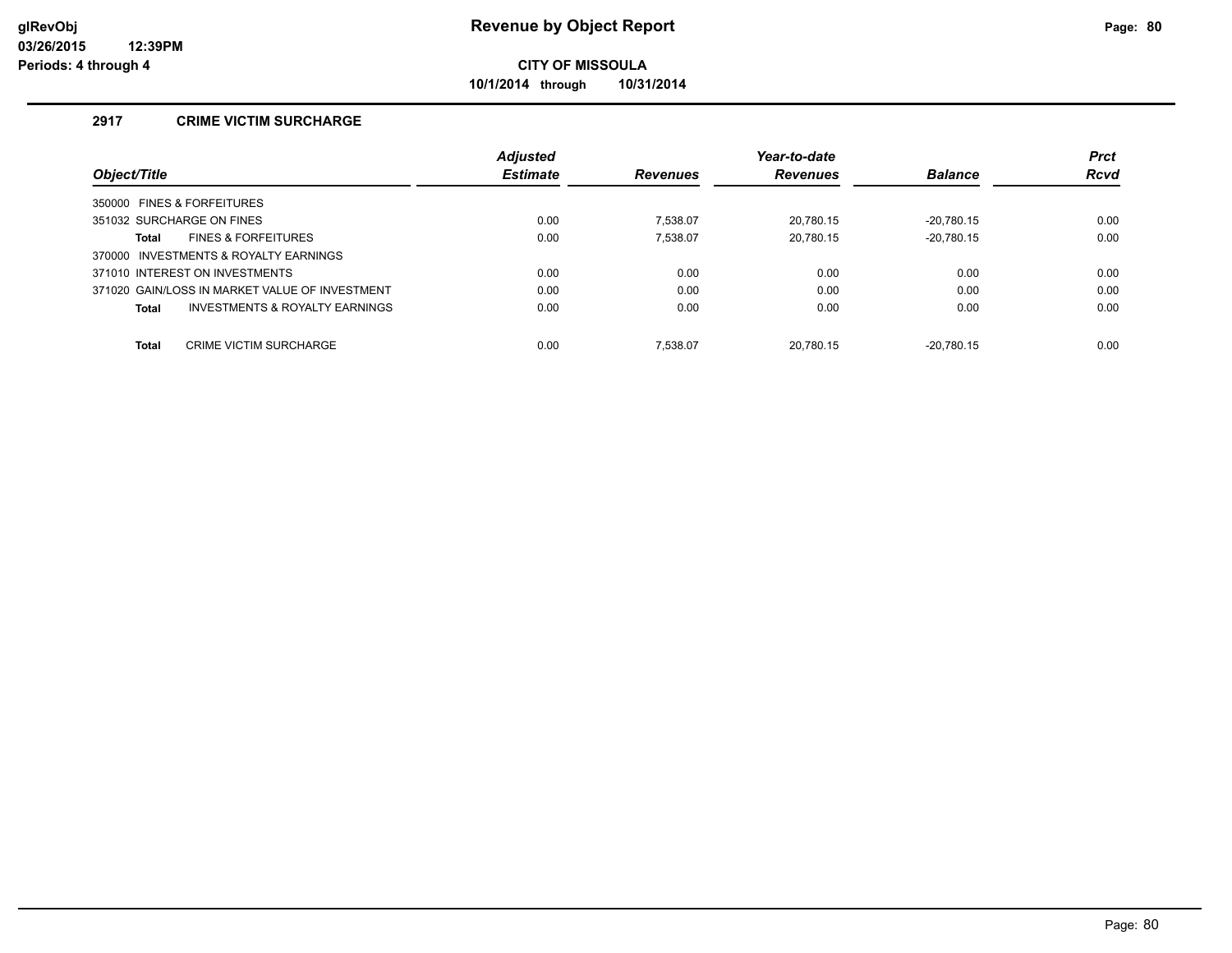**10/1/2014 through 10/31/2014**

# **2918 LAW ENFORCEMENT BLOCK GRANT FUND**

## **2918 LAW ENFORCEMENT BLOCK GRANT FUND**

|                         |                                                 | <b>Adjusted</b> |                 | Year-to-date    |                | <b>Prct</b> |
|-------------------------|-------------------------------------------------|-----------------|-----------------|-----------------|----------------|-------------|
| Object/Title            |                                                 | <b>Estimate</b> | <b>Revenues</b> | <b>Revenues</b> | <b>Balance</b> | <b>Rcvd</b> |
|                         | 330000 INTERGOVERNMENTAL REVENUES               |                 |                 |                 |                |             |
| 331000 FEDERAL GRANTS   |                                                 | 83,166.00       | 0.00            | 0.00            | 83,166.00      | 0.00        |
|                         | 331001 BYRNE DISCRETIONARY                      | 0.00            | 0.00            | 0.00            | 0.00           | 0.00        |
|                         | 331022 SMART POLICING GRANT                     | 0.00            | 0.00            | 0.00            | 0.00           | 0.00        |
|                         | 331023 COPS HIRING GRANT 2011                   | 55,000.00       | 17,588.74       | 17,588.74       | 37,411.26      | 31.98       |
|                         | 331024 DEPT OF JUSTICE GRANTS                   | 0.00            | 0.00            | 0.00            | 0.00           | 0.00        |
| 331026 ICAC GRANT       |                                                 | 0.00            | 0.00            | 6.553.77        | $-6,553.77$    | 0.00        |
|                         | 331027 JAG GRANTS REVENUE                       | 0.00            | 3,646.90        | 3,646.90        | $-3,646.90$    | 0.00        |
| 331028 JAG VII          |                                                 | 0.00            | 0.00            | 0.00            | 0.00           | 0.00        |
|                         | 336021 STATE CONTRIB - POLICE RETIREMENT        | 0.00            | 1,385.50        | 5,418.64        | $-5,418.64$    | 0.00        |
| Total                   | <b>INTERGOVERNMENTAL REVENUES</b>               | 138,166.00      | 22,621.14       | 33,208.05       | 104,957.95     | 24.03       |
| 340000                  | <b>CHARGES FOR SERVICES</b>                     |                 |                 |                 |                |             |
|                         | 342010 POLICE/BID AGREEMENT                     | 0.00            | 0.00            | 0.00            | 0.00           | 0.00        |
| <b>Total</b>            | <b>CHARGES FOR SERVICES</b>                     | 0.00            | 0.00            | 0.00            | 0.00           | 0.00        |
| 360000                  | MISCELLANEOUS REVENUES                          |                 |                 |                 |                |             |
| 360010 MISCELLANEOUS    |                                                 | 0.00            | 0.00            | 0.00            | 0.00           | 0.00        |
| <b>Total</b>            | <b>MISCELLANEOUS REVENUES</b>                   | 0.00            | 0.00            | 0.00            | 0.00           | 0.00        |
| 370000                  | <b>INVESTMENTS &amp; ROYALTY EARNINGS</b>       |                 |                 |                 |                |             |
|                         | 371010 INTEREST ON INVESTMENTS                  | 0.00            | 0.00            | 0.00            | 0.00           | 0.00        |
|                         | 371020 GAIN/LOSS IN MARKET VALUE OF INVESTMENTS | 0.00            | 0.00            | 0.00            | 0.00           | 0.00        |
| <b>Total</b>            | <b>INVESTMENTS &amp; ROYALTY EARNINGS</b>       | 0.00            | 0.00            | 0.00            | 0.00           | 0.00        |
| 380000                  | OTHER FINANCING SOURCES                         |                 |                 |                 |                |             |
|                         | 383023 TRANS FR DRUG FORFEITURE                 | 0.00            | 0.00            | 0.00            | 0.00           | 0.00        |
| 383036 TRANSFER - GRANT |                                                 | 0.00            | 0.00            | 0.00            | 0.00           | 0.00        |
| <b>Total</b>            | OTHER FINANCING SOURCES                         | 0.00            | 0.00            | 0.00            | 0.00           | 0.00        |
| <b>Total</b>            | LAW ENFORCEMENT BLOCK GRANT FUND                | 138,166.00      | 22.621.14       | 33,208.05       | 104,957.95     | 24.03       |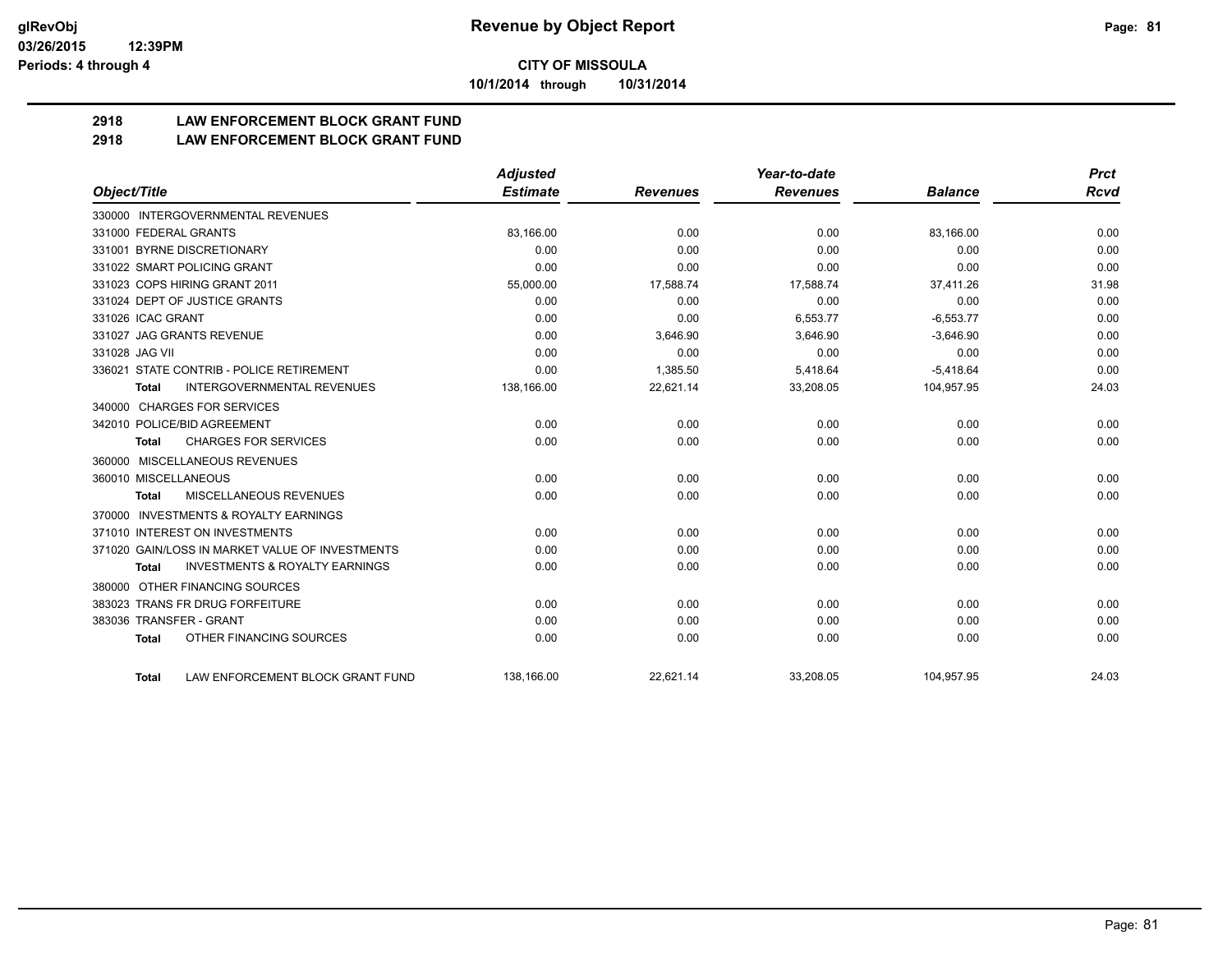**10/1/2014 through 10/31/2014**

# **2918 LAW ENFORCEMENT BLOCK GRANT FUND**

|                                                           | <b>Adjusted</b> |                 | Year-to-date    |                | <b>Prct</b> |
|-----------------------------------------------------------|-----------------|-----------------|-----------------|----------------|-------------|
| Object/Title                                              | <b>Estimate</b> | <b>Revenues</b> | <b>Revenues</b> | <b>Balance</b> | <b>Rcvd</b> |
| 330000 INTERGOVERNMENTAL REVENUES                         |                 |                 |                 |                |             |
| 331000 FEDERAL GRANTS                                     | 83,166.00       | 0.00            | 0.00            | 83,166.00      | 0.00        |
| 331001 BYRNE DISCRETIONARY                                | 0.00            | 0.00            | 0.00            | 0.00           | 0.00        |
| 331022 SMART POLICING GRANT                               | 0.00            | 0.00            | 0.00            | 0.00           | 0.00        |
| 331023 COPS HIRING GRANT 2011                             | 55,000.00       | 17,588.74       | 17,588.74       | 37.411.26      | 31.98       |
| 331024 DEPT OF JUSTICE GRANTS                             | 0.00            | 0.00            | 0.00            | 0.00           | 0.00        |
| 331026 ICAC GRANT                                         | 0.00            | 0.00            | 6,553.77        | $-6,553.77$    | 0.00        |
| 331027 JAG GRANTS REVENUE                                 | 0.00            | 3,646.90        | 3,646.90        | $-3,646.90$    | 0.00        |
| 331028 JAG VII                                            | 0.00            | 0.00            | 0.00            | 0.00           | 0.00        |
| 336021 STATE CONTRIB - POLICE RETIREMENT                  | 0.00            | 1,385.50        | 5,418.64        | $-5,418.64$    | 0.00        |
| <b>INTERGOVERNMENTAL REVENUES</b><br><b>Total</b>         | 138,166.00      | 22,621.14       | 33,208.05       | 104,957.95     | 24.03       |
| 340000 CHARGES FOR SERVICES                               |                 |                 |                 |                |             |
| 342010 POLICE/BID AGREEMENT                               | 0.00            | 0.00            | 0.00            | 0.00           | 0.00        |
| <b>CHARGES FOR SERVICES</b><br><b>Total</b>               | 0.00            | 0.00            | 0.00            | 0.00           | 0.00        |
| 360000 MISCELLANEOUS REVENUES                             |                 |                 |                 |                |             |
| 360010 MISCELLANEOUS                                      | 0.00            | 0.00            | 0.00            | 0.00           | 0.00        |
| <b>MISCELLANEOUS REVENUES</b><br><b>Total</b>             | 0.00            | 0.00            | 0.00            | 0.00           | 0.00        |
| 370000 INVESTMENTS & ROYALTY EARNINGS                     |                 |                 |                 |                |             |
| 371010 INTEREST ON INVESTMENTS                            | 0.00            | 0.00            | 0.00            | 0.00           | 0.00        |
| 371020 GAIN/LOSS IN MARKET VALUE OF INVESTMENT            | 0.00            | 0.00            | 0.00            | 0.00           | 0.00        |
| <b>INVESTMENTS &amp; ROYALTY EARNINGS</b><br><b>Total</b> | 0.00            | 0.00            | 0.00            | 0.00           | 0.00        |
| 380000 OTHER FINANCING SOURCES                            |                 |                 |                 |                |             |
| 383023 TRANS FR DRUG FORFEITURE                           | 0.00            | 0.00            | 0.00            | 0.00           | 0.00        |
| 383036 TRANSFER - GRANT                                   | 0.00            | 0.00            | 0.00            | 0.00           | 0.00        |
| OTHER FINANCING SOURCES<br><b>Total</b>                   | 0.00            | 0.00            | 0.00            | 0.00           | 0.00        |
| LAW ENFORCEMENT BLOCK GRANT FUND<br>Total                 | 138.166.00      | 22.621.14       | 33,208.05       | 104.957.95     | 24.03       |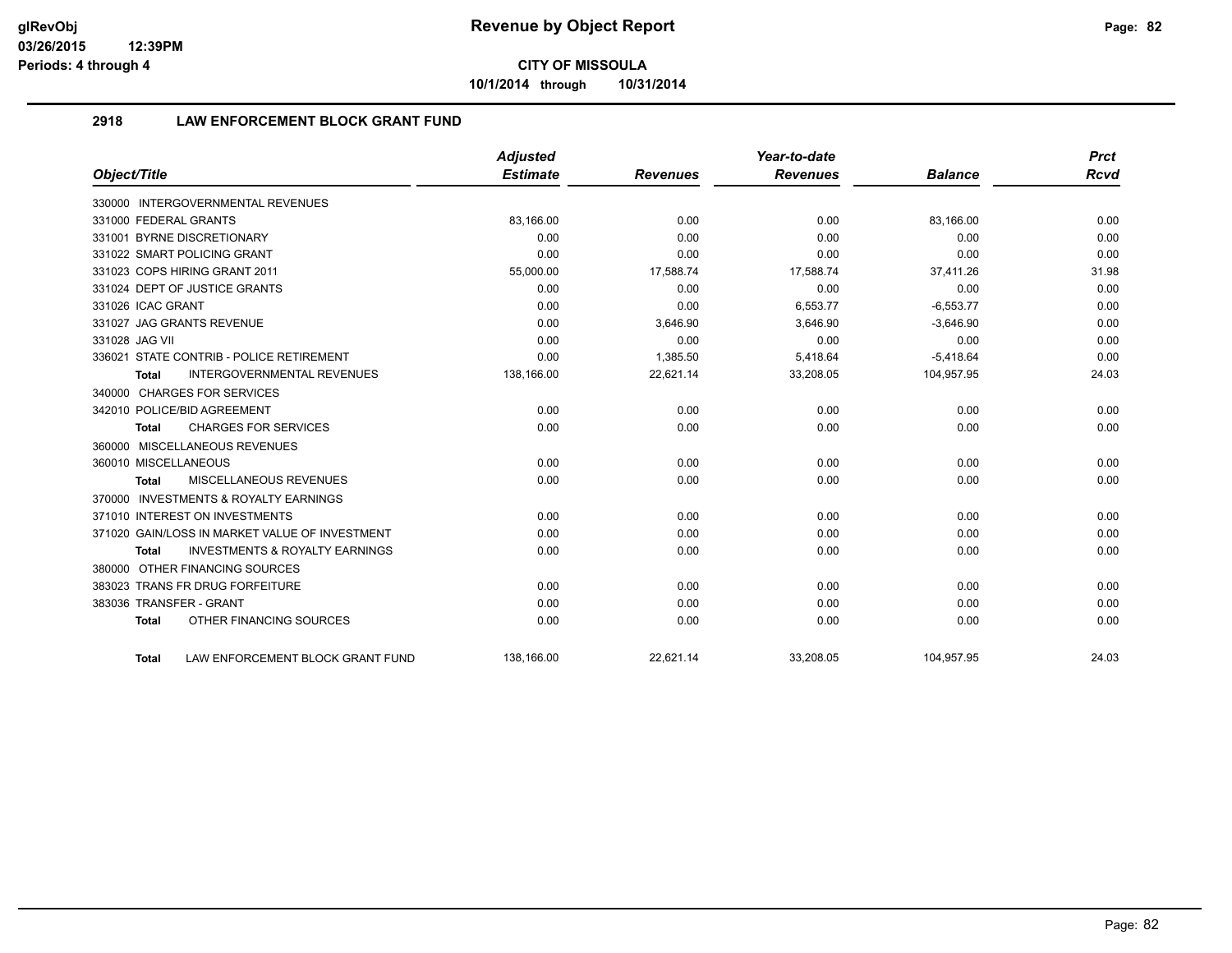**10/1/2014 through 10/31/2014**

# **2919 HIDTA FUND**

**2919 HIDTA FUND**

|                                        | <b>Adjusted</b> |                 | Year-to-date    |                | <b>Prct</b> |
|----------------------------------------|-----------------|-----------------|-----------------|----------------|-------------|
| Object/Title                           | <b>Estimate</b> | <b>Revenues</b> | <b>Revenues</b> | <b>Balance</b> | <b>Rcvd</b> |
| 340000 CHARGES FOR SERVICES            |                 |                 |                 |                |             |
| 342013 SECURITY INVEST FEES            | 50,000.00       | 17.484.90       | 40.087.24       | 9.912.76       | 80.17       |
| 342014 POLICE DEPARTMENT SERVICE FEES  | 142,300.00      | 23.878.34       | 44.588.34       | 97.711.66      | 31.33       |
| <b>CHARGES FOR SERVICES</b><br>Total   | 192.300.00      | 41.363.24       | 84.675.58       | 107.624.42     | 44.03       |
| 360000 MISCELLANEOUS REVENUES          |                 |                 |                 |                |             |
| 360010 MISCELLANEOUS                   | 0.00            | 0.00            | 0.00            | 0.00           | 0.00        |
| MISCELLANEOUS REVENUES<br><b>Total</b> | 0.00            | 0.00            | 0.00            | 0.00           | 0.00        |
| <b>HIDTA FUND</b><br><b>Total</b>      | 192.300.00      | 41.363.24       | 84.675.58       | 107.624.42     | 44.03       |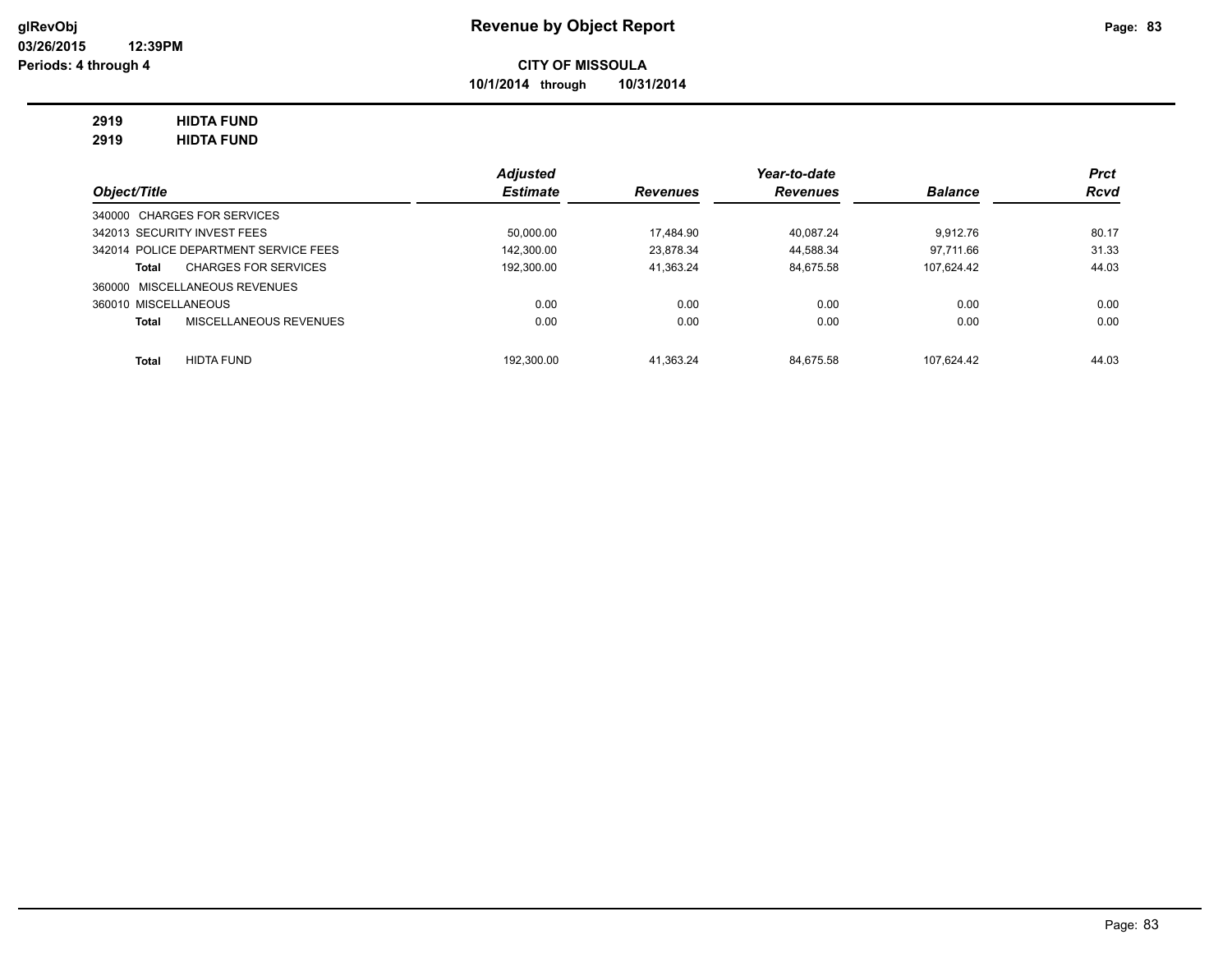**10/1/2014 through 10/31/2014**

#### **2919 HIDTA FUND**

|                                       | <b>Adjusted</b> |                 | Year-to-date    |                | <b>Prct</b> |
|---------------------------------------|-----------------|-----------------|-----------------|----------------|-------------|
| Object/Title                          | <b>Estimate</b> | <b>Revenues</b> | <b>Revenues</b> | <b>Balance</b> | <b>Rcvd</b> |
| 340000 CHARGES FOR SERVICES           |                 |                 |                 |                |             |
| 342013 SECURITY INVEST FEES           | 50.000.00       | 17.484.90       | 40.087.24       | 9.912.76       | 80.17       |
| 342014 POLICE DEPARTMENT SERVICE FEES | 142.300.00      | 23.878.34       | 44.588.34       | 97.711.66      | 31.33       |
| <b>CHARGES FOR SERVICES</b><br>Total  | 192,300.00      | 41,363.24       | 84.675.58       | 107.624.42     | 44.03       |
| 360000 MISCELLANEOUS REVENUES         |                 |                 |                 |                |             |
| 360010 MISCELLANEOUS                  | 0.00            | 0.00            | 0.00            | 0.00           | 0.00        |
| MISCELLANEOUS REVENUES<br>Total       | 0.00            | 0.00            | 0.00            | 0.00           | 0.00        |
|                                       |                 |                 |                 |                |             |
| <b>HIDTA FUND</b><br><b>Total</b>     | 192.300.00      | 41.363.24       | 84.675.58       | 107.624.42     | 44.03       |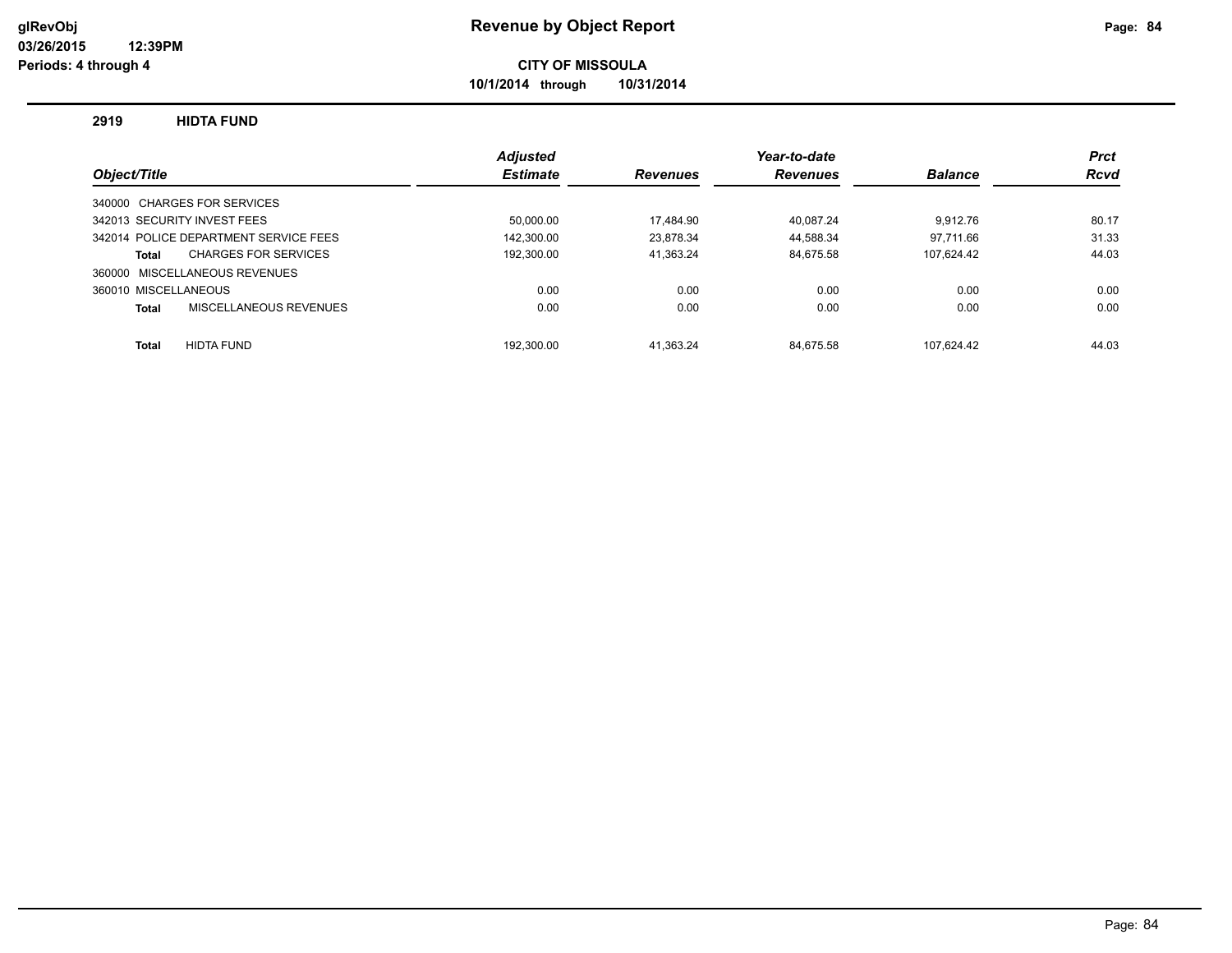**10/1/2014 through 10/31/2014**

# **2939 CDBG PROGRAM INCOME ACCOUNT**

**2939 CDBG PROGRAM INCOME ACCOUNT**

|                                                           | <b>Adjusted</b> |                 | Year-to-date    |                | <b>Prct</b> |
|-----------------------------------------------------------|-----------------|-----------------|-----------------|----------------|-------------|
| Object/Title                                              | <b>Estimate</b> | <b>Revenues</b> | <b>Revenues</b> | <b>Balance</b> | <b>Rcvd</b> |
| 330000 INTERGOVERNMENTAL REVENUES                         |                 |                 |                 |                |             |
| 331000 FEDERAL GRANTS                                     | 14,383.00       | 2,000.00        | 13,083.00       | 1,300.00       | 90.96       |
| <b>INTERGOVERNMENTAL REVENUES</b><br>Total                | 14,383.00       | 2,000.00        | 13,083.00       | 1,300.00       | 90.96       |
| 360000 MISCELLANEOUS REVENUES                             |                 |                 |                 |                |             |
| 360010 MISCELLANEOUS                                      | 0.00            | 0.00            | 0.00            | 0.00           | 0.00        |
| MISCELLANEOUS REVENUES<br><b>Total</b>                    | 0.00            | 0.00            | 0.00            | 0.00           | 0.00        |
| 370000 INVESTMENTS & ROYALTY EARNINGS                     |                 |                 |                 |                |             |
| 371010 INTEREST ON INVESTMENTS                            | 0.00            | 0.00            | 0.00            | 0.00           | 0.00        |
| 371020 GAIN/LOSS IN MARKET VALUE OF INVESTMENTS           | 0.00            | 0.00            | 0.00            | 0.00           | 0.00        |
| <b>INVESTMENTS &amp; ROYALTY EARNINGS</b><br><b>Total</b> | 0.00            | 0.00            | 0.00            | 0.00           | 0.00        |
| 380000 OTHER FINANCING SOURCES                            |                 |                 |                 |                |             |
| 383000 OPERATING TRANSFERS                                | 0.00            | 0.00            | 0.00            | 0.00           | 0.00        |
| 383009 TRANS FR TITLE I                                   | 0.00            | 0.00            | 0.00            | 0.00           | 0.00        |
| OTHER FINANCING SOURCES<br>Total                          | 0.00            | 0.00            | 0.00            | 0.00           | 0.00        |
| CDBG PROGRAM INCOME ACCOUNT<br><b>Total</b>               | 14,383.00       | 2,000.00        | 13,083.00       | 1,300.00       | 90.96       |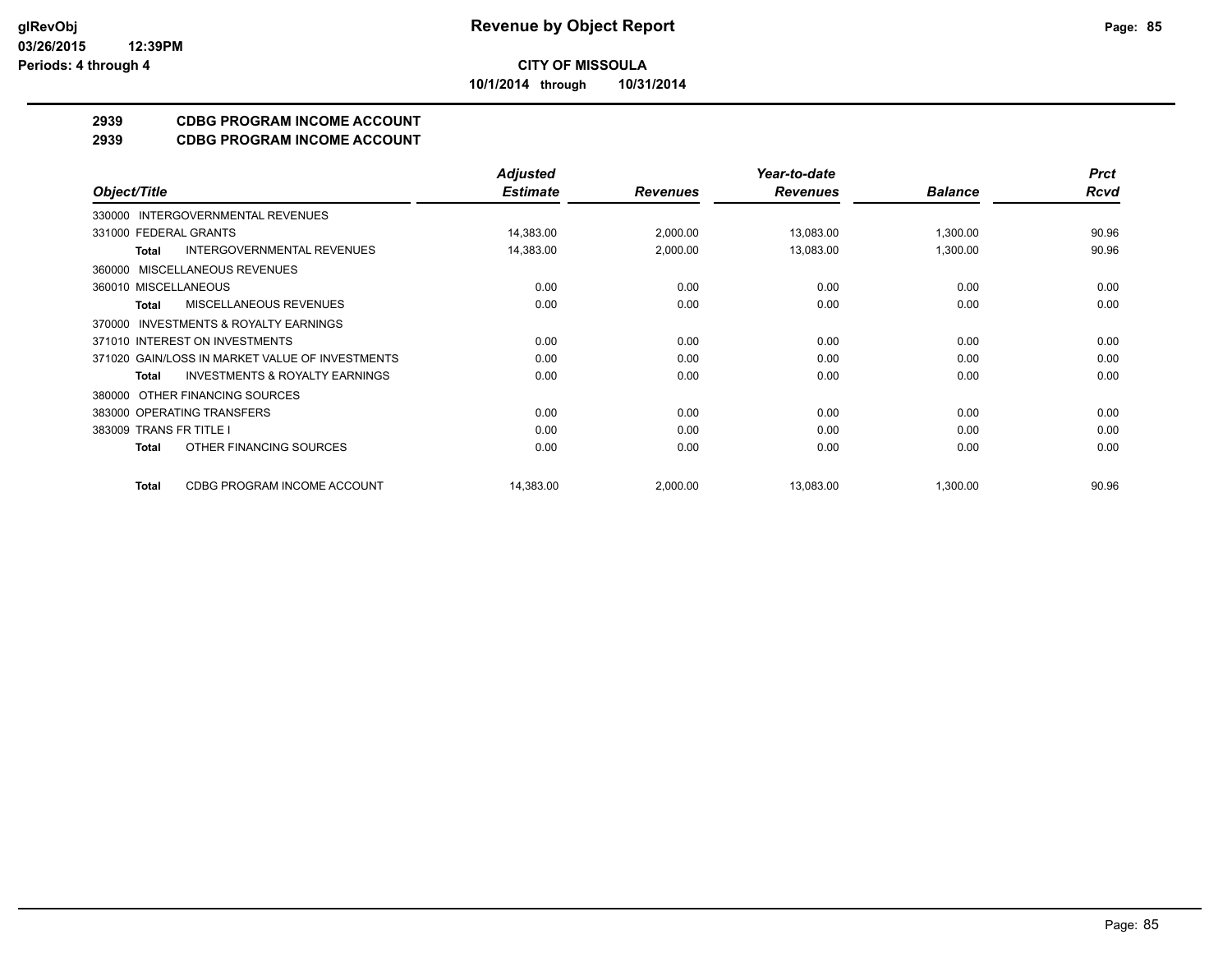**10/1/2014 through 10/31/2014**

# **2939 CDBG PROGRAM INCOME ACCOUNT**

|                                                           | <b>Adjusted</b> |                 | Year-to-date    |                | <b>Prct</b> |
|-----------------------------------------------------------|-----------------|-----------------|-----------------|----------------|-------------|
| Object/Title                                              | <b>Estimate</b> | <b>Revenues</b> | <b>Revenues</b> | <b>Balance</b> | Rcvd        |
| 330000 INTERGOVERNMENTAL REVENUES                         |                 |                 |                 |                |             |
| 331000 FEDERAL GRANTS                                     | 14,383.00       | 2,000.00        | 13,083.00       | 1,300.00       | 90.96       |
| INTERGOVERNMENTAL REVENUES<br><b>Total</b>                | 14,383.00       | 2,000.00        | 13,083.00       | 1,300.00       | 90.96       |
| 360000 MISCELLANEOUS REVENUES                             |                 |                 |                 |                |             |
| 360010 MISCELLANEOUS                                      | 0.00            | 0.00            | 0.00            | 0.00           | 0.00        |
| <b>MISCELLANEOUS REVENUES</b><br><b>Total</b>             | 0.00            | 0.00            | 0.00            | 0.00           | 0.00        |
| <b>INVESTMENTS &amp; ROYALTY EARNINGS</b><br>370000       |                 |                 |                 |                |             |
| 371010 INTEREST ON INVESTMENTS                            | 0.00            | 0.00            | 0.00            | 0.00           | 0.00        |
| 371020 GAIN/LOSS IN MARKET VALUE OF INVESTMENT            | 0.00            | 0.00            | 0.00            | 0.00           | 0.00        |
| <b>INVESTMENTS &amp; ROYALTY EARNINGS</b><br><b>Total</b> | 0.00            | 0.00            | 0.00            | 0.00           | 0.00        |
| OTHER FINANCING SOURCES<br>380000                         |                 |                 |                 |                |             |
| 383000 OPERATING TRANSFERS                                | 0.00            | 0.00            | 0.00            | 0.00           | 0.00        |
| 383009 TRANS FR TITLE I                                   | 0.00            | 0.00            | 0.00            | 0.00           | 0.00        |
| OTHER FINANCING SOURCES<br><b>Total</b>                   | 0.00            | 0.00            | 0.00            | 0.00           | 0.00        |
| CDBG PROGRAM INCOME ACCOUNT<br><b>Total</b>               | 14,383.00       | 2,000.00        | 13,083.00       | 1,300.00       | 90.96       |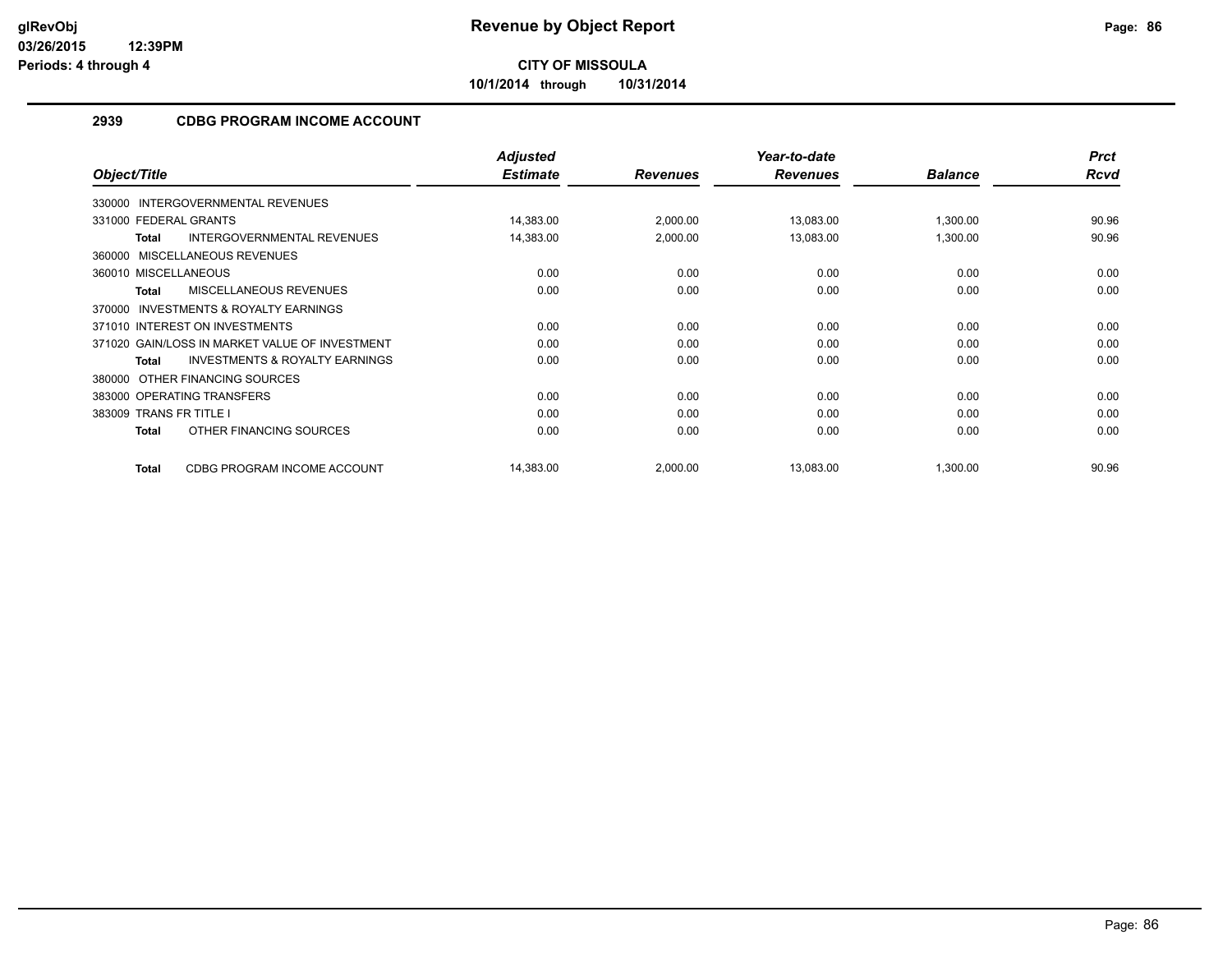**10/1/2014 through 10/31/2014**

# **2940 CDBG FUND**

**2940 CDBG FUND**

|                                                           | <b>Adjusted</b> |                 | Year-to-date    |                | <b>Prct</b> |
|-----------------------------------------------------------|-----------------|-----------------|-----------------|----------------|-------------|
| Object/Title                                              | <b>Estimate</b> | <b>Revenues</b> | <b>Revenues</b> | <b>Balance</b> | Rcvd        |
| 330000 INTERGOVERNMENTAL REVENUES                         |                 |                 |                 |                |             |
| 331010 ENTITLEMENT - CDBG                                 | 620,073.00      | 5,539.68        | 173,664.18      | 446,408.82     | 28.01       |
| 331012 ARRA/CDBG STIMULUS REVENUE                         | 0.00            | 0.00            | 0.00            | 0.00           | 0.00        |
| 331036 RIVER HOUSE GRANT                                  | 0.00            | 0.00            | 0.00            | 0.00           | 0.00        |
| 331037 ELOCAL.COM LOAN REPAYMENT                          | 0.00            | 0.00            | 0.00            | 0.00           | 0.00        |
| <b>INTERGOVERNMENTAL REVENUES</b><br><b>Total</b>         | 620,073.00      | 5,539.68        | 173,664.18      | 446,408.82     | 28.01       |
| 360000 MISCELLANEOUS REVENUES                             |                 |                 |                 |                |             |
| 360005 LOAN REPAYMENTS                                    | 0.00            | 0.00            | 0.00            | 0.00           | 0.00        |
| 360010 MISCELLANEOUS                                      | 0.00            | 0.00            | 0.00            | 0.00           | 0.00        |
| 360012 SEWER GRANT REPAYMENTS                             | 0.00            | 0.00            | 0.00            | 0.00           | 0.00        |
| 362000 OTHER MISCELLANEOUS REVENUE                        | 0.00            | 0.00            | 0.00            | 0.00           | 0.00        |
| <b>MISCELLANEOUS REVENUES</b><br><b>Total</b>             | 0.00            | 0.00            | 0.00            | 0.00           | 0.00        |
| <b>INVESTMENTS &amp; ROYALTY EARNINGS</b><br>370000       |                 |                 |                 |                |             |
| 371010 INTEREST ON INVESTMENTS                            | 0.00            | 0.00            | 0.00            | 0.00           | 0.00        |
| 371020 GAIN/LOSS IN MARKET VALUE OF INVESTMENTS           | 0.00            | 0.00            | 0.00            | 0.00           | 0.00        |
| <b>INVESTMENTS &amp; ROYALTY EARNINGS</b><br><b>Total</b> | 0.00            | 0.00            | 0.00            | 0.00           | 0.00        |
| OTHER FINANCING SOURCES<br>380000                         |                 |                 |                 |                |             |
| 383000 OPERATING TRANSFERS                                | 0.00            | 0.00            | 11,083.00       | $-11,083.00$   | 0.00        |
| 383009 TRANS FR TITLE I                                   | 0.00            | 0.00            | 0.00            | 0.00           | 0.00        |
| OTHER FINANCING SOURCES<br><b>Total</b>                   | 0.00            | 0.00            | 11,083.00       | $-11,083.00$   | 0.00        |
| <b>CDBG FUND</b><br><b>Total</b>                          | 620.073.00      | 5,539.68        | 184.747.18      | 435.325.82     | 29.79       |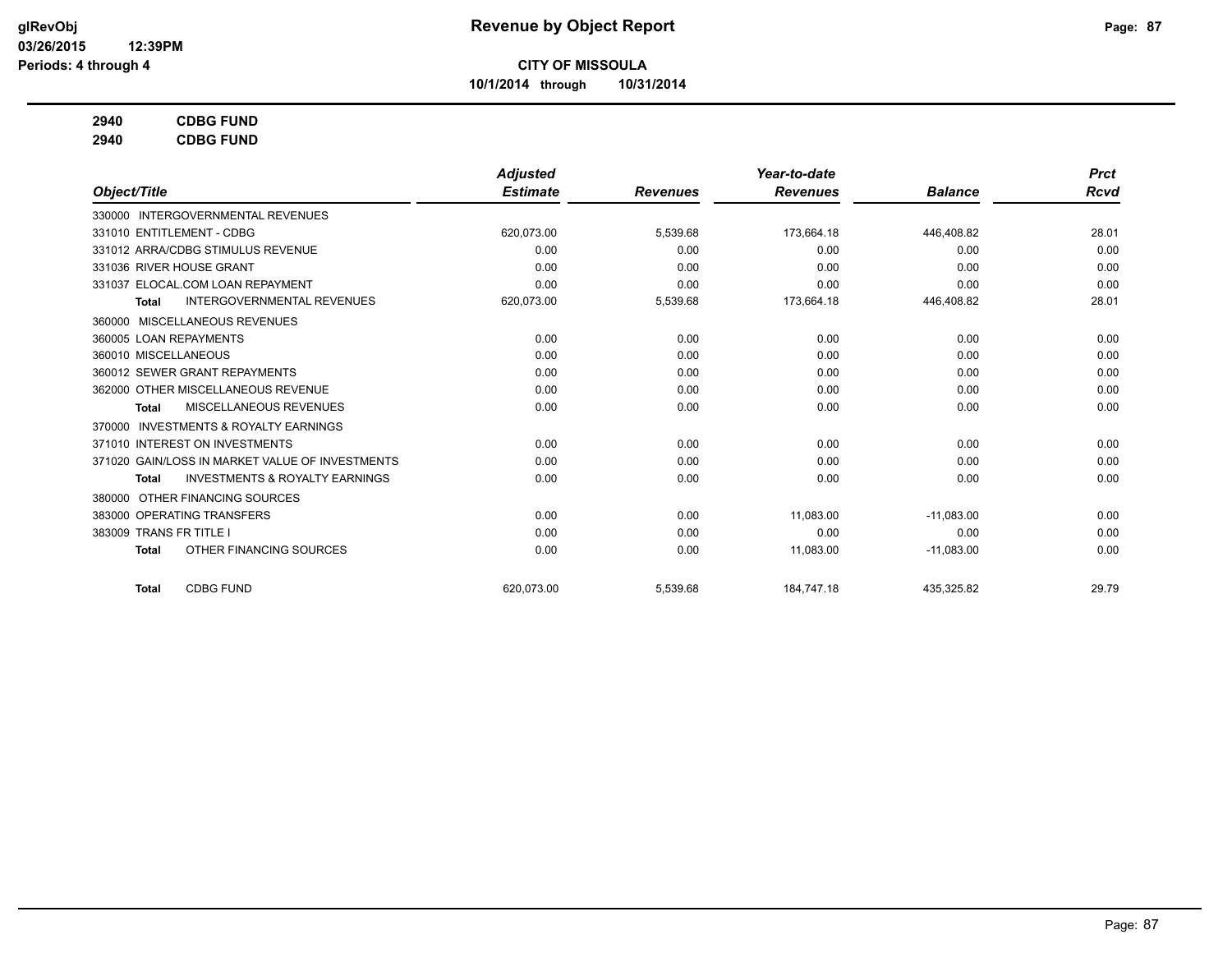**10/1/2014 through 10/31/2014**

**2940 CDBG FUND**

|                                                           | <b>Adjusted</b> |                 | Year-to-date    |                | <b>Prct</b> |
|-----------------------------------------------------------|-----------------|-----------------|-----------------|----------------|-------------|
| Object/Title                                              | <b>Estimate</b> | <b>Revenues</b> | <b>Revenues</b> | <b>Balance</b> | Rcvd        |
| 330000 INTERGOVERNMENTAL REVENUES                         |                 |                 |                 |                |             |
| 331010 ENTITLEMENT - CDBG                                 | 620.073.00      | 5,539.68        | 173,664.18      | 446.408.82     | 28.01       |
| 331012 ARRA/CDBG STIMULUS REVENUE                         | 0.00            | 0.00            | 0.00            | 0.00           | 0.00        |
| 331036 RIVER HOUSE GRANT                                  | 0.00            | 0.00            | 0.00            | 0.00           | 0.00        |
| 331037 ELOCAL.COM LOAN REPAYMENT                          | 0.00            | 0.00            | 0.00            | 0.00           | 0.00        |
| <b>INTERGOVERNMENTAL REVENUES</b><br><b>Total</b>         | 620,073.00      | 5,539.68        | 173,664.18      | 446,408.82     | 28.01       |
| 360000 MISCELLANEOUS REVENUES                             |                 |                 |                 |                |             |
| 360005 LOAN REPAYMENTS                                    | 0.00            | 0.00            | 0.00            | 0.00           | 0.00        |
| 360010 MISCELLANEOUS                                      | 0.00            | 0.00            | 0.00            | 0.00           | 0.00        |
| 360012 SEWER GRANT REPAYMENTS                             | 0.00            | 0.00            | 0.00            | 0.00           | 0.00        |
| 362000 OTHER MISCELLANEOUS REVENUE                        | 0.00            | 0.00            | 0.00            | 0.00           | 0.00        |
| MISCELLANEOUS REVENUES<br><b>Total</b>                    | 0.00            | 0.00            | 0.00            | 0.00           | 0.00        |
| 370000 INVESTMENTS & ROYALTY EARNINGS                     |                 |                 |                 |                |             |
| 371010 INTEREST ON INVESTMENTS                            | 0.00            | 0.00            | 0.00            | 0.00           | 0.00        |
| 371020 GAIN/LOSS IN MARKET VALUE OF INVESTMENT            | 0.00            | 0.00            | 0.00            | 0.00           | 0.00        |
| <b>INVESTMENTS &amp; ROYALTY EARNINGS</b><br><b>Total</b> | 0.00            | 0.00            | 0.00            | 0.00           | 0.00        |
| 380000 OTHER FINANCING SOURCES                            |                 |                 |                 |                |             |
| 383000 OPERATING TRANSFERS                                | 0.00            | 0.00            | 11,083.00       | $-11,083.00$   | 0.00        |
| 383009 TRANS FR TITLE I                                   | 0.00            | 0.00            | 0.00            | 0.00           | 0.00        |
| OTHER FINANCING SOURCES<br><b>Total</b>                   | 0.00            | 0.00            | 11,083.00       | $-11,083.00$   | 0.00        |
| <b>CDBG FUND</b><br><b>Total</b>                          | 620.073.00      | 5,539.68        | 184,747.18      | 435,325.82     | 29.79       |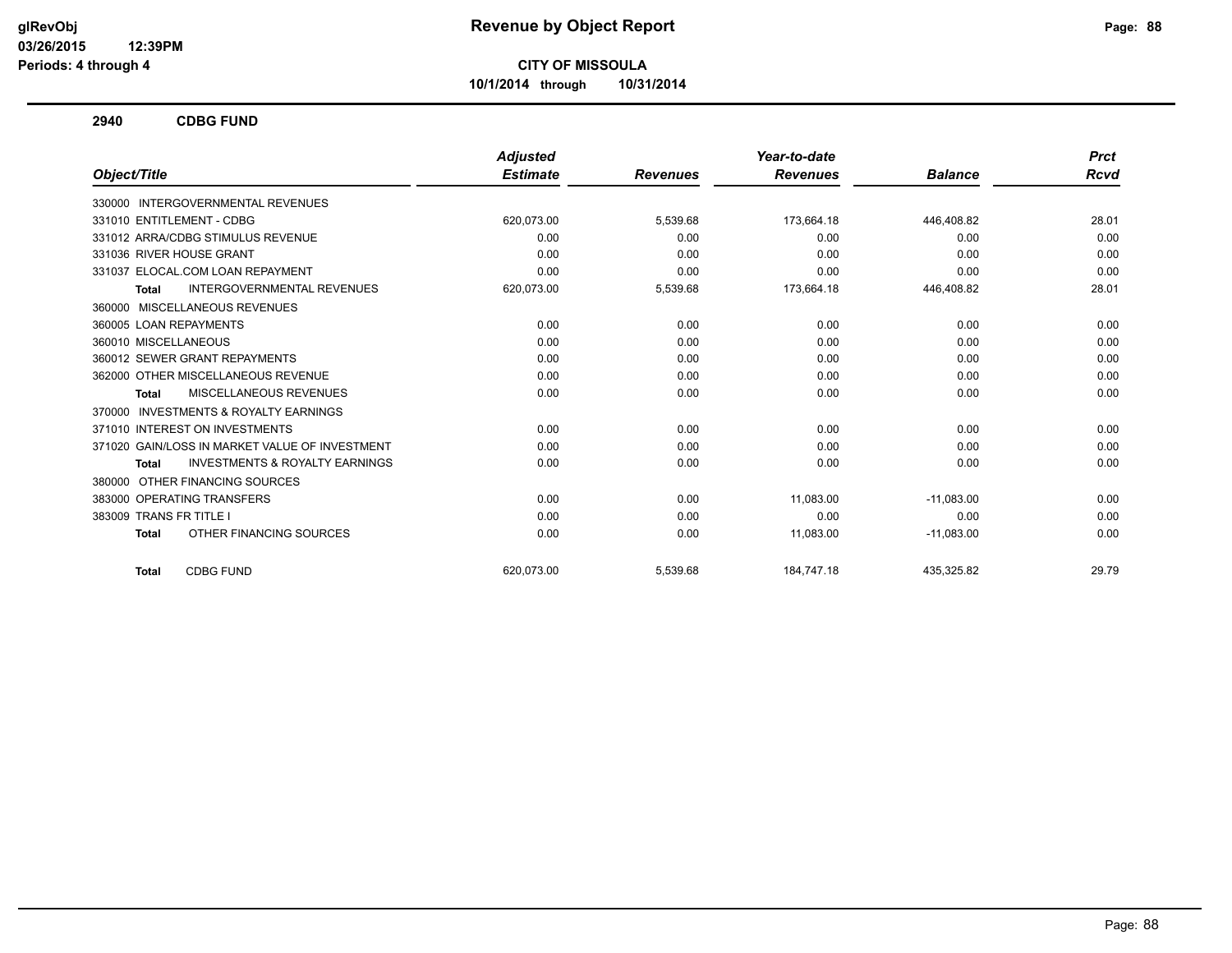**10/1/2014 through 10/31/2014**

## **2941 HOME FUND**

**2941 HOME FUND**

|                                |                                                 | <b>Adjusted</b> |                 | Year-to-date    |                | <b>Prct</b> |
|--------------------------------|-------------------------------------------------|-----------------|-----------------|-----------------|----------------|-------------|
| Object/Title                   |                                                 | <b>Estimate</b> | <b>Revenues</b> | <b>Revenues</b> | <b>Balance</b> | <b>Rcvd</b> |
|                                | 330000 INTERGOVERNMENTAL REVENUES               |                 |                 |                 |                |             |
|                                | 330000 INTERGOVERNMENTAL REVENUES               | 52,009.00       | 0.00            | 104,411.47      | $-52,402.47$   | 200.76      |
|                                | 331016 HOMEWORD 1800 PHILLIPS                   | 0.00            | 0.00            | 0.00            | 0.00           | 0.00        |
| 331033 WORD                    |                                                 | 0.00            | 36,668.15       | 10.731.00       | $-10,731.00$   | 0.00        |
|                                | 334145 WESTERN MT MENTAL HEALTH CTR             | 0.00            | 138,149.63      | 74,168.53       | $-74,168.53$   | 0.00        |
|                                | 334149 MISSOULA HOMEOWNERSHIP PROGRAM           | 300,000.00      | 0.00            | 0.00            | 300,000.00     | 0.00        |
|                                | 334153 FY14 DISTRICT XI HRC TBRA                | 0.00            | 0.00            | 0.00            | 0.00           | 0.00        |
| 334154 FY08 homeWORD           |                                                 | 0.00            | 0.00            | 0.00            | 0.00           | 0.00        |
| 334155 FY08 NMCDC              |                                                 | 0.00            | 0.00            | 0.00            | 0.00           | 0.00        |
|                                | 334156 HOME PROGRAM INCOME                      | 0.00            | 0.00            | 0.00            | 0.00           | 0.00        |
| 334157 FY09 MHA                |                                                 | 0.00            | 0.00            | 0.00            | 0.00           | 0.00        |
| 334159 FY09 HOMEWORD           |                                                 | 0.00            | 0.00            | 0.00            | 0.00           | 0.00        |
| 334160 FY09 NMCDC              |                                                 | 0.00            | 0.00            | 0.00            | 0.00           | 0.00        |
| 334161 FY10 DISTRICT XI HRC    |                                                 | 0.00            | 0.00            | 0.00            | 0.00           | 0.00        |
|                                | 334163 FY10 homeWORD/SOLSTICE APT               | 0.00            | 0.00            | 0.00            | 0.00           | 0.00        |
| <b>Total</b>                   | <b>INTERGOVERNMENTAL REVENUES</b>               | 352,009.00      | 174,817.78      | 189,311.00      | 162,698.00     | 53.78       |
|                                | 340000 CHARGES FOR SERVICES                     |                 |                 |                 |                |             |
| 341450 *** Title Not Found *** |                                                 | 0.00            | 0.00            | 0.00            | 0.00           | 0.00        |
| Total                          | <b>CHARGES FOR SERVICES</b>                     | 0.00            | 0.00            | 0.00            | 0.00           | 0.00        |
| 360000                         | MISCELLANEOUS REVENUES                          |                 |                 |                 |                |             |
| 360010 MISCELLANEOUS           |                                                 | 0.00            | 0.00            | 0.00            | 0.00           | 0.00        |
| <b>Total</b>                   | MISCELLANEOUS REVENUES                          | 0.00            | 0.00            | 0.00            | 0.00           | 0.00        |
| 370000                         | <b>INVESTMENTS &amp; ROYALTY EARNINGS</b>       |                 |                 |                 |                |             |
|                                | 371020 GAIN/LOSS IN MARKET VALUE OF INVESTMENTS | 0.00            | 0.00            | 0.00            | 0.00           | 0.00        |
| <b>Total</b>                   | <b>INVESTMENTS &amp; ROYALTY EARNINGS</b>       | 0.00            | 0.00            | 0.00            | 0.00           | 0.00        |
|                                |                                                 |                 |                 |                 |                |             |
| <b>Total</b>                   | <b>HOME FUND</b>                                | 352,009.00      | 174,817.78      | 189,311.00      | 162,698.00     | 53.78       |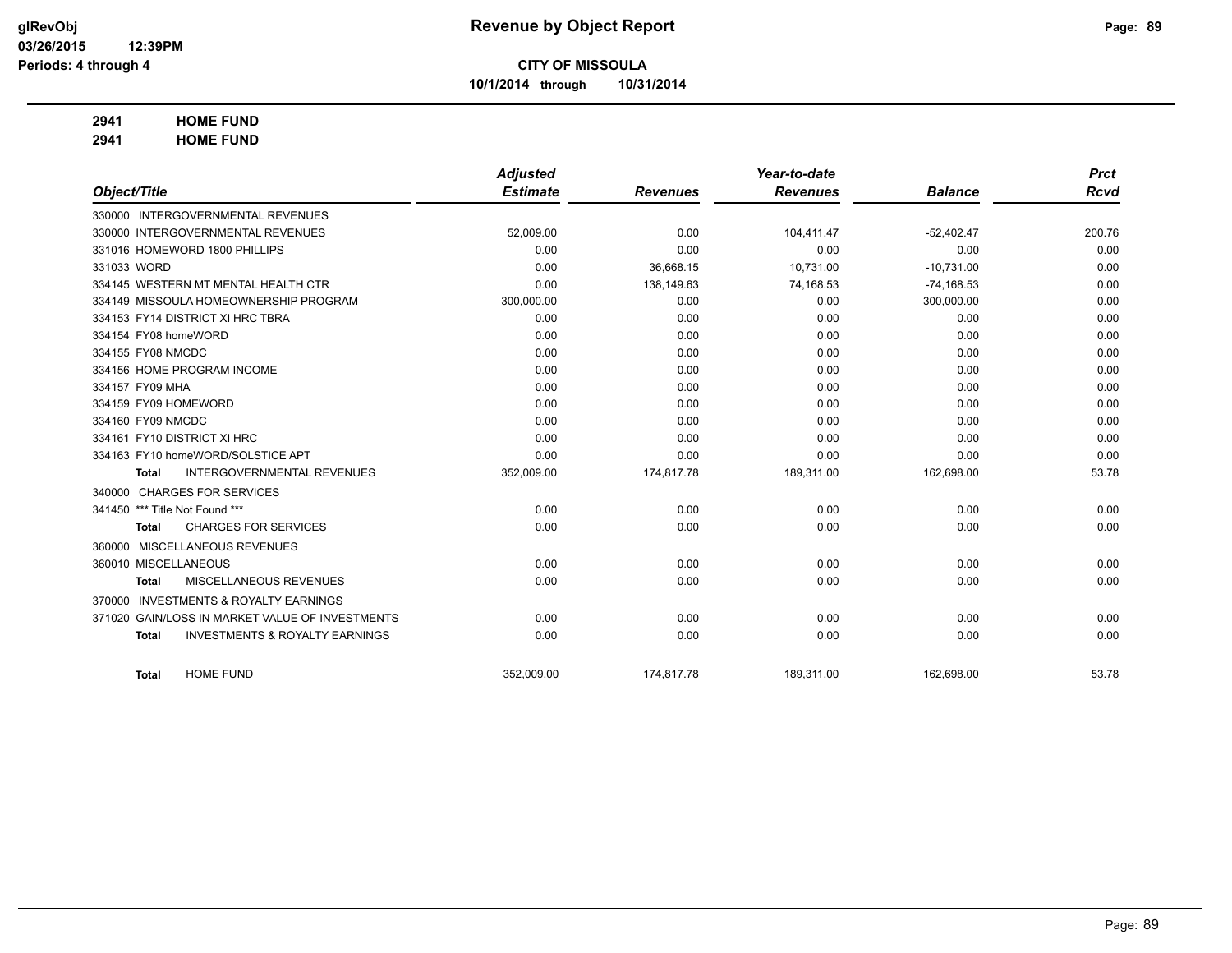**10/1/2014 through 10/31/2014**

**2941 HOME FUND**

|                                                           | <b>Adjusted</b> |                 | Year-to-date    |                | <b>Prct</b> |
|-----------------------------------------------------------|-----------------|-----------------|-----------------|----------------|-------------|
| Object/Title                                              | <b>Estimate</b> | <b>Revenues</b> | <b>Revenues</b> | <b>Balance</b> | <b>Rcvd</b> |
| 330000 INTERGOVERNMENTAL REVENUES                         |                 |                 |                 |                |             |
| 330000 INTERGOVERNMENTAL REVENUES                         | 52,009.00       | 0.00            | 104,411.47      | $-52,402.47$   | 200.76      |
| 331016 HOMEWORD 1800 PHILLIPS                             | 0.00            | 0.00            | 0.00            | 0.00           | 0.00        |
| 331033 WORD                                               | 0.00            | 36,668.15       | 10,731.00       | $-10,731.00$   | 0.00        |
| 334145 WESTERN MT MENTAL HEALTH CTR                       | 0.00            | 138,149.63      | 74,168.53       | $-74,168.53$   | 0.00        |
| 334149 MISSOULA HOMEOWNERSHIP PROGRAM                     | 300,000.00      | 0.00            | 0.00            | 300,000.00     | 0.00        |
| 334153 FY14 DISTRICT XI HRC TBRA                          | 0.00            | 0.00            | 0.00            | 0.00           | 0.00        |
| 334154 FY08 homeWORD                                      | 0.00            | 0.00            | 0.00            | 0.00           | 0.00        |
| 334155 FY08 NMCDC                                         | 0.00            | 0.00            | 0.00            | 0.00           | 0.00        |
| 334156 HOME PROGRAM INCOME                                | 0.00            | 0.00            | 0.00            | 0.00           | 0.00        |
| 334157 FY09 MHA                                           | 0.00            | 0.00            | 0.00            | 0.00           | 0.00        |
| 334159 FY09 HOMEWORD                                      | 0.00            | 0.00            | 0.00            | 0.00           | 0.00        |
| 334160 FY09 NMCDC                                         | 0.00            | 0.00            | 0.00            | 0.00           | 0.00        |
| 334161 FY10 DISTRICT XI HRC                               | 0.00            | 0.00            | 0.00            | 0.00           | 0.00        |
| 334163 FY10 homeWORD/SOLSTICE APT                         | 0.00            | 0.00            | 0.00            | 0.00           | 0.00        |
| <b>INTERGOVERNMENTAL REVENUES</b><br><b>Total</b>         | 352,009.00      | 174,817.78      | 189,311.00      | 162,698.00     | 53.78       |
| <b>CHARGES FOR SERVICES</b><br>340000                     |                 |                 |                 |                |             |
| 341450 *** Title Not Found ***                            | 0.00            | 0.00            | 0.00            | 0.00           | 0.00        |
| <b>CHARGES FOR SERVICES</b><br><b>Total</b>               | 0.00            | 0.00            | 0.00            | 0.00           | 0.00        |
| MISCELLANEOUS REVENUES<br>360000                          |                 |                 |                 |                |             |
| 360010 MISCELLANEOUS                                      | 0.00            | 0.00            | 0.00            | 0.00           | 0.00        |
| <b>MISCELLANEOUS REVENUES</b><br>Total                    | 0.00            | 0.00            | 0.00            | 0.00           | 0.00        |
| <b>INVESTMENTS &amp; ROYALTY EARNINGS</b><br>370000       |                 |                 |                 |                |             |
| GAIN/LOSS IN MARKET VALUE OF INVESTMENT<br>371020         | 0.00            | 0.00            | 0.00            | 0.00           | 0.00        |
| <b>INVESTMENTS &amp; ROYALTY EARNINGS</b><br><b>Total</b> | 0.00            | 0.00            | 0.00            | 0.00           | 0.00        |
| <b>HOME FUND</b><br><b>Total</b>                          | 352,009.00      | 174,817.78      | 189,311.00      | 162,698.00     | 53.78       |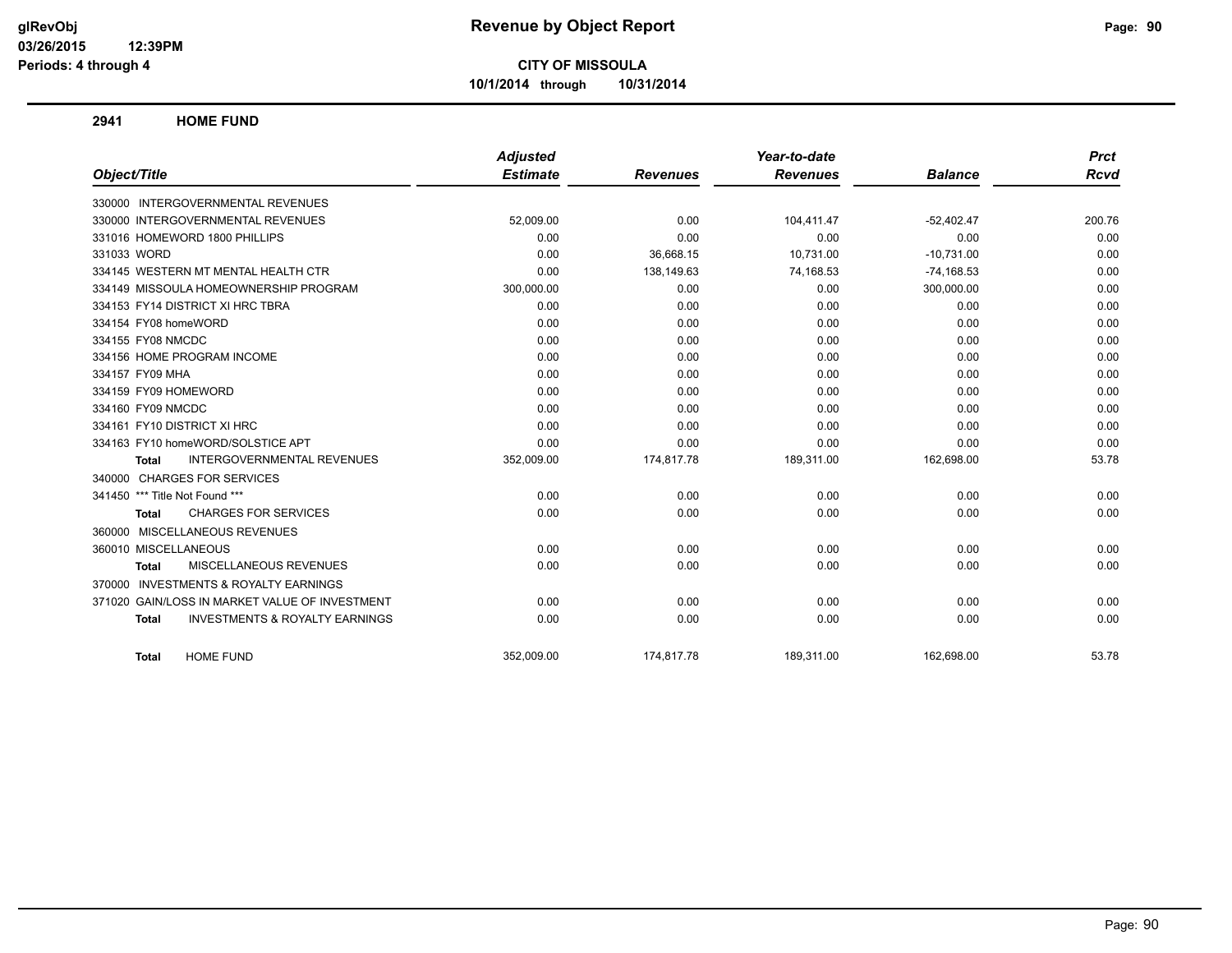**10/1/2014 through 10/31/2014**

# **2942 ADDI PROGRAM**

**2942 ADDI PROGRAM**

|                                                 | <b>Adjusted</b> |                 | Year-to-date    |                | <b>Prct</b> |
|-------------------------------------------------|-----------------|-----------------|-----------------|----------------|-------------|
| Object/Title                                    | <b>Estimate</b> | <b>Revenues</b> | <b>Revenues</b> | <b>Balance</b> | Rcvd        |
| 330000 INTERGOVERNMENTAL REVENUES               |                 |                 |                 |                |             |
| 330000 INTERGOVERNMENTAL REVENUES               | 0.00            | 0.00            | 0.00            | 0.00           | 0.00        |
| 334146 ADDI FUNDS-1ST TIME HOMEBUYERS           | 12.243.00       | 0.00            | 0.00            | 12.243.00      | 0.00        |
| INTERGOVERNMENTAL REVENUES<br>Total             | 12.243.00       | 0.00            | 0.00            | 12.243.00      | 0.00        |
| 370000 INVESTMENTS & ROYALTY EARNINGS           |                 |                 |                 |                |             |
| 371010 INTEREST ON INVESTMENTS                  | 0.00            | 0.00            | 0.00            | 0.00           | 0.00        |
| 371020 GAIN/LOSS IN MARKET VALUE OF INVESTMENTS | 0.00            | 0.00            | 0.00            | 0.00           | 0.00        |
| INVESTMENTS & ROYALTY EARNINGS<br>Total         | 0.00            | 0.00            | 0.00            | 0.00           | 0.00        |
|                                                 |                 |                 |                 |                |             |
| <b>ADDI PROGRAM</b><br>Total                    | 12.243.00       | 0.00            | 0.00            | 12.243.00      | 0.00        |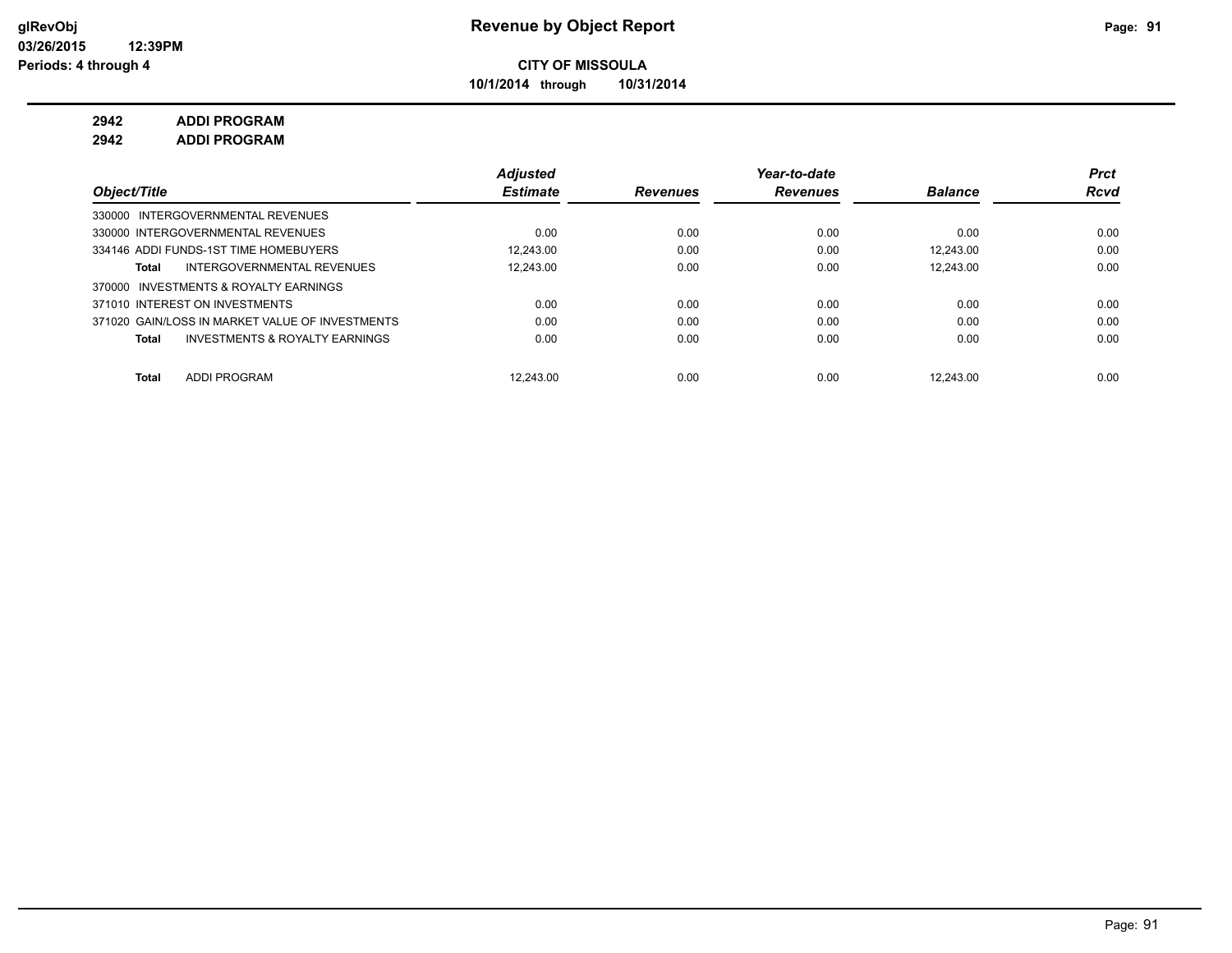**10/1/2014 through 10/31/2014**

#### **2942 ADDI PROGRAM**

|                                                | <b>Adjusted</b> |                 | Year-to-date    |                | <b>Prct</b> |
|------------------------------------------------|-----------------|-----------------|-----------------|----------------|-------------|
| Object/Title                                   | <b>Estimate</b> | <b>Revenues</b> | <b>Revenues</b> | <b>Balance</b> | <b>Rcvd</b> |
| 330000 INTERGOVERNMENTAL REVENUES              |                 |                 |                 |                |             |
| 330000 INTERGOVERNMENTAL REVENUES              | 0.00            | 0.00            | 0.00            | 0.00           | 0.00        |
| 334146 ADDI FUNDS-1ST TIME HOMEBUYERS          | 12.243.00       | 0.00            | 0.00            | 12.243.00      | 0.00        |
| INTERGOVERNMENTAL REVENUES<br>Total            | 12.243.00       | 0.00            | 0.00            | 12.243.00      | 0.00        |
| 370000 INVESTMENTS & ROYALTY EARNINGS          |                 |                 |                 |                |             |
| 371010 INTEREST ON INVESTMENTS                 | 0.00            | 0.00            | 0.00            | 0.00           | 0.00        |
| 371020 GAIN/LOSS IN MARKET VALUE OF INVESTMENT | 0.00            | 0.00            | 0.00            | 0.00           | 0.00        |
| INVESTMENTS & ROYALTY EARNINGS<br>Total        | 0.00            | 0.00            | 0.00            | 0.00           | 0.00        |
| <b>ADDI PROGRAM</b>                            | 12.243.00       | 0.00            | 0.00            | 12.243.00      | 0.00        |
| <b>Total</b>                                   |                 |                 |                 |                |             |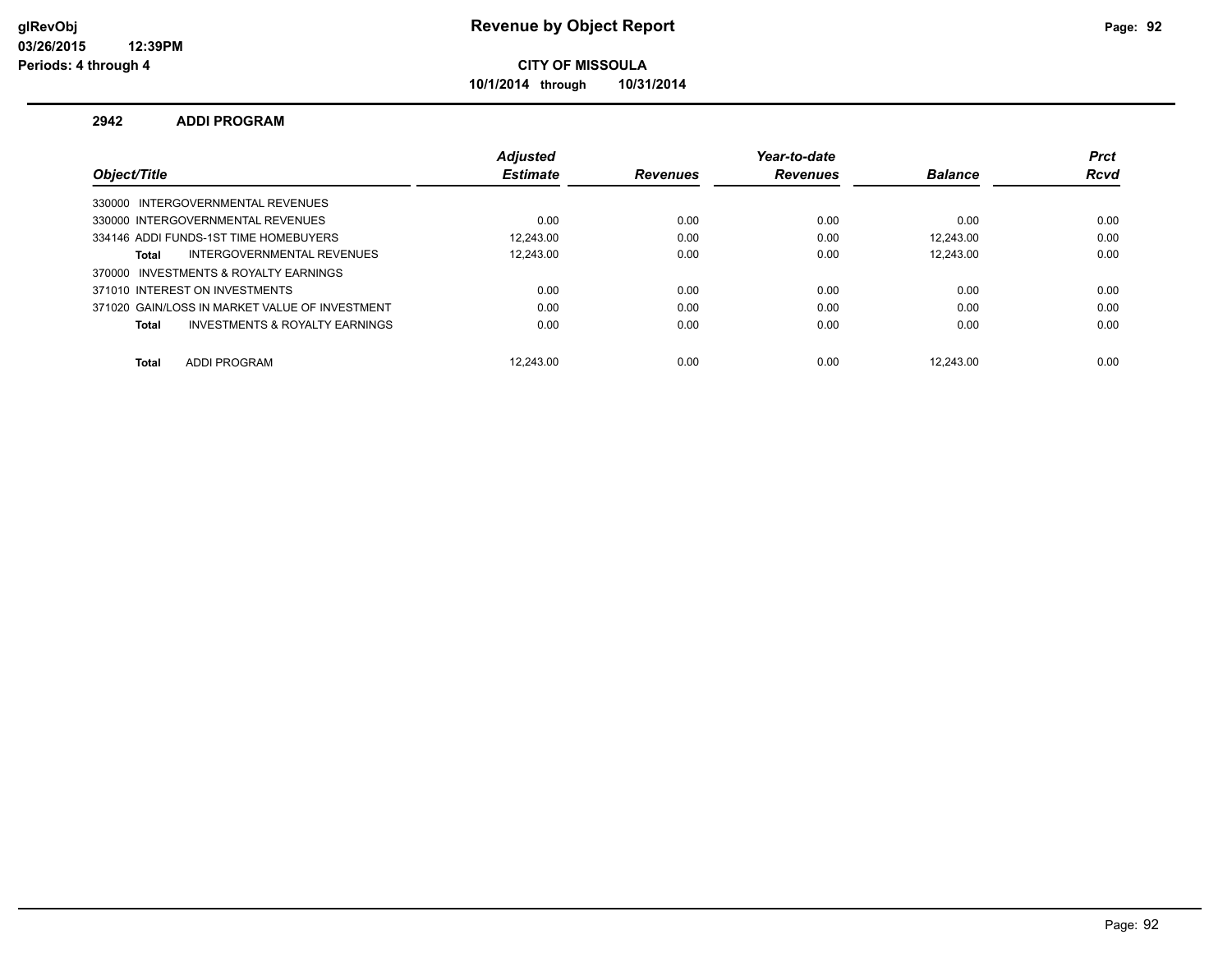**10/1/2014 through 10/31/2014**

#### **2943 CITY HOME PROGRAM INCOME**

#### **2943 CITY HOME PROGRAM INCOME**

|                                     | <b>Adjusted</b> |                 | Year-to-date    |                | <b>Prct</b> |
|-------------------------------------|-----------------|-----------------|-----------------|----------------|-------------|
| Object/Title                        | <b>Estimate</b> | <b>Revenues</b> | <b>Revenues</b> | <b>Balance</b> | <b>Rcvd</b> |
| 330000 INTERGOVERNMENTAL REVENUES   |                 |                 |                 |                |             |
| 334156 *** Title Not Found ***      | 35,500.00       | 0.00            | 0.00            | 35,500.00      | 0.00        |
| INTERGOVERNMENTAL REVENUES<br>Total | 35,500.00       | 0.00            | 0.00            | 35,500.00      | 0.00        |
| 360000 MISCELLANEOUS REVENUES       |                 |                 |                 |                |             |
| 360010 MISCELLANEOUS                | 0.00            | 0.00            | 200.01          | $-200.01$      | 0.00        |
| MISCELLANEOUS REVENUES<br>Total     | 0.00            | 0.00            | 200.01          | $-200.01$      | 0.00        |
| 380000 OTHER FINANCING SOURCES      |                 |                 |                 |                |             |
| 383000 OPERATING TRANSFERS          | 0.00            | 66.67           | 66.67           | $-66.67$       | 0.00        |
| OTHER FINANCING SOURCES<br>Total    | 0.00            | 66.67           | 66.67           | $-66.67$       | 0.00        |
| CITY HOME PROGRAM INCOME<br>Total   | 35.500.00       | 66.67           | 266.68          | 35.233.32      | 0.75        |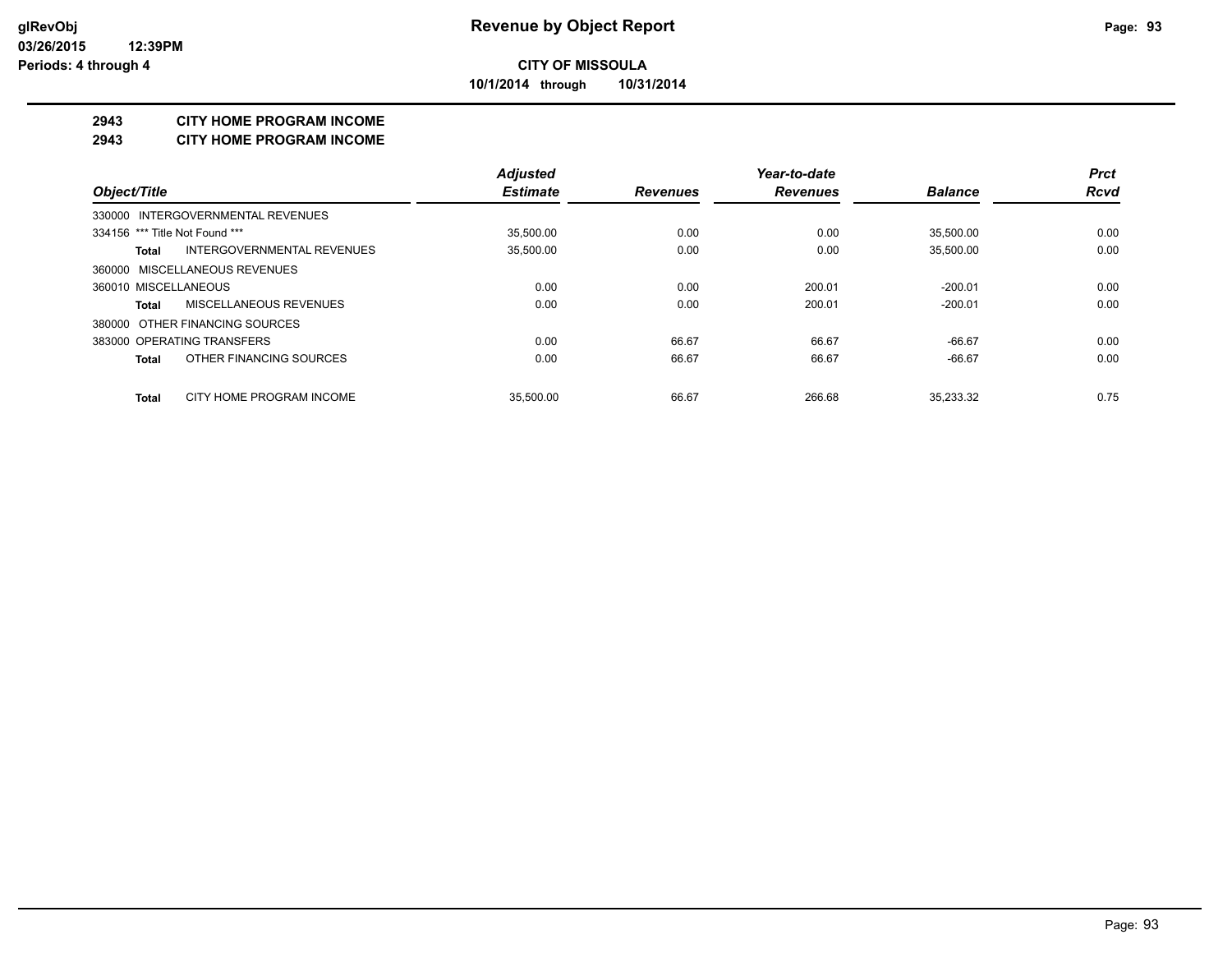**10/1/2014 through 10/31/2014**

## **2943 CITY HOME PROGRAM INCOME**

| Object/Title                   |                                   | <b>Adjusted</b><br><b>Estimate</b> | <b>Revenues</b> | Year-to-date<br><b>Revenues</b> | <b>Balance</b> | <b>Prct</b><br><b>Rcvd</b> |
|--------------------------------|-----------------------------------|------------------------------------|-----------------|---------------------------------|----------------|----------------------------|
|                                | 330000 INTERGOVERNMENTAL REVENUES |                                    |                 |                                 |                |                            |
| 334156 *** Title Not Found *** |                                   | 35.500.00                          | 0.00            | 0.00                            | 35.500.00      | 0.00                       |
| <b>Total</b>                   | INTERGOVERNMENTAL REVENUES        | 35,500.00                          | 0.00            | 0.00                            | 35.500.00      | 0.00                       |
|                                | 360000 MISCELLANEOUS REVENUES     |                                    |                 |                                 |                |                            |
| 360010 MISCELLANEOUS           |                                   | 0.00                               | 0.00            | 200.01                          | $-200.01$      | 0.00                       |
| <b>Total</b>                   | MISCELLANEOUS REVENUES            | 0.00                               | 0.00            | 200.01                          | $-200.01$      | 0.00                       |
|                                | 380000 OTHER FINANCING SOURCES    |                                    |                 |                                 |                |                            |
|                                | 383000 OPERATING TRANSFERS        | 0.00                               | 66.67           | 66.67                           | $-66.67$       | 0.00                       |
| <b>Total</b>                   | OTHER FINANCING SOURCES           | 0.00                               | 66.67           | 66.67                           | $-66.67$       | 0.00                       |
| <b>Total</b>                   | CITY HOME PROGRAM INCOME          | 35.500.00                          | 66.67           | 266.68                          | 35.233.32      | 0.75                       |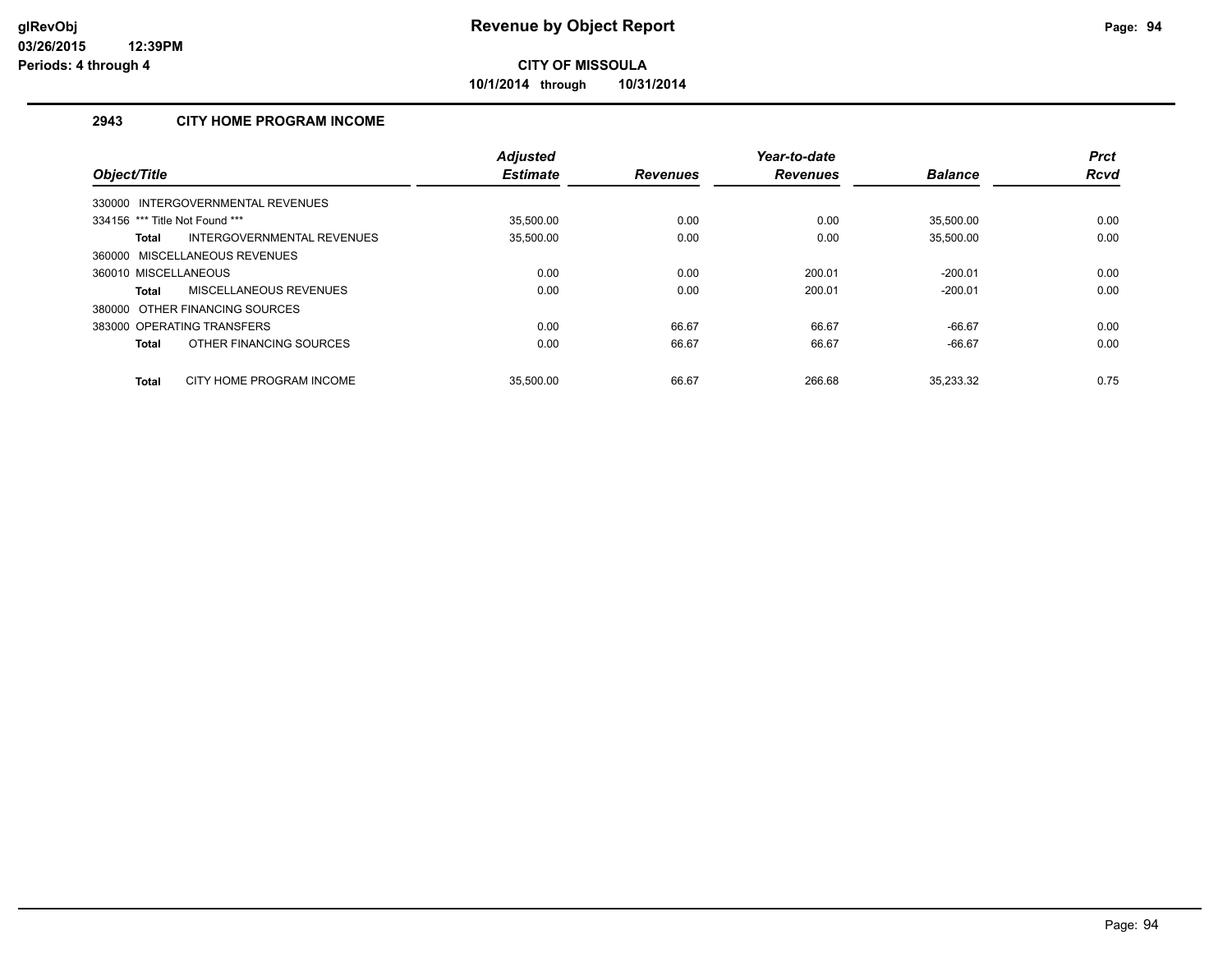**10/1/2014 through 10/31/2014**

# **2944 NEIGHBORHOOD STABILIZATION PROGRAM**

# **2944 NEIGHBORHOOD STABILIZATION PROGRAM**

|                                                    | <b>Adjusted</b> |                 | Year-to-date    |                | <b>Prct</b> |
|----------------------------------------------------|-----------------|-----------------|-----------------|----------------|-------------|
| Object/Title                                       | <b>Estimate</b> | <b>Revenues</b> | <b>Revenues</b> | <b>Balance</b> | Rcvd        |
| 330000 INTERGOVERNMENTAL REVENUES                  |                 |                 |                 |                |             |
| 331011 NSP GRANT/SILVERTIP PROJECT                 | 0.00            | 0.00            | 0.00            | 0.00           | 0.00        |
| 331017 HUD 6.7M/SILVERTIP APTS                     | 0.00            | 0.00            | 0.00            | 0.00           | 0.00        |
| 331018 MHA 1M/SILVERTIP APTS                       | 0.00            | 0.00            | 0.00            | 0.00           | 0.00        |
| <b>INTERGOVERNMENTAL REVENUES</b><br>Total         | 0.00            | 0.00            | 0.00            | 0.00           | 0.00        |
|                                                    |                 |                 |                 |                |             |
| NEIGHBORHOOD STABILIZATION PROGRAM<br><b>Total</b> | 0.00            | 0.00            | 0.00            | 0.00           | 0.00        |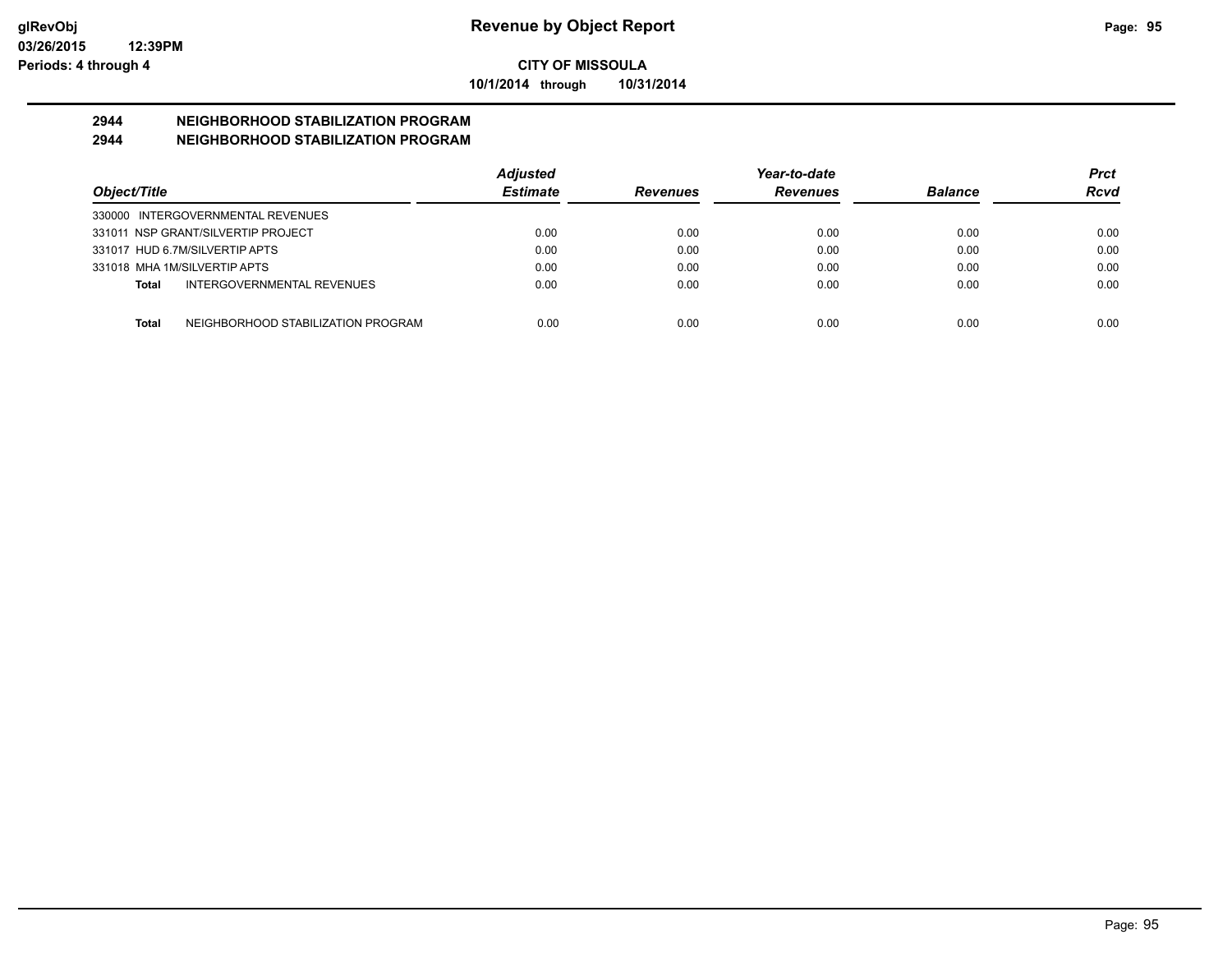**10/1/2014 through 10/31/2014**

#### **2944 NEIGHBORHOOD STABILIZATION PROGRAM**

| Object/Title |                                    | <b>Adiusted</b><br><b>Estimate</b> | <b>Revenues</b> | Year-to-date<br><b>Revenues</b> | <b>Balance</b> | <b>Prct</b><br><b>Rcvd</b> |
|--------------|------------------------------------|------------------------------------|-----------------|---------------------------------|----------------|----------------------------|
|              | 330000 INTERGOVERNMENTAL REVENUES  |                                    |                 |                                 |                |                            |
|              | 331011 NSP GRANT/SILVERTIP PROJECT | 0.00                               | 0.00            | 0.00                            | 0.00           | 0.00                       |
|              | 331017 HUD 6.7M/SILVERTIP APTS     | 0.00                               | 0.00            | 0.00                            | 0.00           | 0.00                       |
|              | 331018 MHA 1M/SILVERTIP APTS       | 0.00                               | 0.00            | 0.00                            | 0.00           | 0.00                       |
| <b>Total</b> | INTERGOVERNMENTAL REVENUES         | 0.00                               | 0.00            | 0.00                            | 0.00           | 0.00                       |
| <b>Total</b> | NEIGHBORHOOD STABILIZATION PROGRAM | 0.00                               | 0.00            | 0.00                            | 0.00           | 0.00                       |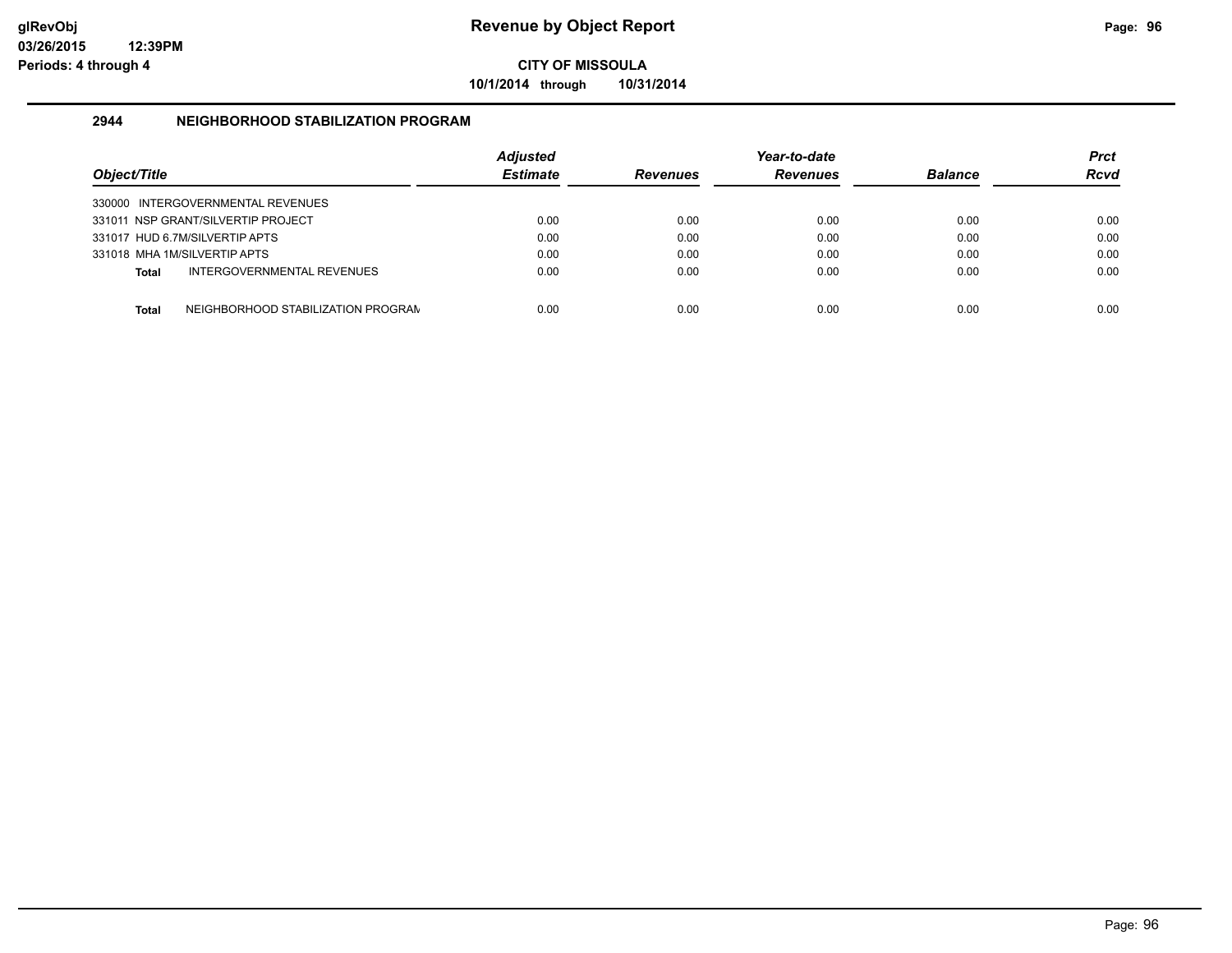**10/1/2014 through 10/31/2014**

### **2955 TRANSPORTATION**

**2955 TRANSPORTATION**

|                                   |                                           | <b>Adjusted</b> |                 | Year-to-date    |                | <b>Prct</b> |
|-----------------------------------|-------------------------------------------|-----------------|-----------------|-----------------|----------------|-------------|
| Object/Title                      |                                           | <b>Estimate</b> | <b>Revenues</b> | <b>Revenues</b> | <b>Balance</b> | Rcvd        |
| 330000 INTERGOVERNMENTAL REVENUES |                                           |                 |                 |                 |                |             |
| 331054 FHWA PL GRANT              |                                           | 602,667.00      | 0.00            | 0.00            | 602,667.00     | 0.00        |
| 331055 FTA GRANT                  |                                           | 17.744.00       | 0.00            | 0.00            | 17.744.00      | 0.00        |
| 331056 MDT FEDERAL CMAQ           |                                           | 381,084.00      | 0.00            | 0.00            | 381,084.00     | 0.00        |
| 331057 TRANSIT-MUTD CMAQ          |                                           | 151,515.00      | 0.00            | 0.00            | 151,515.00     | 0.00        |
| 336023 STATE CONTRIB. - PERS      |                                           | 0.00            | 81.76           | 170.70          | $-170.70$      | 0.00        |
| 336030 COUNTY CONTRIBUTION        |                                           | 9,900.00        | 0.00            | 0.00            | 9,900.00       | 0.00        |
| <b>Total</b>                      | <b>INTERGOVERNMENTAL REVENUES</b>         | 1,162,910.00    | 81.76           | 170.70          | 1,162,739.30   | 0.01        |
| 360000 MISCELLANEOUS REVENUES     |                                           |                 |                 |                 |                |             |
|                                   | 362000 OTHER MISCELLANEOUS REVENUE        | 0.00            | 1,000.00        | 1,000.00        | $-1,000.00$    | 0.00        |
| 365016 LOCAL MATCH MDT            |                                           | 13,585.00       | 0.00            | 0.00            | 13,585.00      | 0.00        |
| 365017 LOCAL MATCH TRANSIT        |                                           | 9,559.00        | 0.00            | 0.00            | 9,559.00       | 0.00        |
| <b>Total</b>                      | <b>MISCELLANEOUS REVENUES</b>             | 23,144.00       | 1,000.00        | 1,000.00        | 22,144.00      | 4.32        |
| 370000                            | <b>INVESTMENTS &amp; ROYALTY EARNINGS</b> |                 |                 |                 |                |             |
| 371010 INTEREST ON INVESTMENTS    |                                           | 0.00            | 0.00            | 0.00            | 0.00           | 0.00        |
| <b>Total</b>                      | <b>INVESTMENTS &amp; ROYALTY EARNINGS</b> | 0.00            | 0.00            | 0.00            | 0.00           | 0.00        |
| 380000                            | OTHER FINANCING SOURCES                   |                 |                 |                 |                |             |
| 383000 OPERATING TRANSFERS        |                                           | 9,900.00        | 0.00            | 0.00            | 9,900.00       | 0.00        |
| 383029 TRANS FR GENERAL           |                                           | 74.718.00       | 0.00            | 0.00            | 74.718.00      | 0.00        |
| <b>Total</b>                      | OTHER FINANCING SOURCES                   | 84,618.00       | 0.00            | 0.00            | 84,618.00      | 0.00        |
| <b>Total</b>                      | <b>TRANSPORTATION</b>                     | 1.270.672.00    | 1,081.76        | 1,170.70        | 1,269,501.30   | 0.09        |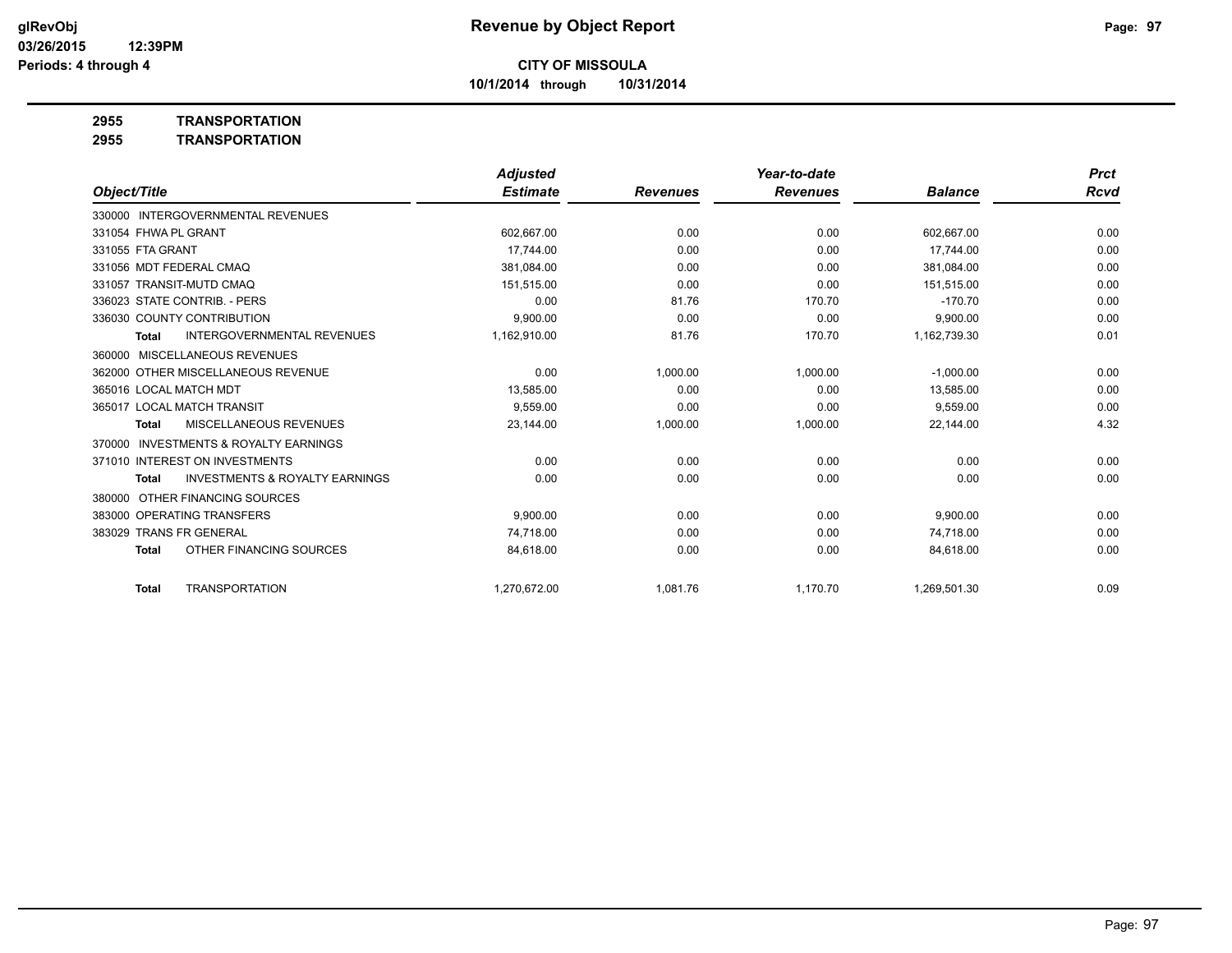**10/1/2014 through 10/31/2014**

#### **2955 TRANSPORTATION**

|                         |                                           | <b>Adjusted</b> |                 | Year-to-date    |                | <b>Prct</b> |
|-------------------------|-------------------------------------------|-----------------|-----------------|-----------------|----------------|-------------|
| Object/Title            |                                           | <b>Estimate</b> | <b>Revenues</b> | <b>Revenues</b> | <b>Balance</b> | <b>Rcvd</b> |
|                         | 330000 INTERGOVERNMENTAL REVENUES         |                 |                 |                 |                |             |
| 331054 FHWA PL GRANT    |                                           | 602,667.00      | 0.00            | 0.00            | 602,667.00     | 0.00        |
| 331055 FTA GRANT        |                                           | 17.744.00       | 0.00            | 0.00            | 17,744.00      | 0.00        |
| 331056 MDT FEDERAL CMAQ |                                           | 381,084.00      | 0.00            | 0.00            | 381,084.00     | 0.00        |
|                         | 331057 TRANSIT-MUTD CMAQ                  | 151,515.00      | 0.00            | 0.00            | 151,515.00     | 0.00        |
|                         | 336023 STATE CONTRIB. - PERS              | 0.00            | 81.76           | 170.70          | $-170.70$      | 0.00        |
|                         | 336030 COUNTY CONTRIBUTION                | 9,900.00        | 0.00            | 0.00            | 9,900.00       | 0.00        |
| <b>Total</b>            | <b>INTERGOVERNMENTAL REVENUES</b>         | 1,162,910.00    | 81.76           | 170.70          | 1,162,739.30   | 0.01        |
|                         | 360000 MISCELLANEOUS REVENUES             |                 |                 |                 |                |             |
|                         | 362000 OTHER MISCELLANEOUS REVENUE        | 0.00            | 1.000.00        | 1.000.00        | $-1,000.00$    | 0.00        |
| 365016 LOCAL MATCH MDT  |                                           | 13,585.00       | 0.00            | 0.00            | 13,585.00      | 0.00        |
|                         | 365017 LOCAL MATCH TRANSIT                | 9,559.00        | 0.00            | 0.00            | 9,559.00       | 0.00        |
| <b>Total</b>            | MISCELLANEOUS REVENUES                    | 23,144.00       | 1,000.00        | 1,000.00        | 22,144.00      | 4.32        |
|                         | 370000 INVESTMENTS & ROYALTY EARNINGS     |                 |                 |                 |                |             |
|                         | 371010 INTEREST ON INVESTMENTS            | 0.00            | 0.00            | 0.00            | 0.00           | 0.00        |
| <b>Total</b>            | <b>INVESTMENTS &amp; ROYALTY EARNINGS</b> | 0.00            | 0.00            | 0.00            | 0.00           | 0.00        |
|                         | 380000 OTHER FINANCING SOURCES            |                 |                 |                 |                |             |
|                         | 383000 OPERATING TRANSFERS                | 9,900.00        | 0.00            | 0.00            | 9,900.00       | 0.00        |
| 383029 TRANS FR GENERAL |                                           | 74,718.00       | 0.00            | 0.00            | 74,718.00      | 0.00        |
| Total                   | OTHER FINANCING SOURCES                   | 84,618.00       | 0.00            | 0.00            | 84,618.00      | 0.00        |
| Total                   | <b>TRANSPORTATION</b>                     | 1,270,672.00    | 1,081.76        | 1,170.70        | 1,269,501.30   | 0.09        |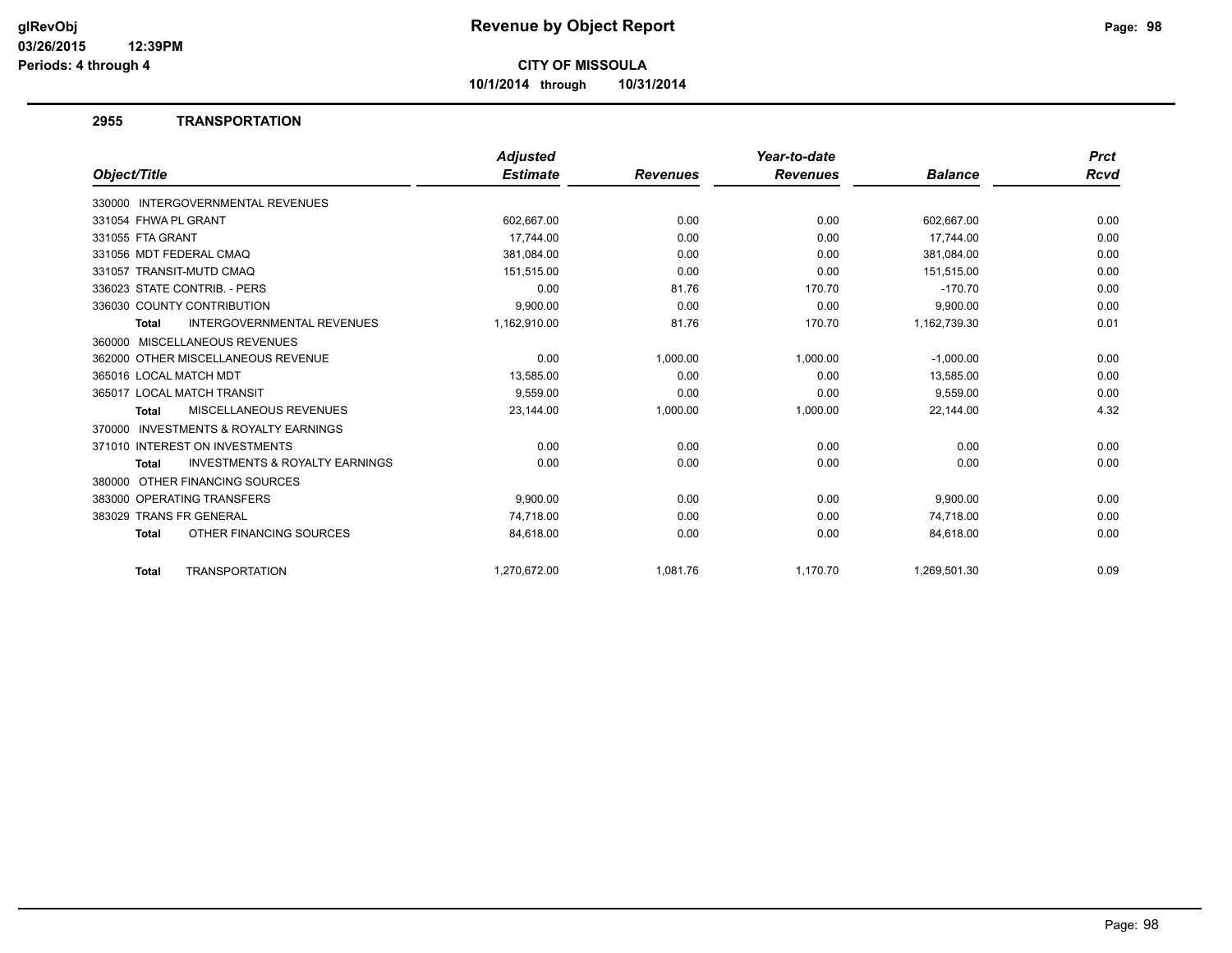**10/1/2014 through 10/31/2014**

**2987 FEDERAL TRANSPORTATION FUND**

|                                                    | <b>Adjusted</b> |                 | Year-to-date    |                | <b>Prct</b> |
|----------------------------------------------------|-----------------|-----------------|-----------------|----------------|-------------|
| Object/Title                                       | <b>Estimate</b> | <b>Revenues</b> | <b>Revenues</b> | <b>Balance</b> | Rcvd        |
| 310000 TAXES/ASSESSMENTS                           |                 |                 |                 |                |             |
| 311011 TAX INCREMENT                               | 0.00            | 0.00            | 0.00            | 0.00           | 0.00        |
| TAXES/ASSESSMENTS<br><b>Total</b>                  | 0.00            | 0.00            | 0.00            | 0.00           | 0.00        |
| 330000 INTERGOVERNMENTAL REVENUES                  |                 |                 |                 |                |             |
| 331050 ISTEA/CTEP GRANT                            | 0.00            | 0.00            | 0.00            | 0.00           | 0.00        |
| 331051 ISTEA/CTEP-HIGGINS HILL/BECKWITH            | 0.00            | 0.00            | 0.00            | 0.00           | 0.00        |
| 331052 MDT CMAQ STRIPING GRANT                     | 0.00            | 0.00            | 0.00            | 0.00           | 0.00        |
| 331053 CTEP PLAYFAIR                               | 0.00            | 0.00            | 0.00            | 0.00           | 0.00        |
| 331153 RUSSELL S 3RD IMPROVEMENTS                  | 0.00            | 0.00            | 0.00            | 0.00           | 0.00        |
| 331154 CTEP-MILWAUKEE RR TRAIL                     | 0.00            | 0.00            | 0.00            | 0.00           | 0.00        |
| 331155 CTEP/GRANT CREEK TRAIL BCN                  | 0.00            | 24,213.91       | 24,213.91       | $-24,213.91$   | 0.00        |
| 331156 CTEP GRANT - S HILLS TRAILS SYSTEM          | 870,129.00      | 0.00            | 0.00            | 870,129.00     | 0.00        |
| 331159 CTEP-U OF M CROSSWALK PROJECT               | 0.00            | 0.00            | 0.00            | 0.00           | 0.00        |
| 331161 CTEP-LOLO ST/BRIDGE TO DUNCAN S/C           | 0.00            | 0.00            | 0.00            | 0.00           | 0.00        |
| 331180 LIBRARY LITERACY GRANT                      | 0.00            | 0.00            | 0.00            | 0.00           | 0.00        |
| 331181 CTEP/CMAQ MADISON ST TO U CONNECTOR         | 0.00            | 0.00            | 0.00            | 0.00           | 0.00        |
| 334045 MONTANA DEPARTMENT TRANSPORTATION           | 0.00            | 0.00            | 0.00            | 0.00           | 0.00        |
| 336023 STATE CONTRIB. - PERS                       | 0.00            | 0.30            | 2.29            | $-2.29$        | 0.00        |
| <b>INTERGOVERNMENTAL REVENUES</b><br>Total         | 870,129.00      | 24,214.21       | 24,216.20       | 845,912.80     | 2.78        |
| 340000 CHARGES FOR SERVICES                        |                 |                 |                 |                |             |
| 343011 STREET AND ROADWAY REPAIR CHARGES           | 0.00            | 0.00            | 0.00            | 0.00           | 0.00        |
| <b>CHARGES FOR SERVICES</b><br><b>Total</b>        | 0.00            | 0.00            | 0.00            | 0.00           | 0.00        |
| 360000 MISCELLANEOUS REVENUES                      |                 |                 |                 |                |             |
| 360010 MISCELLANEOUS                               | 0.00            | 0.00            | 0.00            | 0.00           | 0.00        |
| 363020 PROPERTY ASSESSMENTS                        | 0.00            | 0.00            | 0.00            | 0.00           | 0.00        |
| 365000 DONATIONS                                   | 762,189.00      | 0.00            | 0.00            | 762,189.00     | 0.00        |
| 365004 GRANT CR TRAIL ASSN DONATION                | 0.00            | 0.00            | 0.00            | 0.00           | 0.00        |
| MISCELLANEOUS REVENUES<br>Total                    | 762,189.00      | 0.00            | 0.00            | 762,189.00     | 0.00        |
| 370000 INVESTMENTS & ROYALTY EARNINGS              |                 |                 |                 |                |             |
| 371010 INTEREST ON INVESTMENTS                     | 0.00            | 0.00            | 0.00            | 0.00           | 0.00        |
| 371020 GAIN/LOSS IN MARKET VALUE OF INVESTMENTS    | 0.00            | 0.00            | 0.00            | 0.00           | 0.00        |
| <b>INVESTMENTS &amp; ROYALTY EARNINGS</b><br>Total | 0.00            | 0.00            | 0.00            | 0.00           | 0.00        |
| 380000 OTHER FINANCING SOURCES                     |                 |                 |                 |                |             |
| 381009 TRANSFERS IN-OPEN SPACE BOND                | 0.00            | 0.00            | 0.00            | 0.00           | 0.00        |
| 381010 BOND PROCEEDS                               | 0.00            | 0.00            | 0.00            | 0.00           | 0.00        |
| 381011 OPEN SPACE REVENUE                          | 0.00            | 0.00            | 0.00            | 0.00           | 0.00        |
| 383000 OPERATING TRANSFERS                         | 0.00            | 0.00            | 0.00            | 0.00           | 0.00        |
| 383002 TRANS FR GAS TAX                            | 0.00            | 0.00            | 0.00            | 0.00           | 0.00        |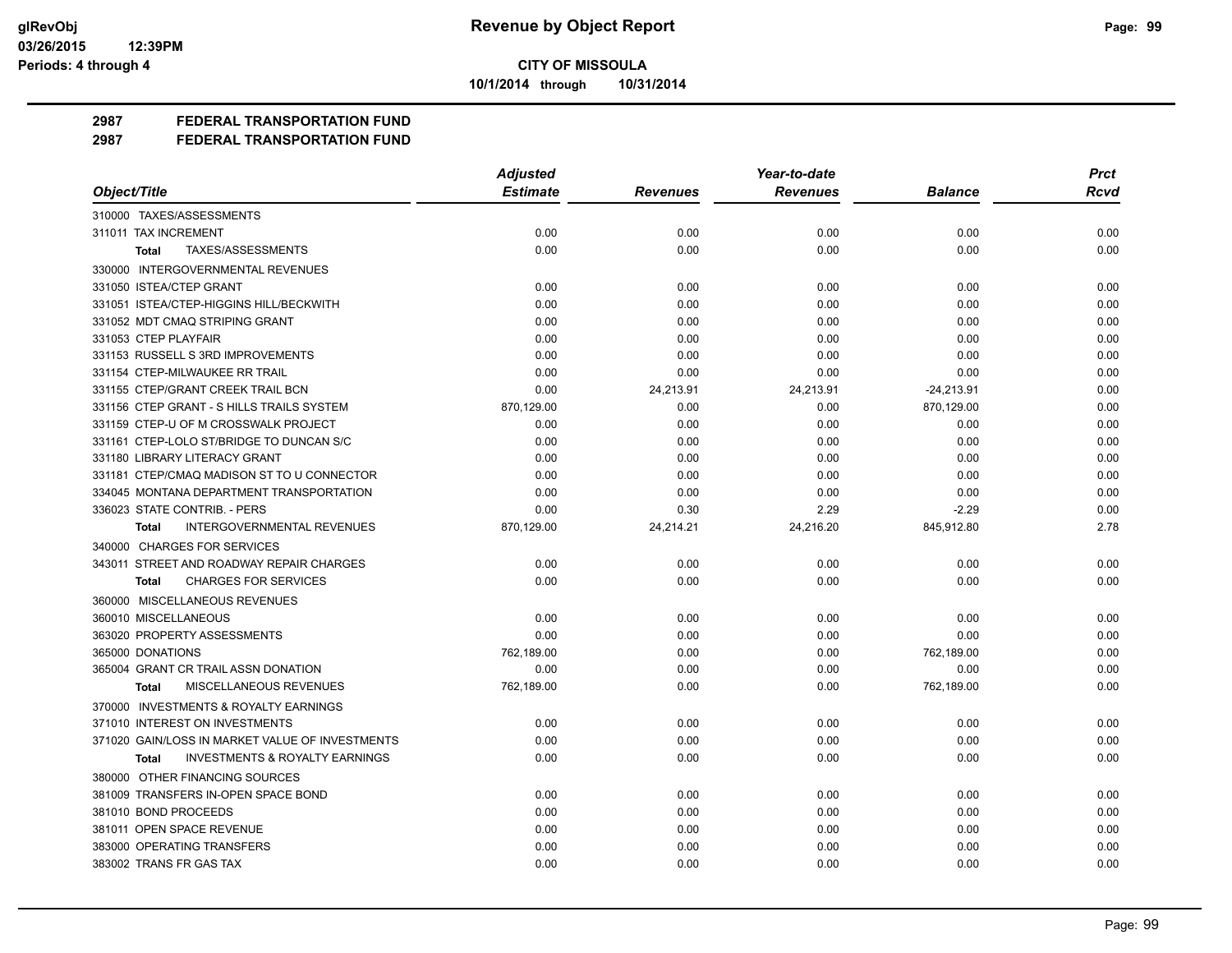**10/1/2014 through 10/31/2014**

# **2987 FEDERAL TRANSPORTATION FUND**

|                                      | <b>Adjusted</b> |                 | Year-to-date    |                | <b>Prct</b> |
|--------------------------------------|-----------------|-----------------|-----------------|----------------|-------------|
| Object/Title                         | <b>Estimate</b> | <b>Revenues</b> | <b>Revenues</b> | <b>Balance</b> | <b>Rcvd</b> |
| 383010 TRANS FR CIP                  | 0.00            | 0.00            | 0.00            | 0.00           | 0.00        |
| 383014 TRANS FR MRA                  | 0.00            | 0.00            | 0.00            | 0.00           | 0.00        |
| 383021 TRANS FR P&R TRAILS DEVLP     | 0.00            | 0.00            | 0.00            | 0.00           | 0.00        |
| 383043 TRANSFERS FROM IMPACT FEES    | 0.00            | 0.00            | 0.00            | 0.00           | 0.00        |
| OTHER FINANCING SOURCES<br>Total     | 0.00            | 0.00            | 0.00            | 0.00           | 0.00        |
| FEDERAL TRANSPORTATION FUND<br>Total | 1.632.318.00    | 24.214.21       | 24.216.20       | 1.608.101.80   | 1.48        |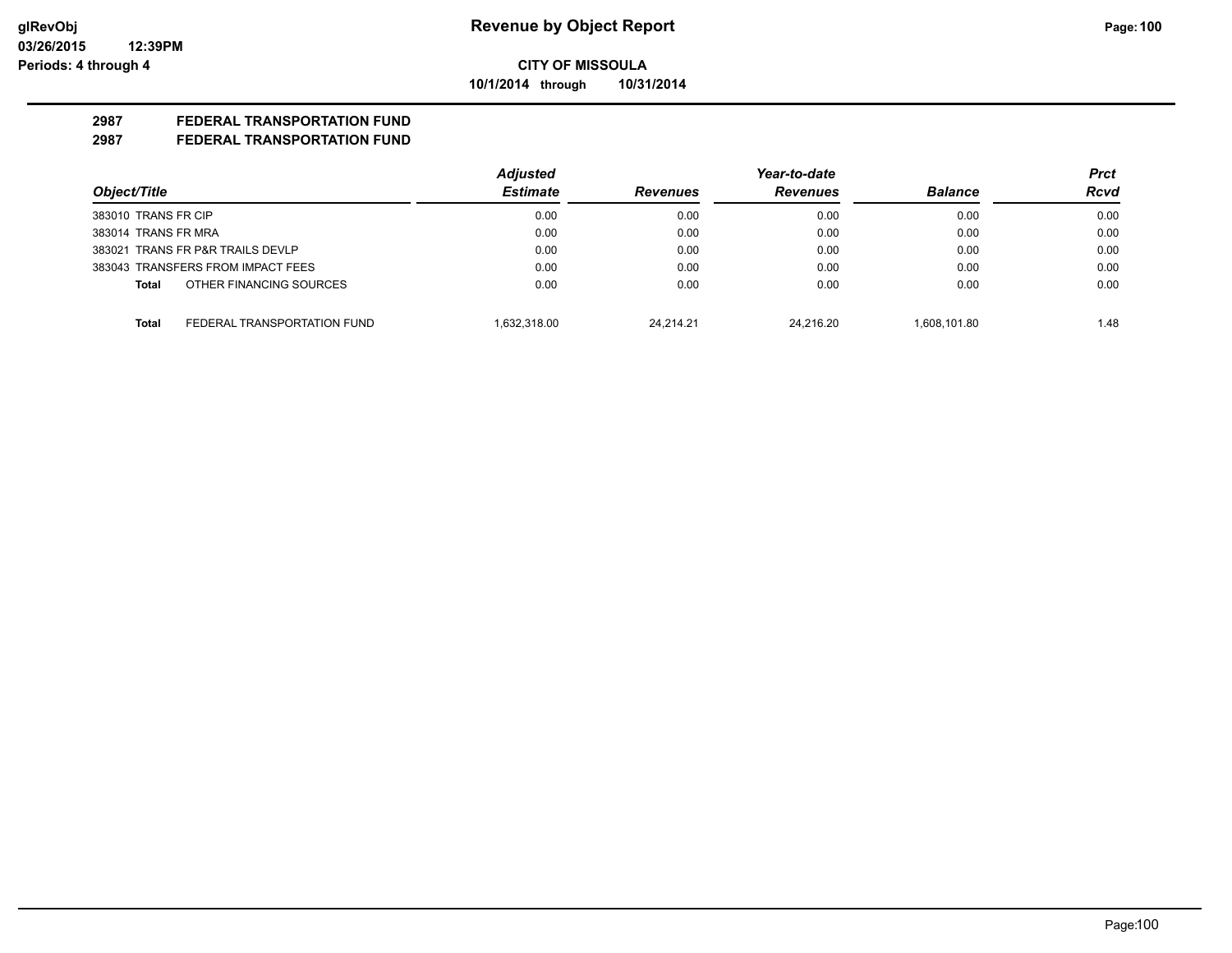**10/1/2014 through 10/31/2014**

|                                                           | <b>Adjusted</b> |                 | Year-to-date    |              | <b>Prct</b> |
|-----------------------------------------------------------|-----------------|-----------------|-----------------|--------------|-------------|
| Object/Title                                              | <b>Estimate</b> | <b>Revenues</b> | <b>Revenues</b> | Balance      | Rcvd        |
| 310000 TAXES/ASSESSMENTS                                  |                 |                 |                 |              |             |
| 311011 TAX INCREMENT                                      | 0.00            | 0.00            | 0.00            | 0.00         | 0.00        |
| TAXES/ASSESSMENTS<br><b>Total</b>                         | 0.00            | 0.00            | 0.00            | 0.00         | 0.00        |
| 330000 INTERGOVERNMENTAL REVENUES                         |                 |                 |                 |              |             |
| 331050 ISTEA/CTEP GRANT                                   | 0.00            | 0.00            | 0.00            | 0.00         | 0.00        |
| 331051 ISTEA/CTEP-HIGGINS HILL/BECKWITH                   | 0.00            | 0.00            | 0.00            | 0.00         | 0.00        |
| 331052 MDT CMAQ STRIPING GRANT                            | 0.00            | 0.00            | 0.00            | 0.00         | 0.00        |
| 331053 CTEP PLAYFAIR                                      | 0.00            | 0.00            | 0.00            | 0.00         | 0.00        |
| 331153 RUSSELL S 3RD IMPROVEMENTS                         | 0.00            | 0.00            | 0.00            | 0.00         | 0.00        |
| 331154 CTEP-MILWAUKEE RR TRAIL                            | 0.00            | 0.00            | 0.00            | 0.00         | 0.00        |
| 331155 CTEP/GRANT CREEK TRAIL BCN                         | 0.00            | 24,213.91       | 24,213.91       | $-24,213.91$ | 0.00        |
| 331156 CTEP GRANT - S HILLS TRAILS SYSTEM                 | 870.129.00      | 0.00            | 0.00            | 870.129.00   | 0.00        |
| 331159 CTEP-U OF M CROSSWALK PROJECT                      | 0.00            | 0.00            | 0.00            | 0.00         | 0.00        |
| 331161 CTEP-LOLO ST/BRIDGE TO DUNCAN S/C                  | 0.00            | 0.00            | 0.00            | 0.00         | 0.00        |
| 331180 LIBRARY LITERACY GRANT                             | 0.00            | 0.00            | 0.00            | 0.00         | 0.00        |
| 331181 CTEP/CMAQ MADISON ST TO U CONNECTOR                | 0.00            | 0.00            | 0.00            | 0.00         | 0.00        |
| 334045 MONTANA DEPARTMENT TRANSPORTATION                  | 0.00            | 0.00            | 0.00            | 0.00         | 0.00        |
| 336023 STATE CONTRIB. - PERS                              | 0.00            | 0.30            | 2.29            | $-2.29$      | 0.00        |
| INTERGOVERNMENTAL REVENUES<br><b>Total</b>                | 870,129.00      | 24,214.21       | 24,216.20       | 845,912.80   | 2.78        |
| 340000 CHARGES FOR SERVICES                               |                 |                 |                 |              |             |
| 343011 STREET AND ROADWAY REPAIR CHARGES                  | 0.00            | 0.00            | 0.00            | 0.00         | 0.00        |
| <b>CHARGES FOR SERVICES</b><br><b>Total</b>               | 0.00            | 0.00            | 0.00            | 0.00         | 0.00        |
| 360000 MISCELLANEOUS REVENUES                             |                 |                 |                 |              |             |
| 360010 MISCELLANEOUS                                      | 0.00            | 0.00            | 0.00            | 0.00         | 0.00        |
| 363020 PROPERTY ASSESSMENTS                               | 0.00            | 0.00            | 0.00            | 0.00         | 0.00        |
| 365000 DONATIONS                                          | 762,189.00      | 0.00            | 0.00            | 762,189.00   | 0.00        |
| 365004 GRANT CR TRAIL ASSN DONATION                       | 0.00            | 0.00            | 0.00            | 0.00         | 0.00        |
| MISCELLANEOUS REVENUES<br><b>Total</b>                    | 762,189.00      | 0.00            | 0.00            | 762,189.00   | 0.00        |
| 370000 INVESTMENTS & ROYALTY EARNINGS                     |                 |                 |                 |              |             |
| 371010 INTEREST ON INVESTMENTS                            | 0.00            | 0.00            | 0.00            | 0.00         | 0.00        |
| 371020 GAIN/LOSS IN MARKET VALUE OF INVESTMENT            | 0.00            | 0.00            | 0.00            | 0.00         | 0.00        |
| <b>INVESTMENTS &amp; ROYALTY EARNINGS</b><br><b>Total</b> | 0.00            | 0.00            | 0.00            | 0.00         | 0.00        |
| 380000 OTHER FINANCING SOURCES                            |                 |                 |                 |              |             |
| 381009 TRANSFERS IN-OPEN SPACE BOND                       | 0.00            | 0.00            | 0.00            | 0.00         | 0.00        |
| 381010 BOND PROCEEDS                                      | 0.00            | 0.00            | 0.00            | 0.00         | 0.00        |
| 381011 OPEN SPACE REVENUE                                 | 0.00            | 0.00            | 0.00            | 0.00         | 0.00        |
| 383000 OPERATING TRANSFERS                                | 0.00            | 0.00            | 0.00            | 0.00         | 0.00        |
| 383002 TRANS FR GAS TAX                                   | 0.00            | 0.00            | 0.00            | 0.00         | 0.00        |
| 383010 TRANS FR CIP                                       | 0.00            | 0.00            | 0.00            | 0.00         | 0.00        |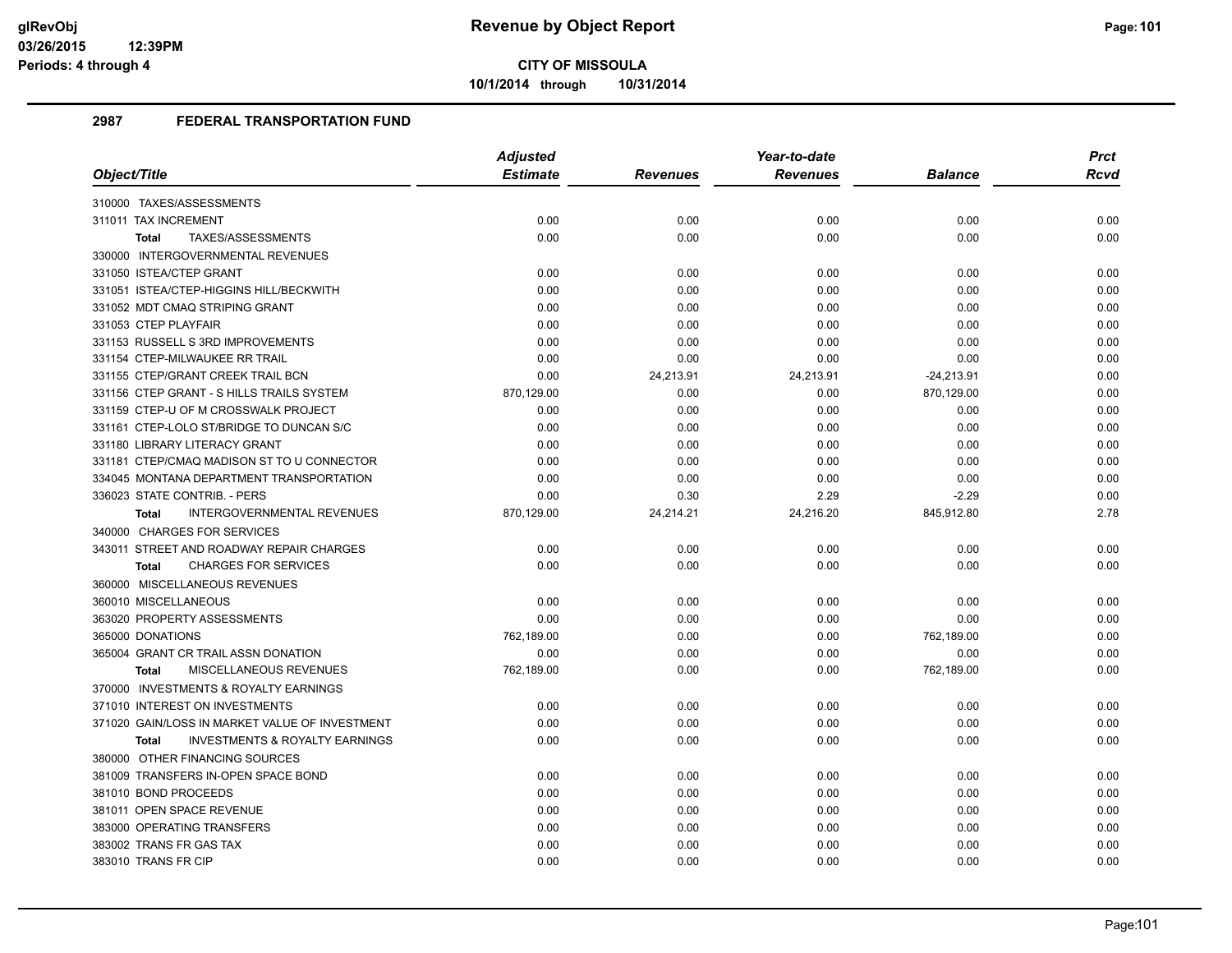**10/1/2014 through 10/31/2014**

| Object/Title        |                                   | <b>Adjusted</b><br><b>Estimate</b> | <b>Revenues</b> | Year-to-date<br><b>Revenues</b> | <b>Balance</b> | <b>Prct</b><br><b>Rcvd</b> |
|---------------------|-----------------------------------|------------------------------------|-----------------|---------------------------------|----------------|----------------------------|
|                     |                                   |                                    |                 |                                 |                |                            |
| 383014 TRANS FR MRA |                                   | 0.00                               | 0.00            | 0.00                            | 0.00           | 0.00                       |
|                     | 383021 TRANS FR P&R TRAILS DEVLP  | 0.00                               | 0.00            | 0.00                            | 0.00           | 0.00                       |
|                     | 383043 TRANSFERS FROM IMPACT FEES | 0.00                               | 0.00            | 0.00                            | 0.00           | 0.00                       |
| <b>Total</b>        | OTHER FINANCING SOURCES           | 0.00                               | 0.00            | 0.00                            | 0.00           | 0.00                       |
| <b>Total</b>        | FEDERAL TRANSPORTATION FUND       | 1.632.318.00                       | 24.214.21       | 24.216.20                       | 1.608.101.80   | 1.48                       |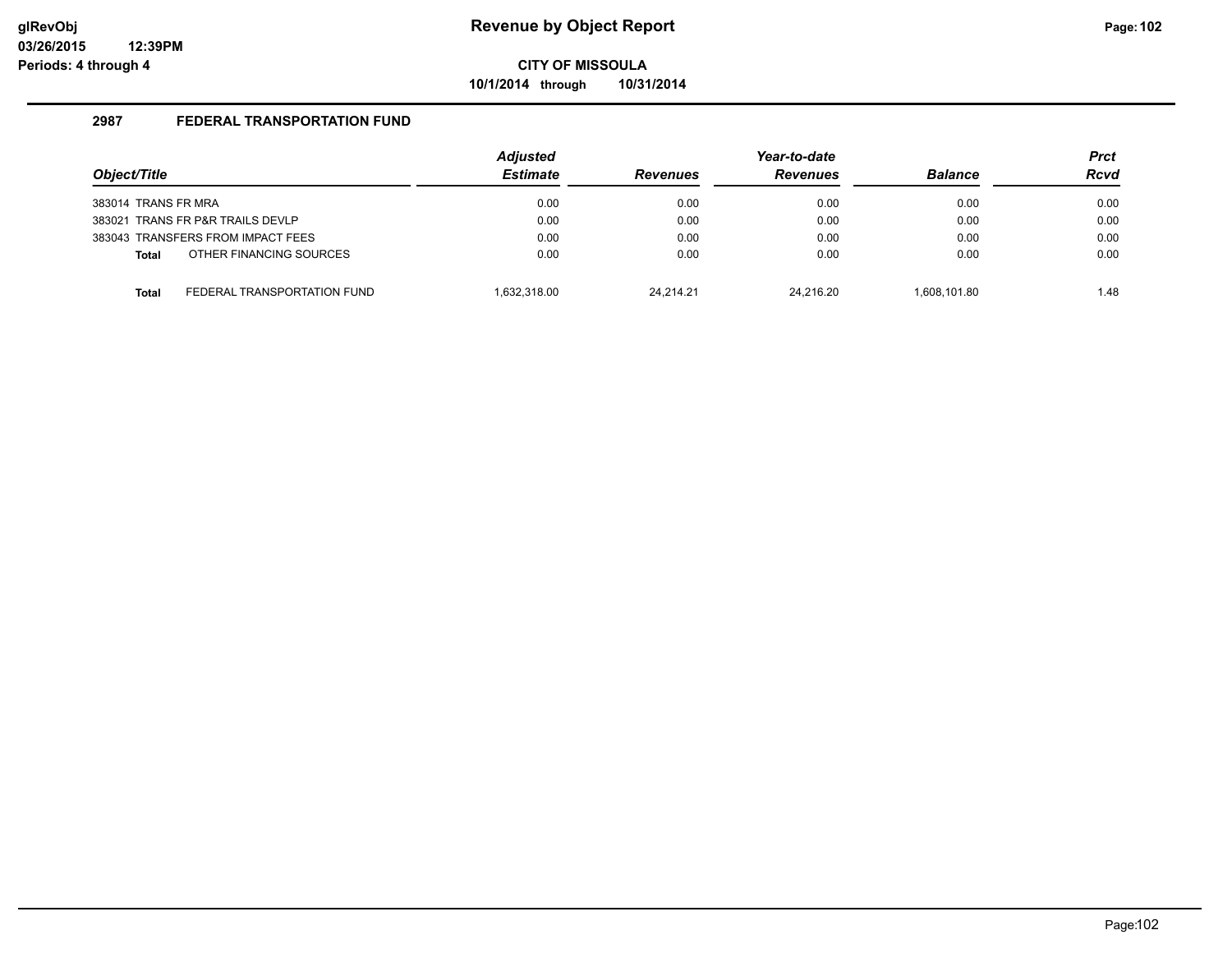**10/1/2014 through 10/31/2014**

**2988 GRANTS & DONATIONS FUND**

|                                                   | <b>Adjusted</b> |                 | Year-to-date    |                | <b>Prct</b> |
|---------------------------------------------------|-----------------|-----------------|-----------------|----------------|-------------|
| Object/Title                                      | <b>Estimate</b> | <b>Revenues</b> | <b>Revenues</b> | <b>Balance</b> | <b>Rcvd</b> |
| 330000 INTERGOVERNMENTAL REVENUES                 |                 |                 |                 |                |             |
| 331013 NORTHSIDE PED BRIDGE/ARRA-CDBG GRANT       | 0.00            | 0.00            | 0.00            | 0.00           | 0.00        |
| 331014 EECBG GRANT                                | 0.00            | 0.00            | 0.00            | 0.00           | 0.00        |
| 331025 DV ACCOUNTABILITY PROJECT                  | 34,000.00       | 10,849.99       | 10,849.99       | 23,150.01      | 31.91       |
| 331026 FY09 POLICE ICAC FEDERAL GRANT             | 102,698.00      | 0.00            | 0.00            | 102,698.00     | 0.00        |
| 331028 DUI-COPS IN SHOPS                          | 5,000.00        | 0.00            | 0.00            | 5,000.00       | 0.00        |
| 331029 CHRP GRANT                                 | 0.00            | 0.00            | 0.00            | 0.00           | 0.00        |
| 331030 COMMUNITY RESOURCE OFFICER/MCPS            | 0.00            | 0.00            | 0.00            | 0.00           | 0.00        |
| 331038 EPA BROWNSFIELD GRANT                      | 0.00            | 0.00            | 0.00            | 0.00           | 0.00        |
| 331039 EPA BROWNSFIELD ARRA                       | 0.00            | 0.00            | 0.00            | 0.00           | 0.00        |
| 331081 GRANTS/DONATIONS - FORT MISSOULA           | 0.00            | 0.00            | 0.00            | 0.00           | 0.00        |
| 331090 EPA GRANT                                  | 433,065.00      | 0.00            | 0.00            | 433,065.00     | 0.00        |
| 331178 DUI TASK FORCE GRANT                       | 10,000.00       | 0.00            | 429.60          | 9,570.40       | 4.30        |
| 331181 GRANTS/DONATIONS - FORT MISSOULA           | 0.00            | 0.00            | 0.00            | 0.00           | 0.00        |
| 334013 STATE GRANT - OT SEATBELT                  | 35,000.00       | 14,012.36       | 15,725.03       | 19,274.97      | 44.93       |
| 334014 MISSOULA COUNTY-GRANT CREEK TRAIL          | 0.00            | 0.00            | 0.00            | 0.00           | 0.00        |
| 334015 COPS TECHNOLOGY GRANT                      | 322,299.00      | 30,751.58       | 30,751.58       | 291,547.42     | 9.54        |
| 334016 BULLETPROOF VEST GRANT                     | 10,500.00       | 0.00            | 0.00            | 10,500.00      | 0.00        |
| 334018 STATE GRANT - CAPITAL                      | 0.00            | 0.00            | 0.00            | 0.00           | 0.00        |
| 334020 UNDERAGE DRINKING GRANT                    | 0.00            | 0.00            | 0.00            | 0.00           | 0.00        |
| 334025 COUNTY WEED                                | 0.00            | 0.00            | 0.00            | 0.00           | 0.00        |
| 334028 DEPT OF AG INTERN GRANT                    | 0.00            | 0.00            | 0.00            | 0.00           | 0.00        |
| 334076 BIG SKY TRUST FUND GRANTS                  | 30,000.00       | 0.00            | 0.00            | 30,000.00      | 0.00        |
| 334121 DNRC-EPA AREA WIDE ASSESSMENT GRANT        | 0.00            | 0.00            | 0.00            | 0.00           | 0.00        |
| 336021 STATE CONTRIB - POLICE RETIREMENT          | 0.00            | 1,638.17        | 6,409.65        | $-6,409.65$    | 0.00        |
| 336023 STATE CONTRIB. - PERS                      | 0.00            | 2.25            | 12.30           | $-12.30$       | 0.00        |
| <b>INTERGOVERNMENTAL REVENUES</b><br><b>Total</b> | 982,562.00      | 57,254.35       | 64,178.15       | 918,383.85     | 6.53        |
| 340000 CHARGES FOR SERVICES                       |                 |                 |                 |                |             |
| 342000 ANTI-GRAFFITI PROJECT                      | 5,000.00        | 0.00            | 1,000.00        | 4,000.00       | 20.00       |
| 342013 SECURITY INVEST FEES                       | 0.00            | 0.00            | 0.00            | 0.00           | 0.00        |
| <b>CHARGES FOR SERVICES</b><br>Total              | 5,000.00        | 0.00            | 1,000.00        | 4,000.00       | 20.00       |
| 360000 MISCELLANEOUS REVENUES                     |                 |                 |                 |                |             |
| 360010 MISCELLANEOUS                              | 0.00            | 0.00            | 0.00            | 0.00           | 0.00        |
| 365000 DONATIONS                                  | 40,000.00       | 0.00            | 40.00           | 39,960.00      | 0.10        |
| 365015 GREEN BLOCK PILOT PROJECT                  | 0.00            | 0.00            | 0.00            | 0.00           | 0.00        |
| 365021 COMBAT CHALLENGE DONATIONS                 | 0.00            | 0.00            | 0.00            | 0.00           | 0.00        |
| MISCELLANEOUS REVENUES<br>Total                   | 40,000.00       | 0.00            | 40.00           | 39,960.00      | 0.10        |
| 380000 OTHER FINANCING SOURCES                    |                 |                 |                 |                |             |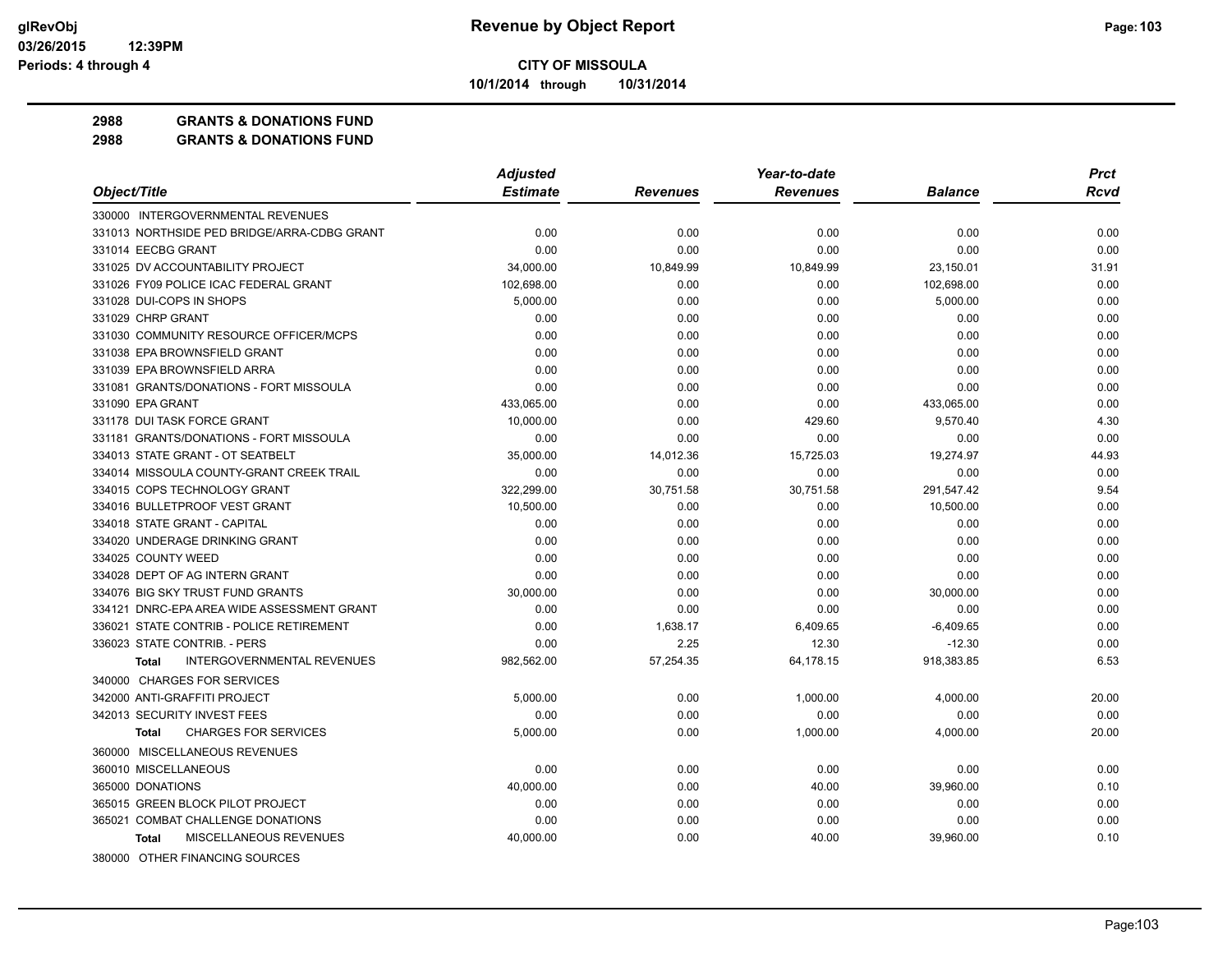**10/1/2014 through 10/31/2014**

#### **2988 GRANTS & DONATIONS FUND**

|                                               | <b>Adjusted</b> | Year-to-date    |                 |                | Prct |
|-----------------------------------------------|-----------------|-----------------|-----------------|----------------|------|
| Object/Title                                  | <b>Estimate</b> | <b>Revenues</b> | <b>Revenues</b> | <b>Balance</b> | Rcvd |
| 381023 DOMESTIC VIOLENCE ACCOUNTABILITY GRANT | 0.00            | 0.00            | 0.00            | 0.00           | 0.00 |
| 383002 TRANS FR GAS TAX                       | 0.00            | 0.00            | 0.00            | 0.00           | 0.00 |
| 383022 TRANS FR OPEN SPACE BOND               | 0.00            | 0.00            | 0.00            | 0.00           | 0.00 |
| 383042 TRANSFERS FROM OTHER FUNDS             | 0.00            | 0.00            | 0.00            | 0.00           | 0.00 |
| OTHER FINANCING SOURCES<br><b>Total</b>       | 0.00            | 0.00            | 0.00            | 0.00           | 0.00 |
| <b>GRANTS &amp; DONATIONS FUND</b><br>Total   | 1.027.562.00    | 57.254.35       | 65.218.15       | 962.343.85     | 6.35 |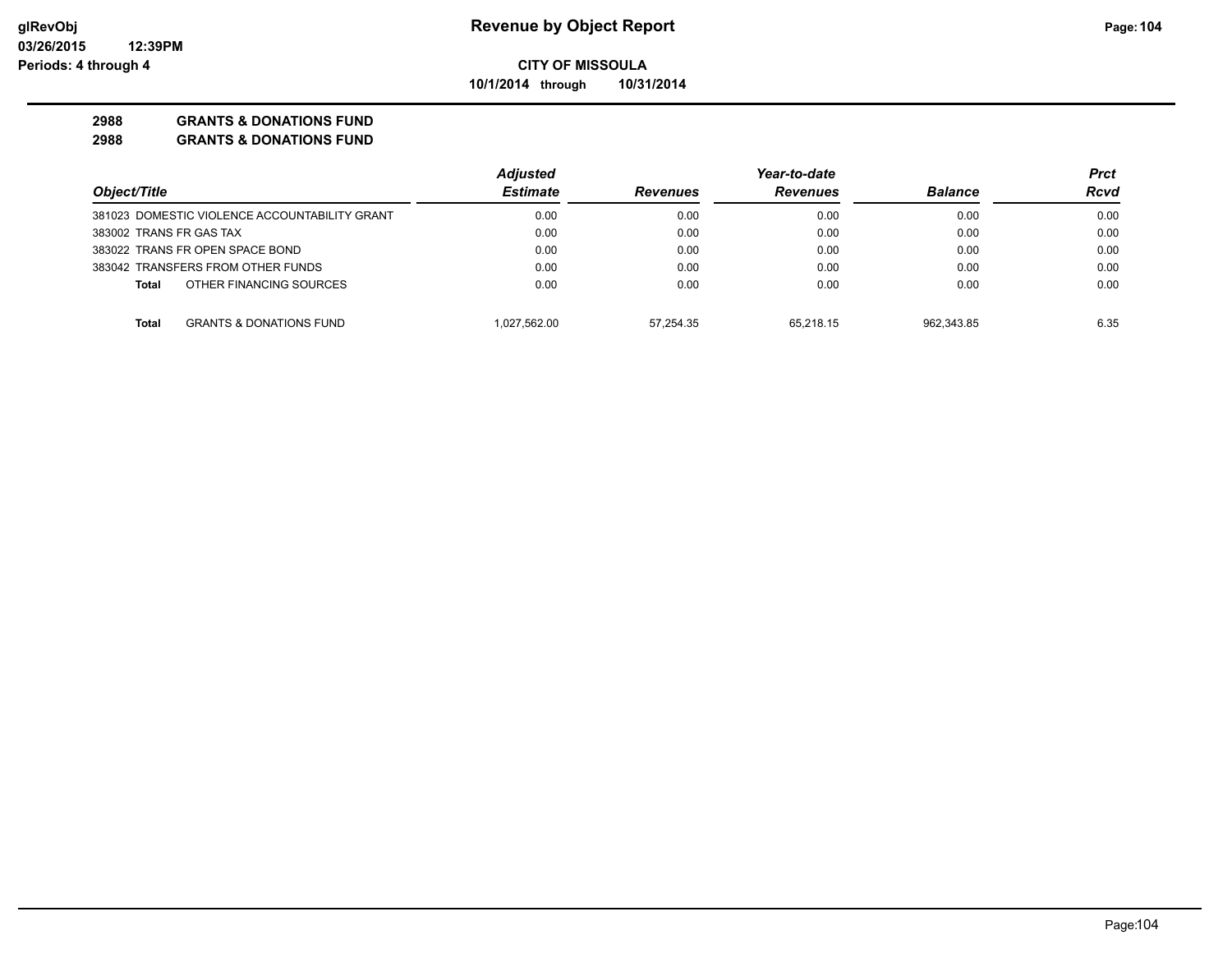**10/1/2014 through 10/31/2014**

|                                                   | <b>Adjusted</b> |                 | Year-to-date    |                | <b>Prct</b> |
|---------------------------------------------------|-----------------|-----------------|-----------------|----------------|-------------|
| Object/Title                                      | <b>Estimate</b> | <b>Revenues</b> | <b>Revenues</b> | <b>Balance</b> | <b>Rcvd</b> |
| 330000 INTERGOVERNMENTAL REVENUES                 |                 |                 |                 |                |             |
| 331013 NORTHSIDE PED BRIDGE/ARRA-CDBG GRANT       | 0.00            | 0.00            | 0.00            | 0.00           | 0.00        |
| 331014 EECBG GRANT                                | 0.00            | 0.00            | 0.00            | 0.00           | 0.00        |
| 331025 DV ACCOUNTABILITY PROJECT                  | 34,000.00       | 10,849.99       | 10,849.99       | 23,150.01      | 31.91       |
| 331026 FY09 POLICE ICAC FEDERAL GRANT             | 102,698.00      | 0.00            | 0.00            | 102,698.00     | 0.00        |
| 331028 DUI-COPS IN SHOPS                          | 5,000.00        | 0.00            | 0.00            | 5,000.00       | 0.00        |
| 331029 CHRP GRANT                                 | 0.00            | 0.00            | 0.00            | 0.00           | 0.00        |
| 331030 COMMUNITY RESOURCE OFFICER/MCPS            | 0.00            | 0.00            | 0.00            | 0.00           | 0.00        |
| 331038 EPA BROWNSFIELD GRANT                      | 0.00            | 0.00            | 0.00            | 0.00           | 0.00        |
| 331039 EPA BROWNSFIELD ARRA                       | 0.00            | 0.00            | 0.00            | 0.00           | 0.00        |
| 331081 GRANTS/DONATIONS - FORT MISSOULA           | 0.00            | 0.00            | 0.00            | 0.00           | 0.00        |
| 331090 EPA GRANT                                  | 433,065.00      | 0.00            | 0.00            | 433,065.00     | 0.00        |
| 331178 DUI TASK FORCE GRANT                       | 10,000.00       | 0.00            | 429.60          | 9,570.40       | 4.30        |
| 331181 GRANTS/DONATIONS - FORT MISSOULA           | 0.00            | 0.00            | 0.00            | 0.00           | 0.00        |
| 334013 STATE GRANT - OT SEATBELT                  | 35,000.00       | 14,012.36       | 15,725.03       | 19,274.97      | 44.93       |
| 334014 MISSOULA COUNTY-GRANT CREEK TRAIL          | 0.00            | 0.00            | 0.00            | 0.00           | 0.00        |
| 334015 COPS TECHNOLOGY GRANT                      | 322,299.00      | 30,751.58       | 30,751.58       | 291,547.42     | 9.54        |
| 334016 BULLETPROOF VEST GRANT                     | 10,500.00       | 0.00            | 0.00            | 10,500.00      | 0.00        |
| 334018 STATE GRANT - CAPITAL                      | 0.00            | 0.00            | 0.00            | 0.00           | 0.00        |
| 334020 UNDERAGE DRINKING GRANT                    | 0.00            | 0.00            | 0.00            | 0.00           | 0.00        |
| 334025 COUNTY WEED                                | 0.00            | 0.00            | 0.00            | 0.00           | 0.00        |
| 334028 DEPT OF AG INTERN GRANT                    | 0.00            | 0.00            | 0.00            | 0.00           | 0.00        |
| 334076 BIG SKY TRUST FUND GRANTS                  | 30,000.00       | 0.00            | 0.00            | 30,000.00      | 0.00        |
| 334121 DNRC-EPA AREA WIDE ASSESSMENT GRANT        | 0.00            | 0.00            | 0.00            | 0.00           | 0.00        |
| 336021 STATE CONTRIB - POLICE RETIREMENT          | 0.00            | 1,638.17        | 6,409.65        | $-6,409.65$    | 0.00        |
| 336023 STATE CONTRIB. - PERS                      | 0.00            | 2.25            | 12.30           | $-12.30$       | 0.00        |
| <b>INTERGOVERNMENTAL REVENUES</b><br><b>Total</b> | 982,562.00      | 57,254.35       | 64,178.15       | 918,383.85     | 6.53        |
| 340000 CHARGES FOR SERVICES                       |                 |                 |                 |                |             |
| 342000 ANTI-GRAFFITI PROJECT                      | 5,000.00        | 0.00            | 1,000.00        | 4,000.00       | 20.00       |
| 342013 SECURITY INVEST FEES                       | 0.00            | 0.00            | 0.00            | 0.00           | 0.00        |
| <b>CHARGES FOR SERVICES</b><br><b>Total</b>       | 5,000.00        | 0.00            | 1,000.00        | 4,000.00       | 20.00       |
| 360000 MISCELLANEOUS REVENUES                     |                 |                 |                 |                |             |
| 360010 MISCELLANEOUS                              | 0.00            | 0.00            | 0.00            | 0.00           | 0.00        |
| 365000 DONATIONS                                  | 40,000.00       | 0.00            | 40.00           | 39,960.00      | 0.10        |
| 365015 GREEN BLOCK PILOT PROJECT                  | 0.00            | 0.00            | 0.00            | 0.00           | 0.00        |
| 365021 COMBAT CHALLENGE DONATIONS                 | 0.00            | 0.00            | 0.00            | 0.00           | 0.00        |
| MISCELLANEOUS REVENUES<br><b>Total</b>            | 40,000.00       | 0.00            | 40.00           | 39,960.00      | 0.10        |
| 380000 OTHER FINANCING SOURCES                    |                 |                 |                 |                |             |
| 381023 DOMESTIC VIOLENCE ACCOUNTABILITY GRANT     | 0.00            | 0.00            | 0.00            | 0.00           | 0.00        |
|                                                   |                 |                 |                 |                |             |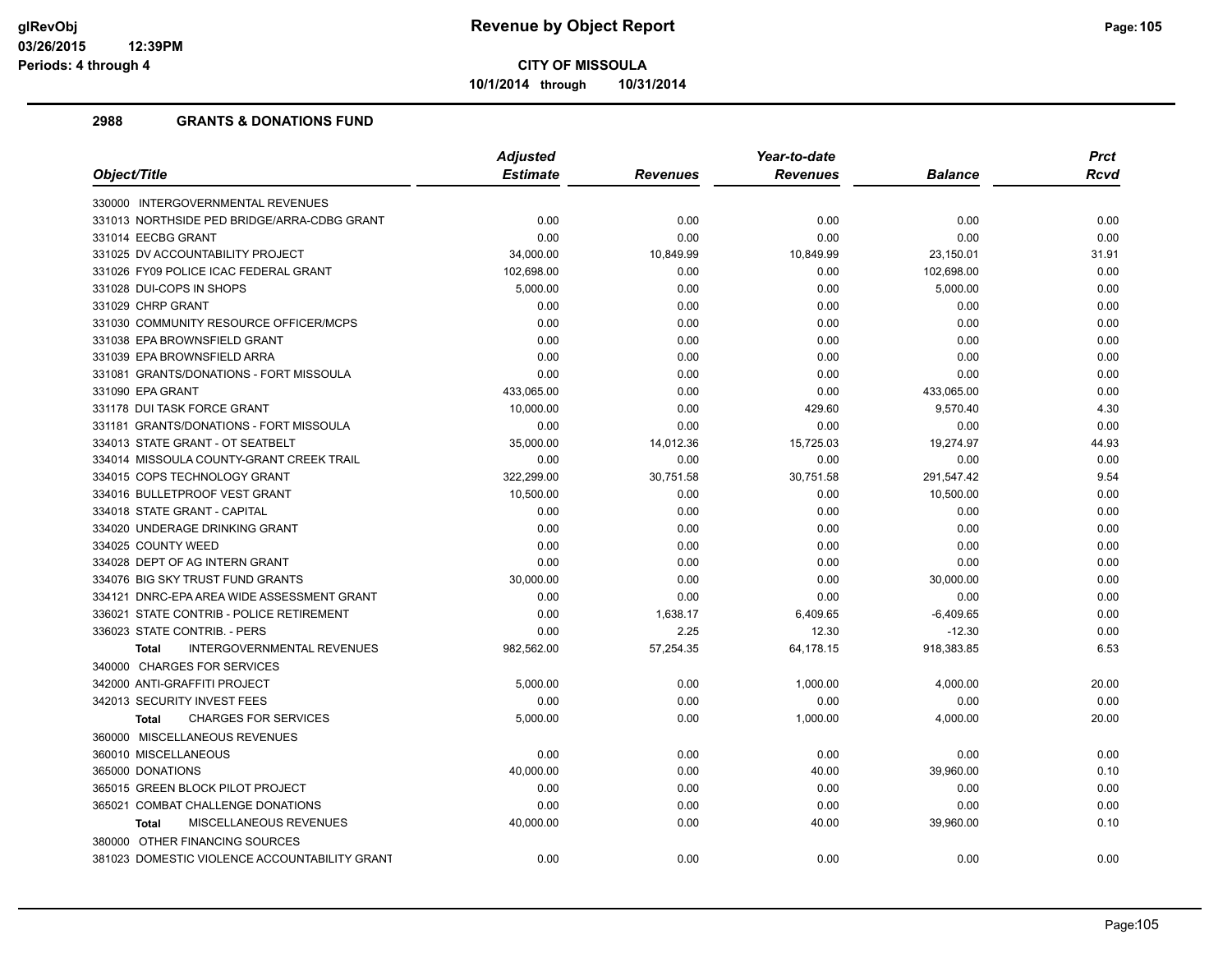**10/1/2014 through 10/31/2014**

| Object/Title                                       |  | <b>Adjusted</b> |                 | Year-to-date    |            |             |
|----------------------------------------------------|--|-----------------|-----------------|-----------------|------------|-------------|
|                                                    |  | <b>Estimate</b> | <b>Revenues</b> | <b>Revenues</b> |            | <b>Rcvd</b> |
| 383002 TRANS FR GAS TAX                            |  | 0.00            | 0.00            | 0.00            | 0.00       | 0.00        |
| 383022 TRANS FR OPEN SPACE BOND                    |  | 0.00            | 0.00            | 0.00            | 0.00       | 0.00        |
| 383042 TRANSFERS FROM OTHER FUNDS                  |  | 0.00            | 0.00            | 0.00            | 0.00       | 0.00        |
| OTHER FINANCING SOURCES<br><b>Total</b>            |  | 0.00            | 0.00            | 0.00            | 0.00       | 0.00        |
| <b>GRANTS &amp; DONATIONS FUND</b><br><b>Total</b> |  | 1.027.562.00    | 57.254.35       | 65.218.15       | 962.343.85 | 6.35        |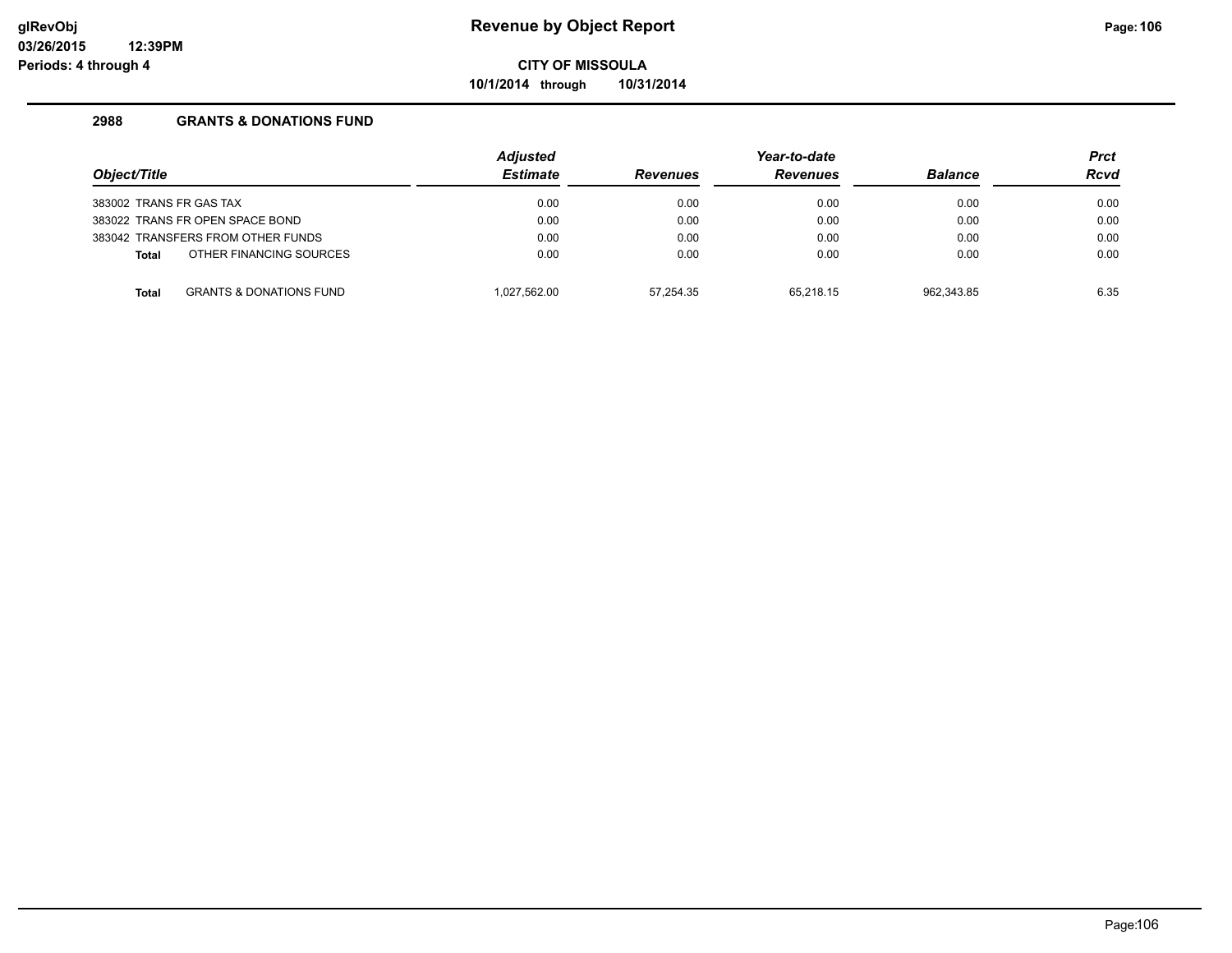**10/1/2014 through 10/31/2014**

# **3000 SID REVOLVING FUND**

**3000 SID REVOLVING FUND**

|                                                           | <b>Adjusted</b> |                 | Year-to-date    |                | <b>Prct</b> |
|-----------------------------------------------------------|-----------------|-----------------|-----------------|----------------|-------------|
| Object/Title                                              | <b>Estimate</b> | <b>Revenues</b> | <b>Revenues</b> | <b>Balance</b> | <b>Rcvd</b> |
| MISCELLANEOUS REVENUES<br>360000                          |                 |                 |                 |                |             |
| 360000 MISCELLANEOUS REVENUES                             | 0.00            | 0.00            | 0.00            | 0.00           | 0.00        |
| 360010 MISCELLANEOUS                                      | 0.00            | 0.00            | 0.00            | 0.00           | 0.00        |
| 362000 OTHER MISCELLANEOUS REVENUE                        | 0.00            | 0.00            | 0.00            | 0.00           | 0.00        |
| MISCELLANEOUS REVENUES<br><b>Total</b>                    | 0.00            | 0.00            | 0.00            | 0.00           | 0.00        |
| <b>INVESTMENTS &amp; ROYALTY EARNINGS</b><br>370000       |                 |                 |                 |                |             |
| 371010 INTEREST ON INVESTMENTS                            | 0.00            | 0.00            | 0.00            | 0.00           | 0.00        |
| 371020 GAIN/LOSS IN MARKET VALUE OF INVESTMENTS           | 0.00            | 0.00            | 0.00            | 0.00           | 0.00        |
| <b>INVESTMENTS &amp; ROYALTY EARNINGS</b><br><b>Total</b> | 0.00            | 0.00            | 0.00            | 0.00           | 0.00        |
| OTHER FINANCING SOURCES<br>380000                         |                 |                 |                 |                |             |
| 380000 OTHER FINANCING SOURCES                            | 0.00            | 0.00            | 0.00            | 0.00           | 0.00        |
| 381002 SRF LOAN                                           | 0.00            | 0.00            | 0.00            | 0.00           | 0.00        |
| 381009 TRANSFERS IN                                       | 0.00            | 0.00            | 0.00            | 0.00           | 0.00        |
| 381030 SID BONDS PROCEEDS                                 | 0.00            | 0.00            | 0.00            | 0.00           | 0.00        |
| 383000 OPERATING TRANSFERS                                | 0.00            | 0.00            | 0.00            | 0.00           | 0.00        |
| 383039 FROM SID TRANSFERS                                 | 0.00            | 0.00            | 0.00            | 0.00           | 0.00        |
| OTHER FINANCING SOURCES<br>Total                          | 0.00            | 0.00            | 0.00            | 0.00           | 0.00        |
| SID REVOLVING FUND<br><b>Total</b>                        | 0.00            | 0.00            | 0.00            | 0.00           | 0.00        |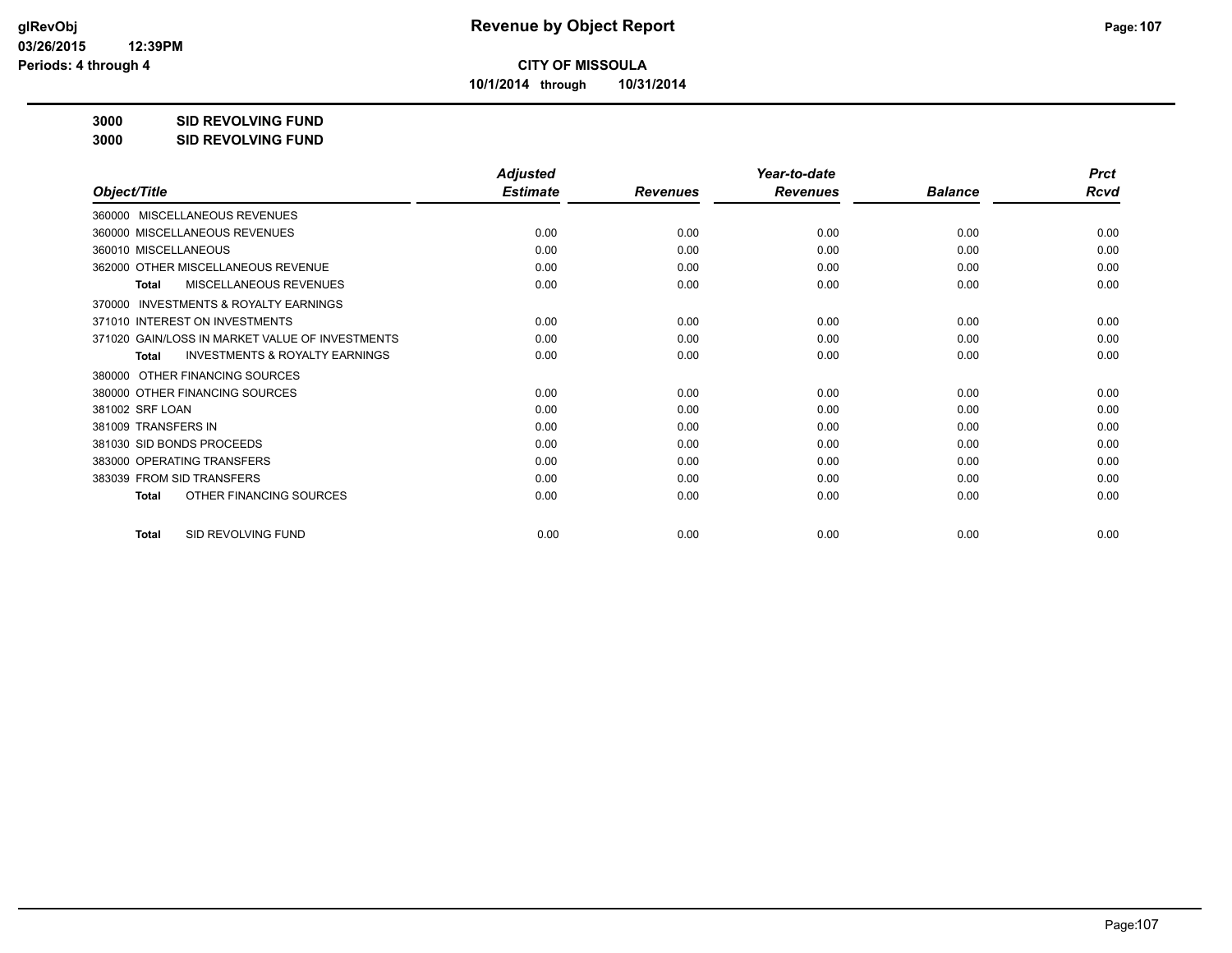**10/1/2014 through 10/31/2014**

#### **3000 SID REVOLVING FUND**

|                                                           | <b>Adjusted</b> |                 | Year-to-date    |                | <b>Prct</b> |
|-----------------------------------------------------------|-----------------|-----------------|-----------------|----------------|-------------|
| Object/Title                                              | <b>Estimate</b> | <b>Revenues</b> | <b>Revenues</b> | <b>Balance</b> | Rcvd        |
| 360000 MISCELLANEOUS REVENUES                             |                 |                 |                 |                |             |
| 360000 MISCELLANEOUS REVENUES                             | 0.00            | 0.00            | 0.00            | 0.00           | 0.00        |
| 360010 MISCELLANEOUS                                      | 0.00            | 0.00            | 0.00            | 0.00           | 0.00        |
| 362000 OTHER MISCELLANEOUS REVENUE                        | 0.00            | 0.00            | 0.00            | 0.00           | 0.00        |
| <b>MISCELLANEOUS REVENUES</b><br><b>Total</b>             | 0.00            | 0.00            | 0.00            | 0.00           | 0.00        |
| INVESTMENTS & ROYALTY EARNINGS<br>370000                  |                 |                 |                 |                |             |
| 371010 INTEREST ON INVESTMENTS                            | 0.00            | 0.00            | 0.00            | 0.00           | 0.00        |
| 371020 GAIN/LOSS IN MARKET VALUE OF INVESTMENT            | 0.00            | 0.00            | 0.00            | 0.00           | 0.00        |
| <b>INVESTMENTS &amp; ROYALTY EARNINGS</b><br><b>Total</b> | 0.00            | 0.00            | 0.00            | 0.00           | 0.00        |
| 380000 OTHER FINANCING SOURCES                            |                 |                 |                 |                |             |
| 380000 OTHER FINANCING SOURCES                            | 0.00            | 0.00            | 0.00            | 0.00           | 0.00        |
| 381002 SRF LOAN                                           | 0.00            | 0.00            | 0.00            | 0.00           | 0.00        |
| 381009 TRANSFERS IN                                       | 0.00            | 0.00            | 0.00            | 0.00           | 0.00        |
| 381030 SID BONDS PROCEEDS                                 | 0.00            | 0.00            | 0.00            | 0.00           | 0.00        |
| 383000 OPERATING TRANSFERS                                | 0.00            | 0.00            | 0.00            | 0.00           | 0.00        |
| 383039 FROM SID TRANSFERS                                 | 0.00            | 0.00            | 0.00            | 0.00           | 0.00        |
| OTHER FINANCING SOURCES<br><b>Total</b>                   | 0.00            | 0.00            | 0.00            | 0.00           | 0.00        |
| SID REVOLVING FUND<br><b>Total</b>                        | 0.00            | 0.00            | 0.00            | 0.00           | 0.00        |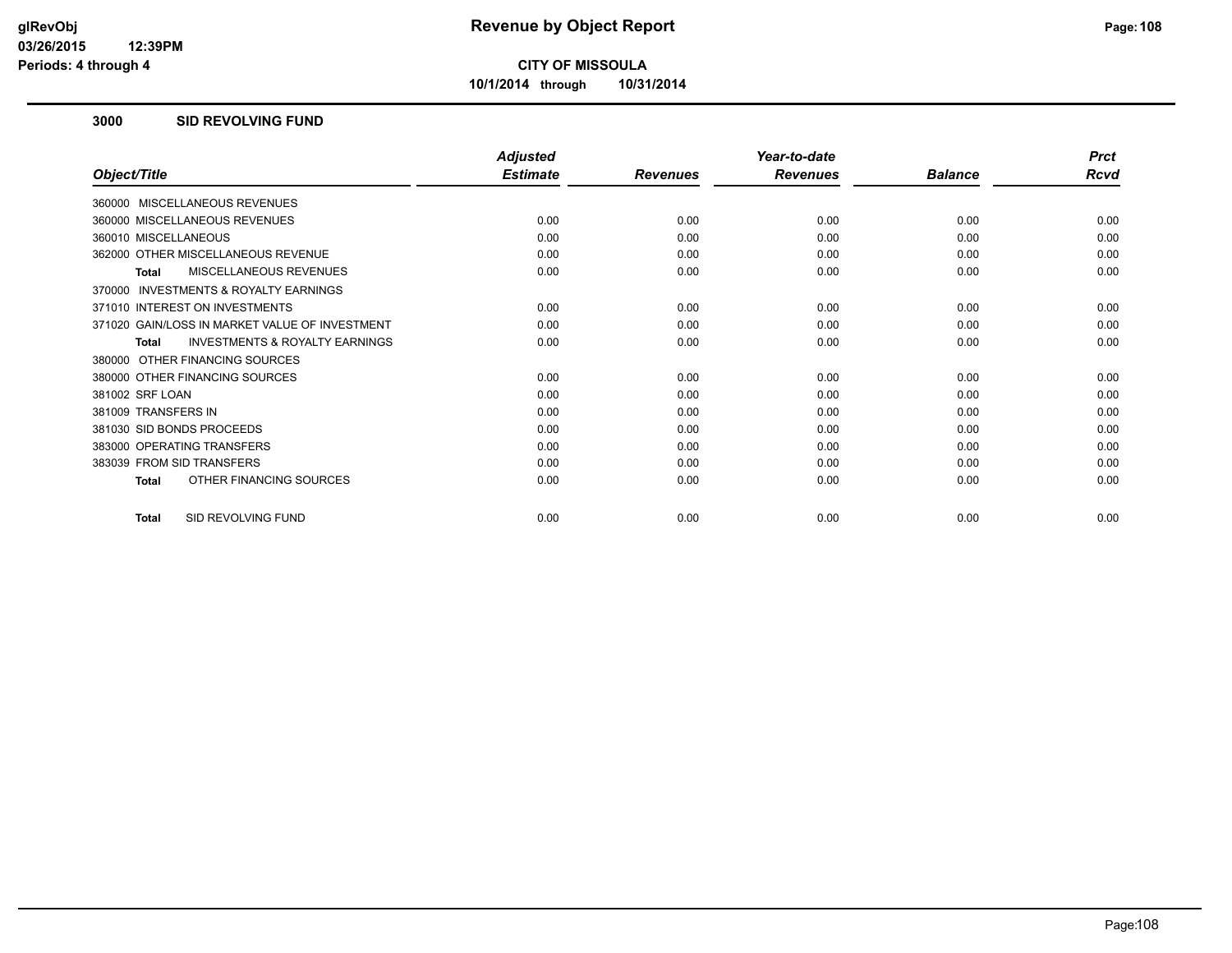**10/1/2014 through 10/31/2014**

### **3065 1998 PUBLIC SAFETY G O BONDS FUND**

**3065 1998 PUBLIC SAFETY G O BONDS FUND**

|                                                     | <b>Adjusted</b> |                 | Year-to-date    |                | <b>Prct</b> |
|-----------------------------------------------------|-----------------|-----------------|-----------------|----------------|-------------|
| Object/Title                                        | <b>Estimate</b> | <b>Revenues</b> | <b>Revenues</b> | <b>Balance</b> | <b>Rcvd</b> |
| 310000 TAXES/ASSESSMENTS                            |                 |                 |                 |                |             |
| 310000 TAXES/ASSESSMENTS                            | 0.00            | 0.00            | 0.00            | 0.00           | 0.00        |
| 311000 GENERAL PROPERTY TAXES                       | 0.00            | 122.04          | 122.04          | $-122.04$      | 0.00        |
| 311001 CURRENT TAXES                                | 0.00            | 0.00            | 0.00            | 0.00           | 0.00        |
| 311030 MOTOR VEHICLE TAXES                          | 0.00            | 0.00            | 0.00            | 0.00           | 0.00        |
| 312000 PENALTIES & INTEREST - DELINQUENT TAXES      | 0.00            | 0.00            | 0.00            | 0.00           | 0.00        |
| 312001 PENALTIES & INTEREST                         | 0.00            | 0.00            | 0.00            | 0.00           | 0.00        |
| 314000 PROP TAX - OTHER THAN ASSESSED VAL           | 0.00            | 0.00            | 0.00            | 0.00           | 0.00        |
| 314001 LIGHT VEHICLE TAX                            | 0.00            | 0.00            | 0.00            | 0.00           | 0.00        |
| TAXES/ASSESSMENTS<br>Total                          | 0.00            | 122.04          | 122.04          | $-122.04$      | 0.00        |
| 330000 INTERGOVERNMENTAL REVENUES                   |                 |                 |                 |                |             |
| 334056 BANK CORP. LIC. TAX - (PREVIOUS YEARS)       | 0.00            | 0.00            | 0.00            | 0.00           | 0.00        |
| 335210 PERSONAL PROPERTY TAX REIMBURSEMENT          | 0.00            | 0.00            | 0.00            | 0.00           | 0.00        |
| 335230 HB 124 REVENUE                               | 0.00            | 0.00            | 0.00            | 0.00           | 0.00        |
| 335250 STATE REIMB - SB #184                        | 0.00            | 0.00            | 0.00            | 0.00           | 0.00        |
| <b>INTERGOVERNMENTAL REVENUES</b><br><b>Total</b>   | 0.00            | 0.00            | 0.00            | 0.00           | 0.00        |
| 360000 MISCELLANEOUS REVENUES                       |                 |                 |                 |                |             |
| 360010 MISCELLANEOUS                                | 0.00            | 0.00            | 0.00            | 0.00           | 0.00        |
| <b>MISCELLANEOUS REVENUES</b><br>Total              | 0.00            | 0.00            | 0.00            | 0.00           | 0.00        |
| <b>INVESTMENTS &amp; ROYALTY EARNINGS</b><br>370000 |                 |                 |                 |                |             |
| 371010 INTEREST ON INVESTMENTS                      | 0.00            | 0.00            | 0.00            | 0.00           | 0.00        |
| 371020 GAIN/LOSS IN MARKET VALUE OF INVESTMENTS     | 0.00            | 0.00            | 0.00            | 0.00           | 0.00        |
| <b>INVESTMENTS &amp; ROYALTY EARNINGS</b><br>Total  | 0.00            | 0.00            | 0.00            | 0.00           | 0.00        |
| 380000 OTHER FINANCING SOURCES                      |                 |                 |                 |                |             |
| 381010 BOND PROCEEDS                                | 0.00            | 0.00            | 0.00            | 0.00           | 0.00        |
| 383042 TRANSFERS FROM OTHER FUNDS                   | 0.00            | 0.00            | 0.00            | 0.00           | 0.00        |
| OTHER FINANCING SOURCES<br><b>Total</b>             | 0.00            | 0.00            | 0.00            | 0.00           | 0.00        |
| 1998 PUBLIC SAFETY G O BONDS FUND<br>Total          | 0.00            | 122.04          | 122.04          | $-122.04$      | 0.00        |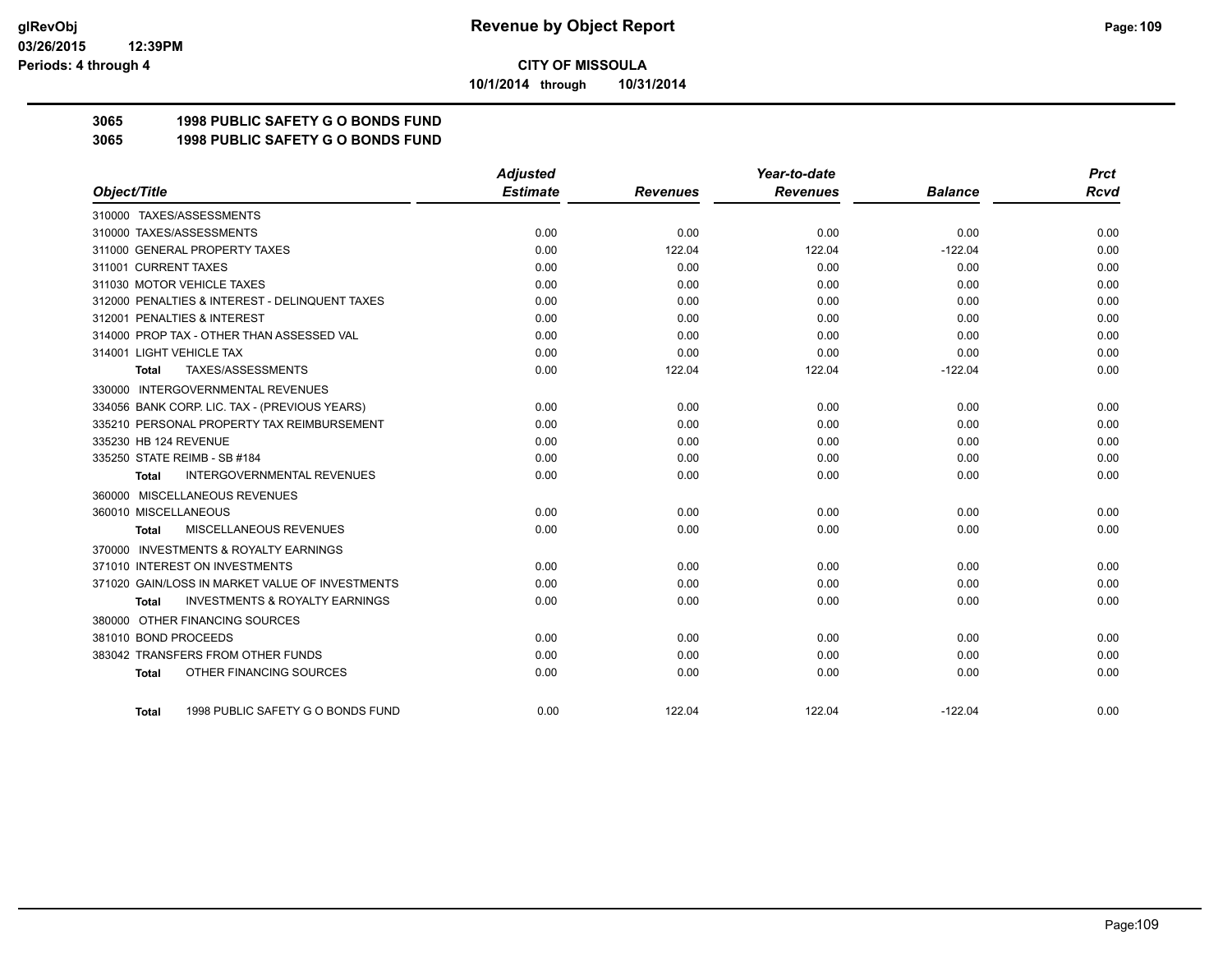**10/1/2014 through 10/31/2014**

#### **3065 1998 PUBLIC SAFETY G O BONDS FUND**

|                                                           | <b>Adjusted</b> |                 | Year-to-date    |                | <b>Prct</b> |
|-----------------------------------------------------------|-----------------|-----------------|-----------------|----------------|-------------|
| Object/Title                                              | <b>Estimate</b> | <b>Revenues</b> | <b>Revenues</b> | <b>Balance</b> | Rcvd        |
| 310000 TAXES/ASSESSMENTS                                  |                 |                 |                 |                |             |
| 310000 TAXES/ASSESSMENTS                                  | 0.00            | 0.00            | 0.00            | 0.00           | 0.00        |
| 311000 GENERAL PROPERTY TAXES                             | 0.00            | 122.04          | 122.04          | $-122.04$      | 0.00        |
| 311001 CURRENT TAXES                                      | 0.00            | 0.00            | 0.00            | 0.00           | 0.00        |
| 311030 MOTOR VEHICLE TAXES                                | 0.00            | 0.00            | 0.00            | 0.00           | 0.00        |
| 312000 PENALTIES & INTEREST - DELINQUENT TAXES            | 0.00            | 0.00            | 0.00            | 0.00           | 0.00        |
| 312001 PENALTIES & INTEREST                               | 0.00            | 0.00            | 0.00            | 0.00           | 0.00        |
| 314000 PROP TAX - OTHER THAN ASSESSED VAL                 | 0.00            | 0.00            | 0.00            | 0.00           | 0.00        |
| 314001 LIGHT VEHICLE TAX                                  | 0.00            | 0.00            | 0.00            | 0.00           | 0.00        |
| TAXES/ASSESSMENTS<br><b>Total</b>                         | 0.00            | 122.04          | 122.04          | $-122.04$      | 0.00        |
| 330000 INTERGOVERNMENTAL REVENUES                         |                 |                 |                 |                |             |
| 334056 BANK CORP. LIC. TAX - (PREVIOUS YEARS)             | 0.00            | 0.00            | 0.00            | 0.00           | 0.00        |
| 335210 PERSONAL PROPERTY TAX REIMBURSEMENT                | 0.00            | 0.00            | 0.00            | 0.00           | 0.00        |
| 335230 HB 124 REVENUE                                     | 0.00            | 0.00            | 0.00            | 0.00           | 0.00        |
| 335250 STATE REIMB - SB #184                              | 0.00            | 0.00            | 0.00            | 0.00           | 0.00        |
| <b>INTERGOVERNMENTAL REVENUES</b><br><b>Total</b>         | 0.00            | 0.00            | 0.00            | 0.00           | 0.00        |
| 360000 MISCELLANEOUS REVENUES                             |                 |                 |                 |                |             |
| 360010 MISCELLANEOUS                                      | 0.00            | 0.00            | 0.00            | 0.00           | 0.00        |
| MISCELLANEOUS REVENUES<br><b>Total</b>                    | 0.00            | 0.00            | 0.00            | 0.00           | 0.00        |
| 370000 INVESTMENTS & ROYALTY EARNINGS                     |                 |                 |                 |                |             |
| 371010 INTEREST ON INVESTMENTS                            | 0.00            | 0.00            | 0.00            | 0.00           | 0.00        |
| 371020 GAIN/LOSS IN MARKET VALUE OF INVESTMENT            | 0.00            | 0.00            | 0.00            | 0.00           | 0.00        |
| <b>INVESTMENTS &amp; ROYALTY EARNINGS</b><br><b>Total</b> | 0.00            | 0.00            | 0.00            | 0.00           | 0.00        |
| 380000 OTHER FINANCING SOURCES                            |                 |                 |                 |                |             |
| 381010 BOND PROCEEDS                                      | 0.00            | 0.00            | 0.00            | 0.00           | 0.00        |
| 383042 TRANSFERS FROM OTHER FUNDS                         | 0.00            | 0.00            | 0.00            | 0.00           | 0.00        |
| OTHER FINANCING SOURCES<br><b>Total</b>                   | 0.00            | 0.00            | 0.00            | 0.00           | 0.00        |
| 1998 PUBLIC SAFETY G O BONDS FUND<br>Total                | 0.00            | 122.04          | 122.04          | $-122.04$      | 0.00        |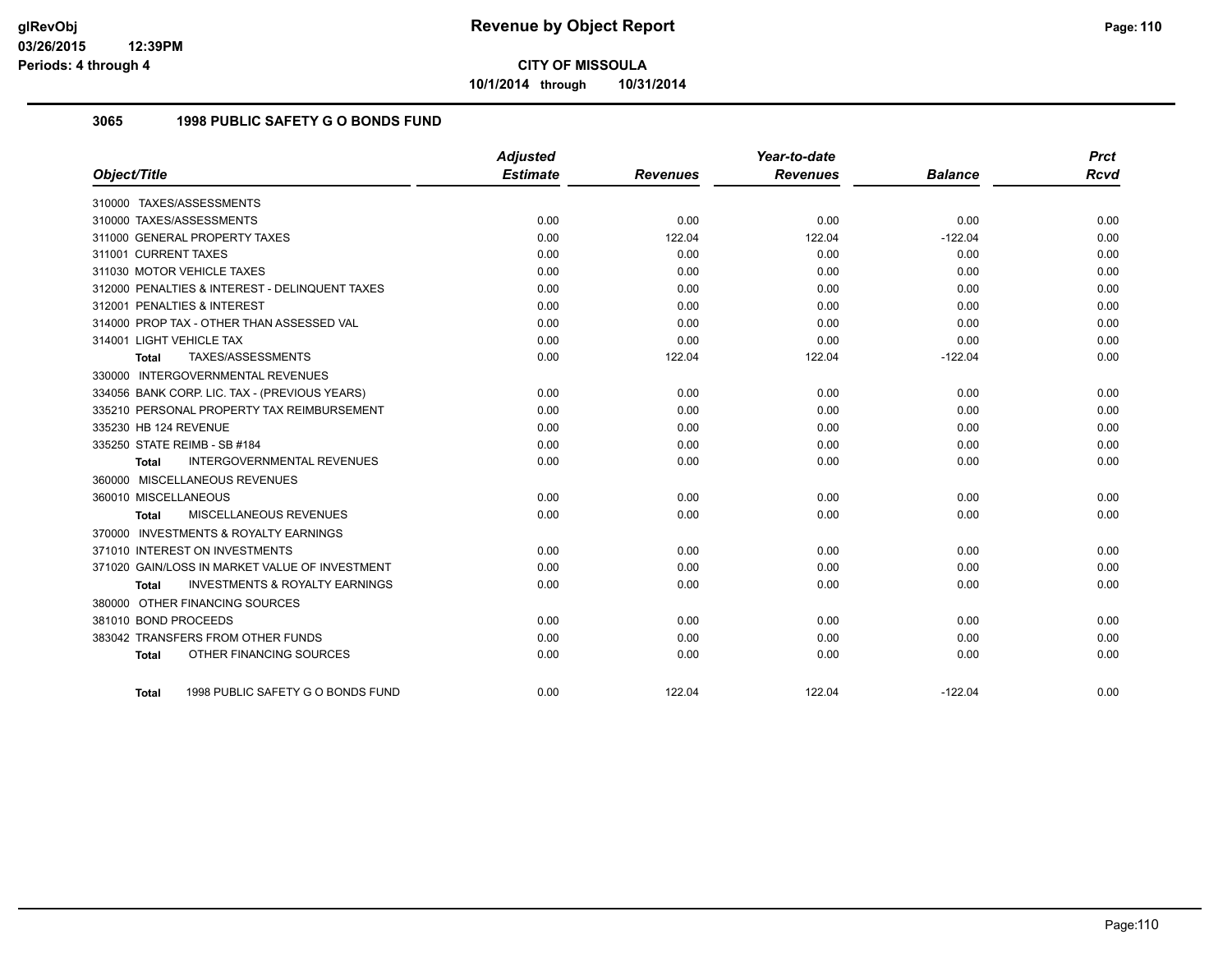**10/1/2014 through 10/31/2014**

**3070 1996 OPEN SPACE GO BONDS**

**3070 1996 OPEN SPACE GO BONDS**

|                                                           | <b>Adjusted</b> |                 | Year-to-date    |                | <b>Prct</b> |
|-----------------------------------------------------------|-----------------|-----------------|-----------------|----------------|-------------|
| Object/Title                                              | <b>Estimate</b> | <b>Revenues</b> | <b>Revenues</b> | <b>Balance</b> | <b>Rcvd</b> |
| 310000 TAXES/ASSESSMENTS                                  |                 |                 |                 |                |             |
| 310000 TAXES/ASSESSMENTS                                  | 0.00            | 0.00            | 0.00            | 0.00           | 0.00        |
| 311000 GENERAL PROPERTY TAXES                             | 0.00            | 0.00            | 0.00            | 0.00           | 0.00        |
| 311030 MOTOR VEHICLE TAXES                                | 0.00            | 0.00            | 0.00            | 0.00           | 0.00        |
| 312000 PENALTIES & INTEREST - DELINQUENT TAXES            | 0.00            | 0.00            | 0.00            | 0.00           | 0.00        |
| 312001 PENALTIES & INTEREST                               | 0.00            | 0.00            | 0.00            | 0.00           | 0.00        |
| 314000 PROP TAX - OTHER THAN ASSESSED VAL                 | 0.00            | 0.00            | 0.00            | 0.00           | 0.00        |
| 314001 LIGHT VEHICLE TAX                                  | 0.00            | 0.00            | 0.00            | 0.00           | 0.00        |
| TAXES/ASSESSMENTS<br><b>Total</b>                         | 0.00            | 0.00            | 0.00            | 0.00           | 0.00        |
| 330000 INTERGOVERNMENTAL REVENUES                         |                 |                 |                 |                |             |
| 334056 BANK CORP. LIC. TAX - (PREVIOUS YEARS)             | 0.00            | 0.00            | 0.00            | 0.00           | 0.00        |
| 335210 PERSONAL PROPERTY TAX REIMBURSEMENT                | 0.00            | 0.00            | 0.00            | 0.00           | 0.00        |
| 335230 HB 124 REVENUE                                     | 0.00            | 0.00            | 0.00            | 0.00           | 0.00        |
| 335250 STATE REIMB - SB #184                              | 0.00            | 0.00            | 0.00            | 0.00           | 0.00        |
| <b>INTERGOVERNMENTAL REVENUES</b><br><b>Total</b>         | 0.00            | 0.00            | 0.00            | 0.00           | 0.00        |
| <b>INVESTMENTS &amp; ROYALTY EARNINGS</b><br>370000       |                 |                 |                 |                |             |
| 371010 INTEREST ON INVESTMENTS                            | 0.00            | 0.00            | 0.00            | 0.00           | 0.00        |
| 371020 GAIN/LOSS IN MARKET VALUE OF INVESTMENTS           | 0.00            | 0.00            | 0.00            | 0.00           | 0.00        |
| <b>INVESTMENTS &amp; ROYALTY EARNINGS</b><br><b>Total</b> | 0.00            | 0.00            | 0.00            | 0.00           | 0.00        |
| OTHER FINANCING SOURCES<br>380000                         |                 |                 |                 |                |             |
| 381010 BOND PROCEEDS                                      | 0.00            | 0.00            | 0.00            | 0.00           | 0.00        |
| OTHER FINANCING SOURCES<br><b>Total</b>                   | 0.00            | 0.00            | 0.00            | 0.00           | 0.00        |
| 1996 OPEN SPACE GO BONDS<br><b>Total</b>                  | 0.00            | 0.00            | 0.00            | 0.00           | 0.00        |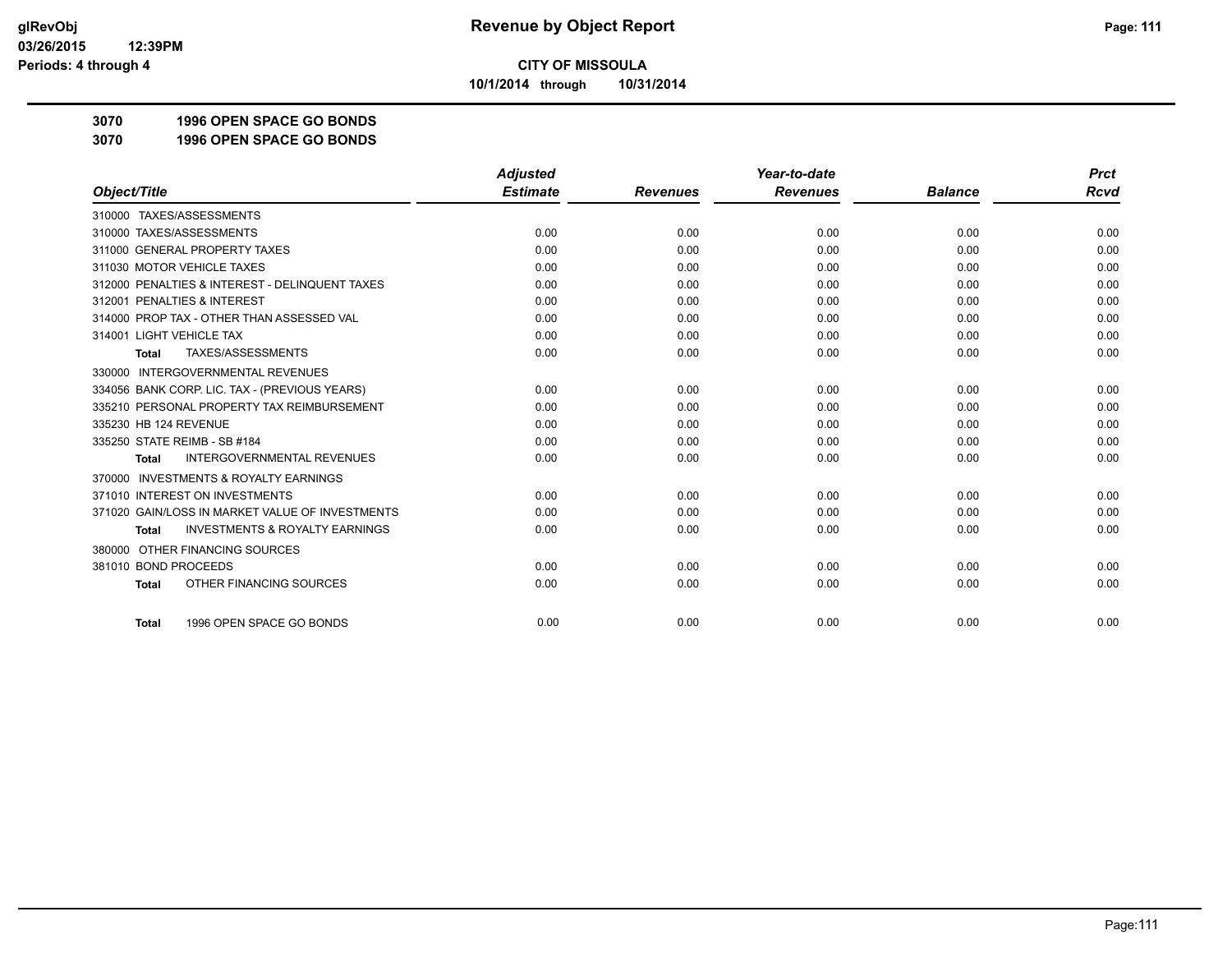**10/1/2014 through 10/31/2014**

#### **3070 1996 OPEN SPACE GO BONDS**

|                                                           | <b>Adjusted</b> |                 | Year-to-date    |                | <b>Prct</b> |
|-----------------------------------------------------------|-----------------|-----------------|-----------------|----------------|-------------|
| Object/Title                                              | <b>Estimate</b> | <b>Revenues</b> | <b>Revenues</b> | <b>Balance</b> | <b>Rcvd</b> |
| 310000 TAXES/ASSESSMENTS                                  |                 |                 |                 |                |             |
| 310000 TAXES/ASSESSMENTS                                  | 0.00            | 0.00            | 0.00            | 0.00           | 0.00        |
| 311000 GENERAL PROPERTY TAXES                             | 0.00            | 0.00            | 0.00            | 0.00           | 0.00        |
| 311030 MOTOR VEHICLE TAXES                                | 0.00            | 0.00            | 0.00            | 0.00           | 0.00        |
| 312000 PENALTIES & INTEREST - DELINQUENT TAXES            | 0.00            | 0.00            | 0.00            | 0.00           | 0.00        |
| 312001 PENALTIES & INTEREST                               | 0.00            | 0.00            | 0.00            | 0.00           | 0.00        |
| 314000 PROP TAX - OTHER THAN ASSESSED VAL                 | 0.00            | 0.00            | 0.00            | 0.00           | 0.00        |
| 314001 LIGHT VEHICLE TAX                                  | 0.00            | 0.00            | 0.00            | 0.00           | 0.00        |
| TAXES/ASSESSMENTS<br><b>Total</b>                         | 0.00            | 0.00            | 0.00            | 0.00           | 0.00        |
| 330000 INTERGOVERNMENTAL REVENUES                         |                 |                 |                 |                |             |
| 334056 BANK CORP. LIC. TAX - (PREVIOUS YEARS)             | 0.00            | 0.00            | 0.00            | 0.00           | 0.00        |
| 335210 PERSONAL PROPERTY TAX REIMBURSEMENT                | 0.00            | 0.00            | 0.00            | 0.00           | 0.00        |
| 335230 HB 124 REVENUE                                     | 0.00            | 0.00            | 0.00            | 0.00           | 0.00        |
| 335250 STATE REIMB - SB #184                              | 0.00            | 0.00            | 0.00            | 0.00           | 0.00        |
| <b>INTERGOVERNMENTAL REVENUES</b><br><b>Total</b>         | 0.00            | 0.00            | 0.00            | 0.00           | 0.00        |
| <b>INVESTMENTS &amp; ROYALTY EARNINGS</b><br>370000       |                 |                 |                 |                |             |
| 371010 INTEREST ON INVESTMENTS                            | 0.00            | 0.00            | 0.00            | 0.00           | 0.00        |
| 371020 GAIN/LOSS IN MARKET VALUE OF INVESTMENT            | 0.00            | 0.00            | 0.00            | 0.00           | 0.00        |
| <b>INVESTMENTS &amp; ROYALTY EARNINGS</b><br><b>Total</b> | 0.00            | 0.00            | 0.00            | 0.00           | 0.00        |
| 380000 OTHER FINANCING SOURCES                            |                 |                 |                 |                |             |
| 381010 BOND PROCEEDS                                      | 0.00            | 0.00            | 0.00            | 0.00           | 0.00        |
| OTHER FINANCING SOURCES<br><b>Total</b>                   | 0.00            | 0.00            | 0.00            | 0.00           | 0.00        |
| 1996 OPEN SPACE GO BONDS<br><b>Total</b>                  | 0.00            | 0.00            | 0.00            | 0.00           | 0.00        |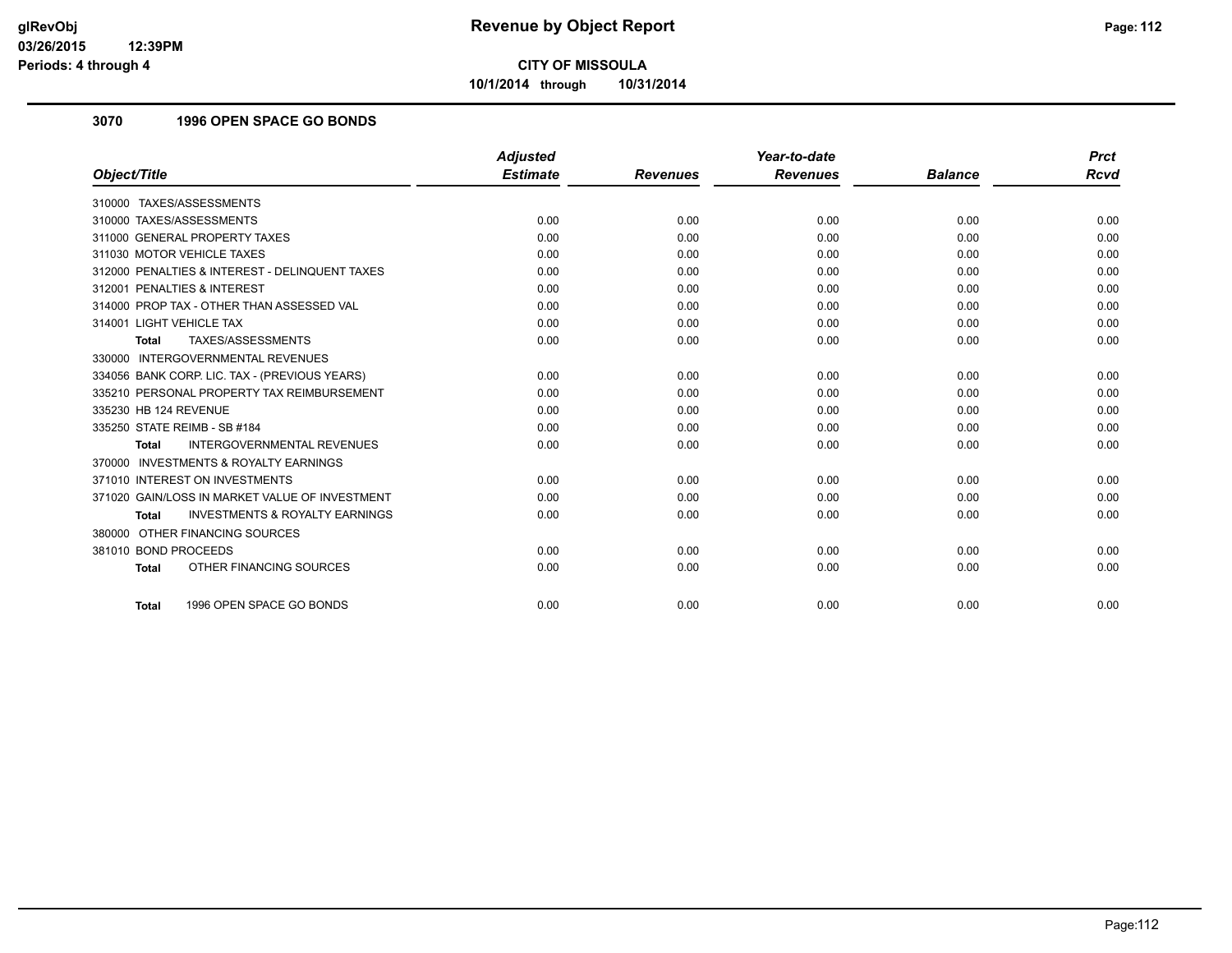**10/1/2014 through 10/31/2014**

**3075 1997 OPEN SPACE G O BOND FUND**

**3075 1997 OPEN SPACE G O BOND FUND**

|                                                           | <b>Adjusted</b> |                 | Year-to-date    |                | <b>Prct</b> |
|-----------------------------------------------------------|-----------------|-----------------|-----------------|----------------|-------------|
| Object/Title                                              | <b>Estimate</b> | <b>Revenues</b> | <b>Revenues</b> | <b>Balance</b> | <b>Rcvd</b> |
| 310000 TAXES/ASSESSMENTS                                  |                 |                 |                 |                |             |
| 310000 TAXES/ASSESSMENTS                                  | 0.00            | 0.00            | 0.00            | 0.00           | 0.00        |
| 311000 GENERAL PROPERTY TAXES                             | 0.00            | 0.00            | 0.00            | 0.00           | 0.00        |
| 311030 MOTOR VEHICLE TAXES                                | 0.00            | 0.00            | 0.00            | 0.00           | 0.00        |
| 312000 PENALTIES & INTEREST - DELINQUENT TAXES            | 0.00            | 0.00            | 0.00            | 0.00           | 0.00        |
| 312001 PENALTIES & INTEREST                               | 0.00            | 0.00            | 0.00            | 0.00           | 0.00        |
| 314000 PROP TAX - OTHER THAN ASSESSED VAL                 | 0.00            | 0.00            | 0.00            | 0.00           | 0.00        |
| 314001 LIGHT VEHICLE TAX                                  | 0.00            | 0.00            | 0.00            | 0.00           | 0.00        |
| TAXES/ASSESSMENTS<br>Total                                | 0.00            | 0.00            | 0.00            | 0.00           | 0.00        |
| 330000 INTERGOVERNMENTAL REVENUES                         |                 |                 |                 |                |             |
| 334056 BANK CORP. LIC. TAX - (PREVIOUS YEARS)             | 0.00            | 0.00            | 0.00            | 0.00           | 0.00        |
| 335210 PERSONAL PROPERTY TAX REIMBURSEMENT                | 0.00            | 0.00            | 0.00            | 0.00           | 0.00        |
| 335230 HB 124 REVENUE                                     | 0.00            | 0.00            | 0.00            | 0.00           | 0.00        |
| 335250 STATE REIMB - SB #184                              | 0.00            | 0.00            | 0.00            | 0.00           | 0.00        |
| <b>INTERGOVERNMENTAL REVENUES</b><br><b>Total</b>         | 0.00            | 0.00            | 0.00            | 0.00           | 0.00        |
| 360000 MISCELLANEOUS REVENUES                             |                 |                 |                 |                |             |
| 360010 MISCELLANEOUS                                      | 0.00            | 0.00            | 0.00            | 0.00           | 0.00        |
| MISCELLANEOUS REVENUES<br><b>Total</b>                    | 0.00            | 0.00            | 0.00            | 0.00           | 0.00        |
| <b>INVESTMENTS &amp; ROYALTY EARNINGS</b><br>370000       |                 |                 |                 |                |             |
| 371010 INTEREST ON INVESTMENTS                            | 0.00            | 0.00            | 0.00            | 0.00           | 0.00        |
| 371020 GAIN/LOSS IN MARKET VALUE OF INVESTMENTS           | 0.00            | 0.00            | 0.00            | 0.00           | 0.00        |
| <b>INVESTMENTS &amp; ROYALTY EARNINGS</b><br><b>Total</b> | 0.00            | 0.00            | 0.00            | 0.00           | 0.00        |
| 380000 OTHER FINANCING SOURCES                            |                 |                 |                 |                |             |
| 380000 OTHER FINANCING SOURCES                            | 0.00            | 0.00            | 0.00            | 0.00           | 0.00        |
| 381010 BOND PROCEEDS                                      | 0.00            | 0.00            | 0.00            | 0.00           | 0.00        |
| OTHER FINANCING SOURCES<br><b>Total</b>                   | 0.00            | 0.00            | 0.00            | 0.00           | 0.00        |
|                                                           |                 |                 |                 |                |             |
| 1997 OPEN SPACE G O BOND FUND<br>Total                    | 0.00            | 0.00            | 0.00            | 0.00           | 0.00        |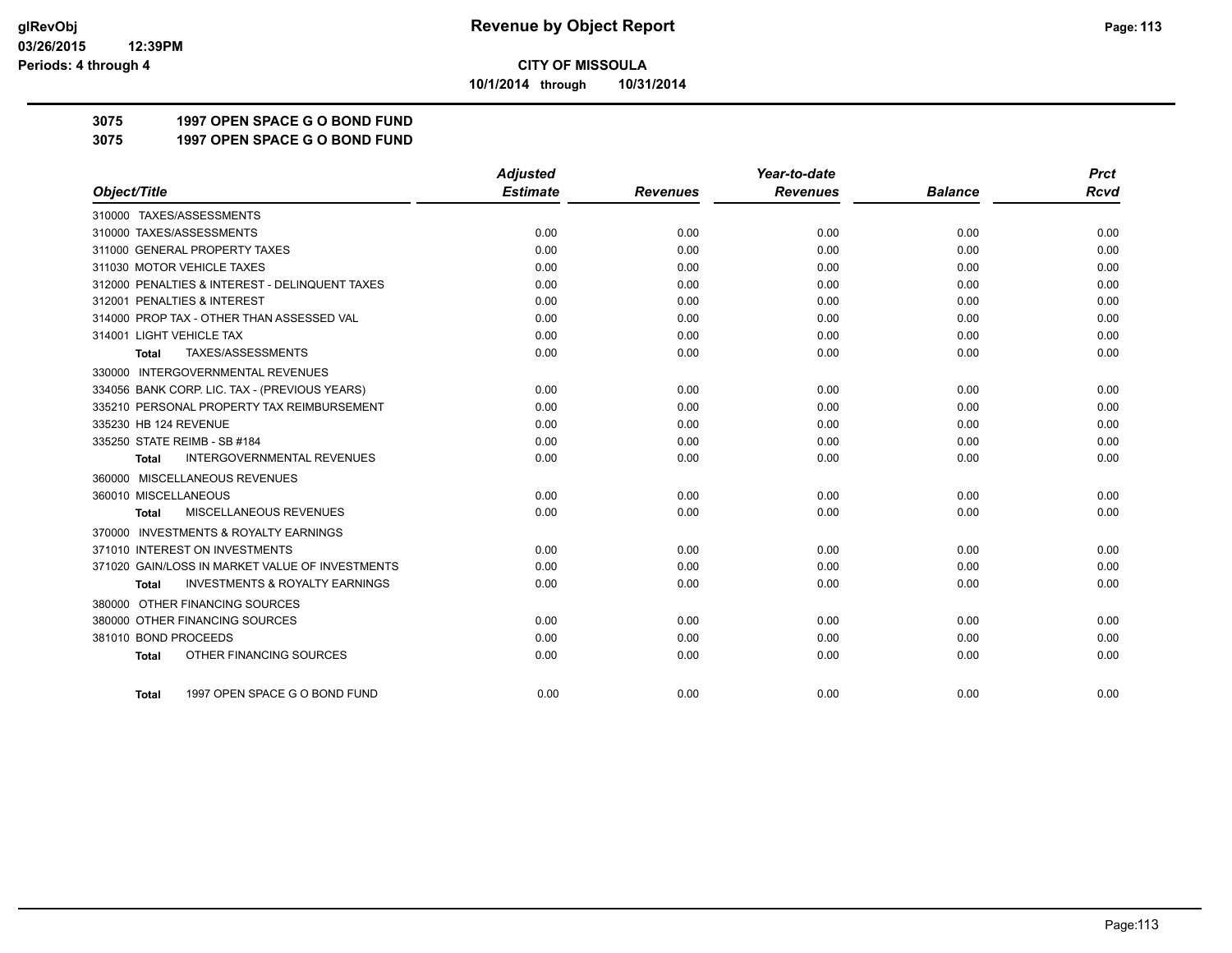**10/1/2014 through 10/31/2014**

#### **3075 1997 OPEN SPACE G O BOND FUND**

|                                                    | <b>Adjusted</b> |                 | Year-to-date    |                | <b>Prct</b> |
|----------------------------------------------------|-----------------|-----------------|-----------------|----------------|-------------|
| Object/Title                                       | <b>Estimate</b> | <b>Revenues</b> | <b>Revenues</b> | <b>Balance</b> | <b>Rcvd</b> |
| 310000 TAXES/ASSESSMENTS                           |                 |                 |                 |                |             |
| 310000 TAXES/ASSESSMENTS                           | 0.00            | 0.00            | 0.00            | 0.00           | 0.00        |
| 311000 GENERAL PROPERTY TAXES                      | 0.00            | 0.00            | 0.00            | 0.00           | 0.00        |
| 311030 MOTOR VEHICLE TAXES                         | 0.00            | 0.00            | 0.00            | 0.00           | 0.00        |
| 312000 PENALTIES & INTEREST - DELINQUENT TAXES     | 0.00            | 0.00            | 0.00            | 0.00           | 0.00        |
| 312001 PENALTIES & INTEREST                        | 0.00            | 0.00            | 0.00            | 0.00           | 0.00        |
| 314000 PROP TAX - OTHER THAN ASSESSED VAL          | 0.00            | 0.00            | 0.00            | 0.00           | 0.00        |
| 314001 LIGHT VEHICLE TAX                           | 0.00            | 0.00            | 0.00            | 0.00           | 0.00        |
| TAXES/ASSESSMENTS<br><b>Total</b>                  | 0.00            | 0.00            | 0.00            | 0.00           | 0.00        |
| 330000 INTERGOVERNMENTAL REVENUES                  |                 |                 |                 |                |             |
| 334056 BANK CORP. LIC. TAX - (PREVIOUS YEARS)      | 0.00            | 0.00            | 0.00            | 0.00           | 0.00        |
| 335210 PERSONAL PROPERTY TAX REIMBURSEMENT         | 0.00            | 0.00            | 0.00            | 0.00           | 0.00        |
| 335230 HB 124 REVENUE                              | 0.00            | 0.00            | 0.00            | 0.00           | 0.00        |
| 335250 STATE REIMB - SB #184                       | 0.00            | 0.00            | 0.00            | 0.00           | 0.00        |
| <b>INTERGOVERNMENTAL REVENUES</b><br><b>Total</b>  | 0.00            | 0.00            | 0.00            | 0.00           | 0.00        |
| 360000 MISCELLANEOUS REVENUES                      |                 |                 |                 |                |             |
| 360010 MISCELLANEOUS                               | 0.00            | 0.00            | 0.00            | 0.00           | 0.00        |
| MISCELLANEOUS REVENUES<br>Total                    | 0.00            | 0.00            | 0.00            | 0.00           | 0.00        |
| 370000 INVESTMENTS & ROYALTY EARNINGS              |                 |                 |                 |                |             |
| 371010 INTEREST ON INVESTMENTS                     | 0.00            | 0.00            | 0.00            | 0.00           | 0.00        |
| 371020 GAIN/LOSS IN MARKET VALUE OF INVESTMENT     | 0.00            | 0.00            | 0.00            | 0.00           | 0.00        |
| <b>INVESTMENTS &amp; ROYALTY EARNINGS</b><br>Total | 0.00            | 0.00            | 0.00            | 0.00           | 0.00        |
| 380000 OTHER FINANCING SOURCES                     |                 |                 |                 |                |             |
| 380000 OTHER FINANCING SOURCES                     | 0.00            | 0.00            | 0.00            | 0.00           | 0.00        |
| 381010 BOND PROCEEDS                               | 0.00            | 0.00            | 0.00            | 0.00           | 0.00        |
| OTHER FINANCING SOURCES<br><b>Total</b>            | 0.00            | 0.00            | 0.00            | 0.00           | 0.00        |
|                                                    |                 |                 |                 |                |             |
| 1997 OPEN SPACE G O BOND FUND<br>Total             | 0.00            | 0.00            | 0.00            | 0.00           | 0.00        |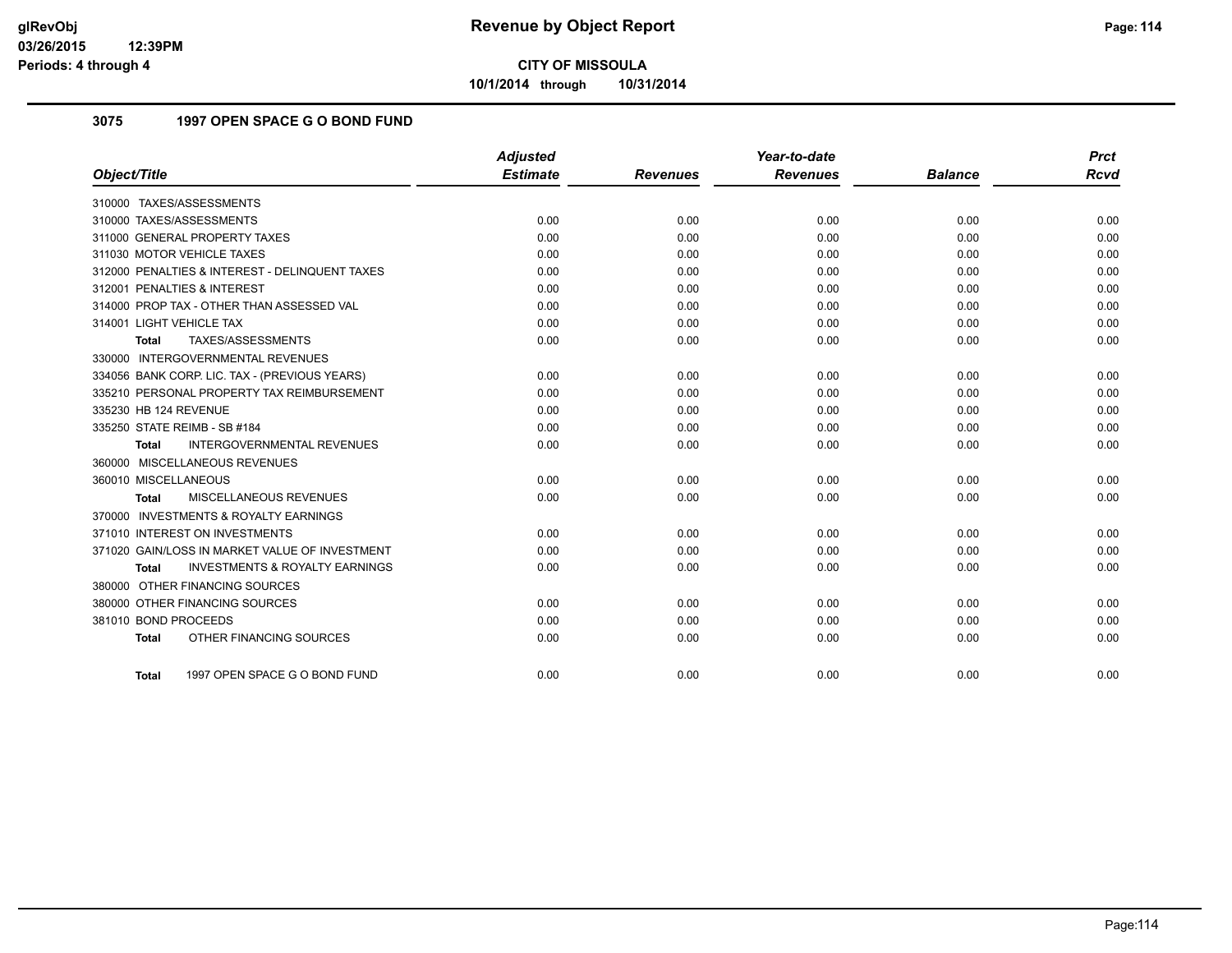**10/1/2014 through 10/31/2014**

#### **3080 1994 FIRE EQUIP/CITY HALLS REFUND BOND F**

**3080 1994 FIRE EQUIP/CITY HALLS REFUND BOND F**

|                                                           | <b>Adjusted</b> |                 | Year-to-date    |                | <b>Prct</b> |
|-----------------------------------------------------------|-----------------|-----------------|-----------------|----------------|-------------|
| Object/Title                                              | <b>Estimate</b> | <b>Revenues</b> | <b>Revenues</b> | <b>Balance</b> | <b>Rcvd</b> |
| 310000 TAXES/ASSESSMENTS                                  |                 |                 |                 |                |             |
| 310000 TAXES/ASSESSMENTS                                  | 0.00            | 0.00            | 0.00            | 0.00           | 0.00        |
| 311000 GENERAL PROPERTY TAXES                             | 0.00            | 0.00            | 0.00            | 0.00           | 0.00        |
| 311030 MOTOR VEHICLE TAXES                                | 0.00            | 0.00            | 0.00            | 0.00           | 0.00        |
| 312000 PENALTIES & INTEREST - DELINQUENT TAXES            | 0.00            | 0.00            | 0.00            | 0.00           | 0.00        |
| 312001 PENALTIES & INTEREST                               | 0.00            | 0.00            | 0.00            | 0.00           | 0.00        |
| 314000 PROP TAX - OTHER THAN ASSESSED VAL                 | 0.00            | 0.00            | 0.00            | 0.00           | 0.00        |
| 314001 LIGHT VEHICLE TAX                                  | 0.00            | 0.00            | 0.00            | 0.00           | 0.00        |
| TAXES/ASSESSMENTS<br>Total                                | 0.00            | 0.00            | 0.00            | 0.00           | 0.00        |
| 330000 INTERGOVERNMENTAL REVENUES                         |                 |                 |                 |                |             |
| 334056 BANK CORP. LIC. TAX - (PREVIOUS YEARS)             | 0.00            | 0.00            | 0.00            | 0.00           | 0.00        |
| 335210 PERSONAL PROPERTY TAX REIMBURSEMENT                | 0.00            | 0.00            | 0.00            | 0.00           | 0.00        |
| 335230 HB 124 REVENUE                                     | 0.00            | 0.00            | 0.00            | 0.00           | 0.00        |
| 335250 STATE REIMB - SB #184                              | 0.00            | 0.00            | 0.00            | 0.00           | 0.00        |
| <b>INTERGOVERNMENTAL REVENUES</b><br>Total                | 0.00            | 0.00            | 0.00            | 0.00           | 0.00        |
| 360000 MISCELLANEOUS REVENUES                             |                 |                 |                 |                |             |
| 360010 MISCELLANEOUS                                      | 0.00            | 0.00            | 0.00            | 0.00           | 0.00        |
| MISCELLANEOUS REVENUES<br><b>Total</b>                    | 0.00            | 0.00            | 0.00            | 0.00           | 0.00        |
| <b>INVESTMENTS &amp; ROYALTY EARNINGS</b><br>370000       |                 |                 |                 |                |             |
| 371010 INTEREST ON INVESTMENTS                            | 0.00            | 0.00            | 0.00            | 0.00           | 0.00        |
| 371020 GAIN/LOSS IN MARKET VALUE OF INVESTMENTS           | 0.00            | 0.00            | 0.00            | 0.00           | 0.00        |
| <b>INVESTMENTS &amp; ROYALTY EARNINGS</b><br><b>Total</b> | 0.00            | 0.00            | 0.00            | 0.00           | 0.00        |
| 380000 OTHER FINANCING SOURCES                            |                 |                 |                 |                |             |
| 380000 OTHER FINANCING SOURCES                            | 0.00            | 0.00            | 0.00            | 0.00           | 0.00        |
| 381010 BOND PROCEEDS                                      | 0.00            | 0.00            | 0.00            | 0.00           | 0.00        |
| OTHER FINANCING SOURCES<br><b>Total</b>                   | 0.00            | 0.00            | 0.00            | 0.00           | 0.00        |
|                                                           |                 |                 |                 |                |             |
| 1994 FIRE EQUIP/CITY HALLS REFUND BONI<br>Total           | 0.00            | 0.00            | 0.00            | 0.00           | 0.00        |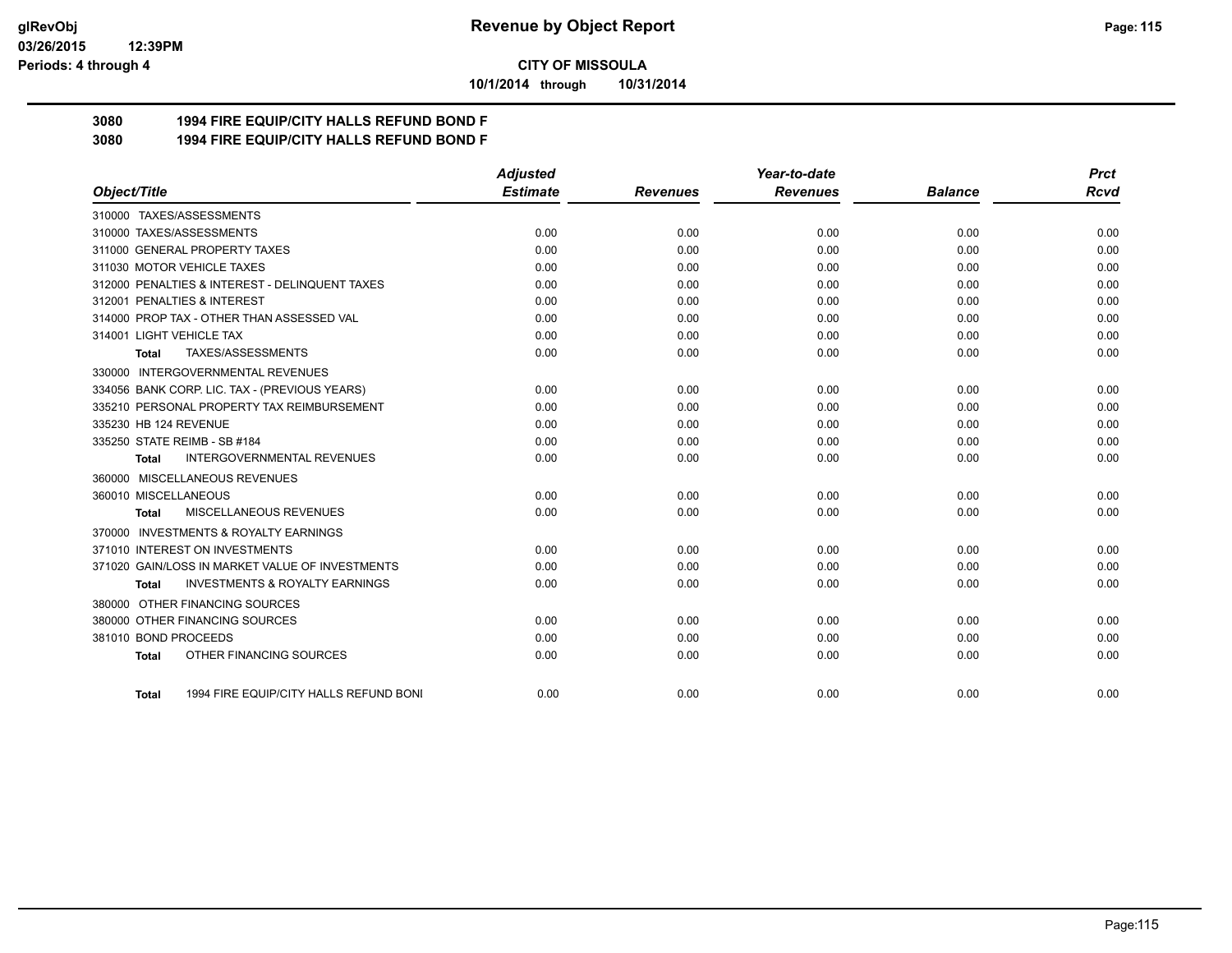**10/1/2014 through 10/31/2014**

#### **3080 1994 FIRE EQUIP/CITY HALLS REFUND BOND F**

|                                                |                                           | Adjusted        |                 | Year-to-date    |                | <b>Prct</b> |
|------------------------------------------------|-------------------------------------------|-----------------|-----------------|-----------------|----------------|-------------|
| Object/Title                                   |                                           | <b>Estimate</b> | <b>Revenues</b> | <b>Revenues</b> | <b>Balance</b> | <b>Rcvd</b> |
| 310000 TAXES/ASSESSMENTS                       |                                           |                 |                 |                 |                |             |
| 310000 TAXES/ASSESSMENTS                       |                                           | 0.00            | 0.00            | 0.00            | 0.00           | 0.00        |
| 311000 GENERAL PROPERTY TAXES                  |                                           | 0.00            | 0.00            | 0.00            | 0.00           | 0.00        |
| 311030 MOTOR VEHICLE TAXES                     |                                           | 0.00            | 0.00            | 0.00            | 0.00           | 0.00        |
| 312000 PENALTIES & INTEREST - DELINQUENT TAXES |                                           | 0.00            | 0.00            | 0.00            | 0.00           | 0.00        |
| 312001 PENALTIES & INTEREST                    |                                           | 0.00            | 0.00            | 0.00            | 0.00           | 0.00        |
| 314000 PROP TAX - OTHER THAN ASSESSED VAL      |                                           | 0.00            | 0.00            | 0.00            | 0.00           | 0.00        |
| 314001 LIGHT VEHICLE TAX                       |                                           | 0.00            | 0.00            | 0.00            | 0.00           | 0.00        |
| TAXES/ASSESSMENTS<br><b>Total</b>              |                                           | 0.00            | 0.00            | 0.00            | 0.00           | 0.00        |
| INTERGOVERNMENTAL REVENUES<br>330000           |                                           |                 |                 |                 |                |             |
| 334056 BANK CORP. LIC. TAX - (PREVIOUS YEARS)  |                                           | 0.00            | 0.00            | 0.00            | 0.00           | 0.00        |
| 335210 PERSONAL PROPERTY TAX REIMBURSEMENT     |                                           | 0.00            | 0.00            | 0.00            | 0.00           | 0.00        |
| 335230 HB 124 REVENUE                          |                                           | 0.00            | 0.00            | 0.00            | 0.00           | 0.00        |
| 335250 STATE REIMB - SB #184                   |                                           | 0.00            | 0.00            | 0.00            | 0.00           | 0.00        |
| Total                                          | <b>INTERGOVERNMENTAL REVENUES</b>         | 0.00            | 0.00            | 0.00            | 0.00           | 0.00        |
| 360000 MISCELLANEOUS REVENUES                  |                                           |                 |                 |                 |                |             |
| 360010 MISCELLANEOUS                           |                                           | 0.00            | 0.00            | 0.00            | 0.00           | 0.00        |
| MISCELLANEOUS REVENUES<br>Total                |                                           | 0.00            | 0.00            | 0.00            | 0.00           | 0.00        |
| 370000 INVESTMENTS & ROYALTY EARNINGS          |                                           |                 |                 |                 |                |             |
| 371010 INTEREST ON INVESTMENTS                 |                                           | 0.00            | 0.00            | 0.00            | 0.00           | 0.00        |
| 371020 GAIN/LOSS IN MARKET VALUE OF INVESTMENT |                                           | 0.00            | 0.00            | 0.00            | 0.00           | 0.00        |
| Total                                          | <b>INVESTMENTS &amp; ROYALTY EARNINGS</b> | 0.00            | 0.00            | 0.00            | 0.00           | 0.00        |
| 380000 OTHER FINANCING SOURCES                 |                                           |                 |                 |                 |                |             |
| 380000 OTHER FINANCING SOURCES                 |                                           | 0.00            | 0.00            | 0.00            | 0.00           | 0.00        |
| 381010 BOND PROCEEDS                           |                                           | 0.00            | 0.00            | 0.00            | 0.00           | 0.00        |
| OTHER FINANCING SOURCES<br>Total               |                                           | 0.00            | 0.00            | 0.00            | 0.00           | 0.00        |
|                                                |                                           |                 |                 |                 |                |             |
| Total                                          | 1994 FIRE EQUIP/CITY HALLS REFUND BON     | 0.00            | 0.00            | 0.00            | 0.00           | 0.00        |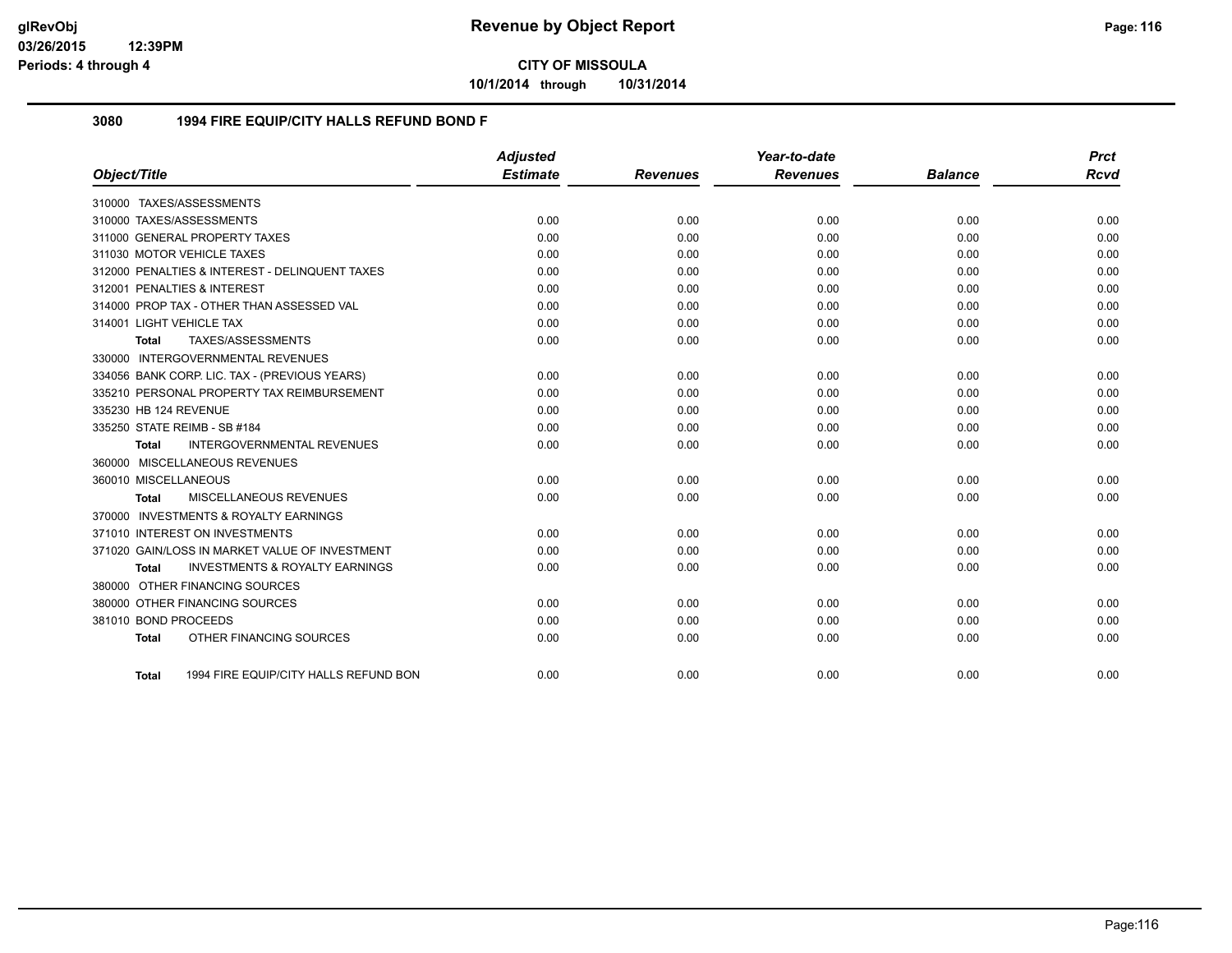**10/1/2014 through 10/31/2014**

### **3085 1993 FIRE STATION G O BOND FUND**

**3085 1993 FIRE STATION G O BOND FUND**

|                                                           | <b>Adjusted</b> |                 | Year-to-date    |                | <b>Prct</b> |
|-----------------------------------------------------------|-----------------|-----------------|-----------------|----------------|-------------|
| Object/Title                                              | <b>Estimate</b> | <b>Revenues</b> | <b>Revenues</b> | <b>Balance</b> | <b>Rcvd</b> |
| 310000 TAXES/ASSESSMENTS                                  |                 |                 |                 |                |             |
| 310000 TAXES/ASSESSMENTS                                  | 0.00            | 0.00            | 0.00            | 0.00           | 0.00        |
| 311000 GENERAL PROPERTY TAXES                             | 0.00            | 0.00            | 0.00            | 0.00           | 0.00        |
| 311030 MOTOR VEHICLE TAXES                                | 0.00            | 0.00            | 0.00            | 0.00           | 0.00        |
| 312000 PENALTIES & INTEREST - DELINQUENT TAXES            | 0.00            | 0.00            | 0.00            | 0.00           | 0.00        |
| 312001 PENALTIES & INTEREST                               | 0.00            | 0.00            | 0.00            | 0.00           | 0.00        |
| 314000 PROP TAX - OTHER THAN ASSESSED VAL                 | 0.00            | 0.00            | 0.00            | 0.00           | 0.00        |
| 314001 LIGHT VEHICLE TAX                                  | 0.00            | 0.00            | 0.00            | 0.00           | 0.00        |
| TAXES/ASSESSMENTS<br><b>Total</b>                         | 0.00            | 0.00            | 0.00            | 0.00           | 0.00        |
| <b>INTERGOVERNMENTAL REVENUES</b><br>330000               |                 |                 |                 |                |             |
| 334056 BANK CORP. LIC. TAX - (PREVIOUS YEARS)             | 0.00            | 0.00            | 0.00            | 0.00           | 0.00        |
| 335210 PERSONAL PROPERTY TAX REIMBURSEMENT                | 0.00            | 0.00            | 0.00            | 0.00           | 0.00        |
| 335230 HB 124 REVENUE                                     | 0.00            | 0.00            | 0.00            | 0.00           | 0.00        |
| 335250 STATE REIMB - SB #184                              | 0.00            | 0.00            | 0.00            | 0.00           | 0.00        |
| <b>INTERGOVERNMENTAL REVENUES</b><br><b>Total</b>         | 0.00            | 0.00            | 0.00            | 0.00           | 0.00        |
| MISCELLANEOUS REVENUES<br>360000                          |                 |                 |                 |                |             |
| 360010 MISCELLANEOUS                                      | 0.00            | 0.00            | 0.00            | 0.00           | 0.00        |
| <b>MISCELLANEOUS REVENUES</b><br><b>Total</b>             | 0.00            | 0.00            | 0.00            | 0.00           | 0.00        |
| <b>INVESTMENTS &amp; ROYALTY EARNINGS</b><br>370000       |                 |                 |                 |                |             |
| 371010 INTEREST ON INVESTMENTS                            | 0.00            | 0.00            | 0.00            | 0.00           | 0.00        |
| 371020 GAIN/LOSS IN MARKET VALUE OF INVESTMENTS           | 0.00            | 0.00            | 0.00            | 0.00           | 0.00        |
| <b>INVESTMENTS &amp; ROYALTY EARNINGS</b><br><b>Total</b> | 0.00            | 0.00            | 0.00            | 0.00           | 0.00        |
|                                                           |                 |                 |                 |                |             |
| 1993 FIRE STATION G O BOND FUND<br><b>Total</b>           | 0.00            | 0.00            | 0.00            | 0.00           | 0.00        |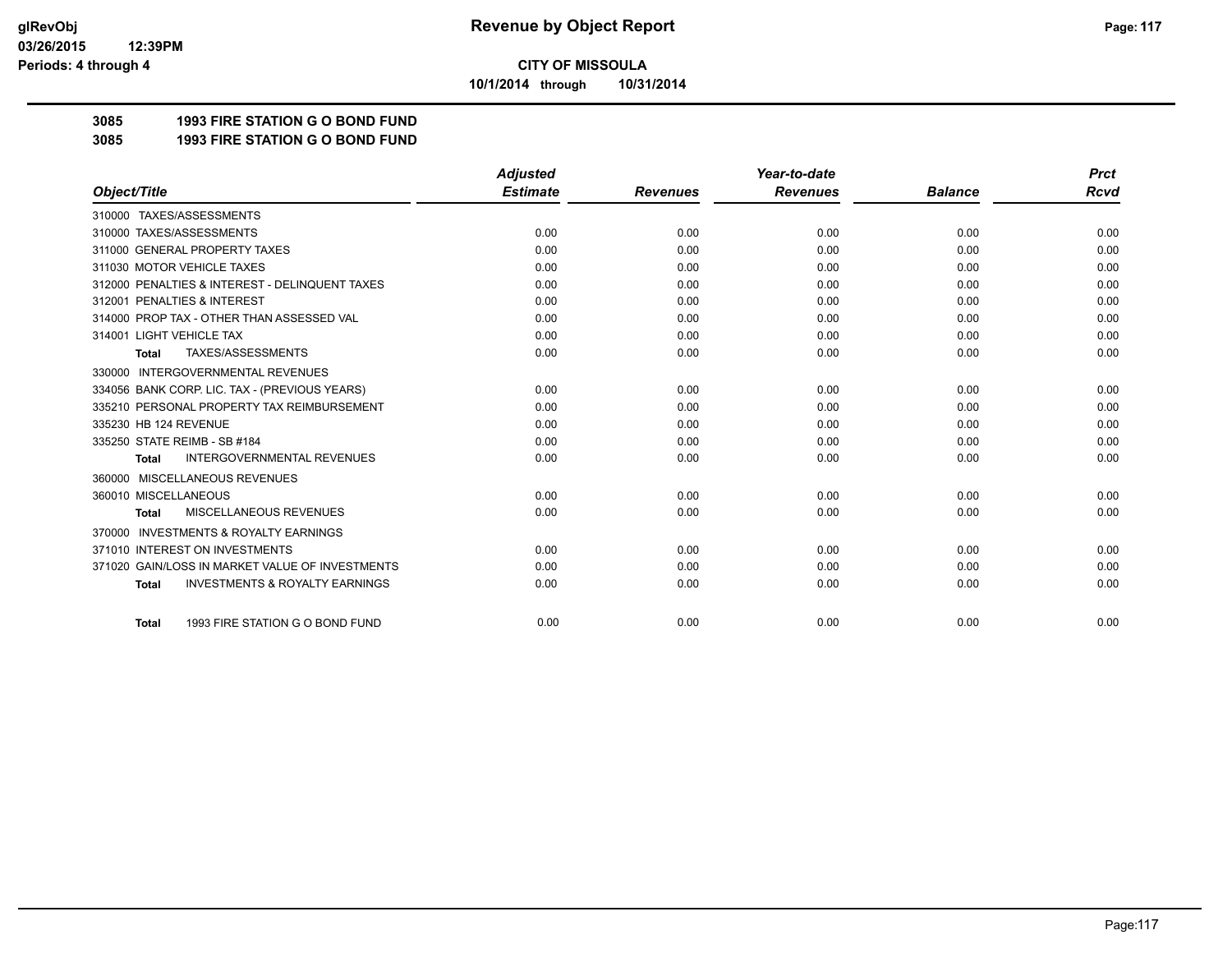**10/1/2014 through 10/31/2014**

#### **3085 1993 FIRE STATION G O BOND FUND**

|                                                    | <b>Adjusted</b> |                 | Year-to-date    |                | <b>Prct</b> |
|----------------------------------------------------|-----------------|-----------------|-----------------|----------------|-------------|
| Object/Title                                       | <b>Estimate</b> | <b>Revenues</b> | <b>Revenues</b> | <b>Balance</b> | Rcvd        |
| 310000 TAXES/ASSESSMENTS                           |                 |                 |                 |                |             |
| 310000 TAXES/ASSESSMENTS                           | 0.00            | 0.00            | 0.00            | 0.00           | 0.00        |
| 311000 GENERAL PROPERTY TAXES                      | 0.00            | 0.00            | 0.00            | 0.00           | 0.00        |
| 311030 MOTOR VEHICLE TAXES                         | 0.00            | 0.00            | 0.00            | 0.00           | 0.00        |
| 312000 PENALTIES & INTEREST - DELINQUENT TAXES     | 0.00            | 0.00            | 0.00            | 0.00           | 0.00        |
| 312001 PENALTIES & INTEREST                        | 0.00            | 0.00            | 0.00            | 0.00           | 0.00        |
| 314000 PROP TAX - OTHER THAN ASSESSED VAL          | 0.00            | 0.00            | 0.00            | 0.00           | 0.00        |
| 314001 LIGHT VEHICLE TAX                           | 0.00            | 0.00            | 0.00            | 0.00           | 0.00        |
| TAXES/ASSESSMENTS<br>Total                         | 0.00            | 0.00            | 0.00            | 0.00           | 0.00        |
| 330000 INTERGOVERNMENTAL REVENUES                  |                 |                 |                 |                |             |
| 334056 BANK CORP. LIC. TAX - (PREVIOUS YEARS)      | 0.00            | 0.00            | 0.00            | 0.00           | 0.00        |
| 335210 PERSONAL PROPERTY TAX REIMBURSEMENT         | 0.00            | 0.00            | 0.00            | 0.00           | 0.00        |
| 335230 HB 124 REVENUE                              | 0.00            | 0.00            | 0.00            | 0.00           | 0.00        |
| 335250 STATE REIMB - SB #184                       | 0.00            | 0.00            | 0.00            | 0.00           | 0.00        |
| <b>INTERGOVERNMENTAL REVENUES</b><br><b>Total</b>  | 0.00            | 0.00            | 0.00            | 0.00           | 0.00        |
| 360000 MISCELLANEOUS REVENUES                      |                 |                 |                 |                |             |
| 360010 MISCELLANEOUS                               | 0.00            | 0.00            | 0.00            | 0.00           | 0.00        |
| MISCELLANEOUS REVENUES<br><b>Total</b>             | 0.00            | 0.00            | 0.00            | 0.00           | 0.00        |
| 370000 INVESTMENTS & ROYALTY EARNINGS              |                 |                 |                 |                |             |
| 371010 INTEREST ON INVESTMENTS                     | 0.00            | 0.00            | 0.00            | 0.00           | 0.00        |
| 371020 GAIN/LOSS IN MARKET VALUE OF INVESTMENT     | 0.00            | 0.00            | 0.00            | 0.00           | 0.00        |
| <b>INVESTMENTS &amp; ROYALTY EARNINGS</b><br>Total | 0.00            | 0.00            | 0.00            | 0.00           | 0.00        |
| 1993 FIRE STATION G O BOND FUND<br><b>Total</b>    | 0.00            | 0.00            | 0.00            | 0.00           | 0.00        |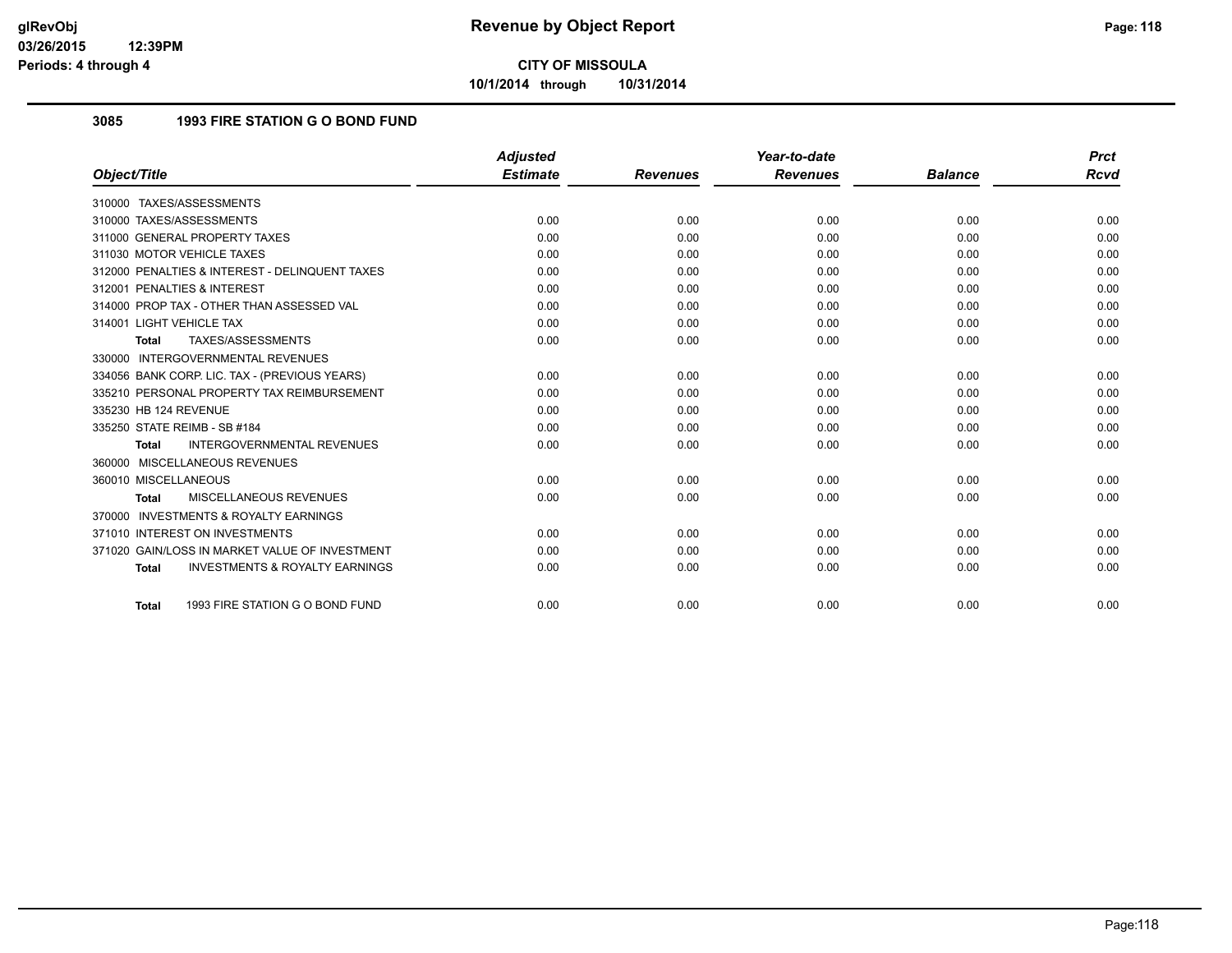**10/1/2014 through 10/31/2014**

**3090 2004 AQUATICS BOND**

**3090 2004 AQUATICS BOND**

|                                                           | <b>Adjusted</b> |                 | Year-to-date    |                | <b>Prct</b> |
|-----------------------------------------------------------|-----------------|-----------------|-----------------|----------------|-------------|
| Object/Title                                              | <b>Estimate</b> | <b>Revenues</b> | <b>Revenues</b> | <b>Balance</b> | <b>Rcvd</b> |
| 310000 TAXES/ASSESSMENTS                                  |                 |                 |                 |                |             |
| 310000 TAXES/ASSESSMENTS                                  | 0.00            | 0.00            | 0.00            | 0.00           | 0.00        |
| 311000 GENERAL PROPERTY TAXES                             | 0.00            | 0.00            | 0.00            | 0.00           | 0.00        |
| 311030 MOTOR VEHICLE TAXES                                | 0.00            | 0.00            | 0.00            | 0.00           | 0.00        |
| 312000 PENALTIES & INTEREST - DELINQUENT TAXES            | 0.00            | 0.00            | 0.00            | 0.00           | 0.00        |
| 312001 PENALTIES & INTEREST                               | 0.00            | 0.00            | 0.00            | 0.00           | 0.00        |
| 314000 PROP TAX - OTHER THAN ASSESSED VAL                 | 0.00            | 0.00            | 0.00            | 0.00           | 0.00        |
| 314001 LIGHT VEHICLE TAX                                  | 0.00            | 0.00            | 0.00            | 0.00           | 0.00        |
| TAXES/ASSESSMENTS<br><b>Total</b>                         | 0.00            | 0.00            | 0.00            | 0.00           | 0.00        |
| 330000 INTERGOVERNMENTAL REVENUES                         |                 |                 |                 |                |             |
| 334056 BANK CORP. LIC. TAX - (PREVIOUS YEARS)             | 0.00            | 0.00            | 0.00            | 0.00           | 0.00        |
| 335210 PERSONAL PROPERTY TAX REIMBURSEMENT                | 0.00            | 0.00            | 0.00            | 0.00           | 0.00        |
| 335230 HB 124 REVENUE                                     | 0.00            | 0.00            | 0.00            | 0.00           | 0.00        |
| 335250 STATE REIMB - SB #184                              | 0.00            | 0.00            | 0.00            | 0.00           | 0.00        |
| <b>INTERGOVERNMENTAL REVENUES</b><br><b>Total</b>         | 0.00            | 0.00            | 0.00            | 0.00           | 0.00        |
| 360000 MISCELLANEOUS REVENUES                             |                 |                 |                 |                |             |
| 360010 MISCELLANEOUS                                      | 0.00            | 0.00            | 0.00            | 0.00           | 0.00        |
| <b>MISCELLANEOUS REVENUES</b><br>Total                    | 0.00            | 0.00            | 0.00            | 0.00           | 0.00        |
| <b>INVESTMENTS &amp; ROYALTY EARNINGS</b><br>370000       |                 |                 |                 |                |             |
| 371010 INTEREST ON INVESTMENTS                            | 0.00            | 0.00            | 0.00            | 0.00           | 0.00        |
| 371020 GAIN/LOSS IN MARKET VALUE OF INVESTMENTS           | 0.00            | 0.00            | 0.00            | 0.00           | 0.00        |
| <b>INVESTMENTS &amp; ROYALTY EARNINGS</b><br><b>Total</b> | 0.00            | 0.00            | 0.00            | 0.00           | 0.00        |
| OTHER FINANCING SOURCES<br>380000                         |                 |                 |                 |                |             |
| 383043 TRANSFERS FROM IMPACT FEES                         | 0.00            | 0.00            | 0.00            | 0.00           | 0.00        |
| OTHER FINANCING SOURCES<br><b>Total</b>                   | 0.00            | 0.00            | 0.00            | 0.00           | 0.00        |
|                                                           |                 |                 |                 |                |             |
| 2004 AQUATICS BOND<br><b>Total</b>                        | 0.00            | 0.00            | 0.00            | 0.00           | 0.00        |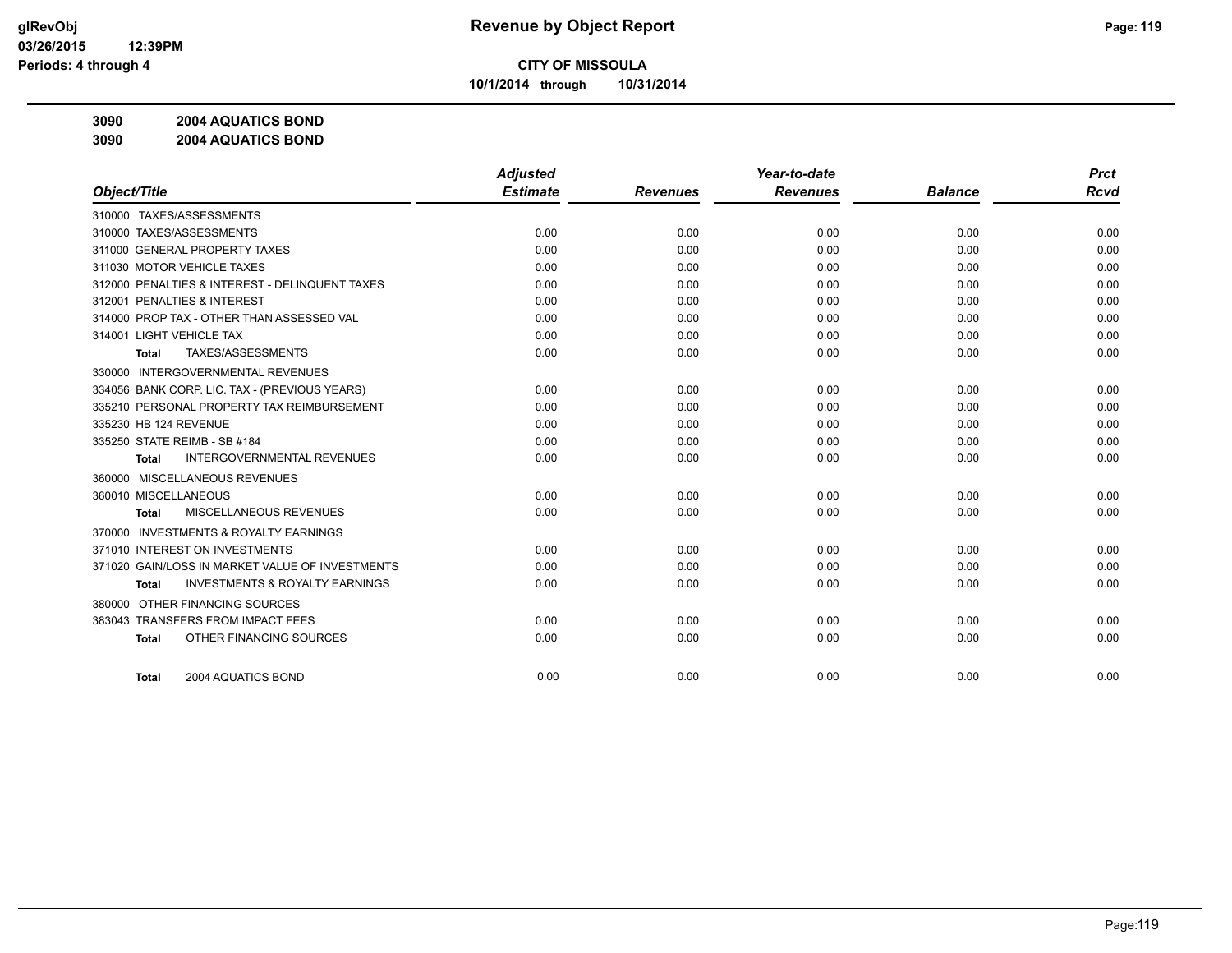**10/1/2014 through 10/31/2014**

#### **3090 2004 AQUATICS BOND**

|                                                           | <b>Adjusted</b> |                 | Year-to-date    |                | <b>Prct</b> |
|-----------------------------------------------------------|-----------------|-----------------|-----------------|----------------|-------------|
| Object/Title                                              | <b>Estimate</b> | <b>Revenues</b> | <b>Revenues</b> | <b>Balance</b> | <b>Rcvd</b> |
| 310000 TAXES/ASSESSMENTS                                  |                 |                 |                 |                |             |
| 310000 TAXES/ASSESSMENTS                                  | 0.00            | 0.00            | 0.00            | 0.00           | 0.00        |
| 311000 GENERAL PROPERTY TAXES                             | 0.00            | 0.00            | 0.00            | 0.00           | 0.00        |
| 311030 MOTOR VEHICLE TAXES                                | 0.00            | 0.00            | 0.00            | 0.00           | 0.00        |
| 312000 PENALTIES & INTEREST - DELINQUENT TAXES            | 0.00            | 0.00            | 0.00            | 0.00           | 0.00        |
| 312001 PENALTIES & INTEREST                               | 0.00            | 0.00            | 0.00            | 0.00           | 0.00        |
| 314000 PROP TAX - OTHER THAN ASSESSED VAL                 | 0.00            | 0.00            | 0.00            | 0.00           | 0.00        |
| 314001 LIGHT VEHICLE TAX                                  | 0.00            | 0.00            | 0.00            | 0.00           | 0.00        |
| TAXES/ASSESSMENTS<br><b>Total</b>                         | 0.00            | 0.00            | 0.00            | 0.00           | 0.00        |
| 330000 INTERGOVERNMENTAL REVENUES                         |                 |                 |                 |                |             |
| 334056 BANK CORP. LIC. TAX - (PREVIOUS YEARS)             | 0.00            | 0.00            | 0.00            | 0.00           | 0.00        |
| 335210 PERSONAL PROPERTY TAX REIMBURSEMENT                | 0.00            | 0.00            | 0.00            | 0.00           | 0.00        |
| 335230 HB 124 REVENUE                                     | 0.00            | 0.00            | 0.00            | 0.00           | 0.00        |
| 335250 STATE REIMB - SB #184                              | 0.00            | 0.00            | 0.00            | 0.00           | 0.00        |
| <b>INTERGOVERNMENTAL REVENUES</b><br><b>Total</b>         | 0.00            | 0.00            | 0.00            | 0.00           | 0.00        |
| 360000 MISCELLANEOUS REVENUES                             |                 |                 |                 |                |             |
| 360010 MISCELLANEOUS                                      | 0.00            | 0.00            | 0.00            | 0.00           | 0.00        |
| <b>MISCELLANEOUS REVENUES</b><br>Total                    | 0.00            | 0.00            | 0.00            | 0.00           | 0.00        |
| 370000 INVESTMENTS & ROYALTY EARNINGS                     |                 |                 |                 |                |             |
| 371010 INTEREST ON INVESTMENTS                            | 0.00            | 0.00            | 0.00            | 0.00           | 0.00        |
| 371020 GAIN/LOSS IN MARKET VALUE OF INVESTMENT            | 0.00            | 0.00            | 0.00            | 0.00           | 0.00        |
| <b>INVESTMENTS &amp; ROYALTY EARNINGS</b><br><b>Total</b> | 0.00            | 0.00            | 0.00            | 0.00           | 0.00        |
| 380000 OTHER FINANCING SOURCES                            |                 |                 |                 |                |             |
| 383043 TRANSFERS FROM IMPACT FEES                         | 0.00            | 0.00            | 0.00            | 0.00           | 0.00        |
| OTHER FINANCING SOURCES<br><b>Total</b>                   | 0.00            | 0.00            | 0.00            | 0.00           | 0.00        |
| 2004 AQUATICS BOND<br>Total                               | 0.00            | 0.00            | 0.00            | 0.00           | 0.00        |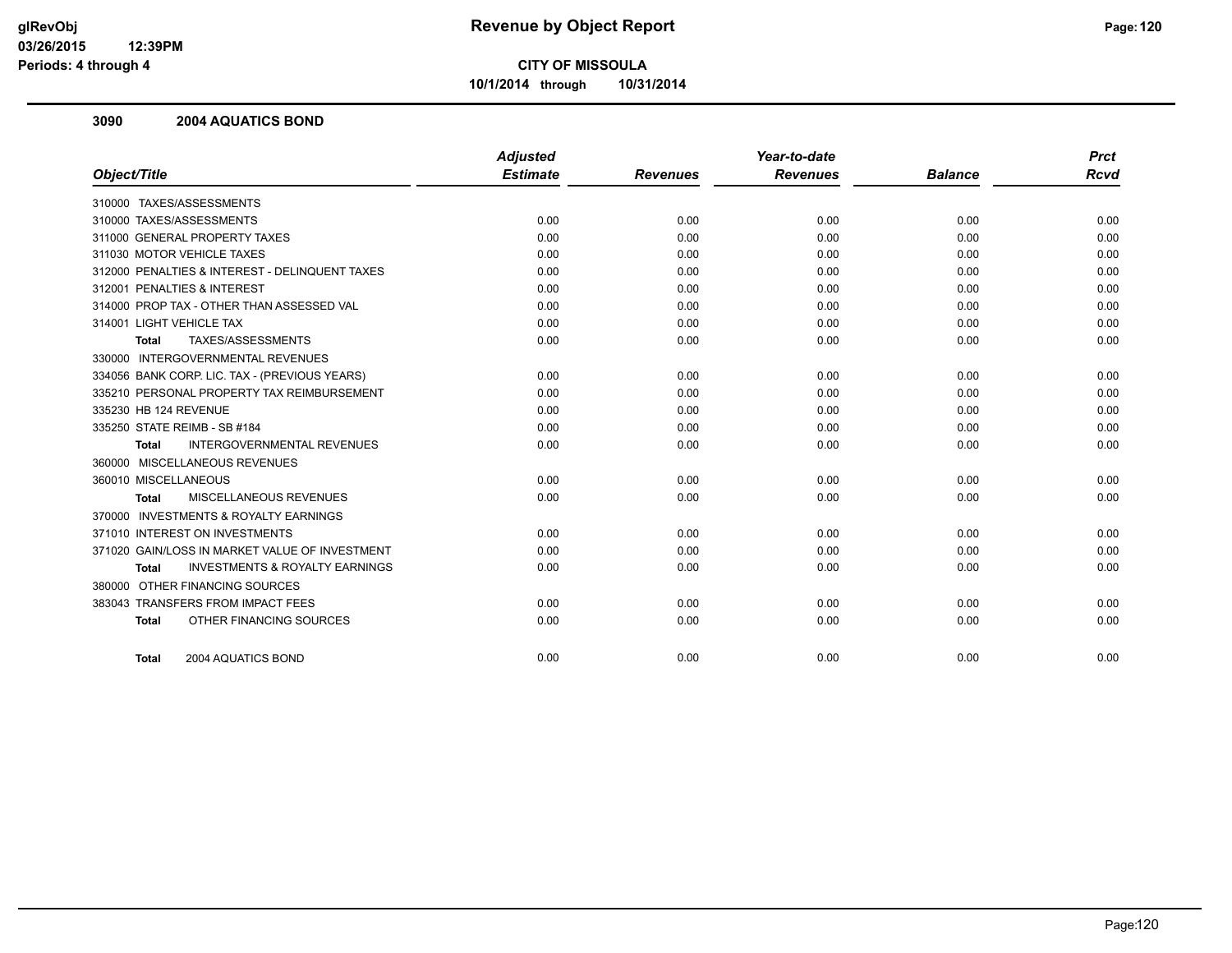**10/1/2014 through 10/31/2014**

## **3091 SERIES 2012A AQUATICS REFUNDING BOND**

**3091 SERIES 2012A AQUATICS REFUNDING BOND**

|                                                    | <b>Adjusted</b> |                 | Year-to-date    |                | <b>Prct</b> |
|----------------------------------------------------|-----------------|-----------------|-----------------|----------------|-------------|
| Object/Title                                       | <b>Estimate</b> | <b>Revenues</b> | <b>Revenues</b> | <b>Balance</b> | Rcvd        |
| TAXES/ASSESSMENTS<br>310000                        |                 |                 |                 |                |             |
| 310000 TAXES/ASSESSMENTS                           | 0.00            | 0.00            | 0.00            | 0.00           | 0.00        |
| 311000 GENERAL PROPERTY TAXES                      | 538,698.00      | 3,234.48        | 3,234.48        | 535,463.52     | 0.60        |
| 312000 PENALTIES & INTEREST - DELINQUENT TAXES     | 0.00            | 0.00            | 0.00            | 0.00           | 0.00        |
| 312001 PENALTIES & INTEREST                        | 0.00            | 13.85           | 13.85           | $-13.85$       | 0.00        |
| 314000 PROP TAX - OTHER THAN ASSESSED VAL          | 0.00            | 0.00            | 0.00            | 0.00           | 0.00        |
| TAXES/ASSESSMENTS<br>Total                         | 538,698.00      | 3,248.33        | 3,248.33        | 535,449.67     | 0.60        |
| 360000 MISCELLANEOUS REVENUES                      |                 |                 |                 |                |             |
| 360010 MISCELLANEOUS                               | 0.00            | 0.00            | 0.06            | $-0.06$        | 0.00        |
| MISCELLANEOUS REVENUES<br>Total                    | 0.00            | 0.00            | 0.06            | $-0.06$        | 0.00        |
| INVESTMENTS & ROYALTY EARNINGS<br>370000           |                 |                 |                 |                |             |
| 371010 INTEREST ON INVESTMENTS                     | 0.00            | 0.00            | 0.00            | 0.00           | 0.00        |
| 371020 GAIN/LOSS IN MARKET VALUE OF INVESTMENTS    | 0.00            | 0.00            | 0.00            | 0.00           | 0.00        |
| <b>INVESTMENTS &amp; ROYALTY EARNINGS</b><br>Total | 0.00            | 0.00            | 0.00            | 0.00           | 0.00        |
| OTHER FINANCING SOURCES<br>380000                  |                 |                 |                 |                |             |
| 381010 BOND PROCEEDS                               | 0.00            | 0.00            | 0.00            | 0.00           | 0.00        |
| OTHER FINANCING SOURCES<br>Total                   | 0.00            | 0.00            | 0.00            | 0.00           | 0.00        |
| SERIES 2012A AQUATICS REFUNDING BONI<br>Total      | 538,698.00      | 3,248.33        | 3,248.39        | 535,449.61     | 0.60        |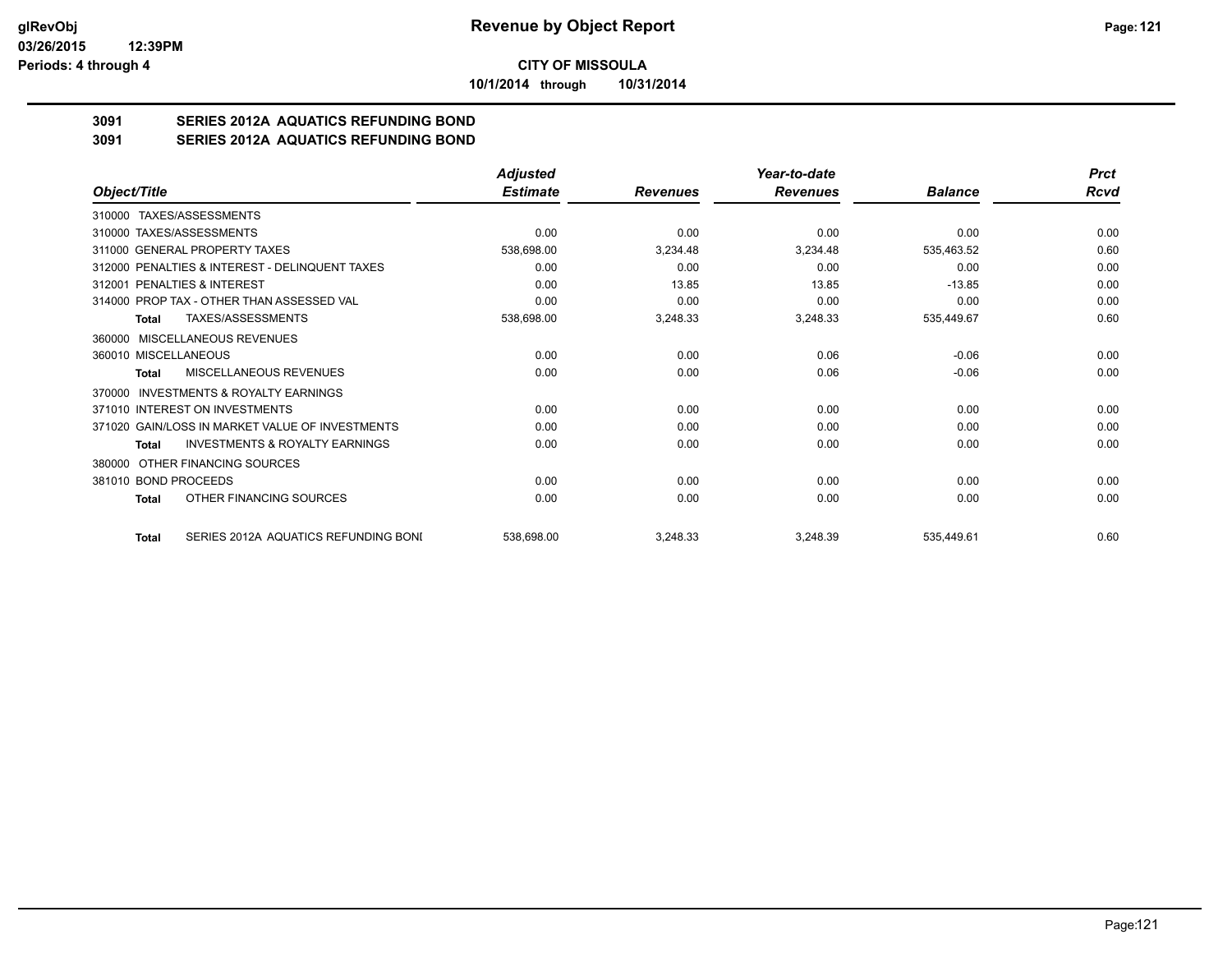**10/1/2014 through 10/31/2014**

#### **3091 SERIES 2012A AQUATICS REFUNDING BOND**

|                                                     | <b>Adjusted</b> |                 | Year-to-date    |                | <b>Prct</b> |
|-----------------------------------------------------|-----------------|-----------------|-----------------|----------------|-------------|
| Object/Title                                        | <b>Estimate</b> | <b>Revenues</b> | <b>Revenues</b> | <b>Balance</b> | Rcvd        |
| TAXES/ASSESSMENTS<br>310000                         |                 |                 |                 |                |             |
| 310000 TAXES/ASSESSMENTS                            | 0.00            | 0.00            | 0.00            | 0.00           | 0.00        |
| 311000 GENERAL PROPERTY TAXES                       | 538,698.00      | 3,234.48        | 3,234.48        | 535,463.52     | 0.60        |
| 312000 PENALTIES & INTEREST - DELINQUENT TAXES      | 0.00            | 0.00            | 0.00            | 0.00           | 0.00        |
| 312001 PENALTIES & INTEREST                         | 0.00            | 13.85           | 13.85           | $-13.85$       | 0.00        |
| 314000 PROP TAX - OTHER THAN ASSESSED VAL           | 0.00            | 0.00            | 0.00            | 0.00           | 0.00        |
| TAXES/ASSESSMENTS<br><b>Total</b>                   | 538,698.00      | 3,248.33        | 3,248.33        | 535,449.67     | 0.60        |
| MISCELLANEOUS REVENUES<br>360000                    |                 |                 |                 |                |             |
| 360010 MISCELLANEOUS                                | 0.00            | 0.00            | 0.06            | $-0.06$        | 0.00        |
| <b>MISCELLANEOUS REVENUES</b><br><b>Total</b>       | 0.00            | 0.00            | 0.06            | $-0.06$        | 0.00        |
| <b>INVESTMENTS &amp; ROYALTY EARNINGS</b><br>370000 |                 |                 |                 |                |             |
| 371010 INTEREST ON INVESTMENTS                      | 0.00            | 0.00            | 0.00            | 0.00           | 0.00        |
| 371020 GAIN/LOSS IN MARKET VALUE OF INVESTMENT      | 0.00            | 0.00            | 0.00            | 0.00           | 0.00        |
| INVESTMENTS & ROYALTY EARNINGS<br><b>Total</b>      | 0.00            | 0.00            | 0.00            | 0.00           | 0.00        |
| OTHER FINANCING SOURCES<br>380000                   |                 |                 |                 |                |             |
| 381010 BOND PROCEEDS                                | 0.00            | 0.00            | 0.00            | 0.00           | 0.00        |
| OTHER FINANCING SOURCES<br><b>Total</b>             | 0.00            | 0.00            | 0.00            | 0.00           | 0.00        |
| SERIES 2012A AQUATICS REFUNDING BON<br><b>Total</b> | 538,698.00      | 3,248.33        | 3,248.39        | 535,449.61     | 0.60        |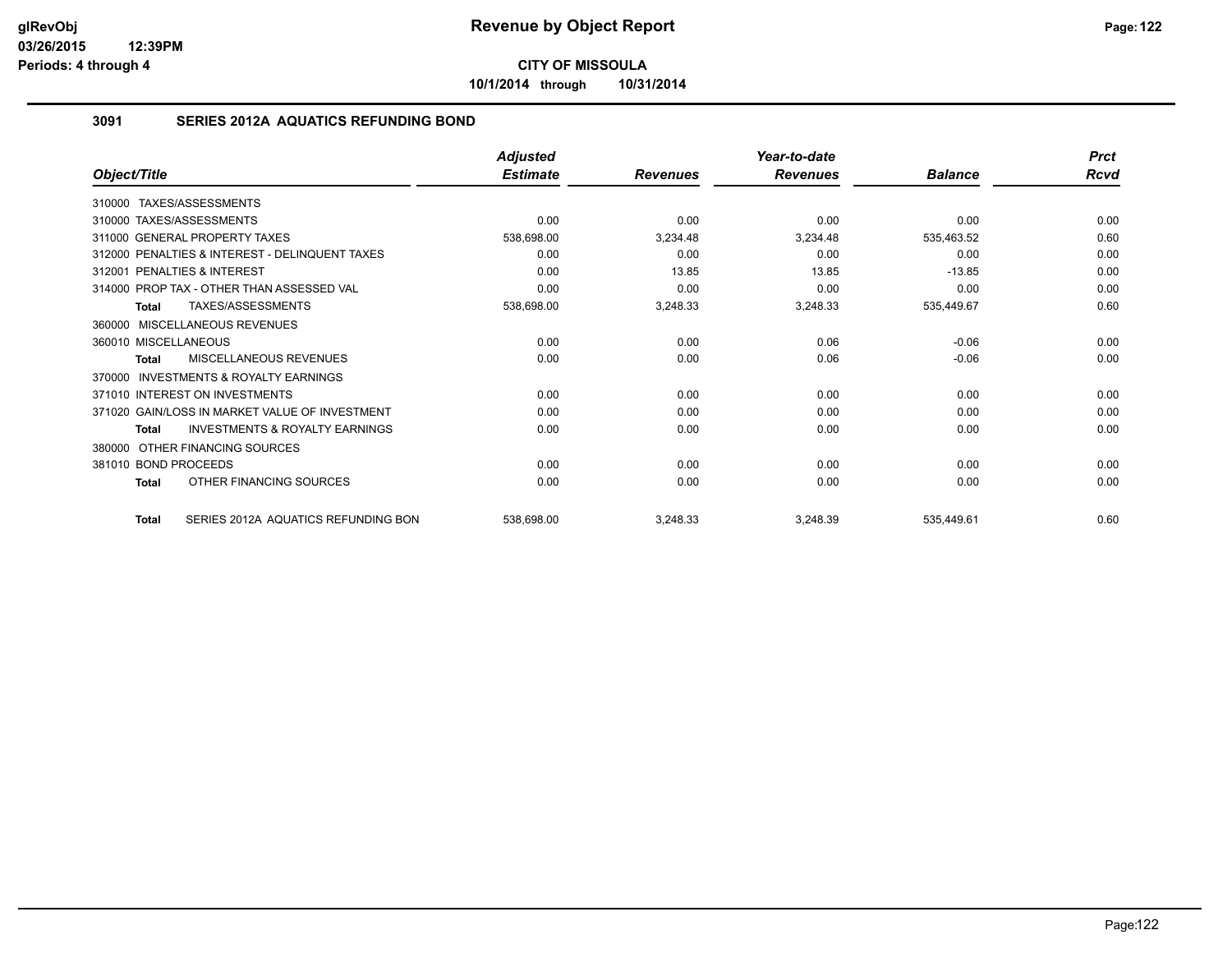**10/1/2014 through 10/31/2014**

### **3092 Series 2013A GO REFUNDING BONDS**

**3092 Series 2013A GO REFUNDING BONDS**

|                                                     | <b>Adjusted</b> |                 | Year-to-date    |                | <b>Prct</b> |
|-----------------------------------------------------|-----------------|-----------------|-----------------|----------------|-------------|
| Object/Title                                        | <b>Estimate</b> | <b>Revenues</b> | <b>Revenues</b> | <b>Balance</b> | <b>Rcvd</b> |
| TAXES/ASSESSMENTS<br>310000                         |                 |                 |                 |                |             |
| 310000 TAXES/ASSESSMENTS                            | 0.00            | 0.00            | 0.00            | 0.00           | 0.00        |
| 311000 GENERAL PROPERTY TAXES                       | 691,800.00      | 3,832.19        | 3,832.19        | 687,967.81     | 0.55        |
| 312000 PENALTIES & INTEREST - DELINQUENT TAXES      | 0.00            | 0.00            | 0.00            | 0.00           | 0.00        |
| 312001 PENALTIES & INTEREST                         | 0.00            | 26.82           | 26.82           | $-26.82$       | 0.00        |
| <b>TAXES/ASSESSMENTS</b><br>Total                   | 691,800.00      | 3,859.01        | 3,859.01        | 687,940.99     | 0.56        |
| <b>INVESTMENTS &amp; ROYALTY EARNINGS</b><br>370000 |                 |                 |                 |                |             |
| 371010 INTEREST ON INVESTMENTS                      | 0.00            | 0.00            | 0.00            | 0.00           | 0.00        |
| 371020 GAIN/LOSS IN MARKET VALUE OF INVESTMENTS     | 0.00            | 0.00            | 0.00            | 0.00           | 0.00        |
| <b>INVESTMENTS &amp; ROYALTY EARNINGS</b><br>Total  | 0.00            | 0.00            | 0.00            | 0.00           | 0.00        |
| OTHER FINANCING SOURCES<br>380000                   |                 |                 |                 |                |             |
| 381010 BOND PROCEEDS                                | 0.00            | 0.00            | 0.00            | 0.00           | 0.00        |
| OTHER FINANCING SOURCES<br>Total                    | 0.00            | 0.00            | 0.00            | 0.00           | 0.00        |
| Series 2013A GO REFUNDING BONDS<br>Total            | 691,800.00      | 3,859.01        | 3,859.01        | 687,940.99     | 0.56        |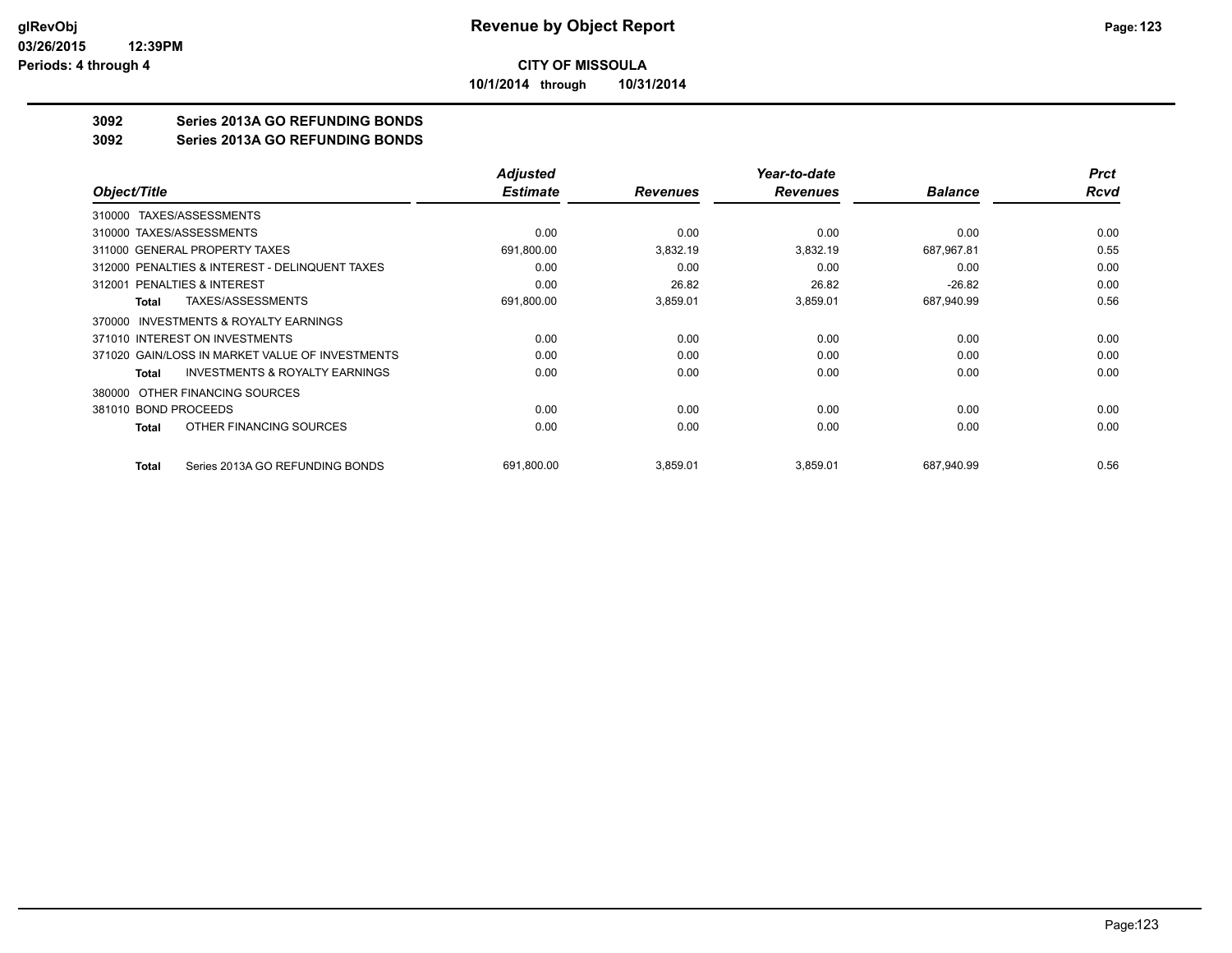**10/1/2014 through 10/31/2014**

#### **3092 Series 2013A GO REFUNDING BONDS**

| Object/Title                                        | <b>Adjusted</b><br><b>Estimate</b> | <b>Revenues</b> | Year-to-date<br><b>Revenues</b> | <b>Balance</b> | <b>Prct</b><br><b>Rcvd</b> |
|-----------------------------------------------------|------------------------------------|-----------------|---------------------------------|----------------|----------------------------|
| TAXES/ASSESSMENTS<br>310000                         |                                    |                 |                                 |                |                            |
| 310000 TAXES/ASSESSMENTS                            | 0.00                               | 0.00            | 0.00                            | 0.00           | 0.00                       |
| 311000 GENERAL PROPERTY TAXES                       | 691,800.00                         | 3,832.19        | 3,832.19                        | 687,967.81     | 0.55                       |
| 312000 PENALTIES & INTEREST - DELINQUENT TAXES      | 0.00                               | 0.00            | 0.00                            | 0.00           | 0.00                       |
| PENALTIES & INTEREST<br>312001                      | 0.00                               | 26.82           | 26.82                           | $-26.82$       | 0.00                       |
| TAXES/ASSESSMENTS<br>Total                          | 691,800.00                         | 3,859.01        | 3,859.01                        | 687,940.99     | 0.56                       |
| <b>INVESTMENTS &amp; ROYALTY EARNINGS</b><br>370000 |                                    |                 |                                 |                |                            |
| 371010 INTEREST ON INVESTMENTS                      | 0.00                               | 0.00            | 0.00                            | 0.00           | 0.00                       |
| 371020 GAIN/LOSS IN MARKET VALUE OF INVESTMENT      | 0.00                               | 0.00            | 0.00                            | 0.00           | 0.00                       |
| <b>INVESTMENTS &amp; ROYALTY EARNINGS</b><br>Total  | 0.00                               | 0.00            | 0.00                            | 0.00           | 0.00                       |
| 380000 OTHER FINANCING SOURCES                      |                                    |                 |                                 |                |                            |
| 381010 BOND PROCEEDS                                | 0.00                               | 0.00            | 0.00                            | 0.00           | 0.00                       |
| OTHER FINANCING SOURCES<br>Total                    | 0.00                               | 0.00            | 0.00                            | 0.00           | 0.00                       |
| Series 2013A GO REFUNDING BONDS<br>Total            | 691,800.00                         | 3,859.01        | 3,859.01                        | 687.940.99     | 0.56                       |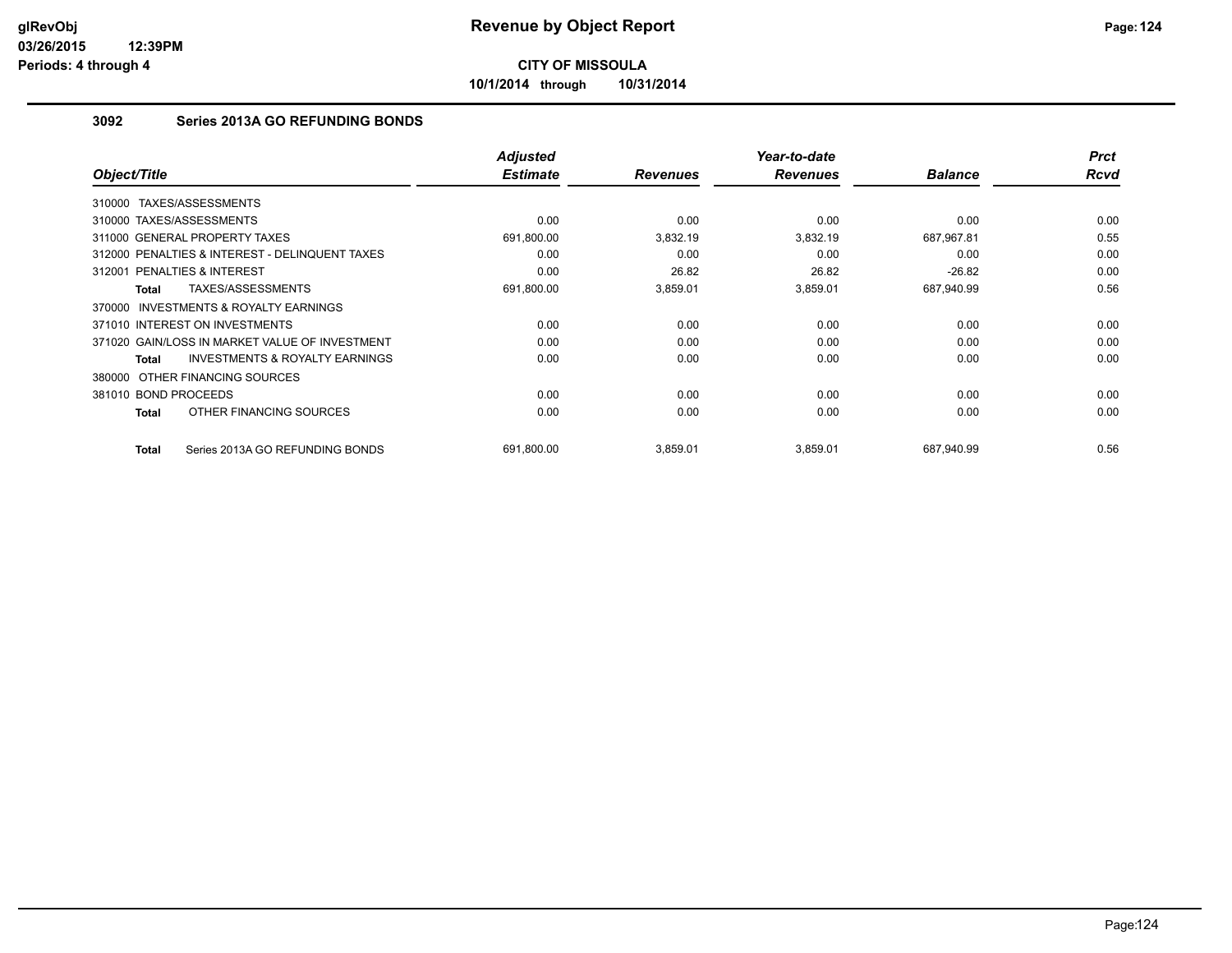**10/1/2014 through 10/31/2014**

## **3095 2004 REFUNDING BONDS DEBT SERVICE**

#### **3095 2004 REFUNDING BONDS DEBT SERVICE**

|                                                    | <b>Adjusted</b> |                 | Year-to-date    |                | <b>Prct</b> |
|----------------------------------------------------|-----------------|-----------------|-----------------|----------------|-------------|
| Object/Title                                       | <b>Estimate</b> | <b>Revenues</b> | <b>Revenues</b> | <b>Balance</b> | <b>Rcvd</b> |
| 310000 TAXES/ASSESSMENTS                           |                 |                 |                 |                |             |
| 310000 TAXES/ASSESSMENTS                           | 0.00            | 0.00            | 0.00            | 0.00           | 0.00        |
| 311000 GENERAL PROPERTY TAXES                      | 0.00            | 1,557.59        | 1,557.59        | $-1,557.59$    | 0.00        |
| 311030 MOTOR VEHICLE TAXES                         | 0.00            | 0.00            | 0.00            | 0.00           | 0.00        |
| 312000 PENALTIES & INTEREST - DELINQUENT TAXES     | 0.00            | 0.00            | 0.00            | 0.00           | 0.00        |
| 312001 PENALTIES & INTEREST                        | 0.00            | 2.32            | 2.32            | $-2.32$        | 0.00        |
| 314000 PROP TAX - OTHER THAN ASSESSED VAL          | 0.00            | 0.00            | 0.00            | 0.00           | 0.00        |
| 314001 LIGHT VEHICLE TAX                           | 0.00            | 0.00            | 0.00            | 0.00           | 0.00        |
| TAXES/ASSESSMENTS<br>Total                         | 0.00            | 1,559.91        | 1,559.91        | $-1,559.91$    | 0.00        |
| 330000 INTERGOVERNMENTAL REVENUES                  |                 |                 |                 |                |             |
| 334056 BANK CORP. LIC. TAX - (PREVIOUS YEARS)      | 0.00            | 0.00            | 0.00            | 0.00           | 0.00        |
| 335210 PERSONAL PROPERTY TAX REIMBURSEMENT         | 0.00            | 0.00            | 0.00            | 0.00           | 0.00        |
| 335230 HB 124 REVENUE                              | 0.00            | 0.00            | 0.00            | 0.00           | 0.00        |
| 335250 STATE REIMB - SB #184                       | 0.00            | 0.00            | 0.00            | 0.00           | 0.00        |
| <b>INTERGOVERNMENTAL REVENUES</b><br>Total         | 0.00            | 0.00            | 0.00            | 0.00           | 0.00        |
| 360000 MISCELLANEOUS REVENUES                      |                 |                 |                 |                |             |
| 360010 MISCELLANEOUS                               | 0.00            | 0.00            | 0.00            | 0.00           | 0.00        |
| <b>MISCELLANEOUS REVENUES</b><br><b>Total</b>      | 0.00            | 0.00            | 0.00            | 0.00           | 0.00        |
| 370000 INVESTMENTS & ROYALTY EARNINGS              |                 |                 |                 |                |             |
| 371010 INTEREST ON INVESTMENTS                     | 0.00            | 0.00            | 0.00            | 0.00           | 0.00        |
| 371020 GAIN/LOSS IN MARKET VALUE OF INVESTMENTS    | 0.00            | 0.00            | 0.00            | 0.00           | 0.00        |
| <b>INVESTMENTS &amp; ROYALTY EARNINGS</b><br>Total | 0.00            | 0.00            | 0.00            | 0.00           | 0.00        |
| 380000 OTHER FINANCING SOURCES                     |                 |                 |                 |                |             |
| 380000 OTHER FINANCING SOURCES                     | 0.00            | 0.00            | 0.00            | 0.00           | 0.00        |
| 381009 TRANSFERS IN                                | 0.00            | 0.00            | 0.00            | 0.00           | 0.00        |
| 381010 BOND PROCEEDS                               | 0.00            | 0.00            | 0.00            | 0.00           | 0.00        |
| 383043 TRANSFERS FROM IMPACT FEES                  | 0.00            | 0.00            | 0.00            | 0.00           | 0.00        |
| OTHER FINANCING SOURCES<br>Total                   | 0.00            | 0.00            | 0.00            | 0.00           | 0.00        |
| 2004 REFUNDING BONDS DEBT SERVICE<br>Total         | 0.00            | 1,559.91        | 1,559.91        | $-1,559.91$    | 0.00        |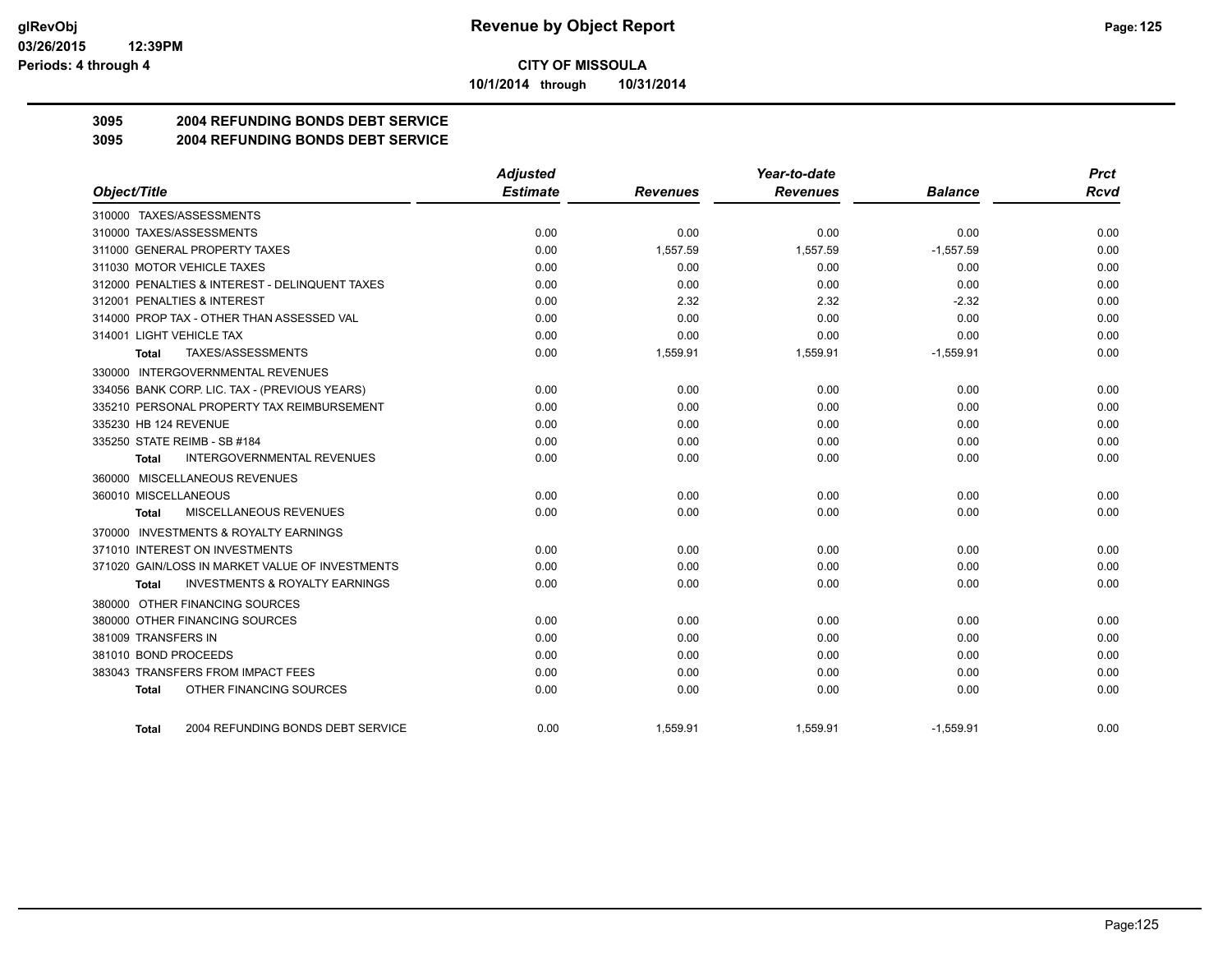**10/1/2014 through 10/31/2014**

#### **3095 2004 REFUNDING BONDS DEBT SERVICE**

| Object/Title                                       | <b>Adjusted</b><br><b>Estimate</b> | <b>Revenues</b> | Year-to-date<br><b>Revenues</b> | <b>Balance</b> | <b>Prct</b><br><b>Rcvd</b> |
|----------------------------------------------------|------------------------------------|-----------------|---------------------------------|----------------|----------------------------|
|                                                    |                                    |                 |                                 |                |                            |
| 310000 TAXES/ASSESSMENTS                           |                                    |                 |                                 |                |                            |
| 310000 TAXES/ASSESSMENTS                           | 0.00                               | 0.00            | 0.00                            | 0.00           | 0.00                       |
| 311000 GENERAL PROPERTY TAXES                      | 0.00                               | 1,557.59        | 1,557.59                        | $-1,557.59$    | 0.00                       |
| 311030 MOTOR VEHICLE TAXES                         | 0.00                               | 0.00            | 0.00                            | 0.00           | 0.00                       |
| 312000 PENALTIES & INTEREST - DELINQUENT TAXES     | 0.00                               | 0.00            | 0.00                            | 0.00           | 0.00                       |
| 312001 PENALTIES & INTEREST                        | 0.00                               | 2.32            | 2.32                            | $-2.32$        | 0.00                       |
| 314000 PROP TAX - OTHER THAN ASSESSED VAL          | 0.00                               | 0.00            | 0.00                            | 0.00           | 0.00                       |
| 314001 LIGHT VEHICLE TAX                           | 0.00                               | 0.00            | 0.00                            | 0.00           | 0.00                       |
| TAXES/ASSESSMENTS<br>Total                         | 0.00                               | 1,559.91        | 1,559.91                        | $-1,559.91$    | 0.00                       |
| 330000 INTERGOVERNMENTAL REVENUES                  |                                    |                 |                                 |                |                            |
| 334056 BANK CORP. LIC. TAX - (PREVIOUS YEARS)      | 0.00                               | 0.00            | 0.00                            | 0.00           | 0.00                       |
| 335210 PERSONAL PROPERTY TAX REIMBURSEMENT         | 0.00                               | 0.00            | 0.00                            | 0.00           | 0.00                       |
| 335230 HB 124 REVENUE                              | 0.00                               | 0.00            | 0.00                            | 0.00           | 0.00                       |
| 335250 STATE REIMB - SB #184                       | 0.00                               | 0.00            | 0.00                            | 0.00           | 0.00                       |
| INTERGOVERNMENTAL REVENUES<br>Total                | 0.00                               | 0.00            | 0.00                            | 0.00           | 0.00                       |
| 360000 MISCELLANEOUS REVENUES                      |                                    |                 |                                 |                |                            |
| 360010 MISCELLANEOUS                               | 0.00                               | 0.00            | 0.00                            | 0.00           | 0.00                       |
| <b>MISCELLANEOUS REVENUES</b><br>Total             | 0.00                               | 0.00            | 0.00                            | 0.00           | 0.00                       |
| 370000 INVESTMENTS & ROYALTY EARNINGS              |                                    |                 |                                 |                |                            |
| 371010 INTEREST ON INVESTMENTS                     | 0.00                               | 0.00            | 0.00                            | 0.00           | 0.00                       |
| 371020 GAIN/LOSS IN MARKET VALUE OF INVESTMENT     | 0.00                               | 0.00            | 0.00                            | 0.00           | 0.00                       |
| <b>INVESTMENTS &amp; ROYALTY EARNINGS</b><br>Total | 0.00                               | 0.00            | 0.00                            | 0.00           | 0.00                       |
| 380000 OTHER FINANCING SOURCES                     |                                    |                 |                                 |                |                            |
| 380000 OTHER FINANCING SOURCES                     | 0.00                               | 0.00            | 0.00                            | 0.00           | 0.00                       |
| 381009 TRANSFERS IN                                | 0.00                               | 0.00            | 0.00                            | 0.00           | 0.00                       |
| 381010 BOND PROCEEDS                               | 0.00                               | 0.00            | 0.00                            | 0.00           | 0.00                       |
| 383043 TRANSFERS FROM IMPACT FEES                  | 0.00                               | 0.00            | 0.00                            | 0.00           | 0.00                       |
| OTHER FINANCING SOURCES<br><b>Total</b>            | 0.00                               | 0.00            | 0.00                            | 0.00           | 0.00                       |
| 2004 REFUNDING BONDS DEBT SERVICE<br><b>Total</b>  | 0.00                               | 1,559.91        | 1,559.91                        | $-1,559.91$    | 0.00                       |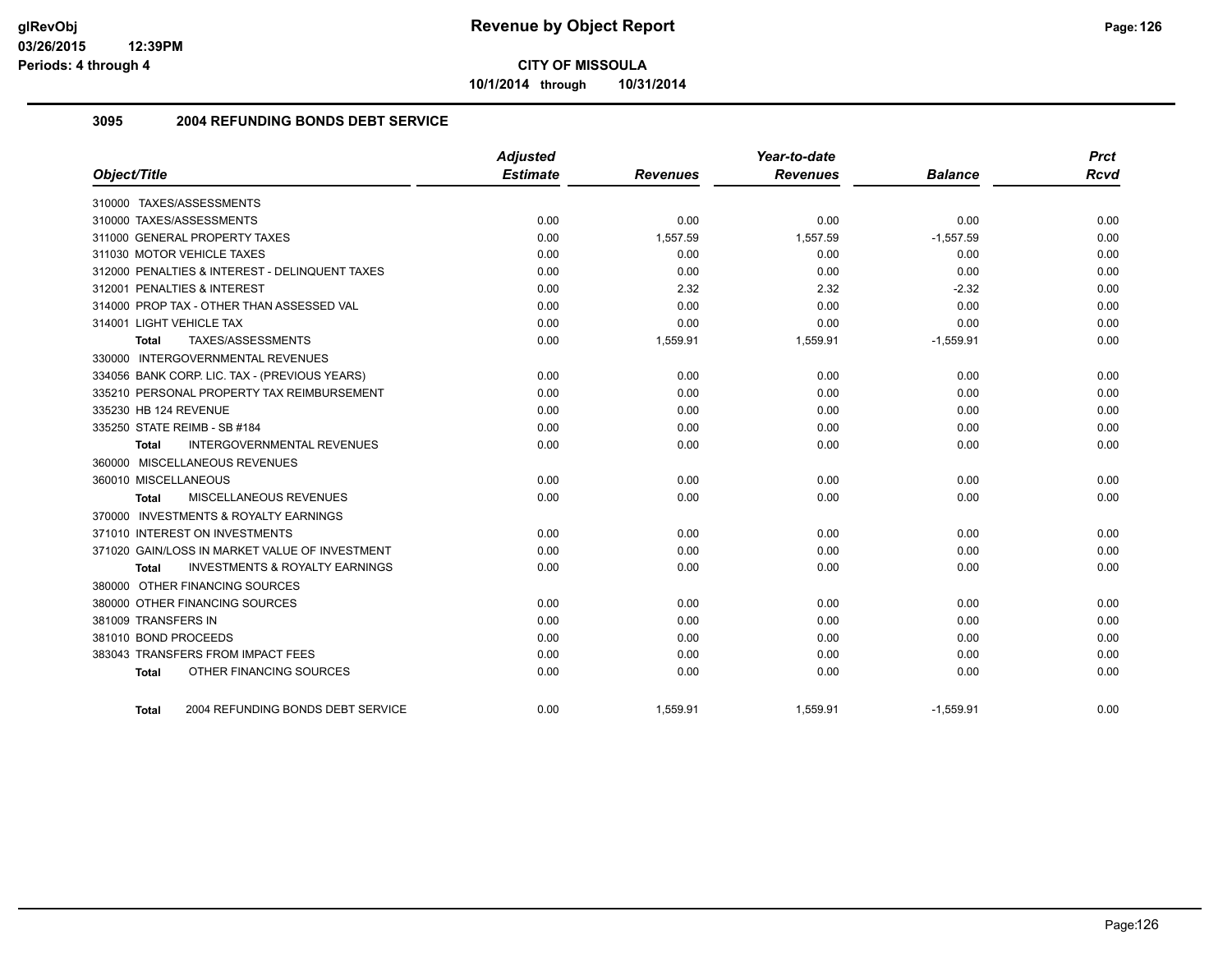**10/1/2014 through 10/31/2014**

#### **3096 NEW FIRE STATION GO BOND**

**3096 NEW FIRE STATION GO BOND**

|                                                    | <b>Adjusted</b> |                 | Year-to-date    |                | <b>Prct</b> |
|----------------------------------------------------|-----------------|-----------------|-----------------|----------------|-------------|
| Object/Title                                       | <b>Estimate</b> | <b>Revenues</b> | <b>Revenues</b> | <b>Balance</b> | <b>Rcvd</b> |
| 310000 TAXES/ASSESSMENTS                           |                 |                 |                 |                |             |
| 310000 TAXES/ASSESSMENTS                           | 0.00            | 0.00            | 0.00            | 0.00           | 0.00        |
| 311000 GENERAL PROPERTY TAXES                      | 0.00            | 3,421.84        | 3,421.84        | $-3,421.84$    | 0.00        |
| 311030 MOTOR VEHICLE TAXES                         | 0.00            | 0.00            | 0.00            | 0.00           | 0.00        |
| 312001 PENALTIES & INTEREST                        | 0.00            | 21.03           | 21.03           | $-21.03$       | 0.00        |
| TAXES/ASSESSMENTS<br>Total                         | 0.00            | 3,442.87        | 3,442.87        | $-3,442.87$    | 0.00        |
| 370000 INVESTMENTS & ROYALTY EARNINGS              |                 |                 |                 |                |             |
| 371010 INTEREST ON INVESTMENTS                     | 0.00            | 0.00            | 0.00            | 0.00           | 0.00        |
| 371020 GAIN/LOSS IN MARKET VALUE OF INVESTMENTS    | 0.00            | 0.00            | 0.00            | 0.00           | 0.00        |
| <b>INVESTMENTS &amp; ROYALTY EARNINGS</b><br>Total | 0.00            | 0.00            | 0.00            | 0.00           | 0.00        |
| OTHER FINANCING SOURCES<br>380000                  |                 |                 |                 |                |             |
| 383000 OPERATING TRANSFERS                         | 0.00            | 0.00            | 0.00            | 0.00           | 0.00        |
| OTHER FINANCING SOURCES<br>Total                   | 0.00            | 0.00            | 0.00            | 0.00           | 0.00        |
| NEW FIRE STATION GO BOND<br><b>Total</b>           | 0.00            | 3,442.87        | 3,442.87        | $-3,442.87$    | 0.00        |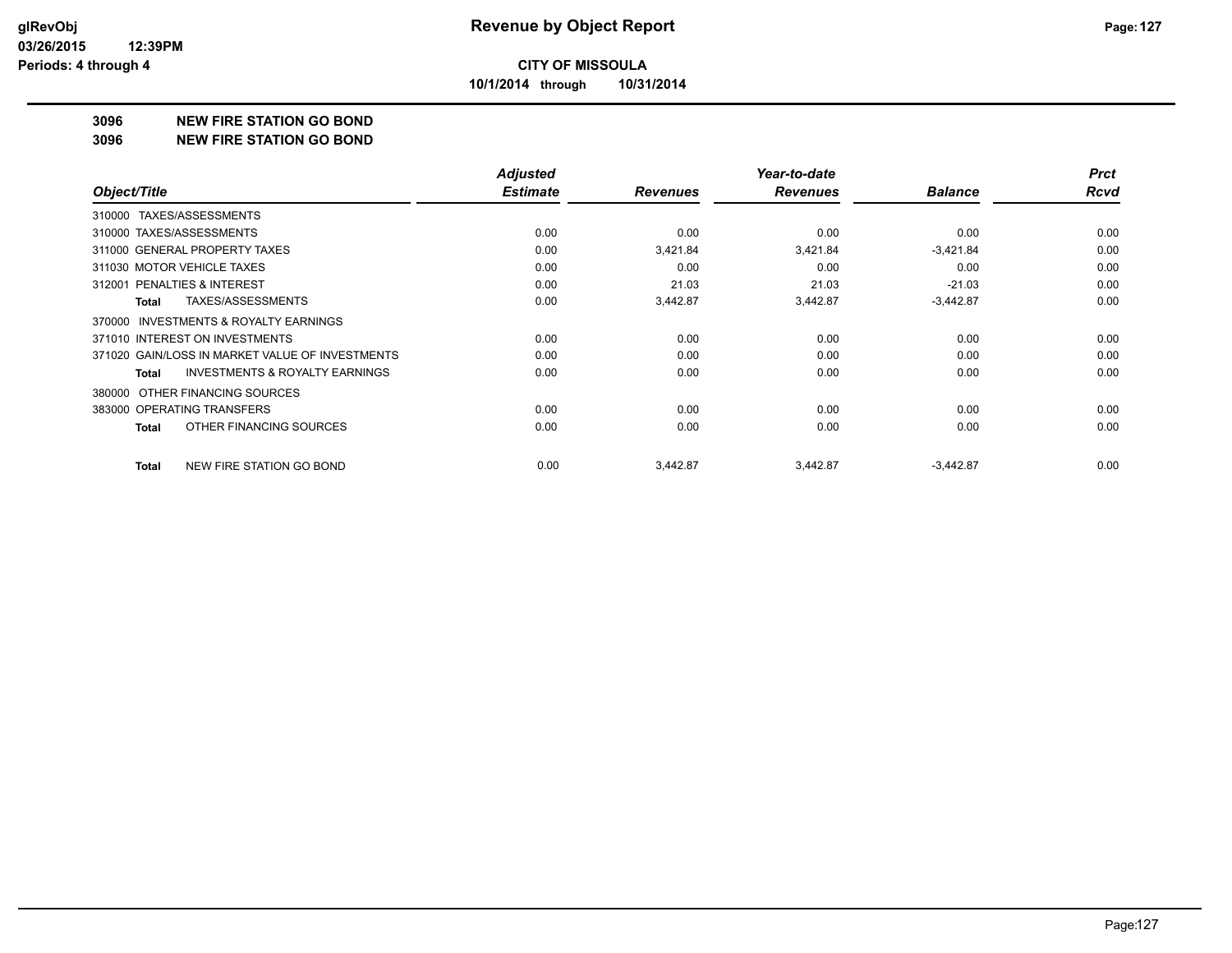**10/1/2014 through 10/31/2014**

#### **3096 NEW FIRE STATION GO BOND**

| Object/Title                                        | <b>Adjusted</b><br><b>Estimate</b> | <b>Revenues</b> | Year-to-date<br><b>Revenues</b> | <b>Balance</b> | <b>Prct</b><br><b>Rcvd</b> |
|-----------------------------------------------------|------------------------------------|-----------------|---------------------------------|----------------|----------------------------|
| TAXES/ASSESSMENTS<br>310000                         |                                    |                 |                                 |                |                            |
| 310000 TAXES/ASSESSMENTS                            | 0.00                               | 0.00            | 0.00                            | 0.00           | 0.00                       |
| 311000 GENERAL PROPERTY TAXES                       | 0.00                               | 3,421.84        | 3,421.84                        | $-3,421.84$    | 0.00                       |
| 311030 MOTOR VEHICLE TAXES                          | 0.00                               | 0.00            | 0.00                            | 0.00           | 0.00                       |
| <b>PENALTIES &amp; INTEREST</b><br>312001           | 0.00                               | 21.03           | 21.03                           | $-21.03$       | 0.00                       |
| TAXES/ASSESSMENTS<br><b>Total</b>                   | 0.00                               | 3,442.87        | 3,442.87                        | $-3,442.87$    | 0.00                       |
| <b>INVESTMENTS &amp; ROYALTY EARNINGS</b><br>370000 |                                    |                 |                                 |                |                            |
| 371010 INTEREST ON INVESTMENTS                      | 0.00                               | 0.00            | 0.00                            | 0.00           | 0.00                       |
| 371020 GAIN/LOSS IN MARKET VALUE OF INVESTMENT      | 0.00                               | 0.00            | 0.00                            | 0.00           | 0.00                       |
| <b>INVESTMENTS &amp; ROYALTY EARNINGS</b><br>Total  | 0.00                               | 0.00            | 0.00                            | 0.00           | 0.00                       |
| 380000 OTHER FINANCING SOURCES                      |                                    |                 |                                 |                |                            |
| 383000 OPERATING TRANSFERS                          | 0.00                               | 0.00            | 0.00                            | 0.00           | 0.00                       |
| OTHER FINANCING SOURCES<br>Total                    | 0.00                               | 0.00            | 0.00                            | 0.00           | 0.00                       |
| NEW FIRE STATION GO BOND<br><b>Total</b>            | 0.00                               | 3,442.87        | 3,442.87                        | $-3,442.87$    | 0.00                       |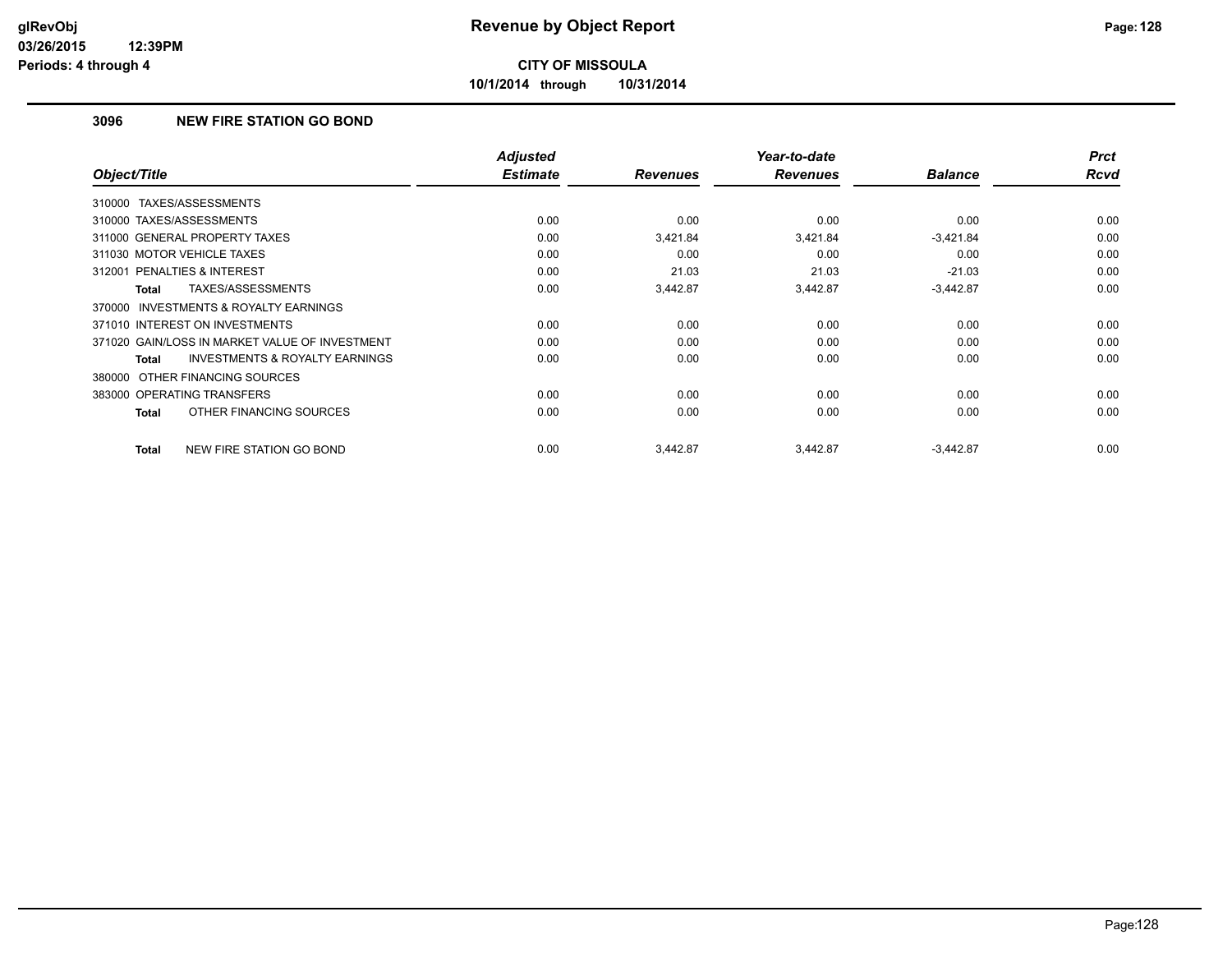**10/1/2014 through 10/31/2014**

#### **3097 2007 REFUNDING BONDS**

**3097 2007 REFUNDING BONDS**

|                                                     | <b>Adjusted</b> |                 | Year-to-date    |                | <b>Prct</b> |
|-----------------------------------------------------|-----------------|-----------------|-----------------|----------------|-------------|
| Object/Title                                        | <b>Estimate</b> | <b>Revenues</b> | <b>Revenues</b> | <b>Balance</b> | Rcvd        |
| TAXES/ASSESSMENTS<br>310000                         |                 |                 |                 |                |             |
| 310000 TAXES/ASSESSMENTS                            | 0.00            | 0.00            | 0.00            | 0.00           | 0.00        |
| 311000 GENERAL PROPERTY TAXES                       | 0.00            | 0.00            | 0.00            | 0.00           | 0.00        |
| 311030 MOTOR VEHICLE TAXES                          | 0.00            | 0.00            | 0.00            | 0.00           | 0.00        |
| 312001 PENALTIES & INTEREST                         | 0.00            | 0.00            | 0.00            | 0.00           | 0.00        |
| <b>TAXES/ASSESSMENTS</b><br>Total                   | 0.00            | 0.00            | 0.00            | 0.00           | 0.00        |
| <b>INVESTMENTS &amp; ROYALTY EARNINGS</b><br>370000 |                 |                 |                 |                |             |
| 371010 INTEREST ON INVESTMENTS                      | 0.00            | 0.00            | 0.00            | 0.00           | 0.00        |
| 371020 GAIN/LOSS IN MARKET VALUE OF INVESTMENTS     | 0.00            | 0.00            | 0.00            | 0.00           | 0.00        |
| <b>INVESTMENTS &amp; ROYALTY EARNINGS</b><br>Total  | 0.00            | 0.00            | 0.00            | 0.00           | 0.00        |
| OTHER FINANCING SOURCES<br>380000                   |                 |                 |                 |                |             |
| 381010 BOND PROCEEDS                                | 0.00            | 0.00            | 0.00            | 0.00           | 0.00        |
| 383042 TRANSFERS FROM OTHER FUNDS                   | 0.00            | 0.00            | 0.00            | 0.00           | 0.00        |
| 383043 TRANSFERS FROM IMPACT FEES                   | 0.00            | 0.00            | 0.00            | 0.00           | 0.00        |
| OTHER FINANCING SOURCES<br>Total                    | 0.00            | 0.00            | 0.00            | 0.00           | 0.00        |
| 2007 REFUNDING BONDS<br>Total                       | 0.00            | 0.00            | 0.00            | 0.00           | 0.00        |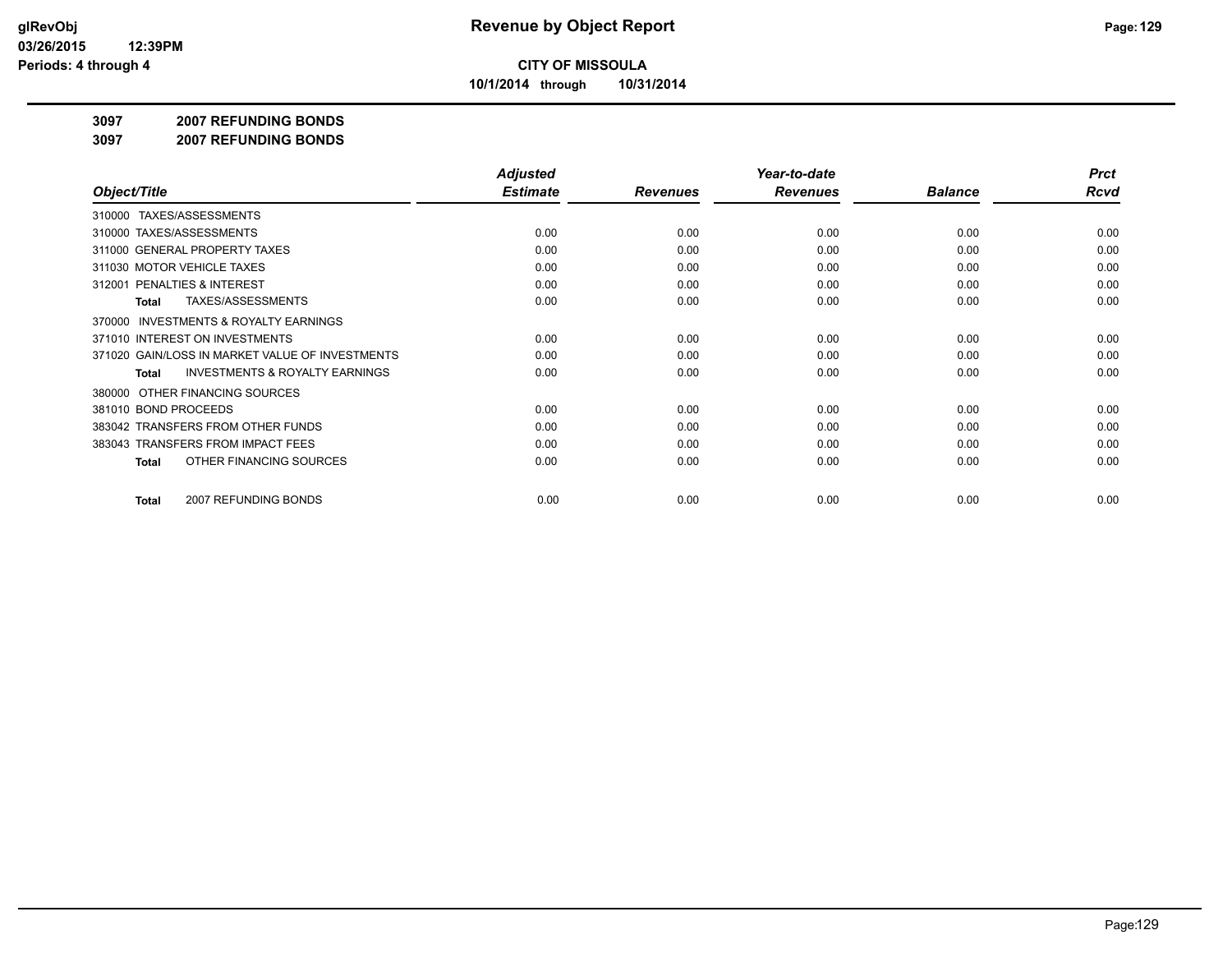**10/1/2014 through 10/31/2014**

#### **3097 2007 REFUNDING BONDS**

|                                                           | <b>Adjusted</b> |                 | Year-to-date    |                | <b>Prct</b> |
|-----------------------------------------------------------|-----------------|-----------------|-----------------|----------------|-------------|
| Object/Title                                              | <b>Estimate</b> | <b>Revenues</b> | <b>Revenues</b> | <b>Balance</b> | Rcvd        |
| 310000 TAXES/ASSESSMENTS                                  |                 |                 |                 |                |             |
| 310000 TAXES/ASSESSMENTS                                  | 0.00            | 0.00            | 0.00            | 0.00           | 0.00        |
| 311000 GENERAL PROPERTY TAXES                             | 0.00            | 0.00            | 0.00            | 0.00           | 0.00        |
| 311030 MOTOR VEHICLE TAXES                                | 0.00            | 0.00            | 0.00            | 0.00           | 0.00        |
| PENALTIES & INTEREST<br>312001                            | 0.00            | 0.00            | 0.00            | 0.00           | 0.00        |
| TAXES/ASSESSMENTS<br>Total                                | 0.00            | 0.00            | 0.00            | 0.00           | 0.00        |
| 370000 INVESTMENTS & ROYALTY EARNINGS                     |                 |                 |                 |                |             |
| 371010 INTEREST ON INVESTMENTS                            | 0.00            | 0.00            | 0.00            | 0.00           | 0.00        |
| 371020 GAIN/LOSS IN MARKET VALUE OF INVESTMENT            | 0.00            | 0.00            | 0.00            | 0.00           | 0.00        |
| <b>INVESTMENTS &amp; ROYALTY EARNINGS</b><br><b>Total</b> | 0.00            | 0.00            | 0.00            | 0.00           | 0.00        |
| 380000 OTHER FINANCING SOURCES                            |                 |                 |                 |                |             |
| 381010 BOND PROCEEDS                                      | 0.00            | 0.00            | 0.00            | 0.00           | 0.00        |
| 383042 TRANSFERS FROM OTHER FUNDS                         | 0.00            | 0.00            | 0.00            | 0.00           | 0.00        |
| 383043 TRANSFERS FROM IMPACT FEES                         | 0.00            | 0.00            | 0.00            | 0.00           | 0.00        |
| OTHER FINANCING SOURCES<br><b>Total</b>                   | 0.00            | 0.00            | 0.00            | 0.00           | 0.00        |
| 2007 REFUNDING BONDS<br><b>Total</b>                      | 0.00            | 0.00            | 0.00            | 0.00           | 0.00        |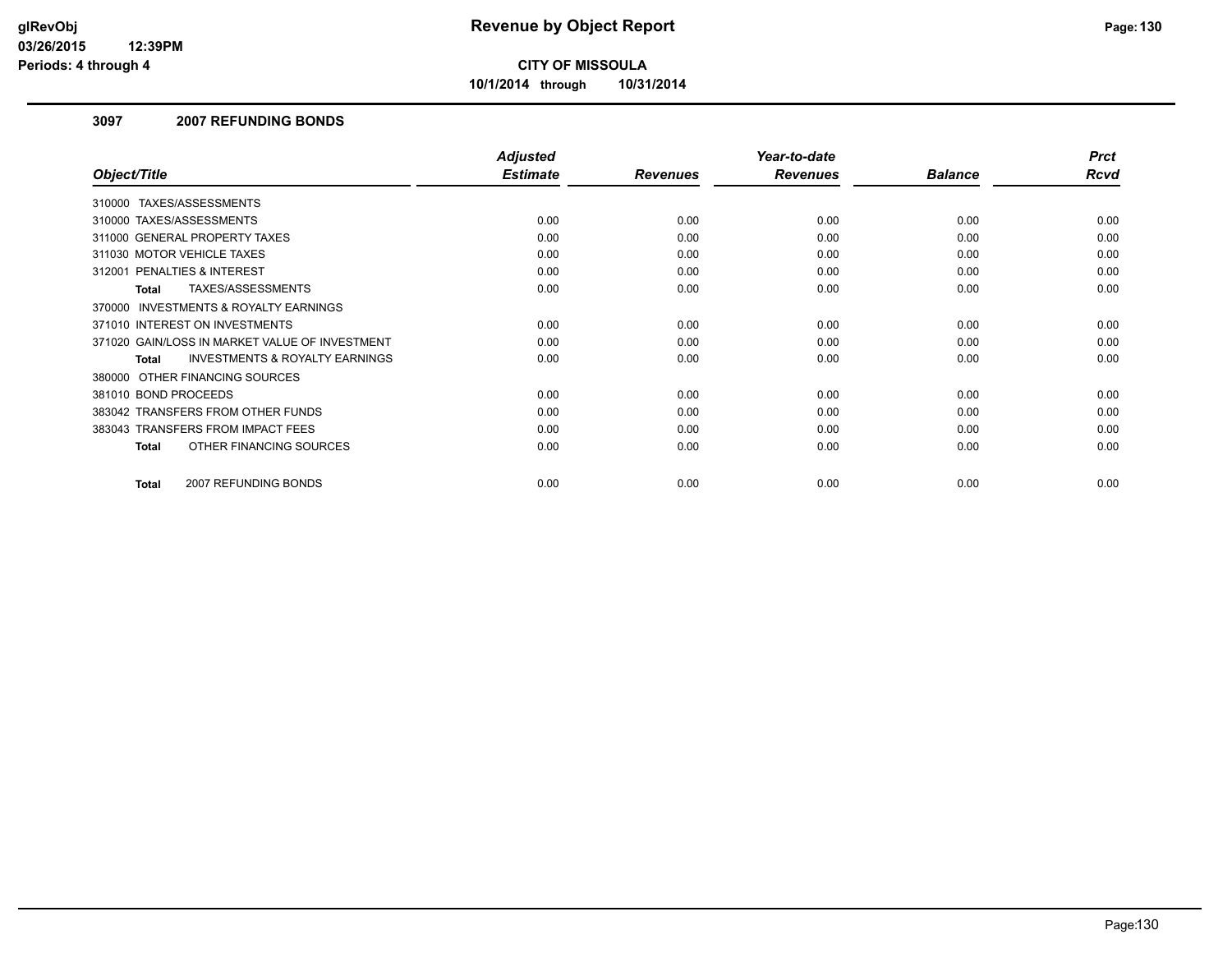**10/1/2014 through 10/31/2014**

#### **3100 SIDEWALK & CURB WARRANTS FUND**

#### **3100 SIDEWALK & CURB WARRANTS FUND**

|                                                           | <b>Adjusted</b> |                 | Year-to-date    |                | <b>Prct</b> |
|-----------------------------------------------------------|-----------------|-----------------|-----------------|----------------|-------------|
| Object/Title                                              | <b>Estimate</b> | <b>Revenues</b> | <b>Revenues</b> | <b>Balance</b> | <b>Rcvd</b> |
| TAXES/ASSESSMENTS<br>310000                               |                 |                 |                 |                |             |
| PENALTIES & INTEREST<br>312001                            | 0.00            | 0.00            | 0.00            | 0.00           | 0.00        |
| TAXES/ASSESSMENTS<br><b>Total</b>                         | 0.00            | 0.00            | 0.00            | 0.00           | 0.00        |
| MISCELLANEOUS REVENUES<br>360000                          |                 |                 |                 |                |             |
| 360010 MISCELLANEOUS                                      | 0.00            | 0.00            | 0.00            | 0.00           | 0.00        |
| 363020 PROPERTY ASSESSMENTS                               | 0.00            | 0.00            | 0.00            | 0.00           | 0.00        |
| 363021 PAYOFF PRINCIPAL ASSESSMENTS                       | 0.00            | 0.00            | 0.00            | 0.00           | 0.00        |
| 363022 BOND INTEREST ASSESSMENTS                          | 0.00            | 0.00            | 0.00            | 0.00           | 0.00        |
| 363030 SIDEWALK AND CURB ASSESSMENTS                      | 0.00            | 0.00            | 0.00            | 0.00           | 0.00        |
| 363040 PENALTY AND INTEREST                               | 0.00            | 0.00            | 0.00            | 0.00           | 0.00        |
| MISCELLANEOUS REVENUES<br><b>Total</b>                    | 0.00            | 0.00            | 0.00            | 0.00           | 0.00        |
| <b>INVESTMENTS &amp; ROYALTY EARNINGS</b><br>370000       |                 |                 |                 |                |             |
| 371010 INTEREST ON INVESTMENTS                            | 0.00            | 0.00            | 0.00            | 0.00           | 0.00        |
| 371020 GAIN/LOSS IN MARKET VALUE OF INVESTMENTS           | 0.00            | 0.00            | 0.00            | 0.00           | 0.00        |
| <b>INVESTMENTS &amp; ROYALTY EARNINGS</b><br><b>Total</b> | 0.00            | 0.00            | 0.00            | 0.00           | 0.00        |
| OTHER FINANCING SOURCES<br>380000                         |                 |                 |                 |                |             |
| 383042 TRANSFERS FROM OTHER FUNDS                         | 0.00            | 0.00            | 0.00            | 0.00           | 0.00        |
| OTHER FINANCING SOURCES<br><b>Total</b>                   | 0.00            | 0.00            | 0.00            | 0.00           | 0.00        |
| SIDEWALK & CURB WARRANTS FUND<br><b>Total</b>             | 0.00            | 0.00            | 0.00            | 0.00           | 0.00        |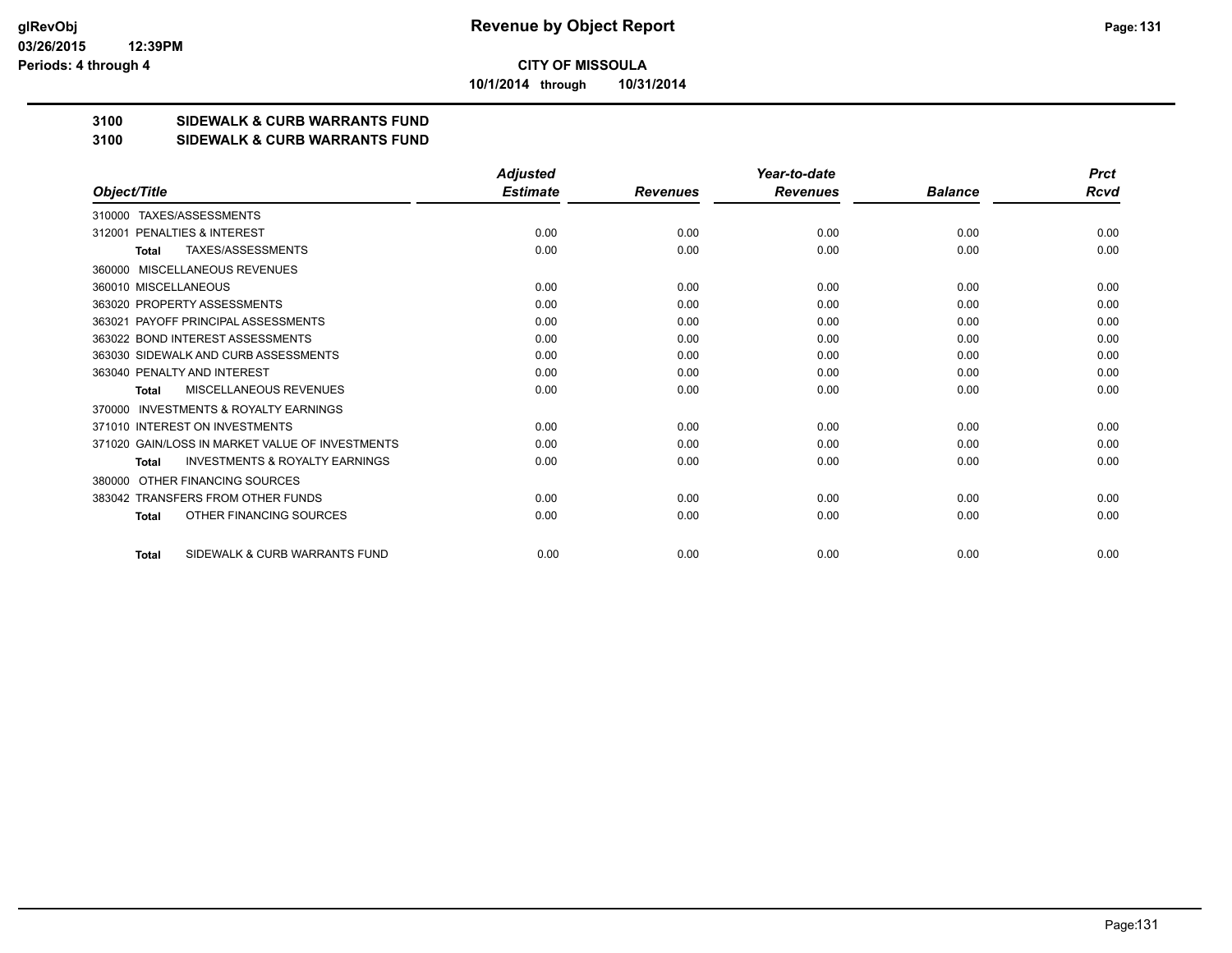**10/1/2014 through 10/31/2014**

#### **3100 SIDEWALK & CURB WARRANTS FUND**

|                                                           | <b>Adjusted</b> |                 | Year-to-date    |                | <b>Prct</b> |
|-----------------------------------------------------------|-----------------|-----------------|-----------------|----------------|-------------|
| Object/Title                                              | <b>Estimate</b> | <b>Revenues</b> | <b>Revenues</b> | <b>Balance</b> | Rcvd        |
| TAXES/ASSESSMENTS<br>310000                               |                 |                 |                 |                |             |
| <b>PENALTIES &amp; INTEREST</b><br>312001                 | 0.00            | 0.00            | 0.00            | 0.00           | 0.00        |
| TAXES/ASSESSMENTS<br>Total                                | 0.00            | 0.00            | 0.00            | 0.00           | 0.00        |
| 360000 MISCELLANEOUS REVENUES                             |                 |                 |                 |                |             |
| 360010 MISCELLANEOUS                                      | 0.00            | 0.00            | 0.00            | 0.00           | 0.00        |
| 363020 PROPERTY ASSESSMENTS                               | 0.00            | 0.00            | 0.00            | 0.00           | 0.00        |
| 363021 PAYOFF PRINCIPAL ASSESSMENTS                       | 0.00            | 0.00            | 0.00            | 0.00           | 0.00        |
| 363022 BOND INTEREST ASSESSMENTS                          | 0.00            | 0.00            | 0.00            | 0.00           | 0.00        |
| 363030 SIDEWALK AND CURB ASSESSMENTS                      | 0.00            | 0.00            | 0.00            | 0.00           | 0.00        |
| 363040 PENALTY AND INTEREST                               | 0.00            | 0.00            | 0.00            | 0.00           | 0.00        |
| MISCELLANEOUS REVENUES<br>Total                           | 0.00            | 0.00            | 0.00            | 0.00           | 0.00        |
| <b>INVESTMENTS &amp; ROYALTY EARNINGS</b><br>370000       |                 |                 |                 |                |             |
| 371010 INTEREST ON INVESTMENTS                            | 0.00            | 0.00            | 0.00            | 0.00           | 0.00        |
| 371020 GAIN/LOSS IN MARKET VALUE OF INVESTMENT            | 0.00            | 0.00            | 0.00            | 0.00           | 0.00        |
| <b>INVESTMENTS &amp; ROYALTY EARNINGS</b><br><b>Total</b> | 0.00            | 0.00            | 0.00            | 0.00           | 0.00        |
| OTHER FINANCING SOURCES<br>380000                         |                 |                 |                 |                |             |
| 383042 TRANSFERS FROM OTHER FUNDS                         | 0.00            | 0.00            | 0.00            | 0.00           | 0.00        |
| OTHER FINANCING SOURCES<br><b>Total</b>                   | 0.00            | 0.00            | 0.00            | 0.00           | 0.00        |
| SIDEWALK & CURB WARRANTS FUND<br><b>Total</b>             | 0.00            | 0.00            | 0.00            | 0.00           | 0.00        |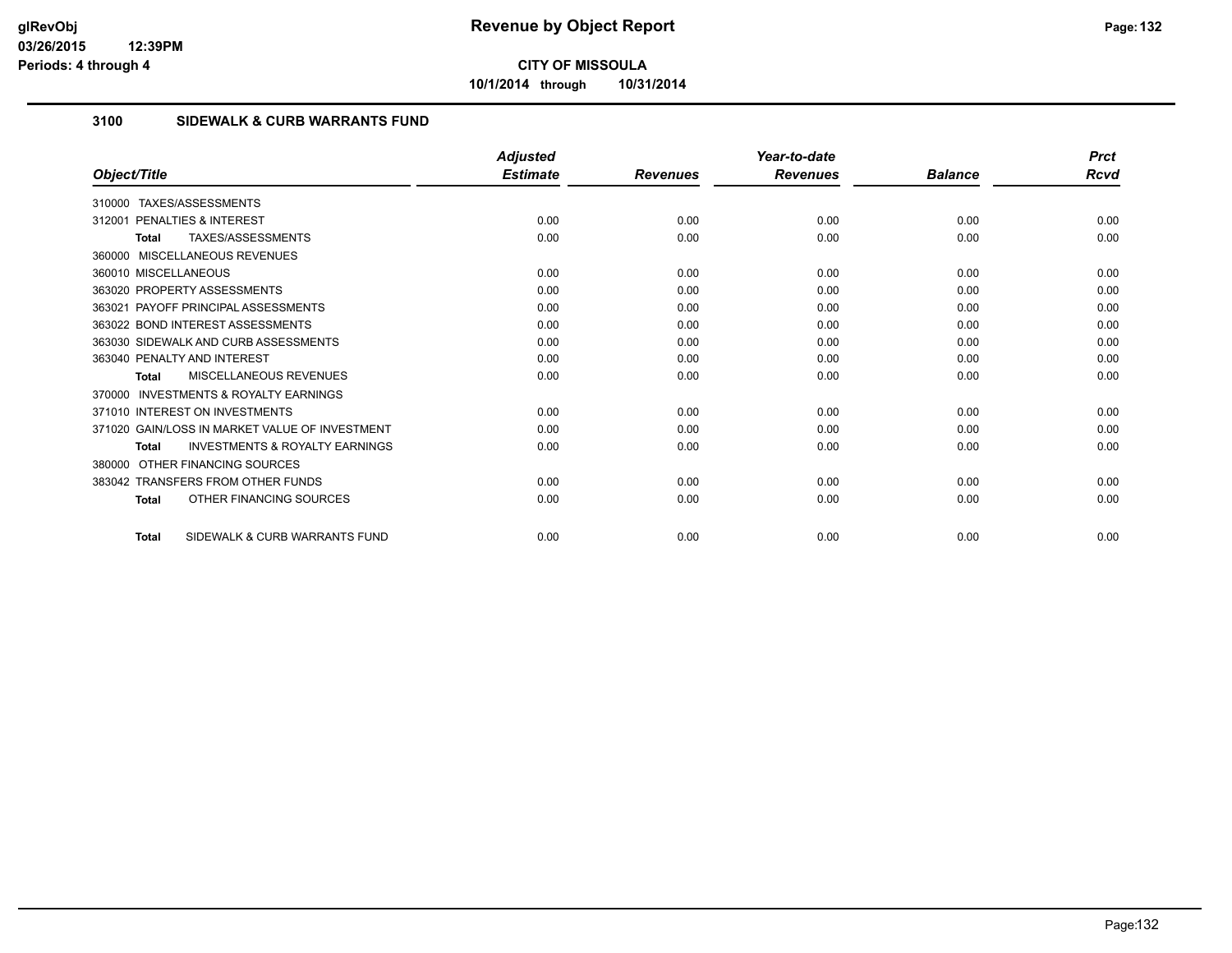**10/1/2014 through 10/31/2014**

# **3200 FY99 SIDEWALK & CURB DEBT SERVICE FUND**

**3200 FY99 SIDEWALK & CURB DEBT SERVICE FUND**

|                                                           | <b>Adjusted</b> |                 | Year-to-date    |                | <b>Prct</b> |
|-----------------------------------------------------------|-----------------|-----------------|-----------------|----------------|-------------|
| Object/Title                                              | <b>Estimate</b> | <b>Revenues</b> | <b>Revenues</b> | <b>Balance</b> | Rcvd        |
| TAXES/ASSESSMENTS<br>310000                               |                 |                 |                 |                |             |
| PENALTIES & INTEREST<br>312001                            | 0.00            | 0.00            | 0.00            | 0.00           | 0.00        |
| TAXES/ASSESSMENTS<br>Total                                | 0.00            | 0.00            | 0.00            | 0.00           | 0.00        |
| MISCELLANEOUS REVENUES<br>360000                          |                 |                 |                 |                |             |
| 363020 PROPERTY ASSESSMENTS                               | 0.00            | 0.00            | 0.00            | 0.00           | 0.00        |
| 363021 PAYOFF PRINCIPAL ASSESSMENTS                       | 0.00            | 0.00            | 0.00            | 0.00           | 0.00        |
| 363022 BOND INTEREST ASSESSMENTS                          | 0.00            | 0.00            | 0.00            | 0.00           | 0.00        |
| 363040 PENALTY AND INTEREST                               | 0.00            | 0.00            | 0.00            | 0.00           | 0.00        |
| MISCELLANEOUS REVENUES<br>Total                           | 0.00            | 0.00            | 0.00            | 0.00           | 0.00        |
| <b>INVESTMENTS &amp; ROYALTY EARNINGS</b><br>370000       |                 |                 |                 |                |             |
| 371010 INTEREST ON INVESTMENTS                            | 0.00            | 0.00            | 0.00            | 0.00           | 0.00        |
| 371020 GAIN/LOSS IN MARKET VALUE OF INVESTMENTS           | 0.00            | 0.00            | 0.00            | 0.00           | 0.00        |
| <b>INVESTMENTS &amp; ROYALTY EARNINGS</b><br><b>Total</b> | 0.00            | 0.00            | 0.00            | 0.00           | 0.00        |
| OTHER FINANCING SOURCES<br>380000                         |                 |                 |                 |                |             |
| 381009 TRANSFERS IN                                       | 0.00            | 0.00            | 0.00            | 0.00           | 0.00        |
| OTHER FINANCING SOURCES<br><b>Total</b>                   | 0.00            | 0.00            | 0.00            | 0.00           | 0.00        |
| FY99 SIDEWALK & CURB DEBT SERVICE FUI<br><b>Total</b>     | 0.00            | 0.00            | 0.00            | 0.00           | 0.00        |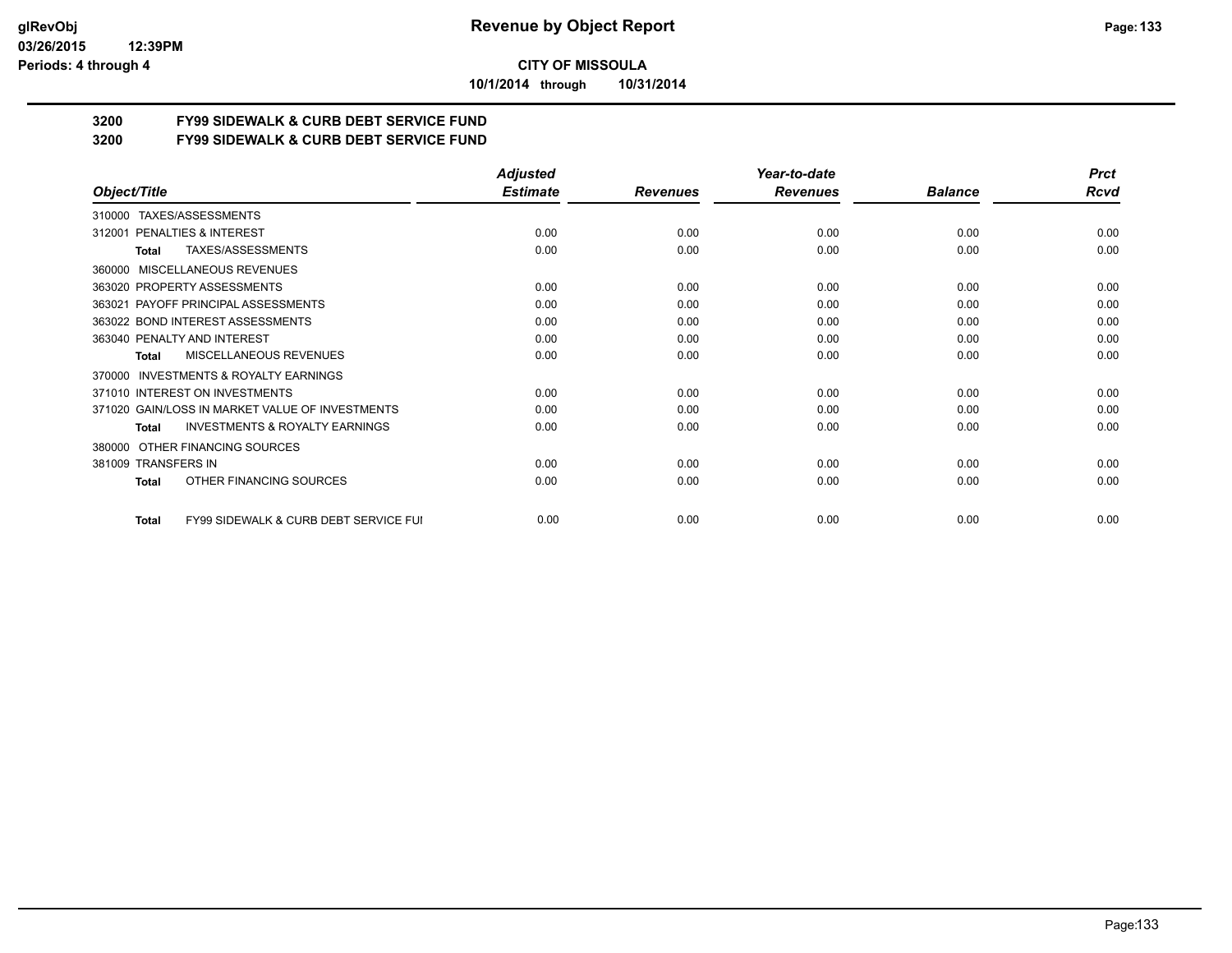**10/1/2014 through 10/31/2014**

#### **3200 FY99 SIDEWALK & CURB DEBT SERVICE FUND**

|                                                                 | <b>Adjusted</b> |                 | Year-to-date    |                | <b>Prct</b> |
|-----------------------------------------------------------------|-----------------|-----------------|-----------------|----------------|-------------|
| Object/Title                                                    | <b>Estimate</b> | <b>Revenues</b> | <b>Revenues</b> | <b>Balance</b> | <b>Rcvd</b> |
| TAXES/ASSESSMENTS<br>310000                                     |                 |                 |                 |                |             |
| <b>PENALTIES &amp; INTEREST</b><br>312001                       | 0.00            | 0.00            | 0.00            | 0.00           | 0.00        |
| TAXES/ASSESSMENTS<br><b>Total</b>                               | 0.00            | 0.00            | 0.00            | 0.00           | 0.00        |
| MISCELLANEOUS REVENUES<br>360000                                |                 |                 |                 |                |             |
| 363020 PROPERTY ASSESSMENTS                                     | 0.00            | 0.00            | 0.00            | 0.00           | 0.00        |
| PAYOFF PRINCIPAL ASSESSMENTS<br>363021                          | 0.00            | 0.00            | 0.00            | 0.00           | 0.00        |
| 363022 BOND INTEREST ASSESSMENTS                                | 0.00            | 0.00            | 0.00            | 0.00           | 0.00        |
| 363040 PENALTY AND INTEREST                                     | 0.00            | 0.00            | 0.00            | 0.00           | 0.00        |
| MISCELLANEOUS REVENUES<br>Total                                 | 0.00            | 0.00            | 0.00            | 0.00           | 0.00        |
| INVESTMENTS & ROYALTY EARNINGS<br>370000                        |                 |                 |                 |                |             |
| 371010 INTEREST ON INVESTMENTS                                  | 0.00            | 0.00            | 0.00            | 0.00           | 0.00        |
| 371020 GAIN/LOSS IN MARKET VALUE OF INVESTMENT                  | 0.00            | 0.00            | 0.00            | 0.00           | 0.00        |
| <b>INVESTMENTS &amp; ROYALTY EARNINGS</b><br><b>Total</b>       | 0.00            | 0.00            | 0.00            | 0.00           | 0.00        |
| OTHER FINANCING SOURCES<br>380000                               |                 |                 |                 |                |             |
| 381009 TRANSFERS IN                                             | 0.00            | 0.00            | 0.00            | 0.00           | 0.00        |
| OTHER FINANCING SOURCES<br><b>Total</b>                         | 0.00            | 0.00            | 0.00            | 0.00           | 0.00        |
| <b>FY99 SIDEWALK &amp; CURB DEBT SERVICE FU</b><br><b>Total</b> | 0.00            | 0.00            | 0.00            | 0.00           | 0.00        |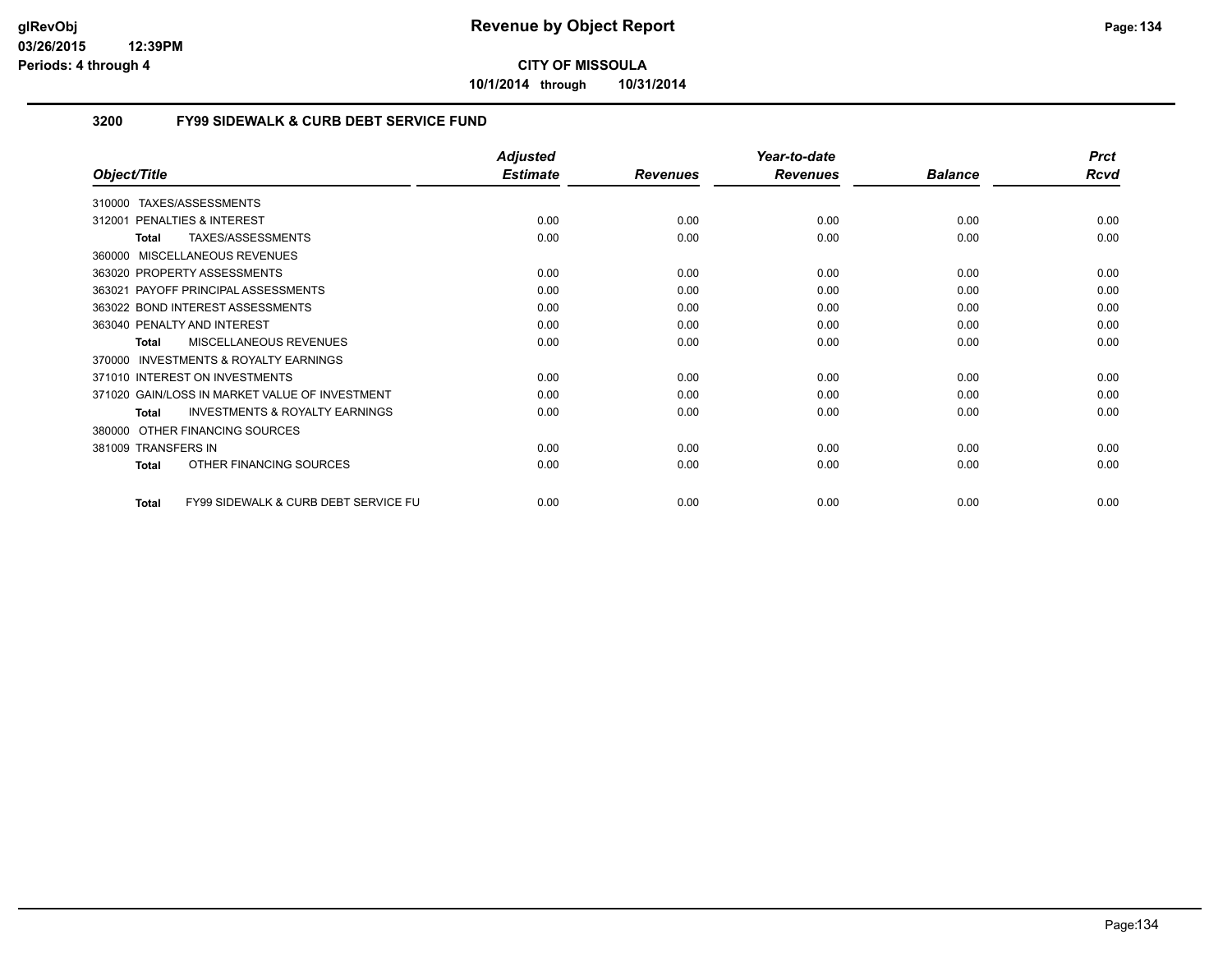**10/1/2014 through 10/31/2014**

# **3300 FY00 SIDEWALK & CURB DEBT SERVICE FUND**

**3300 FY00 SIDEWALK & CURB DEBT SERVICE FUND**

|                                                           | <b>Adjusted</b> |                 | Year-to-date    |                | <b>Prct</b> |
|-----------------------------------------------------------|-----------------|-----------------|-----------------|----------------|-------------|
| Object/Title                                              | <b>Estimate</b> | <b>Revenues</b> | <b>Revenues</b> | <b>Balance</b> | Rcvd        |
| 360000 MISCELLANEOUS REVENUES                             |                 |                 |                 |                |             |
| 363020 PROPERTY ASSESSMENTS                               | 0.00            | 0.00            | 0.00            | 0.00           | 0.00        |
| 363021 PAYOFF PRINCIPAL ASSESSMENTS                       | 0.00            | 0.00            | 0.00            | 0.00           | 0.00        |
| 363022 BOND INTEREST ASSESSMENTS                          | 0.00            | 0.00            | 0.00            | 0.00           | 0.00        |
| 363040 PENALTY AND INTEREST                               | 0.00            | 0.00            | 0.00            | 0.00           | 0.00        |
| MISCELLANEOUS REVENUES<br>Total                           | 0.00            | 0.00            | 0.00            | 0.00           | 0.00        |
| INVESTMENTS & ROYALTY EARNINGS<br>370000                  |                 |                 |                 |                |             |
| 371010 INTEREST ON INVESTMENTS                            | 0.00            | 0.00            | 0.00            | 0.00           | 0.00        |
| 371020 GAIN/LOSS IN MARKET VALUE OF INVESTMENTS           | 0.00            | 0.00            | 0.00            | 0.00           | 0.00        |
| <b>INVESTMENTS &amp; ROYALTY EARNINGS</b><br><b>Total</b> | 0.00            | 0.00            | 0.00            | 0.00           | 0.00        |
| FY00 SIDEWALK & CURB DEBT SERVICE FUI<br><b>Total</b>     | 0.00            | 0.00            | 0.00            | 0.00           | 0.00        |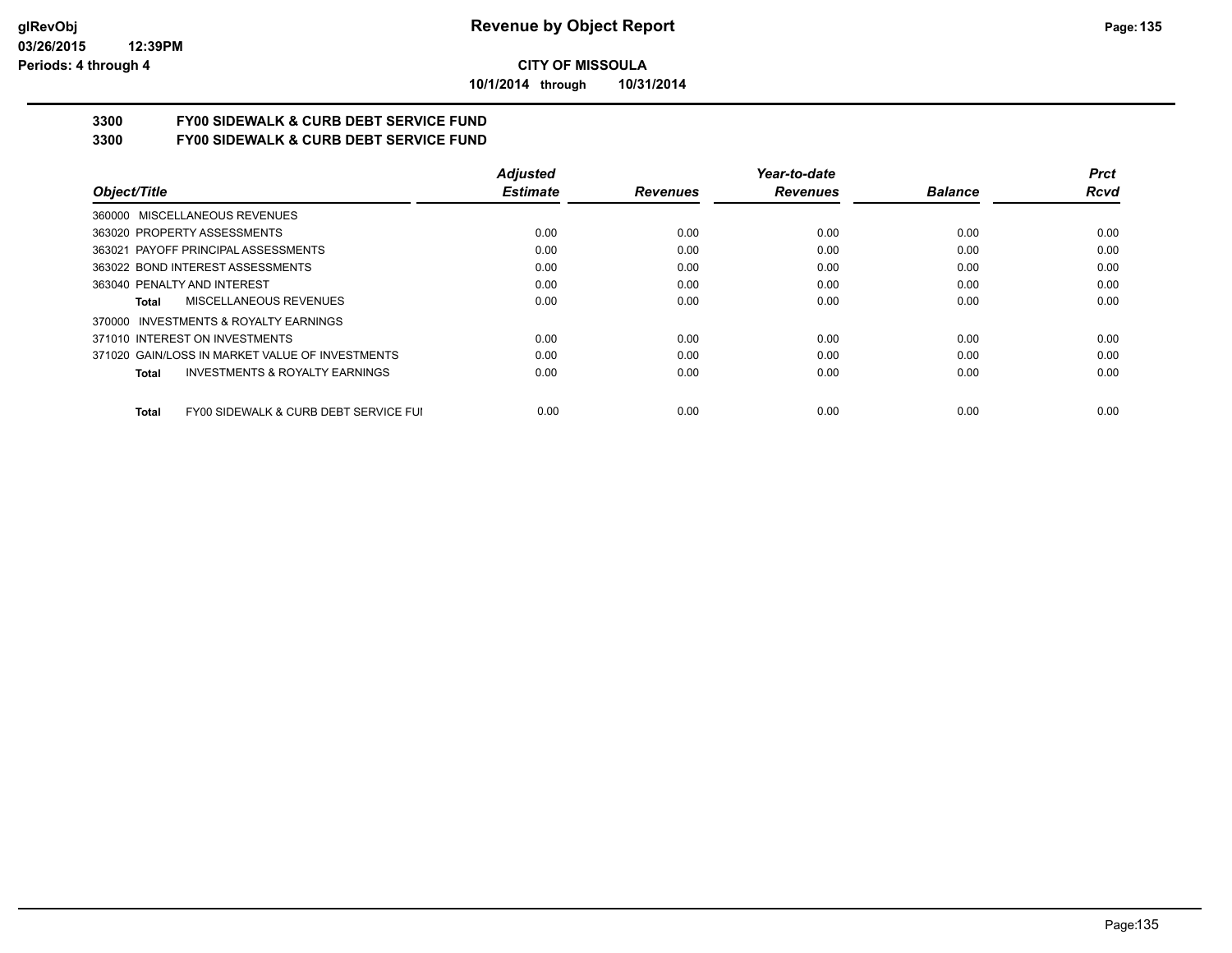**10/1/2014 through 10/31/2014**

#### **3300 FY00 SIDEWALK & CURB DEBT SERVICE FUND**

|                                                      | <b>Adjusted</b> |                 | Year-to-date    |                | <b>Prct</b> |
|------------------------------------------------------|-----------------|-----------------|-----------------|----------------|-------------|
| Object/Title                                         | <b>Estimate</b> | <b>Revenues</b> | <b>Revenues</b> | <b>Balance</b> | <b>Rcvd</b> |
| 360000 MISCELLANEOUS REVENUES                        |                 |                 |                 |                |             |
| 363020 PROPERTY ASSESSMENTS                          | 0.00            | 0.00            | 0.00            | 0.00           | 0.00        |
| 363021 PAYOFF PRINCIPAL ASSESSMENTS                  | 0.00            | 0.00            | 0.00            | 0.00           | 0.00        |
| 363022 BOND INTEREST ASSESSMENTS                     | 0.00            | 0.00            | 0.00            | 0.00           | 0.00        |
| 363040 PENALTY AND INTEREST                          | 0.00            | 0.00            | 0.00            | 0.00           | 0.00        |
| MISCELLANEOUS REVENUES<br>Total                      | 0.00            | 0.00            | 0.00            | 0.00           | 0.00        |
| 370000 INVESTMENTS & ROYALTY EARNINGS                |                 |                 |                 |                |             |
| 371010 INTEREST ON INVESTMENTS                       | 0.00            | 0.00            | 0.00            | 0.00           | 0.00        |
| 371020 GAIN/LOSS IN MARKET VALUE OF INVESTMENT       | 0.00            | 0.00            | 0.00            | 0.00           | 0.00        |
| <b>INVESTMENTS &amp; ROYALTY EARNINGS</b><br>Total   | 0.00            | 0.00            | 0.00            | 0.00           | 0.00        |
| FY00 SIDEWALK & CURB DEBT SERVICE FU<br><b>Total</b> | 0.00            | 0.00            | 0.00            | 0.00           | 0.00        |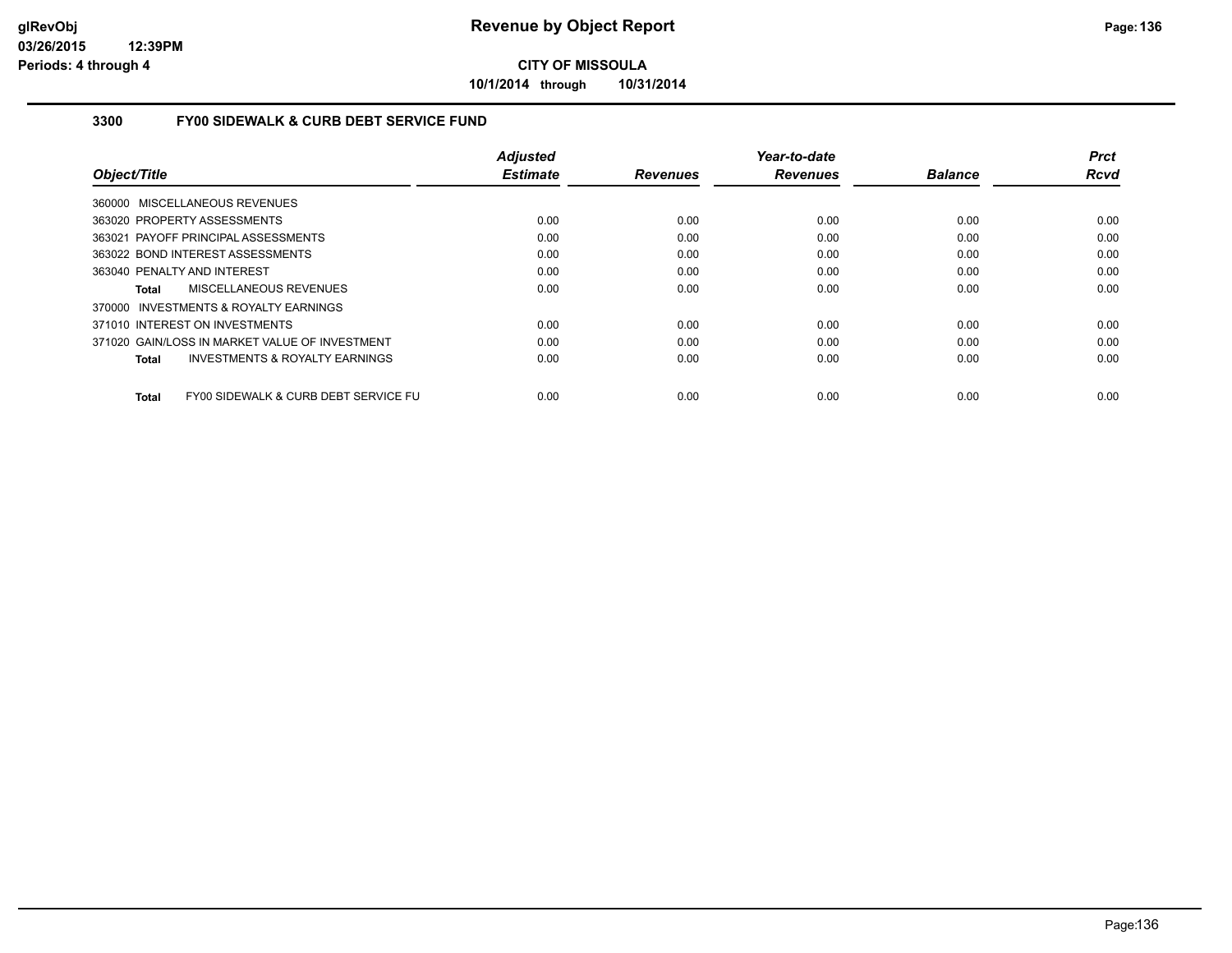**10/1/2014 through 10/31/2014**

**3305 JUDGMENT LEVIES 3305 JUDGMENT LEVIES**

|                                        | <b>Adjusted</b> |                 | Year-to-date    |                | <b>Prct</b> |
|----------------------------------------|-----------------|-----------------|-----------------|----------------|-------------|
| Object/Title                           | <b>Estimate</b> | <b>Revenues</b> | <b>Revenues</b> | <b>Balance</b> | <b>Rcvd</b> |
| 310000 TAXES/ASSESSMENTS               |                 |                 |                 |                |             |
| 311000 GENERAL PROPERTY TAXES          | 0.00            | 0.00            | 0.00            | 0.00           | 0.00        |
| 312001 PENALTIES & INTEREST            | 0.00            | 0.00            | 0.00            | 0.00           | 0.00        |
| TAXES/ASSESSMENTS<br><b>Total</b>      | 0.00            | 0.00            | 0.00            | 0.00           | 0.00        |
|                                        |                 |                 |                 |                |             |
| <b>JUDGMENT LEVIES</b><br><b>Total</b> | 0.00            | 0.00            | 0.00            | 0.00           | 0.00        |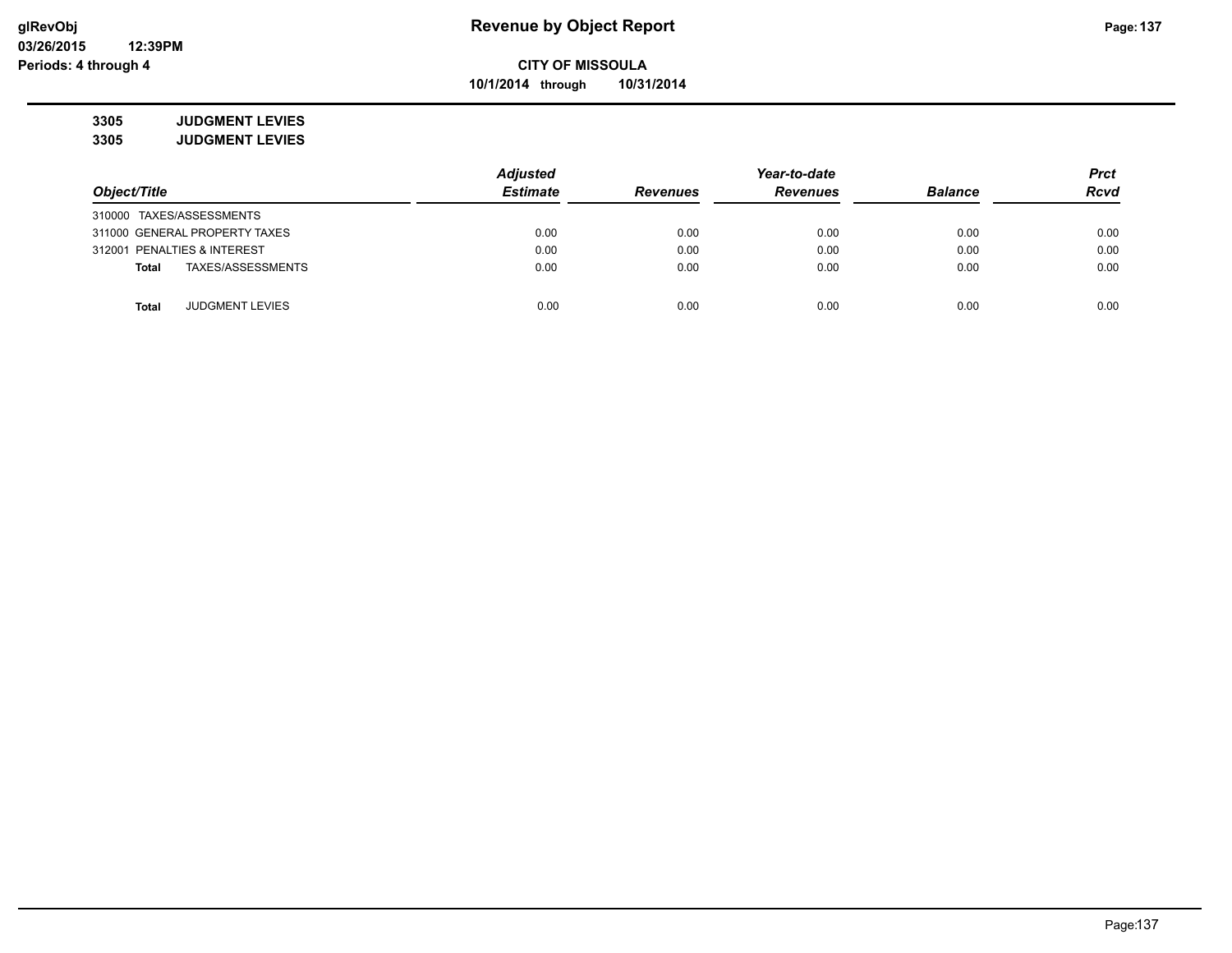**10/1/2014 through 10/31/2014**

#### **3305 JUDGMENT LEVIES**

| Object/Title                           |                   | <b>Adjusted</b><br><b>Estimate</b> | <b>Revenues</b> | Year-to-date<br><b>Revenues</b> | <b>Balance</b> | <b>Prct</b><br><b>Rcvd</b> |
|----------------------------------------|-------------------|------------------------------------|-----------------|---------------------------------|----------------|----------------------------|
| 310000 TAXES/ASSESSMENTS               |                   |                                    |                 |                                 |                |                            |
| 311000 GENERAL PROPERTY TAXES          |                   | 0.00                               | 0.00            | 0.00                            | 0.00           | 0.00                       |
| 312001 PENALTIES & INTEREST            |                   | 0.00                               | 0.00            | 0.00                            | 0.00           | 0.00                       |
| Total                                  | TAXES/ASSESSMENTS | 0.00                               | 0.00            | 0.00                            | 0.00           | 0.00                       |
|                                        |                   |                                    |                 |                                 |                |                            |
| <b>JUDGMENT LEVIES</b><br><b>Total</b> |                   | 0.00                               | 0.00            | 0.00                            | 0.00           | 0.00                       |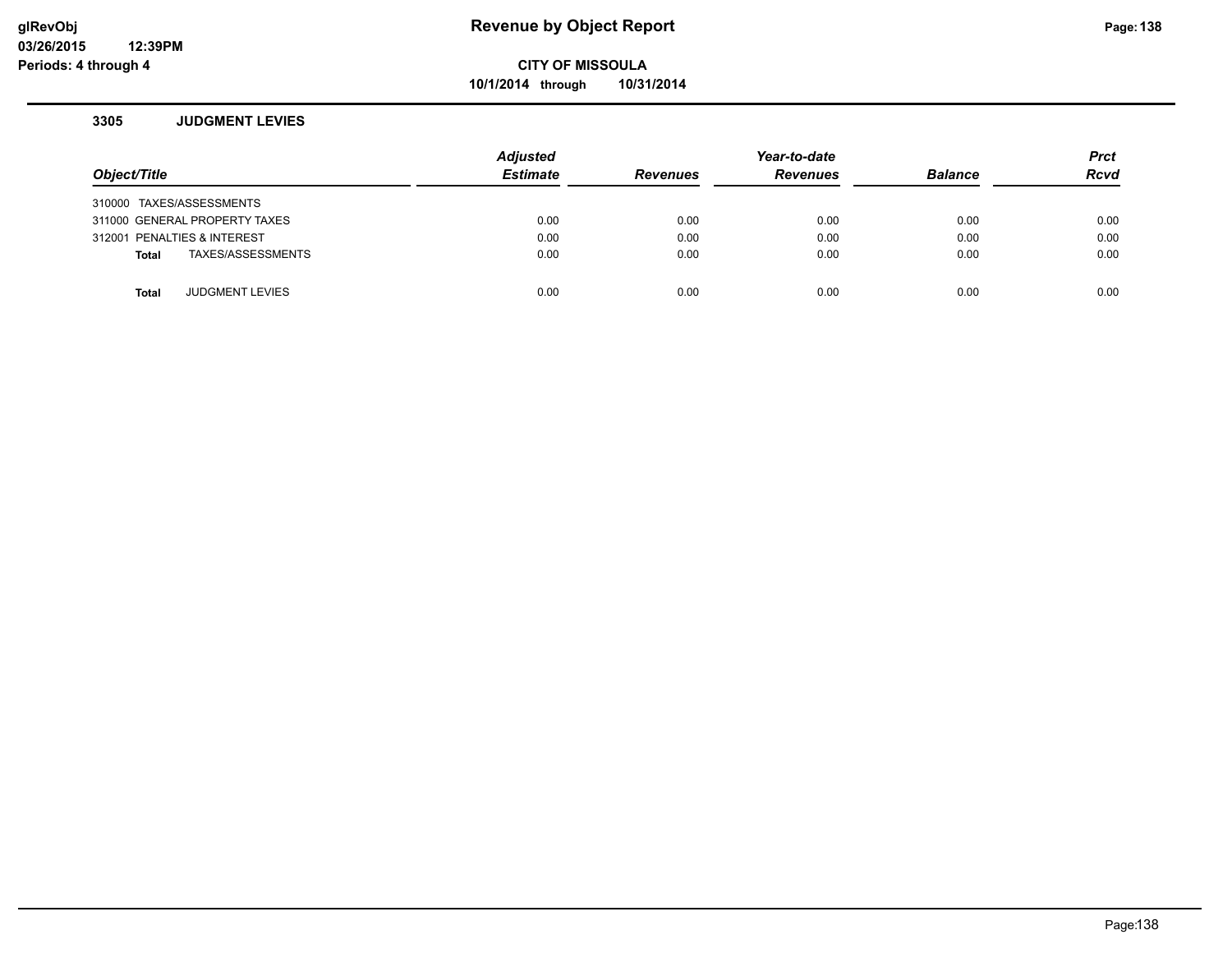**10/1/2014 through 10/31/2014**

# **3400 FY01 SIDEWALK & CURB DEBT SERVICE FUND**

**3400 FY01 SIDEWALK & CURB DEBT SERVICE FUND**

|                                                       | <b>Adjusted</b> |                 | Year-to-date    |                | <b>Prct</b> |
|-------------------------------------------------------|-----------------|-----------------|-----------------|----------------|-------------|
| Object/Title                                          | <b>Estimate</b> | <b>Revenues</b> | <b>Revenues</b> | <b>Balance</b> | Rcvd        |
| TAXES/ASSESSMENTS<br>310000                           |                 |                 |                 |                |             |
| 312001 PENALTIES & INTEREST                           | 0.00            | 0.00            | 0.00            | 0.00           | 0.00        |
| <b>TAXES/ASSESSMENTS</b><br>Total                     | 0.00            | 0.00            | 0.00            | 0.00           | 0.00        |
| MISCELLANEOUS REVENUES<br>360000                      |                 |                 |                 |                |             |
| 360010 MISCELLANEOUS                                  | 0.00            | 0.00            | 0.00            | 0.00           | 0.00        |
| 363020 PROPERTY ASSESSMENTS                           | 0.00            | 0.00            | 0.00            | 0.00           | 0.00        |
| 363021 PAYOFF PRINCIPAL ASSESSMENTS                   | 0.00            | 0.00            | 0.00            | 0.00           | 0.00        |
| 363022 BOND INTEREST ASSESSMENTS                      | 0.00            | 0.00            | 0.00            | 0.00           | 0.00        |
| 363040 PENALTY AND INTEREST                           | 0.00            | 0.00            | 0.00            | 0.00           | 0.00        |
| MISCELLANEOUS REVENUES<br>Total                       | 0.00            | 0.00            | 0.00            | 0.00           | 0.00        |
| <b>INVESTMENTS &amp; ROYALTY EARNINGS</b><br>370000   |                 |                 |                 |                |             |
| 371010 INTEREST ON INVESTMENTS                        | 0.00            | 0.00            | 0.00            | 0.00           | 0.00        |
| 371020 GAIN/LOSS IN MARKET VALUE OF INVESTMENTS       | 0.00            | 0.00            | 0.00            | 0.00           | 0.00        |
| <b>INVESTMENTS &amp; ROYALTY EARNINGS</b><br>Total    | 0.00            | 0.00            | 0.00            | 0.00           | 0.00        |
| FY01 SIDEWALK & CURB DEBT SERVICE FUI<br><b>Total</b> | 0.00            | 0.00            | 0.00            | 0.00           | 0.00        |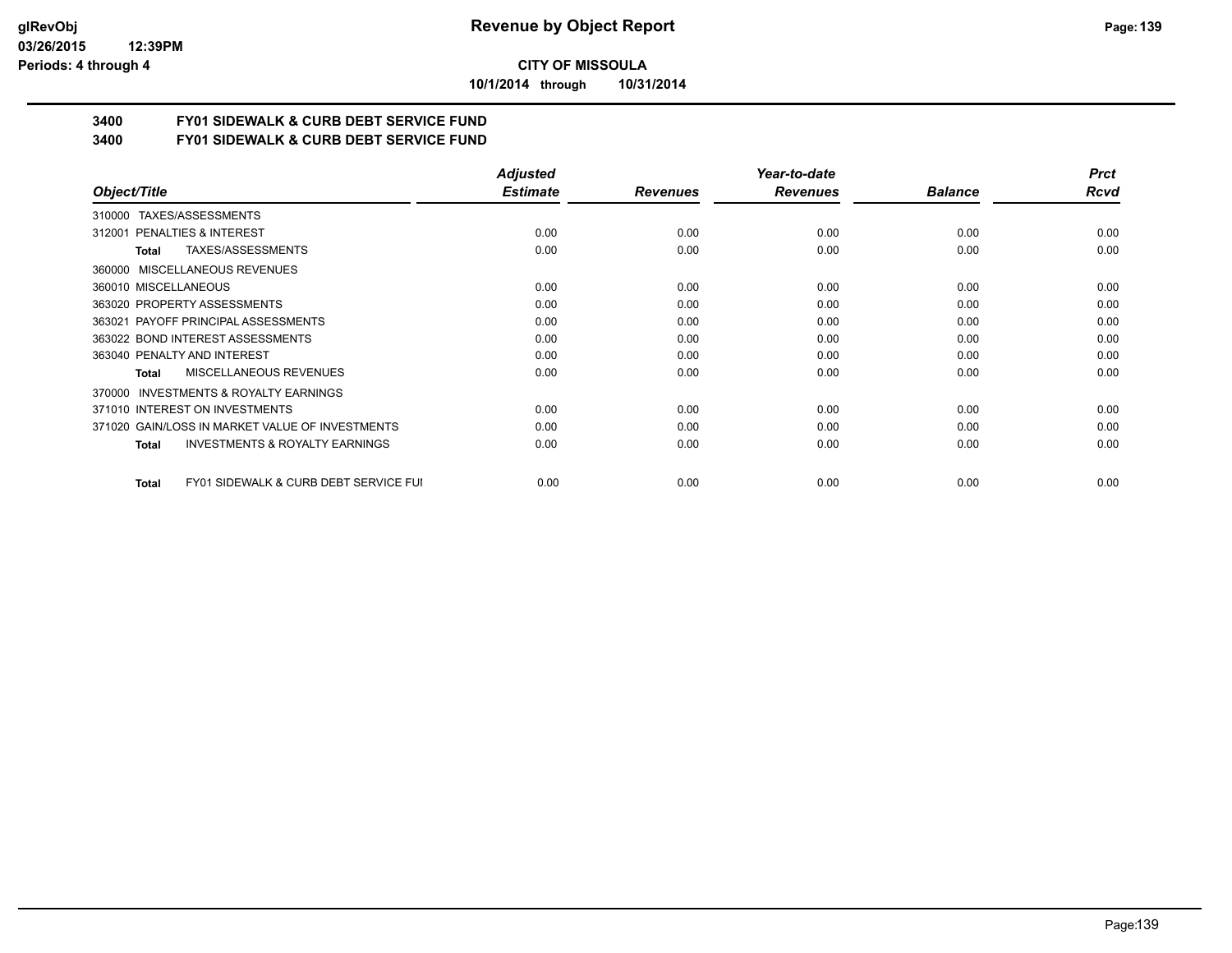**10/1/2014 through 10/31/2014**

#### **3400 FY01 SIDEWALK & CURB DEBT SERVICE FUND**

| Object/Title                                                    | <b>Adjusted</b><br><b>Estimate</b> | <b>Revenues</b> | Year-to-date<br><b>Revenues</b> | <b>Balance</b> | <b>Prct</b><br>Rcvd |
|-----------------------------------------------------------------|------------------------------------|-----------------|---------------------------------|----------------|---------------------|
|                                                                 |                                    |                 |                                 |                |                     |
| TAXES/ASSESSMENTS<br>310000                                     |                                    |                 |                                 |                |                     |
| 312001 PENALTIES & INTEREST                                     | 0.00                               | 0.00            | 0.00                            | 0.00           | 0.00                |
| TAXES/ASSESSMENTS<br><b>Total</b>                               | 0.00                               | 0.00            | 0.00                            | 0.00           | 0.00                |
| MISCELLANEOUS REVENUES<br>360000                                |                                    |                 |                                 |                |                     |
| 360010 MISCELLANEOUS                                            | 0.00                               | 0.00            | 0.00                            | 0.00           | 0.00                |
| 363020 PROPERTY ASSESSMENTS                                     | 0.00                               | 0.00            | 0.00                            | 0.00           | 0.00                |
| 363021 PAYOFF PRINCIPAL ASSESSMENTS                             | 0.00                               | 0.00            | 0.00                            | 0.00           | 0.00                |
| 363022 BOND INTEREST ASSESSMENTS                                | 0.00                               | 0.00            | 0.00                            | 0.00           | 0.00                |
| 363040 PENALTY AND INTEREST                                     | 0.00                               | 0.00            | 0.00                            | 0.00           | 0.00                |
| MISCELLANEOUS REVENUES<br><b>Total</b>                          | 0.00                               | 0.00            | 0.00                            | 0.00           | 0.00                |
| INVESTMENTS & ROYALTY EARNINGS<br>370000                        |                                    |                 |                                 |                |                     |
| 371010 INTEREST ON INVESTMENTS                                  | 0.00                               | 0.00            | 0.00                            | 0.00           | 0.00                |
| 371020 GAIN/LOSS IN MARKET VALUE OF INVESTMENT                  | 0.00                               | 0.00            | 0.00                            | 0.00           | 0.00                |
| <b>INVESTMENTS &amp; ROYALTY EARNINGS</b><br><b>Total</b>       | 0.00                               | 0.00            | 0.00                            | 0.00           | 0.00                |
|                                                                 |                                    |                 |                                 |                |                     |
| <b>FY01 SIDEWALK &amp; CURB DEBT SERVICE FU</b><br><b>Total</b> | 0.00                               | 0.00            | 0.00                            | 0.00           | 0.00                |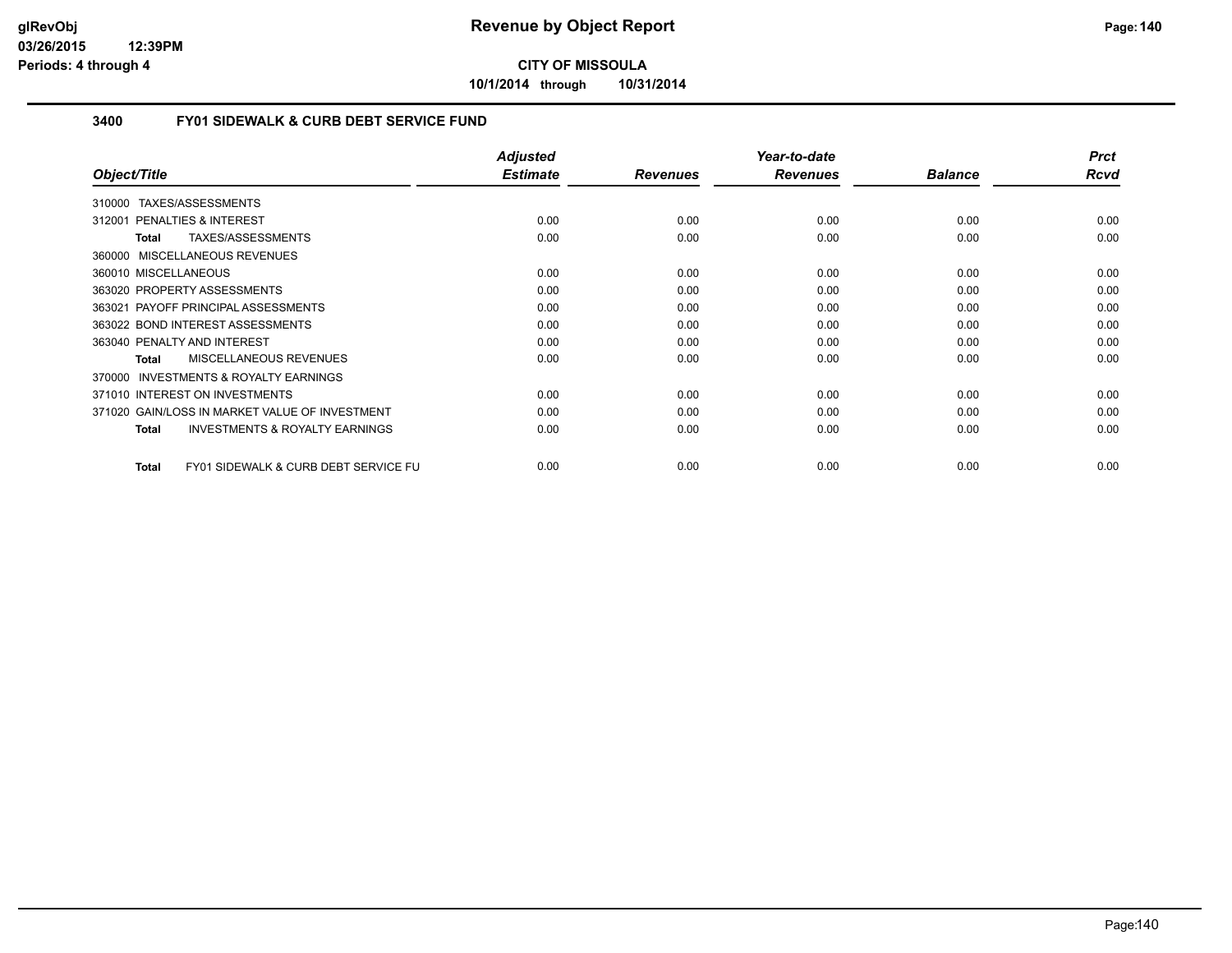**10/1/2014 through 10/31/2014**

# **3410 FY02 SIDEWALK & CURB DEBT SERVICE FUND**

**3410 FY02 SIDEWALK & CURB DEBT SERVICE FUND**

|                                                                  | <b>Adjusted</b> |                 | Year-to-date    |                | <b>Prct</b> |
|------------------------------------------------------------------|-----------------|-----------------|-----------------|----------------|-------------|
| Object/Title                                                     | <b>Estimate</b> | <b>Revenues</b> | <b>Revenues</b> | <b>Balance</b> | Rcvd        |
| 360000 MISCELLANEOUS REVENUES                                    |                 |                 |                 |                |             |
| 363020 PROPERTY ASSESSMENTS                                      | 0.00            | 0.00            | 0.00            | 0.00           | 0.00        |
| 363021 PAYOFF PRINCIPAL ASSESSMENTS                              | 0.00            | 0.00            | 0.00            | 0.00           | 0.00        |
| 363022 BOND INTEREST ASSESSMENTS                                 | 0.00            | 0.00            | 0.00            | 0.00           | 0.00        |
| 363040 PENALTY AND INTEREST                                      | 0.00            | 0.00            | 0.00            | 0.00           | 0.00        |
| MISCELLANEOUS REVENUES<br>Total                                  | 0.00            | 0.00            | 0.00            | 0.00           | 0.00        |
| 370000 INVESTMENTS & ROYALTY EARNINGS                            |                 |                 |                 |                |             |
| 371010 INTEREST ON INVESTMENTS                                   | 0.00            | 0.00            | 0.00            | 0.00           | 0.00        |
| 371020 GAIN/LOSS IN MARKET VALUE OF INVESTMENTS                  | 0.00            | 0.00            | 0.00            | 0.00           | 0.00        |
| <b>INVESTMENTS &amp; ROYALTY EARNINGS</b><br>Total               | 0.00            | 0.00            | 0.00            | 0.00           | 0.00        |
| <b>FY02 SIDEWALK &amp; CURB DEBT SERVICE FUI</b><br><b>Total</b> | 0.00            | 0.00            | 0.00            | 0.00           | 0.00        |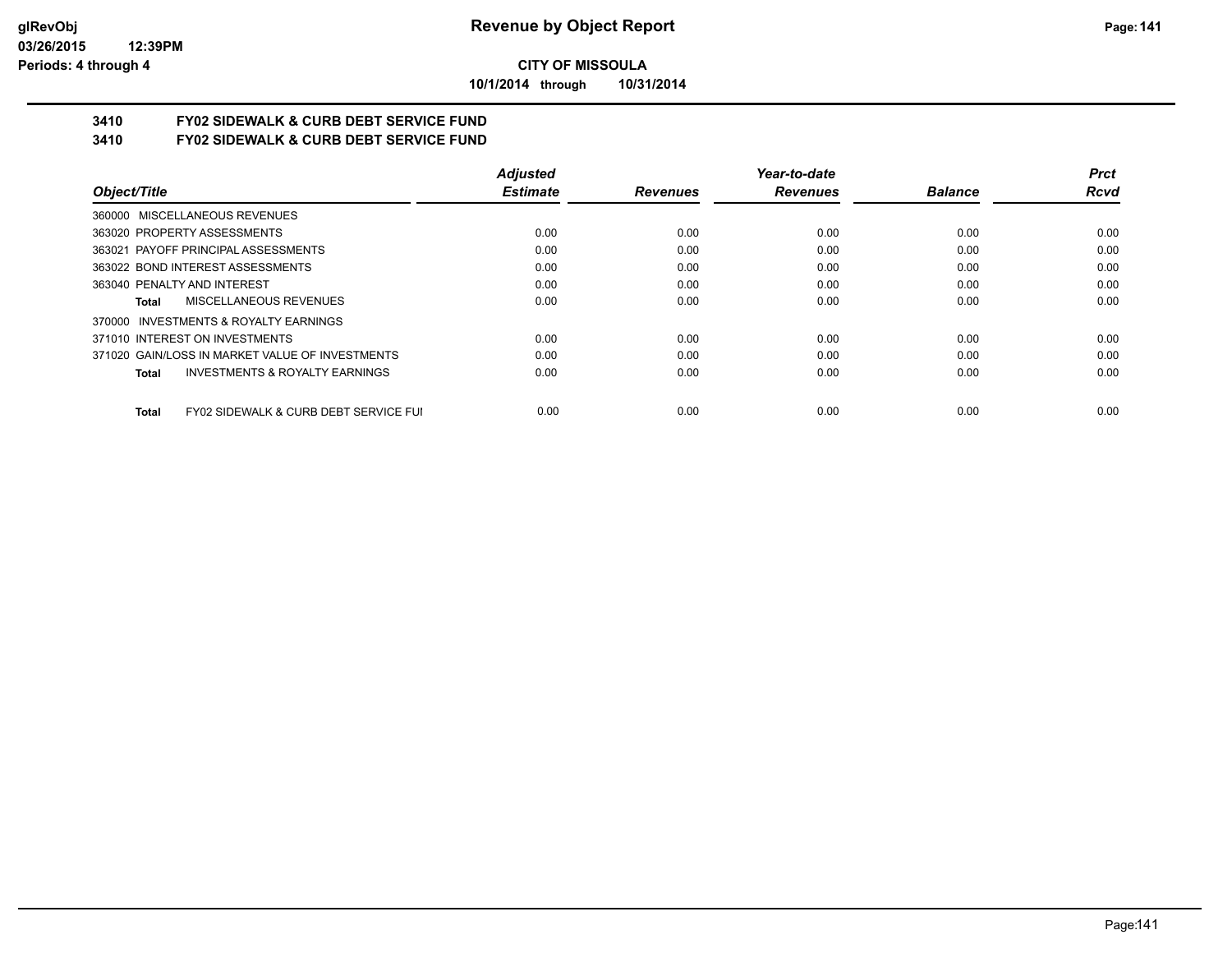**10/1/2014 through 10/31/2014**

#### **3410 FY02 SIDEWALK & CURB DEBT SERVICE FUND**

|                                                                 | <b>Adjusted</b> |                 | Year-to-date    |                | <b>Prct</b> |
|-----------------------------------------------------------------|-----------------|-----------------|-----------------|----------------|-------------|
| Object/Title                                                    | <b>Estimate</b> | <b>Revenues</b> | <b>Revenues</b> | <b>Balance</b> | <b>Rcvd</b> |
| 360000 MISCELLANEOUS REVENUES                                   |                 |                 |                 |                |             |
| 363020 PROPERTY ASSESSMENTS                                     | 0.00            | 0.00            | 0.00            | 0.00           | 0.00        |
| 363021 PAYOFF PRINCIPAL ASSESSMENTS                             | 0.00            | 0.00            | 0.00            | 0.00           | 0.00        |
| 363022 BOND INTEREST ASSESSMENTS                                | 0.00            | 0.00            | 0.00            | 0.00           | 0.00        |
| 363040 PENALTY AND INTEREST                                     | 0.00            | 0.00            | 0.00            | 0.00           | 0.00        |
| <b>MISCELLANEOUS REVENUES</b><br>Total                          | 0.00            | 0.00            | 0.00            | 0.00           | 0.00        |
| 370000 INVESTMENTS & ROYALTY EARNINGS                           |                 |                 |                 |                |             |
| 371010 INTEREST ON INVESTMENTS                                  | 0.00            | 0.00            | 0.00            | 0.00           | 0.00        |
| 371020 GAIN/LOSS IN MARKET VALUE OF INVESTMENT                  | 0.00            | 0.00            | 0.00            | 0.00           | 0.00        |
| <b>INVESTMENTS &amp; ROYALTY EARNINGS</b><br>Total              | 0.00            | 0.00            | 0.00            | 0.00           | 0.00        |
| <b>FY02 SIDEWALK &amp; CURB DEBT SERVICE FU</b><br><b>Total</b> | 0.00            | 0.00            | 0.00            | 0.00           | 0.00        |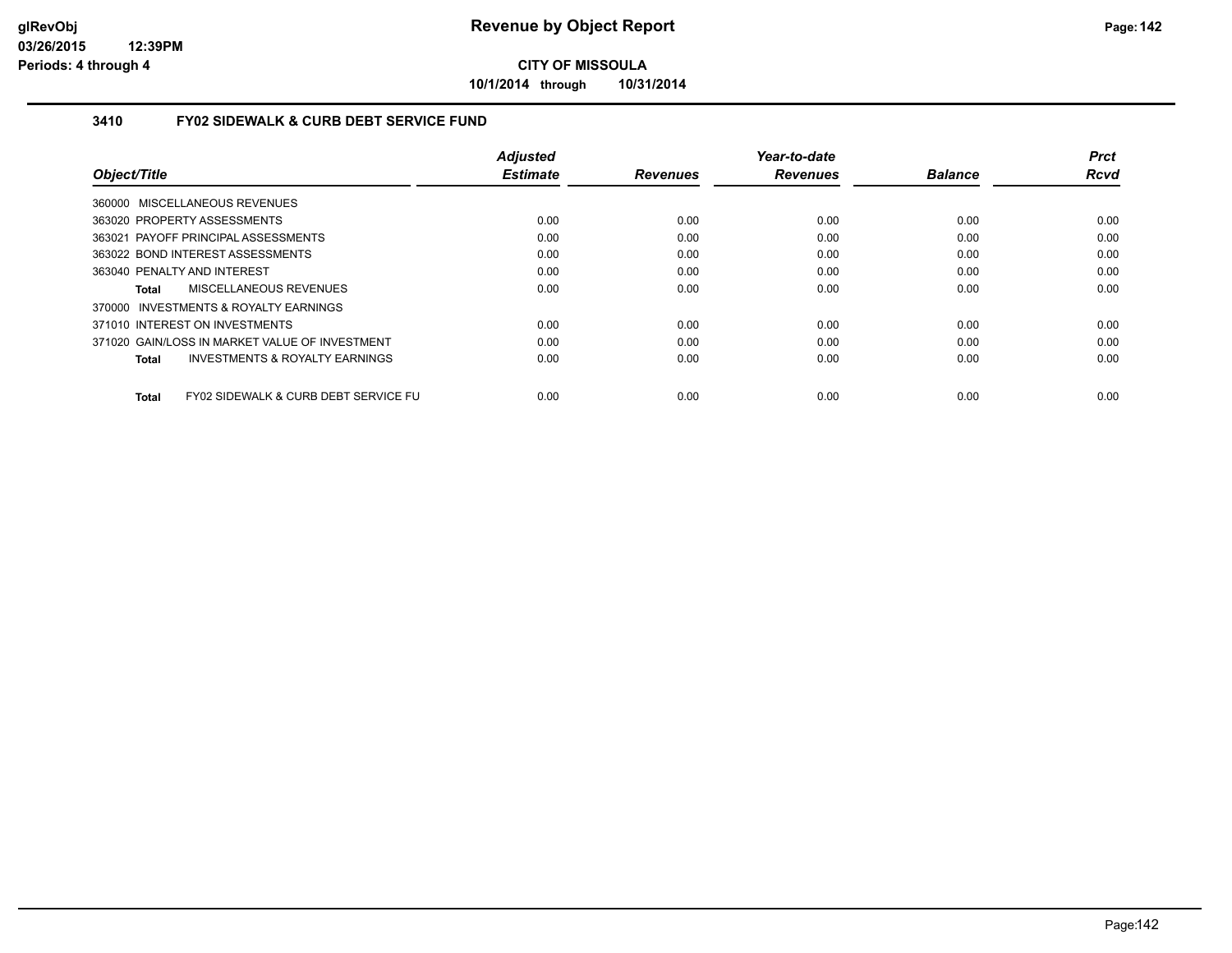**10/1/2014 through 10/31/2014**

## **3420 FY03 SIDEWALK & CURB DEBT SERVICE**

**3420 FY03 SIDEWALK & CURB DEBT SERVICE**

|                                                              | <b>Adjusted</b> |                 | Year-to-date    |                | <b>Prct</b> |
|--------------------------------------------------------------|-----------------|-----------------|-----------------|----------------|-------------|
| Object/Title                                                 | <b>Estimate</b> | <b>Revenues</b> | <b>Revenues</b> | <b>Balance</b> | Rcvd        |
| 360000 MISCELLANEOUS REVENUES                                |                 |                 |                 |                |             |
| 363020 PROPERTY ASSESSMENTS                                  | 26,300.00       | 0.00            | 0.00            | 26,300.00      | 0.00        |
| 363021 PAYOFF PRINCIPAL ASSESSMENTS                          | 0.00            | 0.00            | 0.00            | 0.00           | 0.00        |
| 363022 BOND INTEREST ASSESSMENTS                             | 0.00            | 0.00            | 0.00            | 0.00           | 0.00        |
| 363040 PENALTY AND INTEREST                                  | 0.00            | 0.00            | 0.00            | 0.00           | 0.00        |
| MISCELLANEOUS REVENUES<br>Total                              | 26,300.00       | 0.00            | 0.00            | 26,300.00      | 0.00        |
| 370000 INVESTMENTS & ROYALTY EARNINGS                        |                 |                 |                 |                |             |
| 371010 INTEREST ON INVESTMENTS                               | 0.00            | 0.00            | 0.00            | 0.00           | 0.00        |
| 371020 GAIN/LOSS IN MARKET VALUE OF INVESTMENTS              | 0.00            | 0.00            | 0.00            | 0.00           | 0.00        |
| <b>INVESTMENTS &amp; ROYALTY EARNINGS</b><br>Total           | 0.00            | 0.00            | 0.00            | 0.00           | 0.00        |
| OTHER FINANCING SOURCES<br>380000                            |                 |                 |                 |                |             |
| 381009 TRANSFERS IN                                          | 0.00            | 0.00            | 0.00            | 0.00           | 0.00        |
| OTHER FINANCING SOURCES<br>Total                             | 0.00            | 0.00            | 0.00            | 0.00           | 0.00        |
| <b>FY03 SIDEWALK &amp; CURB DEBT SERVICE</b><br><b>Total</b> | 26,300.00       | 0.00            | 0.00            | 26,300.00      | 0.00        |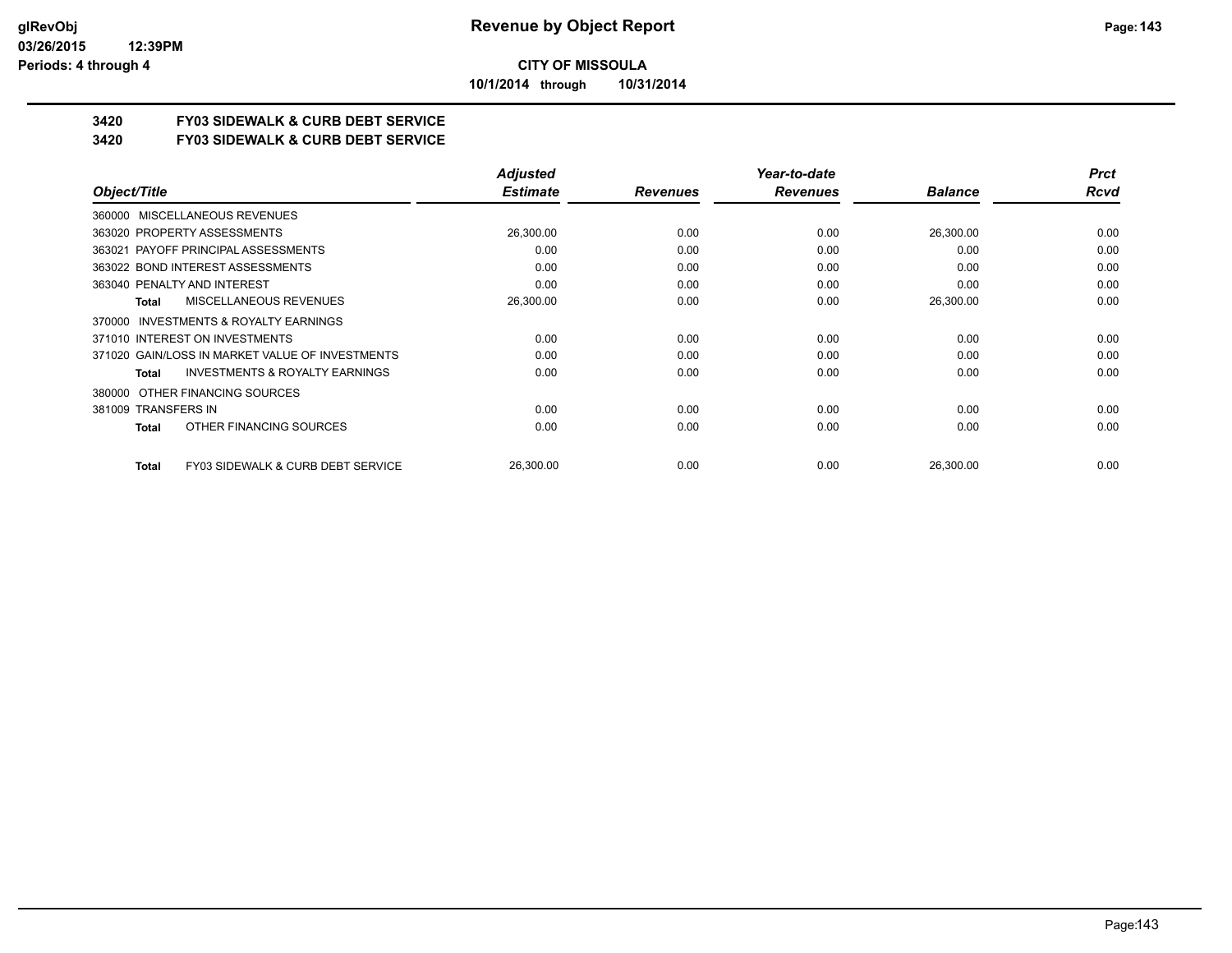**10/1/2014 through 10/31/2014**

#### **3420 FY03 SIDEWALK & CURB DEBT SERVICE**

| Object/Title                                       | <b>Adjusted</b><br><b>Estimate</b> | <b>Revenues</b> | Year-to-date<br><b>Revenues</b> | <b>Balance</b> | <b>Prct</b><br><b>Rcvd</b> |
|----------------------------------------------------|------------------------------------|-----------------|---------------------------------|----------------|----------------------------|
|                                                    |                                    |                 |                                 |                |                            |
| 360000 MISCELLANEOUS REVENUES                      |                                    |                 |                                 |                |                            |
| 363020 PROPERTY ASSESSMENTS                        | 26,300.00                          | 0.00            | 0.00                            | 26,300.00      | 0.00                       |
| 363021 PAYOFF PRINCIPAL ASSESSMENTS                | 0.00                               | 0.00            | 0.00                            | 0.00           | 0.00                       |
| 363022 BOND INTEREST ASSESSMENTS                   | 0.00                               | 0.00            | 0.00                            | 0.00           | 0.00                       |
| 363040 PENALTY AND INTEREST                        | 0.00                               | 0.00            | 0.00                            | 0.00           | 0.00                       |
| MISCELLANEOUS REVENUES<br>Total                    | 26,300.00                          | 0.00            | 0.00                            | 26,300.00      | 0.00                       |
| 370000 INVESTMENTS & ROYALTY EARNINGS              |                                    |                 |                                 |                |                            |
| 371010 INTEREST ON INVESTMENTS                     | 0.00                               | 0.00            | 0.00                            | 0.00           | 0.00                       |
| 371020 GAIN/LOSS IN MARKET VALUE OF INVESTMENT     | 0.00                               | 0.00            | 0.00                            | 0.00           | 0.00                       |
| <b>INVESTMENTS &amp; ROYALTY EARNINGS</b><br>Total | 0.00                               | 0.00            | 0.00                            | 0.00           | 0.00                       |
| 380000 OTHER FINANCING SOURCES                     |                                    |                 |                                 |                |                            |
| 381009 TRANSFERS IN                                | 0.00                               | 0.00            | 0.00                            | 0.00           | 0.00                       |
| OTHER FINANCING SOURCES<br><b>Total</b>            | 0.00                               | 0.00            | 0.00                            | 0.00           | 0.00                       |
|                                                    |                                    |                 |                                 |                |                            |
| FY03 SIDEWALK & CURB DEBT SERVICE<br><b>Total</b>  | 26,300.00                          | 0.00            | 0.00                            | 26,300.00      | 0.00                       |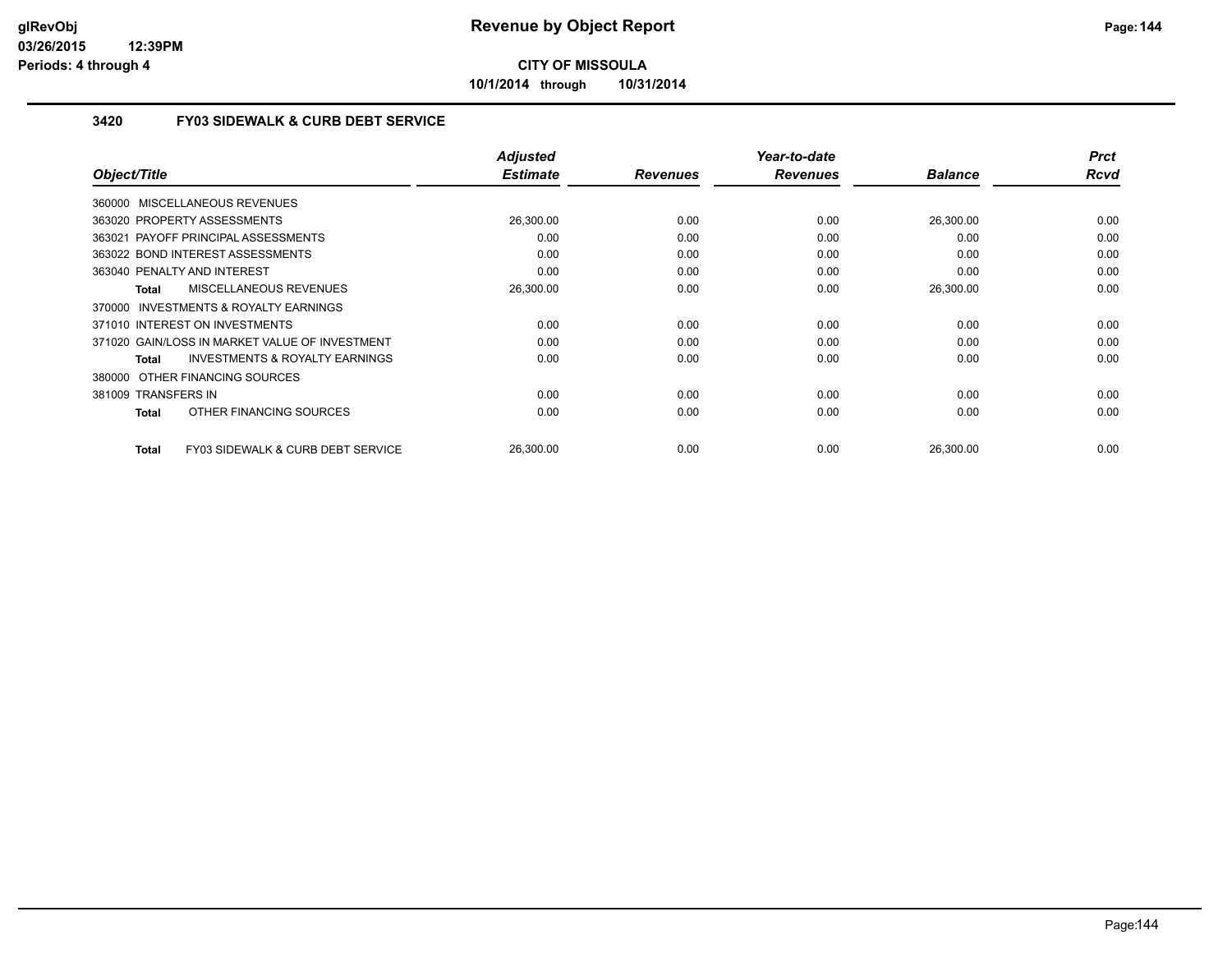**10/1/2014 through 10/31/2014**

## **3430 FY04 SIDEWALK CURB DEBT SERVICE**

#### **3430 FY04 SIDEWALK CURB DEBT SERVICE**

|                                                           | <b>Adjusted</b> |                 | Year-to-date    |                | <b>Prct</b> |
|-----------------------------------------------------------|-----------------|-----------------|-----------------|----------------|-------------|
| Object/Title                                              | <b>Estimate</b> | <b>Revenues</b> | <b>Revenues</b> | <b>Balance</b> | Rcvd        |
| MISCELLANEOUS REVENUES<br>360000                          |                 |                 |                 |                |             |
| 363020 PROPERTY ASSESSMENTS                               | 11,295.00       | 0.00            | 0.00            | 11,295.00      | 0.00        |
| 363021 PAYOFF PRINCIPAL ASSESSMENTS                       | 0.00            | 0.00            | 0.00            | 0.00           | 0.00        |
| 363022 BOND INTEREST ASSESSMENTS                          | 0.00            | 0.00            | 0.00            | 0.00           | 0.00        |
| 363040 PENALTY AND INTEREST                               | 0.00            | 0.00            | 0.00            | 0.00           | 0.00        |
| MISCELLANEOUS REVENUES<br><b>Total</b>                    | 11,295.00       | 0.00            | 0.00            | 11,295.00      | 0.00        |
| INVESTMENTS & ROYALTY EARNINGS<br>370000                  |                 |                 |                 |                |             |
| 371010 INTEREST ON INVESTMENTS                            | 0.00            | 0.00            | 0.00            | 0.00           | 0.00        |
| 371020 GAIN/LOSS IN MARKET VALUE OF INVESTMENTS           | 0.00            | 0.00            | 0.00            | 0.00           | 0.00        |
| <b>INVESTMENTS &amp; ROYALTY EARNINGS</b><br><b>Total</b> | 0.00            | 0.00            | 0.00            | 0.00           | 0.00        |
| OTHER FINANCING SOURCES<br>380000                         |                 |                 |                 |                |             |
| 381030 SID BOND PROCEEDS                                  | 0.00            | 0.00            | 0.00            | 0.00           | 0.00        |
| OTHER FINANCING SOURCES<br><b>Total</b>                   | 0.00            | 0.00            | 0.00            | 0.00           | 0.00        |
| <b>FY04 SIDEWALK CURB DEBT SERVICE</b><br><b>Total</b>    | 11,295.00       | 0.00            | 0.00            | 11,295.00      | 0.00        |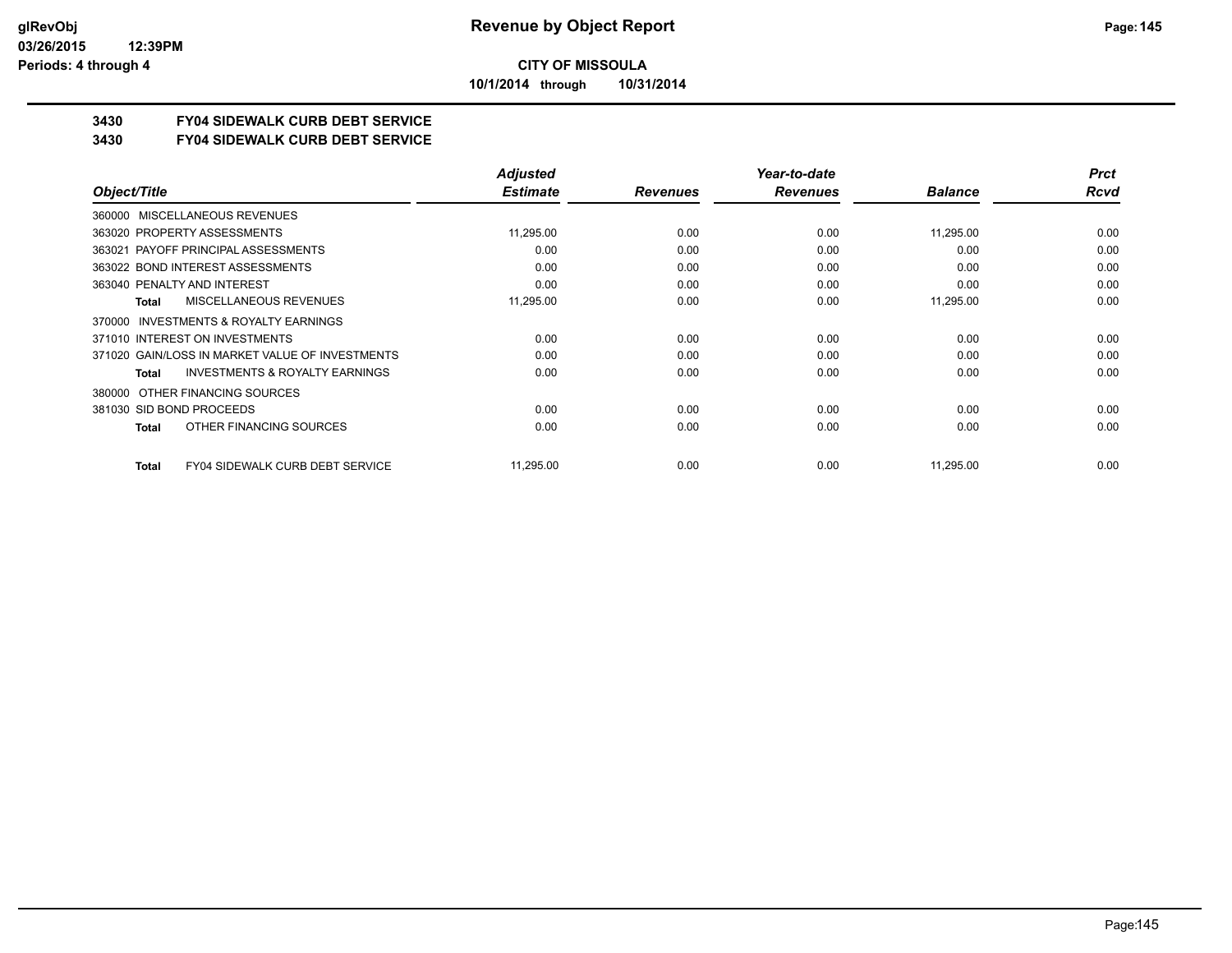**10/1/2014 through 10/31/2014**

### **3430 FY04 SIDEWALK CURB DEBT SERVICE**

|                                                     | <b>Adjusted</b><br><b>Estimate</b> |                 | Year-to-date<br><b>Revenues</b> | <b>Balance</b> | <b>Prct</b><br><b>Rcvd</b> |
|-----------------------------------------------------|------------------------------------|-----------------|---------------------------------|----------------|----------------------------|
| Object/Title                                        |                                    | <b>Revenues</b> |                                 |                |                            |
| 360000 MISCELLANEOUS REVENUES                       |                                    |                 |                                 |                |                            |
| 363020 PROPERTY ASSESSMENTS                         | 11,295.00                          | 0.00            | 0.00                            | 11,295.00      | 0.00                       |
| 363021 PAYOFF PRINCIPAL ASSESSMENTS                 | 0.00                               | 0.00            | 0.00                            | 0.00           | 0.00                       |
| 363022 BOND INTEREST ASSESSMENTS                    | 0.00                               | 0.00            | 0.00                            | 0.00           | 0.00                       |
| 363040 PENALTY AND INTEREST                         | 0.00                               | 0.00            | 0.00                            | 0.00           | 0.00                       |
| <b>MISCELLANEOUS REVENUES</b><br>Total              | 11,295.00                          | 0.00            | 0.00                            | 11,295.00      | 0.00                       |
| <b>INVESTMENTS &amp; ROYALTY EARNINGS</b><br>370000 |                                    |                 |                                 |                |                            |
| 371010 INTEREST ON INVESTMENTS                      | 0.00                               | 0.00            | 0.00                            | 0.00           | 0.00                       |
| 371020 GAIN/LOSS IN MARKET VALUE OF INVESTMENT      | 0.00                               | 0.00            | 0.00                            | 0.00           | 0.00                       |
| <b>INVESTMENTS &amp; ROYALTY EARNINGS</b><br>Total  | 0.00                               | 0.00            | 0.00                            | 0.00           | 0.00                       |
| 380000 OTHER FINANCING SOURCES                      |                                    |                 |                                 |                |                            |
| 381030 SID BOND PROCEEDS                            | 0.00                               | 0.00            | 0.00                            | 0.00           | 0.00                       |
| OTHER FINANCING SOURCES<br>Total                    | 0.00                               | 0.00            | 0.00                            | 0.00           | 0.00                       |
|                                                     |                                    |                 |                                 |                |                            |
| FY04 SIDEWALK CURB DEBT SERVICE<br><b>Total</b>     | 11,295.00                          | 0.00            | 0.00                            | 11,295.00      | 0.00                       |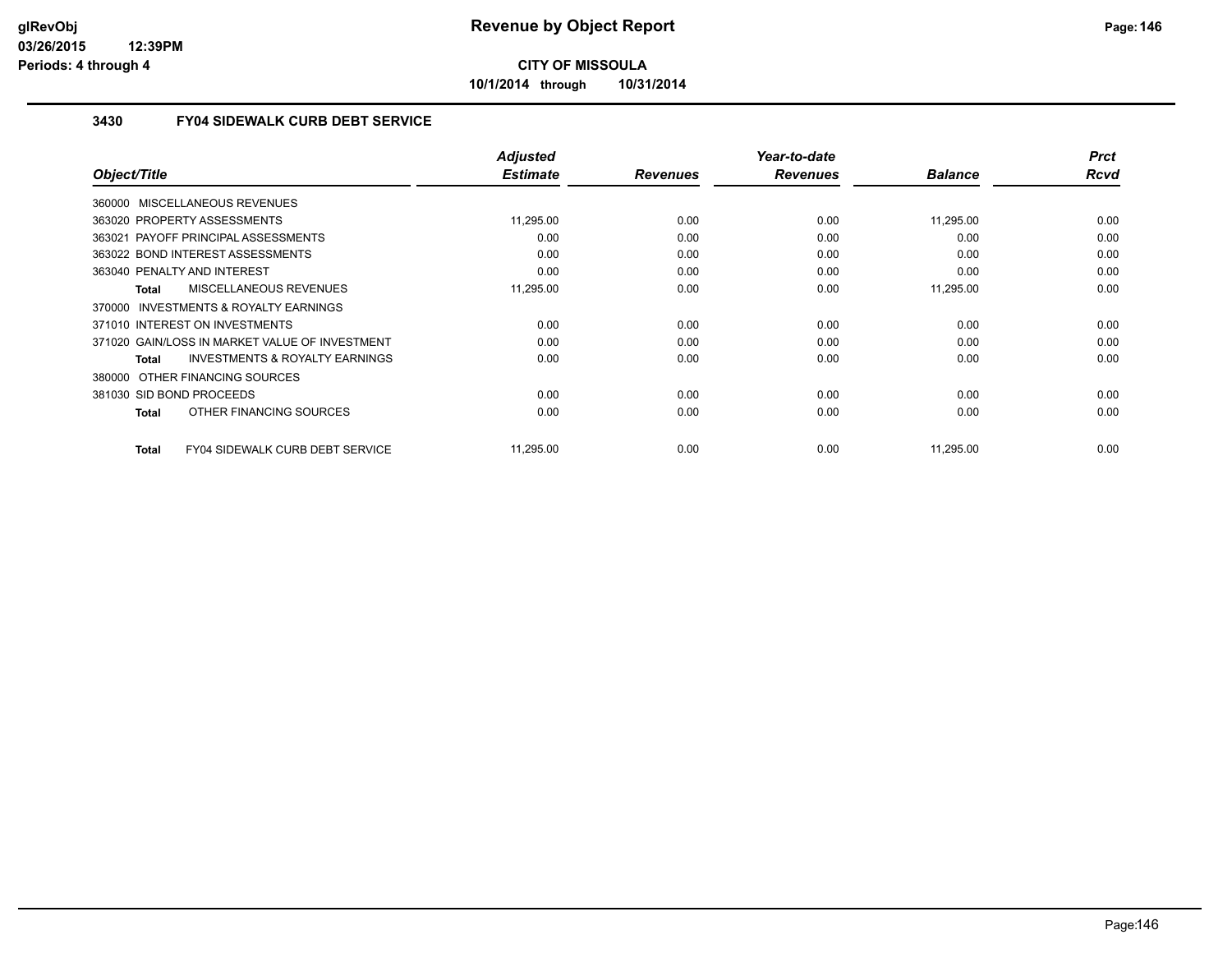**10/1/2014 through 10/31/2014**

**3433 SID 433 DEBT SERVICE**

**3433 SID 433 DEBT SERVICE**

|                                                    | <b>Adjusted</b> |                 | Year-to-date    |                | <b>Prct</b> |
|----------------------------------------------------|-----------------|-----------------|-----------------|----------------|-------------|
| Object/Title                                       | <b>Estimate</b> | <b>Revenues</b> | <b>Revenues</b> | <b>Balance</b> | <b>Rcvd</b> |
| 360000 MISCELLANEOUS REVENUES                      |                 |                 |                 |                |             |
| 363020 PROPERTY ASSESSMENTS                        | 0.00            | 0.00            | 0.00            | 0.00           | 0.00        |
| 363021 PAYOFF PRINCIPAL ASSESSMENTS                | 0.00            | 0.00            | 0.00            | 0.00           | 0.00        |
| 363022 BOND INTEREST ASSESSMENTS                   | 0.00            | 0.00            | 0.00            | 0.00           | 0.00        |
| 363040 PENALTY AND INTEREST                        | 0.00            | 0.00            | 0.00            | 0.00           | 0.00        |
| MISCELLANEOUS REVENUES<br>Total                    | 0.00            | 0.00            | 0.00            | 0.00           | 0.00        |
| INVESTMENTS & ROYALTY EARNINGS<br>370000           |                 |                 |                 |                |             |
| 371010 INTEREST ON INVESTMENTS                     | 0.00            | 0.00            | 0.00            | 0.00           | 0.00        |
| 371020 GAIN/LOSS IN MARKET VALUE OF INVESTMENTS    | 0.00            | 0.00            | 0.00            | 0.00           | 0.00        |
| <b>INVESTMENTS &amp; ROYALTY EARNINGS</b><br>Total | 0.00            | 0.00            | 0.00            | 0.00           | 0.00        |
| SID 433 DEBT SERVICE<br><b>Total</b>               | 0.00            | 0.00            | 0.00            | 0.00           | 0.00        |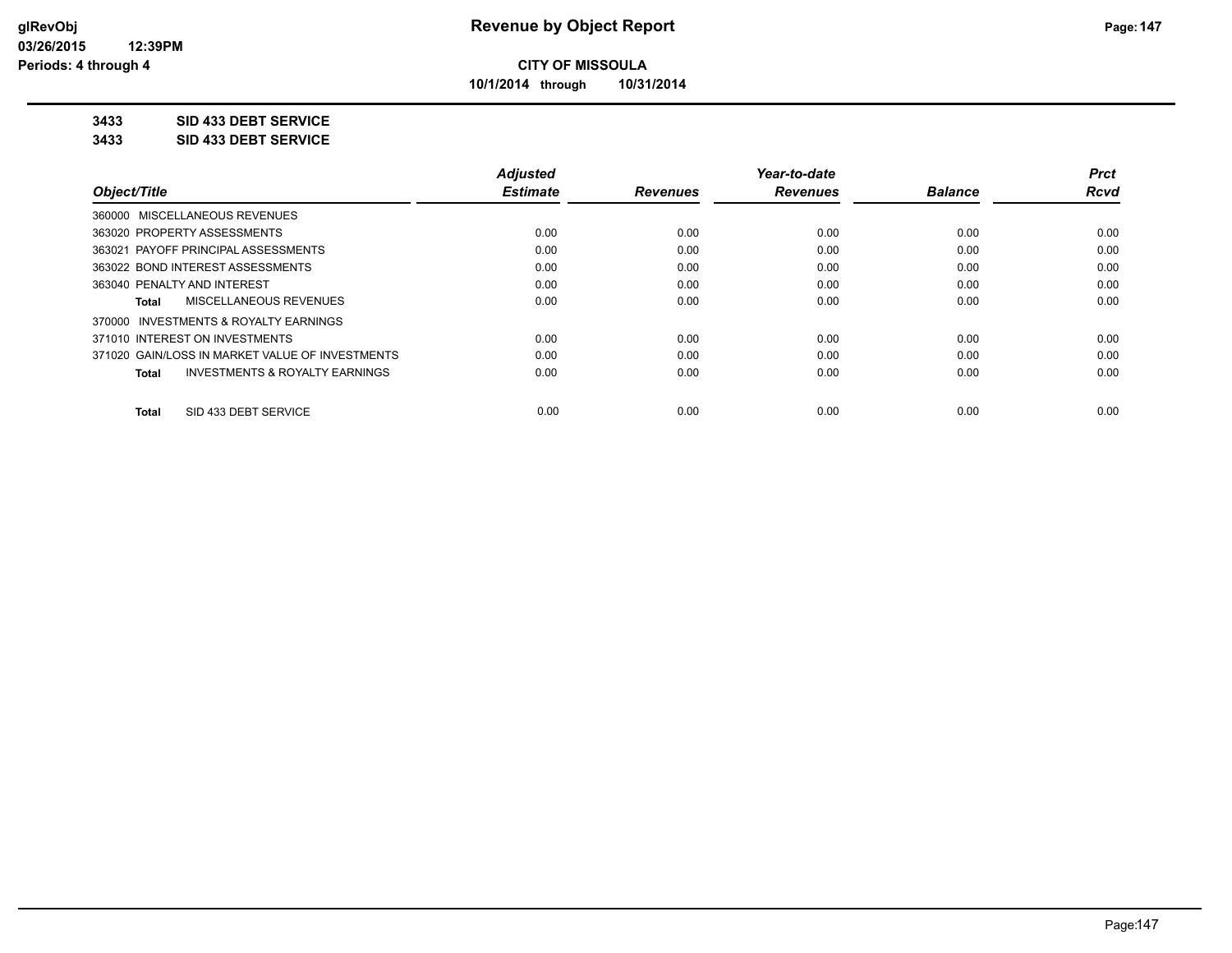**10/1/2014 through 10/31/2014**

#### **3433 SID 433 DEBT SERVICE**

|                                                    | <b>Adjusted</b> |                 | Year-to-date    |                | <b>Prct</b> |
|----------------------------------------------------|-----------------|-----------------|-----------------|----------------|-------------|
| Object/Title                                       | <b>Estimate</b> | <b>Revenues</b> | <b>Revenues</b> | <b>Balance</b> | <b>Rcvd</b> |
| 360000 MISCELLANEOUS REVENUES                      |                 |                 |                 |                |             |
| 363020 PROPERTY ASSESSMENTS                        | 0.00            | 0.00            | 0.00            | 0.00           | 0.00        |
| 363021 PAYOFF PRINCIPAL ASSESSMENTS                | 0.00            | 0.00            | 0.00            | 0.00           | 0.00        |
| 363022 BOND INTEREST ASSESSMENTS                   | 0.00            | 0.00            | 0.00            | 0.00           | 0.00        |
| 363040 PENALTY AND INTEREST                        | 0.00            | 0.00            | 0.00            | 0.00           | 0.00        |
| MISCELLANEOUS REVENUES<br>Total                    | 0.00            | 0.00            | 0.00            | 0.00           | 0.00        |
| 370000 INVESTMENTS & ROYALTY EARNINGS              |                 |                 |                 |                |             |
| 371010 INTEREST ON INVESTMENTS                     | 0.00            | 0.00            | 0.00            | 0.00           | 0.00        |
| 371020 GAIN/LOSS IN MARKET VALUE OF INVESTMENT     | 0.00            | 0.00            | 0.00            | 0.00           | 0.00        |
| <b>INVESTMENTS &amp; ROYALTY EARNINGS</b><br>Total | 0.00            | 0.00            | 0.00            | 0.00           | 0.00        |
|                                                    |                 |                 |                 |                |             |
| SID 433 DEBT SERVICE<br>Total                      | 0.00            | 0.00            | 0.00            | 0.00           | 0.00        |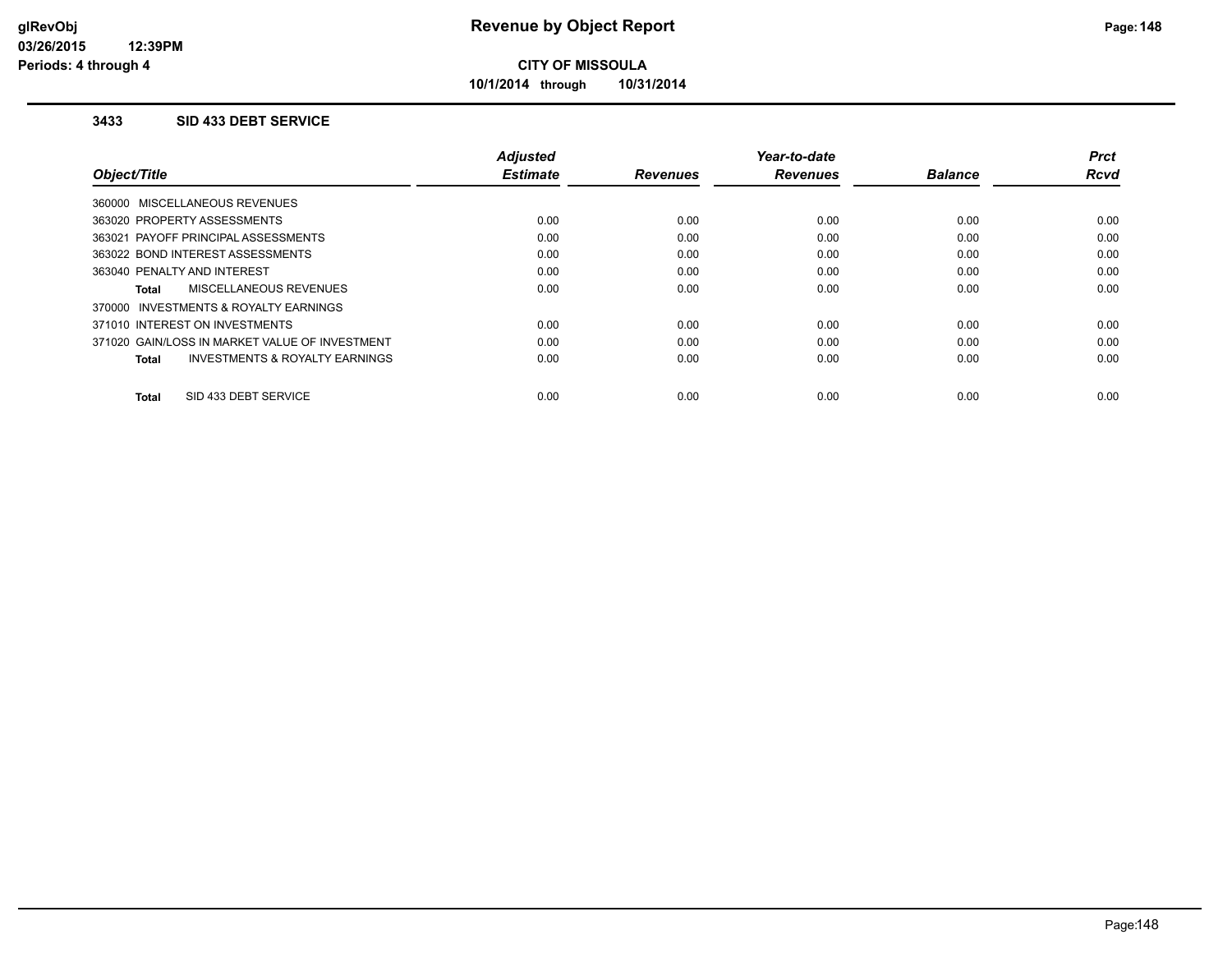**10/1/2014 through 10/31/2014**

### **3440 FY 05 SIDEWALK AND CURB**

**3440 FY 05 SIDEWALK AND CURB**

|                           |                                                 | <b>Adjusted</b> |                 | Year-to-date    |                | <b>Prct</b> |
|---------------------------|-------------------------------------------------|-----------------|-----------------|-----------------|----------------|-------------|
| Object/Title              |                                                 | <b>Estimate</b> | <b>Revenues</b> | <b>Revenues</b> | <b>Balance</b> | Rcvd        |
|                           | 360000 MISCELLANEOUS REVENUES                   |                 |                 |                 |                |             |
|                           | 363020 PROPERTY ASSESSMENTS                     | 40,163.00       | 63.45           | 63.45           | 40,099.55      | 0.16        |
|                           | 363021 PAYOFF PRINCIPAL ASSESSMENTS             | 0.00            | 0.00            | 0.00            | 0.00           | 0.00        |
|                           | 363022 BOND INTEREST ASSESSMENTS                | 0.00            | 0.00            | 0.00            | 0.00           | 0.00        |
|                           | 363040 PENALTY AND INTEREST                     | 0.00            | 2.87            | 2.87            | $-2.87$        | 0.00        |
| <b>Total</b>              | <b>MISCELLANEOUS REVENUES</b>                   | 40,163.00       | 66.32           | 66.32           | 40,096.68      | 0.17        |
| 370000                    | INVESTMENTS & ROYALTY EARNINGS                  |                 |                 |                 |                |             |
|                           | 371010 INTEREST ON INVESTMENTS                  | 0.00            | 0.00            | 0.00            | 0.00           | 0.00        |
|                           | 371020 GAIN/LOSS IN MARKET VALUE OF INVESTMENTS | 0.00            | 0.00            | 0.00            | 0.00           | 0.00        |
|                           | 371500 INTEREST ON INTERFUND LOAN               | 0.00            | 0.00            | 0.00            | 0.00           | 0.00        |
| Total                     | <b>INVESTMENTS &amp; ROYALTY EARNINGS</b>       | 0.00            | 0.00            | 0.00            | 0.00           | 0.00        |
| 380000                    | OTHER FINANCING SOURCES                         |                 |                 |                 |                |             |
| 381030 SID BONDS PROCEEDS |                                                 | 0.00            | 0.00            | 0.00            | 0.00           | 0.00        |
| <b>Total</b>              | OTHER FINANCING SOURCES                         | 0.00            | 0.00            | 0.00            | 0.00           | 0.00        |
| <b>Total</b>              | FY 05 SIDEWALK AND CURB                         | 40,163.00       | 66.32           | 66.32           | 40,096.68      | 0.17        |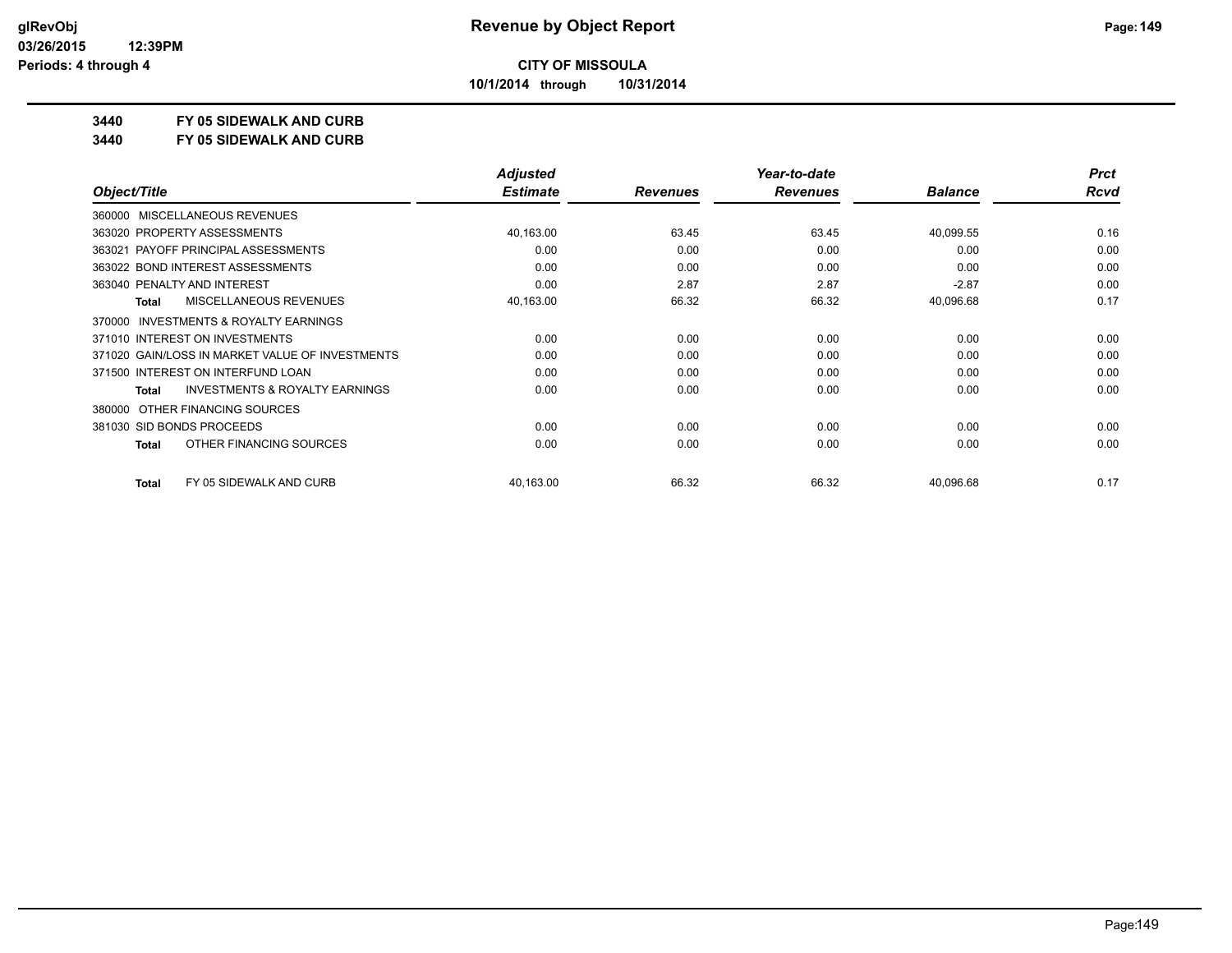**10/1/2014 through 10/31/2014**

#### **3440 FY 05 SIDEWALK AND CURB**

|                                                    | <b>Adjusted</b> |                 | Year-to-date    |                | <b>Prct</b> |
|----------------------------------------------------|-----------------|-----------------|-----------------|----------------|-------------|
| Object/Title                                       | <b>Estimate</b> | <b>Revenues</b> | <b>Revenues</b> | <b>Balance</b> | Rcvd        |
| 360000 MISCELLANEOUS REVENUES                      |                 |                 |                 |                |             |
| 363020 PROPERTY ASSESSMENTS                        | 40,163.00       | 63.45           | 63.45           | 40,099.55      | 0.16        |
| 363021 PAYOFF PRINCIPAL ASSESSMENTS                | 0.00            | 0.00            | 0.00            | 0.00           | 0.00        |
| 363022 BOND INTEREST ASSESSMENTS                   | 0.00            | 0.00            | 0.00            | 0.00           | 0.00        |
| 363040 PENALTY AND INTEREST                        | 0.00            | 2.87            | 2.87            | $-2.87$        | 0.00        |
| <b>MISCELLANEOUS REVENUES</b><br>Total             | 40,163.00       | 66.32           | 66.32           | 40,096.68      | 0.17        |
| 370000 INVESTMENTS & ROYALTY EARNINGS              |                 |                 |                 |                |             |
| 371010 INTEREST ON INVESTMENTS                     | 0.00            | 0.00            | 0.00            | 0.00           | 0.00        |
| 371020 GAIN/LOSS IN MARKET VALUE OF INVESTMENT     | 0.00            | 0.00            | 0.00            | 0.00           | 0.00        |
| 371500 INTEREST ON INTERFUND LOAN                  | 0.00            | 0.00            | 0.00            | 0.00           | 0.00        |
| <b>INVESTMENTS &amp; ROYALTY EARNINGS</b><br>Total | 0.00            | 0.00            | 0.00            | 0.00           | 0.00        |
| 380000 OTHER FINANCING SOURCES                     |                 |                 |                 |                |             |
| 381030 SID BONDS PROCEEDS                          | 0.00            | 0.00            | 0.00            | 0.00           | 0.00        |
| OTHER FINANCING SOURCES<br>Total                   | 0.00            | 0.00            | 0.00            | 0.00           | 0.00        |
| FY 05 SIDEWALK AND CURB<br><b>Total</b>            | 40,163.00       | 66.32           | 66.32           | 40,096.68      | 0.17        |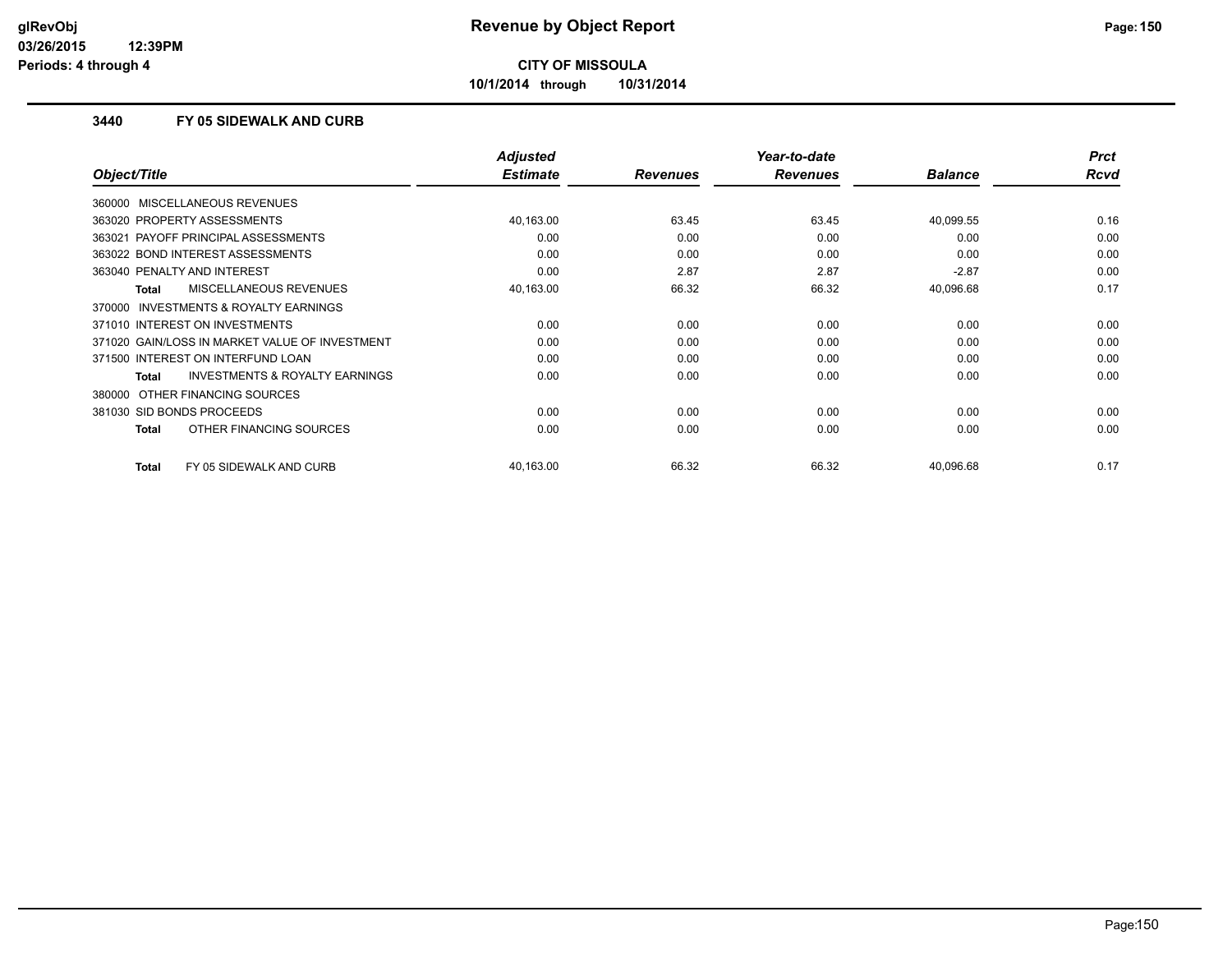**10/1/2014 through 10/31/2014**

#### **3441 FY 06 SIDEWALK & CURB DEBT**

**3441 FY 06 SIDEWALK & CURB DEBT**

|                                                 | <b>Adjusted</b> |                 | Year-to-date    |                | <b>Prct</b> |
|-------------------------------------------------|-----------------|-----------------|-----------------|----------------|-------------|
| Object/Title                                    | <b>Estimate</b> | <b>Revenues</b> | <b>Revenues</b> | <b>Balance</b> | <b>Rcvd</b> |
| 360000 MISCELLANEOUS REVENUES                   |                 |                 |                 |                |             |
| 363020 PROPERTY ASSESSMENTS                     | 0.00            | 0.00            | 0.00            | 0.00           | 0.00        |
| MISCELLANEOUS REVENUES<br>Total                 | 0.00            | 0.00            | 0.00            | 0.00           | 0.00        |
| 370000 INVESTMENTS & ROYALTY EARNINGS           |                 |                 |                 |                |             |
| 371010 INTEREST ON INVESTMENTS                  | 0.00            | 0.00            | 0.00            | 0.00           | 0.00        |
| 371020 GAIN/LOSS IN MARKET VALUE OF INVESTMENTS | 0.00            | 0.00            | 0.00            | 0.00           | 0.00        |
| INVESTMENTS & ROYALTY EARNINGS<br>Total         | 0.00            | 0.00            | 0.00            | 0.00           | 0.00        |
| FY 06 SIDEWALK & CURB DEBT<br><b>Total</b>      | 0.00            | 0.00            | 0.00            | 0.00           | 0.00        |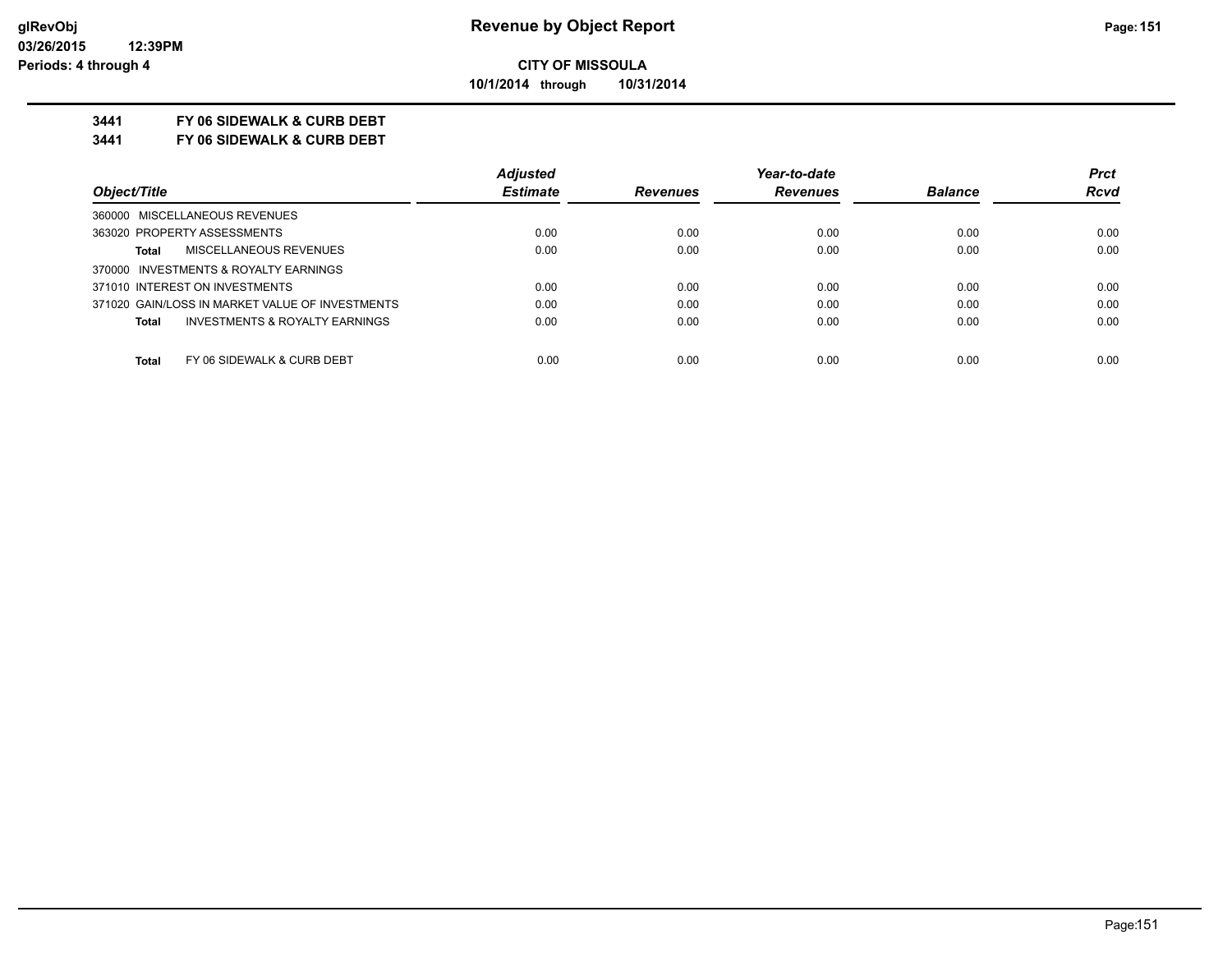**10/1/2014 through 10/31/2014**

### **3441 FY 06 SIDEWALK & CURB DEBT**

|                                                     | <b>Adjusted</b> |                 | Year-to-date    |                | <b>Prct</b> |
|-----------------------------------------------------|-----------------|-----------------|-----------------|----------------|-------------|
| Object/Title                                        | <b>Estimate</b> | <b>Revenues</b> | <b>Revenues</b> | <b>Balance</b> | <b>Rcvd</b> |
| MISCELLANEOUS REVENUES<br>360000                    |                 |                 |                 |                |             |
| 363020 PROPERTY ASSESSMENTS                         | 0.00            | 0.00            | 0.00            | 0.00           | 0.00        |
| <b>MISCELLANEOUS REVENUES</b><br>Total              | 0.00            | 0.00            | 0.00            | 0.00           | 0.00        |
| <b>INVESTMENTS &amp; ROYALTY EARNINGS</b><br>370000 |                 |                 |                 |                |             |
| 371010 INTEREST ON INVESTMENTS                      | 0.00            | 0.00            | 0.00            | 0.00           | 0.00        |
| 371020 GAIN/LOSS IN MARKET VALUE OF INVESTMENT      | 0.00            | 0.00            | 0.00            | 0.00           | 0.00        |
| <b>INVESTMENTS &amp; ROYALTY EARNINGS</b><br>Total  | 0.00            | 0.00            | 0.00            | 0.00           | 0.00        |
| Total<br>FY 06 SIDEWALK & CURB DEBT                 | 0.00            | 0.00            | 0.00            | 0.00           | 0.00        |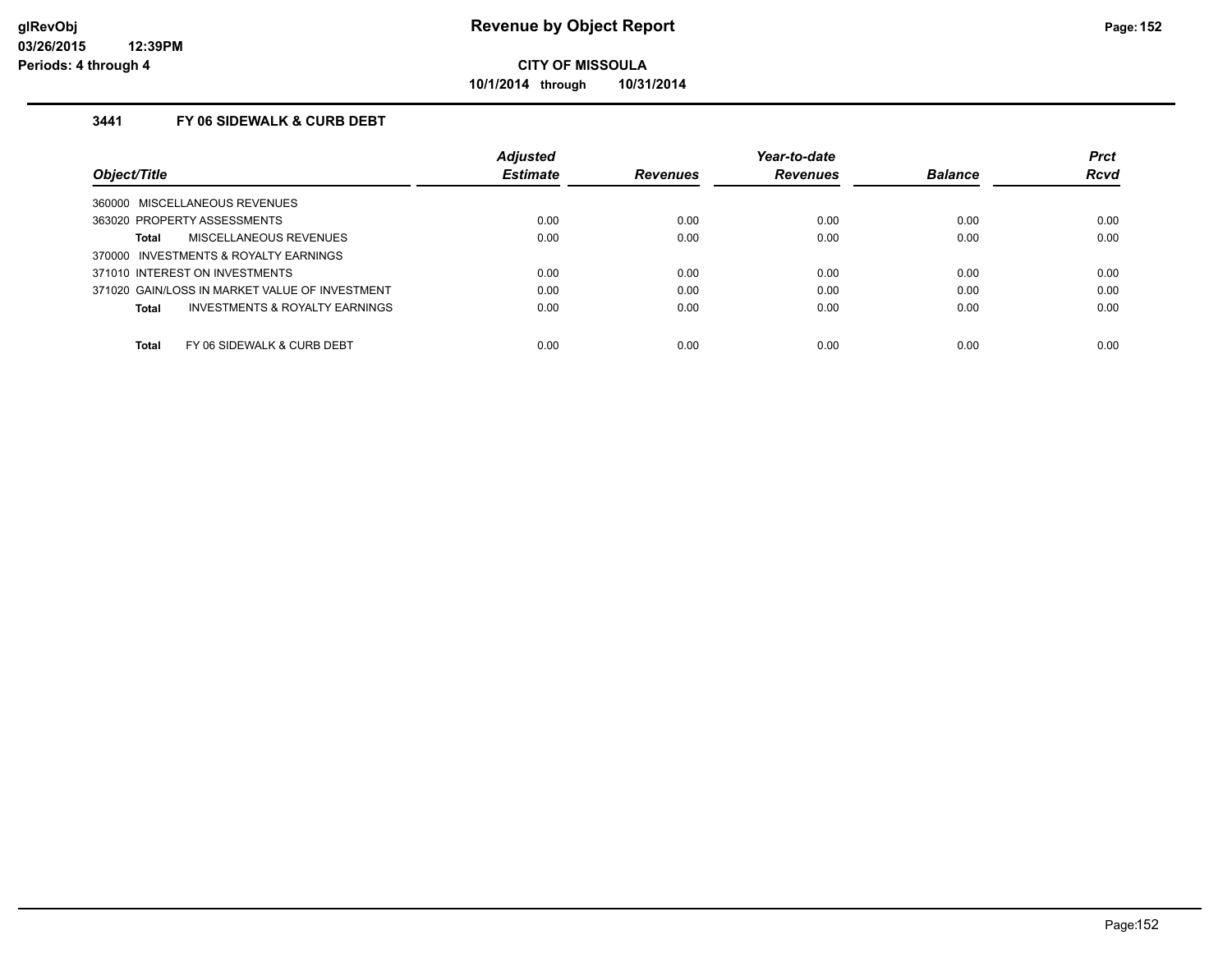**10/1/2014 through 10/31/2014**

#### **3449 SID 449 DEBT SERVICE**

**3449 SID 449 DEBT SERVICE**

|                                                    | <b>Adjusted</b> |                 | Year-to-date    |                | <b>Prct</b> |
|----------------------------------------------------|-----------------|-----------------|-----------------|----------------|-------------|
| Object/Title                                       | <b>Estimate</b> | <b>Revenues</b> | <b>Revenues</b> | <b>Balance</b> | <b>Rcvd</b> |
| 360000 MISCELLANEOUS REVENUES                      |                 |                 |                 |                |             |
| 363020 PROPERTY ASSESSMENTS                        | 0.00            | 0.00            | 0.00            | 0.00           | 0.00        |
| PAYOFF PRINCIPAL ASSESSMENTS<br>363021             | 0.00            | 0.00            | 0.00            | 0.00           | 0.00        |
| 363022 BOND INTEREST ASSESSMENTS                   | 0.00            | 0.00            | 0.00            | 0.00           | 0.00        |
| 363040 PENALTY AND INTEREST                        | 0.00            | 0.00            | 0.00            | 0.00           | 0.00        |
| MISCELLANEOUS REVENUES<br>Total                    | 0.00            | 0.00            | 0.00            | 0.00           | 0.00        |
| 370000 INVESTMENTS & ROYALTY EARNINGS              |                 |                 |                 |                |             |
| 371010 INTEREST ON INVESTMENTS                     | 0.00            | 0.00            | 0.00            | 0.00           | 0.00        |
| 371020 GAIN/LOSS IN MARKET VALUE OF INVESTMENTS    | 0.00            | 0.00            | 0.00            | 0.00           | 0.00        |
| <b>INVESTMENTS &amp; ROYALTY EARNINGS</b><br>Total | 0.00            | 0.00            | 0.00            | 0.00           | 0.00        |
| SID 449 DEBT SERVICE<br><b>Total</b>               | 0.00            | 0.00            | 0.00            | 0.00           | 0.00        |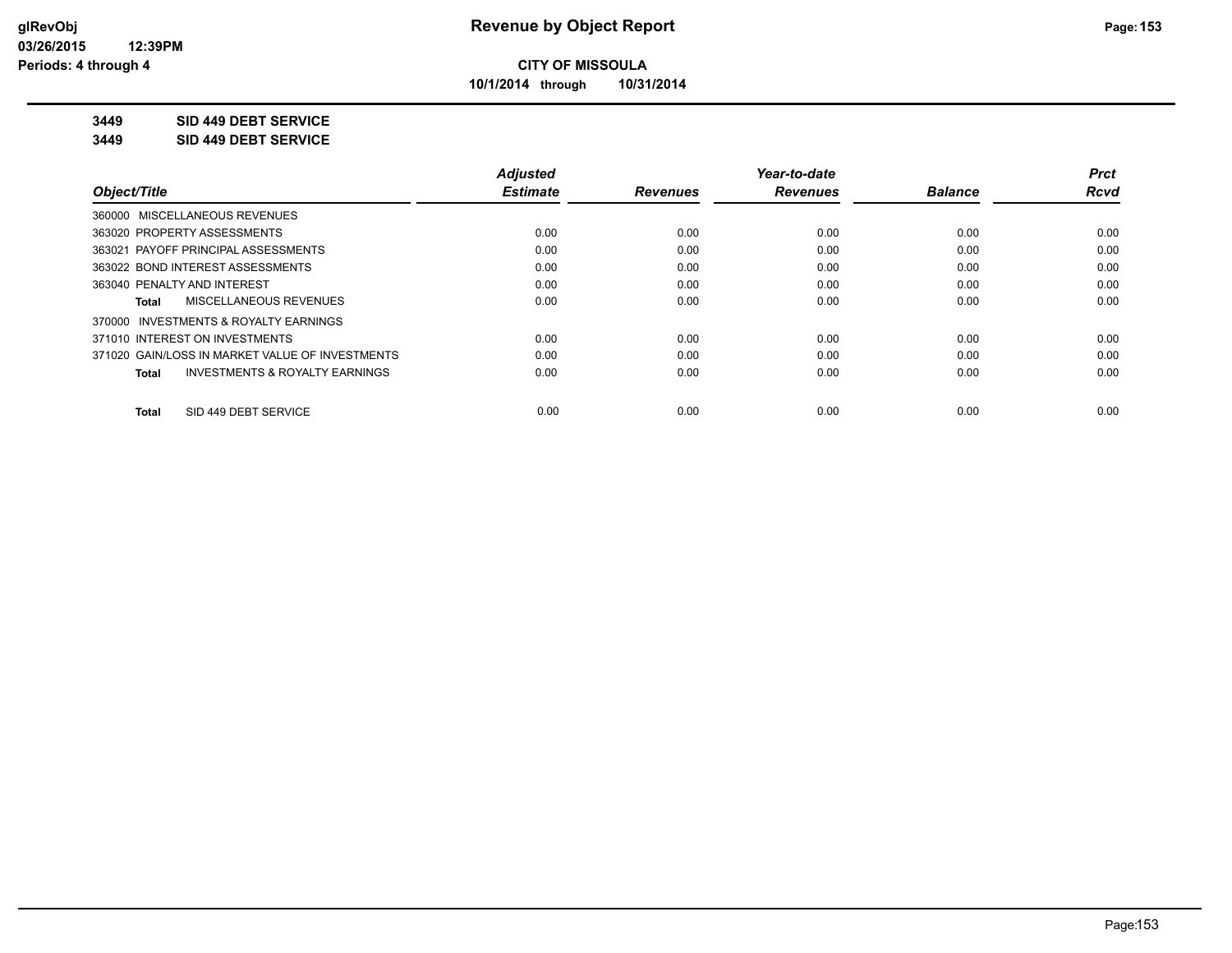**10/1/2014 through 10/31/2014**

#### **3449 SID 449 DEBT SERVICE**

|                                                    | <b>Adjusted</b> |                 | Year-to-date    |                | <b>Prct</b> |
|----------------------------------------------------|-----------------|-----------------|-----------------|----------------|-------------|
| Object/Title                                       | <b>Estimate</b> | <b>Revenues</b> | <b>Revenues</b> | <b>Balance</b> | <b>Rcvd</b> |
| 360000 MISCELLANEOUS REVENUES                      |                 |                 |                 |                |             |
| 363020 PROPERTY ASSESSMENTS                        | 0.00            | 0.00            | 0.00            | 0.00           | 0.00        |
| 363021 PAYOFF PRINCIPAL ASSESSMENTS                | 0.00            | 0.00            | 0.00            | 0.00           | 0.00        |
| 363022 BOND INTEREST ASSESSMENTS                   | 0.00            | 0.00            | 0.00            | 0.00           | 0.00        |
| 363040 PENALTY AND INTEREST                        | 0.00            | 0.00            | 0.00            | 0.00           | 0.00        |
| MISCELLANEOUS REVENUES<br>Total                    | 0.00            | 0.00            | 0.00            | 0.00           | 0.00        |
| 370000 INVESTMENTS & ROYALTY EARNINGS              |                 |                 |                 |                |             |
| 371010 INTEREST ON INVESTMENTS                     | 0.00            | 0.00            | 0.00            | 0.00           | 0.00        |
| 371020 GAIN/LOSS IN MARKET VALUE OF INVESTMENT     | 0.00            | 0.00            | 0.00            | 0.00           | 0.00        |
| <b>INVESTMENTS &amp; ROYALTY EARNINGS</b><br>Total | 0.00            | 0.00            | 0.00            | 0.00           | 0.00        |
|                                                    |                 |                 |                 |                |             |
| SID 449 DEBT SERVICE<br>Total                      | 0.00            | 0.00            | 0.00            | 0.00           | 0.00        |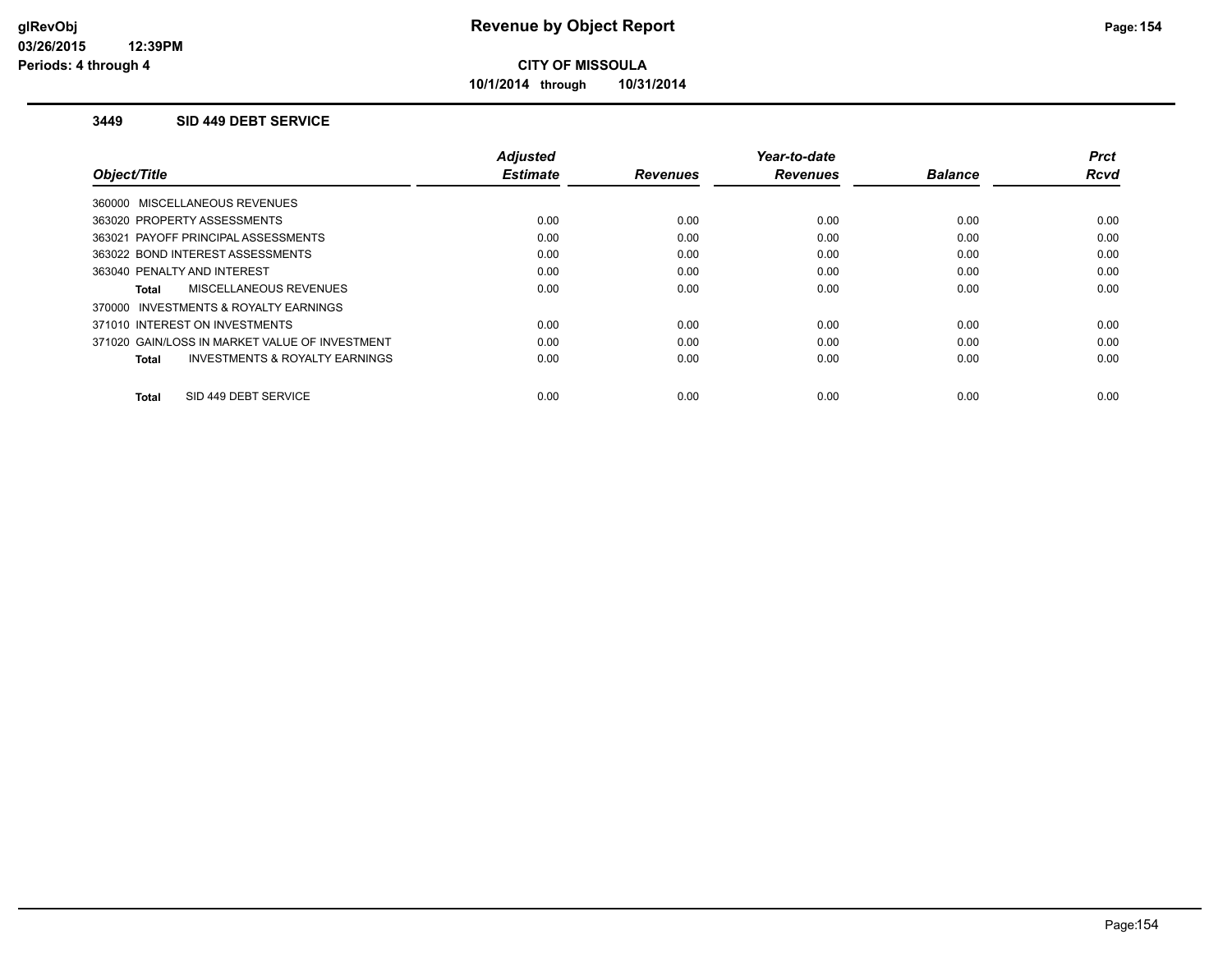**10/1/2014 through 10/31/2014**

### **3450 FY 06 SIDEWALK AND CURB**

**3450 FY 06 SIDEWALK AND CURB**

|                                                     | <b>Adjusted</b> |                 | Year-to-date    |                | <b>Prct</b> |
|-----------------------------------------------------|-----------------|-----------------|-----------------|----------------|-------------|
| Object/Title                                        | <b>Estimate</b> | <b>Revenues</b> | <b>Revenues</b> | <b>Balance</b> | <b>Rcvd</b> |
| <b>MISCELLANEOUS REVENUES</b><br>360000             |                 |                 |                 |                |             |
| 363020 PROPERTY ASSESSMENTS                         | 29,569.00       | 0.00            | 0.00            | 29,569.00      | 0.00        |
| 363021 PAYOFF PRINCIPAL ASSESSMENTS                 | 0.00            | 0.00            | 0.00            | 0.00           | 0.00        |
| 363022 BOND INTEREST ASSESSMENTS                    | 0.00            | 0.00            | 0.00            | 0.00           | 0.00        |
| 363040 PENALTY AND INTEREST                         | 0.00            | 0.00            | 0.00            | 0.00           | 0.00        |
| MISCELLANEOUS REVENUES<br>Total                     | 29,569.00       | 0.00            | 0.00            | 29,569.00      | 0.00        |
| <b>INVESTMENTS &amp; ROYALTY EARNINGS</b><br>370000 |                 |                 |                 |                |             |
| 371010 INTEREST ON INVESTMENTS                      | 0.00            | 0.00            | 0.00            | 0.00           | 0.00        |
| 371020 GAIN/LOSS IN MARKET VALUE OF INVESTMENTS     | 0.00            | 0.00            | 0.00            | 0.00           | 0.00        |
| 371500 INTEREST ON INTERFUND LOAN                   | 0.00            | 0.00            | 0.00            | 0.00           | 0.00        |
| <b>INVESTMENTS &amp; ROYALTY EARNINGS</b><br>Total  | 0.00            | 0.00            | 0.00            | 0.00           | 0.00        |
| OTHER FINANCING SOURCES<br>380000                   |                 |                 |                 |                |             |
| 381030 SID BONDS PROCEEDS                           | 0.00            | 0.00            | 0.00            | 0.00           | 0.00        |
| 383042 TRANSFERS FROM OTHER FUNDS                   | 0.00            | 0.00            | 0.00            | 0.00           | 0.00        |
| OTHER FINANCING SOURCES<br>Total                    | 0.00            | 0.00            | 0.00            | 0.00           | 0.00        |
| FY 06 SIDEWALK AND CURB<br><b>Total</b>             | 29,569.00       | 0.00            | 0.00            | 29,569.00      | 0.00        |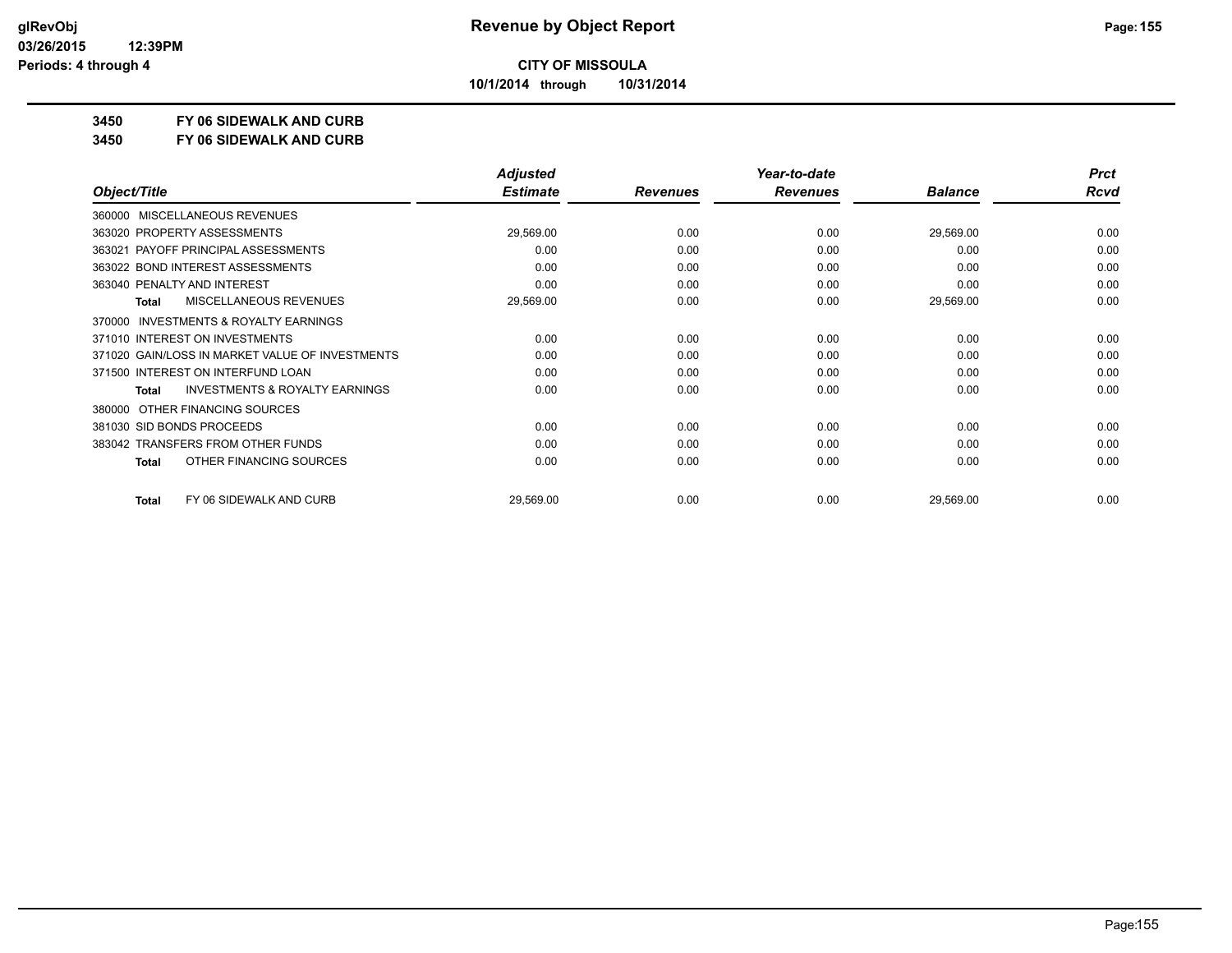**10/1/2014 through 10/31/2014**

#### **3450 FY 06 SIDEWALK AND CURB**

|                                                    | <b>Adjusted</b> |                 | Year-to-date    |                | <b>Prct</b> |
|----------------------------------------------------|-----------------|-----------------|-----------------|----------------|-------------|
| Object/Title                                       | <b>Estimate</b> | <b>Revenues</b> | <b>Revenues</b> | <b>Balance</b> | <b>Rcvd</b> |
| 360000 MISCELLANEOUS REVENUES                      |                 |                 |                 |                |             |
| 363020 PROPERTY ASSESSMENTS                        | 29,569.00       | 0.00            | 0.00            | 29,569.00      | 0.00        |
| PAYOFF PRINCIPAL ASSESSMENTS<br>363021             | 0.00            | 0.00            | 0.00            | 0.00           | 0.00        |
| 363022 BOND INTEREST ASSESSMENTS                   | 0.00            | 0.00            | 0.00            | 0.00           | 0.00        |
| 363040 PENALTY AND INTEREST                        | 0.00            | 0.00            | 0.00            | 0.00           | 0.00        |
| <b>MISCELLANEOUS REVENUES</b><br>Total             | 29,569.00       | 0.00            | 0.00            | 29,569.00      | 0.00        |
| 370000 INVESTMENTS & ROYALTY EARNINGS              |                 |                 |                 |                |             |
| 371010 INTEREST ON INVESTMENTS                     | 0.00            | 0.00            | 0.00            | 0.00           | 0.00        |
| 371020 GAIN/LOSS IN MARKET VALUE OF INVESTMENT     | 0.00            | 0.00            | 0.00            | 0.00           | 0.00        |
| 371500 INTEREST ON INTERFUND LOAN                  | 0.00            | 0.00            | 0.00            | 0.00           | 0.00        |
| <b>INVESTMENTS &amp; ROYALTY EARNINGS</b><br>Total | 0.00            | 0.00            | 0.00            | 0.00           | 0.00        |
| 380000 OTHER FINANCING SOURCES                     |                 |                 |                 |                |             |
| 381030 SID BONDS PROCEEDS                          | 0.00            | 0.00            | 0.00            | 0.00           | 0.00        |
| 383042 TRANSFERS FROM OTHER FUNDS                  | 0.00            | 0.00            | 0.00            | 0.00           | 0.00        |
| OTHER FINANCING SOURCES<br><b>Total</b>            | 0.00            | 0.00            | 0.00            | 0.00           | 0.00        |
| FY 06 SIDEWALK AND CURB<br><b>Total</b>            | 29,569.00       | 0.00            | 0.00            | 29,569.00      | 0.00        |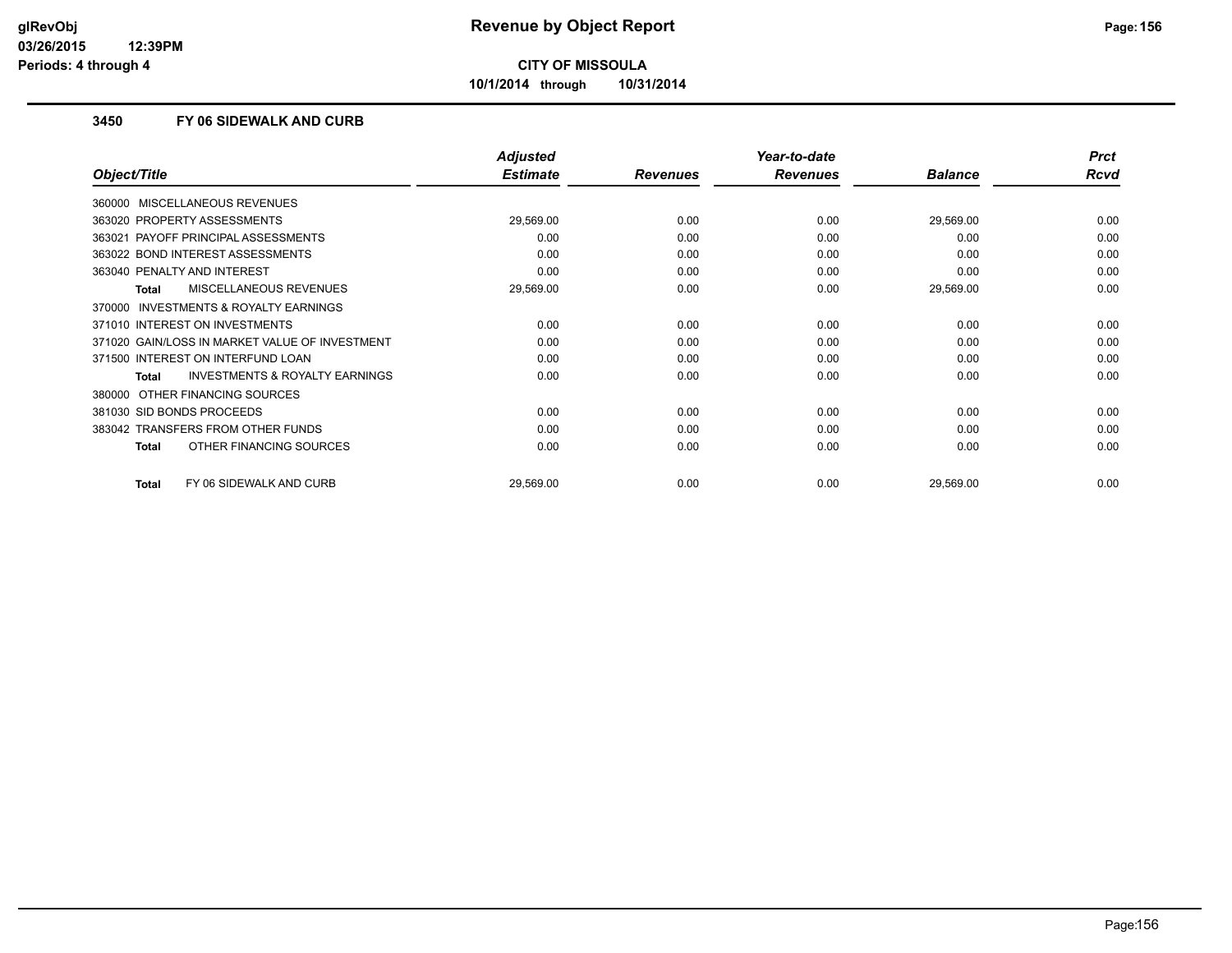**10/1/2014 through 10/31/2014**

## **3460 FY07 SIDEWALK AND CURB DEBT**

**3460 FY07 SIDEWALK AND CURB DEBT**

|                                                     | <b>Adjusted</b> |                 | Year-to-date    |                | <b>Prct</b> |
|-----------------------------------------------------|-----------------|-----------------|-----------------|----------------|-------------|
| Object/Title                                        | <b>Estimate</b> | <b>Revenues</b> | <b>Revenues</b> | <b>Balance</b> | <b>Rcvd</b> |
| MISCELLANEOUS REVENUES<br>360000                    |                 |                 |                 |                |             |
| 363020 PROPERTY ASSESSMENTS                         | 92,110.00       | 0.00            | 0.00            | 92,110.00      | 0.00        |
| 363021 PAYOFF PRINCIPAL ASSESSMENTS                 | 0.00            | 0.00            | 9,478.66        | $-9,478.66$    | 0.00        |
| 363022 BOND INTEREST ASSESSMENTS                    | 0.00            | 0.00            | 0.00            | 0.00           | 0.00        |
| 363040 PENALTY AND INTEREST                         | 0.00            | 0.00            | 0.00            | 0.00           | 0.00        |
| MISCELLANEOUS REVENUES<br>Total                     | 92,110.00       | 0.00            | 9,478.66        | 82,631.34      | 10.29       |
| <b>INVESTMENTS &amp; ROYALTY EARNINGS</b><br>370000 |                 |                 |                 |                |             |
| 371010 INTEREST ON INVESTMENTS                      | 0.00            | 0.00            | 0.00            | 0.00           | 0.00        |
| 371020 GAIN/LOSS IN MARKET VALUE OF INVESTMENTS     | 0.00            | 0.00            | 0.00            | 0.00           | 0.00        |
| 371500 INTEREST ON INTERFUND LOAN                   | 0.00            | 0.00            | 0.00            | 0.00           | 0.00        |
| <b>INVESTMENTS &amp; ROYALTY EARNINGS</b><br>Total  | 0.00            | 0.00            | 0.00            | 0.00           | 0.00        |
| OTHER FINANCING SOURCES<br>380000                   |                 |                 |                 |                |             |
| 381030 SID BONDS PROCEEDS                           | 0.00            | 0.00            | 0.00            | 0.00           | 0.00        |
| 383042 TRANSFERS FROM OTHER FUNDS                   | 0.00            | 0.00            | 0.00            | 0.00           | 0.00        |
| OTHER FINANCING SOURCES<br>Total                    | 0.00            | 0.00            | 0.00            | 0.00           | 0.00        |
| <b>FY07 SIDEWALK AND CURB DEBT</b><br><b>Total</b>  | 92,110.00       | 0.00            | 9,478.66        | 82,631.34      | 10.29       |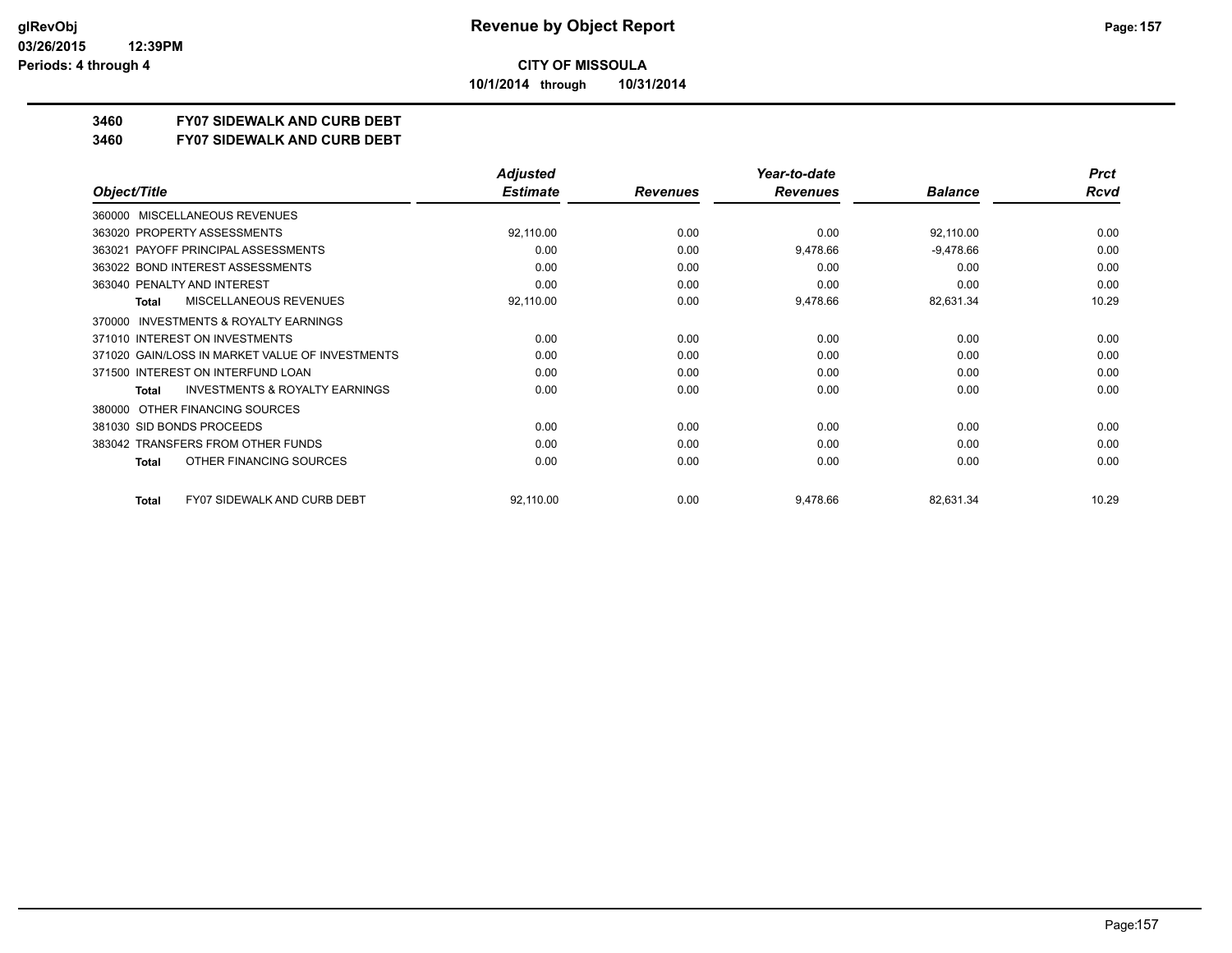**10/1/2014 through 10/31/2014**

#### **3460 FY07 SIDEWALK AND CURB DEBT**

|                                                     | <b>Adjusted</b> |                 | Year-to-date    |                | <b>Prct</b> |
|-----------------------------------------------------|-----------------|-----------------|-----------------|----------------|-------------|
| Object/Title                                        | <b>Estimate</b> | <b>Revenues</b> | <b>Revenues</b> | <b>Balance</b> | <b>Rcvd</b> |
| MISCELLANEOUS REVENUES<br>360000                    |                 |                 |                 |                |             |
| 363020 PROPERTY ASSESSMENTS                         | 92,110.00       | 0.00            | 0.00            | 92,110.00      | 0.00        |
| 363021 PAYOFF PRINCIPAL ASSESSMENTS                 | 0.00            | 0.00            | 9,478.66        | $-9,478.66$    | 0.00        |
| 363022 BOND INTEREST ASSESSMENTS                    | 0.00            | 0.00            | 0.00            | 0.00           | 0.00        |
| 363040 PENALTY AND INTEREST                         | 0.00            | 0.00            | 0.00            | 0.00           | 0.00        |
| <b>MISCELLANEOUS REVENUES</b><br><b>Total</b>       | 92,110.00       | 0.00            | 9,478.66        | 82,631.34      | 10.29       |
| <b>INVESTMENTS &amp; ROYALTY EARNINGS</b><br>370000 |                 |                 |                 |                |             |
| 371010 INTEREST ON INVESTMENTS                      | 0.00            | 0.00            | 0.00            | 0.00           | 0.00        |
| 371020 GAIN/LOSS IN MARKET VALUE OF INVESTMENT      | 0.00            | 0.00            | 0.00            | 0.00           | 0.00        |
| 371500 INTEREST ON INTERFUND LOAN                   | 0.00            | 0.00            | 0.00            | 0.00           | 0.00        |
| <b>INVESTMENTS &amp; ROYALTY EARNINGS</b><br>Total  | 0.00            | 0.00            | 0.00            | 0.00           | 0.00        |
| OTHER FINANCING SOURCES<br>380000                   |                 |                 |                 |                |             |
| 381030 SID BONDS PROCEEDS                           | 0.00            | 0.00            | 0.00            | 0.00           | 0.00        |
| 383042 TRANSFERS FROM OTHER FUNDS                   | 0.00            | 0.00            | 0.00            | 0.00           | 0.00        |
| OTHER FINANCING SOURCES<br><b>Total</b>             | 0.00            | 0.00            | 0.00            | 0.00           | 0.00        |
| <b>FY07 SIDEWALK AND CURB DEBT</b><br><b>Total</b>  | 92,110.00       | 0.00            | 9,478.66        | 82,631.34      | 10.29       |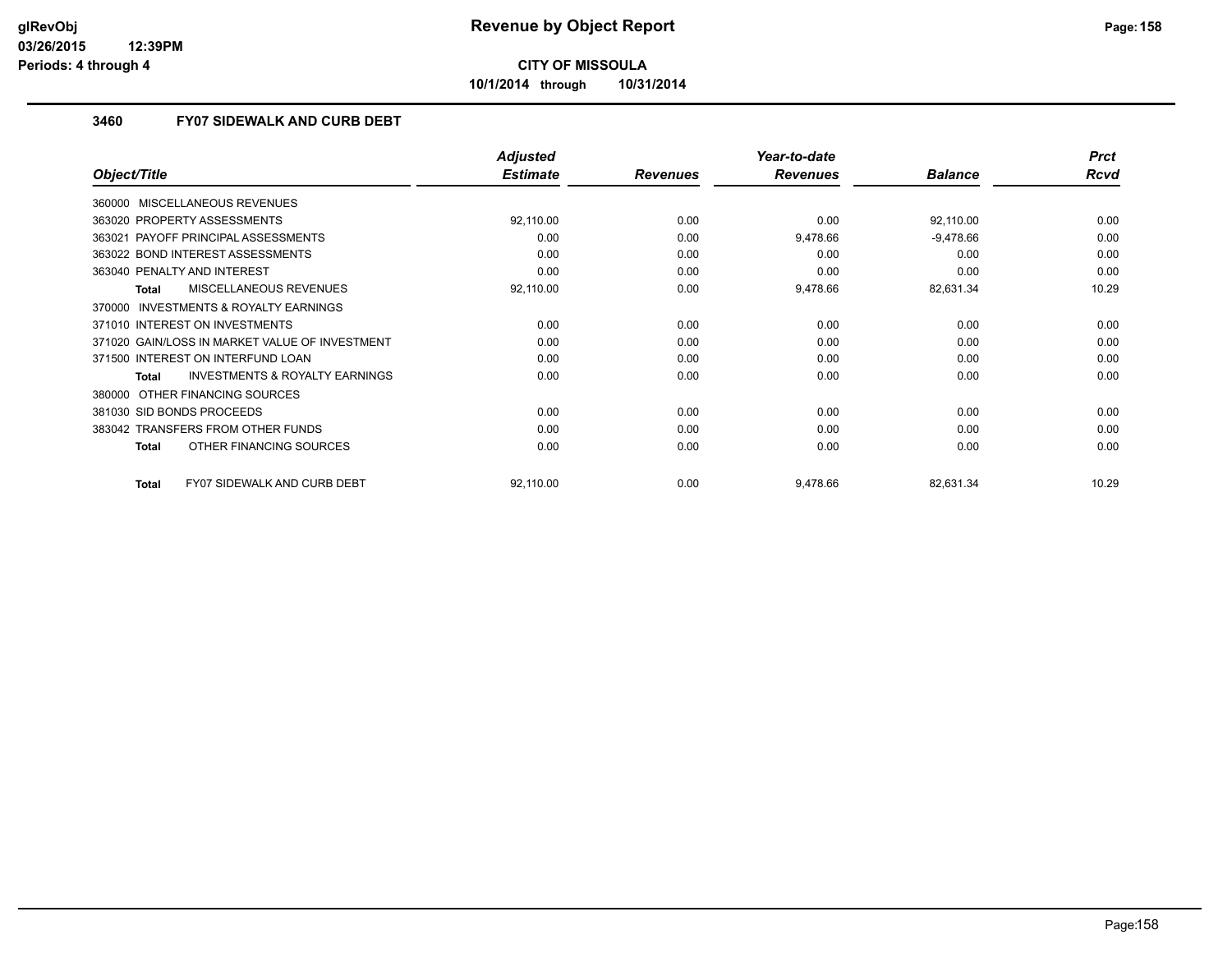**10/1/2014 through 10/31/2014**

### **3461 SERIES 2008A SIDEWALK AND CURB**

**3461 SERIES 2008A SIDEWALK AND CURB**

|                                                    | <b>Adjusted</b> |                 | Year-to-date    |                | <b>Prct</b> |
|----------------------------------------------------|-----------------|-----------------|-----------------|----------------|-------------|
| Object/Title                                       | <b>Estimate</b> | <b>Revenues</b> | <b>Revenues</b> | <b>Balance</b> | Rcvd        |
| 360000 MISCELLANEOUS REVENUES                      |                 |                 |                 |                |             |
| 363020 PROPERTY ASSESSMENTS                        | 62,213.00       | 0.00            | 0.00            | 62,213.00      | 0.00        |
| 363021 PAYOFF PRINCIPAL ASSESSMENTS                | 0.00            | 0.00            | 0.00            | 0.00           | 0.00        |
| 363022 BOND INTEREST ASSESSMENTS                   | 0.00            | 0.00            | 0.00            | 0.00           | 0.00        |
| 363040 PENALTY AND INTEREST                        | 0.00            | 0.00            | 0.00            | 0.00           | 0.00        |
| MISCELLANEOUS REVENUES<br>Total                    | 62,213.00       | 0.00            | 0.00            | 62,213.00      | 0.00        |
| 370000 INVESTMENTS & ROYALTY EARNINGS              |                 |                 |                 |                |             |
| 371010 INTEREST ON INVESTMENTS                     | 0.00            | 0.00            | 0.00            | 0.00           | 0.00        |
| 371020 GAIN/LOSS IN MARKET VALUE OF INVESTMENTS    | 0.00            | 0.00            | 0.00            | 0.00           | 0.00        |
| <b>INVESTMENTS &amp; ROYALTY EARNINGS</b><br>Total | 0.00            | 0.00            | 0.00            | 0.00           | 0.00        |
| OTHER FINANCING SOURCES<br>380000                  |                 |                 |                 |                |             |
| 381030 SID BONDS PROCEEDS                          | 0.00            | 0.00            | 0.00            | 0.00           | 0.00        |
| OTHER FINANCING SOURCES<br>Total                   | 0.00            | 0.00            | 0.00            | 0.00           | 0.00        |
| SERIES 2008A SIDEWALK AND CURB<br><b>Total</b>     | 62,213.00       | 0.00            | 0.00            | 62,213.00      | 0.00        |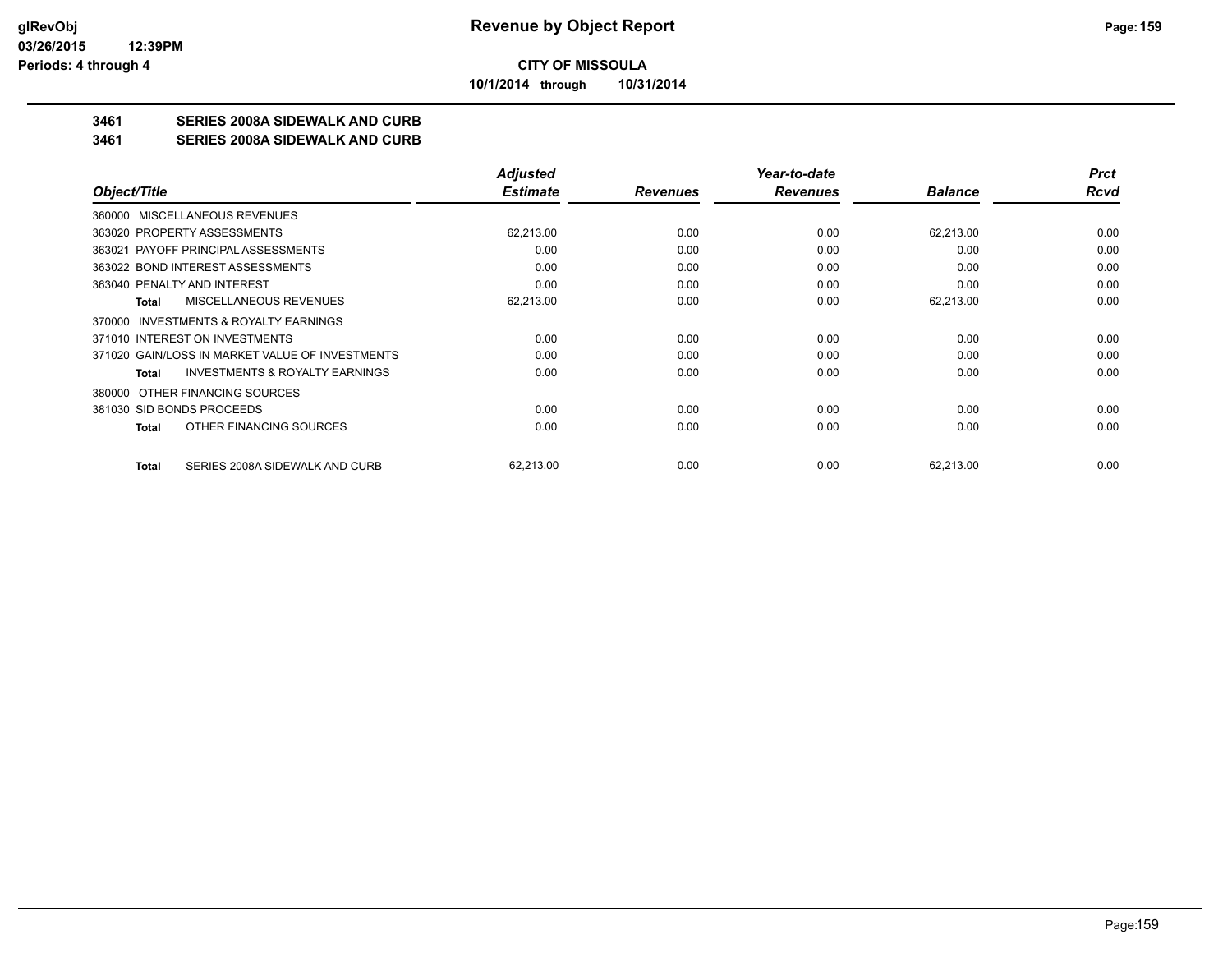**10/1/2014 through 10/31/2014**

#### **3461 SERIES 2008A SIDEWALK AND CURB**

| Object/Title                                        | <b>Adjusted</b><br><b>Estimate</b> | <b>Revenues</b> | Year-to-date<br><b>Revenues</b> | <b>Balance</b> | <b>Prct</b><br><b>Rcvd</b> |
|-----------------------------------------------------|------------------------------------|-----------------|---------------------------------|----------------|----------------------------|
|                                                     |                                    |                 |                                 |                |                            |
| 360000 MISCELLANEOUS REVENUES                       |                                    |                 |                                 |                |                            |
| 363020 PROPERTY ASSESSMENTS                         | 62,213.00                          | 0.00            | 0.00                            | 62,213.00      | 0.00                       |
| 363021 PAYOFF PRINCIPAL ASSESSMENTS                 | 0.00                               | 0.00            | 0.00                            | 0.00           | 0.00                       |
| 363022 BOND INTEREST ASSESSMENTS                    | 0.00                               | 0.00            | 0.00                            | 0.00           | 0.00                       |
| 363040 PENALTY AND INTEREST                         | 0.00                               | 0.00            | 0.00                            | 0.00           | 0.00                       |
| <b>MISCELLANEOUS REVENUES</b><br>Total              | 62,213.00                          | 0.00            | 0.00                            | 62,213.00      | 0.00                       |
| <b>INVESTMENTS &amp; ROYALTY EARNINGS</b><br>370000 |                                    |                 |                                 |                |                            |
| 371010 INTEREST ON INVESTMENTS                      | 0.00                               | 0.00            | 0.00                            | 0.00           | 0.00                       |
| 371020 GAIN/LOSS IN MARKET VALUE OF INVESTMENT      | 0.00                               | 0.00            | 0.00                            | 0.00           | 0.00                       |
| <b>INVESTMENTS &amp; ROYALTY EARNINGS</b><br>Total  | 0.00                               | 0.00            | 0.00                            | 0.00           | 0.00                       |
| 380000 OTHER FINANCING SOURCES                      |                                    |                 |                                 |                |                            |
| 381030 SID BONDS PROCEEDS                           | 0.00                               | 0.00            | 0.00                            | 0.00           | 0.00                       |
| OTHER FINANCING SOURCES<br>Total                    | 0.00                               | 0.00            | 0.00                            | 0.00           | 0.00                       |
|                                                     |                                    |                 |                                 |                |                            |
| SERIES 2008A SIDEWALK AND CURB<br><b>Total</b>      | 62,213.00                          | 0.00            | 0.00                            | 62,213.00      | 0.00                       |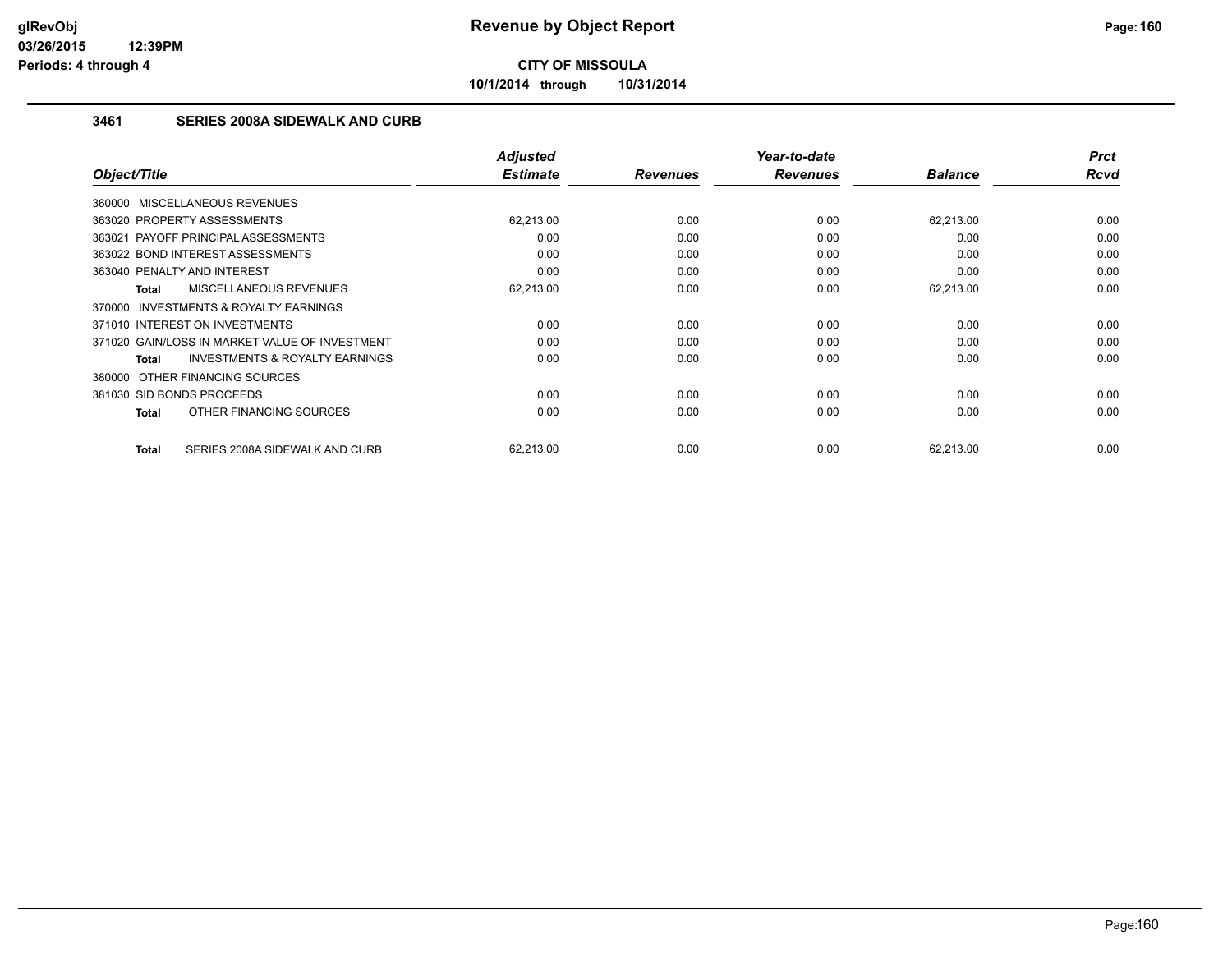**10/1/2014 through 10/31/2014**

## **3462 SERIES 2009 SIDEWALK AND CURB**

#### **3462 SERIES 2009 SIDEWALK AND CURB**

|                                                    | Adjusted        |                 | Year-to-date    |                | <b>Prct</b> |
|----------------------------------------------------|-----------------|-----------------|-----------------|----------------|-------------|
| Object/Title                                       | <b>Estimate</b> | <b>Revenues</b> | <b>Revenues</b> | <b>Balance</b> | Rcvd        |
| <b>MISCELLANEOUS REVENUES</b><br>360000            |                 |                 |                 |                |             |
| 363020 PROPERTY ASSESSMENTS                        | 67,143.00       | 0.00            | 0.00            | 67,143.00      | 0.00        |
| 363021 PAYOFF PRINCIPAL ASSESSMENTS                | 0.00            | 0.00            | 8,389.04        | $-8,389.04$    | 0.00        |
| 363022 BOND INTEREST ASSESSMENTS                   | 0.00            | 0.00            | 0.00            | 0.00           | 0.00        |
| 363040 PENALTY AND INTEREST                        | 0.00            | 0.00            | 0.00            | 0.00           | 0.00        |
| MISCELLANEOUS REVENUES<br>Total                    | 67,143.00       | 0.00            | 8,389.04        | 58,753.96      | 12.49       |
| INVESTMENTS & ROYALTY EARNINGS<br>370000           |                 |                 |                 |                |             |
| 371010 INTEREST ON INVESTMENTS                     | 0.00            | 0.00            | 0.00            | 0.00           | 0.00        |
| 371020 GAIN/LOSS IN MARKET VALUE OF INVESTMENTS    | 0.00            | 0.00            | 0.00            | 0.00           | 0.00        |
| <b>INVESTMENTS &amp; ROYALTY EARNINGS</b><br>Total | 0.00            | 0.00            | 0.00            | 0.00           | 0.00        |
| 380000 OTHER FINANCING SOURCES                     |                 |                 |                 |                |             |
| 381030 SID BONDS PROCEEDS                          | 0.00            | 0.00            | 0.00            | 0.00           | 0.00        |
| 383042 TRANSFERS FROM OTHER FUNDS                  | 0.00            | 0.00            | 0.00            | 0.00           | 0.00        |
| OTHER FINANCING SOURCES<br>Total                   | 0.00            | 0.00            | 0.00            | 0.00           | 0.00        |
| SERIES 2009 SIDEWALK AND CURB<br>Total             | 67,143.00       | 0.00            | 8,389.04        | 58,753.96      | 12.49       |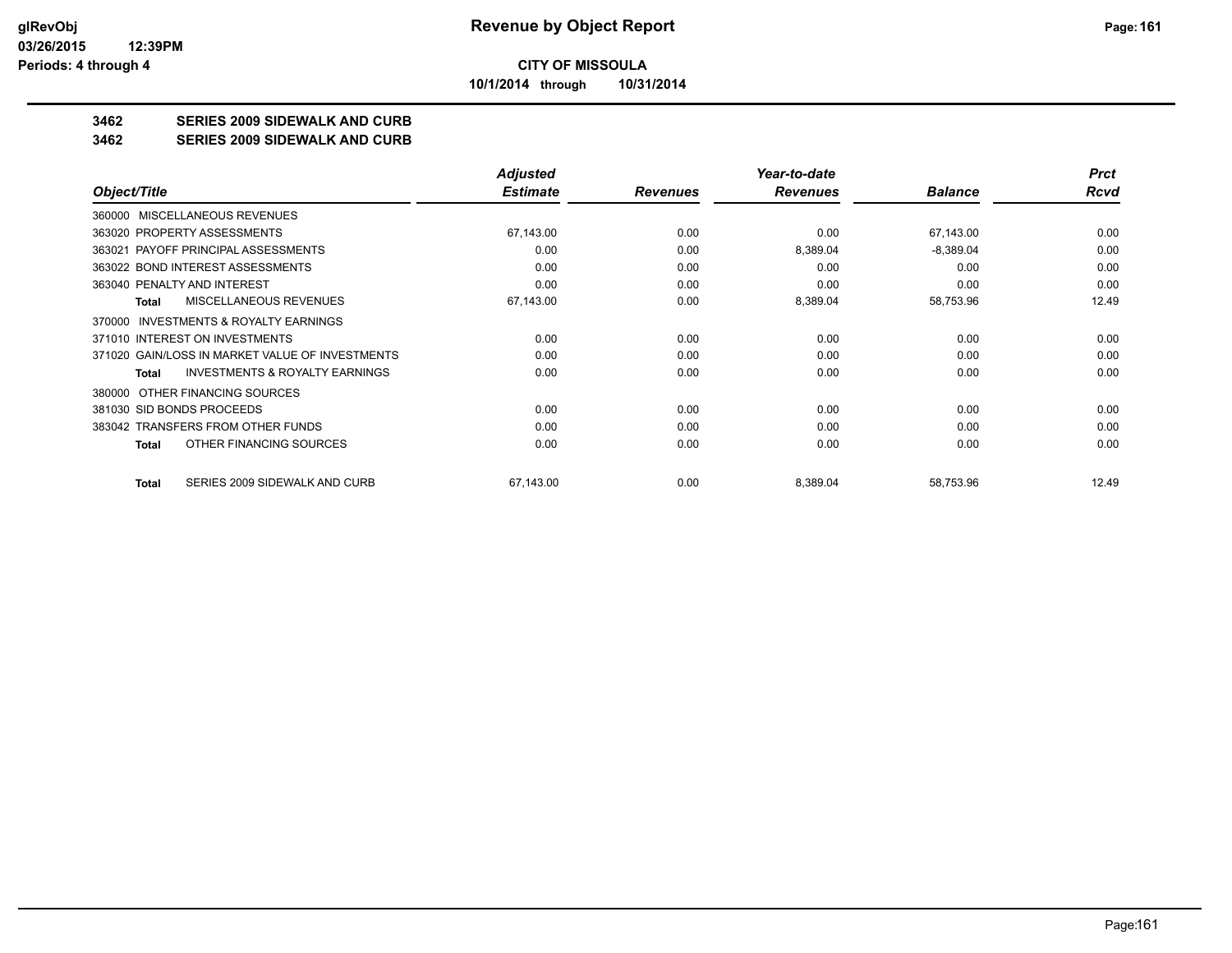**10/1/2014 through 10/31/2014**

#### **3462 SERIES 2009 SIDEWALK AND CURB**

|                                                     | <b>Adjusted</b> |                 | Year-to-date    |                | <b>Prct</b> |
|-----------------------------------------------------|-----------------|-----------------|-----------------|----------------|-------------|
| Object/Title                                        | <b>Estimate</b> | <b>Revenues</b> | <b>Revenues</b> | <b>Balance</b> | Rcvd        |
| 360000 MISCELLANEOUS REVENUES                       |                 |                 |                 |                |             |
| 363020 PROPERTY ASSESSMENTS                         | 67,143.00       | 0.00            | 0.00            | 67,143.00      | 0.00        |
| 363021 PAYOFF PRINCIPAL ASSESSMENTS                 | 0.00            | 0.00            | 8,389.04        | $-8,389.04$    | 0.00        |
| 363022 BOND INTEREST ASSESSMENTS                    | 0.00            | 0.00            | 0.00            | 0.00           | 0.00        |
| 363040 PENALTY AND INTEREST                         | 0.00            | 0.00            | 0.00            | 0.00           | 0.00        |
| <b>MISCELLANEOUS REVENUES</b><br>Total              | 67,143.00       | 0.00            | 8,389.04        | 58,753.96      | 12.49       |
| <b>INVESTMENTS &amp; ROYALTY EARNINGS</b><br>370000 |                 |                 |                 |                |             |
| 371010 INTEREST ON INVESTMENTS                      | 0.00            | 0.00            | 0.00            | 0.00           | 0.00        |
| 371020 GAIN/LOSS IN MARKET VALUE OF INVESTMENT      | 0.00            | 0.00            | 0.00            | 0.00           | 0.00        |
| <b>INVESTMENTS &amp; ROYALTY EARNINGS</b><br>Total  | 0.00            | 0.00            | 0.00            | 0.00           | 0.00        |
| OTHER FINANCING SOURCES<br>380000                   |                 |                 |                 |                |             |
| 381030 SID BONDS PROCEEDS                           | 0.00            | 0.00            | 0.00            | 0.00           | 0.00        |
| 383042 TRANSFERS FROM OTHER FUNDS                   | 0.00            | 0.00            | 0.00            | 0.00           | 0.00        |
| OTHER FINANCING SOURCES<br>Total                    | 0.00            | 0.00            | 0.00            | 0.00           | 0.00        |
|                                                     |                 |                 |                 |                |             |
| SERIES 2009 SIDEWALK AND CURB<br>Total              | 67,143.00       | 0.00            | 8,389.04        | 58,753.96      | 12.49       |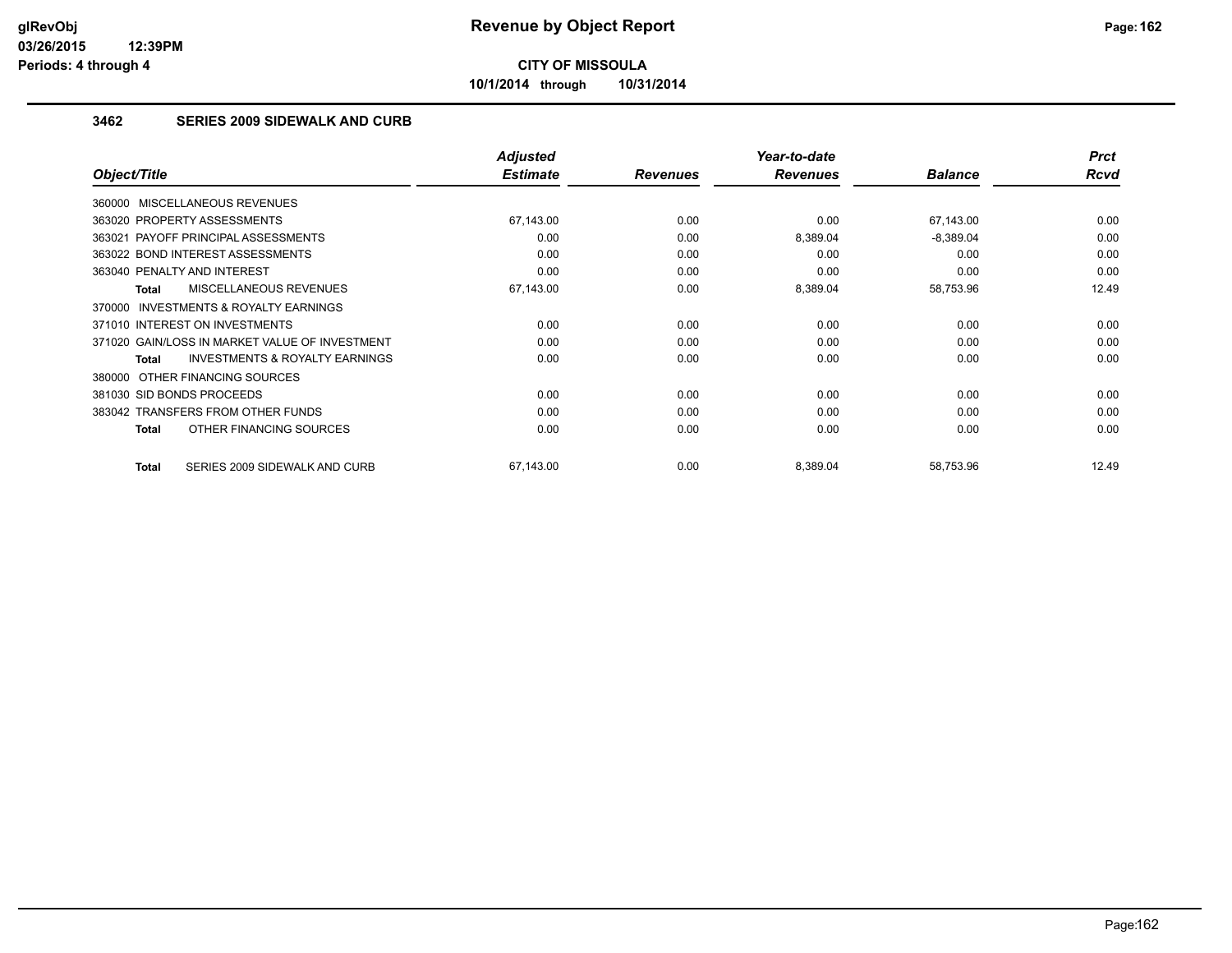**10/1/2014 through 10/31/2014**

### **3463 SERIES 2010 SIDEWALK AND CURB**

#### **3463 SERIES 2010 SIDEWALK AND CURB**

|                                                    | Adjusted        |                 | Year-to-date    |                | <b>Prct</b> |
|----------------------------------------------------|-----------------|-----------------|-----------------|----------------|-------------|
| Object/Title                                       | <b>Estimate</b> | <b>Revenues</b> | <b>Revenues</b> | <b>Balance</b> | Rcvd        |
| 360000 MISCELLANEOUS REVENUES                      |                 |                 |                 |                |             |
| 363020 PROPERTY ASSESSMENTS                        | 103,038.00      | 0.00            | 0.00            | 103,038.00     | 0.00        |
| PAYOFF PRINCIPAL ASSESSMENTS<br>363021             | 0.00            | 0.00            | 11,387.01       | $-11,387.01$   | 0.00        |
| 363022 BOND INTEREST ASSESSMENTS                   | 0.00            | 0.00            | 0.00            | 0.00           | 0.00        |
| 363040 PENALTY AND INTEREST                        | 0.00            | 0.00            | 0.00            | 0.00           | 0.00        |
| <b>MISCELLANEOUS REVENUES</b><br>Total             | 103,038.00      | 0.00            | 11,387.01       | 91,650.99      | 11.05       |
| INVESTMENTS & ROYALTY EARNINGS<br>370000           |                 |                 |                 |                |             |
| 371010 INTEREST ON INVESTMENTS                     | 0.00            | 0.00            | 0.00            | 0.00           | 0.00        |
| 371020 GAIN/LOSS IN MARKET VALUE OF INVESTMENTS    | 0.00            | 0.00            | 0.00            | 0.00           | 0.00        |
| <b>INVESTMENTS &amp; ROYALTY EARNINGS</b><br>Total | 0.00            | 0.00            | 0.00            | 0.00           | 0.00        |
| 380000 OTHER FINANCING SOURCES                     |                 |                 |                 |                |             |
| 381030 SID BONDS PROCEEDS                          | 0.00            | 0.00            | 0.00            | 0.00           | 0.00        |
| 383042 TRANSFERS FROM OTHER FUNDS                  | 0.00            | 0.00            | 0.00            | 0.00           | 0.00        |
| OTHER FINANCING SOURCES<br>Total                   | 0.00            | 0.00            | 0.00            | 0.00           | 0.00        |
| SERIES 2010 SIDEWALK AND CURB<br>Total             | 103,038.00      | 0.00            | 11,387.01       | 91,650.99      | 11.05       |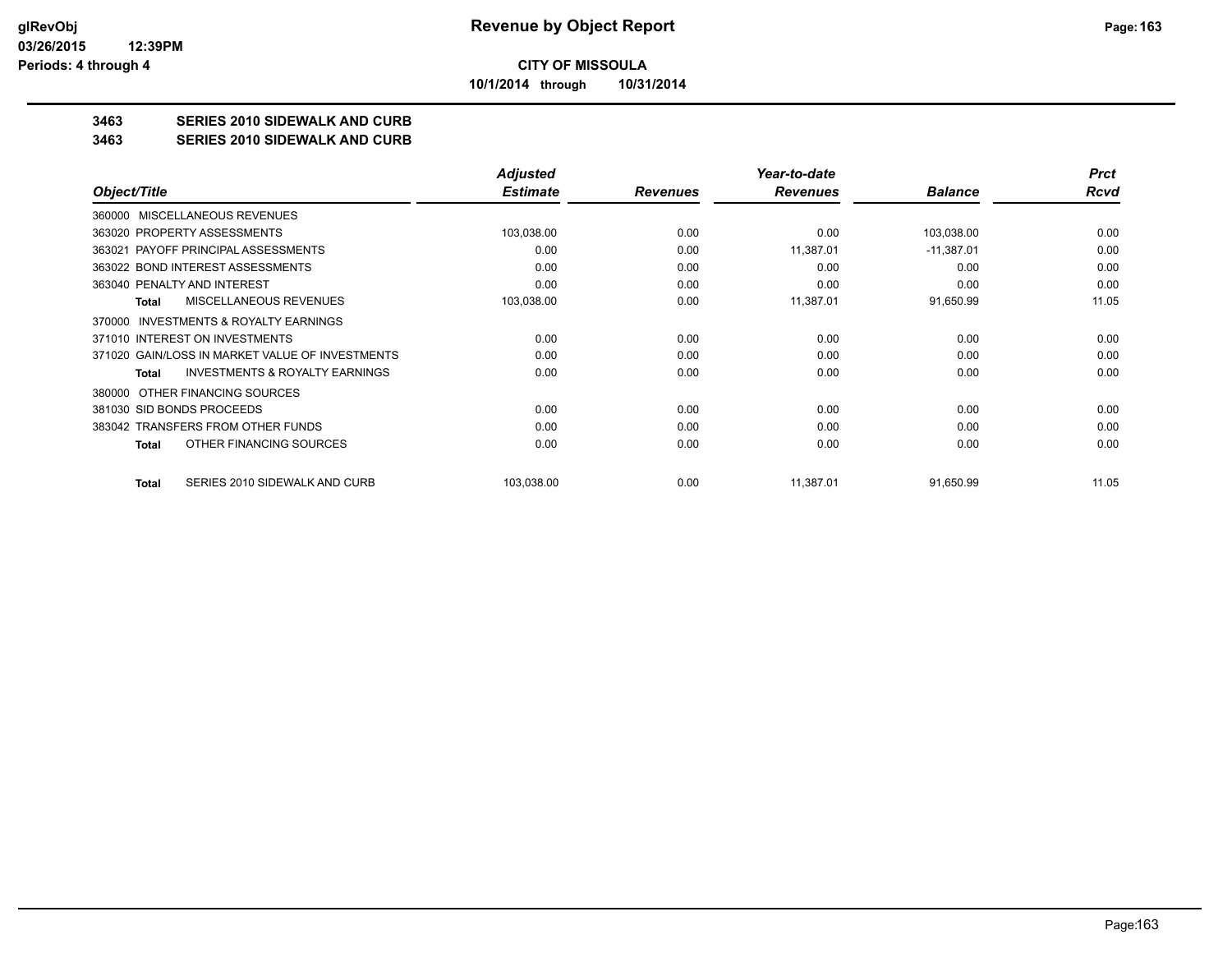**10/1/2014 through 10/31/2014**

#### **3463 SERIES 2010 SIDEWALK AND CURB**

|                                                           | <b>Adjusted</b> |                 | Year-to-date    |                | <b>Prct</b> |
|-----------------------------------------------------------|-----------------|-----------------|-----------------|----------------|-------------|
| Object/Title                                              | <b>Estimate</b> | <b>Revenues</b> | <b>Revenues</b> | <b>Balance</b> | Rcvd        |
| 360000 MISCELLANEOUS REVENUES                             |                 |                 |                 |                |             |
| 363020 PROPERTY ASSESSMENTS                               | 103,038.00      | 0.00            | 0.00            | 103,038.00     | 0.00        |
| 363021 PAYOFF PRINCIPAL ASSESSMENTS                       | 0.00            | 0.00            | 11,387.01       | $-11,387.01$   | 0.00        |
| 363022 BOND INTEREST ASSESSMENTS                          | 0.00            | 0.00            | 0.00            | 0.00           | 0.00        |
| 363040 PENALTY AND INTEREST                               | 0.00            | 0.00            | 0.00            | 0.00           | 0.00        |
| MISCELLANEOUS REVENUES<br><b>Total</b>                    | 103,038.00      | 0.00            | 11,387.01       | 91,650.99      | 11.05       |
| 370000 INVESTMENTS & ROYALTY EARNINGS                     |                 |                 |                 |                |             |
| 371010 INTEREST ON INVESTMENTS                            | 0.00            | 0.00            | 0.00            | 0.00           | 0.00        |
| 371020 GAIN/LOSS IN MARKET VALUE OF INVESTMENT            | 0.00            | 0.00            | 0.00            | 0.00           | 0.00        |
| <b>INVESTMENTS &amp; ROYALTY EARNINGS</b><br><b>Total</b> | 0.00            | 0.00            | 0.00            | 0.00           | 0.00        |
| 380000 OTHER FINANCING SOURCES                            |                 |                 |                 |                |             |
| 381030 SID BONDS PROCEEDS                                 | 0.00            | 0.00            | 0.00            | 0.00           | 0.00        |
| 383042 TRANSFERS FROM OTHER FUNDS                         | 0.00            | 0.00            | 0.00            | 0.00           | 0.00        |
| OTHER FINANCING SOURCES<br>Total                          | 0.00            | 0.00            | 0.00            | 0.00           | 0.00        |
| <b>Total</b><br>SERIES 2010 SIDEWALK AND CURB             | 103,038.00      | 0.00            | 11,387.01       | 91,650.99      | 11.05       |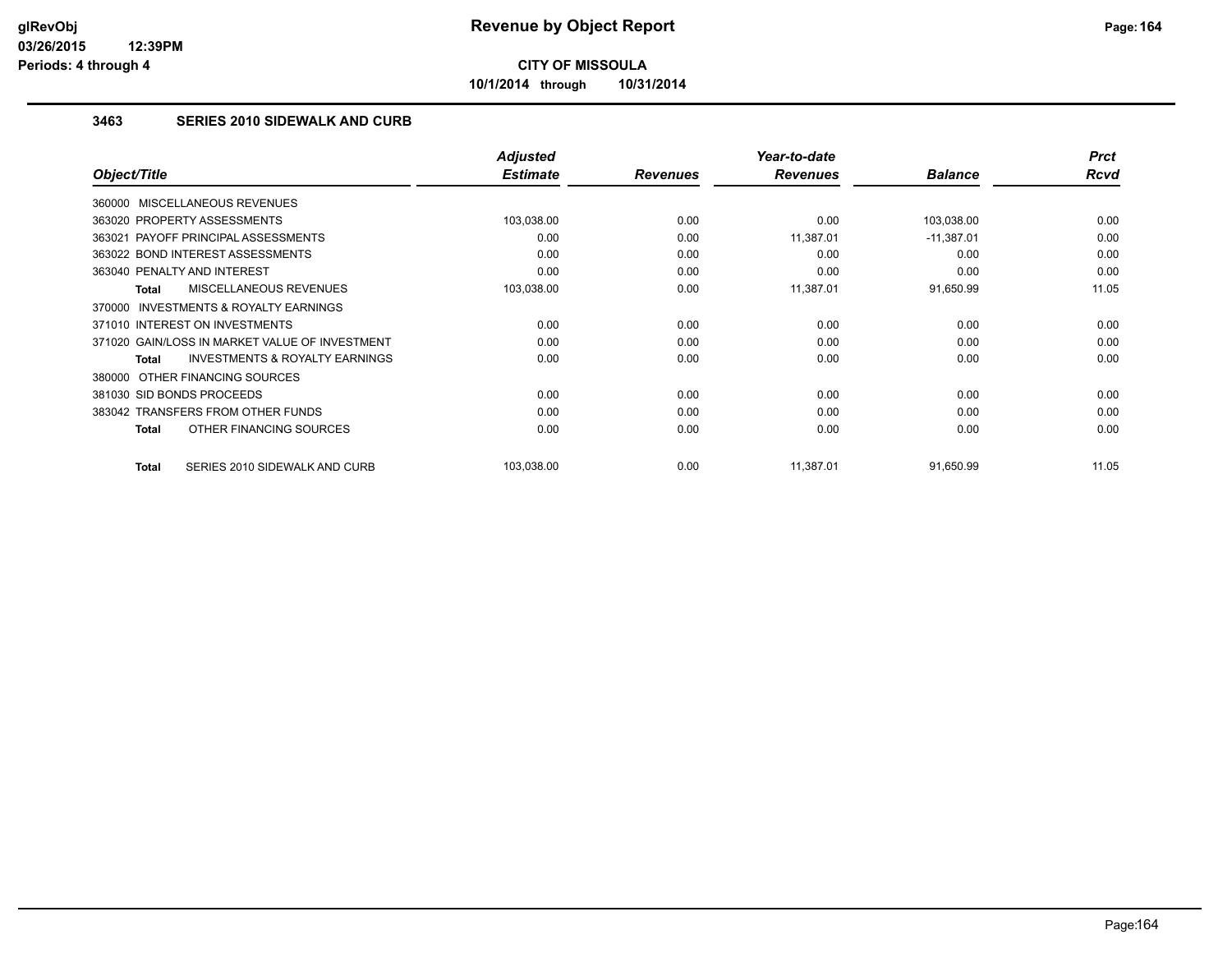**10/1/2014 through 10/31/2014**

#### **3464 FY12 S/C DEBT SERVICE**

**3464 FY12 S/C DEBT SERVICE**

|                                                    | <b>Adjusted</b> |                 | Year-to-date    |                | <b>Prct</b> |
|----------------------------------------------------|-----------------|-----------------|-----------------|----------------|-------------|
| Object/Title                                       | <b>Estimate</b> | <b>Revenues</b> | <b>Revenues</b> | <b>Balance</b> | Rcvd        |
| 360000 MISCELLANEOUS REVENUES                      |                 |                 |                 |                |             |
| 363020 PROPERTY ASSESSMENTS                        | 72,560.00       | 0.00            | 0.00            | 72,560.00      | 0.00        |
| 363021 PAYOFF PRINCIPAL ASSESSMENTS                | 0.00            | 0.00            | 0.00            | 0.00           | 0.00        |
| 363022 BOND INTEREST ASSESSMENTS                   | 0.00            | 0.00            | 0.00            | 0.00           | 0.00        |
| 363040 PENALTY AND INTEREST                        | 0.00            | 0.00            | 0.00            | 0.00           | 0.00        |
| <b>MISCELLANEOUS REVENUES</b><br><b>Total</b>      | 72,560.00       | 0.00            | 0.00            | 72,560.00      | 0.00        |
| INVESTMENTS & ROYALTY EARNINGS<br>370000           |                 |                 |                 |                |             |
| 371010 INTEREST ON INVESTMENTS                     | 0.00            | 0.00            | 0.00            | 0.00           | 0.00        |
| 371020 GAIN/LOSS IN MARKET VALUE OF INVESTMENTS    | 0.00            | 0.00            | 0.00            | 0.00           | 0.00        |
| <b>INVESTMENTS &amp; ROYALTY EARNINGS</b><br>Total | 0.00            | 0.00            | 0.00            | 0.00           | 0.00        |
| OTHER FINANCING SOURCES<br>380000                  |                 |                 |                 |                |             |
| 381030 SID BONDS PROCEEDS                          | 0.00            | 0.00            | 0.00            | 0.00           | 0.00        |
| 383042 TRANSFERS FROM OTHER FUNDS                  | 0.00            | 0.00            | 0.00            | 0.00           | 0.00        |
| OTHER FINANCING SOURCES<br>Total                   | 0.00            | 0.00            | 0.00            | 0.00           | 0.00        |
| FY12 S/C DEBT SERVICE<br><b>Total</b>              | 72,560.00       | 0.00            | 0.00            | 72,560.00      | 0.00        |
|                                                    |                 |                 |                 |                |             |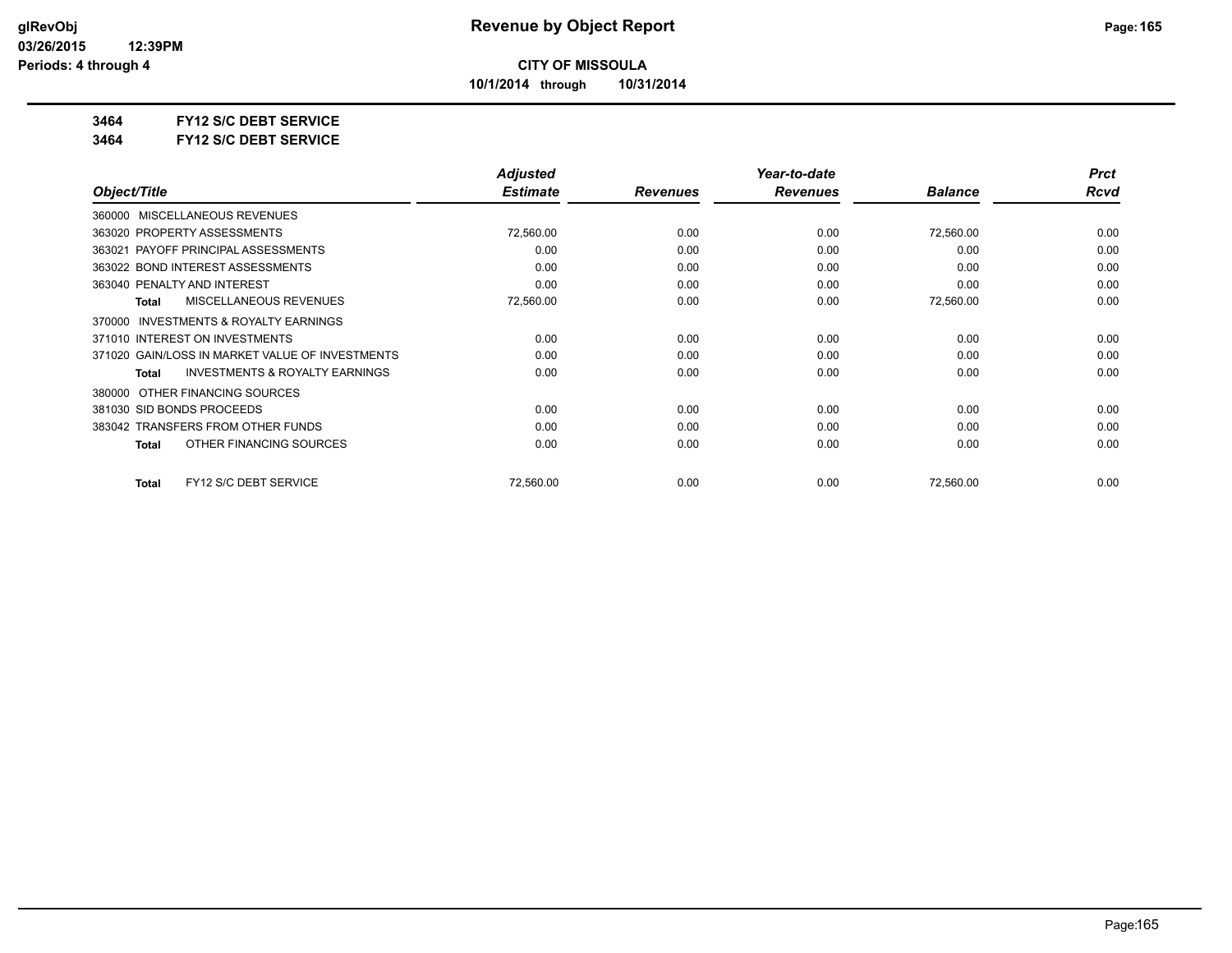**10/1/2014 through 10/31/2014**

#### **3464 FY12 S/C DEBT SERVICE**

|                                                     | <b>Adjusted</b> |                 | Year-to-date    |                | <b>Prct</b> |
|-----------------------------------------------------|-----------------|-----------------|-----------------|----------------|-------------|
| Object/Title                                        | <b>Estimate</b> | <b>Revenues</b> | <b>Revenues</b> | <b>Balance</b> | Rcvd        |
| 360000 MISCELLANEOUS REVENUES                       |                 |                 |                 |                |             |
| 363020 PROPERTY ASSESSMENTS                         | 72,560.00       | 0.00            | 0.00            | 72,560.00      | 0.00        |
| 363021 PAYOFF PRINCIPAL ASSESSMENTS                 | 0.00            | 0.00            | 0.00            | 0.00           | 0.00        |
| 363022 BOND INTEREST ASSESSMENTS                    | 0.00            | 0.00            | 0.00            | 0.00           | 0.00        |
| 363040 PENALTY AND INTEREST                         | 0.00            | 0.00            | 0.00            | 0.00           | 0.00        |
| <b>MISCELLANEOUS REVENUES</b><br>Total              | 72,560.00       | 0.00            | 0.00            | 72,560.00      | 0.00        |
| <b>INVESTMENTS &amp; ROYALTY EARNINGS</b><br>370000 |                 |                 |                 |                |             |
| 371010 INTEREST ON INVESTMENTS                      | 0.00            | 0.00            | 0.00            | 0.00           | 0.00        |
| 371020 GAIN/LOSS IN MARKET VALUE OF INVESTMENT      | 0.00            | 0.00            | 0.00            | 0.00           | 0.00        |
| <b>INVESTMENTS &amp; ROYALTY EARNINGS</b><br>Total  | 0.00            | 0.00            | 0.00            | 0.00           | 0.00        |
| 380000 OTHER FINANCING SOURCES                      |                 |                 |                 |                |             |
| 381030 SID BONDS PROCEEDS                           | 0.00            | 0.00            | 0.00            | 0.00           | 0.00        |
| 383042 TRANSFERS FROM OTHER FUNDS                   | 0.00            | 0.00            | 0.00            | 0.00           | 0.00        |
| OTHER FINANCING SOURCES<br>Total                    | 0.00            | 0.00            | 0.00            | 0.00           | 0.00        |
|                                                     |                 |                 |                 |                |             |
| FY12 S/C DEBT SERVICE<br>Total                      | 72.560.00       | 0.00            | 0.00            | 72,560.00      | 0.00        |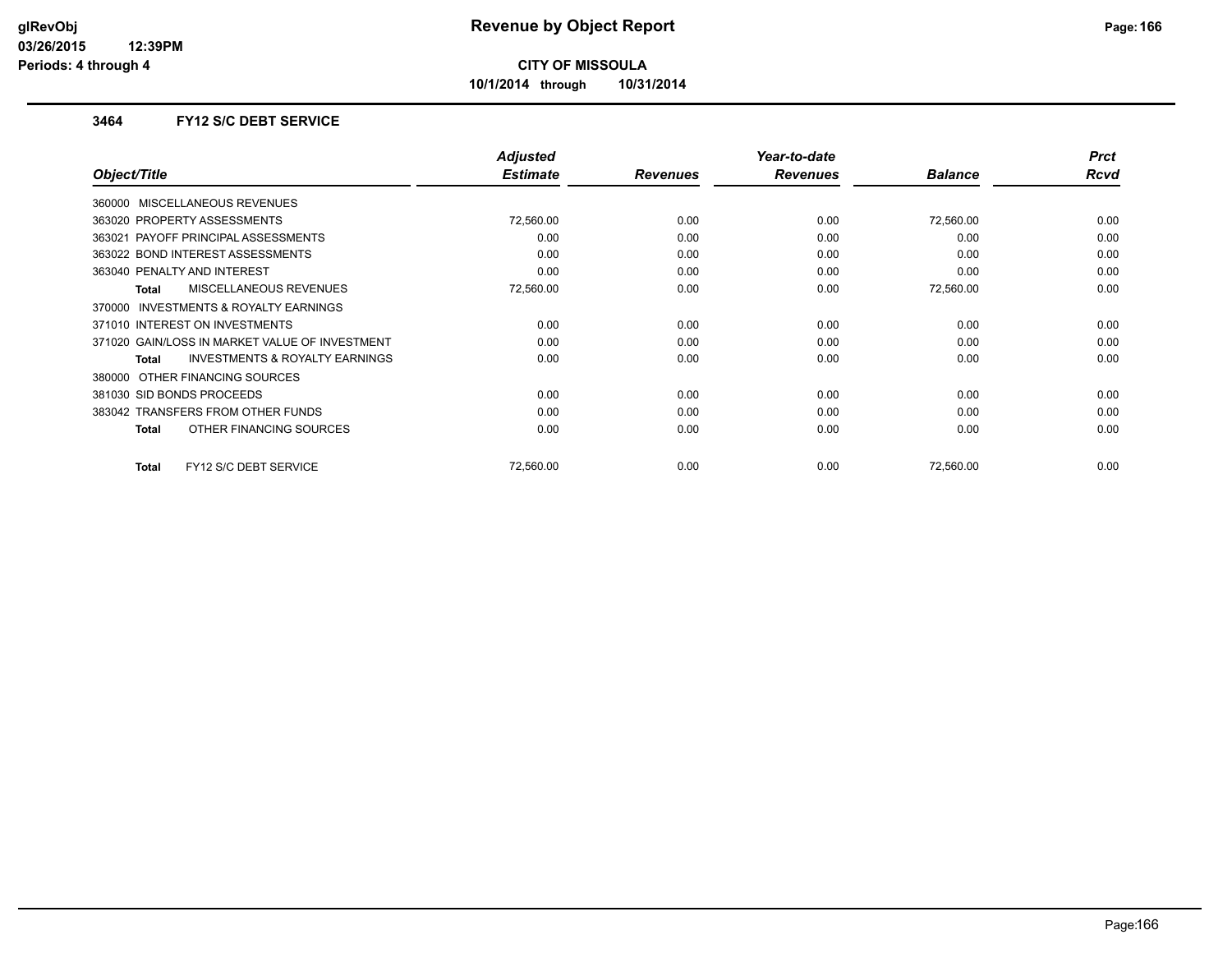**10/1/2014 through 10/31/2014**

### **3465 FY13 SIDEWALK/CURB DEBT SERVICE**

#### **3465 FY13 SIDEWALK/CURB DEBT SERVICE**

|                                                           | <b>Adjusted</b> |                 | Year-to-date    |                | <b>Prct</b> |
|-----------------------------------------------------------|-----------------|-----------------|-----------------|----------------|-------------|
| Object/Title                                              | <b>Estimate</b> | <b>Revenues</b> | <b>Revenues</b> | <b>Balance</b> | Rcvd        |
| MISCELLANEOUS REVENUES<br>360000                          |                 |                 |                 |                |             |
| 363020 PROPERTY ASSESSMENTS                               | 40,976.00       | 0.00            | 0.00            | 40,976.00      | 0.00        |
| 363021 PAYOFF PRINCIPAL ASSESSMENTS                       | 0.00            | 0.00            | 0.00            | 0.00           | 0.00        |
| 363022 BOND INTEREST ASSESSMENTS                          | 0.00            | 0.00            | 0.00            | 0.00           | 0.00        |
| 363040 PENALTY AND INTEREST                               | 0.00            | 0.00            | 0.00            | 0.00           | 0.00        |
| MISCELLANEOUS REVENUES<br>Total                           | 40,976.00       | 0.00            | 0.00            | 40,976.00      | 0.00        |
| INVESTMENTS & ROYALTY EARNINGS<br>370000                  |                 |                 |                 |                |             |
| 371010 INTEREST ON INVESTMENTS                            | 0.00            | 0.00            | 0.00            | 0.00           | 0.00        |
| 371020 GAIN/LOSS IN MARKET VALUE OF INVESTMENTS           | 0.00            | 0.00            | 0.00            | 0.00           | 0.00        |
| <b>INVESTMENTS &amp; ROYALTY EARNINGS</b><br><b>Total</b> | 0.00            | 0.00            | 0.00            | 0.00           | 0.00        |
| OTHER FINANCING SOURCES<br>380000                         |                 |                 |                 |                |             |
| 381030 SID BONDS PROCEEDS                                 | 0.00            | 0.00            | 0.00            | 0.00           | 0.00        |
| 383042 TRANSFERS FROM OTHER FUNDS                         | 0.00            | 0.00            | 0.00            | 0.00           | 0.00        |
| OTHER FINANCING SOURCES<br>Total                          | 0.00            | 0.00            | 0.00            | 0.00           | 0.00        |
| FY13 SIDEWALK/CURB DEBT SERVICE<br>Total                  | 40,976.00       | 0.00            | 0.00            | 40,976.00      | 0.00        |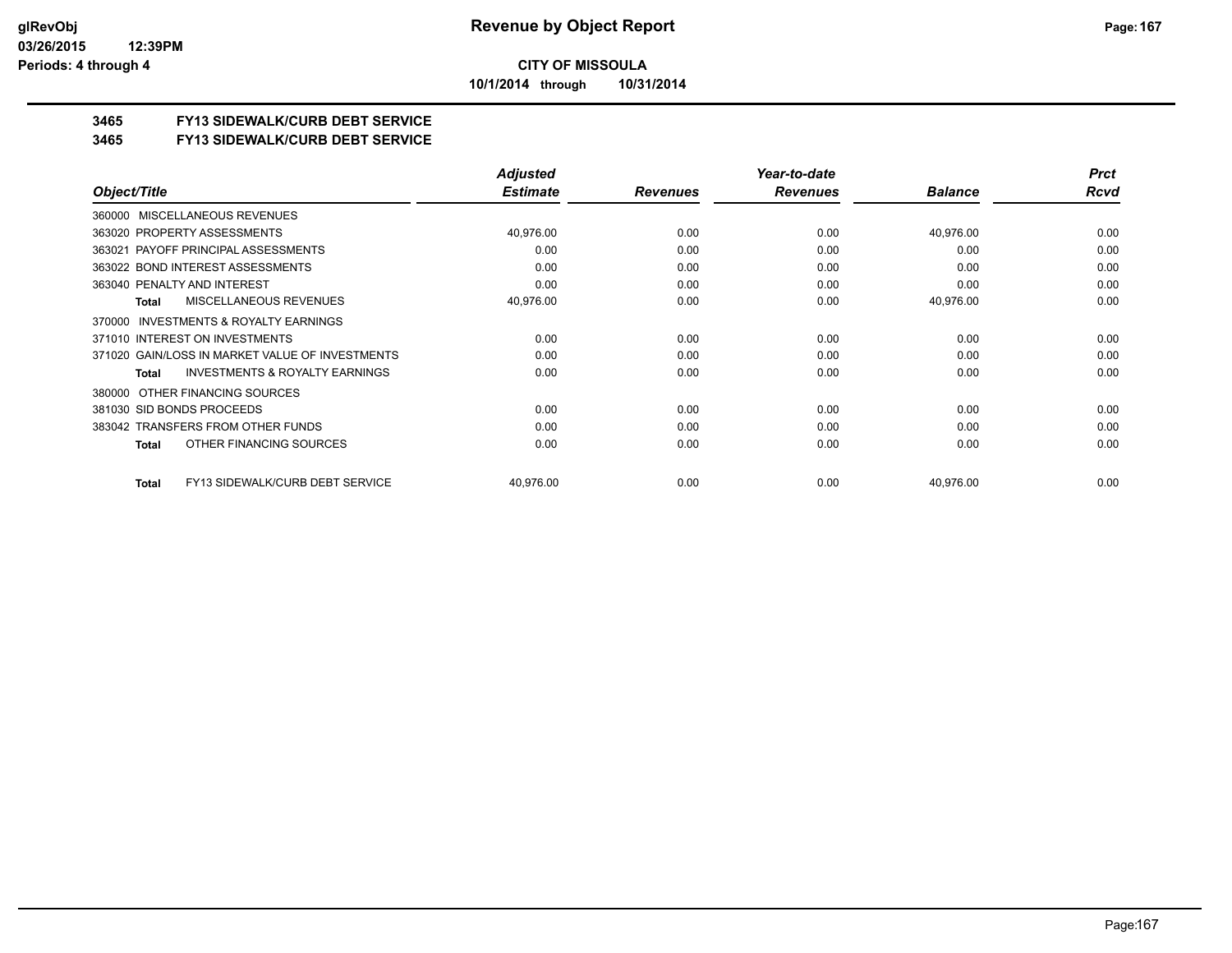**10/1/2014 through 10/31/2014**

#### **3465 FY13 SIDEWALK/CURB DEBT SERVICE**

|                                                           | <b>Adjusted</b> |                 | Year-to-date    |                | <b>Prct</b> |
|-----------------------------------------------------------|-----------------|-----------------|-----------------|----------------|-------------|
| Object/Title                                              | <b>Estimate</b> | <b>Revenues</b> | <b>Revenues</b> | <b>Balance</b> | Rcvd        |
| 360000 MISCELLANEOUS REVENUES                             |                 |                 |                 |                |             |
| 363020 PROPERTY ASSESSMENTS                               | 40,976.00       | 0.00            | 0.00            | 40,976.00      | 0.00        |
| 363021 PAYOFF PRINCIPAL ASSESSMENTS                       | 0.00            | 0.00            | 0.00            | 0.00           | 0.00        |
| 363022 BOND INTEREST ASSESSMENTS                          | 0.00            | 0.00            | 0.00            | 0.00           | 0.00        |
| 363040 PENALTY AND INTEREST                               | 0.00            | 0.00            | 0.00            | 0.00           | 0.00        |
| MISCELLANEOUS REVENUES<br>Total                           | 40,976.00       | 0.00            | 0.00            | 40,976.00      | 0.00        |
| 370000 INVESTMENTS & ROYALTY EARNINGS                     |                 |                 |                 |                |             |
| 371010 INTEREST ON INVESTMENTS                            | 0.00            | 0.00            | 0.00            | 0.00           | 0.00        |
| 371020 GAIN/LOSS IN MARKET VALUE OF INVESTMENT            | 0.00            | 0.00            | 0.00            | 0.00           | 0.00        |
| <b>INVESTMENTS &amp; ROYALTY EARNINGS</b><br><b>Total</b> | 0.00            | 0.00            | 0.00            | 0.00           | 0.00        |
| 380000 OTHER FINANCING SOURCES                            |                 |                 |                 |                |             |
| 381030 SID BONDS PROCEEDS                                 | 0.00            | 0.00            | 0.00            | 0.00           | 0.00        |
| 383042 TRANSFERS FROM OTHER FUNDS                         | 0.00            | 0.00            | 0.00            | 0.00           | 0.00        |
| OTHER FINANCING SOURCES<br>Total                          | 0.00            | 0.00            | 0.00            | 0.00           | 0.00        |
|                                                           |                 |                 |                 |                |             |
| FY13 SIDEWALK/CURB DEBT SERVICE<br><b>Total</b>           | 40,976.00       | 0.00            | 0.00            | 40,976.00      | 0.00        |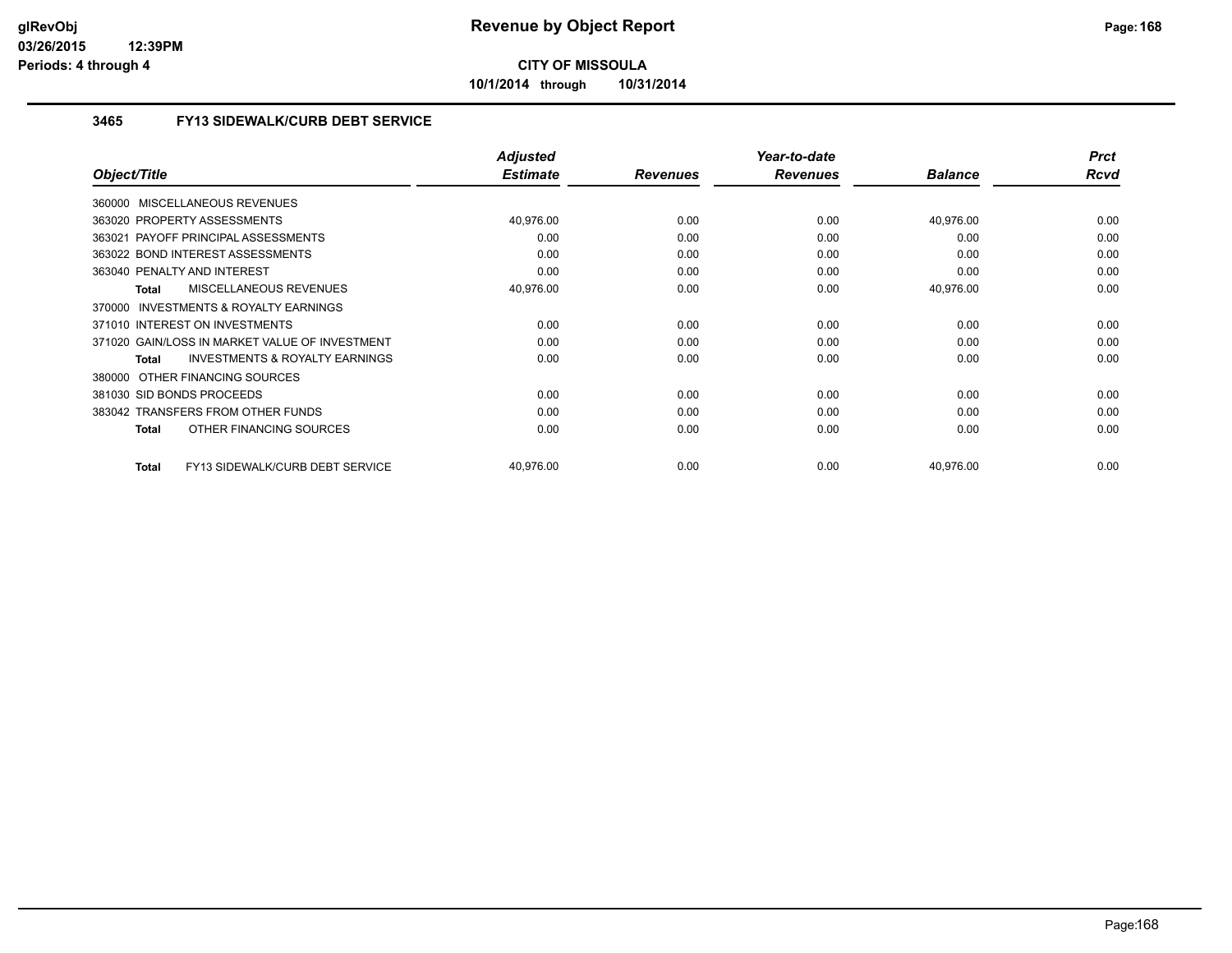**10/1/2014 through 10/31/2014**

#### **3470 SID 470 DEBT SERVICE FUND**

**3470 SID 470 DEBT SERVICE FUND**

|                                                           | <b>Adjusted</b> |                 | Year-to-date    |                | <b>Prct</b> |
|-----------------------------------------------------------|-----------------|-----------------|-----------------|----------------|-------------|
| Object/Title                                              | <b>Estimate</b> | <b>Revenues</b> | <b>Revenues</b> | <b>Balance</b> | Rcvd        |
| TAXES/ASSESSMENTS<br>310000                               |                 |                 |                 |                |             |
| PENALTIES & INTEREST<br>312001                            | 0.00            | 0.00            | 0.00            | 0.00           | 0.00        |
| TAXES/ASSESSMENTS<br><b>Total</b>                         | 0.00            | 0.00            | 0.00            | 0.00           | 0.00        |
| MISCELLANEOUS REVENUES<br>360000                          |                 |                 |                 |                |             |
| 363020 PROPERTY ASSESSMENTS                               | 0.00            | 0.00            | 0.00            | 0.00           | 0.00        |
| PAYOFF PRINCIPAL ASSESSMENTS<br>363021                    | 0.00            | 0.00            | 0.00            | 0.00           | 0.00        |
| 363022 BOND INTEREST ASSESSMENTS                          | 0.00            | 0.00            | 0.00            | 0.00           | 0.00        |
| 363040 PENALTY AND INTEREST                               | 0.00            | 0.00            | 0.00            | 0.00           | 0.00        |
| MISCELLANEOUS REVENUES<br><b>Total</b>                    | 0.00            | 0.00            | 0.00            | 0.00           | 0.00        |
| 370000 INVESTMENTS & ROYALTY EARNINGS                     |                 |                 |                 |                |             |
| 371010 INTEREST ON INVESTMENTS                            | 0.00            | 0.00            | 0.00            | 0.00           | 0.00        |
| 371020 GAIN/LOSS IN MARKET VALUE OF INVESTMENTS           | 0.00            | 0.00            | 0.00            | 0.00           | 0.00        |
| <b>INVESTMENTS &amp; ROYALTY EARNINGS</b><br><b>Total</b> | 0.00            | 0.00            | 0.00            | 0.00           | 0.00        |
| OTHER FINANCING SOURCES<br>380000                         |                 |                 |                 |                |             |
| 381009 TRANSFERS IN                                       | 0.00            | 0.00            | 0.00            | 0.00           | 0.00        |
| OTHER FINANCING SOURCES<br><b>Total</b>                   | 0.00            | 0.00            | 0.00            | 0.00           | 0.00        |
| SID 470 DEBT SERVICE FUND<br><b>Total</b>                 | 0.00            | 0.00            | 0.00            | 0.00           | 0.00        |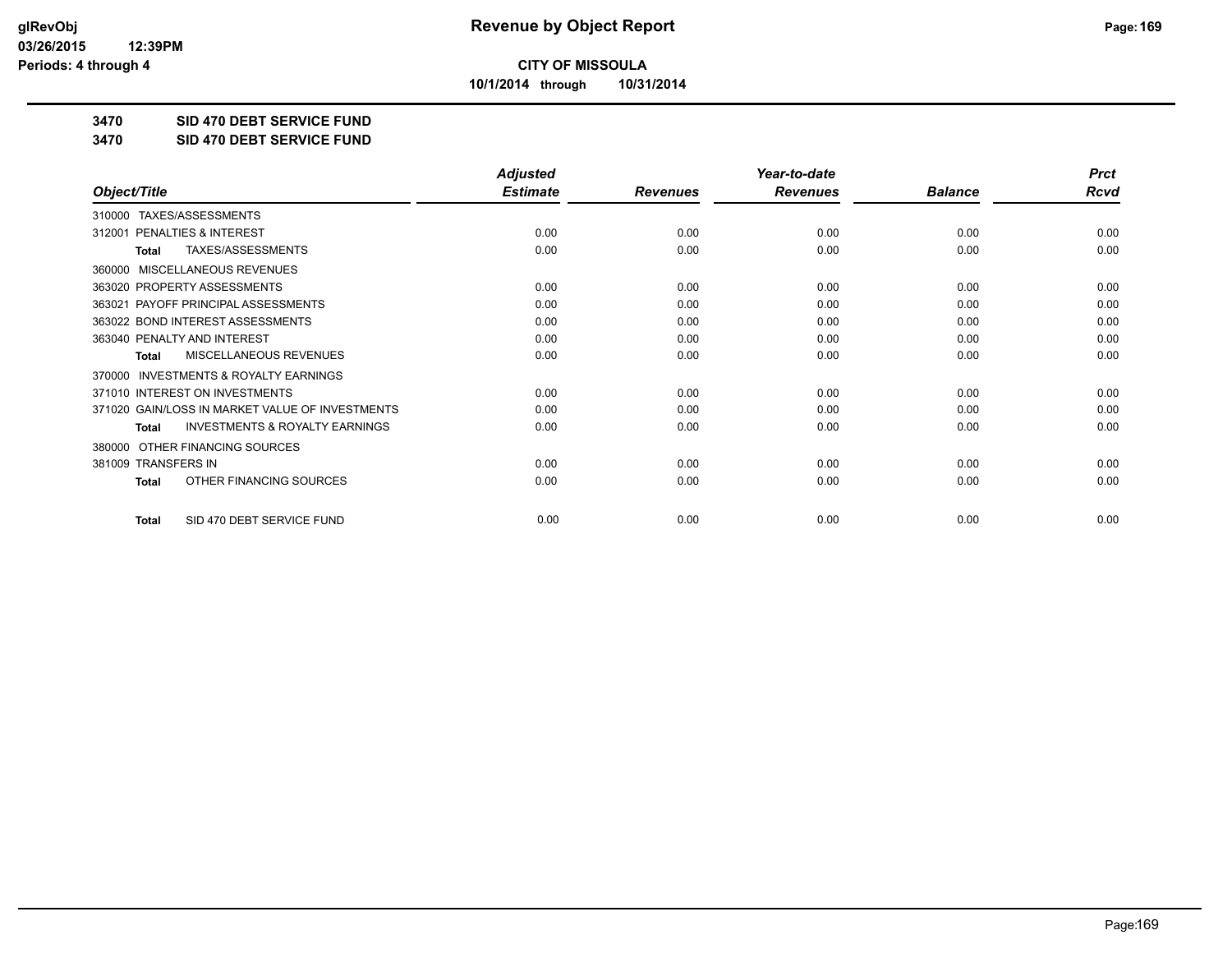**10/1/2014 through 10/31/2014**

### **3470 SID 470 DEBT SERVICE FUND**

|                                                           | <b>Adjusted</b> |                 | Year-to-date    |                | <b>Prct</b> |
|-----------------------------------------------------------|-----------------|-----------------|-----------------|----------------|-------------|
| Object/Title                                              | <b>Estimate</b> | <b>Revenues</b> | <b>Revenues</b> | <b>Balance</b> | <b>Rcvd</b> |
| TAXES/ASSESSMENTS<br>310000                               |                 |                 |                 |                |             |
| <b>PENALTIES &amp; INTEREST</b><br>312001                 | 0.00            | 0.00            | 0.00            | 0.00           | 0.00        |
| TAXES/ASSESSMENTS<br><b>Total</b>                         | 0.00            | 0.00            | 0.00            | 0.00           | 0.00        |
| MISCELLANEOUS REVENUES<br>360000                          |                 |                 |                 |                |             |
| 363020 PROPERTY ASSESSMENTS                               | 0.00            | 0.00            | 0.00            | 0.00           | 0.00        |
| 363021 PAYOFF PRINCIPAL ASSESSMENTS                       | 0.00            | 0.00            | 0.00            | 0.00           | 0.00        |
| 363022 BOND INTEREST ASSESSMENTS                          | 0.00            | 0.00            | 0.00            | 0.00           | 0.00        |
| 363040 PENALTY AND INTEREST                               | 0.00            | 0.00            | 0.00            | 0.00           | 0.00        |
| <b>MISCELLANEOUS REVENUES</b><br><b>Total</b>             | 0.00            | 0.00            | 0.00            | 0.00           | 0.00        |
| <b>INVESTMENTS &amp; ROYALTY EARNINGS</b><br>370000       |                 |                 |                 |                |             |
| 371010 INTEREST ON INVESTMENTS                            | 0.00            | 0.00            | 0.00            | 0.00           | 0.00        |
| 371020 GAIN/LOSS IN MARKET VALUE OF INVESTMENT            | 0.00            | 0.00            | 0.00            | 0.00           | 0.00        |
| <b>INVESTMENTS &amp; ROYALTY EARNINGS</b><br><b>Total</b> | 0.00            | 0.00            | 0.00            | 0.00           | 0.00        |
| OTHER FINANCING SOURCES<br>380000                         |                 |                 |                 |                |             |
| 381009 TRANSFERS IN                                       | 0.00            | 0.00            | 0.00            | 0.00           | 0.00        |
| OTHER FINANCING SOURCES<br><b>Total</b>                   | 0.00            | 0.00            | 0.00            | 0.00           | 0.00        |
| SID 470 DEBT SERVICE FUND<br>Total                        | 0.00            | 0.00            | 0.00            | 0.00           | 0.00        |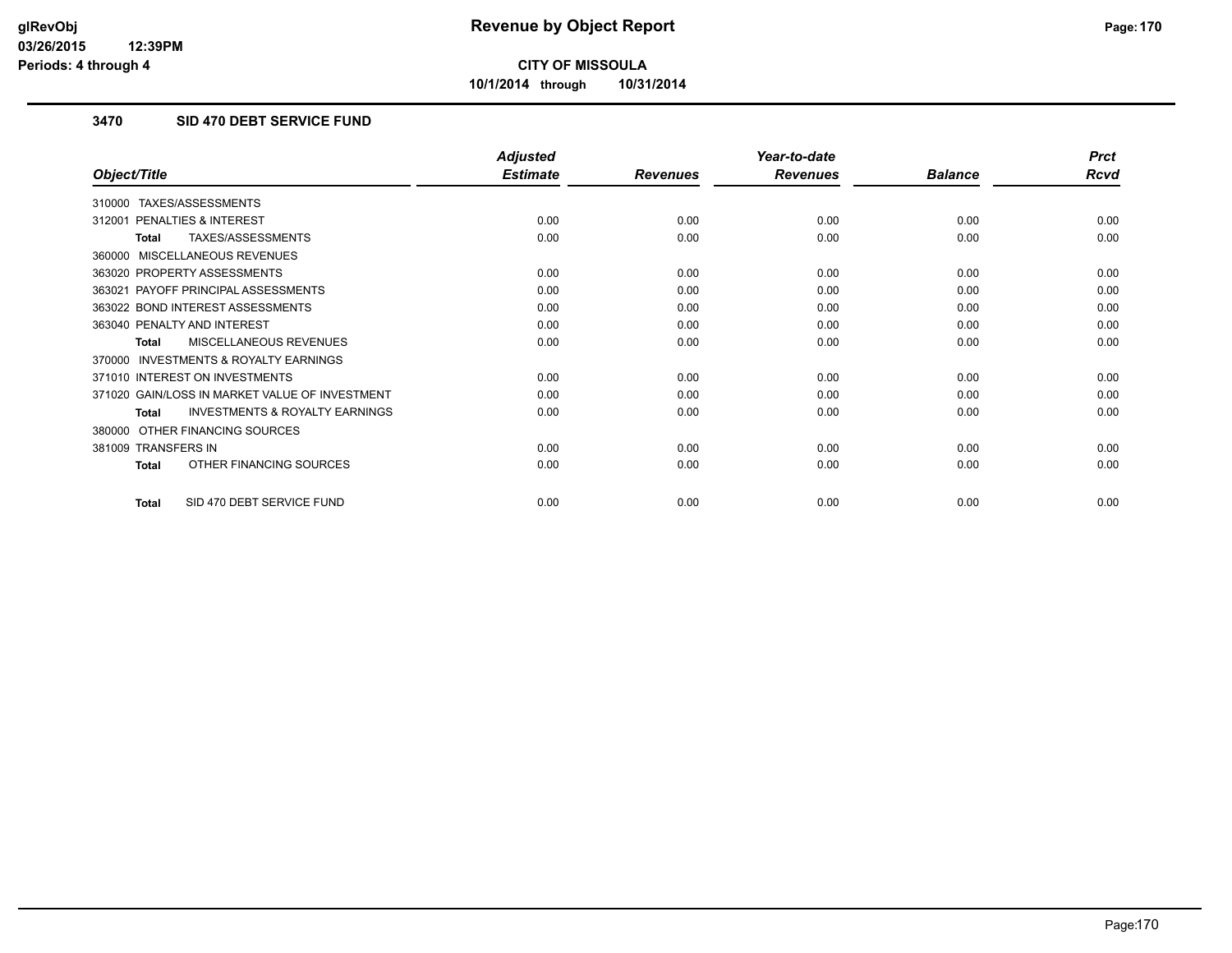**10/1/2014 through 10/31/2014**

### **3491 SID 491 DEBT SERVICE FUND**

**3491 SID 491 DEBT SERVICE FUND**

|                                                           | <b>Adjusted</b> |                 | Year-to-date    |                | <b>Prct</b> |
|-----------------------------------------------------------|-----------------|-----------------|-----------------|----------------|-------------|
| Object/Title                                              | <b>Estimate</b> | <b>Revenues</b> | <b>Revenues</b> | <b>Balance</b> | <b>Rcvd</b> |
| 310000 TAXES/ASSESSMENTS                                  |                 |                 |                 |                |             |
| PENALTIES & INTEREST<br>312001                            | 0.00            | 0.00            | 0.00            | 0.00           | 0.00        |
| <b>TAXES/ASSESSMENTS</b><br><b>Total</b>                  | 0.00            | 0.00            | 0.00            | 0.00           | 0.00        |
| MISCELLANEOUS REVENUES<br>360000                          |                 |                 |                 |                |             |
| 360010 MISCELLANEOUS                                      | 0.00            | 0.00            | 0.00            | 0.00           | 0.00        |
| 363020 PROPERTY ASSESSMENTS                               | 0.00            | 0.00            | 0.00            | 0.00           | 0.00        |
| 363021 PAYOFF PRINCIPAL ASSESSMENTS                       | 0.00            | 0.00            | 0.00            | 0.00           | 0.00        |
| 363022 BOND INTEREST ASSESSMENTS                          | 0.00            | 0.00            | 0.00            | 0.00           | 0.00        |
| 363040 PENALTY AND INTEREST                               | 0.00            | 0.00            | 0.00            | 0.00           | 0.00        |
| MISCELLANEOUS REVENUES<br>Total                           | 0.00            | 0.00            | 0.00            | 0.00           | 0.00        |
| INVESTMENTS & ROYALTY EARNINGS<br>370000                  |                 |                 |                 |                |             |
| 371010 INTEREST ON INVESTMENTS                            | 0.00            | 0.00            | 0.00            | 0.00           | 0.00        |
| 371020 GAIN/LOSS IN MARKET VALUE OF INVESTMENTS           | 0.00            | 0.00            | 0.00            | 0.00           | 0.00        |
| <b>INVESTMENTS &amp; ROYALTY EARNINGS</b><br><b>Total</b> | 0.00            | 0.00            | 0.00            | 0.00           | 0.00        |
| OTHER FINANCING SOURCES<br>380000                         |                 |                 |                 |                |             |
| 381009 TRANSFERS IN                                       | 0.00            | 0.00            | 0.00            | 0.00           | 0.00        |
| OTHER FINANCING SOURCES<br><b>Total</b>                   | 0.00            | 0.00            | 0.00            | 0.00           | 0.00        |
| SID 491 DEBT SERVICE FUND<br><b>Total</b>                 | 0.00            | 0.00            | 0.00            | 0.00           | 0.00        |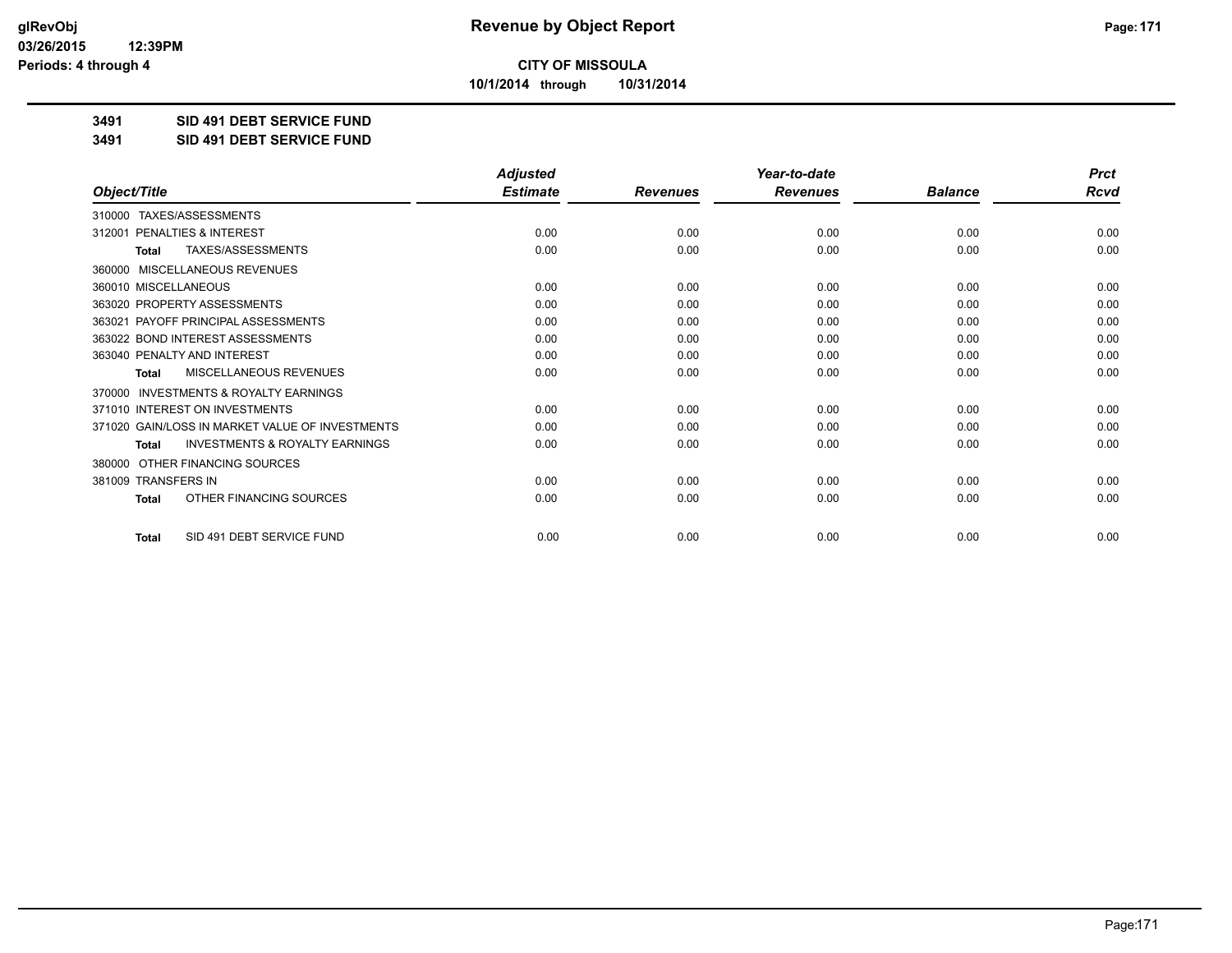**10/1/2014 through 10/31/2014**

### **3491 SID 491 DEBT SERVICE FUND**

|                                                           | <b>Adjusted</b> |                 | Year-to-date    |                | <b>Prct</b> |
|-----------------------------------------------------------|-----------------|-----------------|-----------------|----------------|-------------|
| Object/Title                                              | <b>Estimate</b> | <b>Revenues</b> | <b>Revenues</b> | <b>Balance</b> | <b>Rcvd</b> |
| 310000 TAXES/ASSESSMENTS                                  |                 |                 |                 |                |             |
| PENALTIES & INTEREST<br>312001                            | 0.00            | 0.00            | 0.00            | 0.00           | 0.00        |
| TAXES/ASSESSMENTS<br><b>Total</b>                         | 0.00            | 0.00            | 0.00            | 0.00           | 0.00        |
| 360000 MISCELLANEOUS REVENUES                             |                 |                 |                 |                |             |
| 360010 MISCELLANEOUS                                      | 0.00            | 0.00            | 0.00            | 0.00           | 0.00        |
| 363020 PROPERTY ASSESSMENTS                               | 0.00            | 0.00            | 0.00            | 0.00           | 0.00        |
| 363021 PAYOFF PRINCIPAL ASSESSMENTS                       | 0.00            | 0.00            | 0.00            | 0.00           | 0.00        |
| 363022 BOND INTEREST ASSESSMENTS                          | 0.00            | 0.00            | 0.00            | 0.00           | 0.00        |
| 363040 PENALTY AND INTEREST                               | 0.00            | 0.00            | 0.00            | 0.00           | 0.00        |
| MISCELLANEOUS REVENUES<br><b>Total</b>                    | 0.00            | 0.00            | 0.00            | 0.00           | 0.00        |
| <b>INVESTMENTS &amp; ROYALTY EARNINGS</b><br>370000       |                 |                 |                 |                |             |
| 371010 INTEREST ON INVESTMENTS                            | 0.00            | 0.00            | 0.00            | 0.00           | 0.00        |
| 371020 GAIN/LOSS IN MARKET VALUE OF INVESTMENT            | 0.00            | 0.00            | 0.00            | 0.00           | 0.00        |
| <b>INVESTMENTS &amp; ROYALTY EARNINGS</b><br><b>Total</b> | 0.00            | 0.00            | 0.00            | 0.00           | 0.00        |
| 380000 OTHER FINANCING SOURCES                            |                 |                 |                 |                |             |
| 381009 TRANSFERS IN                                       | 0.00            | 0.00            | 0.00            | 0.00           | 0.00        |
| OTHER FINANCING SOURCES<br><b>Total</b>                   | 0.00            | 0.00            | 0.00            | 0.00           | 0.00        |
| SID 491 DEBT SERVICE FUND<br><b>Total</b>                 | 0.00            | 0.00            | 0.00            | 0.00           | 0.00        |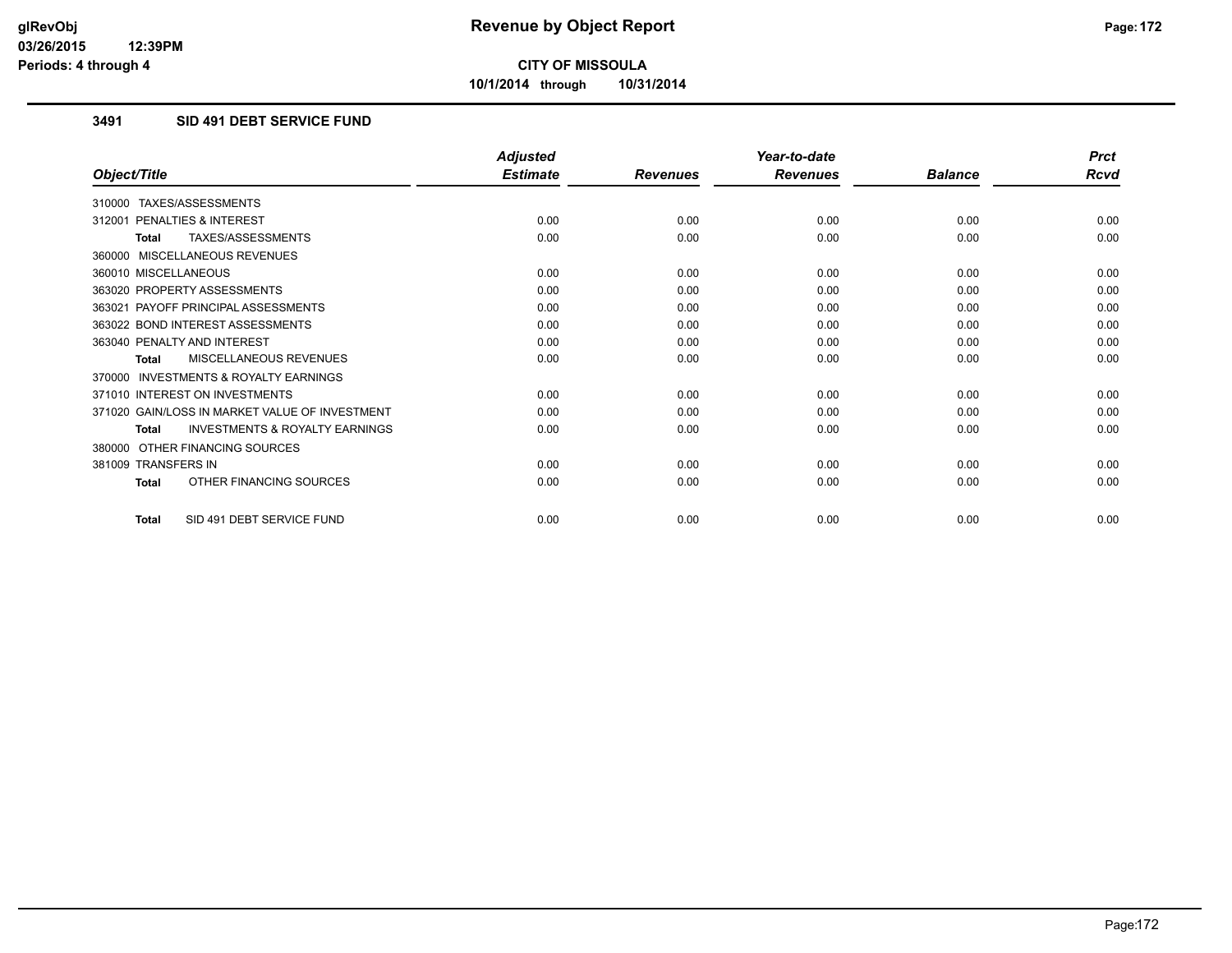**10/1/2014 through 10/31/2014**

## **3492 SID 492/499 DEBT SERVICE FUND**

**3492 SID 492/499 DEBT SERVICE FUND**

|                                                    | <b>Adjusted</b> |                 | Year-to-date    |                | <b>Prct</b> |
|----------------------------------------------------|-----------------|-----------------|-----------------|----------------|-------------|
| Object/Title                                       | <b>Estimate</b> | <b>Revenues</b> | <b>Revenues</b> | <b>Balance</b> | <b>Rcvd</b> |
| 360000 MISCELLANEOUS REVENUES                      |                 |                 |                 |                |             |
| 360010 MISCELLANEOUS                               | 0.00            | 0.00            | 0.00            | 0.00           | 0.00        |
| 363040 PENALTY AND INTEREST                        | 0.00            | 0.00            | 0.00            | 0.00           | 0.00        |
| <b>MISCELLANEOUS REVENUES</b><br>Total             | 0.00            | 0.00            | 0.00            | 0.00           | 0.00        |
| 370000 INVESTMENTS & ROYALTY EARNINGS              |                 |                 |                 |                |             |
| 371010 INTEREST ON INVESTMENTS                     | 0.00            | 0.00            | 0.00            | 0.00           | 0.00        |
| 371020 GAIN/LOSS IN MARKET VALUE OF INVESTMENTS    | 0.00            | 0.00            | 0.00            | 0.00           | 0.00        |
| <b>INVESTMENTS &amp; ROYALTY EARNINGS</b><br>Total | 0.00            | 0.00            | 0.00            | 0.00           | 0.00        |
| 380000 OTHER FINANCING SOURCES                     |                 |                 |                 |                |             |
| 381009 TRANSFERS IN                                | 0.00            | 0.00            | 0.00            | 0.00           | 0.00        |
| OTHER FINANCING SOURCES<br>Total                   | 0.00            | 0.00            | 0.00            | 0.00           | 0.00        |
| SID 492/499 DEBT SERVICE FUND<br>Total             | 0.00            | 0.00            | 0.00            | 0.00           | 0.00        |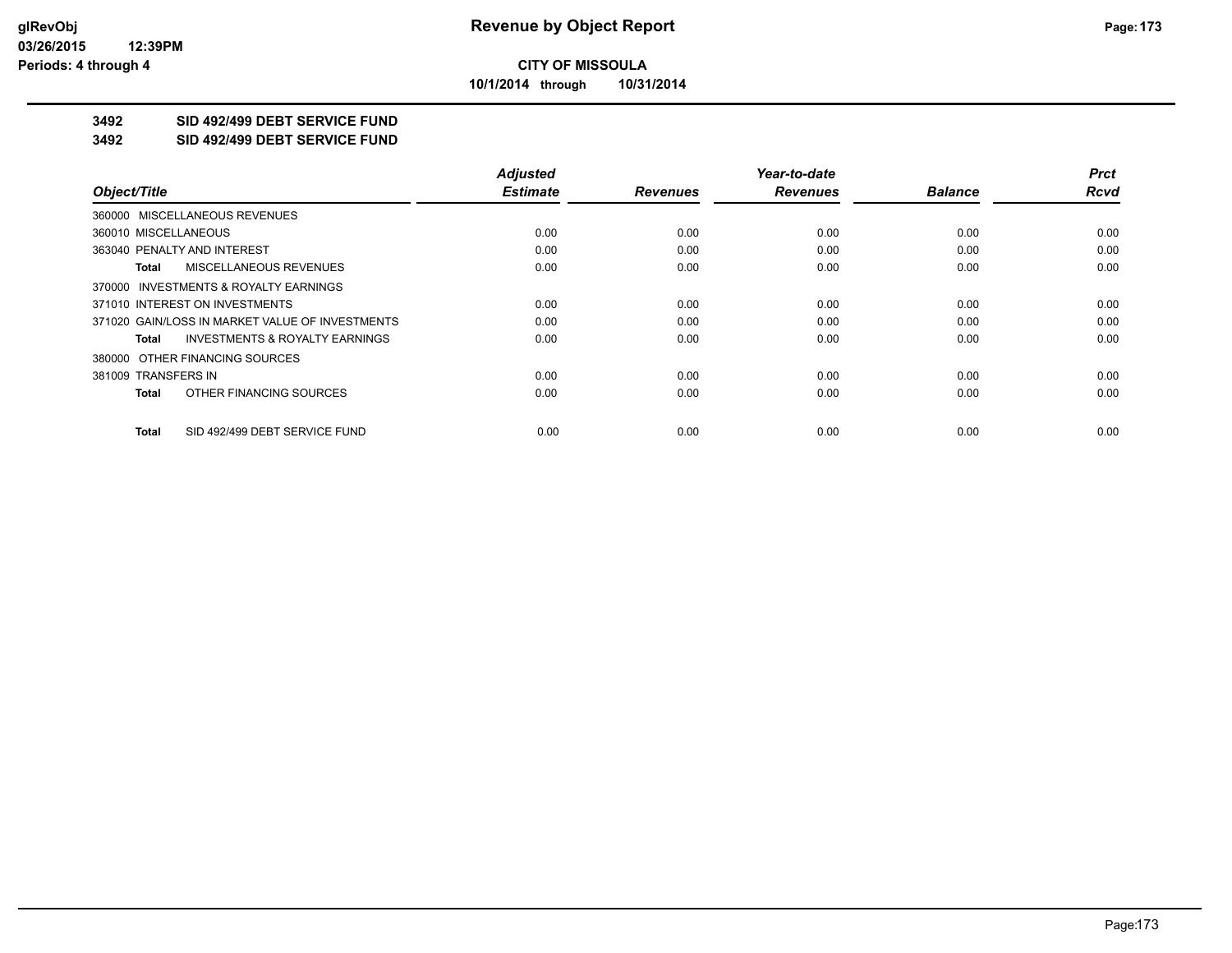**10/1/2014 through 10/31/2014**

#### **3492 SID 492/499 DEBT SERVICE FUND**

| Object/Title                                       | <b>Adjusted</b><br><b>Estimate</b> | <b>Revenues</b> | Year-to-date<br><b>Revenues</b> | <b>Balance</b> | <b>Prct</b><br><b>Rcvd</b> |
|----------------------------------------------------|------------------------------------|-----------------|---------------------------------|----------------|----------------------------|
| 360000 MISCELLANEOUS REVENUES                      |                                    |                 |                                 |                |                            |
|                                                    |                                    |                 |                                 |                |                            |
| 360010 MISCELLANEOUS                               | 0.00                               | 0.00            | 0.00                            | 0.00           | 0.00                       |
| 363040 PENALTY AND INTEREST                        | 0.00                               | 0.00            | 0.00                            | 0.00           | 0.00                       |
| MISCELLANEOUS REVENUES<br>Total                    | 0.00                               | 0.00            | 0.00                            | 0.00           | 0.00                       |
| 370000 INVESTMENTS & ROYALTY EARNINGS              |                                    |                 |                                 |                |                            |
| 371010 INTEREST ON INVESTMENTS                     | 0.00                               | 0.00            | 0.00                            | 0.00           | 0.00                       |
| 371020 GAIN/LOSS IN MARKET VALUE OF INVESTMENT     | 0.00                               | 0.00            | 0.00                            | 0.00           | 0.00                       |
| <b>INVESTMENTS &amp; ROYALTY EARNINGS</b><br>Total | 0.00                               | 0.00            | 0.00                            | 0.00           | 0.00                       |
| 380000 OTHER FINANCING SOURCES                     |                                    |                 |                                 |                |                            |
| 381009 TRANSFERS IN                                | 0.00                               | 0.00            | 0.00                            | 0.00           | 0.00                       |
| OTHER FINANCING SOURCES<br><b>Total</b>            | 0.00                               | 0.00            | 0.00                            | 0.00           | 0.00                       |
| SID 492/499 DEBT SERVICE FUND<br><b>Total</b>      | 0.00                               | 0.00            | 0.00                            | 0.00           | 0.00                       |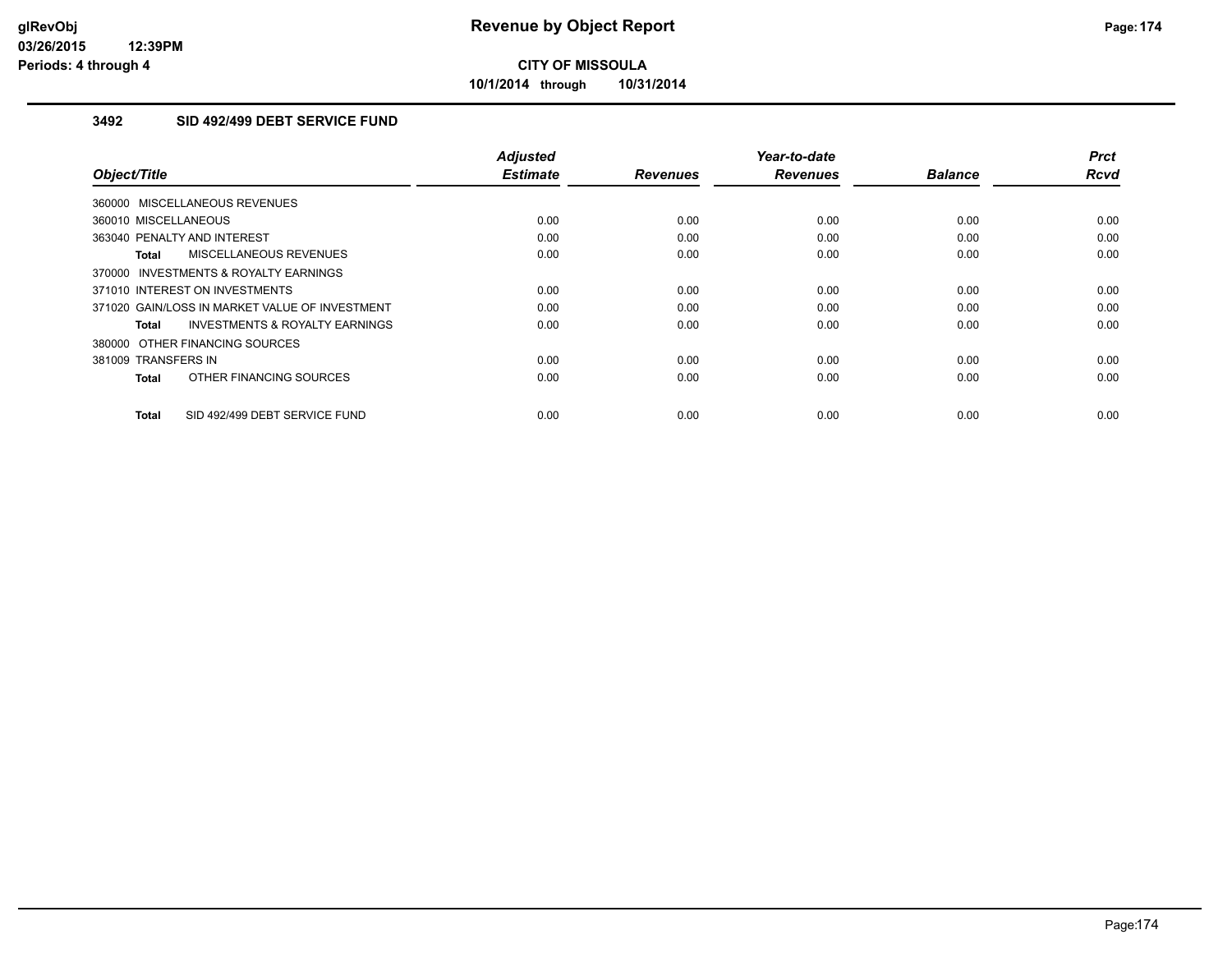**10/1/2014 through 10/31/2014**

### **3494 SID 494 DEBT SERVICE**

**3494 SID 494 DEBT SERVICE**

|                                                     | <b>Adjusted</b> |                 | Year-to-date    |                | <b>Prct</b> |
|-----------------------------------------------------|-----------------|-----------------|-----------------|----------------|-------------|
| Object/Title                                        | <b>Estimate</b> | <b>Revenues</b> | <b>Revenues</b> | <b>Balance</b> | <b>Rcvd</b> |
| TAXES/ASSESSMENTS<br>310000                         |                 |                 |                 |                |             |
| PENALTIES & INTEREST<br>312001                      | 0.00            | 0.00            | 0.00            | 0.00           | 0.00        |
| TAXES/ASSESSMENTS<br>Total                          | 0.00            | 0.00            | 0.00            | 0.00           | 0.00        |
| <b>MISCELLANEOUS REVENUES</b><br>360000             |                 |                 |                 |                |             |
| 360010 MISCELLANEOUS                                | 0.00            | 0.00            | 0.00            | 0.00           | 0.00        |
| 363020 PROPERTY ASSESSMENTS                         | 0.00            | 0.00            | 0.00            | 0.00           | 0.00        |
| 363021 PAYOFF PRINCIPAL ASSESSMENTS                 | 0.00            | 0.00            | 0.00            | 0.00           | 0.00        |
| 363022 BOND INTEREST ASSESSMENTS                    | 0.00            | 0.00            | 0.00            | 0.00           | 0.00        |
| 363040 PENALTY AND INTEREST                         | 0.00            | 0.00            | 0.00            | 0.00           | 0.00        |
| MISCELLANEOUS REVENUES<br>Total                     | 0.00            | 0.00            | 0.00            | 0.00           | 0.00        |
| <b>INVESTMENTS &amp; ROYALTY EARNINGS</b><br>370000 |                 |                 |                 |                |             |
| 371010 INTEREST ON INVESTMENTS                      | 0.00            | 0.00            | 0.00            | 0.00           | 0.00        |
| 371020 GAIN/LOSS IN MARKET VALUE OF INVESTMENTS     | 0.00            | 0.00            | 0.00            | 0.00           | 0.00        |
| <b>INVESTMENTS &amp; ROYALTY EARNINGS</b><br>Total  | 0.00            | 0.00            | 0.00            | 0.00           | 0.00        |
| OTHER FINANCING SOURCES<br>380000                   |                 |                 |                 |                |             |
| 381009 TRANSFERS IN                                 | 0.00            | 0.00            | 0.00            | 0.00           | 0.00        |
| OTHER FINANCING SOURCES<br><b>Total</b>             | 0.00            | 0.00            | 0.00            | 0.00           | 0.00        |
| SID 494 DEBT SERVICE<br><b>Total</b>                | 0.00            | 0.00            | 0.00            | 0.00           | 0.00        |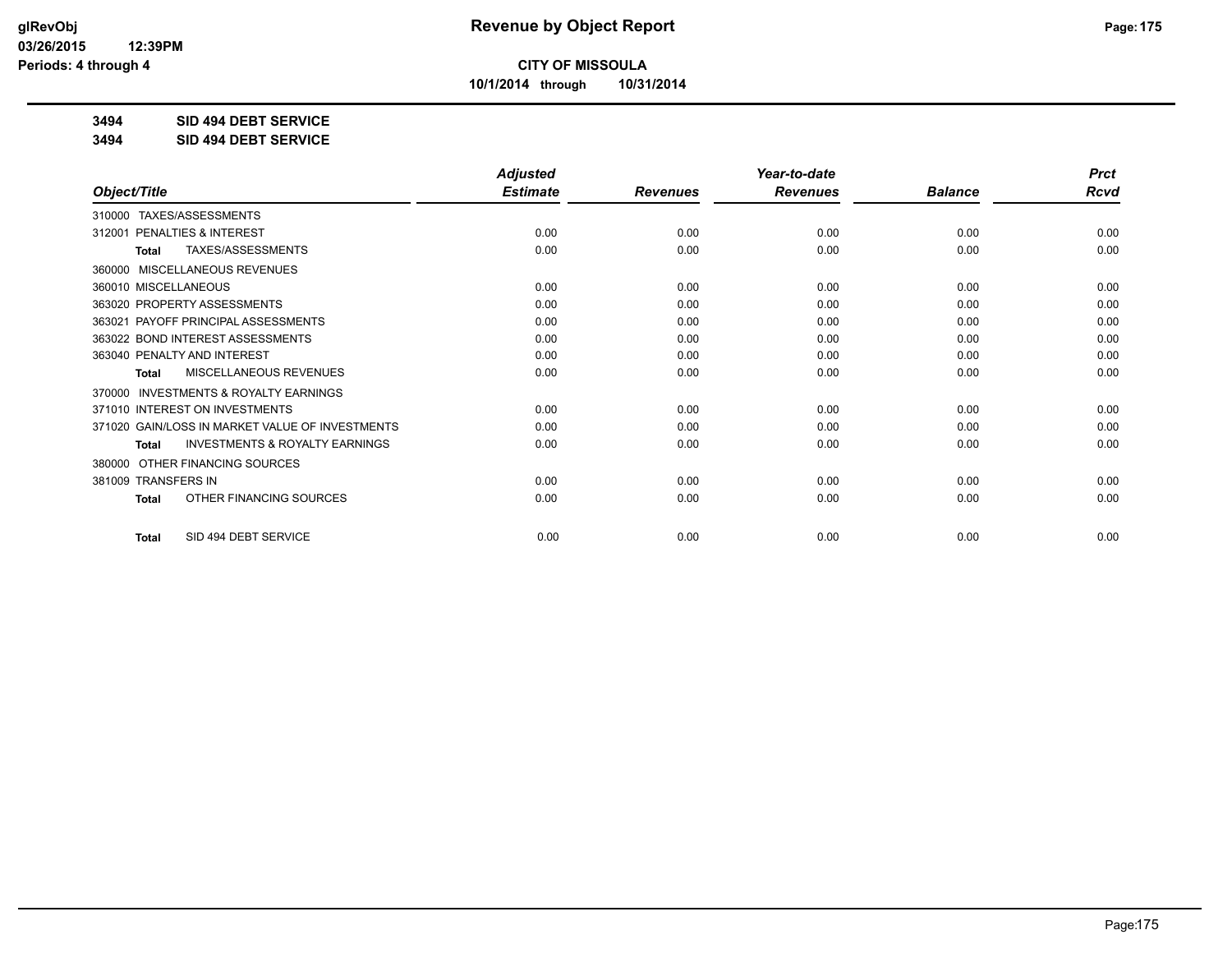**10/1/2014 through 10/31/2014**

#### **3494 SID 494 DEBT SERVICE**

|                                                           | <b>Adjusted</b> |                 | Year-to-date    |                | <b>Prct</b> |
|-----------------------------------------------------------|-----------------|-----------------|-----------------|----------------|-------------|
| Object/Title                                              | <b>Estimate</b> | <b>Revenues</b> | <b>Revenues</b> | <b>Balance</b> | <b>Rcvd</b> |
| 310000 TAXES/ASSESSMENTS                                  |                 |                 |                 |                |             |
| PENALTIES & INTEREST<br>312001                            | 0.00            | 0.00            | 0.00            | 0.00           | 0.00        |
| TAXES/ASSESSMENTS<br><b>Total</b>                         | 0.00            | 0.00            | 0.00            | 0.00           | 0.00        |
| 360000 MISCELLANEOUS REVENUES                             |                 |                 |                 |                |             |
| 360010 MISCELLANEOUS                                      | 0.00            | 0.00            | 0.00            | 0.00           | 0.00        |
| 363020 PROPERTY ASSESSMENTS                               | 0.00            | 0.00            | 0.00            | 0.00           | 0.00        |
| 363021 PAYOFF PRINCIPAL ASSESSMENTS                       | 0.00            | 0.00            | 0.00            | 0.00           | 0.00        |
| 363022 BOND INTEREST ASSESSMENTS                          | 0.00            | 0.00            | 0.00            | 0.00           | 0.00        |
| 363040 PENALTY AND INTEREST                               | 0.00            | 0.00            | 0.00            | 0.00           | 0.00        |
| MISCELLANEOUS REVENUES<br><b>Total</b>                    | 0.00            | 0.00            | 0.00            | 0.00           | 0.00        |
| 370000 INVESTMENTS & ROYALTY EARNINGS                     |                 |                 |                 |                |             |
| 371010 INTEREST ON INVESTMENTS                            | 0.00            | 0.00            | 0.00            | 0.00           | 0.00        |
| 371020 GAIN/LOSS IN MARKET VALUE OF INVESTMENT            | 0.00            | 0.00            | 0.00            | 0.00           | 0.00        |
| <b>INVESTMENTS &amp; ROYALTY EARNINGS</b><br><b>Total</b> | 0.00            | 0.00            | 0.00            | 0.00           | 0.00        |
| 380000 OTHER FINANCING SOURCES                            |                 |                 |                 |                |             |
| 381009 TRANSFERS IN                                       | 0.00            | 0.00            | 0.00            | 0.00           | 0.00        |
| OTHER FINANCING SOURCES<br><b>Total</b>                   | 0.00            | 0.00            | 0.00            | 0.00           | 0.00        |
| SID 494 DEBT SERVICE<br><b>Total</b>                      | 0.00            | 0.00            | 0.00            | 0.00           | 0.00        |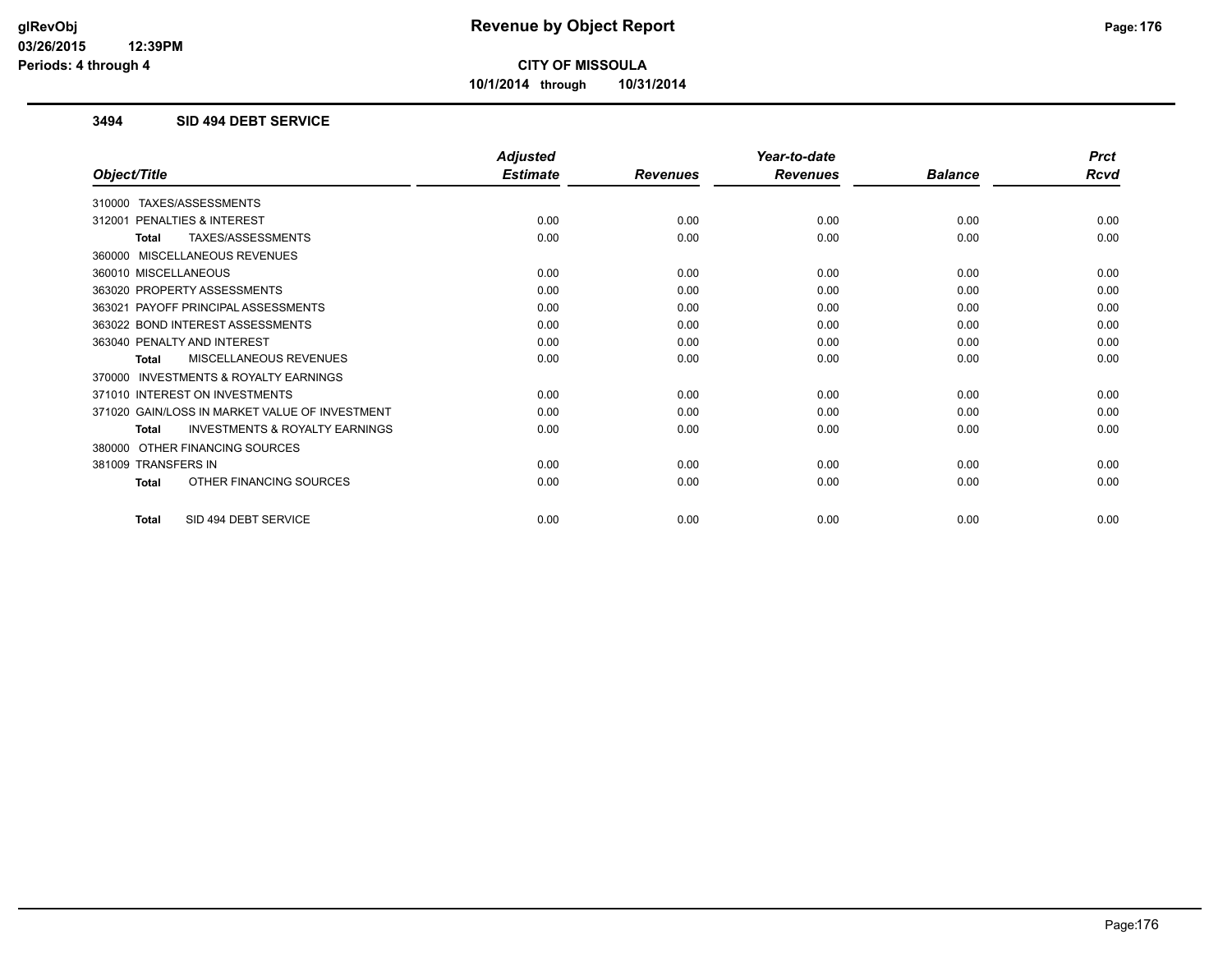**10/1/2014 through 10/31/2014**

#### **3495 SID 495 DEBT SERVICE FUND**

**3495 SID 495 DEBT SERVICE FUND**

|                                                           | <b>Adjusted</b> |                 | Year-to-date    |                | <b>Prct</b> |
|-----------------------------------------------------------|-----------------|-----------------|-----------------|----------------|-------------|
| Object/Title                                              | <b>Estimate</b> | <b>Revenues</b> | <b>Revenues</b> | <b>Balance</b> | <b>Rcvd</b> |
| 310000 TAXES/ASSESSMENTS                                  |                 |                 |                 |                |             |
| PENALTIES & INTEREST<br>312001                            | 0.00            | 0.00            | 0.00            | 0.00           | 0.00        |
| <b>TAXES/ASSESSMENTS</b><br><b>Total</b>                  | 0.00            | 0.00            | 0.00            | 0.00           | 0.00        |
| MISCELLANEOUS REVENUES<br>360000                          |                 |                 |                 |                |             |
| 360010 MISCELLANEOUS                                      | 0.00            | 0.00            | 0.00            | 0.00           | 0.00        |
| 363020 PROPERTY ASSESSMENTS                               | 0.00            | 0.00            | 0.00            | 0.00           | 0.00        |
| 363021 PAYOFF PRINCIPAL ASSESSMENTS                       | 0.00            | 0.00            | 0.00            | 0.00           | 0.00        |
| 363022 BOND INTEREST ASSESSMENTS                          | 0.00            | 0.00            | 0.00            | 0.00           | 0.00        |
| 363040 PENALTY AND INTEREST                               | 0.00            | 0.00            | 0.00            | 0.00           | 0.00        |
| MISCELLANEOUS REVENUES<br>Total                           | 0.00            | 0.00            | 0.00            | 0.00           | 0.00        |
| INVESTMENTS & ROYALTY EARNINGS<br>370000                  |                 |                 |                 |                |             |
| 371010 INTEREST ON INVESTMENTS                            | 0.00            | 0.00            | 0.00            | 0.00           | 0.00        |
| 371020 GAIN/LOSS IN MARKET VALUE OF INVESTMENTS           | 0.00            | 0.00            | 0.00            | 0.00           | 0.00        |
| <b>INVESTMENTS &amp; ROYALTY EARNINGS</b><br><b>Total</b> | 0.00            | 0.00            | 0.00            | 0.00           | 0.00        |
| OTHER FINANCING SOURCES<br>380000                         |                 |                 |                 |                |             |
| 381009 TRANSFERS IN                                       | 0.00            | 0.00            | 0.00            | 0.00           | 0.00        |
| OTHER FINANCING SOURCES<br><b>Total</b>                   | 0.00            | 0.00            | 0.00            | 0.00           | 0.00        |
| SID 495 DEBT SERVICE FUND<br><b>Total</b>                 | 0.00            | 0.00            | 0.00            | 0.00           | 0.00        |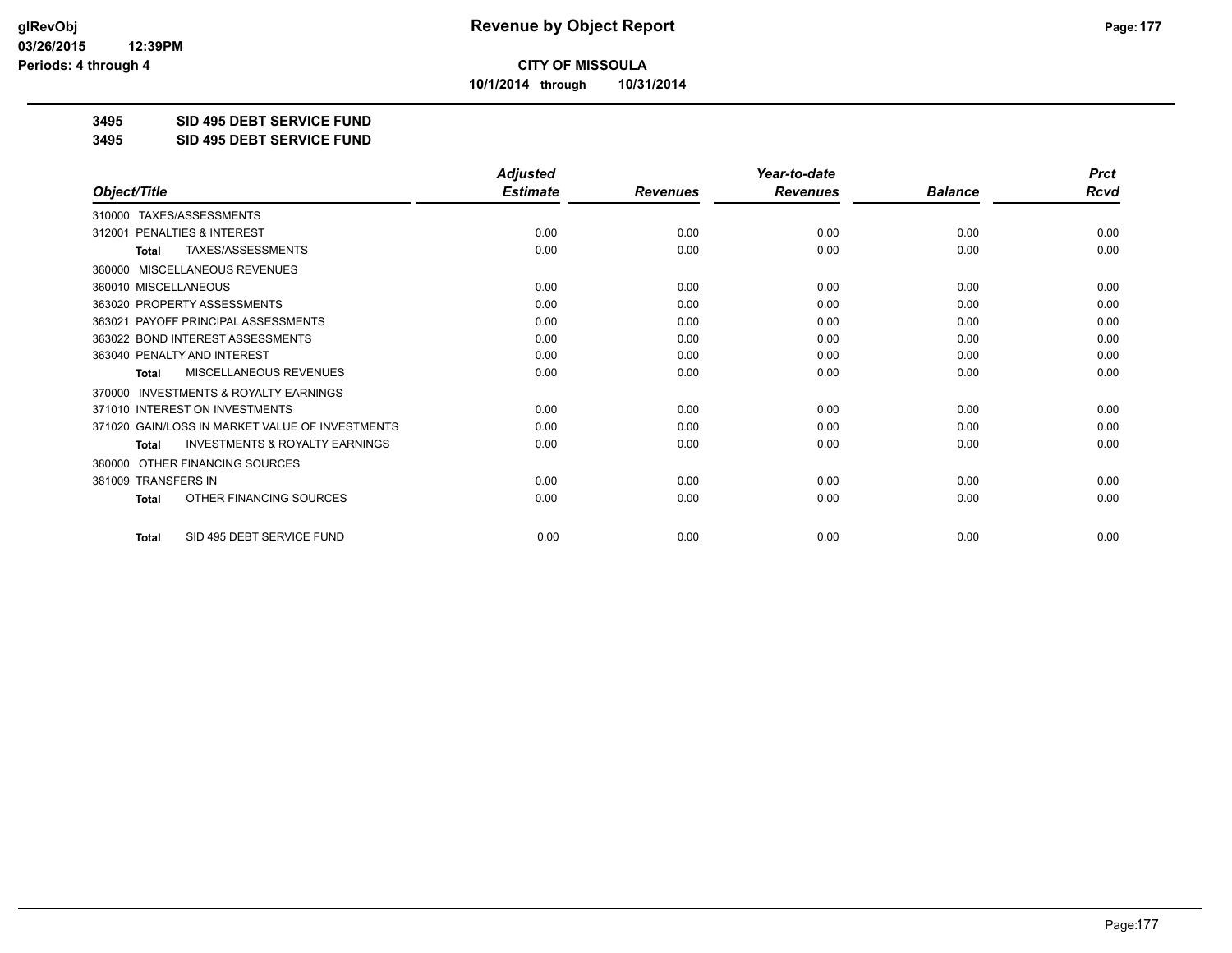**10/1/2014 through 10/31/2014**

#### **3495 SID 495 DEBT SERVICE FUND**

|                                                           | <b>Adjusted</b> |                 | Year-to-date    |                | <b>Prct</b> |
|-----------------------------------------------------------|-----------------|-----------------|-----------------|----------------|-------------|
| Object/Title                                              | <b>Estimate</b> | <b>Revenues</b> | <b>Revenues</b> | <b>Balance</b> | <b>Rcvd</b> |
| 310000 TAXES/ASSESSMENTS                                  |                 |                 |                 |                |             |
| PENALTIES & INTEREST<br>312001                            | 0.00            | 0.00            | 0.00            | 0.00           | 0.00        |
| TAXES/ASSESSMENTS<br><b>Total</b>                         | 0.00            | 0.00            | 0.00            | 0.00           | 0.00        |
| 360000 MISCELLANEOUS REVENUES                             |                 |                 |                 |                |             |
| 360010 MISCELLANEOUS                                      | 0.00            | 0.00            | 0.00            | 0.00           | 0.00        |
| 363020 PROPERTY ASSESSMENTS                               | 0.00            | 0.00            | 0.00            | 0.00           | 0.00        |
| 363021 PAYOFF PRINCIPAL ASSESSMENTS                       | 0.00            | 0.00            | 0.00            | 0.00           | 0.00        |
| 363022 BOND INTEREST ASSESSMENTS                          | 0.00            | 0.00            | 0.00            | 0.00           | 0.00        |
| 363040 PENALTY AND INTEREST                               | 0.00            | 0.00            | 0.00            | 0.00           | 0.00        |
| MISCELLANEOUS REVENUES<br><b>Total</b>                    | 0.00            | 0.00            | 0.00            | 0.00           | 0.00        |
| <b>INVESTMENTS &amp; ROYALTY EARNINGS</b><br>370000       |                 |                 |                 |                |             |
| 371010 INTEREST ON INVESTMENTS                            | 0.00            | 0.00            | 0.00            | 0.00           | 0.00        |
| 371020 GAIN/LOSS IN MARKET VALUE OF INVESTMENT            | 0.00            | 0.00            | 0.00            | 0.00           | 0.00        |
| <b>INVESTMENTS &amp; ROYALTY EARNINGS</b><br><b>Total</b> | 0.00            | 0.00            | 0.00            | 0.00           | 0.00        |
| OTHER FINANCING SOURCES<br>380000                         |                 |                 |                 |                |             |
| 381009 TRANSFERS IN                                       | 0.00            | 0.00            | 0.00            | 0.00           | 0.00        |
| OTHER FINANCING SOURCES<br><b>Total</b>                   | 0.00            | 0.00            | 0.00            | 0.00           | 0.00        |
| SID 495 DEBT SERVICE FUND<br><b>Total</b>                 | 0.00            | 0.00            | 0.00            | 0.00           | 0.00        |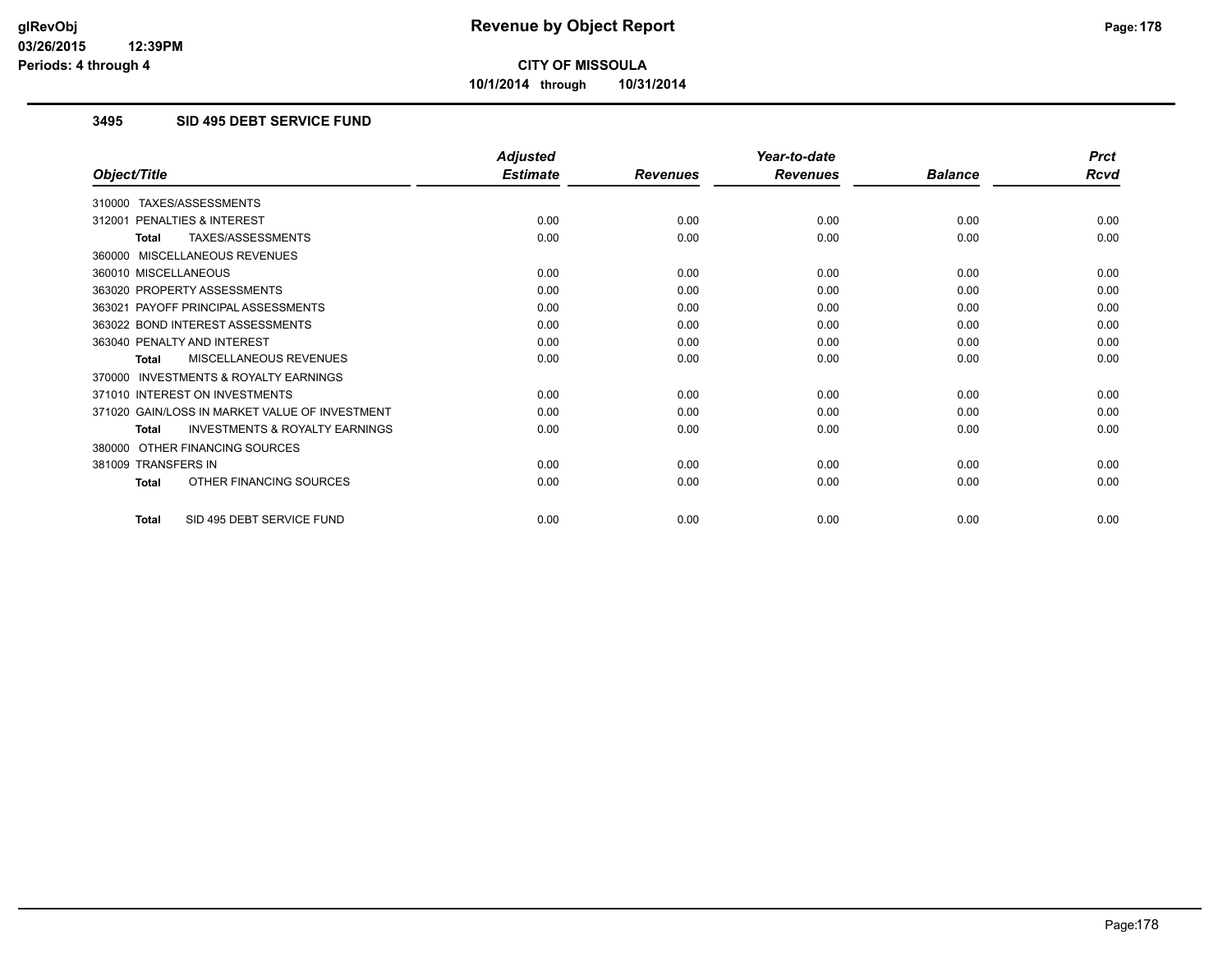**10/1/2014 through 10/31/2014**

**3496 SID 496 DEBT SERVICE FUND**

**3496 SID 496 DEBT SERVICE FUND**

|                                                           | <b>Adjusted</b> |                 | Year-to-date    |                | <b>Prct</b> |
|-----------------------------------------------------------|-----------------|-----------------|-----------------|----------------|-------------|
| Object/Title                                              | <b>Estimate</b> | <b>Revenues</b> | <b>Revenues</b> | <b>Balance</b> | <b>Rcvd</b> |
| 310000 TAXES/ASSESSMENTS                                  |                 |                 |                 |                |             |
| 312001 PENALTIES & INTEREST                               | 0.00            | 0.00            | 0.00            | 0.00           | 0.00        |
| <b>TAXES/ASSESSMENTS</b><br><b>Total</b>                  | 0.00            | 0.00            | 0.00            | 0.00           | 0.00        |
| MISCELLANEOUS REVENUES<br>360000                          |                 |                 |                 |                |             |
| 360010 MISCELLANEOUS                                      | 0.00            | 0.00            | 0.00            | 0.00           | 0.00        |
| 363020 PROPERTY ASSESSMENTS                               | 0.00            | 0.00            | 0.00            | 0.00           | 0.00        |
| 363021 PAYOFF PRINCIPAL ASSESSMENTS                       | 0.00            | 0.00            | 0.00            | 0.00           | 0.00        |
| 363022 BOND INTEREST ASSESSMENTS                          | 0.00            | 0.00            | 0.00            | 0.00           | 0.00        |
| 363040 PENALTY AND INTEREST                               | 0.00            | 0.00            | 0.00            | 0.00           | 0.00        |
| MISCELLANEOUS REVENUES<br><b>Total</b>                    | 0.00            | 0.00            | 0.00            | 0.00           | 0.00        |
| <b>INVESTMENTS &amp; ROYALTY EARNINGS</b><br>370000       |                 |                 |                 |                |             |
| 371010 INTEREST ON INVESTMENTS                            | 0.00            | 0.00            | 0.00            | 0.00           | 0.00        |
| 371020 GAIN/LOSS IN MARKET VALUE OF INVESTMENTS           | 0.00            | 0.00            | 0.00            | 0.00           | 0.00        |
| <b>INVESTMENTS &amp; ROYALTY EARNINGS</b><br><b>Total</b> | 0.00            | 0.00            | 0.00            | 0.00           | 0.00        |
| OTHER FINANCING SOURCES<br>380000                         |                 |                 |                 |                |             |
| 381009 TRANSFERS IN                                       | 0.00            | 0.00            | 0.00            | 0.00           | 0.00        |
| OTHER FINANCING SOURCES<br><b>Total</b>                   | 0.00            | 0.00            | 0.00            | 0.00           | 0.00        |
| SID 496 DEBT SERVICE FUND<br><b>Total</b>                 | 0.00            | 0.00            | 0.00            | 0.00           | 0.00        |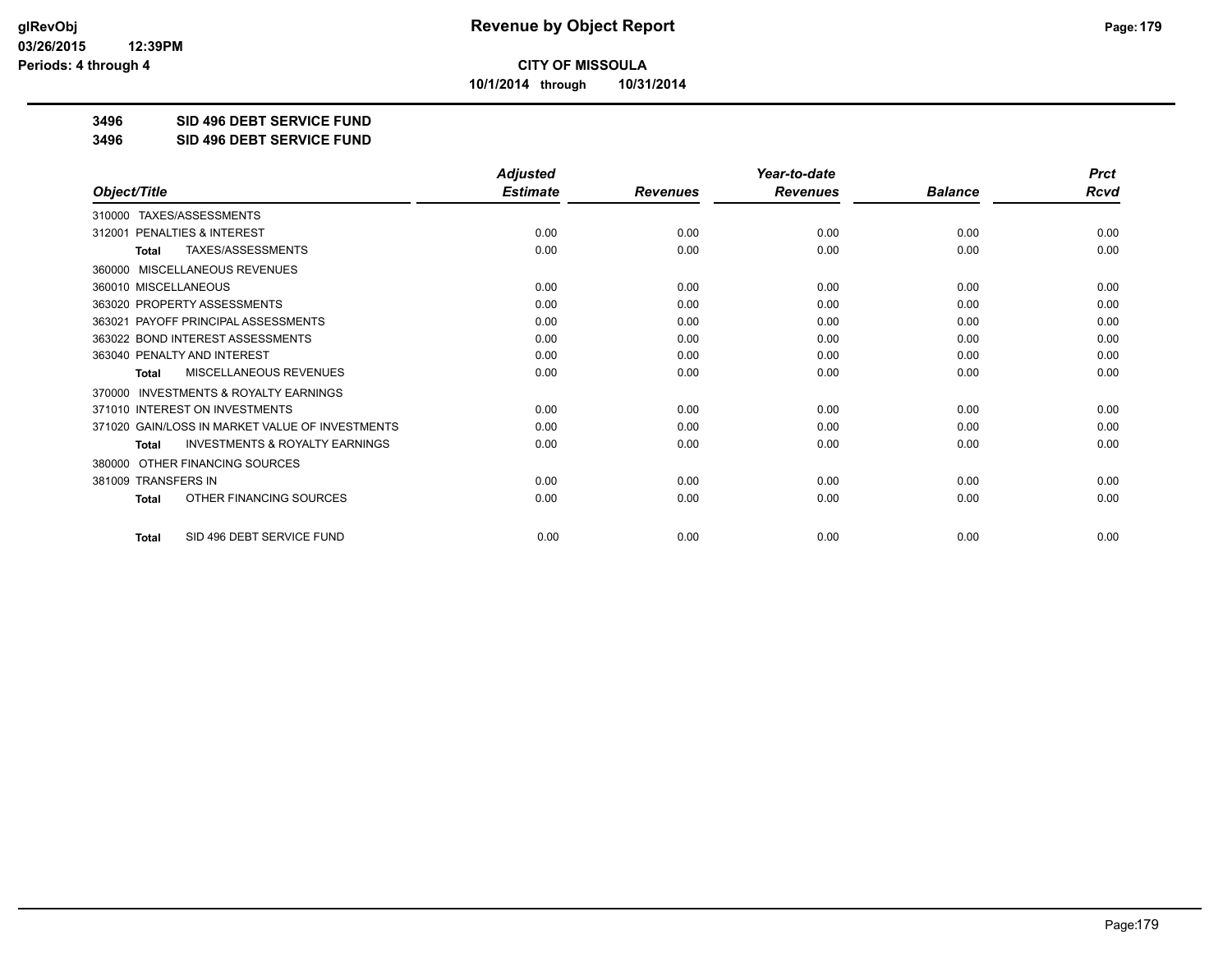**10/1/2014 through 10/31/2014**

#### **3496 SID 496 DEBT SERVICE FUND**

|                                                           | <b>Adjusted</b> |                 | Year-to-date    |                | <b>Prct</b> |
|-----------------------------------------------------------|-----------------|-----------------|-----------------|----------------|-------------|
| Object/Title                                              | <b>Estimate</b> | <b>Revenues</b> | <b>Revenues</b> | <b>Balance</b> | <b>Rcvd</b> |
| 310000 TAXES/ASSESSMENTS                                  |                 |                 |                 |                |             |
| PENALTIES & INTEREST<br>312001                            | 0.00            | 0.00            | 0.00            | 0.00           | 0.00        |
| TAXES/ASSESSMENTS<br><b>Total</b>                         | 0.00            | 0.00            | 0.00            | 0.00           | 0.00        |
| 360000 MISCELLANEOUS REVENUES                             |                 |                 |                 |                |             |
| 360010 MISCELLANEOUS                                      | 0.00            | 0.00            | 0.00            | 0.00           | 0.00        |
| 363020 PROPERTY ASSESSMENTS                               | 0.00            | 0.00            | 0.00            | 0.00           | 0.00        |
| 363021 PAYOFF PRINCIPAL ASSESSMENTS                       | 0.00            | 0.00            | 0.00            | 0.00           | 0.00        |
| 363022 BOND INTEREST ASSESSMENTS                          | 0.00            | 0.00            | 0.00            | 0.00           | 0.00        |
| 363040 PENALTY AND INTEREST                               | 0.00            | 0.00            | 0.00            | 0.00           | 0.00        |
| MISCELLANEOUS REVENUES<br><b>Total</b>                    | 0.00            | 0.00            | 0.00            | 0.00           | 0.00        |
| <b>INVESTMENTS &amp; ROYALTY EARNINGS</b><br>370000       |                 |                 |                 |                |             |
| 371010 INTEREST ON INVESTMENTS                            | 0.00            | 0.00            | 0.00            | 0.00           | 0.00        |
| 371020 GAIN/LOSS IN MARKET VALUE OF INVESTMENT            | 0.00            | 0.00            | 0.00            | 0.00           | 0.00        |
| <b>INVESTMENTS &amp; ROYALTY EARNINGS</b><br><b>Total</b> | 0.00            | 0.00            | 0.00            | 0.00           | 0.00        |
| OTHER FINANCING SOURCES<br>380000                         |                 |                 |                 |                |             |
| 381009 TRANSFERS IN                                       | 0.00            | 0.00            | 0.00            | 0.00           | 0.00        |
| OTHER FINANCING SOURCES<br><b>Total</b>                   | 0.00            | 0.00            | 0.00            | 0.00           | 0.00        |
| SID 496 DEBT SERVICE FUND<br><b>Total</b>                 | 0.00            | 0.00            | 0.00            | 0.00           | 0.00        |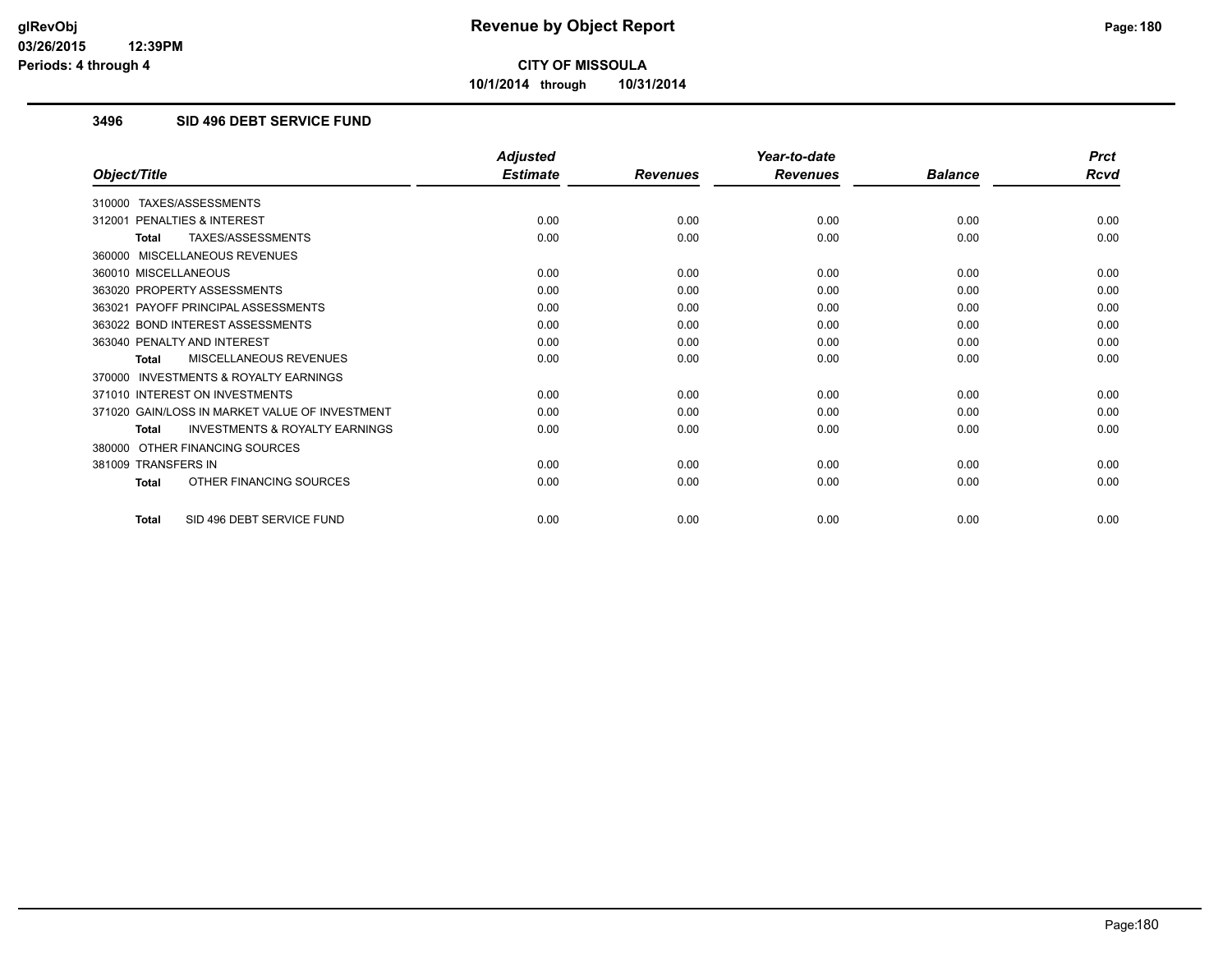**10/1/2014 through 10/31/2014**

#### **3497 SID 497 DEBT SERVICE FUND**

**3497 SID 497 DEBT SERVICE FUND**

|                                                           | <b>Adjusted</b> |                 | Year-to-date    |                | <b>Prct</b> |
|-----------------------------------------------------------|-----------------|-----------------|-----------------|----------------|-------------|
| Object/Title                                              | <b>Estimate</b> | <b>Revenues</b> | <b>Revenues</b> | <b>Balance</b> | Rcvd        |
| TAXES/ASSESSMENTS<br>310000                               |                 |                 |                 |                |             |
| 312001 PENALTIES & INTEREST                               | 0.00            | 0.00            | 0.00            | 0.00           | 0.00        |
| TAXES/ASSESSMENTS<br><b>Total</b>                         | 0.00            | 0.00            | 0.00            | 0.00           | 0.00        |
| MISCELLANEOUS REVENUES<br>360000                          |                 |                 |                 |                |             |
| 360010 MISCELLANEOUS                                      | 0.00            | 0.00            | 0.00            | 0.00           | 0.00        |
| 363020 PROPERTY ASSESSMENTS                               | 0.00            | 0.00            | 0.00            | 0.00           | 0.00        |
| 363021 PAYOFF PRINCIPAL ASSESSMENTS                       | 0.00            | 0.00            | 0.00            | 0.00           | 0.00        |
| 363022 BOND INTEREST ASSESSMENTS                          | 0.00            | 0.00            | 0.00            | 0.00           | 0.00        |
| 363040 PENALTY AND INTEREST                               | 0.00            | 0.00            | 0.00            | 0.00           | 0.00        |
| MISCELLANEOUS REVENUES<br><b>Total</b>                    | 0.00            | 0.00            | 0.00            | 0.00           | 0.00        |
| <b>INVESTMENTS &amp; ROYALTY EARNINGS</b><br>370000       |                 |                 |                 |                |             |
| 371010 INTEREST ON INVESTMENTS                            | 0.00            | 0.00            | 0.00            | 0.00           | 0.00        |
| 371020 GAIN/LOSS IN MARKET VALUE OF INVESTMENTS           | 0.00            | 0.00            | 0.00            | 0.00           | 0.00        |
| <b>INVESTMENTS &amp; ROYALTY EARNINGS</b><br><b>Total</b> | 0.00            | 0.00            | 0.00            | 0.00           | 0.00        |
| SID 497 DEBT SERVICE FUND<br><b>Total</b>                 | 0.00            | 0.00            | 0.00            | 0.00           | 0.00        |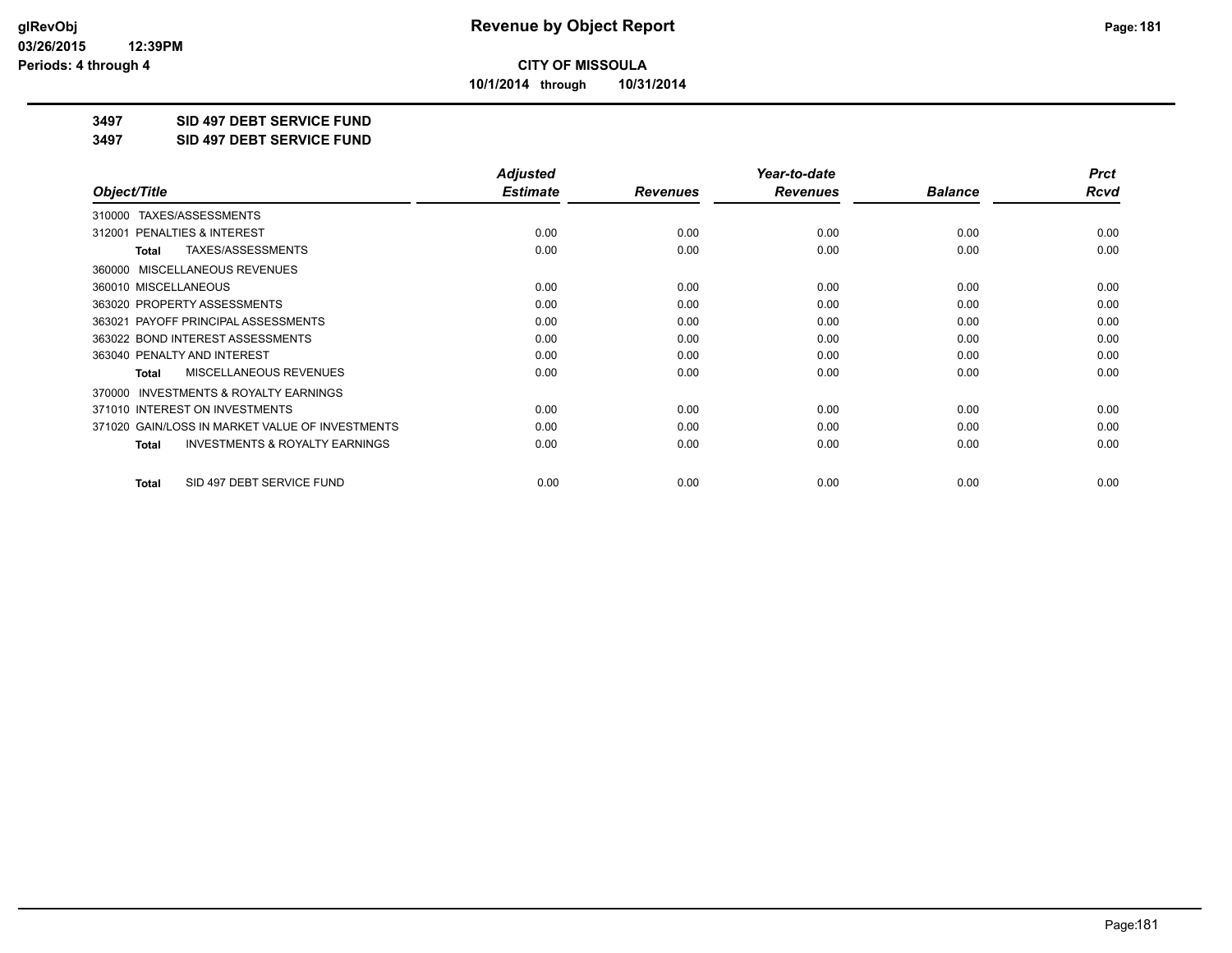**10/1/2014 through 10/31/2014**

### **3497 SID 497 DEBT SERVICE FUND**

|                                                           | <b>Adjusted</b> |                 | Year-to-date    |                | <b>Prct</b> |
|-----------------------------------------------------------|-----------------|-----------------|-----------------|----------------|-------------|
| Object/Title                                              | <b>Estimate</b> | <b>Revenues</b> | <b>Revenues</b> | <b>Balance</b> | <b>Rcvd</b> |
| 310000 TAXES/ASSESSMENTS                                  |                 |                 |                 |                |             |
| 312001 PENALTIES & INTEREST                               | 0.00            | 0.00            | 0.00            | 0.00           | 0.00        |
| TAXES/ASSESSMENTS<br><b>Total</b>                         | 0.00            | 0.00            | 0.00            | 0.00           | 0.00        |
| 360000 MISCELLANEOUS REVENUES                             |                 |                 |                 |                |             |
| 360010 MISCELLANEOUS                                      | 0.00            | 0.00            | 0.00            | 0.00           | 0.00        |
| 363020 PROPERTY ASSESSMENTS                               | 0.00            | 0.00            | 0.00            | 0.00           | 0.00        |
| 363021 PAYOFF PRINCIPAL ASSESSMENTS                       | 0.00            | 0.00            | 0.00            | 0.00           | 0.00        |
| 363022 BOND INTEREST ASSESSMENTS                          | 0.00            | 0.00            | 0.00            | 0.00           | 0.00        |
| 363040 PENALTY AND INTEREST                               | 0.00            | 0.00            | 0.00            | 0.00           | 0.00        |
| MISCELLANEOUS REVENUES<br>Total                           | 0.00            | 0.00            | 0.00            | 0.00           | 0.00        |
| <b>INVESTMENTS &amp; ROYALTY EARNINGS</b><br>370000       |                 |                 |                 |                |             |
| 371010 INTEREST ON INVESTMENTS                            | 0.00            | 0.00            | 0.00            | 0.00           | 0.00        |
| 371020 GAIN/LOSS IN MARKET VALUE OF INVESTMENT            | 0.00            | 0.00            | 0.00            | 0.00           | 0.00        |
| <b>INVESTMENTS &amp; ROYALTY EARNINGS</b><br><b>Total</b> | 0.00            | 0.00            | 0.00            | 0.00           | 0.00        |
| SID 497 DEBT SERVICE FUND<br><b>Total</b>                 | 0.00            | 0.00            | 0.00            | 0.00           | 0.00        |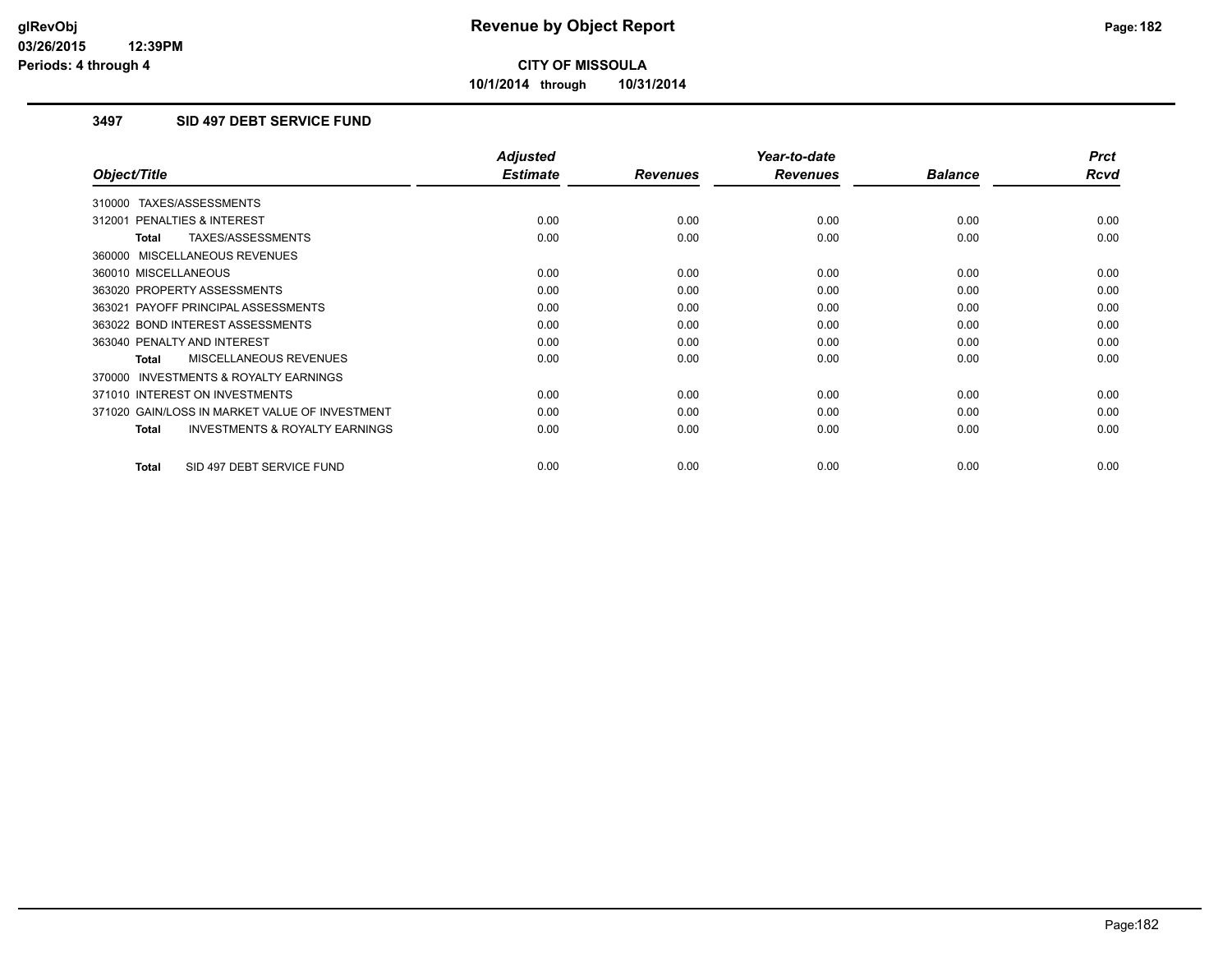**10/1/2014 through 10/31/2014**

#### **3498 SID 498 DEBT SERVICE FUND**

**3498 SID 498 DEBT SERVICE FUND**

|                                                           | <b>Adjusted</b> |                 | Year-to-date    |                | <b>Prct</b> |
|-----------------------------------------------------------|-----------------|-----------------|-----------------|----------------|-------------|
| Object/Title                                              | <b>Estimate</b> | <b>Revenues</b> | <b>Revenues</b> | <b>Balance</b> | Rcvd        |
| TAXES/ASSESSMENTS<br>310000                               |                 |                 |                 |                |             |
| PENALTIES & INTEREST<br>312001                            | 0.00            | 0.00            | 0.00            | 0.00           | 0.00        |
| TAXES/ASSESSMENTS<br><b>Total</b>                         | 0.00            | 0.00            | 0.00            | 0.00           | 0.00        |
| 360000 MISCELLANEOUS REVENUES                             |                 |                 |                 |                |             |
| 360010 MISCELLANEOUS                                      | 0.00            | 0.00            | 0.00            | 0.00           | 0.00        |
| 363020 PROPERTY ASSESSMENTS                               | 0.00            | 0.00            | 0.00            | 0.00           | 0.00        |
| PAYOFF PRINCIPAL ASSESSMENTS<br>363021                    | 0.00            | 0.00            | 0.00            | 0.00           | 0.00        |
| 363022 BOND INTEREST ASSESSMENTS                          | 0.00            | 0.00            | 0.00            | 0.00           | 0.00        |
| 363040 PENALTY AND INTEREST                               | 0.00            | 0.00            | 0.00            | 0.00           | 0.00        |
| MISCELLANEOUS REVENUES<br><b>Total</b>                    | 0.00            | 0.00            | 0.00            | 0.00           | 0.00        |
| 370000 INVESTMENTS & ROYALTY EARNINGS                     |                 |                 |                 |                |             |
| 371010 INTEREST ON INVESTMENTS                            | 0.00            | 0.00            | 0.00            | 0.00           | 0.00        |
| 371020 GAIN/LOSS IN MARKET VALUE OF INVESTMENTS           | 0.00            | 0.00            | 0.00            | 0.00           | 0.00        |
| 371500 INTEREST ON INTERFUND LOAN                         | 0.00            | 0.00            | 0.00            | 0.00           | 0.00        |
| <b>INVESTMENTS &amp; ROYALTY EARNINGS</b><br><b>Total</b> | 0.00            | 0.00            | 0.00            | 0.00           | 0.00        |
| OTHER FINANCING SOURCES<br>380000                         |                 |                 |                 |                |             |
| 381009 TRANSFERS IN                                       | 0.00            | 0.00            | 0.00            | 0.00           | 0.00        |
| OTHER FINANCING SOURCES<br><b>Total</b>                   | 0.00            | 0.00            | 0.00            | 0.00           | 0.00        |
| SID 498 DEBT SERVICE FUND<br><b>Total</b>                 | 0.00            | 0.00            | 0.00            | 0.00           | 0.00        |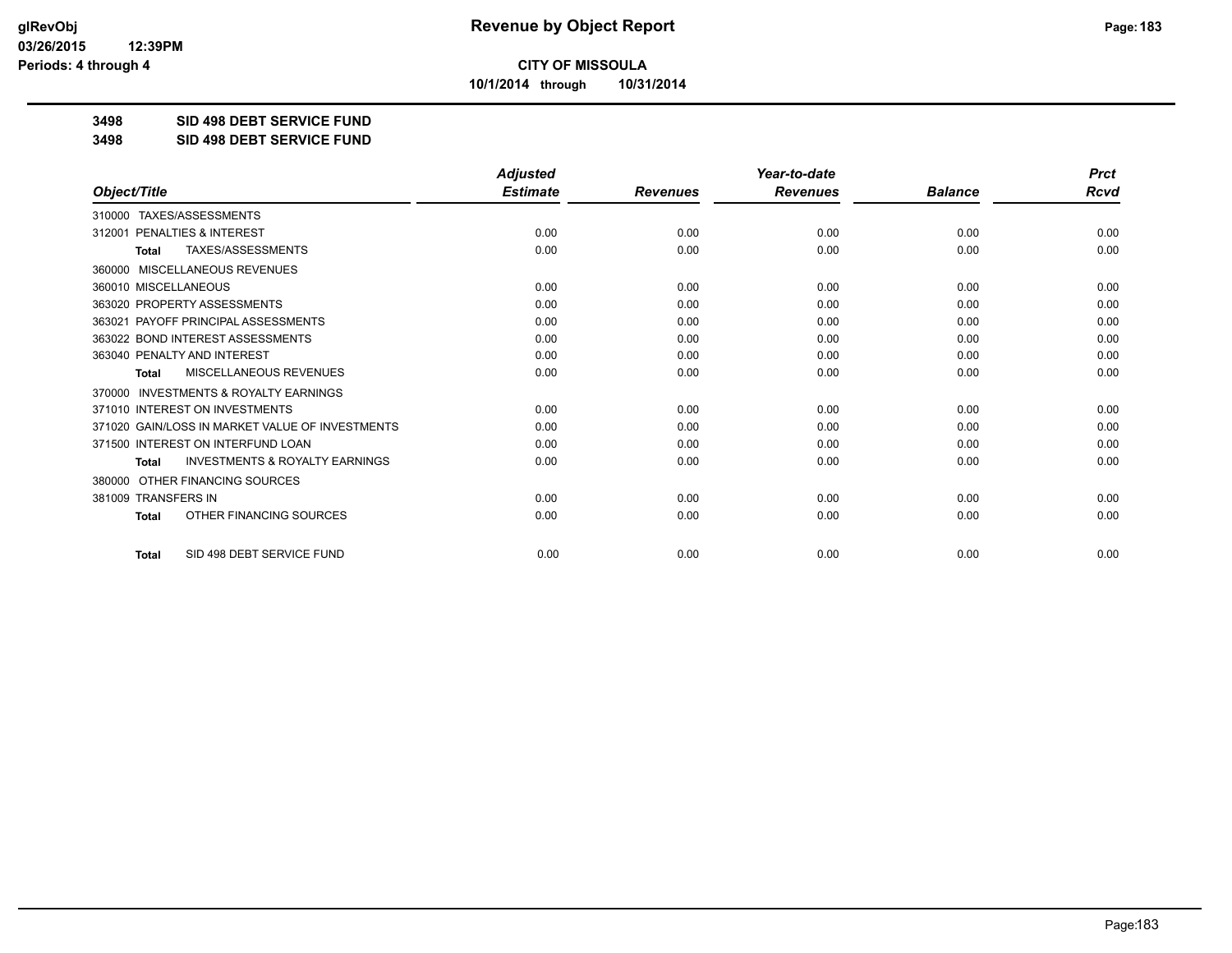**10/1/2014 through 10/31/2014**

### **3498 SID 498 DEBT SERVICE FUND**

|                                                           | <b>Adjusted</b> |                 | Year-to-date    |                | <b>Prct</b> |
|-----------------------------------------------------------|-----------------|-----------------|-----------------|----------------|-------------|
| Object/Title                                              | <b>Estimate</b> | <b>Revenues</b> | <b>Revenues</b> | <b>Balance</b> | Rcvd        |
| TAXES/ASSESSMENTS<br>310000                               |                 |                 |                 |                |             |
| <b>PENALTIES &amp; INTEREST</b><br>312001                 | 0.00            | 0.00            | 0.00            | 0.00           | 0.00        |
| TAXES/ASSESSMENTS<br><b>Total</b>                         | 0.00            | 0.00            | 0.00            | 0.00           | 0.00        |
| 360000 MISCELLANEOUS REVENUES                             |                 |                 |                 |                |             |
| 360010 MISCELLANEOUS                                      | 0.00            | 0.00            | 0.00            | 0.00           | 0.00        |
| 363020 PROPERTY ASSESSMENTS                               | 0.00            | 0.00            | 0.00            | 0.00           | 0.00        |
| 363021 PAYOFF PRINCIPAL ASSESSMENTS                       | 0.00            | 0.00            | 0.00            | 0.00           | 0.00        |
| 363022 BOND INTEREST ASSESSMENTS                          | 0.00            | 0.00            | 0.00            | 0.00           | 0.00        |
| 363040 PENALTY AND INTEREST                               | 0.00            | 0.00            | 0.00            | 0.00           | 0.00        |
| MISCELLANEOUS REVENUES<br><b>Total</b>                    | 0.00            | 0.00            | 0.00            | 0.00           | 0.00        |
| <b>INVESTMENTS &amp; ROYALTY EARNINGS</b><br>370000       |                 |                 |                 |                |             |
| 371010 INTEREST ON INVESTMENTS                            | 0.00            | 0.00            | 0.00            | 0.00           | 0.00        |
| 371020 GAIN/LOSS IN MARKET VALUE OF INVESTMENT            | 0.00            | 0.00            | 0.00            | 0.00           | 0.00        |
| 371500 INTEREST ON INTERFUND LOAN                         | 0.00            | 0.00            | 0.00            | 0.00           | 0.00        |
| <b>INVESTMENTS &amp; ROYALTY EARNINGS</b><br><b>Total</b> | 0.00            | 0.00            | 0.00            | 0.00           | 0.00        |
| OTHER FINANCING SOURCES<br>380000                         |                 |                 |                 |                |             |
| 381009 TRANSFERS IN                                       | 0.00            | 0.00            | 0.00            | 0.00           | 0.00        |
| OTHER FINANCING SOURCES<br><b>Total</b>                   | 0.00            | 0.00            | 0.00            | 0.00           | 0.00        |
| SID 498 DEBT SERVICE FUND<br><b>Total</b>                 | 0.00            | 0.00            | 0.00            | 0.00           | 0.00        |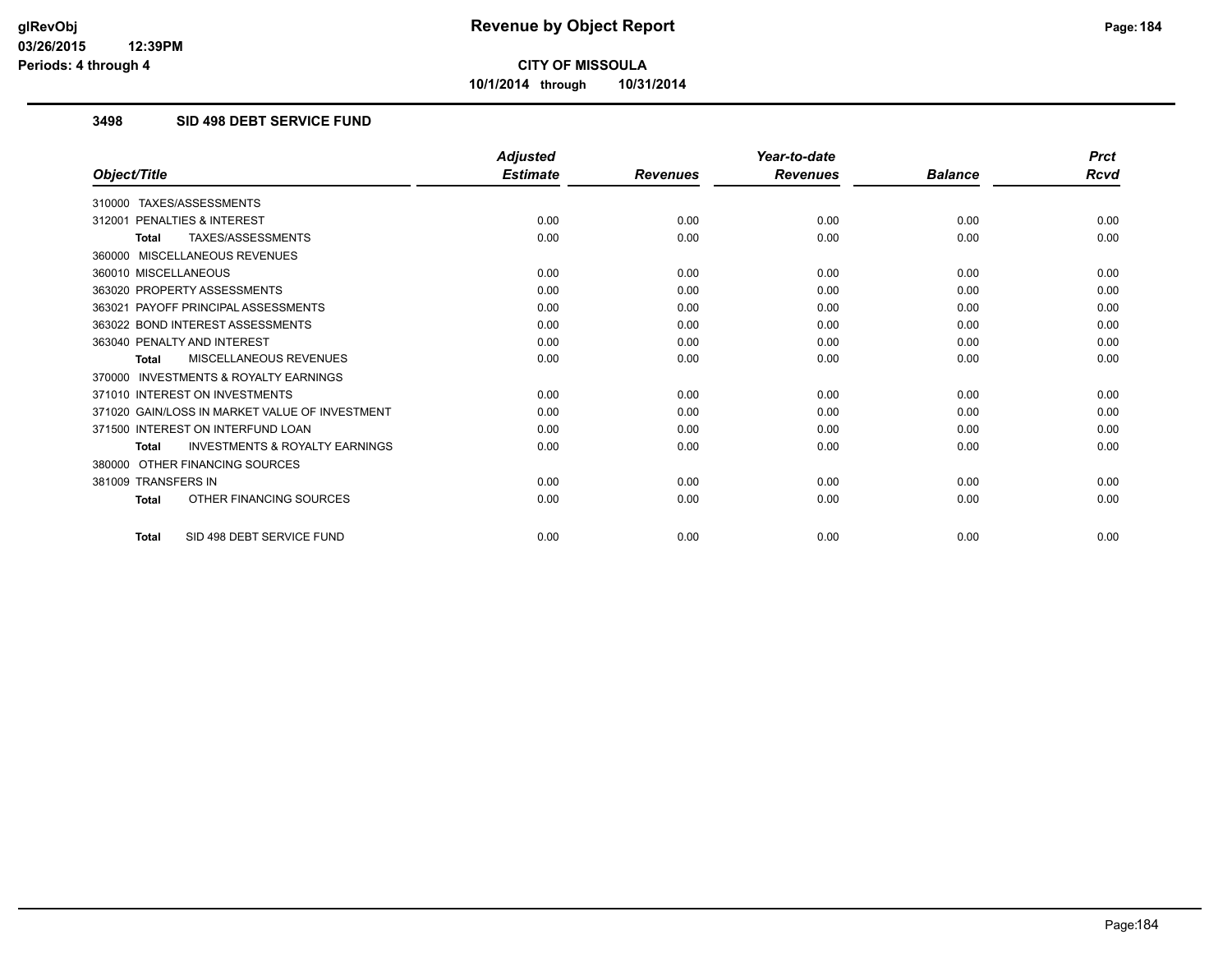**10/1/2014 through 10/31/2014**

#### **3500 SID 500 DEBT SERVICE FUND**

**3500 SID 500 DEBT SERVICE FUND**

|                                                    | <b>Adjusted</b> |                 | Year-to-date    |                | <b>Prct</b> |
|----------------------------------------------------|-----------------|-----------------|-----------------|----------------|-------------|
| Object/Title                                       | <b>Estimate</b> | <b>Revenues</b> | <b>Revenues</b> | <b>Balance</b> | Rcvd        |
| TAXES/ASSESSMENTS<br>310000                        |                 |                 |                 |                |             |
| <b>PENALTIES &amp; INTEREST</b><br>312001          | 0.00            | 0.00            | 0.00            | 0.00           | 0.00        |
| TAXES/ASSESSMENTS<br><b>Total</b>                  | 0.00            | 0.00            | 0.00            | 0.00           | 0.00        |
| 360000 MISCELLANEOUS REVENUES                      |                 |                 |                 |                |             |
| 360010 MISCELLANEOUS                               | 0.00            | 0.00            | 0.00            | 0.00           | 0.00        |
| 363020 PROPERTY ASSESSMENTS                        | 0.00            | 0.00            | 0.00            | 0.00           | 0.00        |
| 363021 PAYOFF PRINCIPAL ASSESSMENTS                | 0.00            | 0.00            | 0.00            | 0.00           | 0.00        |
| 363022 BOND INTEREST ASSESSMENTS                   | 0.00            | 0.00            | 0.00            | 0.00           | 0.00        |
| 363040 PENALTY AND INTEREST                        | 0.00            | 0.00            | 0.00            | 0.00           | 0.00        |
| MISCELLANEOUS REVENUES<br><b>Total</b>             | 0.00            | 0.00            | 0.00            | 0.00           | 0.00        |
| 370000 INVESTMENTS & ROYALTY EARNINGS              |                 |                 |                 |                |             |
| 371010 INTEREST ON INVESTMENTS                     | 0.00            | 0.00            | 0.00            | 0.00           | 0.00        |
| 371020 GAIN/LOSS IN MARKET VALUE OF INVESTMENTS    | 0.00            | 0.00            | 0.00            | 0.00           | 0.00        |
| <b>INVESTMENTS &amp; ROYALTY EARNINGS</b><br>Total | 0.00            | 0.00            | 0.00            | 0.00           | 0.00        |
|                                                    |                 |                 |                 |                |             |
| SID 500 DEBT SERVICE FUND<br><b>Total</b>          | 0.00            | 0.00            | 0.00            | 0.00           | 0.00        |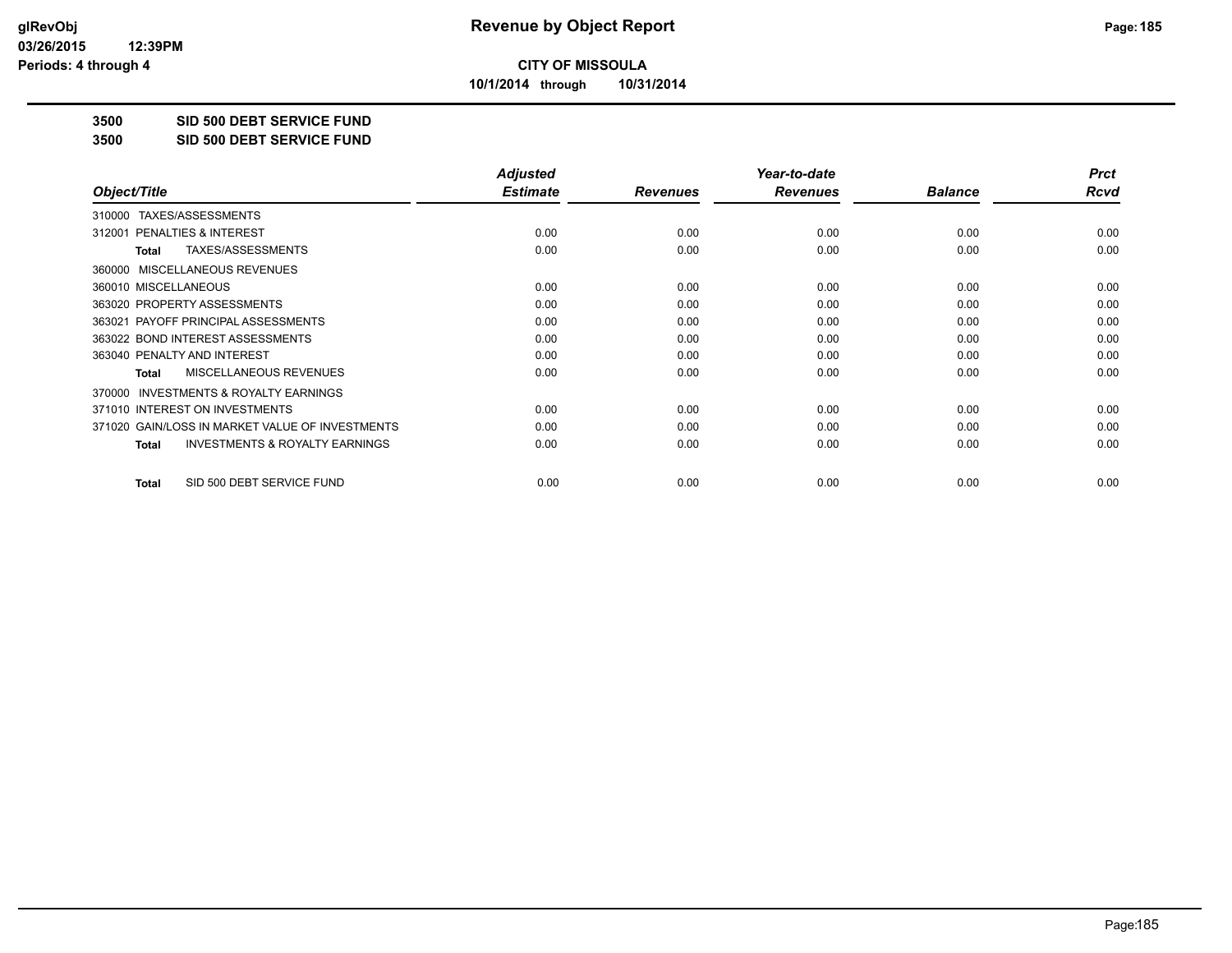**10/1/2014 through 10/31/2014**

### **3500 SID 500 DEBT SERVICE FUND**

|                                                           | <b>Adjusted</b> |                 | Year-to-date    |                | <b>Prct</b> |
|-----------------------------------------------------------|-----------------|-----------------|-----------------|----------------|-------------|
| Object/Title                                              | <b>Estimate</b> | <b>Revenues</b> | <b>Revenues</b> | <b>Balance</b> | <b>Rcvd</b> |
| 310000 TAXES/ASSESSMENTS                                  |                 |                 |                 |                |             |
| 312001 PENALTIES & INTEREST                               | 0.00            | 0.00            | 0.00            | 0.00           | 0.00        |
| TAXES/ASSESSMENTS<br><b>Total</b>                         | 0.00            | 0.00            | 0.00            | 0.00           | 0.00        |
| 360000 MISCELLANEOUS REVENUES                             |                 |                 |                 |                |             |
| 360010 MISCELLANEOUS                                      | 0.00            | 0.00            | 0.00            | 0.00           | 0.00        |
| 363020 PROPERTY ASSESSMENTS                               | 0.00            | 0.00            | 0.00            | 0.00           | 0.00        |
| 363021 PAYOFF PRINCIPAL ASSESSMENTS                       | 0.00            | 0.00            | 0.00            | 0.00           | 0.00        |
| 363022 BOND INTEREST ASSESSMENTS                          | 0.00            | 0.00            | 0.00            | 0.00           | 0.00        |
| 363040 PENALTY AND INTEREST                               | 0.00            | 0.00            | 0.00            | 0.00           | 0.00        |
| <b>MISCELLANEOUS REVENUES</b><br><b>Total</b>             | 0.00            | 0.00            | 0.00            | 0.00           | 0.00        |
| <b>INVESTMENTS &amp; ROYALTY EARNINGS</b><br>370000       |                 |                 |                 |                |             |
| 371010 INTEREST ON INVESTMENTS                            | 0.00            | 0.00            | 0.00            | 0.00           | 0.00        |
| 371020 GAIN/LOSS IN MARKET VALUE OF INVESTMENT            | 0.00            | 0.00            | 0.00            | 0.00           | 0.00        |
| <b>INVESTMENTS &amp; ROYALTY EARNINGS</b><br><b>Total</b> | 0.00            | 0.00            | 0.00            | 0.00           | 0.00        |
| SID 500 DEBT SERVICE FUND<br><b>Total</b>                 | 0.00            | 0.00            | 0.00            | 0.00           | 0.00        |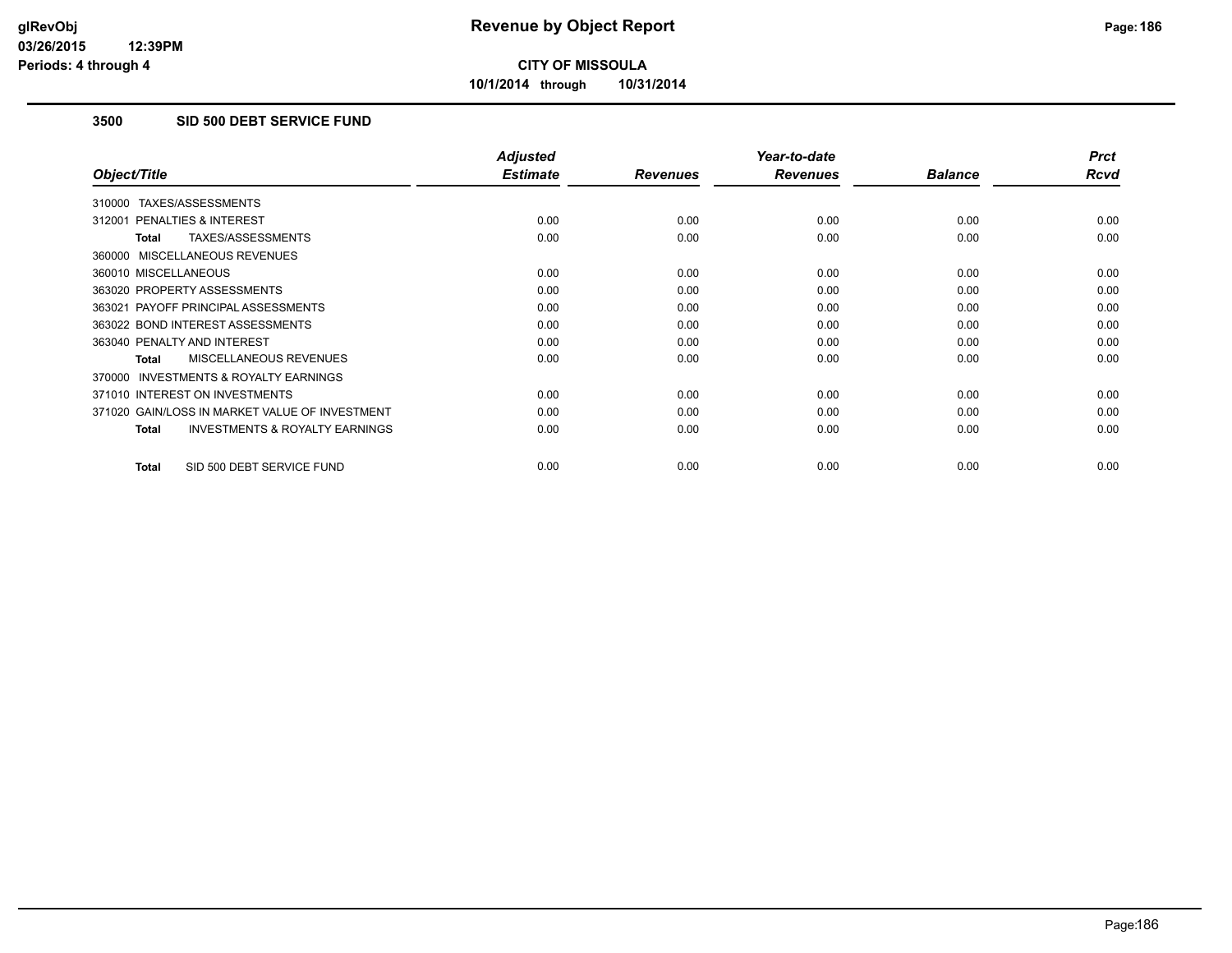**10/1/2014 through 10/31/2014**

### **3501 SID 501 DEBT SERVICE FUND**

**3501 SID 501 DEBT SERVICE FUND**

|                                                           | <b>Adjusted</b> |                 | Year-to-date    |                | <b>Prct</b> |
|-----------------------------------------------------------|-----------------|-----------------|-----------------|----------------|-------------|
| Object/Title                                              | <b>Estimate</b> | <b>Revenues</b> | <b>Revenues</b> | <b>Balance</b> | Rcvd        |
| TAXES/ASSESSMENTS<br>310000                               |                 |                 |                 |                |             |
| 312001 PENALTIES & INTEREST                               | 0.00            | 0.00            | 0.00            | 0.00           | 0.00        |
| TAXES/ASSESSMENTS<br><b>Total</b>                         | 0.00            | 0.00            | 0.00            | 0.00           | 0.00        |
| MISCELLANEOUS REVENUES<br>360000                          |                 |                 |                 |                |             |
| 360010 MISCELLANEOUS                                      | 0.00            | 0.00            | 0.00            | 0.00           | 0.00        |
| 363020 PROPERTY ASSESSMENTS                               | 0.00            | 0.00            | 0.00            | 0.00           | 0.00        |
| 363021 PAYOFF PRINCIPAL ASSESSMENTS                       | 0.00            | 0.00            | 0.00            | 0.00           | 0.00        |
| 363022 BOND INTEREST ASSESSMENTS                          | 0.00            | 0.00            | 0.00            | 0.00           | 0.00        |
| 363040 PENALTY AND INTEREST                               | 0.00            | 0.00            | 0.00            | 0.00           | 0.00        |
| MISCELLANEOUS REVENUES<br><b>Total</b>                    | 0.00            | 0.00            | 0.00            | 0.00           | 0.00        |
| <b>INVESTMENTS &amp; ROYALTY EARNINGS</b><br>370000       |                 |                 |                 |                |             |
| 371010 INTEREST ON INVESTMENTS                            | 0.00            | 0.00            | 0.00            | 0.00           | 0.00        |
| 371020 GAIN/LOSS IN MARKET VALUE OF INVESTMENTS           | 0.00            | 0.00            | 0.00            | 0.00           | 0.00        |
| <b>INVESTMENTS &amp; ROYALTY EARNINGS</b><br><b>Total</b> | 0.00            | 0.00            | 0.00            | 0.00           | 0.00        |
| SID 501 DEBT SERVICE FUND<br><b>Total</b>                 | 0.00            | 0.00            | 0.00            | 0.00           | 0.00        |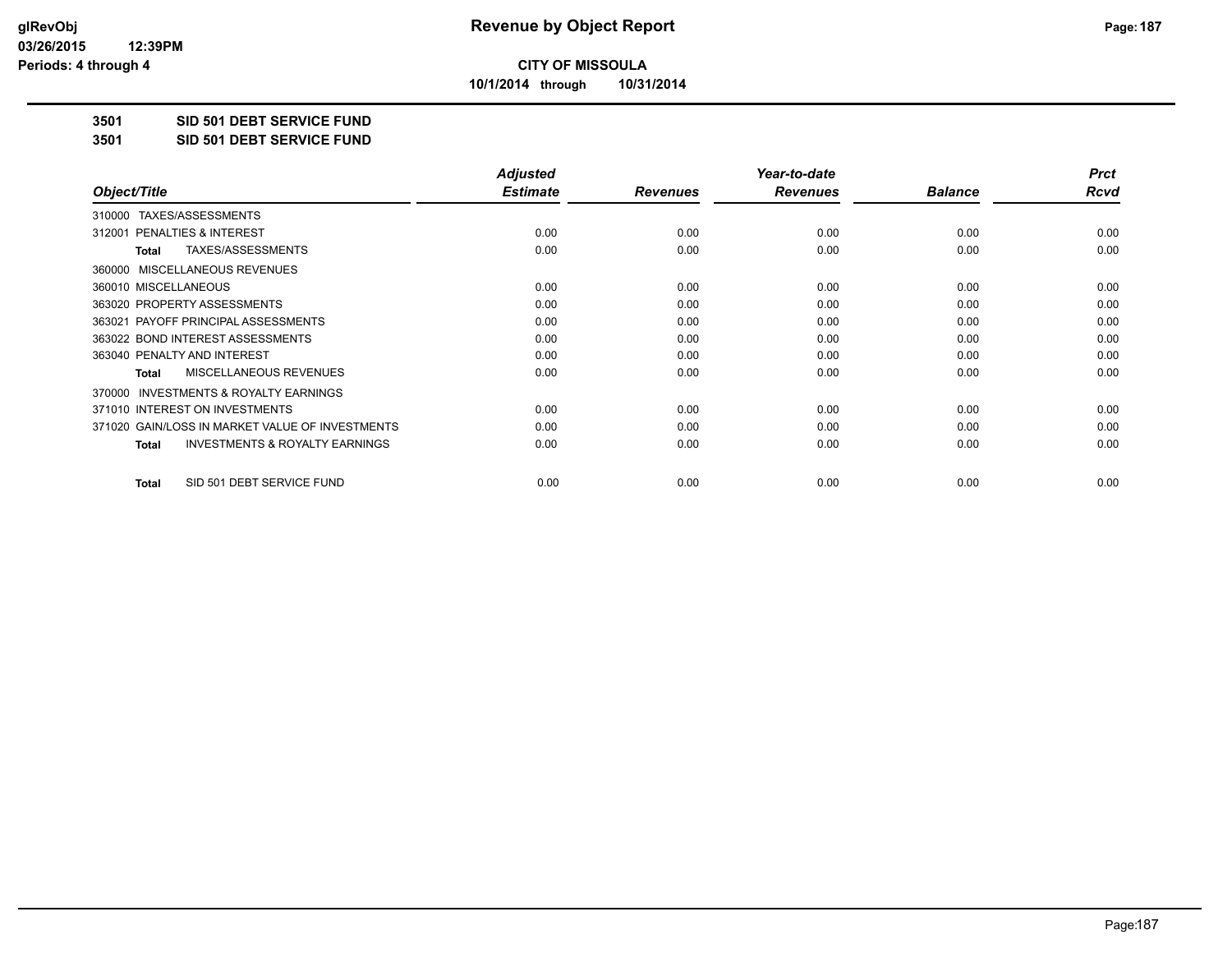**10/1/2014 through 10/31/2014**

### **3501 SID 501 DEBT SERVICE FUND**

|                                                           | <b>Adjusted</b> |                 | Year-to-date    |                | <b>Prct</b> |
|-----------------------------------------------------------|-----------------|-----------------|-----------------|----------------|-------------|
| Object/Title                                              | <b>Estimate</b> | <b>Revenues</b> | <b>Revenues</b> | <b>Balance</b> | <b>Rcvd</b> |
| 310000 TAXES/ASSESSMENTS                                  |                 |                 |                 |                |             |
| 312001 PENALTIES & INTEREST                               | 0.00            | 0.00            | 0.00            | 0.00           | 0.00        |
| <b>TAXES/ASSESSMENTS</b><br><b>Total</b>                  | 0.00            | 0.00            | 0.00            | 0.00           | 0.00        |
| 360000 MISCELLANEOUS REVENUES                             |                 |                 |                 |                |             |
| 360010 MISCELLANEOUS                                      | 0.00            | 0.00            | 0.00            | 0.00           | 0.00        |
| 363020 PROPERTY ASSESSMENTS                               | 0.00            | 0.00            | 0.00            | 0.00           | 0.00        |
| 363021 PAYOFF PRINCIPAL ASSESSMENTS                       | 0.00            | 0.00            | 0.00            | 0.00           | 0.00        |
| 363022 BOND INTEREST ASSESSMENTS                          | 0.00            | 0.00            | 0.00            | 0.00           | 0.00        |
| 363040 PENALTY AND INTEREST                               | 0.00            | 0.00            | 0.00            | 0.00           | 0.00        |
| MISCELLANEOUS REVENUES<br><b>Total</b>                    | 0.00            | 0.00            | 0.00            | 0.00           | 0.00        |
| <b>INVESTMENTS &amp; ROYALTY EARNINGS</b><br>370000       |                 |                 |                 |                |             |
| 371010 INTEREST ON INVESTMENTS                            | 0.00            | 0.00            | 0.00            | 0.00           | 0.00        |
| 371020 GAIN/LOSS IN MARKET VALUE OF INVESTMENT            | 0.00            | 0.00            | 0.00            | 0.00           | 0.00        |
| <b>INVESTMENTS &amp; ROYALTY EARNINGS</b><br><b>Total</b> | 0.00            | 0.00            | 0.00            | 0.00           | 0.00        |
| SID 501 DEBT SERVICE FUND<br><b>Total</b>                 | 0.00            | 0.00            | 0.00            | 0.00           | 0.00        |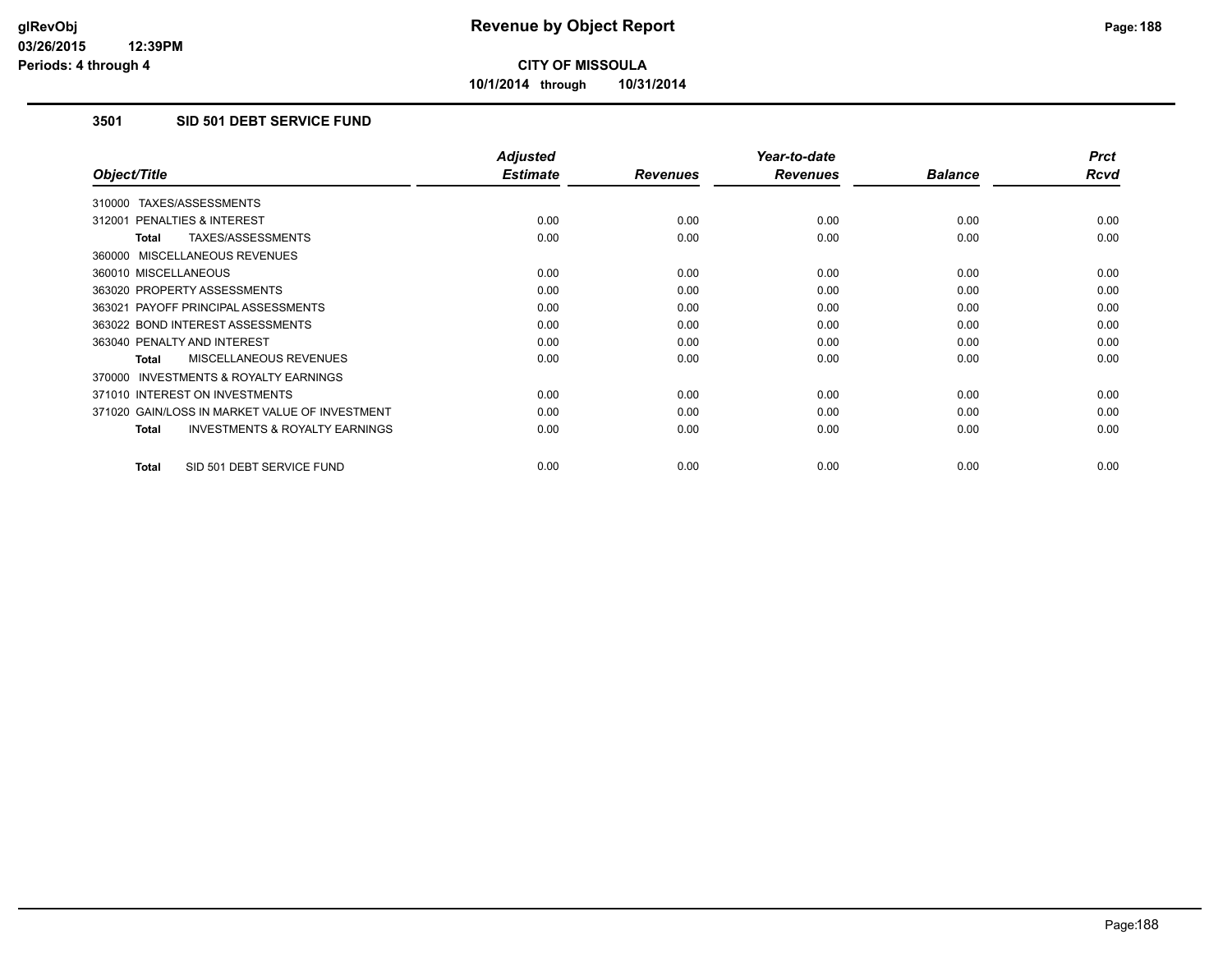**10/1/2014 through 10/31/2014**

### **3502 SID 502 DEBT SERVICE FUND**

**3502 SID 502 DEBT SERVICE FUND**

|                                                           | <b>Adjusted</b> |                 | Year-to-date    |                | <b>Prct</b> |
|-----------------------------------------------------------|-----------------|-----------------|-----------------|----------------|-------------|
| Object/Title                                              | <b>Estimate</b> | <b>Revenues</b> | <b>Revenues</b> | <b>Balance</b> | Rcvd        |
| TAXES/ASSESSMENTS<br>310000                               |                 |                 |                 |                |             |
| 312001 PENALTIES & INTEREST                               | 0.00            | 0.00            | 0.00            | 0.00           | 0.00        |
| TAXES/ASSESSMENTS<br><b>Total</b>                         | 0.00            | 0.00            | 0.00            | 0.00           | 0.00        |
| MISCELLANEOUS REVENUES<br>360000                          |                 |                 |                 |                |             |
| 360010 MISCELLANEOUS                                      | 0.00            | 0.00            | 0.00            | 0.00           | 0.00        |
| 363020 PROPERTY ASSESSMENTS                               | 0.00            | 0.00            | 0.00            | 0.00           | 0.00        |
| 363021 PAYOFF PRINCIPAL ASSESSMENTS                       | 0.00            | 0.00            | 0.00            | 0.00           | 0.00        |
| 363022 BOND INTEREST ASSESSMENTS                          | 0.00            | 0.00            | 0.00            | 0.00           | 0.00        |
| 363040 PENALTY AND INTEREST                               | 0.00            | 0.00            | 0.00            | 0.00           | 0.00        |
| MISCELLANEOUS REVENUES<br><b>Total</b>                    | 0.00            | 0.00            | 0.00            | 0.00           | 0.00        |
| <b>INVESTMENTS &amp; ROYALTY EARNINGS</b><br>370000       |                 |                 |                 |                |             |
| 371010 INTEREST ON INVESTMENTS                            | 0.00            | 0.00            | 0.00            | 0.00           | 0.00        |
| 371020 GAIN/LOSS IN MARKET VALUE OF INVESTMENTS           | 0.00            | 0.00            | 0.00            | 0.00           | 0.00        |
| <b>INVESTMENTS &amp; ROYALTY EARNINGS</b><br><b>Total</b> | 0.00            | 0.00            | 0.00            | 0.00           | 0.00        |
| SID 502 DEBT SERVICE FUND<br><b>Total</b>                 | 0.00            | 0.00            | 0.00            | 0.00           | 0.00        |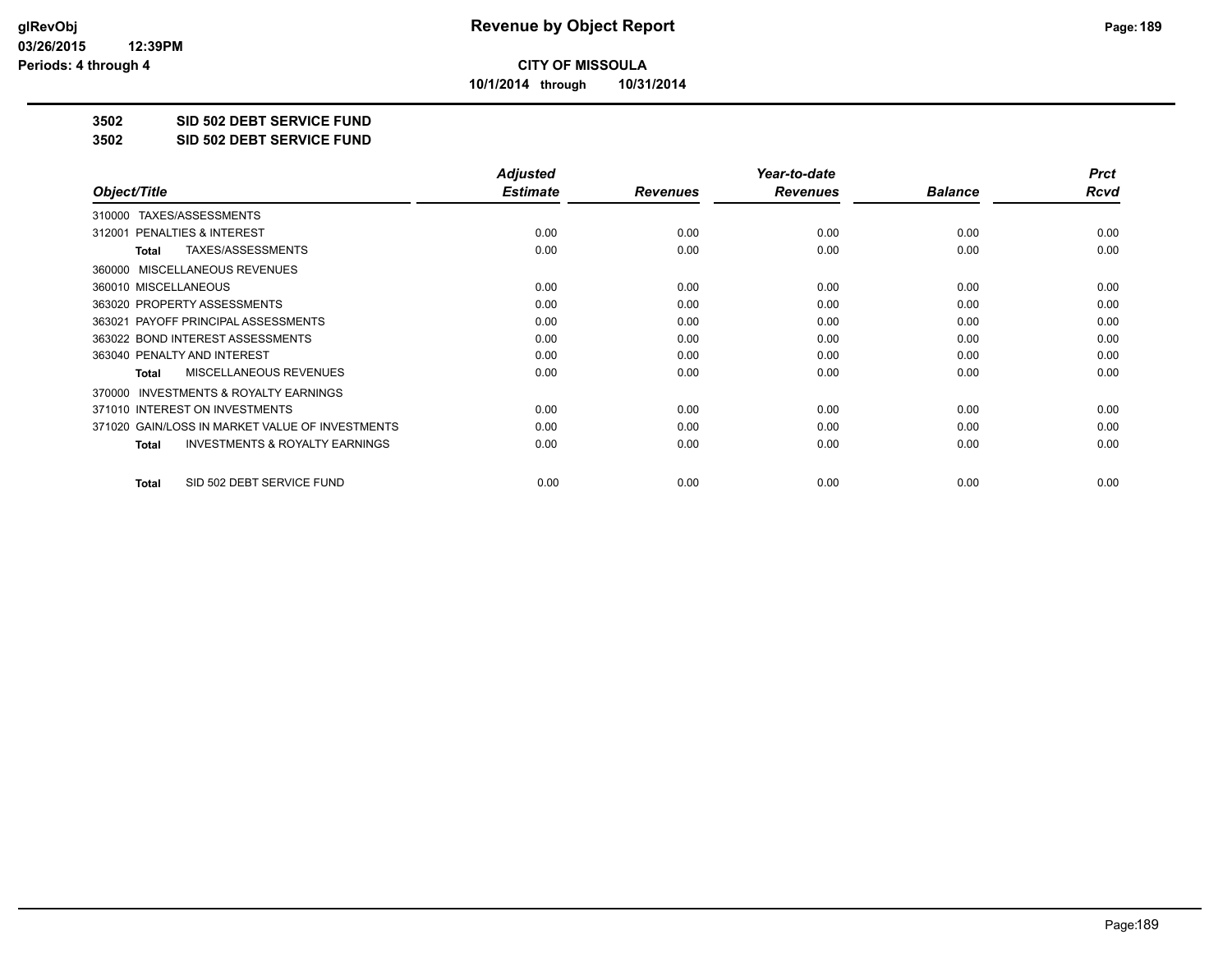**10/1/2014 through 10/31/2014**

### **3502 SID 502 DEBT SERVICE FUND**

|                                                           | <b>Adjusted</b> |                 | Year-to-date    |                | <b>Prct</b> |
|-----------------------------------------------------------|-----------------|-----------------|-----------------|----------------|-------------|
| Object/Title                                              | <b>Estimate</b> | <b>Revenues</b> | <b>Revenues</b> | <b>Balance</b> | <b>Rcvd</b> |
| 310000 TAXES/ASSESSMENTS                                  |                 |                 |                 |                |             |
| 312001 PENALTIES & INTEREST                               | 0.00            | 0.00            | 0.00            | 0.00           | 0.00        |
| TAXES/ASSESSMENTS<br><b>Total</b>                         | 0.00            | 0.00            | 0.00            | 0.00           | 0.00        |
| 360000 MISCELLANEOUS REVENUES                             |                 |                 |                 |                |             |
| 360010 MISCELLANEOUS                                      | 0.00            | 0.00            | 0.00            | 0.00           | 0.00        |
| 363020 PROPERTY ASSESSMENTS                               | 0.00            | 0.00            | 0.00            | 0.00           | 0.00        |
| 363021 PAYOFF PRINCIPAL ASSESSMENTS                       | 0.00            | 0.00            | 0.00            | 0.00           | 0.00        |
| 363022 BOND INTEREST ASSESSMENTS                          | 0.00            | 0.00            | 0.00            | 0.00           | 0.00        |
| 363040 PENALTY AND INTEREST                               | 0.00            | 0.00            | 0.00            | 0.00           | 0.00        |
| MISCELLANEOUS REVENUES<br>Total                           | 0.00            | 0.00            | 0.00            | 0.00           | 0.00        |
| <b>INVESTMENTS &amp; ROYALTY EARNINGS</b><br>370000       |                 |                 |                 |                |             |
| 371010 INTEREST ON INVESTMENTS                            | 0.00            | 0.00            | 0.00            | 0.00           | 0.00        |
| 371020 GAIN/LOSS IN MARKET VALUE OF INVESTMENT            | 0.00            | 0.00            | 0.00            | 0.00           | 0.00        |
| <b>INVESTMENTS &amp; ROYALTY EARNINGS</b><br><b>Total</b> | 0.00            | 0.00            | 0.00            | 0.00           | 0.00        |
| SID 502 DEBT SERVICE FUND<br><b>Total</b>                 | 0.00            | 0.00            | 0.00            | 0.00           | 0.00        |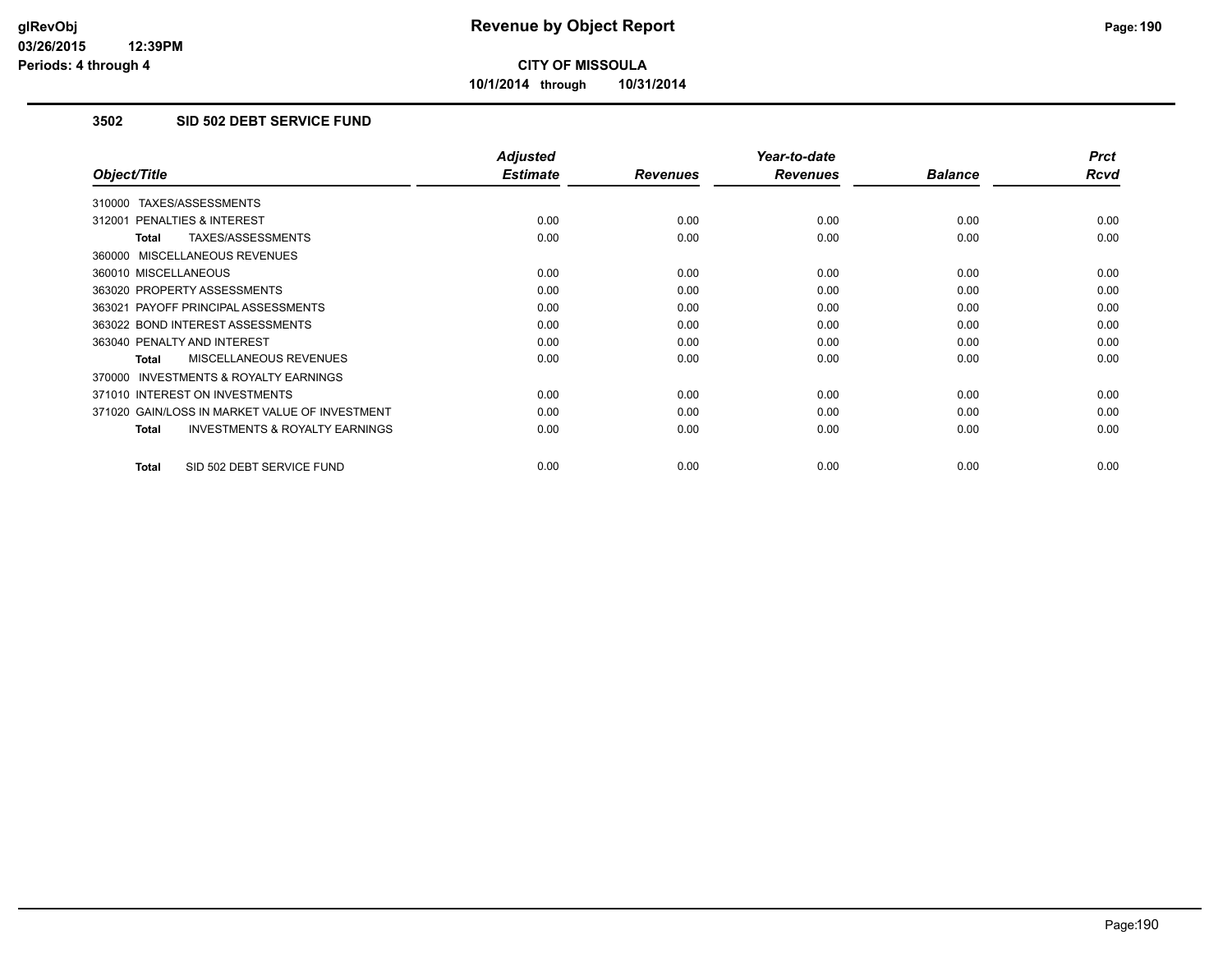**10/1/2014 through 10/31/2014**

### **3503 SID 503 DEBT SERVICE FUND**

**3503 SID 503 DEBT SERVICE FUND**

|                                                           | <b>Adjusted</b> |                 | Year-to-date    |                | <b>Prct</b> |
|-----------------------------------------------------------|-----------------|-----------------|-----------------|----------------|-------------|
| Object/Title                                              | <b>Estimate</b> | <b>Revenues</b> | <b>Revenues</b> | <b>Balance</b> | Rcvd        |
| TAXES/ASSESSMENTS<br>310000                               |                 |                 |                 |                |             |
| 312001 PENALTIES & INTEREST                               | 0.00            | 0.00            | 0.00            | 0.00           | 0.00        |
| TAXES/ASSESSMENTS<br><b>Total</b>                         | 0.00            | 0.00            | 0.00            | 0.00           | 0.00        |
| MISCELLANEOUS REVENUES<br>360000                          |                 |                 |                 |                |             |
| 360010 MISCELLANEOUS                                      | 0.00            | 0.00            | 0.00            | 0.00           | 0.00        |
| 363020 PROPERTY ASSESSMENTS                               | 0.00            | 0.00            | 0.00            | 0.00           | 0.00        |
| 363021 PAYOFF PRINCIPAL ASSESSMENTS                       | 0.00            | 0.00            | 0.00            | 0.00           | 0.00        |
| 363022 BOND INTEREST ASSESSMENTS                          | 0.00            | 0.00            | 0.00            | 0.00           | 0.00        |
| 363040 PENALTY AND INTEREST                               | 0.00            | 0.00            | 0.00            | 0.00           | 0.00        |
| MISCELLANEOUS REVENUES<br><b>Total</b>                    | 0.00            | 0.00            | 0.00            | 0.00           | 0.00        |
| <b>INVESTMENTS &amp; ROYALTY EARNINGS</b><br>370000       |                 |                 |                 |                |             |
| 371010 INTEREST ON INVESTMENTS                            | 0.00            | 0.00            | 0.00            | 0.00           | 0.00        |
| 371020 GAIN/LOSS IN MARKET VALUE OF INVESTMENTS           | 0.00            | 0.00            | 0.00            | 0.00           | 0.00        |
| <b>INVESTMENTS &amp; ROYALTY EARNINGS</b><br><b>Total</b> | 0.00            | 0.00            | 0.00            | 0.00           | 0.00        |
| SID 503 DEBT SERVICE FUND<br><b>Total</b>                 | 0.00            | 0.00            | 0.00            | 0.00           | 0.00        |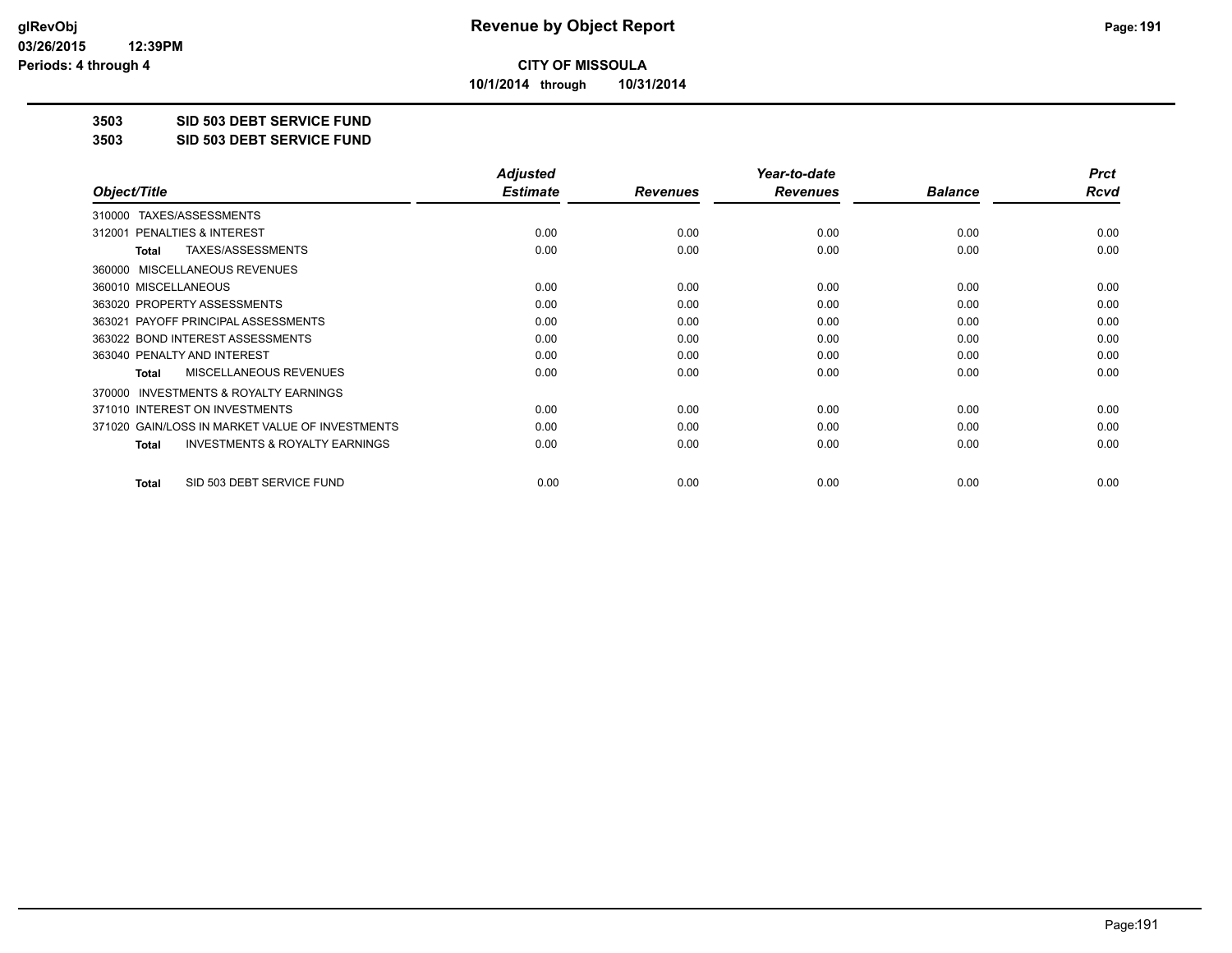**10/1/2014 through 10/31/2014**

### **3503 SID 503 DEBT SERVICE FUND**

|                                                           | <b>Adjusted</b> |                 | Year-to-date    |                | <b>Prct</b> |
|-----------------------------------------------------------|-----------------|-----------------|-----------------|----------------|-------------|
| Object/Title                                              | <b>Estimate</b> | <b>Revenues</b> | <b>Revenues</b> | <b>Balance</b> | <b>Rcvd</b> |
| 310000 TAXES/ASSESSMENTS                                  |                 |                 |                 |                |             |
| 312001 PENALTIES & INTEREST                               | 0.00            | 0.00            | 0.00            | 0.00           | 0.00        |
| <b>TAXES/ASSESSMENTS</b><br><b>Total</b>                  | 0.00            | 0.00            | 0.00            | 0.00           | 0.00        |
| 360000 MISCELLANEOUS REVENUES                             |                 |                 |                 |                |             |
| 360010 MISCELLANEOUS                                      | 0.00            | 0.00            | 0.00            | 0.00           | 0.00        |
| 363020 PROPERTY ASSESSMENTS                               | 0.00            | 0.00            | 0.00            | 0.00           | 0.00        |
| 363021 PAYOFF PRINCIPAL ASSESSMENTS                       | 0.00            | 0.00            | 0.00            | 0.00           | 0.00        |
| 363022 BOND INTEREST ASSESSMENTS                          | 0.00            | 0.00            | 0.00            | 0.00           | 0.00        |
| 363040 PENALTY AND INTEREST                               | 0.00            | 0.00            | 0.00            | 0.00           | 0.00        |
| MISCELLANEOUS REVENUES<br><b>Total</b>                    | 0.00            | 0.00            | 0.00            | 0.00           | 0.00        |
| <b>INVESTMENTS &amp; ROYALTY EARNINGS</b><br>370000       |                 |                 |                 |                |             |
| 371010 INTEREST ON INVESTMENTS                            | 0.00            | 0.00            | 0.00            | 0.00           | 0.00        |
| 371020 GAIN/LOSS IN MARKET VALUE OF INVESTMENT            | 0.00            | 0.00            | 0.00            | 0.00           | 0.00        |
| <b>INVESTMENTS &amp; ROYALTY EARNINGS</b><br><b>Total</b> | 0.00            | 0.00            | 0.00            | 0.00           | 0.00        |
| SID 503 DEBT SERVICE FUND<br><b>Total</b>                 | 0.00            | 0.00            | 0.00            | 0.00           | 0.00        |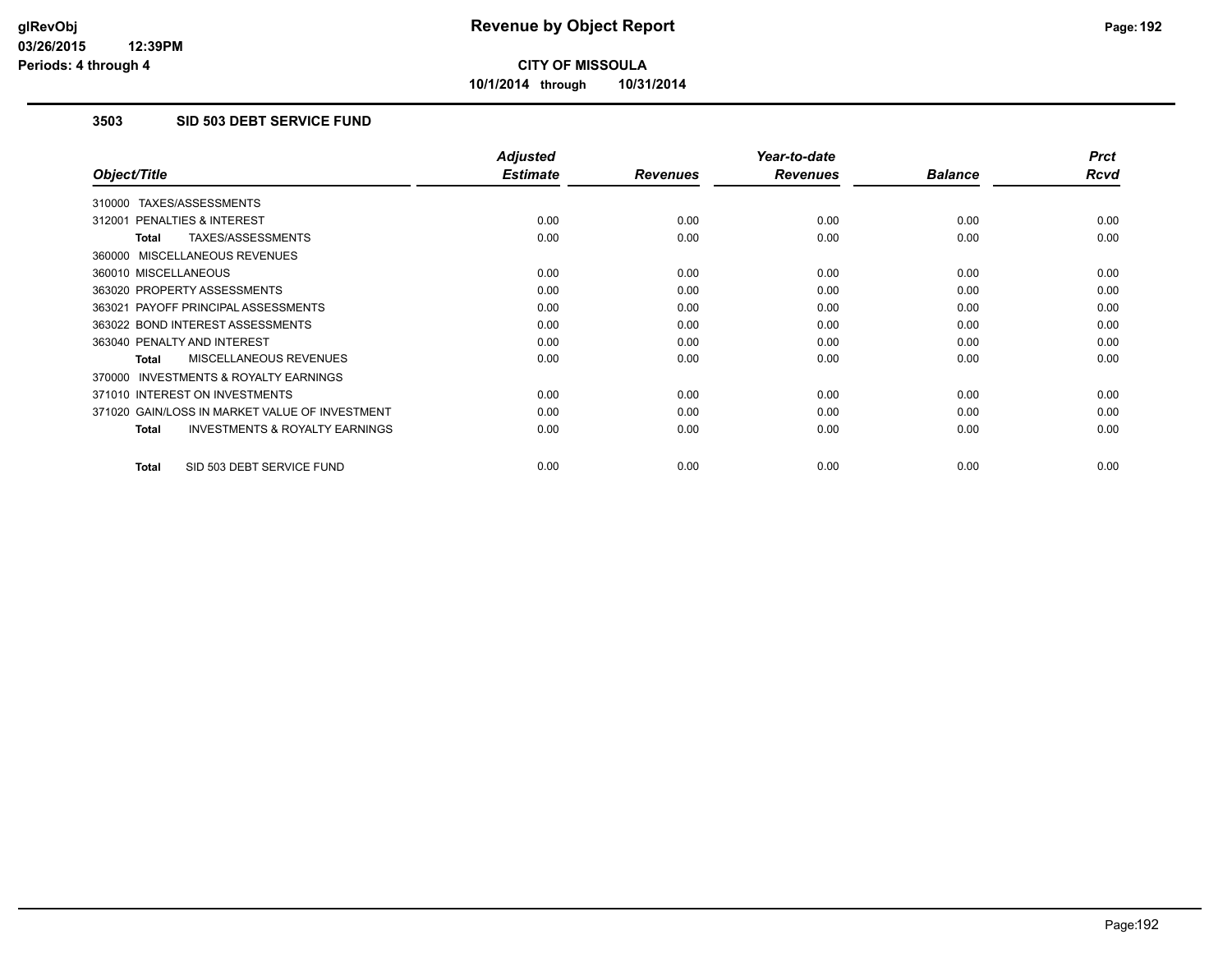**10/1/2014 through 10/31/2014**

### **3504 SID 504 DEBT SERVICE FUND**

**3504 SID 504 DEBT SERVICE FUND**

|                                                           | <b>Adjusted</b> |                 | Year-to-date    |                | <b>Prct</b> |
|-----------------------------------------------------------|-----------------|-----------------|-----------------|----------------|-------------|
| Object/Title                                              | <b>Estimate</b> | <b>Revenues</b> | <b>Revenues</b> | <b>Balance</b> | <b>Rcvd</b> |
| TAXES/ASSESSMENTS<br>310000                               |                 |                 |                 |                |             |
| 312001 PENALTIES & INTEREST                               | 0.00            | 0.00            | 0.00            | 0.00           | 0.00        |
| TAXES/ASSESSMENTS<br><b>Total</b>                         | 0.00            | 0.00            | 0.00            | 0.00           | 0.00        |
| MISCELLANEOUS REVENUES<br>360000                          |                 |                 |                 |                |             |
| 360010 MISCELLANEOUS                                      | 0.00            | 0.00            | 0.00            | 0.00           | 0.00        |
| 363020 PROPERTY ASSESSMENTS                               | 0.00            | 0.00            | 0.00            | 0.00           | 0.00        |
| 363021 PAYOFF PRINCIPAL ASSESSMENTS                       | 0.00            | 0.00            | 0.00            | 0.00           | 0.00        |
| 363022 BOND INTEREST ASSESSMENTS                          | 0.00            | 0.00            | 0.00            | 0.00           | 0.00        |
| 363040 PENALTY AND INTEREST                               | 0.00            | 0.00            | 0.00            | 0.00           | 0.00        |
| <b>MISCELLANEOUS REVENUES</b><br><b>Total</b>             | 0.00            | 0.00            | 0.00            | 0.00           | 0.00        |
| <b>INVESTMENTS &amp; ROYALTY EARNINGS</b><br>370000       |                 |                 |                 |                |             |
| 371010 INTEREST ON INVESTMENTS                            | 0.00            | 0.00            | 0.00            | 0.00           | 0.00        |
| 371020 GAIN/LOSS IN MARKET VALUE OF INVESTMENTS           | 0.00            | 0.00            | 0.00            | 0.00           | 0.00        |
| <b>INVESTMENTS &amp; ROYALTY EARNINGS</b><br><b>Total</b> | 0.00            | 0.00            | 0.00            | 0.00           | 0.00        |
| OTHER FINANCING SOURCES<br>380000                         |                 |                 |                 |                |             |
| 381009 TRANSFERS IN                                       | 0.00            | 0.00            | 0.00            | 0.00           | 0.00        |
| OTHER FINANCING SOURCES<br><b>Total</b>                   | 0.00            | 0.00            | 0.00            | 0.00           | 0.00        |
| SID 504 DEBT SERVICE FUND<br><b>Total</b>                 | 0.00            | 0.00            | 0.00            | 0.00           | 0.00        |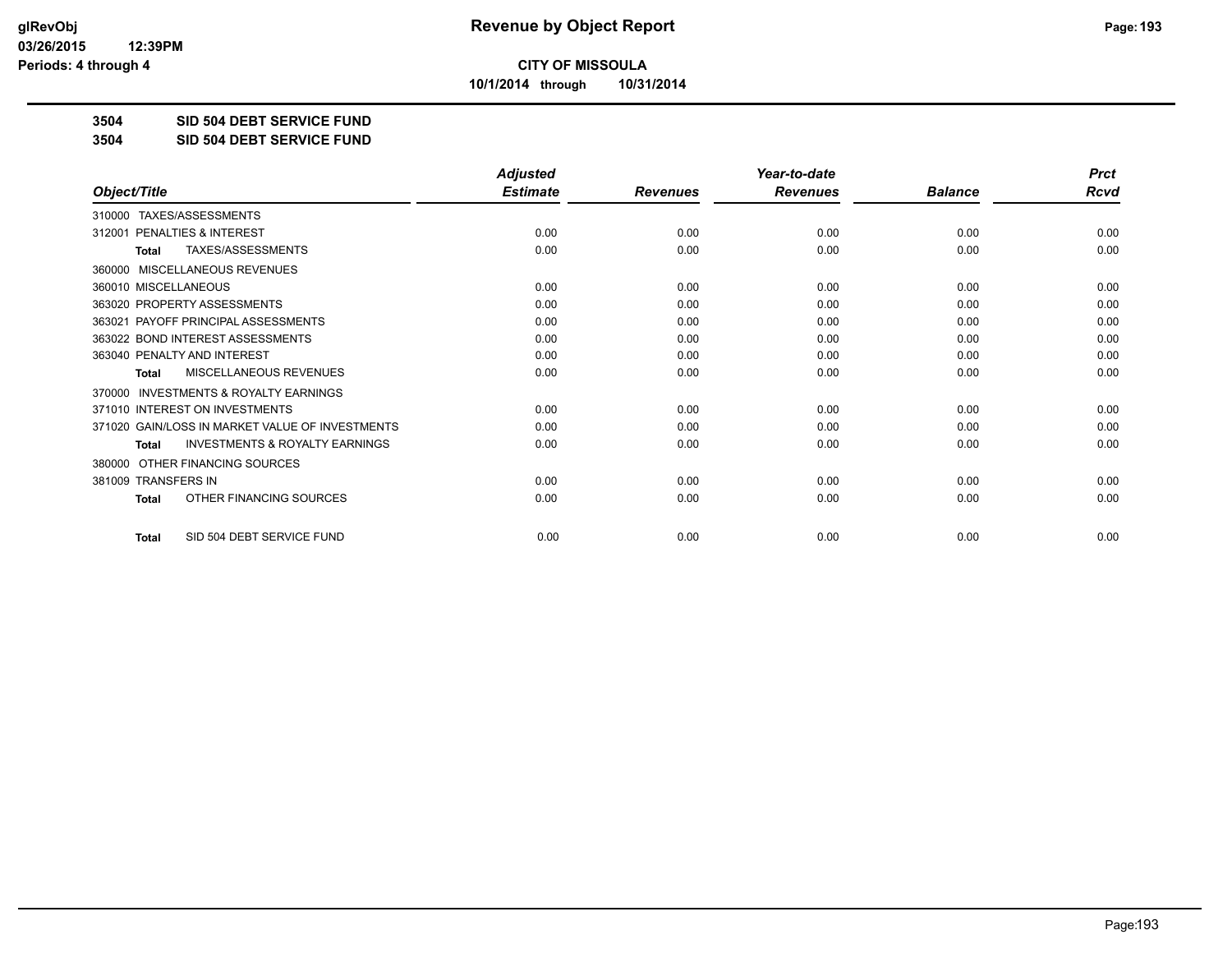**10/1/2014 through 10/31/2014**

### **3504 SID 504 DEBT SERVICE FUND**

|                                                           | <b>Adjusted</b> |                 | Year-to-date    |                | <b>Prct</b> |
|-----------------------------------------------------------|-----------------|-----------------|-----------------|----------------|-------------|
| Object/Title                                              | <b>Estimate</b> | <b>Revenues</b> | <b>Revenues</b> | <b>Balance</b> | <b>Rcvd</b> |
| TAXES/ASSESSMENTS<br>310000                               |                 |                 |                 |                |             |
| PENALTIES & INTEREST<br>312001                            | 0.00            | 0.00            | 0.00            | 0.00           | 0.00        |
| TAXES/ASSESSMENTS<br><b>Total</b>                         | 0.00            | 0.00            | 0.00            | 0.00           | 0.00        |
| MISCELLANEOUS REVENUES<br>360000                          |                 |                 |                 |                |             |
| 360010 MISCELLANEOUS                                      | 0.00            | 0.00            | 0.00            | 0.00           | 0.00        |
| 363020 PROPERTY ASSESSMENTS                               | 0.00            | 0.00            | 0.00            | 0.00           | 0.00        |
| 363021 PAYOFF PRINCIPAL ASSESSMENTS                       | 0.00            | 0.00            | 0.00            | 0.00           | 0.00        |
| 363022 BOND INTEREST ASSESSMENTS                          | 0.00            | 0.00            | 0.00            | 0.00           | 0.00        |
| 363040 PENALTY AND INTEREST                               | 0.00            | 0.00            | 0.00            | 0.00           | 0.00        |
| MISCELLANEOUS REVENUES<br><b>Total</b>                    | 0.00            | 0.00            | 0.00            | 0.00           | 0.00        |
| <b>INVESTMENTS &amp; ROYALTY EARNINGS</b><br>370000       |                 |                 |                 |                |             |
| 371010 INTEREST ON INVESTMENTS                            | 0.00            | 0.00            | 0.00            | 0.00           | 0.00        |
| 371020 GAIN/LOSS IN MARKET VALUE OF INVESTMENT            | 0.00            | 0.00            | 0.00            | 0.00           | 0.00        |
| <b>INVESTMENTS &amp; ROYALTY EARNINGS</b><br><b>Total</b> | 0.00            | 0.00            | 0.00            | 0.00           | 0.00        |
| OTHER FINANCING SOURCES<br>380000                         |                 |                 |                 |                |             |
| 381009 TRANSFERS IN                                       | 0.00            | 0.00            | 0.00            | 0.00           | 0.00        |
| OTHER FINANCING SOURCES<br><b>Total</b>                   | 0.00            | 0.00            | 0.00            | 0.00           | 0.00        |
| SID 504 DEBT SERVICE FUND<br><b>Total</b>                 | 0.00            | 0.00            | 0.00            | 0.00           | 0.00        |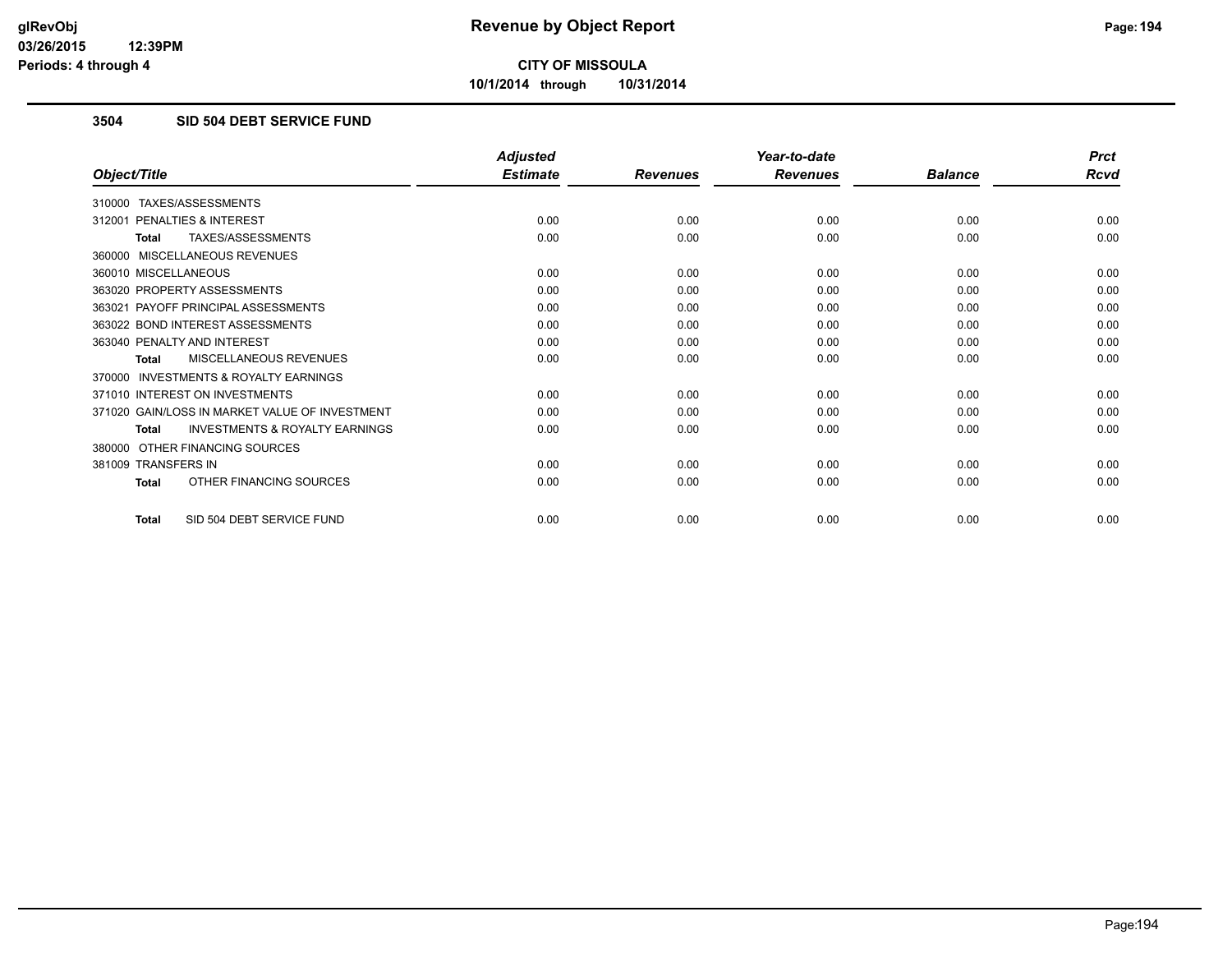**10/1/2014 through 10/31/2014**

**3505 SID 505 DEBT SERVICE FUND**

**3505 SID 505 DEBT SERVICE FUND**

|                                                           | <b>Adjusted</b> |                 | Year-to-date    |                | <b>Prct</b> |
|-----------------------------------------------------------|-----------------|-----------------|-----------------|----------------|-------------|
| Object/Title                                              | <b>Estimate</b> | <b>Revenues</b> | <b>Revenues</b> | <b>Balance</b> | Rcvd        |
| TAXES/ASSESSMENTS<br>310000                               |                 |                 |                 |                |             |
| 312001 PENALTIES & INTEREST                               | 0.00            | 0.00            | 0.00            | 0.00           | 0.00        |
| TAXES/ASSESSMENTS<br>Total                                | 0.00            | 0.00            | 0.00            | 0.00           | 0.00        |
| MISCELLANEOUS REVENUES<br>360000                          |                 |                 |                 |                |             |
| 360010 MISCELLANEOUS                                      | 0.00            | 0.00            | 0.00            | 0.00           | 0.00        |
| 363020 PROPERTY ASSESSMENTS                               | 0.00            | 0.00            | 0.00            | 0.00           | 0.00        |
| 363021 PAYOFF PRINCIPAL ASSESSMENTS                       | 0.00            | 0.00            | 0.00            | 0.00           | 0.00        |
| 363022 BOND INTEREST ASSESSMENTS                          | 0.00            | 0.00            | 0.00            | 0.00           | 0.00        |
| 363040 PENALTY AND INTEREST                               | 0.00            | 0.00            | 0.00            | 0.00           | 0.00        |
| MISCELLANEOUS REVENUES<br><b>Total</b>                    | 0.00            | 0.00            | 0.00            | 0.00           | 0.00        |
| <b>INVESTMENTS &amp; ROYALTY EARNINGS</b><br>370000       |                 |                 |                 |                |             |
| 371010 INTEREST ON INVESTMENTS                            | 0.00            | 0.00            | 0.00            | 0.00           | 0.00        |
| 371020 GAIN/LOSS IN MARKET VALUE OF INVESTMENTS           | 0.00            | 0.00            | 0.00            | 0.00           | 0.00        |
| <b>INVESTMENTS &amp; ROYALTY EARNINGS</b><br><b>Total</b> | 0.00            | 0.00            | 0.00            | 0.00           | 0.00        |
| SID 505 DEBT SERVICE FUND<br><b>Total</b>                 | 0.00            | 0.00            | 0.00            | 0.00           | 0.00        |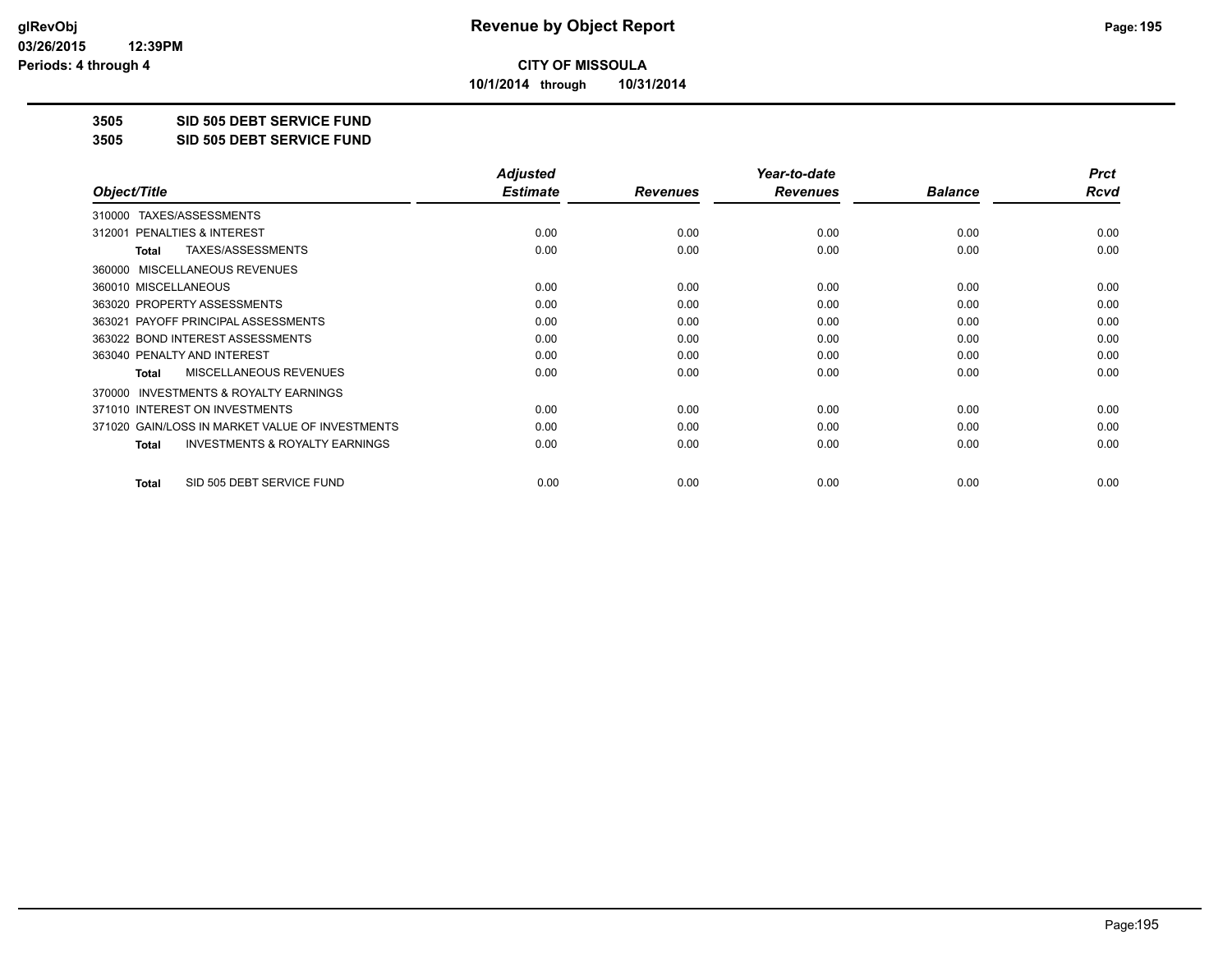**10/1/2014 through 10/31/2014**

### **3505 SID 505 DEBT SERVICE FUND**

|                                                     | <b>Adjusted</b> |                 | Year-to-date    |                | <b>Prct</b> |
|-----------------------------------------------------|-----------------|-----------------|-----------------|----------------|-------------|
| Object/Title                                        | <b>Estimate</b> | <b>Revenues</b> | <b>Revenues</b> | <b>Balance</b> | Rcvd        |
| 310000 TAXES/ASSESSMENTS                            |                 |                 |                 |                |             |
| 312001 PENALTIES & INTEREST                         | 0.00            | 0.00            | 0.00            | 0.00           | 0.00        |
| TAXES/ASSESSMENTS<br>Total                          | 0.00            | 0.00            | 0.00            | 0.00           | 0.00        |
| 360000 MISCELLANEOUS REVENUES                       |                 |                 |                 |                |             |
| 360010 MISCELLANEOUS                                | 0.00            | 0.00            | 0.00            | 0.00           | 0.00        |
| 363020 PROPERTY ASSESSMENTS                         | 0.00            | 0.00            | 0.00            | 0.00           | 0.00        |
| 363021 PAYOFF PRINCIPAL ASSESSMENTS                 | 0.00            | 0.00            | 0.00            | 0.00           | 0.00        |
| 363022 BOND INTEREST ASSESSMENTS                    | 0.00            | 0.00            | 0.00            | 0.00           | 0.00        |
| 363040 PENALTY AND INTEREST                         | 0.00            | 0.00            | 0.00            | 0.00           | 0.00        |
| <b>MISCELLANEOUS REVENUES</b><br>Total              | 0.00            | 0.00            | 0.00            | 0.00           | 0.00        |
| <b>INVESTMENTS &amp; ROYALTY EARNINGS</b><br>370000 |                 |                 |                 |                |             |
| 371010 INTEREST ON INVESTMENTS                      | 0.00            | 0.00            | 0.00            | 0.00           | 0.00        |
| 371020 GAIN/LOSS IN MARKET VALUE OF INVESTMENT      | 0.00            | 0.00            | 0.00            | 0.00           | 0.00        |
| <b>INVESTMENTS &amp; ROYALTY EARNINGS</b><br>Total  | 0.00            | 0.00            | 0.00            | 0.00           | 0.00        |
| SID 505 DEBT SERVICE FUND<br><b>Total</b>           | 0.00            | 0.00            | 0.00            | 0.00           | 0.00        |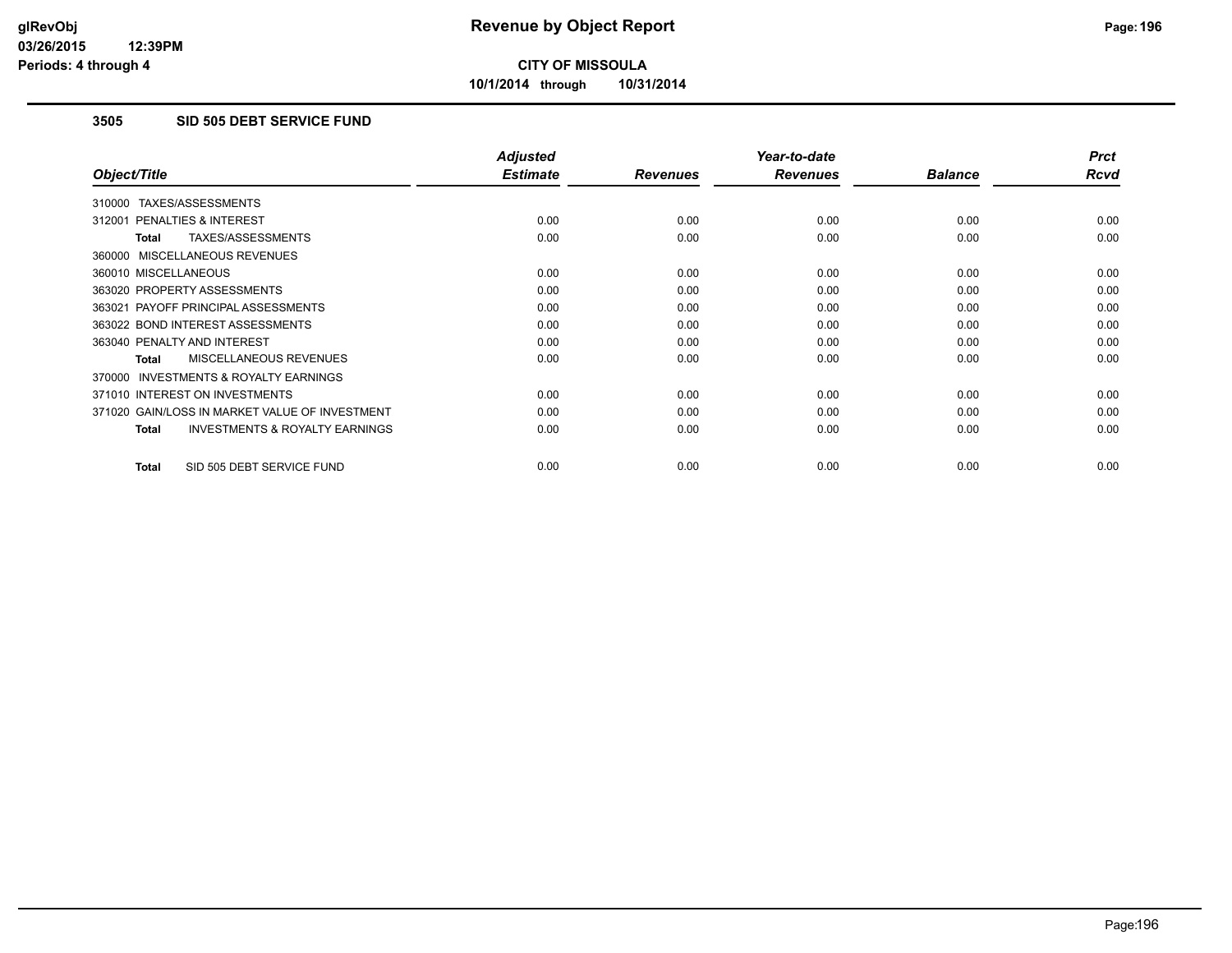**10/1/2014 through 10/31/2014**

#### **3506 SID 506 DEBT SERVICE FUND**

**3506 SID 506 DEBT SERVICE FUND**

|                                                           | <b>Adjusted</b> |                 | Year-to-date    |                | <b>Prct</b> |
|-----------------------------------------------------------|-----------------|-----------------|-----------------|----------------|-------------|
| Object/Title                                              | <b>Estimate</b> | <b>Revenues</b> | <b>Revenues</b> | <b>Balance</b> | <b>Rcvd</b> |
| TAXES/ASSESSMENTS<br>310000                               |                 |                 |                 |                |             |
| 312001 PENALTIES & INTEREST                               | 0.00            | 0.00            | 0.00            | 0.00           | 0.00        |
| TAXES/ASSESSMENTS<br><b>Total</b>                         | 0.00            | 0.00            | 0.00            | 0.00           | 0.00        |
| MISCELLANEOUS REVENUES<br>360000                          |                 |                 |                 |                |             |
| 360010 MISCELLANEOUS                                      | 0.00            | 0.00            | 0.00            | 0.00           | 0.00        |
| 363020 PROPERTY ASSESSMENTS                               | 0.00            | 0.00            | 0.00            | 0.00           | 0.00        |
| 363021 PAYOFF PRINCIPAL ASSESSMENTS                       | 0.00            | 0.00            | 0.00            | 0.00           | 0.00        |
| 363022 BOND INTEREST ASSESSMENTS                          | 0.00            | 0.00            | 0.00            | 0.00           | 0.00        |
| 363040 PENALTY AND INTEREST                               | 0.00            | 0.00            | 0.00            | 0.00           | 0.00        |
| <b>MISCELLANEOUS REVENUES</b><br><b>Total</b>             | 0.00            | 0.00            | 0.00            | 0.00           | 0.00        |
| <b>INVESTMENTS &amp; ROYALTY EARNINGS</b><br>370000       |                 |                 |                 |                |             |
| 371010 INTEREST ON INVESTMENTS                            | 0.00            | 0.00            | 0.00            | 0.00           | 0.00        |
| 371020 GAIN/LOSS IN MARKET VALUE OF INVESTMENTS           | 0.00            | 0.00            | 0.00            | 0.00           | 0.00        |
| <b>INVESTMENTS &amp; ROYALTY EARNINGS</b><br><b>Total</b> | 0.00            | 0.00            | 0.00            | 0.00           | 0.00        |
| OTHER FINANCING SOURCES<br>380000                         |                 |                 |                 |                |             |
| 381009 TRANSFERS IN                                       | 0.00            | 0.00            | 0.00            | 0.00           | 0.00        |
| OTHER FINANCING SOURCES<br><b>Total</b>                   | 0.00            | 0.00            | 0.00            | 0.00           | 0.00        |
| SID 506 DEBT SERVICE FUND<br><b>Total</b>                 | 0.00            | 0.00            | 0.00            | 0.00           | 0.00        |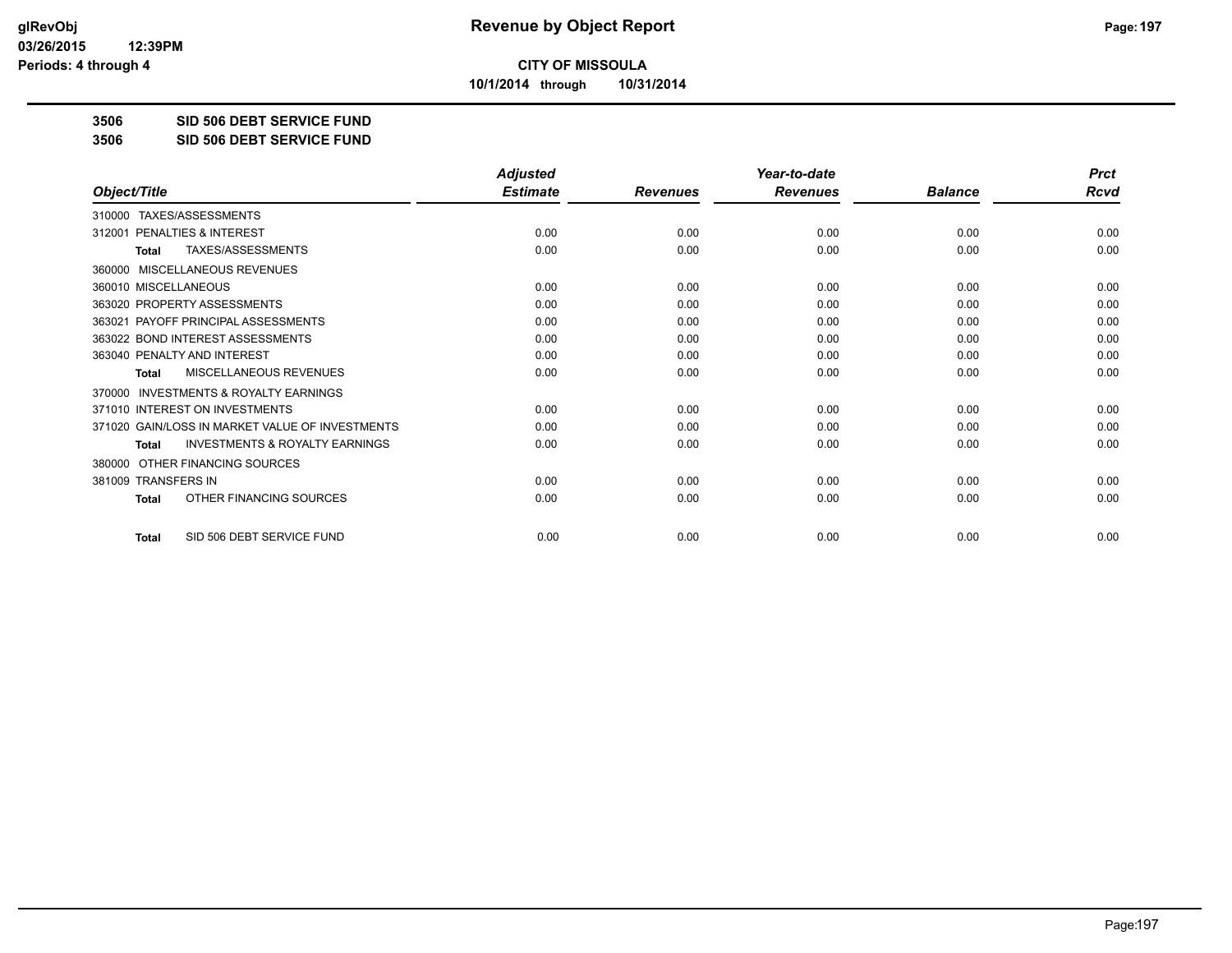**10/1/2014 through 10/31/2014**

### **3506 SID 506 DEBT SERVICE FUND**

|                                                           | <b>Adjusted</b> |                 | Year-to-date    |                | <b>Prct</b> |
|-----------------------------------------------------------|-----------------|-----------------|-----------------|----------------|-------------|
| Object/Title                                              | <b>Estimate</b> | <b>Revenues</b> | <b>Revenues</b> | <b>Balance</b> | <b>Rcvd</b> |
| 310000 TAXES/ASSESSMENTS                                  |                 |                 |                 |                |             |
| PENALTIES & INTEREST<br>312001                            | 0.00            | 0.00            | 0.00            | 0.00           | 0.00        |
| TAXES/ASSESSMENTS<br><b>Total</b>                         | 0.00            | 0.00            | 0.00            | 0.00           | 0.00        |
| 360000 MISCELLANEOUS REVENUES                             |                 |                 |                 |                |             |
| 360010 MISCELLANEOUS                                      | 0.00            | 0.00            | 0.00            | 0.00           | 0.00        |
| 363020 PROPERTY ASSESSMENTS                               | 0.00            | 0.00            | 0.00            | 0.00           | 0.00        |
| 363021 PAYOFF PRINCIPAL ASSESSMENTS                       | 0.00            | 0.00            | 0.00            | 0.00           | 0.00        |
| 363022 BOND INTEREST ASSESSMENTS                          | 0.00            | 0.00            | 0.00            | 0.00           | 0.00        |
| 363040 PENALTY AND INTEREST                               | 0.00            | 0.00            | 0.00            | 0.00           | 0.00        |
| MISCELLANEOUS REVENUES<br><b>Total</b>                    | 0.00            | 0.00            | 0.00            | 0.00           | 0.00        |
| <b>INVESTMENTS &amp; ROYALTY EARNINGS</b><br>370000       |                 |                 |                 |                |             |
| 371010 INTEREST ON INVESTMENTS                            | 0.00            | 0.00            | 0.00            | 0.00           | 0.00        |
| 371020 GAIN/LOSS IN MARKET VALUE OF INVESTMENT            | 0.00            | 0.00            | 0.00            | 0.00           | 0.00        |
| <b>INVESTMENTS &amp; ROYALTY EARNINGS</b><br><b>Total</b> | 0.00            | 0.00            | 0.00            | 0.00           | 0.00        |
| OTHER FINANCING SOURCES<br>380000                         |                 |                 |                 |                |             |
| 381009 TRANSFERS IN                                       | 0.00            | 0.00            | 0.00            | 0.00           | 0.00        |
| OTHER FINANCING SOURCES<br><b>Total</b>                   | 0.00            | 0.00            | 0.00            | 0.00           | 0.00        |
| SID 506 DEBT SERVICE FUND<br><b>Total</b>                 | 0.00            | 0.00            | 0.00            | 0.00           | 0.00        |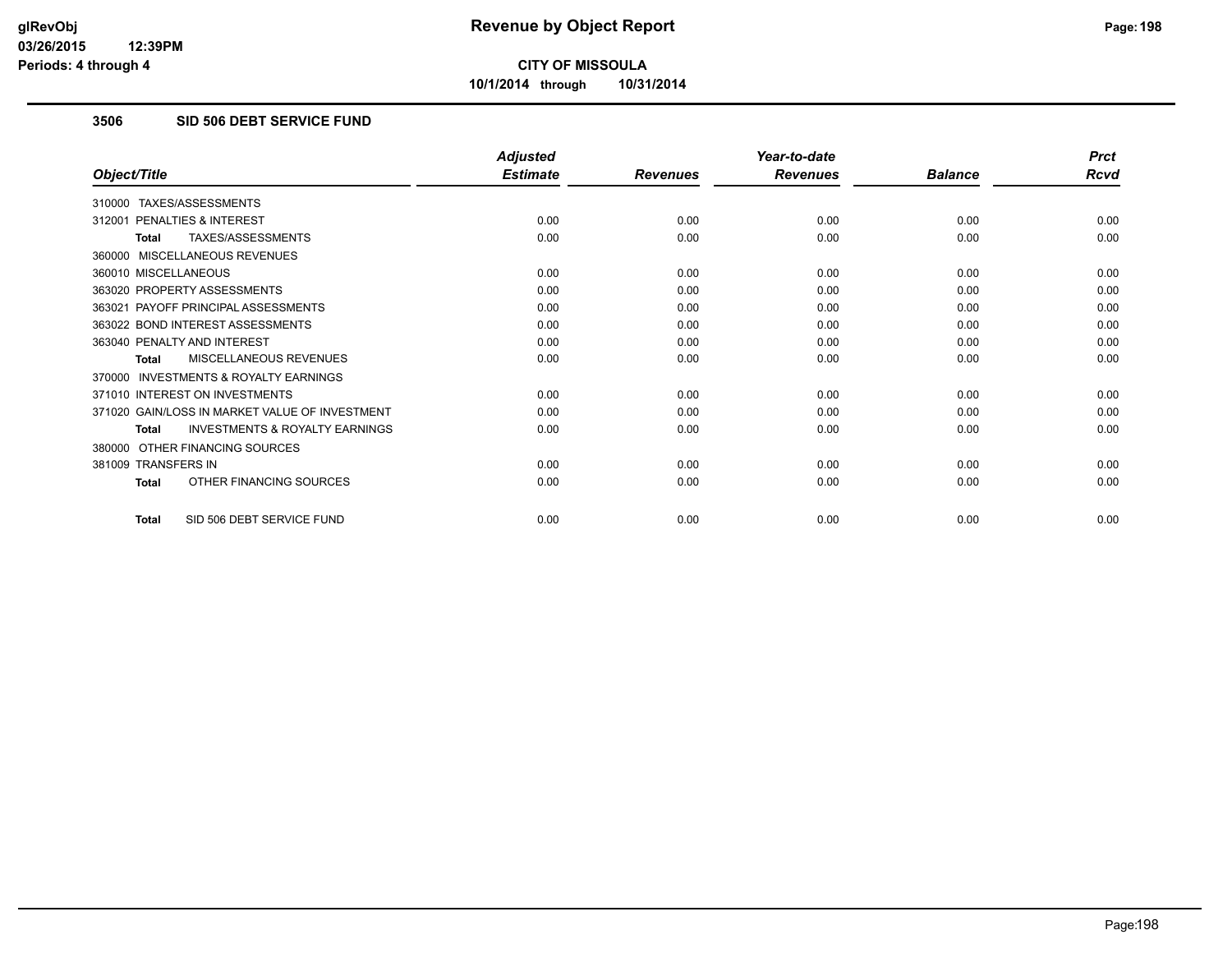**10/1/2014 through 10/31/2014**

**3507 SID 507 DEBT SERVICE FUND**

**3507 SID 507 DEBT SERVICE FUND**

|                                                           | <b>Adjusted</b> |                 | Year-to-date    |                | <b>Prct</b> |
|-----------------------------------------------------------|-----------------|-----------------|-----------------|----------------|-------------|
| Object/Title                                              | <b>Estimate</b> | <b>Revenues</b> | <b>Revenues</b> | <b>Balance</b> | <b>Rcvd</b> |
| TAXES/ASSESSMENTS<br>310000                               |                 |                 |                 |                |             |
| 312001 PENALTIES & INTEREST                               | 0.00            | 0.00            | 0.00            | 0.00           | 0.00        |
| TAXES/ASSESSMENTS<br><b>Total</b>                         | 0.00            | 0.00            | 0.00            | 0.00           | 0.00        |
| MISCELLANEOUS REVENUES<br>360000                          |                 |                 |                 |                |             |
| 360010 MISCELLANEOUS                                      | 0.00            | 0.00            | 0.00            | 0.00           | 0.00        |
| 363020 PROPERTY ASSESSMENTS                               | 0.00            | 0.00            | 0.00            | 0.00           | 0.00        |
| 363021 PAYOFF PRINCIPAL ASSESSMENTS                       | 0.00            | 0.00            | 0.00            | 0.00           | 0.00        |
| 363022 BOND INTEREST ASSESSMENTS                          | 0.00            | 0.00            | 0.00            | 0.00           | 0.00        |
| 363040 PENALTY AND INTEREST                               | 0.00            | 0.00            | 0.00            | 0.00           | 0.00        |
| <b>MISCELLANEOUS REVENUES</b><br><b>Total</b>             | 0.00            | 0.00            | 0.00            | 0.00           | 0.00        |
| <b>INVESTMENTS &amp; ROYALTY EARNINGS</b><br>370000       |                 |                 |                 |                |             |
| 371010 INTEREST ON INVESTMENTS                            | 0.00            | 0.00            | 0.00            | 0.00           | 0.00        |
| 371020 GAIN/LOSS IN MARKET VALUE OF INVESTMENTS           | 0.00            | 0.00            | 0.00            | 0.00           | 0.00        |
| <b>INVESTMENTS &amp; ROYALTY EARNINGS</b><br><b>Total</b> | 0.00            | 0.00            | 0.00            | 0.00           | 0.00        |
| OTHER FINANCING SOURCES<br>380000                         |                 |                 |                 |                |             |
| 381009 TRANSFERS IN                                       | 0.00            | 0.00            | 0.00            | 0.00           | 0.00        |
| OTHER FINANCING SOURCES<br>Total                          | 0.00            | 0.00            | 0.00            | 0.00           | 0.00        |
| SID 507 DEBT SERVICE FUND<br><b>Total</b>                 | 0.00            | 0.00            | 0.00            | 0.00           | 0.00        |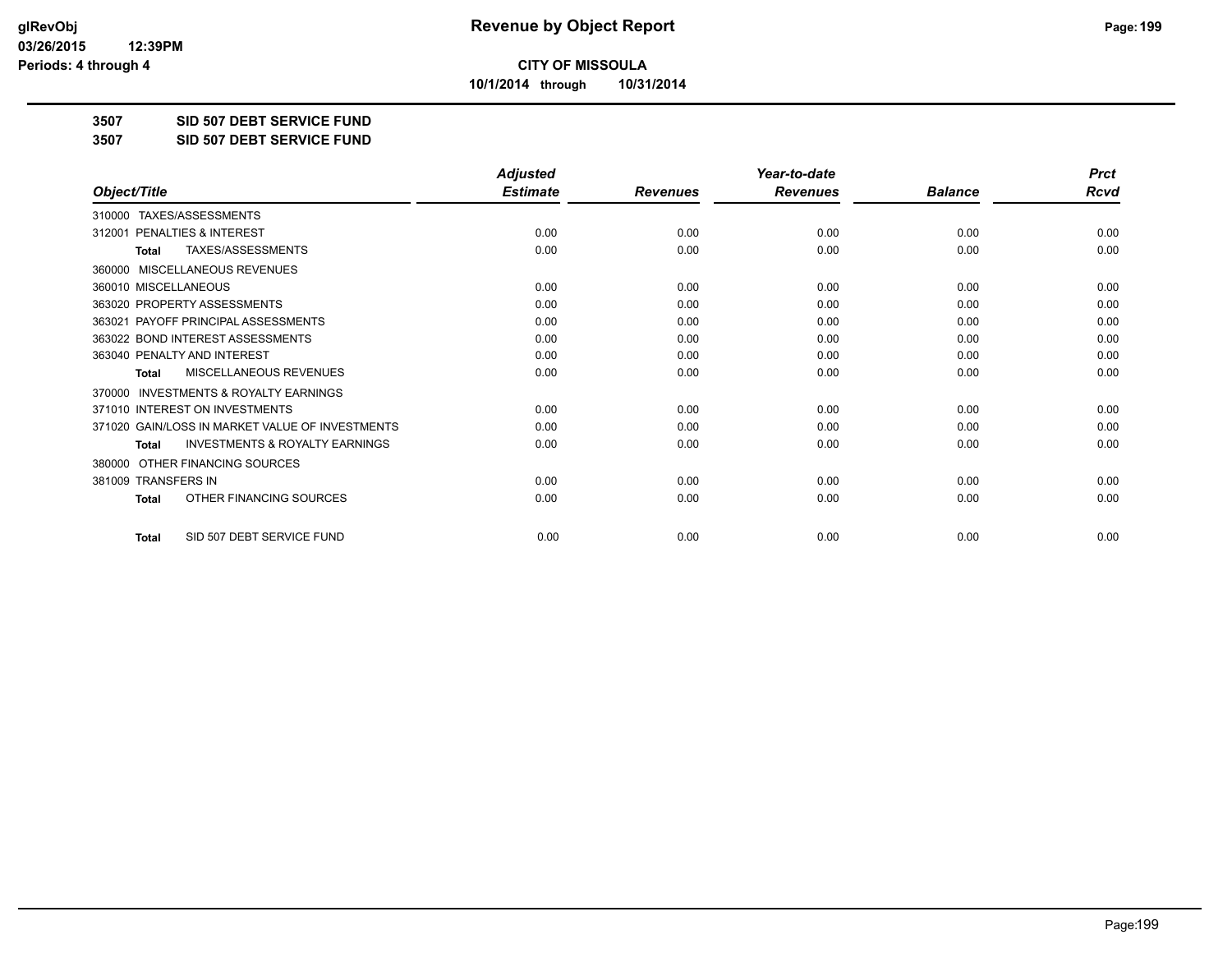**10/1/2014 through 10/31/2014**

### **3507 SID 507 DEBT SERVICE FUND**

|                                                           | <b>Adjusted</b> |                 | Year-to-date    |                | <b>Prct</b> |
|-----------------------------------------------------------|-----------------|-----------------|-----------------|----------------|-------------|
| Object/Title                                              | <b>Estimate</b> | <b>Revenues</b> | <b>Revenues</b> | <b>Balance</b> | <b>Rcvd</b> |
| 310000 TAXES/ASSESSMENTS                                  |                 |                 |                 |                |             |
| 312001 PENALTIES & INTEREST                               | 0.00            | 0.00            | 0.00            | 0.00           | 0.00        |
| TAXES/ASSESSMENTS<br><b>Total</b>                         | 0.00            | 0.00            | 0.00            | 0.00           | 0.00        |
| 360000 MISCELLANEOUS REVENUES                             |                 |                 |                 |                |             |
| 360010 MISCELLANEOUS                                      | 0.00            | 0.00            | 0.00            | 0.00           | 0.00        |
| 363020 PROPERTY ASSESSMENTS                               | 0.00            | 0.00            | 0.00            | 0.00           | 0.00        |
| 363021 PAYOFF PRINCIPAL ASSESSMENTS                       | 0.00            | 0.00            | 0.00            | 0.00           | 0.00        |
| 363022 BOND INTEREST ASSESSMENTS                          | 0.00            | 0.00            | 0.00            | 0.00           | 0.00        |
| 363040 PENALTY AND INTEREST                               | 0.00            | 0.00            | 0.00            | 0.00           | 0.00        |
| MISCELLANEOUS REVENUES<br><b>Total</b>                    | 0.00            | 0.00            | 0.00            | 0.00           | 0.00        |
| <b>INVESTMENTS &amp; ROYALTY EARNINGS</b><br>370000       |                 |                 |                 |                |             |
| 371010 INTEREST ON INVESTMENTS                            | 0.00            | 0.00            | 0.00            | 0.00           | 0.00        |
| 371020 GAIN/LOSS IN MARKET VALUE OF INVESTMENT            | 0.00            | 0.00            | 0.00            | 0.00           | 0.00        |
| <b>INVESTMENTS &amp; ROYALTY EARNINGS</b><br><b>Total</b> | 0.00            | 0.00            | 0.00            | 0.00           | 0.00        |
| 380000 OTHER FINANCING SOURCES                            |                 |                 |                 |                |             |
| 381009 TRANSFERS IN                                       | 0.00            | 0.00            | 0.00            | 0.00           | 0.00        |
| OTHER FINANCING SOURCES<br>Total                          | 0.00            | 0.00            | 0.00            | 0.00           | 0.00        |
| SID 507 DEBT SERVICE FUND<br>Total                        | 0.00            | 0.00            | 0.00            | 0.00           | 0.00        |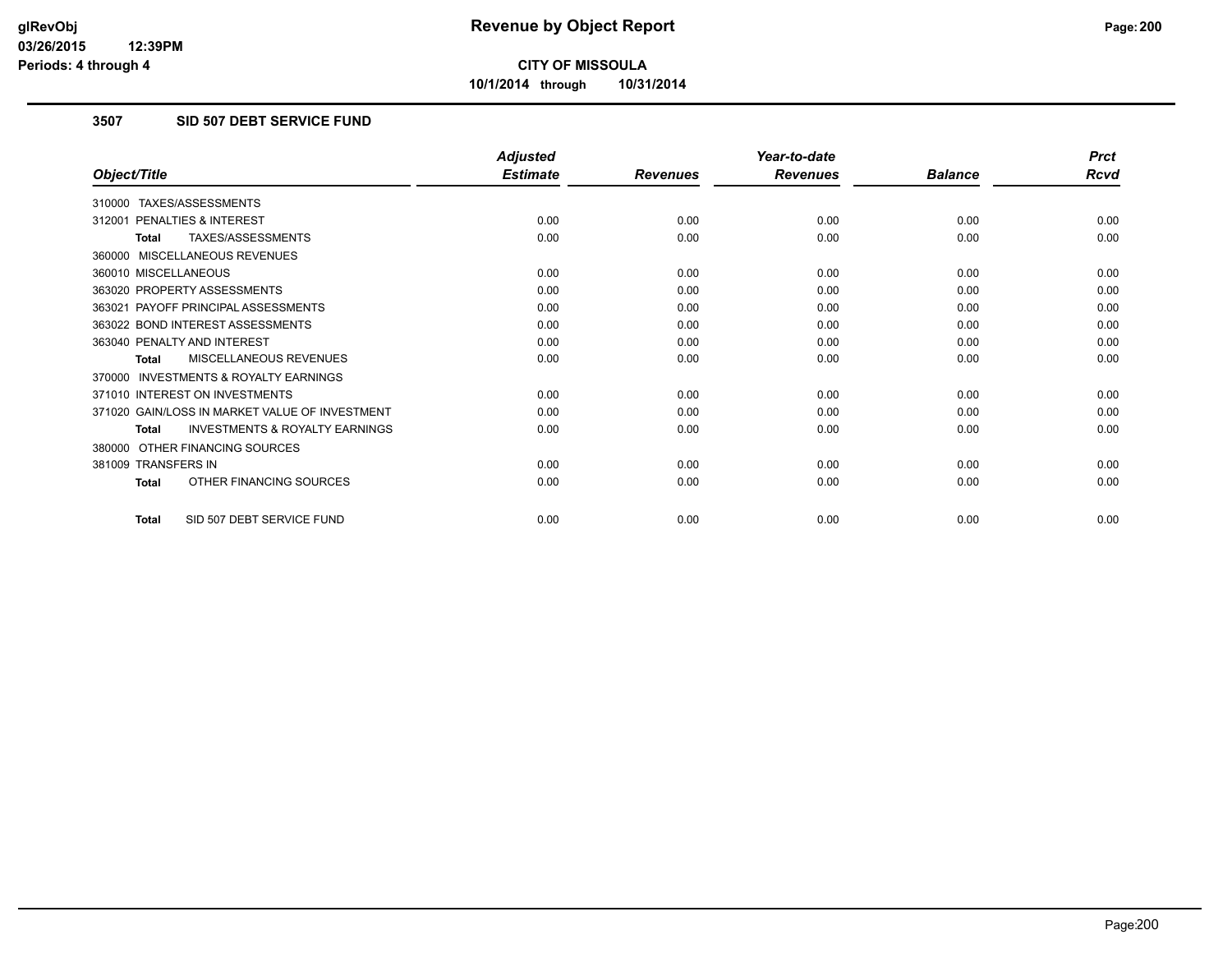**10/1/2014 through 10/31/2014**

#### **3508 SID 508 DEBT SERVICE FUND**

**3508 SID 508 DEBT SERVICE FUND**

|                                                           | <b>Adjusted</b> |                 | Year-to-date    |                | <b>Prct</b> |
|-----------------------------------------------------------|-----------------|-----------------|-----------------|----------------|-------------|
| Object/Title                                              | <b>Estimate</b> | <b>Revenues</b> | <b>Revenues</b> | <b>Balance</b> | <b>Rcvd</b> |
| TAXES/ASSESSMENTS<br>310000                               |                 |                 |                 |                |             |
| 312001 PENALTIES & INTEREST                               | 0.00            | 0.00            | 0.00            | 0.00           | 0.00        |
| TAXES/ASSESSMENTS<br><b>Total</b>                         | 0.00            | 0.00            | 0.00            | 0.00           | 0.00        |
| MISCELLANEOUS REVENUES<br>360000                          |                 |                 |                 |                |             |
| 360010 MISCELLANEOUS                                      | 0.00            | 0.00            | 0.00            | 0.00           | 0.00        |
| 363020 PROPERTY ASSESSMENTS                               | 0.00            | 0.00            | 0.00            | 0.00           | 0.00        |
| 363021 PAYOFF PRINCIPAL ASSESSMENTS                       | 0.00            | 0.00            | 0.00            | 0.00           | 0.00        |
| 363022 BOND INTEREST ASSESSMENTS                          | 0.00            | 0.00            | 0.00            | 0.00           | 0.00        |
| 363040 PENALTY AND INTEREST                               | 0.00            | 0.00            | 0.00            | 0.00           | 0.00        |
| <b>MISCELLANEOUS REVENUES</b><br><b>Total</b>             | 0.00            | 0.00            | 0.00            | 0.00           | 0.00        |
| <b>INVESTMENTS &amp; ROYALTY EARNINGS</b><br>370000       |                 |                 |                 |                |             |
| 371010 INTEREST ON INVESTMENTS                            | 0.00            | 0.00            | 0.00            | 0.00           | 0.00        |
| 371020 GAIN/LOSS IN MARKET VALUE OF INVESTMENTS           | 0.00            | 0.00            | 0.00            | 0.00           | 0.00        |
| <b>INVESTMENTS &amp; ROYALTY EARNINGS</b><br><b>Total</b> | 0.00            | 0.00            | 0.00            | 0.00           | 0.00        |
| OTHER FINANCING SOURCES<br>380000                         |                 |                 |                 |                |             |
| 381009 TRANSFERS IN                                       | 0.00            | 0.00            | 0.00            | 0.00           | 0.00        |
| OTHER FINANCING SOURCES<br>Total                          | 0.00            | 0.00            | 0.00            | 0.00           | 0.00        |
| SID 508 DEBT SERVICE FUND<br><b>Total</b>                 | 0.00            | 0.00            | 0.00            | 0.00           | 0.00        |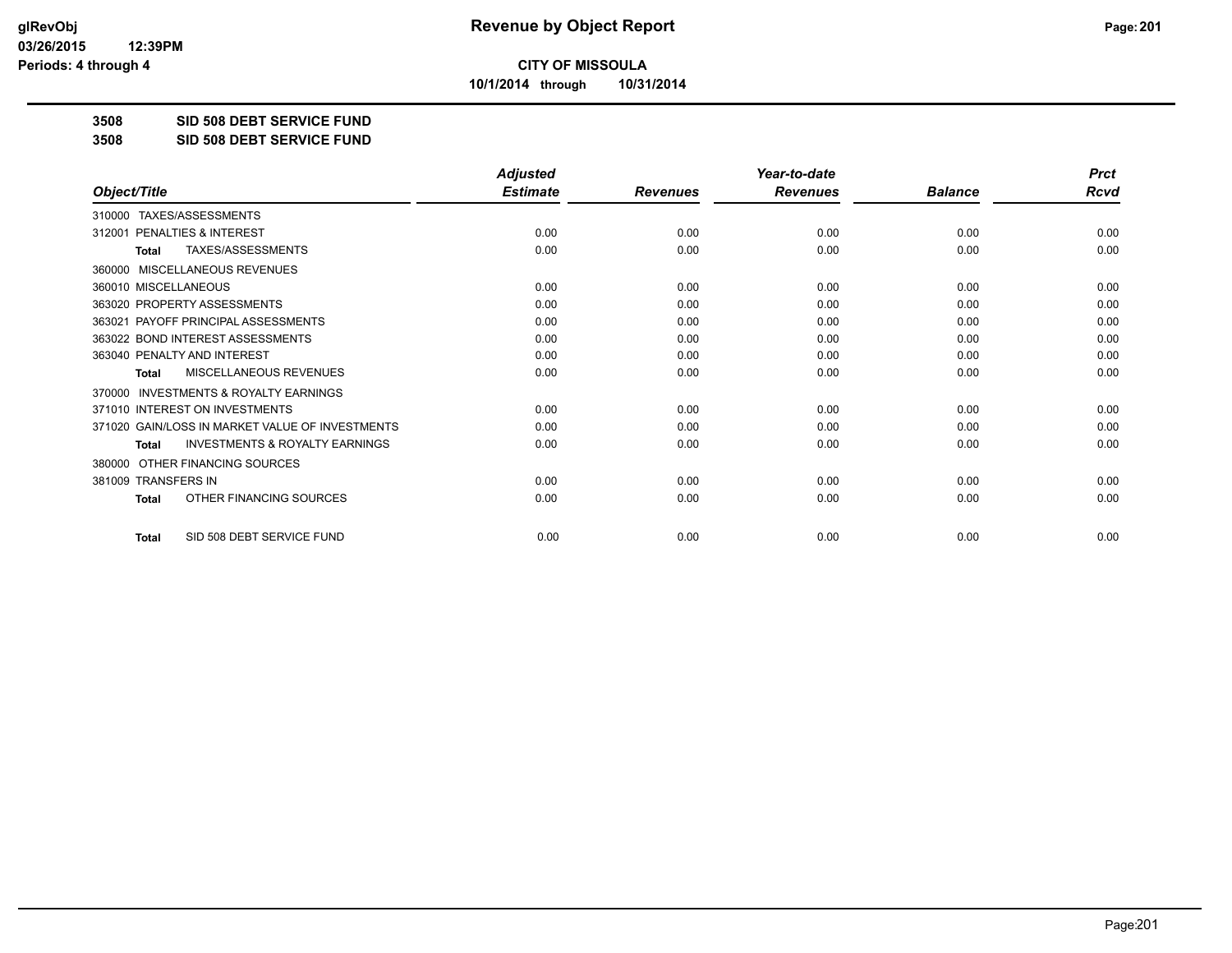**10/1/2014 through 10/31/2014**

### **3508 SID 508 DEBT SERVICE FUND**

|                                                           | <b>Adjusted</b> |                 | Year-to-date    |                | <b>Prct</b> |
|-----------------------------------------------------------|-----------------|-----------------|-----------------|----------------|-------------|
| Object/Title                                              | <b>Estimate</b> | <b>Revenues</b> | <b>Revenues</b> | <b>Balance</b> | <b>Rcvd</b> |
| 310000 TAXES/ASSESSMENTS                                  |                 |                 |                 |                |             |
| PENALTIES & INTEREST<br>312001                            | 0.00            | 0.00            | 0.00            | 0.00           | 0.00        |
| TAXES/ASSESSMENTS<br><b>Total</b>                         | 0.00            | 0.00            | 0.00            | 0.00           | 0.00        |
| 360000 MISCELLANEOUS REVENUES                             |                 |                 |                 |                |             |
| 360010 MISCELLANEOUS                                      | 0.00            | 0.00            | 0.00            | 0.00           | 0.00        |
| 363020 PROPERTY ASSESSMENTS                               | 0.00            | 0.00            | 0.00            | 0.00           | 0.00        |
| 363021 PAYOFF PRINCIPAL ASSESSMENTS                       | 0.00            | 0.00            | 0.00            | 0.00           | 0.00        |
| 363022 BOND INTEREST ASSESSMENTS                          | 0.00            | 0.00            | 0.00            | 0.00           | 0.00        |
| 363040 PENALTY AND INTEREST                               | 0.00            | 0.00            | 0.00            | 0.00           | 0.00        |
| MISCELLANEOUS REVENUES<br><b>Total</b>                    | 0.00            | 0.00            | 0.00            | 0.00           | 0.00        |
| <b>INVESTMENTS &amp; ROYALTY EARNINGS</b><br>370000       |                 |                 |                 |                |             |
| 371010 INTEREST ON INVESTMENTS                            | 0.00            | 0.00            | 0.00            | 0.00           | 0.00        |
| 371020 GAIN/LOSS IN MARKET VALUE OF INVESTMENT            | 0.00            | 0.00            | 0.00            | 0.00           | 0.00        |
| <b>INVESTMENTS &amp; ROYALTY EARNINGS</b><br><b>Total</b> | 0.00            | 0.00            | 0.00            | 0.00           | 0.00        |
| 380000 OTHER FINANCING SOURCES                            |                 |                 |                 |                |             |
| 381009 TRANSFERS IN                                       | 0.00            | 0.00            | 0.00            | 0.00           | 0.00        |
| OTHER FINANCING SOURCES<br><b>Total</b>                   | 0.00            | 0.00            | 0.00            | 0.00           | 0.00        |
| SID 508 DEBT SERVICE FUND<br><b>Total</b>                 | 0.00            | 0.00            | 0.00            | 0.00           | 0.00        |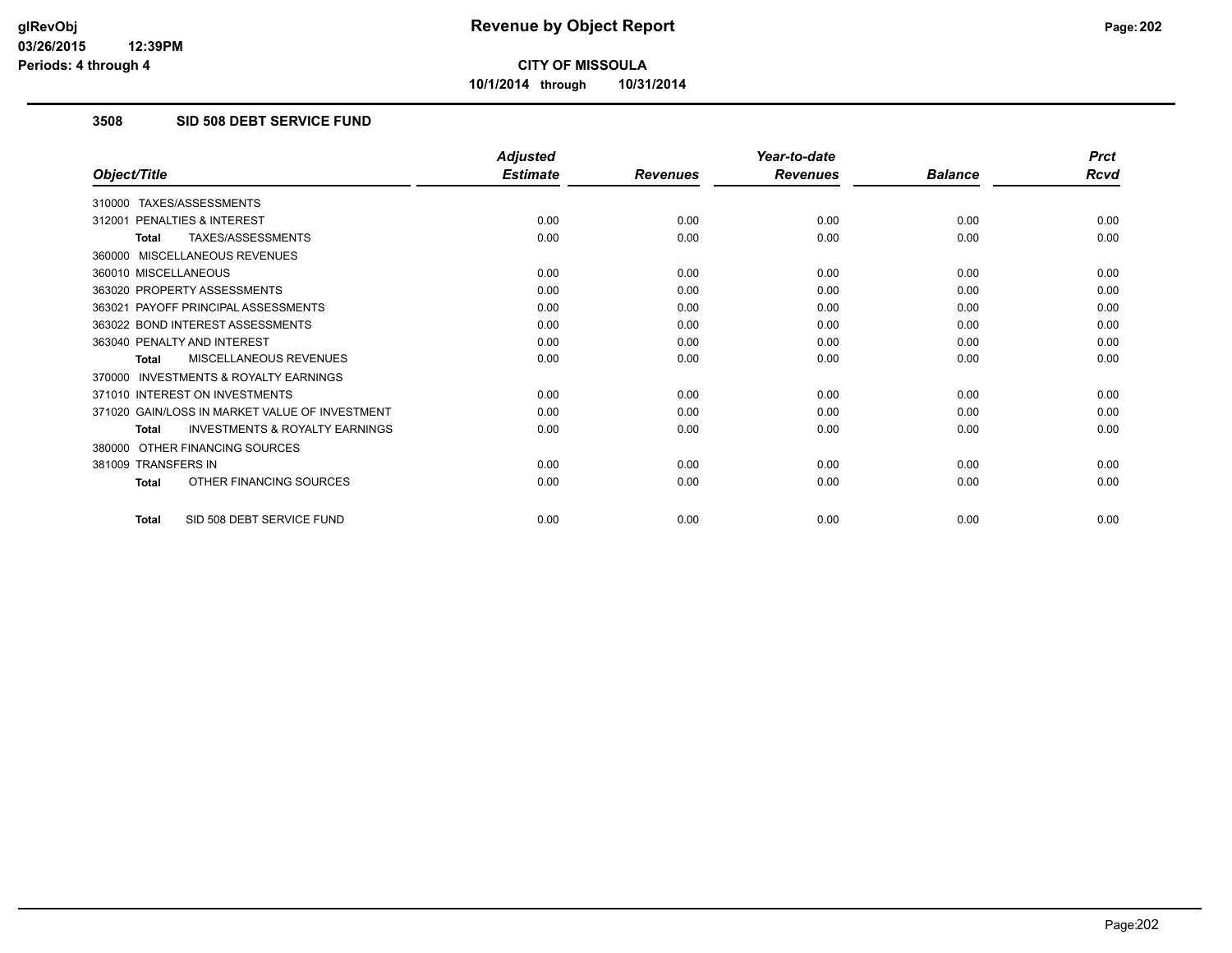**10/1/2014 through 10/31/2014**

#### **3510 SID 510 DEBT SERVICE FUND**

**3510 SID 510 DEBT SERVICE FUND**

|                                                           | <b>Adjusted</b> |                 | Year-to-date    |                | <b>Prct</b> |
|-----------------------------------------------------------|-----------------|-----------------|-----------------|----------------|-------------|
| Object/Title                                              | <b>Estimate</b> | <b>Revenues</b> | <b>Revenues</b> | <b>Balance</b> | <b>Rcvd</b> |
| TAXES/ASSESSMENTS<br>310000                               |                 |                 |                 |                |             |
| 312001 PENALTIES & INTEREST                               | 0.00            | 0.00            | 0.00            | 0.00           | 0.00        |
| TAXES/ASSESSMENTS<br>Total                                | 0.00            | 0.00            | 0.00            | 0.00           | 0.00        |
| MISCELLANEOUS REVENUES<br>360000                          |                 |                 |                 |                |             |
| 360010 MISCELLANEOUS                                      | 0.00            | 0.00            | 0.00            | 0.00           | 0.00        |
| 363020 PROPERTY ASSESSMENTS                               | 0.00            | 0.00            | 0.00            | 0.00           | 0.00        |
| 363021 PAYOFF PRINCIPAL ASSESSMENTS                       | 0.00            | 0.00            | 0.00            | 0.00           | 0.00        |
| 363022 BOND INTEREST ASSESSMENTS                          | 0.00            | 0.00            | 0.00            | 0.00           | 0.00        |
| 363040 PENALTY AND INTEREST                               | 0.00            | 0.00            | 0.00            | 0.00           | 0.00        |
| MISCELLANEOUS REVENUES<br>Total                           | 0.00            | 0.00            | 0.00            | 0.00           | 0.00        |
| <b>INVESTMENTS &amp; ROYALTY EARNINGS</b><br>370000       |                 |                 |                 |                |             |
| 371010 INTEREST ON INVESTMENTS                            | 0.00            | 0.00            | 0.00            | 0.00           | 0.00        |
| 371020 GAIN/LOSS IN MARKET VALUE OF INVESTMENTS           | 0.00            | 0.00            | 0.00            | 0.00           | 0.00        |
| 371500 INTEREST ON INTERFUND LOAN                         | 0.00            | 0.00            | 0.00            | 0.00           | 0.00        |
| <b>INVESTMENTS &amp; ROYALTY EARNINGS</b><br><b>Total</b> | 0.00            | 0.00            | 0.00            | 0.00           | 0.00        |
| SID 510 DEBT SERVICE FUND<br>Total                        | 0.00            | 0.00            | 0.00            | 0.00           | 0.00        |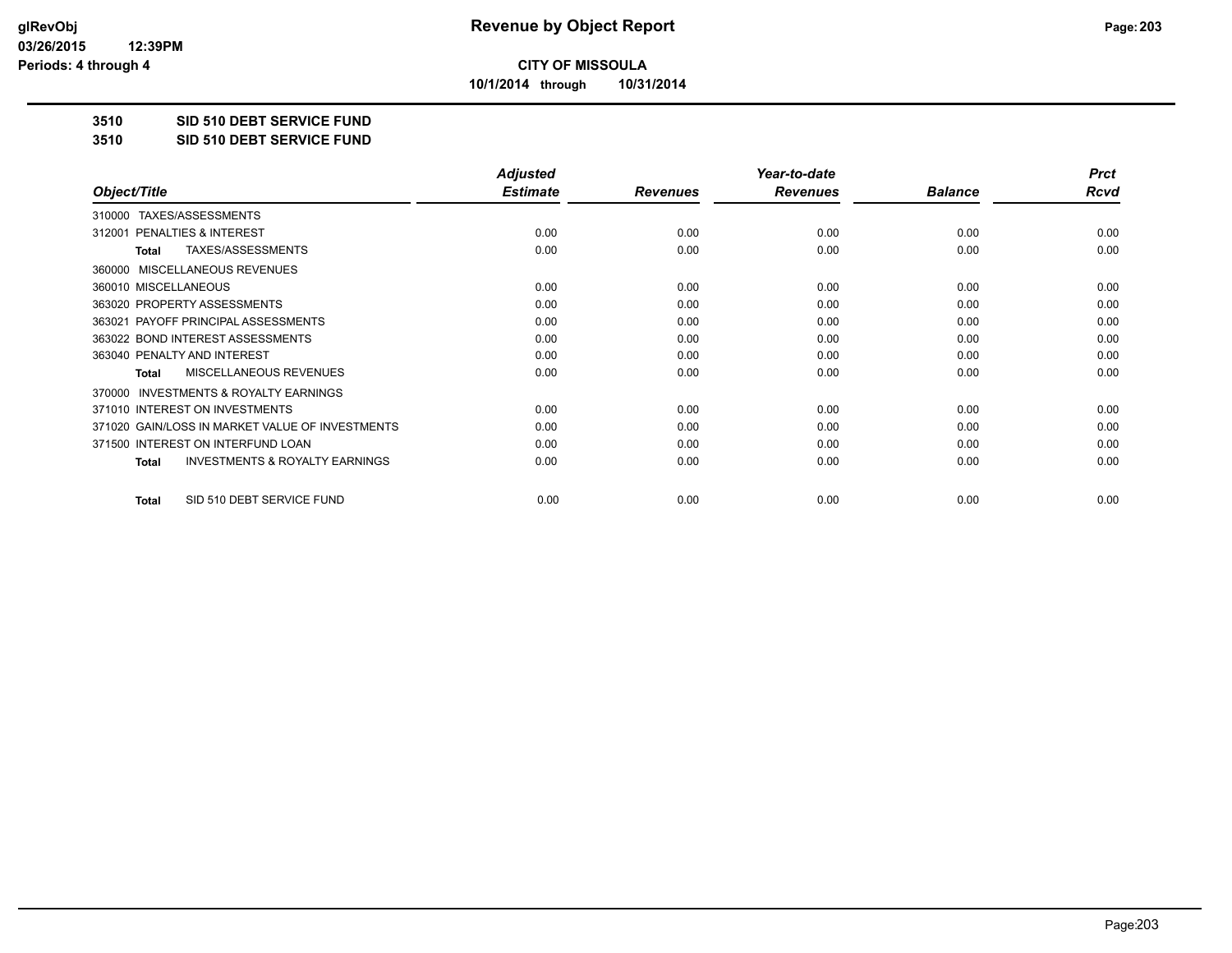**10/1/2014 through 10/31/2014**

### **3510 SID 510 DEBT SERVICE FUND**

|                                                           | <b>Adjusted</b> |                 | Year-to-date    |                | <b>Prct</b> |
|-----------------------------------------------------------|-----------------|-----------------|-----------------|----------------|-------------|
| Object/Title                                              | <b>Estimate</b> | <b>Revenues</b> | <b>Revenues</b> | <b>Balance</b> | Rcvd        |
| TAXES/ASSESSMENTS<br>310000                               |                 |                 |                 |                |             |
| <b>PENALTIES &amp; INTEREST</b><br>312001                 | 0.00            | 0.00            | 0.00            | 0.00           | 0.00        |
| TAXES/ASSESSMENTS<br>Total                                | 0.00            | 0.00            | 0.00            | 0.00           | 0.00        |
| 360000 MISCELLANEOUS REVENUES                             |                 |                 |                 |                |             |
| 360010 MISCELLANEOUS                                      | 0.00            | 0.00            | 0.00            | 0.00           | 0.00        |
| 363020 PROPERTY ASSESSMENTS                               | 0.00            | 0.00            | 0.00            | 0.00           | 0.00        |
| 363021 PAYOFF PRINCIPAL ASSESSMENTS                       | 0.00            | 0.00            | 0.00            | 0.00           | 0.00        |
| 363022 BOND INTEREST ASSESSMENTS                          | 0.00            | 0.00            | 0.00            | 0.00           | 0.00        |
| 363040 PENALTY AND INTEREST                               | 0.00            | 0.00            | 0.00            | 0.00           | 0.00        |
| <b>MISCELLANEOUS REVENUES</b><br><b>Total</b>             | 0.00            | 0.00            | 0.00            | 0.00           | 0.00        |
| <b>INVESTMENTS &amp; ROYALTY EARNINGS</b><br>370000       |                 |                 |                 |                |             |
| 371010 INTEREST ON INVESTMENTS                            | 0.00            | 0.00            | 0.00            | 0.00           | 0.00        |
| 371020 GAIN/LOSS IN MARKET VALUE OF INVESTMENT            | 0.00            | 0.00            | 0.00            | 0.00           | 0.00        |
| 371500 INTEREST ON INTERFUND LOAN                         | 0.00            | 0.00            | 0.00            | 0.00           | 0.00        |
| <b>INVESTMENTS &amp; ROYALTY EARNINGS</b><br><b>Total</b> | 0.00            | 0.00            | 0.00            | 0.00           | 0.00        |
|                                                           |                 |                 |                 |                |             |
| SID 510 DEBT SERVICE FUND<br><b>Total</b>                 | 0.00            | 0.00            | 0.00            | 0.00           | 0.00        |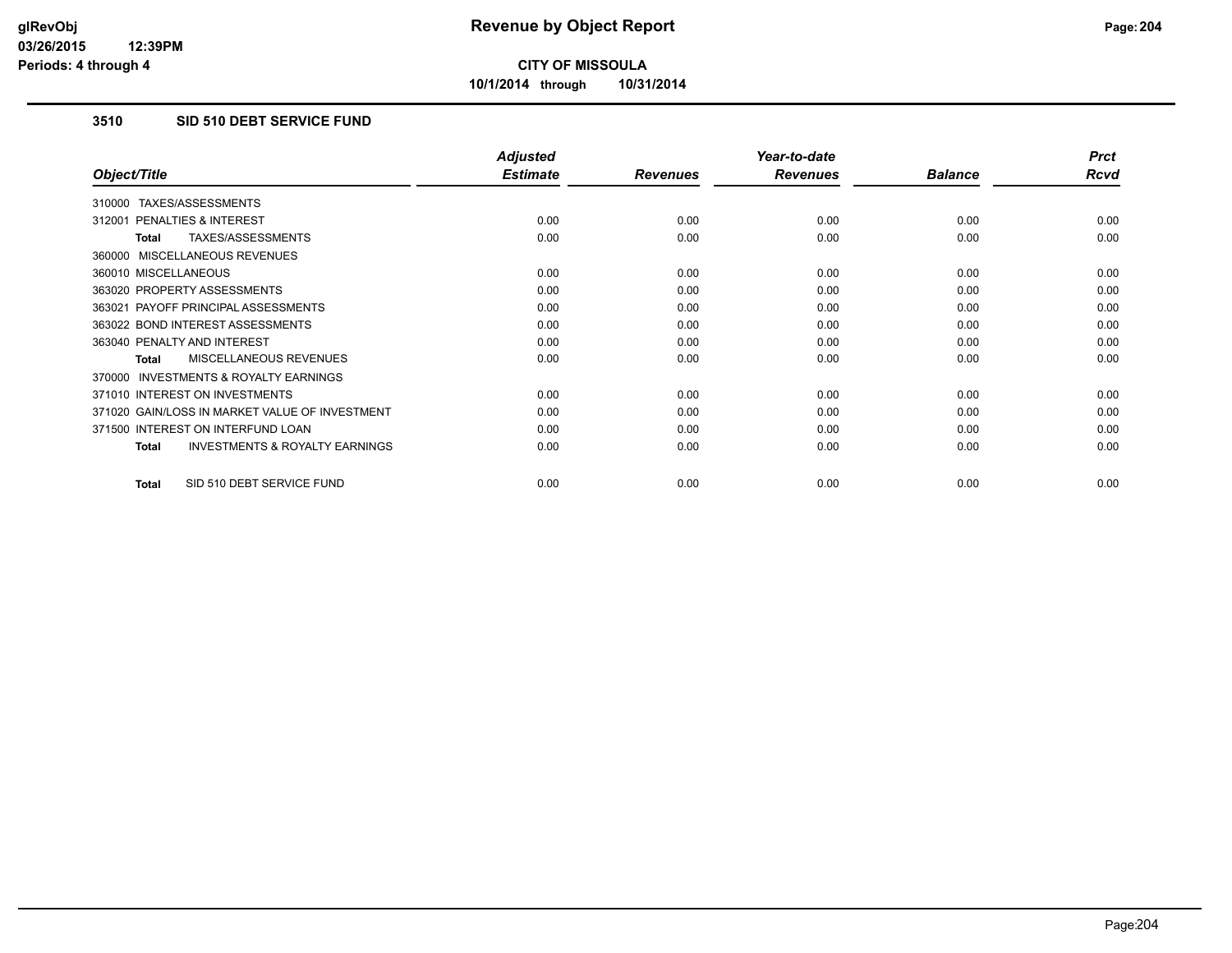**10/1/2014 through 10/31/2014**

### **3511 SID 511 DEBT SERVICE FUND**

**3511 SID 511 DEBT SERVICE FUND**

|                                                    | <b>Adjusted</b> |                 | Year-to-date    |                | <b>Prct</b> |
|----------------------------------------------------|-----------------|-----------------|-----------------|----------------|-------------|
| Object/Title                                       | <b>Estimate</b> | <b>Revenues</b> | <b>Revenues</b> | <b>Balance</b> | Rcvd        |
| TAXES/ASSESSMENTS<br>310000                        |                 |                 |                 |                |             |
| PENALTIES & INTEREST<br>312001                     | 0.00            | 0.00            | 0.00            | 0.00           | 0.00        |
| TAXES/ASSESSMENTS<br><b>Total</b>                  | 0.00            | 0.00            | 0.00            | 0.00           | 0.00        |
| 360000 MISCELLANEOUS REVENUES                      |                 |                 |                 |                |             |
| 360010 MISCELLANEOUS                               | 0.00            | 0.00            | 0.00            | 0.00           | 0.00        |
| 363020 PROPERTY ASSESSMENTS                        | 0.00            | 0.00            | 0.00            | 0.00           | 0.00        |
| 363021 PAYOFF PRINCIPAL ASSESSMENTS                | 0.00            | 0.00            | 0.00            | 0.00           | 0.00        |
| 363022 BOND INTEREST ASSESSMENTS                   | 0.00            | 0.00            | 0.00            | 0.00           | 0.00        |
| 363040 PENALTY AND INTEREST                        | 0.00            | 0.00            | 0.00            | 0.00           | 0.00        |
| MISCELLANEOUS REVENUES<br><b>Total</b>             | 0.00            | 0.00            | 0.00            | 0.00           | 0.00        |
| 370000 INVESTMENTS & ROYALTY EARNINGS              |                 |                 |                 |                |             |
| 371010 INTEREST ON INVESTMENTS                     | 0.00            | 0.00            | 0.00            | 0.00           | 0.00        |
| 371020 GAIN/LOSS IN MARKET VALUE OF INVESTMENTS    | 0.00            | 0.00            | 0.00            | 0.00           | 0.00        |
| <b>INVESTMENTS &amp; ROYALTY EARNINGS</b><br>Total | 0.00            | 0.00            | 0.00            | 0.00           | 0.00        |
| SID 511 DEBT SERVICE FUND<br><b>Total</b>          | 0.00            | 0.00            | 0.00            | 0.00           | 0.00        |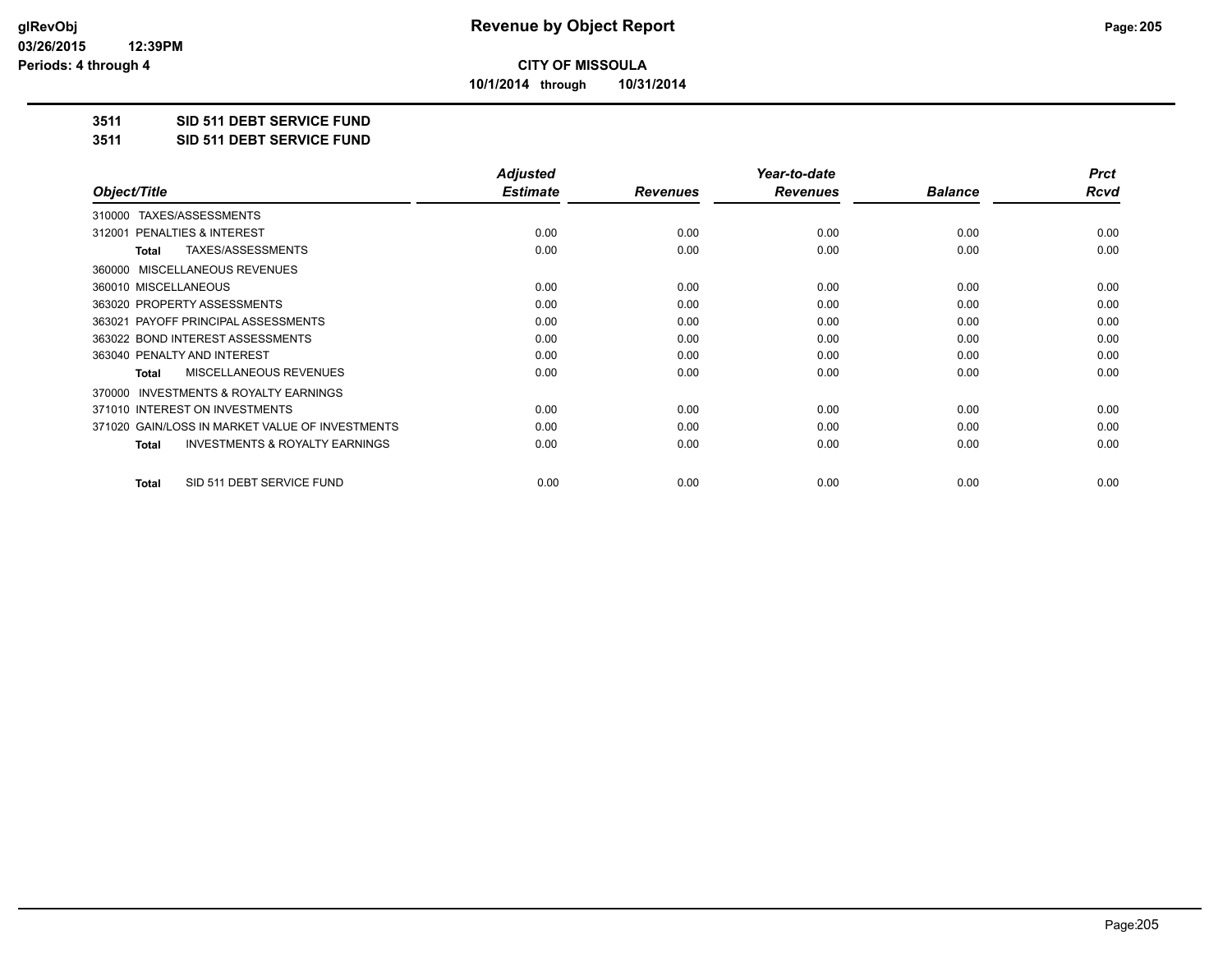**10/1/2014 through 10/31/2014**

## **3511 SID 511 DEBT SERVICE FUND**

|                                                     | <b>Adjusted</b> |                 | Year-to-date    |                | <b>Prct</b> |
|-----------------------------------------------------|-----------------|-----------------|-----------------|----------------|-------------|
| Object/Title                                        | <b>Estimate</b> | <b>Revenues</b> | <b>Revenues</b> | <b>Balance</b> | <b>Rcvd</b> |
| 310000 TAXES/ASSESSMENTS                            |                 |                 |                 |                |             |
| 312001 PENALTIES & INTEREST                         | 0.00            | 0.00            | 0.00            | 0.00           | 0.00        |
| TAXES/ASSESSMENTS<br><b>Total</b>                   | 0.00            | 0.00            | 0.00            | 0.00           | 0.00        |
| 360000 MISCELLANEOUS REVENUES                       |                 |                 |                 |                |             |
| 360010 MISCELLANEOUS                                | 0.00            | 0.00            | 0.00            | 0.00           | 0.00        |
| 363020 PROPERTY ASSESSMENTS                         | 0.00            | 0.00            | 0.00            | 0.00           | 0.00        |
| 363021 PAYOFF PRINCIPAL ASSESSMENTS                 | 0.00            | 0.00            | 0.00            | 0.00           | 0.00        |
| 363022 BOND INTEREST ASSESSMENTS                    | 0.00            | 0.00            | 0.00            | 0.00           | 0.00        |
| 363040 PENALTY AND INTEREST                         | 0.00            | 0.00            | 0.00            | 0.00           | 0.00        |
| <b>MISCELLANEOUS REVENUES</b><br>Total              | 0.00            | 0.00            | 0.00            | 0.00           | 0.00        |
| <b>INVESTMENTS &amp; ROYALTY EARNINGS</b><br>370000 |                 |                 |                 |                |             |
| 371010 INTEREST ON INVESTMENTS                      | 0.00            | 0.00            | 0.00            | 0.00           | 0.00        |
| 371020 GAIN/LOSS IN MARKET VALUE OF INVESTMENT      | 0.00            | 0.00            | 0.00            | 0.00           | 0.00        |
| <b>INVESTMENTS &amp; ROYALTY EARNINGS</b><br>Total  | 0.00            | 0.00            | 0.00            | 0.00           | 0.00        |
| SID 511 DEBT SERVICE FUND<br><b>Total</b>           | 0.00            | 0.00            | 0.00            | 0.00           | 0.00        |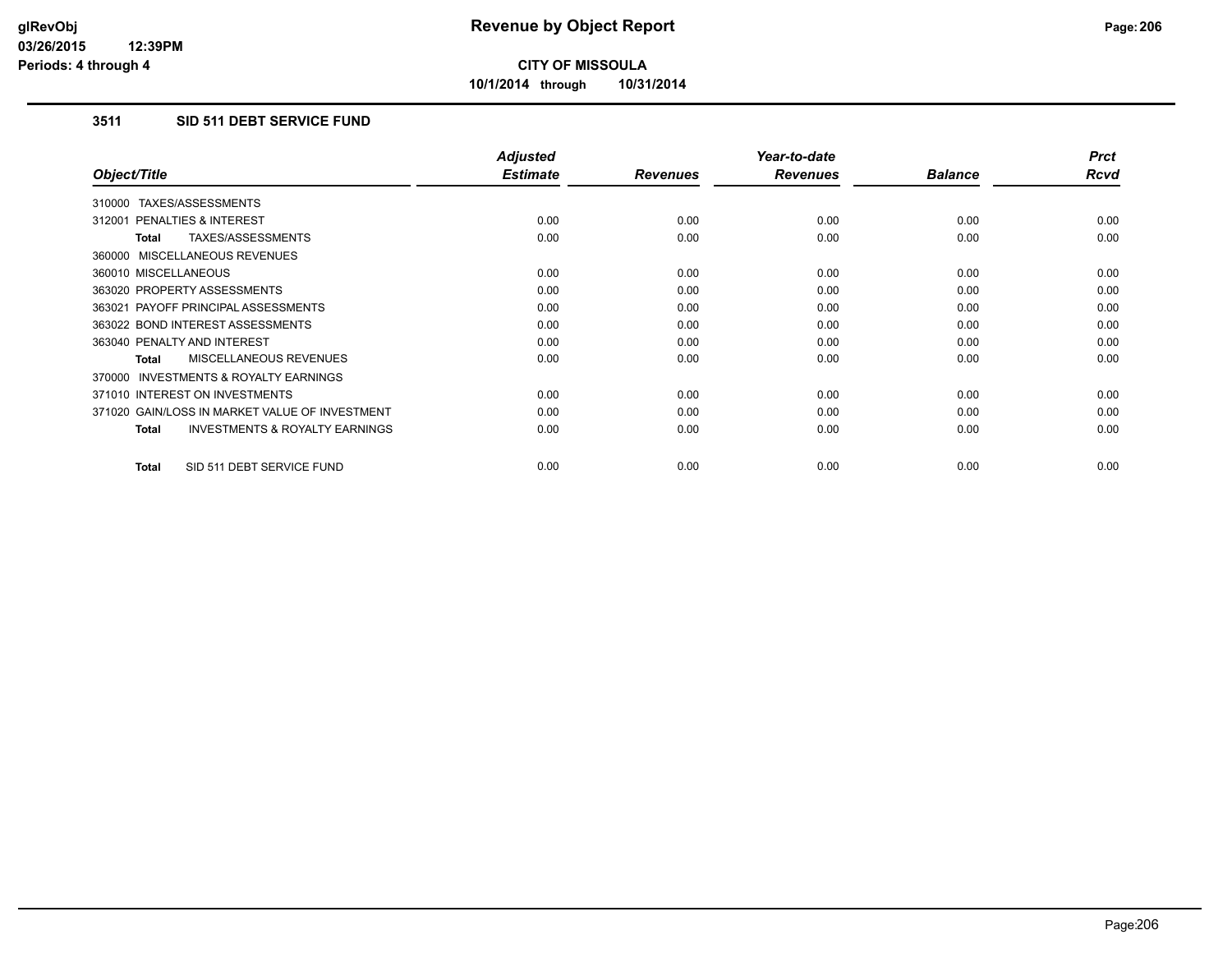**10/1/2014 through 10/31/2014**

#### **3512 SID 512 DEBT SERVICE FUND**

**3512 SID 512 DEBT SERVICE FUND**

|                                                           | <b>Adjusted</b> |                 | Year-to-date    |                | <b>Prct</b> |
|-----------------------------------------------------------|-----------------|-----------------|-----------------|----------------|-------------|
| Object/Title                                              | <b>Estimate</b> | <b>Revenues</b> | <b>Revenues</b> | <b>Balance</b> | <b>Rcvd</b> |
| TAXES/ASSESSMENTS<br>310000                               |                 |                 |                 |                |             |
| <b>PENALTIES &amp; INTEREST</b><br>312001                 | 0.00            | 0.00            | 0.00            | 0.00           | 0.00        |
| TAXES/ASSESSMENTS<br><b>Total</b>                         | 0.00            | 0.00            | 0.00            | 0.00           | 0.00        |
| MISCELLANEOUS REVENUES<br>360000                          |                 |                 |                 |                |             |
| 360010 MISCELLANEOUS                                      | 0.00            | 0.00            | 0.00            | 0.00           | 0.00        |
| 363020 PROPERTY ASSESSMENTS                               | 81,293.00       | 0.00            | 0.00            | 81,293.00      | 0.00        |
| 363021 PAYOFF PRINCIPAL ASSESSMENTS                       | 0.00            | 0.00            | 0.00            | 0.00           | 0.00        |
| 363022 BOND INTEREST ASSESSMENTS                          | 0.00            | 0.00            | 0.00            | 0.00           | 0.00        |
| 363040 PENALTY AND INTEREST                               | 0.00            | 0.00            | 0.00            | 0.00           | 0.00        |
| <b>MISCELLANEOUS REVENUES</b><br><b>Total</b>             | 81,293.00       | 0.00            | 0.00            | 81,293.00      | 0.00        |
| <b>INVESTMENTS &amp; ROYALTY EARNINGS</b><br>370000       |                 |                 |                 |                |             |
| 371010 INTEREST ON INVESTMENTS                            | 0.00            | 0.00            | 0.00            | 0.00           | 0.00        |
| 371020 GAIN/LOSS IN MARKET VALUE OF INVESTMENTS           | 0.00            | 0.00            | 0.00            | 0.00           | 0.00        |
| 371500 INTEREST ON INTERFUND LOAN                         | 0.00            | 0.00            | 0.00            | 0.00           | 0.00        |
| <b>INVESTMENTS &amp; ROYALTY EARNINGS</b><br><b>Total</b> | 0.00            | 0.00            | 0.00            | 0.00           | 0.00        |
| SID 512 DEBT SERVICE FUND<br><b>Total</b>                 | 81,293.00       | 0.00            | 0.00            | 81,293.00      | 0.00        |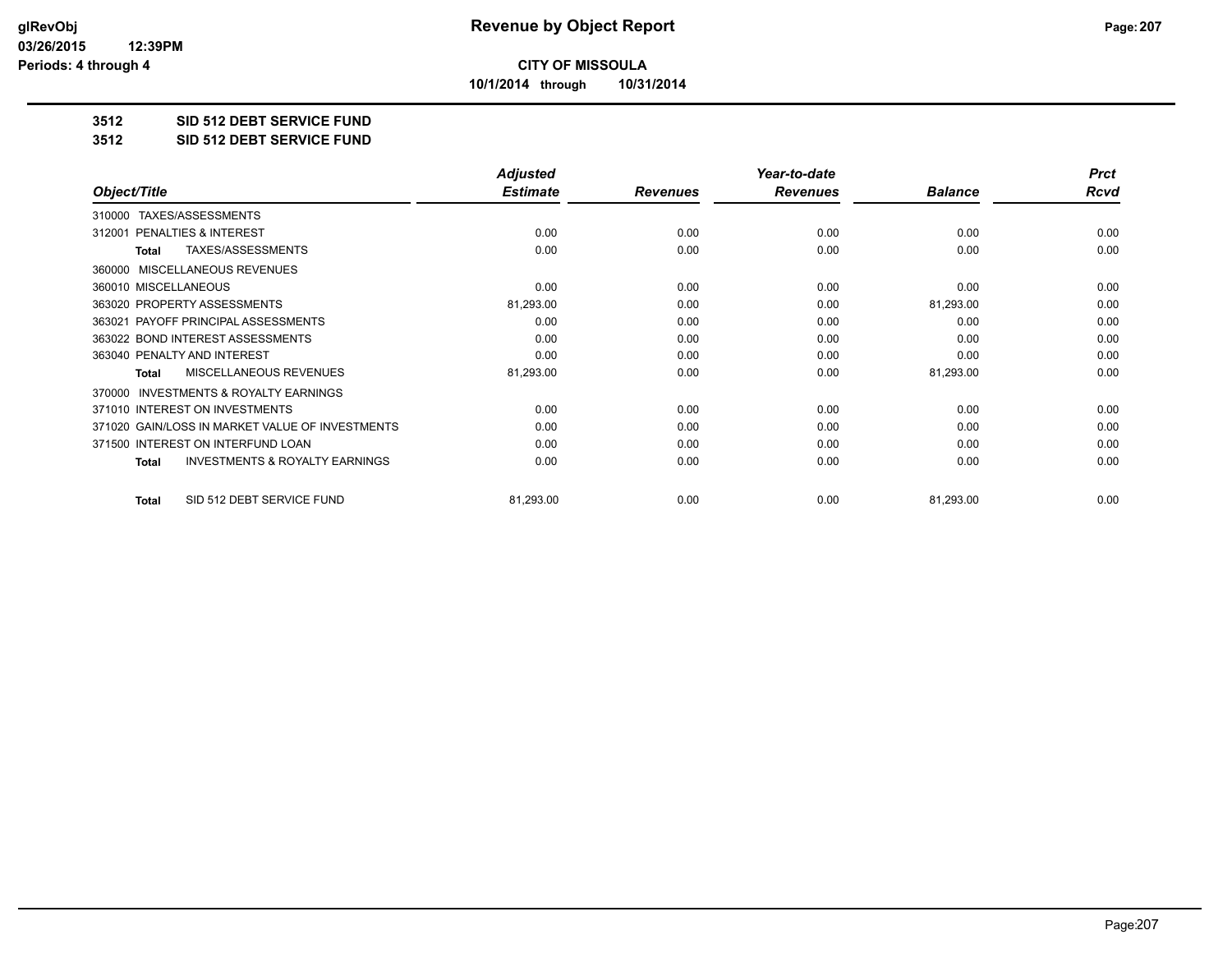**10/1/2014 through 10/31/2014**

### **3512 SID 512 DEBT SERVICE FUND**

|                                                           | <b>Adjusted</b> |                 | Year-to-date    |                | <b>Prct</b> |
|-----------------------------------------------------------|-----------------|-----------------|-----------------|----------------|-------------|
| Object/Title                                              | <b>Estimate</b> | <b>Revenues</b> | <b>Revenues</b> | <b>Balance</b> | Rcvd        |
| TAXES/ASSESSMENTS<br>310000                               |                 |                 |                 |                |             |
| <b>PENALTIES &amp; INTEREST</b><br>312001                 | 0.00            | 0.00            | 0.00            | 0.00           | 0.00        |
| TAXES/ASSESSMENTS<br><b>Total</b>                         | 0.00            | 0.00            | 0.00            | 0.00           | 0.00        |
| 360000 MISCELLANEOUS REVENUES                             |                 |                 |                 |                |             |
| 360010 MISCELLANEOUS                                      | 0.00            | 0.00            | 0.00            | 0.00           | 0.00        |
| 363020 PROPERTY ASSESSMENTS                               | 81,293.00       | 0.00            | 0.00            | 81,293.00      | 0.00        |
| 363021 PAYOFF PRINCIPAL ASSESSMENTS                       | 0.00            | 0.00            | 0.00            | 0.00           | 0.00        |
| 363022 BOND INTEREST ASSESSMENTS                          | 0.00            | 0.00            | 0.00            | 0.00           | 0.00        |
| 363040 PENALTY AND INTEREST                               | 0.00            | 0.00            | 0.00            | 0.00           | 0.00        |
| <b>MISCELLANEOUS REVENUES</b><br><b>Total</b>             | 81,293.00       | 0.00            | 0.00            | 81,293.00      | 0.00        |
| <b>INVESTMENTS &amp; ROYALTY EARNINGS</b><br>370000       |                 |                 |                 |                |             |
| 371010 INTEREST ON INVESTMENTS                            | 0.00            | 0.00            | 0.00            | 0.00           | 0.00        |
| 371020 GAIN/LOSS IN MARKET VALUE OF INVESTMENT            | 0.00            | 0.00            | 0.00            | 0.00           | 0.00        |
| 371500 INTEREST ON INTERFUND LOAN                         | 0.00            | 0.00            | 0.00            | 0.00           | 0.00        |
| <b>INVESTMENTS &amp; ROYALTY EARNINGS</b><br><b>Total</b> | 0.00            | 0.00            | 0.00            | 0.00           | 0.00        |
| SID 512 DEBT SERVICE FUND<br><b>Total</b>                 | 81,293.00       | 0.00            | 0.00            | 81,293.00      | 0.00        |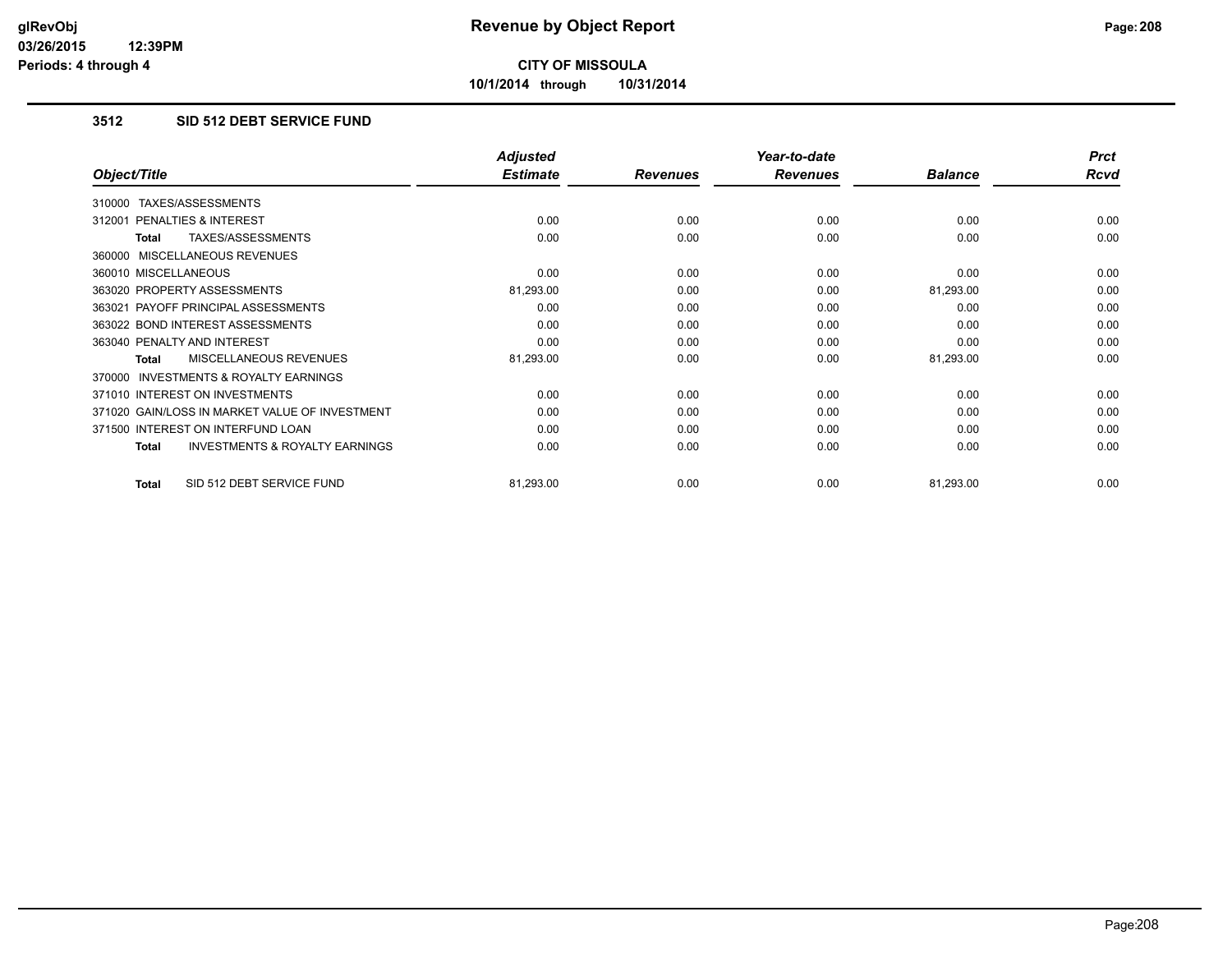**10/1/2014 through 10/31/2014**

#### **3513 SID 513 DEBT SERVICE FUND**

**3513 SID 513 DEBT SERVICE FUND**

|                                                           | <b>Adjusted</b> |                 | Year-to-date    |                | <b>Prct</b> |
|-----------------------------------------------------------|-----------------|-----------------|-----------------|----------------|-------------|
| Object/Title                                              | <b>Estimate</b> | <b>Revenues</b> | <b>Revenues</b> | <b>Balance</b> | <b>Rcvd</b> |
| TAXES/ASSESSMENTS<br>310000                               |                 |                 |                 |                |             |
| 312001 PENALTIES & INTEREST                               | 0.00            | 0.00            | 0.00            | 0.00           | 0.00        |
| TAXES/ASSESSMENTS<br><b>Total</b>                         | 0.00            | 0.00            | 0.00            | 0.00           | 0.00        |
| MISCELLANEOUS REVENUES<br>360000                          |                 |                 |                 |                |             |
| 360010 MISCELLANEOUS                                      | 0.00            | 0.00            | 0.00            | 0.00           | 0.00        |
| 363020 PROPERTY ASSESSMENTS                               | 0.00            | 0.00            | 0.00            | 0.00           | 0.00        |
| 363021 PAYOFF PRINCIPAL ASSESSMENTS                       | 0.00            | 0.00            | 0.00            | 0.00           | 0.00        |
| 363022 BOND INTEREST ASSESSMENTS                          | 0.00            | 0.00            | 0.00            | 0.00           | 0.00        |
| 363040 PENALTY AND INTEREST                               | 0.00            | 0.00            | 0.00            | 0.00           | 0.00        |
| <b>MISCELLANEOUS REVENUES</b><br><b>Total</b>             | 0.00            | 0.00            | 0.00            | 0.00           | 0.00        |
| <b>INVESTMENTS &amp; ROYALTY EARNINGS</b><br>370000       |                 |                 |                 |                |             |
| 371010 INTEREST ON INVESTMENTS                            | 0.00            | 0.00            | 0.00            | 0.00           | 0.00        |
| 371020 GAIN/LOSS IN MARKET VALUE OF INVESTMENTS           | 0.00            | 0.00            | 0.00            | 0.00           | 0.00        |
| <b>INVESTMENTS &amp; ROYALTY EARNINGS</b><br><b>Total</b> | 0.00            | 0.00            | 0.00            | 0.00           | 0.00        |
| OTHER FINANCING SOURCES<br>380000                         |                 |                 |                 |                |             |
| 381009 TRANSFERS IN                                       | 0.00            | 0.00            | 0.00            | 0.00           | 0.00        |
| OTHER FINANCING SOURCES<br>Total                          | 0.00            | 0.00            | 0.00            | 0.00           | 0.00        |
| SID 513 DEBT SERVICE FUND<br><b>Total</b>                 | 0.00            | 0.00            | 0.00            | 0.00           | 0.00        |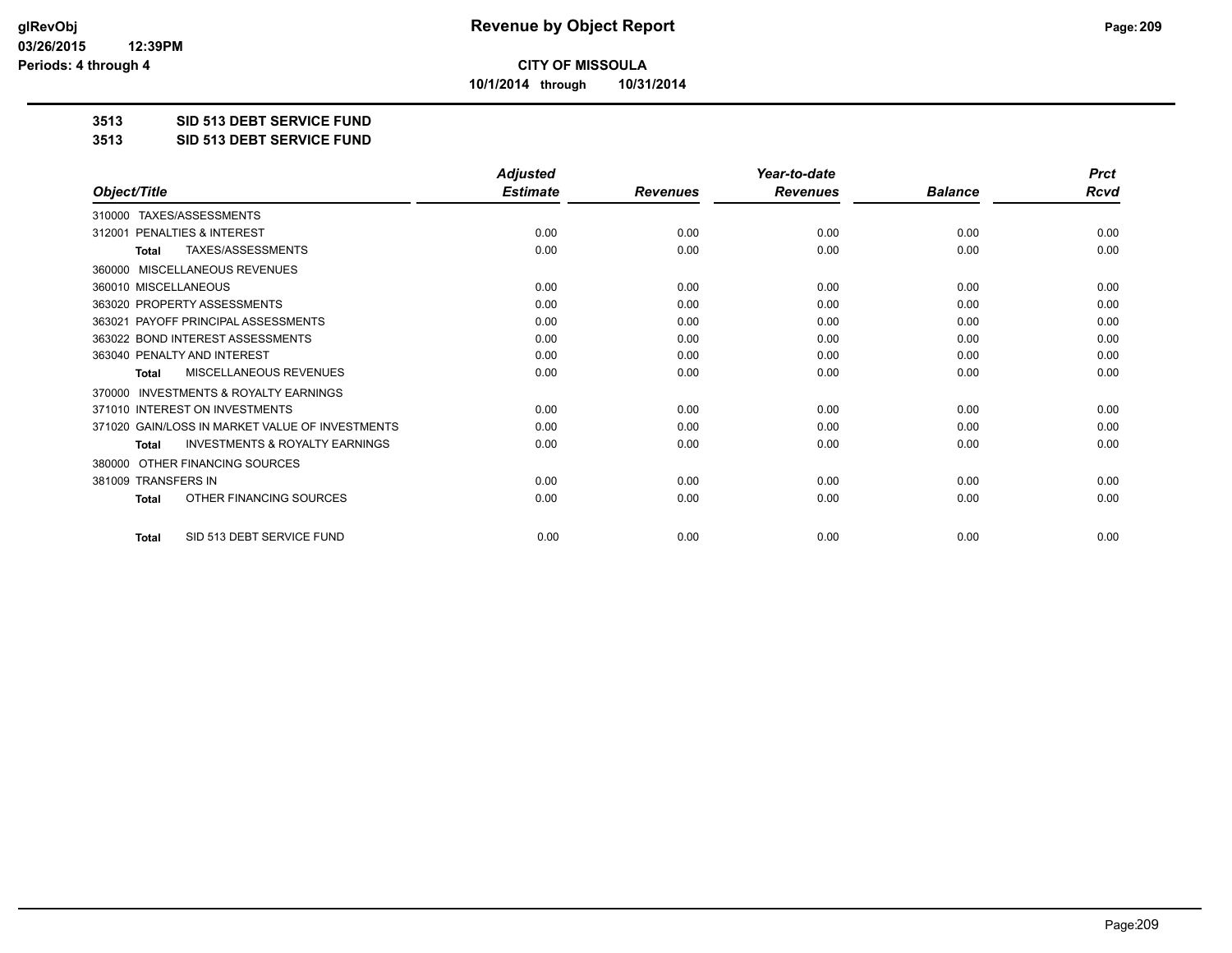**10/1/2014 through 10/31/2014**

### **3513 SID 513 DEBT SERVICE FUND**

|                                                           | <b>Adjusted</b> |                 | Year-to-date    |                | <b>Prct</b> |
|-----------------------------------------------------------|-----------------|-----------------|-----------------|----------------|-------------|
| Object/Title                                              | <b>Estimate</b> | <b>Revenues</b> | <b>Revenues</b> | <b>Balance</b> | <b>Rcvd</b> |
| 310000 TAXES/ASSESSMENTS                                  |                 |                 |                 |                |             |
| PENALTIES & INTEREST<br>312001                            | 0.00            | 0.00            | 0.00            | 0.00           | 0.00        |
| TAXES/ASSESSMENTS<br><b>Total</b>                         | 0.00            | 0.00            | 0.00            | 0.00           | 0.00        |
| 360000 MISCELLANEOUS REVENUES                             |                 |                 |                 |                |             |
| 360010 MISCELLANEOUS                                      | 0.00            | 0.00            | 0.00            | 0.00           | 0.00        |
| 363020 PROPERTY ASSESSMENTS                               | 0.00            | 0.00            | 0.00            | 0.00           | 0.00        |
| 363021 PAYOFF PRINCIPAL ASSESSMENTS                       | 0.00            | 0.00            | 0.00            | 0.00           | 0.00        |
| 363022 BOND INTEREST ASSESSMENTS                          | 0.00            | 0.00            | 0.00            | 0.00           | 0.00        |
| 363040 PENALTY AND INTEREST                               | 0.00            | 0.00            | 0.00            | 0.00           | 0.00        |
| MISCELLANEOUS REVENUES<br><b>Total</b>                    | 0.00            | 0.00            | 0.00            | 0.00           | 0.00        |
| <b>INVESTMENTS &amp; ROYALTY EARNINGS</b><br>370000       |                 |                 |                 |                |             |
| 371010 INTEREST ON INVESTMENTS                            | 0.00            | 0.00            | 0.00            | 0.00           | 0.00        |
| 371020 GAIN/LOSS IN MARKET VALUE OF INVESTMENT            | 0.00            | 0.00            | 0.00            | 0.00           | 0.00        |
| <b>INVESTMENTS &amp; ROYALTY EARNINGS</b><br><b>Total</b> | 0.00            | 0.00            | 0.00            | 0.00           | 0.00        |
| OTHER FINANCING SOURCES<br>380000                         |                 |                 |                 |                |             |
| 381009 TRANSFERS IN                                       | 0.00            | 0.00            | 0.00            | 0.00           | 0.00        |
| OTHER FINANCING SOURCES<br><b>Total</b>                   | 0.00            | 0.00            | 0.00            | 0.00           | 0.00        |
| SID 513 DEBT SERVICE FUND<br><b>Total</b>                 | 0.00            | 0.00            | 0.00            | 0.00           | 0.00        |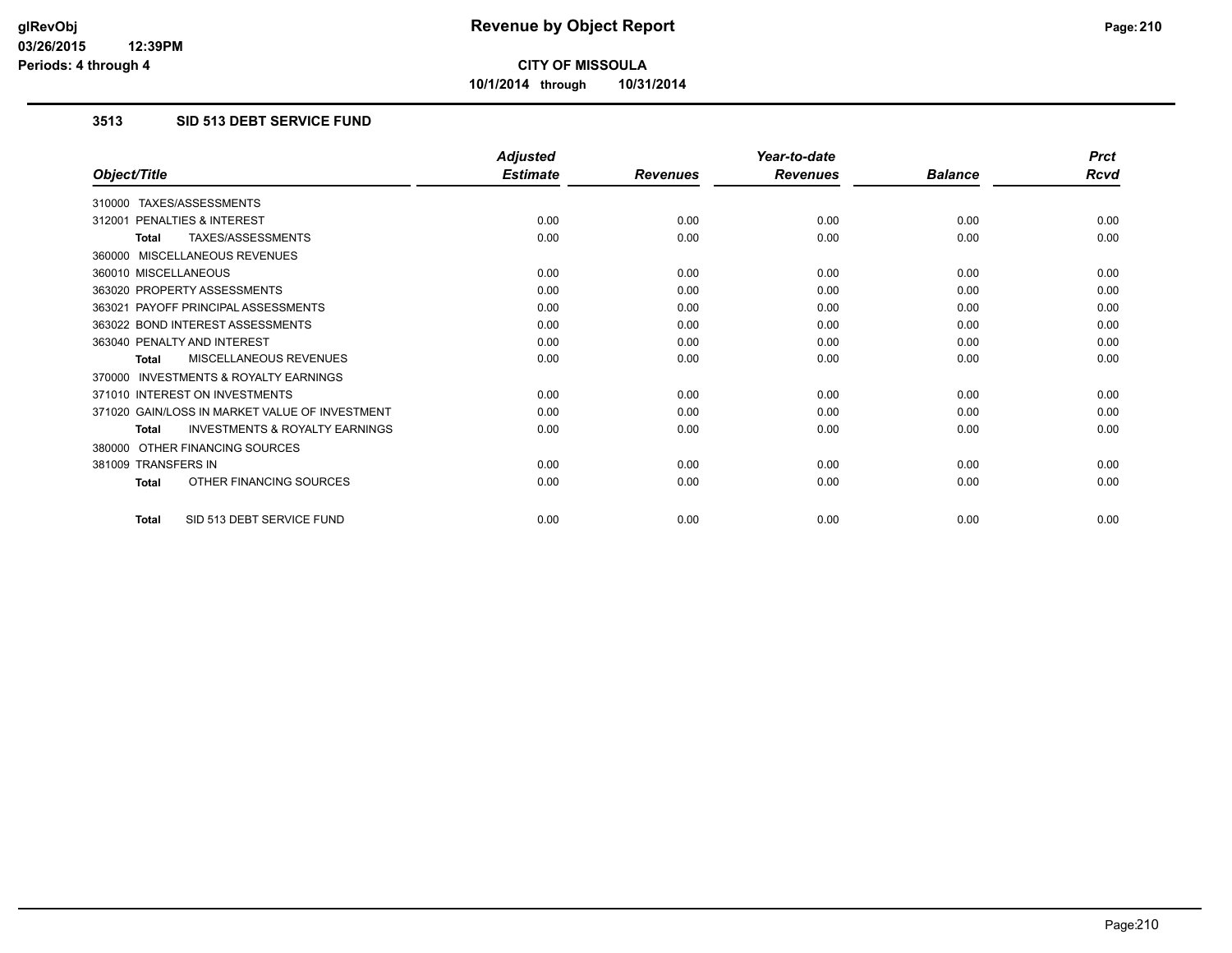**10/1/2014 through 10/31/2014**

#### **3514 SID 514 DEBT SERVICE FUND**

**3514 SID 514 DEBT SERVICE FUND**

|                                                           | <b>Adjusted</b> |                 | Year-to-date    |                | <b>Prct</b> |
|-----------------------------------------------------------|-----------------|-----------------|-----------------|----------------|-------------|
| Object/Title                                              | <b>Estimate</b> | <b>Revenues</b> | <b>Revenues</b> | <b>Balance</b> | Rcvd        |
| TAXES/ASSESSMENTS<br>310000                               |                 |                 |                 |                |             |
| PENALTIES & INTEREST<br>312001                            | 0.00            | 0.00            | 0.00            | 0.00           | 0.00        |
| TAXES/ASSESSMENTS<br><b>Total</b>                         | 0.00            | 0.00            | 0.00            | 0.00           | 0.00        |
| MISCELLANEOUS REVENUES<br>360000                          |                 |                 |                 |                |             |
| 360010 MISCELLANEOUS                                      | 0.00            | 0.00            | 0.00            | 0.00           | 0.00        |
| 363020 PROPERTY ASSESSMENTS                               | 0.00            | 0.00            | 0.00            | 0.00           | 0.00        |
| 363021 PAYOFF PRINCIPAL ASSESSMENTS                       | 0.00            | 0.00            | 0.00            | 0.00           | 0.00        |
| 363022 BOND INTEREST ASSESSMENTS                          | 0.00            | 0.00            | 0.00            | 0.00           | 0.00        |
| 363040 PENALTY AND INTEREST                               | 0.00            | 0.00            | 0.00            | 0.00           | 0.00        |
| <b>MISCELLANEOUS REVENUES</b><br>Total                    | 0.00            | 0.00            | 0.00            | 0.00           | 0.00        |
| <b>INVESTMENTS &amp; ROYALTY EARNINGS</b><br>370000       |                 |                 |                 |                |             |
| 371010 INTEREST ON INVESTMENTS                            | 0.00            | 0.00            | 0.00            | 0.00           | 0.00        |
| 371020 GAIN/LOSS IN MARKET VALUE OF INVESTMENTS           | 0.00            | 0.00            | 0.00            | 0.00           | 0.00        |
| <b>INVESTMENTS &amp; ROYALTY EARNINGS</b><br><b>Total</b> | 0.00            | 0.00            | 0.00            | 0.00           | 0.00        |
| OTHER FINANCING SOURCES<br>380000                         |                 |                 |                 |                |             |
| 383042 TRANSFERS FROM OTHER FUNDS                         | 0.00            | 0.00            | 0.00            | 0.00           | 0.00        |
| OTHER FINANCING SOURCES<br><b>Total</b>                   | 0.00            | 0.00            | 0.00            | 0.00           | 0.00        |
| SID 514 DEBT SERVICE FUND<br><b>Total</b>                 | 0.00            | 0.00            | 0.00            | 0.00           | 0.00        |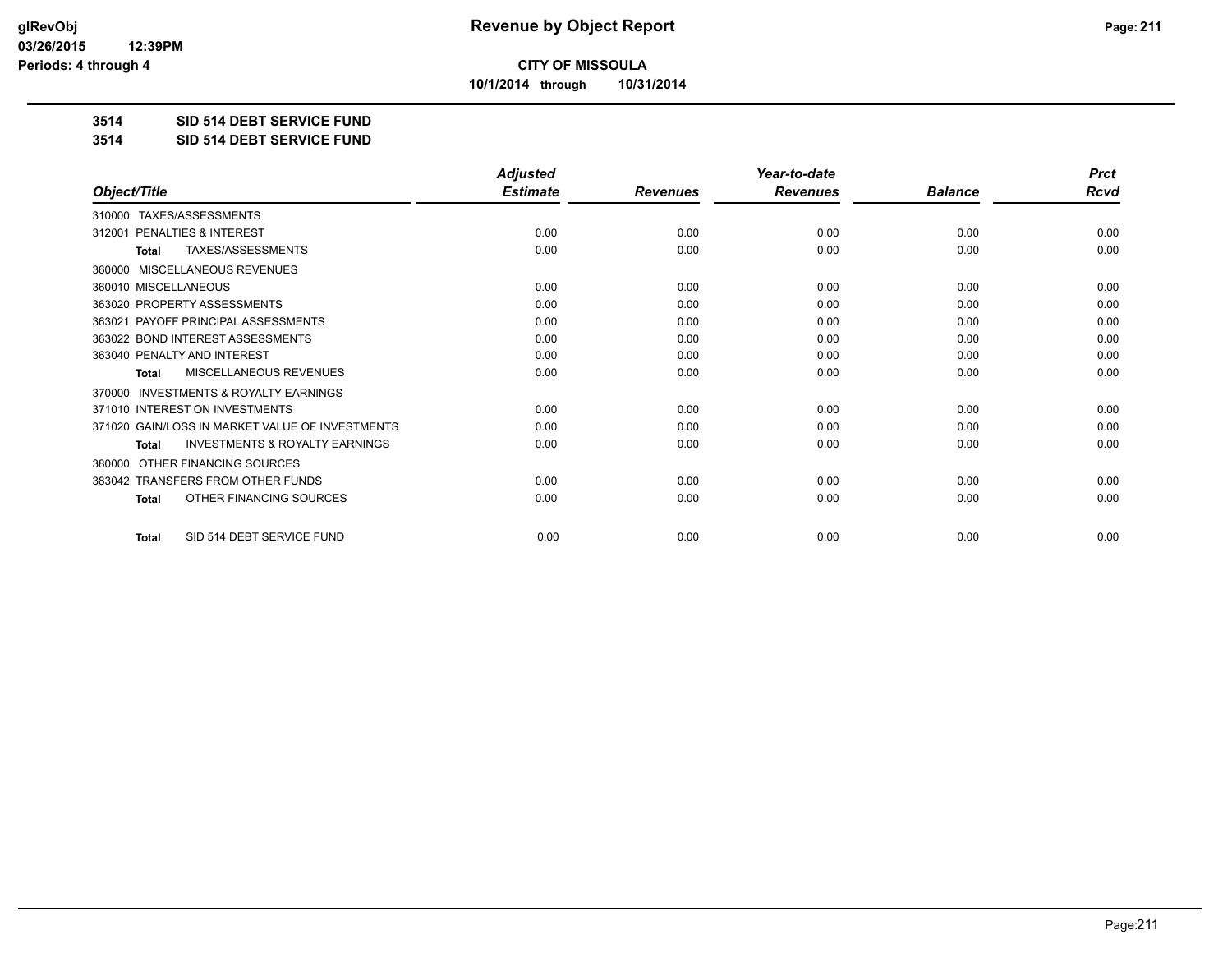**10/1/2014 through 10/31/2014**

### **3514 SID 514 DEBT SERVICE FUND**

|                                                           | <b>Adjusted</b> |                 | Year-to-date    |                | <b>Prct</b> |
|-----------------------------------------------------------|-----------------|-----------------|-----------------|----------------|-------------|
| Object/Title                                              | <b>Estimate</b> | <b>Revenues</b> | <b>Revenues</b> | <b>Balance</b> | Rcvd        |
| 310000 TAXES/ASSESSMENTS                                  |                 |                 |                 |                |             |
| PENALTIES & INTEREST<br>312001                            | 0.00            | 0.00            | 0.00            | 0.00           | 0.00        |
| TAXES/ASSESSMENTS<br><b>Total</b>                         | 0.00            | 0.00            | 0.00            | 0.00           | 0.00        |
| 360000 MISCELLANEOUS REVENUES                             |                 |                 |                 |                |             |
| 360010 MISCELLANEOUS                                      | 0.00            | 0.00            | 0.00            | 0.00           | 0.00        |
| 363020 PROPERTY ASSESSMENTS                               | 0.00            | 0.00            | 0.00            | 0.00           | 0.00        |
| 363021 PAYOFF PRINCIPAL ASSESSMENTS                       | 0.00            | 0.00            | 0.00            | 0.00           | 0.00        |
| 363022 BOND INTEREST ASSESSMENTS                          | 0.00            | 0.00            | 0.00            | 0.00           | 0.00        |
| 363040 PENALTY AND INTEREST                               | 0.00            | 0.00            | 0.00            | 0.00           | 0.00        |
| MISCELLANEOUS REVENUES<br><b>Total</b>                    | 0.00            | 0.00            | 0.00            | 0.00           | 0.00        |
| <b>INVESTMENTS &amp; ROYALTY EARNINGS</b><br>370000       |                 |                 |                 |                |             |
| 371010 INTEREST ON INVESTMENTS                            | 0.00            | 0.00            | 0.00            | 0.00           | 0.00        |
| 371020 GAIN/LOSS IN MARKET VALUE OF INVESTMENT            | 0.00            | 0.00            | 0.00            | 0.00           | 0.00        |
| <b>INVESTMENTS &amp; ROYALTY EARNINGS</b><br><b>Total</b> | 0.00            | 0.00            | 0.00            | 0.00           | 0.00        |
| OTHER FINANCING SOURCES<br>380000                         |                 |                 |                 |                |             |
| 383042 TRANSFERS FROM OTHER FUNDS                         | 0.00            | 0.00            | 0.00            | 0.00           | 0.00        |
| OTHER FINANCING SOURCES<br><b>Total</b>                   | 0.00            | 0.00            | 0.00            | 0.00           | 0.00        |
| SID 514 DEBT SERVICE FUND<br><b>Total</b>                 | 0.00            | 0.00            | 0.00            | 0.00           | 0.00        |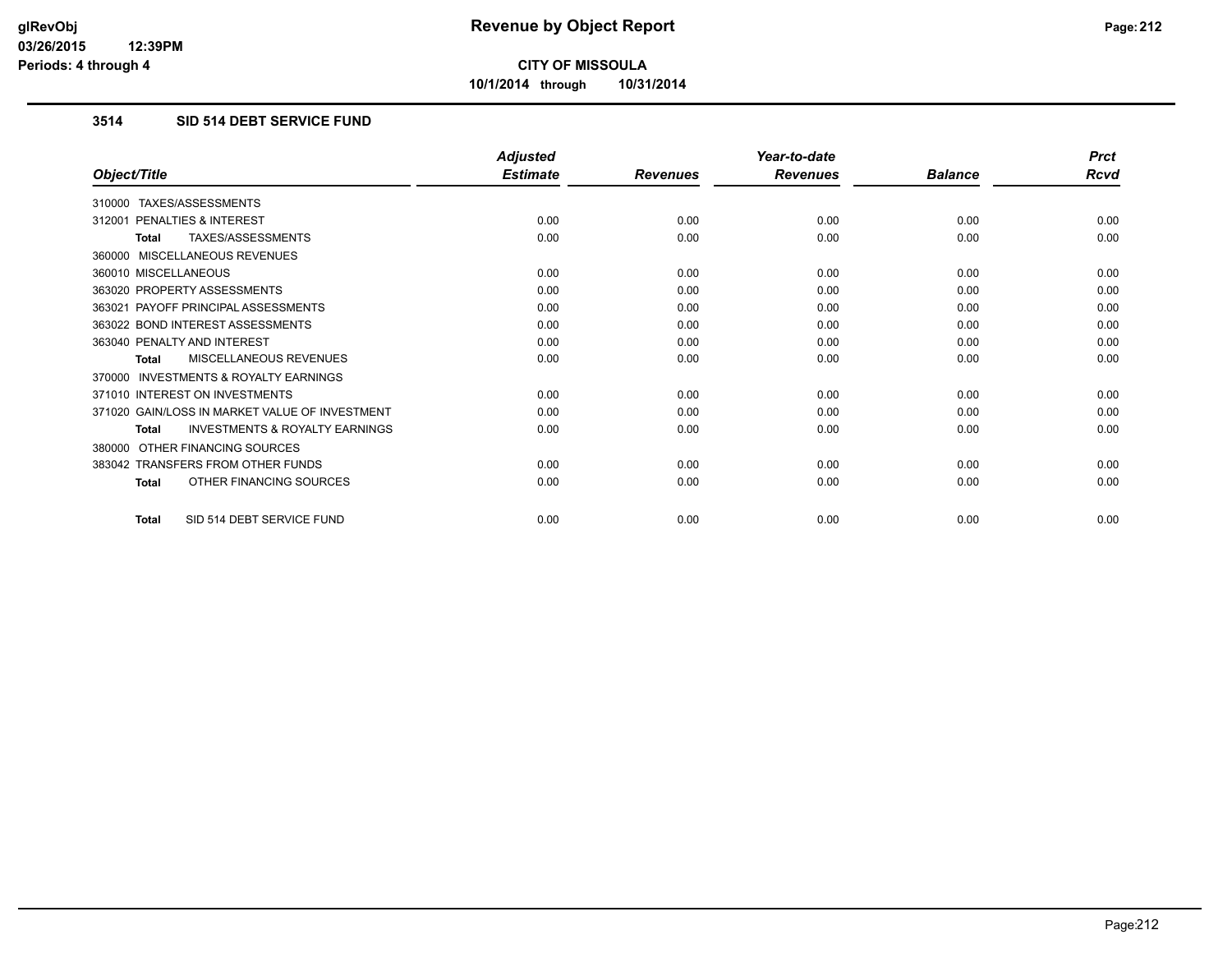**10/1/2014 through 10/31/2014**

#### **3515 SID 515 DEBT SERVICE FUND**

**3515 SID 515 DEBT SERVICE FUND**

|                                                           | <b>Adjusted</b> |                 | Year-to-date    |                | <b>Prct</b> |
|-----------------------------------------------------------|-----------------|-----------------|-----------------|----------------|-------------|
| Object/Title                                              | <b>Estimate</b> | <b>Revenues</b> | <b>Revenues</b> | <b>Balance</b> | <b>Rcvd</b> |
| TAXES/ASSESSMENTS<br>310000                               |                 |                 |                 |                |             |
| PENALTIES & INTEREST<br>312001                            | 0.00            | 0.00            | 0.00            | 0.00           | 0.00        |
| TAXES/ASSESSMENTS<br>Total                                | 0.00            | 0.00            | 0.00            | 0.00           | 0.00        |
| MISCELLANEOUS REVENUES<br>360000                          |                 |                 |                 |                |             |
| 363020 PROPERTY ASSESSMENTS                               | 0.00            | 0.00            | 0.00            | 0.00           | 0.00        |
| 363021 PAYOFF PRINCIPAL ASSESSMENTS                       | 0.00            | 0.00            | 0.00            | 0.00           | 0.00        |
| 363022 BOND INTEREST ASSESSMENTS                          | 0.00            | 0.00            | 0.00            | 0.00           | 0.00        |
| 363040 PENALTY AND INTEREST                               | 0.00            | 0.00            | 0.00            | 0.00           | 0.00        |
| MISCELLANEOUS REVENUES<br><b>Total</b>                    | 0.00            | 0.00            | 0.00            | 0.00           | 0.00        |
| <b>INVESTMENTS &amp; ROYALTY EARNINGS</b><br>370000       |                 |                 |                 |                |             |
| 371010 INTEREST ON INVESTMENTS                            | 0.00            | 0.00            | 0.00            | 0.00           | 0.00        |
| 371020 GAIN/LOSS IN MARKET VALUE OF INVESTMENTS           | 0.00            | 0.00            | 0.00            | 0.00           | 0.00        |
| <b>INVESTMENTS &amp; ROYALTY EARNINGS</b><br><b>Total</b> | 0.00            | 0.00            | 0.00            | 0.00           | 0.00        |
| OTHER FINANCING SOURCES<br>380000                         |                 |                 |                 |                |             |
| 383042 TRANSFERS FROM OTHER FUNDS                         | 0.00            | 0.00            | 0.00            | 0.00           | 0.00        |
| OTHER FINANCING SOURCES<br><b>Total</b>                   | 0.00            | 0.00            | 0.00            | 0.00           | 0.00        |
|                                                           |                 |                 |                 |                |             |
| SID 515 DEBT SERVICE FUND<br><b>Total</b>                 | 0.00            | 0.00            | 0.00            | 0.00           | 0.00        |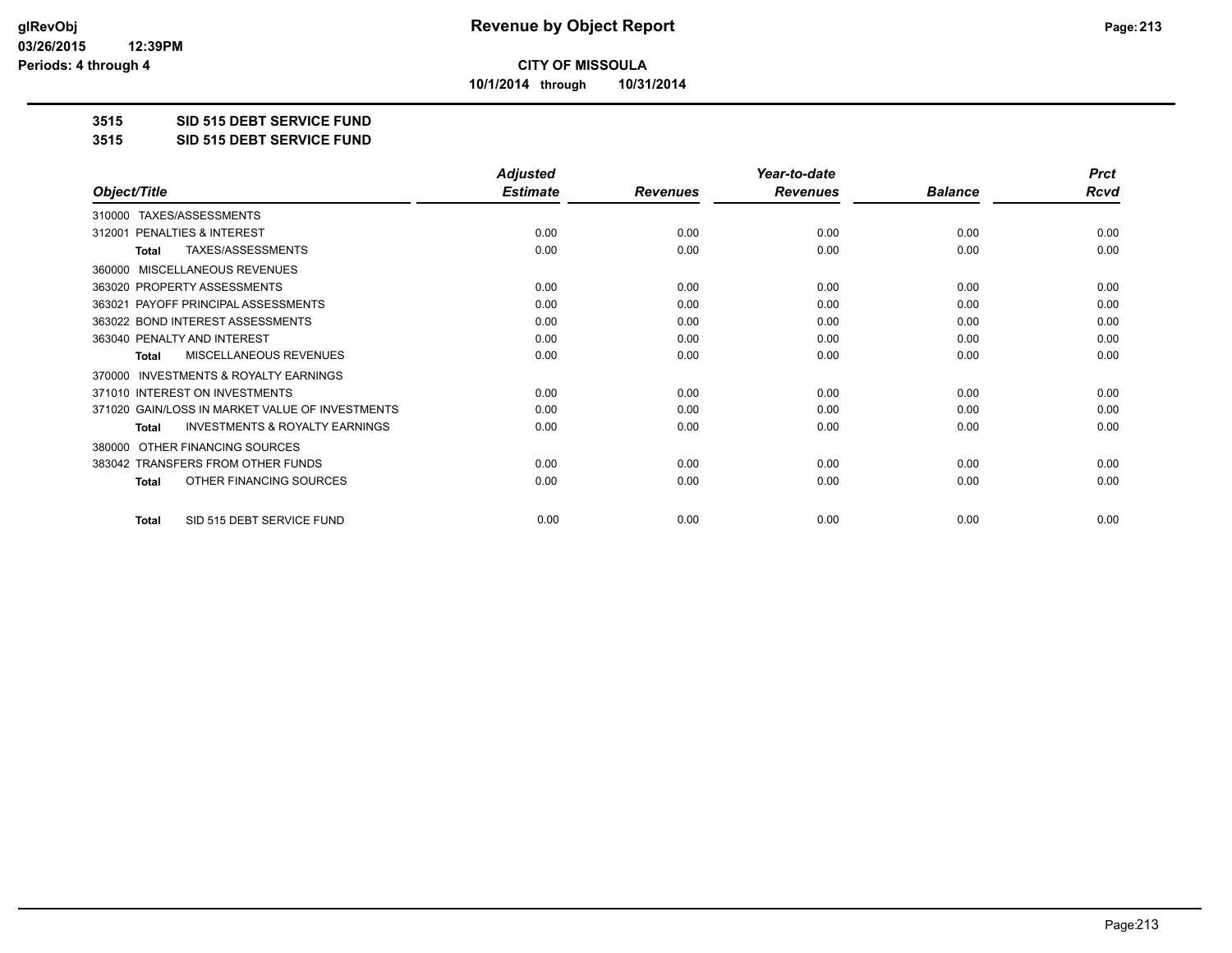**10/1/2014 through 10/31/2014**

### **3515 SID 515 DEBT SERVICE FUND**

|                                                     | <b>Adjusted</b> |                 | Year-to-date    |                | <b>Prct</b> |
|-----------------------------------------------------|-----------------|-----------------|-----------------|----------------|-------------|
| Object/Title                                        | <b>Estimate</b> | <b>Revenues</b> | <b>Revenues</b> | <b>Balance</b> | <b>Rcvd</b> |
| TAXES/ASSESSMENTS<br>310000                         |                 |                 |                 |                |             |
| <b>PENALTIES &amp; INTEREST</b><br>312001           | 0.00            | 0.00            | 0.00            | 0.00           | 0.00        |
| TAXES/ASSESSMENTS<br>Total                          | 0.00            | 0.00            | 0.00            | 0.00           | 0.00        |
| MISCELLANEOUS REVENUES<br>360000                    |                 |                 |                 |                |             |
| 363020 PROPERTY ASSESSMENTS                         | 0.00            | 0.00            | 0.00            | 0.00           | 0.00        |
| 363021 PAYOFF PRINCIPAL ASSESSMENTS                 | 0.00            | 0.00            | 0.00            | 0.00           | 0.00        |
| 363022 BOND INTEREST ASSESSMENTS                    | 0.00            | 0.00            | 0.00            | 0.00           | 0.00        |
| 363040 PENALTY AND INTEREST                         | 0.00            | 0.00            | 0.00            | 0.00           | 0.00        |
| <b>MISCELLANEOUS REVENUES</b><br><b>Total</b>       | 0.00            | 0.00            | 0.00            | 0.00           | 0.00        |
| <b>INVESTMENTS &amp; ROYALTY EARNINGS</b><br>370000 |                 |                 |                 |                |             |
| 371010 INTEREST ON INVESTMENTS                      | 0.00            | 0.00            | 0.00            | 0.00           | 0.00        |
| 371020 GAIN/LOSS IN MARKET VALUE OF INVESTMENT      | 0.00            | 0.00            | 0.00            | 0.00           | 0.00        |
| <b>INVESTMENTS &amp; ROYALTY EARNINGS</b><br>Total  | 0.00            | 0.00            | 0.00            | 0.00           | 0.00        |
| OTHER FINANCING SOURCES<br>380000                   |                 |                 |                 |                |             |
| 383042 TRANSFERS FROM OTHER FUNDS                   | 0.00            | 0.00            | 0.00            | 0.00           | 0.00        |
| OTHER FINANCING SOURCES<br><b>Total</b>             | 0.00            | 0.00            | 0.00            | 0.00           | 0.00        |
| SID 515 DEBT SERVICE FUND<br>Total                  | 0.00            | 0.00            | 0.00            | 0.00           | 0.00        |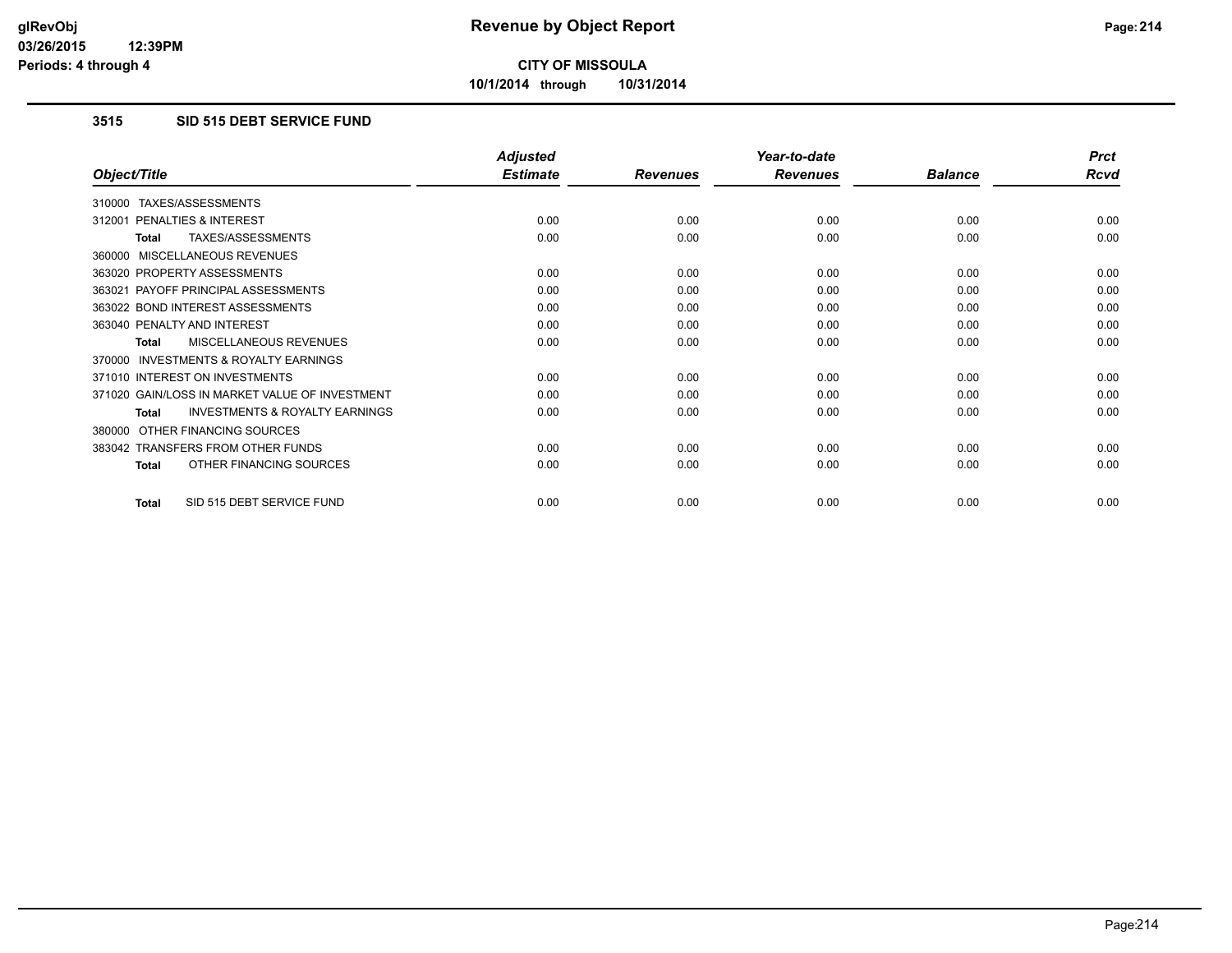**10/1/2014 through 10/31/2014**

#### **3517 SID 517 DEBT SERVICE FUND**

**3517 SID 517 DEBT SERVICE FUND**

|                                                           | <b>Adjusted</b> |                 | Year-to-date    |                | <b>Prct</b> |
|-----------------------------------------------------------|-----------------|-----------------|-----------------|----------------|-------------|
| Object/Title                                              | <b>Estimate</b> | <b>Revenues</b> | <b>Revenues</b> | <b>Balance</b> | <b>Rcvd</b> |
| TAXES/ASSESSMENTS<br>310000                               |                 |                 |                 |                |             |
| PENALTIES & INTEREST<br>312001                            | 0.00            | 0.00            | 0.00            | 0.00           | 0.00        |
| <b>TAXES/ASSESSMENTS</b><br><b>Total</b>                  | 0.00            | 0.00            | 0.00            | 0.00           | 0.00        |
| MISCELLANEOUS REVENUES<br>360000                          |                 |                 |                 |                |             |
| 360010 MISCELLANEOUS                                      | 0.00            | 0.00            | 0.00            | 0.00           | 0.00        |
| 363020 PROPERTY ASSESSMENTS                               | 0.00            | 0.00            | 0.00            | 0.00           | 0.00        |
| PAYOFF PRINCIPAL ASSESSMENTS<br>363021                    | 0.00            | 0.00            | 0.00            | 0.00           | 0.00        |
| 363022 BOND INTEREST ASSESSMENTS                          | 0.00            | 0.00            | 0.00            | 0.00           | 0.00        |
| 363040 PENALTY AND INTEREST                               | 0.00            | 0.00            | 0.00            | 0.00           | 0.00        |
| <b>MISCELLANEOUS REVENUES</b><br><b>Total</b>             | 0.00            | 0.00            | 0.00            | 0.00           | 0.00        |
| <b>INVESTMENTS &amp; ROYALTY EARNINGS</b><br>370000       |                 |                 |                 |                |             |
| 371010 INTEREST ON INVESTMENTS                            | 0.00            | 0.00            | 0.00            | 0.00           | 0.00        |
| 371020 GAIN/LOSS IN MARKET VALUE OF INVESTMENTS           | 0.00            | 0.00            | 0.00            | 0.00           | 0.00        |
| <b>INVESTMENTS &amp; ROYALTY EARNINGS</b><br><b>Total</b> | 0.00            | 0.00            | 0.00            | 0.00           | 0.00        |
| OTHER FINANCING SOURCES<br>380000                         |                 |                 |                 |                |             |
| 381009 TRANSFERS IN                                       | 0.00            | 0.00            | 0.00            | 0.00           | 0.00        |
| OTHER FINANCING SOURCES<br><b>Total</b>                   | 0.00            | 0.00            | 0.00            | 0.00           | 0.00        |
| SID 517 DEBT SERVICE FUND<br><b>Total</b>                 | 0.00            | 0.00            | 0.00            | 0.00           | 0.00        |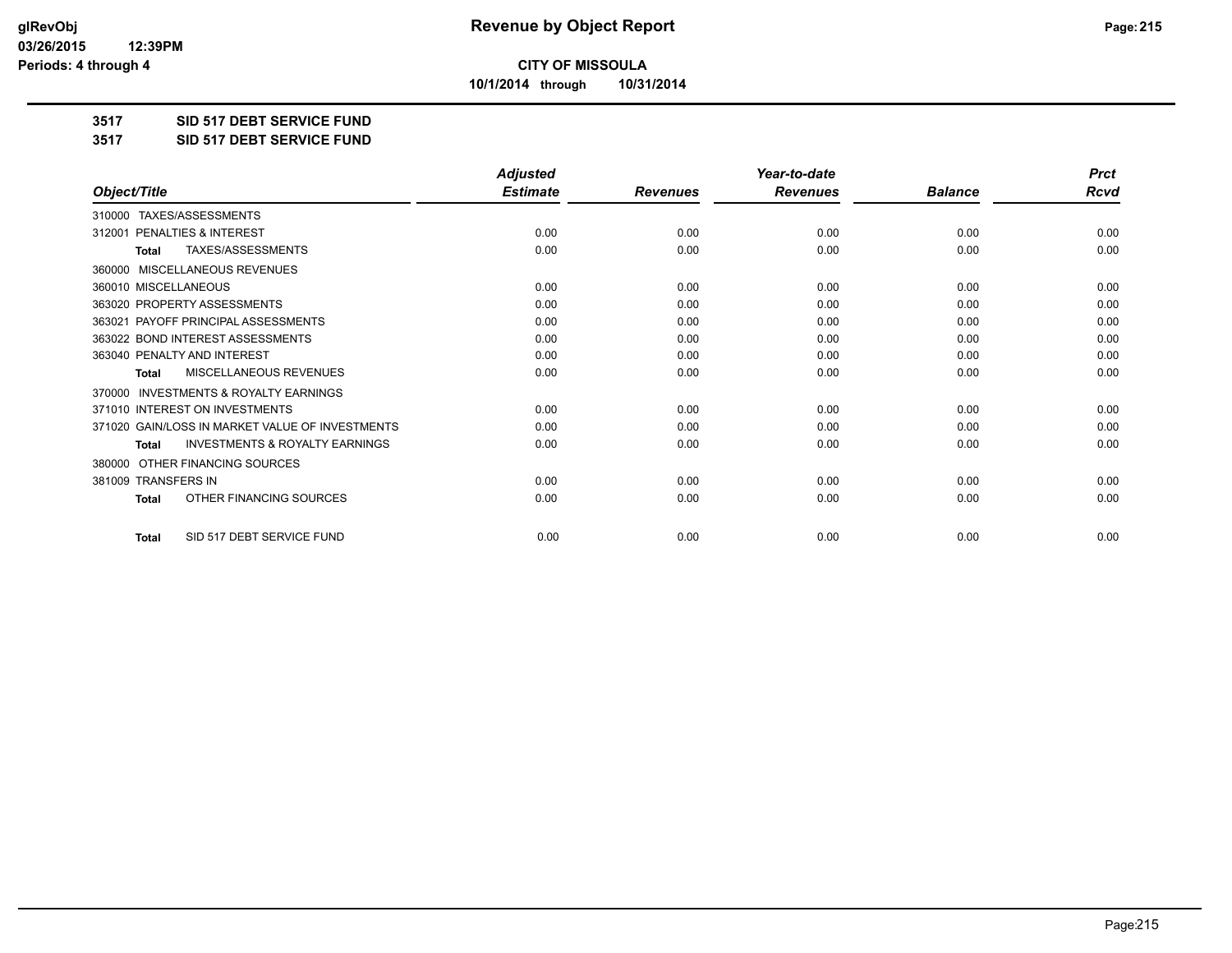**10/1/2014 through 10/31/2014**

### **3517 SID 517 DEBT SERVICE FUND**

|                                                           | <b>Adjusted</b> |                 | Year-to-date    |                | <b>Prct</b> |
|-----------------------------------------------------------|-----------------|-----------------|-----------------|----------------|-------------|
| Object/Title                                              | <b>Estimate</b> | <b>Revenues</b> | <b>Revenues</b> | <b>Balance</b> | <b>Rcvd</b> |
| 310000 TAXES/ASSESSMENTS                                  |                 |                 |                 |                |             |
| 312001 PENALTIES & INTEREST                               | 0.00            | 0.00            | 0.00            | 0.00           | 0.00        |
| TAXES/ASSESSMENTS<br><b>Total</b>                         | 0.00            | 0.00            | 0.00            | 0.00           | 0.00        |
| 360000 MISCELLANEOUS REVENUES                             |                 |                 |                 |                |             |
| 360010 MISCELLANEOUS                                      | 0.00            | 0.00            | 0.00            | 0.00           | 0.00        |
| 363020 PROPERTY ASSESSMENTS                               | 0.00            | 0.00            | 0.00            | 0.00           | 0.00        |
| 363021 PAYOFF PRINCIPAL ASSESSMENTS                       | 0.00            | 0.00            | 0.00            | 0.00           | 0.00        |
| 363022 BOND INTEREST ASSESSMENTS                          | 0.00            | 0.00            | 0.00            | 0.00           | 0.00        |
| 363040 PENALTY AND INTEREST                               | 0.00            | 0.00            | 0.00            | 0.00           | 0.00        |
| MISCELLANEOUS REVENUES<br><b>Total</b>                    | 0.00            | 0.00            | 0.00            | 0.00           | 0.00        |
| <b>INVESTMENTS &amp; ROYALTY EARNINGS</b><br>370000       |                 |                 |                 |                |             |
| 371010 INTEREST ON INVESTMENTS                            | 0.00            | 0.00            | 0.00            | 0.00           | 0.00        |
| 371020 GAIN/LOSS IN MARKET VALUE OF INVESTMENT            | 0.00            | 0.00            | 0.00            | 0.00           | 0.00        |
| <b>INVESTMENTS &amp; ROYALTY EARNINGS</b><br><b>Total</b> | 0.00            | 0.00            | 0.00            | 0.00           | 0.00        |
| 380000 OTHER FINANCING SOURCES                            |                 |                 |                 |                |             |
| 381009 TRANSFERS IN                                       | 0.00            | 0.00            | 0.00            | 0.00           | 0.00        |
| OTHER FINANCING SOURCES<br><b>Total</b>                   | 0.00            | 0.00            | 0.00            | 0.00           | 0.00        |
| SID 517 DEBT SERVICE FUND<br>Total                        | 0.00            | 0.00            | 0.00            | 0.00           | 0.00        |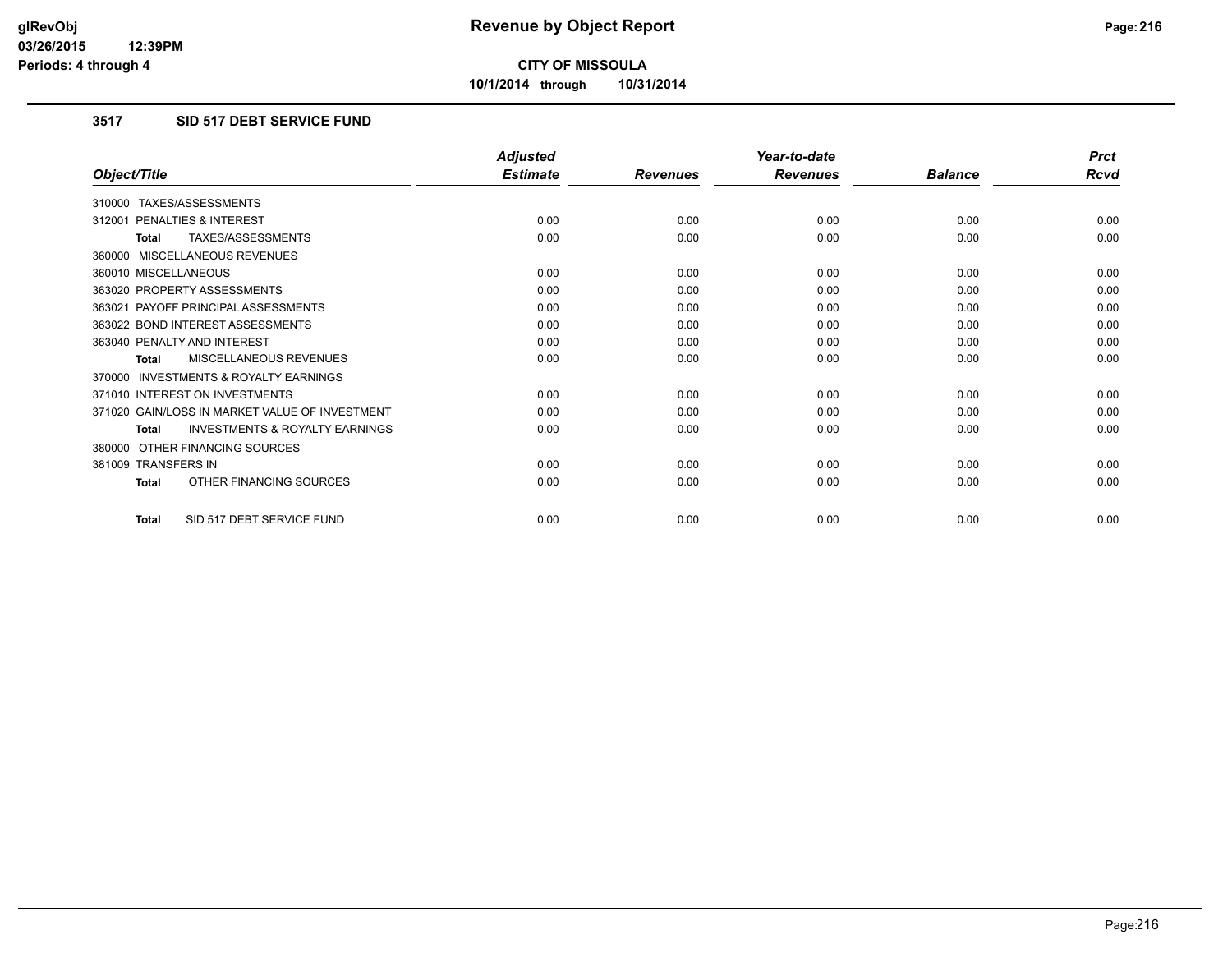**10/1/2014 through 10/31/2014**

#### **3518 SID 518 DEBT SERVICE FUND**

**3518 SID 518 DEBT SERVICE FUND**

|                                                           | <b>Adjusted</b> |                 | Year-to-date    |                | <b>Prct</b> |
|-----------------------------------------------------------|-----------------|-----------------|-----------------|----------------|-------------|
| Object/Title                                              | <b>Estimate</b> | <b>Revenues</b> | <b>Revenues</b> | <b>Balance</b> | <b>Rcvd</b> |
| TAXES/ASSESSMENTS<br>310000                               |                 |                 |                 |                |             |
| 312001 PENALTIES & INTEREST                               | 0.00            | 0.00            | 0.00            | 0.00           | 0.00        |
| <b>TAXES/ASSESSMENTS</b><br><b>Total</b>                  | 0.00            | 0.00            | 0.00            | 0.00           | 0.00        |
| MISCELLANEOUS REVENUES<br>360000                          |                 |                 |                 |                |             |
| 363020 PROPERTY ASSESSMENTS                               | 0.00            | 0.00            | 0.00            | 0.00           | 0.00        |
| 363021 PAYOFF PRINCIPAL ASSESSMENTS                       | 0.00            | 0.00            | 0.00            | 0.00           | 0.00        |
| 363022 BOND INTEREST ASSESSMENTS                          | 0.00            | 0.00            | 0.00            | 0.00           | 0.00        |
| 363040 PENALTY AND INTEREST                               | 0.00            | 0.00            | 0.00            | 0.00           | 0.00        |
| MISCELLANEOUS REVENUES<br><b>Total</b>                    | 0.00            | 0.00            | 0.00            | 0.00           | 0.00        |
| <b>INVESTMENTS &amp; ROYALTY EARNINGS</b><br>370000       |                 |                 |                 |                |             |
| 371010 INTEREST ON INVESTMENTS                            | 0.00            | 0.00            | 0.00            | 0.00           | 0.00        |
| 371020 GAIN/LOSS IN MARKET VALUE OF INVESTMENTS           | 0.00            | 0.00            | 0.00            | 0.00           | 0.00        |
| <b>INVESTMENTS &amp; ROYALTY EARNINGS</b><br><b>Total</b> | 0.00            | 0.00            | 0.00            | 0.00           | 0.00        |
| OTHER FINANCING SOURCES<br>380000                         |                 |                 |                 |                |             |
| 381009 TRANSFERS IN                                       | 0.00            | 0.00            | 0.00            | 0.00           | 0.00        |
| 383000 OPERATING TRANSFERS                                | 0.00            | 0.00            | 0.00            | 0.00           | 0.00        |
| OTHER FINANCING SOURCES<br><b>Total</b>                   | 0.00            | 0.00            | 0.00            | 0.00           | 0.00        |
| SID 518 DEBT SERVICE FUND<br><b>Total</b>                 | 0.00            | 0.00            | 0.00            | 0.00           | 0.00        |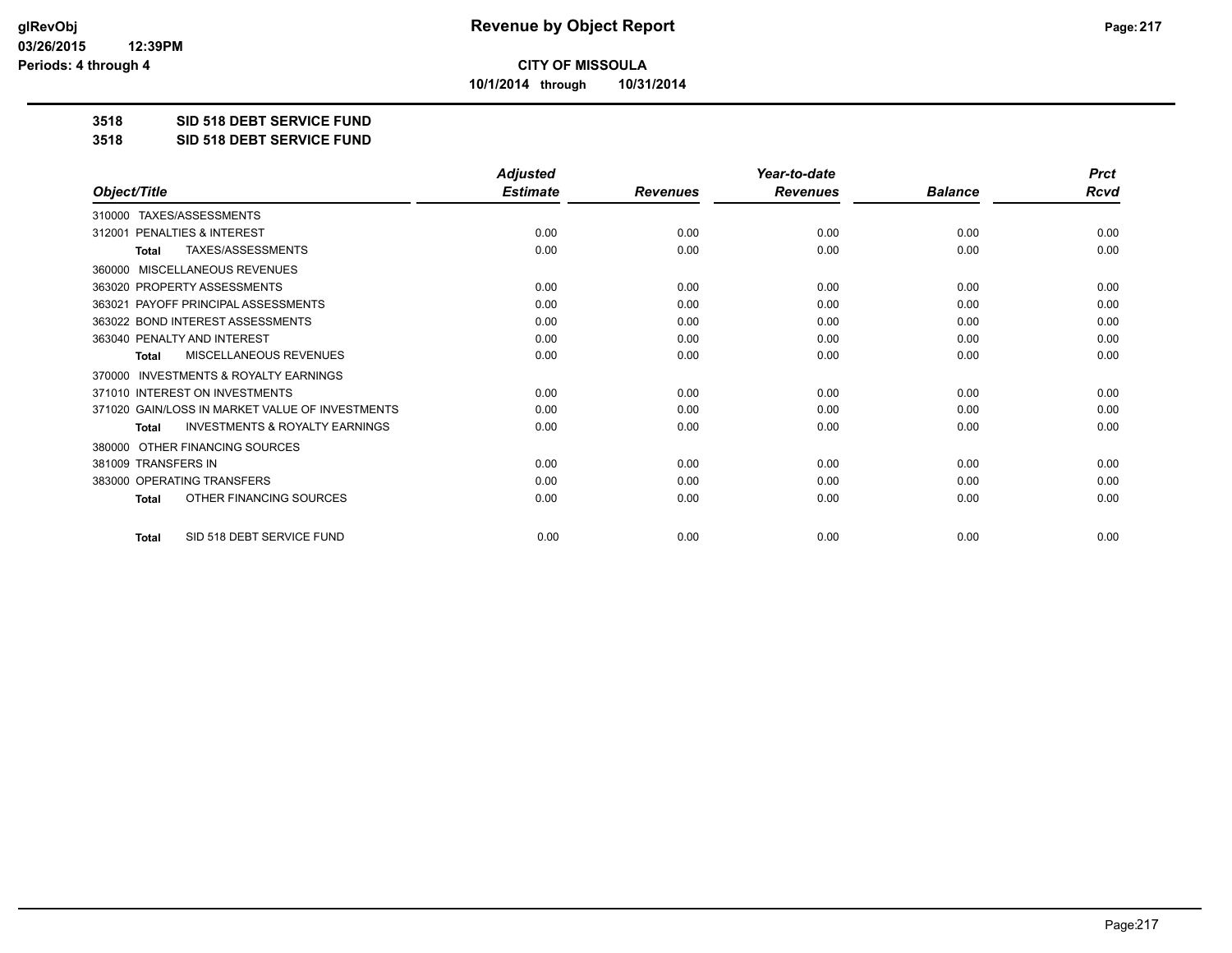**10/1/2014 through 10/31/2014**

## **3518 SID 518 DEBT SERVICE FUND**

|                                                           | <b>Adjusted</b> |                 | Year-to-date    |                | <b>Prct</b> |
|-----------------------------------------------------------|-----------------|-----------------|-----------------|----------------|-------------|
| Object/Title                                              | <b>Estimate</b> | <b>Revenues</b> | <b>Revenues</b> | <b>Balance</b> | Rcvd        |
| 310000 TAXES/ASSESSMENTS                                  |                 |                 |                 |                |             |
| PENALTIES & INTEREST<br>312001                            | 0.00            | 0.00            | 0.00            | 0.00           | 0.00        |
| TAXES/ASSESSMENTS<br><b>Total</b>                         | 0.00            | 0.00            | 0.00            | 0.00           | 0.00        |
| 360000 MISCELLANEOUS REVENUES                             |                 |                 |                 |                |             |
| 363020 PROPERTY ASSESSMENTS                               | 0.00            | 0.00            | 0.00            | 0.00           | 0.00        |
| 363021 PAYOFF PRINCIPAL ASSESSMENTS                       | 0.00            | 0.00            | 0.00            | 0.00           | 0.00        |
| 363022 BOND INTEREST ASSESSMENTS                          | 0.00            | 0.00            | 0.00            | 0.00           | 0.00        |
| 363040 PENALTY AND INTEREST                               | 0.00            | 0.00            | 0.00            | 0.00           | 0.00        |
| MISCELLANEOUS REVENUES<br><b>Total</b>                    | 0.00            | 0.00            | 0.00            | 0.00           | 0.00        |
| <b>INVESTMENTS &amp; ROYALTY EARNINGS</b><br>370000       |                 |                 |                 |                |             |
| 371010 INTEREST ON INVESTMENTS                            | 0.00            | 0.00            | 0.00            | 0.00           | 0.00        |
| 371020 GAIN/LOSS IN MARKET VALUE OF INVESTMENT            | 0.00            | 0.00            | 0.00            | 0.00           | 0.00        |
| <b>INVESTMENTS &amp; ROYALTY EARNINGS</b><br><b>Total</b> | 0.00            | 0.00            | 0.00            | 0.00           | 0.00        |
| 380000 OTHER FINANCING SOURCES                            |                 |                 |                 |                |             |
| 381009 TRANSFERS IN                                       | 0.00            | 0.00            | 0.00            | 0.00           | 0.00        |
| 383000 OPERATING TRANSFERS                                | 0.00            | 0.00            | 0.00            | 0.00           | 0.00        |
| OTHER FINANCING SOURCES<br><b>Total</b>                   | 0.00            | 0.00            | 0.00            | 0.00           | 0.00        |
| SID 518 DEBT SERVICE FUND<br><b>Total</b>                 | 0.00            | 0.00            | 0.00            | 0.00           | 0.00        |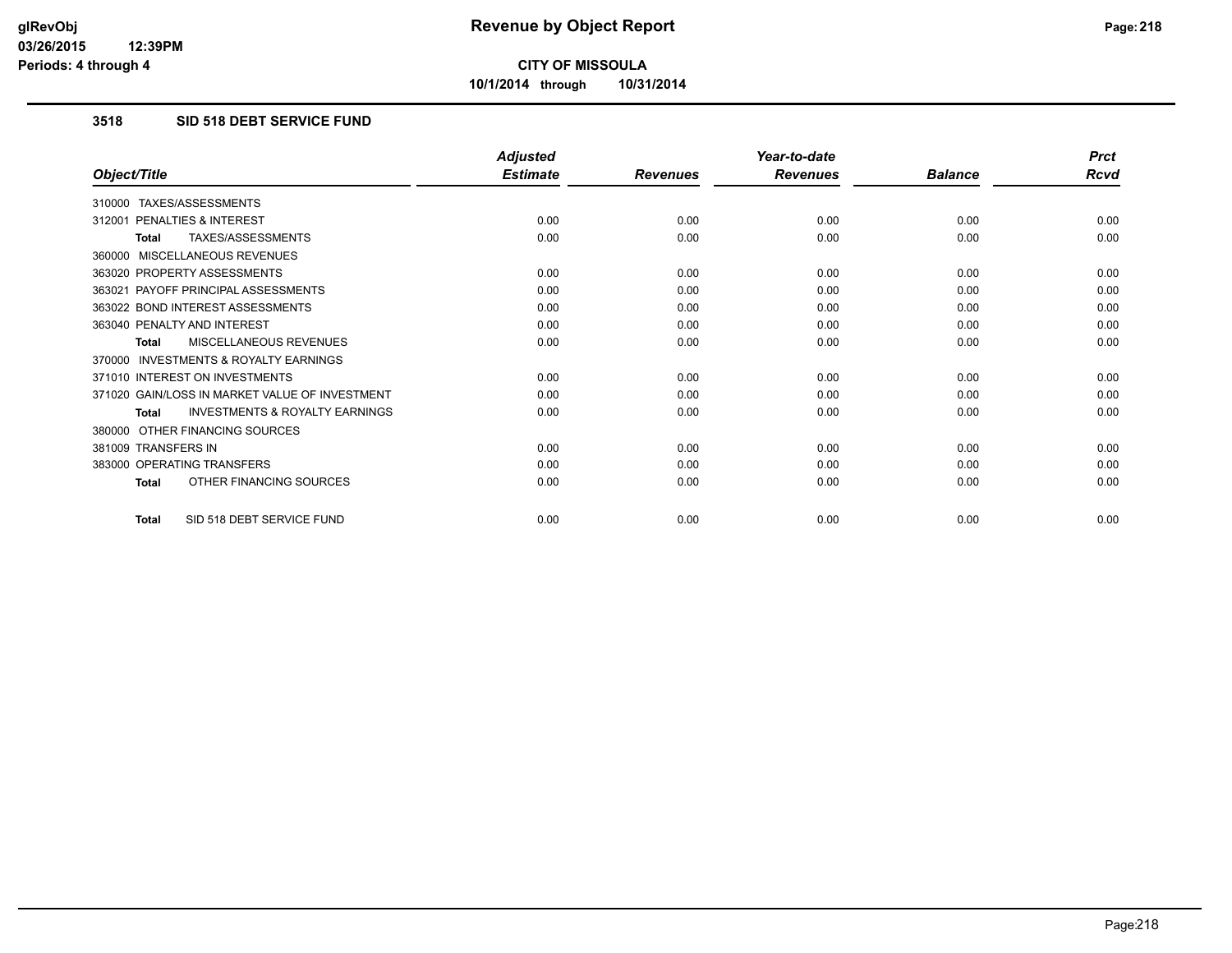**10/1/2014 through 10/31/2014**

#### **3519 SID 519 DEBT SERVICE FUND**

**3519 SID 519 DEBT SERVICE FUND**

|                                                           | <b>Adjusted</b> |                 | Year-to-date    |                | <b>Prct</b> |
|-----------------------------------------------------------|-----------------|-----------------|-----------------|----------------|-------------|
| Object/Title                                              | <b>Estimate</b> | <b>Revenues</b> | <b>Revenues</b> | <b>Balance</b> | Rcvd        |
| TAXES/ASSESSMENTS<br>310000                               |                 |                 |                 |                |             |
| PENALTIES & INTEREST<br>312001                            | 0.00            | 0.00            | 0.00            | 0.00           | 0.00        |
| TAXES/ASSESSMENTS<br>Total                                | 0.00            | 0.00            | 0.00            | 0.00           | 0.00        |
| MISCELLANEOUS REVENUES<br>360000                          |                 |                 |                 |                |             |
| 360010 MISCELLANEOUS                                      | 0.00            | 0.00            | 0.00            | 0.00           | 0.00        |
| 363020 PROPERTY ASSESSMENTS                               | 0.00            | 0.00            | 0.00            | 0.00           | 0.00        |
| 363021 PAYOFF PRINCIPAL ASSESSMENTS                       | 0.00            | 0.00            | 0.00            | 0.00           | 0.00        |
| 363022 BOND INTEREST ASSESSMENTS                          | 0.00            | 0.00            | 0.00            | 0.00           | 0.00        |
| 363040 PENALTY AND INTEREST                               | 0.00            | 0.00            | 0.00            | 0.00           | 0.00        |
| <b>MISCELLANEOUS REVENUES</b><br><b>Total</b>             | 0.00            | 0.00            | 0.00            | 0.00           | 0.00        |
| <b>INVESTMENTS &amp; ROYALTY EARNINGS</b><br>370000       |                 |                 |                 |                |             |
| 371010 INTEREST ON INVESTMENTS                            | 0.00            | 0.00            | 0.00            | 0.00           | 0.00        |
| 371020 GAIN/LOSS IN MARKET VALUE OF INVESTMENTS           | 0.00            | 0.00            | 0.00            | 0.00           | 0.00        |
| <b>INVESTMENTS &amp; ROYALTY EARNINGS</b><br><b>Total</b> | 0.00            | 0.00            | 0.00            | 0.00           | 0.00        |
| OTHER FINANCING SOURCES<br>380000                         |                 |                 |                 |                |             |
| 381009 TRANSFERS IN                                       | 0.00            | 0.00            | 0.00            | 0.00           | 0.00        |
| OTHER FINANCING SOURCES<br><b>Total</b>                   | 0.00            | 0.00            | 0.00            | 0.00           | 0.00        |
| SID 519 DEBT SERVICE FUND<br><b>Total</b>                 | 0.00            | 0.00            | 0.00            | 0.00           | 0.00        |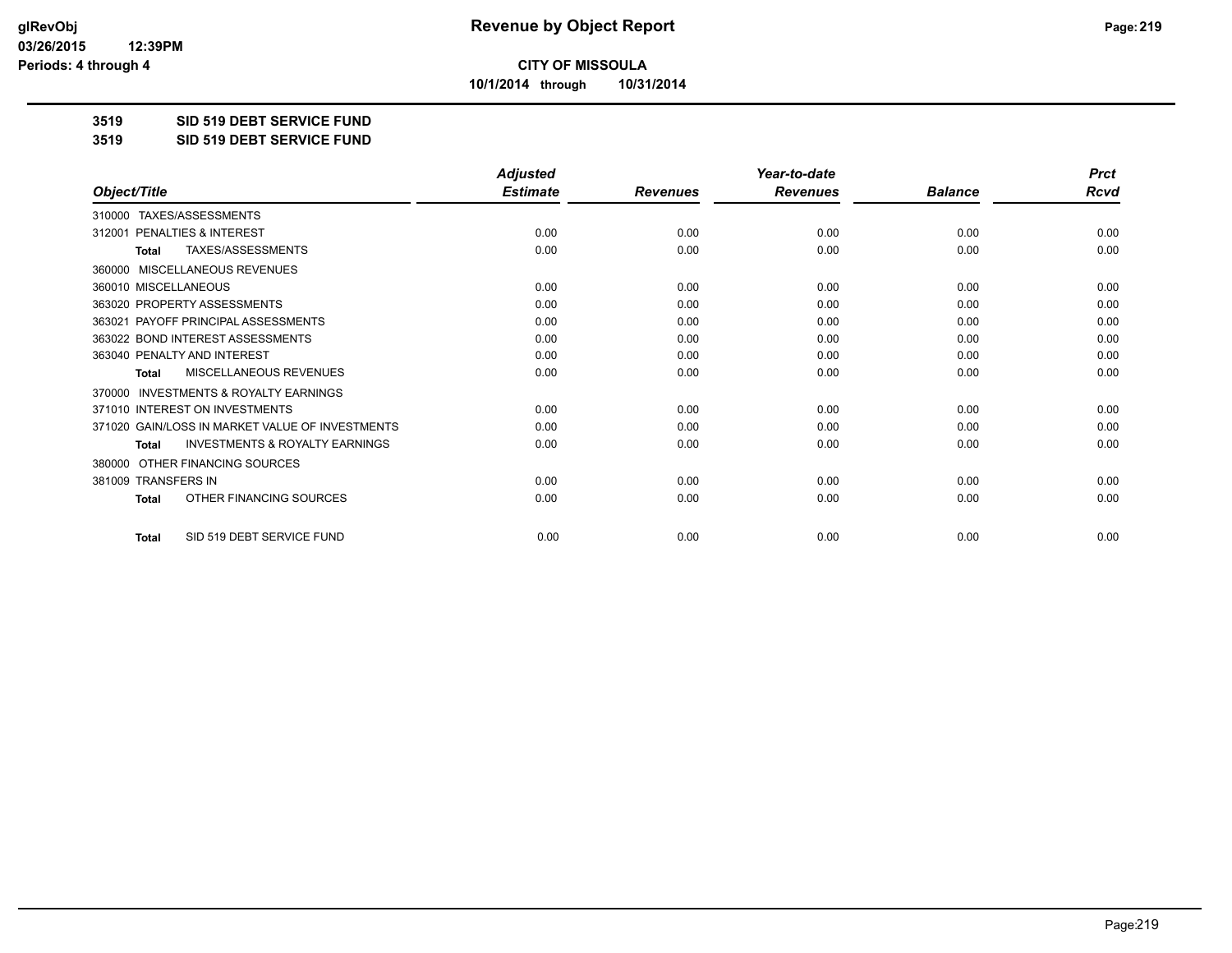**10/1/2014 through 10/31/2014**

## **3519 SID 519 DEBT SERVICE FUND**

|                                                           | <b>Adjusted</b> |                 | Year-to-date    |                | <b>Prct</b> |
|-----------------------------------------------------------|-----------------|-----------------|-----------------|----------------|-------------|
| Object/Title                                              | <b>Estimate</b> | <b>Revenues</b> | <b>Revenues</b> | <b>Balance</b> | <b>Rcvd</b> |
| 310000 TAXES/ASSESSMENTS                                  |                 |                 |                 |                |             |
| PENALTIES & INTEREST<br>312001                            | 0.00            | 0.00            | 0.00            | 0.00           | 0.00        |
| TAXES/ASSESSMENTS<br><b>Total</b>                         | 0.00            | 0.00            | 0.00            | 0.00           | 0.00        |
| 360000 MISCELLANEOUS REVENUES                             |                 |                 |                 |                |             |
| 360010 MISCELLANEOUS                                      | 0.00            | 0.00            | 0.00            | 0.00           | 0.00        |
| 363020 PROPERTY ASSESSMENTS                               | 0.00            | 0.00            | 0.00            | 0.00           | 0.00        |
| 363021 PAYOFF PRINCIPAL ASSESSMENTS                       | 0.00            | 0.00            | 0.00            | 0.00           | 0.00        |
| 363022 BOND INTEREST ASSESSMENTS                          | 0.00            | 0.00            | 0.00            | 0.00           | 0.00        |
| 363040 PENALTY AND INTEREST                               | 0.00            | 0.00            | 0.00            | 0.00           | 0.00        |
| MISCELLANEOUS REVENUES<br><b>Total</b>                    | 0.00            | 0.00            | 0.00            | 0.00           | 0.00        |
| <b>INVESTMENTS &amp; ROYALTY EARNINGS</b><br>370000       |                 |                 |                 |                |             |
| 371010 INTEREST ON INVESTMENTS                            | 0.00            | 0.00            | 0.00            | 0.00           | 0.00        |
| 371020 GAIN/LOSS IN MARKET VALUE OF INVESTMENT            | 0.00            | 0.00            | 0.00            | 0.00           | 0.00        |
| <b>INVESTMENTS &amp; ROYALTY EARNINGS</b><br><b>Total</b> | 0.00            | 0.00            | 0.00            | 0.00           | 0.00        |
| OTHER FINANCING SOURCES<br>380000                         |                 |                 |                 |                |             |
| 381009 TRANSFERS IN                                       | 0.00            | 0.00            | 0.00            | 0.00           | 0.00        |
| OTHER FINANCING SOURCES<br><b>Total</b>                   | 0.00            | 0.00            | 0.00            | 0.00           | 0.00        |
| SID 519 DEBT SERVICE FUND<br><b>Total</b>                 | 0.00            | 0.00            | 0.00            | 0.00           | 0.00        |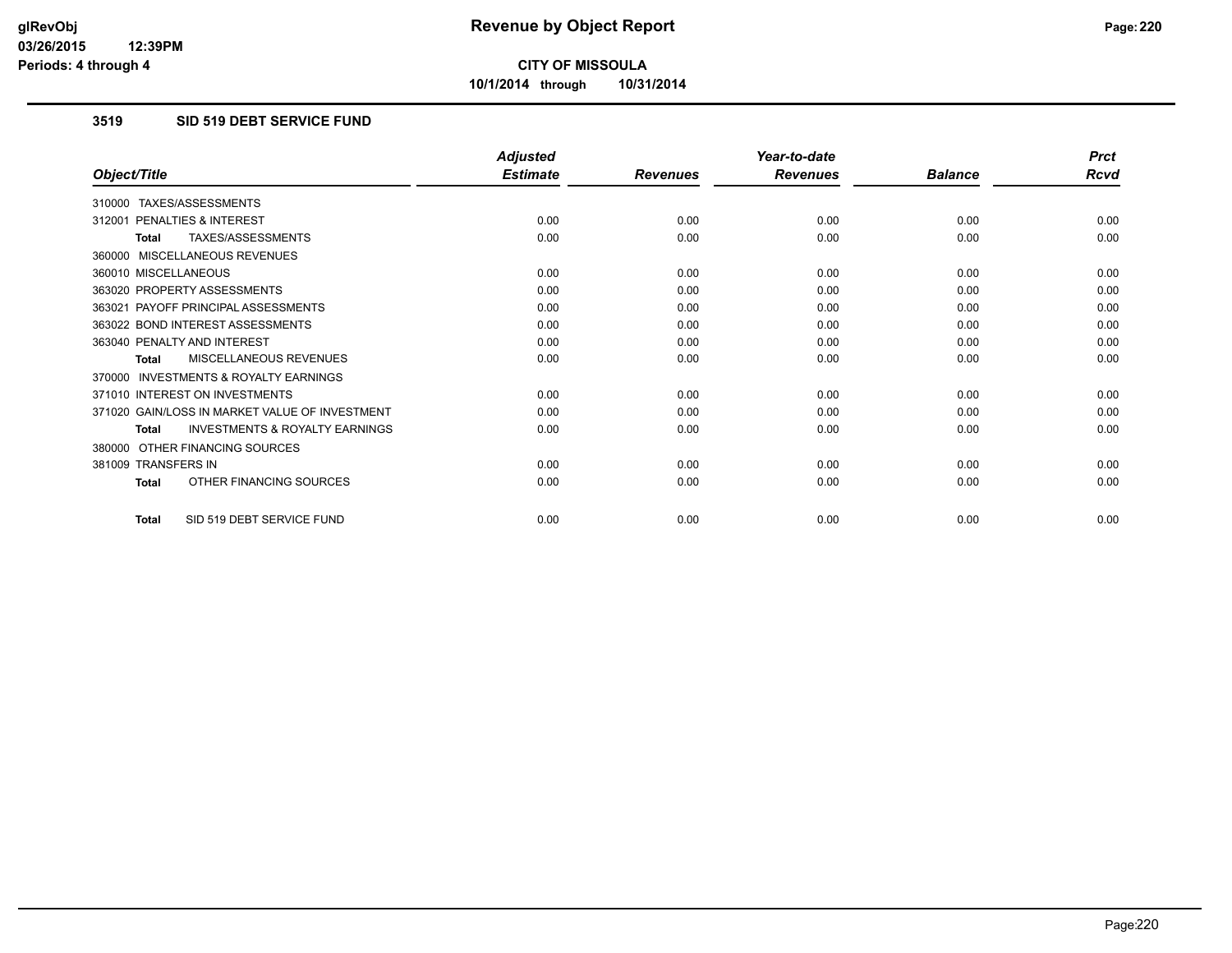**10/1/2014 through 10/31/2014**

## **3520 SID 520 DEBT SERVICE FUND**

**3520 SID 520 DEBT SERVICE FUND**

|                                                           | <b>Adjusted</b> |                 | Year-to-date    |                | <b>Prct</b> |
|-----------------------------------------------------------|-----------------|-----------------|-----------------|----------------|-------------|
| Object/Title                                              | <b>Estimate</b> | <b>Revenues</b> | <b>Revenues</b> | <b>Balance</b> | <b>Rcvd</b> |
| TAXES/ASSESSMENTS<br>310000                               |                 |                 |                 |                |             |
| PENALTIES & INTEREST<br>312001                            | 0.00            | 0.00            | 0.00            | 0.00           | 0.00        |
| TAXES/ASSESSMENTS<br><b>Total</b>                         | 0.00            | 0.00            | 0.00            | 0.00           | 0.00        |
| MISCELLANEOUS REVENUES<br>360000                          |                 |                 |                 |                |             |
| 360010 MISCELLANEOUS                                      | 0.00            | 0.00            | 0.00            | 0.00           | 0.00        |
| 363020 PROPERTY ASSESSMENTS                               | 160,280.00      | 699.07          | 699.07          | 159,580.93     | 0.44        |
| 363021 PAYOFF PRINCIPAL ASSESSMENTS                       | 0.00            | 1,301.24        | 1,301.24        | $-1,301.24$    | 0.00        |
| 363022 BOND INTEREST ASSESSMENTS                          | 0.00            | 0.00            | 0.00            | 0.00           | 0.00        |
| 363040 PENALTY AND INTEREST                               | 0.00            | 47.36           | 47.36           | $-47.36$       | 0.00        |
| MISCELLANEOUS REVENUES<br>Total                           | 160,280.00      | 2,047.67        | 2,047.67        | 158,232.33     | 1.28        |
| <b>INVESTMENTS &amp; ROYALTY EARNINGS</b><br>370000       |                 |                 |                 |                |             |
| 371010 INTEREST ON INVESTMENTS                            | 0.00            | 0.00            | 0.00            | 0.00           | 0.00        |
| 371020 GAIN/LOSS IN MARKET VALUE OF INVESTMENTS           | 0.00            | 0.00            | 0.00            | 0.00           | 0.00        |
| <b>INVESTMENTS &amp; ROYALTY EARNINGS</b><br><b>Total</b> | 0.00            | 0.00            | 0.00            | 0.00           | 0.00        |
| OTHER FINANCING SOURCES<br>380000                         |                 |                 |                 |                |             |
| 383000 OPERATING TRANSFERS                                | 0.00            | 0.00            | 0.00            | 0.00           | 0.00        |
| OTHER FINANCING SOURCES<br><b>Total</b>                   | 0.00            | 0.00            | 0.00            | 0.00           | 0.00        |
| SID 520 DEBT SERVICE FUND<br><b>Total</b>                 | 160,280.00      | 2,047.67        | 2,047.67        | 158,232.33     | 1.28        |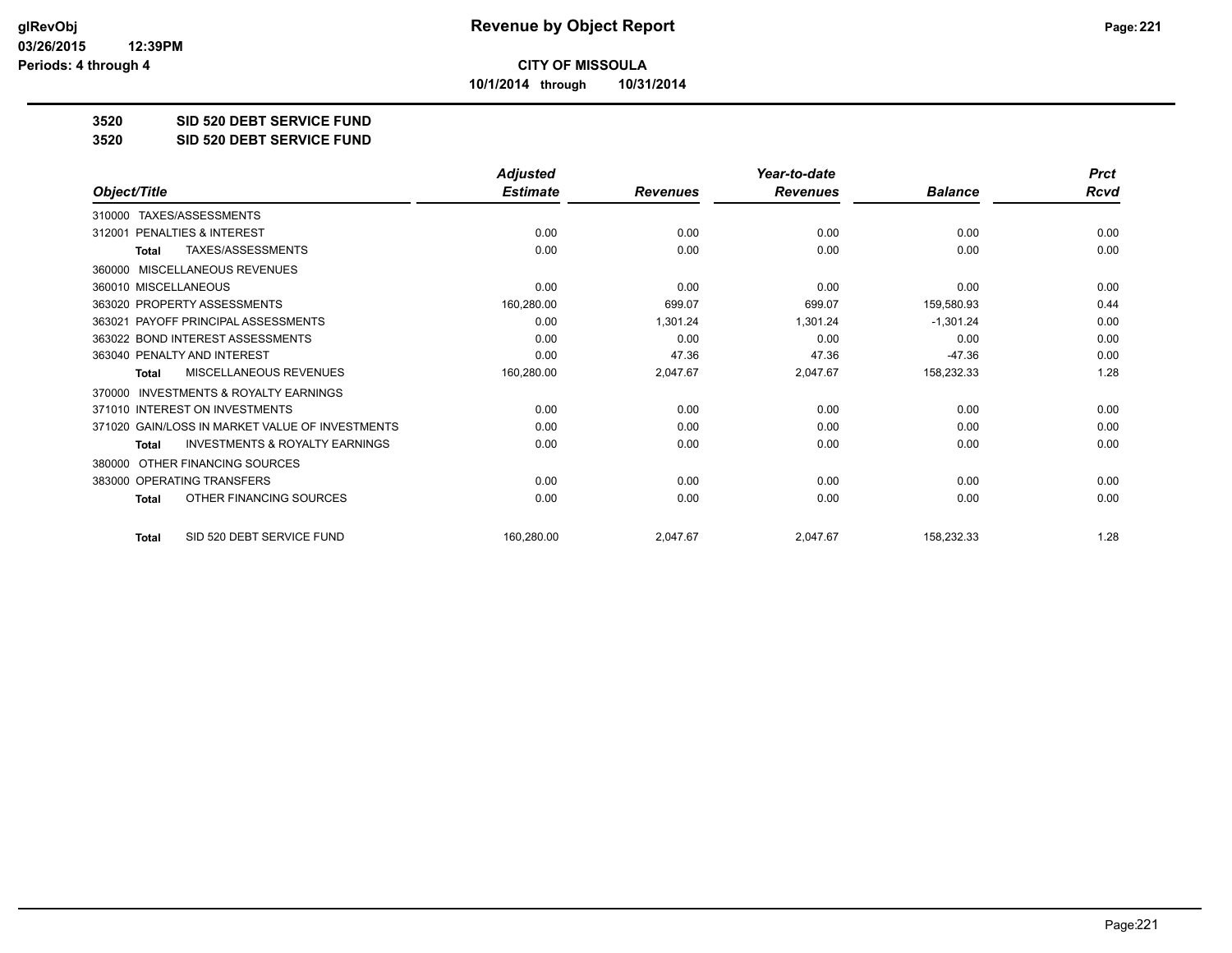**10/1/2014 through 10/31/2014**

## **3520 SID 520 DEBT SERVICE FUND**

|                                                           | <b>Adjusted</b> |                 | Year-to-date    |                | <b>Prct</b> |
|-----------------------------------------------------------|-----------------|-----------------|-----------------|----------------|-------------|
| Object/Title                                              | <b>Estimate</b> | <b>Revenues</b> | <b>Revenues</b> | <b>Balance</b> | Rcvd        |
| TAXES/ASSESSMENTS<br>310000                               |                 |                 |                 |                |             |
| PENALTIES & INTEREST<br>312001                            | 0.00            | 0.00            | 0.00            | 0.00           | 0.00        |
| TAXES/ASSESSMENTS<br><b>Total</b>                         | 0.00            | 0.00            | 0.00            | 0.00           | 0.00        |
| MISCELLANEOUS REVENUES<br>360000                          |                 |                 |                 |                |             |
| 360010 MISCELLANEOUS                                      | 0.00            | 0.00            | 0.00            | 0.00           | 0.00        |
| 363020 PROPERTY ASSESSMENTS                               | 160,280.00      | 699.07          | 699.07          | 159,580.93     | 0.44        |
| 363021 PAYOFF PRINCIPAL ASSESSMENTS                       | 0.00            | 1,301.24        | 1,301.24        | $-1,301.24$    | 0.00        |
| 363022 BOND INTEREST ASSESSMENTS                          | 0.00            | 0.00            | 0.00            | 0.00           | 0.00        |
| 363040 PENALTY AND INTEREST                               | 0.00            | 47.36           | 47.36           | $-47.36$       | 0.00        |
| MISCELLANEOUS REVENUES<br><b>Total</b>                    | 160,280.00      | 2,047.67        | 2,047.67        | 158,232.33     | 1.28        |
| INVESTMENTS & ROYALTY EARNINGS<br>370000                  |                 |                 |                 |                |             |
| 371010 INTEREST ON INVESTMENTS                            | 0.00            | 0.00            | 0.00            | 0.00           | 0.00        |
| 371020 GAIN/LOSS IN MARKET VALUE OF INVESTMENT            | 0.00            | 0.00            | 0.00            | 0.00           | 0.00        |
| <b>INVESTMENTS &amp; ROYALTY EARNINGS</b><br><b>Total</b> | 0.00            | 0.00            | 0.00            | 0.00           | 0.00        |
| OTHER FINANCING SOURCES<br>380000                         |                 |                 |                 |                |             |
| 383000 OPERATING TRANSFERS                                | 0.00            | 0.00            | 0.00            | 0.00           | 0.00        |
| OTHER FINANCING SOURCES<br><b>Total</b>                   | 0.00            | 0.00            | 0.00            | 0.00           | 0.00        |
| SID 520 DEBT SERVICE FUND<br><b>Total</b>                 | 160,280.00      | 2,047.67        | 2,047.67        | 158,232.33     | 1.28        |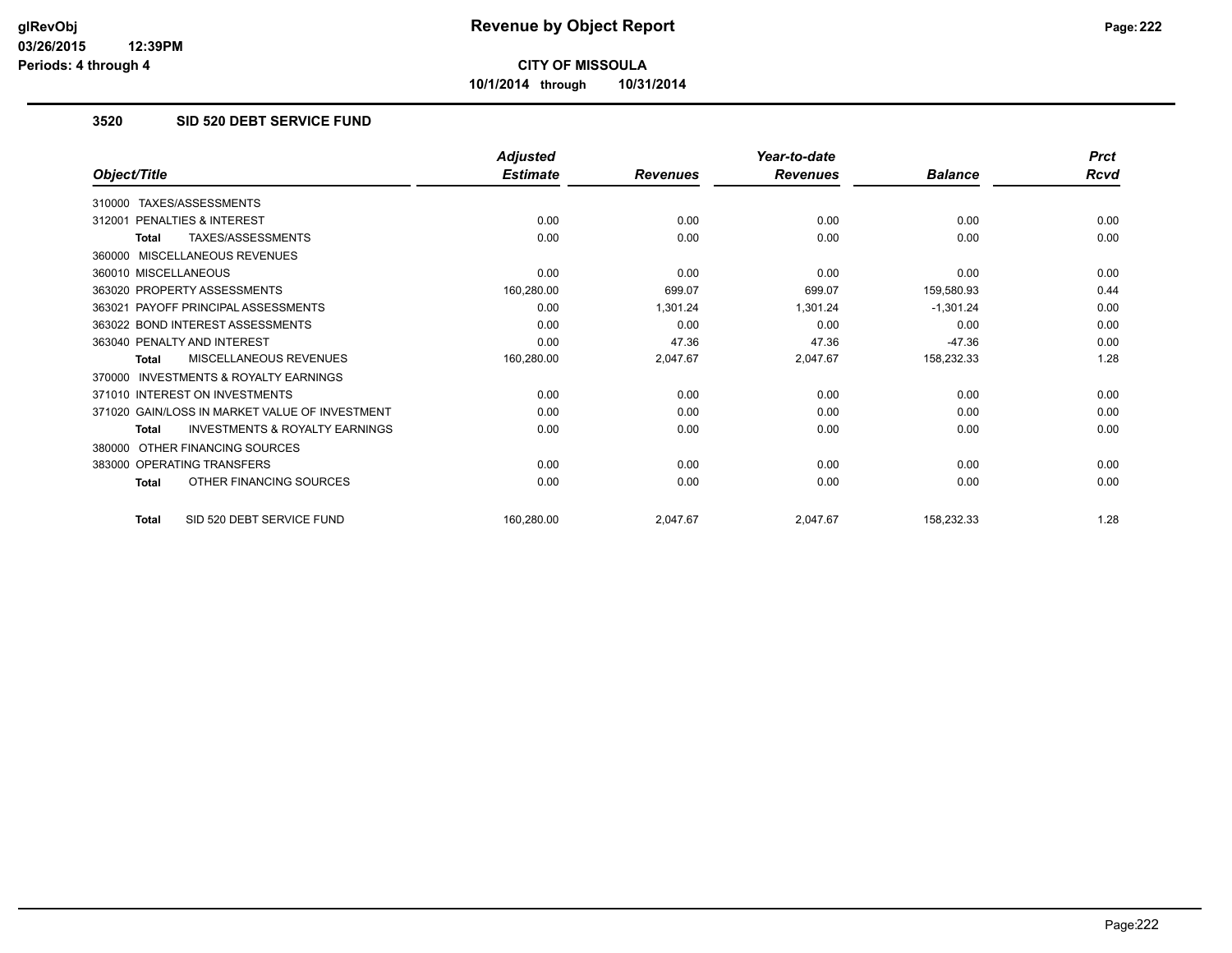**10/1/2014 through 10/31/2014**

## **3521 SID 521 DEBT SERVICE FUND**

**3521 SID 521 DEBT SERVICE FUND**

|                                                           | <b>Adjusted</b> |                 | Year-to-date    |                |             |
|-----------------------------------------------------------|-----------------|-----------------|-----------------|----------------|-------------|
| Object/Title                                              | <b>Estimate</b> | <b>Revenues</b> | <b>Revenues</b> | <b>Balance</b> | <b>Rcvd</b> |
| TAXES/ASSESSMENTS<br>310000                               |                 |                 |                 |                |             |
| 312001 PENALTIES & INTEREST                               | 0.00            | 0.00            | 0.00            | 0.00           | 0.00        |
| TAXES/ASSESSMENTS<br><b>Total</b>                         | 0.00            | 0.00            | 0.00            | 0.00           | 0.00        |
| MISCELLANEOUS REVENUES<br>360000                          |                 |                 |                 |                |             |
| 360010 MISCELLANEOUS                                      | 0.00            | 0.00            | 0.00            | 0.00           | 0.00        |
| 363020 PROPERTY ASSESSMENTS                               | 720.00          | 0.00            | 0.00            | 720.00         | 0.00        |
| 363021 PAYOFF PRINCIPAL ASSESSMENTS                       | 0.00            | 0.00            | 0.00            | 0.00           | 0.00        |
| 363022 BOND INTEREST ASSESSMENTS                          | 0.00            | 0.00            | 0.00            | 0.00           | 0.00        |
| 363040 PENALTY AND INTEREST                               | 0.00            | 0.00            | 0.00            | 0.00           | 0.00        |
| <b>MISCELLANEOUS REVENUES</b><br><b>Total</b>             | 720.00          | 0.00            | 0.00            | 720.00         | 0.00        |
| <b>INVESTMENTS &amp; ROYALTY EARNINGS</b><br>370000       |                 |                 |                 |                |             |
| 371010 INTEREST ON INVESTMENTS                            | 0.00            | 0.00            | 0.00            | 0.00           | 0.00        |
| 371020 GAIN/LOSS IN MARKET VALUE OF INVESTMENTS           | 0.00            | 0.00            | 0.00            | 0.00           | 0.00        |
| <b>INVESTMENTS &amp; ROYALTY EARNINGS</b><br><b>Total</b> | 0.00            | 0.00            | 0.00            | 0.00           | 0.00        |
| OTHER FINANCING SOURCES<br>380000                         |                 |                 |                 |                |             |
| 381009 TRANSFERS IN                                       | 0.00            | 0.00            | 0.00            | 0.00           | 0.00        |
| OTHER FINANCING SOURCES<br><b>Total</b>                   | 0.00            | 0.00            | 0.00            | 0.00           | 0.00        |
| SID 521 DEBT SERVICE FUND<br><b>Total</b>                 | 720.00          | 0.00            | 0.00            | 720.00         | 0.00        |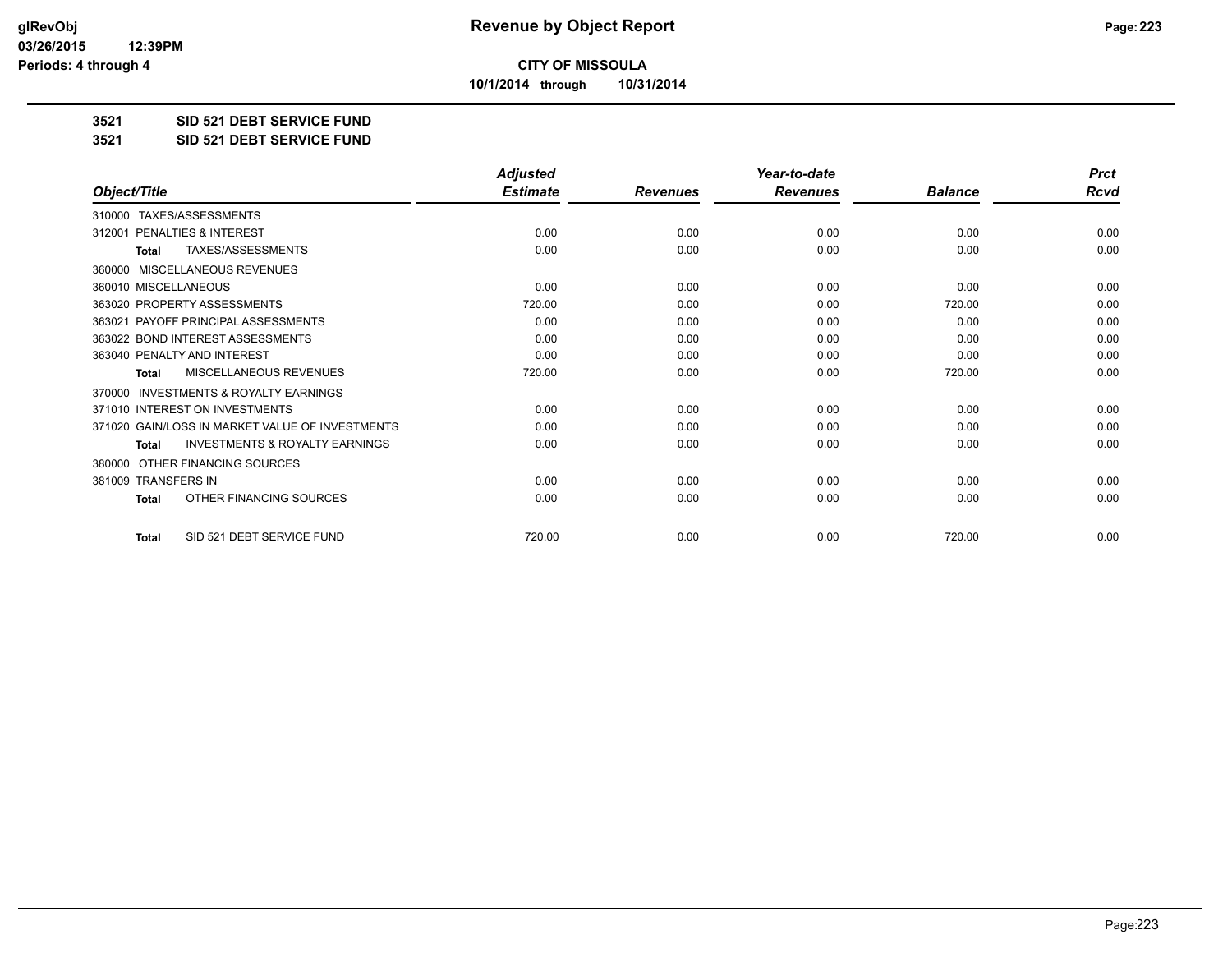**10/1/2014 through 10/31/2014**

## **3521 SID 521 DEBT SERVICE FUND**

|                                                           | <b>Adjusted</b> |                 | Year-to-date    |                | <b>Prct</b> |
|-----------------------------------------------------------|-----------------|-----------------|-----------------|----------------|-------------|
| Object/Title                                              | <b>Estimate</b> | <b>Revenues</b> | <b>Revenues</b> | <b>Balance</b> | Rcvd        |
| 310000 TAXES/ASSESSMENTS                                  |                 |                 |                 |                |             |
| 312001 PENALTIES & INTEREST                               | 0.00            | 0.00            | 0.00            | 0.00           | 0.00        |
| <b>TAXES/ASSESSMENTS</b><br><b>Total</b>                  | 0.00            | 0.00            | 0.00            | 0.00           | 0.00        |
| 360000 MISCELLANEOUS REVENUES                             |                 |                 |                 |                |             |
| 360010 MISCELLANEOUS                                      | 0.00            | 0.00            | 0.00            | 0.00           | 0.00        |
| 363020 PROPERTY ASSESSMENTS                               | 720.00          | 0.00            | 0.00            | 720.00         | 0.00        |
| 363021 PAYOFF PRINCIPAL ASSESSMENTS                       | 0.00            | 0.00            | 0.00            | 0.00           | 0.00        |
| 363022 BOND INTEREST ASSESSMENTS                          | 0.00            | 0.00            | 0.00            | 0.00           | 0.00        |
| 363040 PENALTY AND INTEREST                               | 0.00            | 0.00            | 0.00            | 0.00           | 0.00        |
| <b>MISCELLANEOUS REVENUES</b><br><b>Total</b>             | 720.00          | 0.00            | 0.00            | 720.00         | 0.00        |
| <b>INVESTMENTS &amp; ROYALTY EARNINGS</b><br>370000       |                 |                 |                 |                |             |
| 371010 INTEREST ON INVESTMENTS                            | 0.00            | 0.00            | 0.00            | 0.00           | 0.00        |
| 371020 GAIN/LOSS IN MARKET VALUE OF INVESTMENT            | 0.00            | 0.00            | 0.00            | 0.00           | 0.00        |
| <b>INVESTMENTS &amp; ROYALTY EARNINGS</b><br><b>Total</b> | 0.00            | 0.00            | 0.00            | 0.00           | 0.00        |
| 380000 OTHER FINANCING SOURCES                            |                 |                 |                 |                |             |
| 381009 TRANSFERS IN                                       | 0.00            | 0.00            | 0.00            | 0.00           | 0.00        |
| OTHER FINANCING SOURCES<br><b>Total</b>                   | 0.00            | 0.00            | 0.00            | 0.00           | 0.00        |
| SID 521 DEBT SERVICE FUND<br>Total                        | 720.00          | 0.00            | 0.00            | 720.00         | 0.00        |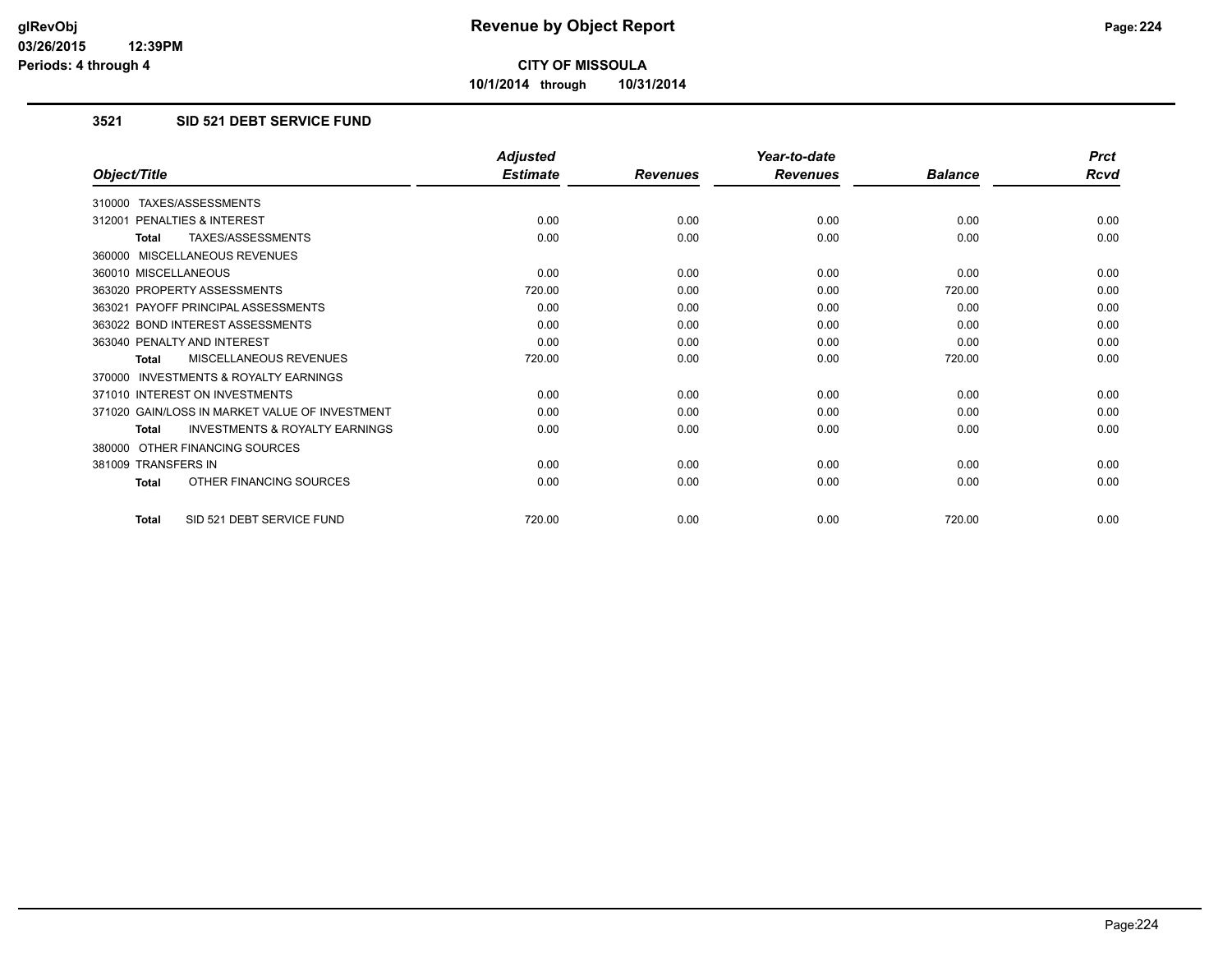**10/1/2014 through 10/31/2014**

## **3522 SID 522 DEBT SERVICE FUND**

**3522 SID 522 DEBT SERVICE FUND**

|                                                    | <b>Adjusted</b> |                 | Year-to-date    |                | <b>Prct</b> |
|----------------------------------------------------|-----------------|-----------------|-----------------|----------------|-------------|
| Object/Title                                       | <b>Estimate</b> | <b>Revenues</b> | <b>Revenues</b> | <b>Balance</b> | Rcvd        |
| TAXES/ASSESSMENTS<br>310000                        |                 |                 |                 |                |             |
| 312001 PENALTIES & INTEREST                        | 0.00            | 0.00            | 0.00            | 0.00           | 0.00        |
| TAXES/ASSESSMENTS<br><b>Total</b>                  | 0.00            | 0.00            | 0.00            | 0.00           | 0.00        |
| MISCELLANEOUS REVENUES<br>360000                   |                 |                 |                 |                |             |
| 360010 MISCELLANEOUS                               | 0.00            | 0.00            | 0.00            | 0.00           | 0.00        |
| 363020 PROPERTY ASSESSMENTS                        | 534.00          | 0.00            | 0.00            | 534.00         | 0.00        |
| 363021 PAYOFF PRINCIPAL ASSESSMENTS                | 0.00            | 0.00            | 0.00            | 0.00           | 0.00        |
| 363022 BOND INTEREST ASSESSMENTS                   | 0.00            | 0.00            | 0.00            | 0.00           | 0.00        |
| 363040 PENALTY AND INTEREST                        | 0.00            | 0.00            | 0.00            | 0.00           | 0.00        |
| MISCELLANEOUS REVENUES<br><b>Total</b>             | 534.00          | 0.00            | 0.00            | 534.00         | 0.00        |
| 370000 INVESTMENTS & ROYALTY EARNINGS              |                 |                 |                 |                |             |
| 371010 INTEREST ON INVESTMENTS                     | 0.00            | 0.00            | 0.00            | 0.00           | 0.00        |
| 371020 GAIN/LOSS IN MARKET VALUE OF INVESTMENTS    | 0.00            | 0.00            | 0.00            | 0.00           | 0.00        |
| <b>INVESTMENTS &amp; ROYALTY EARNINGS</b><br>Total | 0.00            | 0.00            | 0.00            | 0.00           | 0.00        |
| SID 522 DEBT SERVICE FUND<br><b>Total</b>          | 534.00          | 0.00            | 0.00            | 534.00         | 0.00        |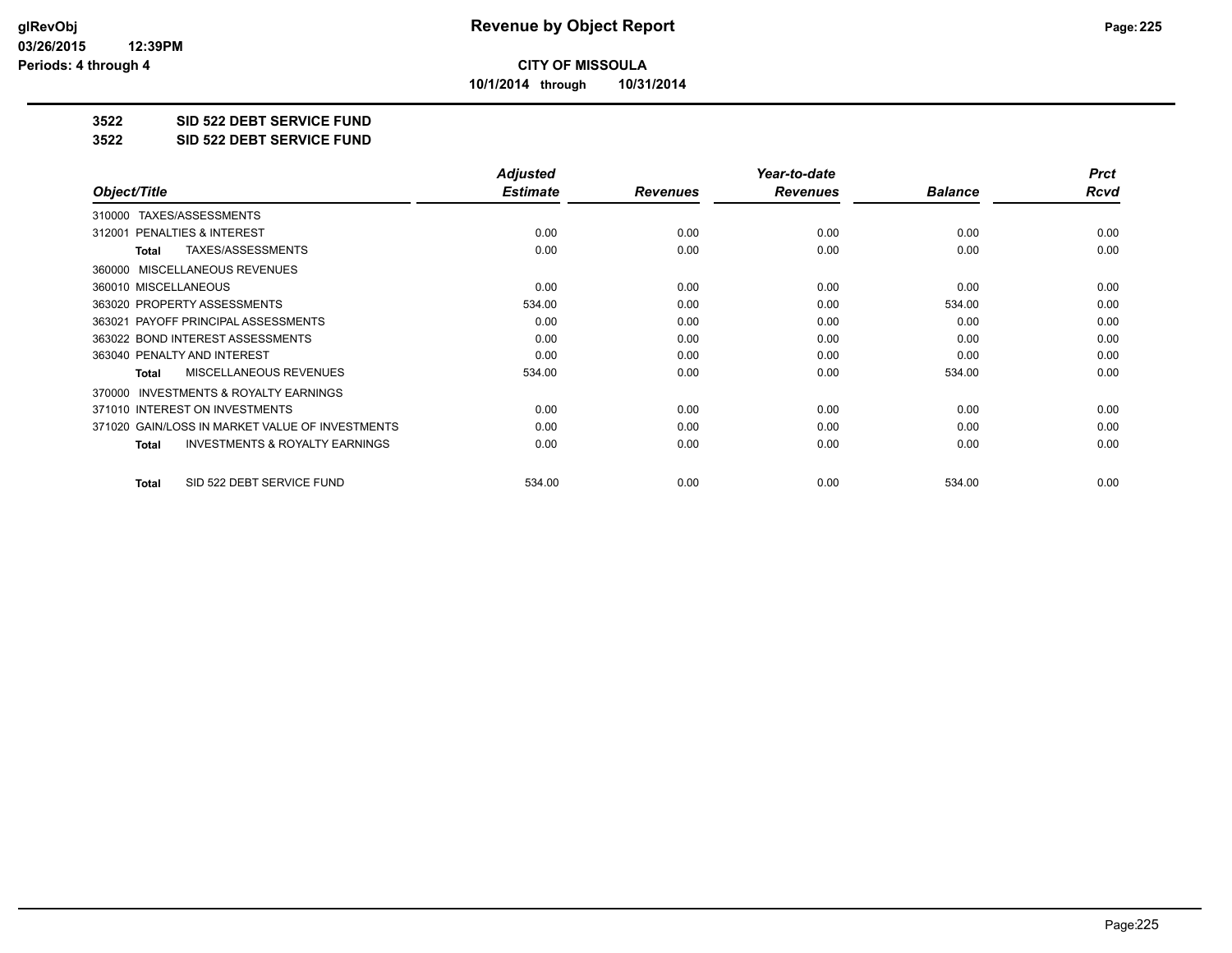**10/1/2014 through 10/31/2014**

## **3522 SID 522 DEBT SERVICE FUND**

|                                                           | <b>Adjusted</b> |                 | Year-to-date    |                | <b>Prct</b> |
|-----------------------------------------------------------|-----------------|-----------------|-----------------|----------------|-------------|
| Object/Title                                              | <b>Estimate</b> | <b>Revenues</b> | <b>Revenues</b> | <b>Balance</b> | <b>Rcvd</b> |
| 310000 TAXES/ASSESSMENTS                                  |                 |                 |                 |                |             |
| 312001 PENALTIES & INTEREST                               | 0.00            | 0.00            | 0.00            | 0.00           | 0.00        |
| <b>TAXES/ASSESSMENTS</b><br><b>Total</b>                  | 0.00            | 0.00            | 0.00            | 0.00           | 0.00        |
| 360000 MISCELLANEOUS REVENUES                             |                 |                 |                 |                |             |
| 360010 MISCELLANEOUS                                      | 0.00            | 0.00            | 0.00            | 0.00           | 0.00        |
| 363020 PROPERTY ASSESSMENTS                               | 534.00          | 0.00            | 0.00            | 534.00         | 0.00        |
| 363021 PAYOFF PRINCIPAL ASSESSMENTS                       | 0.00            | 0.00            | 0.00            | 0.00           | 0.00        |
| 363022 BOND INTEREST ASSESSMENTS                          | 0.00            | 0.00            | 0.00            | 0.00           | 0.00        |
| 363040 PENALTY AND INTEREST                               | 0.00            | 0.00            | 0.00            | 0.00           | 0.00        |
| MISCELLANEOUS REVENUES<br><b>Total</b>                    | 534.00          | 0.00            | 0.00            | 534.00         | 0.00        |
| <b>INVESTMENTS &amp; ROYALTY EARNINGS</b><br>370000       |                 |                 |                 |                |             |
| 371010 INTEREST ON INVESTMENTS                            | 0.00            | 0.00            | 0.00            | 0.00           | 0.00        |
| 371020 GAIN/LOSS IN MARKET VALUE OF INVESTMENT            | 0.00            | 0.00            | 0.00            | 0.00           | 0.00        |
| <b>INVESTMENTS &amp; ROYALTY EARNINGS</b><br><b>Total</b> | 0.00            | 0.00            | 0.00            | 0.00           | 0.00        |
| SID 522 DEBT SERVICE FUND<br><b>Total</b>                 | 534.00          | 0.00            | 0.00            | 534.00         | 0.00        |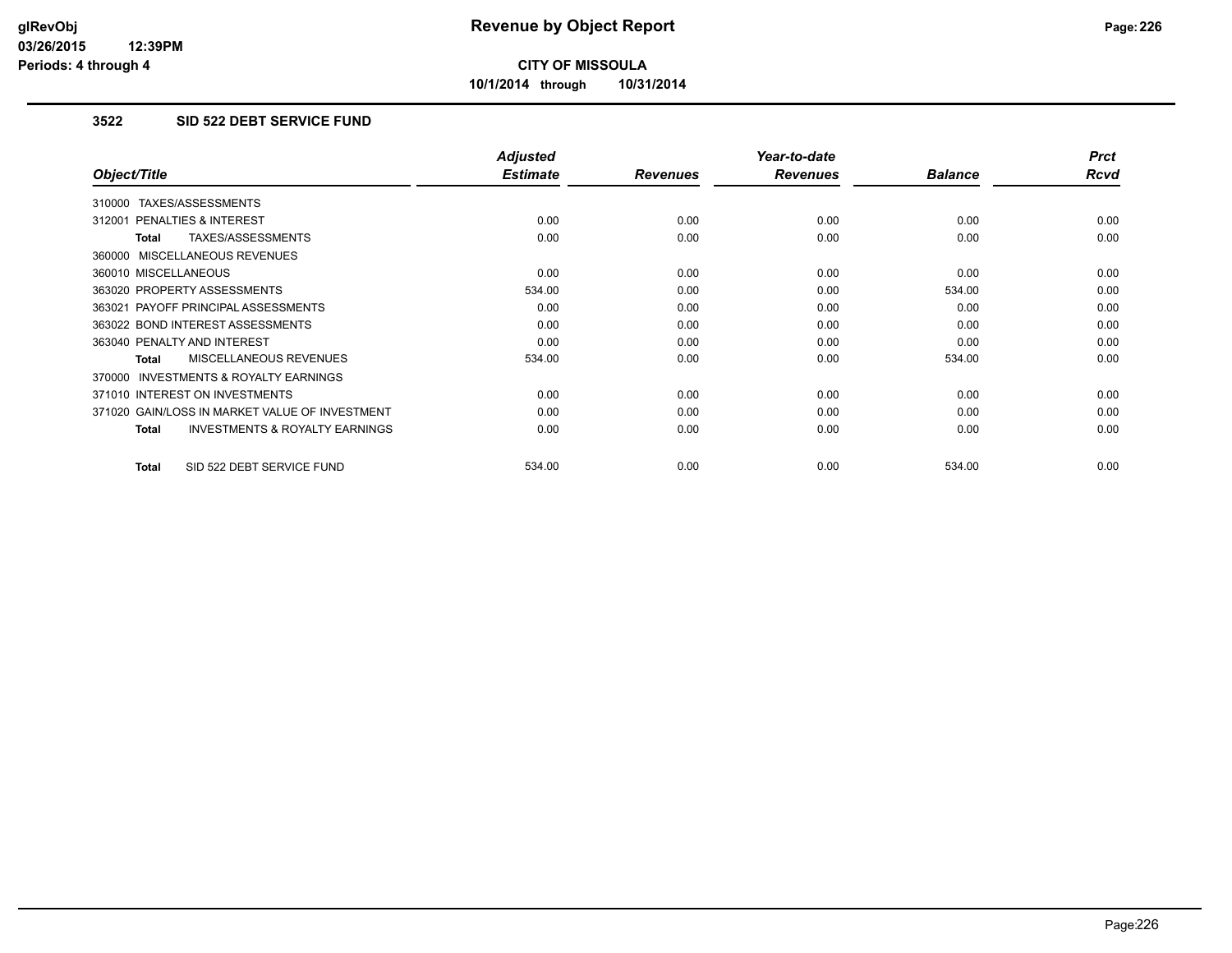**10/1/2014 through 10/31/2014**

## **3524 SID 524 DEBT SERVICE FUND**

**3524 SID 524 DEBT SERVICE FUND**

|                                                           | <b>Adjusted</b> |                 | Year-to-date    |                | <b>Prct</b> |
|-----------------------------------------------------------|-----------------|-----------------|-----------------|----------------|-------------|
| Object/Title                                              | <b>Estimate</b> | <b>Revenues</b> | <b>Revenues</b> | <b>Balance</b> | Rcvd        |
| TAXES/ASSESSMENTS<br>310000                               |                 |                 |                 |                |             |
| <b>PENALTIES &amp; INTEREST</b><br>312001                 | 0.00            | 0.00            | 0.00            | 0.00           | 0.00        |
| TAXES/ASSESSMENTS<br><b>Total</b>                         | 0.00            | 0.00            | 0.00            | 0.00           | 0.00        |
| 360000 MISCELLANEOUS REVENUES                             |                 |                 |                 |                |             |
| 363020 PROPERTY ASSESSMENTS                               | 306,400.00      | 0.00            | 0.00            | 306,400.00     | 0.00        |
| 363021 PAYOFF PRINCIPAL ASSESSMENTS                       | 0.00            | 599.91          | 2,113.03        | $-2,113.03$    | 0.00        |
| 363022 BOND INTEREST ASSESSMENTS                          | 0.00            | 0.00            | 0.00            | 0.00           | 0.00        |
| 363040 PENALTY AND INTEREST                               | 0.00            | 0.00            | 0.00            | 0.00           | 0.00        |
| <b>MISCELLANEOUS REVENUES</b><br><b>Total</b>             | 306,400.00      | 599.91          | 2,113.03        | 304,286.97     | 0.69        |
| <b>INVESTMENTS &amp; ROYALTY EARNINGS</b><br>370000       |                 |                 |                 |                |             |
| 371010 INTEREST ON INVESTMENTS                            | 0.00            | 0.00            | 0.00            | 0.00           | 0.00        |
| 371020 GAIN/LOSS IN MARKET VALUE OF INVESTMENTS           | 0.00            | 0.00            | 0.00            | 0.00           | 0.00        |
| 371500 INTEREST ON INTERFUND LOAN                         | 0.00            | 0.00            | 0.00            | 0.00           | 0.00        |
| <b>INVESTMENTS &amp; ROYALTY EARNINGS</b><br><b>Total</b> | 0.00            | 0.00            | 0.00            | 0.00           | 0.00        |
| SID 524 DEBT SERVICE FUND<br><b>Total</b>                 | 306,400.00      | 599.91          | 2,113.03        | 304,286.97     | 0.69        |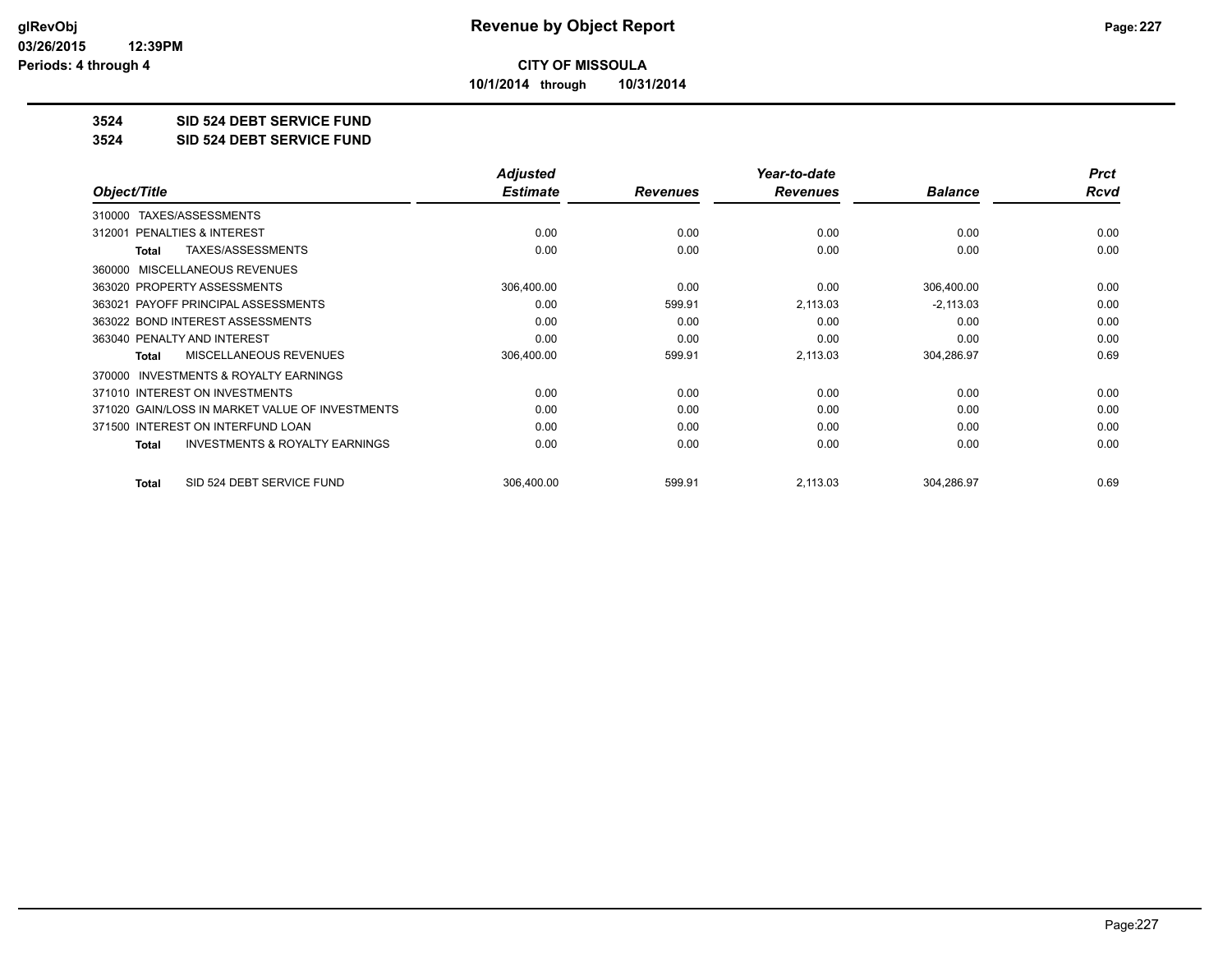**10/1/2014 through 10/31/2014**

## **3524 SID 524 DEBT SERVICE FUND**

|                                                     | <b>Adjusted</b> |                 | Year-to-date    |                | <b>Prct</b> |
|-----------------------------------------------------|-----------------|-----------------|-----------------|----------------|-------------|
| Object/Title                                        | <b>Estimate</b> | <b>Revenues</b> | <b>Revenues</b> | <b>Balance</b> | <b>Rcvd</b> |
| TAXES/ASSESSMENTS<br>310000                         |                 |                 |                 |                |             |
| 312001 PENALTIES & INTEREST                         | 0.00            | 0.00            | 0.00            | 0.00           | 0.00        |
| TAXES/ASSESSMENTS<br>Total                          | 0.00            | 0.00            | 0.00            | 0.00           | 0.00        |
| 360000 MISCELLANEOUS REVENUES                       |                 |                 |                 |                |             |
| 363020 PROPERTY ASSESSMENTS                         | 306,400.00      | 0.00            | 0.00            | 306,400.00     | 0.00        |
| 363021 PAYOFF PRINCIPAL ASSESSMENTS                 | 0.00            | 599.91          | 2,113.03        | $-2,113.03$    | 0.00        |
| 363022 BOND INTEREST ASSESSMENTS                    | 0.00            | 0.00            | 0.00            | 0.00           | 0.00        |
| 363040 PENALTY AND INTEREST                         | 0.00            | 0.00            | 0.00            | 0.00           | 0.00        |
| <b>MISCELLANEOUS REVENUES</b><br><b>Total</b>       | 306,400.00      | 599.91          | 2,113.03        | 304,286.97     | 0.69        |
| <b>INVESTMENTS &amp; ROYALTY EARNINGS</b><br>370000 |                 |                 |                 |                |             |
| 371010 INTEREST ON INVESTMENTS                      | 0.00            | 0.00            | 0.00            | 0.00           | 0.00        |
| 371020 GAIN/LOSS IN MARKET VALUE OF INVESTMENT      | 0.00            | 0.00            | 0.00            | 0.00           | 0.00        |
| 371500 INTEREST ON INTERFUND LOAN                   | 0.00            | 0.00            | 0.00            | 0.00           | 0.00        |
| <b>INVESTMENTS &amp; ROYALTY EARNINGS</b><br>Total  | 0.00            | 0.00            | 0.00            | 0.00           | 0.00        |
| SID 524 DEBT SERVICE FUND<br>Total                  | 306,400.00      | 599.91          | 2,113.03        | 304,286.97     | 0.69        |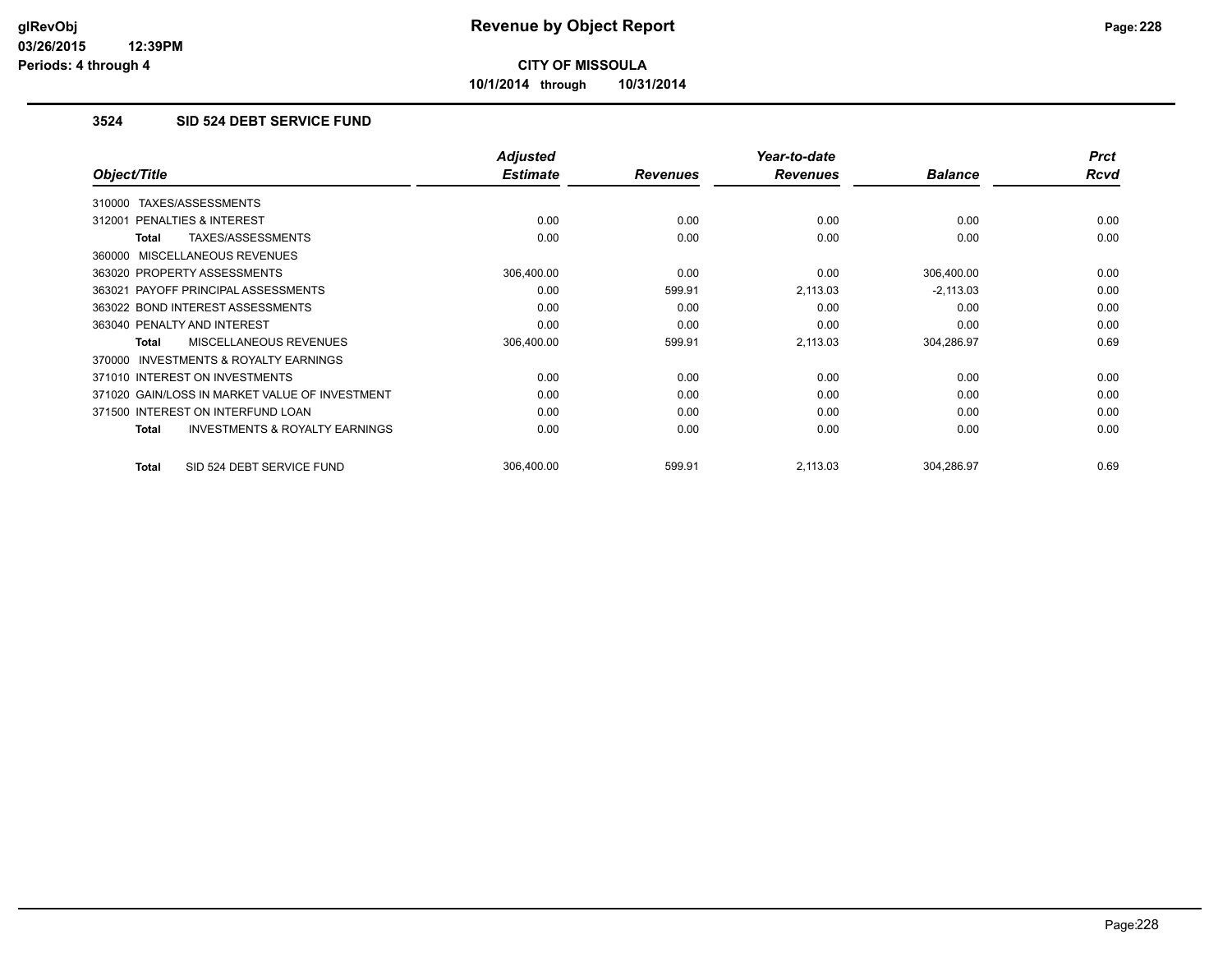**10/1/2014 through 10/31/2014**

#### **3525 SID 525 DEBT SERVICE FUND**

**3525 SID 525 DEBT SERVICE FUND**

|                                                           | <b>Adjusted</b> |                 | Year-to-date    |                | <b>Prct</b> |
|-----------------------------------------------------------|-----------------|-----------------|-----------------|----------------|-------------|
| Object/Title                                              | <b>Estimate</b> | <b>Revenues</b> | <b>Revenues</b> | <b>Balance</b> | <b>Rcvd</b> |
| TAXES/ASSESSMENTS<br>310000                               |                 |                 |                 |                |             |
| <b>PENALTIES &amp; INTEREST</b><br>312001                 | 0.00            | 0.00            | 0.00            | 0.00           | 0.00        |
| TAXES/ASSESSMENTS<br><b>Total</b>                         | 0.00            | 0.00            | 0.00            | 0.00           | 0.00        |
| MISCELLANEOUS REVENUES<br>360000                          |                 |                 |                 |                |             |
| 360010 MISCELLANEOUS                                      | 0.00            | 0.00            | 0.00            | 0.00           | 0.00        |
| 363020 PROPERTY ASSESSMENTS                               | 31,500.00       | 0.00            | 0.00            | 31,500.00      | 0.00        |
| 363021 PAYOFF PRINCIPAL ASSESSMENTS                       | 0.00            | 0.00            | 0.00            | 0.00           | 0.00        |
| 363022 BOND INTEREST ASSESSMENTS                          | 0.00            | 0.00            | 0.00            | 0.00           | 0.00        |
| 363040 PENALTY AND INTEREST                               | 0.00            | 0.00            | 0.00            | 0.00           | 0.00        |
| <b>MISCELLANEOUS REVENUES</b><br><b>Total</b>             | 31,500.00       | 0.00            | 0.00            | 31,500.00      | 0.00        |
| <b>INVESTMENTS &amp; ROYALTY EARNINGS</b><br>370000       |                 |                 |                 |                |             |
| 371010 INTEREST ON INVESTMENTS                            | 0.00            | 0.00            | 0.00            | 0.00           | 0.00        |
| 371020 GAIN/LOSS IN MARKET VALUE OF INVESTMENTS           | 0.00            | 0.00            | 0.00            | 0.00           | 0.00        |
| 371500 INTEREST ON INTERFUND LOAN                         | 0.00            | 0.00            | 0.00            | 0.00           | 0.00        |
| <b>INVESTMENTS &amp; ROYALTY EARNINGS</b><br><b>Total</b> | 0.00            | 0.00            | 0.00            | 0.00           | 0.00        |
| SID 525 DEBT SERVICE FUND<br><b>Total</b>                 | 31,500.00       | 0.00            | 0.00            | 31,500.00      | 0.00        |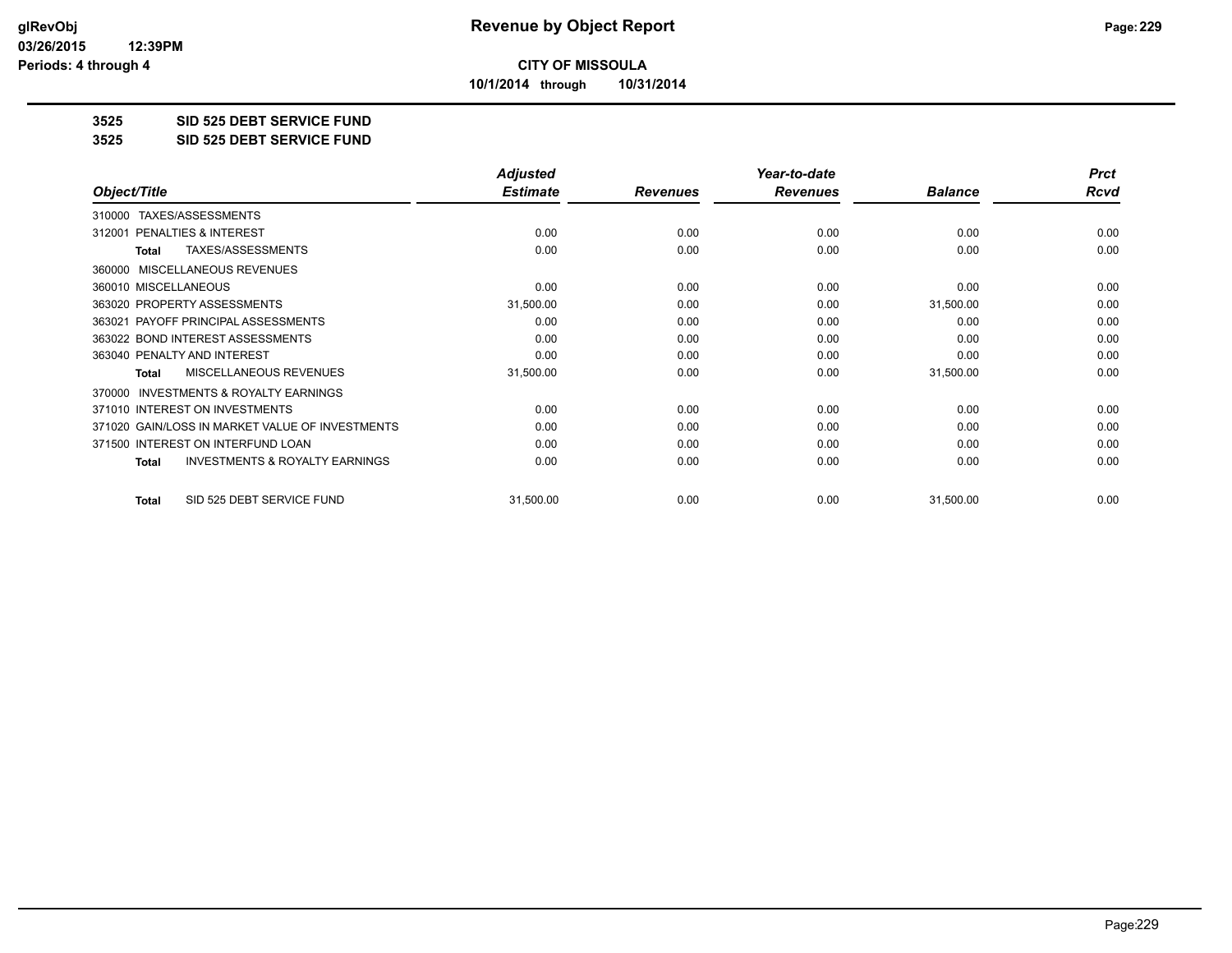**10/1/2014 through 10/31/2014**

## **3525 SID 525 DEBT SERVICE FUND**

|                                                           | <b>Adjusted</b> |                 | Year-to-date    |                | <b>Prct</b> |
|-----------------------------------------------------------|-----------------|-----------------|-----------------|----------------|-------------|
| Object/Title                                              | <b>Estimate</b> | <b>Revenues</b> | <b>Revenues</b> | <b>Balance</b> | Rcvd        |
| TAXES/ASSESSMENTS<br>310000                               |                 |                 |                 |                |             |
| 312001 PENALTIES & INTEREST                               | 0.00            | 0.00            | 0.00            | 0.00           | 0.00        |
| TAXES/ASSESSMENTS<br>Total                                | 0.00            | 0.00            | 0.00            | 0.00           | 0.00        |
| 360000 MISCELLANEOUS REVENUES                             |                 |                 |                 |                |             |
| 360010 MISCELLANEOUS                                      | 0.00            | 0.00            | 0.00            | 0.00           | 0.00        |
| 363020 PROPERTY ASSESSMENTS                               | 31,500.00       | 0.00            | 0.00            | 31,500.00      | 0.00        |
| 363021 PAYOFF PRINCIPAL ASSESSMENTS                       | 0.00            | 0.00            | 0.00            | 0.00           | 0.00        |
| 363022 BOND INTEREST ASSESSMENTS                          | 0.00            | 0.00            | 0.00            | 0.00           | 0.00        |
| 363040 PENALTY AND INTEREST                               | 0.00            | 0.00            | 0.00            | 0.00           | 0.00        |
| MISCELLANEOUS REVENUES<br>Total                           | 31,500.00       | 0.00            | 0.00            | 31,500.00      | 0.00        |
| 370000 INVESTMENTS & ROYALTY EARNINGS                     |                 |                 |                 |                |             |
| 371010 INTEREST ON INVESTMENTS                            | 0.00            | 0.00            | 0.00            | 0.00           | 0.00        |
| 371020 GAIN/LOSS IN MARKET VALUE OF INVESTMENT            | 0.00            | 0.00            | 0.00            | 0.00           | 0.00        |
| 371500 INTEREST ON INTERFUND LOAN                         | 0.00            | 0.00            | 0.00            | 0.00           | 0.00        |
| <b>INVESTMENTS &amp; ROYALTY EARNINGS</b><br><b>Total</b> | 0.00            | 0.00            | 0.00            | 0.00           | 0.00        |
| SID 525 DEBT SERVICE FUND<br><b>Total</b>                 | 31,500.00       | 0.00            | 0.00            | 31,500.00      | 0.00        |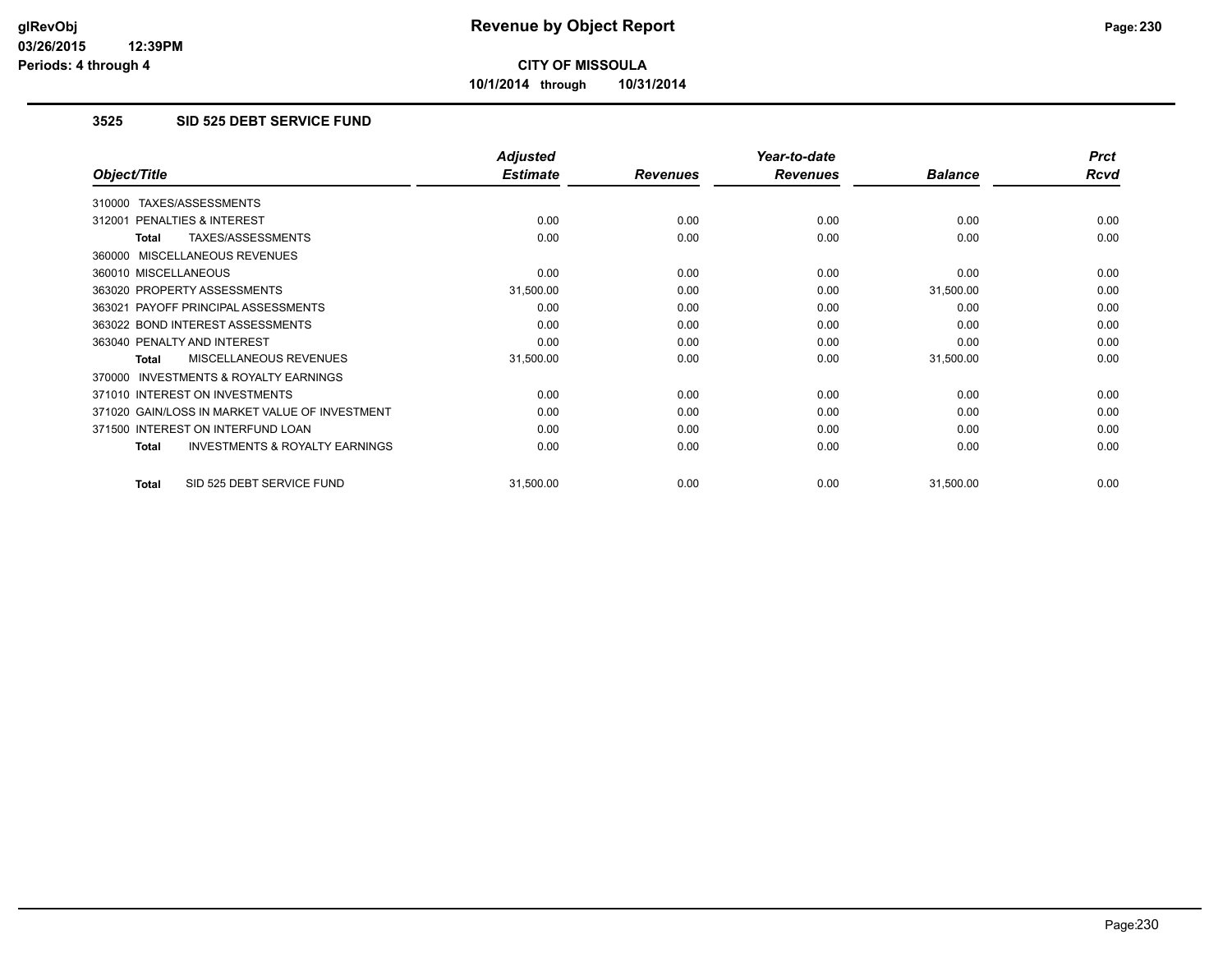**10/1/2014 through 10/31/2014**

#### **3526 SID 526 DEBT SERVICE FUND**

**3526 SID 526 DEBT SERVICE FUND**

|                                                           | <b>Adjusted</b> |                 | Year-to-date    |                | <b>Prct</b> |
|-----------------------------------------------------------|-----------------|-----------------|-----------------|----------------|-------------|
| Object/Title                                              | <b>Estimate</b> | <b>Revenues</b> | <b>Revenues</b> | <b>Balance</b> | <b>Rcvd</b> |
| TAXES/ASSESSMENTS<br>310000                               |                 |                 |                 |                |             |
| <b>PENALTIES &amp; INTEREST</b><br>312001                 | 0.00            | 0.00            | 0.00            | 0.00           | 0.00        |
| TAXES/ASSESSMENTS<br>Total                                | 0.00            | 0.00            | 0.00            | 0.00           | 0.00        |
| MISCELLANEOUS REVENUES<br>360000                          |                 |                 |                 |                |             |
| 360010 MISCELLANEOUS                                      | 0.00            | 0.00            | 0.00            | 0.00           | 0.00        |
| 363020 PROPERTY ASSESSMENTS                               | 193,300.00      | 176.80          | 176.80          | 193,123.20     | 0.09        |
| 363021 PAYOFF PRINCIPAL ASSESSMENTS                       | 0.00            | 0.00            | 5,137.96        | $-5,137.96$    | 0.00        |
| 363022 BOND INTEREST ASSESSMENTS                          | 0.00            | 0.00            | 0.00            | 0.00           | 0.00        |
| 363040 PENALTY AND INTEREST                               | 0.00            | 12.41           | 12.41           | $-12.41$       | 0.00        |
| <b>MISCELLANEOUS REVENUES</b><br><b>Total</b>             | 193,300.00      | 189.21          | 5,327.17        | 187,972.83     | 2.76        |
| <b>INVESTMENTS &amp; ROYALTY EARNINGS</b><br>370000       |                 |                 |                 |                |             |
| 371010 INTEREST ON INVESTMENTS                            | 0.00            | 0.00            | 0.00            | 0.00           | 0.00        |
| 371020 GAIN/LOSS IN MARKET VALUE OF INVESTMENTS           | 0.00            | 0.00            | 0.00            | 0.00           | 0.00        |
| 371500 INTEREST ON INTERFUND LOAN                         | 0.00            | 0.00            | 0.00            | 0.00           | 0.00        |
| <b>INVESTMENTS &amp; ROYALTY EARNINGS</b><br><b>Total</b> | 0.00            | 0.00            | 0.00            | 0.00           | 0.00        |
| SID 526 DEBT SERVICE FUND<br><b>Total</b>                 | 193,300.00      | 189.21          | 5,327.17        | 187,972.83     | 2.76        |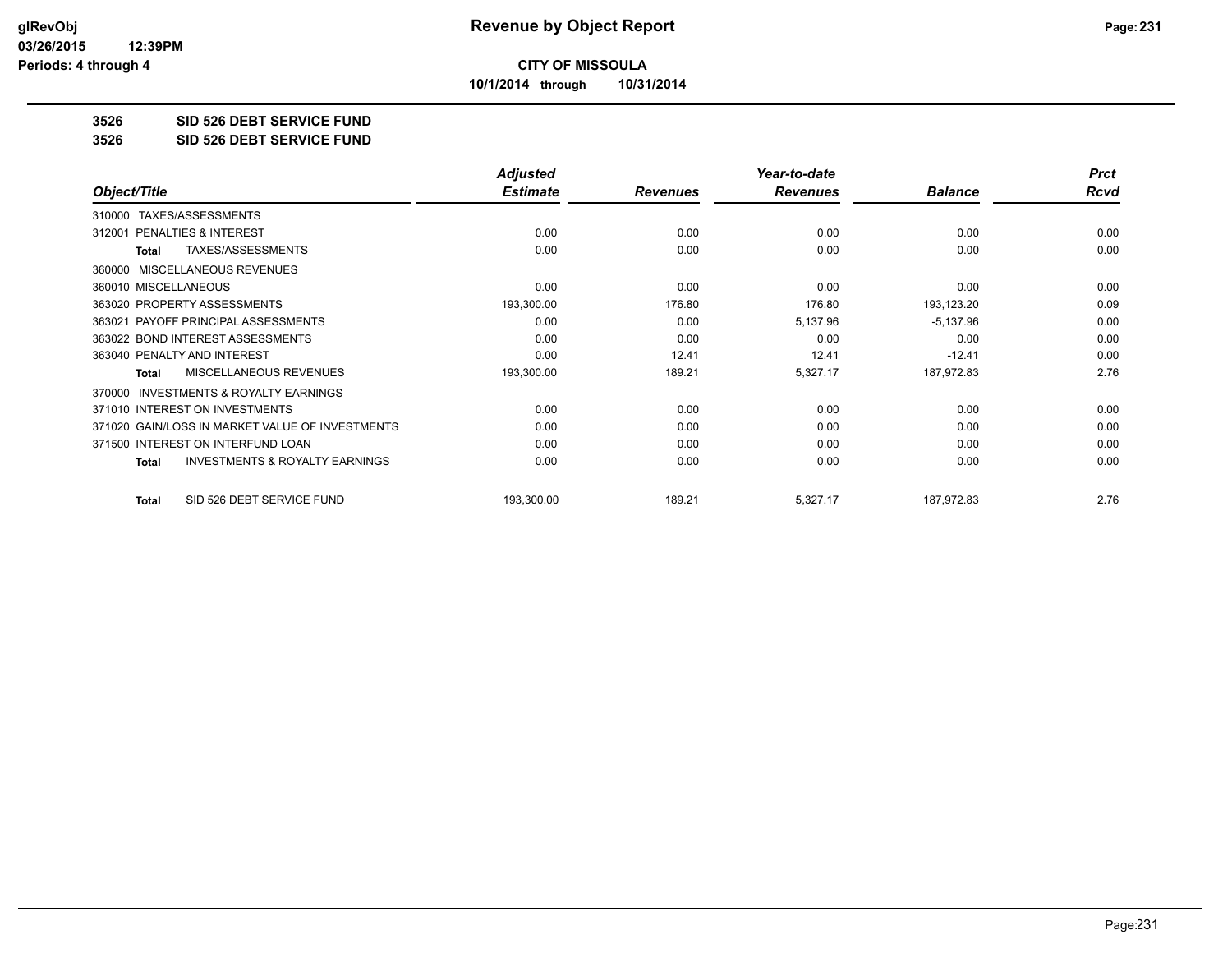**10/1/2014 through 10/31/2014**

## **3526 SID 526 DEBT SERVICE FUND**

|                                                           | <b>Adjusted</b> |                 | Year-to-date    |                | <b>Prct</b> |
|-----------------------------------------------------------|-----------------|-----------------|-----------------|----------------|-------------|
| Object/Title                                              | <b>Estimate</b> | <b>Revenues</b> | <b>Revenues</b> | <b>Balance</b> | <b>Rcvd</b> |
| TAXES/ASSESSMENTS<br>310000                               |                 |                 |                 |                |             |
| PENALTIES & INTEREST<br>312001                            | 0.00            | 0.00            | 0.00            | 0.00           | 0.00        |
| TAXES/ASSESSMENTS<br>Total                                | 0.00            | 0.00            | 0.00            | 0.00           | 0.00        |
| 360000 MISCELLANEOUS REVENUES                             |                 |                 |                 |                |             |
| 360010 MISCELLANEOUS                                      | 0.00            | 0.00            | 0.00            | 0.00           | 0.00        |
| 363020 PROPERTY ASSESSMENTS                               | 193,300.00      | 176.80          | 176.80          | 193,123.20     | 0.09        |
| 363021 PAYOFF PRINCIPAL ASSESSMENTS                       | 0.00            | 0.00            | 5,137.96        | $-5,137.96$    | 0.00        |
| 363022 BOND INTEREST ASSESSMENTS                          | 0.00            | 0.00            | 0.00            | 0.00           | 0.00        |
| 363040 PENALTY AND INTEREST                               | 0.00            | 12.41           | 12.41           | $-12.41$       | 0.00        |
| MISCELLANEOUS REVENUES<br>Total                           | 193,300.00      | 189.21          | 5,327.17        | 187,972.83     | 2.76        |
| 370000 INVESTMENTS & ROYALTY EARNINGS                     |                 |                 |                 |                |             |
| 371010 INTEREST ON INVESTMENTS                            | 0.00            | 0.00            | 0.00            | 0.00           | 0.00        |
| 371020 GAIN/LOSS IN MARKET VALUE OF INVESTMENT            | 0.00            | 0.00            | 0.00            | 0.00           | 0.00        |
| 371500 INTEREST ON INTERFUND LOAN                         | 0.00            | 0.00            | 0.00            | 0.00           | 0.00        |
| <b>INVESTMENTS &amp; ROYALTY EARNINGS</b><br><b>Total</b> | 0.00            | 0.00            | 0.00            | 0.00           | 0.00        |
| SID 526 DEBT SERVICE FUND<br>Total                        | 193,300.00      | 189.21          | 5,327.17        | 187,972.83     | 2.76        |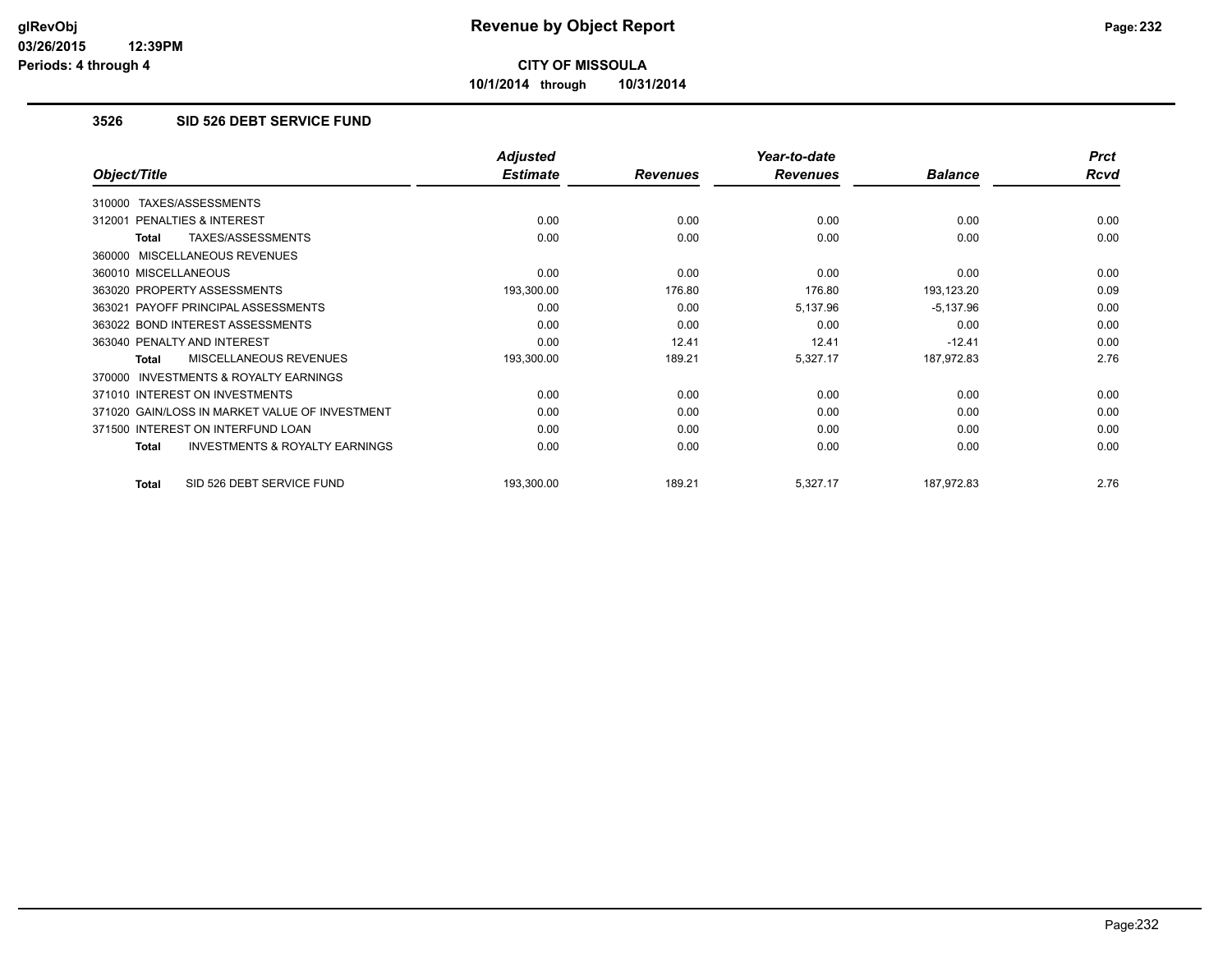**10/1/2014 through 10/31/2014**

#### **3527 SID 527 DEBT SERVICE FUND**

**3527 SID 527 DEBT SERVICE FUND**

|                                                           | <b>Adjusted</b> |                 | Year-to-date    |                | <b>Prct</b> |
|-----------------------------------------------------------|-----------------|-----------------|-----------------|----------------|-------------|
| Object/Title                                              | <b>Estimate</b> | <b>Revenues</b> | <b>Revenues</b> | <b>Balance</b> | <b>Rcvd</b> |
| TAXES/ASSESSMENTS<br>310000                               |                 |                 |                 |                |             |
| 312001 PENALTIES & INTEREST                               | 0.00            | 0.00            | 0.00            | 0.00           | 0.00        |
| TAXES/ASSESSMENTS<br><b>Total</b>                         | 0.00            | 0.00            | 0.00            | 0.00           | 0.00        |
| MISCELLANEOUS REVENUES<br>360000                          |                 |                 |                 |                |             |
| 360010 MISCELLANEOUS                                      | 0.00            | 0.00            | 0.00            | 0.00           | 0.00        |
| 363020 PROPERTY ASSESSMENTS                               | 0.00            | 0.00            | 0.00            | 0.00           | 0.00        |
| 363021 PAYOFF PRINCIPAL ASSESSMENTS                       | 0.00            | 0.00            | 0.00            | 0.00           | 0.00        |
| 363022 BOND INTEREST ASSESSMENTS                          | 0.00            | 0.00            | 0.00            | 0.00           | 0.00        |
| 363040 PENALTY AND INTEREST                               | 0.00            | 0.00            | 0.00            | 0.00           | 0.00        |
| MISCELLANEOUS REVENUES<br><b>Total</b>                    | 0.00            | 0.00            | 0.00            | 0.00           | 0.00        |
| <b>INVESTMENTS &amp; ROYALTY EARNINGS</b><br>370000       |                 |                 |                 |                |             |
| 371010 INTEREST ON INVESTMENTS                            | 0.00            | 0.00            | 0.00            | 0.00           | 0.00        |
| 371020 GAIN/LOSS IN MARKET VALUE OF INVESTMENTS           | 0.00            | 0.00            | 0.00            | 0.00           | 0.00        |
| <b>INVESTMENTS &amp; ROYALTY EARNINGS</b><br><b>Total</b> | 0.00            | 0.00            | 0.00            | 0.00           | 0.00        |
| OTHER FINANCING SOURCES<br>380000                         |                 |                 |                 |                |             |
| 381030 SID BONDS PROCEEDS                                 | 0.00            | 0.00            | 0.00            | 0.00           | 0.00        |
| OTHER FINANCING SOURCES<br>Total                          | 0.00            | 0.00            | 0.00            | 0.00           | 0.00        |
| SID 527 DEBT SERVICE FUND<br><b>Total</b>                 | 0.00            | 0.00            | 0.00            | 0.00           | 0.00        |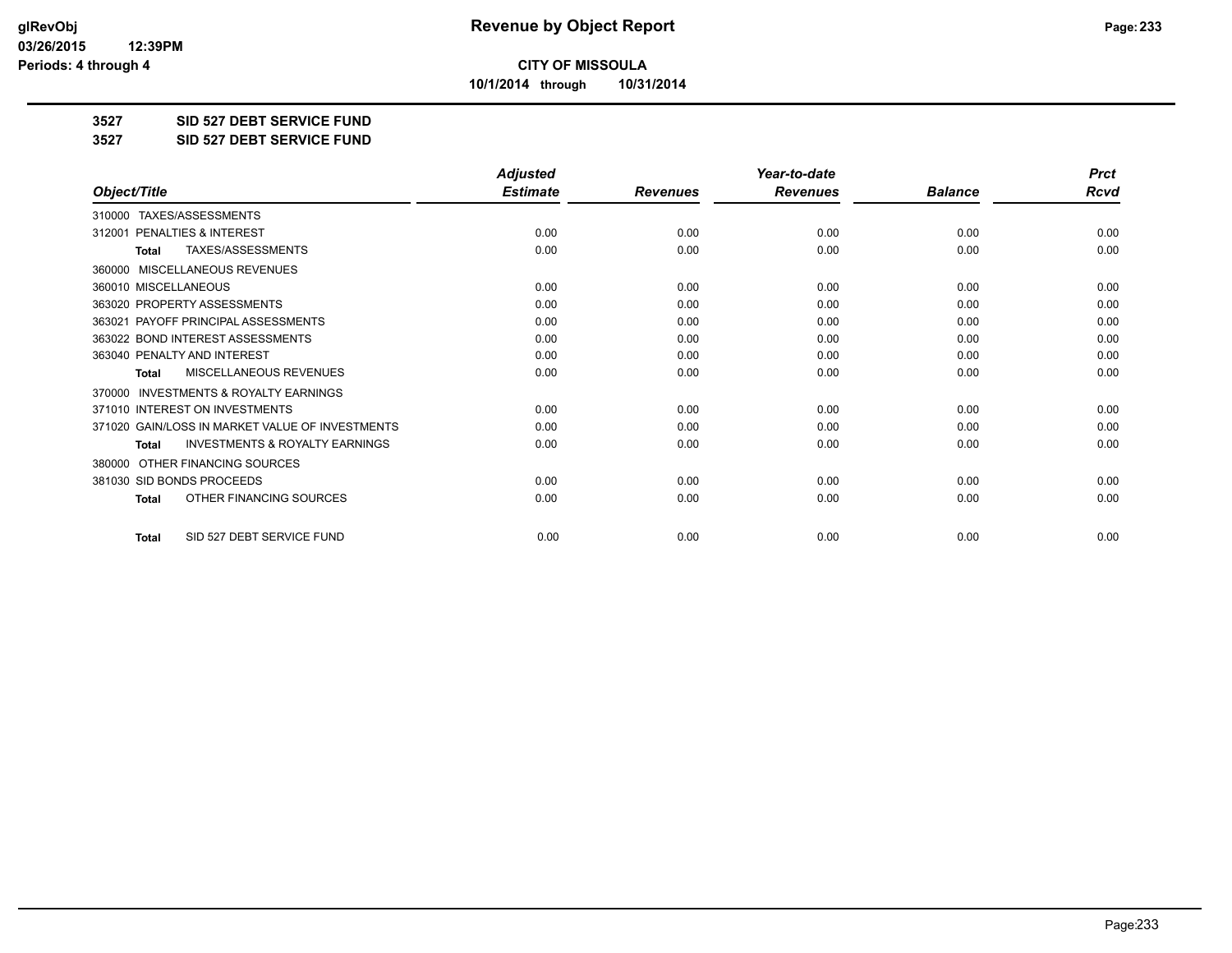**10/1/2014 through 10/31/2014**

## **3527 SID 527 DEBT SERVICE FUND**

|                                                           | <b>Adjusted</b> |                 | Year-to-date    |                | <b>Prct</b> |
|-----------------------------------------------------------|-----------------|-----------------|-----------------|----------------|-------------|
| Object/Title                                              | <b>Estimate</b> | <b>Revenues</b> | <b>Revenues</b> | <b>Balance</b> | <b>Rcvd</b> |
| 310000 TAXES/ASSESSMENTS                                  |                 |                 |                 |                |             |
| 312001 PENALTIES & INTEREST                               | 0.00            | 0.00            | 0.00            | 0.00           | 0.00        |
| <b>TAXES/ASSESSMENTS</b><br><b>Total</b>                  | 0.00            | 0.00            | 0.00            | 0.00           | 0.00        |
| 360000 MISCELLANEOUS REVENUES                             |                 |                 |                 |                |             |
| 360010 MISCELLANEOUS                                      | 0.00            | 0.00            | 0.00            | 0.00           | 0.00        |
| 363020 PROPERTY ASSESSMENTS                               | 0.00            | 0.00            | 0.00            | 0.00           | 0.00        |
| 363021 PAYOFF PRINCIPAL ASSESSMENTS                       | 0.00            | 0.00            | 0.00            | 0.00           | 0.00        |
| 363022 BOND INTEREST ASSESSMENTS                          | 0.00            | 0.00            | 0.00            | 0.00           | 0.00        |
| 363040 PENALTY AND INTEREST                               | 0.00            | 0.00            | 0.00            | 0.00           | 0.00        |
| MISCELLANEOUS REVENUES<br><b>Total</b>                    | 0.00            | 0.00            | 0.00            | 0.00           | 0.00        |
| <b>INVESTMENTS &amp; ROYALTY EARNINGS</b><br>370000       |                 |                 |                 |                |             |
| 371010 INTEREST ON INVESTMENTS                            | 0.00            | 0.00            | 0.00            | 0.00           | 0.00        |
| 371020 GAIN/LOSS IN MARKET VALUE OF INVESTMENT            | 0.00            | 0.00            | 0.00            | 0.00           | 0.00        |
| <b>INVESTMENTS &amp; ROYALTY EARNINGS</b><br><b>Total</b> | 0.00            | 0.00            | 0.00            | 0.00           | 0.00        |
| OTHER FINANCING SOURCES<br>380000                         |                 |                 |                 |                |             |
| 381030 SID BONDS PROCEEDS                                 | 0.00            | 0.00            | 0.00            | 0.00           | 0.00        |
| OTHER FINANCING SOURCES<br><b>Total</b>                   | 0.00            | 0.00            | 0.00            | 0.00           | 0.00        |
| SID 527 DEBT SERVICE FUND<br><b>Total</b>                 | 0.00            | 0.00            | 0.00            | 0.00           | 0.00        |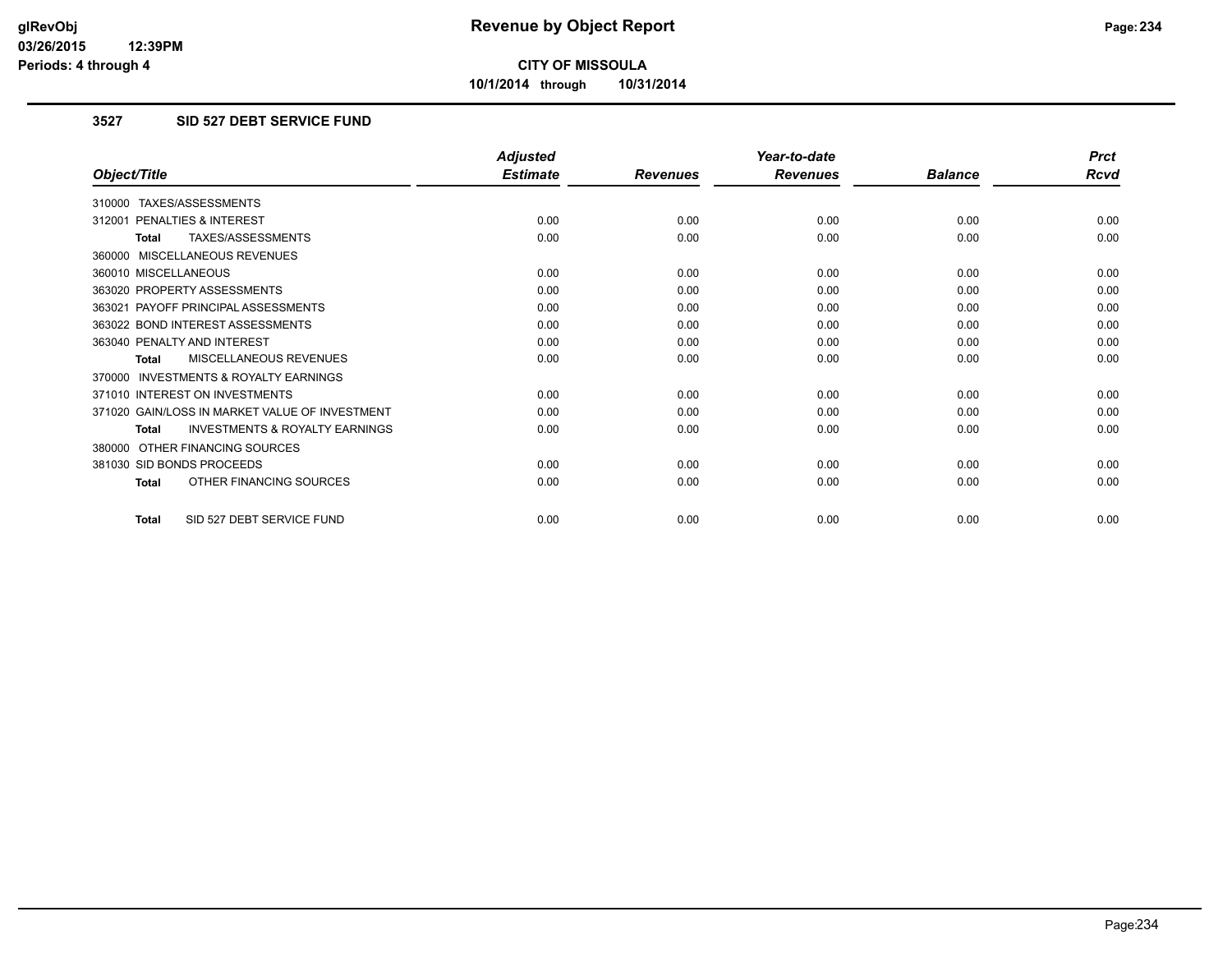**10/1/2014 through 10/31/2014**

## **3530 SID 530 DEBT SERVICE FUND**

**3530 SID 530 DEBT SERVICE FUND**

|                                                           | <b>Adjusted</b> |                 | Year-to-date    |                | <b>Prct</b> |
|-----------------------------------------------------------|-----------------|-----------------|-----------------|----------------|-------------|
| Object/Title                                              | <b>Estimate</b> | <b>Revenues</b> | <b>Revenues</b> | <b>Balance</b> | Rcvd        |
| TAXES/ASSESSMENTS<br>310000                               |                 |                 |                 |                |             |
| 312001 PENALTIES & INTEREST                               | 0.00            | 0.00            | 0.00            | 0.00           | 0.00        |
| TAXES/ASSESSMENTS<br><b>Total</b>                         | 0.00            | 0.00            | 0.00            | 0.00           | 0.00        |
| MISCELLANEOUS REVENUES<br>360000                          |                 |                 |                 |                |             |
| 360010 MISCELLANEOUS                                      | 0.00            | 0.00            | 0.00            | 0.00           | 0.00        |
| 363020 PROPERTY ASSESSMENTS                               | 680.00          | 0.00            | 0.00            | 680.00         | 0.00        |
| 363021 PAYOFF PRINCIPAL ASSESSMENTS                       | 0.00            | 0.00            | 0.00            | 0.00           | 0.00        |
| 363022 BOND INTEREST ASSESSMENTS                          | 0.00            | 0.00            | 0.00            | 0.00           | 0.00        |
| 363040 PENALTY AND INTEREST                               | 0.00            | 0.00            | 0.00            | 0.00           | 0.00        |
| MISCELLANEOUS REVENUES<br><b>Total</b>                    | 680.00          | 0.00            | 0.00            | 680.00         | 0.00        |
| INVESTMENTS & ROYALTY EARNINGS<br>370000                  |                 |                 |                 |                |             |
| 371010 INTEREST ON INVESTMENTS                            | 0.00            | 0.00            | 0.00            | 0.00           | 0.00        |
| 371020 GAIN/LOSS IN MARKET VALUE OF INVESTMENTS           | 0.00            | 0.00            | 0.00            | 0.00           | 0.00        |
| <b>INVESTMENTS &amp; ROYALTY EARNINGS</b><br><b>Total</b> | 0.00            | 0.00            | 0.00            | 0.00           | 0.00        |
| SID 530 DEBT SERVICE FUND<br><b>Total</b>                 | 680.00          | 0.00            | 0.00            | 680.00         | 0.00        |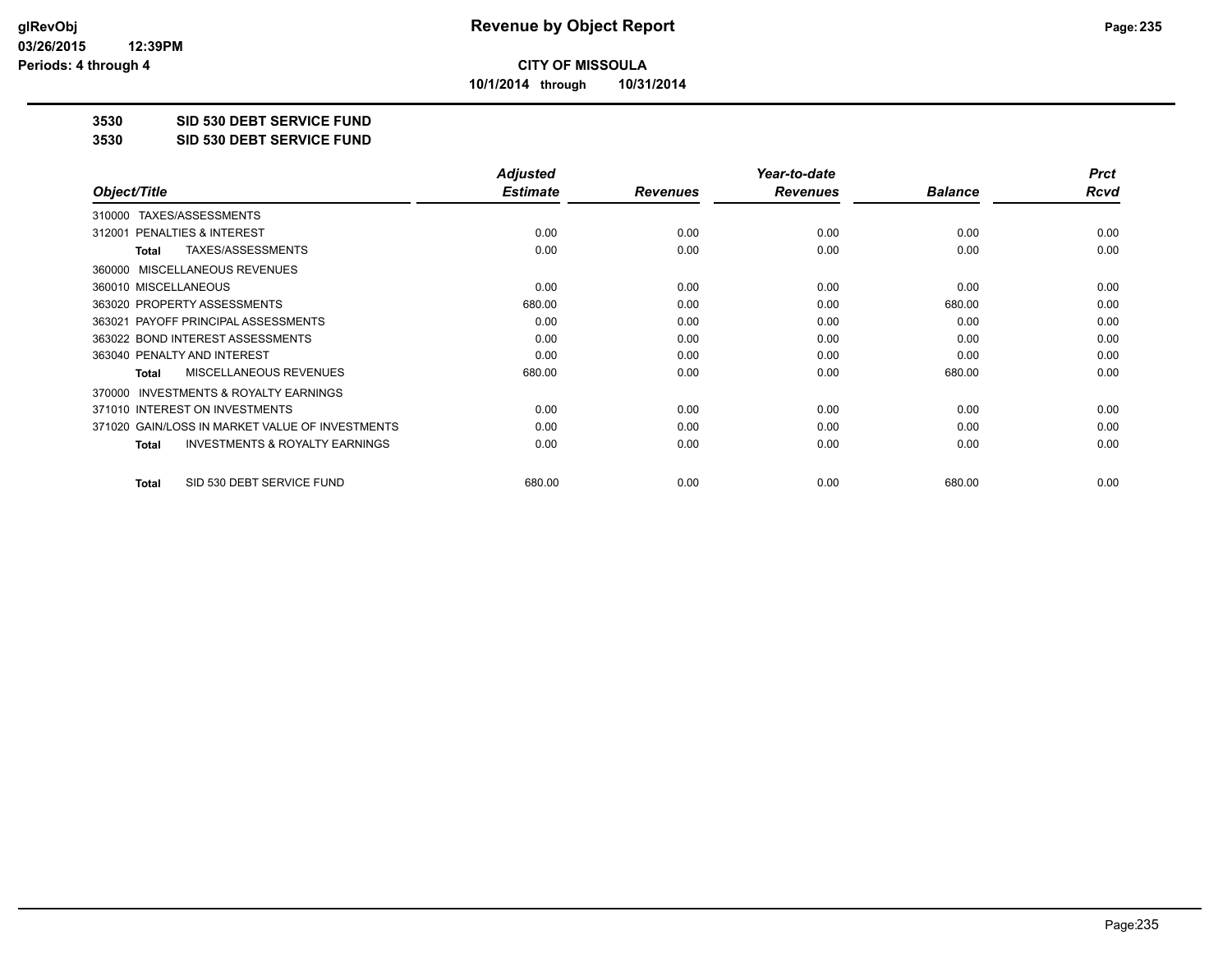**10/1/2014 through 10/31/2014**

## **3530 SID 530 DEBT SERVICE FUND**

|                                                           | <b>Adjusted</b> |                 | Year-to-date    |                | <b>Prct</b> |
|-----------------------------------------------------------|-----------------|-----------------|-----------------|----------------|-------------|
| Object/Title                                              | <b>Estimate</b> | <b>Revenues</b> | <b>Revenues</b> | <b>Balance</b> | <b>Rcvd</b> |
| 310000 TAXES/ASSESSMENTS                                  |                 |                 |                 |                |             |
| 312001 PENALTIES & INTEREST                               | 0.00            | 0.00            | 0.00            | 0.00           | 0.00        |
| TAXES/ASSESSMENTS<br><b>Total</b>                         | 0.00            | 0.00            | 0.00            | 0.00           | 0.00        |
| 360000 MISCELLANEOUS REVENUES                             |                 |                 |                 |                |             |
| 360010 MISCELLANEOUS                                      | 0.00            | 0.00            | 0.00            | 0.00           | 0.00        |
| 363020 PROPERTY ASSESSMENTS                               | 680.00          | 0.00            | 0.00            | 680.00         | 0.00        |
| 363021 PAYOFF PRINCIPAL ASSESSMENTS                       | 0.00            | 0.00            | 0.00            | 0.00           | 0.00        |
| 363022 BOND INTEREST ASSESSMENTS                          | 0.00            | 0.00            | 0.00            | 0.00           | 0.00        |
| 363040 PENALTY AND INTEREST                               | 0.00            | 0.00            | 0.00            | 0.00           | 0.00        |
| <b>MISCELLANEOUS REVENUES</b><br>Total                    | 680.00          | 0.00            | 0.00            | 680.00         | 0.00        |
| <b>INVESTMENTS &amp; ROYALTY EARNINGS</b><br>370000       |                 |                 |                 |                |             |
| 371010 INTEREST ON INVESTMENTS                            | 0.00            | 0.00            | 0.00            | 0.00           | 0.00        |
| 371020 GAIN/LOSS IN MARKET VALUE OF INVESTMENT            | 0.00            | 0.00            | 0.00            | 0.00           | 0.00        |
| <b>INVESTMENTS &amp; ROYALTY EARNINGS</b><br><b>Total</b> | 0.00            | 0.00            | 0.00            | 0.00           | 0.00        |
| SID 530 DEBT SERVICE FUND<br><b>Total</b>                 | 680.00          | 0.00            | 0.00            | 680.00         | 0.00        |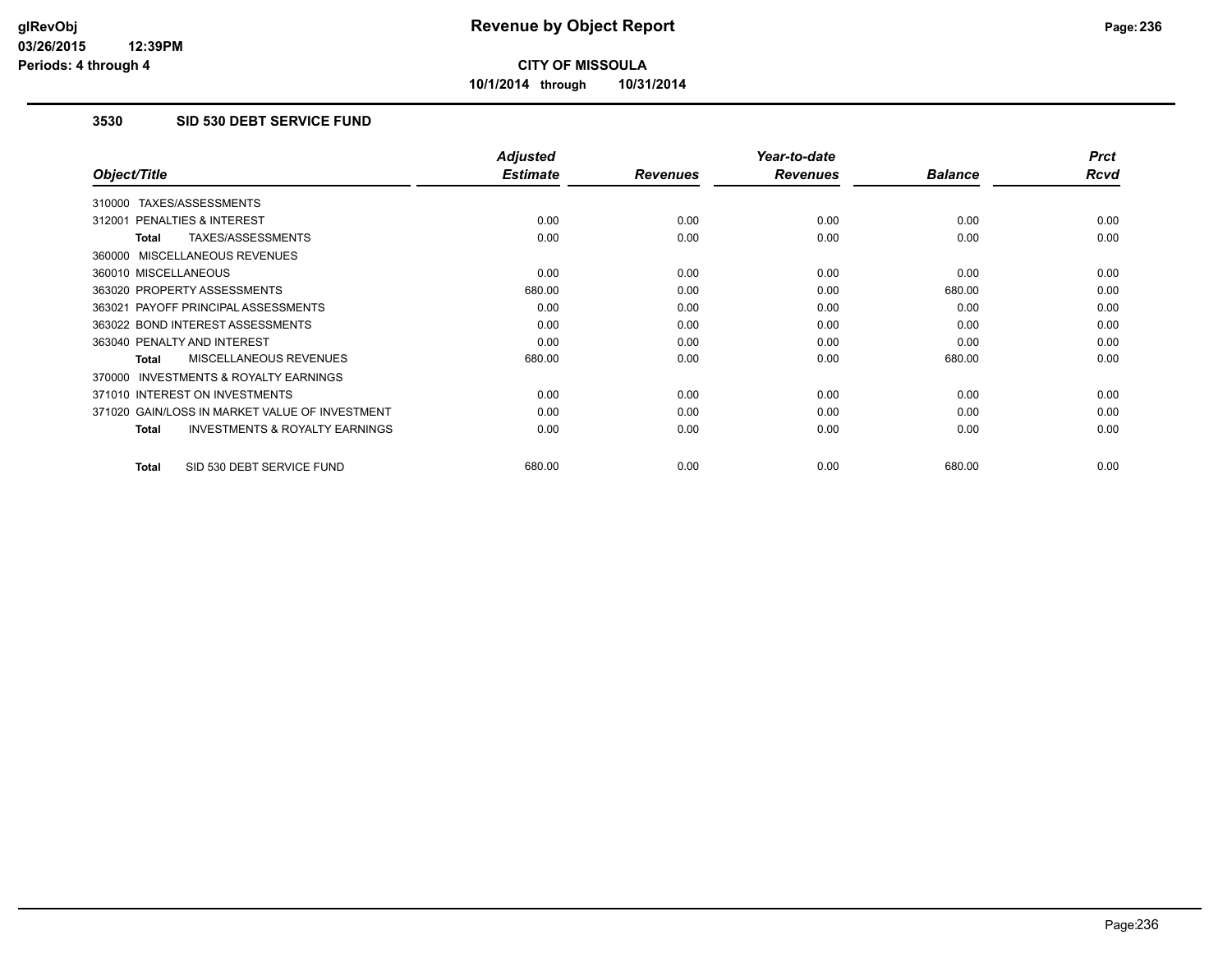**10/1/2014 through 10/31/2014**

#### **3531 SID 531 HICKORY ST CALMING**

#### **3531 SID 531 HICKORY ST CALMING**

|                                                           | <b>Adjusted</b> |                 | Year-to-date    |                | <b>Prct</b> |
|-----------------------------------------------------------|-----------------|-----------------|-----------------|----------------|-------------|
| Object/Title                                              | <b>Estimate</b> | <b>Revenues</b> | <b>Revenues</b> | <b>Balance</b> | Rcvd        |
| TAXES/ASSESSMENTS<br>310000                               |                 |                 |                 |                |             |
| PENALTIES & INTEREST<br>312001                            | 0.00            | 0.00            | 0.00            | 0.00           | 0.00        |
| <b>TAXES/ASSESSMENTS</b><br>Total                         | 0.00            | 0.00            | 0.00            | 0.00           | 0.00        |
| MISCELLANEOUS REVENUES<br>360000                          |                 |                 |                 |                |             |
| 360010 MISCELLANEOUS                                      | 0.00            | 0.00            | 0.00            | 0.00           | 0.00        |
| 363020 PROPERTY ASSESSMENTS                               | 0.00            | 0.00            | 0.00            | 0.00           | 0.00        |
| 363021 PAYOFF PRINCIPAL ASSESSMENTS                       | 0.00            | 0.00            | 0.00            | 0.00           | 0.00        |
| 363022 BOND INTEREST ASSESSMENTS                          | 0.00            | 0.00            | 0.00            | 0.00           | 0.00        |
| 363040 PENALTY AND INTEREST                               | 0.00            | 0.00            | 0.00            | 0.00           | 0.00        |
| MISCELLANEOUS REVENUES<br>Total                           | 0.00            | 0.00            | 0.00            | 0.00           | 0.00        |
| <b>INVESTMENTS &amp; ROYALTY EARNINGS</b><br>370000       |                 |                 |                 |                |             |
| 371010 INTEREST ON INVESTMENTS                            | 0.00            | 0.00            | 0.00            | 0.00           | 0.00        |
| 371020 GAIN/LOSS IN MARKET VALUE OF INVESTMENTS           | 0.00            | 0.00            | 0.00            | 0.00           | 0.00        |
| <b>INVESTMENTS &amp; ROYALTY EARNINGS</b><br><b>Total</b> | 0.00            | 0.00            | 0.00            | 0.00           | 0.00        |
| OTHER FINANCING SOURCES<br>380000                         |                 |                 |                 |                |             |
| 383000 OPERATING TRANSFERS                                | 0.00            | 0.00            | 0.00            | 0.00           | 0.00        |
| OTHER FINANCING SOURCES<br><b>Total</b>                   | 0.00            | 0.00            | 0.00            | 0.00           | 0.00        |
| SID 531 HICKORY ST CALMING<br><b>Total</b>                | 0.00            | 0.00            | 0.00            | 0.00           | 0.00        |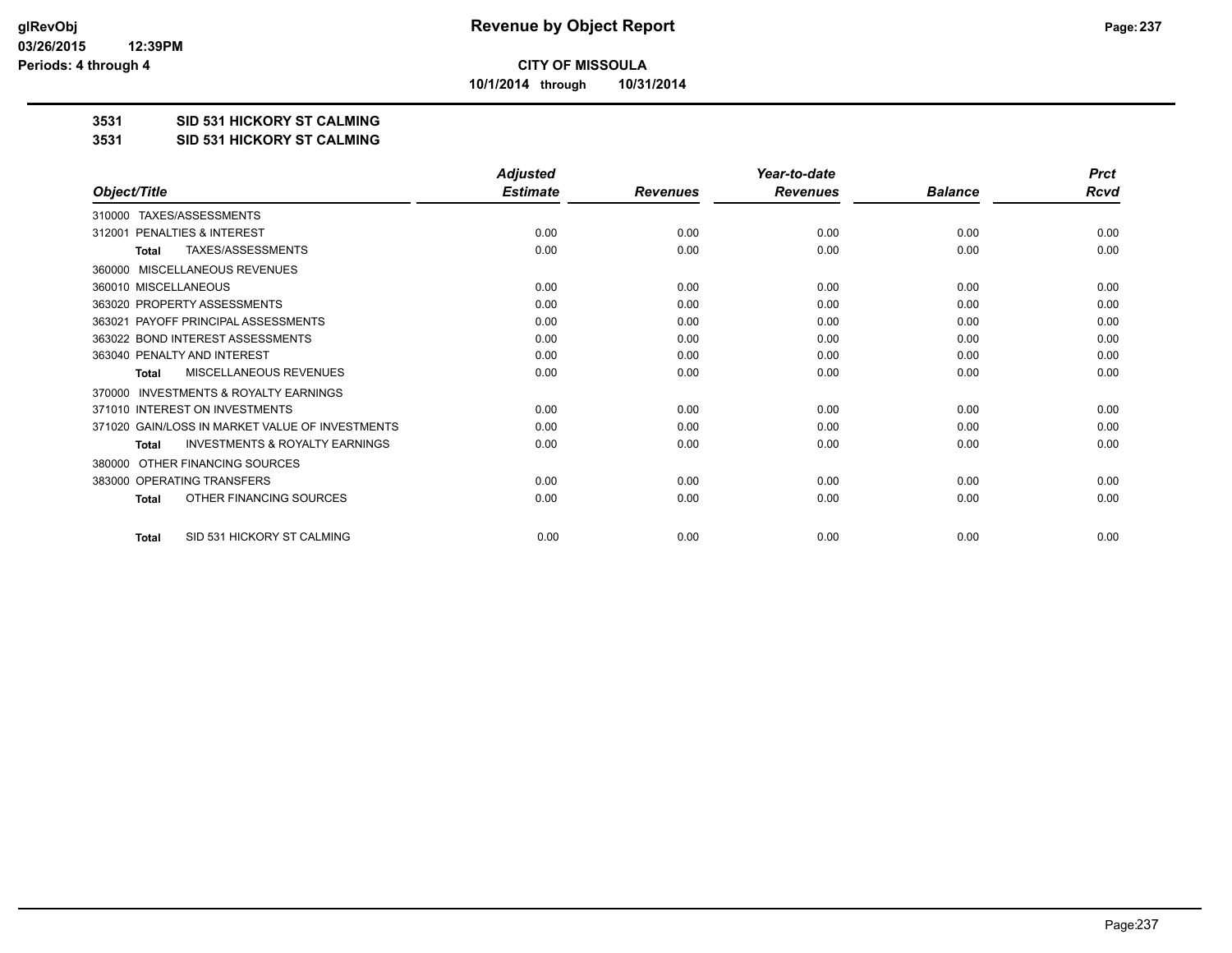**10/1/2014 through 10/31/2014**

## **3531 SID 531 HICKORY ST CALMING**

|                                                           | <b>Adjusted</b> |                 | Year-to-date    |                | <b>Prct</b> |
|-----------------------------------------------------------|-----------------|-----------------|-----------------|----------------|-------------|
| Object/Title                                              | <b>Estimate</b> | <b>Revenues</b> | <b>Revenues</b> | <b>Balance</b> | <b>Rcvd</b> |
| 310000 TAXES/ASSESSMENTS                                  |                 |                 |                 |                |             |
| PENALTIES & INTEREST<br>312001                            | 0.00            | 0.00            | 0.00            | 0.00           | 0.00        |
| TAXES/ASSESSMENTS<br><b>Total</b>                         | 0.00            | 0.00            | 0.00            | 0.00           | 0.00        |
| 360000 MISCELLANEOUS REVENUES                             |                 |                 |                 |                |             |
| 360010 MISCELLANEOUS                                      | 0.00            | 0.00            | 0.00            | 0.00           | 0.00        |
| 363020 PROPERTY ASSESSMENTS                               | 0.00            | 0.00            | 0.00            | 0.00           | 0.00        |
| 363021 PAYOFF PRINCIPAL ASSESSMENTS                       | 0.00            | 0.00            | 0.00            | 0.00           | 0.00        |
| 363022 BOND INTEREST ASSESSMENTS                          | 0.00            | 0.00            | 0.00            | 0.00           | 0.00        |
| 363040 PENALTY AND INTEREST                               | 0.00            | 0.00            | 0.00            | 0.00           | 0.00        |
| MISCELLANEOUS REVENUES<br><b>Total</b>                    | 0.00            | 0.00            | 0.00            | 0.00           | 0.00        |
| <b>INVESTMENTS &amp; ROYALTY EARNINGS</b><br>370000       |                 |                 |                 |                |             |
| 371010 INTEREST ON INVESTMENTS                            | 0.00            | 0.00            | 0.00            | 0.00           | 0.00        |
| 371020 GAIN/LOSS IN MARKET VALUE OF INVESTMENT            | 0.00            | 0.00            | 0.00            | 0.00           | 0.00        |
| <b>INVESTMENTS &amp; ROYALTY EARNINGS</b><br><b>Total</b> | 0.00            | 0.00            | 0.00            | 0.00           | 0.00        |
| OTHER FINANCING SOURCES<br>380000                         |                 |                 |                 |                |             |
| 383000 OPERATING TRANSFERS                                | 0.00            | 0.00            | 0.00            | 0.00           | 0.00        |
| OTHER FINANCING SOURCES<br><b>Total</b>                   | 0.00            | 0.00            | 0.00            | 0.00           | 0.00        |
| SID 531 HICKORY ST CALMING<br><b>Total</b>                | 0.00            | 0.00            | 0.00            | 0.00           | 0.00        |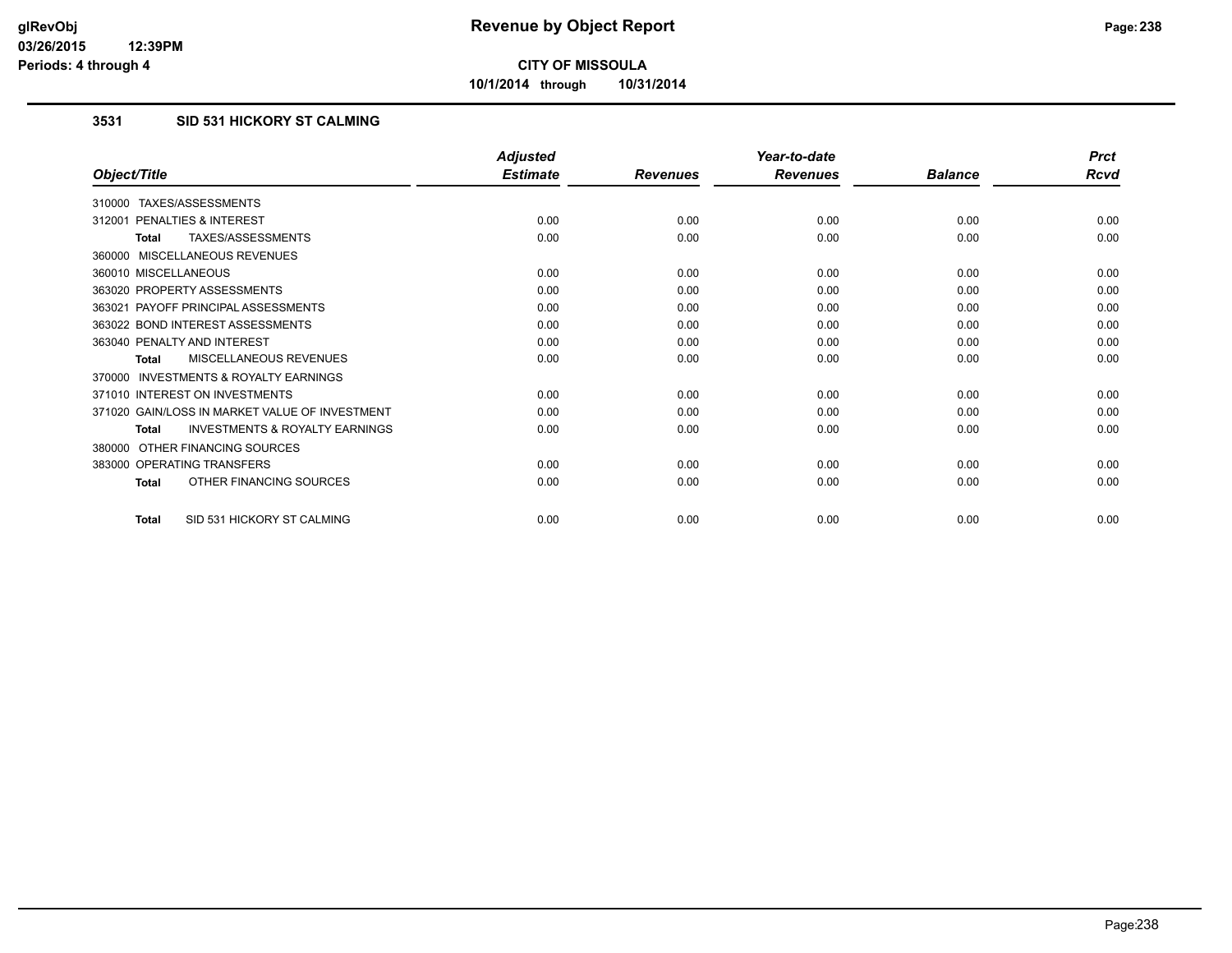**10/1/2014 through 10/31/2014**

## **3532 SID 532 DEBT SERVICE FUND**

**3532 SID 532 DEBT SERVICE FUND**

|                                                 | <b>Adjusted</b> |                 | Year-to-date    |                | Prct |
|-------------------------------------------------|-----------------|-----------------|-----------------|----------------|------|
| Object/Title                                    | <b>Estimate</b> | <b>Revenues</b> | <b>Revenues</b> | <b>Balance</b> | Rcvd |
| 360000 MISCELLANEOUS REVENUES                   |                 |                 |                 |                |      |
| 363020 PROPERTY ASSESSMENTS                     | 43,363.00       | 0.00            | 0.00            | 43,363.00      | 0.00 |
| 363021 PAYOFF PRINCIPAL ASSESSMENTS             | 0.00            | 0.00            | 0.00            | 0.00           | 0.00 |
| 363022 BOND INTEREST ASSESSMENTS                | 0.00            | 0.00            | 0.00            | 0.00           | 0.00 |
| 363040 PENALTY AND INTEREST                     | 0.00            | 0.00            | 0.00            | 0.00           | 0.00 |
| MISCELLANEOUS REVENUES<br>Total                 | 43,363.00       | 0.00            | 0.00            | 43.363.00      | 0.00 |
| 370000 INVESTMENTS & ROYALTY EARNINGS           |                 |                 |                 |                |      |
| 371010 INTEREST ON INVESTMENTS                  | 0.00            | 0.00            | 0.00            | 0.00           | 0.00 |
| 371020 GAIN/LOSS IN MARKET VALUE OF INVESTMENTS | 0.00            | 0.00            | 0.00            | 0.00           | 0.00 |
| INVESTMENTS & ROYALTY EARNINGS<br><b>Total</b>  | 0.00            | 0.00            | 0.00            | 0.00           | 0.00 |
| SID 532 DEBT SERVICE FUND<br>Total              | 43,363.00       | 0.00            | 0.00            | 43,363.00      | 0.00 |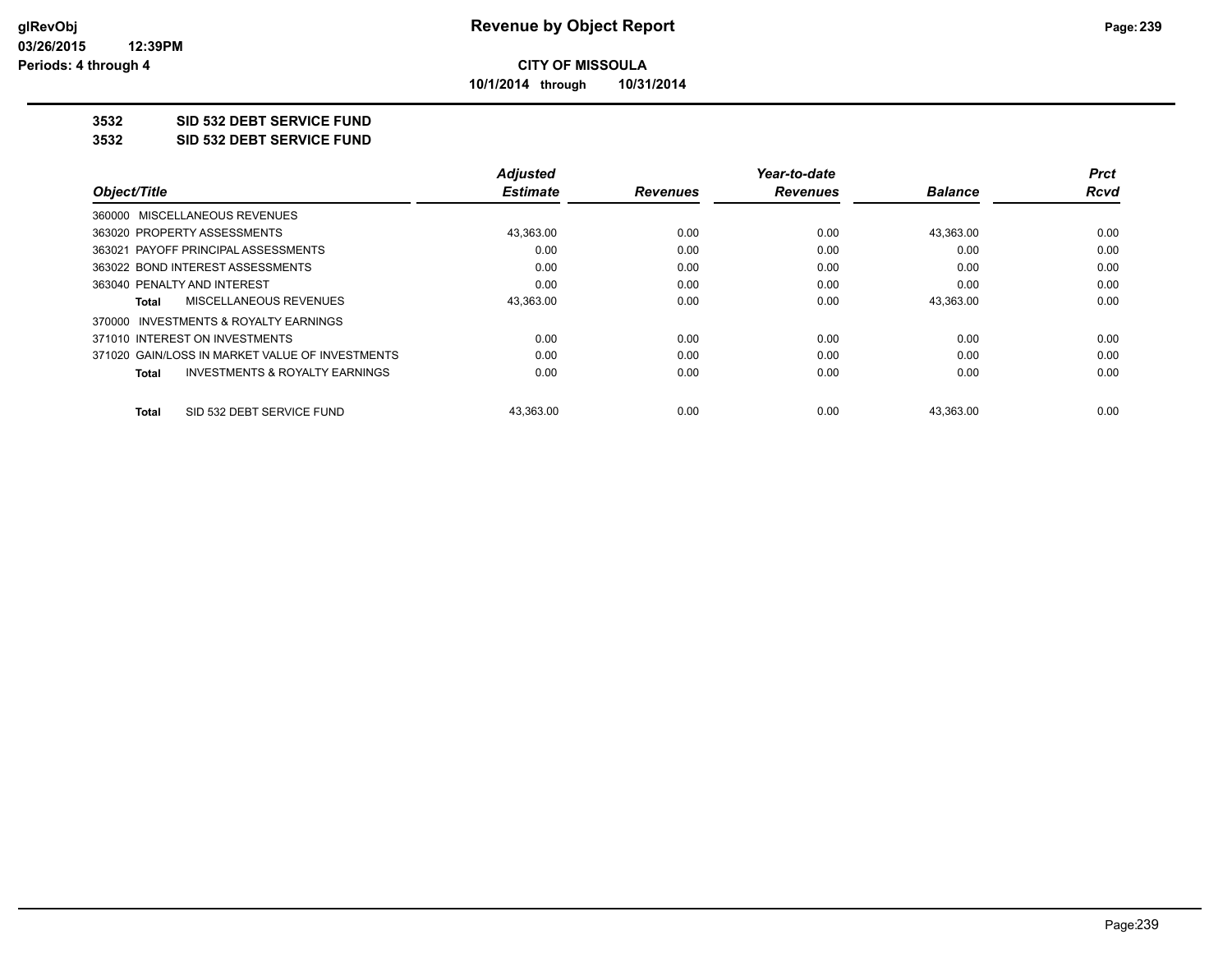**10/1/2014 through 10/31/2014**

## **3532 SID 532 DEBT SERVICE FUND**

|                                                     | <b>Adjusted</b> |                 | Year-to-date    |                | <b>Prct</b> |
|-----------------------------------------------------|-----------------|-----------------|-----------------|----------------|-------------|
| Object/Title                                        | <b>Estimate</b> | <b>Revenues</b> | <b>Revenues</b> | <b>Balance</b> | <b>Rcvd</b> |
| 360000 MISCELLANEOUS REVENUES                       |                 |                 |                 |                |             |
| 363020 PROPERTY ASSESSMENTS                         | 43.363.00       | 0.00            | 0.00            | 43.363.00      | 0.00        |
| 363021 PAYOFF PRINCIPAL ASSESSMENTS                 | 0.00            | 0.00            | 0.00            | 0.00           | 0.00        |
| 363022 BOND INTEREST ASSESSMENTS                    | 0.00            | 0.00            | 0.00            | 0.00           | 0.00        |
| 363040 PENALTY AND INTEREST                         | 0.00            | 0.00            | 0.00            | 0.00           | 0.00        |
| MISCELLANEOUS REVENUES<br>Total                     | 43,363.00       | 0.00            | 0.00            | 43,363.00      | 0.00        |
| <b>INVESTMENTS &amp; ROYALTY EARNINGS</b><br>370000 |                 |                 |                 |                |             |
| 371010 INTEREST ON INVESTMENTS                      | 0.00            | 0.00            | 0.00            | 0.00           | 0.00        |
| 371020 GAIN/LOSS IN MARKET VALUE OF INVESTMENT      | 0.00            | 0.00            | 0.00            | 0.00           | 0.00        |
| <b>INVESTMENTS &amp; ROYALTY EARNINGS</b><br>Total  | 0.00            | 0.00            | 0.00            | 0.00           | 0.00        |
| SID 532 DEBT SERVICE FUND<br><b>Total</b>           | 43.363.00       | 0.00            | 0.00            | 43.363.00      | 0.00        |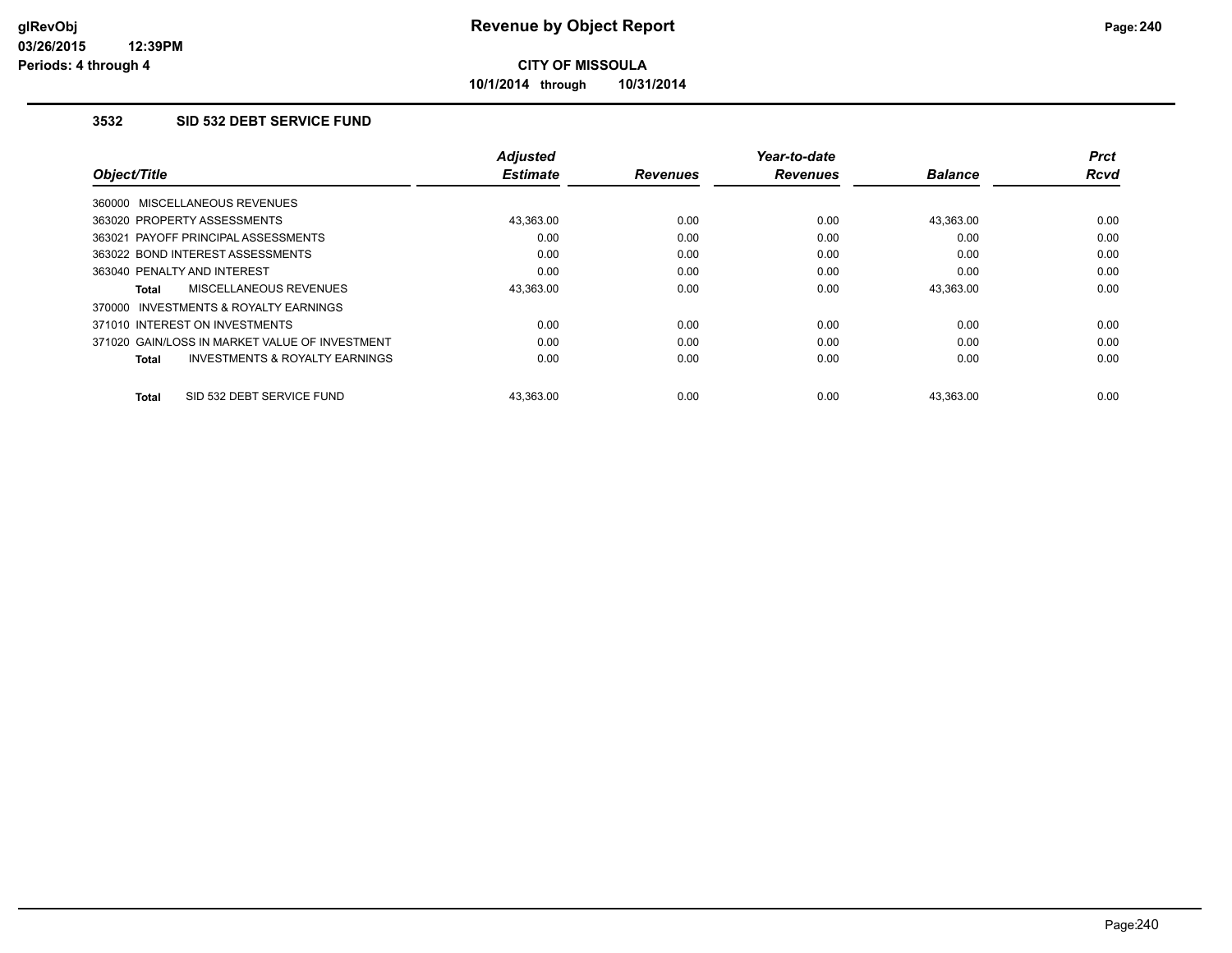**10/1/2014 through 10/31/2014**

## **3533 GILBERT ST SEWER SID DEBT FUND**

#### **3533 GILBERT ST SEWER SID DEBT FUND**

|                                                     | <b>Adjusted</b> |                 | Year-to-date    |                | <b>Prct</b> |
|-----------------------------------------------------|-----------------|-----------------|-----------------|----------------|-------------|
| Object/Title                                        | <b>Estimate</b> | <b>Revenues</b> | <b>Revenues</b> | <b>Balance</b> | <b>Rcvd</b> |
| TAXES/ASSESSMENTS<br>310000                         |                 |                 |                 |                |             |
| PENALTIES & INTEREST<br>312001                      | 0.00            | 0.00            | 0.00            | 0.00           | 0.00        |
| TAXES/ASSESSMENTS<br>Total                          | 0.00            | 0.00            | 0.00            | 0.00           | 0.00        |
| <b>MISCELLANEOUS REVENUES</b><br>360000             |                 |                 |                 |                |             |
| 363020 PROPERTY ASSESSMENTS                         | 17,775.00       | 0.00            | 0.00            | 17,775.00      | 0.00        |
| 363021 PAYOFF PRINCIPAL ASSESSMENTS                 | 0.00            | 0.00            | 0.00            | 0.00           | 0.00        |
| 363022 BOND INTEREST ASSESSMENTS                    | 0.00            | 0.00            | 0.00            | 0.00           | 0.00        |
| 363040 PENALTY AND INTEREST                         | 0.00            | 0.00            | 0.00            | 0.00           | 0.00        |
| MISCELLANEOUS REVENUES<br><b>Total</b>              | 17,775.00       | 0.00            | 0.00            | 17,775.00      | 0.00        |
| <b>INVESTMENTS &amp; ROYALTY EARNINGS</b><br>370000 |                 |                 |                 |                |             |
| 371010 INTEREST ON INVESTMENTS                      | 0.00            | 0.00            | 0.00            | 0.00           | 0.00        |
| 371020 GAIN/LOSS IN MARKET VALUE OF INVESTMENTS     | 0.00            | 0.00            | 0.00            | 0.00           | 0.00        |
| <b>INVESTMENTS &amp; ROYALTY EARNINGS</b><br>Total  | 0.00            | 0.00            | 0.00            | 0.00           | 0.00        |
| OTHER FINANCING SOURCES<br>380000                   |                 |                 |                 |                |             |
| 381009 TRANSFERS IN                                 | 0.00            | 0.00            | 0.00            | 0.00           | 0.00        |
| OTHER FINANCING SOURCES<br><b>Total</b>             | 0.00            | 0.00            | 0.00            | 0.00           | 0.00        |
| GILBERT ST SEWER SID DEBT FUND<br><b>Total</b>      | 17,775.00       | 0.00            | 0.00            | 17,775.00      | 0.00        |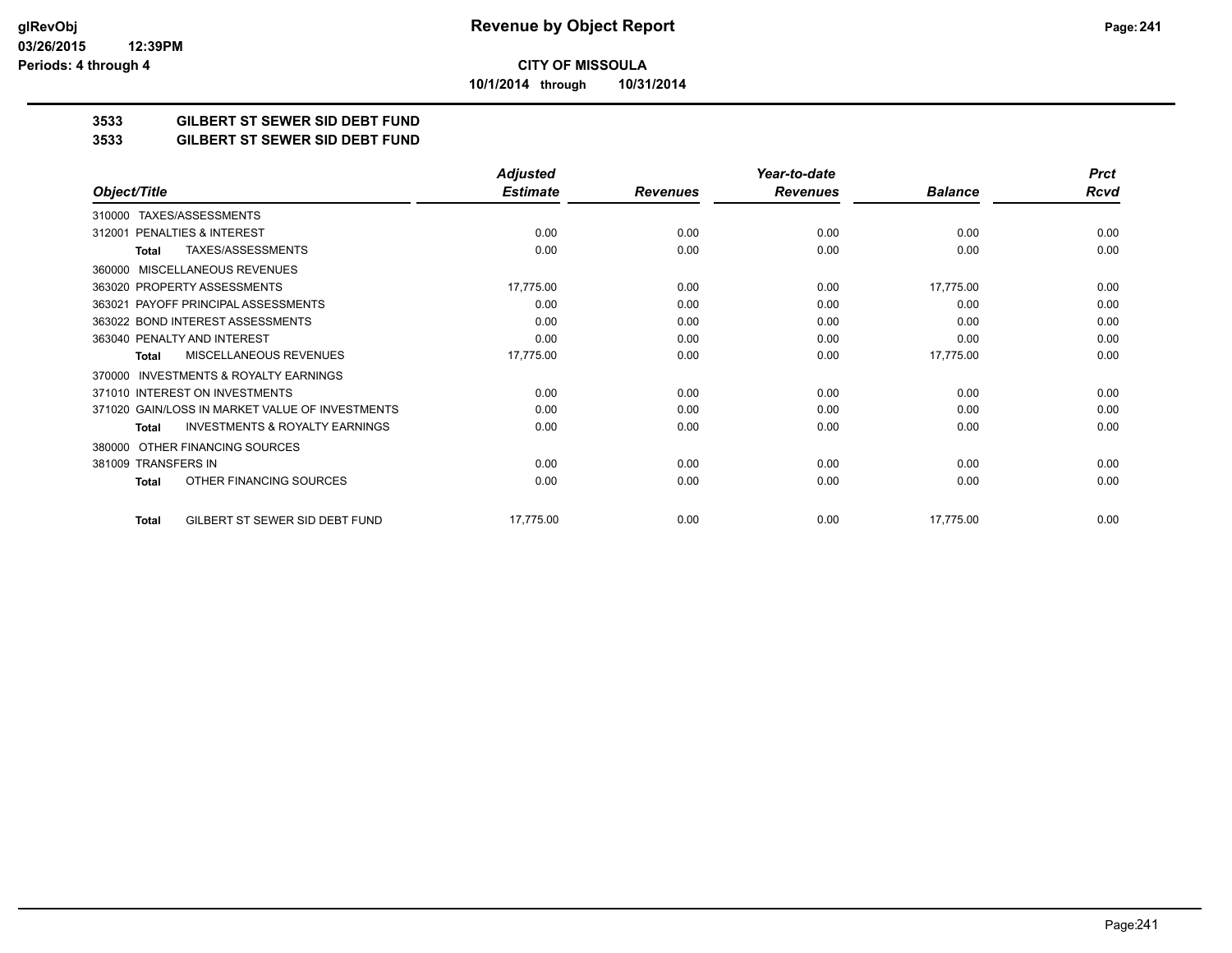**10/1/2014 through 10/31/2014**

## **3533 GILBERT ST SEWER SID DEBT FUND**

|                                                           | <b>Adjusted</b> |                 | Year-to-date    |                | <b>Prct</b> |
|-----------------------------------------------------------|-----------------|-----------------|-----------------|----------------|-------------|
| Object/Title                                              | <b>Estimate</b> | <b>Revenues</b> | <b>Revenues</b> | <b>Balance</b> | <b>Rcvd</b> |
| TAXES/ASSESSMENTS<br>310000                               |                 |                 |                 |                |             |
| 312001 PENALTIES & INTEREST                               | 0.00            | 0.00            | 0.00            | 0.00           | 0.00        |
| TAXES/ASSESSMENTS<br>Total                                | 0.00            | 0.00            | 0.00            | 0.00           | 0.00        |
| 360000 MISCELLANEOUS REVENUES                             |                 |                 |                 |                |             |
| 363020 PROPERTY ASSESSMENTS                               | 17,775.00       | 0.00            | 0.00            | 17,775.00      | 0.00        |
| 363021 PAYOFF PRINCIPAL ASSESSMENTS                       | 0.00            | 0.00            | 0.00            | 0.00           | 0.00        |
| 363022 BOND INTEREST ASSESSMENTS                          | 0.00            | 0.00            | 0.00            | 0.00           | 0.00        |
| 363040 PENALTY AND INTEREST                               | 0.00            | 0.00            | 0.00            | 0.00           | 0.00        |
| MISCELLANEOUS REVENUES<br><b>Total</b>                    | 17,775.00       | 0.00            | 0.00            | 17,775.00      | 0.00        |
| <b>INVESTMENTS &amp; ROYALTY EARNINGS</b><br>370000       |                 |                 |                 |                |             |
| 371010 INTEREST ON INVESTMENTS                            | 0.00            | 0.00            | 0.00            | 0.00           | 0.00        |
| 371020 GAIN/LOSS IN MARKET VALUE OF INVESTMENT            | 0.00            | 0.00            | 0.00            | 0.00           | 0.00        |
| <b>INVESTMENTS &amp; ROYALTY EARNINGS</b><br><b>Total</b> | 0.00            | 0.00            | 0.00            | 0.00           | 0.00        |
| 380000 OTHER FINANCING SOURCES                            |                 |                 |                 |                |             |
| 381009 TRANSFERS IN                                       | 0.00            | 0.00            | 0.00            | 0.00           | 0.00        |
| OTHER FINANCING SOURCES<br><b>Total</b>                   | 0.00            | 0.00            | 0.00            | 0.00           | 0.00        |
| GILBERT ST SEWER SID DEBT FUND<br>Total                   | 17,775.00       | 0.00            | 0.00            | 17,775.00      | 0.00        |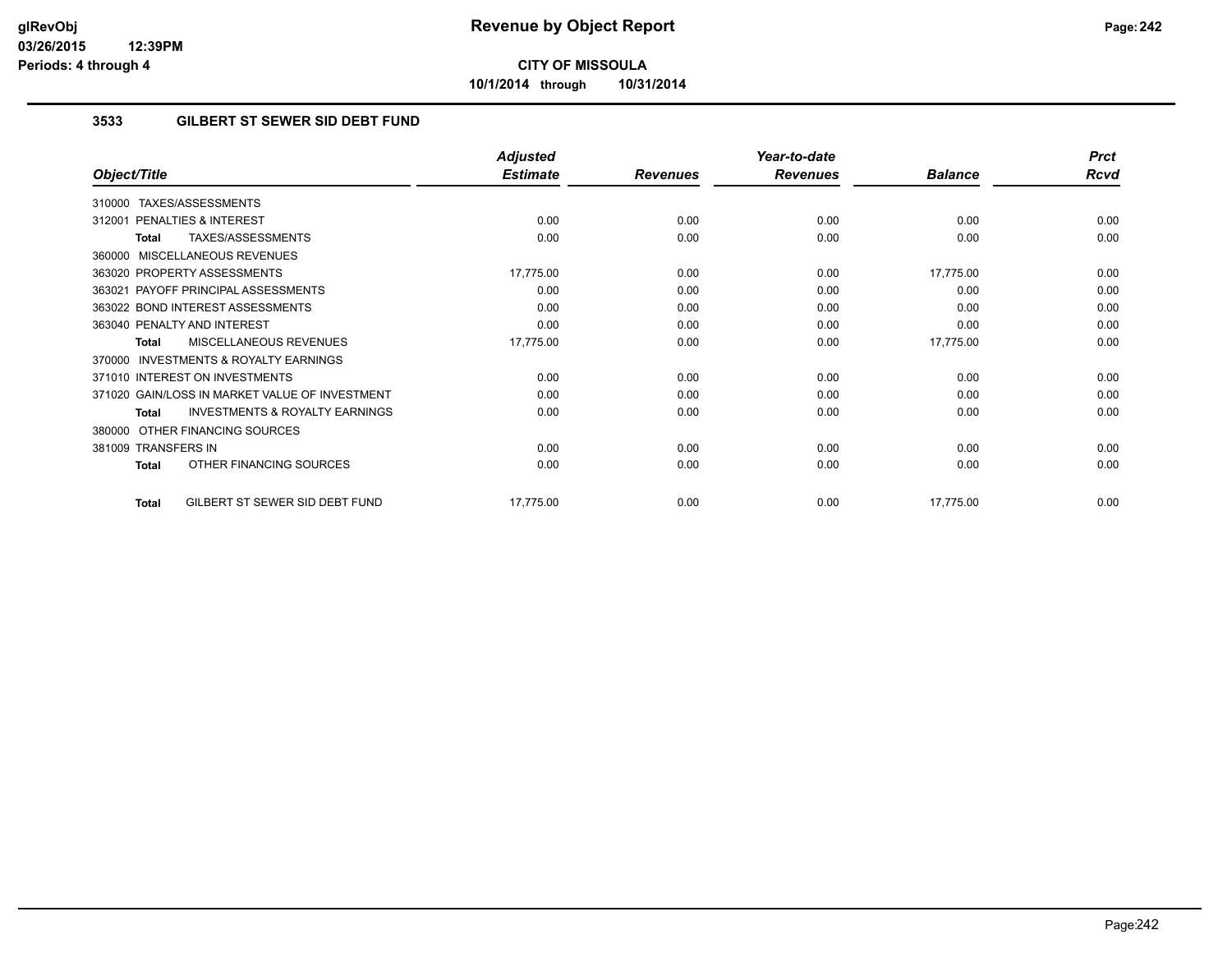**10/1/2014 through 10/31/2014**

## **3534 LINCOLNWOOD SEWER PHASE I**

#### **3534 LINCOLNWOOD SEWER PHASE I**

|                                                           | <b>Adjusted</b> |                 | Year-to-date    |                | <b>Prct</b> |
|-----------------------------------------------------------|-----------------|-----------------|-----------------|----------------|-------------|
| Object/Title                                              | <b>Estimate</b> | <b>Revenues</b> | <b>Revenues</b> | <b>Balance</b> | <b>Rcvd</b> |
| TAXES/ASSESSMENTS<br>310000                               |                 |                 |                 |                |             |
| <b>PENALTIES &amp; INTEREST</b><br>312001                 | 0.00            | 0.00            | 0.00            | 0.00           | 0.00        |
| TAXES/ASSESSMENTS<br><b>Total</b>                         | 0.00            | 0.00            | 0.00            | 0.00           | 0.00        |
| MISCELLANEOUS REVENUES<br>360000                          |                 |                 |                 |                |             |
| 363020 PROPERTY ASSESSMENTS                               | 18.413.00       | 0.00            | 0.00            | 18.413.00      | 0.00        |
| 363021 PAYOFF PRINCIPAL ASSESSMENTS                       | 0.00            | 0.00            | $-4,276.80$     | 4,276.80       | 0.00        |
| 363022 BOND INTEREST ASSESSMENTS                          | 0.00            | 0.00            | 0.00            | 0.00           | 0.00        |
| 363040 PENALTY AND INTEREST                               | 0.00            | 0.00            | 0.00            | 0.00           | 0.00        |
| <b>MISCELLANEOUS REVENUES</b><br><b>Total</b>             | 18,413.00       | 0.00            | $-4,276.80$     | 22,689.80      | $-23.23$    |
| INVESTMENTS & ROYALTY EARNINGS<br>370000                  |                 |                 |                 |                |             |
| 371010 INTEREST ON INVESTMENTS                            | 0.00            | 0.00            | 0.00            | 0.00           | 0.00        |
| 371020 GAIN/LOSS IN MARKET VALUE OF INVESTMENTS           | 0.00            | 0.00            | 0.00            | 0.00           | 0.00        |
| <b>INVESTMENTS &amp; ROYALTY EARNINGS</b><br><b>Total</b> | 0.00            | 0.00            | 0.00            | 0.00           | 0.00        |
| LINCOLNWOOD SEWER PHASE I<br><b>Total</b>                 | 18,413.00       | 0.00            | $-4,276.80$     | 22,689.80      | $-23.23$    |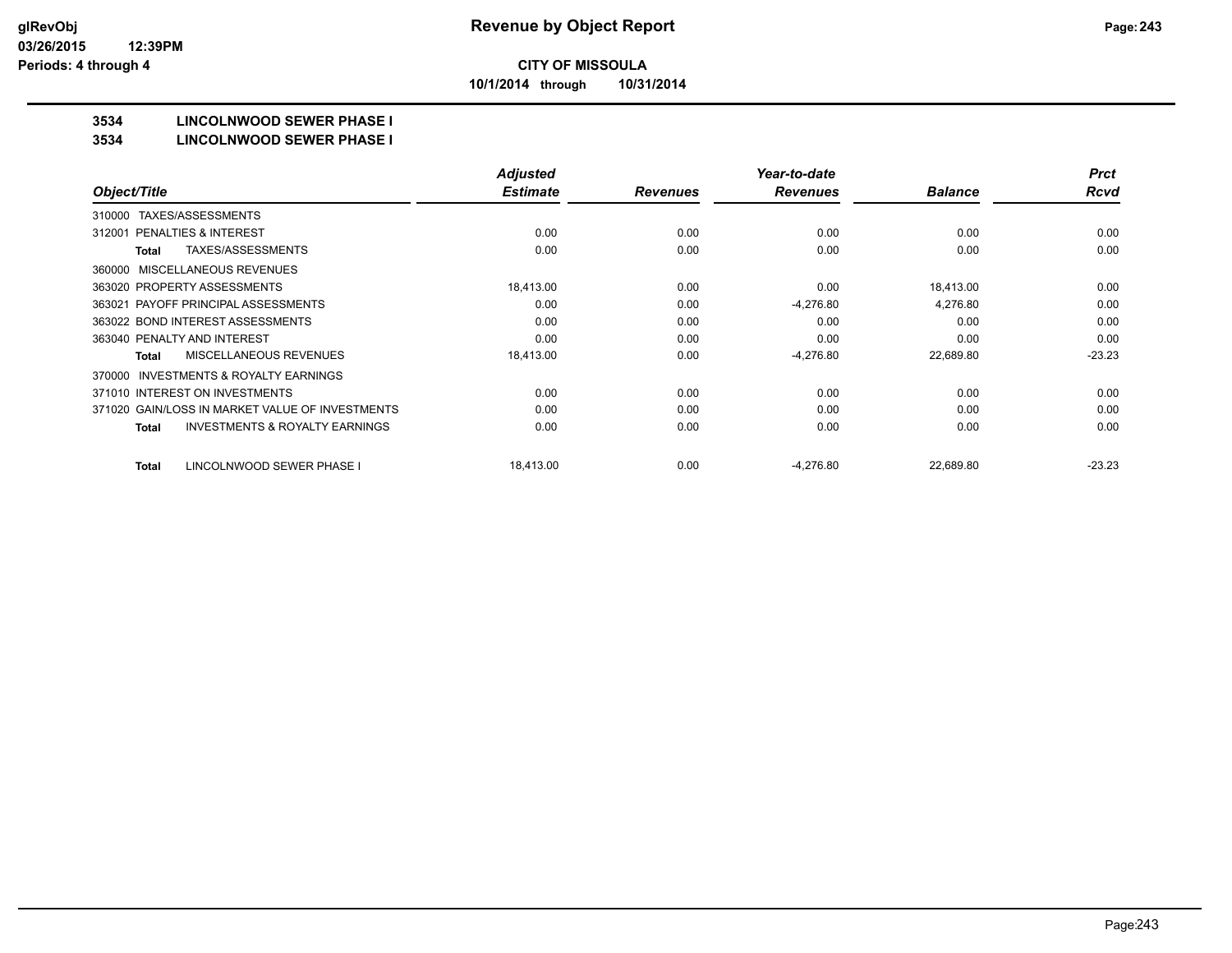**10/1/2014 through 10/31/2014**

## **3534 LINCOLNWOOD SEWER PHASE I**

|                                                           | <b>Adjusted</b> |                 | Year-to-date    |                | <b>Prct</b> |
|-----------------------------------------------------------|-----------------|-----------------|-----------------|----------------|-------------|
| Object/Title                                              | <b>Estimate</b> | <b>Revenues</b> | <b>Revenues</b> | <b>Balance</b> | <b>Rcvd</b> |
| TAXES/ASSESSMENTS<br>310000                               |                 |                 |                 |                |             |
| PENALTIES & INTEREST<br>312001                            | 0.00            | 0.00            | 0.00            | 0.00           | 0.00        |
| TAXES/ASSESSMENTS<br>Total                                | 0.00            | 0.00            | 0.00            | 0.00           | 0.00        |
| 360000 MISCELLANEOUS REVENUES                             |                 |                 |                 |                |             |
| 363020 PROPERTY ASSESSMENTS                               | 18,413.00       | 0.00            | 0.00            | 18,413.00      | 0.00        |
| 363021 PAYOFF PRINCIPAL ASSESSMENTS                       | 0.00            | 0.00            | $-4,276.80$     | 4,276.80       | 0.00        |
| 363022 BOND INTEREST ASSESSMENTS                          | 0.00            | 0.00            | 0.00            | 0.00           | 0.00        |
| 363040 PENALTY AND INTEREST                               | 0.00            | 0.00            | 0.00            | 0.00           | 0.00        |
| <b>MISCELLANEOUS REVENUES</b><br><b>Total</b>             | 18,413.00       | 0.00            | $-4,276.80$     | 22,689.80      | $-23.23$    |
| <b>INVESTMENTS &amp; ROYALTY EARNINGS</b><br>370000       |                 |                 |                 |                |             |
| 371010 INTEREST ON INVESTMENTS                            | 0.00            | 0.00            | 0.00            | 0.00           | 0.00        |
| 371020 GAIN/LOSS IN MARKET VALUE OF INVESTMENT            | 0.00            | 0.00            | 0.00            | 0.00           | 0.00        |
| <b>INVESTMENTS &amp; ROYALTY EARNINGS</b><br><b>Total</b> | 0.00            | 0.00            | 0.00            | 0.00           | 0.00        |
| LINCOLNWOOD SEWER PHASE I<br><b>Total</b>                 | 18,413.00       | 0.00            | $-4,276.80$     | 22,689.80      | $-23.23$    |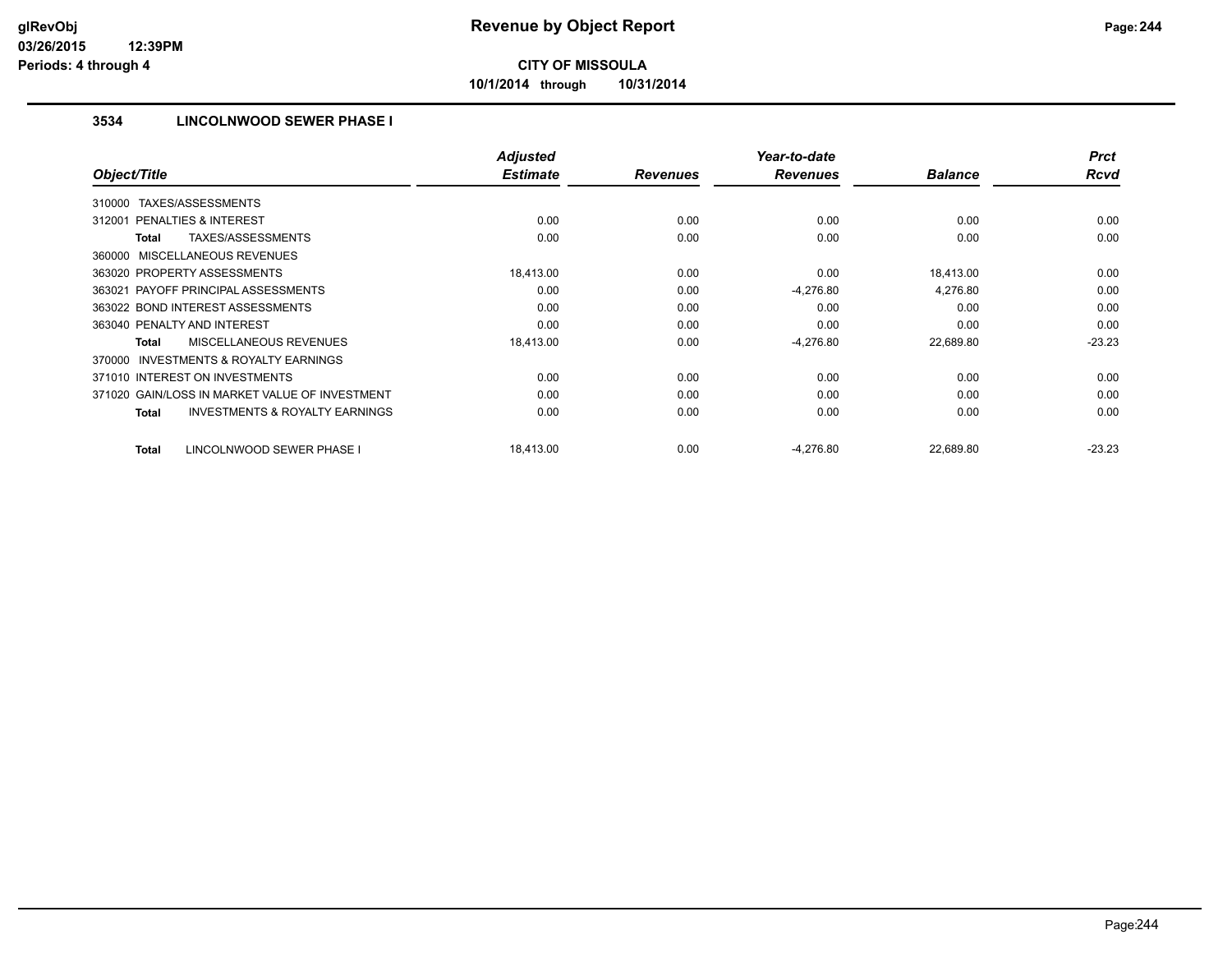**10/1/2014 through 10/31/2014**

## **3535 SLANT STREET TRAFFIC CALMING**

#### **3535 SLANT STREET TRAFFIC CALMING**

|                                                           | <b>Adjusted</b> |                 | Year-to-date    |                | <b>Prct</b> |
|-----------------------------------------------------------|-----------------|-----------------|-----------------|----------------|-------------|
| Object/Title                                              | <b>Estimate</b> | <b>Revenues</b> | <b>Revenues</b> | <b>Balance</b> | Rcvd        |
| TAXES/ASSESSMENTS<br>310000                               |                 |                 |                 |                |             |
| PENALTIES & INTEREST<br>312001                            | 0.00            | 0.00            | 0.00            | 0.00           | 0.00        |
| <b>TAXES/ASSESSMENTS</b><br><b>Total</b>                  | 0.00            | 0.00            | 0.00            | 0.00           | 0.00        |
| <b>MISCELLANEOUS REVENUES</b><br>360000                   |                 |                 |                 |                |             |
| 360010 MISCELLANEOUS                                      | 0.00            | 0.00            | 0.00            | 0.00           | 0.00        |
| 363020 PROPERTY ASSESSMENTS                               | 0.00            | 0.00            | 0.00            | 0.00           | 0.00        |
| 363021 PAYOFF PRINCIPAL ASSESSMENTS                       | 0.00            | 0.00            | 0.00            | 0.00           | 0.00        |
| 363022 BOND INTEREST ASSESSMENTS                          | 0.00            | 0.00            | 0.00            | 0.00           | 0.00        |
| 363040 PENALTY AND INTEREST                               | 0.00            | 0.00            | 0.00            | 0.00           | 0.00        |
| <b>MISCELLANEOUS REVENUES</b><br><b>Total</b>             | 0.00            | 0.00            | 0.00            | 0.00           | 0.00        |
| <b>INVESTMENTS &amp; ROYALTY EARNINGS</b><br>370000       |                 |                 |                 |                |             |
| 371010 INTEREST ON INVESTMENTS                            | 0.00            | 0.00            | 0.00            | 0.00           | 0.00        |
| 371020 GAIN/LOSS IN MARKET VALUE OF INVESTMENTS           | 0.00            | 0.00            | 0.00            | 0.00           | 0.00        |
| <b>INVESTMENTS &amp; ROYALTY EARNINGS</b><br><b>Total</b> | 0.00            | 0.00            | 0.00            | 0.00           | 0.00        |
| OTHER FINANCING SOURCES<br>380000                         |                 |                 |                 |                |             |
| 383000 OPERATING TRANSFERS                                | 0.00            | 0.00            | 0.00            | 0.00           | 0.00        |
| OTHER FINANCING SOURCES<br><b>Total</b>                   | 0.00            | 0.00            | 0.00            | 0.00           | 0.00        |
| SLANT STREET TRAFFIC CALMING<br><b>Total</b>              | 0.00            | 0.00            | 0.00            | 0.00           | 0.00        |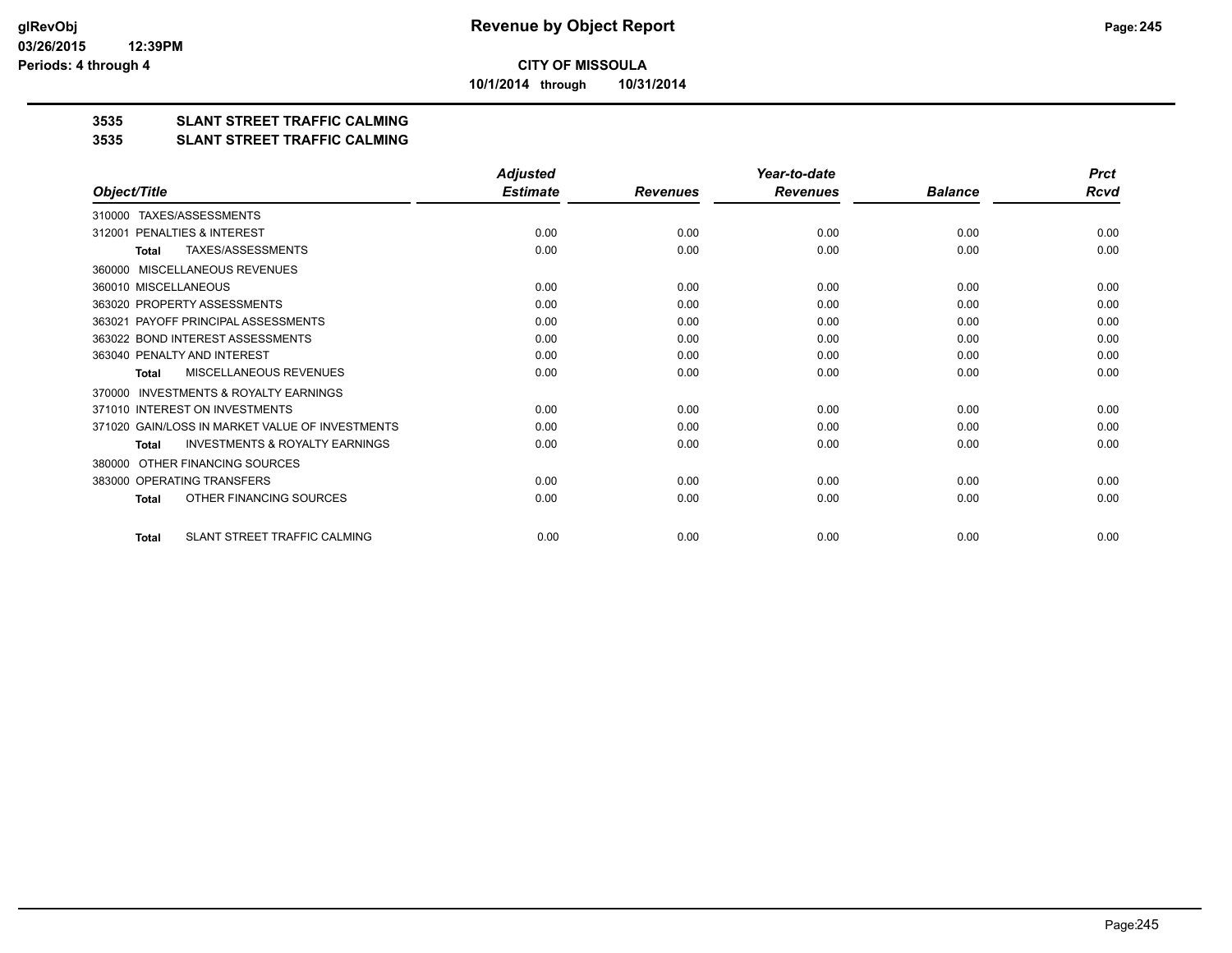**10/1/2014 through 10/31/2014**

## **3535 SLANT STREET TRAFFIC CALMING**

|                                                           | <b>Adjusted</b> |                 | Year-to-date    |                | <b>Prct</b> |
|-----------------------------------------------------------|-----------------|-----------------|-----------------|----------------|-------------|
| Object/Title                                              | <b>Estimate</b> | <b>Revenues</b> | <b>Revenues</b> | <b>Balance</b> | <b>Rcvd</b> |
| 310000 TAXES/ASSESSMENTS                                  |                 |                 |                 |                |             |
| PENALTIES & INTEREST<br>312001                            | 0.00            | 0.00            | 0.00            | 0.00           | 0.00        |
| TAXES/ASSESSMENTS<br><b>Total</b>                         | 0.00            | 0.00            | 0.00            | 0.00           | 0.00        |
| 360000 MISCELLANEOUS REVENUES                             |                 |                 |                 |                |             |
| 360010 MISCELLANEOUS                                      | 0.00            | 0.00            | 0.00            | 0.00           | 0.00        |
| 363020 PROPERTY ASSESSMENTS                               | 0.00            | 0.00            | 0.00            | 0.00           | 0.00        |
| 363021 PAYOFF PRINCIPAL ASSESSMENTS                       | 0.00            | 0.00            | 0.00            | 0.00           | 0.00        |
| 363022 BOND INTEREST ASSESSMENTS                          | 0.00            | 0.00            | 0.00            | 0.00           | 0.00        |
| 363040 PENALTY AND INTEREST                               | 0.00            | 0.00            | 0.00            | 0.00           | 0.00        |
| MISCELLANEOUS REVENUES<br><b>Total</b>                    | 0.00            | 0.00            | 0.00            | 0.00           | 0.00        |
| INVESTMENTS & ROYALTY EARNINGS<br>370000                  |                 |                 |                 |                |             |
| 371010 INTEREST ON INVESTMENTS                            | 0.00            | 0.00            | 0.00            | 0.00           | 0.00        |
| 371020 GAIN/LOSS IN MARKET VALUE OF INVESTMENT            | 0.00            | 0.00            | 0.00            | 0.00           | 0.00        |
| <b>INVESTMENTS &amp; ROYALTY EARNINGS</b><br><b>Total</b> | 0.00            | 0.00            | 0.00            | 0.00           | 0.00        |
| 380000 OTHER FINANCING SOURCES                            |                 |                 |                 |                |             |
| 383000 OPERATING TRANSFERS                                | 0.00            | 0.00            | 0.00            | 0.00           | 0.00        |
| OTHER FINANCING SOURCES<br><b>Total</b>                   | 0.00            | 0.00            | 0.00            | 0.00           | 0.00        |
| SLANT STREET TRAFFIC CALMING<br><b>Total</b>              | 0.00            | 0.00            | 0.00            | 0.00           | 0.00        |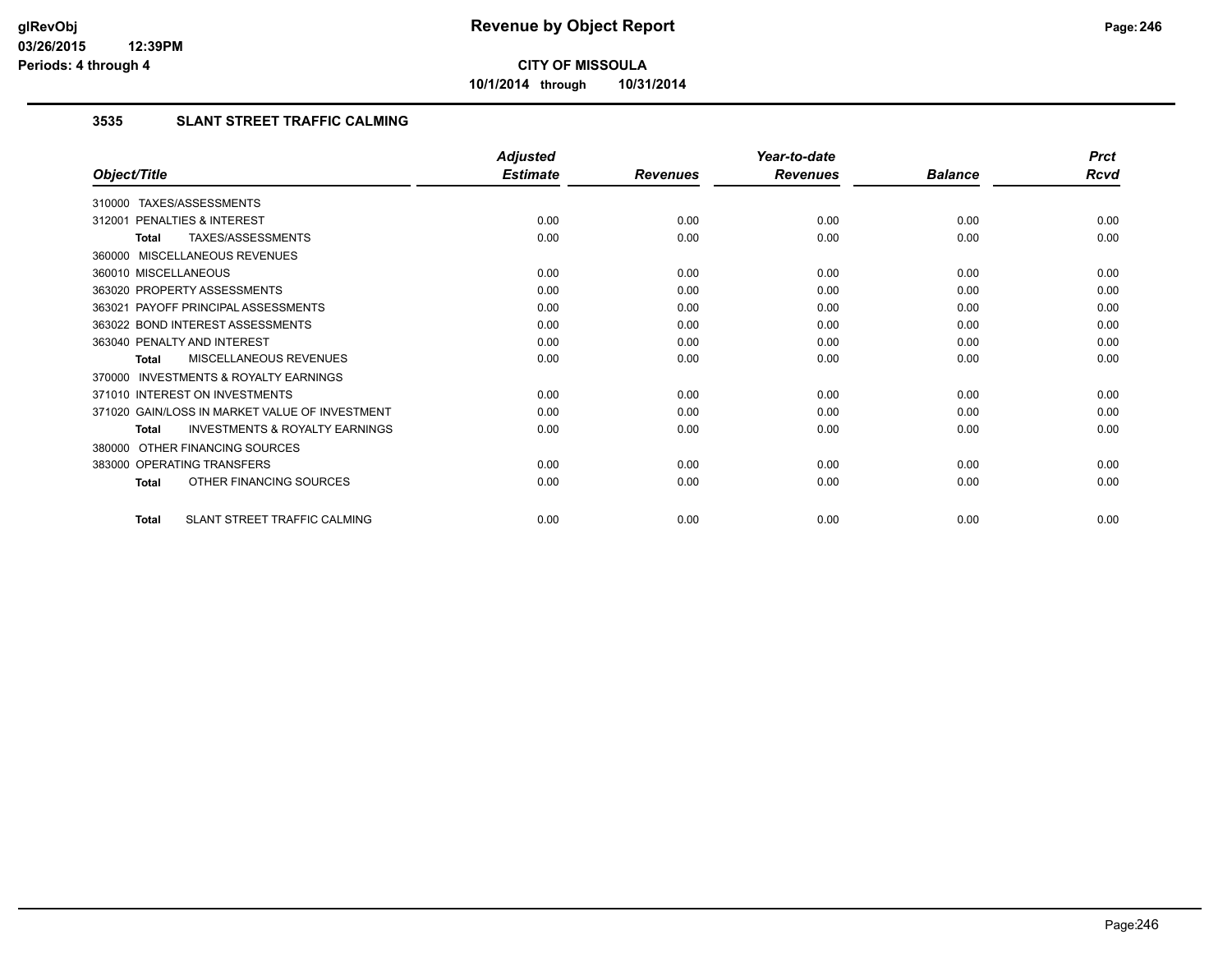**10/1/2014 through 10/31/2014**

## **3536 LINCOLNWOOD SEWER PHASE II**

#### **3536 LINCOLNWOOD SEWER PHASE II**

|                                                    | <b>Adjusted</b> |                 | Year-to-date    |                | <b>Prct</b> |
|----------------------------------------------------|-----------------|-----------------|-----------------|----------------|-------------|
| Object/Title                                       | <b>Estimate</b> | <b>Revenues</b> | <b>Revenues</b> | <b>Balance</b> | <b>Rcvd</b> |
| TAXES/ASSESSMENTS<br>310000                        |                 |                 |                 |                |             |
| PENALTIES & INTEREST<br>312001                     | 0.00            | 0.00            | 0.00            | 0.00           | 0.00        |
| TAXES/ASSESSMENTS<br>Total                         | 0.00            | 0.00            | 0.00            | 0.00           | 0.00        |
| MISCELLANEOUS REVENUES<br>360000                   |                 |                 |                 |                |             |
| 363020 PROPERTY ASSESSMENTS                        | 31,100.00       | 0.00            | 0.00            | 31,100.00      | 0.00        |
| 363021 PAYOFF PRINCIPAL ASSESSMENTS                | 0.00            | 0.00            | 0.00            | 0.00           | 0.00        |
| 363022 BOND INTEREST ASSESSMENTS                   | 0.00            | 0.00            | 0.00            | 0.00           | 0.00        |
| 363040 PENALTY AND INTEREST                        | 0.00            | 0.00            | 0.00            | 0.00           | 0.00        |
| MISCELLANEOUS REVENUES<br>Total                    | 31,100.00       | 0.00            | 0.00            | 31,100.00      | 0.00        |
| INVESTMENTS & ROYALTY EARNINGS<br>370000           |                 |                 |                 |                |             |
| 371010 INTEREST ON INVESTMENTS                     | 0.00            | 0.00            | 0.00            | 0.00           | 0.00        |
| 371020 GAIN/LOSS IN MARKET VALUE OF INVESTMENTS    | 0.00            | 0.00            | 0.00            | 0.00           | 0.00        |
| <b>INVESTMENTS &amp; ROYALTY EARNINGS</b><br>Total | 0.00            | 0.00            | 0.00            | 0.00           | 0.00        |
|                                                    |                 |                 |                 |                |             |
| LINCOLNWOOD SEWER PHASE II<br><b>Total</b>         | 31,100.00       | 0.00            | 0.00            | 31,100.00      | 0.00        |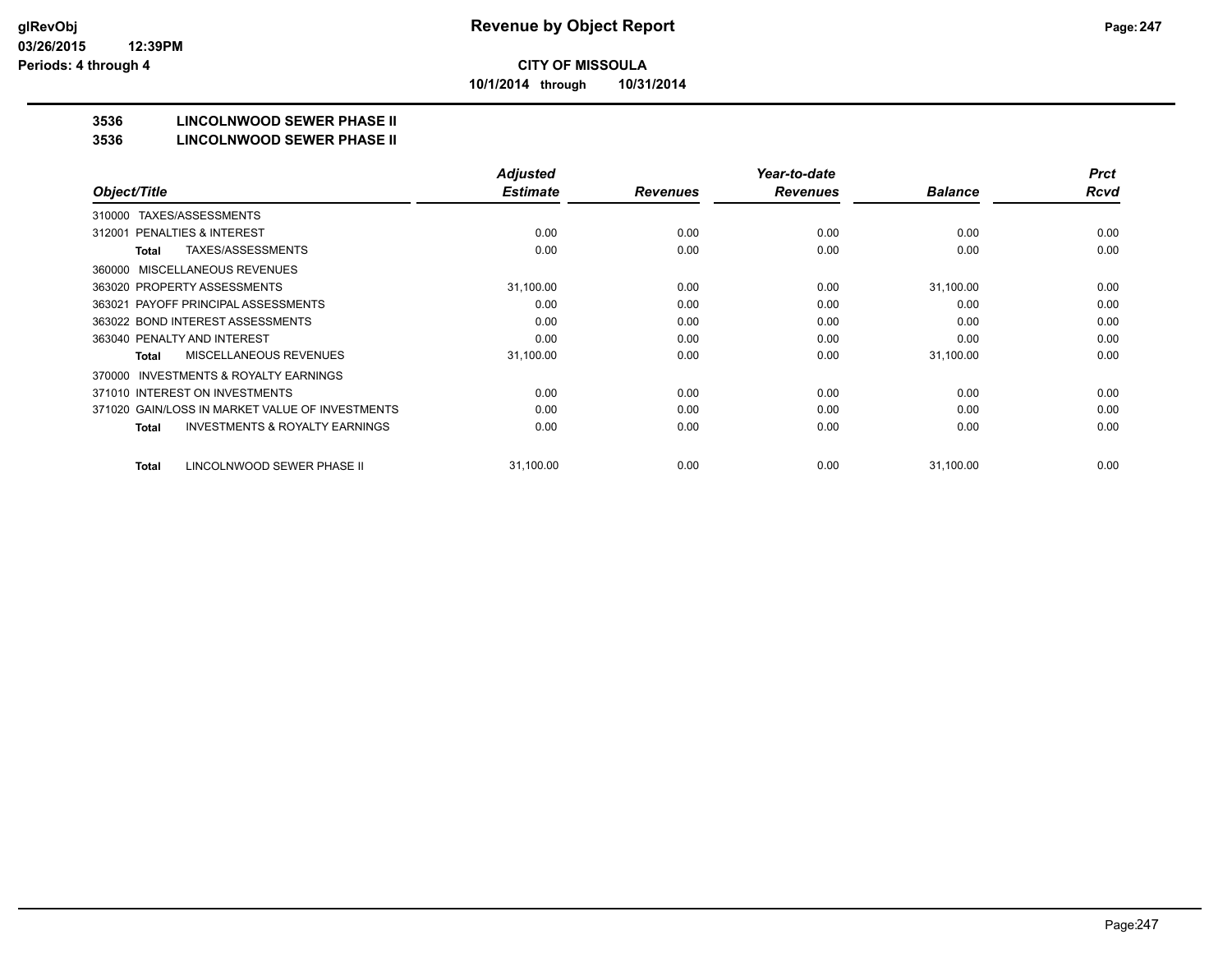**10/1/2014 through 10/31/2014**

## **3536 LINCOLNWOOD SEWER PHASE II**

|                                                           | <b>Adjusted</b> |                 | Year-to-date    |                | <b>Prct</b> |
|-----------------------------------------------------------|-----------------|-----------------|-----------------|----------------|-------------|
| Object/Title                                              | <b>Estimate</b> | <b>Revenues</b> | <b>Revenues</b> | <b>Balance</b> | <b>Rcvd</b> |
| TAXES/ASSESSMENTS<br>310000                               |                 |                 |                 |                |             |
| 312001 PENALTIES & INTEREST                               | 0.00            | 0.00            | 0.00            | 0.00           | 0.00        |
| <b>TAXES/ASSESSMENTS</b><br><b>Total</b>                  | 0.00            | 0.00            | 0.00            | 0.00           | 0.00        |
| 360000 MISCELLANEOUS REVENUES                             |                 |                 |                 |                |             |
| 363020 PROPERTY ASSESSMENTS                               | 31,100.00       | 0.00            | 0.00            | 31,100.00      | 0.00        |
| 363021 PAYOFF PRINCIPAL ASSESSMENTS                       | 0.00            | 0.00            | 0.00            | 0.00           | 0.00        |
| 363022 BOND INTEREST ASSESSMENTS                          | 0.00            | 0.00            | 0.00            | 0.00           | 0.00        |
| 363040 PENALTY AND INTEREST                               | 0.00            | 0.00            | 0.00            | 0.00           | 0.00        |
| MISCELLANEOUS REVENUES<br><b>Total</b>                    | 31,100.00       | 0.00            | 0.00            | 31,100.00      | 0.00        |
| <b>INVESTMENTS &amp; ROYALTY EARNINGS</b><br>370000       |                 |                 |                 |                |             |
| 371010 INTEREST ON INVESTMENTS                            | 0.00            | 0.00            | 0.00            | 0.00           | 0.00        |
| 371020 GAIN/LOSS IN MARKET VALUE OF INVESTMENT            | 0.00            | 0.00            | 0.00            | 0.00           | 0.00        |
| <b>INVESTMENTS &amp; ROYALTY EARNINGS</b><br><b>Total</b> | 0.00            | 0.00            | 0.00            | 0.00           | 0.00        |
|                                                           |                 |                 |                 |                |             |
| LINCOLNWOOD SEWER PHASE II<br><b>Total</b>                | 31,100.00       | 0.00            | 0.00            | 31,100.00      | 0.00        |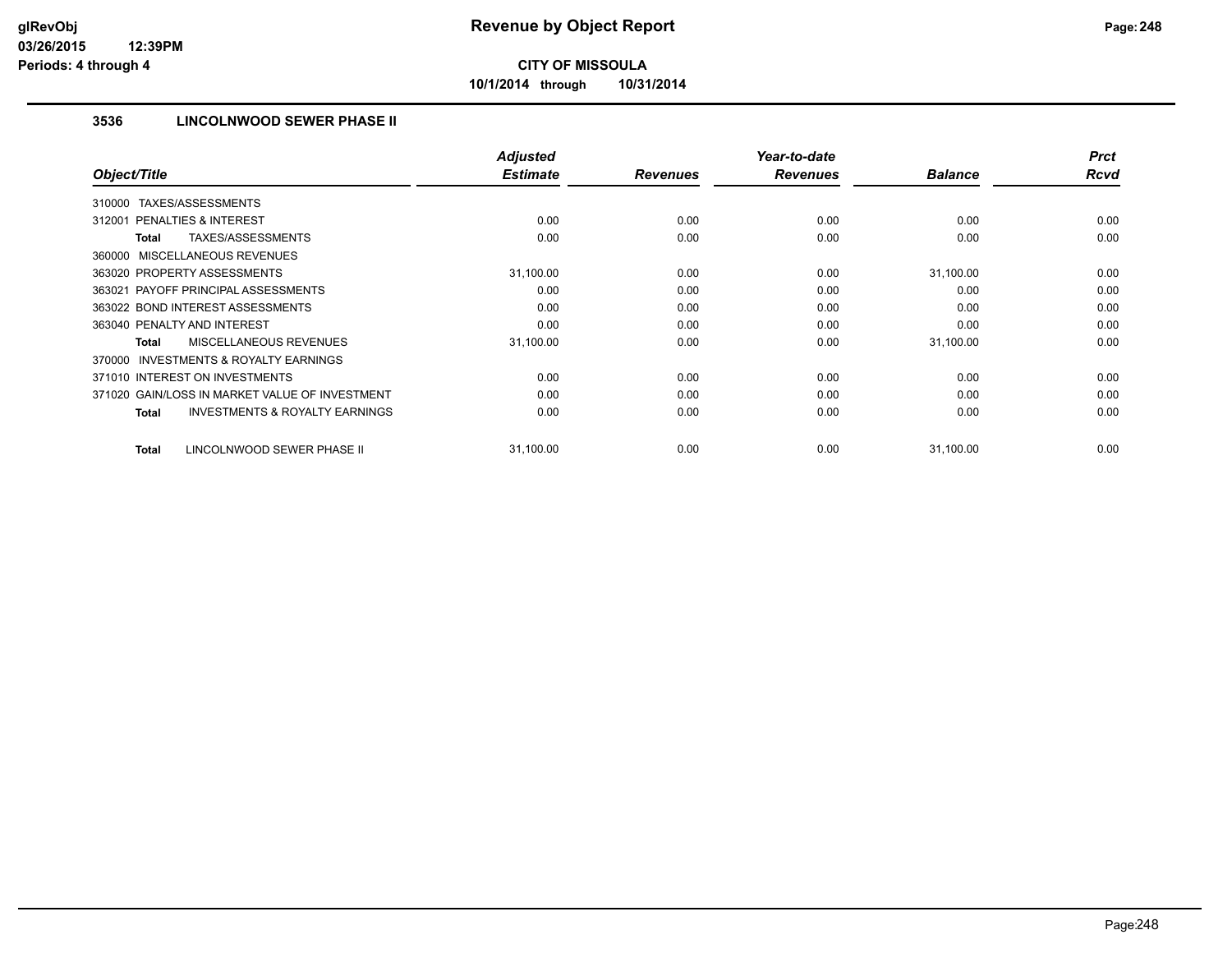**10/1/2014 through 10/31/2014**

### **3539 SOUTH 4TH STREET W TRAFFIC**

#### **3539 SOUTH 4TH STREET W TRAFFIC**

|                                                           | <b>Adjusted</b> |                 | Year-to-date    |                | <b>Prct</b> |
|-----------------------------------------------------------|-----------------|-----------------|-----------------|----------------|-------------|
| Object/Title                                              | <b>Estimate</b> | <b>Revenues</b> | <b>Revenues</b> | <b>Balance</b> | <b>Rcvd</b> |
| TAXES/ASSESSMENTS<br>310000                               |                 |                 |                 |                |             |
| PENALTIES & INTEREST<br>312001                            | 0.00            | 0.00            | 0.00            | 0.00           | 0.00        |
| TAXES/ASSESSMENTS<br><b>Total</b>                         | 0.00            | 0.00            | 0.00            | 0.00           | 0.00        |
| MISCELLANEOUS REVENUES<br>360000                          |                 |                 |                 |                |             |
| 360010 MISCELLANEOUS                                      | 0.00            | 0.00            | 0.00            | 0.00           | 0.00        |
| 363020 PROPERTY ASSESSMENTS                               | 0.00            | 0.00            | 0.00            | 0.00           | 0.00        |
| 363021 PAYOFF PRINCIPAL ASSESSMENTS                       | 0.00            | 0.00            | 0.00            | 0.00           | 0.00        |
| 363022 BOND INTEREST ASSESSMENTS                          | 0.00            | 0.00            | 0.00            | 0.00           | 0.00        |
| 363040 PENALTY AND INTEREST                               | 0.00            | 0.00            | 0.00            | 0.00           | 0.00        |
| MISCELLANEOUS REVENUES<br>Total                           | 0.00            | 0.00            | 0.00            | 0.00           | 0.00        |
| <b>INVESTMENTS &amp; ROYALTY EARNINGS</b><br>370000       |                 |                 |                 |                |             |
| 371010 INTEREST ON INVESTMENTS                            | 0.00            | 0.00            | 0.00            | 0.00           | 0.00        |
| 371020 GAIN/LOSS IN MARKET VALUE OF INVESTMENTS           | 0.00            | 0.00            | 0.00            | 0.00           | 0.00        |
| <b>INVESTMENTS &amp; ROYALTY EARNINGS</b><br><b>Total</b> | 0.00            | 0.00            | 0.00            | 0.00           | 0.00        |
| OTHER FINANCING SOURCES<br>380000                         |                 |                 |                 |                |             |
| 383000 OPERATING TRANSFERS                                | 0.00            | 0.00            | 0.00            | 0.00           | 0.00        |
| OTHER FINANCING SOURCES<br>Total                          | 0.00            | 0.00            | 0.00            | 0.00           | 0.00        |
| SOUTH 4TH STREET W TRAFFIC<br><b>Total</b>                | 0.00            | 0.00            | 0.00            | 0.00           | 0.00        |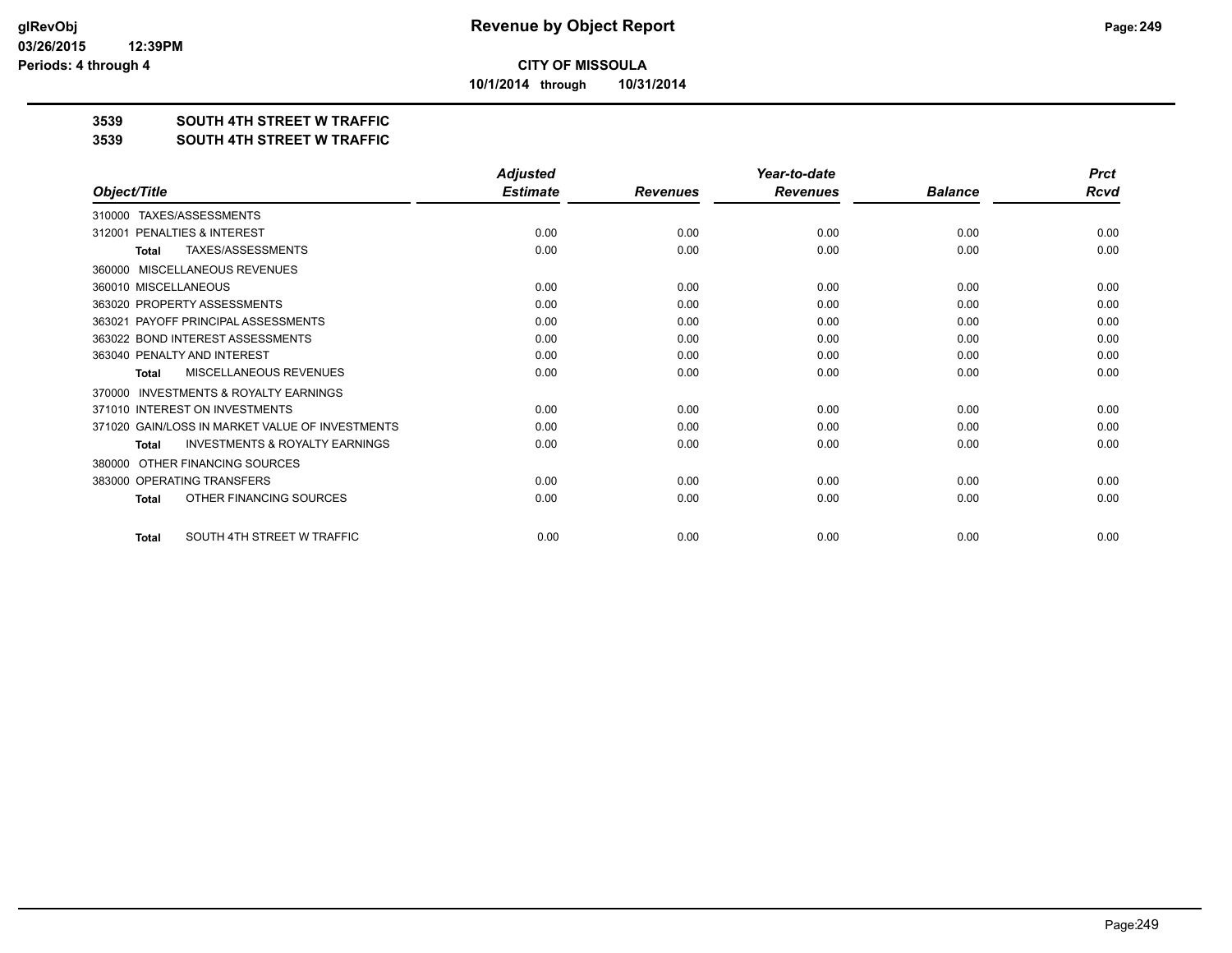**10/1/2014 through 10/31/2014**

## **3539 SOUTH 4TH STREET W TRAFFIC**

|                                                           | <b>Adjusted</b> |                 | Year-to-date    |                | <b>Prct</b> |
|-----------------------------------------------------------|-----------------|-----------------|-----------------|----------------|-------------|
| Object/Title                                              | <b>Estimate</b> | <b>Revenues</b> | <b>Revenues</b> | <b>Balance</b> | <b>Rcvd</b> |
| 310000 TAXES/ASSESSMENTS                                  |                 |                 |                 |                |             |
| PENALTIES & INTEREST<br>312001                            | 0.00            | 0.00            | 0.00            | 0.00           | 0.00        |
| TAXES/ASSESSMENTS<br><b>Total</b>                         | 0.00            | 0.00            | 0.00            | 0.00           | 0.00        |
| 360000 MISCELLANEOUS REVENUES                             |                 |                 |                 |                |             |
| 360010 MISCELLANEOUS                                      | 0.00            | 0.00            | 0.00            | 0.00           | 0.00        |
| 363020 PROPERTY ASSESSMENTS                               | 0.00            | 0.00            | 0.00            | 0.00           | 0.00        |
| 363021 PAYOFF PRINCIPAL ASSESSMENTS                       | 0.00            | 0.00            | 0.00            | 0.00           | 0.00        |
| 363022 BOND INTEREST ASSESSMENTS                          | 0.00            | 0.00            | 0.00            | 0.00           | 0.00        |
| 363040 PENALTY AND INTEREST                               | 0.00            | 0.00            | 0.00            | 0.00           | 0.00        |
| MISCELLANEOUS REVENUES<br><b>Total</b>                    | 0.00            | 0.00            | 0.00            | 0.00           | 0.00        |
| INVESTMENTS & ROYALTY EARNINGS<br>370000                  |                 |                 |                 |                |             |
| 371010 INTEREST ON INVESTMENTS                            | 0.00            | 0.00            | 0.00            | 0.00           | 0.00        |
| 371020 GAIN/LOSS IN MARKET VALUE OF INVESTMENT            | 0.00            | 0.00            | 0.00            | 0.00           | 0.00        |
| <b>INVESTMENTS &amp; ROYALTY EARNINGS</b><br><b>Total</b> | 0.00            | 0.00            | 0.00            | 0.00           | 0.00        |
| OTHER FINANCING SOURCES<br>380000                         |                 |                 |                 |                |             |
| 383000 OPERATING TRANSFERS                                | 0.00            | 0.00            | 0.00            | 0.00           | 0.00        |
| OTHER FINANCING SOURCES<br><b>Total</b>                   | 0.00            | 0.00            | 0.00            | 0.00           | 0.00        |
| SOUTH 4TH STREET W TRAFFIC<br><b>Total</b>                | 0.00            | 0.00            | 0.00            | 0.00           | 0.00        |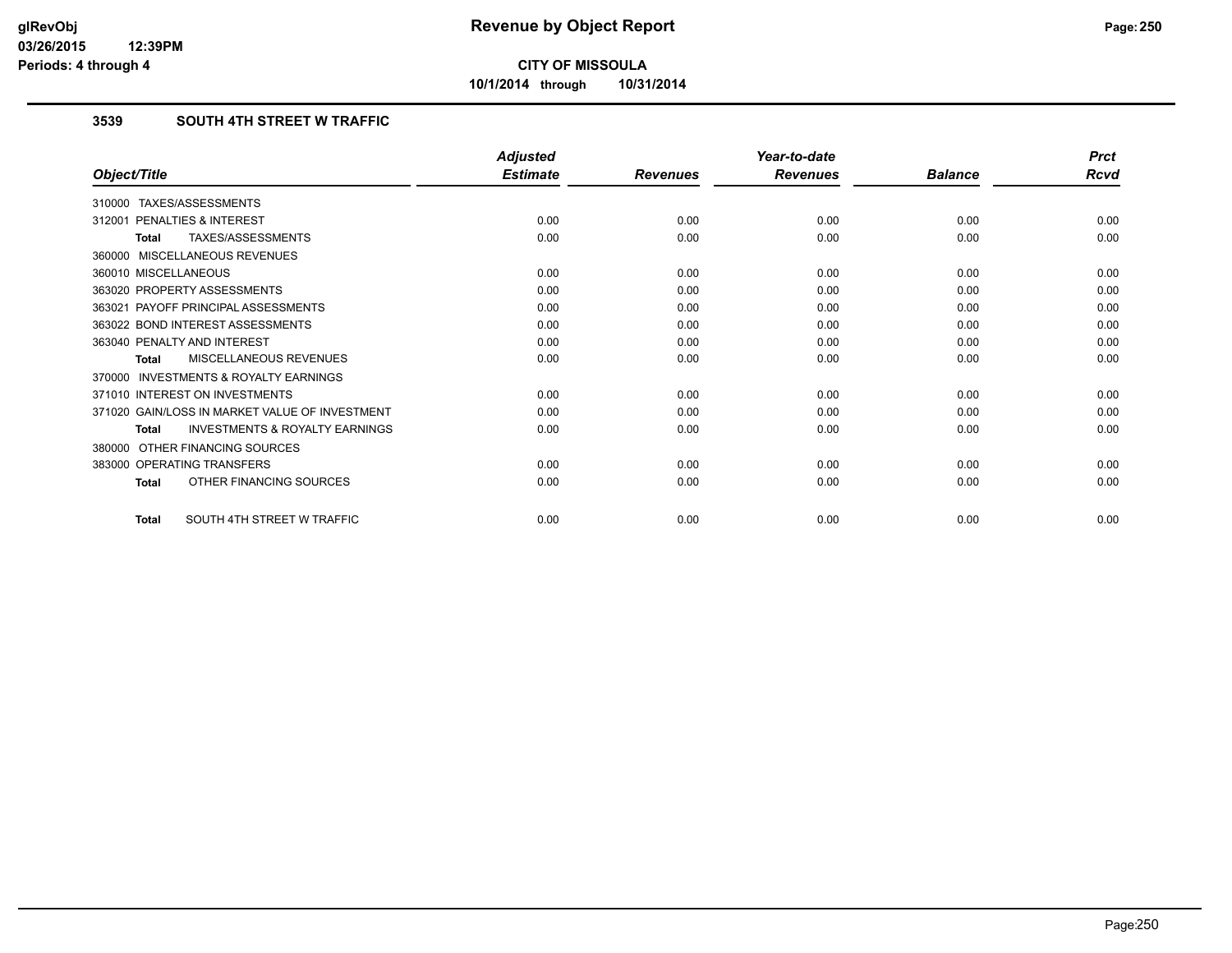**10/1/2014 through 10/31/2014**

## **3540 SID 540 DEBT SERVICE FUND**

**3540 SID 540 DEBT SERVICE FUND**

|                                                    | <b>Adjusted</b> |                 | Year-to-date    |                | <b>Prct</b> |
|----------------------------------------------------|-----------------|-----------------|-----------------|----------------|-------------|
| Object/Title                                       | <b>Estimate</b> | <b>Revenues</b> | <b>Revenues</b> | <b>Balance</b> | <b>Rcvd</b> |
| 360000 MISCELLANEOUS REVENUES                      |                 |                 |                 |                |             |
| 363020 PROPERTY ASSESSMENTS                        | 122.098.00      | 200.98          | 200.98          | 121.897.02     | 0.16        |
| 363021 PAYOFF PRINCIPAL ASSESSMENTS                | 0.00            | 0.00            | 1,611.13        | $-1.611.13$    | 0.00        |
| 363040 PENALTY AND INTEREST                        | 0.00            | 9.80            | 9.80            | $-9.80$        | 0.00        |
| <b>MISCELLANEOUS REVENUES</b><br>Total             | 122,098.00      | 210.78          | 1.821.91        | 120.276.09     | 1.49        |
| 370000 INVESTMENTS & ROYALTY EARNINGS              |                 |                 |                 |                |             |
| 371010 INTEREST ON INVESTMENTS                     | 0.00            | 0.00            | 0.00            | 0.00           | 0.00        |
| 371500 INTEREST ON INTERFUND LOAN                  | 0.00            | 0.00            | 0.00            | 0.00           | 0.00        |
| <b>INVESTMENTS &amp; ROYALTY EARNINGS</b><br>Total | 0.00            | 0.00            | 0.00            | 0.00           | 0.00        |
| SID 540 DEBT SERVICE FUND<br><b>Total</b>          | 122.098.00      | 210.78          | 1.821.91        | 120.276.09     | 1.49        |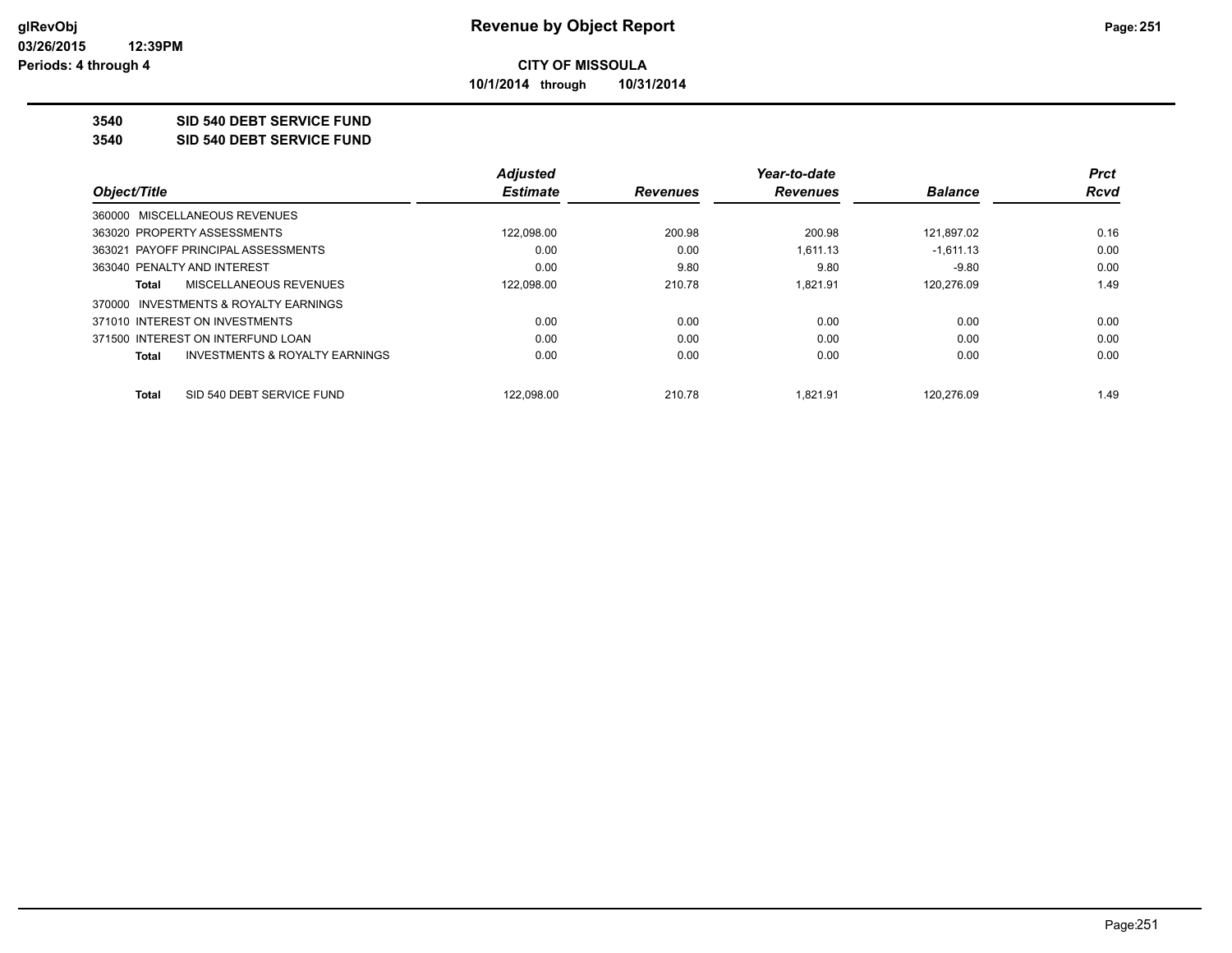**10/1/2014 through 10/31/2014**

## **3540 SID 540 DEBT SERVICE FUND**

|                                           | <b>Adjusted</b><br><b>Estimate</b> |                 | Year-to-date    |                | <b>Prct</b><br><b>Rcvd</b> |
|-------------------------------------------|------------------------------------|-----------------|-----------------|----------------|----------------------------|
| Object/Title                              |                                    | <b>Revenues</b> | <b>Revenues</b> | <b>Balance</b> |                            |
| 360000 MISCELLANEOUS REVENUES             |                                    |                 |                 |                |                            |
| 363020 PROPERTY ASSESSMENTS               | 122.098.00                         | 200.98          | 200.98          | 121.897.02     | 0.16                       |
| 363021 PAYOFF PRINCIPAL ASSESSMENTS       | 0.00                               | 0.00            | 1,611.13        | $-1,611.13$    | 0.00                       |
| 363040 PENALTY AND INTEREST               | 0.00                               | 9.80            | 9.80            | $-9.80$        | 0.00                       |
| MISCELLANEOUS REVENUES<br>Total           | 122,098.00                         | 210.78          | 1.821.91        | 120,276.09     | 1.49                       |
| INVESTMENTS & ROYALTY EARNINGS<br>370000  |                                    |                 |                 |                |                            |
| 371010 INTEREST ON INVESTMENTS            | 0.00                               | 0.00            | 0.00            | 0.00           | 0.00                       |
| 371500 INTEREST ON INTERFUND LOAN         | 0.00                               | 0.00            | 0.00            | 0.00           | 0.00                       |
| INVESTMENTS & ROYALTY EARNINGS<br>Total   | 0.00                               | 0.00            | 0.00            | 0.00           | 0.00                       |
|                                           |                                    |                 |                 |                |                            |
| SID 540 DEBT SERVICE FUND<br><b>Total</b> | 122.098.00                         | 210.78          | 1.821.91        | 120.276.09     | 1.49                       |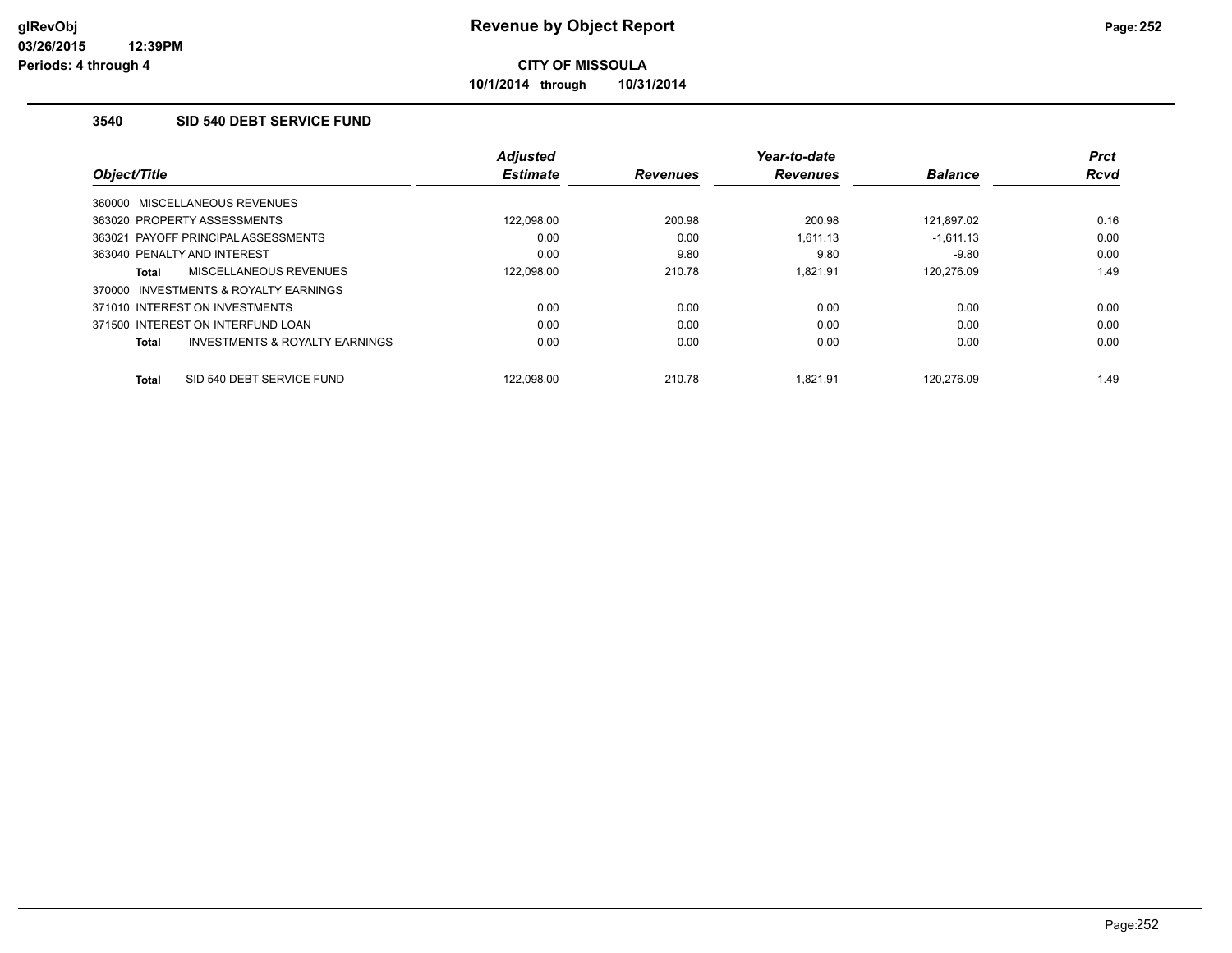**10/1/2014 through 10/31/2014**

## **3541 SID 541 DEBT SERVICE**

**3541 SID 541 DEBT SERVICE**

|                                         | <b>Adjusted</b> |                 | Year-to-date    |                | <b>Prct</b> |
|-----------------------------------------|-----------------|-----------------|-----------------|----------------|-------------|
| Object/Title                            | <b>Estimate</b> | <b>Revenues</b> | <b>Revenues</b> | <b>Balance</b> | <b>Rcvd</b> |
| 360000 MISCELLANEOUS REVENUES           |                 |                 |                 |                |             |
| 363020 PROPERTY ASSESSMENTS             | 60,383.00       | 35.98           | 35.98           | 60,347.02      | 0.06        |
| 363021 PAYOFF PRINCIPAL ASSESSMENTS     | 0.00            | 333.39          | 1.082.10        | $-1,082.10$    | 0.00        |
| 363040 PENALTY AND INTEREST             | 0.00            | 1.53            | 1.53            | $-1.53$        | 0.00        |
| MISCELLANEOUS REVENUES<br>Total         | 60,383.00       | 370.90          | 1.119.61        | 59,263.39      | 1.85        |
| 370000 INVESTMENTS & ROYALTY EARNINGS   |                 |                 |                 |                |             |
| 371010 INTEREST ON INVESTMENTS          | 0.00            | 0.00            | 0.00            | 0.00           | 0.00        |
| INVESTMENTS & ROYALTY EARNINGS<br>Total | 0.00            | 0.00            | 0.00            | 0.00           | 0.00        |
| 380000 OTHER FINANCING SOURCES          |                 |                 |                 |                |             |
| 381030 SID BONDS PROCEEDS               | 0.00            | 0.00            | 0.00            | 0.00           | 0.00        |
| OTHER FINANCING SOURCES<br><b>Total</b> | 0.00            | 0.00            | 0.00            | 0.00           | 0.00        |
| SID 541 DEBT SERVICE<br><b>Total</b>    | 60.383.00       | 370.90          | 1.119.61        | 59.263.39      | 1.85        |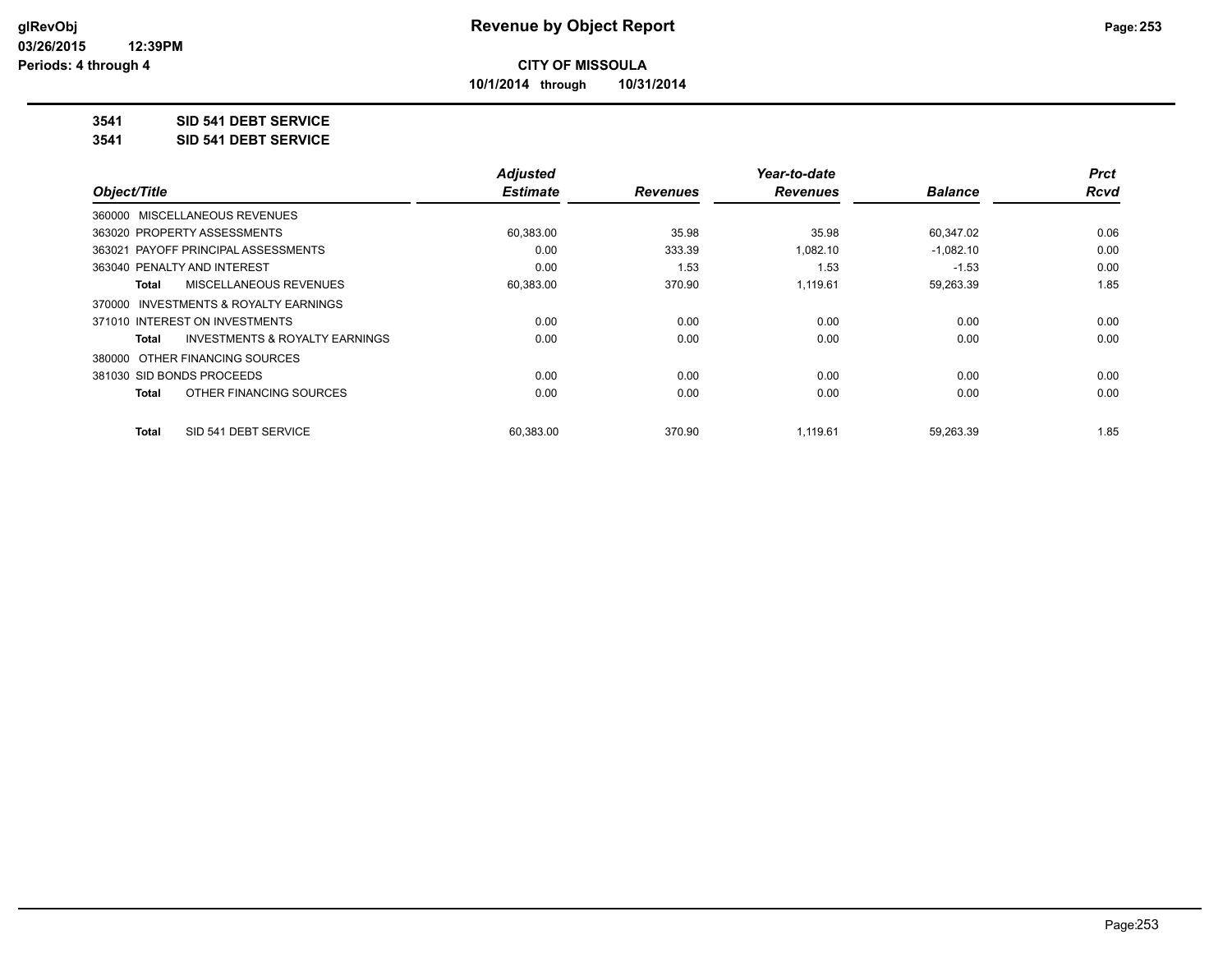**10/1/2014 through 10/31/2014**

#### **3541 SID 541 DEBT SERVICE**

| Object/Title                                       | <b>Adjusted</b><br><b>Estimate</b> | <b>Revenues</b> | Year-to-date<br><b>Revenues</b> | <b>Balance</b> | <b>Prct</b><br><b>Rcvd</b> |
|----------------------------------------------------|------------------------------------|-----------------|---------------------------------|----------------|----------------------------|
| 360000 MISCELLANEOUS REVENUES                      |                                    |                 |                                 |                |                            |
| 363020 PROPERTY ASSESSMENTS                        | 60,383.00                          | 35.98           | 35.98                           | 60,347.02      | 0.06                       |
| 363021 PAYOFF PRINCIPAL ASSESSMENTS                | 0.00                               | 333.39          | 1,082.10                        | $-1,082.10$    | 0.00                       |
| 363040 PENALTY AND INTEREST                        | 0.00                               | 1.53            | 1.53                            | $-1.53$        | 0.00                       |
| <b>MISCELLANEOUS REVENUES</b><br>Total             | 60,383.00                          | 370.90          | 1.119.61                        | 59,263.39      | 1.85                       |
| INVESTMENTS & ROYALTY EARNINGS<br>370000           |                                    |                 |                                 |                |                            |
| 371010 INTEREST ON INVESTMENTS                     | 0.00                               | 0.00            | 0.00                            | 0.00           | 0.00                       |
| <b>INVESTMENTS &amp; ROYALTY EARNINGS</b><br>Total | 0.00                               | 0.00            | 0.00                            | 0.00           | 0.00                       |
| 380000 OTHER FINANCING SOURCES                     |                                    |                 |                                 |                |                            |
| 381030 SID BONDS PROCEEDS                          | 0.00                               | 0.00            | 0.00                            | 0.00           | 0.00                       |
| OTHER FINANCING SOURCES<br>Total                   | 0.00                               | 0.00            | 0.00                            | 0.00           | 0.00                       |
| SID 541 DEBT SERVICE<br>Total                      | 60,383.00                          | 370.90          | 1,119.61                        | 59,263.39      | 1.85                       |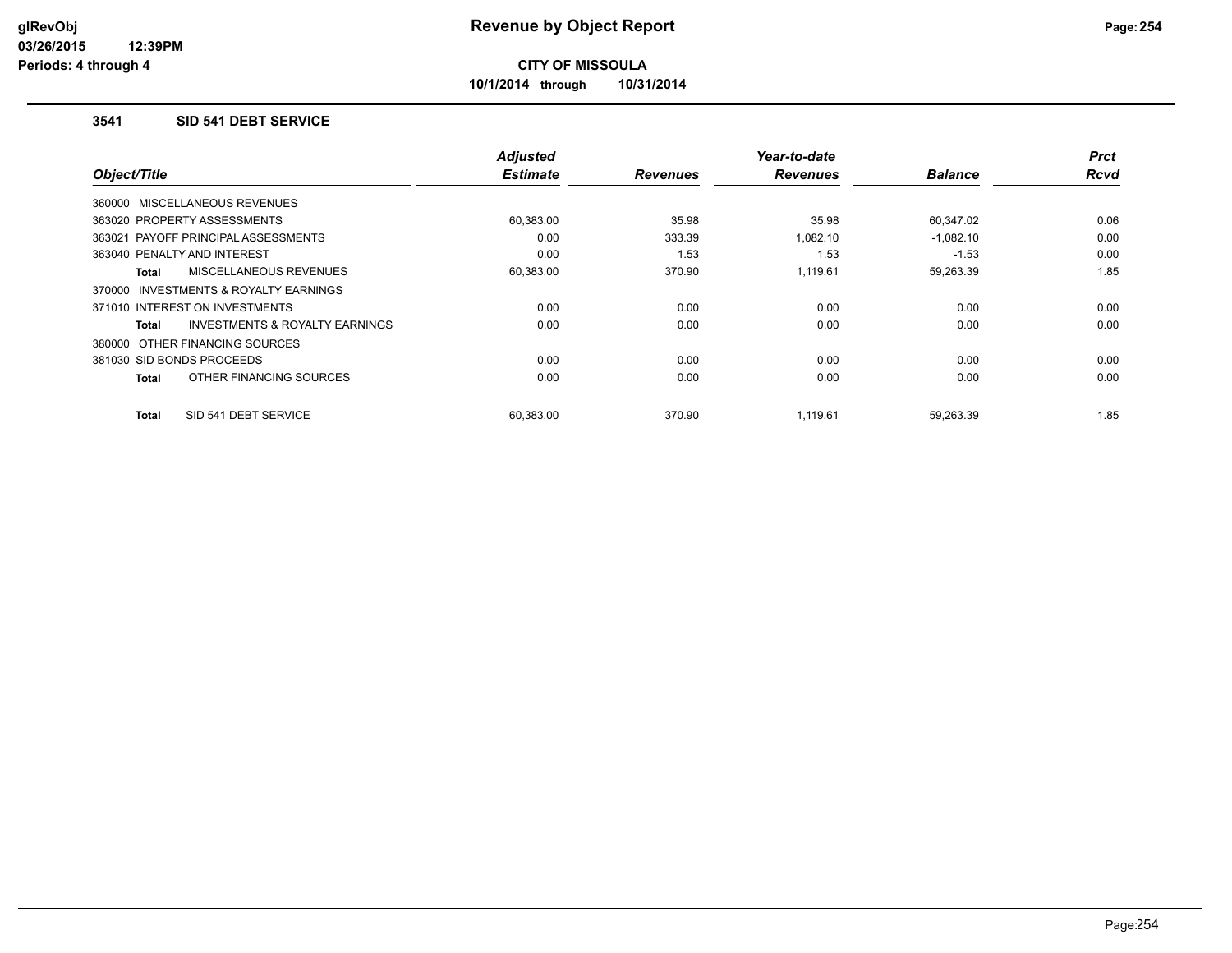**10/1/2014 through 10/31/2014**

### **3543 SID 543 DEBT SERVICE**

**3543 SID 543 DEBT SERVICE**

|                                                    | <b>Adjusted</b> |                 | Year-to-date    |                | <b>Prct</b> |
|----------------------------------------------------|-----------------|-----------------|-----------------|----------------|-------------|
| Object/Title                                       | <b>Estimate</b> | <b>Revenues</b> | <b>Revenues</b> | <b>Balance</b> | <b>Rcvd</b> |
| 360000 MISCELLANEOUS REVENUES                      |                 |                 |                 |                |             |
| 363020 PROPERTY ASSESSMENTS                        | 0.00            | 0.00            | 0.00            | 0.00           | 0.00        |
| 363021 PAYOFF PRINCIPAL ASSESSMENTS                | 0.00            | 0.00            | 134.37          | $-134.37$      | 0.00        |
| 363040 PENALTY AND INTEREST                        | 0.00            | 0.00            | 0.00            | 0.00           | 0.00        |
| MISCELLANEOUS REVENUES<br>Total                    | 0.00            | 0.00            | 134.37          | $-134.37$      | 0.00        |
| 370000 INVESTMENTS & ROYALTY EARNINGS              |                 |                 |                 |                |             |
| 371010 INTEREST ON INVESTMENTS                     | 0.00            | 0.00            | 0.00            | 0.00           | 0.00        |
| <b>INVESTMENTS &amp; ROYALTY EARNINGS</b><br>Total | 0.00            | 0.00            | 0.00            | 0.00           | 0.00        |
|                                                    |                 |                 |                 |                |             |
| SID 543 DEBT SERVICE<br><b>Total</b>               | 0.00            | 0.00            | 134.37          | $-134.37$      | 0.00        |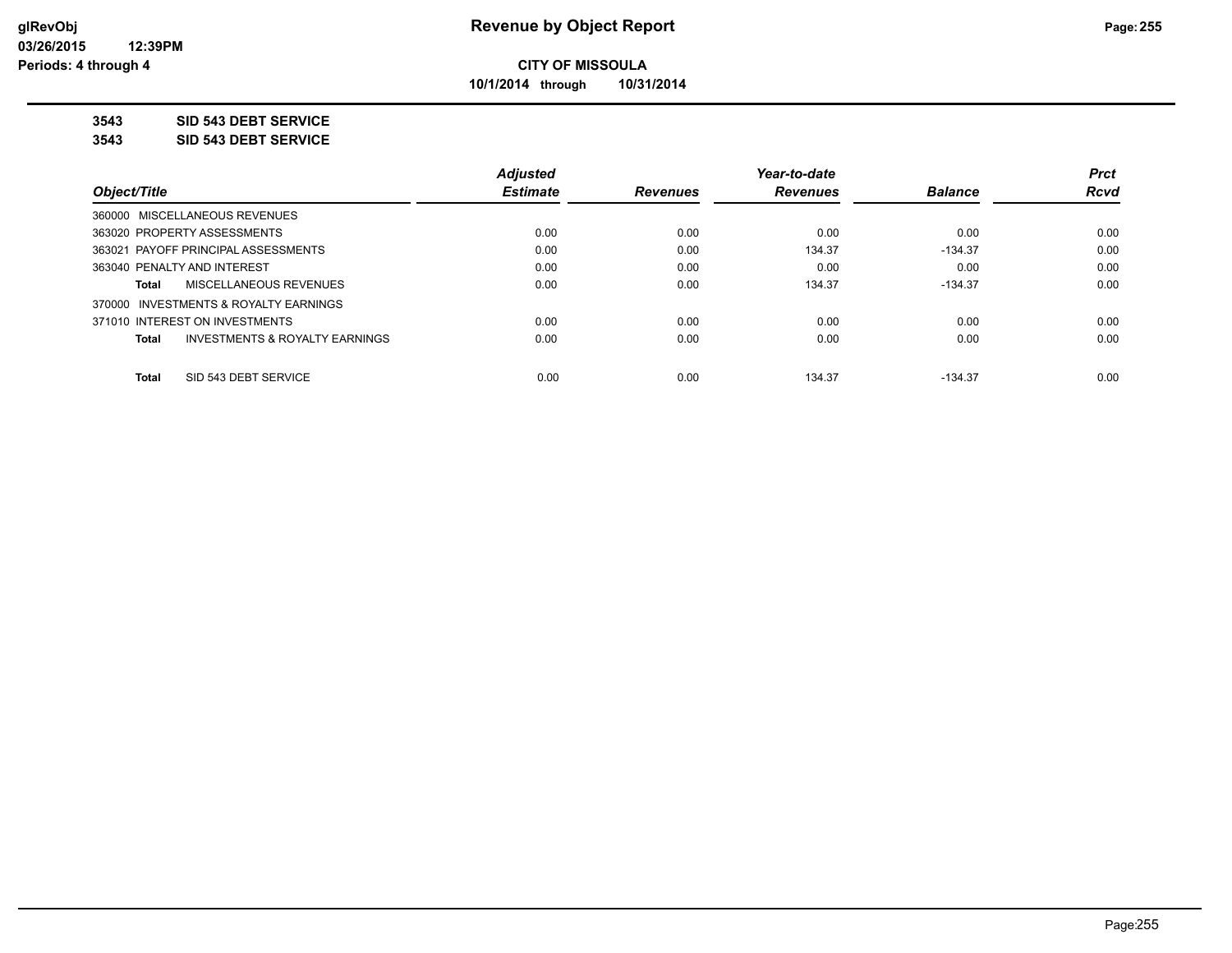**10/1/2014 through 10/31/2014**

### **3543 SID 543 DEBT SERVICE**

|                                         | <b>Adjusted</b> |                 | Year-to-date    |                | <b>Prct</b> |
|-----------------------------------------|-----------------|-----------------|-----------------|----------------|-------------|
| Object/Title                            | <b>Estimate</b> | <b>Revenues</b> | <b>Revenues</b> | <b>Balance</b> | <b>Rcvd</b> |
| 360000 MISCELLANEOUS REVENUES           |                 |                 |                 |                |             |
| 363020 PROPERTY ASSESSMENTS             | 0.00            | 0.00            | 0.00            | 0.00           | 0.00        |
| 363021 PAYOFF PRINCIPAL ASSESSMENTS     | 0.00            | 0.00            | 134.37          | $-134.37$      | 0.00        |
| 363040 PENALTY AND INTEREST             | 0.00            | 0.00            | 0.00            | 0.00           | 0.00        |
| MISCELLANEOUS REVENUES<br>Total         | 0.00            | 0.00            | 134.37          | $-134.37$      | 0.00        |
| 370000 INVESTMENTS & ROYALTY EARNINGS   |                 |                 |                 |                |             |
| 371010 INTEREST ON INVESTMENTS          | 0.00            | 0.00            | 0.00            | 0.00           | 0.00        |
| INVESTMENTS & ROYALTY EARNINGS<br>Total | 0.00            | 0.00            | 0.00            | 0.00           | 0.00        |
| SID 543 DEBT SERVICE<br><b>Total</b>    | 0.00            | 0.00            | 134.37          | $-134.37$      | 0.00        |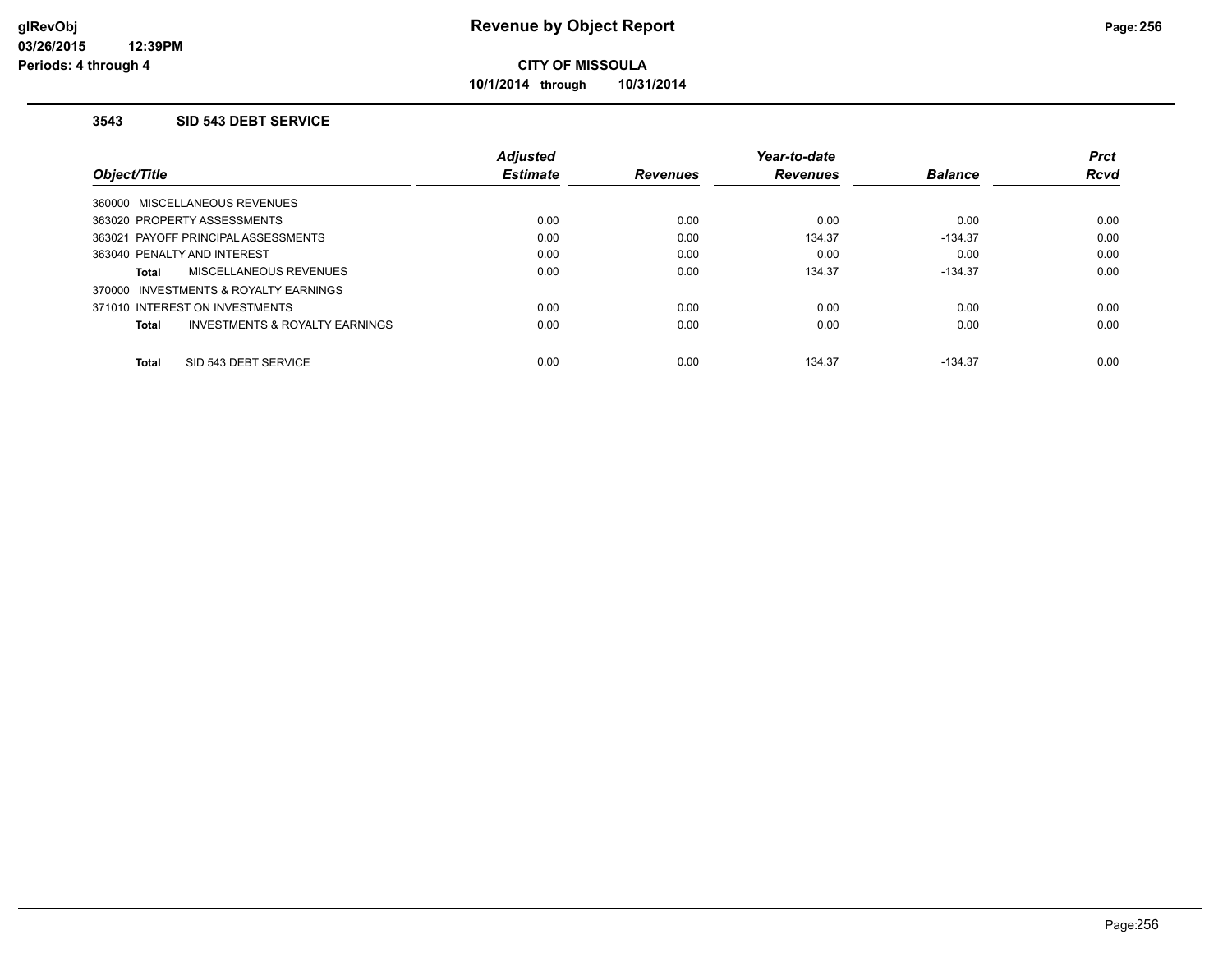**10/1/2014 through 10/31/2014**

## **3544 SID 544 RATTLESNAKE DEBT SERVICE**

## **3544 SID 544 RATTLESNAKE DEBT SERVICE**

|                                                           | <b>Adjusted</b> |                 | Year-to-date    |                | <b>Prct</b> |
|-----------------------------------------------------------|-----------------|-----------------|-----------------|----------------|-------------|
| Object/Title                                              | <b>Estimate</b> | <b>Revenues</b> | <b>Revenues</b> | <b>Balance</b> | Rcvd        |
| 360000 MISCELLANEOUS REVENUES                             |                 |                 |                 |                |             |
| 363020 PROPERTY ASSESSMENTS                               | 140.176.00      | 192.48          | 192.48          | 139.983.52     | 0.14        |
| 363021 PAYOFF PRINCIPAL ASSESSMENTS                       | 0.00            | 0.00            | 0.00            | 0.00           | 0.00        |
| 363040 PENALTY AND INTEREST                               | 0.00            | 8.02            | 8.02            | $-8.02$        | 0.00        |
| <b>MISCELLANEOUS REVENUES</b><br>Total                    | 140.176.00      | 200.50          | 200.50          | 139.975.50     | 0.14        |
| 370000 INVESTMENTS & ROYALTY EARNINGS                     |                 |                 |                 |                |             |
| 371010 INTEREST ON INVESTMENTS                            | 0.00            | 0.00            | 0.00            | 0.00           | 0.00        |
| <b>INVESTMENTS &amp; ROYALTY EARNINGS</b><br><b>Total</b> | 0.00            | 0.00            | 0.00            | 0.00           | 0.00        |
| SID 544 RATTLESNAKE DEBT SERVICE<br><b>Total</b>          | 140.176.00      | 200.50          | 200.50          | 139.975.50     | 0.14        |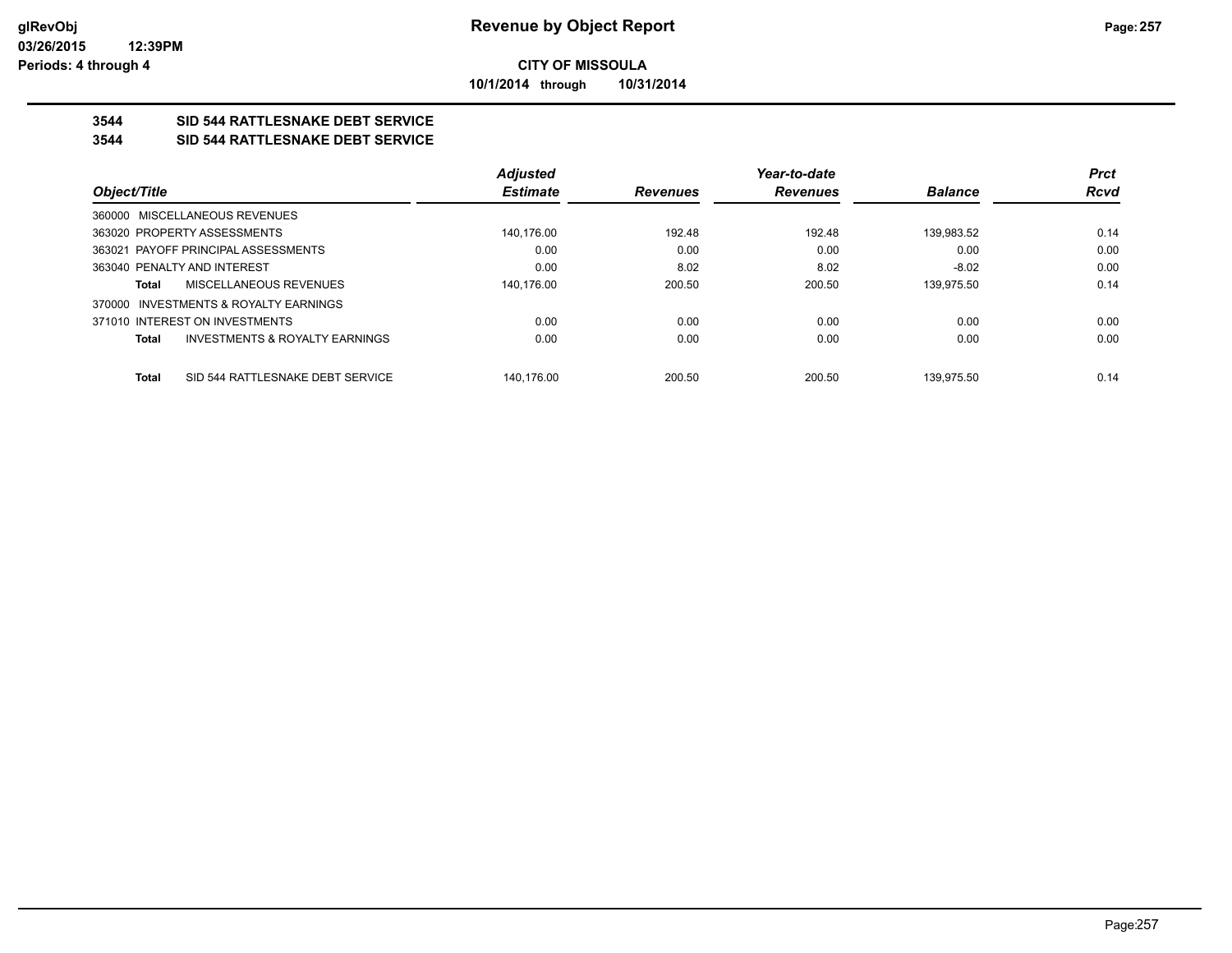**10/1/2014 through 10/31/2014**

## **3544 SID 544 RATTLESNAKE DEBT SERVICE**

|              |                                           | <b>Adjusted</b> |                 | Year-to-date    |                | <b>Prct</b> |
|--------------|-------------------------------------------|-----------------|-----------------|-----------------|----------------|-------------|
| Object/Title |                                           | <b>Estimate</b> | <b>Revenues</b> | <b>Revenues</b> | <b>Balance</b> | <b>Rcvd</b> |
|              | 360000 MISCELLANEOUS REVENUES             |                 |                 |                 |                |             |
|              | 363020 PROPERTY ASSESSMENTS               | 140.176.00      | 192.48          | 192.48          | 139.983.52     | 0.14        |
|              | 363021 PAYOFF PRINCIPAL ASSESSMENTS       | 0.00            | 0.00            | 0.00            | 0.00           | 0.00        |
|              | 363040 PENALTY AND INTEREST               | 0.00            | 8.02            | 8.02            | $-8.02$        | 0.00        |
| Total        | <b>MISCELLANEOUS REVENUES</b>             | 140.176.00      | 200.50          | 200.50          | 139,975.50     | 0.14        |
| 370000       | INVESTMENTS & ROYALTY EARNINGS            |                 |                 |                 |                |             |
|              | 371010 INTEREST ON INVESTMENTS            | 0.00            | 0.00            | 0.00            | 0.00           | 0.00        |
| Total        | <b>INVESTMENTS &amp; ROYALTY EARNINGS</b> | 0.00            | 0.00            | 0.00            | 0.00           | 0.00        |
| <b>Total</b> | SID 544 RATTLESNAKE DEBT SERVICE          | 140.176.00      | 200.50          | 200.50          | 139.975.50     | 0.14        |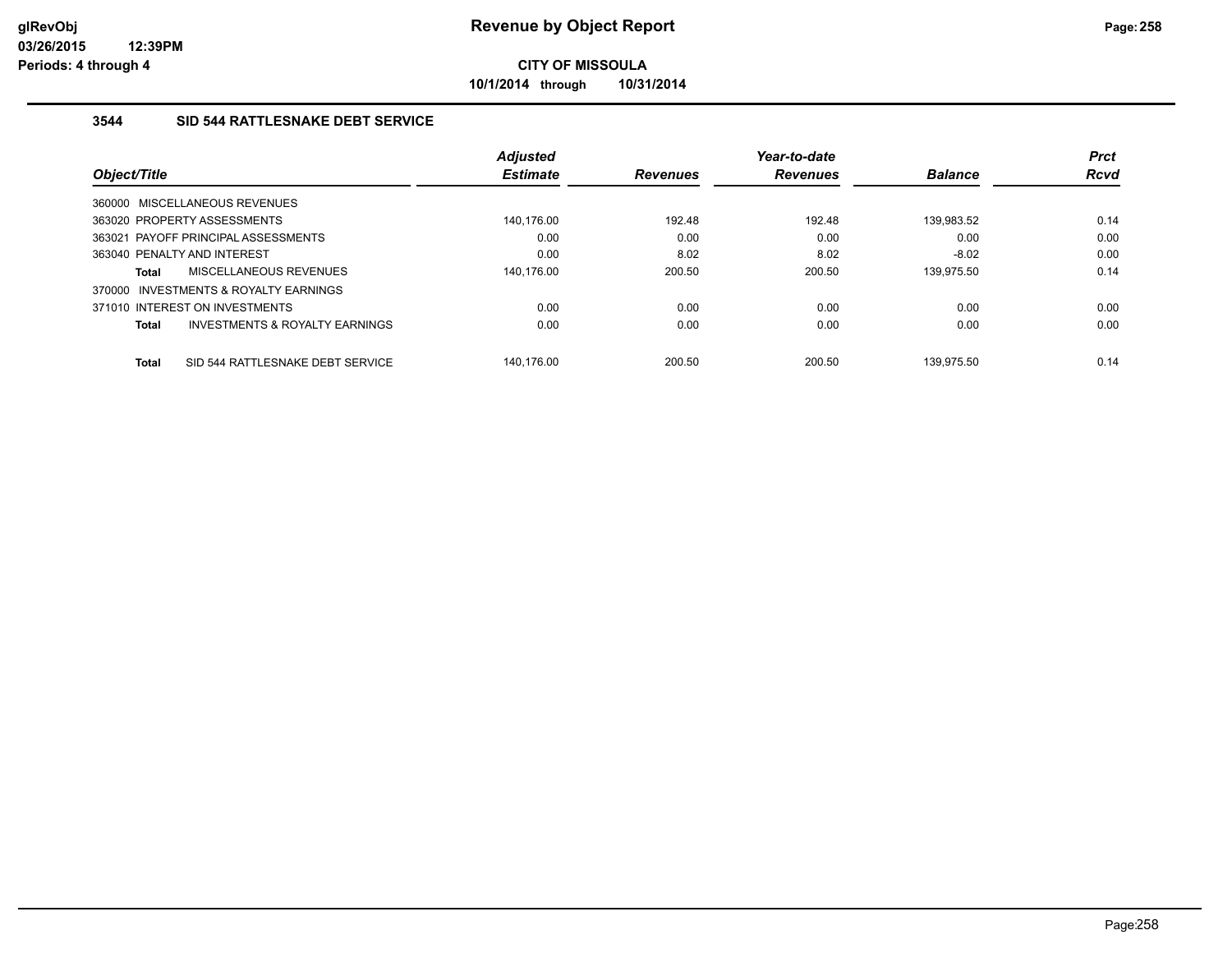**10/1/2014 through 10/31/2014**

#### **3545 SID 545 DEBT SERVICE**

**3545 SID 545 DEBT SERVICE**

|                                                    | <b>Adjusted</b> |                 | Year-to-date    |                | <b>Prct</b> |
|----------------------------------------------------|-----------------|-----------------|-----------------|----------------|-------------|
| Object/Title                                       | <b>Estimate</b> | <b>Revenues</b> | <b>Revenues</b> | <b>Balance</b> | <b>Rcvd</b> |
| 360000 MISCELLANEOUS REVENUES                      |                 |                 |                 |                |             |
| 363020 PROPERTY ASSESSMENTS                        | 0.00            | 0.00            | 0.00            | 0.00           | 0.00        |
| 363021 PAYOFF PRINCIPAL ASSESSMENTS                | 0.00            | 0.00            | 0.00            | 0.00           | 0.00        |
| 363040 PENALTY AND INTEREST                        | 0.00            | 0.00            | 0.00            | 0.00           | 0.00        |
| MISCELLANEOUS REVENUES<br>Total                    | 0.00            | 0.00            | 0.00            | 0.00           | 0.00        |
| 370000 INVESTMENTS & ROYALTY EARNINGS              |                 |                 |                 |                |             |
| 371010 INTEREST ON INVESTMENTS                     | 0.00            | 0.00            | 0.00            | 0.00           | 0.00        |
| <b>INVESTMENTS &amp; ROYALTY EARNINGS</b><br>Total | 0.00            | 0.00            | 0.00            | 0.00           | 0.00        |
|                                                    |                 |                 |                 |                |             |
| SID 545 DEBT SERVICE<br><b>Total</b>               | 0.00            | 0.00            | 0.00            | 0.00           | 0.00        |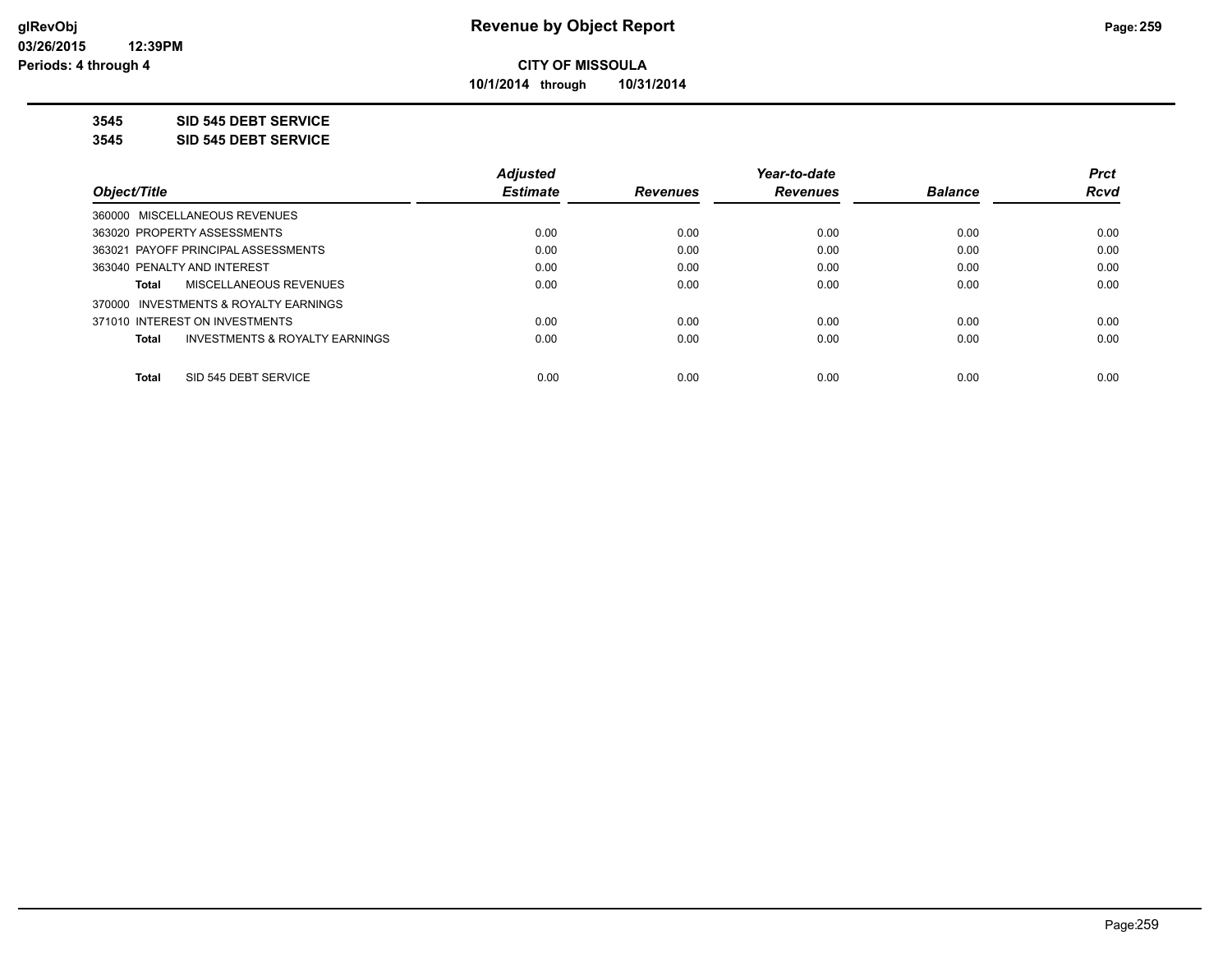**10/1/2014 through 10/31/2014**

#### **3545 SID 545 DEBT SERVICE**

|                                                     | <b>Adjusted</b> |                 | Year-to-date    |                | <b>Prct</b> |
|-----------------------------------------------------|-----------------|-----------------|-----------------|----------------|-------------|
| Object/Title                                        | <b>Estimate</b> | <b>Revenues</b> | <b>Revenues</b> | <b>Balance</b> | <b>Rcvd</b> |
| 360000 MISCELLANEOUS REVENUES                       |                 |                 |                 |                |             |
| 363020 PROPERTY ASSESSMENTS                         | 0.00            | 0.00            | 0.00            | 0.00           | 0.00        |
| 363021 PAYOFF PRINCIPAL ASSESSMENTS                 | 0.00            | 0.00            | 0.00            | 0.00           | 0.00        |
| 363040 PENALTY AND INTEREST                         | 0.00            | 0.00            | 0.00            | 0.00           | 0.00        |
| MISCELLANEOUS REVENUES<br>Total                     | 0.00            | 0.00            | 0.00            | 0.00           | 0.00        |
| <b>INVESTMENTS &amp; ROYALTY EARNINGS</b><br>370000 |                 |                 |                 |                |             |
| 371010 INTEREST ON INVESTMENTS                      | 0.00            | 0.00            | 0.00            | 0.00           | 0.00        |
| INVESTMENTS & ROYALTY EARNINGS<br>Total             | 0.00            | 0.00            | 0.00            | 0.00           | 0.00        |
| SID 545 DEBT SERVICE<br><b>Total</b>                | 0.00            | 0.00            | 0.00            | 0.00           | 0.00        |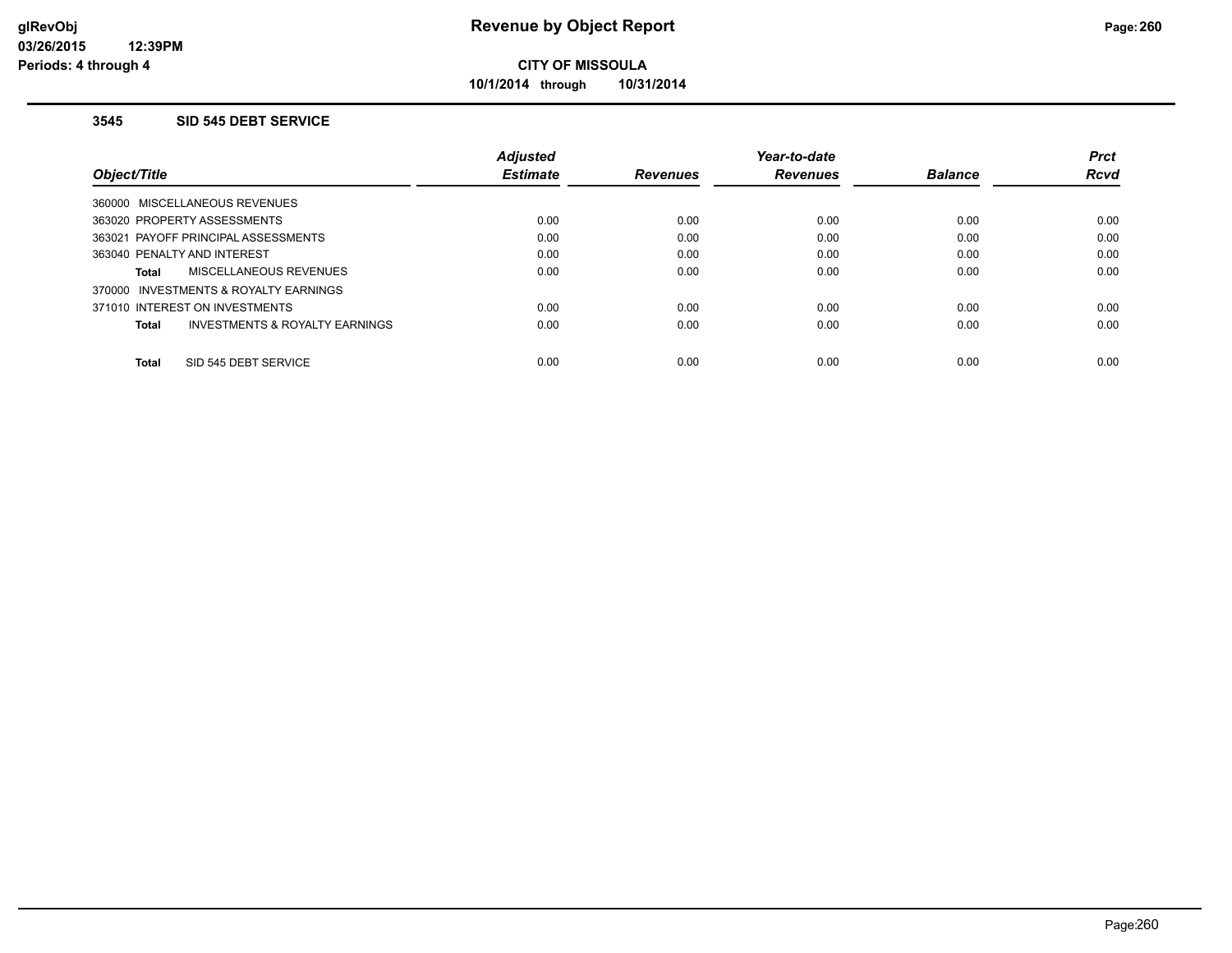**10/1/2014 through 10/31/2014**

**3546 SID 546 DEBT SERVICE**

**3546 SID 546 DEBT SERVICE**

|                                                    | <b>Adjusted</b> |                 | Year-to-date    |                | <b>Prct</b> |
|----------------------------------------------------|-----------------|-----------------|-----------------|----------------|-------------|
| Obiect/Title                                       | <b>Estimate</b> | <b>Revenues</b> | <b>Revenues</b> | <b>Balance</b> | <b>Rcvd</b> |
| 360000 MISCELLANEOUS REVENUES                      |                 |                 |                 |                |             |
| 363020 PROPERTY ASSESSMENTS                        | 0.00            | 0.00            | 0.00            | 0.00           | 0.00        |
| 363021 PAYOFF PRINCIPAL ASSESSMENTS                | 0.00            | 0.00            | 0.00            | 0.00           | 0.00        |
| 363040 PENALTY AND INTEREST                        | 0.00            | 0.00            | 0.00            | 0.00           | 0.00        |
| MISCELLANEOUS REVENUES<br>Total                    | 0.00            | 0.00            | 0.00            | 0.00           | 0.00        |
| 370000 INVESTMENTS & ROYALTY EARNINGS              |                 |                 |                 |                |             |
| 371010 INTEREST ON INVESTMENTS                     | 0.00            | 0.00            | 0.00            | 0.00           | 0.00        |
| <b>INVESTMENTS &amp; ROYALTY EARNINGS</b><br>Total | 0.00            | 0.00            | 0.00            | 0.00           | 0.00        |
| SID 546 DEBT SERVICE<br><b>Total</b>               | 0.00            | 0.00            | 0.00            | 0.00           | 0.00        |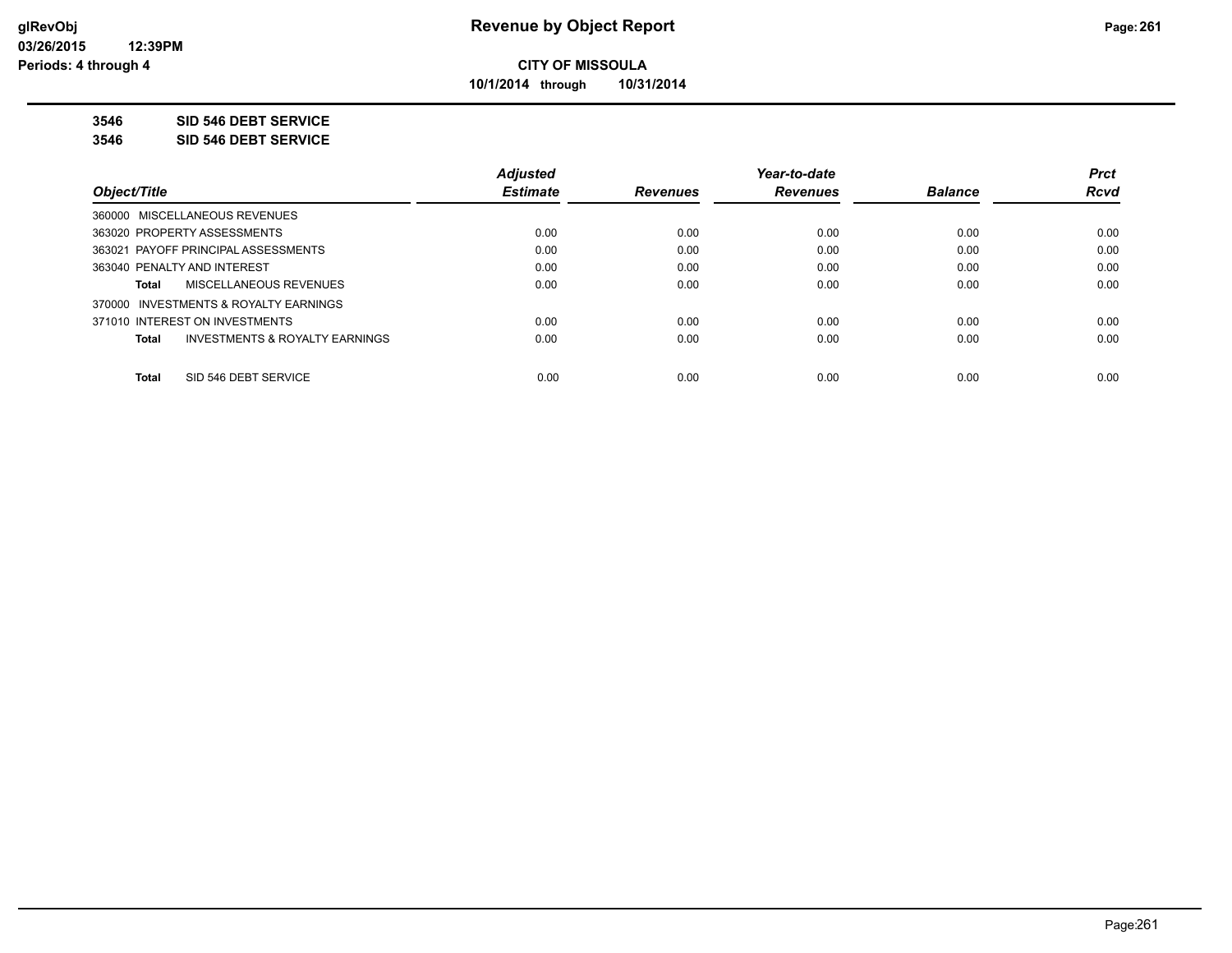**10/1/2014 through 10/31/2014**

#### **3546 SID 546 DEBT SERVICE**

|                                          | Adjusted        |                 | Year-to-date    |                | <b>Prct</b> |
|------------------------------------------|-----------------|-----------------|-----------------|----------------|-------------|
| Object/Title                             | <b>Estimate</b> | <b>Revenues</b> | <b>Revenues</b> | <b>Balance</b> | <b>Rcvd</b> |
| 360000 MISCELLANEOUS REVENUES            |                 |                 |                 |                |             |
| 363020 PROPERTY ASSESSMENTS              | 0.00            | 0.00            | 0.00            | 0.00           | 0.00        |
| 363021 PAYOFF PRINCIPAL ASSESSMENTS      | 0.00            | 0.00            | 0.00            | 0.00           | 0.00        |
| 363040 PENALTY AND INTEREST              | 0.00            | 0.00            | 0.00            | 0.00           | 0.00        |
| MISCELLANEOUS REVENUES<br>Total          | 0.00            | 0.00            | 0.00            | 0.00           | 0.00        |
| INVESTMENTS & ROYALTY EARNINGS<br>370000 |                 |                 |                 |                |             |
| 371010 INTEREST ON INVESTMENTS           | 0.00            | 0.00            | 0.00            | 0.00           | 0.00        |
| INVESTMENTS & ROYALTY EARNINGS<br>Total  | 0.00            | 0.00            | 0.00            | 0.00           | 0.00        |
| SID 546 DEBT SERVICE<br><b>Total</b>     | 0.00            | 0.00            | 0.00            | 0.00           | 0.00        |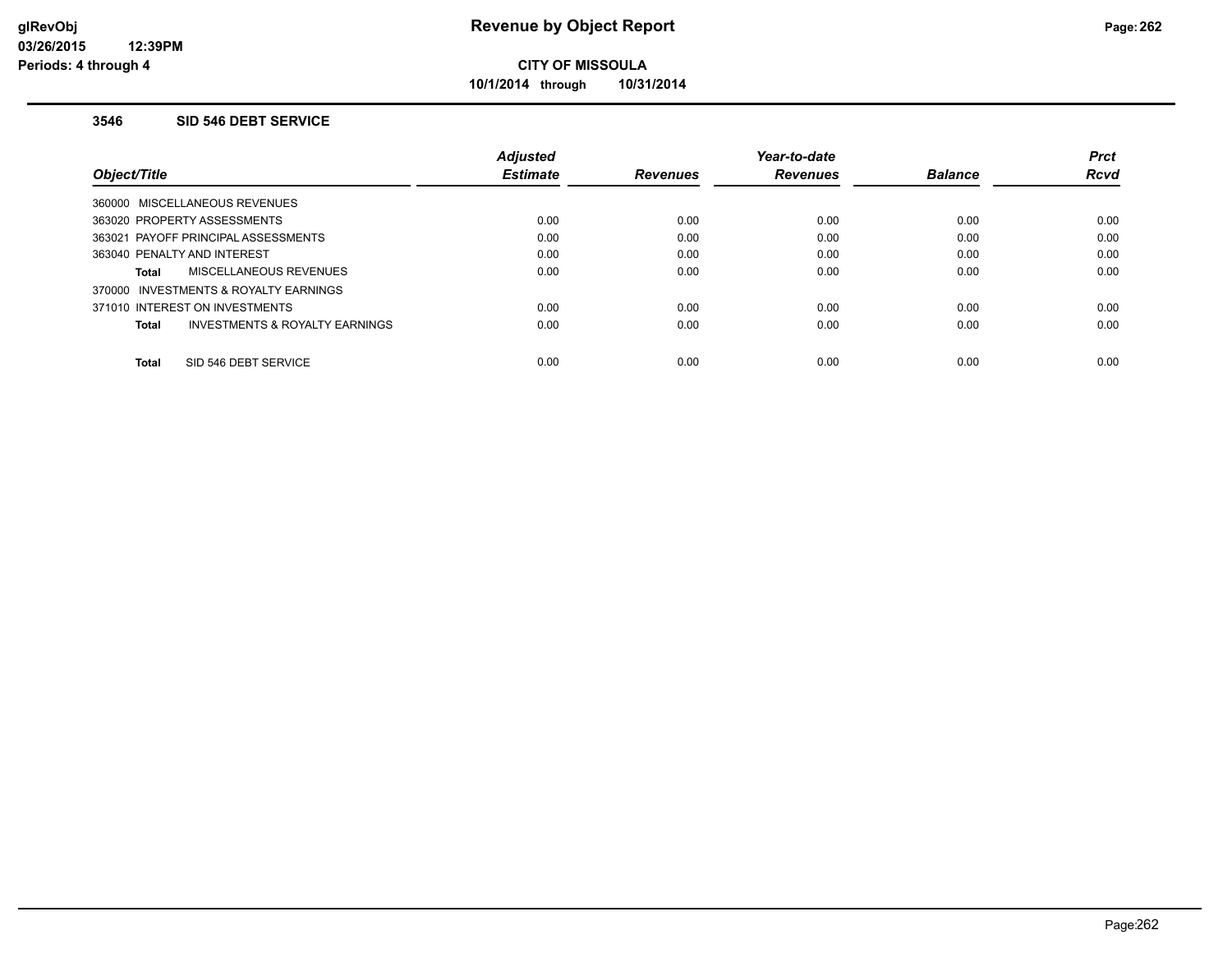**10/1/2014 through 10/31/2014**

#### **3548 SID 548-5TH, 6TH & ARTHUR**

**3548 SID 548-5TH, 6TH & ARTHUR**

|                                                    | <b>Adjusted</b> |                 | Year-to-date    |                | <b>Prct</b> |
|----------------------------------------------------|-----------------|-----------------|-----------------|----------------|-------------|
| Object/Title                                       | <b>Estimate</b> | <b>Revenues</b> | <b>Revenues</b> | <b>Balance</b> | <b>Rcvd</b> |
| 360000 MISCELLANEOUS REVENUES                      |                 |                 |                 |                |             |
| 363020 PROPERTY ASSESSMENTS                        | 113.475.00      | 28.687.50       | 28.687.50       | 84.787.50      | 25.28       |
| 363021 PAYOFF PRINCIPAL ASSESSMENTS                | 0.00            | 0.00            | 0.00            | 0.00           | 0.00        |
| 363040 PENALTY AND INTEREST                        | 0.00            | 0.00            | 0.00            | 0.00           | 0.00        |
| MISCELLANEOUS REVENUES<br>Total                    | 113.475.00      | 28.687.50       | 28.687.50       | 84.787.50      | 25.28       |
| 370000 INVESTMENTS & ROYALTY EARNINGS              |                 |                 |                 |                |             |
| 371010 INTEREST ON INVESTMENTS                     | 0.00            | 0.00            | 0.00            | 0.00           | 0.00        |
| <b>INVESTMENTS &amp; ROYALTY EARNINGS</b><br>Total | 0.00            | 0.00            | 0.00            | 0.00           | 0.00        |
|                                                    |                 |                 |                 |                |             |
| SID 548-5TH, 6TH & ARTHUR<br><b>Total</b>          | 113.475.00      | 28.687.50       | 28.687.50       | 84.787.50      | 25.28       |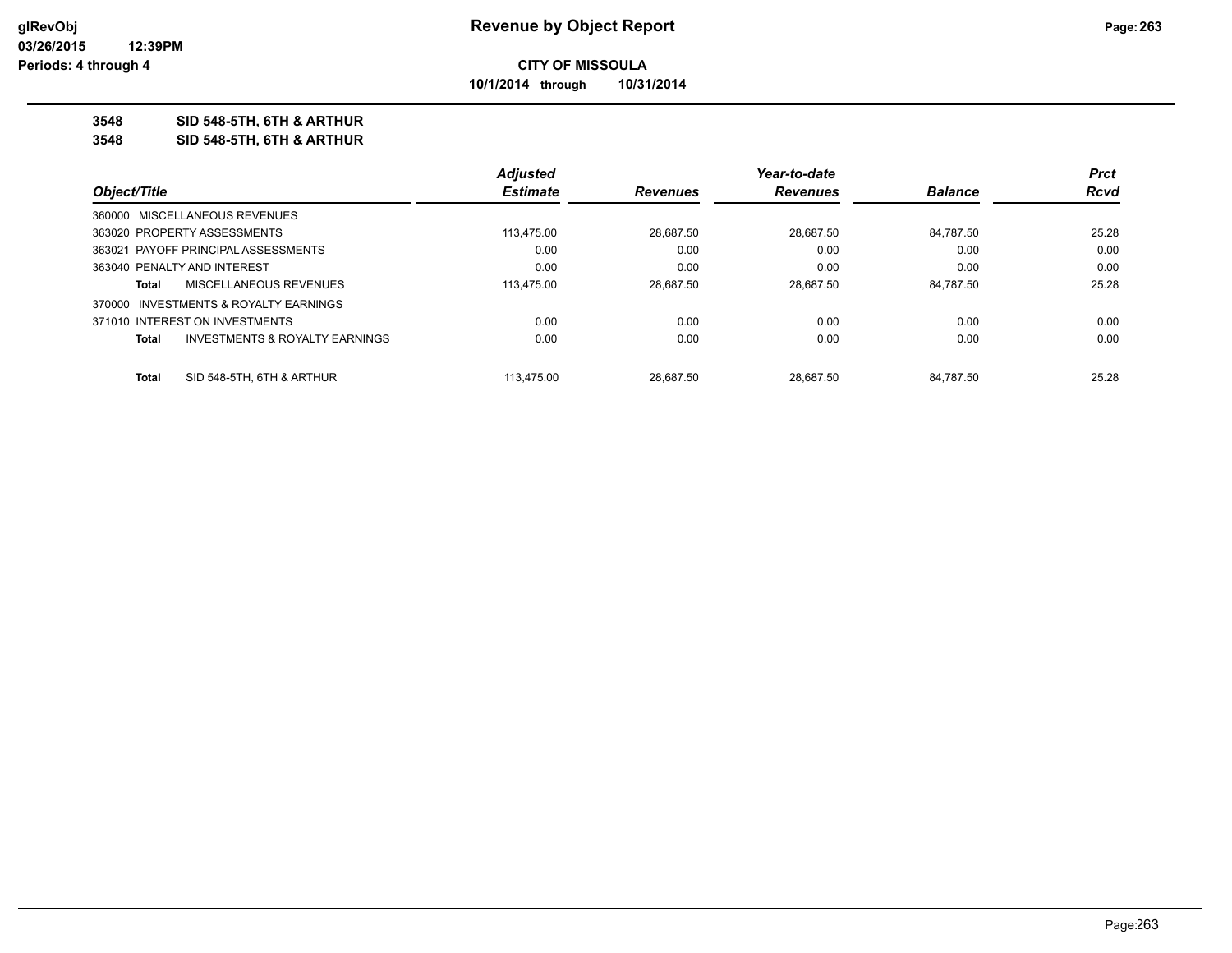**10/1/2014 through 10/31/2014**

## **3548 SID 548-5TH, 6TH & ARTHUR**

|              |                                     | <b>Adjusted</b> |                 | Year-to-date    |                | <b>Prct</b> |
|--------------|-------------------------------------|-----------------|-----------------|-----------------|----------------|-------------|
| Object/Title |                                     | <b>Estimate</b> | <b>Revenues</b> | <b>Revenues</b> | <b>Balance</b> | <b>Rcvd</b> |
|              | 360000 MISCELLANEOUS REVENUES       |                 |                 |                 |                |             |
|              | 363020 PROPERTY ASSESSMENTS         | 113.475.00      | 28.687.50       | 28.687.50       | 84.787.50      | 25.28       |
|              | 363021 PAYOFF PRINCIPAL ASSESSMENTS | 0.00            | 0.00            | 0.00            | 0.00           | 0.00        |
|              | 363040 PENALTY AND INTEREST         | 0.00            | 0.00            | 0.00            | 0.00           | 0.00        |
| Total        | MISCELLANEOUS REVENUES              | 113.475.00      | 28.687.50       | 28.687.50       | 84.787.50      | 25.28       |
| 370000       | INVESTMENTS & ROYALTY EARNINGS      |                 |                 |                 |                |             |
|              | 371010 INTEREST ON INVESTMENTS      | 0.00            | 0.00            | 0.00            | 0.00           | 0.00        |
| Total        | INVESTMENTS & ROYALTY EARNINGS      | 0.00            | 0.00            | 0.00            | 0.00           | 0.00        |
| <b>Total</b> | SID 548-5TH, 6TH & ARTHUR           | 113.475.00      | 28.687.50       | 28.687.50       | 84.787.50      | 25.28       |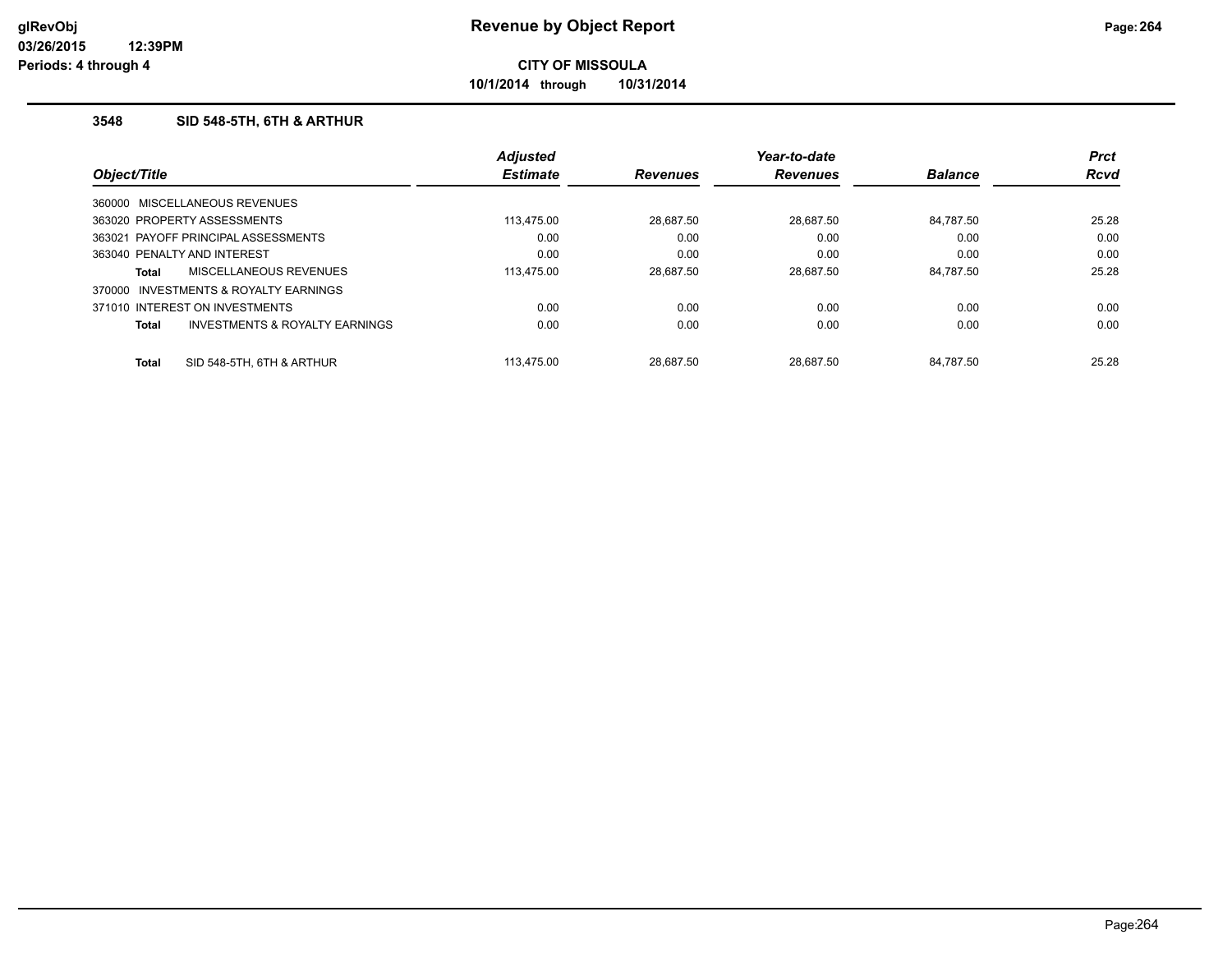**10/1/2014 through 10/31/2014**

## **4060 CAPITAL IMPROVEMENT PROGRAM FUND**

|                                                           | <b>Adjusted</b> |                 | Year-to-date    |           | <b>Prct</b> |
|-----------------------------------------------------------|-----------------|-----------------|-----------------|-----------|-------------|
| Object/Title                                              | <b>Estimate</b> | <b>Revenues</b> | <b>Revenues</b> | Balance   | Rcvd        |
| 330000 INTERGOVERNMENTAL REVENUES                         |                 |                 |                 |           |             |
| 331001 GRANTS                                             | 0.00            | 0.00            | 0.00            | 0.00      | 0.00        |
| 331002 COUNTY ASSISTANCE CIP PROJECTS                     | 0.00            | 0.00            | 0.00            | 0.00      | 0.00        |
| 331003 STATE HOME PROGRAM INCOME                          | 0.00            | 0.00            | 0.00            | 0.00      | 0.00        |
| 331004 CITY ASSESSMENTS                                   | 0.00            | 0.00            | 0.00            | 0.00      | 0.00        |
| 334040 GAS TAX APPORTIONMENT                              | 0.00            | 0.00            | 0.00            | 0.00      | 0.00        |
| 334061 IMPACT FEES-CLEARING ACCOUNT                       | 0.00            | 0.00            | 0.00            | 0.00      | 0.00        |
| 334120 TSEP GRANT                                         | 0.00            | 0.00            | 0.00            | 0.00      | 0.00        |
| 334121 DNRC GRANT                                         | 0.00            | 0.00            | 0.00            | 0.00      | 0.00        |
| 334123 MAQI FEDERAL ASSISTANCE                            | 0.00            | 0.00            | 0.00            | 0.00      | 0.00        |
| 334124 GRANTS-CIP                                         | 0.00            | 0.00            | 0.00            | 0.00      | 0.00        |
| 334125 FIRE FIGHTER GRANT                                 | 0.00            | 0.00            | 0.00            | 0.00      | 0.00        |
| 334126 DEVELOPER ASSESSMENTS                              | 0.00            | 0.00            | 0.00            | 0.00      | 0.00        |
| 334127 TONKIN TRAIL - FISH WILDLIFE PARKS                 | 0.00            | 0.00            | 0.00            | 0.00      | 0.00        |
| 334128 CDBG FIRE HYDRANT GRANT                            | 0.00            | 0.00            | 0.00            | 0.00      | 0.00        |
| 339000 PAYMENT IN LIEU OF TAXES                           | 0.00            | 0.00            | 0.00            | 0.00      | 0.00        |
| <b>INTERGOVERNMENTAL REVENUES</b><br><b>Total</b>         | 0.00            | 0.00            | 0.00            | 0.00      | 0.00        |
| 360000 MISCELLANEOUS REVENUES                             |                 |                 |                 |           |             |
| 360010 MISCELLANEOUS                                      | 0.00            | 0.00            | 0.00            | 0.00      | 0.00        |
| 360011 YOUTH COUNCIL FUNDS                                | 9,010.00        | 0.00            | 9,339.65        | $-329.65$ | 103.66      |
| 360012 SEWER GRANT REPAYMENTS                             | 0.00            | 0.00            | 0.00            | 0.00      | 0.00        |
| 360016 MRA SHARE OF CIVIC STADIUM PARKING                 | 0.00            | 0.00            | 0.00            | 0.00      | 0.00        |
| 362000 OTHER MISCELLANEOUS REVENUE                        | 0.00            | 0.00            | 0.00            | 0.00      | 0.00        |
| 365000 DONATIONS                                          | 0.00            | 0.00            | 0.00            | 0.00      | 0.00        |
| 365001 *** Title Not Found ***                            | 0.00            | 0.00            | 0.00            | 0.00      | 0.00        |
| 365030 WHITE PINE PARK DONATION-ZIP BEVERAGE              | 0.00            | 0.00            | 0.00            | 0.00      | 0.00        |
| MISCELLANEOUS REVENUES<br><b>Total</b>                    | 9,010.00        | 0.00            | 9,339.65        | $-329.65$ | 103.66      |
| 370000 INVESTMENTS & ROYALTY EARNINGS                     |                 |                 |                 |           |             |
| 371010 INTEREST ON INVESTMENTS                            | 0.00            | 0.00            | 0.00            | 0.00      | 0.00        |
| 371020 GAIN/LOSS IN MARKET VALUE OF INVESTMENTS           | 0.00            | 0.00            | 0.00            | 0.00      | 0.00        |
| <b>INVESTMENTS &amp; ROYALTY EARNINGS</b><br><b>Total</b> | 0.00            | 0.00            | 0.00            | 0.00      | 0.00        |
| 380000 OTHER FINANCING SOURCES                            |                 |                 |                 |           |             |
| 381000 LOAN PROCEEDS                                      | 0.00            | 0.00            | 0.00            | 0.00      | 0.00        |
| 381010 BOND PROCEEDS                                      | 0.00            | 0.00            | 0.00            | 0.00      | 0.00        |
| 381011 \$1,860,000 General Fund Obligation Bond           | 0.00            | 0.00            | 0.00            | 0.00      | 0.00        |
| 381012 \$680,000 FIRE GF DEBT                             | 0.00            | 0.00            | 0.00            | 0.00      | 0.00        |
| 381015 \$1,010,000 LIMITED TAX GO BONDS 2010C             | 0.00            | 0.00            | 0.00            | 0.00      | 0.00        |
| 381090 PROCEEDS FROM CAPITAL LEASE                        | 0.00            | 0.00            | 0.00            | 0.00      | 0.00        |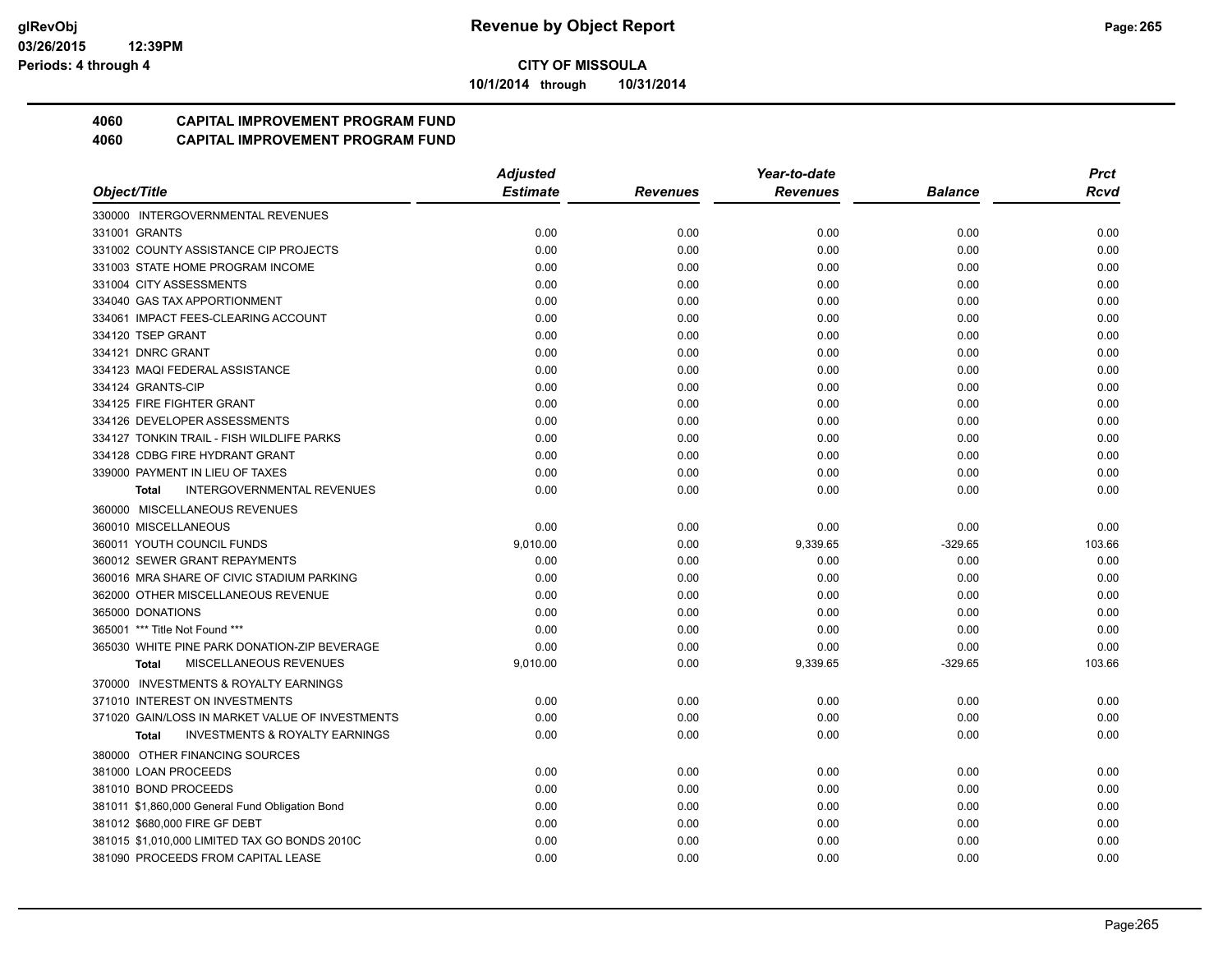**10/1/2014 through 10/31/2014**

## **4060 CAPITAL IMPROVEMENT PROGRAM FUND**

|                                            | <b>Adjusted</b> |                 | Year-to-date    |                | <b>Prct</b> |
|--------------------------------------------|-----------------|-----------------|-----------------|----------------|-------------|
| Object/Title                               | <b>Estimate</b> | <b>Revenues</b> | <b>Revenues</b> | <b>Balance</b> | <b>Rcvd</b> |
| 382010 SALE OF FIXED ASSETS                | 0.00            | 0.00            | 0.00            | 0.00           | 0.00        |
| 383009 TRANS FR TITLE I                    | 0.00            | 0.00            | 0.00            | 0.00           | 0.00        |
| 383010 TRANS FR CIP                        | 0.00            | 0.00            | 0.00            | 0.00           | 0.00        |
| 383014 TRANS FR MRA                        | 0.00            | 0.00            | 0.00            | 0.00           | 0.00        |
| 383015 TRANS FR MPC                        | 0.00            | 0.00            | 0.00            | 0.00           | 0.00        |
| 383017 TRANS FR BUILDING                   | 0.00            | 0.00            | 0.00            | 0.00           | 0.00        |
| 383020 TRANS FR CEMETERY CARE              | 0.00            | 0.00            | 0.00            | 0.00           | 0.00        |
| 383025 TRANS FR SEWER R & D                | 0.00            | 0.00            | 0.00            | 0.00           | 0.00        |
| 383029 TRANS FR GENERAL                    | 913,831.00      | 0.00            | 0.00            | 913,831.00     | 0.00        |
| 383041 TRANS FR CDBG                       | 0.00            | 0.00            | 0.00            | 0.00           | 0.00        |
| 383042 TRANSFERS FROM OTHER FUNDS          | 0.00            | 0.00            | 0.00            | 0.00           | 0.00        |
| 383043 TRANSFERS FROM IMPACT FEES          | 0.00            | 0.00            | 0.00            | 0.00           | 0.00        |
| 383044 TRANSFER FROM PYMT IN LIEU OF PARKS | 0.00            | 0.00            | 0.00            | 0.00           | 0.00        |
| 383045 TRANSFER FROM PARK ENTERPRISE       | 0.00            | 0.00            | 0.00            | 0.00           | 0.00        |
| OTHER FINANCING SOURCES<br>Total           | 913,831.00      | 0.00            | 0.00            | 913,831.00     | 0.00        |
| CAPITAL IMPROVEMENT PROGRAM FUND<br>Total  | 922,841.00      | 0.00            | 9,339.65        | 913,501.35     | 1.01        |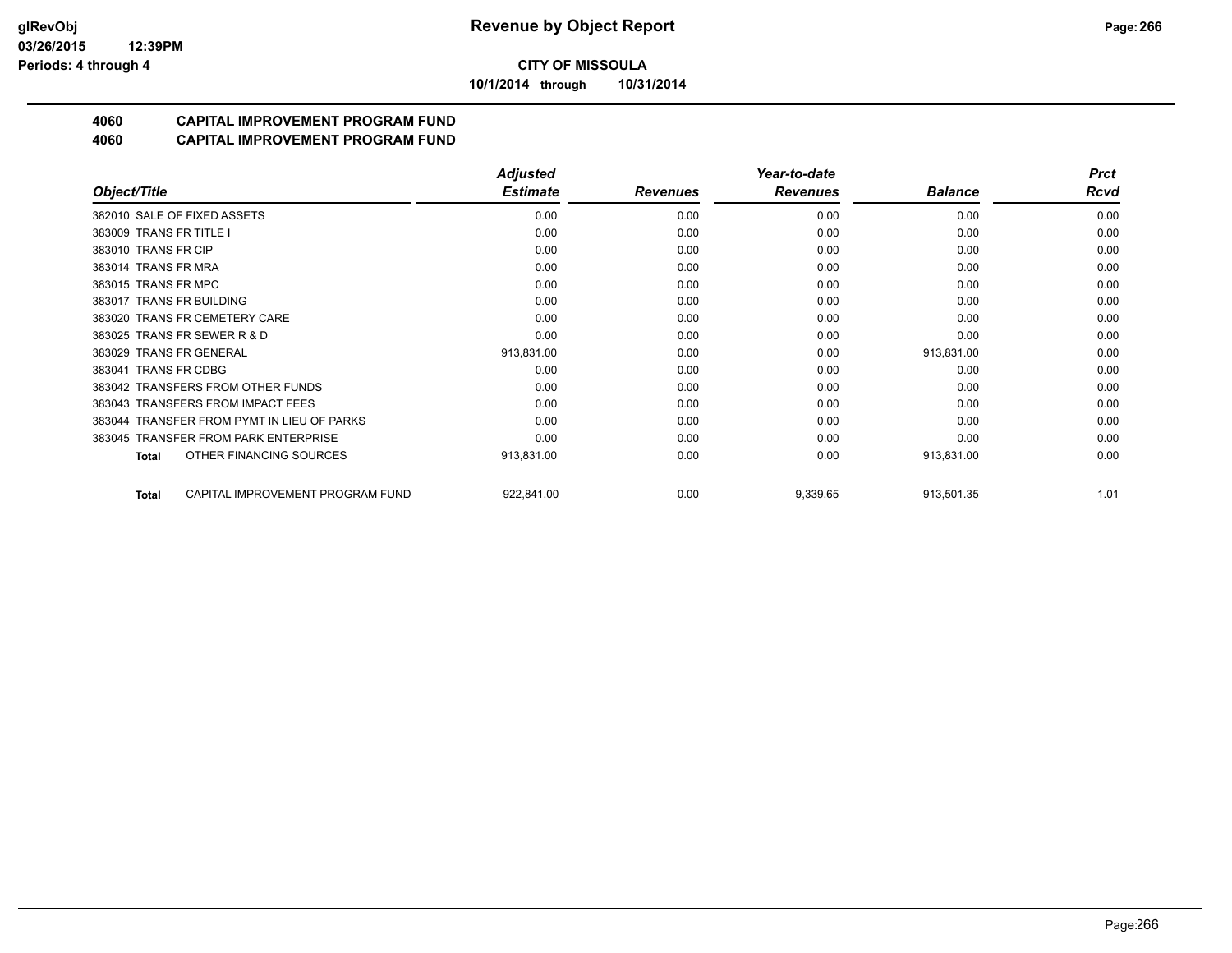**10/1/2014 through 10/31/2014**

| Object/Title                                       | <b>Adjusted</b> |                 | Year-to-date    |                | <b>Prct</b> |
|----------------------------------------------------|-----------------|-----------------|-----------------|----------------|-------------|
|                                                    | <b>Estimate</b> | <b>Revenues</b> | <b>Revenues</b> | <b>Balance</b> | <b>Rcvd</b> |
| 330000 INTERGOVERNMENTAL REVENUES                  |                 |                 |                 |                |             |
| 331001 GRANTS                                      | 0.00            | 0.00            | 0.00            | 0.00           | 0.00        |
| 331002 COUNTY ASSISTANCE CIP PROJECTS              | 0.00            | 0.00            | 0.00            | 0.00           | 0.00        |
| 331003 STATE HOME PROGRAM INCOME                   | 0.00            | 0.00            | 0.00            | 0.00           | 0.00        |
| 331004 CITY ASSESSMENTS                            | 0.00            | 0.00            | 0.00            | 0.00           | 0.00        |
| 334040 GAS TAX APPORTIONMENT                       | 0.00            | 0.00            | 0.00            | 0.00           | 0.00        |
| 334061 IMPACT FEES-CLEARING ACCOUNT                | 0.00            | 0.00            | 0.00            | 0.00           | 0.00        |
| 334120 TSEP GRANT                                  | 0.00            | 0.00            | 0.00            | 0.00           | 0.00        |
| 334121 DNRC GRANT                                  | 0.00            | 0.00            | 0.00            | 0.00           | 0.00        |
| 334123 MAQI FEDERAL ASSISTANCE                     | 0.00            | 0.00            | 0.00            | 0.00           | 0.00        |
| 334124 GRANTS-CIP                                  | 0.00            | 0.00            | 0.00            | 0.00           | 0.00        |
| 334125 FIRE FIGHTER GRANT                          | 0.00            | 0.00            | 0.00            | 0.00           | 0.00        |
| 334126 DEVELOPER ASSESSMENTS                       | 0.00            | 0.00            | 0.00            | 0.00           | 0.00        |
| 334127 TONKIN TRAIL - FISH WILDLIFE PARKS          | 0.00            | 0.00            | 0.00            | 0.00           | 0.00        |
| 334128 CDBG FIRE HYDRANT GRANT                     | 0.00            | 0.00            | 0.00            | 0.00           | 0.00        |
| 339000 PAYMENT IN LIEU OF TAXES                    | 0.00            | 0.00            | 0.00            | 0.00           | 0.00        |
| <b>INTERGOVERNMENTAL REVENUES</b><br><b>Total</b>  | 0.00            | 0.00            | 0.00            | 0.00           | 0.00        |
| 360000 MISCELLANEOUS REVENUES                      |                 |                 |                 |                |             |
| 360010 MISCELLANEOUS                               | 0.00            | 0.00            | 0.00            | 0.00           | 0.00        |
| 360011 YOUTH COUNCIL FUNDS                         | 9,010.00        | 0.00            | 9,339.65        | $-329.65$      | 103.66      |
| 360012 SEWER GRANT REPAYMENTS                      | 0.00            | 0.00            | 0.00            | 0.00           | 0.00        |
| 360016 MRA SHARE OF CIVIC STADIUM PARKING          | 0.00            | 0.00            | 0.00            | 0.00           | 0.00        |
| 362000 OTHER MISCELLANEOUS REVENUE                 | 0.00            | 0.00            | 0.00            | 0.00           | 0.00        |
| 365000 DONATIONS                                   | 0.00            | 0.00            | 0.00            | 0.00           | 0.00        |
| 365001 *** Title Not Found ***                     | 0.00            | 0.00            | 0.00            | 0.00           | 0.00        |
| 365030 WHITE PINE PARK DONATION-ZIP BEVERAGE       | 0.00            | 0.00            | 0.00            | 0.00           | 0.00        |
| <b>MISCELLANEOUS REVENUES</b><br><b>Total</b>      | 9,010.00        | 0.00            | 9,339.65        | $-329.65$      | 103.66      |
| 370000 INVESTMENTS & ROYALTY EARNINGS              |                 |                 |                 |                |             |
| 371010 INTEREST ON INVESTMENTS                     | 0.00            | 0.00            | 0.00            | 0.00           | 0.00        |
| 371020 GAIN/LOSS IN MARKET VALUE OF INVESTMENT     | 0.00            | 0.00            | 0.00            | 0.00           | 0.00        |
| <b>INVESTMENTS &amp; ROYALTY EARNINGS</b><br>Total | 0.00            | 0.00            | 0.00            | 0.00           | 0.00        |
| 380000 OTHER FINANCING SOURCES                     |                 |                 |                 |                |             |
| 381000 LOAN PROCEEDS                               | 0.00            | 0.00            | 0.00            | 0.00           | 0.00        |
| 381010 BOND PROCEEDS                               | 0.00            | 0.00            | 0.00            | 0.00           | 0.00        |
| 381011 \$1,860,000 General Fund Obligation Bond    | 0.00            | 0.00            | 0.00            | 0.00           | 0.00        |
| 381012 \$680,000 FIRE GF DEBT                      | 0.00            | 0.00            | 0.00            | 0.00           | 0.00        |
| 381015 \$1,010,000 LIMITED TAX GO BONDS 2010C      | 0.00            | 0.00            | 0.00            | 0.00           | 0.00        |
| 381090 PROCEEDS FROM CAPITAL LEASE                 | 0.00            | 0.00            | 0.00            | 0.00           | 0.00        |
| 382010 SALE OF FIXED ASSETS                        | 0.00            | 0.00            | 0.00            | 0.00           | 0.00        |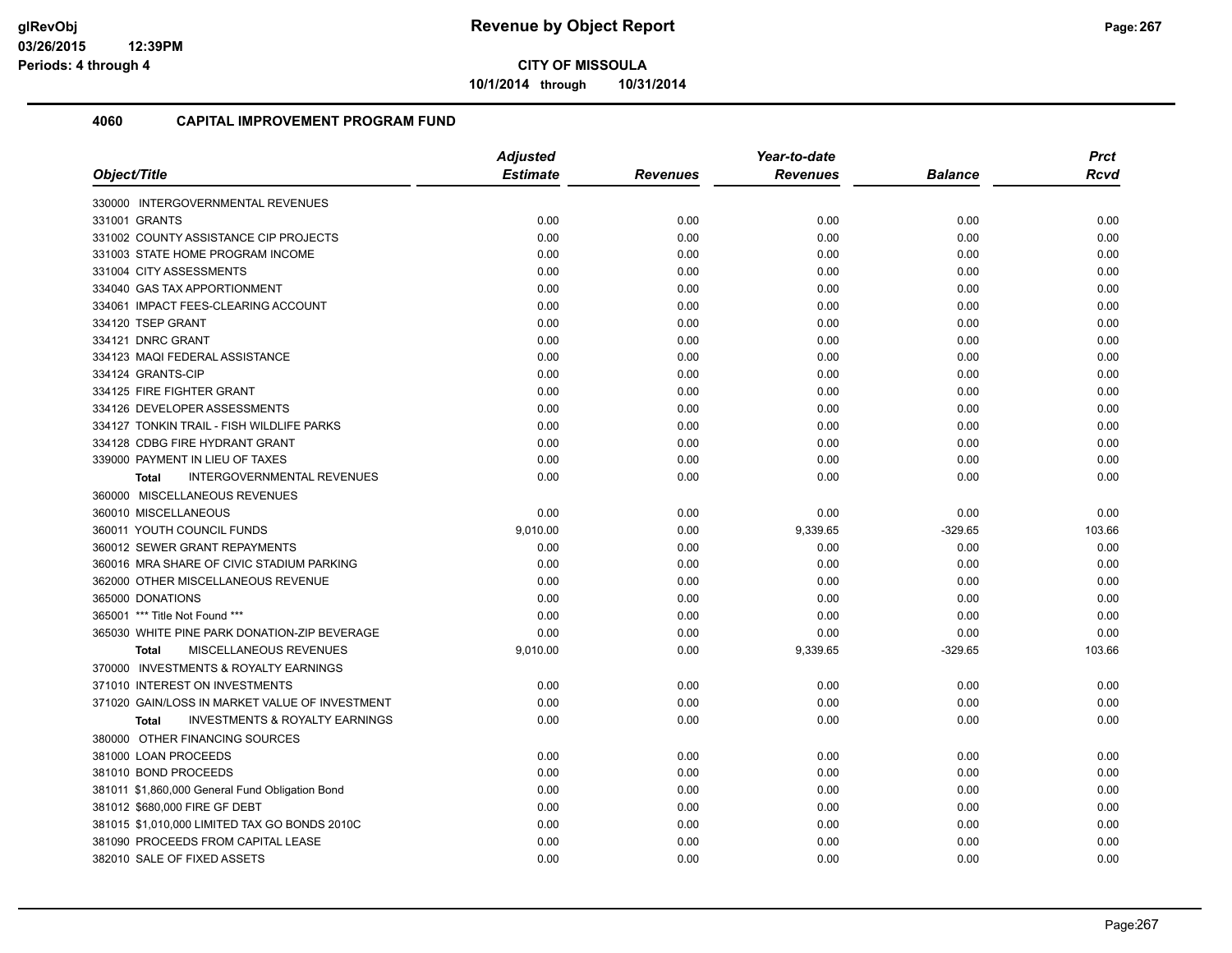**10/1/2014 through 10/31/2014**

| Object/Title                                     | <b>Adjusted</b><br><b>Estimate</b> | <b>Revenues</b> | Year-to-date<br><b>Revenues</b> | <b>Balance</b> | <b>Prct</b><br><b>Rcvd</b> |
|--------------------------------------------------|------------------------------------|-----------------|---------------------------------|----------------|----------------------------|
|                                                  |                                    |                 |                                 |                |                            |
| 383009 TRANS FR TITLE I                          | 0.00                               | 0.00            | 0.00                            | 0.00           | 0.00                       |
| 383010 TRANS FR CIP                              | 0.00                               | 0.00            | 0.00                            | 0.00           | 0.00                       |
| 383014 TRANS FR MRA                              | 0.00                               | 0.00            | 0.00                            | 0.00           | 0.00                       |
| 383015 TRANS FR MPC                              | 0.00                               | 0.00            | 0.00                            | 0.00           | 0.00                       |
| 383017 TRANS FR BUILDING                         | 0.00                               | 0.00            | 0.00                            | 0.00           | 0.00                       |
| 383020 TRANS FR CEMETERY CARE                    | 0.00                               | 0.00            | 0.00                            | 0.00           | 0.00                       |
| 383025 TRANS FR SEWER R & D                      | 0.00                               | 0.00            | 0.00                            | 0.00           | 0.00                       |
| 383029 TRANS FR GENERAL                          | 913,831.00                         | 0.00            | 0.00                            | 913,831.00     | 0.00                       |
| <b>TRANS FR CDBG</b><br>383041                   | 0.00                               | 0.00            | 0.00                            | 0.00           | 0.00                       |
| 383042 TRANSFERS FROM OTHER FUNDS                | 0.00                               | 0.00            | 0.00                            | 0.00           | 0.00                       |
| 383043 TRANSFERS FROM IMPACT FEES                | 0.00                               | 0.00            | 0.00                            | 0.00           | 0.00                       |
| 383044 TRANSFER FROM PYMT IN LIEU OF PARKS       | 0.00                               | 0.00            | 0.00                            | 0.00           | 0.00                       |
| 383045 TRANSFER FROM PARK ENTERPRISE             | 0.00                               | 0.00            | 0.00                            | 0.00           | 0.00                       |
| OTHER FINANCING SOURCES<br><b>Total</b>          | 913,831.00                         | 0.00            | 0.00                            | 913,831.00     | 0.00                       |
| CAPITAL IMPROVEMENT PROGRAM FUND<br><b>Total</b> | 922,841.00                         | 0.00            | 9,339.65                        | 913,501.35     | 1.01                       |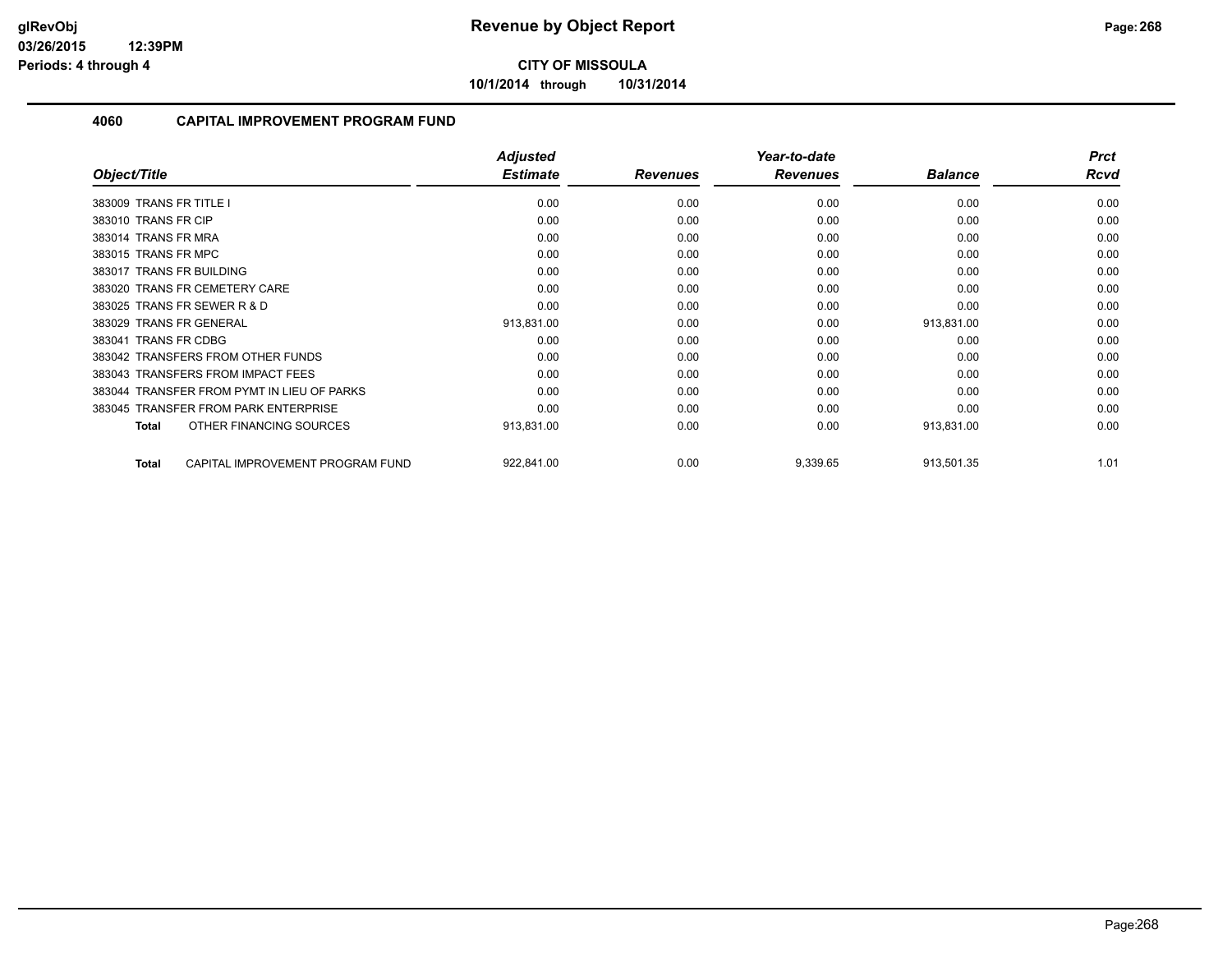**10/1/2014 through 10/31/2014**

# **4130 1997 G O BOND OPEN SPACE PURCHASE FUND**

## **4130 1997 G O BOND OPEN SPACE PURCHASE FUND**

|                                                           | <b>Adjusted</b> |                 | Year-to-date    |                | <b>Prct</b> |
|-----------------------------------------------------------|-----------------|-----------------|-----------------|----------------|-------------|
| Object/Title                                              | <b>Estimate</b> | <b>Revenues</b> | <b>Revenues</b> | <b>Balance</b> | <b>Rcvd</b> |
| 330000 INTERGOVERNMENTAL REVENUES                         |                 |                 |                 |                |             |
| 331156 CTEP GRANT - S HILLS TRAIL SYSTEM                  | 0.00            | 0.00            | 0.00            | 0.00           | 0.00        |
| 334014 MISSOULA COUNTY-GRANT CREEK TRAIL                  | 0.00            | 0.00            | 0.00            | 0.00           | 0.00        |
| <b>INTERGOVERNMENTAL REVENUES</b><br><b>Total</b>         | 0.00            | 0.00            | 0.00            | 0.00           | 0.00        |
| 340000 CHARGES FOR SERVICES                               |                 |                 |                 |                |             |
| 343065 BUILDING RENTALS                                   | 0.00            | 0.00            | 0.00            | 0.00           | 0.00        |
| <b>CHARGES FOR SERVICES</b><br><b>Total</b>               | 0.00            | 0.00            | 0.00            | 0.00           | 0.00        |
| 360000 MISCELLANEOUS REVENUES                             |                 |                 |                 |                |             |
| 360010 MISCELLANEOUS                                      | 0.00            | 0.00            | 0.00            | 0.00           | 0.00        |
| 365000 DONATIONS                                          | 0.00            | 0.00            | 0.00            | 0.00           | 0.00        |
| MISCELLANEOUS REVENUES<br><b>Total</b>                    | 0.00            | 0.00            | 0.00            | 0.00           | 0.00        |
| <b>INVESTMENTS &amp; ROYALTY EARNINGS</b><br>370000       |                 |                 |                 |                |             |
| 371010 INTEREST ON INVESTMENTS                            | 0.00            | 0.00            | 0.00            | 0.00           | 0.00        |
| 371020 GAIN/LOSS IN MARKET VALUE OF INVESTMENTS           | 0.00            | 0.00            | 0.00            | 0.00           | 0.00        |
| <b>INVESTMENTS &amp; ROYALTY EARNINGS</b><br><b>Total</b> | 0.00            | 0.00            | 0.00            | 0.00           | 0.00        |
| 380000 OTHER FINANCING SOURCES                            |                 |                 |                 |                |             |
| 382010 SALE OF FIXED ASSETS                               | 0.00            | 0.00            | 0.00            | 0.00           | 0.00        |
| 383000 OPERATING TRANSFERS                                | 0.00            | 0.00            | 0.00            | 0.00           | 0.00        |
| OTHER FINANCING SOURCES<br><b>Total</b>                   | 0.00            | 0.00            | 0.00            | 0.00           | 0.00        |
| 1997 G O BOND OPEN SPACE PURCHASE FU<br><b>Total</b>      | 0.00            | 0.00            | 0.00            | 0.00           | 0.00        |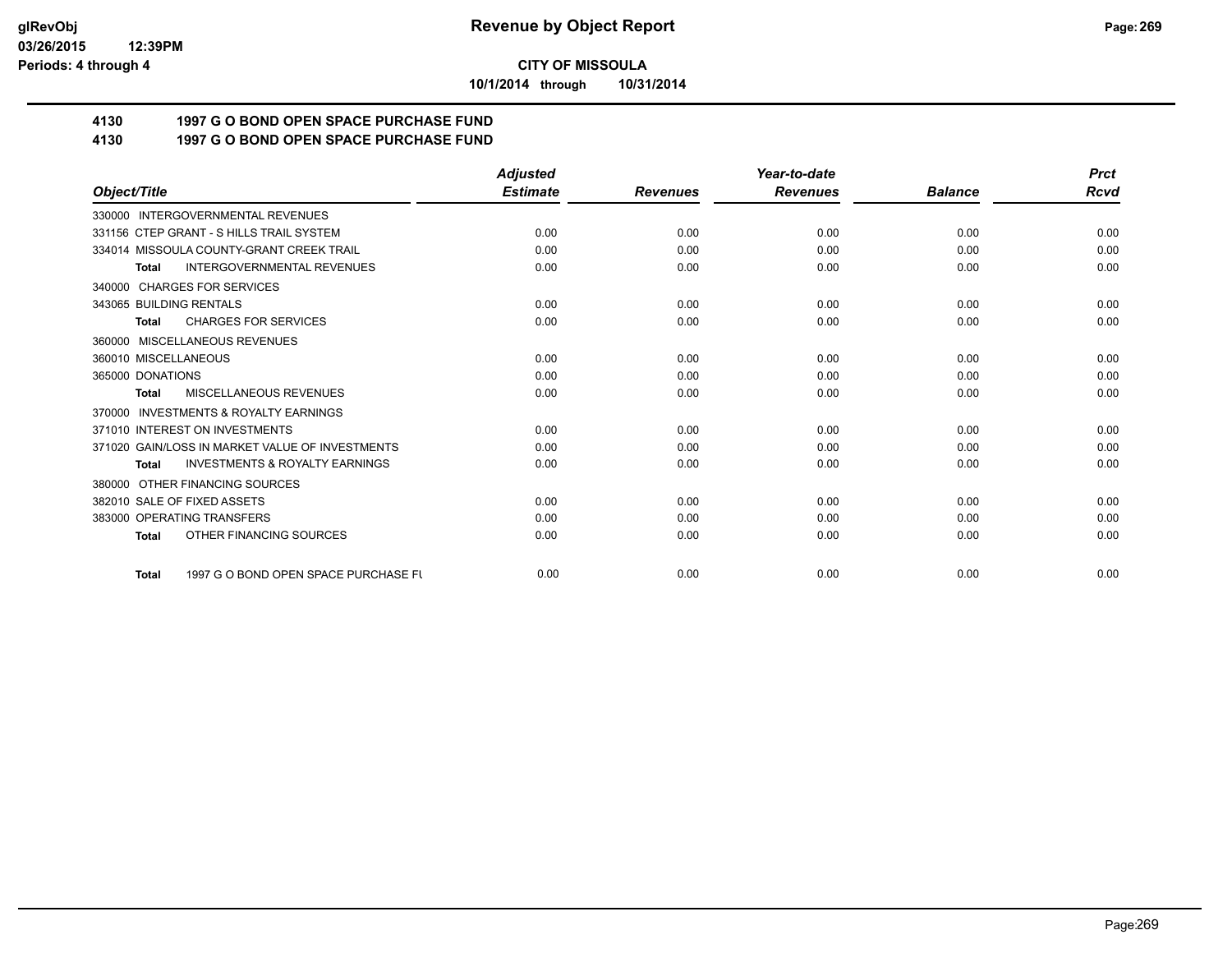**10/1/2014 through 10/31/2014**

## **4130 1997 G O BOND OPEN SPACE PURCHASE FUND**

|                                                           | <b>Adjusted</b> |                 | Year-to-date    |                | <b>Prct</b> |
|-----------------------------------------------------------|-----------------|-----------------|-----------------|----------------|-------------|
| Object/Title                                              | <b>Estimate</b> | <b>Revenues</b> | <b>Revenues</b> | <b>Balance</b> | <b>Rcvd</b> |
| 330000 INTERGOVERNMENTAL REVENUES                         |                 |                 |                 |                |             |
| 331156 CTEP GRANT - S HILLS TRAIL SYSTEM                  | 0.00            | 0.00            | 0.00            | 0.00           | 0.00        |
| 334014 MISSOULA COUNTY-GRANT CREEK TRAIL                  | 0.00            | 0.00            | 0.00            | 0.00           | 0.00        |
| <b>INTERGOVERNMENTAL REVENUES</b><br><b>Total</b>         | 0.00            | 0.00            | 0.00            | 0.00           | 0.00        |
| 340000 CHARGES FOR SERVICES                               |                 |                 |                 |                |             |
| 343065 BUILDING RENTALS                                   | 0.00            | 0.00            | 0.00            | 0.00           | 0.00        |
| <b>CHARGES FOR SERVICES</b><br><b>Total</b>               | 0.00            | 0.00            | 0.00            | 0.00           | 0.00        |
| 360000 MISCELLANEOUS REVENUES                             |                 |                 |                 |                |             |
| 360010 MISCELLANEOUS                                      | 0.00            | 0.00            | 0.00            | 0.00           | 0.00        |
| 365000 DONATIONS                                          | 0.00            | 0.00            | 0.00            | 0.00           | 0.00        |
| MISCELLANEOUS REVENUES<br><b>Total</b>                    | 0.00            | 0.00            | 0.00            | 0.00           | 0.00        |
| INVESTMENTS & ROYALTY EARNINGS<br>370000                  |                 |                 |                 |                |             |
| 371010 INTEREST ON INVESTMENTS                            | 0.00            | 0.00            | 0.00            | 0.00           | 0.00        |
| 371020 GAIN/LOSS IN MARKET VALUE OF INVESTMENT            | 0.00            | 0.00            | 0.00            | 0.00           | 0.00        |
| <b>INVESTMENTS &amp; ROYALTY EARNINGS</b><br><b>Total</b> | 0.00            | 0.00            | 0.00            | 0.00           | 0.00        |
| 380000 OTHER FINANCING SOURCES                            |                 |                 |                 |                |             |
| 382010 SALE OF FIXED ASSETS                               | 0.00            | 0.00            | 0.00            | 0.00           | 0.00        |
| 383000 OPERATING TRANSFERS                                | 0.00            | 0.00            | 0.00            | 0.00           | 0.00        |
| OTHER FINANCING SOURCES<br><b>Total</b>                   | 0.00            | 0.00            | 0.00            | 0.00           | 0.00        |
| 1997 G O BOND OPEN SPACE PURCHASE F<br><b>Total</b>       | 0.00            | 0.00            | 0.00            | 0.00           | 0.00        |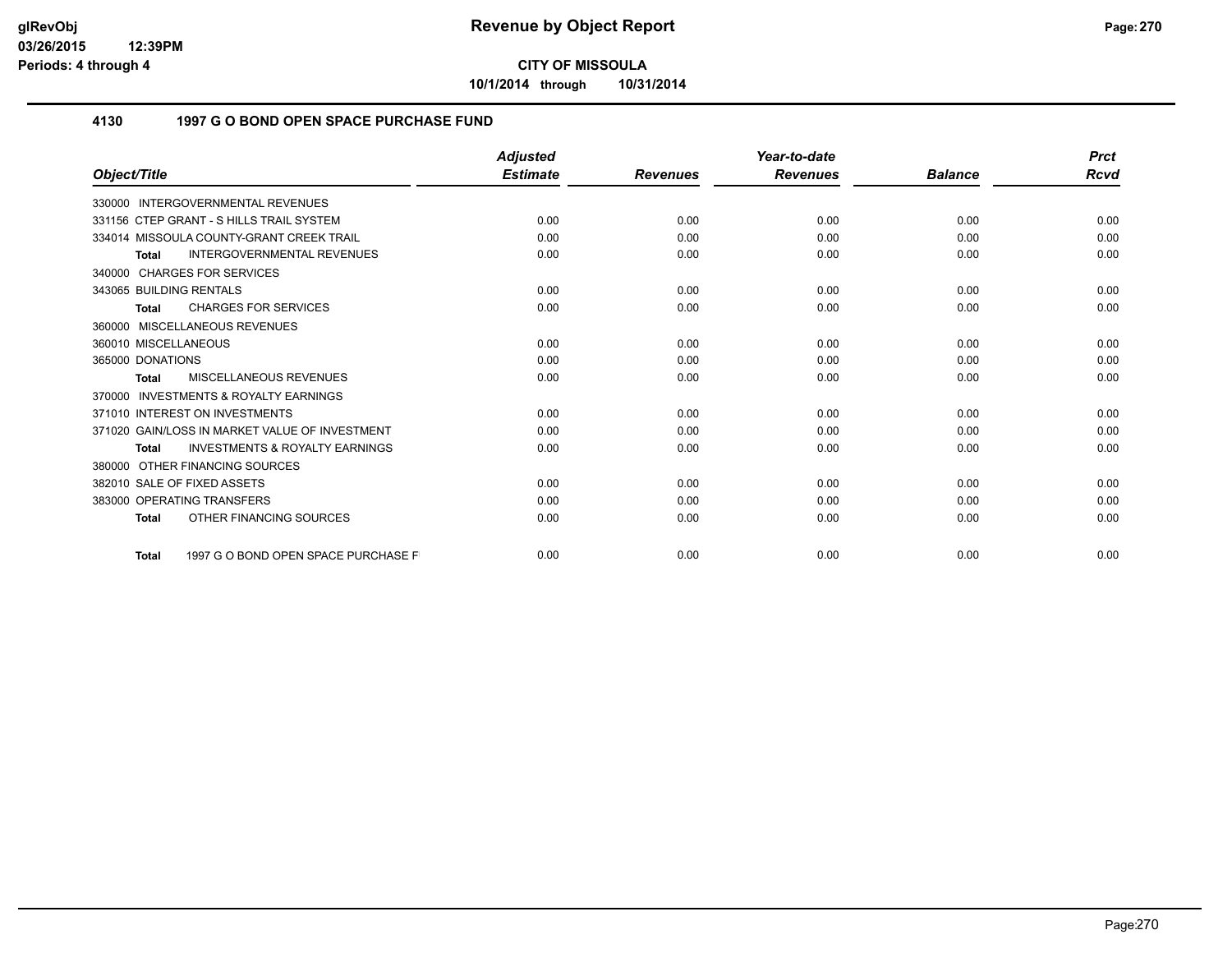**10/1/2014 through 10/31/2014**

#### **4196 NEW FIRE STATION GO BOND**

#### **4196 NEW FIRE STATION GO BOND**

|                                                    | <b>Adjusted</b> |                 | Year-to-date    |                | <b>Prct</b> |
|----------------------------------------------------|-----------------|-----------------|-----------------|----------------|-------------|
| Object/Title                                       | <b>Estimate</b> | <b>Revenues</b> | <b>Revenues</b> | <b>Balance</b> | <b>Rcvd</b> |
| 360000 MISCELLANEOUS REVENUES                      |                 |                 |                 |                |             |
| 365023 NORTHWESTERN ENERGY GRANT                   | 0.00            | 0.00            | 0.00            | 0.00           | 0.00        |
| MISCELLANEOUS REVENUES<br>Total                    | 0.00            | 0.00            | 0.00            | 0.00           | 0.00        |
| 370000 INVESTMENTS & ROYALTY EARNINGS              |                 |                 |                 |                |             |
| 371010 INTEREST ON INVESTMENTS                     | 0.00            | 0.00            | 0.00            | 0.00           | 0.00        |
| 371020 GAIN/LOSS IN MARKET VALUE OF INVESTMENTS    | 0.00            | 0.00            | 0.00            | 0.00           | 0.00        |
| <b>INVESTMENTS &amp; ROYALTY EARNINGS</b><br>Total | 0.00            | 0.00            | 0.00            | 0.00           | 0.00        |
| 380000 OTHER FINANCING SOURCES                     |                 |                 |                 |                |             |
| 381010 BOND PROCEEDS                               | 0.00            | 0.00            | 0.00            | 0.00           | 0.00        |
| 383000 OPERATING TRANSFERS                         | 0.00            | 0.00            | 0.00            | 0.00           | 0.00        |
| OTHER FINANCING SOURCES<br>Total                   | 0.00            | 0.00            | 0.00            | 0.00           | 0.00        |
| NEW FIRE STATION GO BOND<br>Total                  | 0.00            | 0.00            | 0.00            | 0.00           | 0.00        |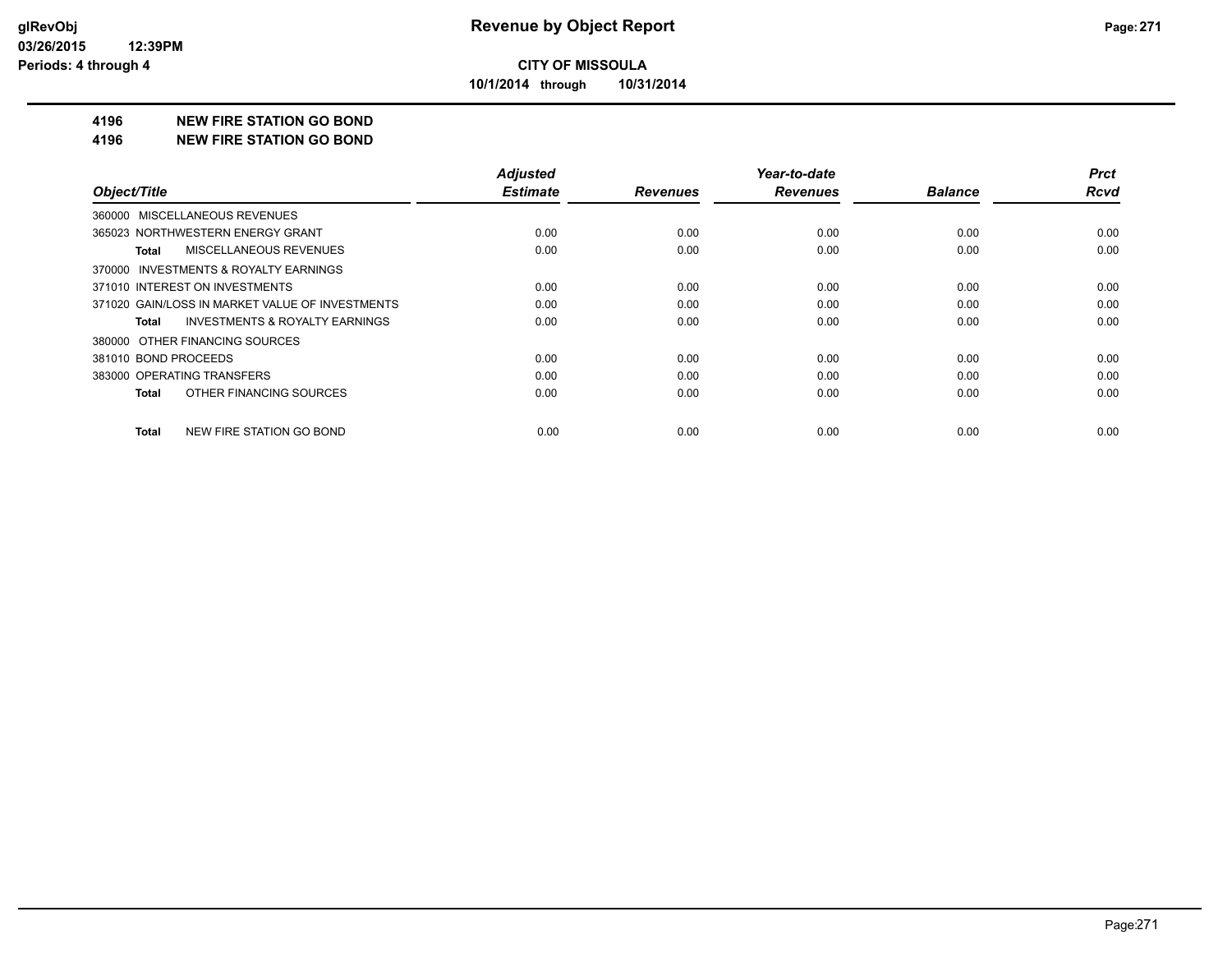**10/1/2014 through 10/31/2014**

### **4196 NEW FIRE STATION GO BOND**

| Object/Title                                              | <b>Adjusted</b><br><b>Estimate</b> | <b>Revenues</b> | Year-to-date<br><b>Revenues</b> | <b>Balance</b> | <b>Prct</b><br>Rcvd |
|-----------------------------------------------------------|------------------------------------|-----------------|---------------------------------|----------------|---------------------|
|                                                           |                                    |                 |                                 |                |                     |
| 360000 MISCELLANEOUS REVENUES                             |                                    |                 |                                 |                |                     |
| 365023 NORTHWESTERN ENERGY GRANT                          | 0.00                               | 0.00            | 0.00                            | 0.00           | 0.00                |
| MISCELLANEOUS REVENUES<br><b>Total</b>                    | 0.00                               | 0.00            | 0.00                            | 0.00           | 0.00                |
| 370000 INVESTMENTS & ROYALTY EARNINGS                     |                                    |                 |                                 |                |                     |
| 371010 INTEREST ON INVESTMENTS                            | 0.00                               | 0.00            | 0.00                            | 0.00           | 0.00                |
| 371020 GAIN/LOSS IN MARKET VALUE OF INVESTMENT            | 0.00                               | 0.00            | 0.00                            | 0.00           | 0.00                |
| <b>INVESTMENTS &amp; ROYALTY EARNINGS</b><br><b>Total</b> | 0.00                               | 0.00            | 0.00                            | 0.00           | 0.00                |
| 380000 OTHER FINANCING SOURCES                            |                                    |                 |                                 |                |                     |
| 381010 BOND PROCEEDS                                      | 0.00                               | 0.00            | 0.00                            | 0.00           | 0.00                |
| 383000 OPERATING TRANSFERS                                | 0.00                               | 0.00            | 0.00                            | 0.00           | 0.00                |
| OTHER FINANCING SOURCES<br><b>Total</b>                   | 0.00                               | 0.00            | 0.00                            | 0.00           | 0.00                |
| NEW FIRE STATION GO BOND<br><b>Total</b>                  | 0.00                               | 0.00            | 0.00                            | 0.00           | 0.00                |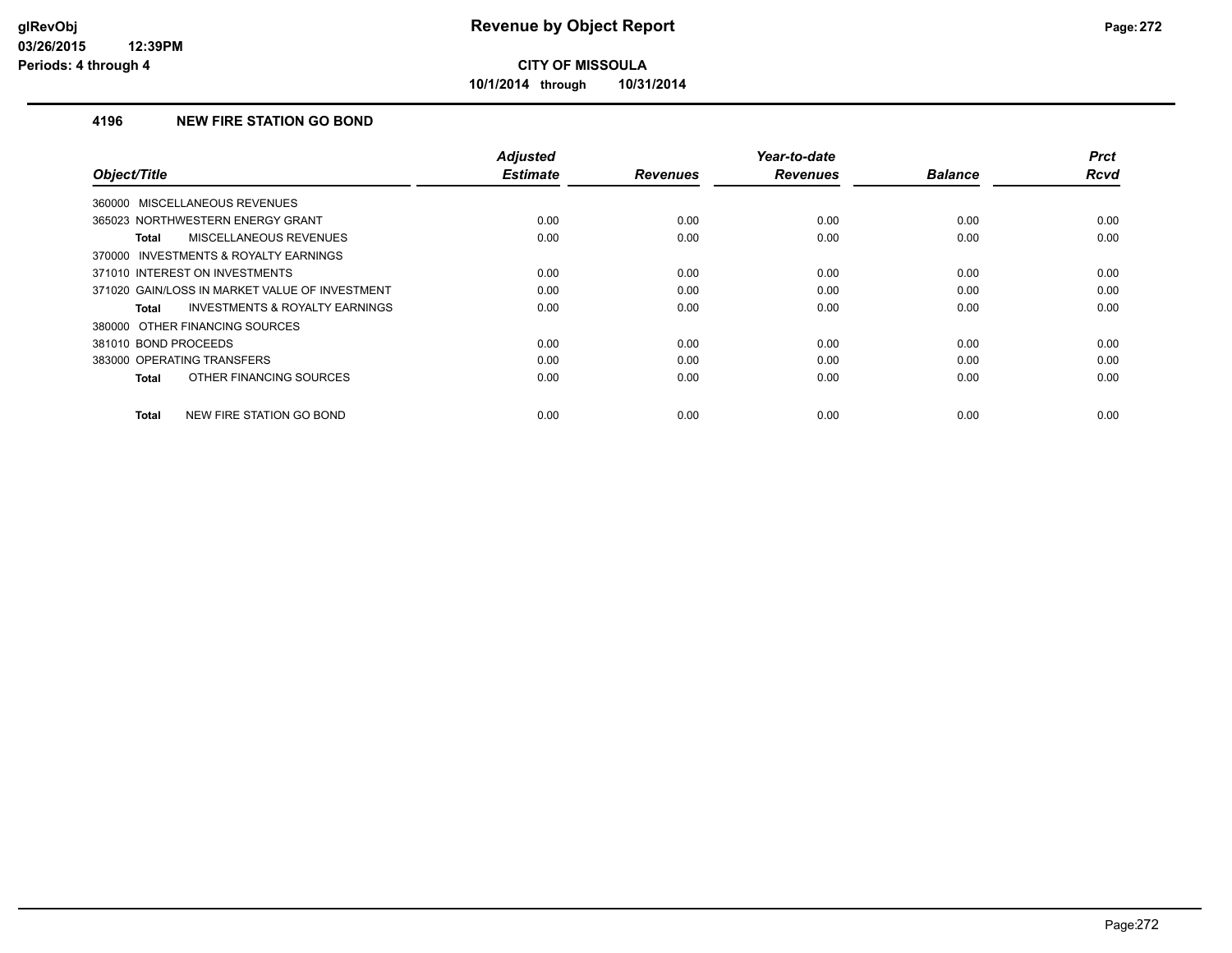**CITY OF MISSOULA 10/1/2014 through 10/31/2014**

# **4450 S/C CONSTRUCTION FUND FOR FY06**

**4450 S/C CONSTRUCTION FUND FOR FY06**

|                                                 | <b>Adjusted</b> |                 | Year-to-date    |                | <b>Prct</b> |
|-------------------------------------------------|-----------------|-----------------|-----------------|----------------|-------------|
| Object/Title                                    | <b>Estimate</b> | <b>Revenues</b> | <b>Revenues</b> | <b>Balance</b> | Rcvd        |
| 370000 INVESTMENTS & ROYALTY EARNINGS           |                 |                 |                 |                |             |
| 371010 INTEREST ON INVESTMENTS                  | 0.00            | 0.00            | 0.00            | 0.00           | 0.00        |
| 371020 GAIN/LOSS IN MARKET VALUE OF INVESTMENTS | 0.00            | 0.00            | 0.00            | 0.00           | 0.00        |
| INVESTMENTS & ROYALTY EARNINGS<br><b>Total</b>  | 0.00            | 0.00            | 0.00            | 0.00           | 0.00        |
|                                                 |                 |                 |                 |                |             |
| S/C CONSTRUCTION FUND FOR FY06<br>Total         | 0.00            | 0.00            | 0.00            | 0.00           | 0.00        |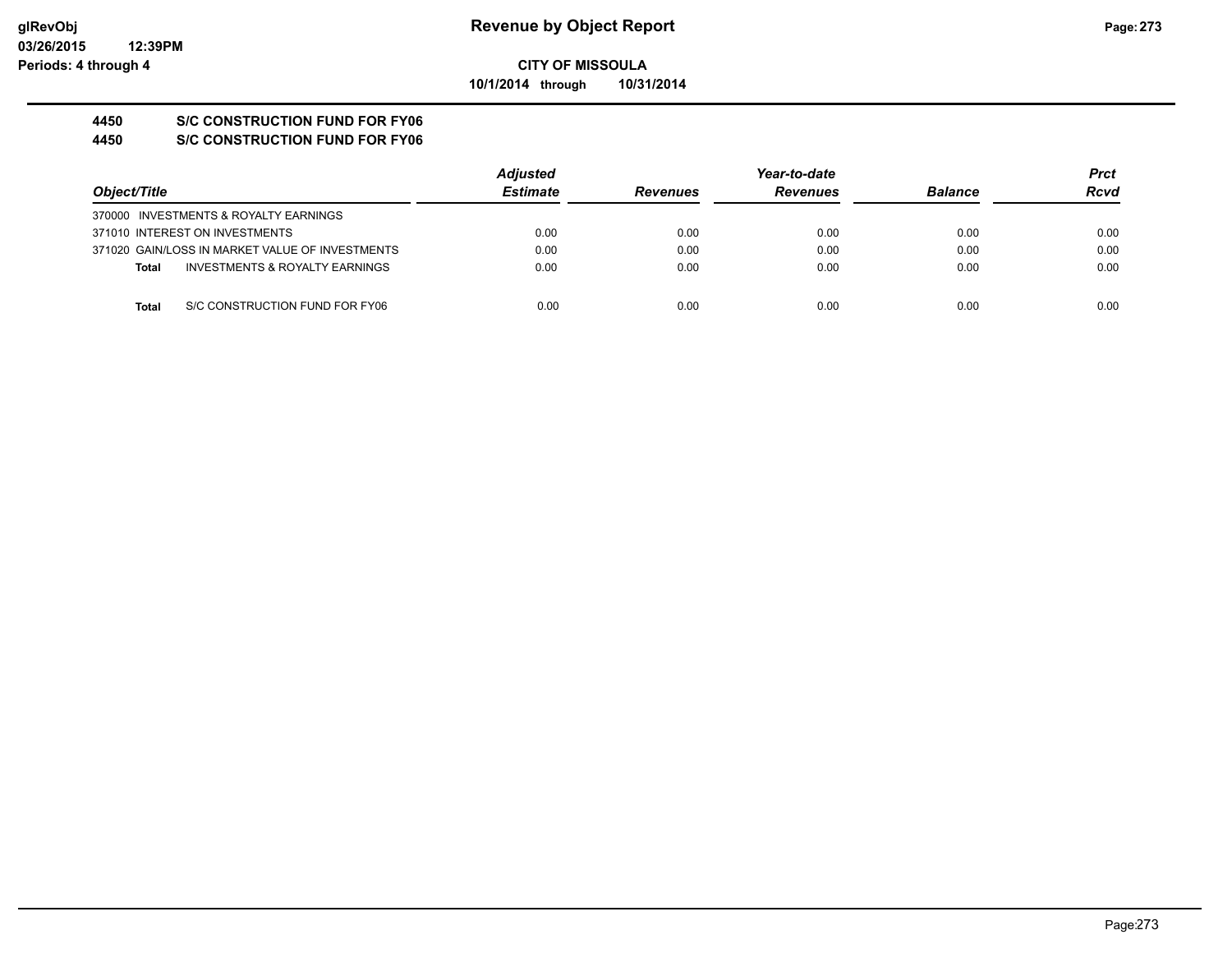**10/1/2014 through 10/31/2014**

## **4450 S/C CONSTRUCTION FUND FOR FY06**

| Object/Title |                                                | <b>Adiusted</b><br><b>Estimate</b> | <b>Revenues</b> | Year-to-date<br><b>Revenues</b> | <b>Balance</b> | <b>Prct</b><br><b>Rcvd</b> |
|--------------|------------------------------------------------|------------------------------------|-----------------|---------------------------------|----------------|----------------------------|
|              | 370000 INVESTMENTS & ROYALTY EARNINGS          |                                    |                 |                                 |                |                            |
|              | 371010 INTEREST ON INVESTMENTS                 | 0.00                               | 0.00            | 0.00                            | 0.00           | 0.00                       |
|              | 371020 GAIN/LOSS IN MARKET VALUE OF INVESTMENT | 0.00                               | 0.00            | 0.00                            | 0.00           | 0.00                       |
| <b>Total</b> | INVESTMENTS & ROYALTY EARNINGS                 | 0.00                               | 0.00            | 0.00                            | 0.00           | 0.00                       |
|              |                                                |                                    |                 |                                 |                |                            |
| Total        | S/C CONSTRUCTION FUND FOR FY06                 | 0.00                               | 0.00            | 0.00                            | 0.00           | 0.00                       |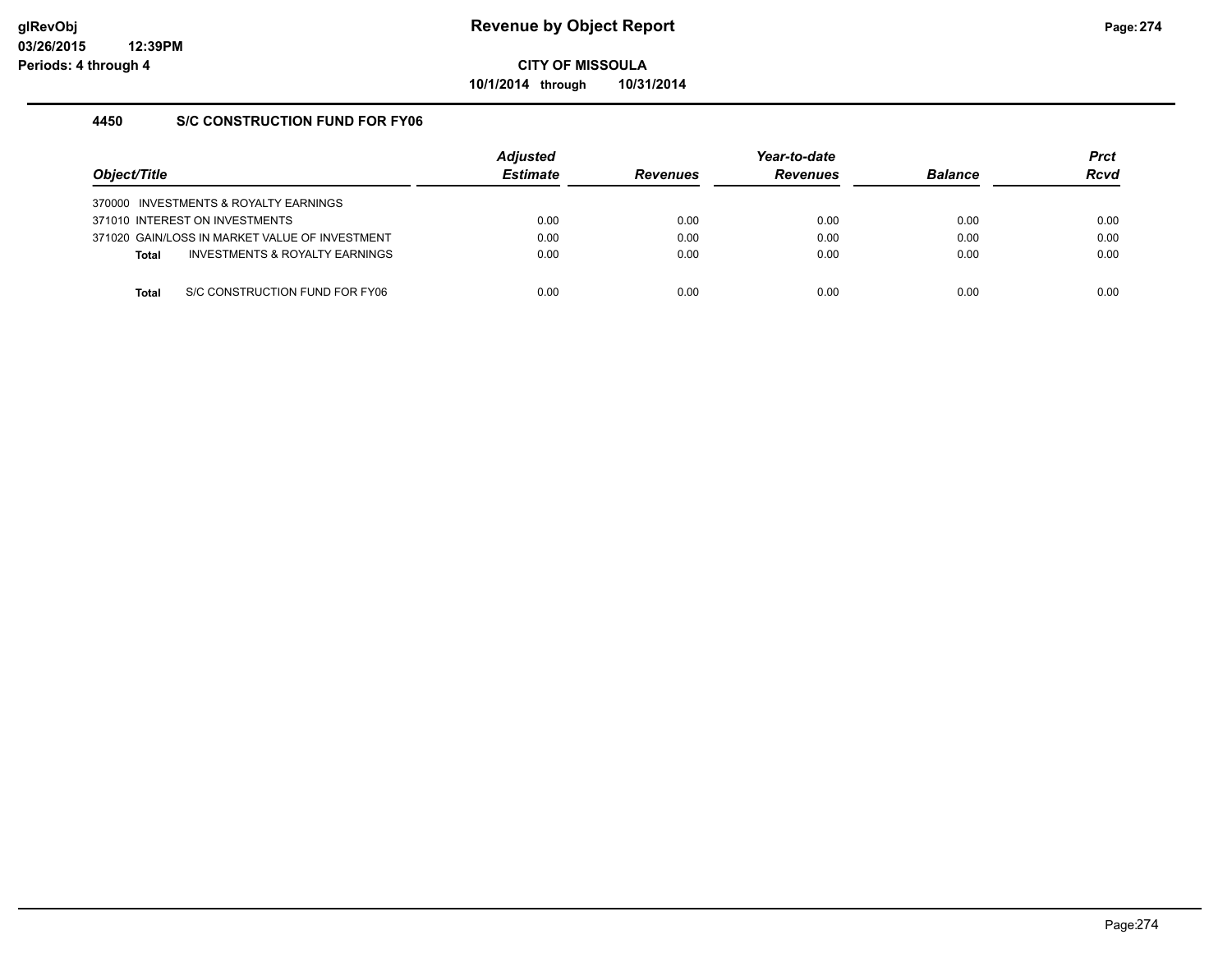**10/1/2014 through 10/31/2014**

## **4451 FY07 S/C BOND FUND**

**4451 FY07 S/C BOND FUND**

|                                                    | <b>Adjusted</b> |                 | Year-to-date    |                | <b>Prct</b> |
|----------------------------------------------------|-----------------|-----------------|-----------------|----------------|-------------|
| Object/Title                                       | <b>Estimate</b> | <b>Revenues</b> | <b>Revenues</b> | <b>Balance</b> | <b>Rcvd</b> |
| 360000 MISCELLANEOUS REVENUES                      |                 |                 |                 |                |             |
| 360010 MISCELLANEOUS                               | 0.00            | 0.00            | 0.00            | 0.00           | 0.00        |
| MISCELLANEOUS REVENUES<br>Total                    | 0.00            | 0.00            | 0.00            | 0.00           | 0.00        |
| 370000 INVESTMENTS & ROYALTY EARNINGS              |                 |                 |                 |                |             |
| 371010 INTEREST ON INVESTMENTS                     | 0.00            | 0.00            | 0.00            | 0.00           | 0.00        |
| 371020 GAIN/LOSS IN MARKET VALUE OF INVESTMENTS    | 0.00            | 0.00            | 0.00            | 0.00           | 0.00        |
| <b>INVESTMENTS &amp; ROYALTY EARNINGS</b><br>Total | 0.00            | 0.00            | 0.00            | 0.00           | 0.00        |
| 380000 OTHER FINANCING SOURCES                     |                 |                 |                 |                |             |
| 381030 SID BONDS PROCEEDS                          | 0.00            | 0.00            | 0.00            | 0.00           | 0.00        |
| OTHER FINANCING SOURCES<br>Total                   | 0.00            | 0.00            | 0.00            | 0.00           | 0.00        |
| FY07 S/C BOND FUND<br><b>Total</b>                 | 0.00            | 0.00            | 0.00            | 0.00           | 0.00        |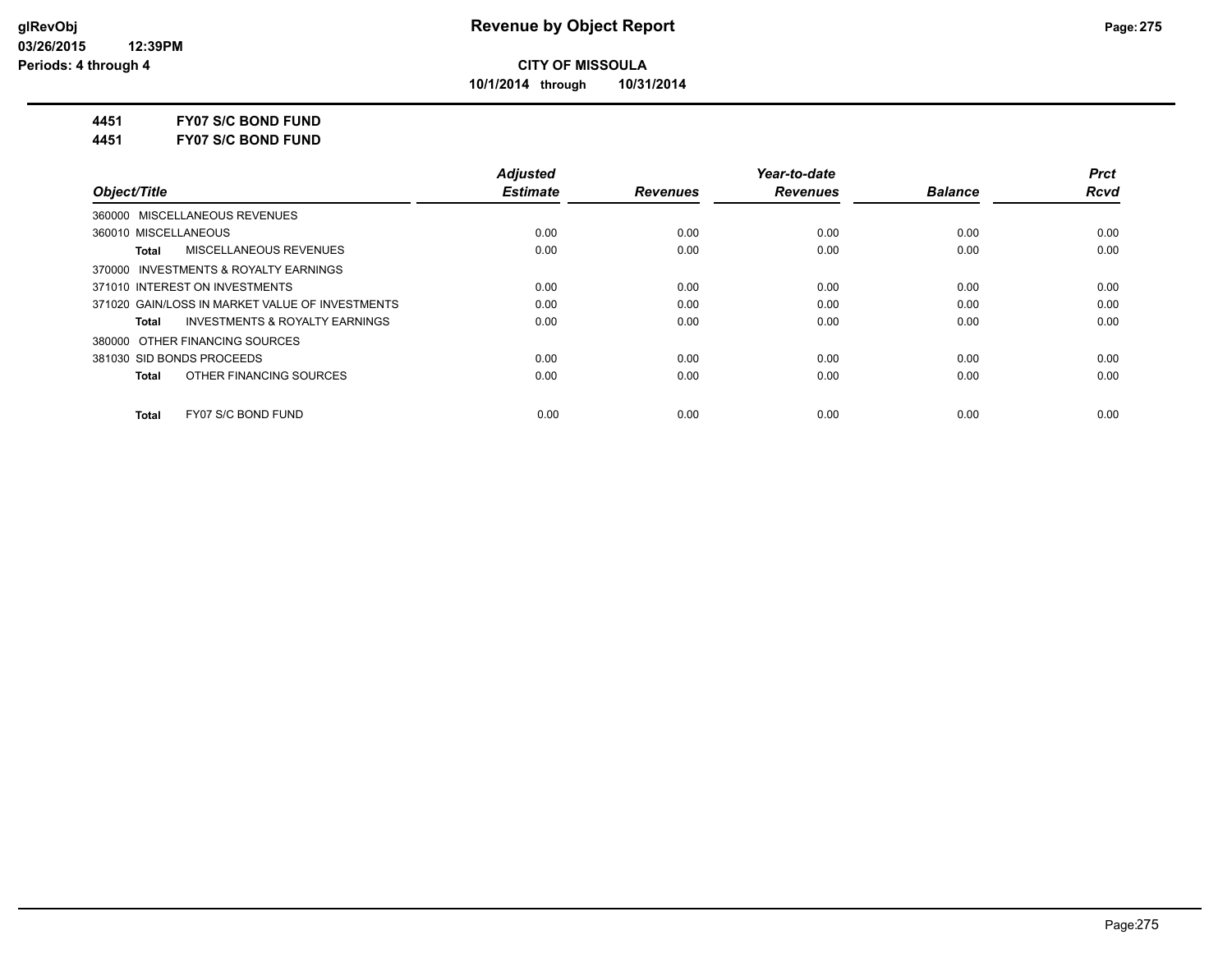**10/1/2014 through 10/31/2014**

#### **4451 FY07 S/C BOND FUND**

|                                                | <b>Adjusted</b> |                 | Year-to-date    |                | <b>Prct</b> |
|------------------------------------------------|-----------------|-----------------|-----------------|----------------|-------------|
| Object/Title                                   | <b>Estimate</b> | <b>Revenues</b> | <b>Revenues</b> | <b>Balance</b> | Rcvd        |
| 360000 MISCELLANEOUS REVENUES                  |                 |                 |                 |                |             |
| 360010 MISCELLANEOUS                           | 0.00            | 0.00            | 0.00            | 0.00           | 0.00        |
| MISCELLANEOUS REVENUES<br>Total                | 0.00            | 0.00            | 0.00            | 0.00           | 0.00        |
| 370000 INVESTMENTS & ROYALTY EARNINGS          |                 |                 |                 |                |             |
| 371010 INTEREST ON INVESTMENTS                 | 0.00            | 0.00            | 0.00            | 0.00           | 0.00        |
| 371020 GAIN/LOSS IN MARKET VALUE OF INVESTMENT | 0.00            | 0.00            | 0.00            | 0.00           | 0.00        |
| INVESTMENTS & ROYALTY EARNINGS<br>Total        | 0.00            | 0.00            | 0.00            | 0.00           | 0.00        |
| 380000 OTHER FINANCING SOURCES                 |                 |                 |                 |                |             |
| 381030 SID BONDS PROCEEDS                      | 0.00            | 0.00            | 0.00            | 0.00           | 0.00        |
| OTHER FINANCING SOURCES<br><b>Total</b>        | 0.00            | 0.00            | 0.00            | 0.00           | 0.00        |
| FY07 S/C BOND FUND<br><b>Total</b>             | 0.00            | 0.00            | 0.00            | 0.00           | 0.00        |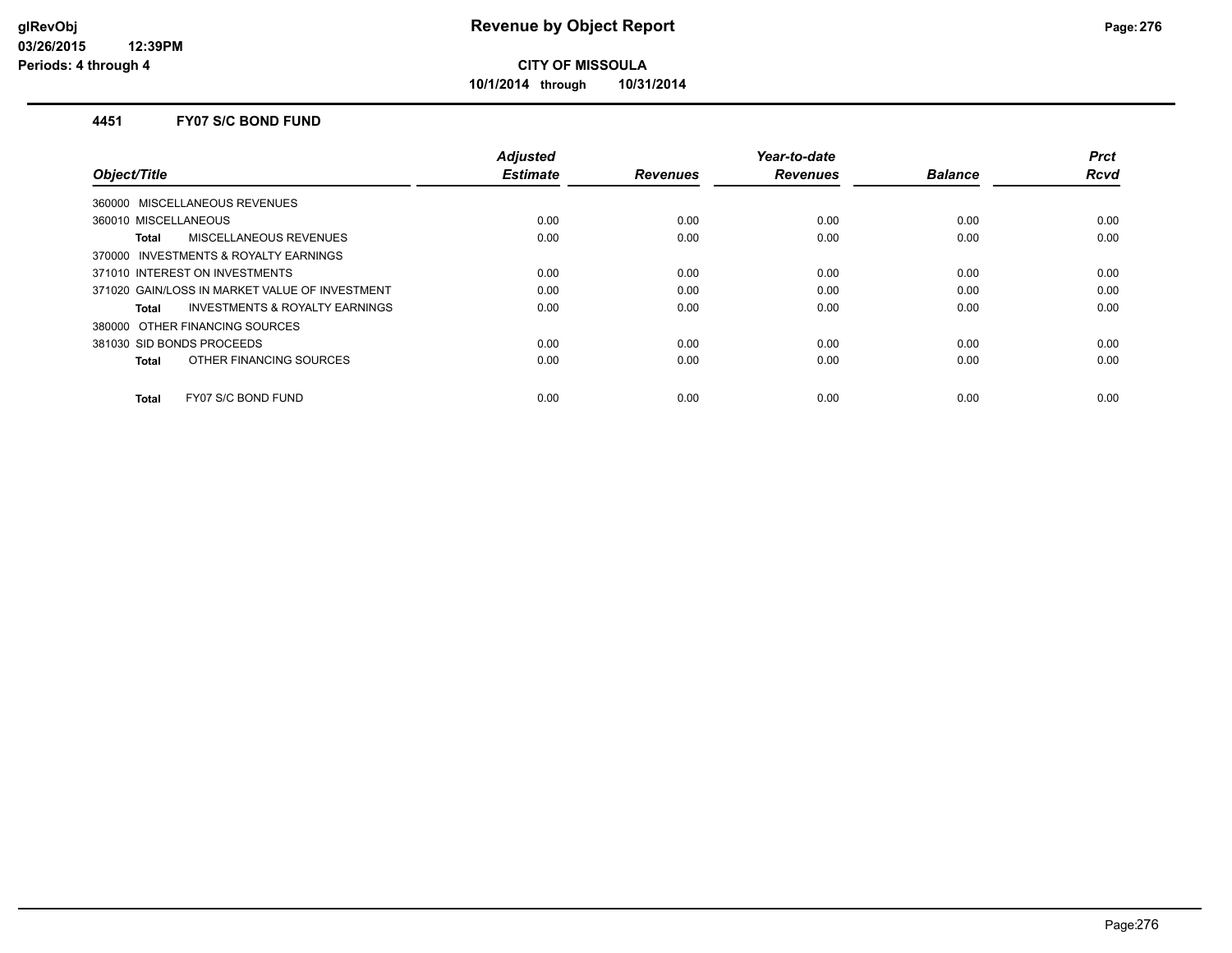**10/1/2014 through 10/31/2014**

## **4452 S/C CONSTRUCTION FUND FOR FY 08 BOND SAL**

**4452 S/C CONSTRUCTION FUND FOR FY 08 BOND SAL**

|                                                           | <b>Adjusted</b> |                 | Year-to-date    |                | <b>Prct</b> |
|-----------------------------------------------------------|-----------------|-----------------|-----------------|----------------|-------------|
| Object/Title                                              | <b>Estimate</b> | <b>Revenues</b> | <b>Revenues</b> | <b>Balance</b> | <b>Rcvd</b> |
| 360000 MISCELLANEOUS REVENUES                             |                 |                 |                 |                |             |
| 360010 MISCELLANEOUS                                      | 0.00            | 0.00            | 0.00            | 0.00           | 0.00        |
| 362000 OTHER MISCELLANEOUS REVENUE                        | 0.00            | 0.00            | 0.00            | 0.00           | 0.00        |
| MISCELLANEOUS REVENUES<br>Total                           | 0.00            | 0.00            | 0.00            | 0.00           | 0.00        |
| INVESTMENTS & ROYALTY EARNINGS<br>370000                  |                 |                 |                 |                |             |
| 371010 INTEREST ON INVESTMENTS                            | 0.00            | 0.00            | 0.00            | 0.00           | 0.00        |
| 371020 GAIN/LOSS IN MARKET VALUE OF INVESTMENTS           | 0.00            | 0.00            | 0.00            | 0.00           | 0.00        |
| <b>INVESTMENTS &amp; ROYALTY EARNINGS</b><br><b>Total</b> | 0.00            | 0.00            | 0.00            | 0.00           | 0.00        |
| OTHER FINANCING SOURCES<br>380000                         |                 |                 |                 |                |             |
| 381000 LOAN PROCEEDS                                      | 0.00            | 0.00            | 0.00            | 0.00           | 0.00        |
| 383042 TRANSFERS FROM OTHER FUNDS                         | 0.00            | 0.00            | 0.00            | 0.00           | 0.00        |
| OTHER FINANCING SOURCES<br>Total                          | 0.00            | 0.00            | 0.00            | 0.00           | 0.00        |
| S/C CONSTRUCTION FUND FOR FY 08 BOND<br><b>Total</b>      | 0.00            | 0.00            | 0.00            | 0.00           | 0.00        |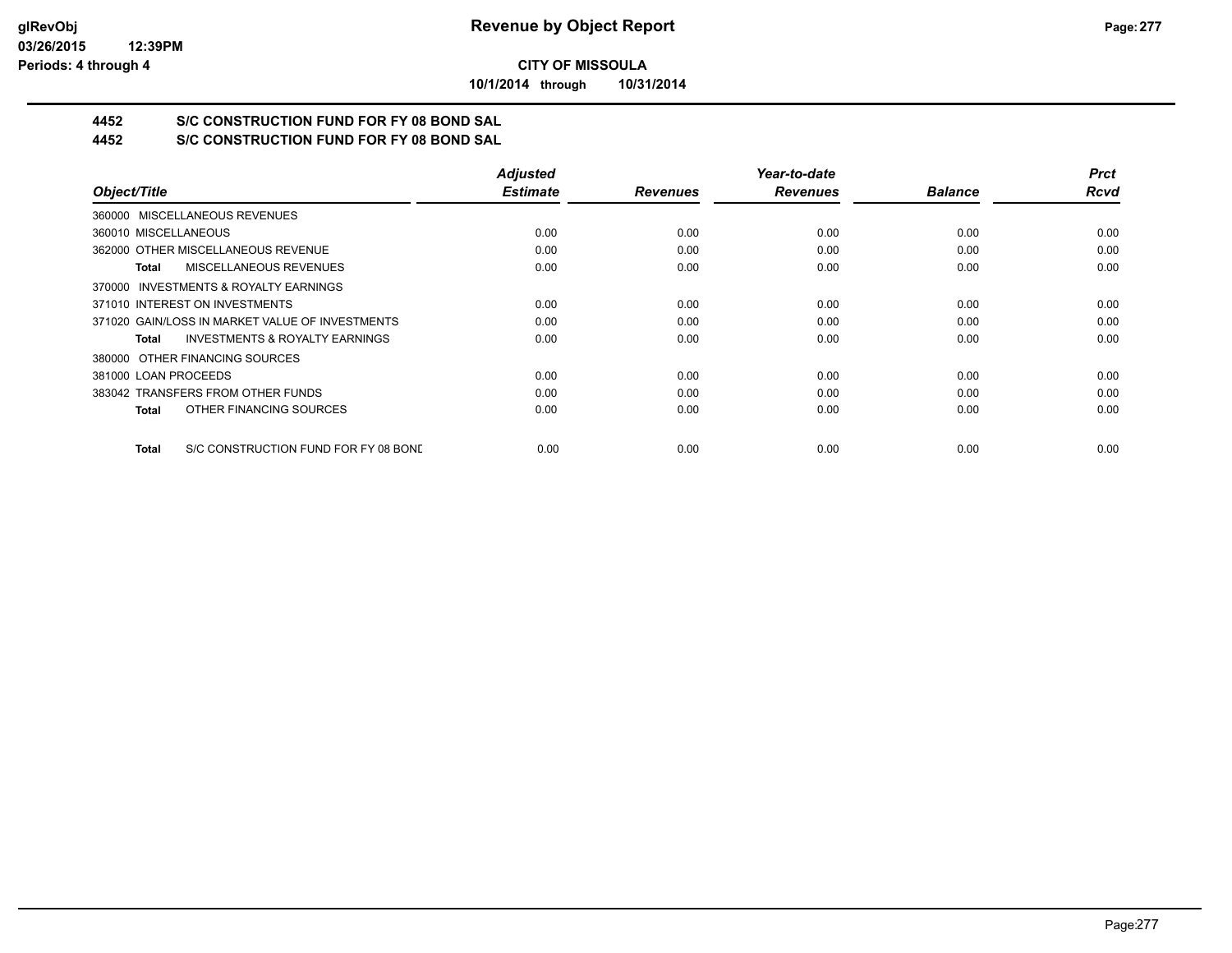**10/1/2014 through 10/31/2014**

## **4452 S/C CONSTRUCTION FUND FOR FY 08 BOND SAL**

| Object/Title                                         | <b>Adjusted</b><br><b>Estimate</b> | <b>Revenues</b> | Year-to-date<br><b>Revenues</b> | <b>Balance</b> | <b>Prct</b><br><b>Rcvd</b> |
|------------------------------------------------------|------------------------------------|-----------------|---------------------------------|----------------|----------------------------|
|                                                      |                                    |                 |                                 |                |                            |
| 360000 MISCELLANEOUS REVENUES                        |                                    |                 |                                 |                |                            |
| 360010 MISCELLANEOUS                                 | 0.00                               | 0.00            | 0.00                            | 0.00           | 0.00                       |
| 362000 OTHER MISCELLANEOUS REVENUE                   | 0.00                               | 0.00            | 0.00                            | 0.00           | 0.00                       |
| MISCELLANEOUS REVENUES<br>Total                      | 0.00                               | 0.00            | 0.00                            | 0.00           | 0.00                       |
| 370000 INVESTMENTS & ROYALTY EARNINGS                |                                    |                 |                                 |                |                            |
| 371010 INTEREST ON INVESTMENTS                       | 0.00                               | 0.00            | 0.00                            | 0.00           | 0.00                       |
| 371020 GAIN/LOSS IN MARKET VALUE OF INVESTMENT       | 0.00                               | 0.00            | 0.00                            | 0.00           | 0.00                       |
| <b>INVESTMENTS &amp; ROYALTY EARNINGS</b><br>Total   | 0.00                               | 0.00            | 0.00                            | 0.00           | 0.00                       |
| 380000 OTHER FINANCING SOURCES                       |                                    |                 |                                 |                |                            |
| 381000 LOAN PROCEEDS                                 | 0.00                               | 0.00            | 0.00                            | 0.00           | 0.00                       |
| 383042 TRANSFERS FROM OTHER FUNDS                    | 0.00                               | 0.00            | 0.00                            | 0.00           | 0.00                       |
| OTHER FINANCING SOURCES<br>Total                     | 0.00                               | 0.00            | 0.00                            | 0.00           | 0.00                       |
|                                                      |                                    |                 |                                 |                |                            |
| S/C CONSTRUCTION FUND FOR FY 08 BONI<br><b>Total</b> | 0.00                               | 0.00            | 0.00                            | 0.00           | 0.00                       |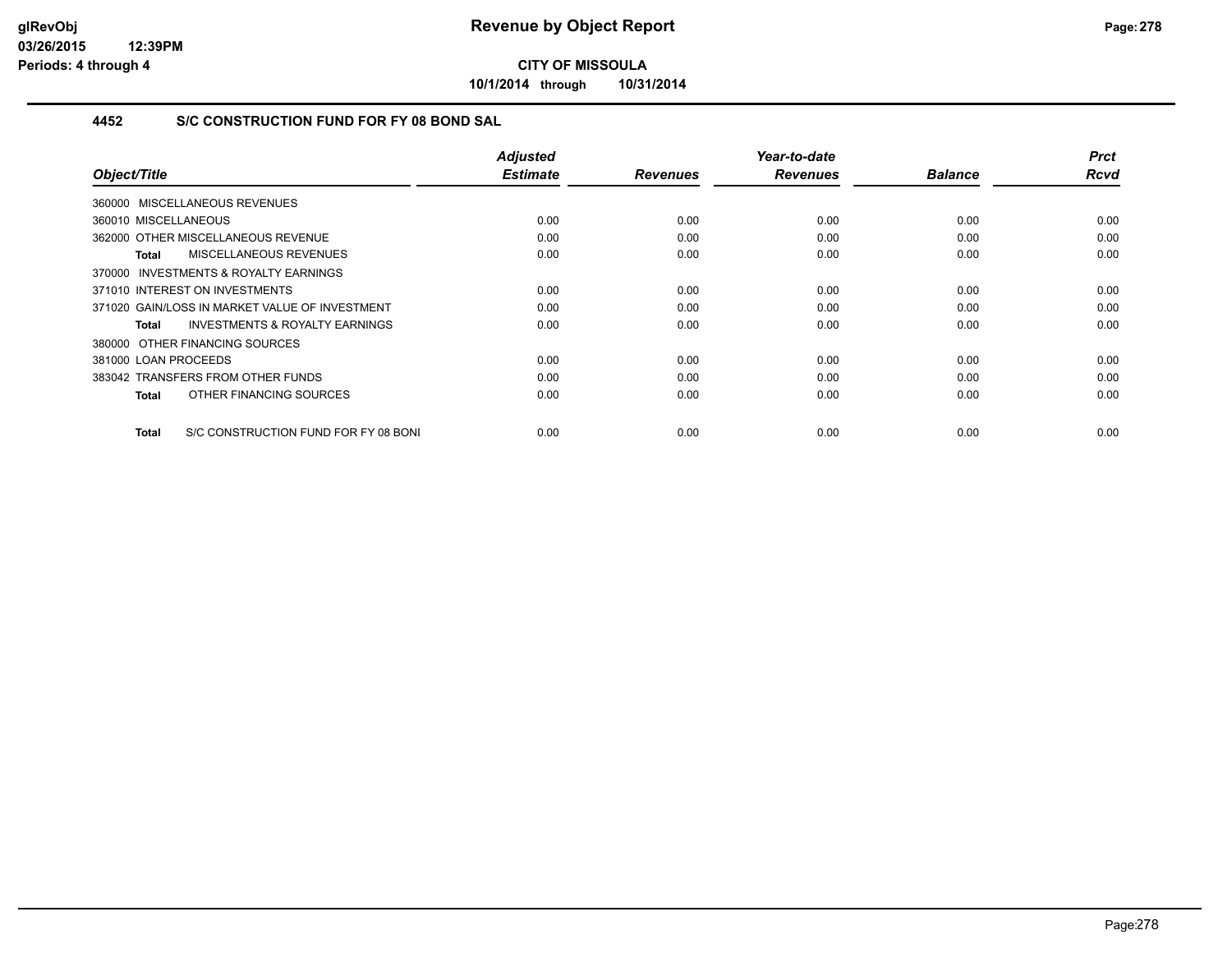**10/1/2014 through 10/31/2014**

## **4453 S/C CONSTRUCTION FUND FY09 BOND**

**4453 S/C CONSTRUCTION FUND FY09 BOND**

|                                                    | <b>Adjusted</b> |                 | Year-to-date    |                | <b>Prct</b> |
|----------------------------------------------------|-----------------|-----------------|-----------------|----------------|-------------|
| Object/Title                                       | <b>Estimate</b> | <b>Revenues</b> | <b>Revenues</b> | <b>Balance</b> | <b>Rcvd</b> |
| 360000 MISCELLANEOUS REVENUES                      |                 |                 |                 |                |             |
| 360010 MISCELLANEOUS                               | 0.00            | 0.00            | 0.00            | 0.00           | 0.00        |
| 362000 OTHER MISCELLANEOUS REVENUE                 | 0.00            | 0.00            | 0.00            | 0.00           | 0.00        |
| MISCELLANEOUS REVENUES<br>Total                    | 0.00            | 0.00            | 0.00            | 0.00           | 0.00        |
| 370000 INVESTMENTS & ROYALTY EARNINGS              |                 |                 |                 |                |             |
| 371010 INTEREST ON INVESTMENTS                     | 0.00            | 0.00            | 0.00            | 0.00           | 0.00        |
| <b>INVESTMENTS &amp; ROYALTY EARNINGS</b><br>Total | 0.00            | 0.00            | 0.00            | 0.00           | 0.00        |
| 380000 OTHER FINANCING SOURCES                     |                 |                 |                 |                |             |
| 381030 SID BONDS PROCEEDS                          | 0.00            | 0.00            | 0.00            | 0.00           | 0.00        |
| 383000 OPERATING TRANSFERS                         | 0.00            | 0.00            | 0.00            | 0.00           | 0.00        |
| OTHER FINANCING SOURCES<br>Total                   | 0.00            | 0.00            | 0.00            | 0.00           | 0.00        |
| S/C CONSTRUCTION FUND FY09 BOND<br>Total           | 0.00            | 0.00            | 0.00            | 0.00           | 0.00        |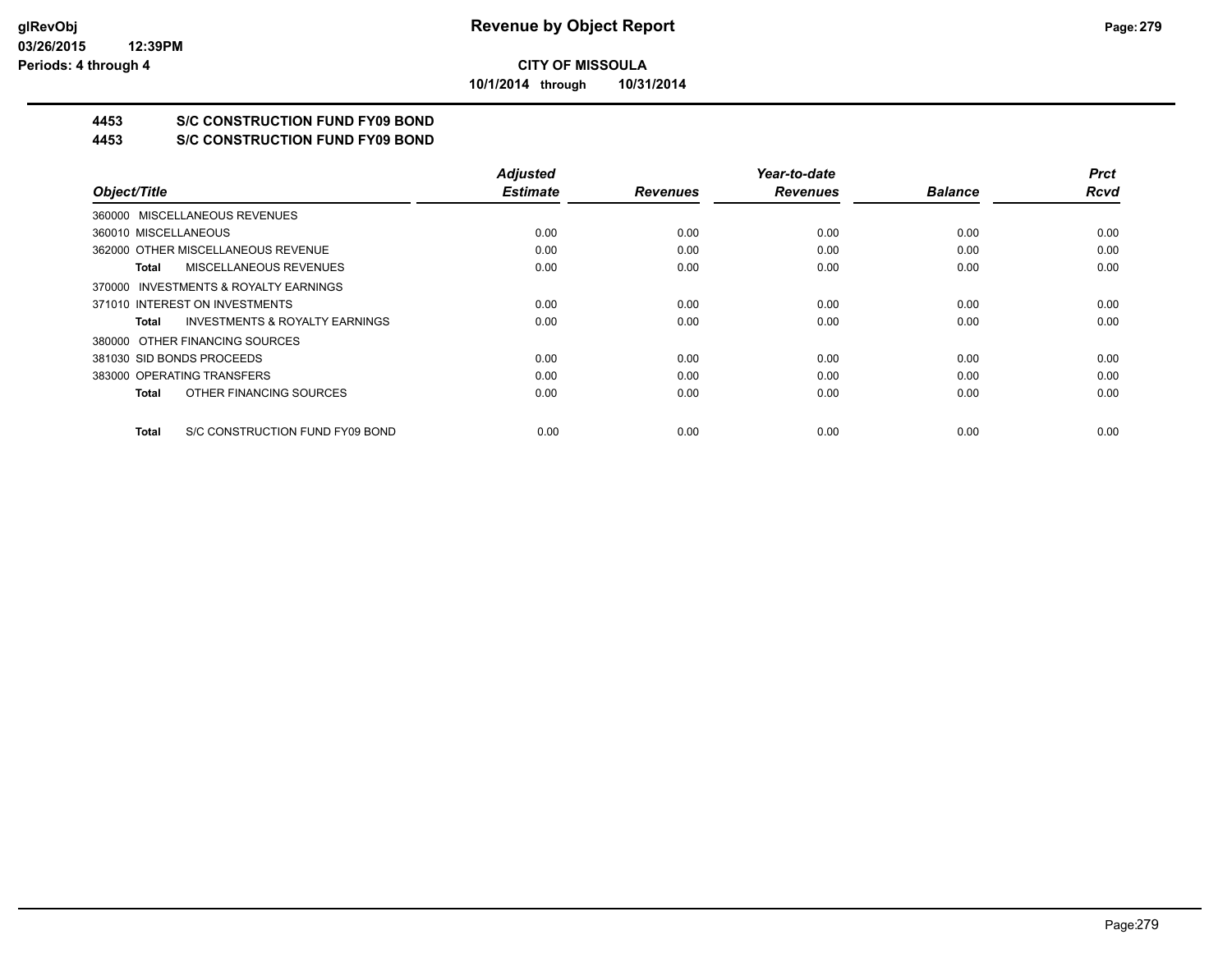**10/1/2014 through 10/31/2014**

## **4453 S/C CONSTRUCTION FUND FY09 BOND**

| Object/Title                                              | <b>Adjusted</b><br><b>Estimate</b> | <b>Revenues</b> | Year-to-date<br><b>Revenues</b> | <b>Balance</b> | <b>Prct</b><br><b>Rcvd</b> |
|-----------------------------------------------------------|------------------------------------|-----------------|---------------------------------|----------------|----------------------------|
|                                                           |                                    |                 |                                 |                |                            |
| 360000 MISCELLANEOUS REVENUES                             |                                    |                 |                                 |                |                            |
| 360010 MISCELLANEOUS                                      | 0.00                               | 0.00            | 0.00                            | 0.00           | 0.00                       |
| 362000 OTHER MISCELLANEOUS REVENUE                        | 0.00                               | 0.00            | 0.00                            | 0.00           | 0.00                       |
| MISCELLANEOUS REVENUES<br><b>Total</b>                    | 0.00                               | 0.00            | 0.00                            | 0.00           | 0.00                       |
| 370000 INVESTMENTS & ROYALTY EARNINGS                     |                                    |                 |                                 |                |                            |
| 371010 INTEREST ON INVESTMENTS                            | 0.00                               | 0.00            | 0.00                            | 0.00           | 0.00                       |
| <b>INVESTMENTS &amp; ROYALTY EARNINGS</b><br><b>Total</b> | 0.00                               | 0.00            | 0.00                            | 0.00           | 0.00                       |
| 380000 OTHER FINANCING SOURCES                            |                                    |                 |                                 |                |                            |
| 381030 SID BONDS PROCEEDS                                 | 0.00                               | 0.00            | 0.00                            | 0.00           | 0.00                       |
| 383000 OPERATING TRANSFERS                                | 0.00                               | 0.00            | 0.00                            | 0.00           | 0.00                       |
| OTHER FINANCING SOURCES<br><b>Total</b>                   | 0.00                               | 0.00            | 0.00                            | 0.00           | 0.00                       |
| <b>Total</b><br>S/C CONSTRUCTION FUND FY09 BOND           | 0.00                               | 0.00            | 0.00                            | 0.00           | 0.00                       |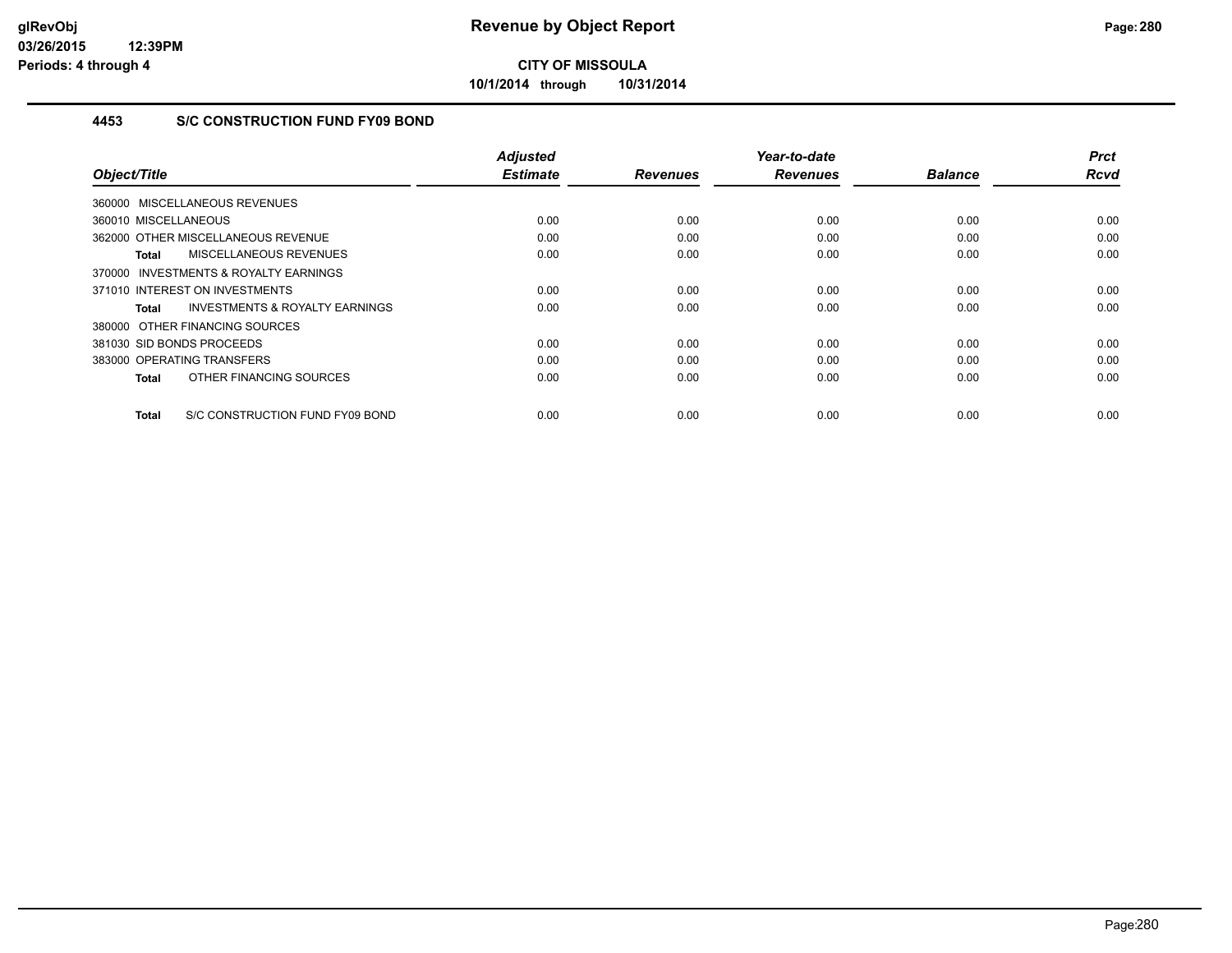**10/1/2014 through 10/31/2014**

## **4454 S/C CONSTRUCTION FUND FOR FY10**

**4454 S/C CONSTRUCTION FUND FOR FY10**

|                                                    | <b>Adjusted</b> |                 | Year-to-date    |                | <b>Prct</b> |
|----------------------------------------------------|-----------------|-----------------|-----------------|----------------|-------------|
| Object/Title                                       | <b>Estimate</b> | <b>Revenues</b> | <b>Revenues</b> | <b>Balance</b> | <b>Rcvd</b> |
| 360000 MISCELLANEOUS REVENUES                      |                 |                 |                 |                |             |
| 360010 MISCELLANEOUS                               | 0.00            | 0.00            | 0.00            | 0.00           | 0.00        |
| 362000 OTHER MISCELLANEOUS REVENUE                 | 0.00            | 0.00            | 0.00            | 0.00           | 0.00        |
| MISCELLANEOUS REVENUES<br>Total                    | 0.00            | 0.00            | 0.00            | 0.00           | 0.00        |
| 370000 INVESTMENTS & ROYALTY EARNINGS              |                 |                 |                 |                |             |
| 371010 INTEREST ON INVESTMENTS                     | 0.00            | 0.00            | 0.00            | 0.00           | 0.00        |
| <b>INVESTMENTS &amp; ROYALTY EARNINGS</b><br>Total | 0.00            | 0.00            | 0.00            | 0.00           | 0.00        |
| 380000 OTHER FINANCING SOURCES                     |                 |                 |                 |                |             |
| 381030 SID BONDS PROCEEDS                          | 0.00            | 0.00            | 0.00            | 0.00           | 0.00        |
| OTHER FINANCING SOURCES<br>Total                   | 0.00            | 0.00            | 0.00            | 0.00           | 0.00        |
| S/C CONSTRUCTION FUND FOR FY10<br>Total            | 0.00            | 0.00            | 0.00            | 0.00           | 0.00        |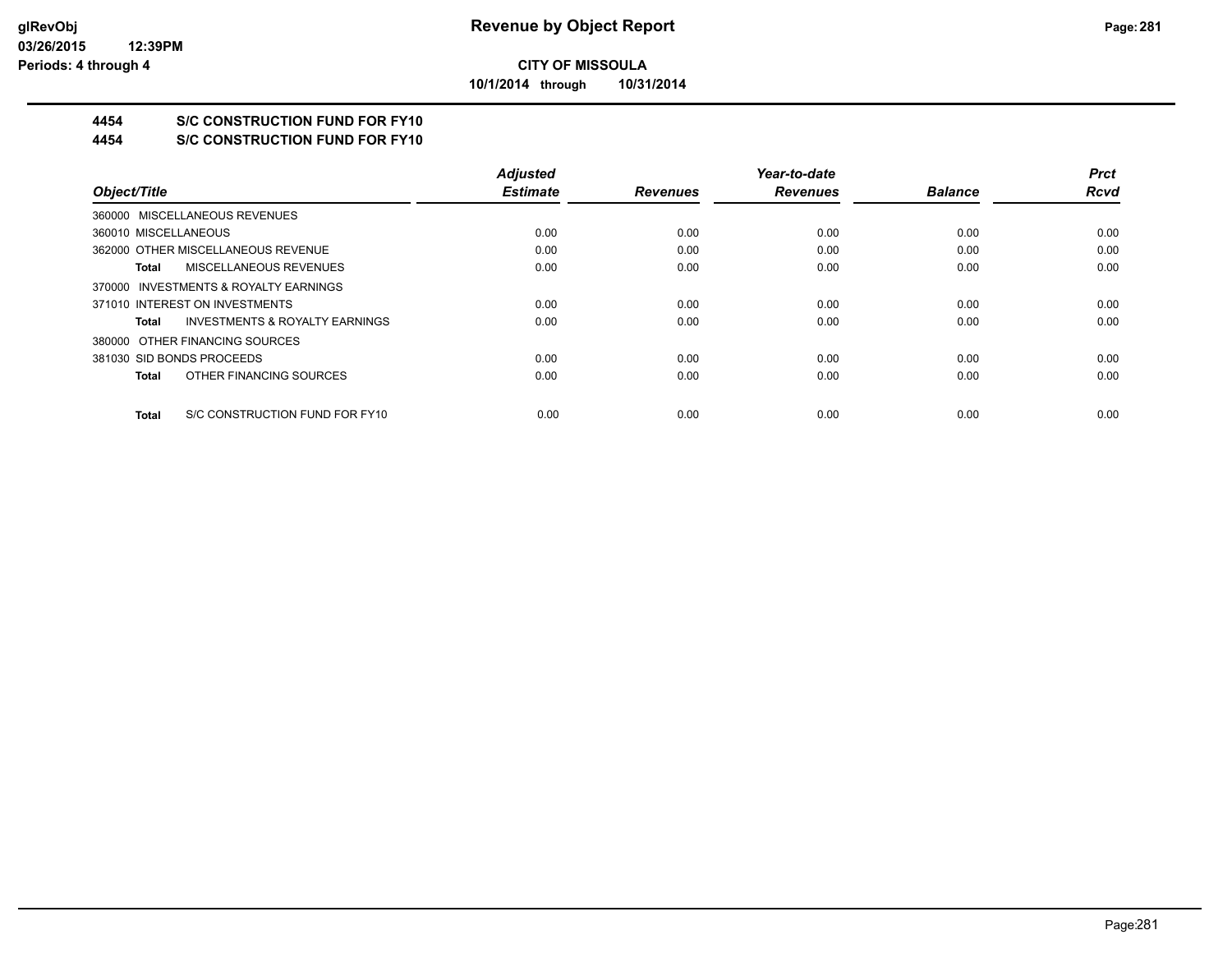**10/1/2014 through 10/31/2014**

## **4454 S/C CONSTRUCTION FUND FOR FY10**

|                                                    | <b>Adjusted</b> |                 | Year-to-date    |                | <b>Prct</b> |
|----------------------------------------------------|-----------------|-----------------|-----------------|----------------|-------------|
| Object/Title                                       | <b>Estimate</b> | <b>Revenues</b> | <b>Revenues</b> | <b>Balance</b> | <b>Rcvd</b> |
| 360000 MISCELLANEOUS REVENUES                      |                 |                 |                 |                |             |
| 360010 MISCELLANEOUS                               | 0.00            | 0.00            | 0.00            | 0.00           | 0.00        |
| 362000 OTHER MISCELLANEOUS REVENUE                 | 0.00            | 0.00            | 0.00            | 0.00           | 0.00        |
| MISCELLANEOUS REVENUES<br>Total                    | 0.00            | 0.00            | 0.00            | 0.00           | 0.00        |
| INVESTMENTS & ROYALTY EARNINGS<br>370000           |                 |                 |                 |                |             |
| 371010 INTEREST ON INVESTMENTS                     | 0.00            | 0.00            | 0.00            | 0.00           | 0.00        |
| <b>INVESTMENTS &amp; ROYALTY EARNINGS</b><br>Total | 0.00            | 0.00            | 0.00            | 0.00           | 0.00        |
| 380000 OTHER FINANCING SOURCES                     |                 |                 |                 |                |             |
| 381030 SID BONDS PROCEEDS                          | 0.00            | 0.00            | 0.00            | 0.00           | 0.00        |
| OTHER FINANCING SOURCES<br>Total                   | 0.00            | 0.00            | 0.00            | 0.00           | 0.00        |
| S/C CONSTRUCTION FUND FOR FY10<br><b>Total</b>     | 0.00            | 0.00            | 0.00            | 0.00           | 0.00        |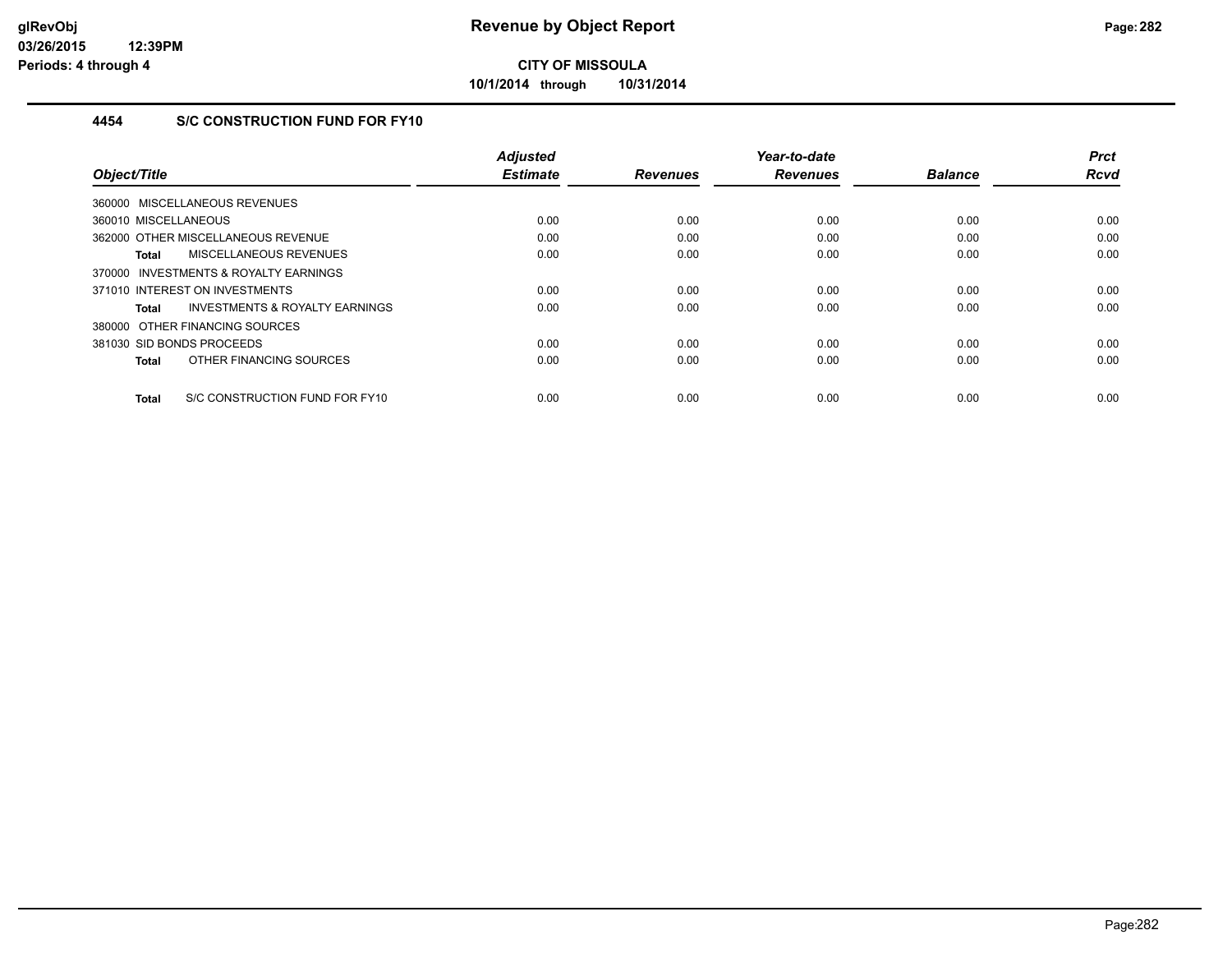**10/1/2014 through 10/31/2014**

### **4455 FY11 S/C CONSTRUCTION FUND**

**4455 FY11 S/C CONSTRUCTION FUND**

| <b>Adjusted</b> |                 | Year-to-date    |                | <b>Prct</b> |
|-----------------|-----------------|-----------------|----------------|-------------|
| <b>Estimate</b> | <b>Revenues</b> | <b>Revenues</b> | <b>Balance</b> | <b>Rcvd</b> |
|                 |                 |                 |                |             |
| 0.00            | 0.00            | 0.00            | 0.00           | 0.00        |
| 0.00            | 0.00            | 0.00            | 0.00           | 0.00        |
|                 |                 |                 |                |             |
| 0.00            | 0.00            | 0.00            | 0.00           | 0.00        |
| 0.00            | 0.00            | 0.00            | 0.00           | 0.00        |
|                 |                 |                 |                |             |
| 0.00            | 0.00            | 0.00            | 0.00           | 0.00        |
| 0.00            | 0.00            | 0.00            | 0.00           | 0.00        |
|                 |                 |                 |                | 0.00        |
|                 | 0.00            | 0.00            | 0.00           | 0.00        |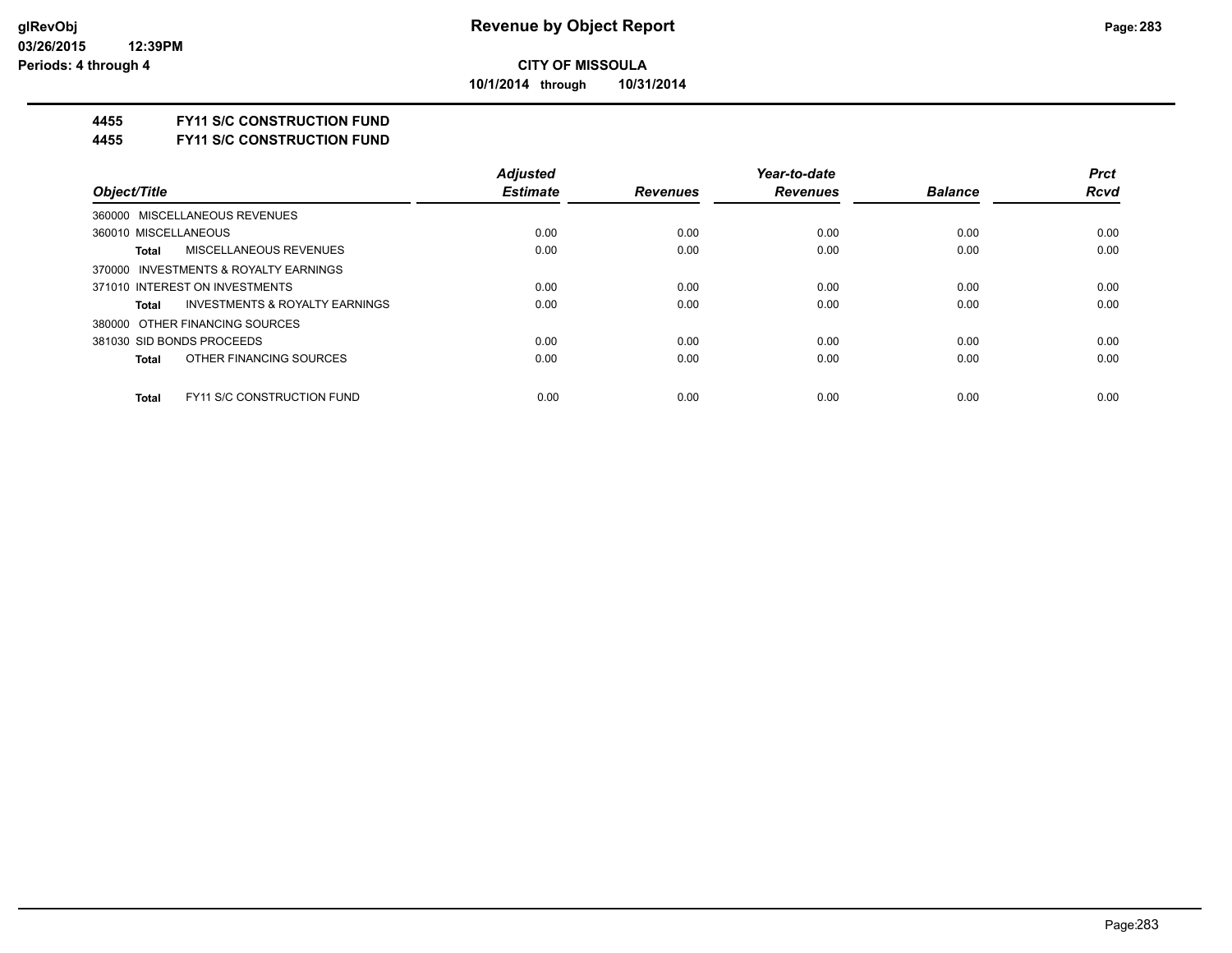**10/1/2014 through 10/31/2014**

## **4455 FY11 S/C CONSTRUCTION FUND**

| Object/Title                               | <b>Adjusted</b><br><b>Estimate</b> | <b>Revenues</b> | Year-to-date<br><b>Revenues</b> | <b>Balance</b> | <b>Prct</b><br><b>Rcvd</b> |
|--------------------------------------------|------------------------------------|-----------------|---------------------------------|----------------|----------------------------|
| 360000 MISCELLANEOUS REVENUES              |                                    |                 |                                 |                |                            |
| 360010 MISCELLANEOUS                       | 0.00                               | 0.00            | 0.00                            | 0.00           | 0.00                       |
| MISCELLANEOUS REVENUES<br>Total            | 0.00                               | 0.00            | 0.00                            | 0.00           | 0.00                       |
| 370000 INVESTMENTS & ROYALTY EARNINGS      |                                    |                 |                                 |                |                            |
| 371010 INTEREST ON INVESTMENTS             | 0.00                               | 0.00            | 0.00                            | 0.00           | 0.00                       |
| INVESTMENTS & ROYALTY EARNINGS<br>Total    | 0.00                               | 0.00            | 0.00                            | 0.00           | 0.00                       |
| 380000 OTHER FINANCING SOURCES             |                                    |                 |                                 |                |                            |
| 381030 SID BONDS PROCEEDS                  | 0.00                               | 0.00            | 0.00                            | 0.00           | 0.00                       |
| OTHER FINANCING SOURCES<br>Total           | 0.00                               | 0.00            | 0.00                            | 0.00           | 0.00                       |
| FY11 S/C CONSTRUCTION FUND<br><b>Total</b> | 0.00                               | 0.00            | 0.00                            | 0.00           | 0.00                       |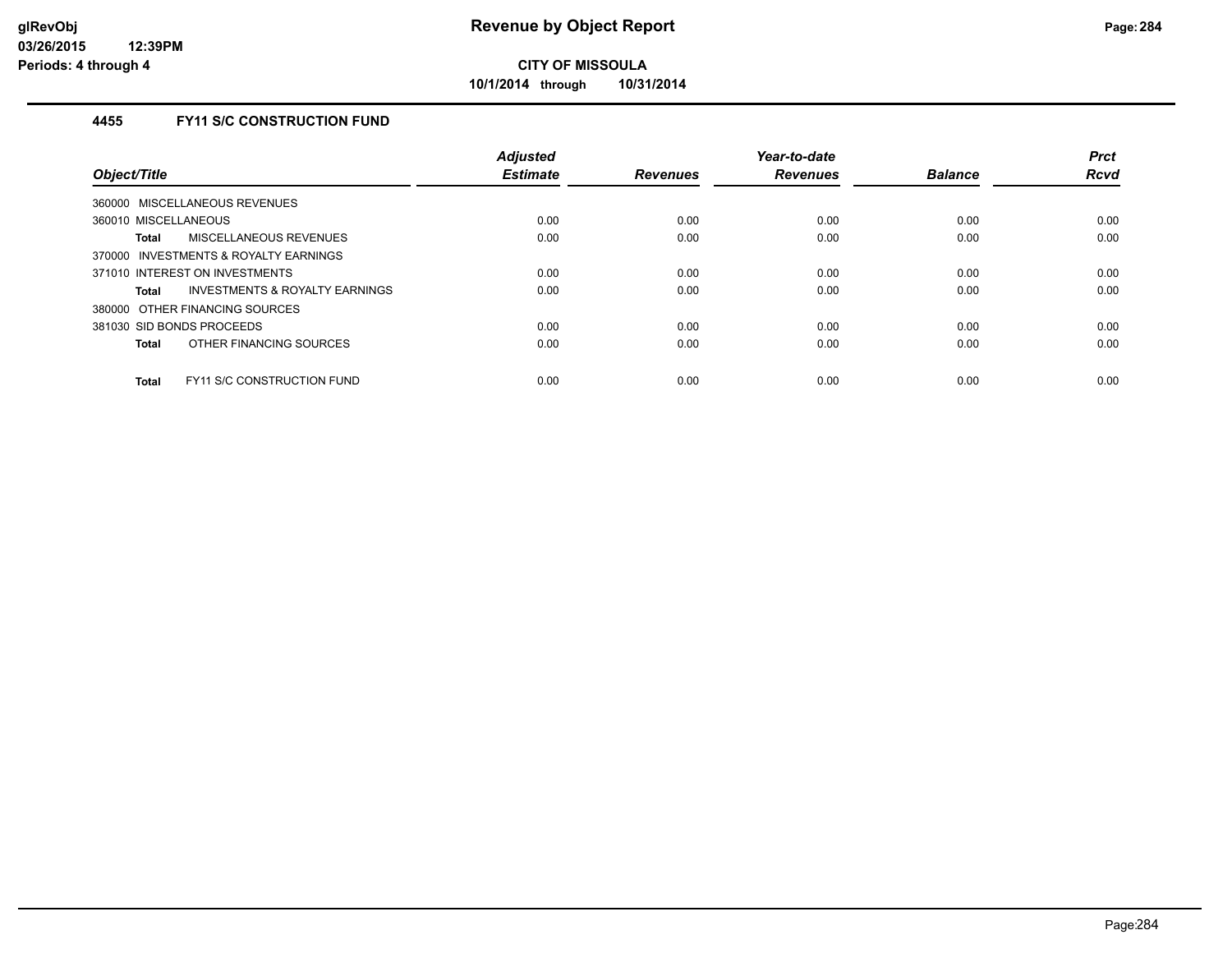**10/1/2014 through 10/31/2014**

### **4456 FY12 S/C CONSTRUCTION FUND**

**4456 FY12 S/C CONSTRUCTION FUND**

|                                                    | <b>Adjusted</b> |                 | Year-to-date    |                | <b>Prct</b> |
|----------------------------------------------------|-----------------|-----------------|-----------------|----------------|-------------|
| Object/Title                                       | <b>Estimate</b> | <b>Revenues</b> | <b>Revenues</b> | <b>Balance</b> | <b>Rcvd</b> |
| 360000 MISCELLANEOUS REVENUES                      |                 |                 |                 |                |             |
| 360010 MISCELLANEOUS                               | 0.00            | 0.00            | 0.00            | 0.00           | 0.00        |
| 362000 OTHER MISCELLANEOUS REVENUE                 | 0.00            | 0.00            | 0.00            | 0.00           | 0.00        |
| MISCELLANEOUS REVENUES<br>Total                    | 0.00            | 0.00            | 0.00            | 0.00           | 0.00        |
| 370000 INVESTMENTS & ROYALTY EARNINGS              |                 |                 |                 |                |             |
| 371010 INTEREST ON INVESTMENTS                     | 0.00            | 0.00            | 0.00            | 0.00           | 0.00        |
| <b>INVESTMENTS &amp; ROYALTY EARNINGS</b><br>Total | 0.00            | 0.00            | 0.00            | 0.00           | 0.00        |
| 380000 OTHER FINANCING SOURCES                     |                 |                 |                 |                |             |
| 381030 SID BONDS PROCEEDS                          | 0.00            | 0.00            | 0.00            | 0.00           | 0.00        |
| OTHER FINANCING SOURCES<br>Total                   | 0.00            | 0.00            | 0.00            | 0.00           | 0.00        |
| <b>FY12 S/C CONSTRUCTION FUND</b><br>Total         | 0.00            | 0.00            | 0.00            | 0.00           | 0.00        |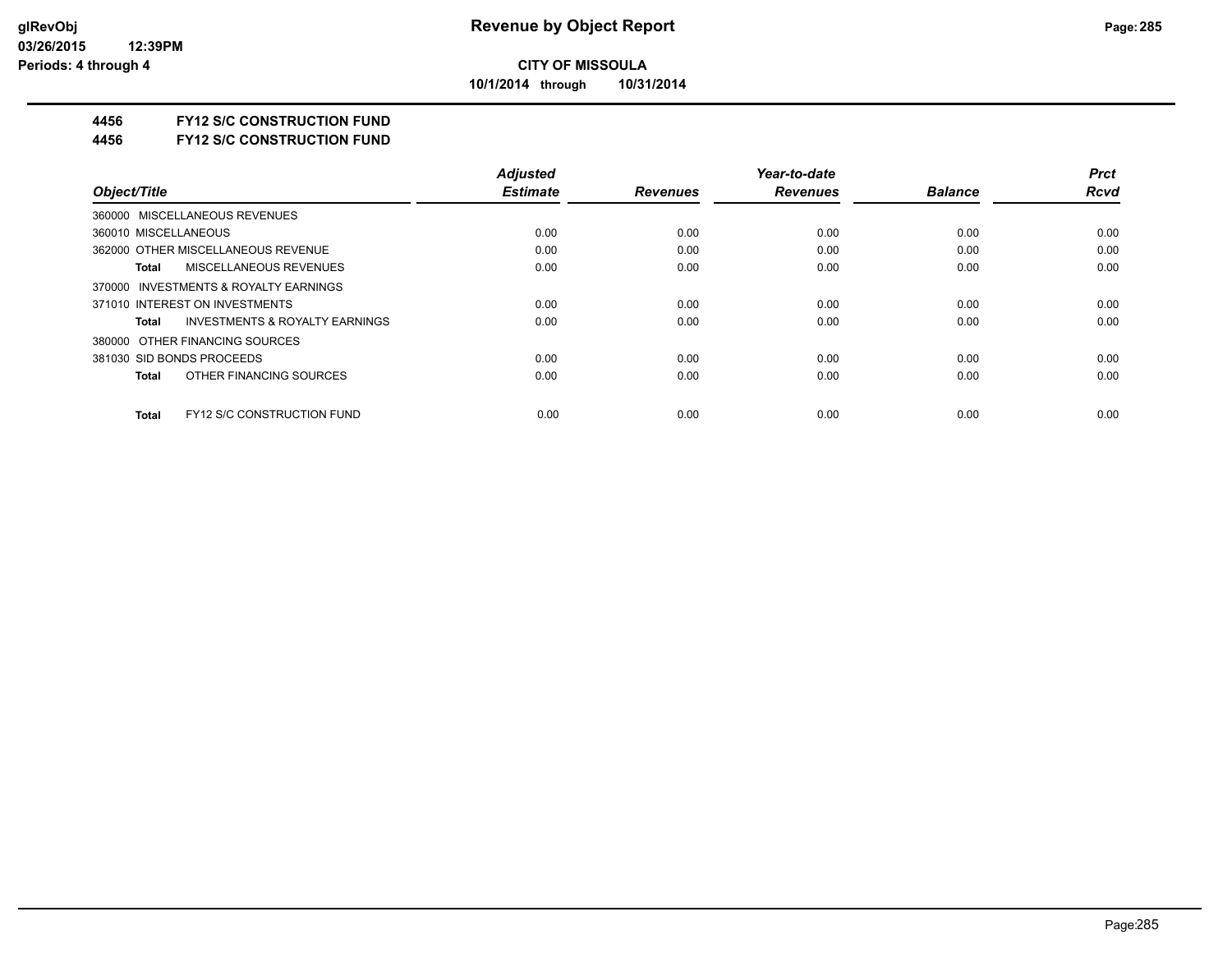**10/1/2014 through 10/31/2014**

## **4456 FY12 S/C CONSTRUCTION FUND**

| Object/Title                                   | <b>Adjusted</b><br><b>Estimate</b> | <b>Revenues</b> | Year-to-date<br><b>Revenues</b> | <b>Balance</b> | <b>Prct</b><br><b>Rcvd</b> |
|------------------------------------------------|------------------------------------|-----------------|---------------------------------|----------------|----------------------------|
|                                                |                                    |                 |                                 |                |                            |
| 360000 MISCELLANEOUS REVENUES                  |                                    |                 |                                 |                |                            |
| 360010 MISCELLANEOUS                           | 0.00                               | 0.00            | 0.00                            | 0.00           | 0.00                       |
| 362000 OTHER MISCELLANEOUS REVENUE             | 0.00                               | 0.00            | 0.00                            | 0.00           | 0.00                       |
| <b>MISCELLANEOUS REVENUES</b><br>Total         | 0.00                               | 0.00            | 0.00                            | 0.00           | 0.00                       |
| 370000 INVESTMENTS & ROYALTY EARNINGS          |                                    |                 |                                 |                |                            |
| 371010 INTEREST ON INVESTMENTS                 | 0.00                               | 0.00            | 0.00                            | 0.00           | 0.00                       |
| INVESTMENTS & ROYALTY EARNINGS<br><b>Total</b> | 0.00                               | 0.00            | 0.00                            | 0.00           | 0.00                       |
| 380000 OTHER FINANCING SOURCES                 |                                    |                 |                                 |                |                            |
| 381030 SID BONDS PROCEEDS                      | 0.00                               | 0.00            | 0.00                            | 0.00           | 0.00                       |
| OTHER FINANCING SOURCES<br><b>Total</b>        | 0.00                               | 0.00            | 0.00                            | 0.00           | 0.00                       |
|                                                |                                    |                 |                                 |                |                            |
| FY12 S/C CONSTRUCTION FUND<br><b>Total</b>     | 0.00                               | 0.00            | 0.00                            | 0.00           | 0.00                       |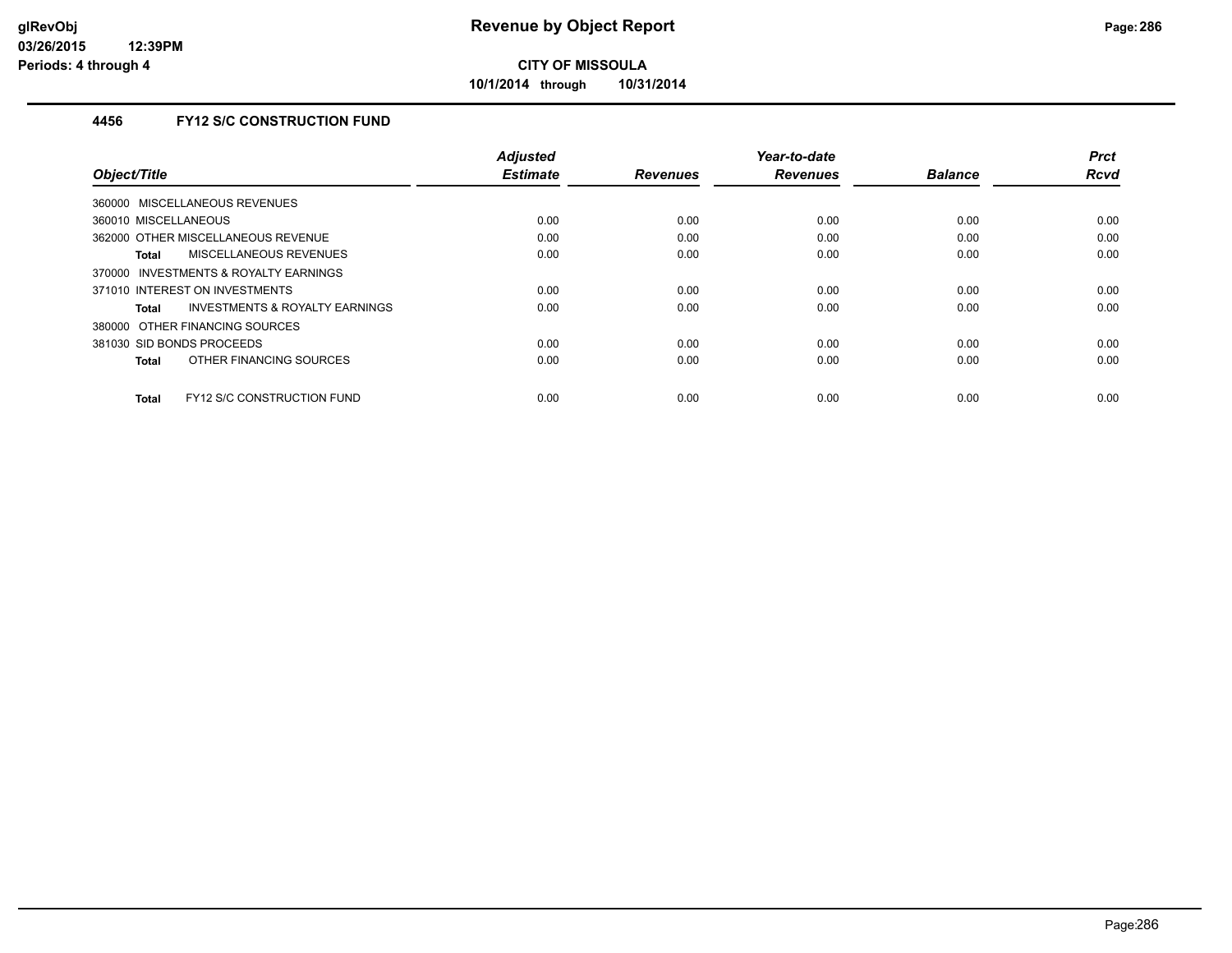**10/1/2014 through 10/31/2014**

## **4457 FY13 SIDEWALK/CURB CONSTRUCTION**

**4457 FY13 SIDEWALK/CURB CONSTRUCTION**

|                                                    | <b>Adiusted</b> |                 | Year-to-date    |                | <b>Prct</b> |
|----------------------------------------------------|-----------------|-----------------|-----------------|----------------|-------------|
| Object/Title                                       | <b>Estimate</b> | <b>Revenues</b> | <b>Revenues</b> | <b>Balance</b> | <b>Rcvd</b> |
| 360000 MISCELLANEOUS REVENUES                      |                 |                 |                 |                |             |
| 360010 MISCELLANEOUS                               | 0.00            | 0.00            | 0.00            | 0.00           | 0.00        |
| <b>MISCELLANEOUS REVENUES</b><br>Total             | 0.00            | 0.00            | 0.00            | 0.00           | 0.00        |
| 370000 INVESTMENTS & ROYALTY EARNINGS              |                 |                 |                 |                |             |
| 371010 INTEREST ON INVESTMENTS                     | 0.00            | 0.00            | 0.00            | 0.00           | 0.00        |
| <b>INVESTMENTS &amp; ROYALTY EARNINGS</b><br>Total | 0.00            | 0.00            | 0.00            | 0.00           | 0.00        |
| 380000 OTHER FINANCING SOURCES                     |                 |                 |                 |                |             |
| 381030 SID BONDS PROCEEDS                          | 0.00            | 0.00            | 0.00            | 0.00           | 0.00        |
| 383000 OPERATING TRANSFERS                         | 0.00            | 0.00            | 0.00            | 0.00           | 0.00        |
| OTHER FINANCING SOURCES<br>Total                   | 0.00            | 0.00            | 0.00            | 0.00           | 0.00        |
| FY13 SIDEWALK/CURB CONSTRUCTION<br>Total           | 0.00            | 0.00            | 0.00            | 0.00           | 0.00        |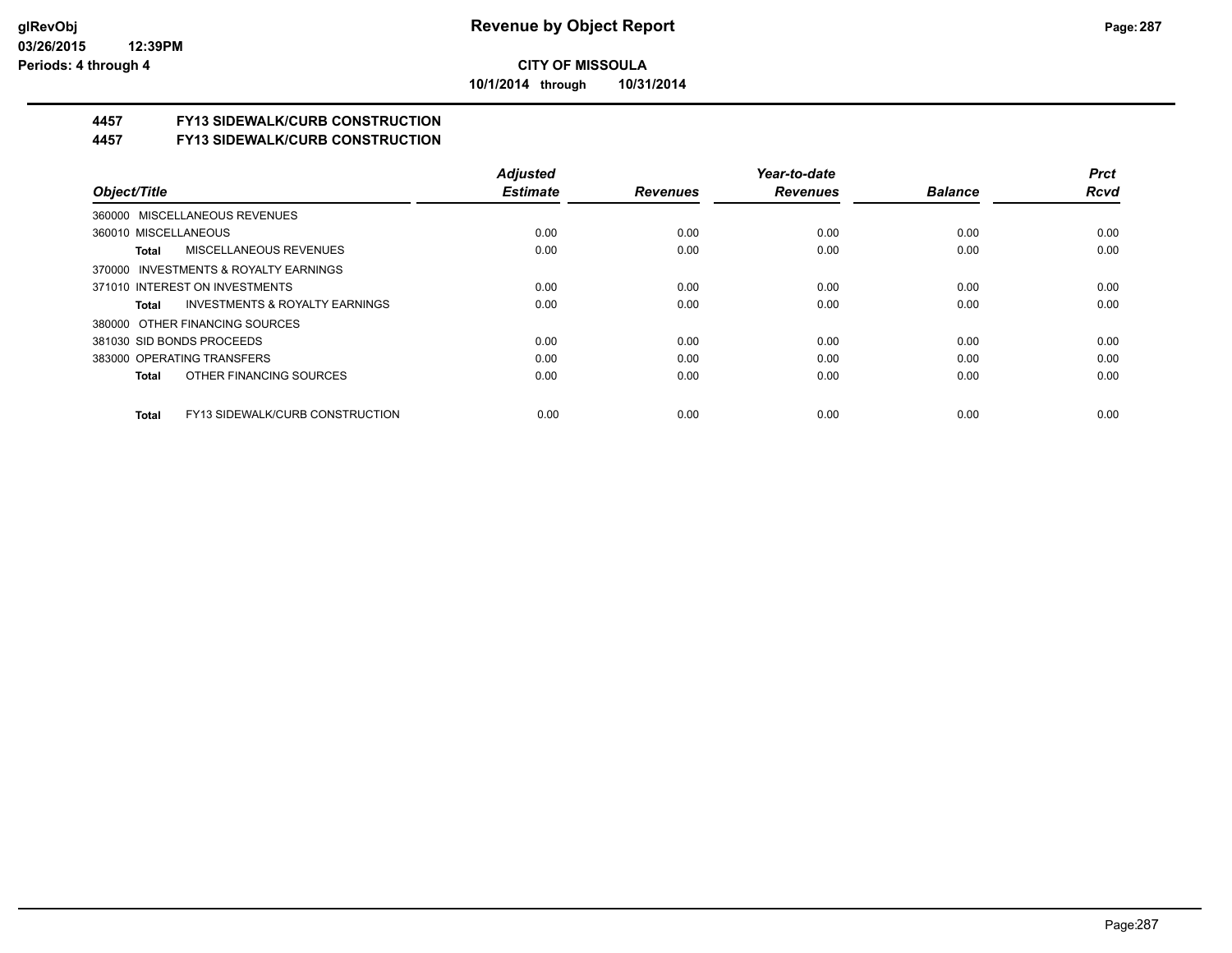**10/1/2014 through 10/31/2014**

## **4457 FY13 SIDEWALK/CURB CONSTRUCTION**

|                                                 | <b>Adjusted</b> |                 | Year-to-date    |                | <b>Prct</b> |
|-------------------------------------------------|-----------------|-----------------|-----------------|----------------|-------------|
| Object/Title                                    | <b>Estimate</b> | <b>Revenues</b> | <b>Revenues</b> | <b>Balance</b> | <b>Rcvd</b> |
| 360000 MISCELLANEOUS REVENUES                   |                 |                 |                 |                |             |
| 360010 MISCELLANEOUS                            | 0.00            | 0.00            | 0.00            | 0.00           | 0.00        |
| MISCELLANEOUS REVENUES<br><b>Total</b>          | 0.00            | 0.00            | 0.00            | 0.00           | 0.00        |
| 370000 INVESTMENTS & ROYALTY EARNINGS           |                 |                 |                 |                |             |
| 371010 INTEREST ON INVESTMENTS                  | 0.00            | 0.00            | 0.00            | 0.00           | 0.00        |
| INVESTMENTS & ROYALTY EARNINGS<br>Total         | 0.00            | 0.00            | 0.00            | 0.00           | 0.00        |
| 380000 OTHER FINANCING SOURCES                  |                 |                 |                 |                |             |
| 381030 SID BONDS PROCEEDS                       | 0.00            | 0.00            | 0.00            | 0.00           | 0.00        |
| 383000 OPERATING TRANSFERS                      | 0.00            | 0.00            | 0.00            | 0.00           | 0.00        |
| OTHER FINANCING SOURCES<br><b>Total</b>         | 0.00            | 0.00            | 0.00            | 0.00           | 0.00        |
|                                                 |                 |                 |                 |                |             |
| FY13 SIDEWALK/CURB CONSTRUCTION<br><b>Total</b> | 0.00            | 0.00            | 0.00            | 0.00           | 0.00        |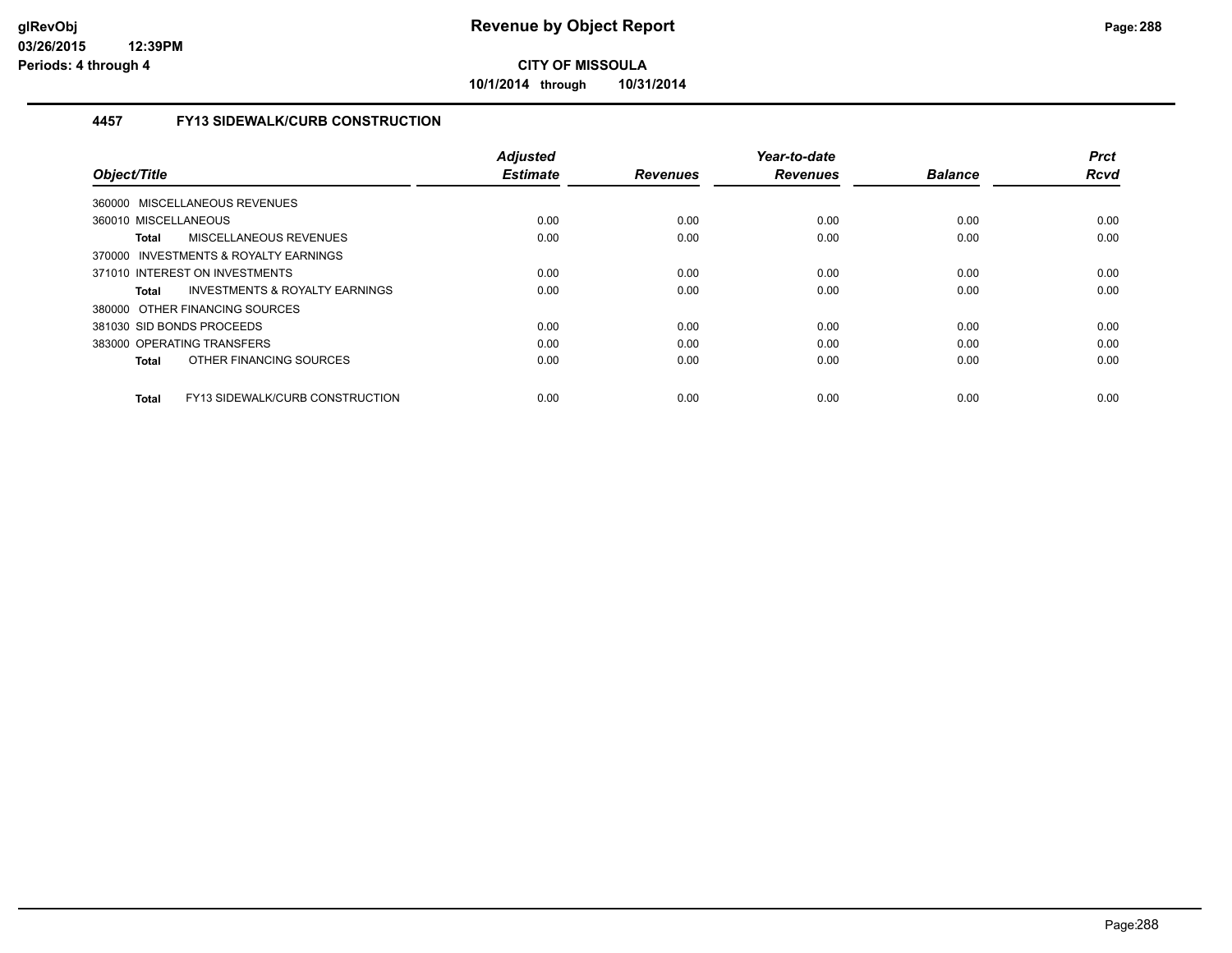**10/1/2014 through 10/31/2014**

## **4458 FY14 SIDEWALK & CURB CONSTRUCTION**

## **4458 FY14 SIDEWALK & CURB CONSTRUCTION**

|                                                              | <b>Adjusted</b> |                 | Year-to-date    |                | <b>Prct</b> |
|--------------------------------------------------------------|-----------------|-----------------|-----------------|----------------|-------------|
| Object/Title                                                 | <b>Estimate</b> | <b>Revenues</b> | <b>Revenues</b> | <b>Balance</b> | <b>Rcvd</b> |
| 360000 MISCELLANEOUS REVENUES                                |                 |                 |                 |                |             |
| 360010 MISCELLANEOUS                                         | 0.00            | 0.00            | 0.00            | 0.00           | 0.00        |
| MISCELLANEOUS REVENUES<br>Total                              | 0.00            | 0.00            | 0.00            | 0.00           | 0.00        |
| 370000 INVESTMENTS & ROYALTY EARNINGS                        |                 |                 |                 |                |             |
| 371010 INTEREST ON INVESTMENTS                               | 0.00            | 0.00            | 0.00            | 0.00           | 0.00        |
| <b>INVESTMENTS &amp; ROYALTY EARNINGS</b><br>Total           | 0.00            | 0.00            | 0.00            | 0.00           | 0.00        |
| 380000 OTHER FINANCING SOURCES                               |                 |                 |                 |                |             |
| 381030 SID BONDS PROCEEDS                                    | 0.00            | 0.00            | 0.00            | 0.00           | 0.00        |
| OTHER FINANCING SOURCES<br>Total                             | 0.00            | 0.00            | 0.00            | 0.00           | 0.00        |
|                                                              |                 |                 |                 |                |             |
| <b>FY14 SIDEWALK &amp; CURB CONSTRUCTION</b><br><b>Total</b> | 0.00            | 0.00            | 0.00            | 0.00           | 0.00        |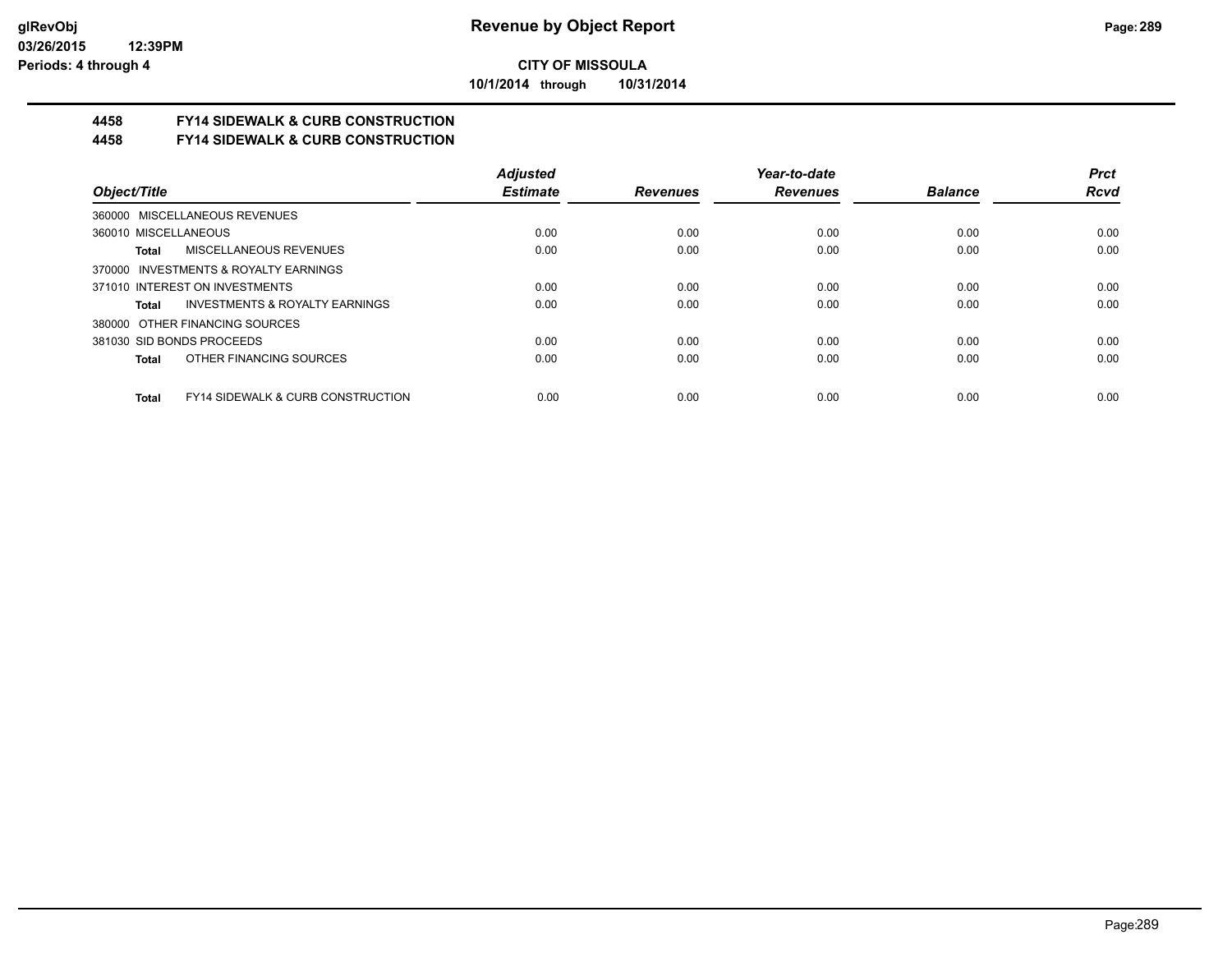**10/1/2014 through 10/31/2014**

## **4458 FY14 SIDEWALK & CURB CONSTRUCTION**

| Object/Title         |                                              | <b>Adjusted</b><br><b>Estimate</b> | <b>Revenues</b> | Year-to-date<br><b>Revenues</b> | <b>Balance</b> | <b>Prct</b><br><b>Rcvd</b> |
|----------------------|----------------------------------------------|------------------------------------|-----------------|---------------------------------|----------------|----------------------------|
|                      | 360000 MISCELLANEOUS REVENUES                |                                    |                 |                                 |                |                            |
| 360010 MISCELLANEOUS |                                              | 0.00                               | 0.00            | 0.00                            | 0.00           | 0.00                       |
| Total                | MISCELLANEOUS REVENUES                       | 0.00                               | 0.00            | 0.00                            | 0.00           | 0.00                       |
|                      | 370000 INVESTMENTS & ROYALTY EARNINGS        |                                    |                 |                                 |                |                            |
|                      | 371010 INTEREST ON INVESTMENTS               | 0.00                               | 0.00            | 0.00                            | 0.00           | 0.00                       |
| <b>Total</b>         | INVESTMENTS & ROYALTY EARNINGS               | 0.00                               | 0.00            | 0.00                            | 0.00           | 0.00                       |
|                      | 380000 OTHER FINANCING SOURCES               |                                    |                 |                                 |                |                            |
|                      | 381030 SID BONDS PROCEEDS                    | 0.00                               | 0.00            | 0.00                            | 0.00           | 0.00                       |
| <b>Total</b>         | OTHER FINANCING SOURCES                      | 0.00                               | 0.00            | 0.00                            | 0.00           | 0.00                       |
| <b>Total</b>         | <b>FY14 SIDEWALK &amp; CURB CONSTRUCTION</b> | 0.00                               | 0.00            | 0.00                            | 0.00           | 0.00                       |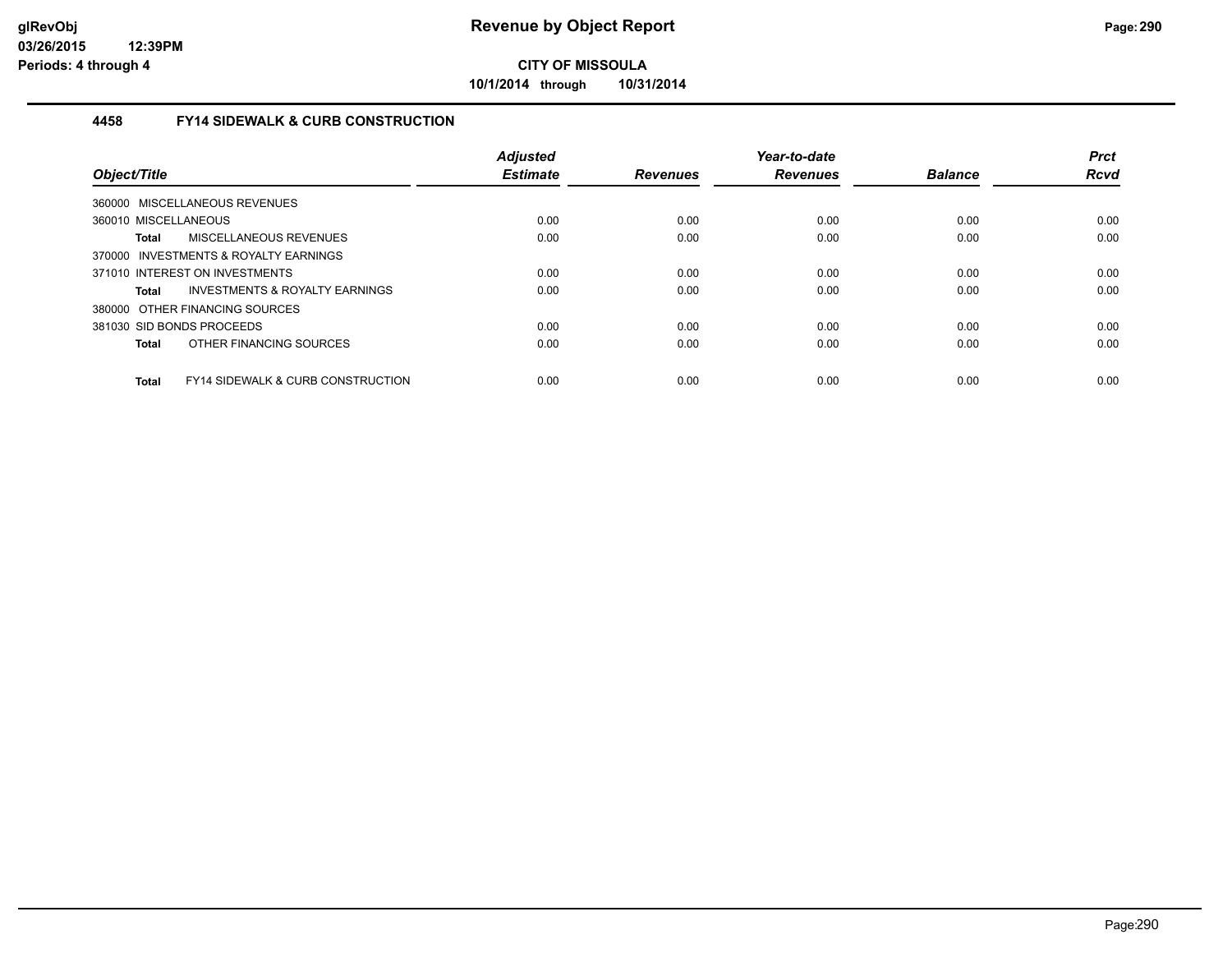**10/1/2014 through 10/31/2014**

# **4459 FY15 SIDEWALK/CURB CONSTRUCTION**

**4459 FY15 SIDEWALK/CURB CONSTRUCTION**

|                                                        | <b>Adjusted</b> |                 | Year-to-date    |                | <b>Prct</b> |
|--------------------------------------------------------|-----------------|-----------------|-----------------|----------------|-------------|
| Object/Title                                           | <b>Estimate</b> | <b>Revenues</b> | <b>Revenues</b> | <b>Balance</b> | <b>Rcvd</b> |
| 330000 INTERGOVERNMENTAL REVENUES                      |                 |                 |                 |                |             |
| 331156 CTEP GRANTS                                     | 0.00            | 0.00            | 0.00            | 0.00           | 0.00        |
| <b>INTERGOVERNMENTAL REVENUES</b><br>Total             | 0.00            | 0.00            | 0.00            | 0.00           | 0.00        |
| 360000 MISCELLANEOUS REVENUES                          |                 |                 |                 |                |             |
| 360010 MISCELLANEOUS                                   | 0.00            | 0.00            | 0.00            | 0.00           | 0.00        |
| MISCELLANEOUS REVENUES<br>Total                        | 0.00            | 0.00            | 0.00            | 0.00           | 0.00        |
| 380000 OTHER FINANCING SOURCES                         |                 |                 |                 |                |             |
| 381030 SID BONDS PROCEEDS                              | 0.00            | 0.00            | 0.00            | 0.00           | 0.00        |
| OTHER FINANCING SOURCES<br>Total                       | 0.00            | 0.00            | 0.00            | 0.00           | 0.00        |
|                                                        |                 |                 |                 |                |             |
| <b>FY15 SIDEWALK/CURB CONSTRUCTION</b><br><b>Total</b> | 0.00            | 0.00            | 0.00            | 0.00           | 0.00        |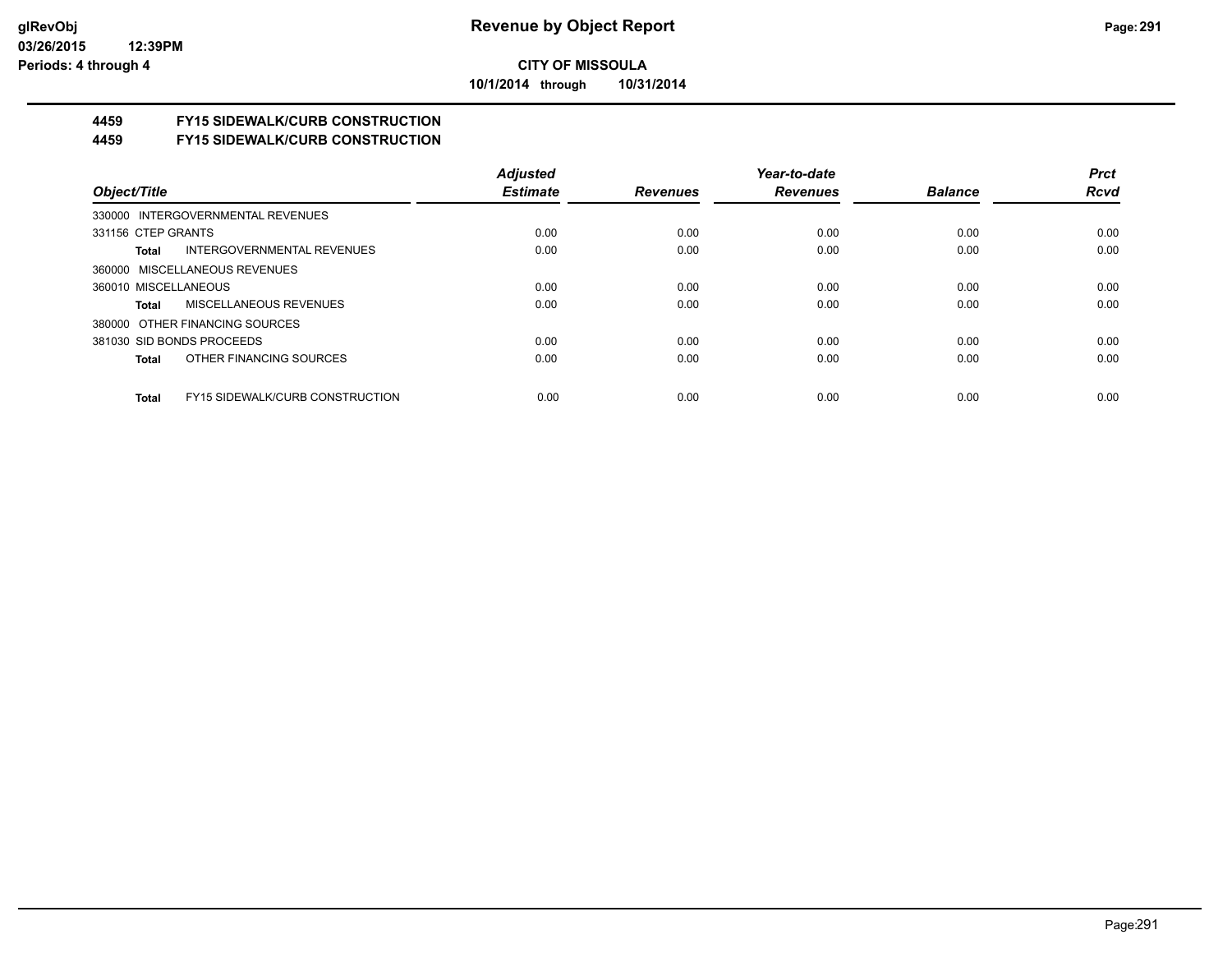**10/1/2014 through 10/31/2014**

## **4459 FY15 SIDEWALK/CURB CONSTRUCTION**

| Object/Title         |                                        | <b>Adjusted</b><br><b>Estimate</b> | <b>Revenues</b> | Year-to-date<br><b>Revenues</b> | <b>Balance</b> | <b>Prct</b><br><b>Rcvd</b> |
|----------------------|----------------------------------------|------------------------------------|-----------------|---------------------------------|----------------|----------------------------|
|                      | 330000 INTERGOVERNMENTAL REVENUES      |                                    |                 |                                 |                |                            |
| 331156 CTEP GRANTS   |                                        | 0.00                               | 0.00            | 0.00                            | 0.00           | 0.00                       |
| <b>Total</b>         | INTERGOVERNMENTAL REVENUES             | 0.00                               | 0.00            | 0.00                            | 0.00           | 0.00                       |
|                      | 360000 MISCELLANEOUS REVENUES          |                                    |                 |                                 |                |                            |
| 360010 MISCELLANEOUS |                                        | 0.00                               | 0.00            | 0.00                            | 0.00           | 0.00                       |
| <b>Total</b>         | MISCELLANEOUS REVENUES                 | 0.00                               | 0.00            | 0.00                            | 0.00           | 0.00                       |
|                      | 380000 OTHER FINANCING SOURCES         |                                    |                 |                                 |                |                            |
|                      | 381030 SID BONDS PROCEEDS              | 0.00                               | 0.00            | 0.00                            | 0.00           | 0.00                       |
| <b>Total</b>         | OTHER FINANCING SOURCES                | 0.00                               | 0.00            | 0.00                            | 0.00           | 0.00                       |
| <b>Total</b>         | <b>FY15 SIDEWALK/CURB CONSTRUCTION</b> | 0.00                               | 0.00            | 0.00                            | 0.00           | 0.00                       |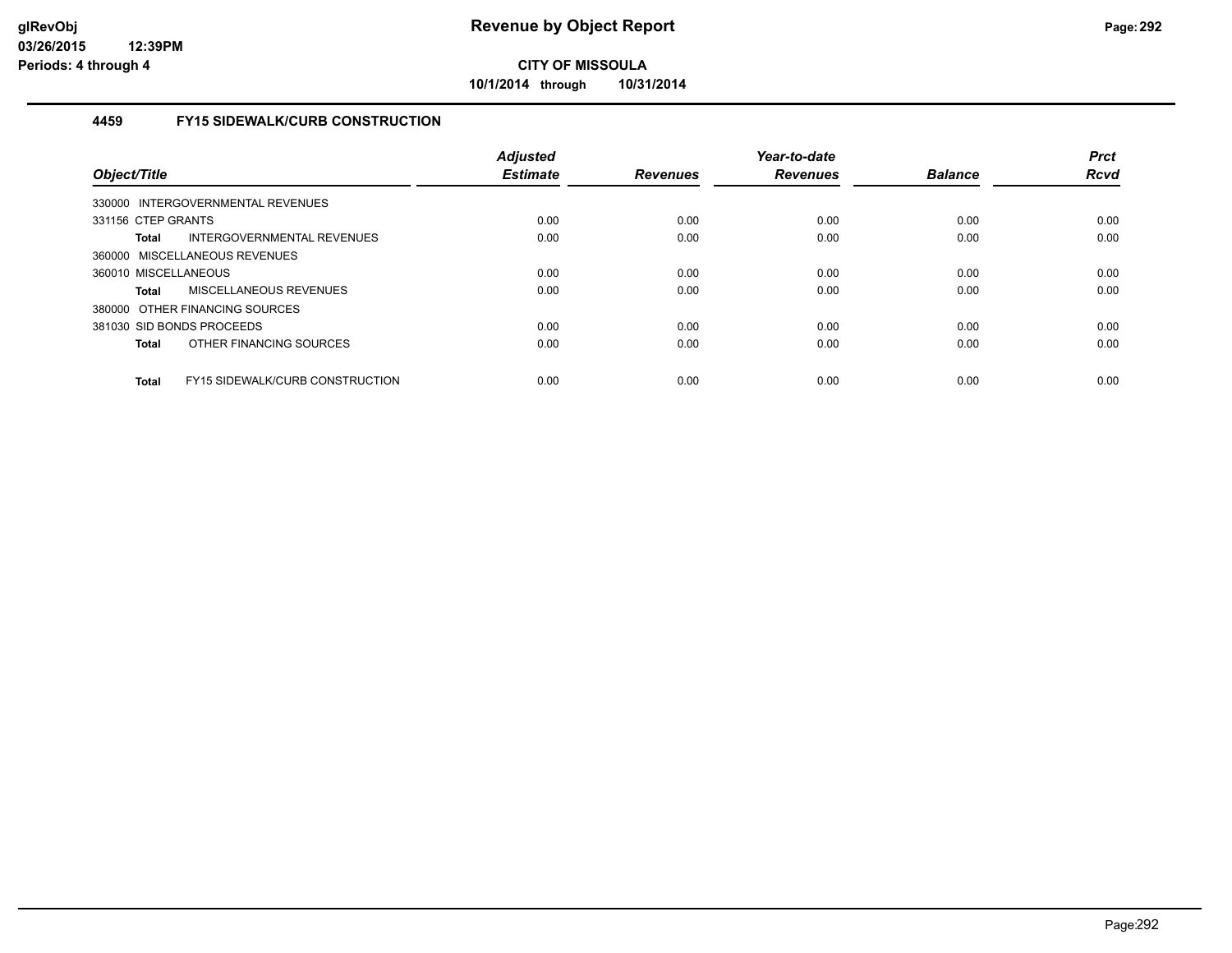**10/1/2014 through 10/31/2014**

#### **4529 SID 529 CHRISTIAN DR TRAFFIC CALMING 4529 SID 529 CHRISTIAN DR TRAFFIC CALMING**

|                      |                                                 | <b>Adjusted</b> |                 | Year-to-date    |                | <b>Prct</b> |
|----------------------|-------------------------------------------------|-----------------|-----------------|-----------------|----------------|-------------|
| Object/Title         |                                                 | <b>Estimate</b> | <b>Revenues</b> | <b>Revenues</b> | <b>Balance</b> | <b>Rcvd</b> |
|                      | 370000 INVESTMENTS & ROYALTY EARNINGS           |                 |                 |                 |                |             |
|                      | 371010 INTEREST ON INVESTMENTS                  | 0.00            | 0.00            | 0.00            | 0.00           | 0.00        |
|                      | 371020 GAIN/LOSS IN MARKET VALUE OF INVESTMENTS | 0.00            | 0.00            | 0.00            | 0.00           | 0.00        |
| Total                | <b>INVESTMENTS &amp; ROYALTY EARNINGS</b>       | 0.00            | 0.00            | 0.00            | 0.00           | 0.00        |
|                      | 380000 OTHER FINANCING SOURCES                  |                 |                 |                 |                |             |
| 381000 LOAN PROCEEDS |                                                 | 0.00            | 0.00            | 0.00            | 0.00           | 0.00        |
| 381002 SRF LOAN      |                                                 | 0.00            | 0.00            | 0.00            | 0.00           | 0.00        |
|                      | 381030 SID BONDS PROCEEDS                       | 0.00            | 0.00            | 0.00            | 0.00           | 0.00        |
| <b>Total</b>         | OTHER FINANCING SOURCES                         | 0.00            | 0.00            | 0.00            | 0.00           | 0.00        |
| <b>Total</b>         | SID 529 CHRISTIAN DR TRAFFIC CALMING            | 0.00            | 0.00            | 0.00            | 0.00           | 0.00        |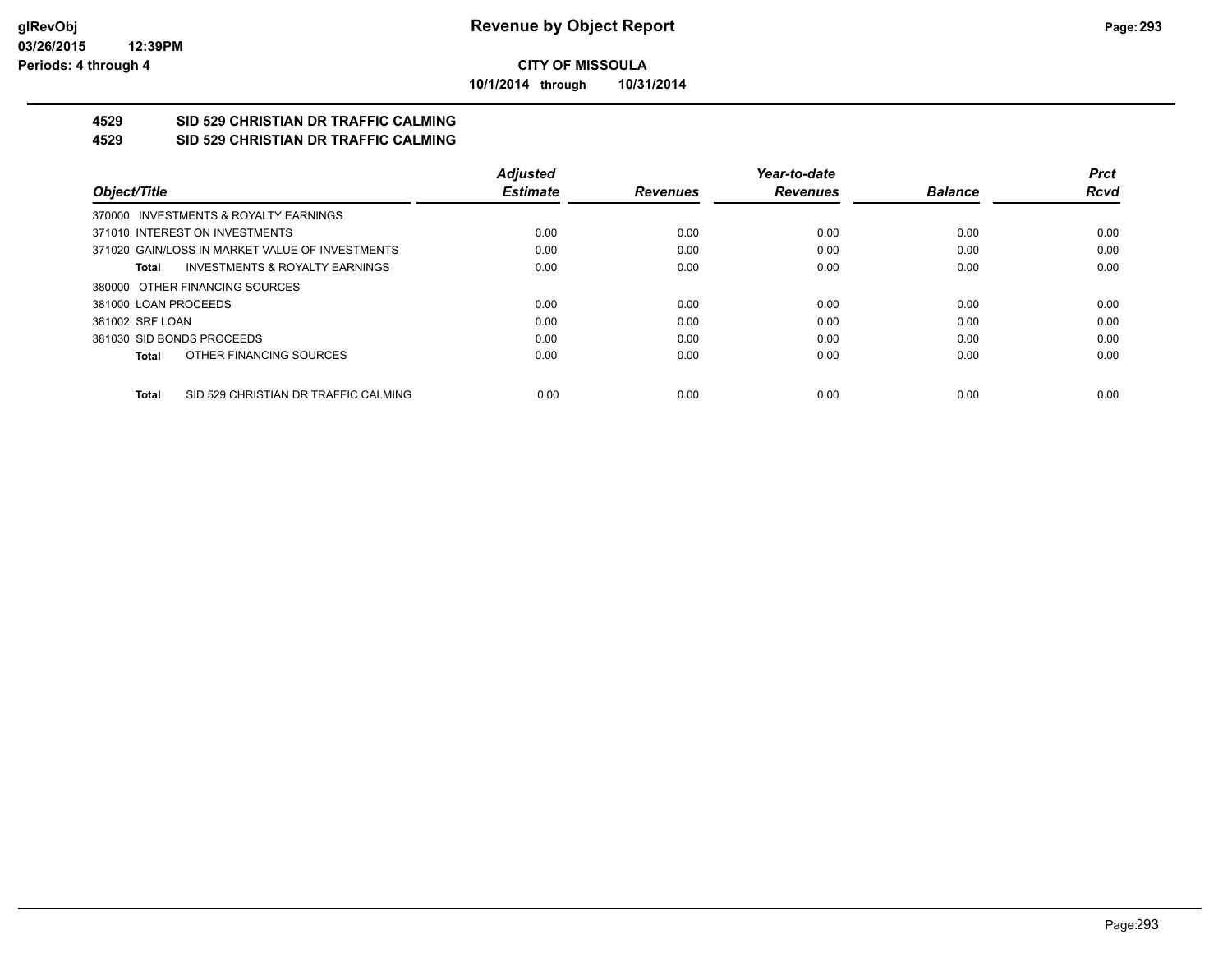**10/1/2014 through 10/31/2014**

### **4529 SID 529 CHRISTIAN DR TRAFFIC CALMING**

| Object/Title                                         | <b>Adjusted</b><br><b>Estimate</b> | <b>Revenues</b> | Year-to-date<br><b>Revenues</b> | <b>Balance</b> | <b>Prct</b><br>Rcvd |
|------------------------------------------------------|------------------------------------|-----------------|---------------------------------|----------------|---------------------|
| 370000 INVESTMENTS & ROYALTY EARNINGS                |                                    |                 |                                 |                |                     |
| 371010 INTEREST ON INVESTMENTS                       | 0.00                               | 0.00            | 0.00                            | 0.00           | 0.00                |
| 371020 GAIN/LOSS IN MARKET VALUE OF INVESTMENT       | 0.00                               | 0.00            | 0.00                            | 0.00           | 0.00                |
| INVESTMENTS & ROYALTY EARNINGS<br>Total              | 0.00                               | 0.00            | 0.00                            | 0.00           | 0.00                |
| 380000 OTHER FINANCING SOURCES                       |                                    |                 |                                 |                |                     |
| 381000 LOAN PROCEEDS                                 | 0.00                               | 0.00            | 0.00                            | 0.00           | 0.00                |
| 381002 SRF LOAN                                      | 0.00                               | 0.00            | 0.00                            | 0.00           | 0.00                |
| 381030 SID BONDS PROCEEDS                            | 0.00                               | 0.00            | 0.00                            | 0.00           | 0.00                |
| OTHER FINANCING SOURCES<br>Total                     | 0.00                               | 0.00            | 0.00                            | 0.00           | 0.00                |
| SID 529 CHRISTIAN DR TRAFFIC CALMING<br><b>Total</b> | 0.00                               | 0.00            | 0.00                            | 0.00           | 0.00                |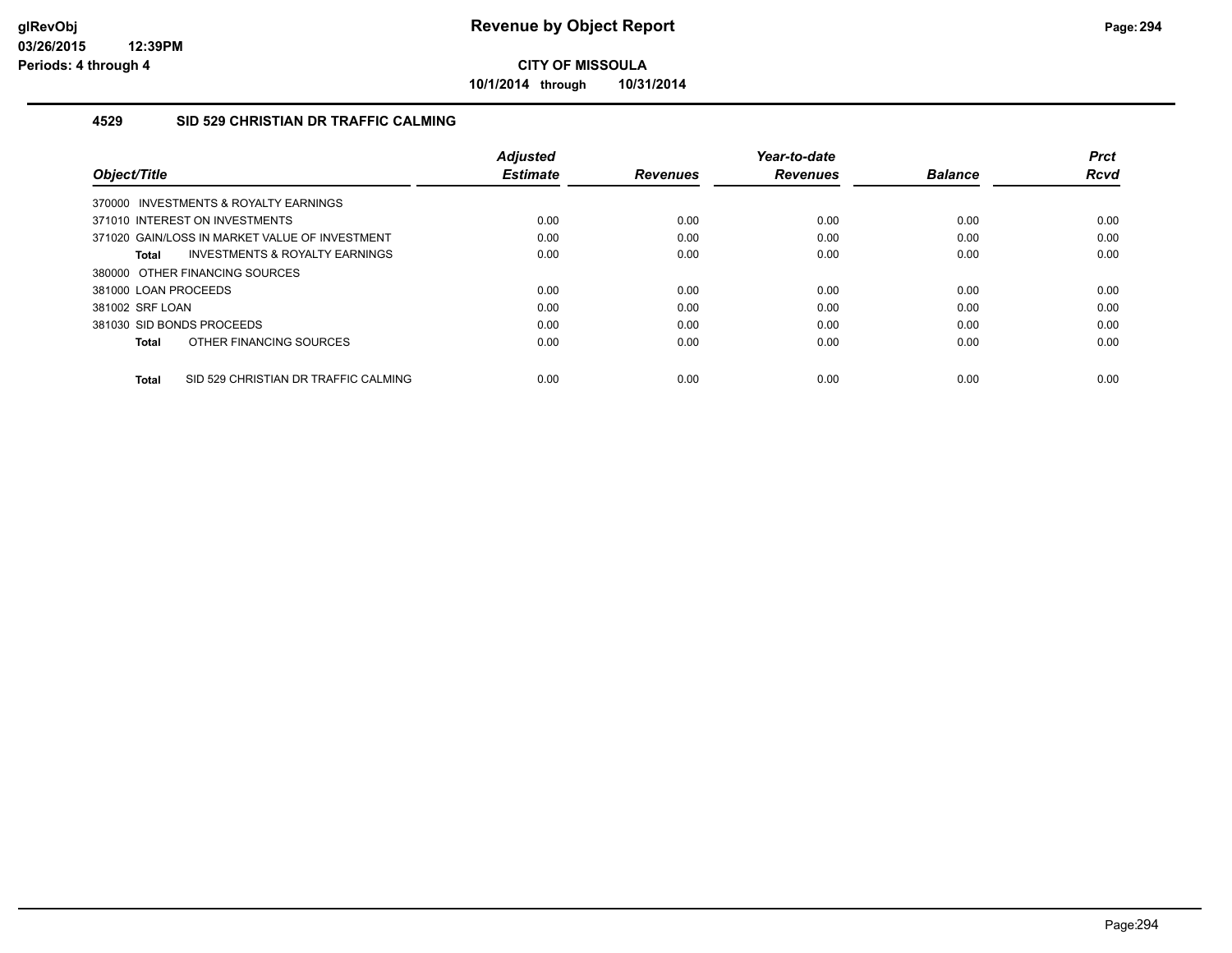**10/1/2014 through 10/31/2014**

## **4530 SID 530 CHRISTIAN DR CALMING**

**4530 SID 530 CHRISTIAN DR CALMING**

|                                                 | <b>Adjusted</b> |                 | Year-to-date    |                | <b>Prct</b> |
|-------------------------------------------------|-----------------|-----------------|-----------------|----------------|-------------|
| Object/Title                                    | <b>Estimate</b> | <b>Revenues</b> | <b>Revenues</b> | <b>Balance</b> | Rcvd        |
| 370000 INVESTMENTS & ROYALTY EARNINGS           |                 |                 |                 |                |             |
| 371010 INTEREST ON INVESTMENTS                  | 0.00            | 0.00            | 0.00            | 0.00           | 0.00        |
| 371020 GAIN/LOSS IN MARKET VALUE OF INVESTMENTS | 0.00            | 0.00            | 0.00            | 0.00           | 0.00        |
| INVESTMENTS & ROYALTY EARNINGS<br>Total         | 0.00            | 0.00            | 0.00            | 0.00           | 0.00        |
| 380000 OTHER FINANCING SOURCES                  |                 |                 |                 |                |             |
| 381000 LOAN PROCEEDS                            | 0.00            | 0.00            | 0.00            | 0.00           | 0.00        |
| 381002 SRF LOAN                                 | 0.00            | 0.00            | 0.00            | 0.00           | 0.00        |
| 381030 SID BONDS PROCEEDS                       | 0.00            | 0.00            | 0.00            | 0.00           | 0.00        |
| OTHER FINANCING SOURCES<br>Total                | 0.00            | 0.00            | 0.00            | 0.00           | 0.00        |
| SID 530 CHRISTIAN DR CALMING<br>Total           | 0.00            | 0.00            | 0.00            | 0.00           | 0.00        |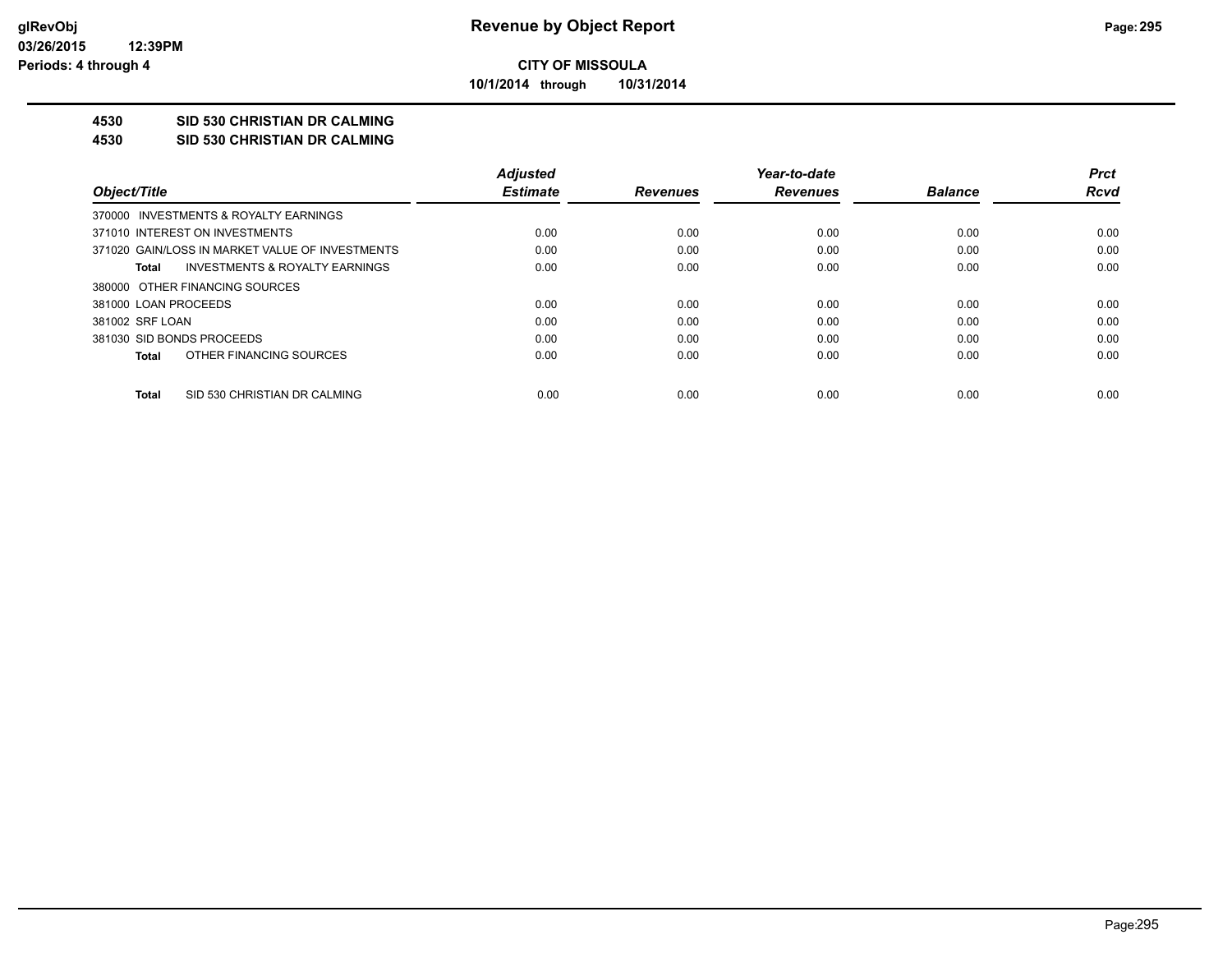**10/1/2014 through 10/31/2014**

## **4530 SID 530 CHRISTIAN DR CALMING**

| Object/Title                                       | <b>Adjusted</b><br><b>Estimate</b> | <b>Revenues</b> | Year-to-date<br><b>Revenues</b> | <b>Balance</b> | <b>Prct</b><br>Rcvd |
|----------------------------------------------------|------------------------------------|-----------------|---------------------------------|----------------|---------------------|
| 370000 INVESTMENTS & ROYALTY EARNINGS              |                                    |                 |                                 |                |                     |
| 371010 INTEREST ON INVESTMENTS                     | 0.00                               | 0.00            | 0.00                            | 0.00           | 0.00                |
| 371020 GAIN/LOSS IN MARKET VALUE OF INVESTMENT     | 0.00                               | 0.00            | 0.00                            | 0.00           | 0.00                |
| <b>INVESTMENTS &amp; ROYALTY EARNINGS</b><br>Total | 0.00                               | 0.00            | 0.00                            | 0.00           | 0.00                |
| 380000 OTHER FINANCING SOURCES                     |                                    |                 |                                 |                |                     |
| 381000 LOAN PROCEEDS                               | 0.00                               | 0.00            | 0.00                            | 0.00           | 0.00                |
| 381002 SRF LOAN                                    | 0.00                               | 0.00            | 0.00                            | 0.00           | 0.00                |
| 381030 SID BONDS PROCEEDS                          | 0.00                               | 0.00            | 0.00                            | 0.00           | 0.00                |
| OTHER FINANCING SOURCES<br><b>Total</b>            | 0.00                               | 0.00            | 0.00                            | 0.00           | 0.00                |
| SID 530 CHRISTIAN DR CALMING<br>Total              | 0.00                               | 0.00            | 0.00                            | 0.00           | 0.00                |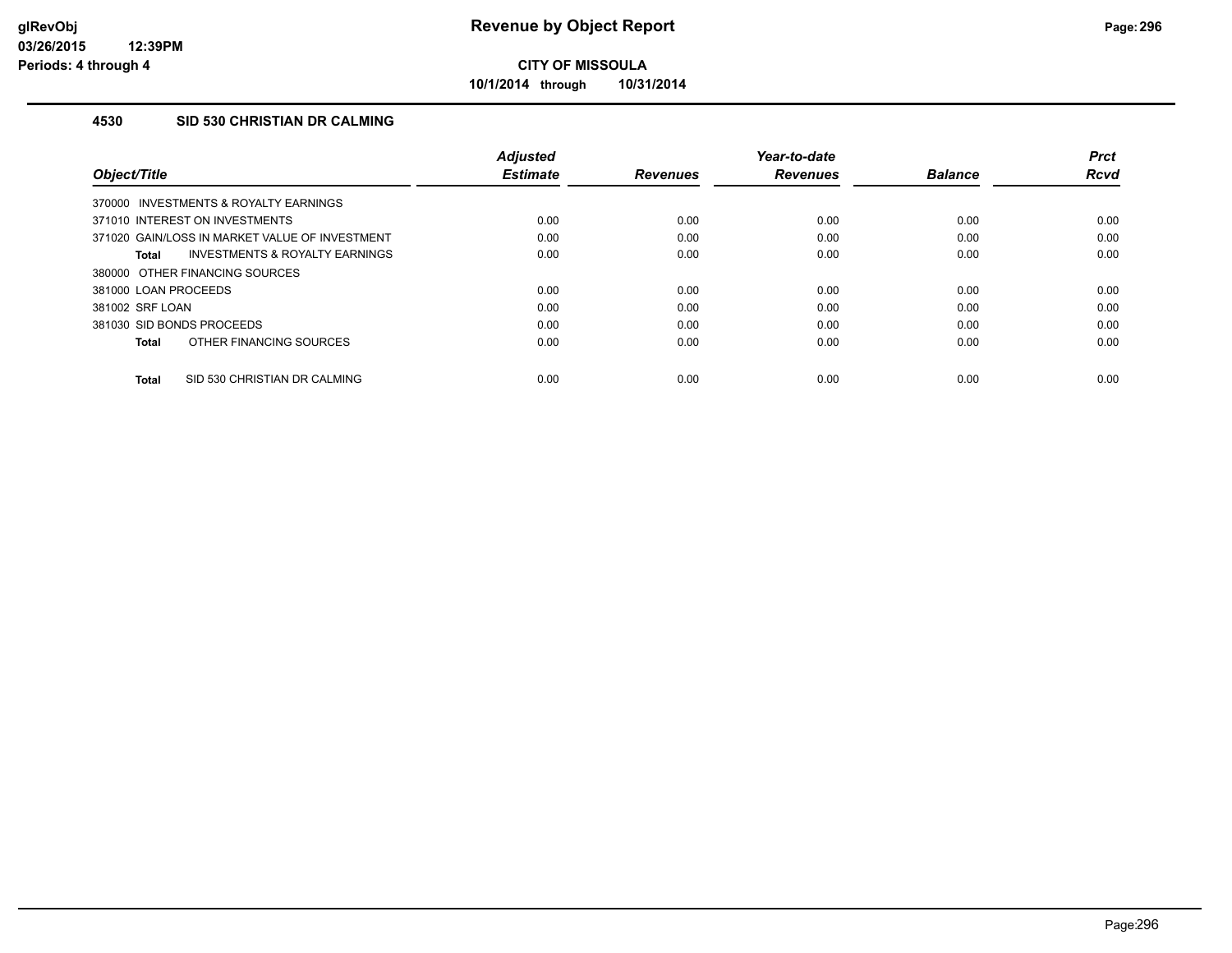**10/1/2014 through 10/31/2014**

## **4531 SID 531 TRAFFIC CALMING**

**4531 SID 531 TRAFFIC CALMING**

|                                                 | <b>Adjusted</b> |                 | Year-to-date    |                | <b>Prct</b> |
|-------------------------------------------------|-----------------|-----------------|-----------------|----------------|-------------|
| Object/Title                                    | <b>Estimate</b> | <b>Revenues</b> | <b>Revenues</b> | <b>Balance</b> | <b>Rcvd</b> |
| 370000 INVESTMENTS & ROYALTY EARNINGS           |                 |                 |                 |                |             |
| 371010 INTEREST ON INVESTMENTS                  | 0.00            | 0.00            | 0.00            | 0.00           | 0.00        |
| 371020 GAIN/LOSS IN MARKET VALUE OF INVESTMENTS | 0.00            | 0.00            | 0.00            | 0.00           | 0.00        |
| INVESTMENTS & ROYALTY EARNINGS<br>Total         | 0.00            | 0.00            | 0.00            | 0.00           | 0.00        |
| 380000 OTHER FINANCING SOURCES                  |                 |                 |                 |                |             |
| 383000 OPERATING TRANSFERS                      | 0.00            | 0.00            | 0.00            | 0.00           | 0.00        |
| OTHER FINANCING SOURCES<br>Total                | 0.00            | 0.00            | 0.00            | 0.00           | 0.00        |
|                                                 |                 |                 |                 |                |             |
| Total<br>SID 531 TRAFFIC CALMING                | 0.00            | 0.00            | 0.00            | 0.00           | 0.00        |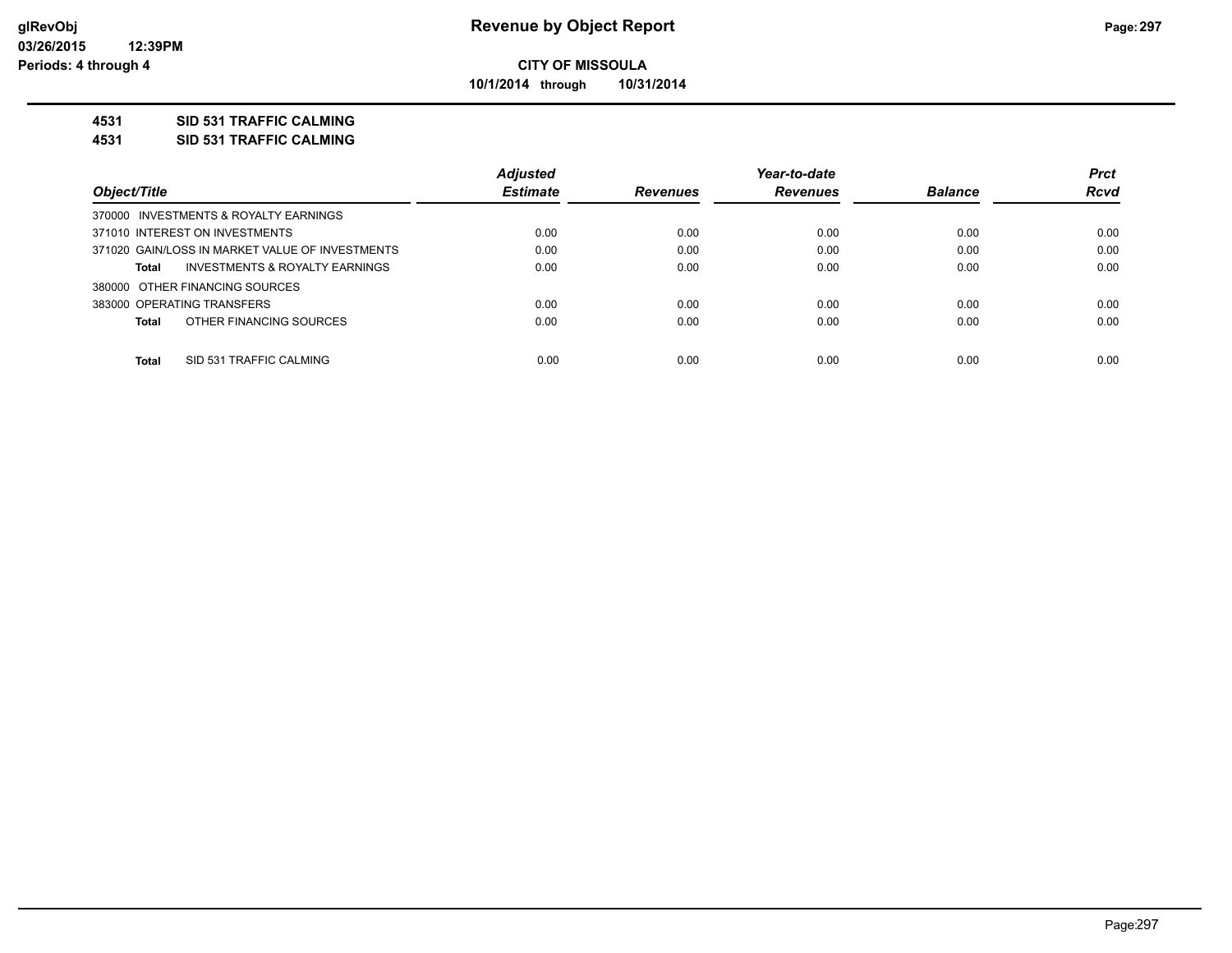**10/1/2014 through 10/31/2014**

## **4531 SID 531 TRAFFIC CALMING**

|                                                    | <b>Adjusted</b> |                 | Year-to-date    |                | <b>Prct</b> |
|----------------------------------------------------|-----------------|-----------------|-----------------|----------------|-------------|
| Object/Title                                       | <b>Estimate</b> | <b>Revenues</b> | <b>Revenues</b> | <b>Balance</b> | Rcvd        |
| INVESTMENTS & ROYALTY EARNINGS<br>370000           |                 |                 |                 |                |             |
| 371010 INTEREST ON INVESTMENTS                     | 0.00            | 0.00            | 0.00            | 0.00           | 0.00        |
| 371020 GAIN/LOSS IN MARKET VALUE OF INVESTMENT     | 0.00            | 0.00            | 0.00            | 0.00           | 0.00        |
| <b>INVESTMENTS &amp; ROYALTY EARNINGS</b><br>Total | 0.00            | 0.00            | 0.00            | 0.00           | 0.00        |
| 380000 OTHER FINANCING SOURCES                     |                 |                 |                 |                |             |
| 383000 OPERATING TRANSFERS                         | 0.00            | 0.00            | 0.00            | 0.00           | 0.00        |
| OTHER FINANCING SOURCES<br>Total                   | 0.00            | 0.00            | 0.00            | 0.00           | 0.00        |
|                                                    |                 |                 |                 |                |             |
| Total<br>SID 531 TRAFFIC CALMING                   | 0.00            | 0.00            | 0.00            | 0.00           | 0.00        |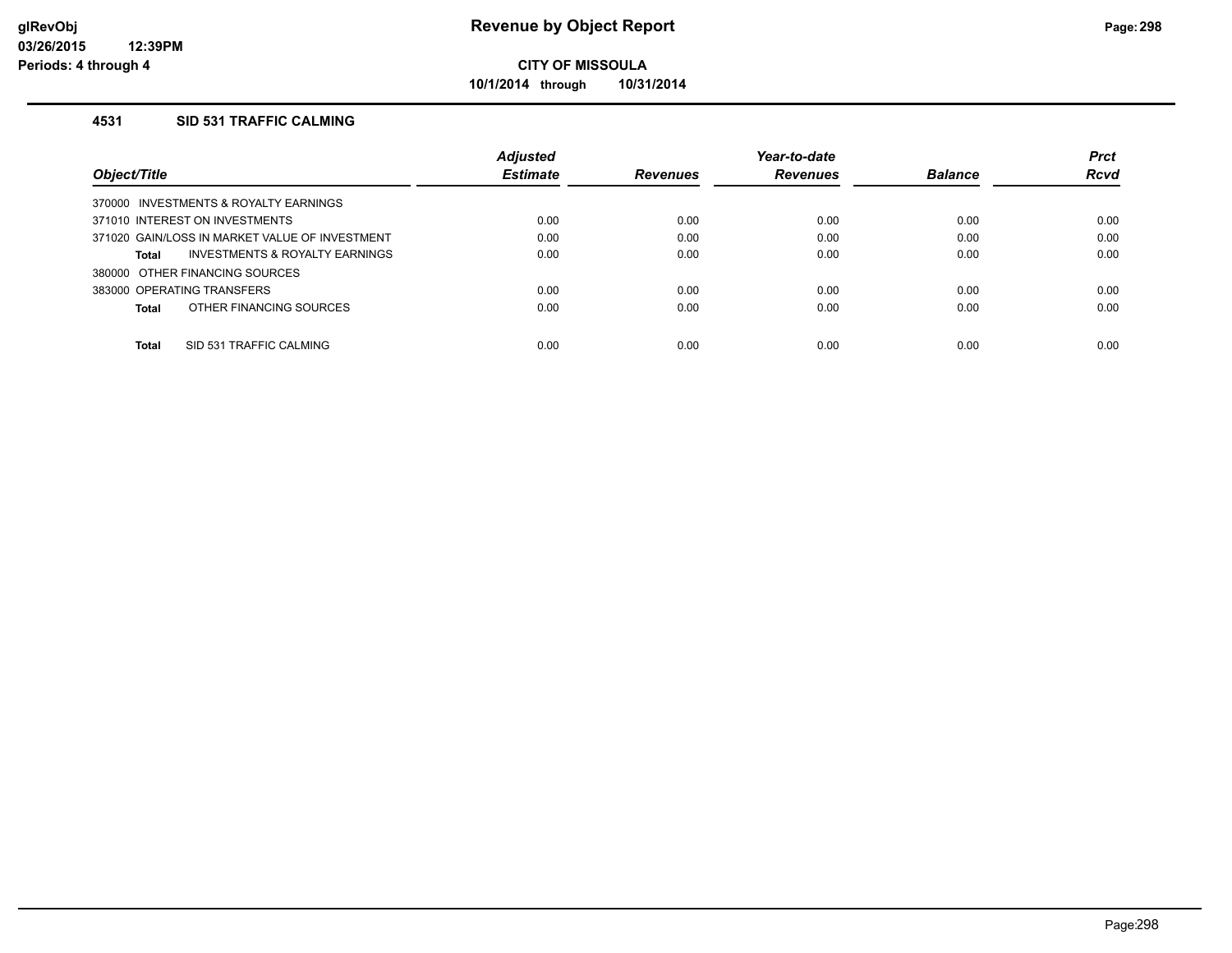**10/1/2014 through 10/31/2014**

### **4532 MALONEY RANCH SID**

**4532 MALONEY RANCH SID**

|                                                    | <b>Adjusted</b> |                 | Year-to-date    |                | <b>Prct</b> |
|----------------------------------------------------|-----------------|-----------------|-----------------|----------------|-------------|
| Object/Title                                       | <b>Estimate</b> | <b>Revenues</b> | <b>Revenues</b> | <b>Balance</b> | <b>Rcvd</b> |
| 370000 INVESTMENTS & ROYALTY EARNINGS              |                 |                 |                 |                |             |
| 371010 INTEREST ON INVESTMENTS                     | 0.00            | 0.00            | 0.00            | 0.00           | 0.00        |
| 371020 GAIN/LOSS IN MARKET VALUE OF INVESTMENTS    | 0.00            | 0.00            | 0.00            | 0.00           | 0.00        |
| <b>INVESTMENTS &amp; ROYALTY EARNINGS</b><br>Total | 0.00            | 0.00            | 0.00            | 0.00           | 0.00        |
| 380000 OTHER FINANCING SOURCES                     |                 |                 |                 |                |             |
| 381030 SID BONDS PROCEEDS                          | 0.00            | 0.00            | 0.00            | 0.00           | 0.00        |
| OTHER FINANCING SOURCES<br>Total                   | 0.00            | 0.00            | 0.00            | 0.00           | 0.00        |
|                                                    |                 |                 |                 |                |             |
| MALONEY RANCH SID<br><b>Total</b>                  | 0.00            | 0.00            | 0.00            | 0.00           | 0.00        |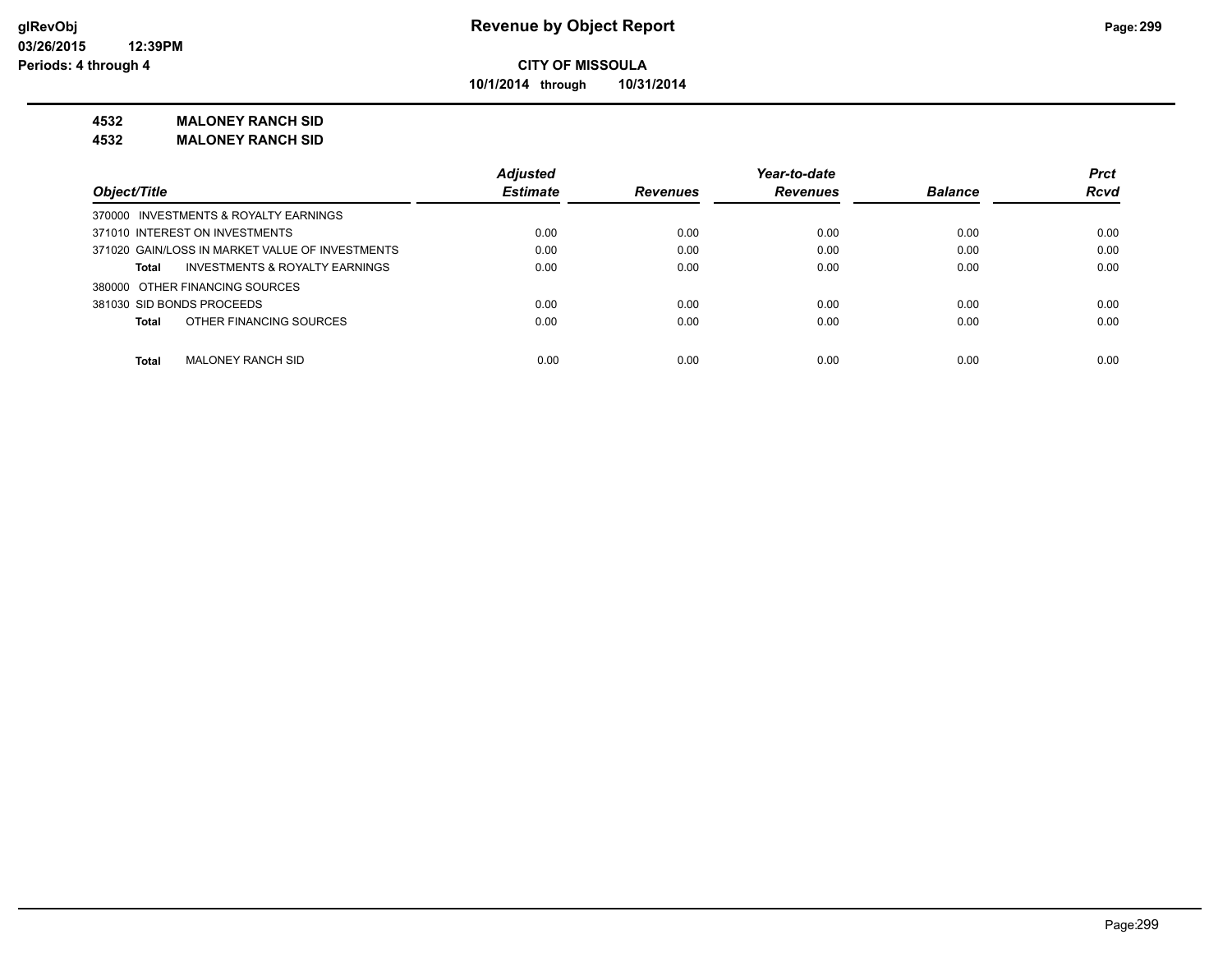**10/1/2014 through 10/31/2014**

### **4532 MALONEY RANCH SID**

|                                                | <b>Adjusted</b> |                 | Year-to-date    |                | <b>Prct</b> |
|------------------------------------------------|-----------------|-----------------|-----------------|----------------|-------------|
| Object/Title                                   | <b>Estimate</b> | <b>Revenues</b> | <b>Revenues</b> | <b>Balance</b> | <b>Rcvd</b> |
| 370000 INVESTMENTS & ROYALTY EARNINGS          |                 |                 |                 |                |             |
| 371010 INTEREST ON INVESTMENTS                 | 0.00            | 0.00            | 0.00            | 0.00           | 0.00        |
| 371020 GAIN/LOSS IN MARKET VALUE OF INVESTMENT | 0.00            | 0.00            | 0.00            | 0.00           | 0.00        |
| INVESTMENTS & ROYALTY EARNINGS<br>Total        | 0.00            | 0.00            | 0.00            | 0.00           | 0.00        |
| 380000 OTHER FINANCING SOURCES                 |                 |                 |                 |                |             |
| 381030 SID BONDS PROCEEDS                      | 0.00            | 0.00            | 0.00            | 0.00           | 0.00        |
| OTHER FINANCING SOURCES<br>Total               | 0.00            | 0.00            | 0.00            | 0.00           | 0.00        |
|                                                |                 |                 |                 |                |             |
| <b>Total</b><br>MALONEY RANCH SID              | 0.00            | 0.00            | 0.00            | 0.00           | 0.00        |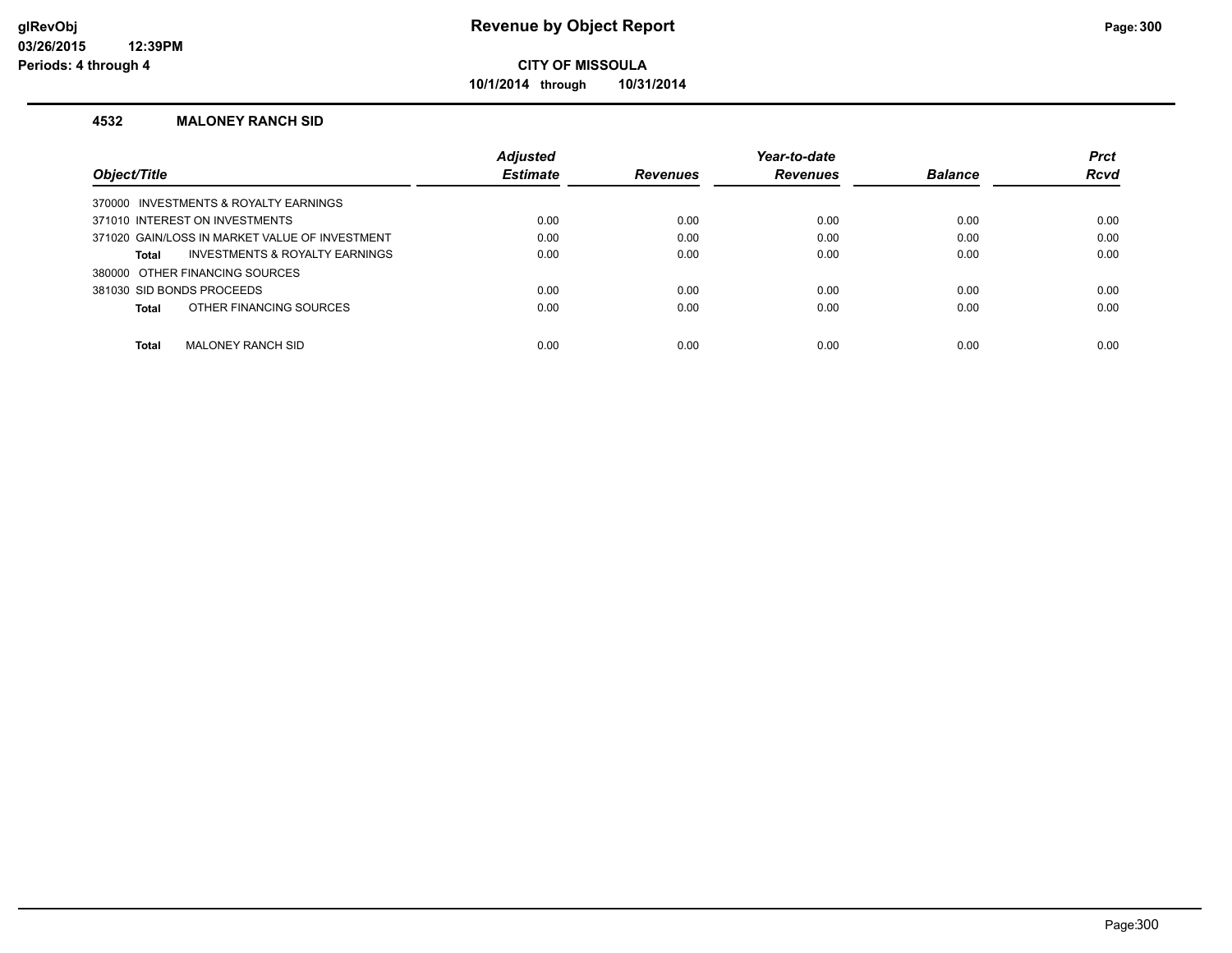**10/1/2014 through 10/31/2014**

## **4533 RATTLESNAKE SEWER SID**

#### **4533 RATTLESNAKE SEWER SID**

|                                                    | <b>Adjusted</b> |                 | Year-to-date    |                | <b>Prct</b> |
|----------------------------------------------------|-----------------|-----------------|-----------------|----------------|-------------|
| Object/Title                                       | <b>Estimate</b> | <b>Revenues</b> | <b>Revenues</b> | <b>Balance</b> | <b>Rcvd</b> |
| 330000 INTERGOVERNMENTAL REVENUES                  |                 |                 |                 |                |             |
| 334121 DNRC GRANT                                  | 0.00            | 0.00            | 0.00            | 0.00           | 0.00        |
| INTERGOVERNMENTAL REVENUES<br>Total                | 0.00            | 0.00            | 0.00            | 0.00           | 0.00        |
| 370000 INVESTMENTS & ROYALTY EARNINGS              |                 |                 |                 |                |             |
| 371010 INTEREST ON INVESTMENTS                     | 0.00            | 0.00            | 0.00            | 0.00           | 0.00        |
| 371020 GAIN/LOSS IN MARKET VALUE OF INVESTMENTS    | 0.00            | 0.00            | 0.00            | 0.00           | 0.00        |
| <b>INVESTMENTS &amp; ROYALTY EARNINGS</b><br>Total | 0.00            | 0.00            | 0.00            | 0.00           | 0.00        |
| 380000 OTHER FINANCING SOURCES                     |                 |                 |                 |                |             |
| 381002 SRF LOAN                                    | 0.00            | 0.00            | 0.00            | 0.00           | 0.00        |
| OTHER FINANCING SOURCES<br>Total                   | 0.00            | 0.00            | 0.00            | 0.00           | 0.00        |
| RATTLESNAKE SEWER SID<br>Total                     | 0.00            | 0.00            | 0.00            | 0.00           | 0.00        |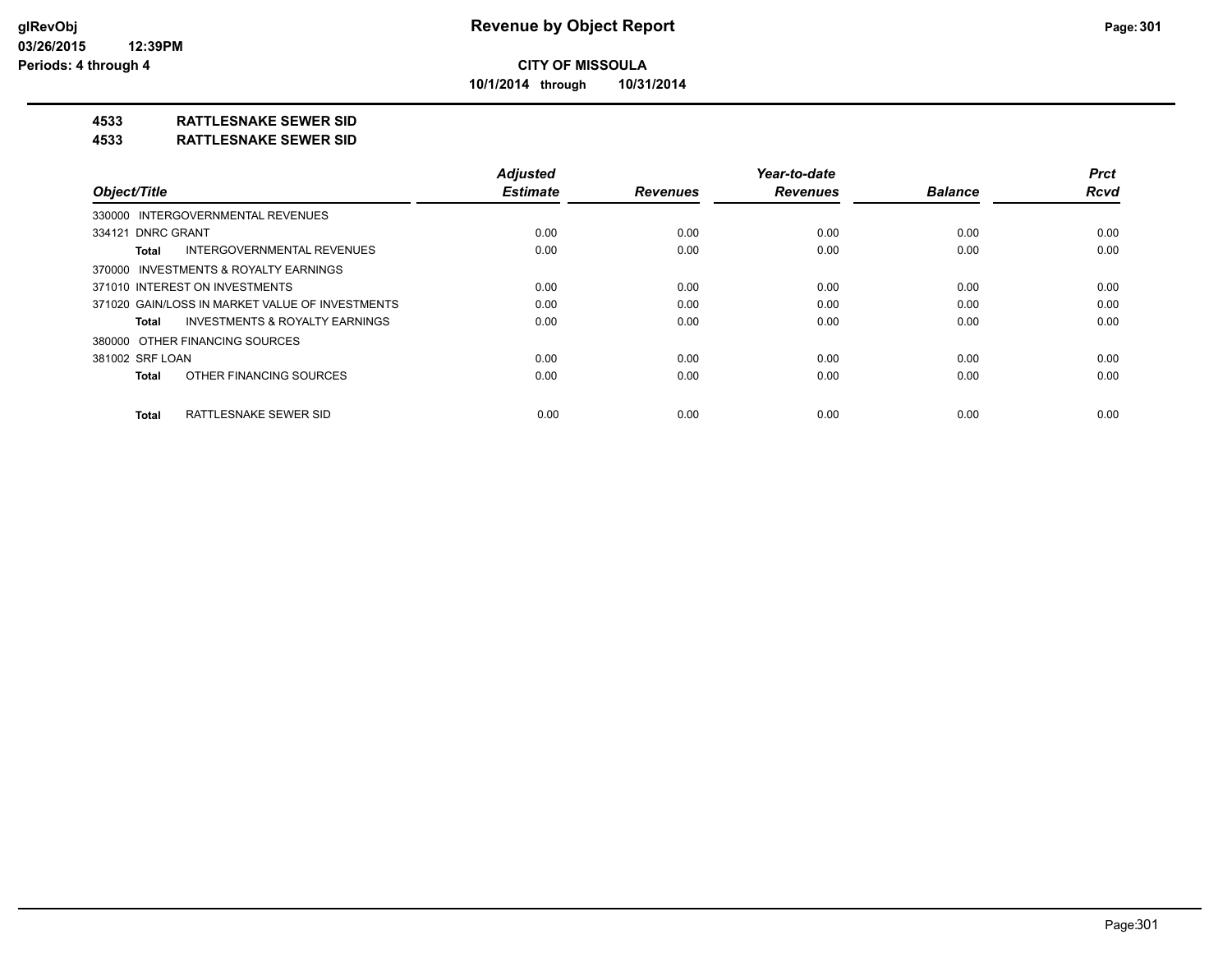**10/1/2014 through 10/31/2014**

## **4533 RATTLESNAKE SEWER SID**

| Object/Title                                              | <b>Adjusted</b><br><b>Estimate</b> | <b>Revenues</b> | Year-to-date<br><b>Revenues</b> | <b>Balance</b> | <b>Prct</b><br><b>Rcvd</b> |
|-----------------------------------------------------------|------------------------------------|-----------------|---------------------------------|----------------|----------------------------|
|                                                           |                                    |                 |                                 |                |                            |
| 330000 INTERGOVERNMENTAL REVENUES                         |                                    |                 |                                 |                |                            |
| 334121 DNRC GRANT                                         | 0.00                               | 0.00            | 0.00                            | 0.00           | 0.00                       |
| INTERGOVERNMENTAL REVENUES<br><b>Total</b>                | 0.00                               | 0.00            | 0.00                            | 0.00           | 0.00                       |
| 370000 INVESTMENTS & ROYALTY EARNINGS                     |                                    |                 |                                 |                |                            |
| 371010 INTEREST ON INVESTMENTS                            | 0.00                               | 0.00            | 0.00                            | 0.00           | 0.00                       |
| 371020 GAIN/LOSS IN MARKET VALUE OF INVESTMENT            | 0.00                               | 0.00            | 0.00                            | 0.00           | 0.00                       |
| <b>INVESTMENTS &amp; ROYALTY EARNINGS</b><br><b>Total</b> | 0.00                               | 0.00            | 0.00                            | 0.00           | 0.00                       |
| 380000 OTHER FINANCING SOURCES                            |                                    |                 |                                 |                |                            |
| 381002 SRF LOAN                                           | 0.00                               | 0.00            | 0.00                            | 0.00           | 0.00                       |
| OTHER FINANCING SOURCES<br><b>Total</b>                   | 0.00                               | 0.00            | 0.00                            | 0.00           | 0.00                       |
| RATTLESNAKE SEWER SID<br><b>Total</b>                     | 0.00                               | 0.00            | 0.00                            | 0.00           | 0.00                       |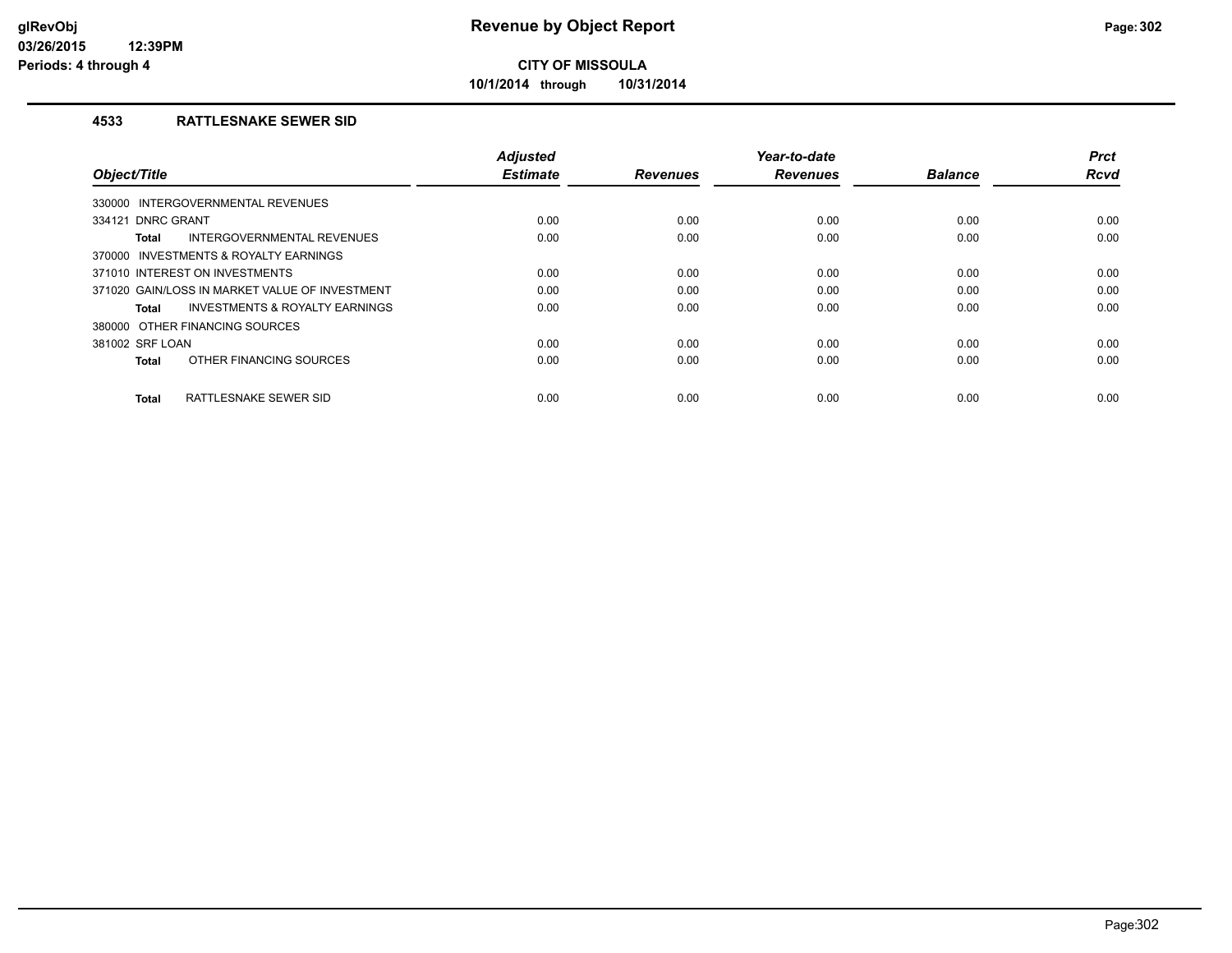**10/1/2014 through 10/31/2014**

## **4534 SID 534 LINCOLNWOOD**

#### **4534 SID 534 LINCOLNWOOD**

|                                                    | <b>Adjusted</b> |                 | Year-to-date    |                | <b>Prct</b> |
|----------------------------------------------------|-----------------|-----------------|-----------------|----------------|-------------|
| Object/Title                                       | <b>Estimate</b> | <b>Revenues</b> | <b>Revenues</b> | <b>Balance</b> | <b>Rcvd</b> |
| 330000 INTERGOVERNMENTAL REVENUES                  |                 |                 |                 |                |             |
| 334121 DNRC GRANT                                  | 0.00            | 0.00            | 0.00            | 0.00           | 0.00        |
| INTERGOVERNMENTAL REVENUES<br>Total                | 0.00            | 0.00            | 0.00            | 0.00           | 0.00        |
| 370000 INVESTMENTS & ROYALTY EARNINGS              |                 |                 |                 |                |             |
| 371010 INTEREST ON INVESTMENTS                     | 0.00            | 0.00            | 0.00            | 0.00           | 0.00        |
| 371020 GAIN/LOSS IN MARKET VALUE OF INVESTMENTS    | 0.00            | 0.00            | 0.00            | 0.00           | 0.00        |
| <b>INVESTMENTS &amp; ROYALTY EARNINGS</b><br>Total | 0.00            | 0.00            | 0.00            | 0.00           | 0.00        |
| 380000 OTHER FINANCING SOURCES                     |                 |                 |                 |                |             |
| 381002 SRF LOAN                                    | 0.00            | 0.00            | 0.00            | 0.00           | 0.00        |
| OTHER FINANCING SOURCES<br>Total                   | 0.00            | 0.00            | 0.00            | 0.00           | 0.00        |
| SID 534 LINCOLNWOOD<br>Total                       | 0.00            | 0.00            | 0.00            | 0.00           | 0.00        |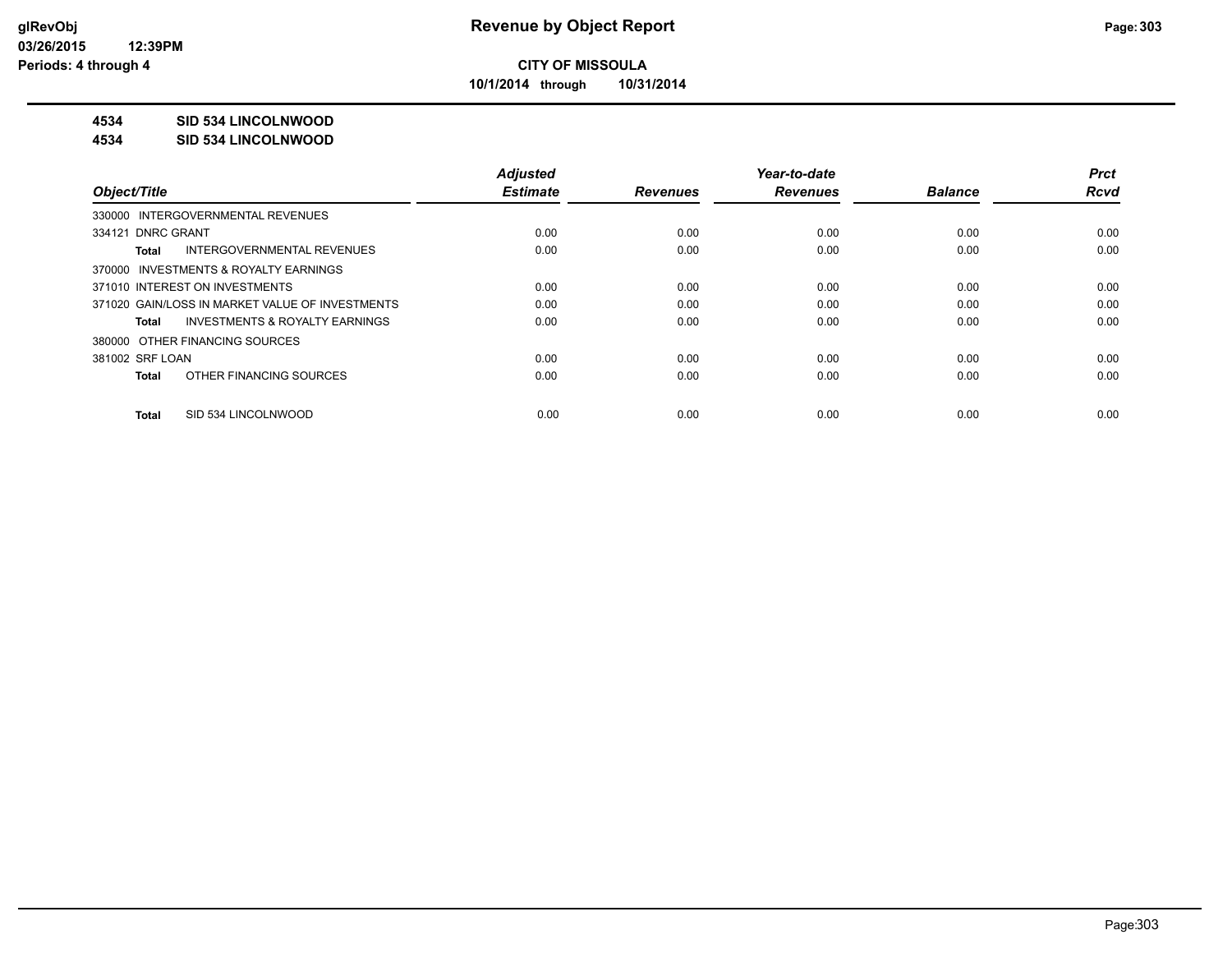**10/1/2014 through 10/31/2014**

### **4534 SID 534 LINCOLNWOOD**

|                                                    | <b>Adjusted</b> |                 | Year-to-date    |                | <b>Prct</b> |
|----------------------------------------------------|-----------------|-----------------|-----------------|----------------|-------------|
| Object/Title                                       | <b>Estimate</b> | <b>Revenues</b> | <b>Revenues</b> | <b>Balance</b> | Rcvd        |
| 330000 INTERGOVERNMENTAL REVENUES                  |                 |                 |                 |                |             |
| 334121 DNRC GRANT                                  | 0.00            | 0.00            | 0.00            | 0.00           | 0.00        |
| INTERGOVERNMENTAL REVENUES<br>Total                | 0.00            | 0.00            | 0.00            | 0.00           | 0.00        |
| 370000 INVESTMENTS & ROYALTY EARNINGS              |                 |                 |                 |                |             |
| 371010 INTEREST ON INVESTMENTS                     | 0.00            | 0.00            | 0.00            | 0.00           | 0.00        |
| 371020 GAIN/LOSS IN MARKET VALUE OF INVESTMENT     | 0.00            | 0.00            | 0.00            | 0.00           | 0.00        |
| <b>INVESTMENTS &amp; ROYALTY EARNINGS</b><br>Total | 0.00            | 0.00            | 0.00            | 0.00           | 0.00        |
| 380000 OTHER FINANCING SOURCES                     |                 |                 |                 |                |             |
| 381002 SRF LOAN                                    | 0.00            | 0.00            | 0.00            | 0.00           | 0.00        |
| OTHER FINANCING SOURCES<br><b>Total</b>            | 0.00            | 0.00            | 0.00            | 0.00           | 0.00        |
| SID 534 LINCOLNWOOD<br><b>Total</b>                | 0.00            | 0.00            | 0.00            | 0.00           | 0.00        |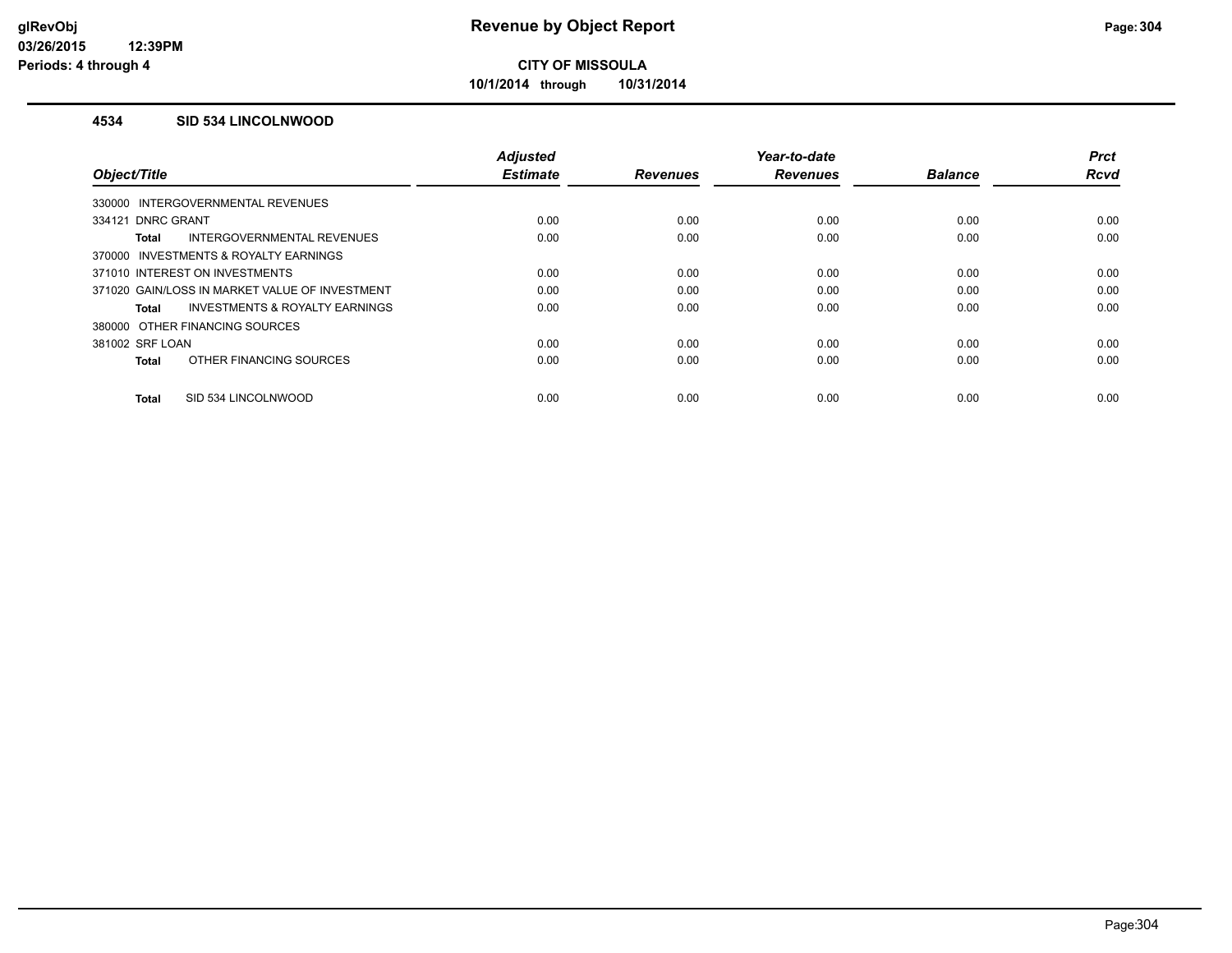**10/1/2014 through 10/31/2014**

## **4535 SLANT STREET TRAFFIC CALMING**

#### **4535 SLANT STREET TRAFFIC CALMING**

|                                                 | <b>Adjusted</b> |                 | Year-to-date    |                | <b>Prct</b> |
|-------------------------------------------------|-----------------|-----------------|-----------------|----------------|-------------|
| Object/Title                                    | <b>Estimate</b> | <b>Revenues</b> | <b>Revenues</b> | <b>Balance</b> | <b>Rcvd</b> |
| 370000 INVESTMENTS & ROYALTY EARNINGS           |                 |                 |                 |                |             |
| 371010 INTEREST ON INVESTMENTS                  | 0.00            | 0.00            | 0.00            | 0.00           | 0.00        |
| 371020 GAIN/LOSS IN MARKET VALUE OF INVESTMENTS | 0.00            | 0.00            | 0.00            | 0.00           | 0.00        |
| INVESTMENTS & ROYALTY EARNINGS<br>Total         | 0.00            | 0.00            | 0.00            | 0.00           | 0.00        |
| 380000 OTHER FINANCING SOURCES                  |                 |                 |                 |                |             |
| 383000 OPERATING TRANSFERS                      | 0.00            | 0.00            | 0.00            | 0.00           | 0.00        |
| OTHER FINANCING SOURCES<br>Total                | 0.00            | 0.00            | 0.00            | 0.00           | 0.00        |
|                                                 |                 |                 |                 |                |             |
| SLANT STREET TRAFFIC CALMING<br><b>Total</b>    | 0.00            | 0.00            | 0.00            | 0.00           | 0.00        |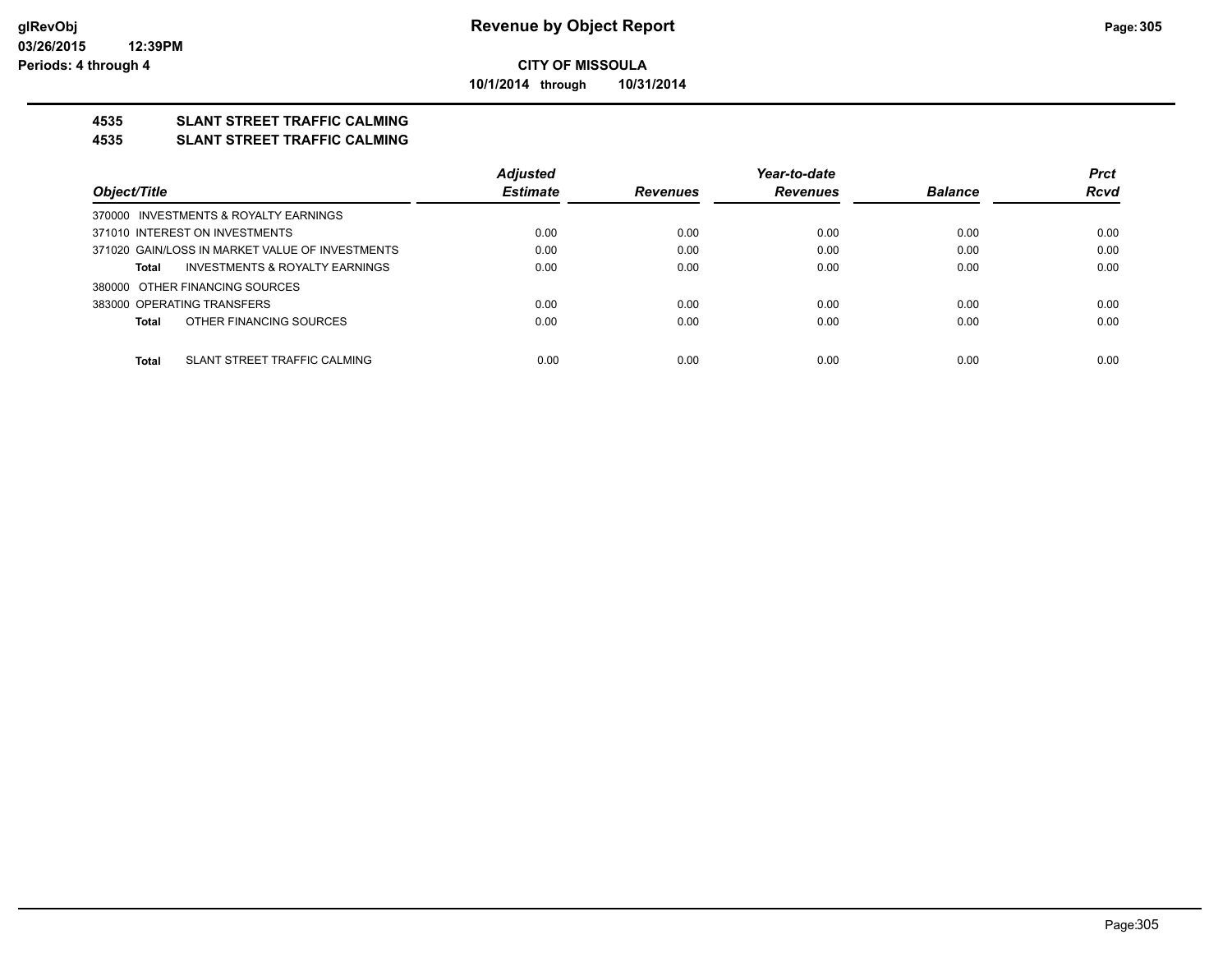**10/1/2014 through 10/31/2014**

## **4535 SLANT STREET TRAFFIC CALMING**

|                                                | <b>Adjusted</b> |                 | Year-to-date    |                | <b>Prct</b> |
|------------------------------------------------|-----------------|-----------------|-----------------|----------------|-------------|
| Object/Title                                   | <b>Estimate</b> | <b>Revenues</b> | <b>Revenues</b> | <b>Balance</b> | <b>Rcvd</b> |
| 370000 INVESTMENTS & ROYALTY EARNINGS          |                 |                 |                 |                |             |
| 371010 INTEREST ON INVESTMENTS                 | 0.00            | 0.00            | 0.00            | 0.00           | 0.00        |
| 371020 GAIN/LOSS IN MARKET VALUE OF INVESTMENT | 0.00            | 0.00            | 0.00            | 0.00           | 0.00        |
| INVESTMENTS & ROYALTY EARNINGS<br><b>Total</b> | 0.00            | 0.00            | 0.00            | 0.00           | 0.00        |
| 380000 OTHER FINANCING SOURCES                 |                 |                 |                 |                |             |
| 383000 OPERATING TRANSFERS                     | 0.00            | 0.00            | 0.00            | 0.00           | 0.00        |
| OTHER FINANCING SOURCES<br><b>Total</b>        | 0.00            | 0.00            | 0.00            | 0.00           | 0.00        |
|                                                |                 |                 |                 |                |             |
| SLANT STREET TRAFFIC CALMING<br><b>Total</b>   | 0.00            | 0.00            | 0.00            | 0.00           | 0.00        |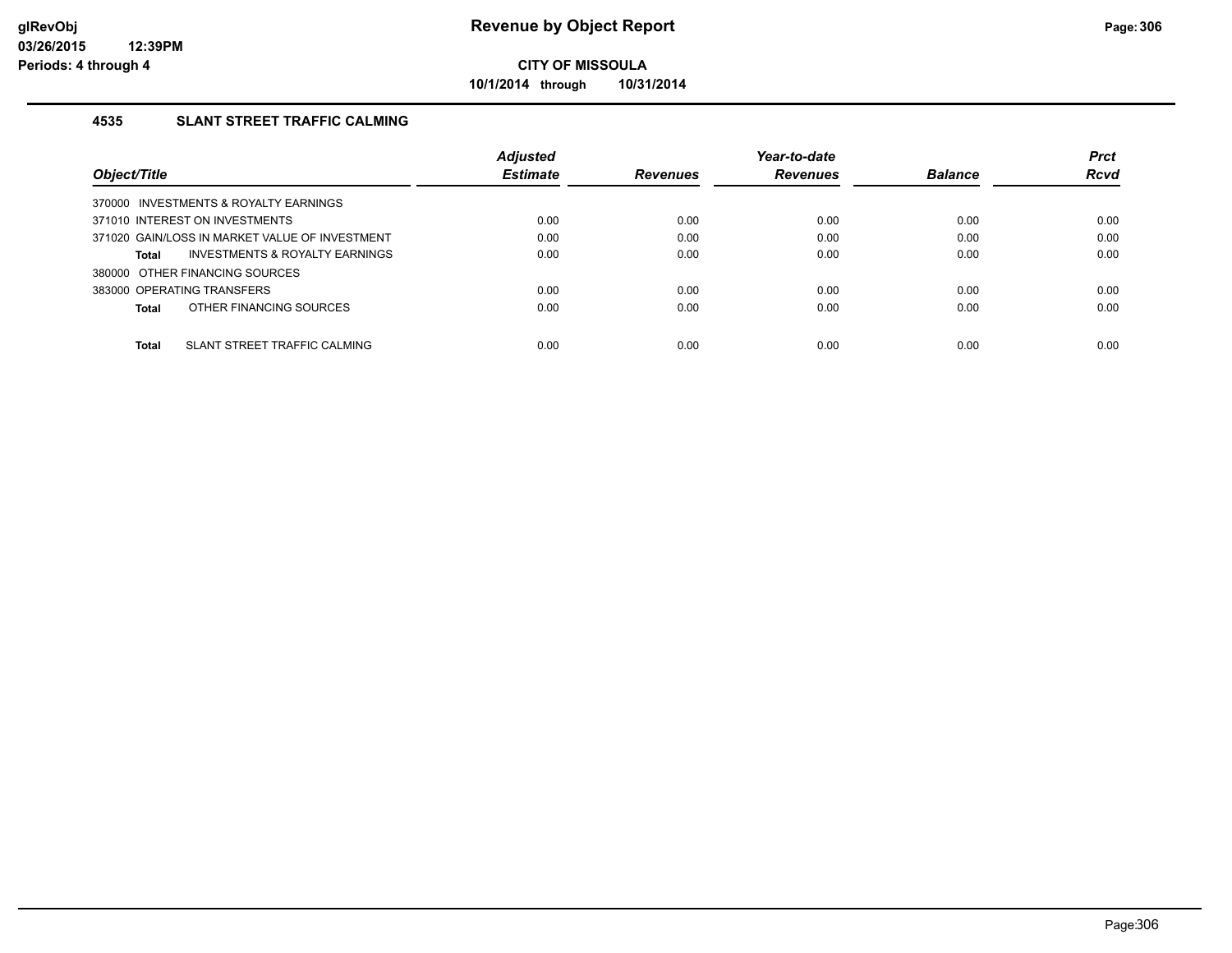**10/1/2014 through 10/31/2014**

## **4536 SID536 LINCOLNWOOD SWR PH2**

#### **4536 SID536 LINCOLNWOOD SWR PH2**

|                                                    | <b>Adjusted</b> |                 | Year-to-date    |                | <b>Prct</b> |
|----------------------------------------------------|-----------------|-----------------|-----------------|----------------|-------------|
| Object/Title                                       | <b>Estimate</b> | <b>Revenues</b> | <b>Revenues</b> | <b>Balance</b> | Rcvd        |
| 330000 INTERGOVERNMENTAL REVENUES                  |                 |                 |                 |                |             |
| 334121 DNRC GRANT                                  | 0.00            | 0.00            | 0.00            | 0.00           | 0.00        |
| <b>INTERGOVERNMENTAL REVENUES</b><br>Total         | 0.00            | 0.00            | 0.00            | 0.00           | 0.00        |
| 360000 MISCELLANEOUS REVENUES                      |                 |                 |                 |                |             |
| 365001 *** Title Not Found ***                     | 0.00            | 0.00            | 0.00            | 0.00           | 0.00        |
| <b>MISCELLANEOUS REVENUES</b><br>Total             | 0.00            | 0.00            | 0.00            | 0.00           | 0.00        |
| 370000 INVESTMENTS & ROYALTY EARNINGS              |                 |                 |                 |                |             |
| 371010 INTEREST ON INVESTMENTS                     | 0.00            | 0.00            | 0.00            | 0.00           | 0.00        |
| 371020 GAIN/LOSS IN MARKET VALUE OF INVESTMENTS    | 0.00            | 0.00            | 0.00            | 0.00           | 0.00        |
| <b>INVESTMENTS &amp; ROYALTY EARNINGS</b><br>Total | 0.00            | 0.00            | 0.00            | 0.00           | 0.00        |
| 380000 OTHER FINANCING SOURCES                     |                 |                 |                 |                |             |
| 381030 SID BONDS PROCEEDS                          | 0.00            | 0.00            | 0.00            | 0.00           | 0.00        |
| OTHER FINANCING SOURCES<br>Total                   | 0.00            | 0.00            | 0.00            | 0.00           | 0.00        |
|                                                    |                 |                 |                 |                |             |
| SID536 LINCOLNWOOD SWR PH2<br>Total                | 0.00            | 0.00            | 0.00            | 0.00           | 0.00        |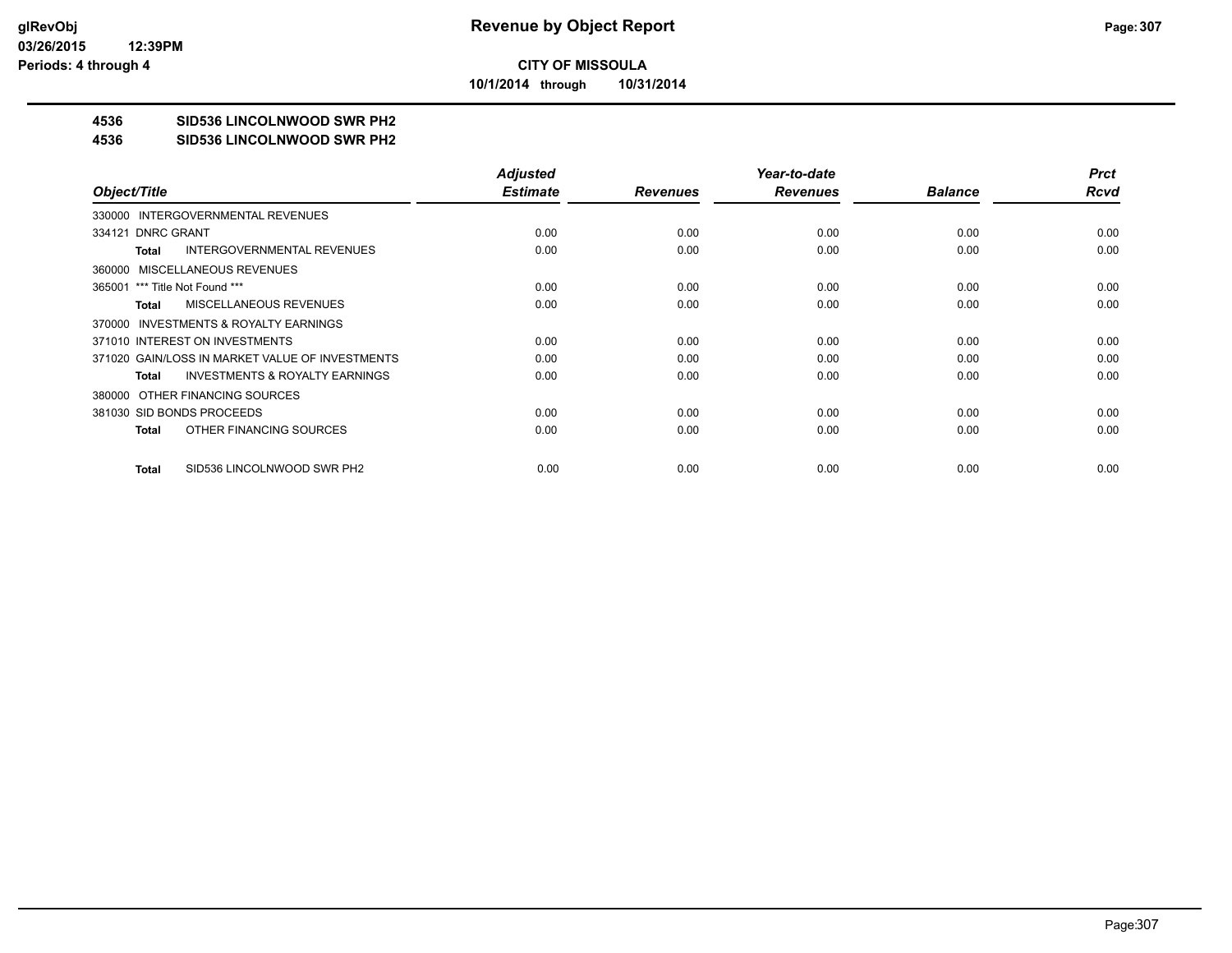**10/1/2014 through 10/31/2014**

## **4536 SID536 LINCOLNWOOD SWR PH2**

| Object/Title                                              | <b>Adjusted</b><br><b>Estimate</b> | <b>Revenues</b> | Year-to-date<br><b>Revenues</b> | <b>Balance</b> | <b>Prct</b><br><b>Rcvd</b> |
|-----------------------------------------------------------|------------------------------------|-----------------|---------------------------------|----------------|----------------------------|
| INTERGOVERNMENTAL REVENUES<br>330000                      |                                    |                 |                                 |                |                            |
| 334121 DNRC GRANT                                         | 0.00                               | 0.00            | 0.00                            | 0.00           | 0.00                       |
|                                                           |                                    |                 |                                 |                |                            |
| INTERGOVERNMENTAL REVENUES<br><b>Total</b>                | 0.00                               | 0.00            | 0.00                            | 0.00           | 0.00                       |
| MISCELLANEOUS REVENUES<br>360000                          |                                    |                 |                                 |                |                            |
| 365001 *** Title Not Found ***                            | 0.00                               | 0.00            | 0.00                            | 0.00           | 0.00                       |
| MISCELLANEOUS REVENUES<br><b>Total</b>                    | 0.00                               | 0.00            | 0.00                            | 0.00           | 0.00                       |
| <b>INVESTMENTS &amp; ROYALTY EARNINGS</b><br>370000       |                                    |                 |                                 |                |                            |
| 371010 INTEREST ON INVESTMENTS                            | 0.00                               | 0.00            | 0.00                            | 0.00           | 0.00                       |
| 371020 GAIN/LOSS IN MARKET VALUE OF INVESTMENT            | 0.00                               | 0.00            | 0.00                            | 0.00           | 0.00                       |
| <b>INVESTMENTS &amp; ROYALTY EARNINGS</b><br><b>Total</b> | 0.00                               | 0.00            | 0.00                            | 0.00           | 0.00                       |
| 380000 OTHER FINANCING SOURCES                            |                                    |                 |                                 |                |                            |
| 381030 SID BONDS PROCEEDS                                 | 0.00                               | 0.00            | 0.00                            | 0.00           | 0.00                       |
| OTHER FINANCING SOURCES<br><b>Total</b>                   | 0.00                               | 0.00            | 0.00                            | 0.00           | 0.00                       |
| SID536 LINCOLNWOOD SWR PH2<br><b>Total</b>                | 0.00                               | 0.00            | 0.00                            | 0.00           | 0.00                       |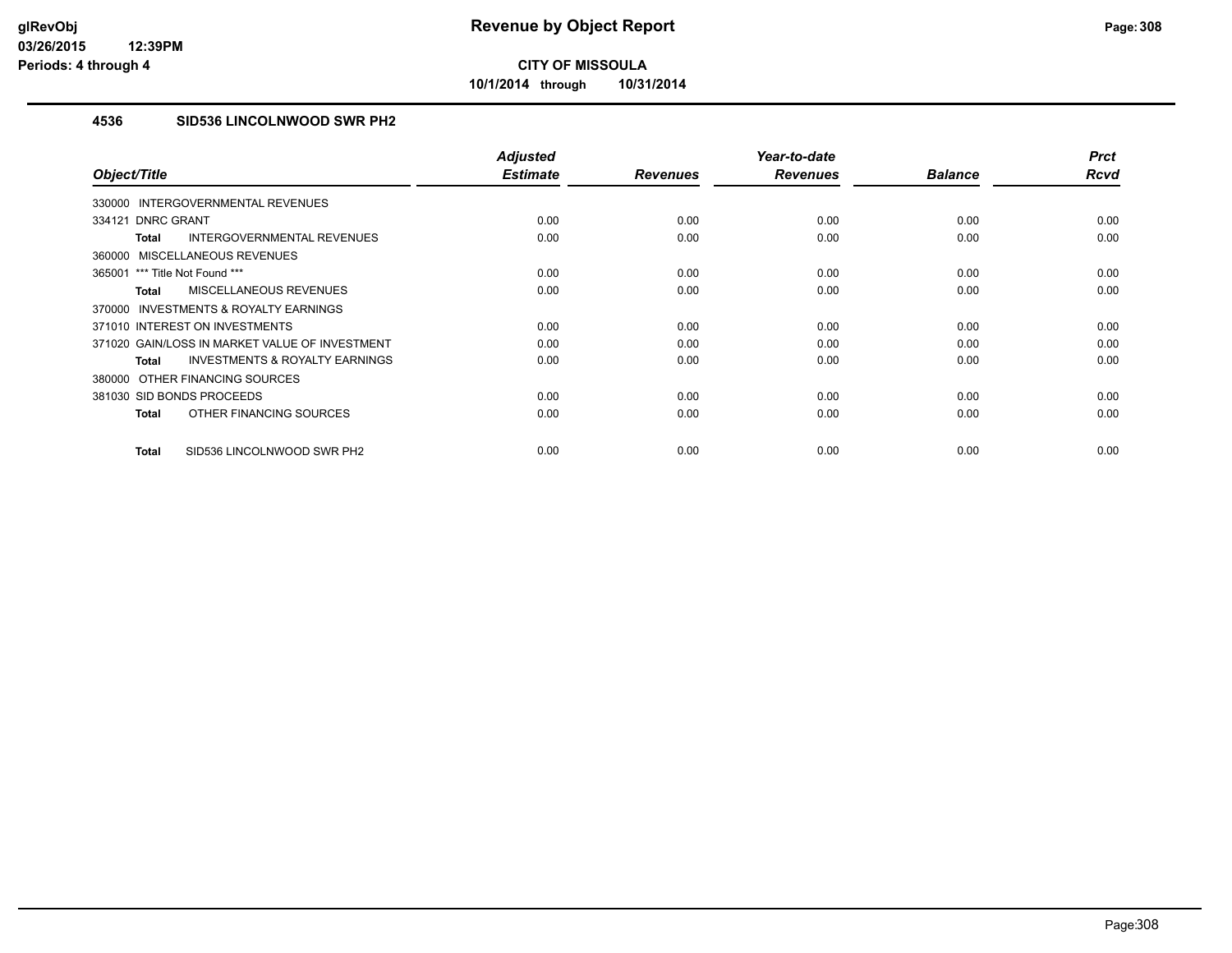**10/1/2014 through 10/31/2014**

## **4538 SID 538 HILLVIEW WAY**

**4538 SID 538 HILLVIEW WAY**

|                                                    | <b>Adjusted</b> |                 | Year-to-date    |                | <b>Prct</b> |
|----------------------------------------------------|-----------------|-----------------|-----------------|----------------|-------------|
| Object/Title                                       | <b>Estimate</b> | <b>Revenues</b> | <b>Revenues</b> | <b>Balance</b> | <b>Rcvd</b> |
| 370000 INVESTMENTS & ROYALTY EARNINGS              |                 |                 |                 |                |             |
| 371010 INTEREST ON INVESTMENTS                     | 0.00            | 0.00            | 0.00            | 0.00           | 0.00        |
| 371020 GAIN/LOSS IN MARKET VALUE OF INVESTMENTS    | 0.00            | 0.00            | 0.00            | 0.00           | 0.00        |
| <b>INVESTMENTS &amp; ROYALTY EARNINGS</b><br>Total | 0.00            | 0.00            | 0.00            | 0.00           | 0.00        |
| 380000 OTHER FINANCING SOURCES                     |                 |                 |                 |                |             |
| 383000 OPERATING TRANSFERS                         | 0.00            | 0.00            | 0.00            | 0.00           | 0.00        |
| OTHER FINANCING SOURCES<br>Total                   | 0.00            | 0.00            | 0.00            | 0.00           | 0.00        |
|                                                    |                 |                 |                 |                |             |
| <b>Total</b><br>SID 538 HILLVIEW WAY               | 0.00            | 0.00            | 0.00            | 0.00           | 0.00        |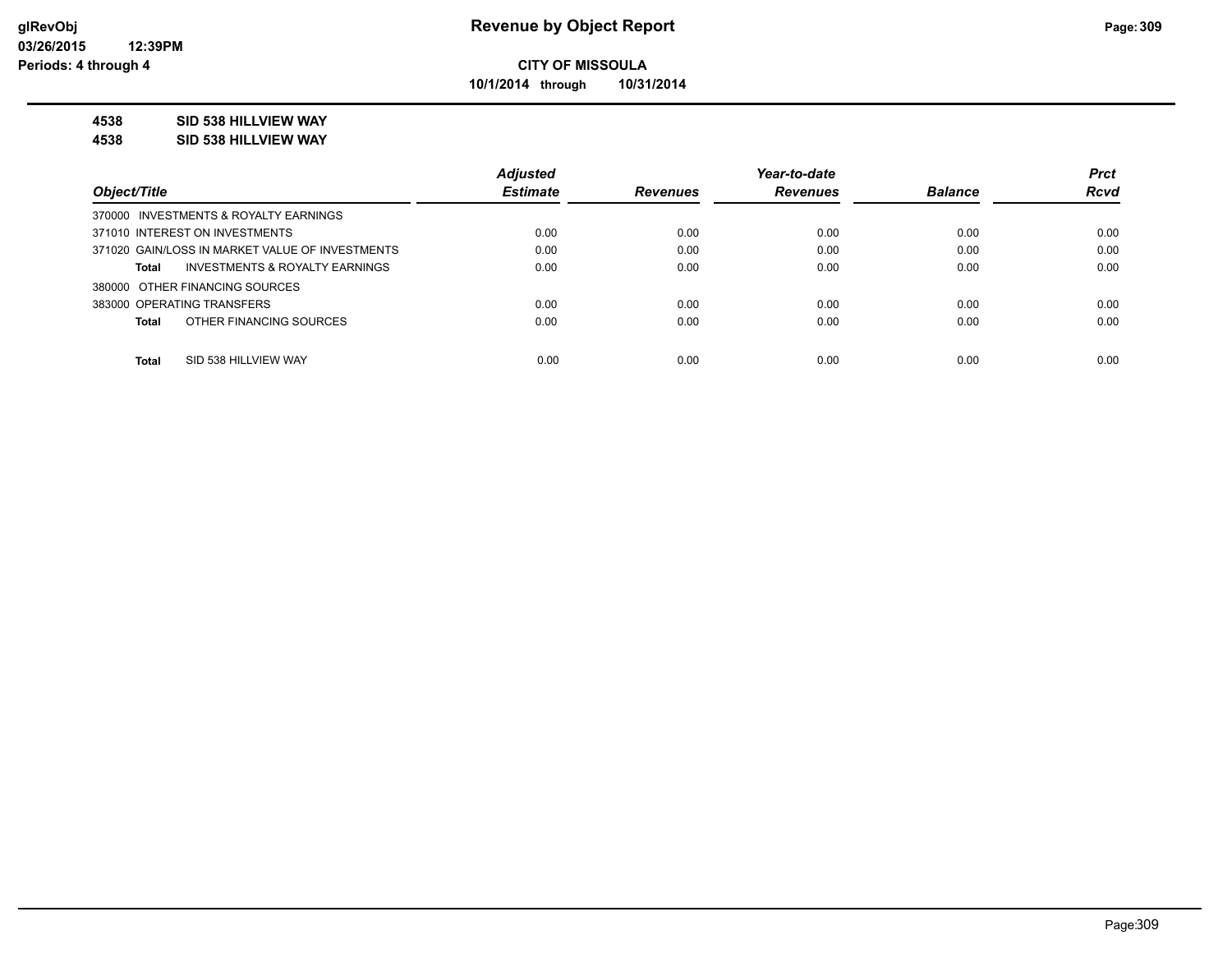**10/1/2014 through 10/31/2014**

### **4538 SID 538 HILLVIEW WAY**

|                                                | <b>Adjusted</b> |                 | Year-to-date    |                | <b>Prct</b> |
|------------------------------------------------|-----------------|-----------------|-----------------|----------------|-------------|
| Object/Title                                   | <b>Estimate</b> | <b>Revenues</b> | <b>Revenues</b> | <b>Balance</b> | <b>Rcvd</b> |
| 370000 INVESTMENTS & ROYALTY EARNINGS          |                 |                 |                 |                |             |
| 371010 INTEREST ON INVESTMENTS                 | 0.00            | 0.00            | 0.00            | 0.00           | 0.00        |
| 371020 GAIN/LOSS IN MARKET VALUE OF INVESTMENT | 0.00            | 0.00            | 0.00            | 0.00           | 0.00        |
| INVESTMENTS & ROYALTY EARNINGS<br>Total        | 0.00            | 0.00            | 0.00            | 0.00           | 0.00        |
| 380000 OTHER FINANCING SOURCES                 |                 |                 |                 |                |             |
| 383000 OPERATING TRANSFERS                     | 0.00            | 0.00            | 0.00            | 0.00           | 0.00        |
| OTHER FINANCING SOURCES<br>Total               | 0.00            | 0.00            | 0.00            | 0.00           | 0.00        |
|                                                |                 |                 |                 |                |             |
| <b>Total</b><br>SID 538 HILLVIEW WAY           | 0.00            | 0.00            | 0.00            | 0.00           | 0.00        |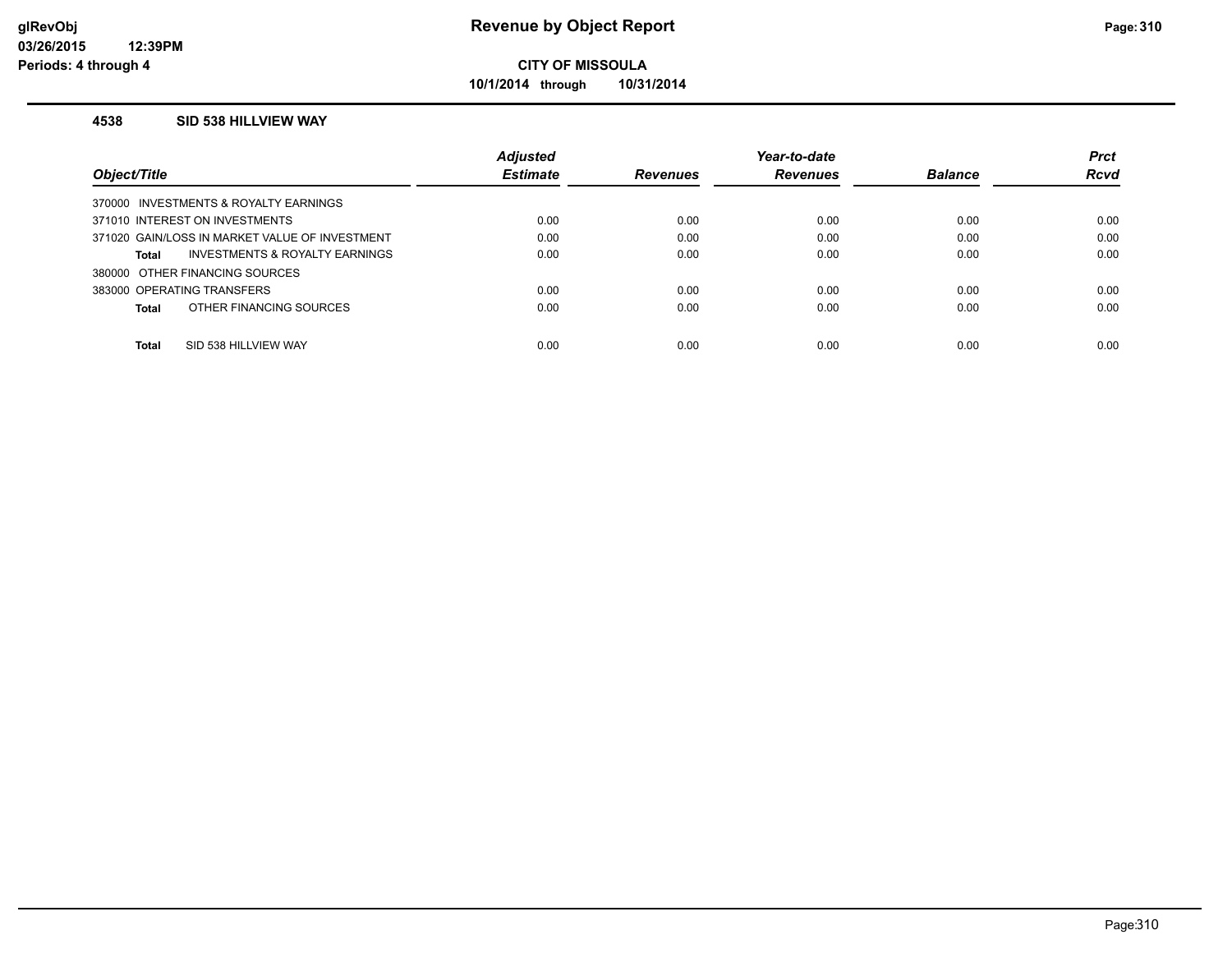**10/1/2014 through 10/31/2014**

**4539 SID 539 4th STREET**

**4539 SID 539 4th STREET**

|                                                           | <b>Adiusted</b> |                 | Year-to-date    |                | <b>Prct</b> |
|-----------------------------------------------------------|-----------------|-----------------|-----------------|----------------|-------------|
| Object/Title                                              | <b>Estimate</b> | <b>Revenues</b> | <b>Revenues</b> | <b>Balance</b> | <b>Rcvd</b> |
| 370000 INVESTMENTS & ROYALTY EARNINGS                     |                 |                 |                 |                |             |
| 371010 INTEREST ON INVESTMENTS                            | 0.00            | 0.00            | 0.00            | 0.00           | 0.00        |
| <b>INVESTMENTS &amp; ROYALTY EARNINGS</b><br><b>Total</b> | 0.00            | 0.00            | 0.00            | 0.00           | 0.00        |
| 380000 OTHER FINANCING SOURCES                            |                 |                 |                 |                |             |
| 383000 OPERATING TRANSFERS                                | 0.00            | 0.00            | 0.00            | 0.00           | 0.00        |
| OTHER FINANCING SOURCES<br><b>Total</b>                   | 0.00            | 0.00            | 0.00            | 0.00           | 0.00        |
|                                                           |                 |                 |                 |                |             |
| SID 539 4th STREET<br><b>Total</b>                        | 0.00            | 0.00            | 0.00            | 0.00           | 0.00        |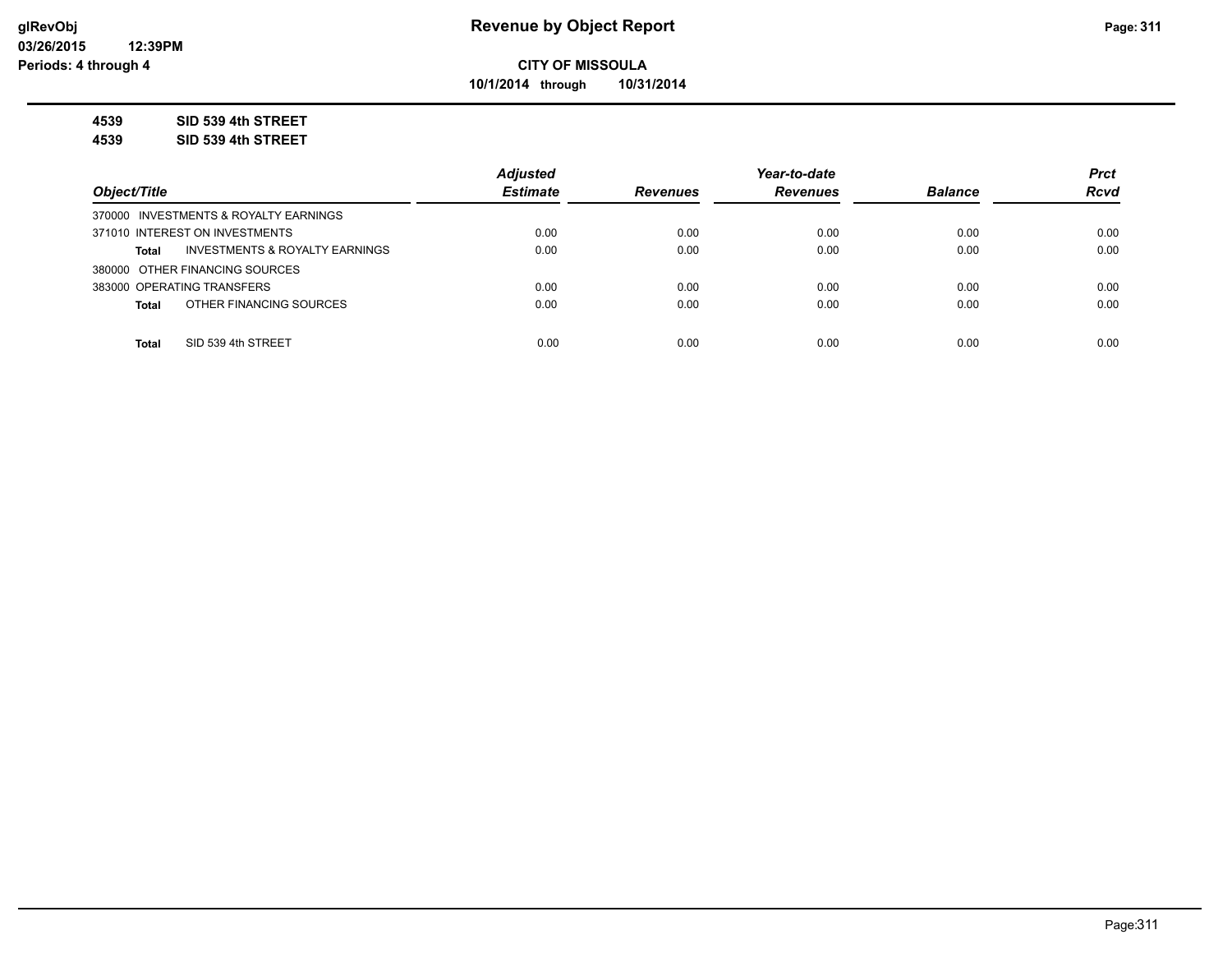**10/1/2014 through 10/31/2014**

#### **4539 SID 539 4th STREET**

| Object/Title                                   | <b>Adjusted</b><br><b>Estimate</b> | <b>Revenues</b> | Year-to-date<br><b>Revenues</b> | <b>Balance</b> | <b>Prct</b><br><b>Rcvd</b> |
|------------------------------------------------|------------------------------------|-----------------|---------------------------------|----------------|----------------------------|
| 370000 INVESTMENTS & ROYALTY EARNINGS          |                                    |                 |                                 |                |                            |
| 371010 INTEREST ON INVESTMENTS                 | 0.00                               | 0.00            | 0.00                            | 0.00           | 0.00                       |
| INVESTMENTS & ROYALTY EARNINGS<br><b>Total</b> | 0.00                               | 0.00            | 0.00                            | 0.00           | 0.00                       |
| 380000 OTHER FINANCING SOURCES                 |                                    |                 |                                 |                |                            |
| 383000 OPERATING TRANSFERS                     | 0.00                               | 0.00            | 0.00                            | 0.00           | 0.00                       |
| OTHER FINANCING SOURCES<br><b>Total</b>        | 0.00                               | 0.00            | 0.00                            | 0.00           | 0.00                       |
|                                                |                                    |                 |                                 |                |                            |
| SID 539 4th STREET<br><b>Total</b>             | 0.00                               | 0.00            | 0.00                            | 0.00           | 0.00                       |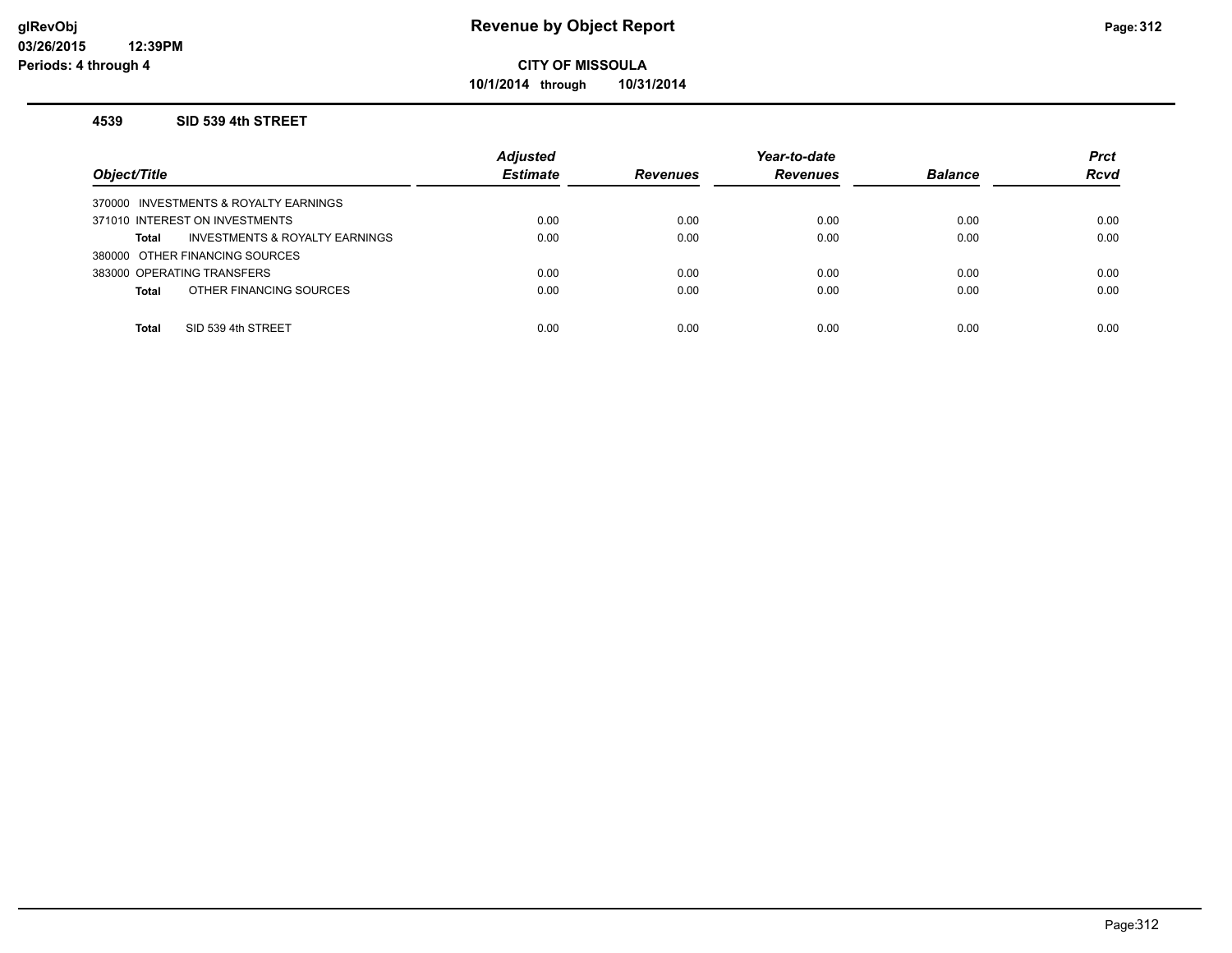**10/1/2014 through 10/31/2014**

**4540 SID 540 ENGLAND BLVD**

**4540 SID 540 ENGLAND BLVD**

|                                                     | <b>Adjusted</b> |                 | Year-to-date    |                | <b>Prct</b> |
|-----------------------------------------------------|-----------------|-----------------|-----------------|----------------|-------------|
| Object/Title                                        | <b>Estimate</b> | <b>Revenues</b> | <b>Revenues</b> | <b>Balance</b> | Rcvd        |
| TAXES/ASSESSMENTS<br>310000                         |                 |                 |                 |                |             |
| PENALTIES & INTEREST<br>312001                      | 0.00            | 0.00            | 0.00            | 0.00           | 0.00        |
| TAXES/ASSESSMENTS<br><b>Total</b>                   | 0.00            | 0.00            | 0.00            | 0.00           | 0.00        |
| MISCELLANEOUS REVENUES<br>360000                    |                 |                 |                 |                |             |
| 363020 PROPERTY ASSESSMENTS                         | 0.00            | 0.00            | 0.00            | 0.00           | 0.00        |
| 363021 PAYOFF PRINCIPAL ASSESSMENTS                 | 0.00            | 0.00            | 0.00            | 0.00           | 0.00        |
| 363022 BOND INTEREST ASSESSMENTS                    | 0.00            | 0.00            | 0.00            | 0.00           | 0.00        |
| 363040 PENALTY AND INTEREST                         | 0.00            | 0.00            | 0.00            | 0.00           | 0.00        |
| <b>MISCELLANEOUS REVENUES</b><br>Total              | 0.00            | 0.00            | 0.00            | 0.00           | 0.00        |
| <b>INVESTMENTS &amp; ROYALTY EARNINGS</b><br>370000 |                 |                 |                 |                |             |
| 371010 INTEREST ON INVESTMENTS                      | 0.00            | 0.00            | 0.00            | 0.00           | 0.00        |
| 371020 GAIN/LOSS IN MARKET VALUE OF INVESTMENTS     | 0.00            | 0.00            | 0.00            | 0.00           | 0.00        |
| <b>INVESTMENTS &amp; ROYALTY EARNINGS</b><br>Total  | 0.00            | 0.00            | 0.00            | 0.00           | 0.00        |
| OTHER FINANCING SOURCES<br>380000                   |                 |                 |                 |                |             |
| 381030 SID BONDS PROCEEDS                           | 0.00            | 0.00            | 0.00            | 0.00           | 0.00        |
| OTHER FINANCING SOURCES<br><b>Total</b>             | 0.00            | 0.00            | 0.00            | 0.00           | 0.00        |
|                                                     |                 |                 |                 |                |             |
| SID 540 ENGLAND BLVD<br><b>Total</b>                | 0.00            | 0.00            | 0.00            | 0.00           | 0.00        |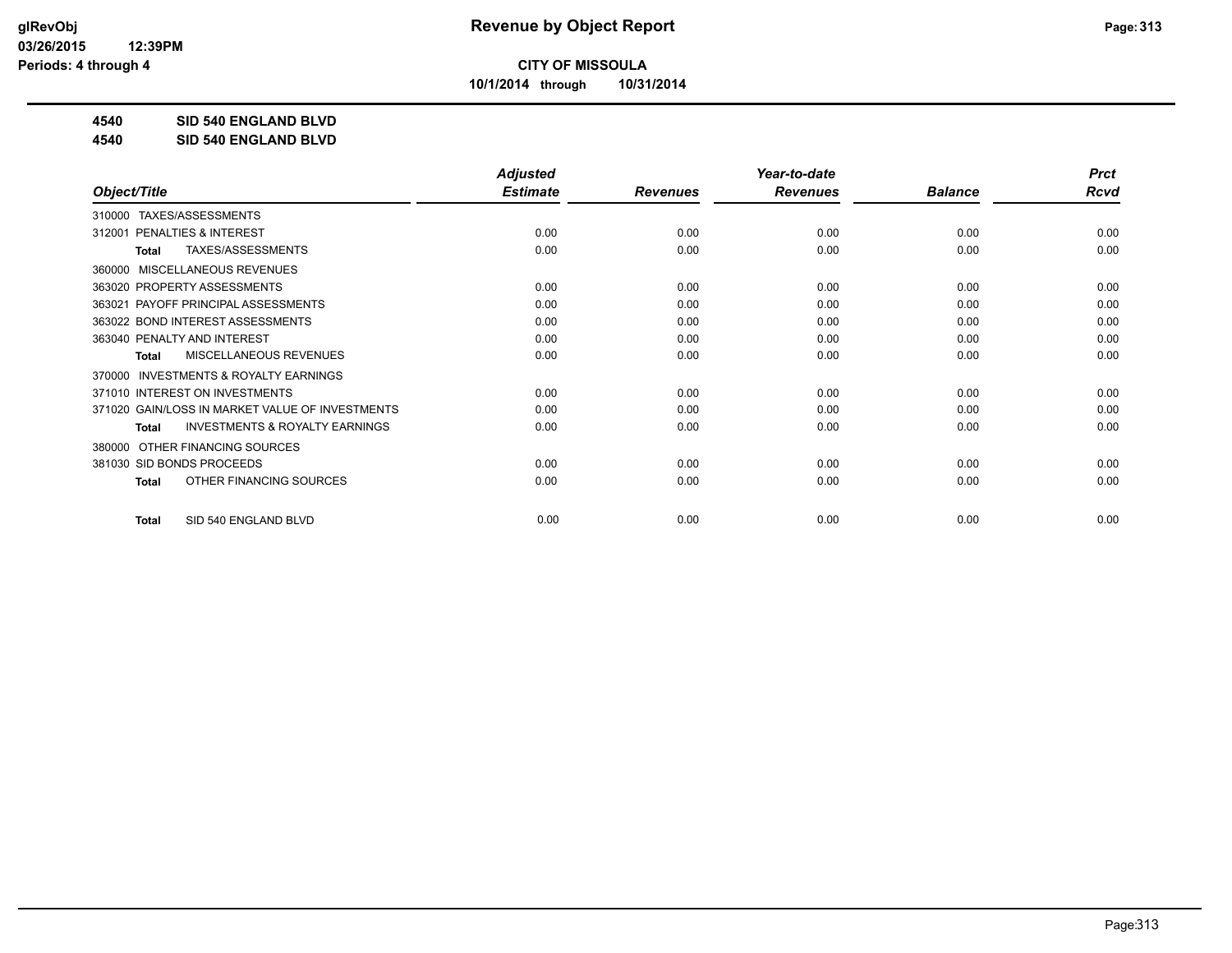**10/1/2014 through 10/31/2014**

## **4540 SID 540 ENGLAND BLVD**

|                                                    | <b>Adjusted</b> |                 | Year-to-date    |                | <b>Prct</b> |
|----------------------------------------------------|-----------------|-----------------|-----------------|----------------|-------------|
| Object/Title                                       | <b>Estimate</b> | <b>Revenues</b> | <b>Revenues</b> | <b>Balance</b> | <b>Rcvd</b> |
| TAXES/ASSESSMENTS<br>310000                        |                 |                 |                 |                |             |
| <b>PENALTIES &amp; INTEREST</b><br>312001          | 0.00            | 0.00            | 0.00            | 0.00           | 0.00        |
| TAXES/ASSESSMENTS<br>Total                         | 0.00            | 0.00            | 0.00            | 0.00           | 0.00        |
| MISCELLANEOUS REVENUES<br>360000                   |                 |                 |                 |                |             |
| 363020 PROPERTY ASSESSMENTS                        | 0.00            | 0.00            | 0.00            | 0.00           | 0.00        |
| PAYOFF PRINCIPAL ASSESSMENTS<br>363021             | 0.00            | 0.00            | 0.00            | 0.00           | 0.00        |
| 363022 BOND INTEREST ASSESSMENTS                   | 0.00            | 0.00            | 0.00            | 0.00           | 0.00        |
| 363040 PENALTY AND INTEREST                        | 0.00            | 0.00            | 0.00            | 0.00           | 0.00        |
| MISCELLANEOUS REVENUES<br>Total                    | 0.00            | 0.00            | 0.00            | 0.00           | 0.00        |
| INVESTMENTS & ROYALTY EARNINGS<br>370000           |                 |                 |                 |                |             |
| 371010 INTEREST ON INVESTMENTS                     | 0.00            | 0.00            | 0.00            | 0.00           | 0.00        |
| 371020 GAIN/LOSS IN MARKET VALUE OF INVESTMENT     | 0.00            | 0.00            | 0.00            | 0.00           | 0.00        |
| <b>INVESTMENTS &amp; ROYALTY EARNINGS</b><br>Total | 0.00            | 0.00            | 0.00            | 0.00           | 0.00        |
| OTHER FINANCING SOURCES<br>380000                  |                 |                 |                 |                |             |
| 381030 SID BONDS PROCEEDS                          | 0.00            | 0.00            | 0.00            | 0.00           | 0.00        |
| OTHER FINANCING SOURCES<br><b>Total</b>            | 0.00            | 0.00            | 0.00            | 0.00           | 0.00        |
| SID 540 ENGLAND BLVD<br><b>Total</b>               | 0.00            | 0.00            | 0.00            | 0.00           | 0.00        |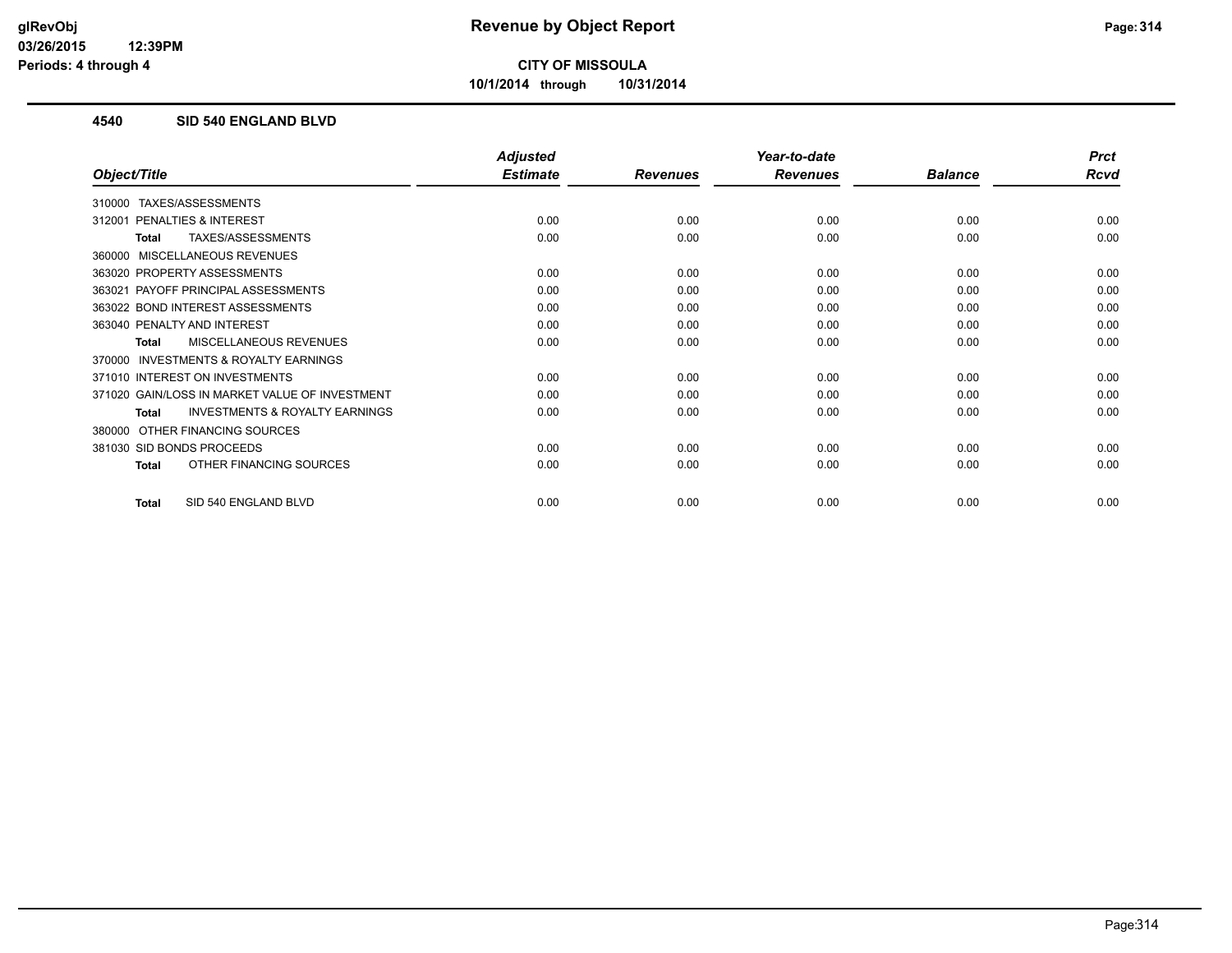**10/1/2014 through 10/31/2014**

## **4541 SID 541 PINEVIEW PARK**

**4541 SID 541 PINEVIEW PARK**

|                                                           | <b>Adjusted</b> |                 | Year-to-date    |                | <b>Prct</b> |
|-----------------------------------------------------------|-----------------|-----------------|-----------------|----------------|-------------|
| Object/Title                                              | <b>Estimate</b> | <b>Revenues</b> | <b>Revenues</b> | <b>Balance</b> | <b>Rcvd</b> |
| TAXES/ASSESSMENTS<br>310000                               |                 |                 |                 |                |             |
| PENALTIES & INTEREST<br>312001                            | 0.00            | 0.00            | 0.00            | 0.00           | 0.00        |
| TAXES/ASSESSMENTS<br><b>Total</b>                         | 0.00            | 0.00            | 0.00            | 0.00           | 0.00        |
| MISCELLANEOUS REVENUES<br>360000                          |                 |                 |                 |                |             |
| 363020 PROPERTY ASSESSMENTS                               | 0.00            | 0.00            | 0.00            | 0.00           | 0.00        |
| PAYOFF PRINCIPAL ASSESSMENTS<br>363021                    | 0.00            | 0.00            | 0.00            | 0.00           | 0.00        |
| 363022 BOND INTEREST ASSESSMENTS                          | 0.00            | 0.00            | 0.00            | 0.00           | 0.00        |
| 363040 PENALTY AND INTEREST                               | 0.00            | 0.00            | 0.00            | 0.00           | 0.00        |
| <b>MISCELLANEOUS REVENUES</b><br><b>Total</b>             | 0.00            | 0.00            | 0.00            | 0.00           | 0.00        |
| <b>INVESTMENTS &amp; ROYALTY EARNINGS</b><br>370000       |                 |                 |                 |                |             |
| 371010 INTEREST ON INVESTMENTS                            | 0.00            | 0.00            | 0.00            | 0.00           | 0.00        |
| 371020 GAIN/LOSS IN MARKET VALUE OF INVESTMENTS           | 0.00            | 0.00            | 0.00            | 0.00           | 0.00        |
| <b>INVESTMENTS &amp; ROYALTY EARNINGS</b><br><b>Total</b> | 0.00            | 0.00            | 0.00            | 0.00           | 0.00        |
| OTHER FINANCING SOURCES<br>380000                         |                 |                 |                 |                |             |
| 381030 SID BONDS PROCEEDS                                 | 0.00            | 0.00            | 0.00            | 0.00           | 0.00        |
| OTHER FINANCING SOURCES<br><b>Total</b>                   | 0.00            | 0.00            | 0.00            | 0.00           | 0.00        |
|                                                           |                 |                 |                 |                |             |
| SID 541 PINEVIEW PARK<br><b>Total</b>                     | 0.00            | 0.00            | 0.00            | 0.00           | 0.00        |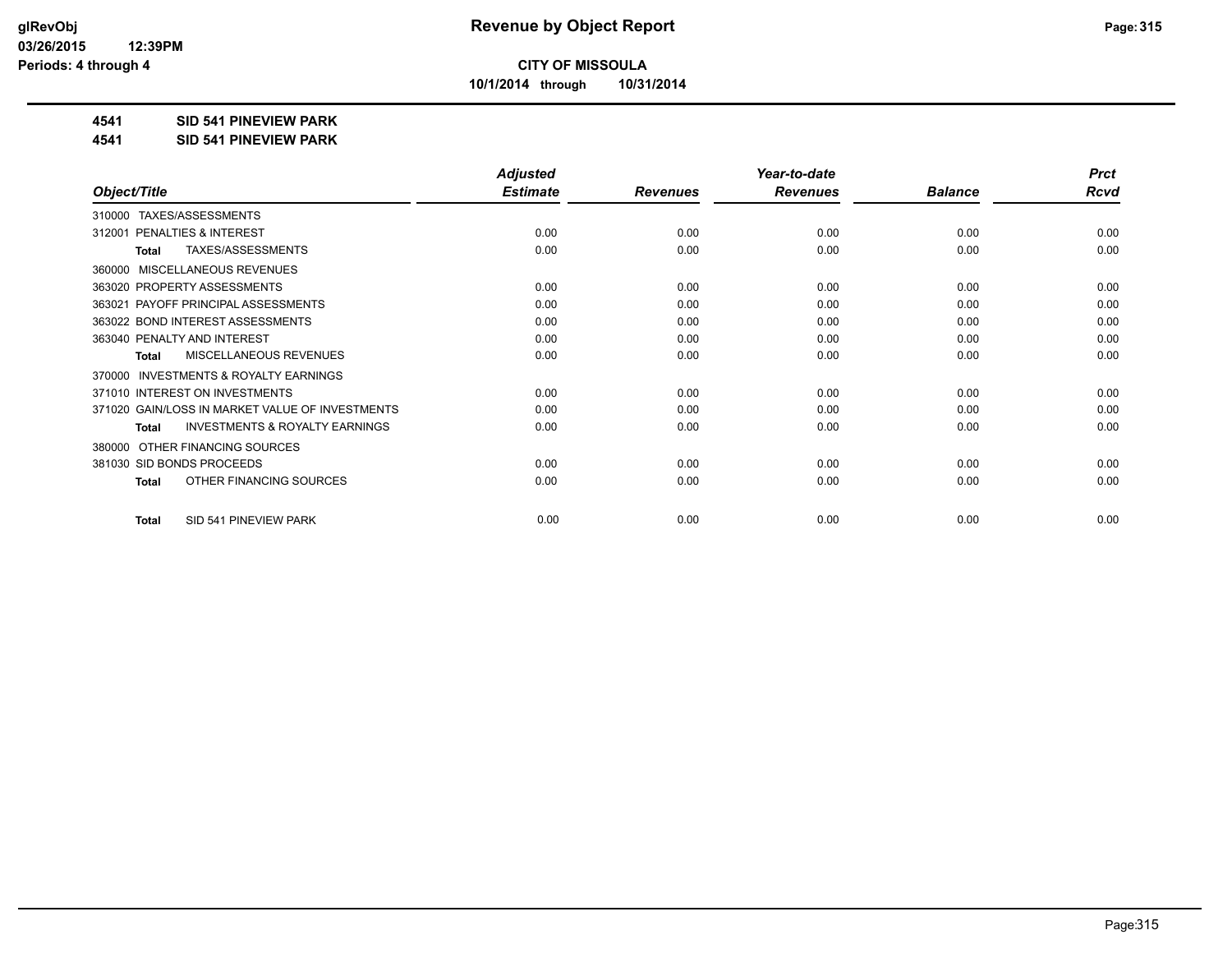**10/1/2014 through 10/31/2014**

### **4541 SID 541 PINEVIEW PARK**

|                                                    | <b>Adjusted</b> |                 | Year-to-date    |                | <b>Prct</b> |
|----------------------------------------------------|-----------------|-----------------|-----------------|----------------|-------------|
| Object/Title                                       | <b>Estimate</b> | <b>Revenues</b> | <b>Revenues</b> | <b>Balance</b> | <b>Rcvd</b> |
| TAXES/ASSESSMENTS<br>310000                        |                 |                 |                 |                |             |
| <b>PENALTIES &amp; INTEREST</b><br>312001          | 0.00            | 0.00            | 0.00            | 0.00           | 0.00        |
| TAXES/ASSESSMENTS<br>Total                         | 0.00            | 0.00            | 0.00            | 0.00           | 0.00        |
| MISCELLANEOUS REVENUES<br>360000                   |                 |                 |                 |                |             |
| 363020 PROPERTY ASSESSMENTS                        | 0.00            | 0.00            | 0.00            | 0.00           | 0.00        |
| PAYOFF PRINCIPAL ASSESSMENTS<br>363021             | 0.00            | 0.00            | 0.00            | 0.00           | 0.00        |
| 363022 BOND INTEREST ASSESSMENTS                   | 0.00            | 0.00            | 0.00            | 0.00           | 0.00        |
| 363040 PENALTY AND INTEREST                        | 0.00            | 0.00            | 0.00            | 0.00           | 0.00        |
| MISCELLANEOUS REVENUES<br>Total                    | 0.00            | 0.00            | 0.00            | 0.00           | 0.00        |
| INVESTMENTS & ROYALTY EARNINGS<br>370000           |                 |                 |                 |                |             |
| 371010 INTEREST ON INVESTMENTS                     | 0.00            | 0.00            | 0.00            | 0.00           | 0.00        |
| 371020 GAIN/LOSS IN MARKET VALUE OF INVESTMENT     | 0.00            | 0.00            | 0.00            | 0.00           | 0.00        |
| <b>INVESTMENTS &amp; ROYALTY EARNINGS</b><br>Total | 0.00            | 0.00            | 0.00            | 0.00           | 0.00        |
| OTHER FINANCING SOURCES<br>380000                  |                 |                 |                 |                |             |
| 381030 SID BONDS PROCEEDS                          | 0.00            | 0.00            | 0.00            | 0.00           | 0.00        |
| OTHER FINANCING SOURCES<br><b>Total</b>            | 0.00            | 0.00            | 0.00            | 0.00           | 0.00        |
| SID 541 PINEVIEW PARK<br><b>Total</b>              | 0.00            | 0.00            | 0.00            | 0.00           | 0.00        |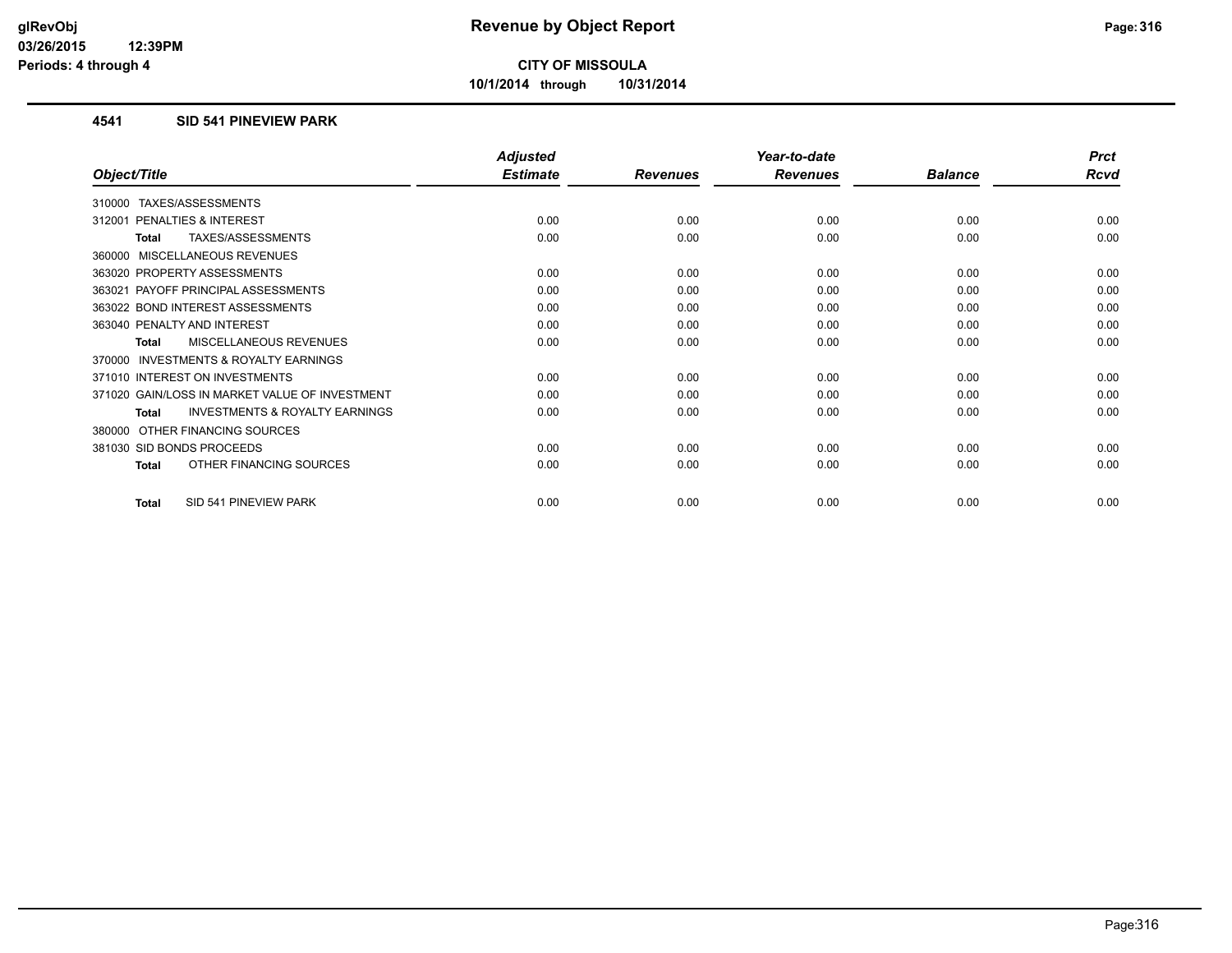**10/1/2014 through 10/31/2014**

### **4542 SID 542 HILLVIEW WAY**

**4542 SID 542 HILLVIEW WAY**

|                                                    | <b>Adjusted</b> |                 | Year-to-date    |                | <b>Prct</b> |
|----------------------------------------------------|-----------------|-----------------|-----------------|----------------|-------------|
| Object/Title                                       | <b>Estimate</b> | <b>Revenues</b> | <b>Revenues</b> | <b>Balance</b> | <b>Rcvd</b> |
| 370000 INVESTMENTS & ROYALTY EARNINGS              |                 |                 |                 |                |             |
| 371010 INTEREST ON INVESTMENTS                     | 0.00            | 0.00            | 0.00            | 0.00           | 0.00        |
| 371020 GAIN/LOSS IN MARKET VALUE OF INVESTMENTS    | 0.00            | 0.00            | 0.00            | 0.00           | 0.00        |
| <b>INVESTMENTS &amp; ROYALTY EARNINGS</b><br>Total | 0.00            | 0.00            | 0.00            | 0.00           | 0.00        |
| 380000 OTHER FINANCING SOURCES                     |                 |                 |                 |                |             |
| 381030 SID BONDS PROCEEDS                          | 0.00            | 0.00            | 0.00            | 0.00           | 0.00        |
| 383000 OPERATING TRANSFERS                         | 0.00            | 0.00            | 0.00            | 0.00           | 0.00        |
| OTHER FINANCING SOURCES<br>Total                   | 0.00            | 0.00            | 0.00            | 0.00           | 0.00        |
|                                                    |                 |                 |                 |                |             |
| SID 542 HILLVIEW WAY<br><b>Total</b>               | 0.00            | 0.00            | 0.00            | 0.00           | 0.00        |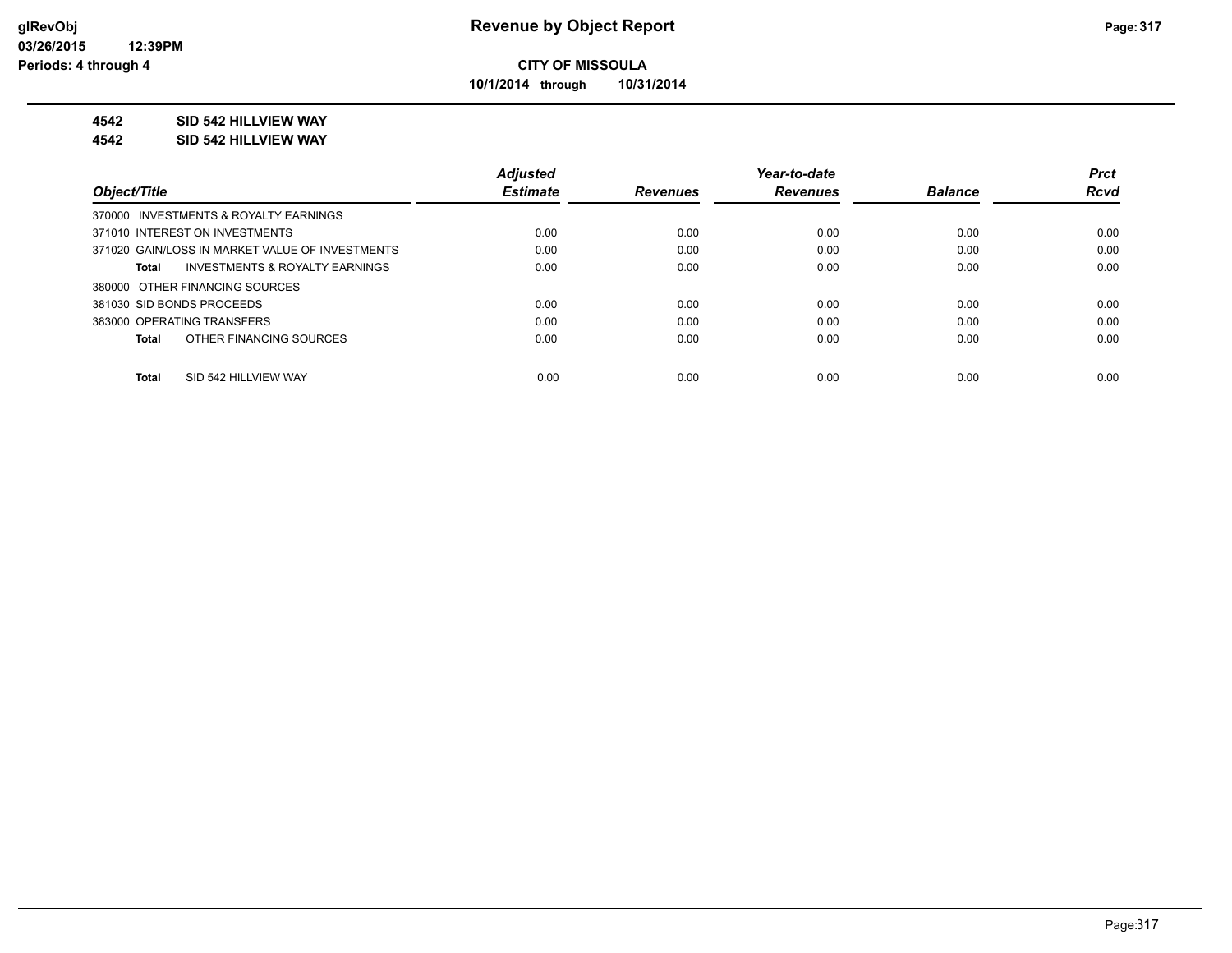**10/1/2014 through 10/31/2014**

### **4542 SID 542 HILLVIEW WAY**

|                                                    | <b>Adjusted</b> |                 | Year-to-date    |                | <b>Prct</b> |
|----------------------------------------------------|-----------------|-----------------|-----------------|----------------|-------------|
| Object/Title                                       | <b>Estimate</b> | <b>Revenues</b> | <b>Revenues</b> | <b>Balance</b> | <b>Rcvd</b> |
| 370000 INVESTMENTS & ROYALTY EARNINGS              |                 |                 |                 |                |             |
| 371010 INTEREST ON INVESTMENTS                     | 0.00            | 0.00            | 0.00            | 0.00           | 0.00        |
| 371020 GAIN/LOSS IN MARKET VALUE OF INVESTMENT     | 0.00            | 0.00            | 0.00            | 0.00           | 0.00        |
| <b>INVESTMENTS &amp; ROYALTY EARNINGS</b><br>Total | 0.00            | 0.00            | 0.00            | 0.00           | 0.00        |
| 380000 OTHER FINANCING SOURCES                     |                 |                 |                 |                |             |
| 381030 SID BONDS PROCEEDS                          | 0.00            | 0.00            | 0.00            | 0.00           | 0.00        |
| 383000 OPERATING TRANSFERS                         | 0.00            | 0.00            | 0.00            | 0.00           | 0.00        |
| OTHER FINANCING SOURCES<br>Total                   | 0.00            | 0.00            | 0.00            | 0.00           | 0.00        |
|                                                    |                 |                 |                 |                |             |
| SID 542 HILLVIEW WAY<br><b>Total</b>               | 0.00            | 0.00            | 0.00            | 0.00           | 0.00        |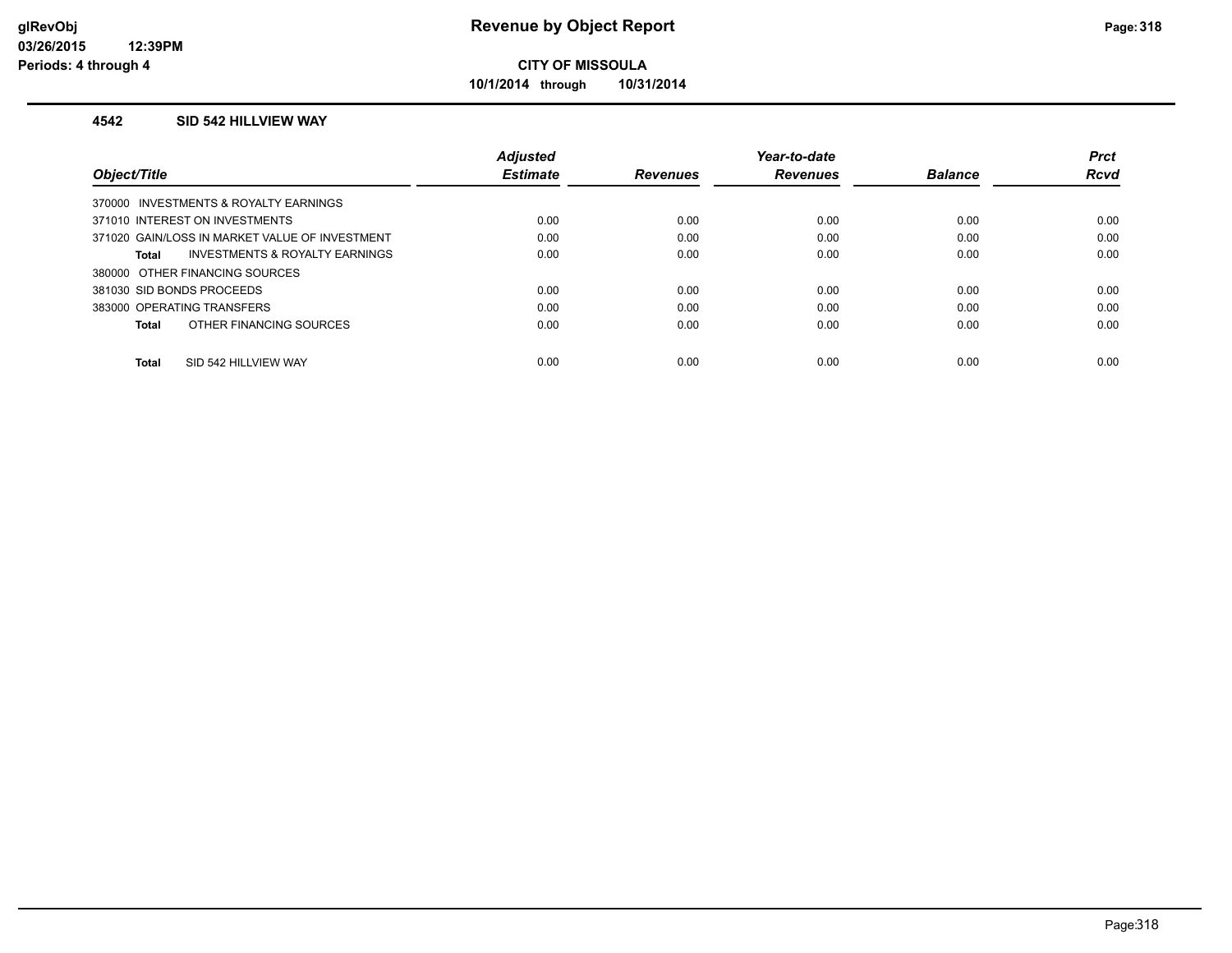**10/1/2014 through 10/31/2014**

## **4543 SID 543 TRAFFIC CALMING**

**4543 SID 543 TRAFFIC CALMING**

|                                                           | <b>Adjusted</b> |                 | Year-to-date    |                | <b>Prct</b> |
|-----------------------------------------------------------|-----------------|-----------------|-----------------|----------------|-------------|
| Object/Title                                              | <b>Estimate</b> | <b>Revenues</b> | <b>Revenues</b> | <b>Balance</b> | <b>Rcvd</b> |
| 370000 INVESTMENTS & ROYALTY EARNINGS                     |                 |                 |                 |                |             |
| 371010 INTEREST ON INVESTMENTS                            | 0.00            | 0.00            | 0.00            | 0.00           | 0.00        |
| <b>INVESTMENTS &amp; ROYALTY EARNINGS</b><br><b>Total</b> | 0.00            | 0.00            | 0.00            | 0.00           | 0.00        |
| 380000 OTHER FINANCING SOURCES                            |                 |                 |                 |                |             |
| 383000 OPERATING TRANSFERS                                | 0.00            | 0.00            | 0.00            | 0.00           | 0.00        |
| OTHER FINANCING SOURCES<br><b>Total</b>                   | 0.00            | 0.00            | 0.00            | 0.00           | 0.00        |
|                                                           |                 |                 |                 |                |             |
| SID 543 TRAFFIC CALMING<br><b>Total</b>                   | 0.00            | 0.00            | 0.00            | 0.00           | 0.00        |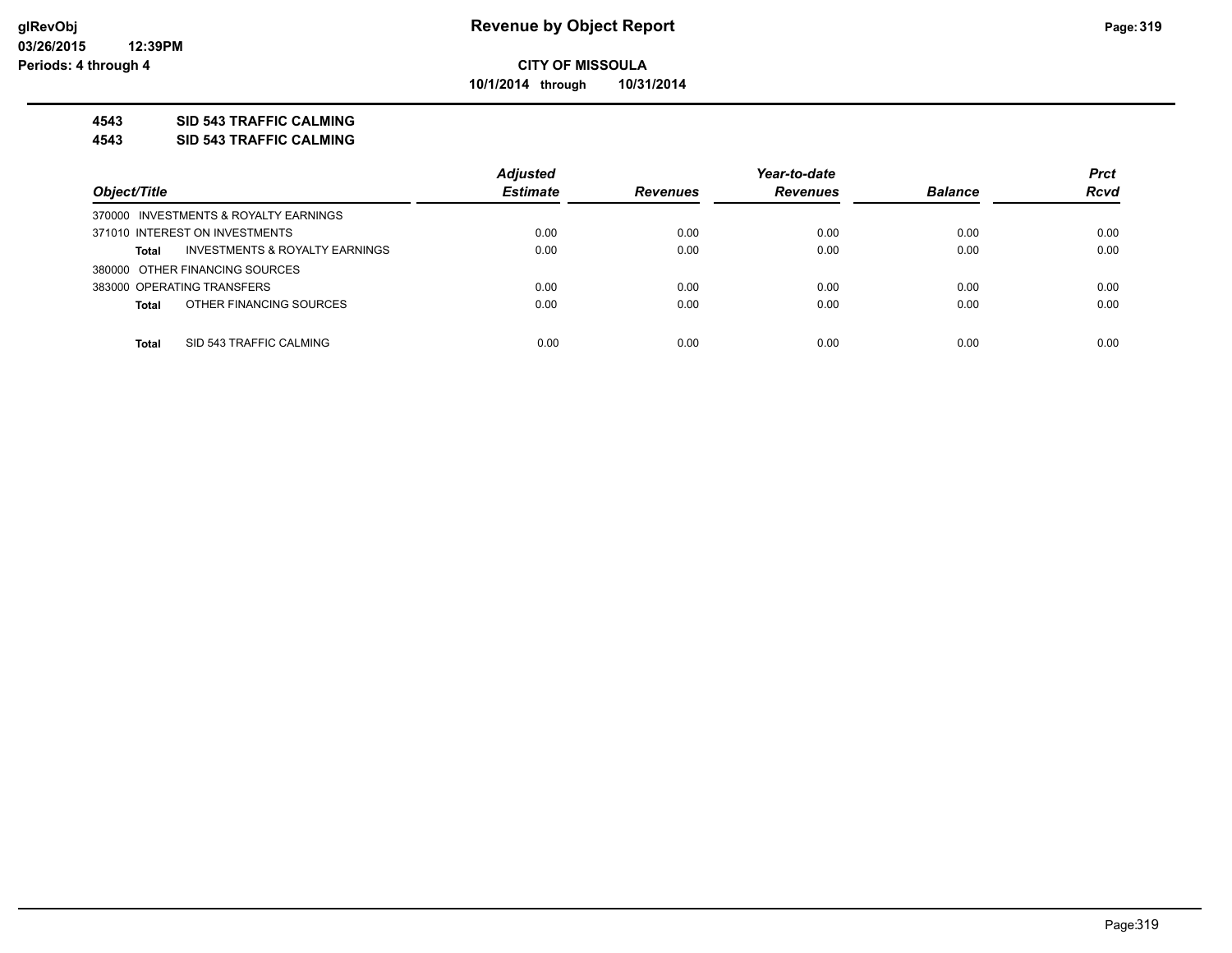**10/1/2014 through 10/31/2014**

### **4543 SID 543 TRAFFIC CALMING**

| Object/Title                            | <b>Adjusted</b><br><b>Estimate</b> | <b>Revenues</b> | Year-to-date<br><b>Revenues</b> | <b>Balance</b> | <b>Prct</b><br><b>Rcvd</b> |
|-----------------------------------------|------------------------------------|-----------------|---------------------------------|----------------|----------------------------|
| 370000 INVESTMENTS & ROYALTY EARNINGS   |                                    |                 |                                 |                |                            |
| 371010 INTEREST ON INVESTMENTS          | 0.00                               | 0.00            | 0.00                            | 0.00           | 0.00                       |
| INVESTMENTS & ROYALTY EARNINGS<br>Total | 0.00                               | 0.00            | 0.00                            | 0.00           | 0.00                       |
| 380000 OTHER FINANCING SOURCES          |                                    |                 |                                 |                |                            |
| 383000 OPERATING TRANSFERS              | 0.00                               | 0.00            | 0.00                            | 0.00           | 0.00                       |
| OTHER FINANCING SOURCES<br><b>Total</b> | 0.00                               | 0.00            | 0.00                            | 0.00           | 0.00                       |
|                                         |                                    |                 |                                 |                |                            |
| SID 543 TRAFFIC CALMING<br><b>Total</b> | 0.00                               | 0.00            | 0.00                            | 0.00           | 0.00                       |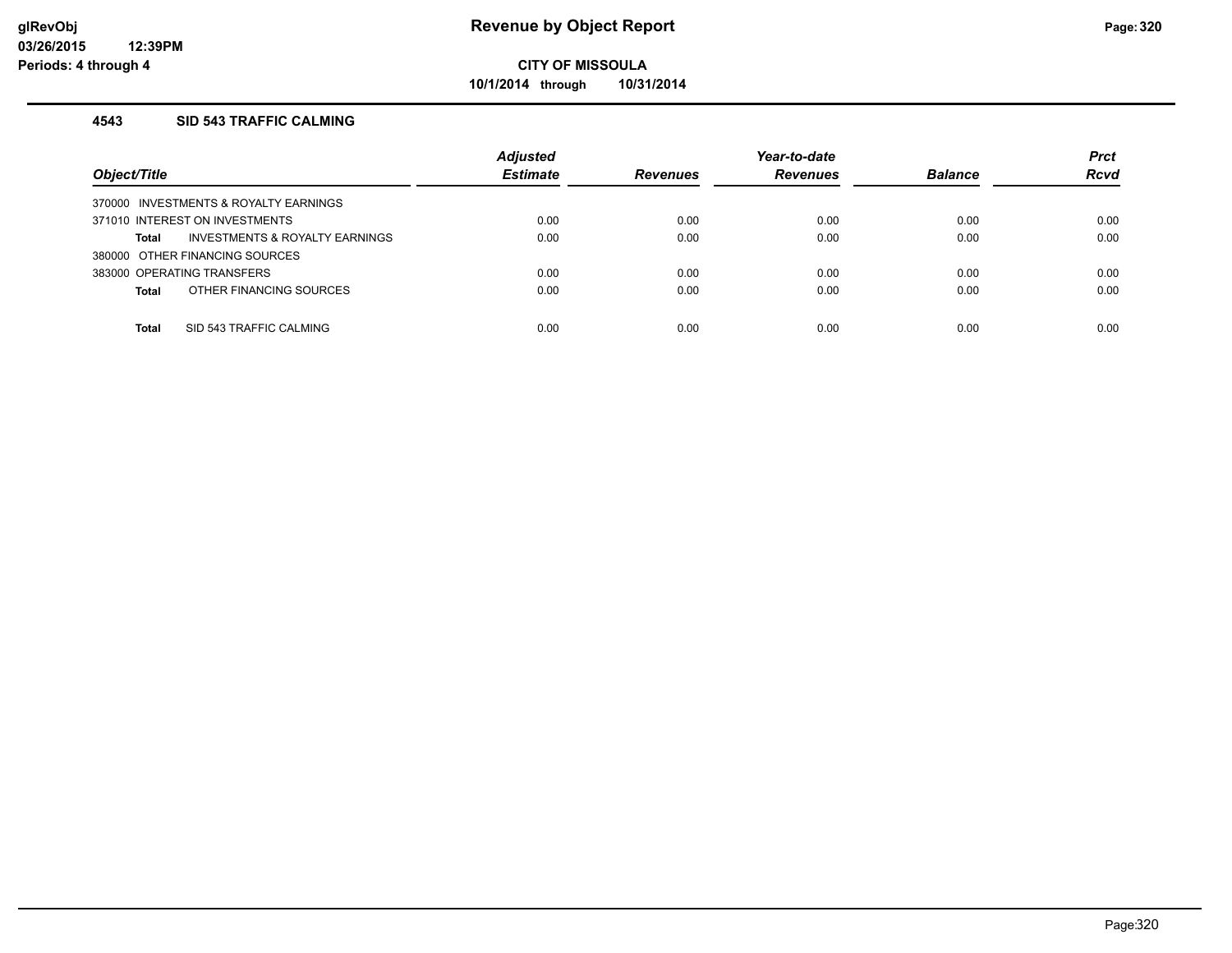**10/1/2014 through 10/31/2014**

## **4544 MILLER CREEK MITIGATION FUND**

#### **4544 MILLER CREEK MITIGATION FUND**

|                                                    | <b>Adjusted</b> |                 | Year-to-date    |                | <b>Prct</b> |
|----------------------------------------------------|-----------------|-----------------|-----------------|----------------|-------------|
| Object/Title                                       | <b>Estimate</b> | <b>Revenues</b> | <b>Revenues</b> | <b>Balance</b> | <b>Rcvd</b> |
| TAXES/ASSESSMENTS<br>310000                        |                 |                 |                 |                |             |
| 312001 PENALTIES & INTEREST                        | 0.00            | 0.00            | 0.00            | 0.00           | 0.00        |
| TAXES/ASSESSMENTS<br>Total                         | 0.00            | 0.00            | 0.00            | 0.00           | 0.00        |
| 370000 INVESTMENTS & ROYALTY EARNINGS              |                 |                 |                 |                |             |
| 371010 INTEREST ON INVESTMENTS                     | 0.00            | 0.00            | 0.00            | 0.00           | 0.00        |
| 371020 GAIN/LOSS IN MARKET VALUE OF INVESTMENTS    | 0.00            | 0.00            | 0.00            | 0.00           | 0.00        |
| <b>INVESTMENTS &amp; ROYALTY EARNINGS</b><br>Total | 0.00            | 0.00            | 0.00            | 0.00           | 0.00        |
| OTHER FINANCING SOURCES<br>380000                  |                 |                 |                 |                |             |
| 381030 SID BONDS PROCEEDS                          | 0.00            | 0.00            | 0.00            | 0.00           | 0.00        |
| OTHER FINANCING SOURCES<br><b>Total</b>            | 0.00            | 0.00            | 0.00            | 0.00           | 0.00        |
| MILLER CREEK MITIGATION FUND<br><b>Total</b>       | 0.00            | 0.00            | 0.00            | 0.00           | 0.00        |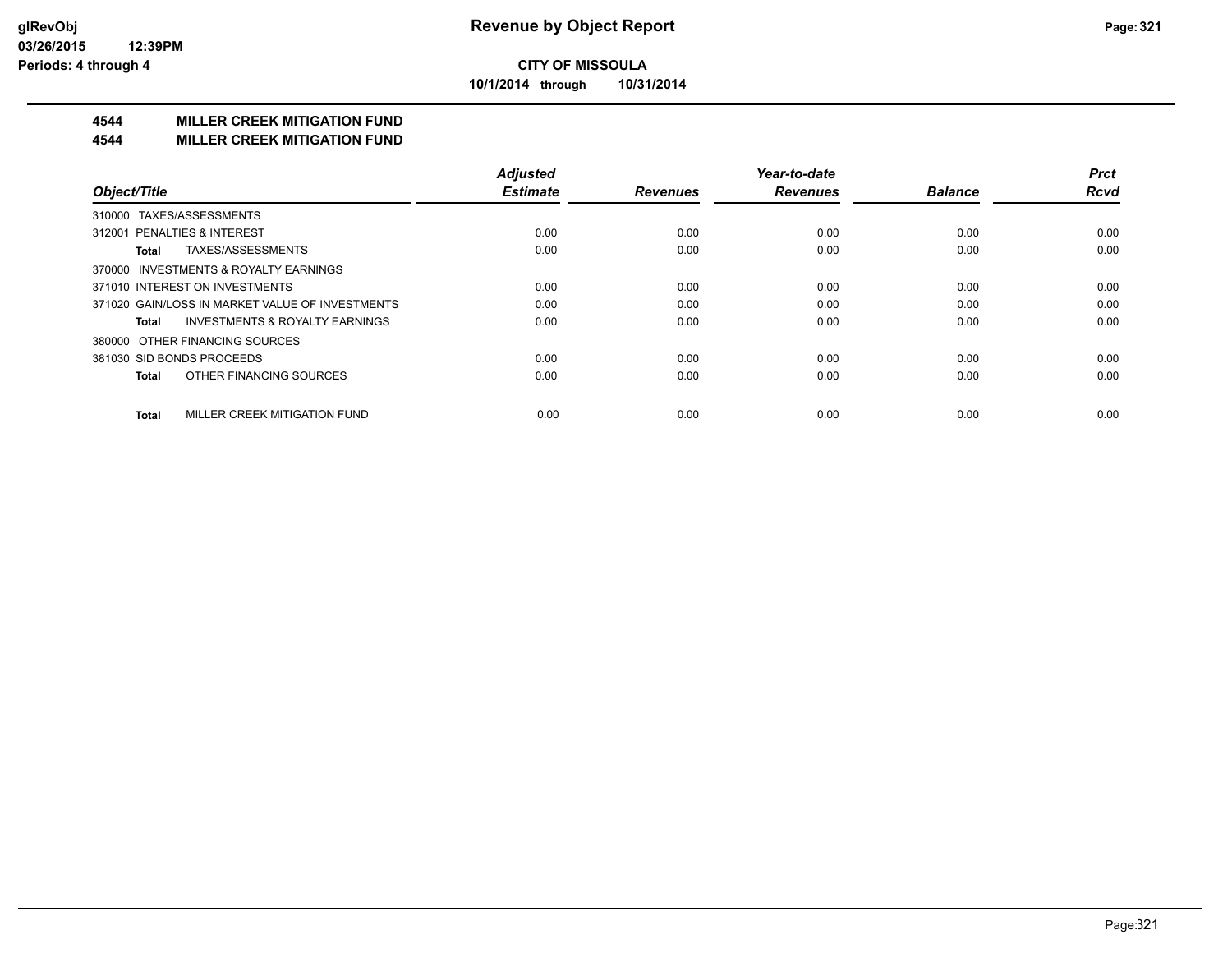**10/1/2014 through 10/31/2014**

## **4544 MILLER CREEK MITIGATION FUND**

| Object/Title                                              | <b>Adjusted</b><br><b>Estimate</b> | <b>Revenues</b> | Year-to-date<br><b>Revenues</b> | <b>Balance</b> | <b>Prct</b><br><b>Rcvd</b> |
|-----------------------------------------------------------|------------------------------------|-----------------|---------------------------------|----------------|----------------------------|
| TAXES/ASSESSMENTS<br>310000                               |                                    |                 |                                 |                |                            |
| 312001 PENALTIES & INTEREST                               | 0.00                               | 0.00            | 0.00                            | 0.00           | 0.00                       |
| TAXES/ASSESSMENTS<br><b>Total</b>                         | 0.00                               | 0.00            | 0.00                            | 0.00           | 0.00                       |
| 370000 INVESTMENTS & ROYALTY EARNINGS                     |                                    |                 |                                 |                |                            |
| 371010 INTEREST ON INVESTMENTS                            | 0.00                               | 0.00            | 0.00                            | 0.00           | 0.00                       |
| 371020 GAIN/LOSS IN MARKET VALUE OF INVESTMENT            | 0.00                               | 0.00            | 0.00                            | 0.00           | 0.00                       |
| <b>INVESTMENTS &amp; ROYALTY EARNINGS</b><br><b>Total</b> | 0.00                               | 0.00            | 0.00                            | 0.00           | 0.00                       |
| 380000 OTHER FINANCING SOURCES                            |                                    |                 |                                 |                |                            |
| 381030 SID BONDS PROCEEDS                                 | 0.00                               | 0.00            | 0.00                            | 0.00           | 0.00                       |
| OTHER FINANCING SOURCES<br><b>Total</b>                   | 0.00                               | 0.00            | 0.00                            | 0.00           | 0.00                       |
| MILLER CREEK MITIGATION FUND<br><b>Total</b>              | 0.00                               | 0.00            | 0.00                            | 0.00           | 0.00                       |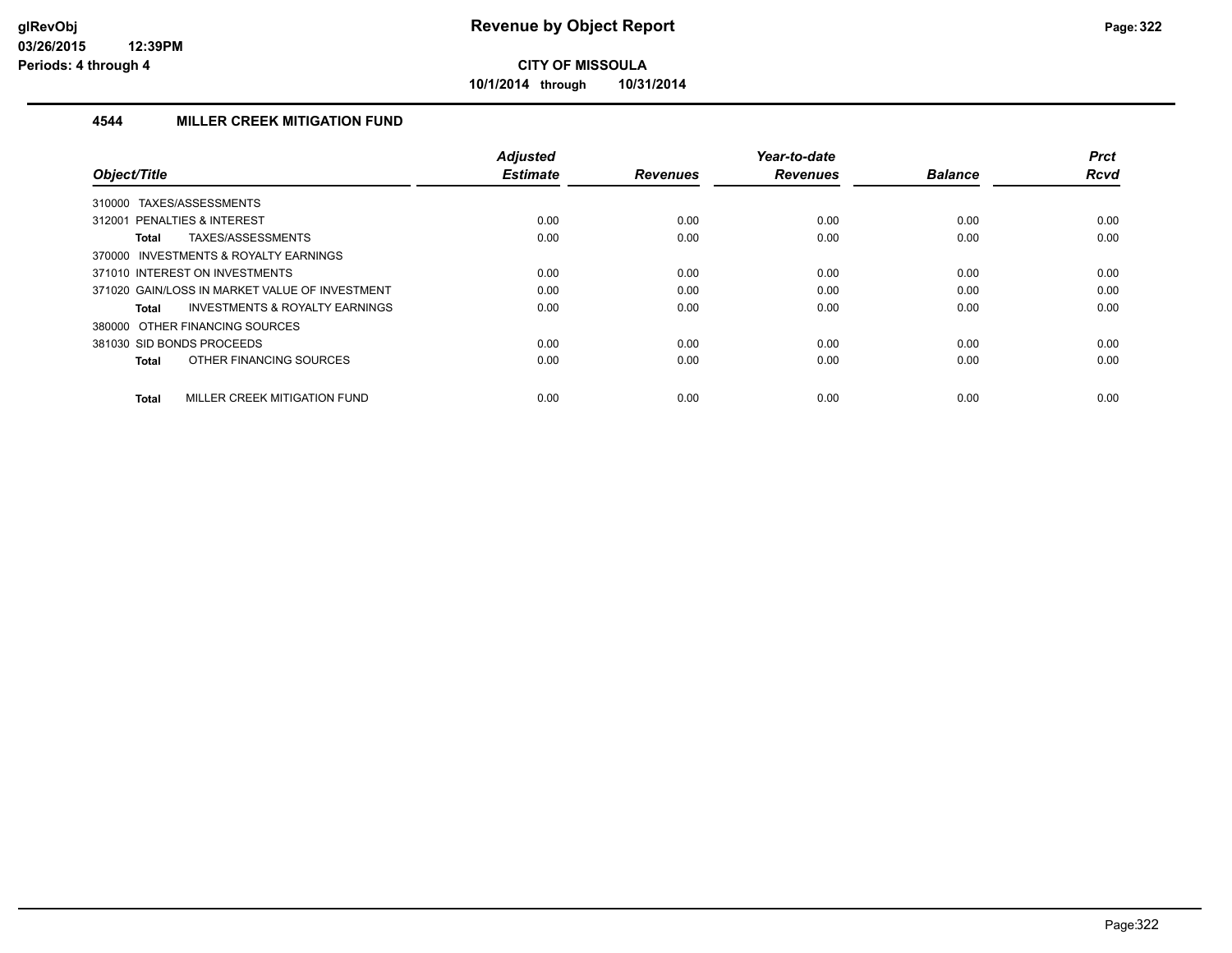**10/1/2014 through 10/31/2014**

## **4545 MILLER CREEK TWITE CONSTRUCTION**

## **4545 MILLER CREEK TWITE CONSTRUCTION**

|                                                     | <b>Adjusted</b> |                 | Year-to-date    |                | <b>Prct</b> |
|-----------------------------------------------------|-----------------|-----------------|-----------------|----------------|-------------|
| Object/Title                                        | <b>Estimate</b> | <b>Revenues</b> | <b>Revenues</b> | <b>Balance</b> | <b>Rcvd</b> |
| TAXES/ASSESSMENTS<br>310000                         |                 |                 |                 |                |             |
| PENALTIES & INTEREST<br>312001                      | 0.00            | 0.00            | 0.00            | 0.00           | 0.00        |
| TAXES/ASSESSMENTS<br>Total                          | 0.00            | 0.00            | 0.00            | 0.00           | 0.00        |
| <b>INVESTMENTS &amp; ROYALTY EARNINGS</b><br>370000 |                 |                 |                 |                |             |
| 371010 INTEREST ON INVESTMENTS                      | 0.00            | 0.00            | 0.00            | 0.00           | 0.00        |
| 371020 GAIN/LOSS IN MARKET VALUE OF INVESTMENTS     | 0.00            | 0.00            | 0.00            | 0.00           | 0.00        |
| <b>INVESTMENTS &amp; ROYALTY EARNINGS</b><br>Total  | 0.00            | 0.00            | 0.00            | 0.00           | 0.00        |
| OTHER FINANCING SOURCES<br>380000                   |                 |                 |                 |                |             |
| 381030 SID BONDS PROCEEDS                           | 0.00            | 0.00            | 0.00            | 0.00           | 0.00        |
| OTHER FINANCING SOURCES<br>Total                    | 0.00            | 0.00            | 0.00            | 0.00           | 0.00        |
| <b>MILLER CREEK</b><br>430000                       |                 |                 |                 |                |             |
| 430230 MILLER CR TWITE CONSTRUCTION                 | 0.00            | 0.00            | 0.00            | 0.00           | 0.00        |
| <b>MILLER CREEK</b><br>Total                        | 0.00            | 0.00            | 0.00            | 0.00           | 0.00        |
|                                                     |                 |                 |                 |                |             |
| MILLER CREEK TWITE CONSTRUCTION<br>Total            | 0.00            | 0.00            | 0.00            | 0.00           | 0.00        |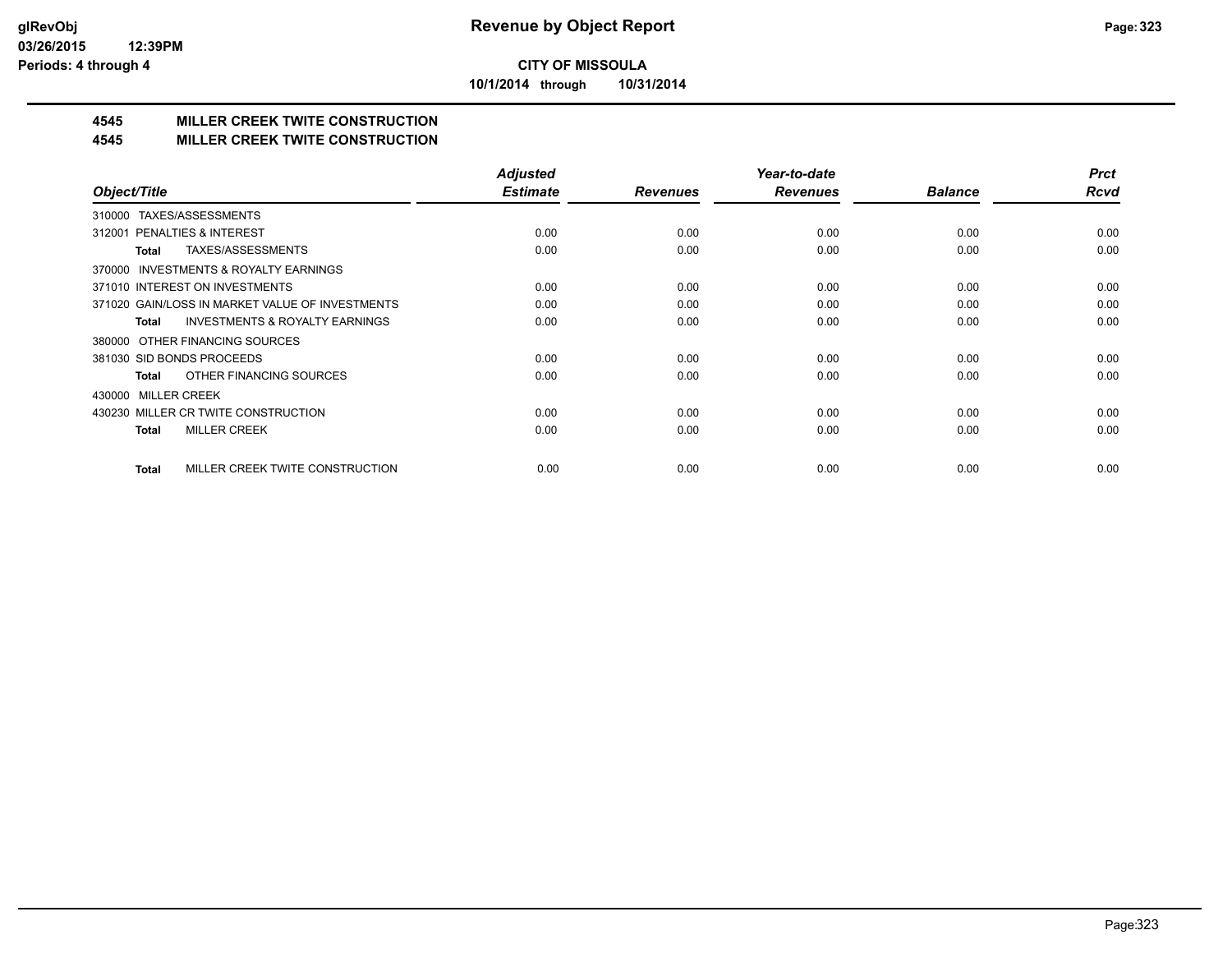**10/1/2014 through 10/31/2014**

## **4545 MILLER CREEK TWITE CONSTRUCTION**

| Object/Title                                              | Adjusted<br><b>Estimate</b> | <b>Revenues</b> | Year-to-date<br><b>Revenues</b> | <b>Balance</b> | <b>Prct</b><br>Rcvd |
|-----------------------------------------------------------|-----------------------------|-----------------|---------------------------------|----------------|---------------------|
|                                                           |                             |                 |                                 |                |                     |
| TAXES/ASSESSMENTS<br>310000                               |                             |                 |                                 |                |                     |
| PENALTIES & INTEREST<br>312001                            | 0.00                        | 0.00            | 0.00                            | 0.00           | 0.00                |
| TAXES/ASSESSMENTS<br><b>Total</b>                         | 0.00                        | 0.00            | 0.00                            | 0.00           | 0.00                |
| 370000 INVESTMENTS & ROYALTY EARNINGS                     |                             |                 |                                 |                |                     |
| 371010 INTEREST ON INVESTMENTS                            | 0.00                        | 0.00            | 0.00                            | 0.00           | 0.00                |
| 371020 GAIN/LOSS IN MARKET VALUE OF INVESTMENT            | 0.00                        | 0.00            | 0.00                            | 0.00           | 0.00                |
| <b>INVESTMENTS &amp; ROYALTY EARNINGS</b><br><b>Total</b> | 0.00                        | 0.00            | 0.00                            | 0.00           | 0.00                |
| 380000 OTHER FINANCING SOURCES                            |                             |                 |                                 |                |                     |
| 381030 SID BONDS PROCEEDS                                 | 0.00                        | 0.00            | 0.00                            | 0.00           | 0.00                |
| OTHER FINANCING SOURCES<br><b>Total</b>                   | 0.00                        | 0.00            | 0.00                            | 0.00           | 0.00                |
| 430000 MILLER CREEK                                       |                             |                 |                                 |                |                     |
| 430230 MILLER CR TWITE CONSTRUCTION                       | 0.00                        | 0.00            | 0.00                            | 0.00           | 0.00                |
| <b>MILLER CREEK</b><br><b>Total</b>                       | 0.00                        | 0.00            | 0.00                            | 0.00           | 0.00                |
|                                                           |                             |                 |                                 |                |                     |
| MILLER CREEK TWITE CONSTRUCTION<br><b>Total</b>           | 0.00                        | 0.00            | 0.00                            | 0.00           | 0.00                |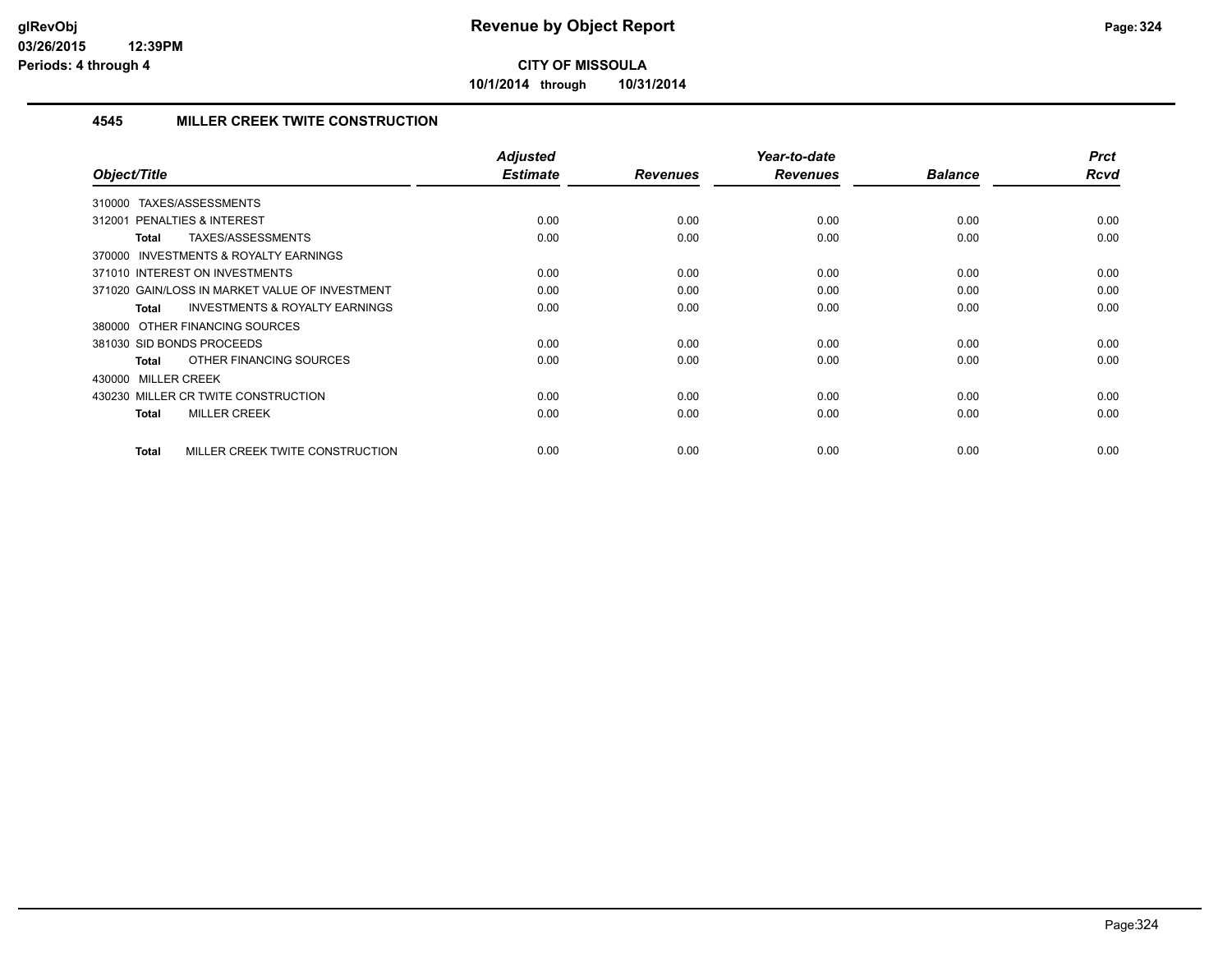**10/1/2014 through 10/31/2014**

### **4546 MILLER CREEK MALOHNEY CONSTRUCTION**

#### **4546 MILLER CREEK MALOHNEY CONSTRUCTION**

|                                                           | <b>Adjusted</b> |                 | Year-to-date    |                | <b>Prct</b> |
|-----------------------------------------------------------|-----------------|-----------------|-----------------|----------------|-------------|
| Object/Title                                              | <b>Estimate</b> | <b>Revenues</b> | <b>Revenues</b> | <b>Balance</b> | Rcvd        |
| TAXES/ASSESSMENTS<br>310000                               |                 |                 |                 |                |             |
| PENALTIES & INTEREST<br>312001                            | 0.00            | 0.00            | 0.00            | 0.00           | 0.00        |
| TAXES/ASSESSMENTS<br>Total                                | 0.00            | 0.00            | 0.00            | 0.00           | 0.00        |
| MISCELLANEOUS REVENUES<br>360000                          |                 |                 |                 |                |             |
| 365000 DONATIONS                                          | 0.00            | 0.00            | 0.00            | 0.00           | 0.00        |
| <b>MISCELLANEOUS REVENUES</b><br><b>Total</b>             | 0.00            | 0.00            | 0.00            | 0.00           | 0.00        |
| <b>INVESTMENTS &amp; ROYALTY EARNINGS</b><br>370000       |                 |                 |                 |                |             |
| 371010 INTEREST ON INVESTMENTS                            | 0.00            | 0.00            | 0.00            | 0.00           | 0.00        |
| 371020 GAIN/LOSS IN MARKET VALUE OF INVESTMENTS           | 0.00            | 0.00            | 0.00            | 0.00           | 0.00        |
| <b>INVESTMENTS &amp; ROYALTY EARNINGS</b><br><b>Total</b> | 0.00            | 0.00            | 0.00            | 0.00           | 0.00        |
| OTHER FINANCING SOURCES<br>380000                         |                 |                 |                 |                |             |
| 381030 SID BONDS PROCEEDS                                 | 0.00            | 0.00            | 0.00            | 0.00           | 0.00        |
| OTHER FINANCING SOURCES<br>Total                          | 0.00            | 0.00            | 0.00            | 0.00           | 0.00        |
| <b>MILLER CREEK</b><br>430000                             |                 |                 |                 |                |             |
| 430230 MILLER CR TWITE CONSTRUCTION                       | 0.00            | 0.00            | 0.00            | 0.00           | 0.00        |
| <b>MILLER CREEK</b><br><b>Total</b>                       | 0.00            | 0.00            | 0.00            | 0.00           | 0.00        |
|                                                           |                 |                 |                 |                |             |
| MILLER CREEK MALOHNEY CONSTRUCTION<br>Total               | 0.00            | 0.00            | 0.00            | 0.00           | 0.00        |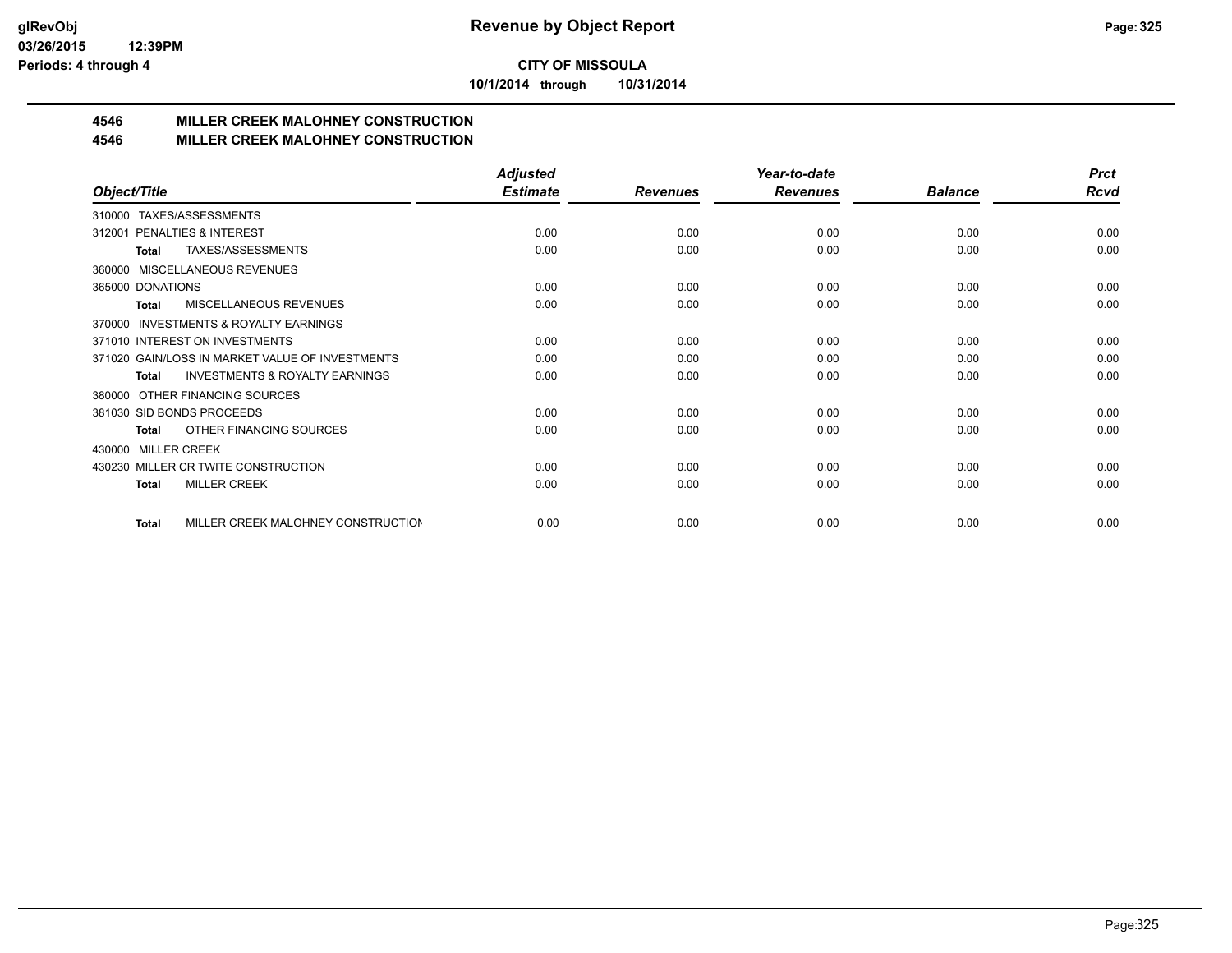**10/1/2014 through 10/31/2014**

#### **4546 MILLER CREEK MALOHNEY CONSTRUCTION**

|                                                     | <b>Adjusted</b> |                 | Year-to-date    |                | <b>Prct</b> |
|-----------------------------------------------------|-----------------|-----------------|-----------------|----------------|-------------|
| Object/Title                                        | <b>Estimate</b> | <b>Revenues</b> | <b>Revenues</b> | <b>Balance</b> | <b>Rcvd</b> |
| TAXES/ASSESSMENTS<br>310000                         |                 |                 |                 |                |             |
| PENALTIES & INTEREST<br>312001                      | 0.00            | 0.00            | 0.00            | 0.00           | 0.00        |
| TAXES/ASSESSMENTS<br>Total                          | 0.00            | 0.00            | 0.00            | 0.00           | 0.00        |
| 360000 MISCELLANEOUS REVENUES                       |                 |                 |                 |                |             |
| 365000 DONATIONS                                    | 0.00            | 0.00            | 0.00            | 0.00           | 0.00        |
| MISCELLANEOUS REVENUES<br>Total                     | 0.00            | 0.00            | 0.00            | 0.00           | 0.00        |
| <b>INVESTMENTS &amp; ROYALTY EARNINGS</b><br>370000 |                 |                 |                 |                |             |
| 371010 INTEREST ON INVESTMENTS                      | 0.00            | 0.00            | 0.00            | 0.00           | 0.00        |
| 371020 GAIN/LOSS IN MARKET VALUE OF INVESTMENT      | 0.00            | 0.00            | 0.00            | 0.00           | 0.00        |
| <b>INVESTMENTS &amp; ROYALTY EARNINGS</b><br>Total  | 0.00            | 0.00            | 0.00            | 0.00           | 0.00        |
| 380000 OTHER FINANCING SOURCES                      |                 |                 |                 |                |             |
| 381030 SID BONDS PROCEEDS                           | 0.00            | 0.00            | 0.00            | 0.00           | 0.00        |
| OTHER FINANCING SOURCES<br>Total                    | 0.00            | 0.00            | 0.00            | 0.00           | 0.00        |
| 430000 MILLER CREEK                                 |                 |                 |                 |                |             |
| 430230 MILLER CR TWITE CONSTRUCTION                 | 0.00            | 0.00            | 0.00            | 0.00           | 0.00        |
| <b>MILLER CREEK</b><br>Total                        | 0.00            | 0.00            | 0.00            | 0.00           | 0.00        |
| MILLER CREEK MALOHNEY CONSTRUCTIOI<br>Total         | 0.00            | 0.00            | 0.00            | 0.00           | 0.00        |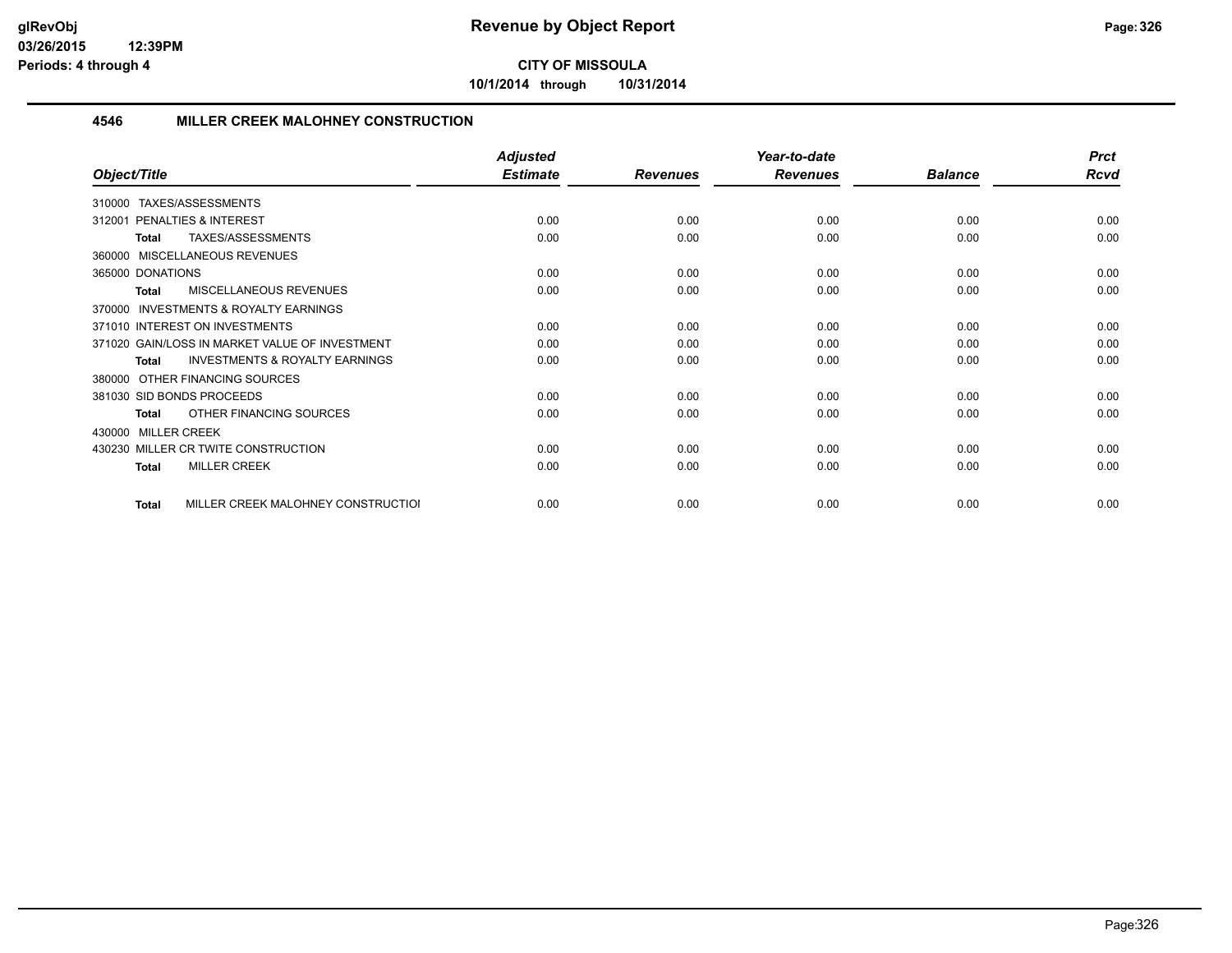**10/1/2014 through 10/31/2014**

### **4547 MILLER CREEK MCCARTHY CONSTRUCTION**

#### **4547 MILLER CREEK MCCARTHY CONSTRUCTION**

|                                                    | <b>Adjusted</b> |                 | Year-to-date    |                | <b>Prct</b> |
|----------------------------------------------------|-----------------|-----------------|-----------------|----------------|-------------|
| Object/Title                                       | <b>Estimate</b> | <b>Revenues</b> | <b>Revenues</b> | <b>Balance</b> | <b>Rcvd</b> |
| TAXES/ASSESSMENTS<br>310000                        |                 |                 |                 |                |             |
| PENALTIES & INTEREST<br>312001                     | 0.00            | 0.00            | 0.00            | 0.00           | 0.00        |
| TAXES/ASSESSMENTS<br>Total                         | 0.00            | 0.00            | 0.00            | 0.00           | 0.00        |
| INVESTMENTS & ROYALTY EARNINGS<br>370000           |                 |                 |                 |                |             |
| 371010 INTEREST ON INVESTMENTS                     | 0.00            | 0.00            | 0.00            | 0.00           | 0.00        |
| 371020 GAIN/LOSS IN MARKET VALUE OF INVESTMENTS    | 0.00            | 0.00            | 0.00            | 0.00           | 0.00        |
| <b>INVESTMENTS &amp; ROYALTY EARNINGS</b><br>Total | 0.00            | 0.00            | 0.00            | 0.00           | 0.00        |
| OTHER FINANCING SOURCES<br>380000                  |                 |                 |                 |                |             |
| 381030 SID BONDS PROCEEDS                          | 0.00            | 0.00            | 0.00            | 0.00           | 0.00        |
| OTHER FINANCING SOURCES<br>Total                   | 0.00            | 0.00            | 0.00            | 0.00           | 0.00        |
| <b>MILLER CREEK</b><br>430000                      |                 |                 |                 |                |             |
| 430230 MILLER CR TWITE CONSTRUCTION                | 0.00            | 0.00            | 0.00            | 0.00           | 0.00        |
| <b>MILLER CREEK</b><br><b>Total</b>                | 0.00            | 0.00            | 0.00            | 0.00           | 0.00        |
|                                                    |                 |                 |                 |                |             |
| MILLER CREEK MCCARTHY CONSTRUCTION<br><b>Total</b> | 0.00            | 0.00            | 0.00            | 0.00           | 0.00        |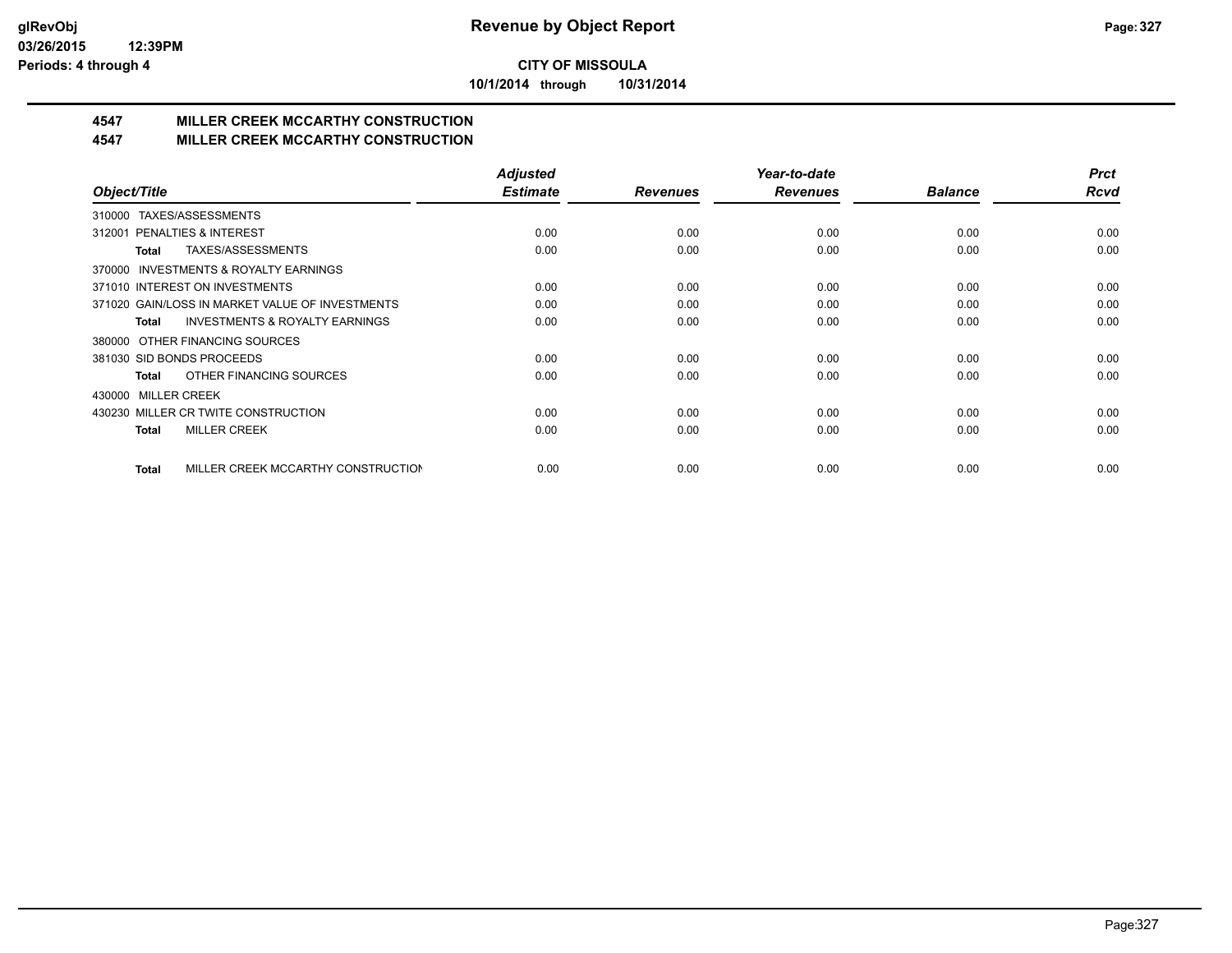**10/1/2014 through 10/31/2014**

#### **4547 MILLER CREEK MCCARTHY CONSTRUCTION**

| Object/Title                                              | <b>Adjusted</b><br><b>Estimate</b> | <b>Revenues</b> | Year-to-date<br><b>Revenues</b> | <b>Balance</b> | <b>Prct</b><br>Rcvd |
|-----------------------------------------------------------|------------------------------------|-----------------|---------------------------------|----------------|---------------------|
| TAXES/ASSESSMENTS<br>310000                               |                                    |                 |                                 |                |                     |
| PENALTIES & INTEREST<br>312001                            | 0.00                               | 0.00            | 0.00                            | 0.00           | 0.00                |
| TAXES/ASSESSMENTS<br>Total                                | 0.00                               | 0.00            | 0.00                            | 0.00           | 0.00                |
| <b>INVESTMENTS &amp; ROYALTY EARNINGS</b><br>370000       |                                    |                 |                                 |                |                     |
| 371010 INTEREST ON INVESTMENTS                            | 0.00                               | 0.00            | 0.00                            | 0.00           | 0.00                |
| 371020 GAIN/LOSS IN MARKET VALUE OF INVESTMENT            | 0.00                               | 0.00            | 0.00                            | 0.00           | 0.00                |
| <b>INVESTMENTS &amp; ROYALTY EARNINGS</b><br><b>Total</b> | 0.00                               | 0.00            | 0.00                            | 0.00           | 0.00                |
| 380000 OTHER FINANCING SOURCES                            |                                    |                 |                                 |                |                     |
| 381030 SID BONDS PROCEEDS                                 | 0.00                               | 0.00            | 0.00                            | 0.00           | 0.00                |
| OTHER FINANCING SOURCES<br>Total                          | 0.00                               | 0.00            | 0.00                            | 0.00           | 0.00                |
| 430000 MILLER CREEK                                       |                                    |                 |                                 |                |                     |
| 430230 MILLER CR TWITE CONSTRUCTION                       | 0.00                               | 0.00            | 0.00                            | 0.00           | 0.00                |
| <b>MILLER CREEK</b><br><b>Total</b>                       | 0.00                               | 0.00            | 0.00                            | 0.00           | 0.00                |
| MILLER CREEK MCCARTHY CONSTRUCTIOL<br>Total               | 0.00                               | 0.00            | 0.00                            | 0.00           | 0.00                |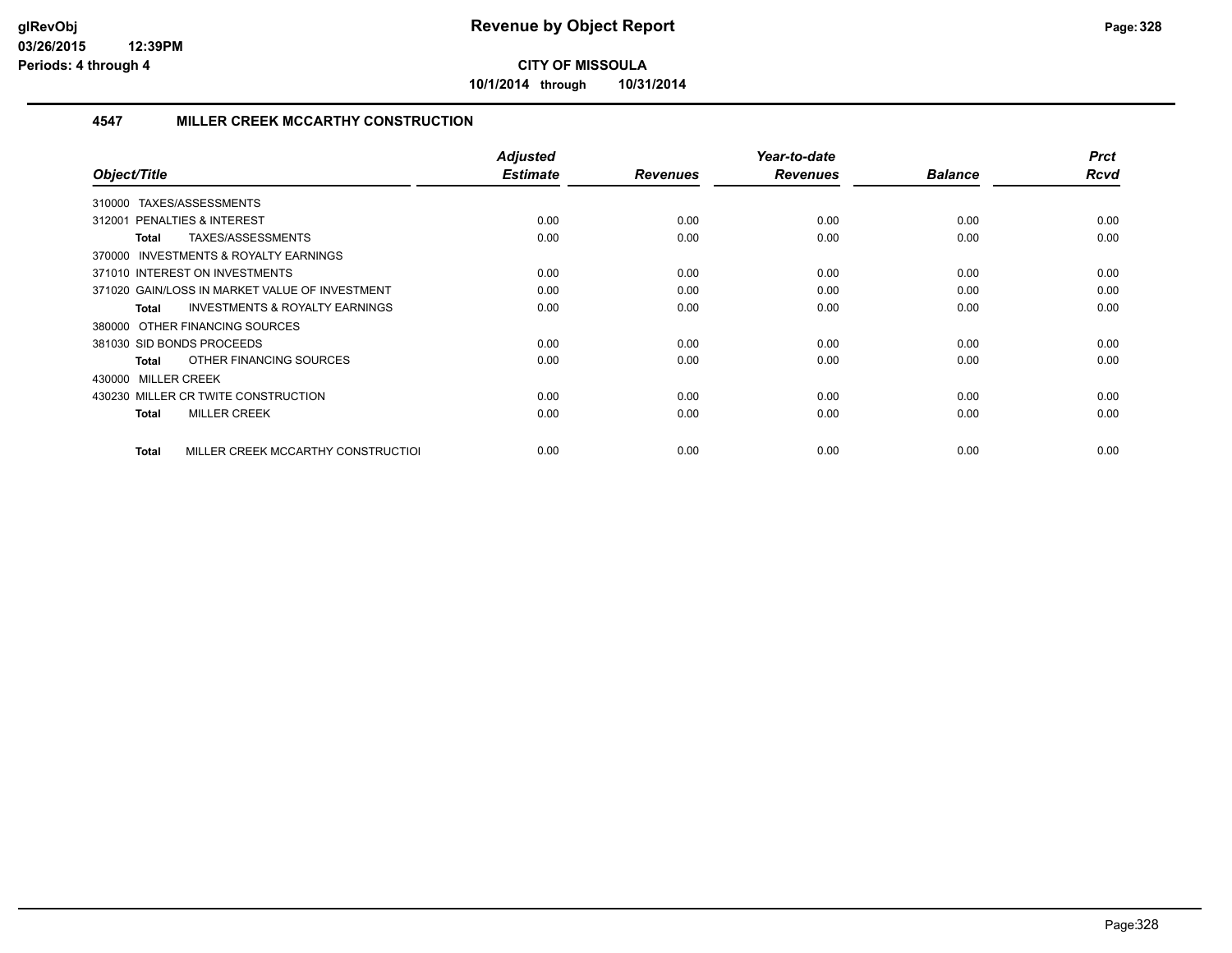**10/1/2014 through 10/31/2014**

# **4548 5TH,6TH & ARTHUR ROAD IMPROVEMENTS**

#### **4548 5TH,6TH & ARTHUR ROAD IMPROVEMENTS**

|                                                           | <b>Adjusted</b> |                 | Year-to-date    |                | <b>Prct</b> |
|-----------------------------------------------------------|-----------------|-----------------|-----------------|----------------|-------------|
| Object/Title                                              | <b>Estimate</b> | <b>Revenues</b> | <b>Revenues</b> | <b>Balance</b> | <b>Rcvd</b> |
| 330000 INTERGOVERNMENTAL REVENUES                         |                 |                 |                 |                |             |
| 336001 MDT REIMBURSEMENTS                                 | 0.00            | 0.00            | 0.00            | 0.00           | 0.00        |
| <b>INTERGOVERNMENTAL REVENUES</b><br><b>Total</b>         | 0.00            | 0.00            | 0.00            | 0.00           | 0.00        |
| MISCELLANEOUS REVENUES<br>360000                          |                 |                 |                 |                |             |
| 363020 PROPERTY ASSESSMENTS                               | 0.00            | 0.00            | 0.00            | 0.00           | 0.00        |
| <b>MISCELLANEOUS REVENUES</b><br>Total                    | 0.00            | 0.00            | 0.00            | 0.00           | 0.00        |
| INVESTMENTS & ROYALTY EARNINGS<br>370000                  |                 |                 |                 |                |             |
| 371010 INTEREST ON INVESTMENTS                            | 0.00            | 0.00            | 0.00            | 0.00           | 0.00        |
| <b>INVESTMENTS &amp; ROYALTY EARNINGS</b><br><b>Total</b> | 0.00            | 0.00            | 0.00            | 0.00           | 0.00        |
| OTHER FINANCING SOURCES<br>380000                         |                 |                 |                 |                |             |
| 381010 BOND PROCEEDS                                      | 0.00            | 0.00            | 0.00            | 0.00           | 0.00        |
| 381030 SID BONDS PROCEEDS                                 | 0.00            | 0.00            | 0.00            | 0.00           | 0.00        |
| OTHER FINANCING SOURCES<br><b>Total</b>                   | 0.00            | 0.00            | 0.00            | 0.00           | 0.00        |
| 5TH, 6TH & ARTHUR ROAD IMPROVEMENTS<br><b>Total</b>       | 0.00            | 0.00            | 0.00            | 0.00           | 0.00        |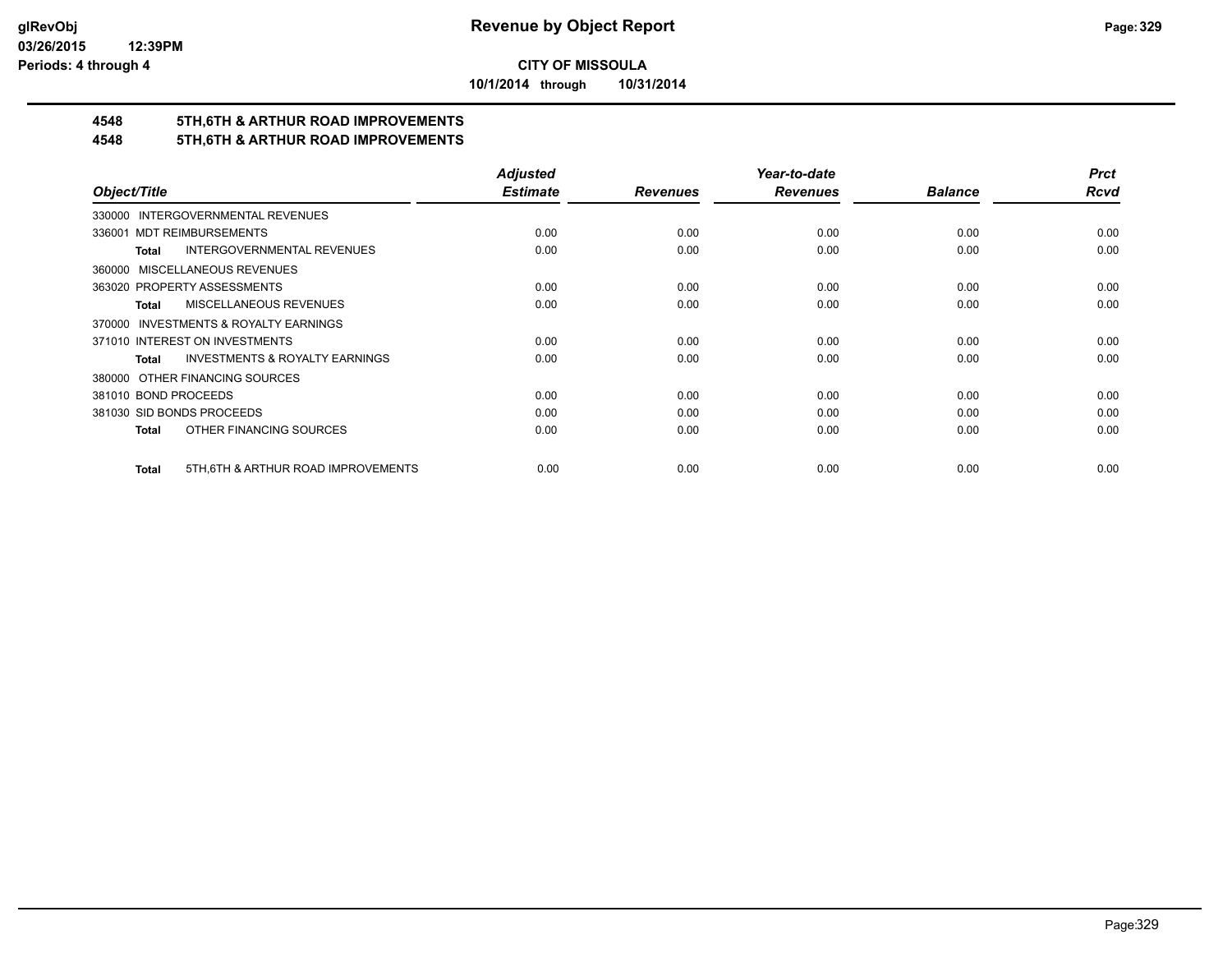**10/1/2014 through 10/31/2014**

#### **4548 5TH,6TH & ARTHUR ROAD IMPROVEMENTS**

| Object/Title                                       | <b>Adjusted</b><br><b>Estimate</b> | <b>Revenues</b> | Year-to-date<br><b>Revenues</b> | <b>Balance</b> | <b>Prct</b><br><b>Rcvd</b> |
|----------------------------------------------------|------------------------------------|-----------------|---------------------------------|----------------|----------------------------|
| <b>INTERGOVERNMENTAL REVENUES</b><br>330000        |                                    |                 |                                 |                |                            |
| 336001 MDT REIMBURSEMENTS                          | 0.00                               | 0.00            | 0.00                            | 0.00           | 0.00                       |
| <b>INTERGOVERNMENTAL REVENUES</b><br>Total         | 0.00                               | 0.00            | 0.00                            | 0.00           | 0.00                       |
| 360000 MISCELLANEOUS REVENUES                      |                                    |                 |                                 |                |                            |
| 363020 PROPERTY ASSESSMENTS                        | 0.00                               | 0.00            | 0.00                            | 0.00           | 0.00                       |
| <b>MISCELLANEOUS REVENUES</b><br>Total             | 0.00                               | 0.00            | 0.00                            | 0.00           | 0.00                       |
| 370000 INVESTMENTS & ROYALTY EARNINGS              |                                    |                 |                                 |                |                            |
| 371010 INTEREST ON INVESTMENTS                     | 0.00                               | 0.00            | 0.00                            | 0.00           | 0.00                       |
| <b>INVESTMENTS &amp; ROYALTY EARNINGS</b><br>Total | 0.00                               | 0.00            | 0.00                            | 0.00           | 0.00                       |
| 380000 OTHER FINANCING SOURCES                     |                                    |                 |                                 |                |                            |
| 381010 BOND PROCEEDS                               | 0.00                               | 0.00            | 0.00                            | 0.00           | 0.00                       |
| 381030 SID BONDS PROCEEDS                          | 0.00                               | 0.00            | 0.00                            | 0.00           | 0.00                       |
| OTHER FINANCING SOURCES<br>Total                   | 0.00                               | 0.00            | 0.00                            | 0.00           | 0.00                       |
| 5TH, 6TH & ARTHUR ROAD IMPROVEMENTS<br>Total       | 0.00                               | 0.00            | 0.00                            | 0.00           | 0.00                       |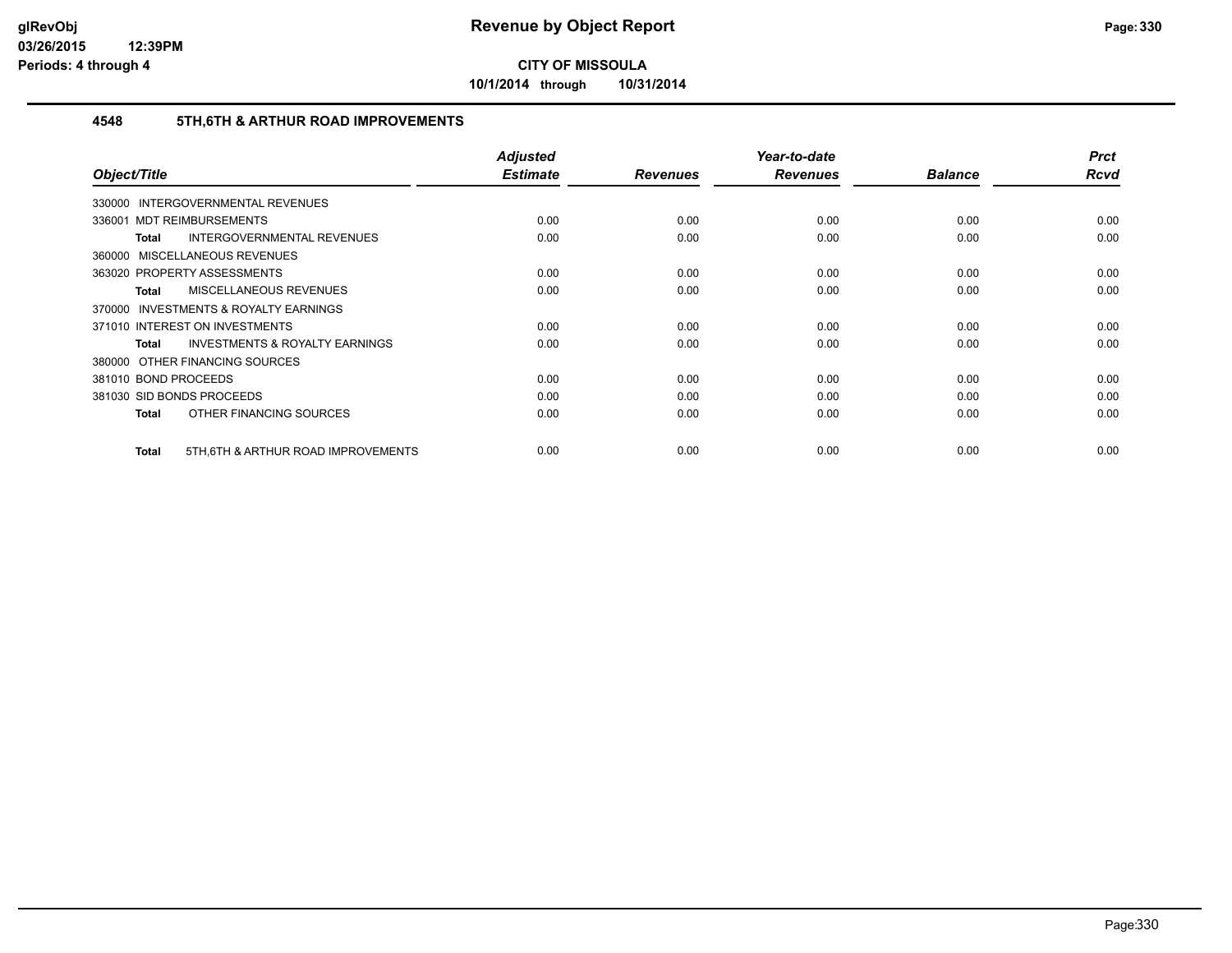**10/1/2014 through 10/31/2014**

#### **4745 MALONEY/TWITE MILLER CR \$1.2M CONTRIB 4745 MALONEY/TWITE MILLER CR \$1.2M CONTRIB**

|                                                       | <b>Adjusted</b> |                 | Year-to-date    |                | <b>Prct</b> |
|-------------------------------------------------------|-----------------|-----------------|-----------------|----------------|-------------|
| Object/Title                                          | <b>Estimate</b> | <b>Revenues</b> | <b>Revenues</b> | <b>Balance</b> | <b>Rcvd</b> |
| 310000 TAXES/ASSESSMENTS                              |                 |                 |                 |                |             |
| 312001 PENALTIES & INTEREST                           | 0.00            | 0.00            | 0.00            | 0.00           | 0.00        |
| TAXES/ASSESSMENTS<br>Total                            | 0.00            | 0.00            | 0.00            | 0.00           | 0.00        |
| 360000 MISCELLANEOUS REVENUES                         |                 |                 |                 |                |             |
| 365000 DONATIONS                                      | 0.00            | 0.00            | 0.00            | 0.00           | 0.00        |
| MISCELLANEOUS REVENUES<br>Total                       | 0.00            | 0.00            | 0.00            | 0.00           | 0.00        |
| 370000 INVESTMENTS & ROYALTY EARNINGS                 |                 |                 |                 |                |             |
| 371010 INTEREST ON INVESTMENTS                        | 0.00            | 0.00            | 0.00            | 0.00           | 0.00        |
| 371020 GAIN/LOSS IN MARKET VALUE OF INVESTMENTS       | 0.00            | 0.00            | 0.00            | 0.00           | 0.00        |
| <b>INVESTMENTS &amp; ROYALTY EARNINGS</b><br>Total    | 0.00            | 0.00            | 0.00            | 0.00           | 0.00        |
| MALONEY/TWITE MILLER CR \$1.2M CONTRI<br><b>Total</b> | 0.00            | 0.00            | 0.00            | 0.00           | 0.00        |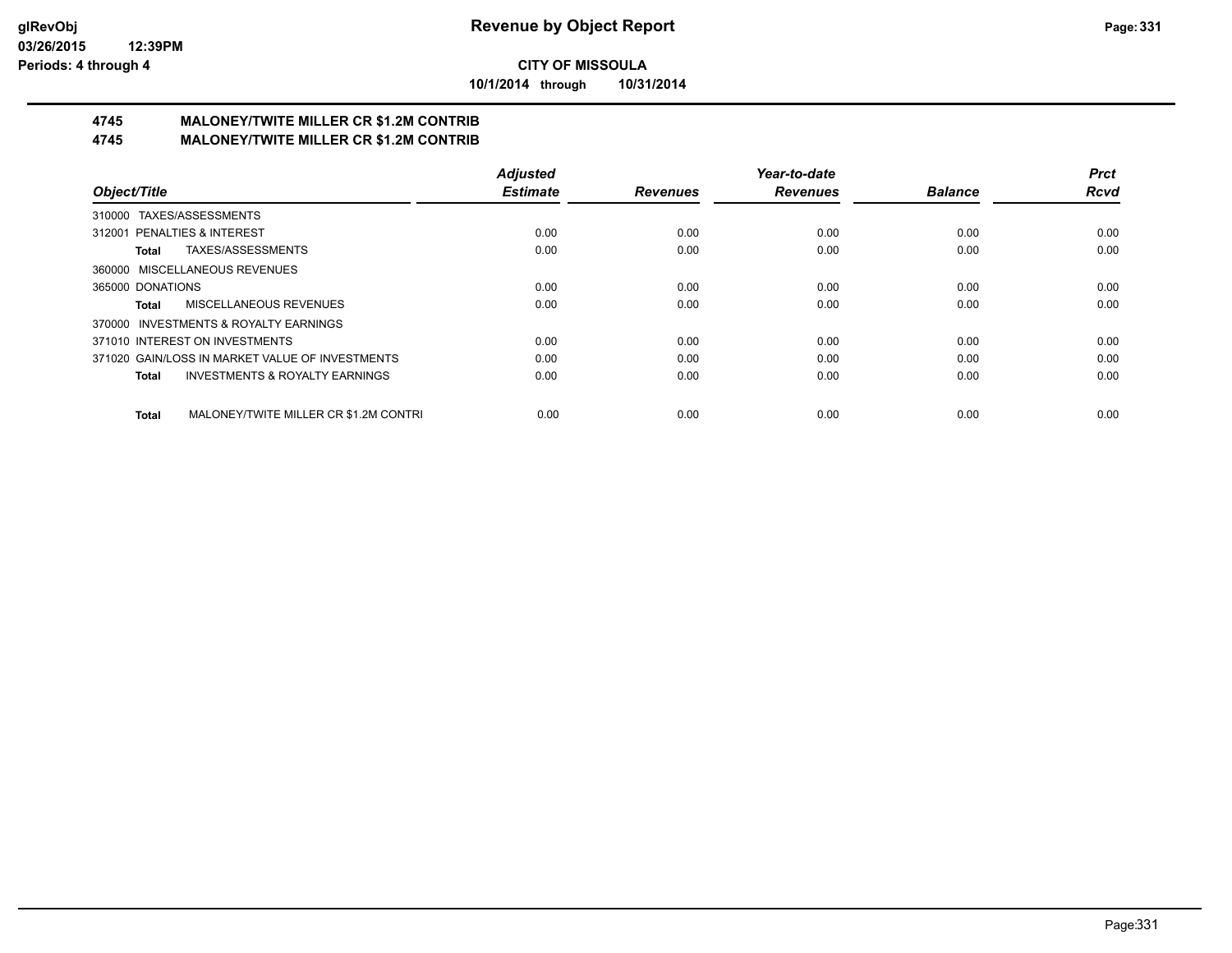**10/1/2014 through 10/31/2014**

#### **4745 MALONEY/TWITE MILLER CR \$1.2M CONTRIB**

| Object/Title                                              | <b>Adjusted</b><br><b>Estimate</b> | <b>Revenues</b> | Year-to-date<br><b>Revenues</b> | <b>Balance</b> | <b>Prct</b><br><b>Rcvd</b> |
|-----------------------------------------------------------|------------------------------------|-----------------|---------------------------------|----------------|----------------------------|
| 310000 TAXES/ASSESSMENTS                                  |                                    |                 |                                 |                |                            |
| 312001 PENALTIES & INTEREST                               | 0.00                               | 0.00            | 0.00                            | 0.00           | 0.00                       |
| TAXES/ASSESSMENTS<br>Total                                | 0.00                               | 0.00            | 0.00                            | 0.00           | 0.00                       |
| 360000 MISCELLANEOUS REVENUES                             |                                    |                 |                                 |                |                            |
| 365000 DONATIONS                                          | 0.00                               | 0.00            | 0.00                            | 0.00           | 0.00                       |
| MISCELLANEOUS REVENUES<br>Total                           | 0.00                               | 0.00            | 0.00                            | 0.00           | 0.00                       |
| 370000 INVESTMENTS & ROYALTY EARNINGS                     |                                    |                 |                                 |                |                            |
| 371010 INTEREST ON INVESTMENTS                            | 0.00                               | 0.00            | 0.00                            | 0.00           | 0.00                       |
| 371020 GAIN/LOSS IN MARKET VALUE OF INVESTMENT            | 0.00                               | 0.00            | 0.00                            | 0.00           | 0.00                       |
| <b>INVESTMENTS &amp; ROYALTY EARNINGS</b><br><b>Total</b> | 0.00                               | 0.00            | 0.00                            | 0.00           | 0.00                       |
| MALONEY/TWITE MILLER CR \$1.2M CONTR<br>Total             | 0.00                               | 0.00            | 0.00                            | 0.00           | 0.00                       |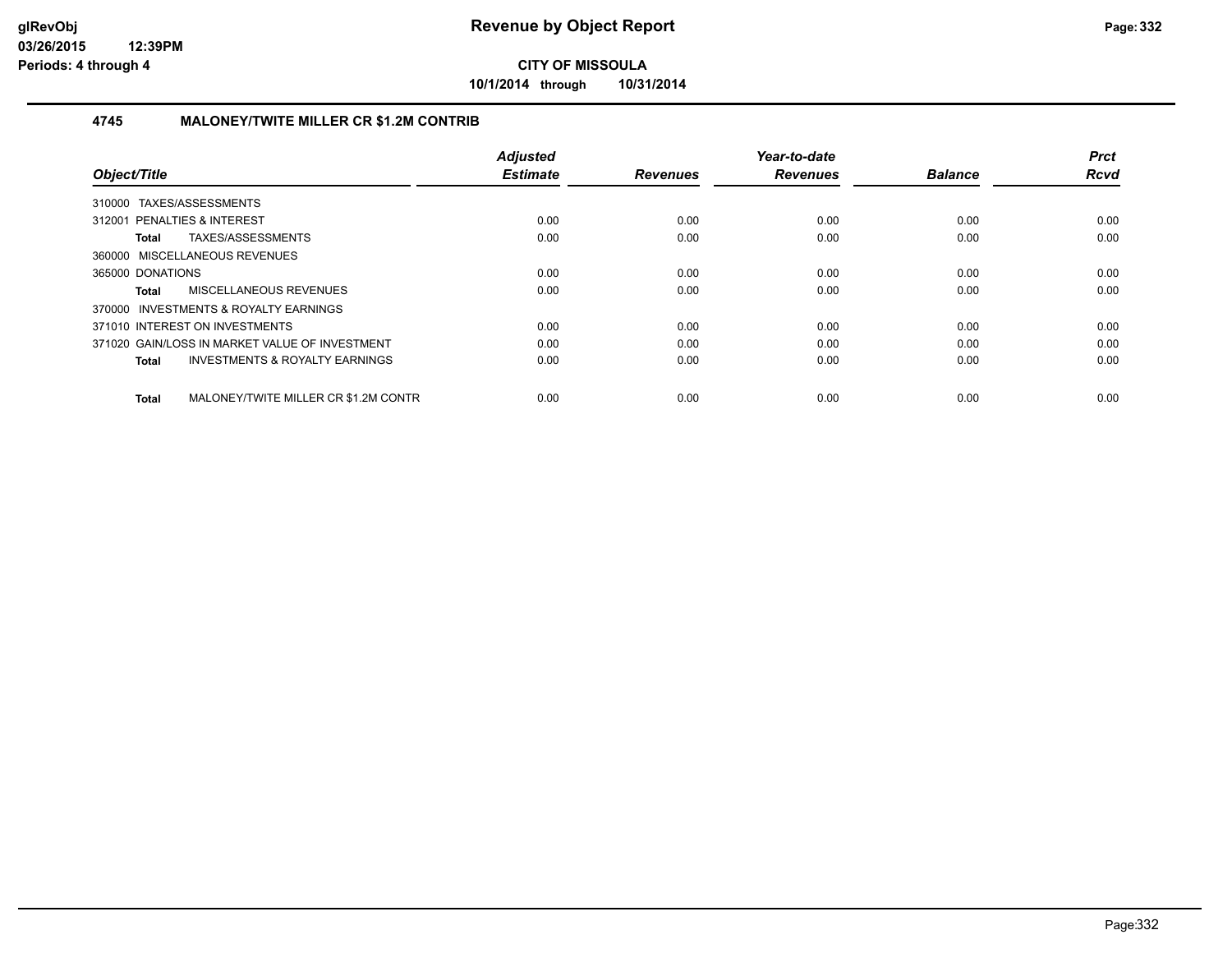#### **CITY OF MISSOULA 10/1/2014 through 10/31/2014**

#### **4941 HILLVIEW WAY CONSTRUCTION**

#### **4941 HILLVIEW WAY CONSTRUCTION**

|              |                                       | <b>Adjusted</b> |                 | <b>Prct</b>     |                |             |
|--------------|---------------------------------------|-----------------|-----------------|-----------------|----------------|-------------|
| Object/Title |                                       | <b>Estimate</b> | <b>Revenues</b> | <b>Revenues</b> | <b>Balance</b> | <b>Rcvd</b> |
|              | 370000 INVESTMENTS & ROYALTY EARNINGS |                 |                 |                 |                |             |
|              | 371010 INTEREST ON INVESTMENTS        | 0.00            | 0.00            | 0.00            | 0.00           | 0.00        |
| Total        | INVESTMENTS & ROYALTY EARNINGS        | 0.00            | 0.00            | 0.00            | 0.00           | 0.00        |
| <b>Total</b> | HILLVIEW WAY CONSTRUCTION             | 0.00            | 0.00            | 0.00            | 0.00           | 0.00        |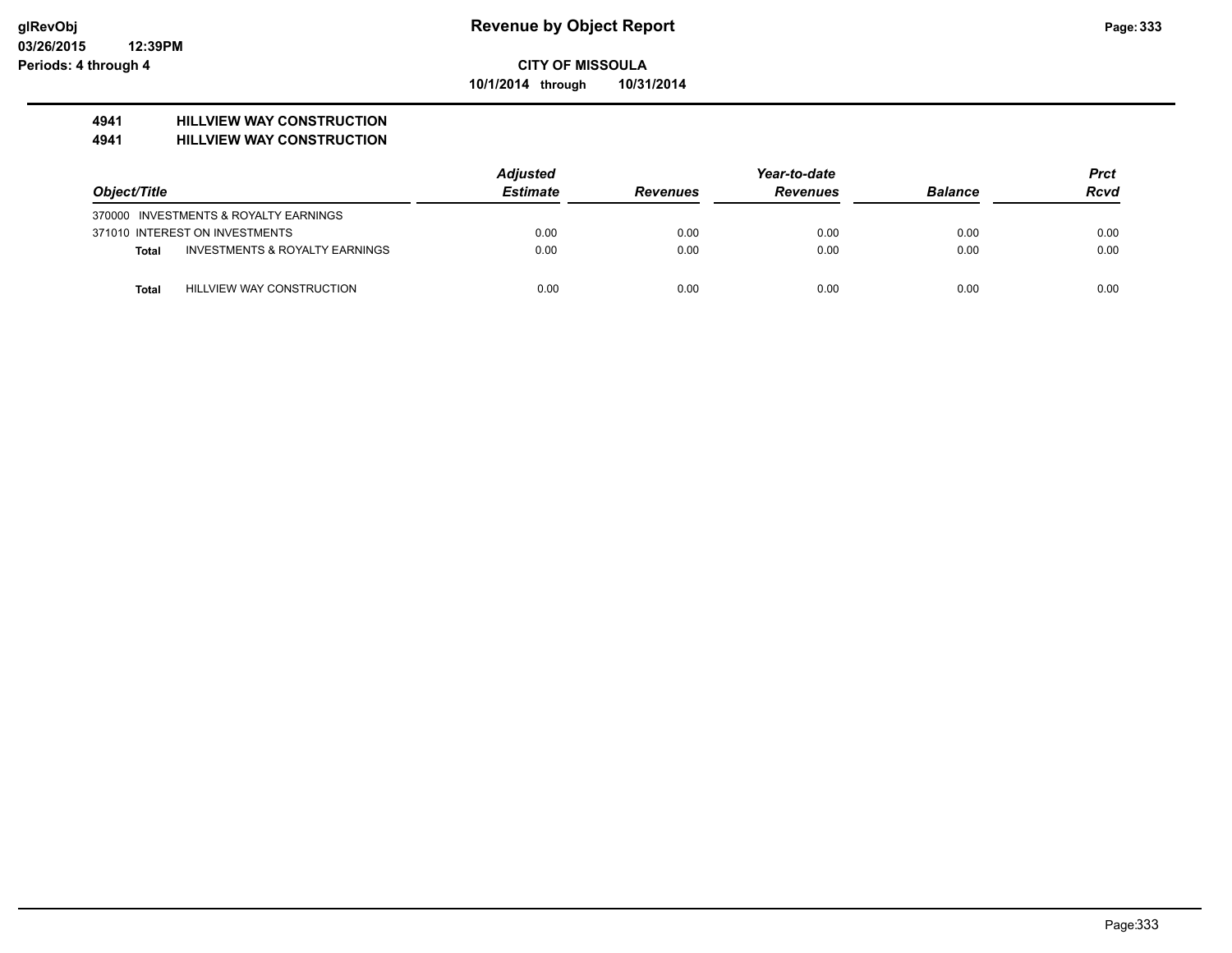**10/1/2014 through 10/31/2014**

#### **4941 HILLVIEW WAY CONSTRUCTION**

| Object/Title |                                           | <b>Adjusted</b><br><b>Estimate</b> | <b>Revenues</b> | Year-to-date<br><b>Revenues</b> | <b>Balance</b> | <b>Prct</b><br><b>Rcvd</b> |
|--------------|-------------------------------------------|------------------------------------|-----------------|---------------------------------|----------------|----------------------------|
|              | 370000 INVESTMENTS & ROYALTY EARNINGS     |                                    |                 |                                 |                |                            |
|              | 371010 INTEREST ON INVESTMENTS            | 0.00                               | 0.00            | 0.00                            | 0.00           | 0.00                       |
| <b>Total</b> | <b>INVESTMENTS &amp; ROYALTY EARNINGS</b> | 0.00                               | 0.00            | 0.00                            | 0.00           | 0.00                       |
| <b>Total</b> | <b>HILLVIEW WAY CONSTRUCTION</b>          | 0.00                               | 0.00            | 0.00                            | 0.00           | 0.00                       |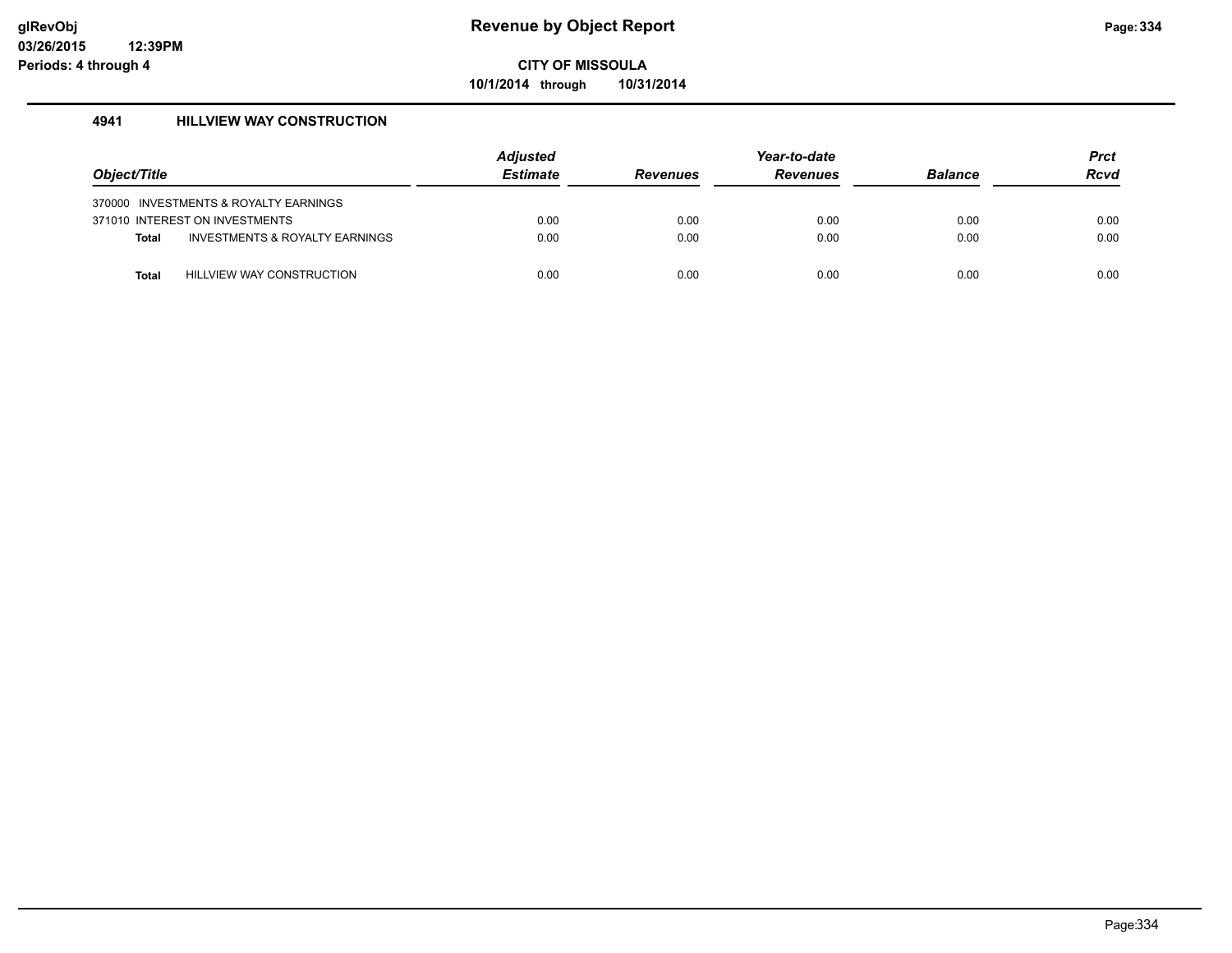**10/1/2014 through 10/31/2014**

### **4944 RATTLESNAKE SEWER COLLECTION (544)**

#### **4944 RATTLESNAKE SEWER COLLECTION (544)**

|                                                    | <b>Adjusted</b> |                 | Year-to-date    |                | <b>Prct</b> |
|----------------------------------------------------|-----------------|-----------------|-----------------|----------------|-------------|
| Object/Title                                       | <b>Estimate</b> | <b>Revenues</b> | <b>Revenues</b> | <b>Balance</b> | <b>Rcvd</b> |
| 330000 INTERGOVERNMENTAL REVENUES                  |                 |                 |                 |                |             |
| 331090 EPA GRANT                                   | 0.00            | 0.00            | 0.00            | 0.00           | 0.00        |
| 334120 TSEP GRANT                                  | 0.00            | 0.00            | 0.00            | 0.00           | 0.00        |
| 334121 DNRC GRANT                                  | 0.00            | 0.00            | 0.00            | 0.00           | 0.00        |
| 334990 ARRA FUNDING                                | 0.00            | 0.00            | 0.00            | 0.00           | 0.00        |
| 334992 ARRA LOAN                                   | 0.00            | 0.00            | 0.00            | 0.00           | 0.00        |
| <b>INTERGOVERNMENTAL REVENUES</b><br>Total         | 0.00            | 0.00            | 0.00            | 0.00           | 0.00        |
| 370000 INVESTMENTS & ROYALTY EARNINGS              |                 |                 |                 |                |             |
| 371010 INTEREST ON INVESTMENTS                     | 0.00            | 0.00            | 0.00            | 0.00           | 0.00        |
| <b>INVESTMENTS &amp; ROYALTY EARNINGS</b><br>Total | 0.00            | 0.00            | 0.00            | 0.00           | 0.00        |
| 380000 OTHER FINANCING SOURCES                     |                 |                 |                 |                |             |
| 381010 BOND PROCEEDS                               | 0.00            | 0.00            | 0.00            | 0.00           | 0.00        |
| 381020 REVENUE BONDS                               | 0.00            | 0.00            | 0.00            | 0.00           | 0.00        |
| 381030 SID BONDS PROCEEDS                          | 0.00            | 0.00            | 0.00            | 0.00           | 0.00        |
| OTHER FINANCING SOURCES<br>Total                   | 0.00            | 0.00            | 0.00            | 0.00           | 0.00        |
| RATTLESNAKE SEWER COLLECTION (544)<br>Total        | 0.00            | 0.00            | 0.00            | 0.00           | 0.00        |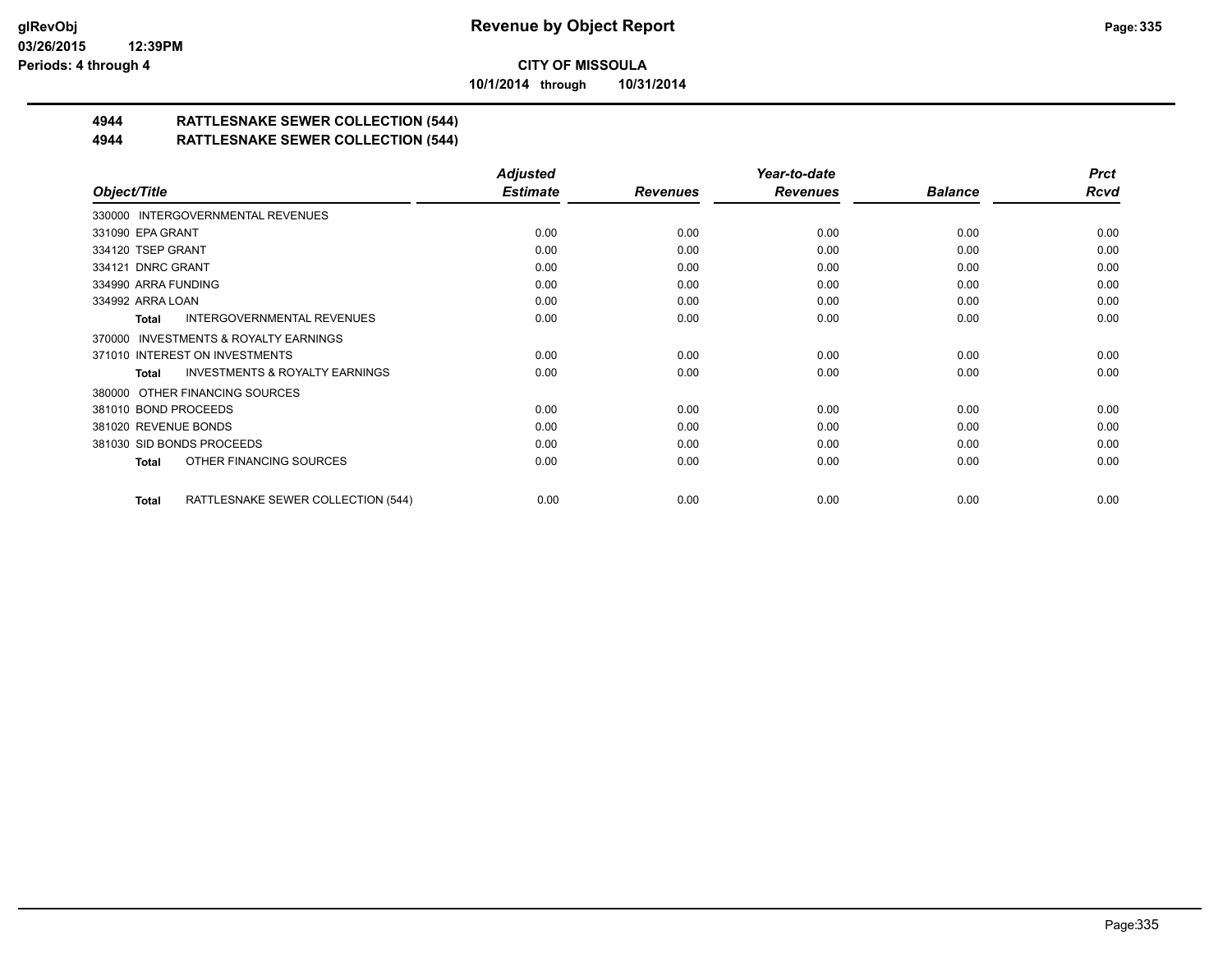**10/1/2014 through 10/31/2014**

#### **4944 RATTLESNAKE SEWER COLLECTION (544)**

|                                                           | <b>Adjusted</b> |                 | Year-to-date    |                | <b>Prct</b> |
|-----------------------------------------------------------|-----------------|-----------------|-----------------|----------------|-------------|
| Object/Title                                              | <b>Estimate</b> | <b>Revenues</b> | <b>Revenues</b> | <b>Balance</b> | <b>Rcvd</b> |
| 330000 INTERGOVERNMENTAL REVENUES                         |                 |                 |                 |                |             |
| 331090 EPA GRANT                                          | 0.00            | 0.00            | 0.00            | 0.00           | 0.00        |
| 334120 TSEP GRANT                                         | 0.00            | 0.00            | 0.00            | 0.00           | 0.00        |
| 334121 DNRC GRANT                                         | 0.00            | 0.00            | 0.00            | 0.00           | 0.00        |
| 334990 ARRA FUNDING                                       | 0.00            | 0.00            | 0.00            | 0.00           | 0.00        |
| 334992 ARRA LOAN                                          | 0.00            | 0.00            | 0.00            | 0.00           | 0.00        |
| <b>INTERGOVERNMENTAL REVENUES</b><br><b>Total</b>         | 0.00            | 0.00            | 0.00            | 0.00           | 0.00        |
| <b>INVESTMENTS &amp; ROYALTY EARNINGS</b><br>370000       |                 |                 |                 |                |             |
| 371010 INTEREST ON INVESTMENTS                            | 0.00            | 0.00            | 0.00            | 0.00           | 0.00        |
| <b>INVESTMENTS &amp; ROYALTY EARNINGS</b><br><b>Total</b> | 0.00            | 0.00            | 0.00            | 0.00           | 0.00        |
| OTHER FINANCING SOURCES<br>380000                         |                 |                 |                 |                |             |
| 381010 BOND PROCEEDS                                      | 0.00            | 0.00            | 0.00            | 0.00           | 0.00        |
| 381020 REVENUE BONDS                                      | 0.00            | 0.00            | 0.00            | 0.00           | 0.00        |
| 381030 SID BONDS PROCEEDS                                 | 0.00            | 0.00            | 0.00            | 0.00           | 0.00        |
| OTHER FINANCING SOURCES<br><b>Total</b>                   | 0.00            | 0.00            | 0.00            | 0.00           | 0.00        |
| RATTLESNAKE SEWER COLLECTION (544)<br><b>Total</b>        | 0.00            | 0.00            | 0.00            | 0.00           | 0.00        |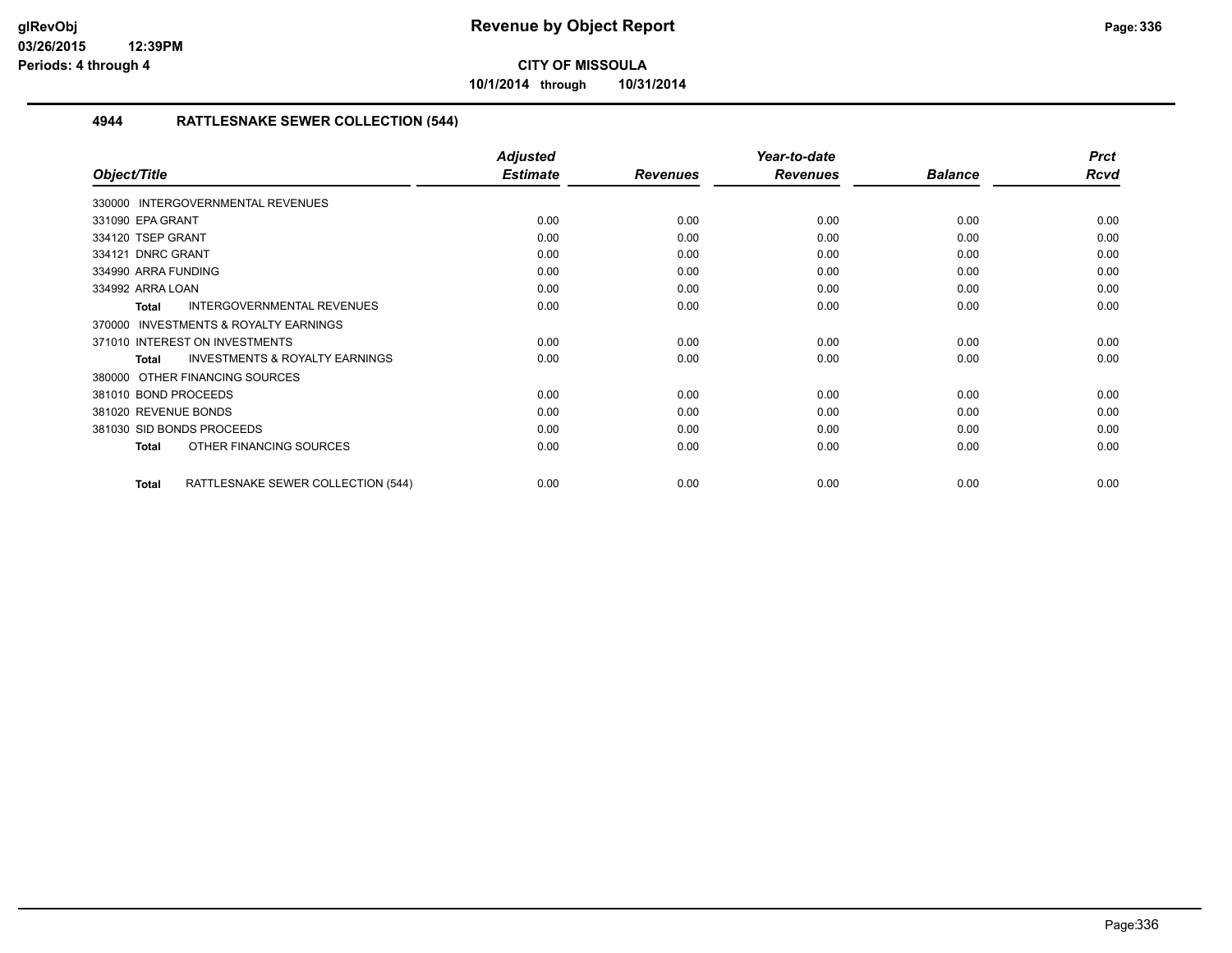**10/1/2014 through 10/31/2014**

#### **4945 PHILLIPS ST TRAFFIC CALMING**

**4945 PHILLIPS ST TRAFFIC CALMING**

|                                                    | <b>Adjusted</b> |                 | Year-to-date    |                | <b>Prct</b> |
|----------------------------------------------------|-----------------|-----------------|-----------------|----------------|-------------|
| Object/Title                                       | <b>Estimate</b> | <b>Revenues</b> | <b>Revenues</b> | <b>Balance</b> | <b>Rcvd</b> |
| 370000 INVESTMENTS & ROYALTY EARNINGS              |                 |                 |                 |                |             |
| 371010 INTEREST ON INVESTMENTS                     | 0.00            | 0.00            | 0.00            | 0.00           | 0.00        |
| <b>INVESTMENTS &amp; ROYALTY EARNINGS</b><br>Total | 0.00            | 0.00            | 0.00            | 0.00           | 0.00        |
| 380000 OTHER FINANCING SOURCES                     |                 |                 |                 |                |             |
| 381030 SID BONDS PROCEEDS                          | 0.00            | 0.00            | 0.00            | 0.00           | 0.00        |
| 383000 OPERATING TRANSFERS                         | 0.00            | 0.00            | 0.00            | 0.00           | 0.00        |
| OTHER FINANCING SOURCES<br>Total                   | 0.00            | 0.00            | 0.00            | 0.00           | 0.00        |
|                                                    |                 |                 |                 |                |             |
| PHILLIPS ST TRAFFIC CALMING<br><b>Total</b>        | 0.00            | 0.00            | 0.00            | 0.00           | 0.00        |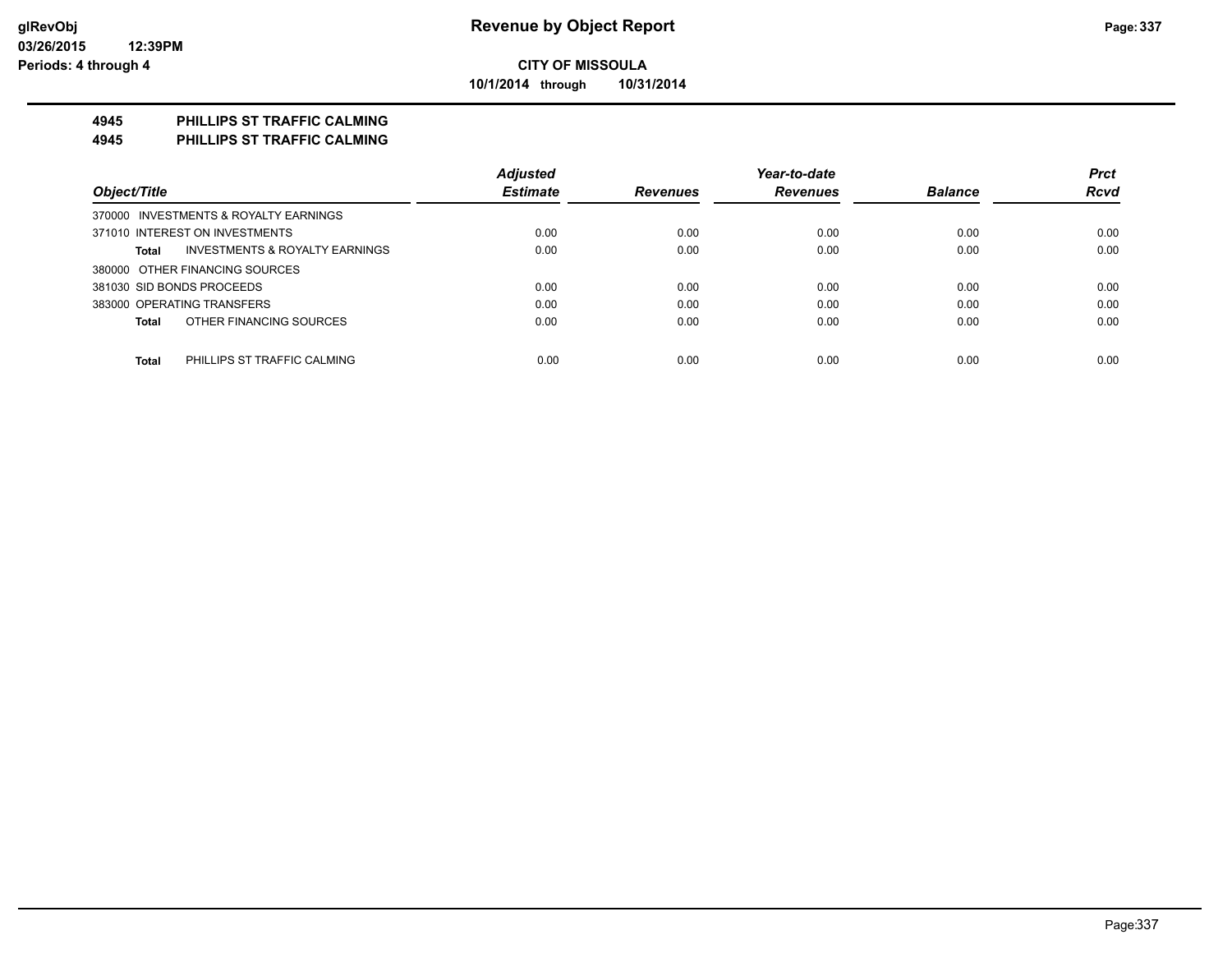**10/1/2014 through 10/31/2014**

#### **4945 PHILLIPS ST TRAFFIC CALMING**

|                                                    | <b>Adjusted</b> |                 | Year-to-date    |                | <b>Prct</b> |
|----------------------------------------------------|-----------------|-----------------|-----------------|----------------|-------------|
| Object/Title                                       | <b>Estimate</b> | <b>Revenues</b> | <b>Revenues</b> | <b>Balance</b> | <b>Rcvd</b> |
| 370000 INVESTMENTS & ROYALTY EARNINGS              |                 |                 |                 |                |             |
| 371010 INTEREST ON INVESTMENTS                     | 0.00            | 0.00            | 0.00            | 0.00           | 0.00        |
| <b>INVESTMENTS &amp; ROYALTY EARNINGS</b><br>Total | 0.00            | 0.00            | 0.00            | 0.00           | 0.00        |
| 380000 OTHER FINANCING SOURCES                     |                 |                 |                 |                |             |
| 381030 SID BONDS PROCEEDS                          | 0.00            | 0.00            | 0.00            | 0.00           | 0.00        |
| 383000 OPERATING TRANSFERS                         | 0.00            | 0.00            | 0.00            | 0.00           | 0.00        |
| OTHER FINANCING SOURCES<br>Total                   | 0.00            | 0.00            | 0.00            | 0.00           | 0.00        |
|                                                    |                 |                 |                 |                |             |
| <b>Total</b><br>PHILLIPS ST TRAFFIC CALMING        | 0.00            | 0.00            | 0.00            | 0.00           | 0.00        |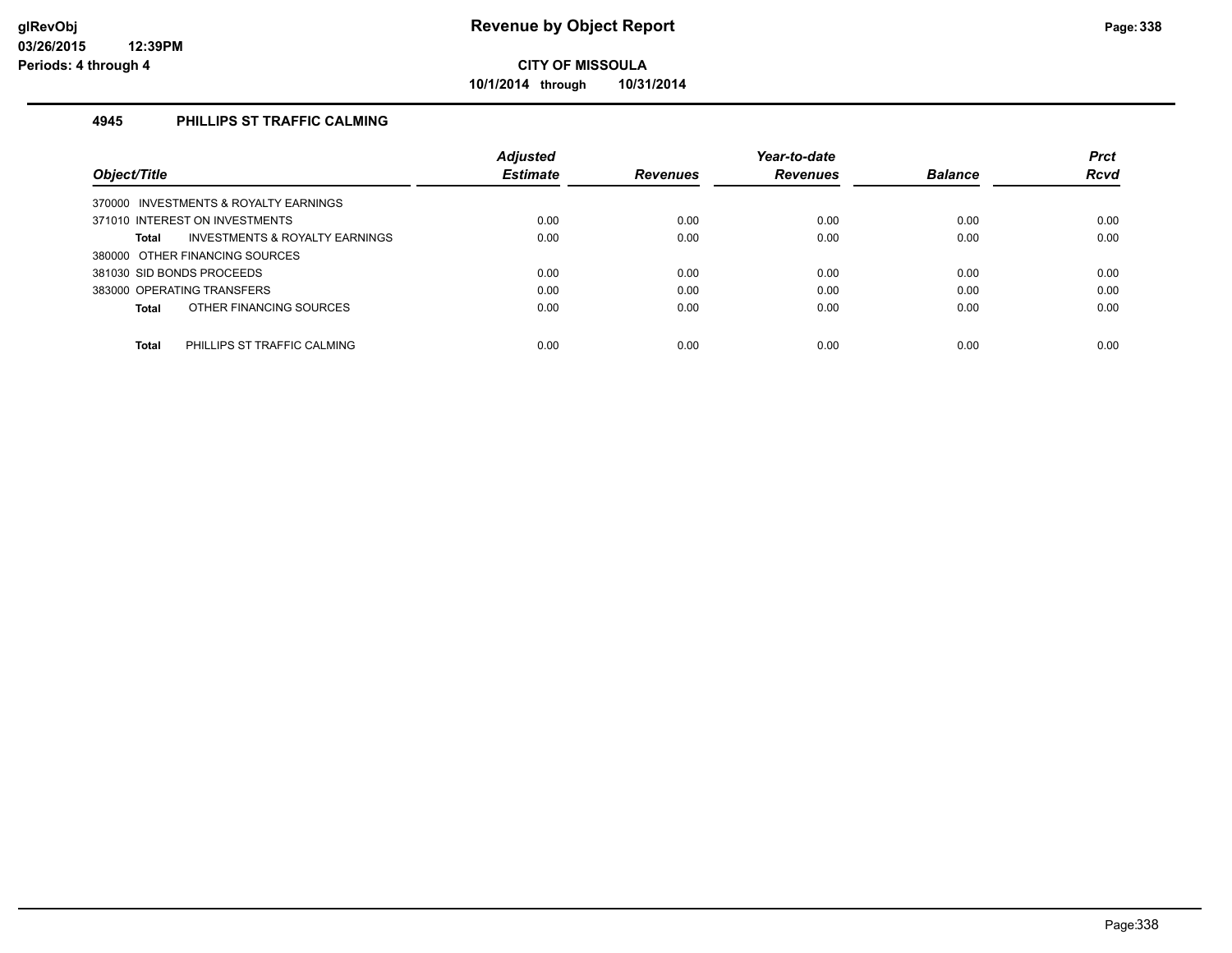**10/1/2014 through 10/31/2014**

# **4946 PATTEE CREEK DR. TRAFFIC CALMING**

### **4946 PATTEE CREEK DR. TRAFFIC CALMING**

|                                           | <b>Adjusted</b> |                 | Year-to-date    |                | <b>Prct</b> |
|-------------------------------------------|-----------------|-----------------|-----------------|----------------|-------------|
| Object/Title                              | <b>Estimate</b> | <b>Revenues</b> | <b>Revenues</b> | <b>Balance</b> | <b>Rcvd</b> |
| 370000 INVESTMENTS & ROYALTY EARNINGS     |                 |                 |                 |                |             |
| 371010 INTEREST ON INVESTMENTS            | 0.00            | 0.00            | 0.00            | 0.00           | 0.00        |
| INVESTMENTS & ROYALTY EARNINGS<br>Total   | 0.00            | 0.00            | 0.00            | 0.00           | 0.00        |
| 380000 OTHER FINANCING SOURCES            |                 |                 |                 |                |             |
| 381030 SID BONDS PROCEEDS                 | 0.00            | 0.00            | 0.00            | 0.00           | 0.00        |
| 383000 OPERATING TRANSFERS                | 0.00            | 0.00            | 0.00            | 0.00           | 0.00        |
| OTHER FINANCING SOURCES<br>Total          | 0.00            | 0.00            | 0.00            | 0.00           | 0.00        |
|                                           |                 |                 |                 |                |             |
| Total<br>PATTEE CREEK DR. TRAFFIC CALMING | 0.00            | 0.00            | 0.00            | 0.00           | 0.00        |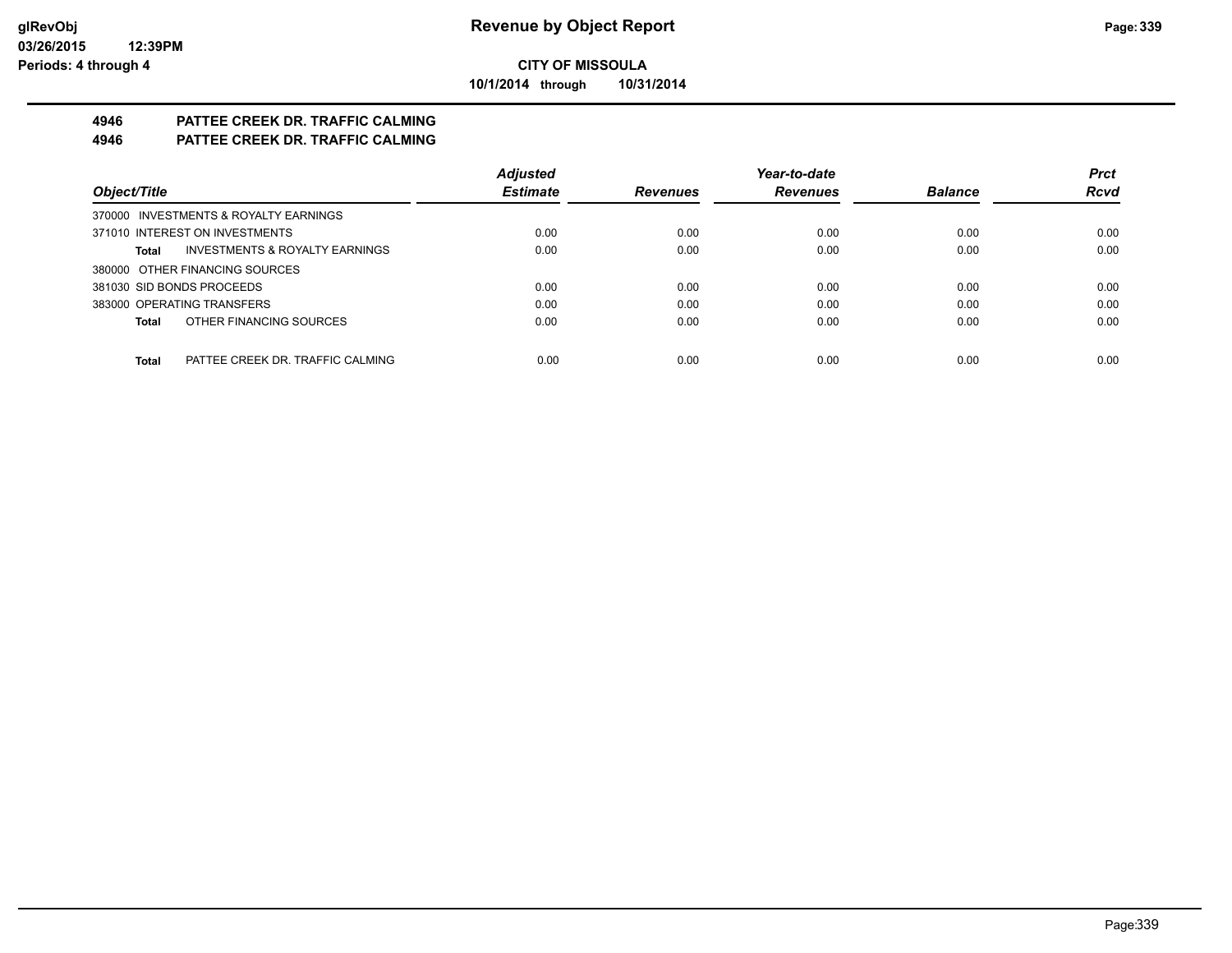**10/1/2014 through 10/31/2014**

#### **4946 PATTEE CREEK DR. TRAFFIC CALMING**

| Object/Title                                     | <b>Adjusted</b><br><b>Estimate</b> | <b>Revenues</b> | Year-to-date<br><b>Revenues</b> | <b>Balance</b> | <b>Prct</b><br><b>Rcvd</b> |
|--------------------------------------------------|------------------------------------|-----------------|---------------------------------|----------------|----------------------------|
| 370000 INVESTMENTS & ROYALTY EARNINGS            |                                    |                 |                                 |                |                            |
| 371010 INTEREST ON INVESTMENTS                   | 0.00                               | 0.00            | 0.00                            | 0.00           | 0.00                       |
| INVESTMENTS & ROYALTY EARNINGS<br>Total          | 0.00                               | 0.00            | 0.00                            | 0.00           | 0.00                       |
| 380000 OTHER FINANCING SOURCES                   |                                    |                 |                                 |                |                            |
| 381030 SID BONDS PROCEEDS                        | 0.00                               | 0.00            | 0.00                            | 0.00           | 0.00                       |
| 383000 OPERATING TRANSFERS                       | 0.00                               | 0.00            | 0.00                            | 0.00           | 0.00                       |
| OTHER FINANCING SOURCES<br>Total                 | 0.00                               | 0.00            | 0.00                            | 0.00           | 0.00                       |
|                                                  |                                    |                 |                                 |                |                            |
| <b>Total</b><br>PATTEE CREEK DR. TRAFFIC CALMING | 0.00                               | 0.00            | 0.00                            | 0.00           | 0.00                       |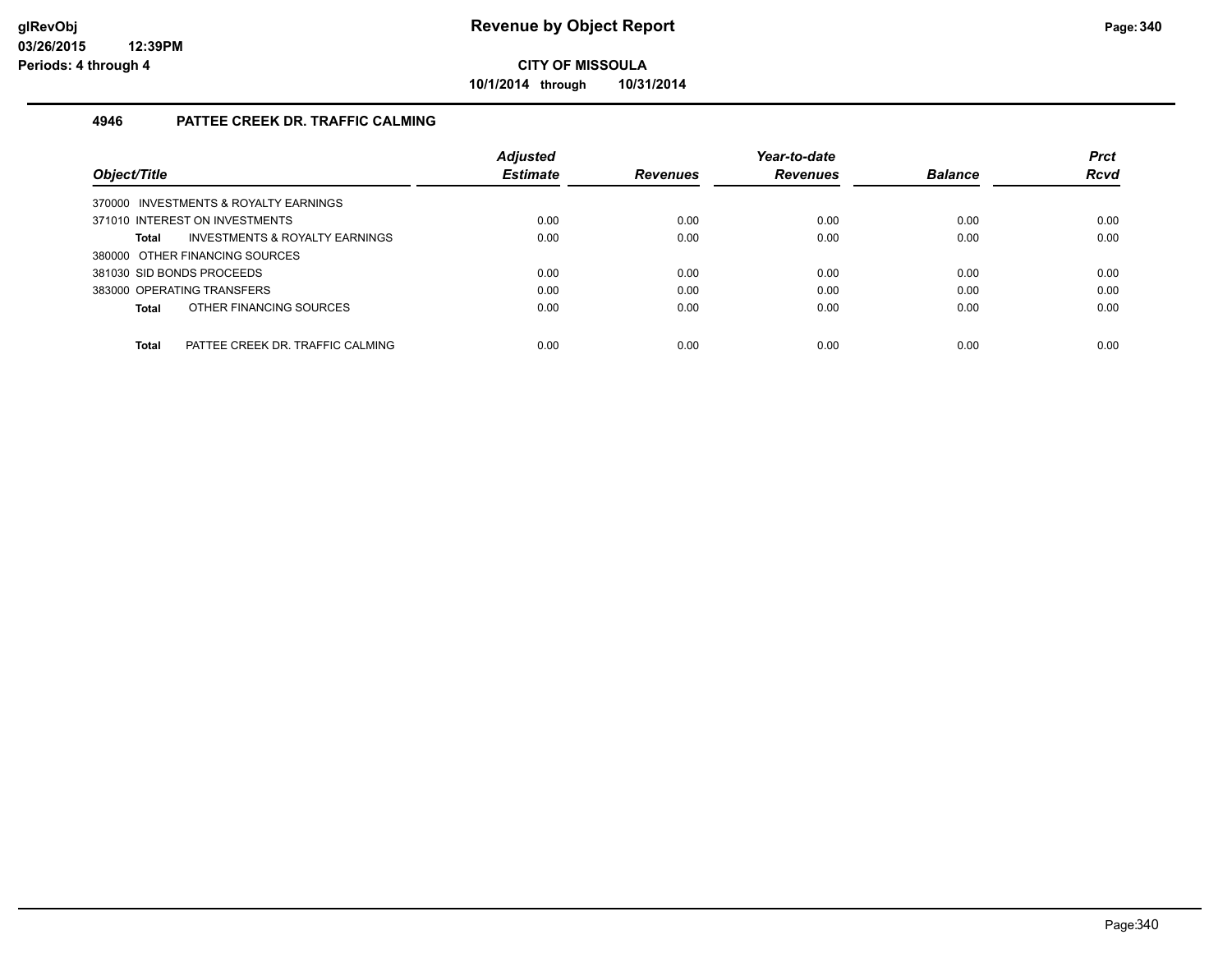**10/1/2014 through 10/31/2014**

### **4948 STORMWATER OUTFALL RETROFITS**

#### **4948 STORMWATER OUTFALL RETROFITS**

| Object/Title      |                                     | <b>Adjusted</b> | Year-to-date                       |      |                | <b>Prct</b> |
|-------------------|-------------------------------------|-----------------|------------------------------------|------|----------------|-------------|
|                   |                                     | <b>Estimate</b> | <b>Revenues</b><br><b>Revenues</b> |      | <b>Balance</b> | <b>Rcvd</b> |
|                   | 330000 INTERGOVERNMENTAL REVENUES   |                 |                                    |      |                |             |
| 334121 DNRC GRANT |                                     | 0.00            | 0.00                               | 0.00 | 0.00           | 0.00        |
|                   | 337003 HEALTH DEPT-STORM WATER MGMT | 0.00            | 0.00                               | 0.00 | 0.00           | 0.00        |
| Total             | INTERGOVERNMENTAL REVENUES          | 0.00            | 0.00                               | 0.00 | 0.00           | 0.00        |
|                   |                                     |                 |                                    |      |                |             |
| <b>Total</b>      | STORMWATER OUTFALL RETROFITS        | 0.00            | 0.00                               | 0.00 | 0.00           | 0.00        |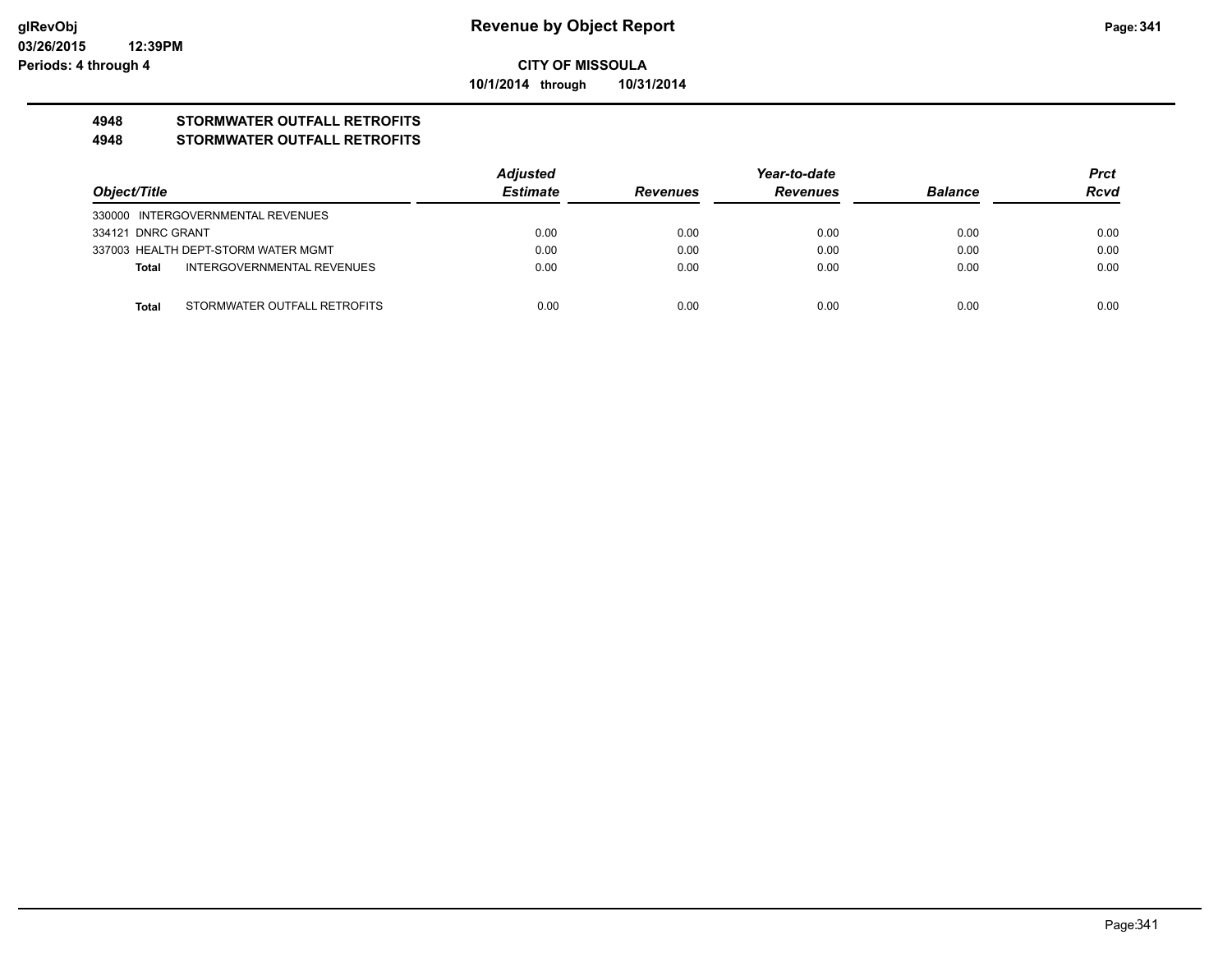**10/1/2014 through 10/31/2014**

#### **4948 STORMWATER OUTFALL RETROFITS**

| Object/Title                               | <b>Adjusted</b><br><b>Estimate</b> | <b>Revenues</b> | Year-to-date<br><b>Revenues</b> | <b>Balance</b> | <b>Prct</b><br><b>Rcvd</b> |
|--------------------------------------------|------------------------------------|-----------------|---------------------------------|----------------|----------------------------|
| 330000 INTERGOVERNMENTAL REVENUES          |                                    |                 |                                 |                |                            |
| 334121 DNRC GRANT                          | 0.00                               | 0.00            | 0.00                            | 0.00           | 0.00                       |
| 337003 HEALTH DEPT-STORM WATER MGMT        | 0.00                               | 0.00            | 0.00                            | 0.00           | 0.00                       |
| INTERGOVERNMENTAL REVENUES<br><b>Total</b> | 0.00                               | 0.00            | 0.00                            | 0.00           | 0.00                       |
|                                            |                                    |                 |                                 |                |                            |
| STORMWATER OUTFALL RETROFITS<br>Total      | 0.00                               | 0.00            | 0.00                            | 0.00           | 0.00                       |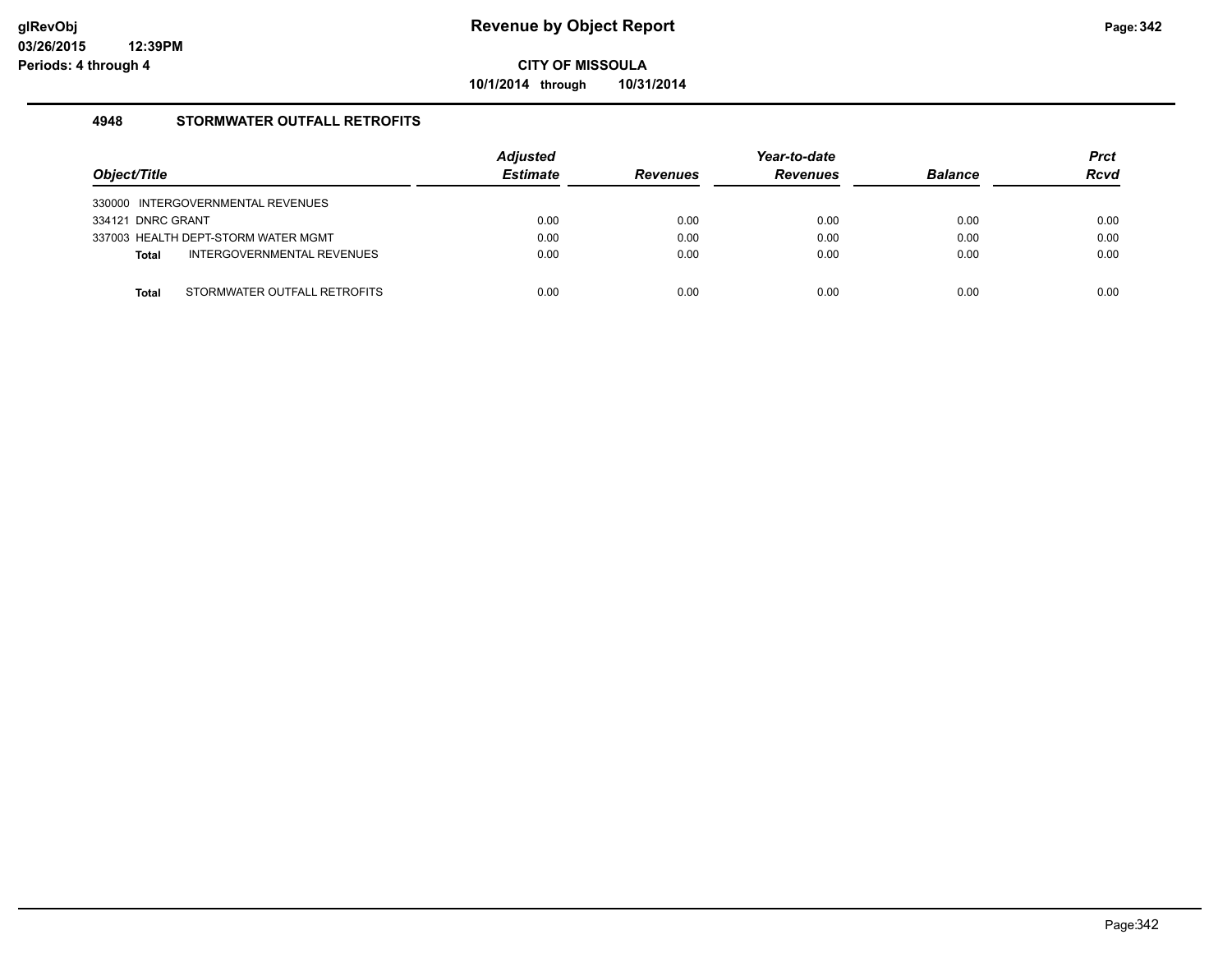**10/1/2014 through 10/31/2014**

#### **4990 ARRA ENHANCEMENTS**

**4990 ARRA ENHANCEMENTS**

|                                                | <b>Adjusted</b> |                 | Year-to-date    |                | <b>Prct</b> |
|------------------------------------------------|-----------------|-----------------|-----------------|----------------|-------------|
| Object/Title                                   | <b>Estimate</b> | <b>Revenues</b> | <b>Revenues</b> | <b>Balance</b> | <b>Rcvd</b> |
| 330000 INTERGOVERNMENTAL REVENUES              |                 |                 |                 |                |             |
| 334990 ARRA FUNDING                            | 0.00            | 0.00            | 0.00            | 0.00           | 0.00        |
| INTERGOVERNMENTAL REVENUES<br><b>Total</b>     | 0.00            | 0.00            | 0.00            | 0.00           | 0.00        |
| 370000 INVESTMENTS & ROYALTY EARNINGS          |                 |                 |                 |                |             |
| 371010 INTEREST ON INVESTMENTS                 | 0.00            | 0.00            | 0.00            | 0.00           | 0.00        |
| INVESTMENTS & ROYALTY EARNINGS<br><b>Total</b> | 0.00            | 0.00            | 0.00            | 0.00           | 0.00        |
|                                                |                 |                 |                 |                |             |
| ARRA ENHANCEMENTS<br><b>Total</b>              | 0.00            | 0.00            | 0.00            | 0.00           | 0.00        |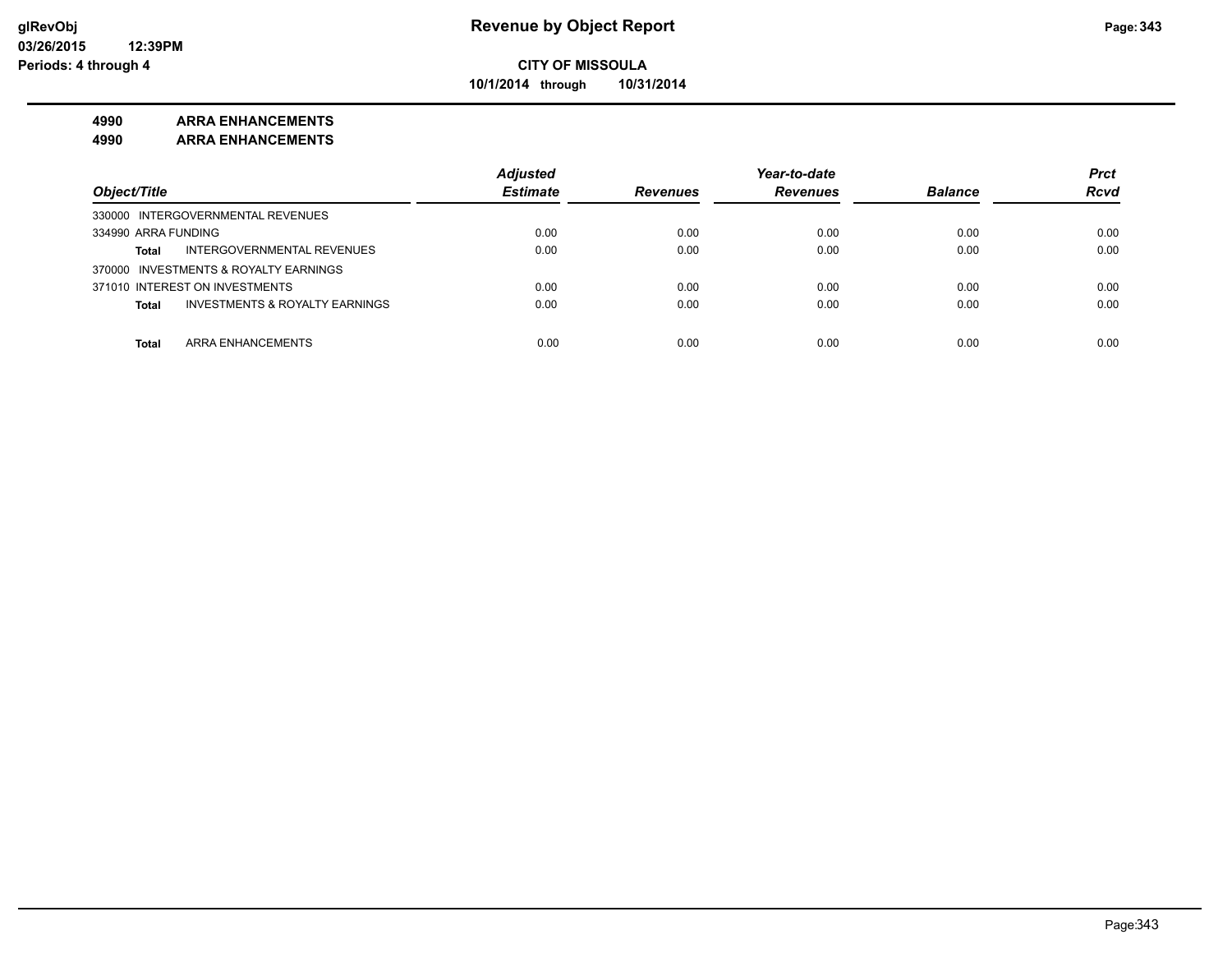**10/1/2014 through 10/31/2014**

#### **4990 ARRA ENHANCEMENTS**

| Object/Title                                   | <b>Adjusted</b><br><b>Estimate</b> | <b>Revenues</b> | Year-to-date<br><b>Revenues</b> | <b>Balance</b> | <b>Prct</b><br><b>Rcvd</b> |
|------------------------------------------------|------------------------------------|-----------------|---------------------------------|----------------|----------------------------|
| 330000 INTERGOVERNMENTAL REVENUES              |                                    |                 |                                 |                |                            |
| 334990 ARRA FUNDING                            | 0.00                               | 0.00            | 0.00                            | 0.00           | 0.00                       |
| INTERGOVERNMENTAL REVENUES<br>Total            | 0.00                               | 0.00            | 0.00                            | 0.00           | 0.00                       |
| 370000 INVESTMENTS & ROYALTY EARNINGS          |                                    |                 |                                 |                |                            |
| 371010 INTEREST ON INVESTMENTS                 | 0.00                               | 0.00            | 0.00                            | 0.00           | 0.00                       |
| INVESTMENTS & ROYALTY EARNINGS<br><b>Total</b> | 0.00                               | 0.00            | 0.00                            | 0.00           | 0.00                       |
|                                                |                                    |                 |                                 |                |                            |
| ARRA ENHANCEMENTS<br><b>Total</b>              | 0.00                               | 0.00            | 0.00                            | 0.00           | 0.00                       |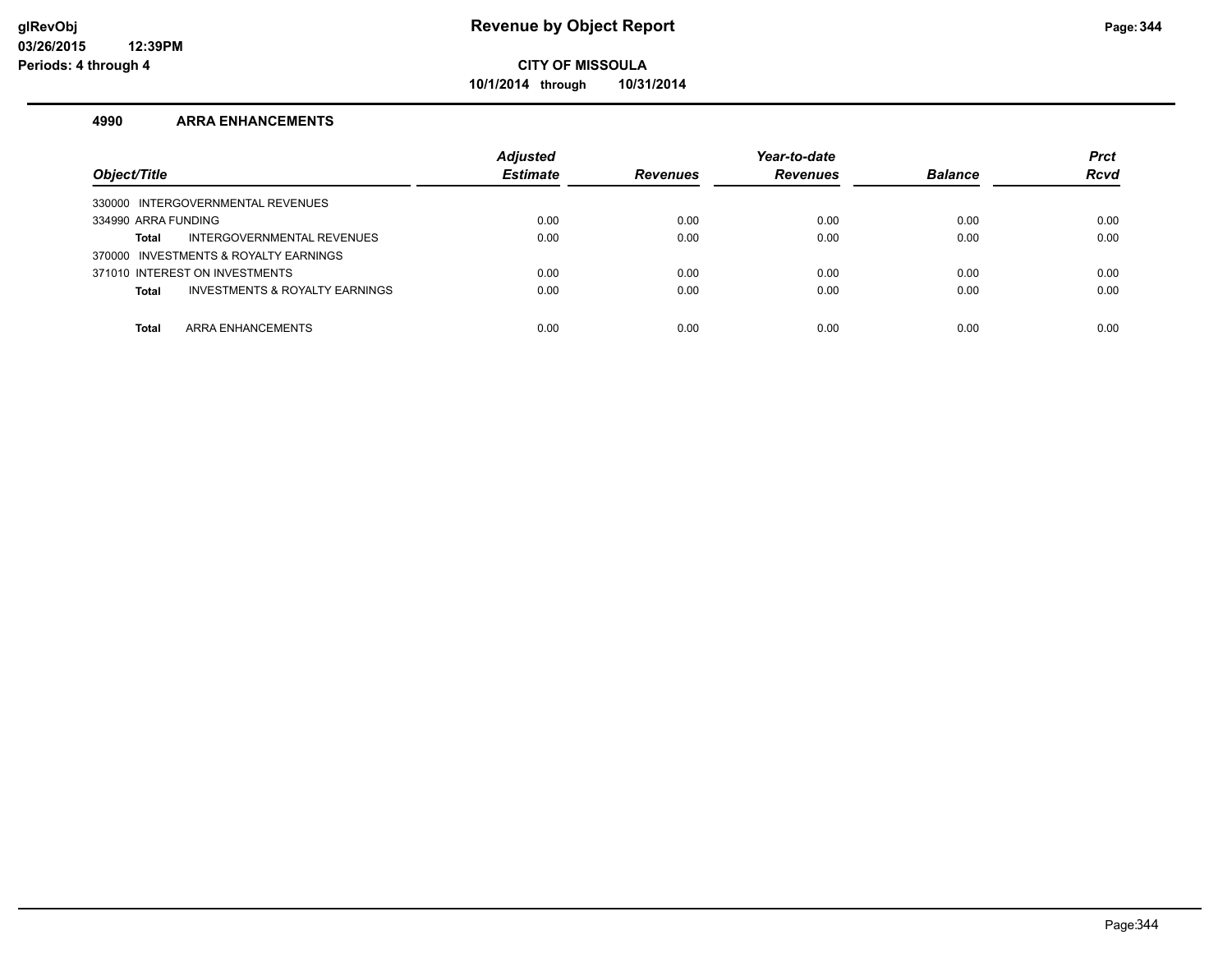**10/1/2014 through 10/31/2014**

#### **4991 ARRA HB645**

**4991 ARRA HB645**

|                                                           | <b>Adjusted</b> |                 | Year-to-date    |                | <b>Prct</b> |
|-----------------------------------------------------------|-----------------|-----------------|-----------------|----------------|-------------|
| Object/Title                                              | <b>Estimate</b> | <b>Revenues</b> | <b>Revenues</b> | <b>Balance</b> | <b>Rcvd</b> |
| INTERGOVERNMENTAL REVENUES<br>330000                      |                 |                 |                 |                |             |
| 334991 ARRA HB645 FUNDING                                 | 0.00            | 0.00            | 0.00            | 0.00           | 0.00        |
| 336023 STATE CONTRIB. - PERS                              | 0.00            | 0.00            | 0.00            | 0.00           | 0.00        |
| INTERGOVERNMENTAL REVENUES<br><b>Total</b>                | 0.00            | 0.00            | 0.00            | 0.00           | 0.00        |
| 340000 CHARGES FOR SERVICES                               |                 |                 |                 |                |             |
| 343005 NON-ARRA MOUNTAIN WATER CONTRACT                   | 0.00            | 0.00            | 0.00            | 0.00           | 0.00        |
| <b>CHARGES FOR SERVICES</b><br><b>Total</b>               | 0.00            | 0.00            | 0.00            | 0.00           | 0.00        |
| MISCELLANEOUS REVENUES<br>360000                          |                 |                 |                 |                |             |
| 360000 MISCELLANEOUS REVENUES                             | 0.00            | 0.00            | 0.00            | 0.00           | 0.00        |
| MISCELLANEOUS REVENUES<br><b>Total</b>                    | 0.00            | 0.00            | 0.00            | 0.00           | 0.00        |
| <b>INVESTMENTS &amp; ROYALTY EARNINGS</b><br>370000       |                 |                 |                 |                |             |
| 371010 INTEREST ON INVESTMENTS                            | 0.00            | 0.00            | 0.00            | 0.00           | 0.00        |
| <b>INVESTMENTS &amp; ROYALTY EARNINGS</b><br><b>Total</b> | 0.00            | 0.00            | 0.00            | 0.00           | 0.00        |
|                                                           |                 |                 |                 |                |             |
| ARRA HB645<br><b>Total</b>                                | 0.00            | 0.00            | 0.00            | 0.00           | 0.00        |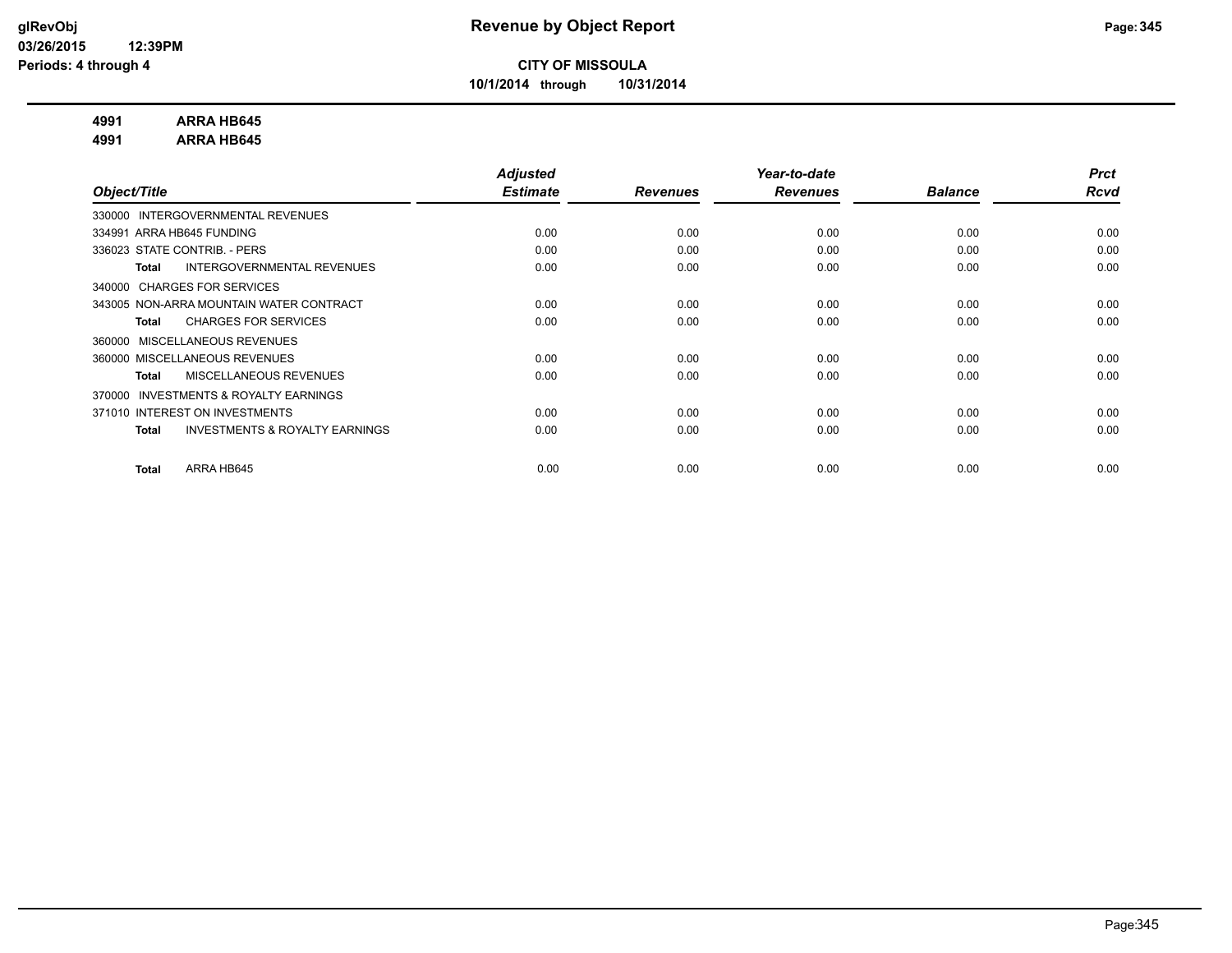**10/1/2014 through 10/31/2014**

#### **4991 ARRA HB645**

| Object/Title                                              | <b>Adjusted</b><br><b>Estimate</b> | <b>Revenues</b> | Year-to-date<br><b>Revenues</b> | <b>Balance</b> | <b>Prct</b><br>Rcvd |
|-----------------------------------------------------------|------------------------------------|-----------------|---------------------------------|----------------|---------------------|
|                                                           |                                    |                 |                                 |                |                     |
| 330000 INTERGOVERNMENTAL REVENUES                         |                                    |                 |                                 |                |                     |
| 334991 ARRA HB645 FUNDING                                 | 0.00                               | 0.00            | 0.00                            | 0.00           | 0.00                |
| 336023 STATE CONTRIB. - PERS                              | 0.00                               | 0.00            | 0.00                            | 0.00           | 0.00                |
| INTERGOVERNMENTAL REVENUES<br>Total                       | 0.00                               | 0.00            | 0.00                            | 0.00           | 0.00                |
| 340000 CHARGES FOR SERVICES                               |                                    |                 |                                 |                |                     |
| 343005 NON-ARRA MOUNTAIN WATER CONTRACT                   | 0.00                               | 0.00            | 0.00                            | 0.00           | 0.00                |
| <b>CHARGES FOR SERVICES</b><br>Total                      | 0.00                               | 0.00            | 0.00                            | 0.00           | 0.00                |
| 360000 MISCELLANEOUS REVENUES                             |                                    |                 |                                 |                |                     |
| 360000 MISCELLANEOUS REVENUES                             | 0.00                               | 0.00            | 0.00                            | 0.00           | 0.00                |
| <b>MISCELLANEOUS REVENUES</b><br>Total                    | 0.00                               | 0.00            | 0.00                            | 0.00           | 0.00                |
| <b>INVESTMENTS &amp; ROYALTY EARNINGS</b><br>370000       |                                    |                 |                                 |                |                     |
| 371010 INTEREST ON INVESTMENTS                            | 0.00                               | 0.00            | 0.00                            | 0.00           | 0.00                |
| <b>INVESTMENTS &amp; ROYALTY EARNINGS</b><br><b>Total</b> | 0.00                               | 0.00            | 0.00                            | 0.00           | 0.00                |
| ARRA HB645<br>Total                                       | 0.00                               | 0.00            | 0.00                            | 0.00           | 0.00                |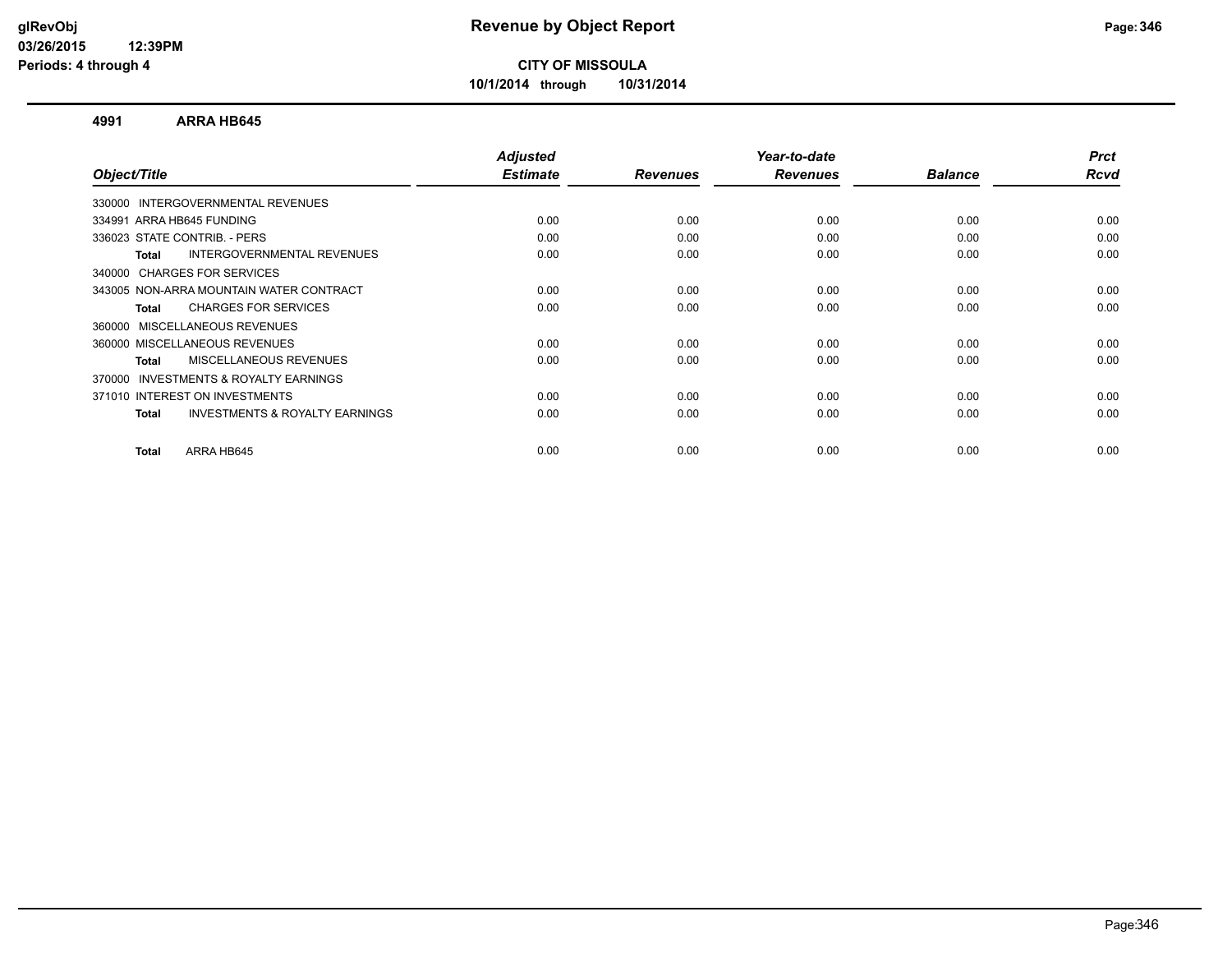**10/1/2014 through 10/31/2014**

#### **4992 WFL MILLER CREEK ROAD**

**4992 WFL MILLER CREEK ROAD**

|                                                    | <b>Adiusted</b> |                 | Year-to-date    |                | <b>Prct</b> |
|----------------------------------------------------|-----------------|-----------------|-----------------|----------------|-------------|
| Object/Title                                       | <b>Estimate</b> | <b>Revenues</b> | <b>Revenues</b> | <b>Balance</b> | <b>Rcvd</b> |
| 330000 INTERGOVERNMENTAL REVENUES                  |                 |                 |                 |                |             |
| 334990 ARRA FUNDING                                | 0.00            | 0.00            | 0.00            | 0.00           | 0.00        |
| INTERGOVERNMENTAL REVENUES<br>Total                | 0.00            | 0.00            | 0.00            | 0.00           | 0.00        |
| 370000 INVESTMENTS & ROYALTY EARNINGS              |                 |                 |                 |                |             |
| 371010 INTEREST ON INVESTMENTS                     | 0.00            | 0.00            | 0.00            | 0.00           | 0.00        |
| <b>INVESTMENTS &amp; ROYALTY EARNINGS</b><br>Total | 0.00            | 0.00            | 0.00            | 0.00           | 0.00        |
|                                                    |                 |                 |                 |                |             |
| WFL MILLER CREEK ROAD<br>Total                     | 0.00            | 0.00            | 0.00            | 0.00           | 0.00        |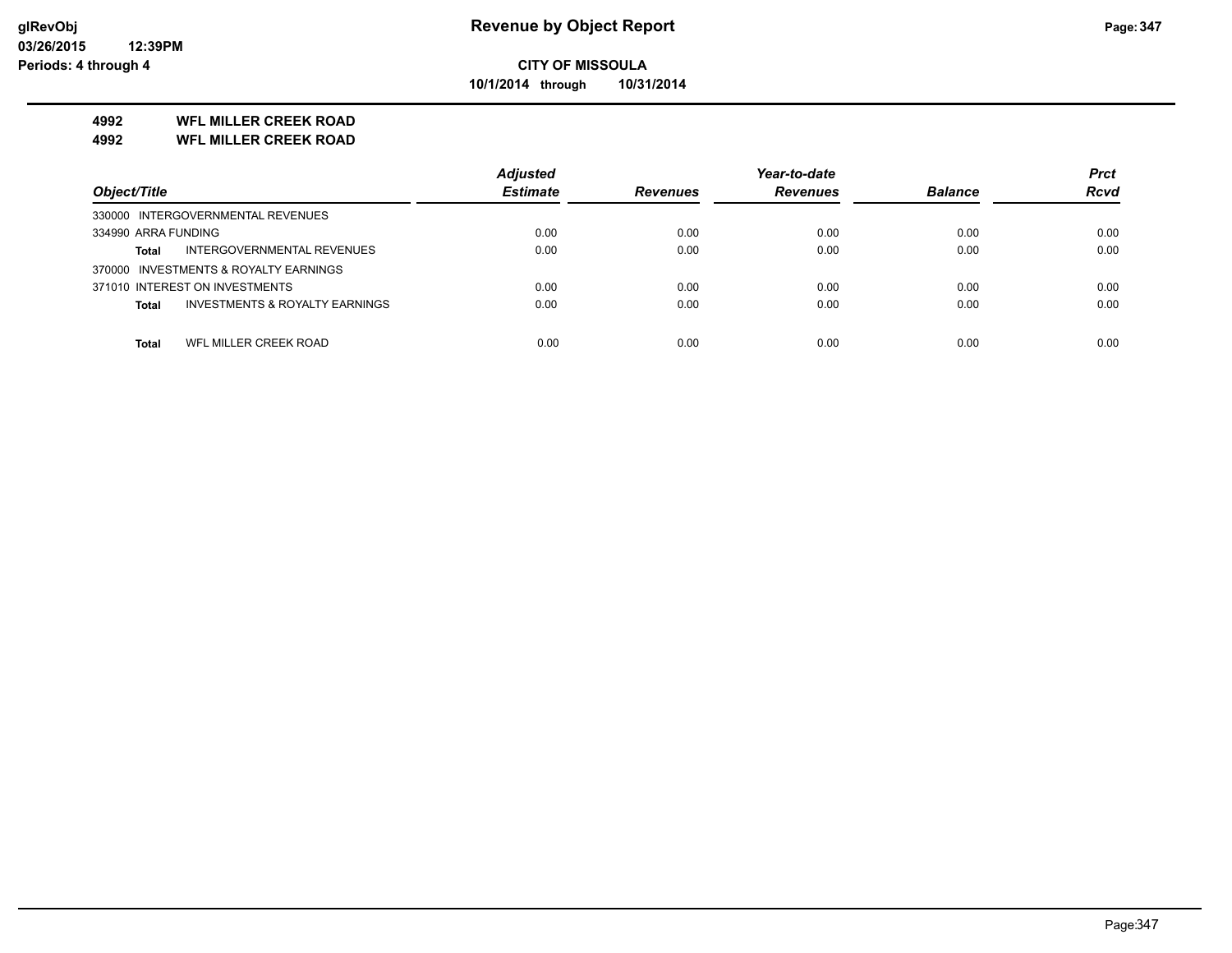**10/1/2014 through 10/31/2014**

#### **4992 WFL MILLER CREEK ROAD**

| Object/Title                                              | <b>Adjusted</b><br><b>Estimate</b> | <b>Revenues</b> | Year-to-date<br><b>Revenues</b> | <b>Balance</b> | <b>Prct</b><br><b>Rcvd</b> |
|-----------------------------------------------------------|------------------------------------|-----------------|---------------------------------|----------------|----------------------------|
| 330000 INTERGOVERNMENTAL REVENUES                         |                                    |                 |                                 |                |                            |
| 334990 ARRA FUNDING                                       | 0.00                               | 0.00            | 0.00                            | 0.00           | 0.00                       |
| INTERGOVERNMENTAL REVENUES<br>Total                       | 0.00                               | 0.00            | 0.00                            | 0.00           | 0.00                       |
| 370000 INVESTMENTS & ROYALTY EARNINGS                     |                                    |                 |                                 |                |                            |
| 371010 INTEREST ON INVESTMENTS                            | 0.00                               | 0.00            | 0.00                            | 0.00           | 0.00                       |
| <b>INVESTMENTS &amp; ROYALTY EARNINGS</b><br><b>Total</b> | 0.00                               | 0.00            | 0.00                            | 0.00           | 0.00                       |
|                                                           |                                    |                 |                                 |                | 0.00                       |
| WFL MILLER CREEK ROAD<br>Total                            | 0.00                               | 0.00            | 0.00                            | 0.00           |                            |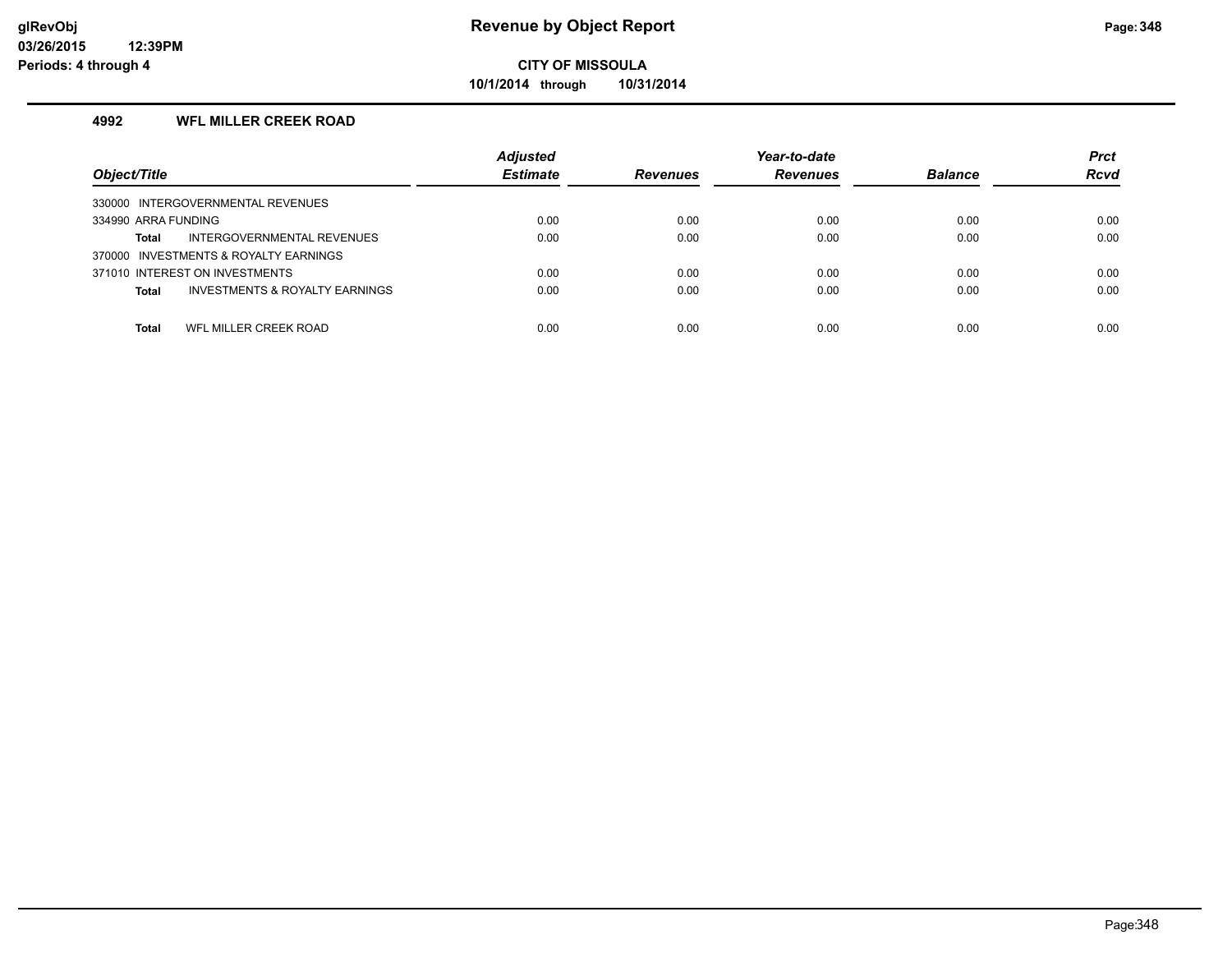**10/1/2014 through 10/31/2014**

#### **4993 WESTERN FEDERAL LANDS**

**4993 WESTERN FEDERAL LANDS**

|                                              | <b>Adjusted</b> |                 | Year-to-date    |                | <b>Prct</b> |
|----------------------------------------------|-----------------|-----------------|-----------------|----------------|-------------|
| Object/Title                                 | <b>Estimate</b> | <b>Revenues</b> | <b>Revenues</b> | <b>Balance</b> | <b>Rcvd</b> |
| 330000 INTERGOVERNMENTAL REVENUES            |                 |                 |                 |                |             |
| 331005 WESTERN FEDERAL LANDS GRANT           | 0.00            | 0.00            | 0.00            | 0.00           | 0.00        |
| 334125 FWP GRANT                             | 0.00            | 73.578.10       | 73.578.10       | $-73.578.10$   | 0.00        |
| <b>INTERGOVERNMENTAL REVENUES</b><br>Total   | 0.00            | 73,578.10       | 73,578.10       | $-73,578.10$   | 0.00        |
| 360000 MISCELLANEOUS REVENUES                |                 |                 |                 |                |             |
| 365010 FRIENDS OF MISSOULA PARKS DONATION    | 0.00            | 0.00            | 0.00            | 0.00           | 0.00        |
| MISCELLANEOUS REVENUES<br>Total              | 0.00            | 0.00            | 0.00            | 0.00           | 0.00        |
| INVESTMENTS & ROYALTY EARNINGS<br>370000     |                 |                 |                 |                |             |
| 371010 INTEREST ON INVESTMENTS               | 0.00            | 0.00            | 0.00            | 0.00           | 0.00        |
| INVESTMENTS & ROYALTY EARNINGS<br>Total      | 0.00            | 0.00            | 0.00            | 0.00           | 0.00        |
| <b>WESTERN FEDERAL LANDS</b><br><b>Total</b> | 0.00            | 73.578.10       | 73.578.10       | $-73.578.10$   | 0.00        |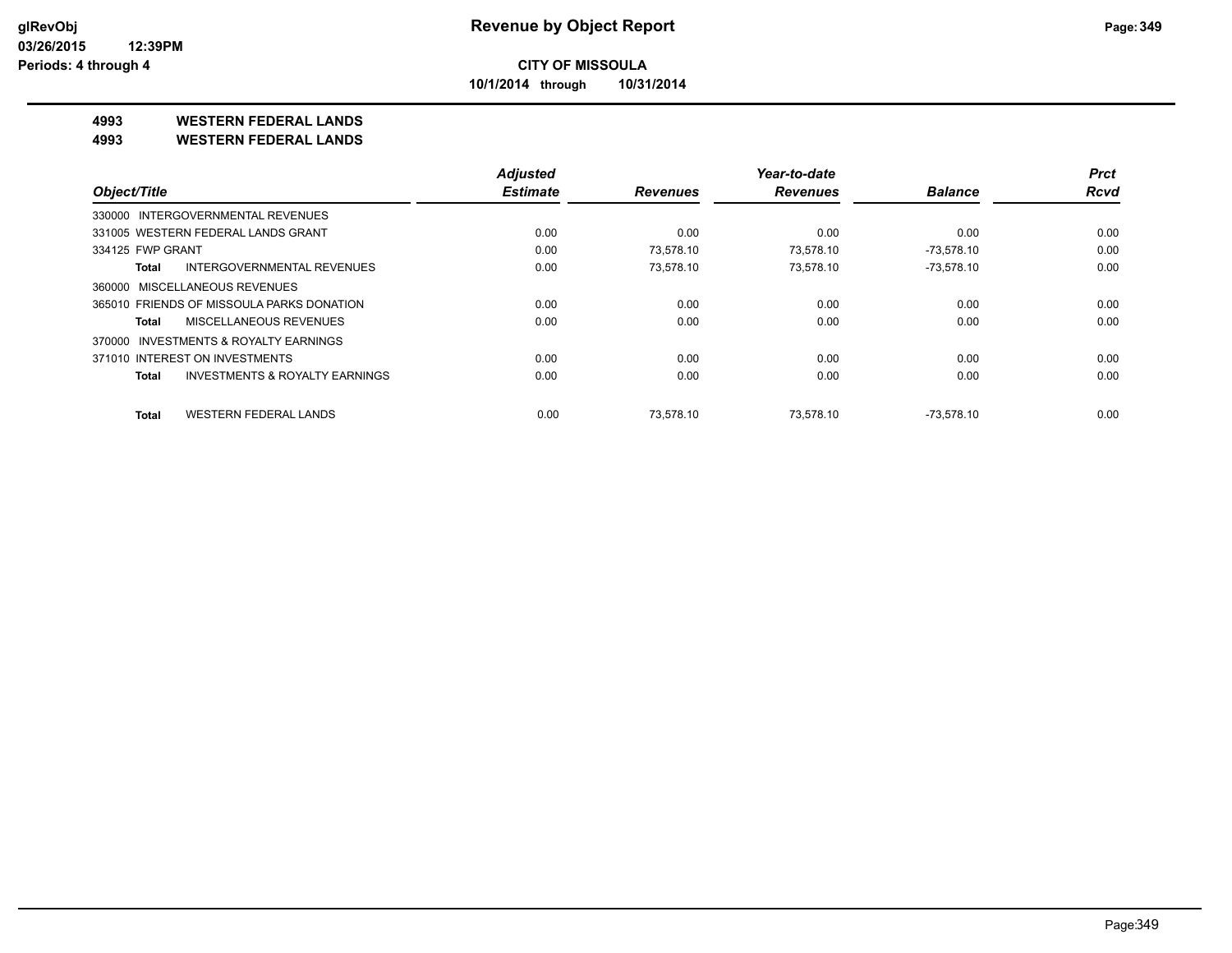**10/1/2014 through 10/31/2014**

#### **4993 WESTERN FEDERAL LANDS**

|                                                           | <b>Adjusted</b> |                 | Year-to-date    |                | <b>Prct</b> |
|-----------------------------------------------------------|-----------------|-----------------|-----------------|----------------|-------------|
| Object/Title                                              | <b>Estimate</b> | <b>Revenues</b> | <b>Revenues</b> | <b>Balance</b> | <b>Rcvd</b> |
| 330000 INTERGOVERNMENTAL REVENUES                         |                 |                 |                 |                |             |
| 331005 WESTERN FEDERAL LANDS GRANT                        | 0.00            | 0.00            | 0.00            | 0.00           | 0.00        |
| 334125 FWP GRANT                                          | 0.00            | 73.578.10       | 73.578.10       | $-73,578.10$   | 0.00        |
| INTERGOVERNMENTAL REVENUES<br><b>Total</b>                | 0.00            | 73.578.10       | 73.578.10       | $-73,578.10$   | 0.00        |
| 360000 MISCELLANEOUS REVENUES                             |                 |                 |                 |                |             |
| 365010 FRIENDS OF MISSOULA PARKS DONATION                 | 0.00            | 0.00            | 0.00            | 0.00           | 0.00        |
| MISCELLANEOUS REVENUES<br>Total                           | 0.00            | 0.00            | 0.00            | 0.00           | 0.00        |
| 370000 INVESTMENTS & ROYALTY EARNINGS                     |                 |                 |                 |                |             |
| 371010 INTEREST ON INVESTMENTS                            | 0.00            | 0.00            | 0.00            | 0.00           | 0.00        |
| <b>INVESTMENTS &amp; ROYALTY EARNINGS</b><br><b>Total</b> | 0.00            | 0.00            | 0.00            | 0.00           | 0.00        |
| <b>WESTERN FEDERAL LANDS</b><br><b>Total</b>              | 0.00            | 73.578.10       | 73.578.10       | $-73.578.10$   | 0.00        |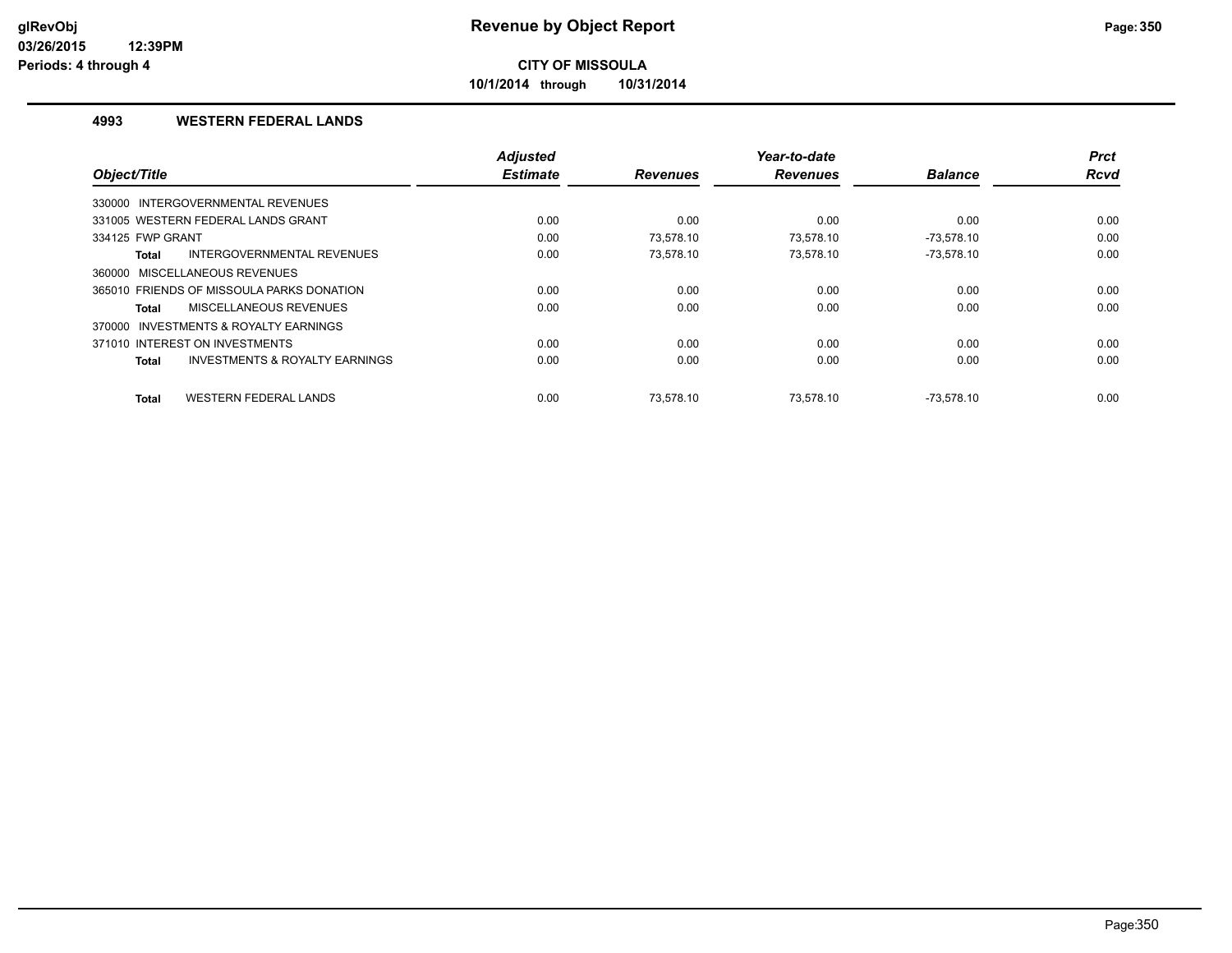**10/1/2014 through 10/31/2014**

**5020 CIVIC STADIUM**

**5020 CIVIC STADIUM**

|                                                           | <b>Adjusted</b> |                 | Year-to-date    |                | <b>Prct</b> |
|-----------------------------------------------------------|-----------------|-----------------|-----------------|----------------|-------------|
| Object/Title                                              | <b>Estimate</b> | <b>Revenues</b> | <b>Revenues</b> | <b>Balance</b> | <b>Rcvd</b> |
| INTERGOVERNMENTAL REVENUES<br>330000                      |                 |                 |                 |                |             |
| 336023 STATE CONTRIB. - PERS                              | 0.00            | 0.00            | 0.00            | 0.00           | 0.00        |
| <b>INTERGOVERNMENTAL REVENUES</b><br>Total                | 0.00            | 0.00            | 0.00            | 0.00           | 0.00        |
| MISCELLANEOUS REVENUES<br>360000                          |                 |                 |                 |                |             |
| 360010 MISCELLANEOUS                                      | 0.00            | 0.00            | 0.00            | 0.00           | 0.00        |
| 361010 RENTAL REVENUE                                     | 120,000.00      | 0.00            | 0.00            | 120,000.00     | 0.00        |
| 362003 US BANK FEE REIMBURSEMENT                          | 0.00            | 0.00            | 0.00            | 0.00           | 0.00        |
| 365030 DONATIONS STADIUM R&D                              | 0.00            | 0.00            | 0.00            | 0.00           | 0.00        |
| <b>MISCELLANEOUS REVENUES</b><br><b>Total</b>             | 120,000.00      | 0.00            | 0.00            | 120,000.00     | 0.00        |
| <b>INVESTMENTS &amp; ROYALTY EARNINGS</b><br>370000       |                 |                 |                 |                |             |
| 371010 INTEREST ON INVESTMENTS                            | 0.00            | 0.00            | 0.00            | 0.00           | 0.00        |
| <b>INVESTMENTS &amp; ROYALTY EARNINGS</b><br><b>Total</b> | 0.00            | 0.00            | 0.00            | 0.00           | 0.00        |
| OTHER FINANCING SOURCES<br>380000                         |                 |                 |                 |                |             |
| 383000 OPERATING TRANSFERS                                | 0.00            | 0.00            | 0.00            | 0.00           | 0.00        |
| 383400 CAPITAL CONTRIBUTION                               | 0.00            | 0.00            | 0.00            | 0.00           | 0.00        |
| OTHER FINANCING SOURCES<br><b>Total</b>                   | 0.00            | 0.00            | 0.00            | 0.00           | 0.00        |
|                                                           |                 |                 |                 |                |             |
| <b>CIVIC STADIUM</b><br><b>Total</b>                      | 120,000.00      | 0.00            | 0.00            | 120,000.00     | 0.00        |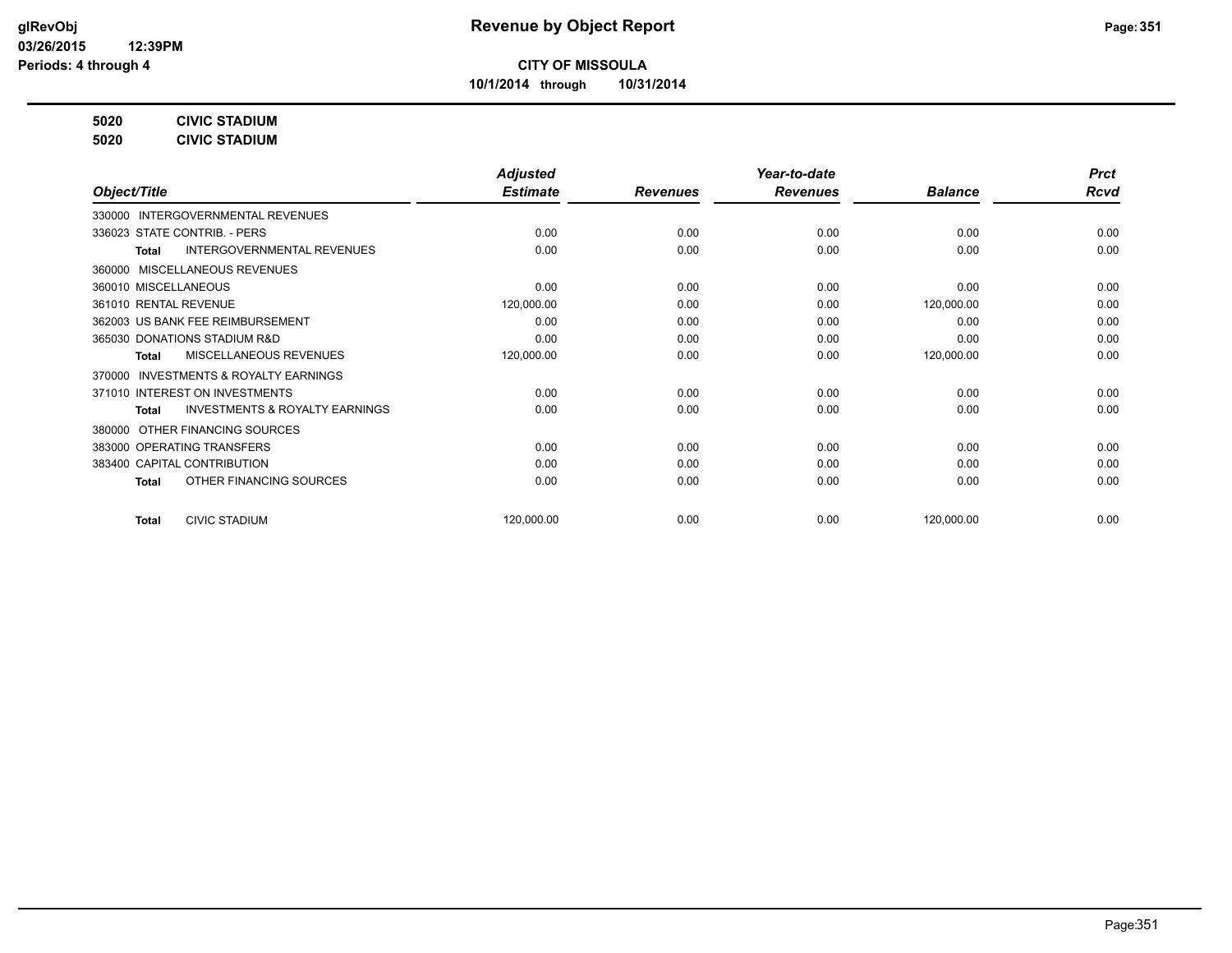**10/1/2014 through 10/31/2014**

#### **5020 CIVIC STADIUM**

|                                                           | <b>Adjusted</b> |                 | Year-to-date    |                | <b>Prct</b> |
|-----------------------------------------------------------|-----------------|-----------------|-----------------|----------------|-------------|
| Object/Title                                              | <b>Estimate</b> | <b>Revenues</b> | <b>Revenues</b> | <b>Balance</b> | <b>Rcvd</b> |
| INTERGOVERNMENTAL REVENUES<br>330000                      |                 |                 |                 |                |             |
| 336023 STATE CONTRIB. - PERS                              | 0.00            | 0.00            | 0.00            | 0.00           | 0.00        |
| <b>INTERGOVERNMENTAL REVENUES</b><br><b>Total</b>         | 0.00            | 0.00            | 0.00            | 0.00           | 0.00        |
| MISCELLANEOUS REVENUES<br>360000                          |                 |                 |                 |                |             |
| 360010 MISCELLANEOUS                                      | 0.00            | 0.00            | 0.00            | 0.00           | 0.00        |
| 361010 RENTAL REVENUE                                     | 120,000.00      | 0.00            | 0.00            | 120,000.00     | 0.00        |
| 362003 US BANK FEE REIMBURSEMENT                          | 0.00            | 0.00            | 0.00            | 0.00           | 0.00        |
| 365030 DONATIONS STADIUM R&D                              | 0.00            | 0.00            | 0.00            | 0.00           | 0.00        |
| MISCELLANEOUS REVENUES<br><b>Total</b>                    | 120,000.00      | 0.00            | 0.00            | 120,000.00     | 0.00        |
| <b>INVESTMENTS &amp; ROYALTY EARNINGS</b><br>370000       |                 |                 |                 |                |             |
| 371010 INTEREST ON INVESTMENTS                            | 0.00            | 0.00            | 0.00            | 0.00           | 0.00        |
| <b>INVESTMENTS &amp; ROYALTY EARNINGS</b><br><b>Total</b> | 0.00            | 0.00            | 0.00            | 0.00           | 0.00        |
| OTHER FINANCING SOURCES<br>380000                         |                 |                 |                 |                |             |
| 383000 OPERATING TRANSFERS                                | 0.00            | 0.00            | 0.00            | 0.00           | 0.00        |
| 383400 CAPITAL CONTRIBUTION                               | 0.00            | 0.00            | 0.00            | 0.00           | 0.00        |
| OTHER FINANCING SOURCES<br><b>Total</b>                   | 0.00            | 0.00            | 0.00            | 0.00           | 0.00        |
| <b>CIVIC STADIUM</b><br><b>Total</b>                      | 120,000.00      | 0.00            | 0.00            | 120,000.00     | 0.00        |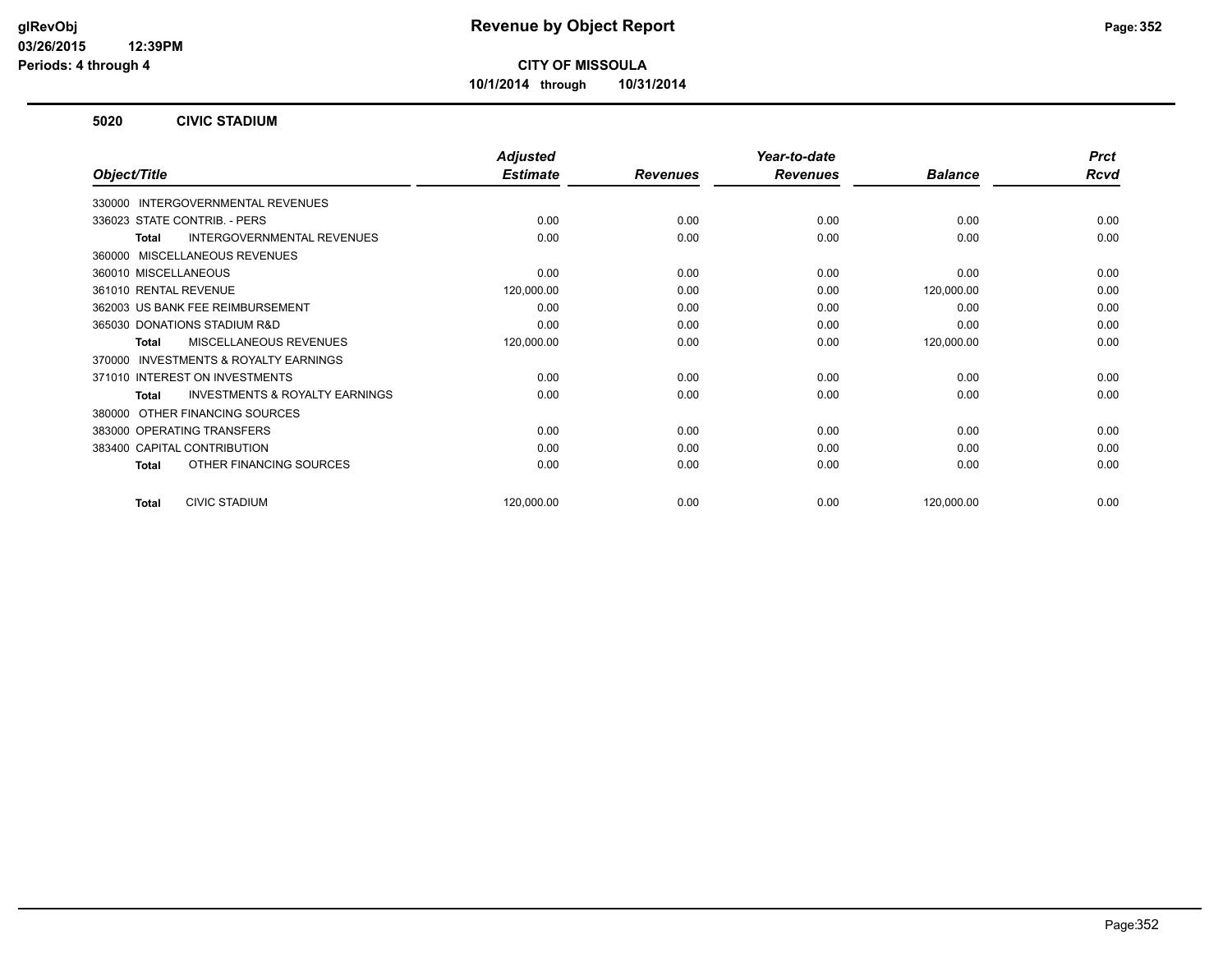**10/1/2014 through 10/31/2014**

#### **5310 SEWER OPERATING BUDGET FUND**

#### **5310 SEWER OPERATING BUDGET FUND**

|                                                    | <b>Adjusted</b> |                 | Year-to-date    |                | <b>Prct</b> |
|----------------------------------------------------|-----------------|-----------------|-----------------|----------------|-------------|
| Object/Title                                       | <b>Estimate</b> | <b>Revenues</b> | <b>Revenues</b> | <b>Balance</b> | <b>Rcvd</b> |
| 320000 LICENSES & PERMITS                          |                 |                 |                 |                |             |
| 323027 HAULER PERMITS                              | 0.00            | 0.00            | 0.00            | 0.00           | 0.00        |
| <b>LICENSES &amp; PERMITS</b><br>Total             | 0.00            | 0.00            | 0.00            | 0.00           | 0.00        |
| 330000 INTERGOVERNMENTAL REVENUES                  |                 |                 |                 |                |             |
| 334071 DEQ/RIVER WATER SAMPLING                    | 0.00            | 0.00            | 0.00            | 0.00           | 0.00        |
| 336023 STATE CONTRIB. - PERS                       | 0.00            | 90.03           | 492.88          | $-492.88$      | 0.00        |
| <b>INTERGOVERNMENTAL REVENUES</b><br>Total         | 0.00            | 90.03           | 492.88          | $-492.88$      | 0.00        |
| 340000 CHARGES FOR SERVICES                        |                 |                 |                 |                |             |
| 343031 SEWER SERVICE CHARGES                       | 0.00            | 0.00            | 0.00            | 0.00           | 0.00        |
| 343032 SEWER INSTALLATION CHARGES                  | 76.000.00       | 0.00            | 0.00            | 76.000.00      | 0.00        |
| 343035 SALE OF SEWER MATERIALS AND SUPPLIES        | 0.00            | 0.00            | 0.00            | 0.00           | 0.00        |
| 343039 DISPOSAL FEES                               | 0.00            | 2,692.00        | 8,565.88        | $-8,565.88$    | 0.00        |
| <b>CHARGES FOR SERVICES</b><br>Total               | 76,000.00       | 2,692.00        | 8,565.88        | 67,434.12      | 11.27       |
| 360000 MISCELLANEOUS REVENUES                      |                 |                 |                 |                |             |
| 360010 MISCELLANEOUS                               | 0.00            | 0.00            | 0.00            | 0.00           | 0.00        |
| 360030 CONTRIBUTIONS FROM PROPERTY OWNERS          | 0.00            | 0.00            | 0.00            | 0.00           | 0.00        |
| 363040 PENALTY AND INTEREST                        | 0.00            | 65.44           | 197.35          | $-197.35$      | 0.00        |
| 364012 SALE OF SURPLUS PROPERTY                    | 0.00            | 0.00            | 0.00            | 0.00           | 0.00        |
| <b>MISCELLANEOUS REVENUES</b><br>Total             | 0.00            | 65.44           | 197.35          | $-197.35$      | 0.00        |
| 370000 INVESTMENTS & ROYALTY EARNINGS              |                 |                 |                 |                |             |
| 371010 INTEREST ON INVESTMENTS                     | 0.00            | 0.00            | 0.00            | 0.00           | 0.00        |
| 371020 GAIN/LOSS IN MARKET VALUE OF INVESTMENTS    | 0.00            | 0.00            | 0.00            | 0.00           | 0.00        |
| <b>INVESTMENTS &amp; ROYALTY EARNINGS</b><br>Total | 0.00            | 0.00            | 0.00            | 0.00           | 0.00        |
| 380000 OTHER FINANCING SOURCES                     |                 |                 |                 |                |             |
| 381090 PROCEEDS FROM CAPITAL LEASE                 | 0.00            | 0.00            | 0.00            | 0.00           | 0.00        |
| 382010 SALE OF FIXED ASSETS                        | 0.00            | 0.00            | 0.00            | 0.00           | 0.00        |
| 383024 TRANS FR SEWER CLEARING                     | 4,458,965.00    | 0.00            | 0.00            | 4,458,965.00   | 0.00        |
| OTHER FINANCING SOURCES<br>Total                   | 4,458,965.00    | 0.00            | 0.00            | 4,458,965.00   | 0.00        |
| SEWER OPERATING BUDGET FUND<br><b>Total</b>        | 4.534.965.00    | 2.847.47        | 9.256.11        | 4.525.708.89   | 0.20        |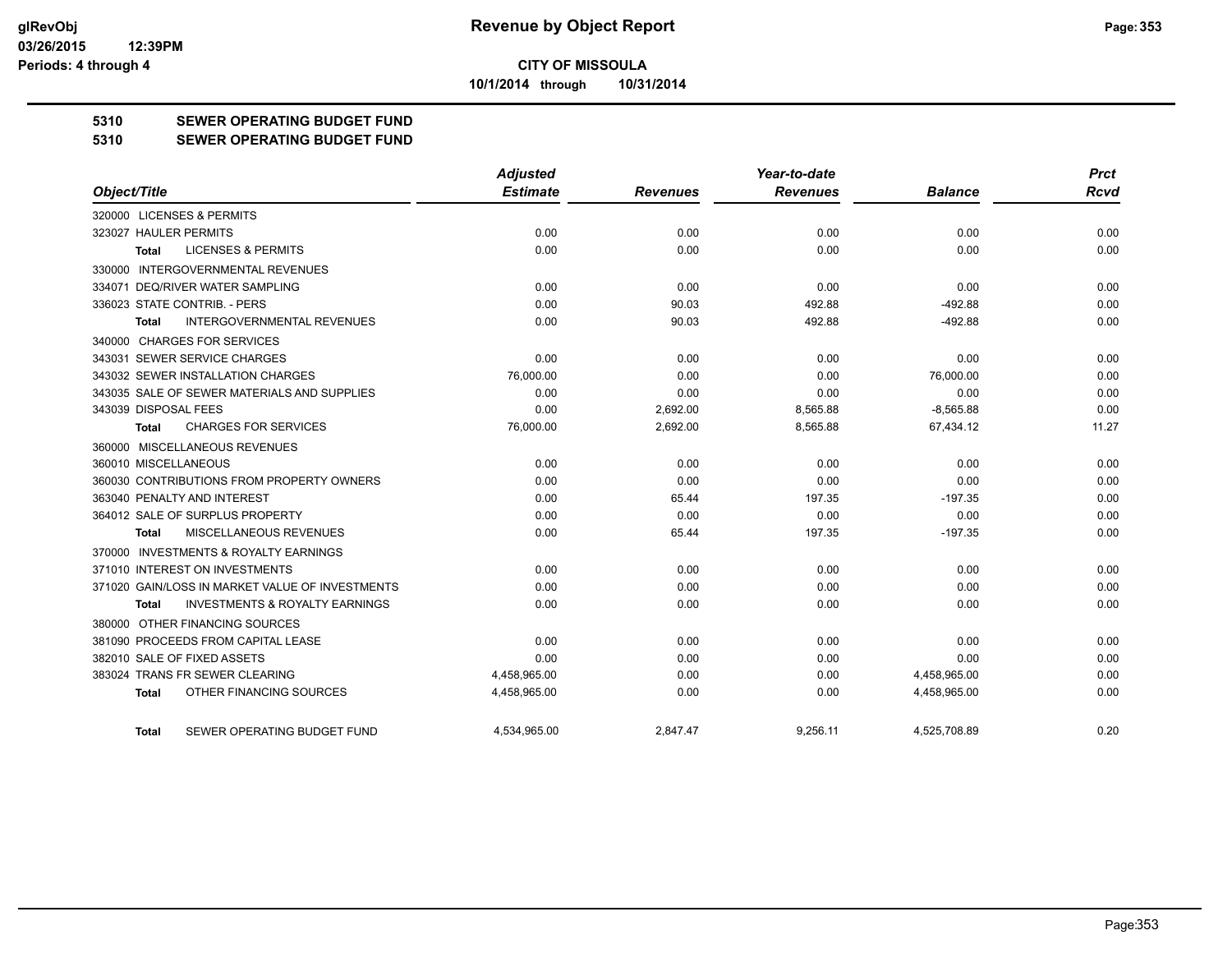**10/1/2014 through 10/31/2014**

#### **5310 SEWER OPERATING BUDGET FUND**

| Object/Title                                       | <b>Adjusted</b><br><b>Estimate</b> | <b>Revenues</b> | Year-to-date<br><b>Revenues</b> | <b>Balance</b> | <b>Prct</b><br><b>Rcvd</b> |
|----------------------------------------------------|------------------------------------|-----------------|---------------------------------|----------------|----------------------------|
|                                                    |                                    |                 |                                 |                |                            |
| 320000 LICENSES & PERMITS                          |                                    |                 |                                 |                |                            |
| 323027 HAULER PERMITS                              | 0.00                               | 0.00            | 0.00                            | 0.00           | 0.00                       |
| <b>LICENSES &amp; PERMITS</b><br><b>Total</b>      | 0.00                               | 0.00            | 0.00                            | 0.00           | 0.00                       |
| 330000 INTERGOVERNMENTAL REVENUES                  |                                    |                 |                                 |                |                            |
| 334071 DEQ/RIVER WATER SAMPLING                    | 0.00                               | 0.00            | 0.00                            | 0.00           | 0.00                       |
| 336023 STATE CONTRIB. - PERS                       | 0.00                               | 90.03           | 492.88                          | $-492.88$      | 0.00                       |
| INTERGOVERNMENTAL REVENUES<br>Total                | 0.00                               | 90.03           | 492.88                          | $-492.88$      | 0.00                       |
| 340000 CHARGES FOR SERVICES                        |                                    |                 |                                 |                |                            |
| 343031 SEWER SERVICE CHARGES                       | 0.00                               | 0.00            | 0.00                            | 0.00           | 0.00                       |
| 343032 SEWER INSTALLATION CHARGES                  | 76,000.00                          | 0.00            | 0.00                            | 76,000.00      | 0.00                       |
| 343035 SALE OF SEWER MATERIALS AND SUPPLIES        | 0.00                               | 0.00            | 0.00                            | 0.00           | 0.00                       |
| 343039 DISPOSAL FEES                               | 0.00                               | 2,692.00        | 8,565.88                        | $-8,565.88$    | 0.00                       |
| <b>CHARGES FOR SERVICES</b><br>Total               | 76,000.00                          | 2,692.00        | 8,565.88                        | 67,434.12      | 11.27                      |
| 360000 MISCELLANEOUS REVENUES                      |                                    |                 |                                 |                |                            |
| 360010 MISCELLANEOUS                               | 0.00                               | 0.00            | 0.00                            | 0.00           | 0.00                       |
| 360030 CONTRIBUTIONS FROM PROPERTY OWNERS          | 0.00                               | 0.00            | 0.00                            | 0.00           | 0.00                       |
| 363040 PENALTY AND INTEREST                        | 0.00                               | 65.44           | 197.35                          | $-197.35$      | 0.00                       |
| 364012 SALE OF SURPLUS PROPERTY                    | 0.00                               | 0.00            | 0.00                            | 0.00           | 0.00                       |
| <b>MISCELLANEOUS REVENUES</b><br><b>Total</b>      | 0.00                               | 65.44           | 197.35                          | $-197.35$      | 0.00                       |
| 370000 INVESTMENTS & ROYALTY EARNINGS              |                                    |                 |                                 |                |                            |
| 371010 INTEREST ON INVESTMENTS                     | 0.00                               | 0.00            | 0.00                            | 0.00           | 0.00                       |
| 371020 GAIN/LOSS IN MARKET VALUE OF INVESTMENT     | 0.00                               | 0.00            | 0.00                            | 0.00           | 0.00                       |
| <b>INVESTMENTS &amp; ROYALTY EARNINGS</b><br>Total | 0.00                               | 0.00            | 0.00                            | 0.00           | 0.00                       |
| 380000 OTHER FINANCING SOURCES                     |                                    |                 |                                 |                |                            |
| 381090 PROCEEDS FROM CAPITAL LEASE                 | 0.00                               | 0.00            | 0.00                            | 0.00           | 0.00                       |
| 382010 SALE OF FIXED ASSETS                        | 0.00                               | 0.00            | 0.00                            | 0.00           | 0.00                       |
| 383024 TRANS FR SEWER CLEARING                     | 4,458,965.00                       | 0.00            | 0.00                            | 4,458,965.00   | 0.00                       |
| OTHER FINANCING SOURCES<br><b>Total</b>            | 4,458,965.00                       | 0.00            | 0.00                            | 4,458,965.00   | 0.00                       |
|                                                    |                                    |                 |                                 |                |                            |
| SEWER OPERATING BUDGET FUND<br>Total               | 4,534,965.00                       | 2.847.47        | 9.256.11                        | 4,525,708.89   | 0.20                       |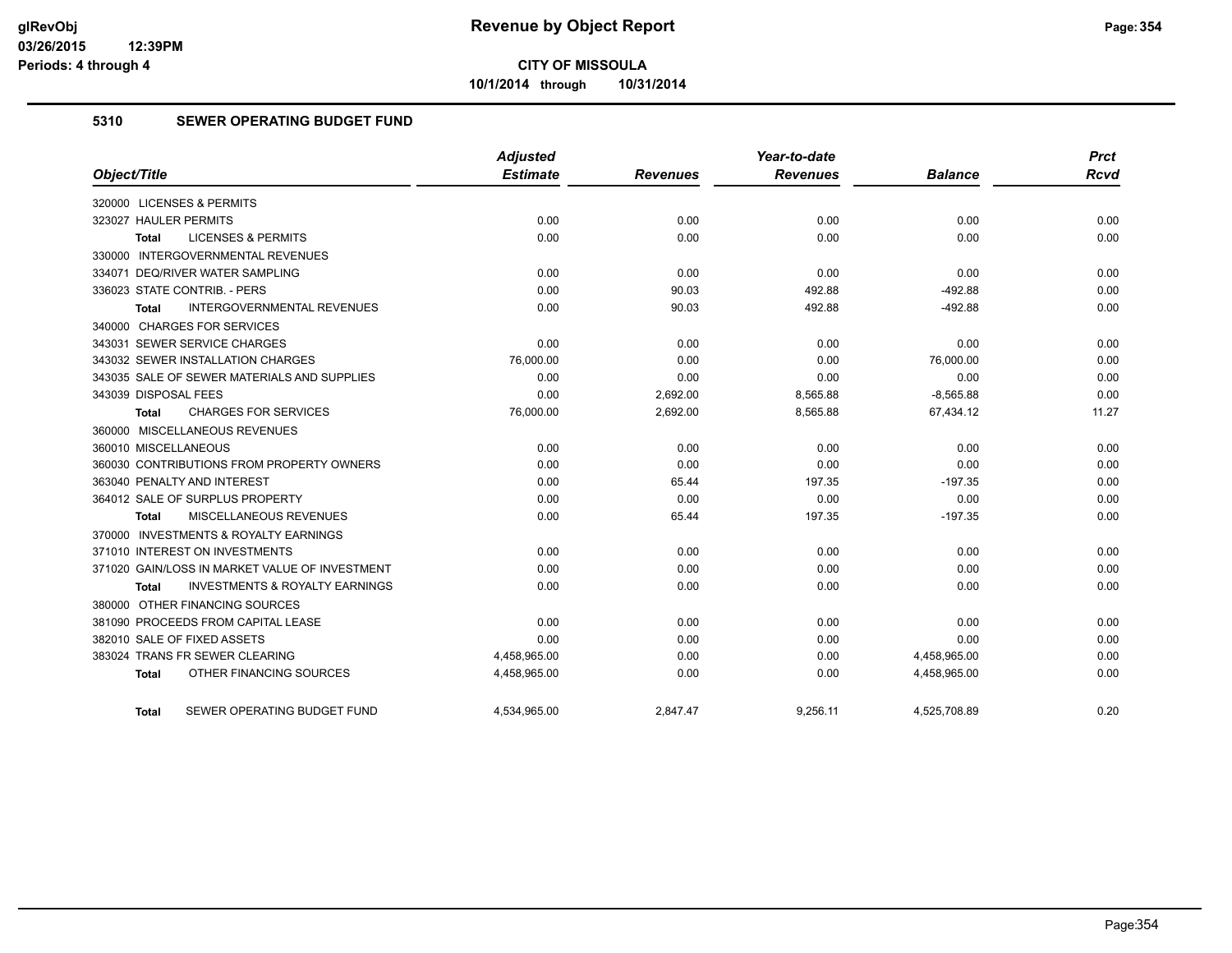**10/1/2014 through 10/31/2014**

# **5311 SEWER REVENUE COLLECTION & CLEARING FUND**

**5311 SEWER REVENUE COLLECTION & CLEARING FUND**

|                                                           | <b>Adjusted</b> |                 | Year-to-date    |                | <b>Prct</b> |
|-----------------------------------------------------------|-----------------|-----------------|-----------------|----------------|-------------|
| Object/Title                                              | <b>Estimate</b> | <b>Revenues</b> | <b>Revenues</b> | <b>Balance</b> | <b>Rcvd</b> |
| 330000 INTERGOVERNMENTAL REVENUES                         |                 |                 |                 |                |             |
| 331992 FEDERAL ARRA GRANTS                                | 0.00            | 0.00            | 0.00            | 0.00           | 0.00        |
| <b>INTERGOVERNMENTAL REVENUES</b><br><b>Total</b>         | 0.00            | 0.00            | 0.00            | 0.00           | 0.00        |
| 340000 CHARGES FOR SERVICES                               |                 |                 |                 |                |             |
| 343032 SEWER INSTALLATION CHARGES                         | 0.00            | 0.00            | 0.00            | 0.00           | 0.00        |
| 343034 TREATMENT FACILITIES FEES                          | 7,200,001.00    | 231.859.66      | 3,506,788.58    | 3,693,212.42   | 48.71       |
| 343037 DELINQUENT SEWER FEES                              | 0.00            | 0.00            | 0.00            | 0.00           | 0.00        |
| 343038 P & I TAX LIENS                                    | 0.00            | 346.30          | 4,436.77        | $-4,436.77$    | 0.00        |
| <b>CHARGES FOR SERVICES</b><br><b>Total</b>               | 7,200,001.00    | 232,205.96      | 3,511,225.35    | 3,688,775.65   | 48.77       |
| MISCELLANEOUS REVENUES<br>360000                          |                 |                 |                 |                |             |
| 360010 MISCELLANEOUS                                      | 0.00            | 0.00            | 0.00            | 0.00           | 0.00        |
| 361200 RADIO TOWER LEASE PAYMENTS                         | 0.00            | 2,850.00        | 2,850.00        | $-2,850.00$    | 0.00        |
| 361201 EKO LAND LEASE                                     | 0.00            | 12,640.81       | 12,293.18       | $-12,293.18$   | 0.00        |
| 365023 NORTHWESTERN ENERGY GRANT                          | 0.00            | 0.00            | 0.00            | 0.00           | 0.00        |
| <b>MISCELLANEOUS REVENUES</b><br><b>Total</b>             | 0.00            | 15,490.81       | 15,143.18       | $-15, 143.18$  | 0.00        |
| 370000 INVESTMENTS & ROYALTY EARNINGS                     |                 |                 |                 |                |             |
| 371010 INTEREST ON INVESTMENTS                            | 0.00            | 0.00            | 0.00            | 0.00           | 0.00        |
| 371020 GAIN/LOSS IN MARKET VALUE OF INVESTMENTS           | 0.00            | 0.00            | 0.00            | 0.00           | 0.00        |
| <b>INVESTMENTS &amp; ROYALTY EARNINGS</b><br><b>Total</b> | 0.00            | 0.00            | 0.00            | 0.00           | 0.00        |
| OTHER FINANCING SOURCES<br>380000                         |                 |                 |                 |                |             |
| 383034 TRANS FR 01 SERIES DEBT SERVICE                    | 0.00            | 0.00            | 0.00            | 0.00           | 0.00        |
| 383042 TRANSFERS FROM OTHER FUNDS                         | 0.00            | 0.00            | 0.00            | 0.00           | 0.00        |
| OTHER FINANCING SOURCES<br><b>Total</b>                   | 0.00            | 0.00            | 0.00            | 0.00           | 0.00        |
| SEWER REVENUE COLLECTION & CLEARING<br><b>Total</b>       | 7,200,001.00    | 247,696.77      | 3,526,368.53    | 3,673,632.47   | 48.98       |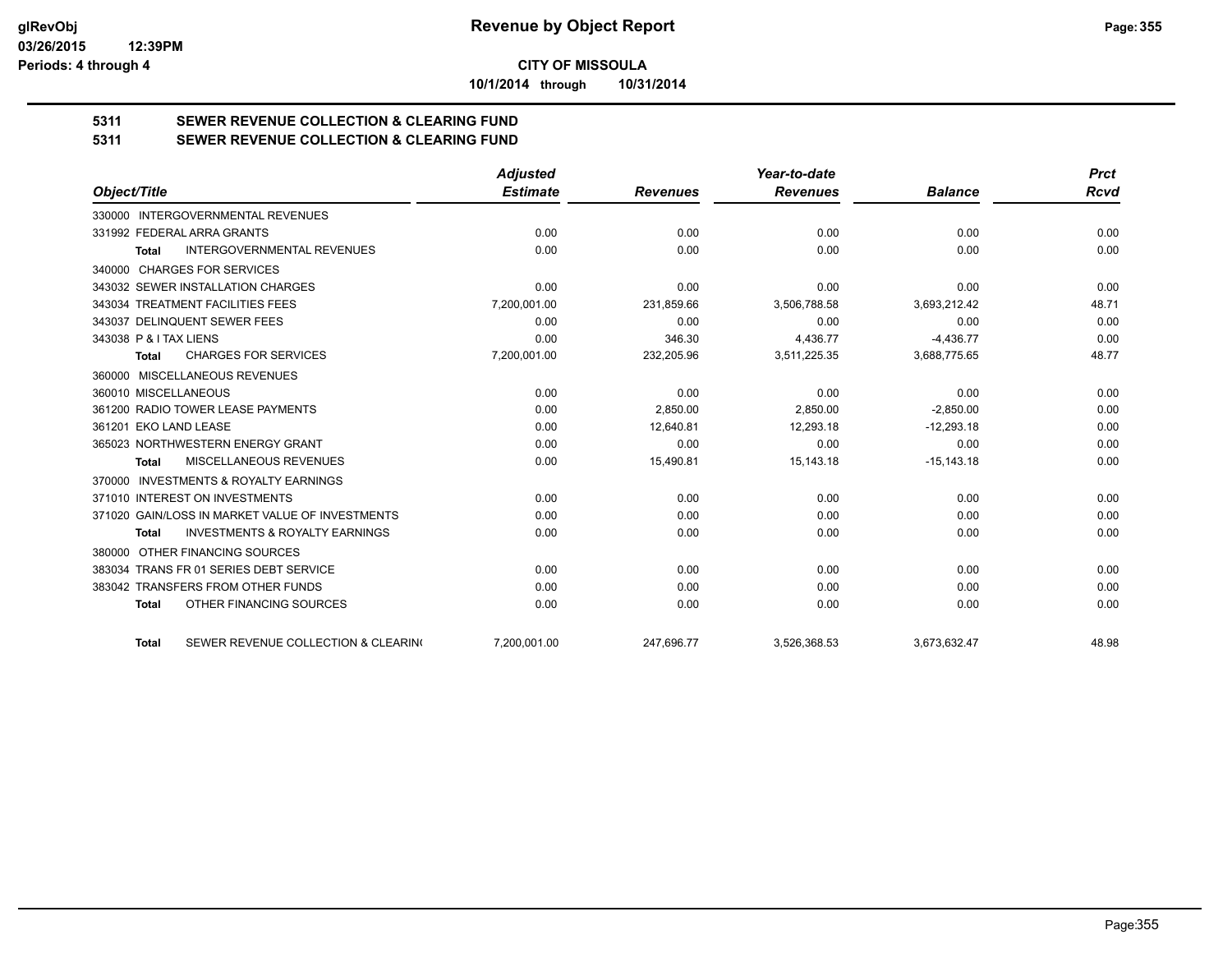**10/1/2014 through 10/31/2014**

#### **5311 SEWER REVENUE COLLECTION & CLEARING FUND**

|                                                    | <b>Adjusted</b> |                 | Year-to-date    |                | <b>Prct</b> |
|----------------------------------------------------|-----------------|-----------------|-----------------|----------------|-------------|
| Object/Title                                       | <b>Estimate</b> | <b>Revenues</b> | <b>Revenues</b> | <b>Balance</b> | Rcvd        |
| 330000 INTERGOVERNMENTAL REVENUES                  |                 |                 |                 |                |             |
| 331992 FEDERAL ARRA GRANTS                         | 0.00            | 0.00            | 0.00            | 0.00           | 0.00        |
| <b>INTERGOVERNMENTAL REVENUES</b><br>Total         | 0.00            | 0.00            | 0.00            | 0.00           | 0.00        |
| 340000 CHARGES FOR SERVICES                        |                 |                 |                 |                |             |
| 343032 SEWER INSTALLATION CHARGES                  | 0.00            | 0.00            | 0.00            | 0.00           | 0.00        |
| 343034 TREATMENT FACILITIES FEES                   | 7,200,001.00    | 231,859.66      | 3,506,788.58    | 3,693,212.42   | 48.71       |
| 343037 DELINQUENT SEWER FEES                       | 0.00            | 0.00            | 0.00            | 0.00           | 0.00        |
| 343038 P & I TAX LIENS                             | 0.00            | 346.30          | 4,436.77        | $-4,436.77$    | 0.00        |
| <b>CHARGES FOR SERVICES</b><br><b>Total</b>        | 7,200,001.00    | 232,205.96      | 3,511,225.35    | 3,688,775.65   | 48.77       |
| 360000 MISCELLANEOUS REVENUES                      |                 |                 |                 |                |             |
| 360010 MISCELLANEOUS                               | 0.00            | 0.00            | 0.00            | 0.00           | 0.00        |
| 361200 RADIO TOWER LEASE PAYMENTS                  | 0.00            | 2.850.00        | 2.850.00        | $-2.850.00$    | 0.00        |
| 361201 EKO LAND LEASE                              | 0.00            | 12,640.81       | 12,293.18       | $-12,293.18$   | 0.00        |
| 365023 NORTHWESTERN ENERGY GRANT                   | 0.00            | 0.00            | 0.00            | 0.00           | 0.00        |
| <b>MISCELLANEOUS REVENUES</b><br>Total             | 0.00            | 15,490.81       | 15,143.18       | $-15, 143.18$  | 0.00        |
| 370000 INVESTMENTS & ROYALTY EARNINGS              |                 |                 |                 |                |             |
| 371010 INTEREST ON INVESTMENTS                     | 0.00            | 0.00            | 0.00            | 0.00           | 0.00        |
| 371020 GAIN/LOSS IN MARKET VALUE OF INVESTMENT     | 0.00            | 0.00            | 0.00            | 0.00           | 0.00        |
| <b>INVESTMENTS &amp; ROYALTY EARNINGS</b><br>Total | 0.00            | 0.00            | 0.00            | 0.00           | 0.00        |
| OTHER FINANCING SOURCES<br>380000                  |                 |                 |                 |                |             |
| 383034 TRANS FR 01 SERIES DEBT SERVICE             | 0.00            | 0.00            | 0.00            | 0.00           | 0.00        |
| 383042 TRANSFERS FROM OTHER FUNDS                  | 0.00            | 0.00            | 0.00            | 0.00           | 0.00        |
| OTHER FINANCING SOURCES<br><b>Total</b>            | 0.00            | 0.00            | 0.00            | 0.00           | 0.00        |
| SEWER REVENUE COLLECTION & CLEARIN<br><b>Total</b> | 7,200,001.00    | 247,696.77      | 3,526,368.53    | 3,673,632.47   | 48.98       |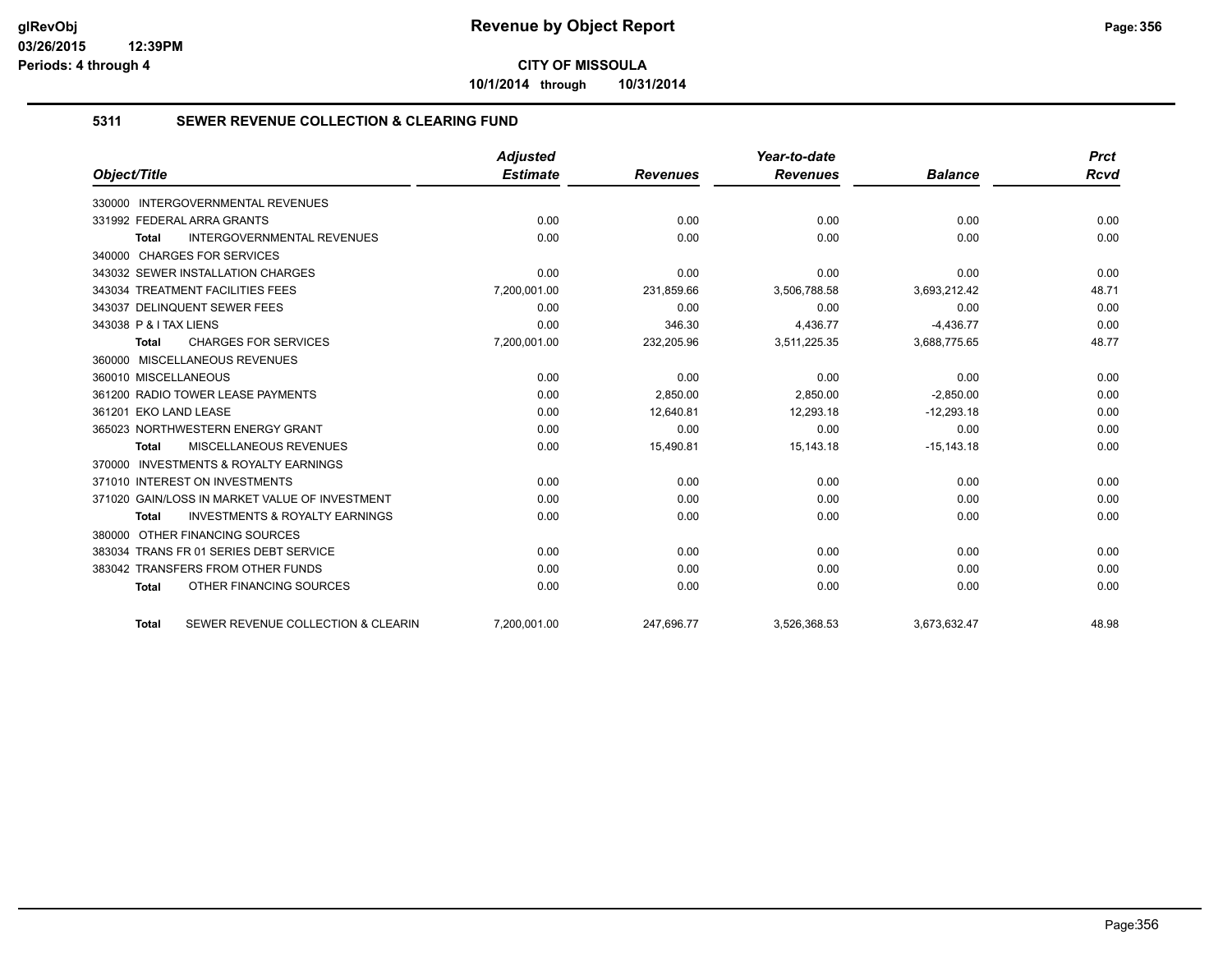**10/1/2014 through 10/31/2014**

#### **5315 SEWER LOAN FUND**

**5315 SEWER LOAN FUND**

|                                                           | <b>Adjusted</b> |                 | Year-to-date    |                | <b>Prct</b> |
|-----------------------------------------------------------|-----------------|-----------------|-----------------|----------------|-------------|
| Object/Title                                              | <b>Estimate</b> | <b>Revenues</b> | <b>Revenues</b> | <b>Balance</b> | <b>Rcvd</b> |
| 340000 CHARGES FOR SERVICES                               |                 |                 |                 |                |             |
| 343032 SEWER INSTALLATION CHARGES                         | 0.00            | 0.00            | 0.00            | 0.00           | 0.00        |
| 343035 SALE OF SEWER MATERIALS AND SUPPLIES               | 0.00            | 0.00            | $-20,785.70$    | 20,785.70      | 0.00        |
| 343037 GREASE INTERCEPTOR LOANS                           | 0.00            | 0.00            | 0.00            | 0.00           | 0.00        |
| <b>CHARGES FOR SERVICES</b><br><b>Total</b>               | 0.00            | 0.00            | $-20,785.70$    | 20,785.70      | 0.00        |
| MISCELLANEOUS REVENUES<br>360000                          |                 |                 |                 |                |             |
| 360010 MISCELLANEOUS                                      | 0.00            | 0.00            | 25.00           | $-25.00$       | 0.00        |
| MISCELLANEOUS REVENUES<br><b>Total</b>                    | 0.00            | 0.00            | 25.00           | $-25.00$       | 0.00        |
| <b>INVESTMENTS &amp; ROYALTY EARNINGS</b><br>370000       |                 |                 |                 |                |             |
| 371010 INTEREST ON INVESTMENTS                            | 0.00            | 0.00            | 0.00            | 0.00           | 0.00        |
| 371020 GAIN/LOSS IN MARKET VALUE OF INVESTMENTS           | 0.00            | 0.00            | 0.00            | 0.00           | 0.00        |
| <b>INVESTMENTS &amp; ROYALTY EARNINGS</b><br><b>Total</b> | 0.00            | 0.00            | 0.00            | 0.00           | 0.00        |
| OTHER FINANCING SOURCES<br>380000                         |                 |                 |                 |                |             |
| 383024 TRANS FR SEWER CLEARING                            | 0.00            | 0.00            | 0.00            | 0.00           | 0.00        |
| 383025 TRANS FR SEWER R & D                               | 0.00            | 0.00            | 0.00            | 0.00           | 0.00        |
| OTHER FINANCING SOURCES<br>Total                          | 0.00            | 0.00            | 0.00            | 0.00           | 0.00        |
| <b>SEWER LOAN FUND</b><br><b>Total</b>                    | 0.00            | 0.00            | $-20,760.70$    | 20,760.70      | 0.00        |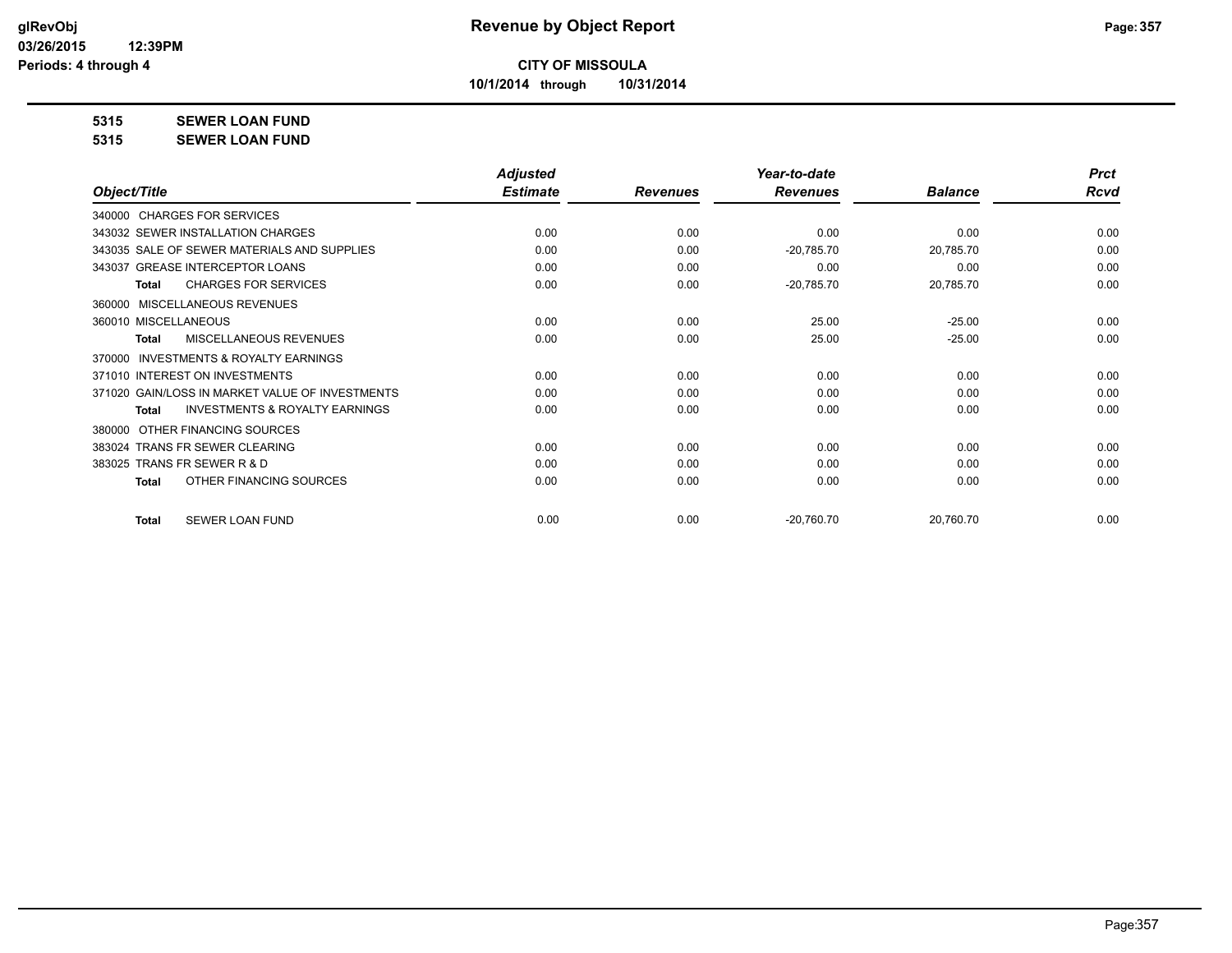**10/1/2014 through 10/31/2014**

#### **5315 SEWER LOAN FUND**

|                                                           | <b>Adjusted</b> |                 | Year-to-date    |                | <b>Prct</b> |
|-----------------------------------------------------------|-----------------|-----------------|-----------------|----------------|-------------|
| Object/Title                                              | <b>Estimate</b> | <b>Revenues</b> | <b>Revenues</b> | <b>Balance</b> | <b>Rcvd</b> |
| 340000 CHARGES FOR SERVICES                               |                 |                 |                 |                |             |
| 343032 SEWER INSTALLATION CHARGES                         | 0.00            | 0.00            | 0.00            | 0.00           | 0.00        |
| 343035 SALE OF SEWER MATERIALS AND SUPPLIES               | 0.00            | 0.00            | $-20,785.70$    | 20,785.70      | 0.00        |
| 343037 GREASE INTERCEPTOR LOANS                           | 0.00            | 0.00            | 0.00            | 0.00           | 0.00        |
| <b>CHARGES FOR SERVICES</b><br><b>Total</b>               | 0.00            | 0.00            | $-20,785.70$    | 20,785.70      | 0.00        |
| MISCELLANEOUS REVENUES<br>360000                          |                 |                 |                 |                |             |
| 360010 MISCELLANEOUS                                      | 0.00            | 0.00            | 25.00           | $-25.00$       | 0.00        |
| MISCELLANEOUS REVENUES<br><b>Total</b>                    | 0.00            | 0.00            | 25.00           | $-25.00$       | 0.00        |
| INVESTMENTS & ROYALTY EARNINGS<br>370000                  |                 |                 |                 |                |             |
| 371010 INTEREST ON INVESTMENTS                            | 0.00            | 0.00            | 0.00            | 0.00           | 0.00        |
| 371020 GAIN/LOSS IN MARKET VALUE OF INVESTMENT            | 0.00            | 0.00            | 0.00            | 0.00           | 0.00        |
| <b>INVESTMENTS &amp; ROYALTY EARNINGS</b><br><b>Total</b> | 0.00            | 0.00            | 0.00            | 0.00           | 0.00        |
| OTHER FINANCING SOURCES<br>380000                         |                 |                 |                 |                |             |
| 383024 TRANS FR SEWER CLEARING                            | 0.00            | 0.00            | 0.00            | 0.00           | 0.00        |
| 383025 TRANS FR SEWER R & D                               | 0.00            | 0.00            | 0.00            | 0.00           | 0.00        |
| OTHER FINANCING SOURCES<br><b>Total</b>                   | 0.00            | 0.00            | 0.00            | 0.00           | 0.00        |
| SEWER LOAN FUND<br><b>Total</b>                           | 0.00            | 0.00            | $-20,760.70$    | 20,760.70      | 0.00        |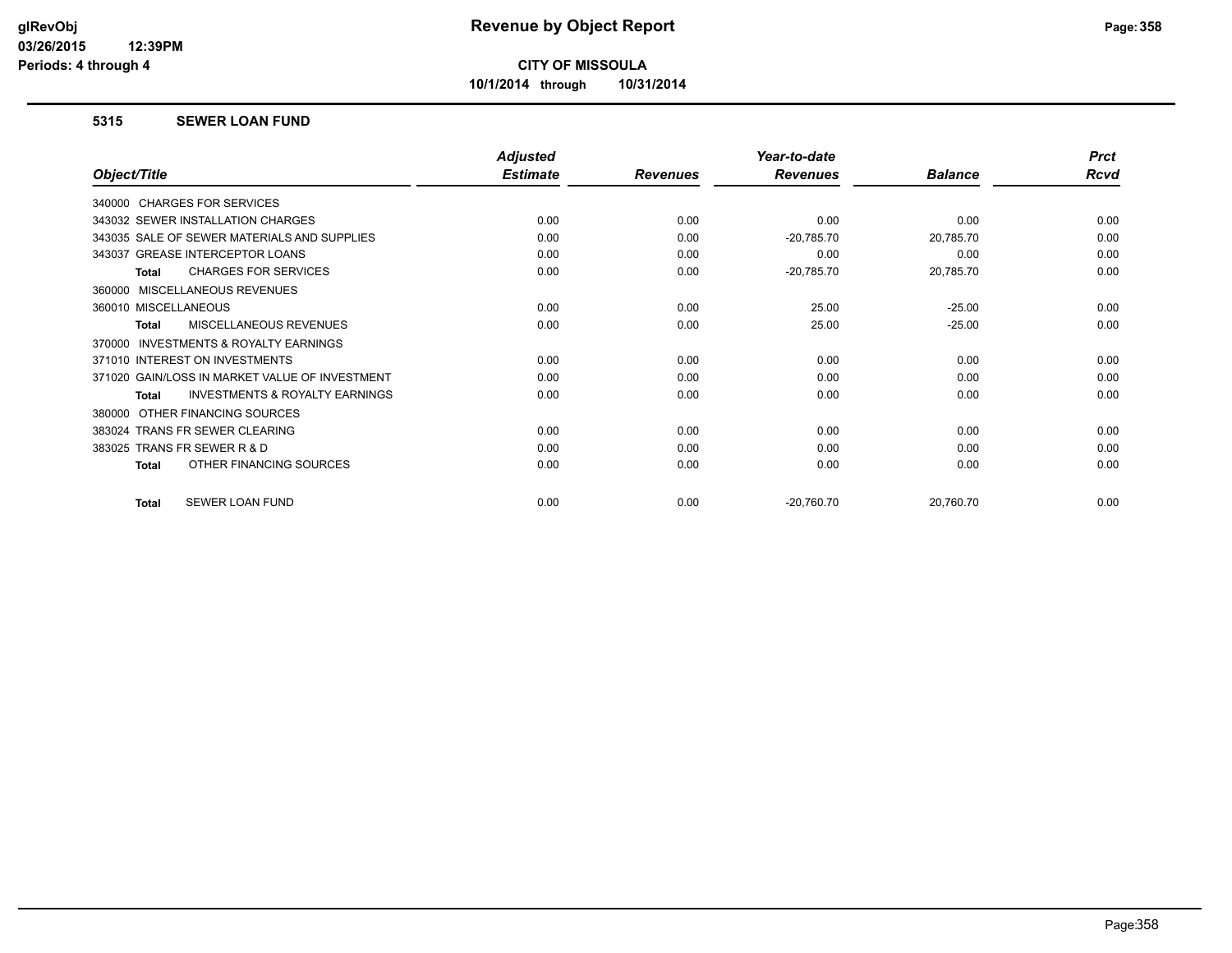**10/1/2014 through 10/31/2014**

# **5320 SEWER REPLACEMENT & DEPRECIATION FUND**

#### **5320 SEWER REPLACEMENT & DEPRECIATION FUND**

|                                                           | <b>Adjusted</b> |                 | Year-to-date    |                | <b>Prct</b> |
|-----------------------------------------------------------|-----------------|-----------------|-----------------|----------------|-------------|
| Object/Title                                              | <b>Estimate</b> | <b>Revenues</b> | <b>Revenues</b> | <b>Balance</b> | Rcvd        |
| <b>INTERGOVERNMENTAL REVENUES</b><br>330000               |                 |                 |                 |                |             |
| 337010 COUNTY REIMBURSEMENT-DEANOS                        | 0.00            | 0.00            | 0.00            | 0.00           | 0.00        |
| <b>INTERGOVERNMENTAL REVENUES</b><br><b>Total</b>         | 0.00            | 0.00            | 0.00            | 0.00           | 0.00        |
| 340000 CHARGES FOR SERVICES                               |                 |                 |                 |                |             |
| 343032 SEWER INSTALLATION CHARGES                         | 0.00            | 0.00            | 9,902.50        | $-9,902.50$    | 0.00        |
| <b>CHARGES FOR SERVICES</b><br>Total                      | 0.00            | 0.00            | 9,902.50        | $-9,902.50$    | 0.00        |
| 360000 MISCELLANEOUS REVENUES                             |                 |                 |                 |                |             |
| 360000 MISCELLANEOUS REVENUES                             | 0.00            | 0.00            | 0.00            | 0.00           | 0.00        |
| 360010 MISCELLANEOUS                                      | 0.00            | 0.00            | 0.00            | 0.00           | 0.00        |
| 362006 GAIC INSURANCE SETTLEMENT                          | 0.00            | 0.00            | 0.00            | 0.00           | 0.00        |
| MISCELLANEOUS REVENUES<br>Total                           | 0.00            | 0.00            | 0.00            | 0.00           | 0.00        |
| 370000 INVESTMENTS & ROYALTY EARNINGS                     |                 |                 |                 |                |             |
| 371010 INTEREST ON INVESTMENTS                            | 0.00            | 0.00            | 0.00            | 0.00           | 0.00        |
| 371020 GAIN/LOSS IN MARKET VALUE OF INVESTMENTS           | 0.00            | 0.00            | 0.00            | 0.00           | 0.00        |
| <b>INVESTMENTS &amp; ROYALTY EARNINGS</b><br><b>Total</b> | 0.00            | 0.00            | 0.00            | 0.00           | 0.00        |
| 380000 OTHER FINANCING SOURCES                            |                 |                 |                 |                |             |
| 381002 SRF LOAN                                           | 0.00            | 0.00            | 0.00            | 0.00           | 0.00        |
| 381020 REVENUE BONDS                                      | 0.00            | 0.00            | 0.00            | 0.00           | 0.00        |
| 383000 OPERATING TRANSFERS                                | 0.00            | 0.00            | 0.00            | 0.00           | 0.00        |
| 383024 TRANS FR SEWER CLEARING                            | 829,473.00      | 0.00            | 0.00            | 829,473.00     | 0.00        |
| 383042 TRANSFERS FROM OTHER FUNDS                         | 0.00            | 0.00            | 0.00            | 0.00           | 0.00        |
| OTHER FINANCING SOURCES<br><b>Total</b>                   | 829,473.00      | 0.00            | 0.00            | 829,473.00     | 0.00        |
| SEWER REPLACEMENT & DEPRECIATION FU<br><b>Total</b>       | 829,473.00      | 0.00            | 9,902.50        | 819,570.50     | 1.19        |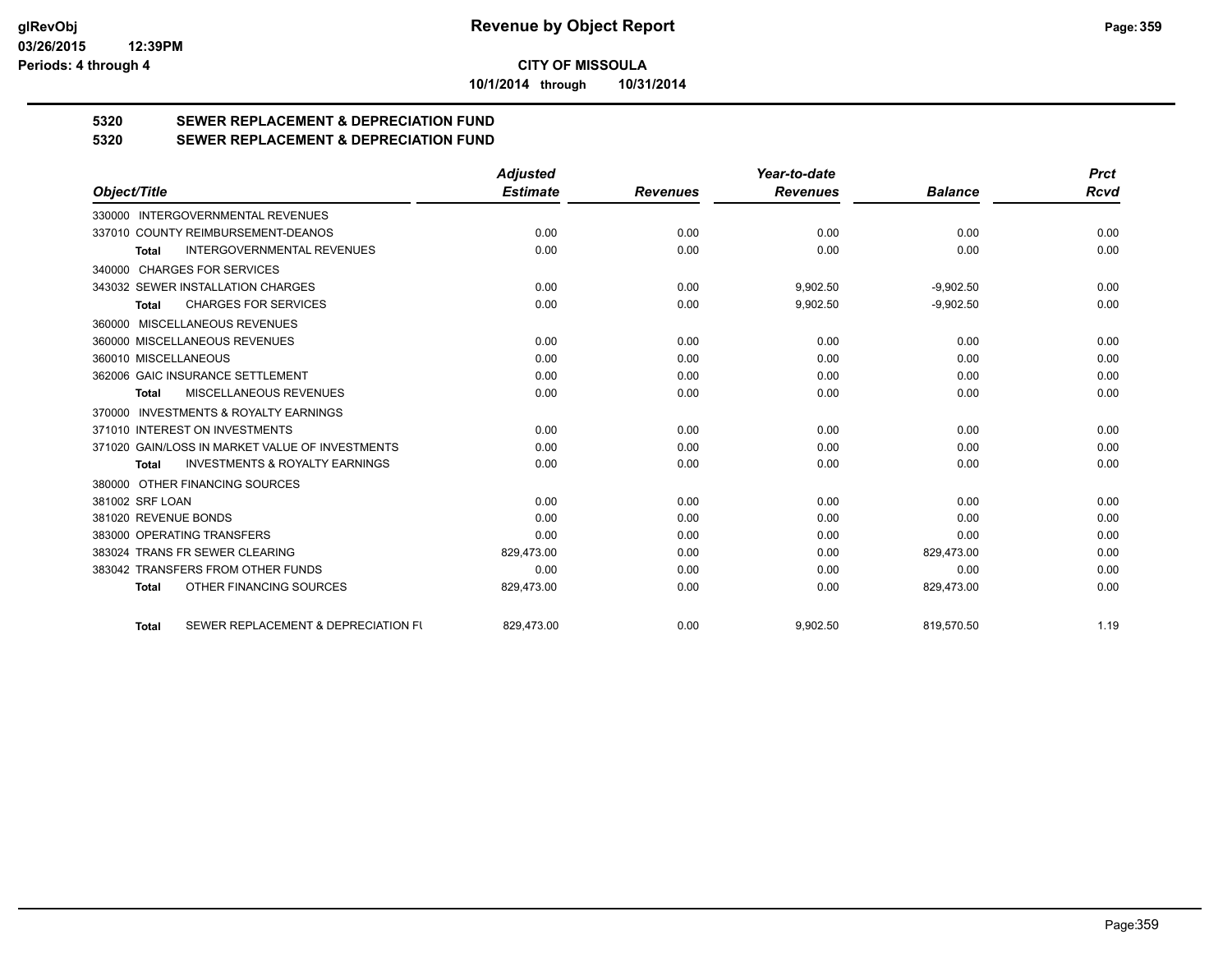**10/1/2014 through 10/31/2014**

#### **5320 SEWER REPLACEMENT & DEPRECIATION FUND**

|                                                    | <b>Adjusted</b> |                 | Year-to-date    |                | <b>Prct</b> |
|----------------------------------------------------|-----------------|-----------------|-----------------|----------------|-------------|
| Object/Title                                       | <b>Estimate</b> | <b>Revenues</b> | <b>Revenues</b> | <b>Balance</b> | <b>Rcvd</b> |
| 330000 INTERGOVERNMENTAL REVENUES                  |                 |                 |                 |                |             |
| 337010 COUNTY REIMBURSEMENT-DEANOS                 | 0.00            | 0.00            | 0.00            | 0.00           | 0.00        |
| <b>INTERGOVERNMENTAL REVENUES</b><br><b>Total</b>  | 0.00            | 0.00            | 0.00            | 0.00           | 0.00        |
| 340000 CHARGES FOR SERVICES                        |                 |                 |                 |                |             |
| 343032 SEWER INSTALLATION CHARGES                  | 0.00            | 0.00            | 9,902.50        | $-9,902.50$    | 0.00        |
| <b>CHARGES FOR SERVICES</b><br><b>Total</b>        | 0.00            | 0.00            | 9,902.50        | $-9,902.50$    | 0.00        |
| 360000 MISCELLANEOUS REVENUES                      |                 |                 |                 |                |             |
| 360000 MISCELLANEOUS REVENUES                      | 0.00            | 0.00            | 0.00            | 0.00           | 0.00        |
| 360010 MISCELLANEOUS                               | 0.00            | 0.00            | 0.00            | 0.00           | 0.00        |
| 362006 GAIC INSURANCE SETTLEMENT                   | 0.00            | 0.00            | 0.00            | 0.00           | 0.00        |
| <b>MISCELLANEOUS REVENUES</b><br>Total             | 0.00            | 0.00            | 0.00            | 0.00           | 0.00        |
| 370000 INVESTMENTS & ROYALTY EARNINGS              |                 |                 |                 |                |             |
| 371010 INTEREST ON INVESTMENTS                     | 0.00            | 0.00            | 0.00            | 0.00           | 0.00        |
| 371020 GAIN/LOSS IN MARKET VALUE OF INVESTMENT     | 0.00            | 0.00            | 0.00            | 0.00           | 0.00        |
| <b>INVESTMENTS &amp; ROYALTY EARNINGS</b><br>Total | 0.00            | 0.00            | 0.00            | 0.00           | 0.00        |
| 380000 OTHER FINANCING SOURCES                     |                 |                 |                 |                |             |
| 381002 SRF LOAN                                    | 0.00            | 0.00            | 0.00            | 0.00           | 0.00        |
| 381020 REVENUE BONDS                               | 0.00            | 0.00            | 0.00            | 0.00           | 0.00        |
| 383000 OPERATING TRANSFERS                         | 0.00            | 0.00            | 0.00            | 0.00           | 0.00        |
| 383024 TRANS FR SEWER CLEARING                     | 829,473.00      | 0.00            | 0.00            | 829,473.00     | 0.00        |
| 383042 TRANSFERS FROM OTHER FUNDS                  | 0.00            | 0.00            | 0.00            | 0.00           | 0.00        |
| OTHER FINANCING SOURCES<br><b>Total</b>            | 829,473.00      | 0.00            | 0.00            | 829,473.00     | 0.00        |
| SEWER REPLACEMENT & DEPRECIATION F<br><b>Total</b> | 829.473.00      | 0.00            | 9.902.50        | 819.570.50     | 1.19        |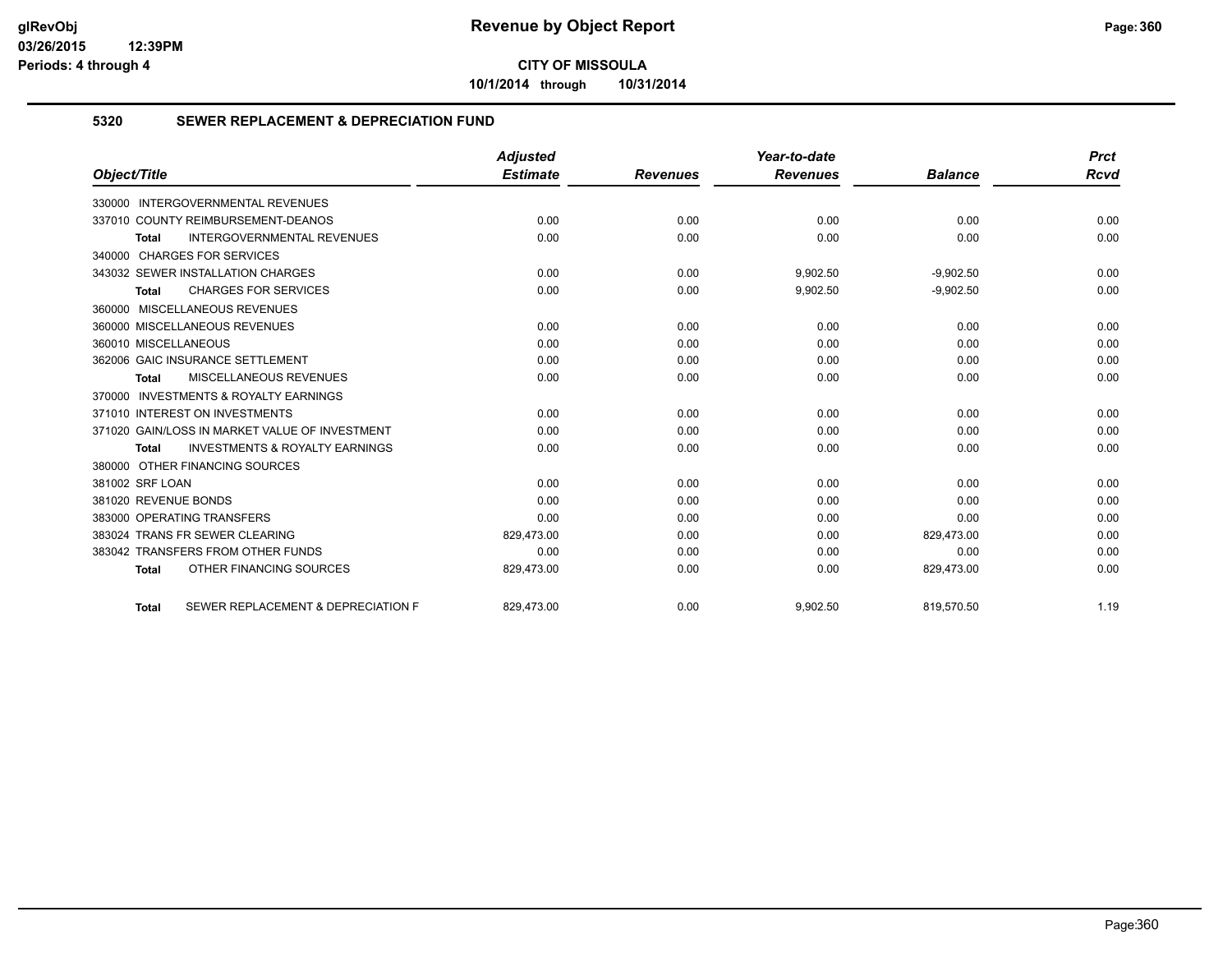**10/1/2014 through 10/31/2014**

## **5325 SEWER DEVELOPMENT FEE FUND**

**5325 SEWER DEVELOPMENT FEE FUND**

|                                                           | <b>Adjusted</b> |                 | Year-to-date    |                | <b>Prct</b> |
|-----------------------------------------------------------|-----------------|-----------------|-----------------|----------------|-------------|
| Object/Title                                              | <b>Estimate</b> | <b>Revenues</b> | <b>Revenues</b> | <b>Balance</b> | <b>Rcvd</b> |
| 330000 INTERGOVERNMENTAL REVENUES                         |                 |                 |                 |                |             |
| 334120 TSEP GRANT                                         | 0.00            | 0.00            | 0.00            | 0.00           | 0.00        |
| <b>INTERGOVERNMENTAL REVENUES</b><br><b>Total</b>         | 0.00            | 0.00            | 0.00            | 0.00           | 0.00        |
| 340000 CHARGES FOR SERVICES                               |                 |                 |                 |                |             |
| 343032 SEWER INSTALLATION CHARGES                         | 0.00            | 0.00            | 0.00            | 0.00           | 0.00        |
| 343034 TREATMENT FACILITIES FEES                          | 624,906.00      | 76,388.02       | 244,390.10      | 380,515.90     | 39.11       |
| 343036 *** Title Not Found ***                            | 0.00            | 0.00            | 0.00            | 0.00           | 0.00        |
| <b>CHARGES FOR SERVICES</b><br>Total                      | 624,906.00      | 76,388.02       | 244,390.10      | 380,515.90     | 39.11       |
| 360000 MISCELLANEOUS REVENUES                             |                 |                 |                 |                |             |
| 360010 MISCELLANEOUS                                      | 0.00            | 0.00            | 0.00            | 0.00           | 0.00        |
| 360030 CONTRIBUTIONS FROM PROPERTY OWNERS                 | 0.00            | 0.00            | 0.00            | 0.00           | 0.00        |
| 362000 OTHER MISCELLANEOUS REVENUE                        | 0.00            | 0.00            | 32,310.55       | $-32,310.55$   | 0.00        |
| <b>MISCELLANEOUS REVENUES</b><br><b>Total</b>             | 0.00            | 0.00            | 32,310.55       | $-32,310.55$   | 0.00        |
| INVESTMENTS & ROYALTY EARNINGS<br>370000                  |                 |                 |                 |                |             |
| 371010 INTEREST ON INVESTMENTS                            | 0.00            | 0.00            | 0.00            | 0.00           | 0.00        |
| 371020 GAIN/LOSS IN MARKET VALUE OF INVESTMENTS           | 0.00            | 0.00            | 0.00            | 0.00           | 0.00        |
| <b>INVESTMENTS &amp; ROYALTY EARNINGS</b><br><b>Total</b> | 0.00            | 0.00            | 0.00            | 0.00           | 0.00        |
| 380000 OTHER FINANCING SOURCES                            |                 |                 |                 |                |             |
| 383042 TRANSFERS FROM OTHER FUNDS                         | 0.00            | 0.00            | 0.00            | 0.00           | 0.00        |
| OTHER FINANCING SOURCES<br>Total                          | 0.00            | 0.00            | 0.00            | 0.00           | 0.00        |
| SEWER DEVELOPMENT FEE FUND<br><b>Total</b>                | 624.906.00      | 76,388.02       | 276.700.65      | 348.205.35     | 44.28       |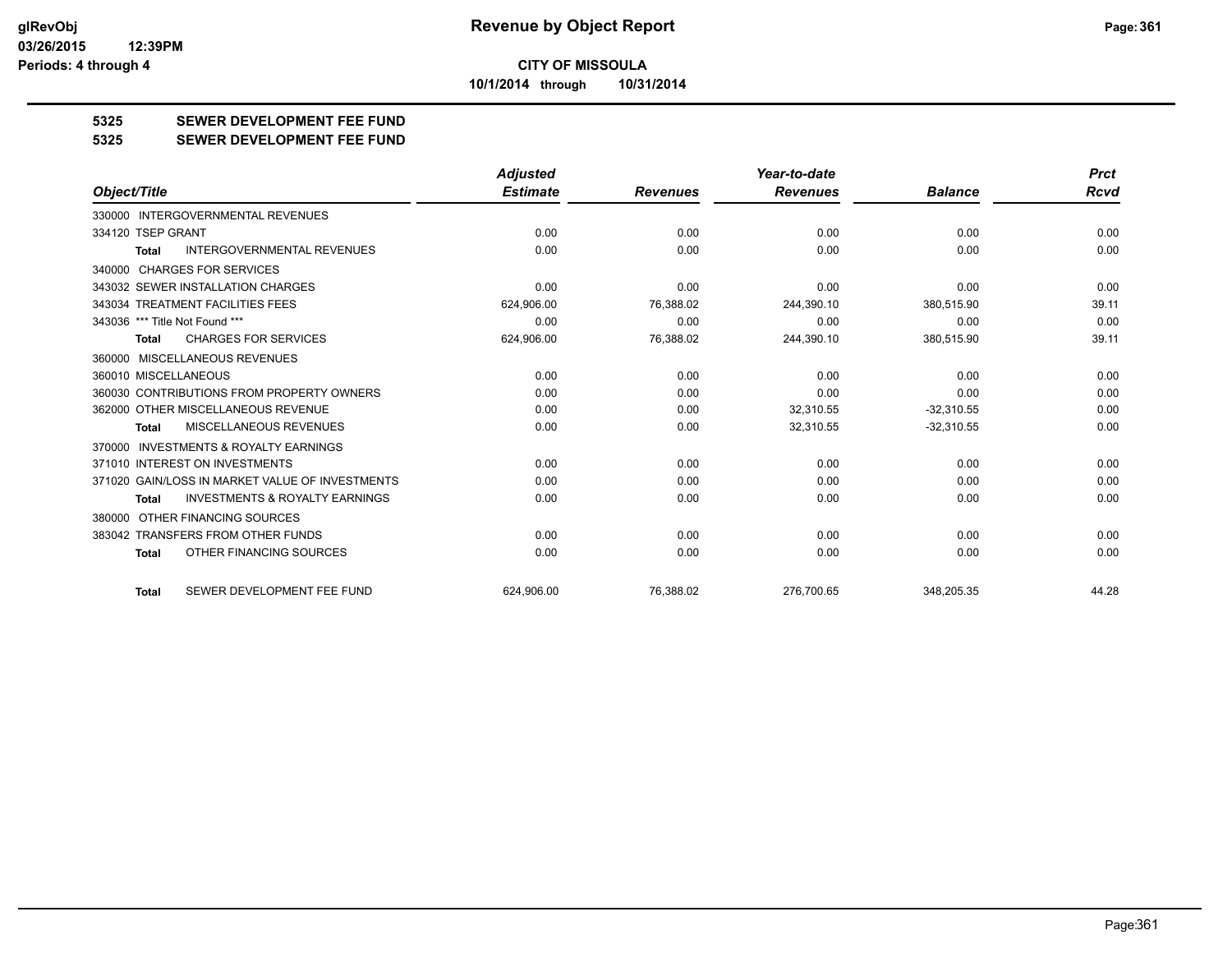**10/1/2014 through 10/31/2014**

## **5325 SEWER DEVELOPMENT FEE FUND**

|                                                           | <b>Adjusted</b> |                 | Year-to-date    |                |             |  |
|-----------------------------------------------------------|-----------------|-----------------|-----------------|----------------|-------------|--|
| Object/Title                                              | <b>Estimate</b> | <b>Revenues</b> | <b>Revenues</b> | <b>Balance</b> | <b>Rcvd</b> |  |
| <b>INTERGOVERNMENTAL REVENUES</b><br>330000               |                 |                 |                 |                |             |  |
| 334120 TSEP GRANT                                         | 0.00            | 0.00            | 0.00            | 0.00           | 0.00        |  |
| <b>INTERGOVERNMENTAL REVENUES</b><br><b>Total</b>         | 0.00            | 0.00            | 0.00            | 0.00           | 0.00        |  |
| 340000 CHARGES FOR SERVICES                               |                 |                 |                 |                |             |  |
| 343032 SEWER INSTALLATION CHARGES                         | 0.00            | 0.00            | 0.00            | 0.00           | 0.00        |  |
| 343034 TREATMENT FACILITIES FEES                          | 624,906.00      | 76,388.02       | 244,390.10      | 380,515.90     | 39.11       |  |
| 343036 *** Title Not Found ***                            | 0.00            | 0.00            | 0.00            | 0.00           | 0.00        |  |
| <b>CHARGES FOR SERVICES</b><br><b>Total</b>               | 624,906.00      | 76,388.02       | 244,390.10      | 380,515.90     | 39.11       |  |
| 360000 MISCELLANEOUS REVENUES                             |                 |                 |                 |                |             |  |
| 360010 MISCELLANEOUS                                      | 0.00            | 0.00            | 0.00            | 0.00           | 0.00        |  |
| 360030 CONTRIBUTIONS FROM PROPERTY OWNERS                 | 0.00            | 0.00            | 0.00            | 0.00           | 0.00        |  |
| 362000 OTHER MISCELLANEOUS REVENUE                        | 0.00            | 0.00            | 32.310.55       | $-32.310.55$   | 0.00        |  |
| MISCELLANEOUS REVENUES<br><b>Total</b>                    | 0.00            | 0.00            | 32,310.55       | $-32,310.55$   | 0.00        |  |
| 370000 INVESTMENTS & ROYALTY EARNINGS                     |                 |                 |                 |                |             |  |
| 371010 INTEREST ON INVESTMENTS                            | 0.00            | 0.00            | 0.00            | 0.00           | 0.00        |  |
| 371020 GAIN/LOSS IN MARKET VALUE OF INVESTMENT            | 0.00            | 0.00            | 0.00            | 0.00           | 0.00        |  |
| <b>INVESTMENTS &amp; ROYALTY EARNINGS</b><br><b>Total</b> | 0.00            | 0.00            | 0.00            | 0.00           | 0.00        |  |
| 380000 OTHER FINANCING SOURCES                            |                 |                 |                 |                |             |  |
| 383042 TRANSFERS FROM OTHER FUNDS                         | 0.00            | 0.00            | 0.00            | 0.00           | 0.00        |  |
| OTHER FINANCING SOURCES<br><b>Total</b>                   | 0.00            | 0.00            | 0.00            | 0.00           | 0.00        |  |
| SEWER DEVELOPMENT FEE FUND<br><b>Total</b>                | 624.906.00      | 76,388.02       | 276.700.65      | 348,205.35     | 44.28       |  |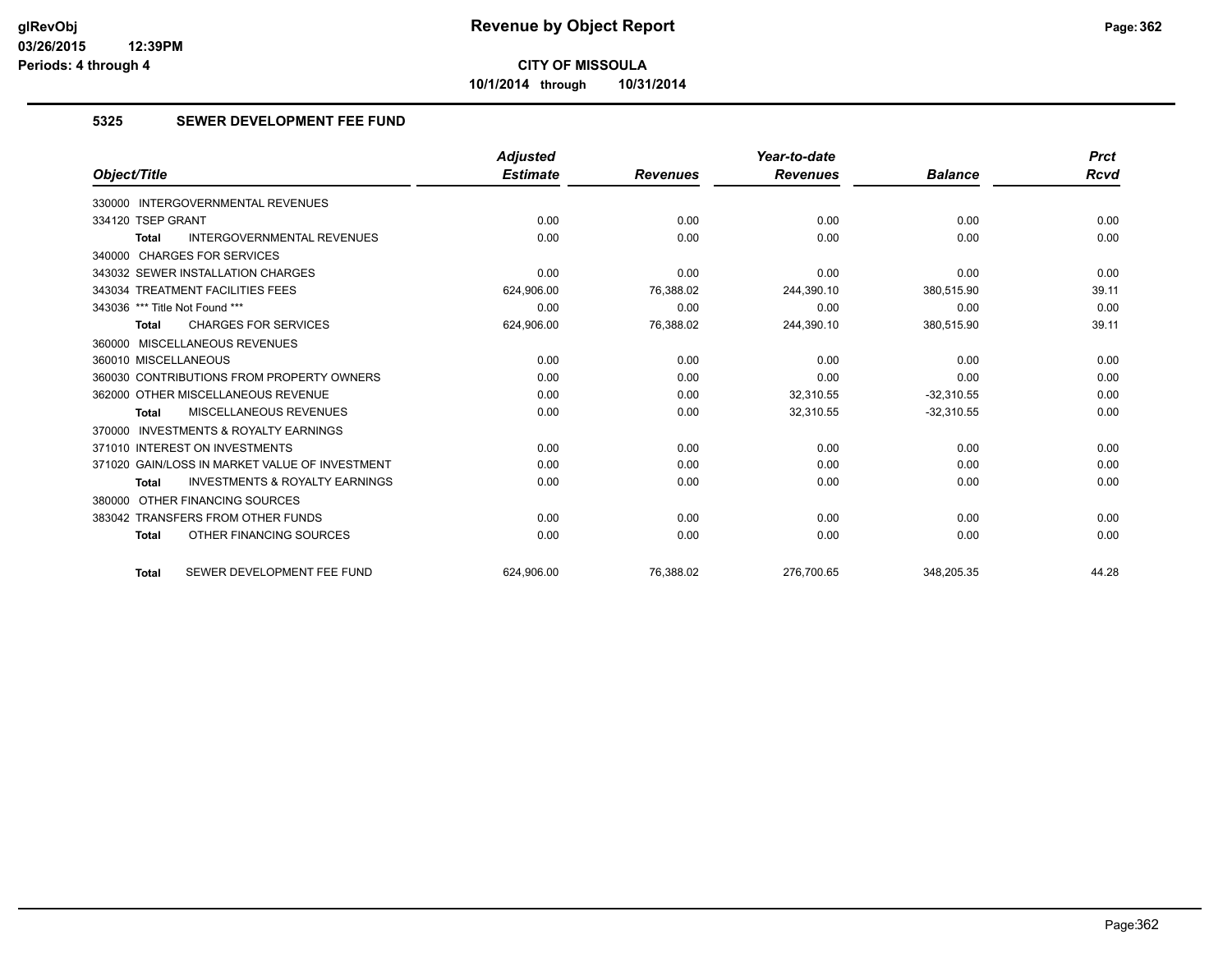**10/1/2014 through 10/31/2014**

### **5340 SEWER CONSTRUCTION FUND**

#### **5340 SEWER CONSTRUCTION FUND**

|                                                    | <b>Adjusted</b> |                 | Year-to-date    |                | <b>Prct</b> |
|----------------------------------------------------|-----------------|-----------------|-----------------|----------------|-------------|
| Object/Title                                       | <b>Estimate</b> | <b>Revenues</b> | <b>Revenues</b> | <b>Balance</b> | <b>Rcvd</b> |
| 330000 INTERGOVERNMENTAL REVENUES                  |                 |                 |                 |                |             |
| 331090 EPA GRANT                                   | 0.00            | 0.00            | 0.00            | 0.00           | 0.00        |
| 334120 TSEP GRANT                                  | 0.00            | 0.00            | 0.00            | 0.00           | 0.00        |
| 334140 DNRC GRANT                                  | 0.00            | 0.00            | 0.00            | 0.00           | 0.00        |
| 337000 LOCAL GRANTS                                | 0.00            | 0.00            | 0.00            | 0.00           | 0.00        |
| <b>INTERGOVERNMENTAL REVENUES</b><br>Total         | 0.00            | 0.00            | 0.00            | 0.00           | 0.00        |
| 340000 CHARGES FOR SERVICES                        |                 |                 |                 |                |             |
| 343032 SEWER INSTALLATION CHARGES                  | 0.00            | 0.00            | 1,401.00        | $-1,401.00$    | 0.00        |
| <b>CHARGES FOR SERVICES</b><br><b>Total</b>        | 0.00            | 0.00            | 1,401.00        | $-1,401.00$    | 0.00        |
| 360000 MISCELLANEOUS REVENUES                      |                 |                 |                 |                |             |
| 360030 CONTRIBUTIONS FROM PROPERTY OWNERS          | 0.00            | 0.00            | 0.00            | 0.00           | 0.00        |
| 363020 PROPERTY ASSESSMENTS                        | 0.00            | 0.00            | 0.00            | 0.00           | 0.00        |
| 365000 DONATIONS                                   | 0.00            | 0.00            | 0.00            | 0.00           | 0.00        |
| <b>MISCELLANEOUS REVENUES</b><br><b>Total</b>      | 0.00            | 0.00            | 0.00            | 0.00           | 0.00        |
| 370000 INVESTMENTS & ROYALTY EARNINGS              |                 |                 |                 |                |             |
| 371010 INTEREST ON INVESTMENTS                     | 0.00            | 0.00            | 0.00            | 0.00           | 0.00        |
| 371020 GAIN/LOSS IN MARKET VALUE OF INVESTMENTS    | 0.00            | 0.00            | 0.00            | 0.00           | 0.00        |
| <b>INVESTMENTS &amp; ROYALTY EARNINGS</b><br>Total | 0.00            | 0.00            | 0.00            | 0.00           | 0.00        |
| 380000 OTHER FINANCING SOURCES                     |                 |                 |                 |                |             |
| 381002 SRF LOAN                                    | 0.00            | 0.00            | 0.00            | 0.00           | 0.00        |
| 381020 REVENUE BONDS                               | 920,000.00      | 0.00            | 0.00            | 920,000.00     | 0.00        |
| 383011 TRANS FR SID REVOLVING                      | 0.00            | 0.00            | 0.00            | 0.00           | 0.00        |
| 383024 TRANS FR SEWER CLEARING                     | 0.00            | 0.00            | 0.00            | 0.00           | 0.00        |
| 383025 TRANS FR SEWER R & D                        | 0.00            | 0.00            | 0.00            | 0.00           | 0.00        |
| 383026 TRANS FR CDBG                               | 0.00            | 0.00            | 0.00            | 0.00           | 0.00        |
| 383040 TRANSFER FROM CITY GRANTS                   | 0.00            | 0.00            | 0.00            | 0.00           | 0.00        |
| OTHER FINANCING SOURCES<br><b>Total</b>            | 920,000.00      | 0.00            | 0.00            | 920,000.00     | 0.00        |
| SEWER CONSTRUCTION FUND<br>Total                   | 920.000.00      | 0.00            | 1,401.00        | 918.599.00     | 0.15        |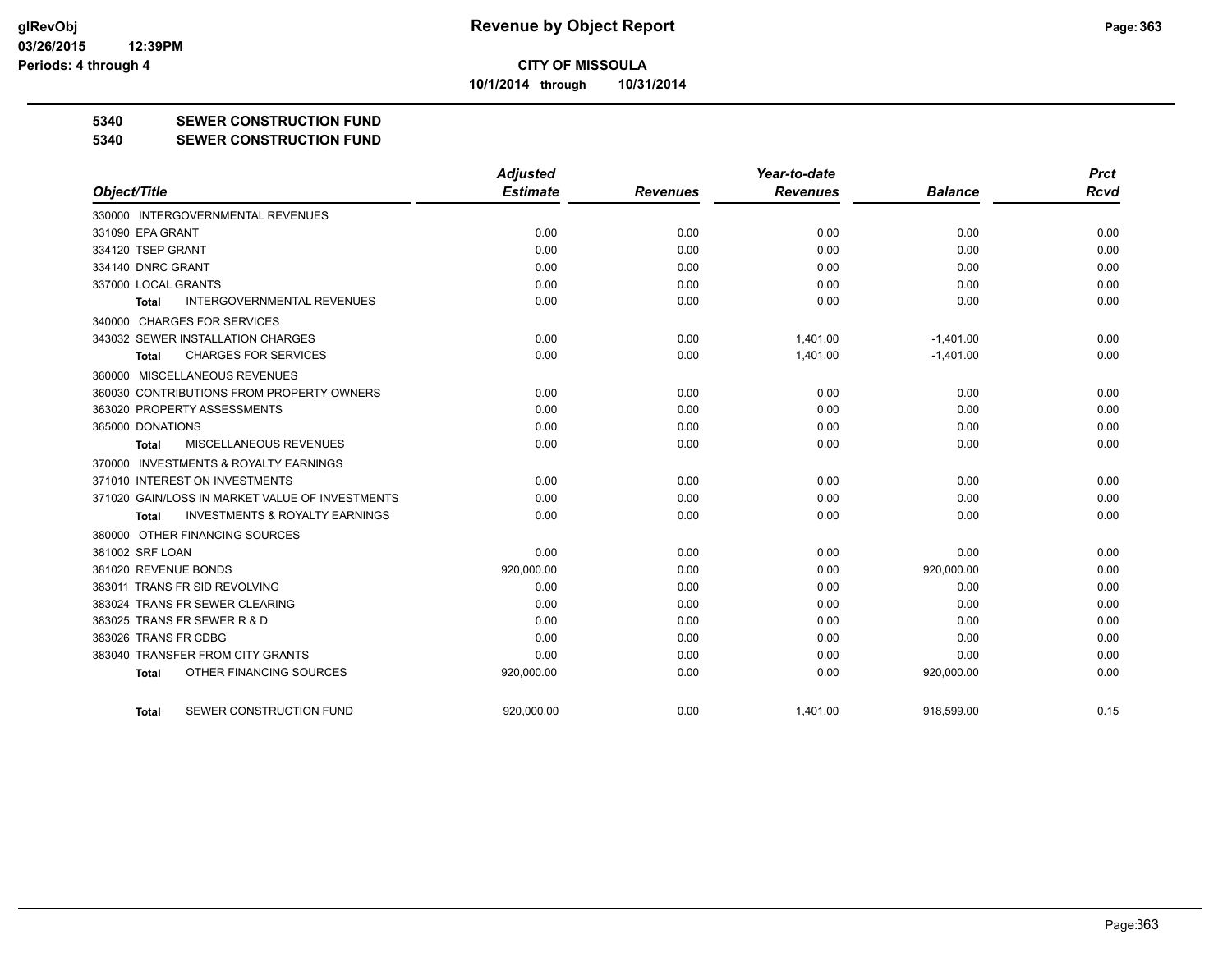**10/1/2014 through 10/31/2014**

## **5340 SEWER CONSTRUCTION FUND**

|                                                    | <b>Adjusted</b> |                 | Year-to-date    |                | <b>Prct</b> |
|----------------------------------------------------|-----------------|-----------------|-----------------|----------------|-------------|
| Object/Title                                       | <b>Estimate</b> | <b>Revenues</b> | <b>Revenues</b> | <b>Balance</b> | <b>Rcvd</b> |
| 330000 INTERGOVERNMENTAL REVENUES                  |                 |                 |                 |                |             |
| 331090 EPA GRANT                                   | 0.00            | 0.00            | 0.00            | 0.00           | 0.00        |
| 334120 TSEP GRANT                                  | 0.00            | 0.00            | 0.00            | 0.00           | 0.00        |
| 334140 DNRC GRANT                                  | 0.00            | 0.00            | 0.00            | 0.00           | 0.00        |
| 337000 LOCAL GRANTS                                | 0.00            | 0.00            | 0.00            | 0.00           | 0.00        |
| <b>INTERGOVERNMENTAL REVENUES</b><br>Total         | 0.00            | 0.00            | 0.00            | 0.00           | 0.00        |
| 340000 CHARGES FOR SERVICES                        |                 |                 |                 |                |             |
| 343032 SEWER INSTALLATION CHARGES                  | 0.00            | 0.00            | 1,401.00        | $-1,401.00$    | 0.00        |
| <b>CHARGES FOR SERVICES</b><br>Total               | 0.00            | 0.00            | 1,401.00        | $-1,401.00$    | 0.00        |
| 360000 MISCELLANEOUS REVENUES                      |                 |                 |                 |                |             |
| 360030 CONTRIBUTIONS FROM PROPERTY OWNERS          | 0.00            | 0.00            | 0.00            | 0.00           | 0.00        |
| 363020 PROPERTY ASSESSMENTS                        | 0.00            | 0.00            | 0.00            | 0.00           | 0.00        |
| 365000 DONATIONS                                   | 0.00            | 0.00            | 0.00            | 0.00           | 0.00        |
| <b>MISCELLANEOUS REVENUES</b><br>Total             | 0.00            | 0.00            | 0.00            | 0.00           | 0.00        |
| 370000 INVESTMENTS & ROYALTY EARNINGS              |                 |                 |                 |                |             |
| 371010 INTEREST ON INVESTMENTS                     | 0.00            | 0.00            | 0.00            | 0.00           | 0.00        |
| 371020 GAIN/LOSS IN MARKET VALUE OF INVESTMENT     | 0.00            | 0.00            | 0.00            | 0.00           | 0.00        |
| <b>INVESTMENTS &amp; ROYALTY EARNINGS</b><br>Total | 0.00            | 0.00            | 0.00            | 0.00           | 0.00        |
| 380000 OTHER FINANCING SOURCES                     |                 |                 |                 |                |             |
| 381002 SRF LOAN                                    | 0.00            | 0.00            | 0.00            | 0.00           | 0.00        |
| 381020 REVENUE BONDS                               | 920,000.00      | 0.00            | 0.00            | 920,000.00     | 0.00        |
| 383011 TRANS FR SID REVOLVING                      | 0.00            | 0.00            | 0.00            | 0.00           | 0.00        |
| 383024 TRANS FR SEWER CLEARING                     | 0.00            | 0.00            | 0.00            | 0.00           | 0.00        |
| 383025 TRANS FR SEWER R & D                        | 0.00            | 0.00            | 0.00            | 0.00           | 0.00        |
| 383026 TRANS FR CDBG                               | 0.00            | 0.00            | 0.00            | 0.00           | 0.00        |
| 383040 TRANSFER FROM CITY GRANTS                   | 0.00            | 0.00            | 0.00            | 0.00           | 0.00        |
| OTHER FINANCING SOURCES<br><b>Total</b>            | 920,000.00      | 0.00            | 0.00            | 920,000.00     | 0.00        |
| SEWER CONSTRUCTION FUND<br><b>Total</b>            | 920,000.00      | 0.00            | 1,401.00        | 918,599.00     | 0.15        |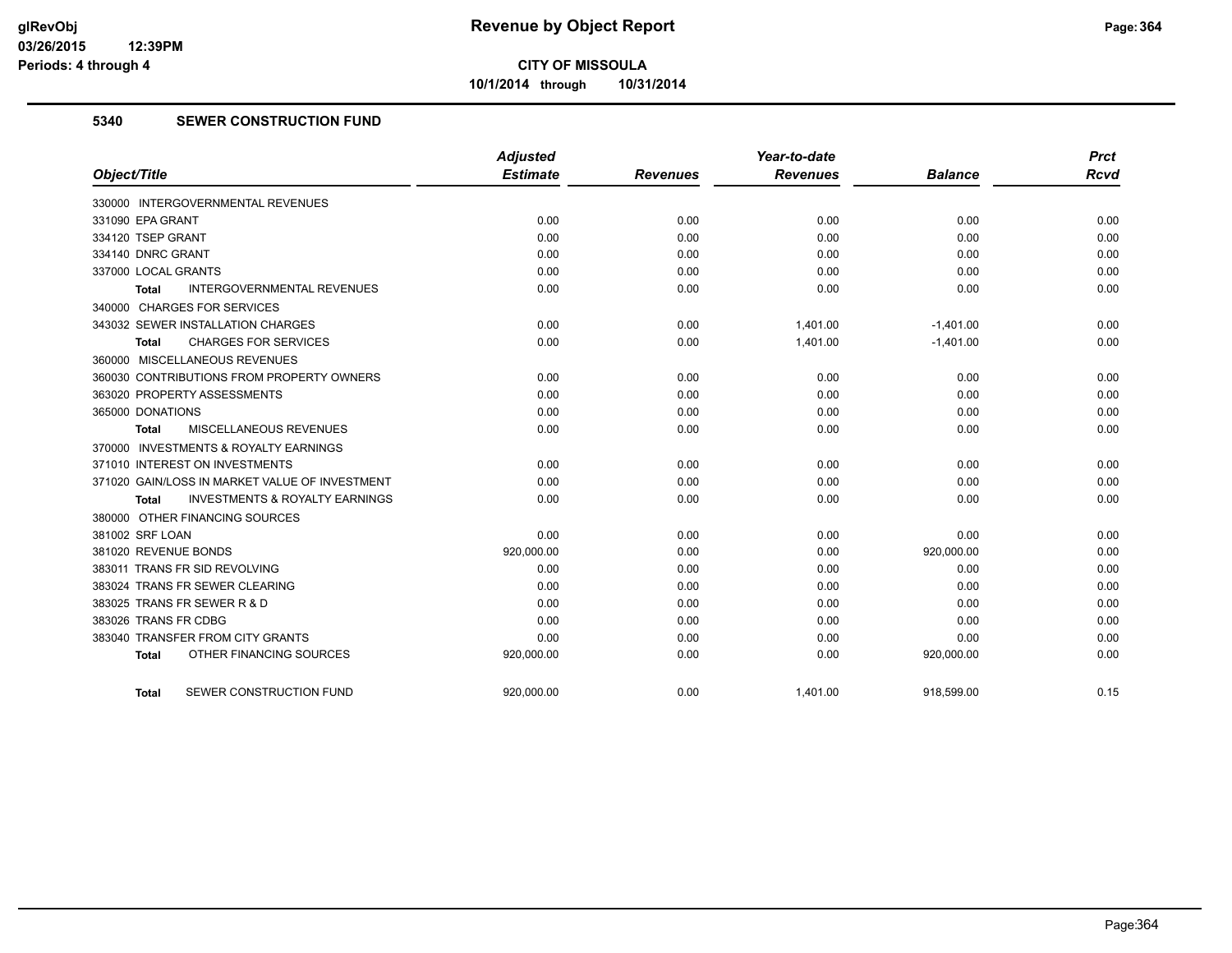**10/1/2014 through 10/31/2014**

## **5361 2001 SEWER REVENUE BONDS-DEBT SERVICE**

**5361 2001 SEWER REVENUE BONDS-DEBT SERVICE**

|                                                           | <b>Adjusted</b> |                 | Year-to-date    |                | <b>Prct</b> |
|-----------------------------------------------------------|-----------------|-----------------|-----------------|----------------|-------------|
| Object/Title                                              | <b>Estimate</b> | <b>Revenues</b> | <b>Revenues</b> | <b>Balance</b> | Rcvd        |
| 340000 CHARGES FOR SERVICES                               |                 |                 |                 |                |             |
| SEWER SERVICE CHARGES<br>343031                           | 0.00            | 0.00            | 0.00            | 0.00           | 0.00        |
| 343032 SEWER INSTALLATION CHARGES                         | 0.00            | 0.00            | 0.00            | 0.00           | 0.00        |
| 343035 SALE OF SEWER MATERIALS AND SUPPLIES               | 0.00            | 0.00            | 0.00            | 0.00           | 0.00        |
| <b>CHARGES FOR SERVICES</b><br><b>Total</b>               | 0.00            | 0.00            | 0.00            | 0.00           | 0.00        |
| <b>MISCELLANEOUS REVENUES</b><br>360000                   |                 |                 |                 |                |             |
| 360010 MISCELLANEOUS                                      | 0.00            | 0.00            | 0.00            | 0.00           | 0.00        |
| MISCELLANEOUS REVENUES<br>Total                           | 0.00            | 0.00            | 0.00            | 0.00           | 0.00        |
| <b>INVESTMENTS &amp; ROYALTY EARNINGS</b><br>370000       |                 |                 |                 |                |             |
| 371010 INTEREST ON INVESTMENTS                            | 0.00            | 0.00            | 0.00            | 0.00           | 0.00        |
| 371020 GAIN/LOSS IN MARKET VALUE OF INVESTMENTS           | 0.00            | 0.00            | 0.00            | 0.00           | 0.00        |
| <b>INVESTMENTS &amp; ROYALTY EARNINGS</b><br><b>Total</b> | 0.00            | 0.00            | 0.00            | 0.00           | 0.00        |
| OTHER FINANCING SOURCES<br>380000                         |                 |                 |                 |                |             |
| 382010 SALE OF FIXED ASSETS                               | 0.00            | 0.00            | 0.00            | 0.00           | 0.00        |
| 383024 TRANS FR SEWER CLEARING                            | 30,590.00       | 0.00            | 0.00            | 30,590.00      | 0.00        |
| OTHER FINANCING SOURCES<br><b>Total</b>                   | 30,590.00       | 0.00            | 0.00            | 30,590.00      | 0.00        |
| 2001 SEWER REVENUE BONDS-DEBT SERVI<br><b>Total</b>       | 30,590.00       | 0.00            | 0.00            | 30,590.00      | 0.00        |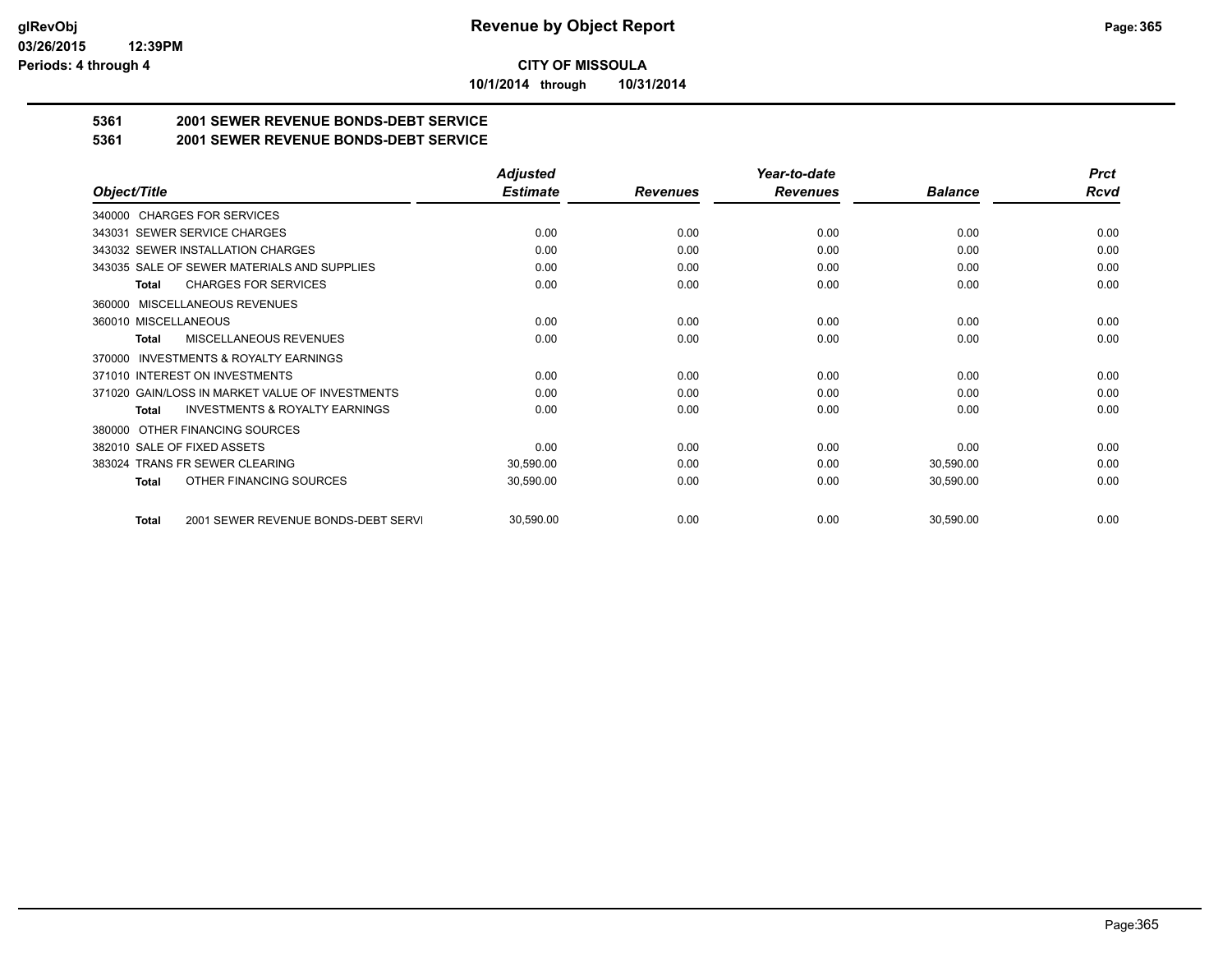**10/1/2014 through 10/31/2014**

### **5361 2001 SEWER REVENUE BONDS-DEBT SERVICE**

|                                                           | <b>Adjusted</b> |                 | Year-to-date    |                | <b>Prct</b> |
|-----------------------------------------------------------|-----------------|-----------------|-----------------|----------------|-------------|
| Object/Title                                              | <b>Estimate</b> | <b>Revenues</b> | <b>Revenues</b> | <b>Balance</b> | Rcvd        |
| 340000 CHARGES FOR SERVICES                               |                 |                 |                 |                |             |
| 343031 SEWER SERVICE CHARGES                              | 0.00            | 0.00            | 0.00            | 0.00           | 0.00        |
| 343032 SEWER INSTALLATION CHARGES                         | 0.00            | 0.00            | 0.00            | 0.00           | 0.00        |
| 343035 SALE OF SEWER MATERIALS AND SUPPLIES               | 0.00            | 0.00            | 0.00            | 0.00           | 0.00        |
| <b>CHARGES FOR SERVICES</b><br><b>Total</b>               | 0.00            | 0.00            | 0.00            | 0.00           | 0.00        |
| MISCELLANEOUS REVENUES<br>360000                          |                 |                 |                 |                |             |
| 360010 MISCELLANEOUS                                      | 0.00            | 0.00            | 0.00            | 0.00           | 0.00        |
| MISCELLANEOUS REVENUES<br><b>Total</b>                    | 0.00            | 0.00            | 0.00            | 0.00           | 0.00        |
| <b>INVESTMENTS &amp; ROYALTY EARNINGS</b><br>370000       |                 |                 |                 |                |             |
| 371010 INTEREST ON INVESTMENTS                            | 0.00            | 0.00            | 0.00            | 0.00           | 0.00        |
| 371020 GAIN/LOSS IN MARKET VALUE OF INVESTMENT            | 0.00            | 0.00            | 0.00            | 0.00           | 0.00        |
| <b>INVESTMENTS &amp; ROYALTY EARNINGS</b><br><b>Total</b> | 0.00            | 0.00            | 0.00            | 0.00           | 0.00        |
| OTHER FINANCING SOURCES<br>380000                         |                 |                 |                 |                |             |
| 382010 SALE OF FIXED ASSETS                               | 0.00            | 0.00            | 0.00            | 0.00           | 0.00        |
| 383024 TRANS FR SEWER CLEARING                            | 30,590.00       | 0.00            | 0.00            | 30,590.00      | 0.00        |
| OTHER FINANCING SOURCES<br><b>Total</b>                   | 30,590.00       | 0.00            | 0.00            | 30,590.00      | 0.00        |
| 2001 SEWER REVENUE BONDS-DEBT SERV<br><b>Total</b>        | 30,590.00       | 0.00            | 0.00            | 30,590.00      | 0.00        |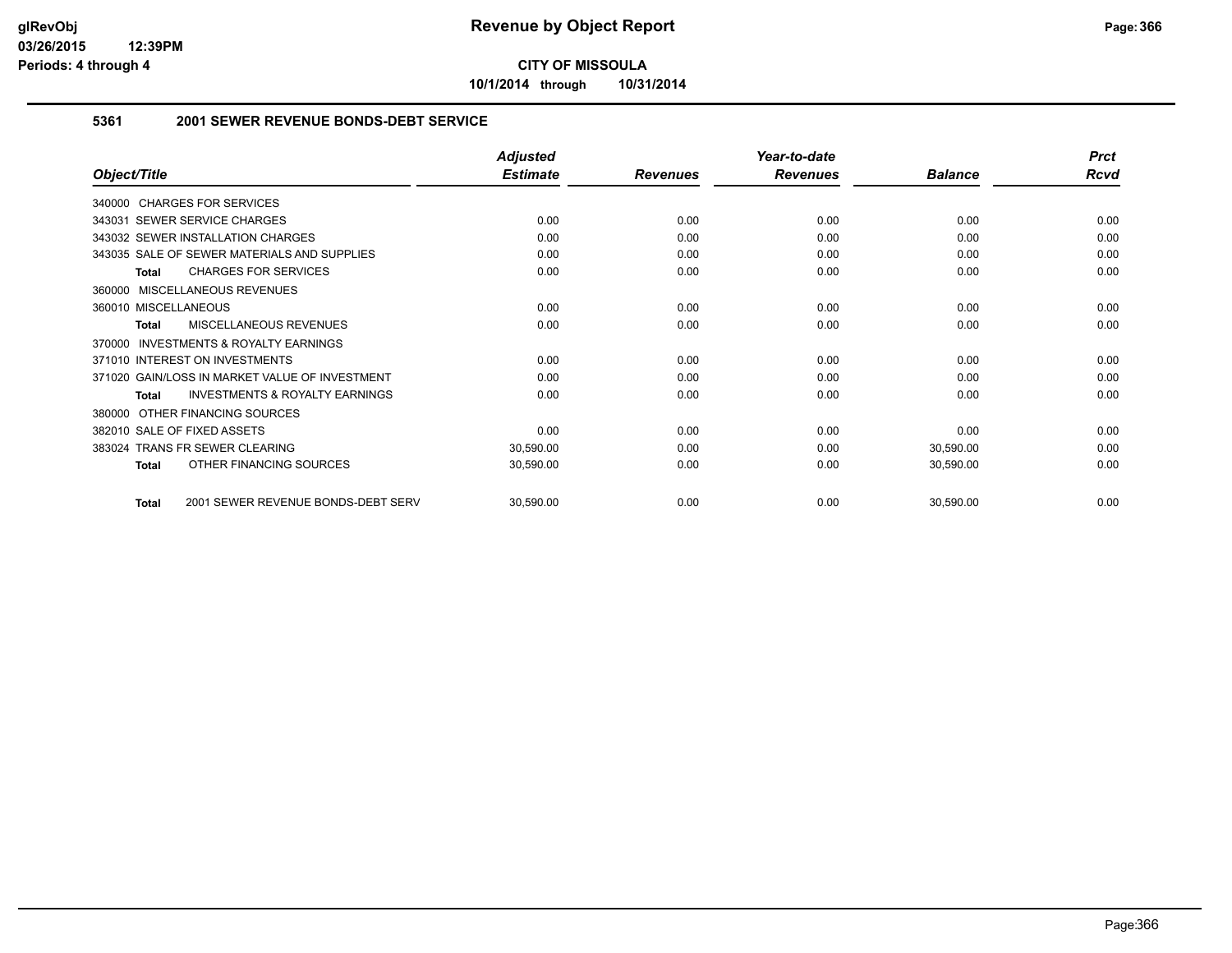**10/1/2014 through 10/31/2014**

# **5362 00 SEWER REVENUE BOND - SERIES B DEBT SE**

**5362 00 SEWER REVENUE BOND - SERIES B DEBT SE**

|                                                           | <b>Adjusted</b> |                 | Year-to-date    |                | <b>Prct</b> |
|-----------------------------------------------------------|-----------------|-----------------|-----------------|----------------|-------------|
| Object/Title                                              | <b>Estimate</b> | <b>Revenues</b> | <b>Revenues</b> | <b>Balance</b> | <b>Rcvd</b> |
| 340000 CHARGES FOR SERVICES                               |                 |                 |                 |                |             |
| 343032 SEWER INSTALLATION CHARGES                         | 0.00            | 0.00            | 0.00            | 0.00           | 0.00        |
| <b>CHARGES FOR SERVICES</b><br><b>Total</b>               | 0.00            | 0.00            | 0.00            | 0.00           | 0.00        |
| MISCELLANEOUS REVENUES<br>360000                          |                 |                 |                 |                |             |
| 360010 MISCELLANEOUS                                      | 0.00            | 0.00            | 0.00            | 0.00           | 0.00        |
| MISCELLANEOUS REVENUES<br>Total                           | 0.00            | 0.00            | 0.00            | 0.00           | 0.00        |
| INVESTMENTS & ROYALTY EARNINGS<br>370000                  |                 |                 |                 |                |             |
| 371010 INTEREST ON INVESTMENTS                            | 0.00            | 0.00            | 0.00            | 0.00           | 0.00        |
| 371020 GAIN/LOSS IN MARKET VALUE OF INVESTMENTS           | 0.00            | 0.00            | 0.00            | 0.00           | 0.00        |
| <b>INVESTMENTS &amp; ROYALTY EARNINGS</b><br><b>Total</b> | 0.00            | 0.00            | 0.00            | 0.00           | 0.00        |
| OTHER FINANCING SOURCES<br>380000                         |                 |                 |                 |                |             |
| 383024 TRANS FR SEWER CLEARING                            | 49,240.00       | 0.00            | 0.00            | 49,240.00      | 0.00        |
| OTHER FINANCING SOURCES<br><b>Total</b>                   | 49,240.00       | 0.00            | 0.00            | 49,240.00      | 0.00        |
| 00 SEWER REVENUE BOND - SERIES B DEB<br><b>Total</b>      | 49,240.00       | 0.00            | 0.00            | 49,240.00      | 0.00        |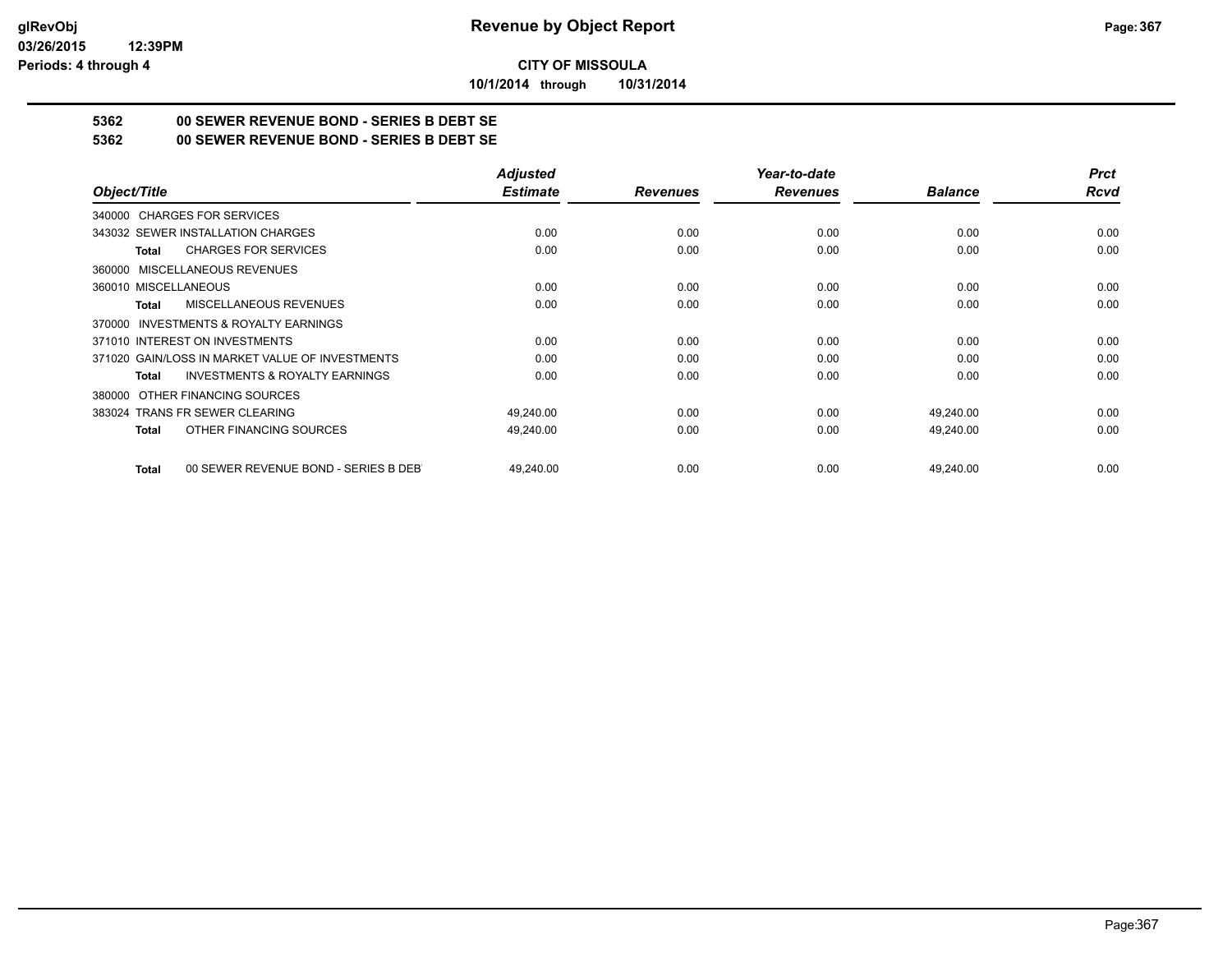**10/1/2014 through 10/31/2014**

### **5362 00 SEWER REVENUE BOND - SERIES B DEBT SE**

| Object/Title                                              | <b>Adjusted</b><br><b>Estimate</b> | <b>Revenues</b> | Year-to-date<br><b>Revenues</b> | <b>Balance</b> | <b>Prct</b><br><b>Rcvd</b> |
|-----------------------------------------------------------|------------------------------------|-----------------|---------------------------------|----------------|----------------------------|
| 340000 CHARGES FOR SERVICES                               |                                    |                 |                                 |                |                            |
| 343032 SEWER INSTALLATION CHARGES                         | 0.00                               | 0.00            | 0.00                            | 0.00           | 0.00                       |
|                                                           |                                    |                 |                                 |                |                            |
| <b>CHARGES FOR SERVICES</b><br>Total                      | 0.00                               | 0.00            | 0.00                            | 0.00           | 0.00                       |
| 360000 MISCELLANEOUS REVENUES                             |                                    |                 |                                 |                |                            |
| 360010 MISCELLANEOUS                                      | 0.00                               | 0.00            | 0.00                            | 0.00           | 0.00                       |
| <b>MISCELLANEOUS REVENUES</b><br><b>Total</b>             | 0.00                               | 0.00            | 0.00                            | 0.00           | 0.00                       |
| <b>INVESTMENTS &amp; ROYALTY EARNINGS</b><br>370000       |                                    |                 |                                 |                |                            |
| 371010 INTEREST ON INVESTMENTS                            | 0.00                               | 0.00            | 0.00                            | 0.00           | 0.00                       |
| 371020 GAIN/LOSS IN MARKET VALUE OF INVESTMENT            | 0.00                               | 0.00            | 0.00                            | 0.00           | 0.00                       |
| <b>INVESTMENTS &amp; ROYALTY EARNINGS</b><br><b>Total</b> | 0.00                               | 0.00            | 0.00                            | 0.00           | 0.00                       |
| 380000 OTHER FINANCING SOURCES                            |                                    |                 |                                 |                |                            |
| 383024 TRANS FR SEWER CLEARING                            | 49,240.00                          | 0.00            | 0.00                            | 49,240.00      | 0.00                       |
| OTHER FINANCING SOURCES<br><b>Total</b>                   | 49,240.00                          | 0.00            | 0.00                            | 49,240.00      | 0.00                       |
| 00 SEWER REVENUE BOND - SERIES B DEE<br>Total             | 49,240.00                          | 0.00            | 0.00                            | 49,240.00      | 0.00                       |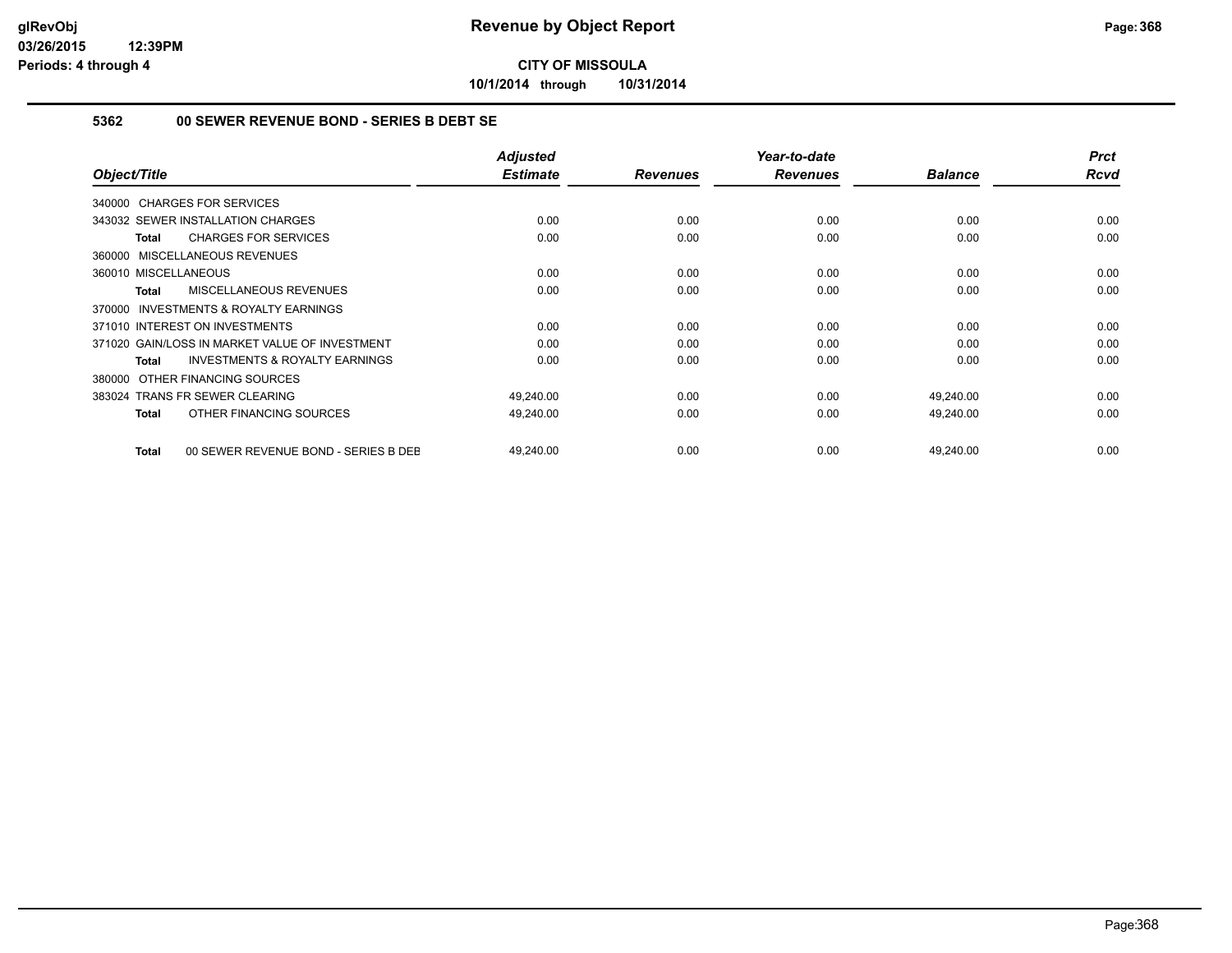**10/1/2014 through 10/31/2014**

# **5363 92 SEWER REVENUE BOND SERIES A DEBT SERV**

**5363 92 SEWER REVENUE BOND SERIES A DEBT SERV**

|                                                     | <b>Adjusted</b> |                 | Year-to-date    |                | <b>Prct</b> |
|-----------------------------------------------------|-----------------|-----------------|-----------------|----------------|-------------|
| Object/Title                                        | <b>Estimate</b> | <b>Revenues</b> | <b>Revenues</b> | <b>Balance</b> | <b>Rcvd</b> |
| 340000 CHARGES FOR SERVICES                         |                 |                 |                 |                |             |
| 343032 SEWER INSTALLATION CHARGES                   | 0.00            | 0.00            | 0.00            | 0.00           | 0.00        |
| <b>CHARGES FOR SERVICES</b><br>Total                | 0.00            | 0.00            | 0.00            | 0.00           | 0.00        |
| INVESTMENTS & ROYALTY EARNINGS<br>370000            |                 |                 |                 |                |             |
| 371010 INTEREST ON INVESTMENTS                      | 0.00            | 0.00            | 0.00            | 0.00           | 0.00        |
| 371020 GAIN/LOSS IN MARKET VALUE OF INVESTMENTS     | 0.00            | 0.00            | 0.00            | 0.00           | 0.00        |
| <b>INVESTMENTS &amp; ROYALTY EARNINGS</b><br>Total  | 0.00            | 0.00            | 0.00            | 0.00           | 0.00        |
| OTHER FINANCING SOURCES<br>380000                   |                 |                 |                 |                |             |
| 383024 TRANS FR SEWER CLEARING                      | 0.00            | 0.00            | 0.00            | 0.00           | 0.00        |
| 383042 TRANSFERS FROM OTHER FUNDS                   | 0.00            | 0.00            | 0.00            | 0.00           | 0.00        |
| OTHER FINANCING SOURCES<br>Total                    | 0.00            | 0.00            | 0.00            | 0.00           | 0.00        |
| 92 SEWER REVENUE BOND SERIES A DEBT<br><b>Total</b> | 0.00            | 0.00            | 0.00            | 0.00           | 0.00        |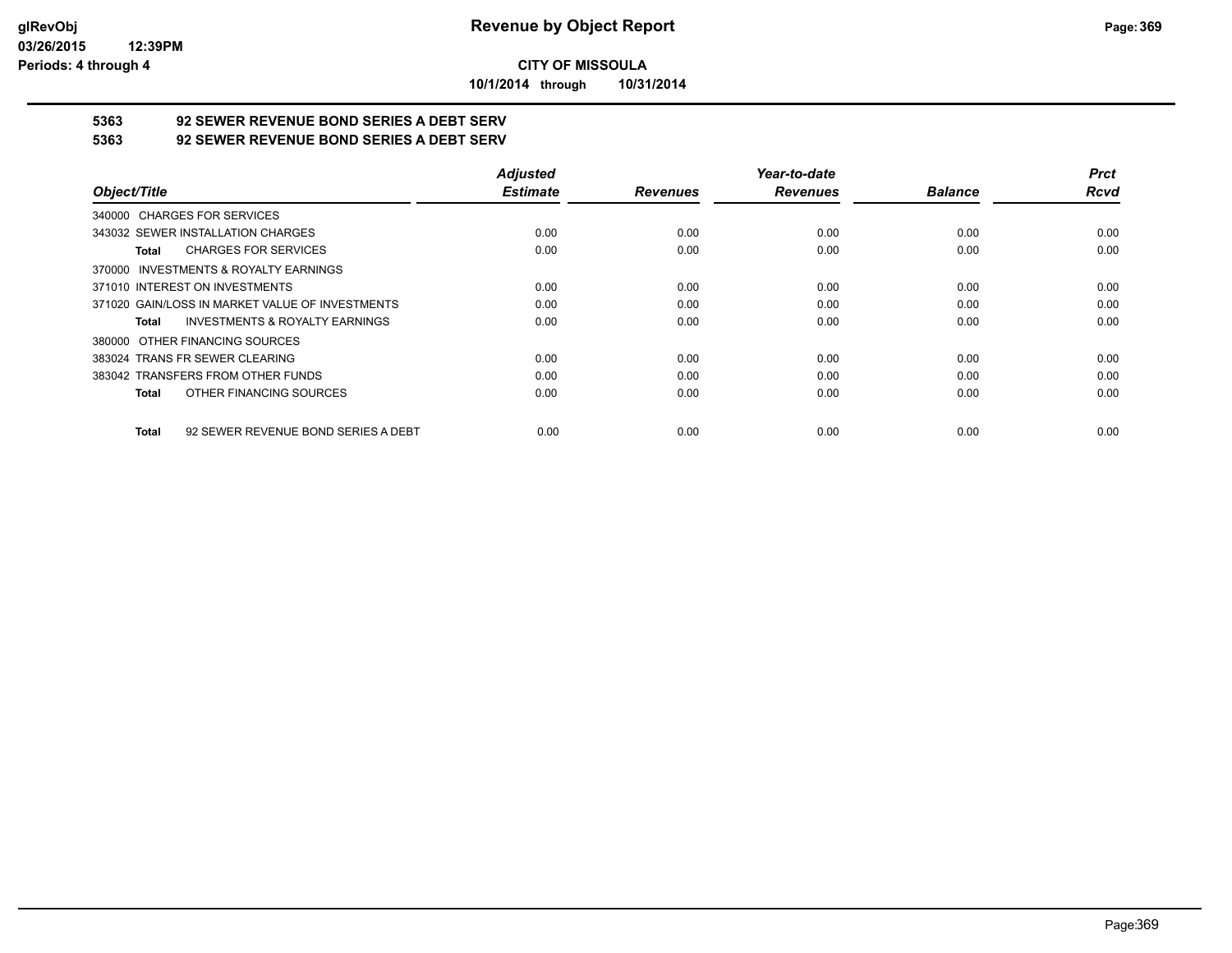**10/1/2014 through 10/31/2014**

### **5363 92 SEWER REVENUE BOND SERIES A DEBT SERV**

| Object/Title                                       | <b>Adjusted</b><br><b>Estimate</b> | <b>Revenues</b> | Year-to-date<br><b>Revenues</b> | <b>Balance</b> | <b>Prct</b><br>Rcvd |
|----------------------------------------------------|------------------------------------|-----------------|---------------------------------|----------------|---------------------|
| 340000 CHARGES FOR SERVICES                        |                                    |                 |                                 |                |                     |
| 343032 SEWER INSTALLATION CHARGES                  | 0.00                               | 0.00            | 0.00                            | 0.00           | 0.00                |
| <b>CHARGES FOR SERVICES</b><br>Total               | 0.00                               | 0.00            | 0.00                            | 0.00           | 0.00                |
| 370000 INVESTMENTS & ROYALTY EARNINGS              |                                    |                 |                                 |                |                     |
| 371010 INTEREST ON INVESTMENTS                     | 0.00                               | 0.00            | 0.00                            | 0.00           | 0.00                |
| 371020 GAIN/LOSS IN MARKET VALUE OF INVESTMENT     | 0.00                               | 0.00            | 0.00                            | 0.00           | 0.00                |
| <b>INVESTMENTS &amp; ROYALTY EARNINGS</b><br>Total | 0.00                               | 0.00            | 0.00                            | 0.00           | 0.00                |
| 380000 OTHER FINANCING SOURCES                     |                                    |                 |                                 |                |                     |
| 383024 TRANS FR SEWER CLEARING                     | 0.00                               | 0.00            | 0.00                            | 0.00           | 0.00                |
| 383042 TRANSFERS FROM OTHER FUNDS                  | 0.00                               | 0.00            | 0.00                            | 0.00           | 0.00                |
| OTHER FINANCING SOURCES<br>Total                   | 0.00                               | 0.00            | 0.00                            | 0.00           | 0.00                |
| 92 SEWER REVENUE BOND SERIES A DEBT<br>Total       | 0.00                               | 0.00            | 0.00                            | 0.00           | 0.00                |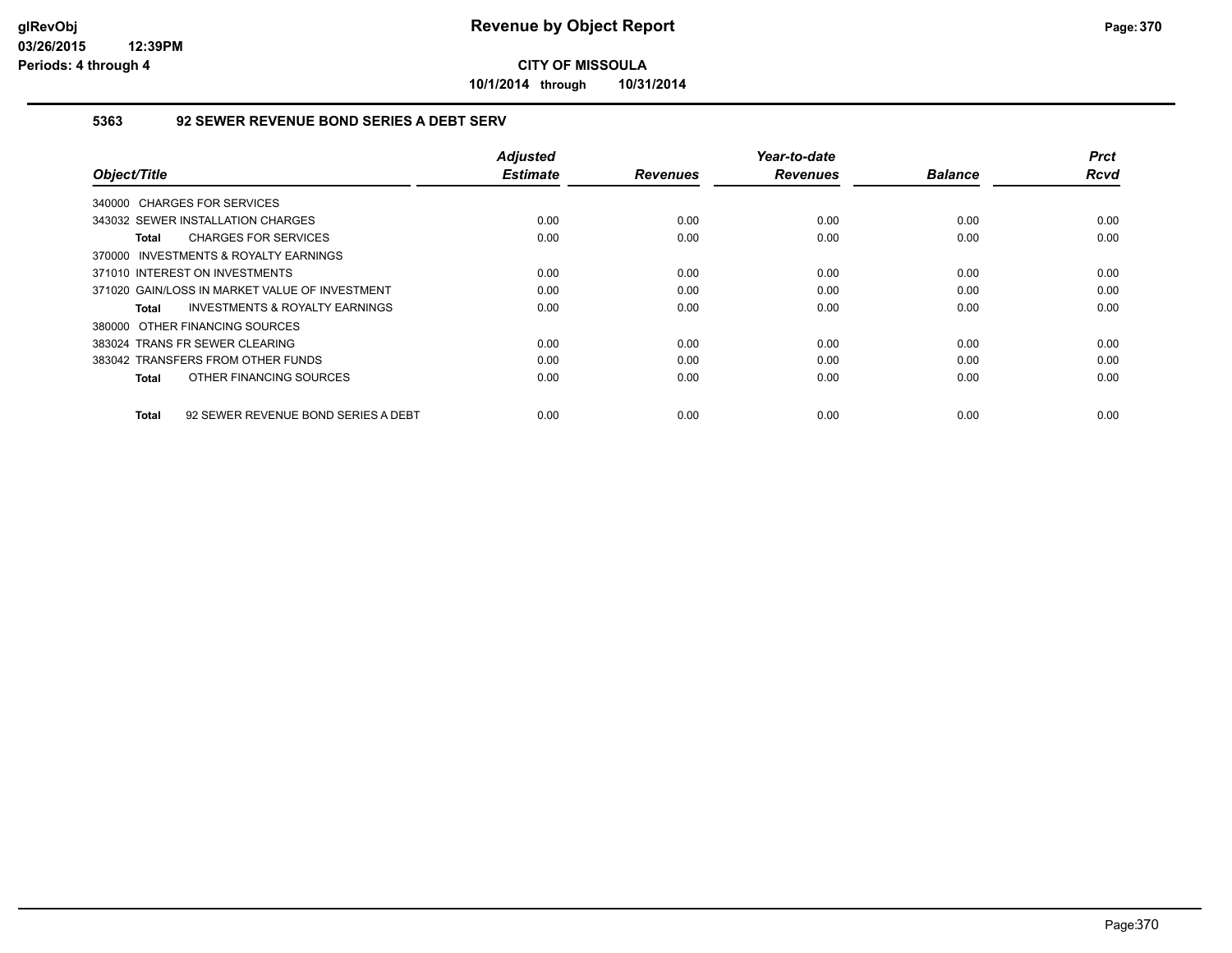**10/1/2014 through 10/31/2014**

# **5364 92 SEWER REVENUE BOND - SERIES B DEBT S**

**5364 92 SEWER REVENUE BOND - SERIES B DEBT S**

|                                                      | <b>Adjusted</b> |                 | Year-to-date    |                | <b>Prct</b> |
|------------------------------------------------------|-----------------|-----------------|-----------------|----------------|-------------|
| Object/Title                                         | <b>Estimate</b> | <b>Revenues</b> | <b>Revenues</b> | <b>Balance</b> | <b>Rcvd</b> |
| 340000 CHARGES FOR SERVICES                          |                 |                 |                 |                |             |
| 343032 SEWER INSTALLATION CHARGES                    | 0.00            | 0.00            | 0.00            | 0.00           | 0.00        |
| <b>CHARGES FOR SERVICES</b><br>Total                 | 0.00            | 0.00            | 0.00            | 0.00           | 0.00        |
| 370000 INVESTMENTS & ROYALTY EARNINGS                |                 |                 |                 |                |             |
| 371010 INTEREST ON INVESTMENTS                       | 0.00            | 0.00            | 0.00            | 0.00           | 0.00        |
| 371020 GAIN/LOSS IN MARKET VALUE OF INVESTMENTS      | 0.00            | 0.00            | 0.00            | 0.00           | 0.00        |
| <b>INVESTMENTS &amp; ROYALTY EARNINGS</b><br>Total   | 0.00            | 0.00            | 0.00            | 0.00           | 0.00        |
| 380000 OTHER FINANCING SOURCES                       |                 |                 |                 |                |             |
| 383024 TRANS FR SEWER CLEARING                       | 0.00            | 0.00            | 0.00            | 0.00           | 0.00        |
| 383042 TRANSFERS FROM OTHER FUNDS                    | 0.00            | 0.00            | 0.00            | 0.00           | 0.00        |
| OTHER FINANCING SOURCES<br><b>Total</b>              | 0.00            | 0.00            | 0.00            | 0.00           | 0.00        |
| 92 SEWER REVENUE BOND - SERIES B DEE<br><b>Total</b> | 0.00            | 0.00            | 0.00            | 0.00           | 0.00        |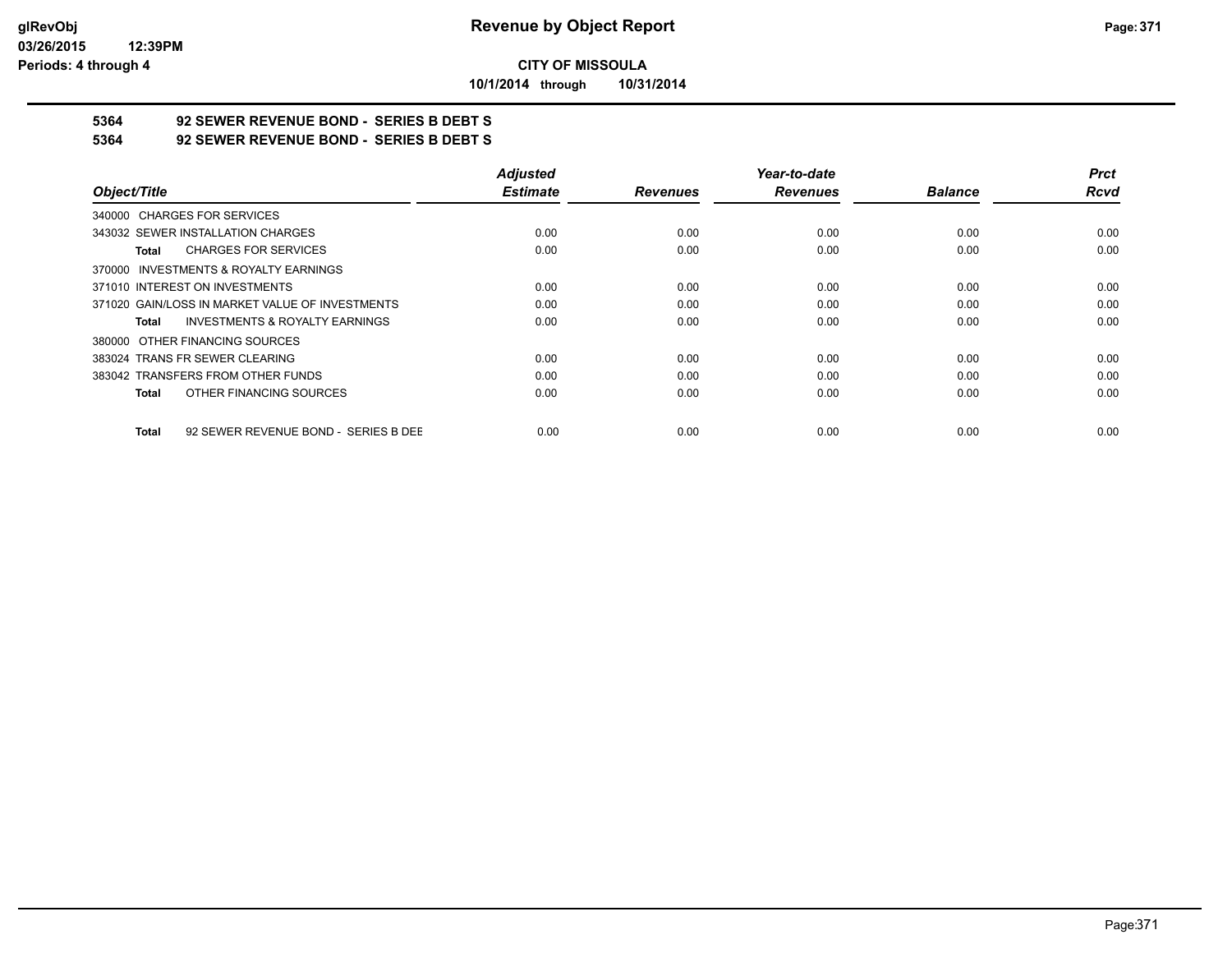**10/1/2014 through 10/31/2014**

### **5364 92 SEWER REVENUE BOND - SERIES B DEBT S**

| Object/Title                                       | <b>Adjusted</b><br><b>Estimate</b> | <b>Revenues</b> | Year-to-date<br><b>Revenues</b> | <b>Balance</b> | <b>Prct</b><br>Rcvd |
|----------------------------------------------------|------------------------------------|-----------------|---------------------------------|----------------|---------------------|
| 340000 CHARGES FOR SERVICES                        |                                    |                 |                                 |                |                     |
| 343032 SEWER INSTALLATION CHARGES                  | 0.00                               | 0.00            | 0.00                            | 0.00           | 0.00                |
| <b>CHARGES FOR SERVICES</b><br>Total               | 0.00                               | 0.00            | 0.00                            | 0.00           | 0.00                |
| 370000 INVESTMENTS & ROYALTY EARNINGS              |                                    |                 |                                 |                |                     |
| 371010 INTEREST ON INVESTMENTS                     | 0.00                               | 0.00            | 0.00                            | 0.00           | 0.00                |
| 371020 GAIN/LOSS IN MARKET VALUE OF INVESTMENT     | 0.00                               | 0.00            | 0.00                            | 0.00           | 0.00                |
| <b>INVESTMENTS &amp; ROYALTY EARNINGS</b><br>Total | 0.00                               | 0.00            | 0.00                            | 0.00           | 0.00                |
| 380000 OTHER FINANCING SOURCES                     |                                    |                 |                                 |                |                     |
| 383024 TRANS FR SEWER CLEARING                     | 0.00                               | 0.00            | 0.00                            | 0.00           | 0.00                |
| 383042 TRANSFERS FROM OTHER FUNDS                  | 0.00                               | 0.00            | 0.00                            | 0.00           | 0.00                |
| OTHER FINANCING SOURCES<br>Total                   | 0.00                               | 0.00            | 0.00                            | 0.00           | 0.00                |
|                                                    |                                    |                 |                                 |                |                     |
| 92 SEWER REVENUE BOND - SERIES B DEI<br>Total      | 0.00                               | 0.00            | 0.00                            | 0.00           | 0.00                |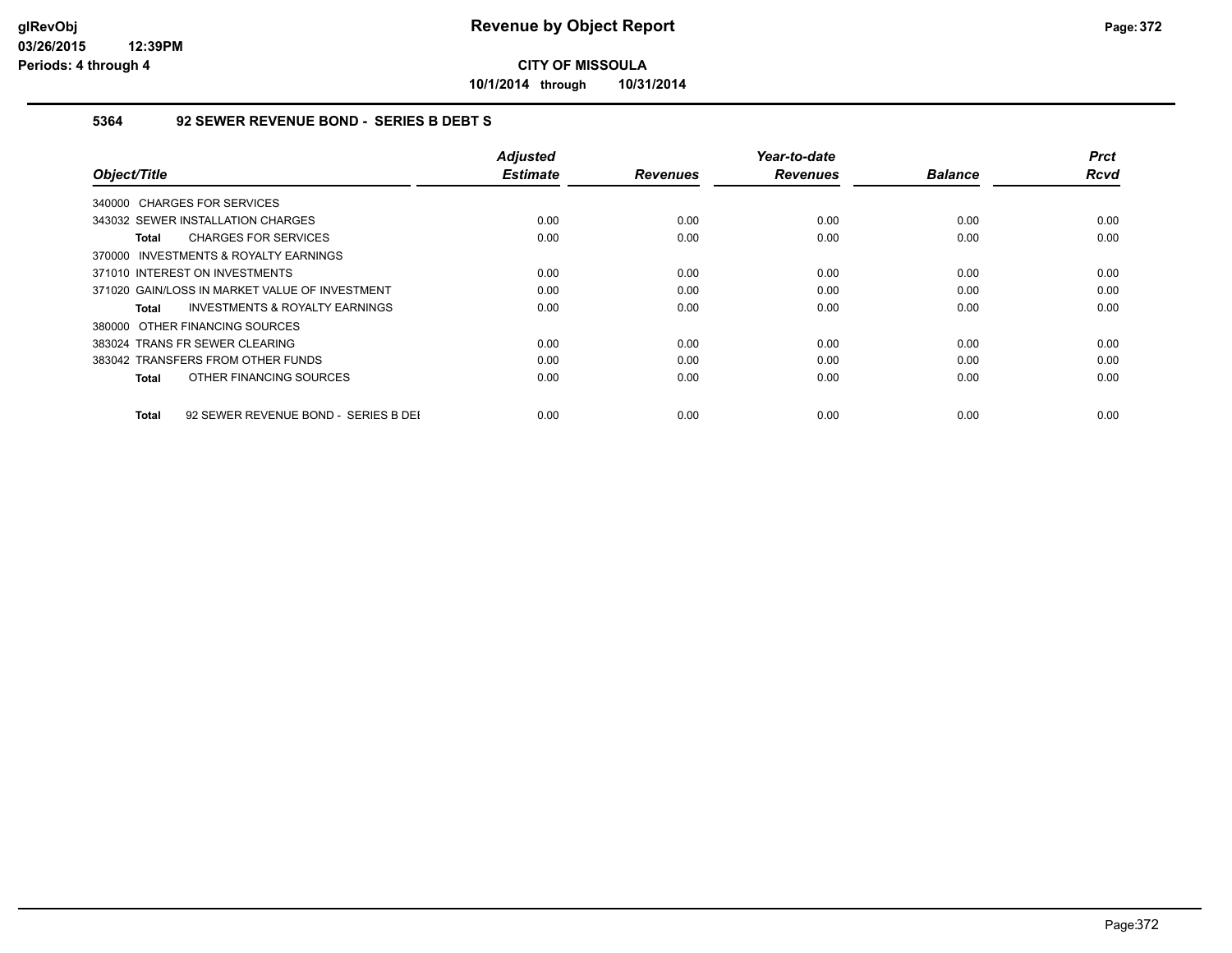**10/1/2014 through 10/31/2014**

# **5365 99 SEWER REVENUE BONDS DEBT SERVICE FUND**

**5365 99 SEWER REVENUE BONDS DEBT SERVICE FUND**

|                                                     | <b>Adjusted</b> |                 | Year-to-date    |                | <b>Prct</b> |
|-----------------------------------------------------|-----------------|-----------------|-----------------|----------------|-------------|
| Object/Title                                        | <b>Estimate</b> | <b>Revenues</b> | <b>Revenues</b> | <b>Balance</b> | <b>Rcvd</b> |
| <b>CHARGES FOR SERVICES</b><br>340000               |                 |                 |                 |                |             |
| 343032 SEWER INSTALLATION CHARGES                   | 0.00            | 0.00            | 0.00            | 0.00           | 0.00        |
| <b>CHARGES FOR SERVICES</b><br>Total                | 0.00            | 0.00            | 0.00            | 0.00           | 0.00        |
| INVESTMENTS & ROYALTY EARNINGS<br>370000            |                 |                 |                 |                |             |
| 371010 INTEREST ON INVESTMENTS                      | 0.00            | 0.00            | 0.00            | 0.00           | 0.00        |
| 371020 GAIN/LOSS IN MARKET VALUE OF INVESTMENTS     | 0.00            | 0.00            | 0.00            | 0.00           | 0.00        |
| <b>INVESTMENTS &amp; ROYALTY EARNINGS</b><br>Total  | 0.00            | 0.00            | 0.00            | 0.00           | 0.00        |
| OTHER FINANCING SOURCES<br>380000                   |                 |                 |                 |                |             |
| 383024 TRANS FR SEWER CLEARING                      | 124,180.00      | 0.00            | 0.00            | 124,180.00     | 0.00        |
| OTHER FINANCING SOURCES<br>Total                    | 124,180.00      | 0.00            | 0.00            | 124.180.00     | 0.00        |
| 99 SEWER REVENUE BONDS DEBT SERVICE<br><b>Total</b> | 124.180.00      | 0.00            | 0.00            | 124.180.00     | 0.00        |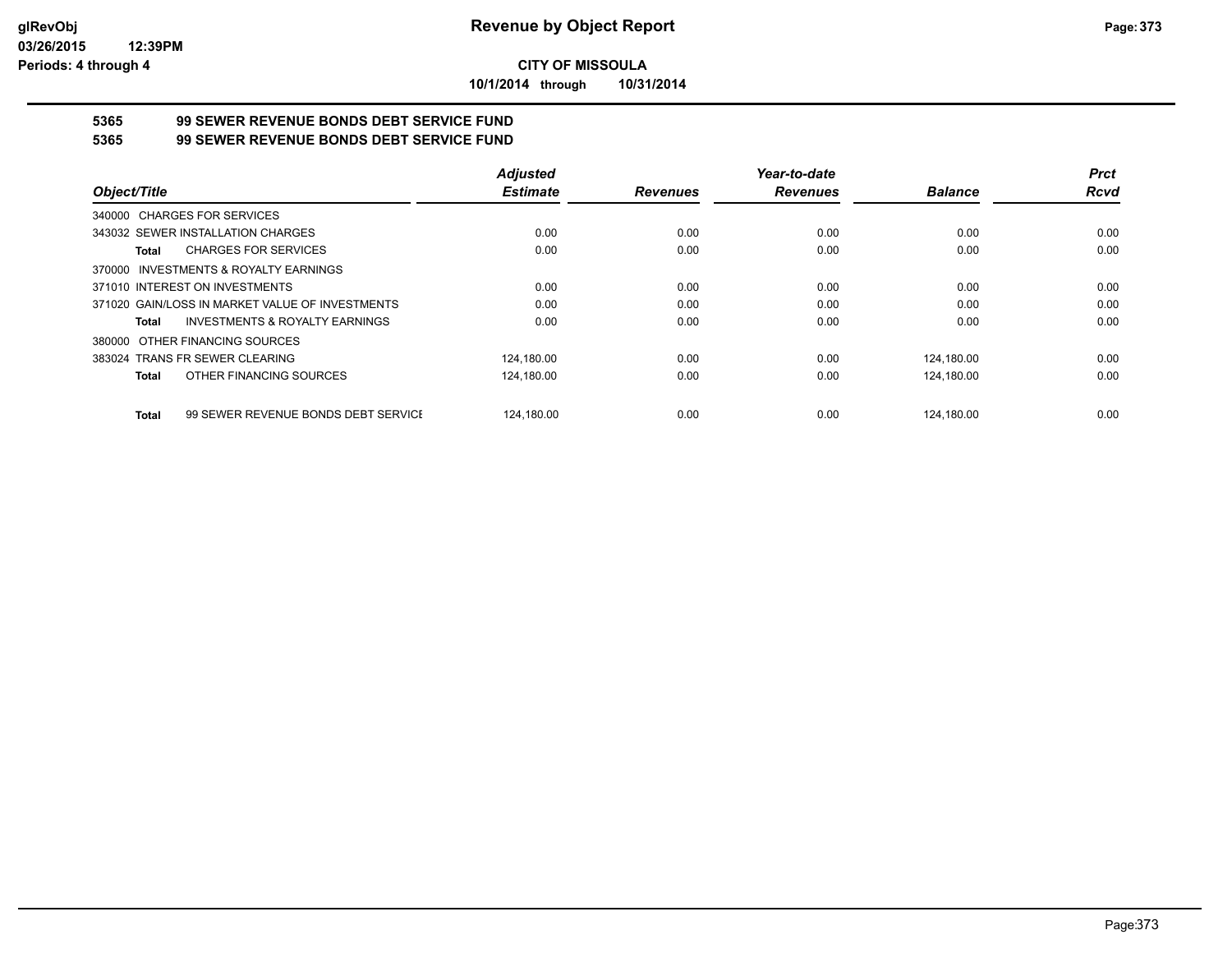**10/1/2014 through 10/31/2014**

### **5365 99 SEWER REVENUE BONDS DEBT SERVICE FUND**

|                                                           | <b>Adjusted</b> |                 | Year-to-date    |                | <b>Prct</b> |
|-----------------------------------------------------------|-----------------|-----------------|-----------------|----------------|-------------|
| Object/Title                                              | <b>Estimate</b> | <b>Revenues</b> | <b>Revenues</b> | <b>Balance</b> | <b>Rcvd</b> |
| 340000 CHARGES FOR SERVICES                               |                 |                 |                 |                |             |
| 343032 SEWER INSTALLATION CHARGES                         | 0.00            | 0.00            | 0.00            | 0.00           | 0.00        |
| <b>CHARGES FOR SERVICES</b><br><b>Total</b>               | 0.00            | 0.00            | 0.00            | 0.00           | 0.00        |
| INVESTMENTS & ROYALTY EARNINGS<br>370000                  |                 |                 |                 |                |             |
| 371010 INTEREST ON INVESTMENTS                            | 0.00            | 0.00            | 0.00            | 0.00           | 0.00        |
| 371020 GAIN/LOSS IN MARKET VALUE OF INVESTMENT            | 0.00            | 0.00            | 0.00            | 0.00           | 0.00        |
| <b>INVESTMENTS &amp; ROYALTY EARNINGS</b><br><b>Total</b> | 0.00            | 0.00            | 0.00            | 0.00           | 0.00        |
| 380000 OTHER FINANCING SOURCES                            |                 |                 |                 |                |             |
| 383024 TRANS FR SEWER CLEARING                            | 124,180.00      | 0.00            | 0.00            | 124,180.00     | 0.00        |
| OTHER FINANCING SOURCES<br><b>Total</b>                   | 124,180.00      | 0.00            | 0.00            | 124,180.00     | 0.00        |
| 99 SEWER REVENUE BONDS DEBT SERVIC<br><b>Total</b>        | 124.180.00      | 0.00            | 0.00            | 124.180.00     | 0.00        |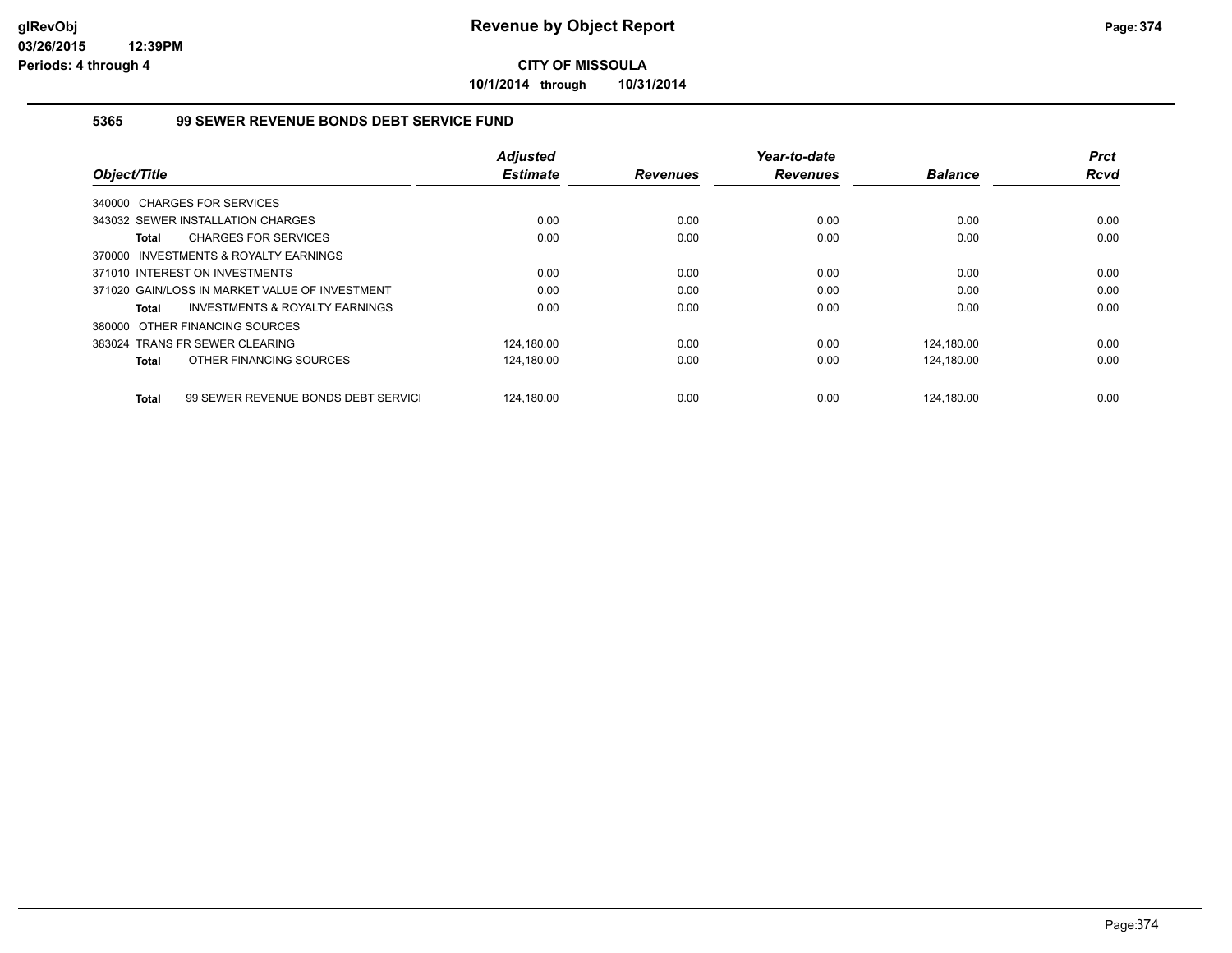**10/1/2014 through 10/31/2014**

# **5366 92 SEWER REVENUE BOND - SERIES A BOND RE**

**5366 92 SEWER REVENUE BOND - SERIES A BOND RE**

|                                                 | <b>Adjusted</b> |                 | Year-to-date    |                | <b>Prct</b> |
|-------------------------------------------------|-----------------|-----------------|-----------------|----------------|-------------|
| Object/Title                                    | <b>Estimate</b> | <b>Revenues</b> | <b>Revenues</b> | <b>Balance</b> | <b>Rcvd</b> |
| 370000 INVESTMENTS & ROYALTY EARNINGS           |                 |                 |                 |                |             |
| 371010 INTEREST ON INVESTMENTS                  | 0.00            | 0.00            | 0.00            | 0.00           | 0.00        |
| 371020 GAIN/LOSS IN MARKET VALUE OF INVESTMENTS | 0.00            | 0.00            | 0.00            | 0.00           | 0.00        |
| INVESTMENTS & ROYALTY EARNINGS<br>Total         | 0.00            | 0.00            | 0.00            | 0.00           | 0.00        |
| 380000 OTHER FINANCING SOURCES                  |                 |                 |                 |                |             |
| 383024 TRANS FR SEWER CLEARING                  | 0.00            | 0.00            | 0.00            | 0.00           | 0.00        |
| 383042 TRANSFERS FROM OTHER FUNDS               | 0.00            | 0.00            | 0.00            | 0.00           | 0.00        |
| OTHER FINANCING SOURCES<br>Total                | 0.00            | 0.00            | 0.00            | 0.00           | 0.00        |
|                                                 |                 |                 |                 |                |             |
| 92 SEWER REVENUE BOND - SERIES A BON<br>Total   | 0.00            | 0.00            | 0.00            | 0.00           | 0.00        |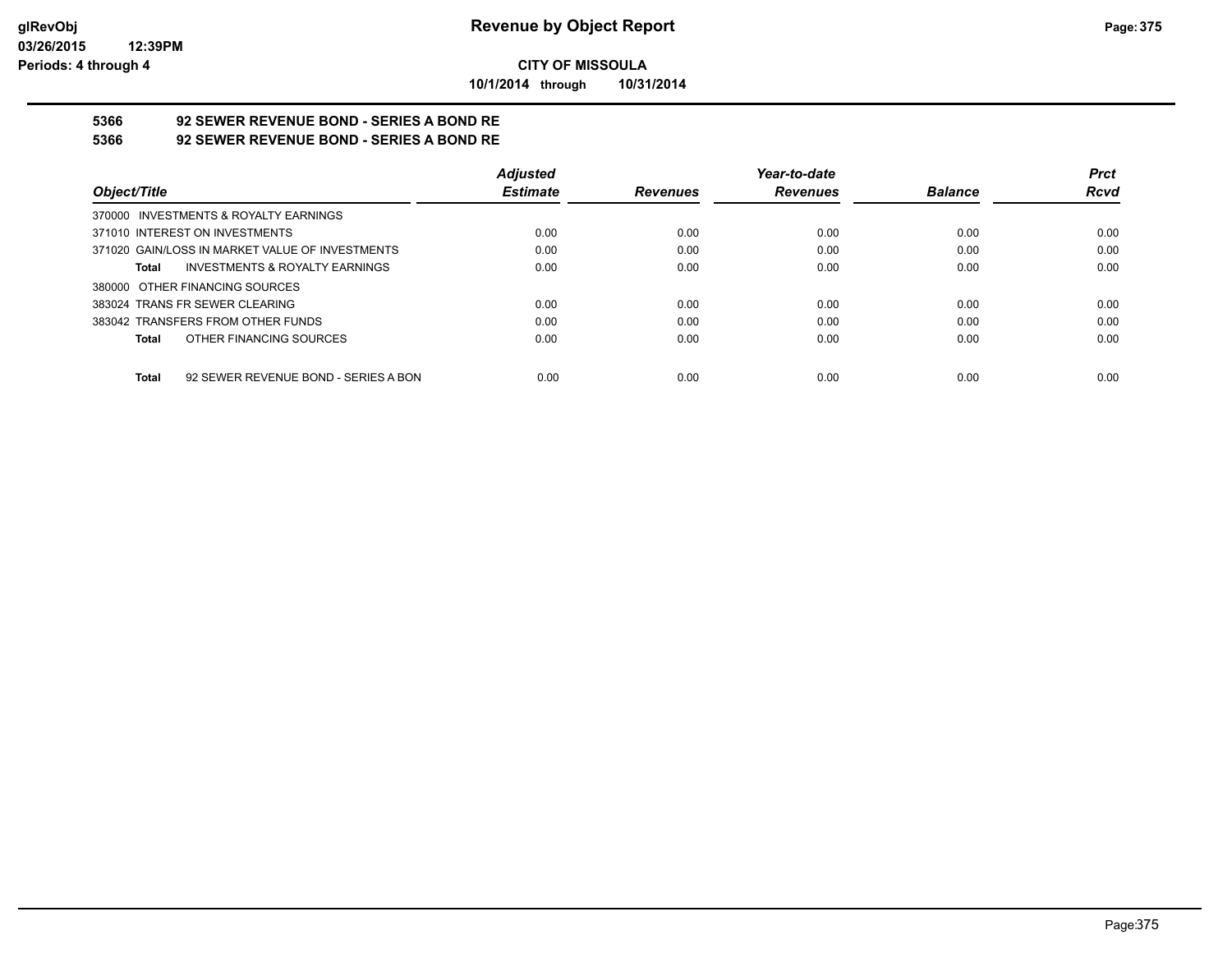**10/1/2014 through 10/31/2014**

### **5366 92 SEWER REVENUE BOND - SERIES A BOND RE**

|                                                      | <b>Adiusted</b> |                 | Year-to-date    |                | <b>Prct</b> |
|------------------------------------------------------|-----------------|-----------------|-----------------|----------------|-------------|
| Object/Title                                         | <b>Estimate</b> | <b>Revenues</b> | <b>Revenues</b> | <b>Balance</b> | <b>Rcvd</b> |
| 370000 INVESTMENTS & ROYALTY EARNINGS                |                 |                 |                 |                |             |
| 371010 INTEREST ON INVESTMENTS                       | 0.00            | 0.00            | 0.00            | 0.00           | 0.00        |
| 371020 GAIN/LOSS IN MARKET VALUE OF INVESTMENT       | 0.00            | 0.00            | 0.00            | 0.00           | 0.00        |
| INVESTMENTS & ROYALTY EARNINGS<br><b>Total</b>       | 0.00            | 0.00            | 0.00            | 0.00           | 0.00        |
| 380000 OTHER FINANCING SOURCES                       |                 |                 |                 |                |             |
| 383024 TRANS FR SEWER CLEARING                       | 0.00            | 0.00            | 0.00            | 0.00           | 0.00        |
| 383042 TRANSFERS FROM OTHER FUNDS                    | 0.00            | 0.00            | 0.00            | 0.00           | 0.00        |
| OTHER FINANCING SOURCES<br><b>Total</b>              | 0.00            | 0.00            | 0.00            | 0.00           | 0.00        |
|                                                      |                 |                 |                 |                |             |
| 92 SEWER REVENUE BOND - SERIES A BON<br><b>Total</b> | 0.00            | 0.00            | 0.00            | 0.00           | 0.00        |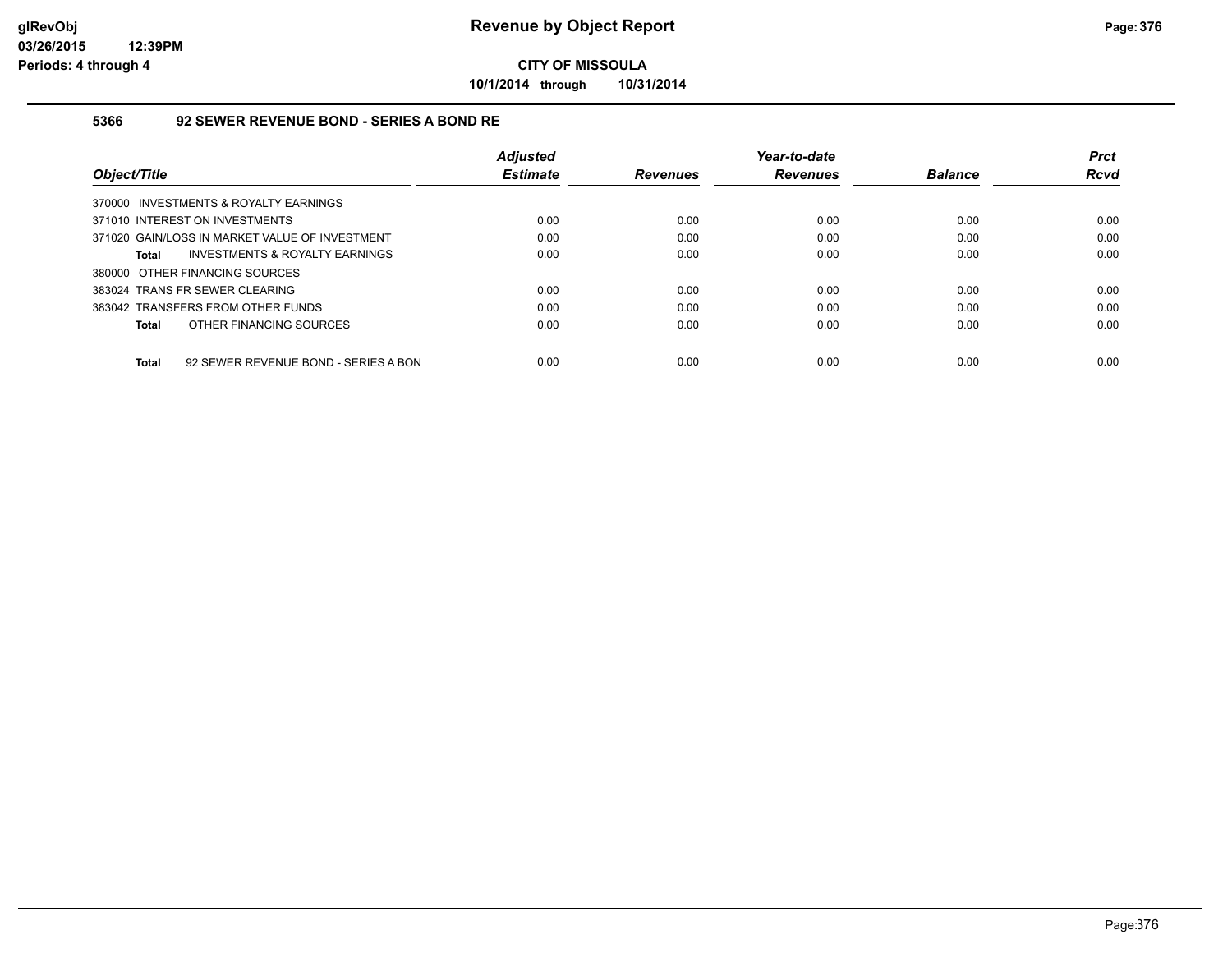**10/1/2014 through 10/31/2014**

# **5367 92 SEWER REVENUE BOND - SERIES B BOND RE**

**5367 92 SEWER REVENUE BOND - SERIES B BOND RE**

|                                                 | <b>Adjusted</b> |                 | Year-to-date    |                | <b>Prct</b> |
|-------------------------------------------------|-----------------|-----------------|-----------------|----------------|-------------|
| Object/Title                                    | <b>Estimate</b> | <b>Revenues</b> | <b>Revenues</b> | <b>Balance</b> | <b>Rcvd</b> |
| 370000 INVESTMENTS & ROYALTY EARNINGS           |                 |                 |                 |                |             |
| 371010 INTEREST ON INVESTMENTS                  | 0.00            | 0.00            | 0.00            | 0.00           | 0.00        |
| 371020 GAIN/LOSS IN MARKET VALUE OF INVESTMENTS | 0.00            | 0.00            | 0.00            | 0.00           | 0.00        |
| INVESTMENTS & ROYALTY EARNINGS<br>Total         | 0.00            | 0.00            | 0.00            | 0.00           | 0.00        |
| 380000 OTHER FINANCING SOURCES                  |                 |                 |                 |                |             |
| 383042 TRANSFERS FROM OTHER FUNDS               | 0.00            | 0.00            | 0.00            | 0.00           | 0.00        |
| OTHER FINANCING SOURCES<br>Total                | 0.00            | 0.00            | 0.00            | 0.00           | 0.00        |
|                                                 |                 |                 |                 |                |             |
| 92 SEWER REVENUE BOND - SERIES B BON<br>Total   | 0.00            | 0.00            | 0.00            | 0.00           | 0.00        |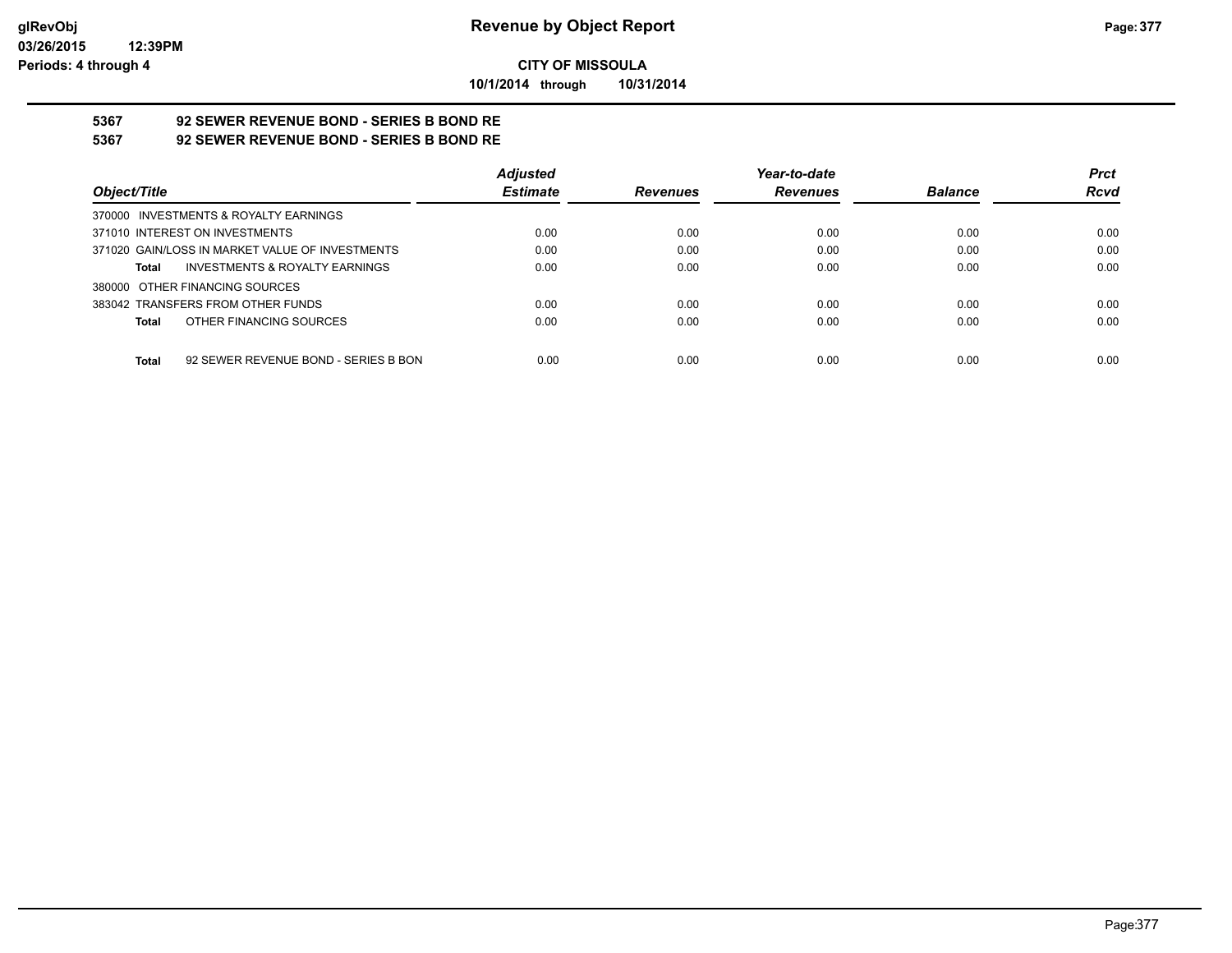**10/1/2014 through 10/31/2014**

### **5367 92 SEWER REVENUE BOND - SERIES B BOND RE**

|                                                      | <b>Adjusted</b> |                 | Year-to-date    |                | <b>Prct</b> |
|------------------------------------------------------|-----------------|-----------------|-----------------|----------------|-------------|
| Object/Title                                         | <b>Estimate</b> | <b>Revenues</b> | <b>Revenues</b> | <b>Balance</b> | <b>Rcvd</b> |
| 370000 INVESTMENTS & ROYALTY EARNINGS                |                 |                 |                 |                |             |
| 371010 INTEREST ON INVESTMENTS                       | 0.00            | 0.00            | 0.00            | 0.00           | 0.00        |
| 371020 GAIN/LOSS IN MARKET VALUE OF INVESTMENT       | 0.00            | 0.00            | 0.00            | 0.00           | 0.00        |
| INVESTMENTS & ROYALTY EARNINGS<br><b>Total</b>       | 0.00            | 0.00            | 0.00            | 0.00           | 0.00        |
| 380000 OTHER FINANCING SOURCES                       |                 |                 |                 |                |             |
| 383042 TRANSFERS FROM OTHER FUNDS                    | 0.00            | 0.00            | 0.00            | 0.00           | 0.00        |
| OTHER FINANCING SOURCES<br><b>Total</b>              | 0.00            | 0.00            | 0.00            | 0.00           | 0.00        |
|                                                      |                 |                 |                 |                |             |
| <b>Total</b><br>92 SEWER REVENUE BOND - SERIES B BON | 0.00            | 0.00            | 0.00            | 0.00           | 0.00        |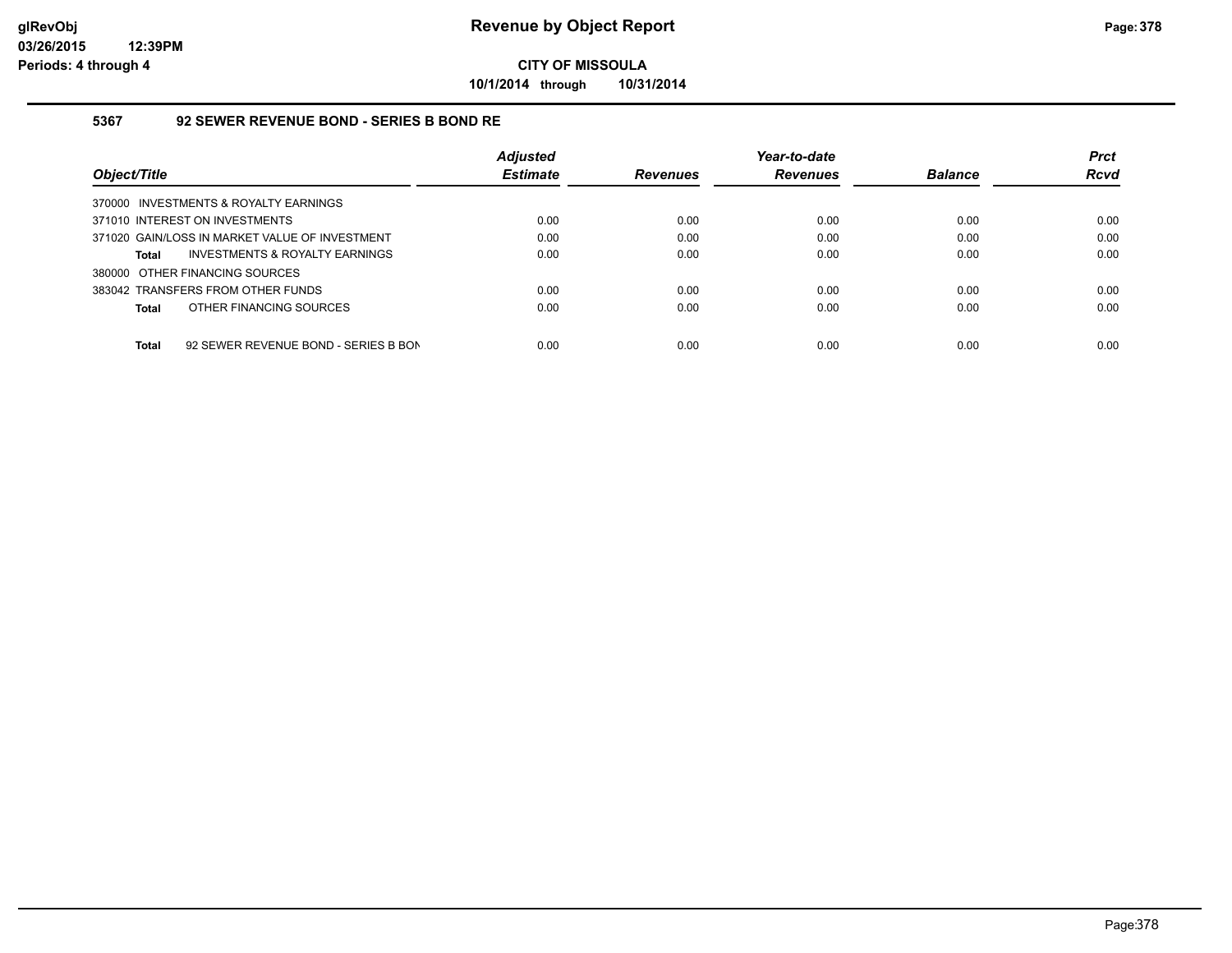**10/1/2014 through 10/31/2014**

## **5368 00 SEWER REVENUE BOND RESERVE FUND**

## **5368 00 SEWER REVENUE BOND RESERVE FUND**

|                                                    | <b>Adjusted</b> |                 | Year-to-date    |                | <b>Prct</b> |
|----------------------------------------------------|-----------------|-----------------|-----------------|----------------|-------------|
| Obiect/Title                                       | <b>Estimate</b> | <b>Revenues</b> | <b>Revenues</b> | <b>Balance</b> | <b>Rcvd</b> |
| 370000 INVESTMENTS & ROYALTY EARNINGS              |                 |                 |                 |                |             |
| 371010 INTEREST ON INVESTMENTS                     | 0.00            | 0.00            | 0.00            | 0.00           | 0.00        |
| 371020 GAIN/LOSS IN MARKET VALUE OF INVESTMENTS    | 0.00            | 0.00            | 0.00            | 0.00           | 0.00        |
| <b>INVESTMENTS &amp; ROYALTY EARNINGS</b><br>Total | 0.00            | 0.00            | 0.00            | 0.00           | 0.00        |
| 380000 OTHER FINANCING SOURCES                     |                 |                 |                 |                |             |
| 383042 TRANSFERS FROM OTHER FUNDS                  | 0.00            | 0.00            | 0.00            | 0.00           | 0.00        |
| OTHER FINANCING SOURCES<br>Total                   | 0.00            | 0.00            | 0.00            | 0.00           | 0.00        |
|                                                    |                 |                 |                 |                |             |
| <b>Total</b><br>00 SEWER REVENUE BOND RESERVE FUND | 0.00            | 0.00            | 0.00            | 0.00           | 0.00        |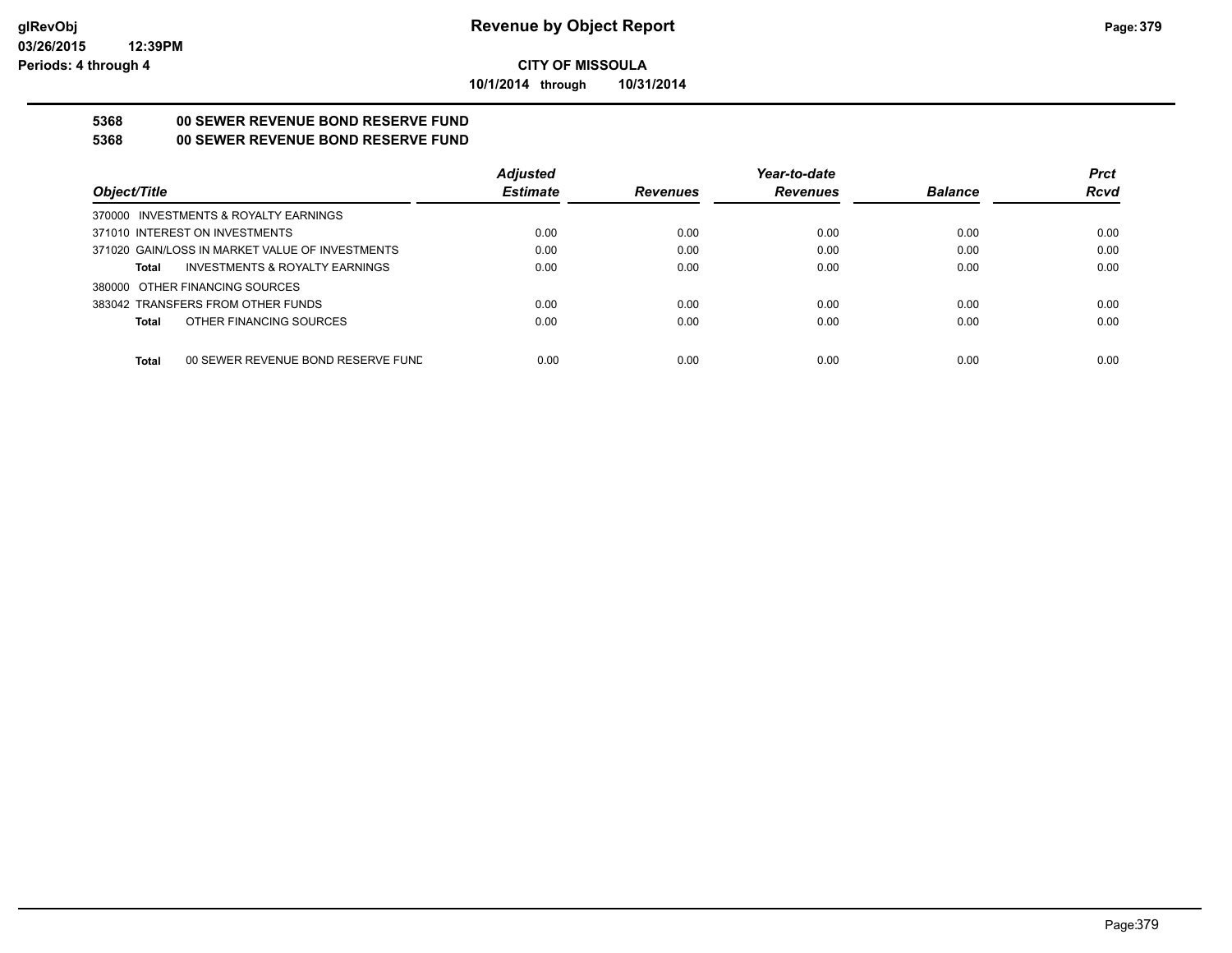**10/1/2014 through 10/31/2014**

### **5368 00 SEWER REVENUE BOND RESERVE FUND**

|                                                | <b>Adjusted</b> |                 | Year-to-date    |                | <b>Prct</b> |
|------------------------------------------------|-----------------|-----------------|-----------------|----------------|-------------|
| Object/Title                                   | <b>Estimate</b> | <b>Revenues</b> | <b>Revenues</b> | <b>Balance</b> | Rcvd        |
| 370000 INVESTMENTS & ROYALTY EARNINGS          |                 |                 |                 |                |             |
| 371010 INTEREST ON INVESTMENTS                 | 0.00            | 0.00            | 0.00            | 0.00           | 0.00        |
| 371020 GAIN/LOSS IN MARKET VALUE OF INVESTMENT | 0.00            | 0.00            | 0.00            | 0.00           | 0.00        |
| INVESTMENTS & ROYALTY EARNINGS<br>Total        | 0.00            | 0.00            | 0.00            | 0.00           | 0.00        |
| 380000 OTHER FINANCING SOURCES                 |                 |                 |                 |                |             |
| 383042 TRANSFERS FROM OTHER FUNDS              | 0.00            | 0.00            | 0.00            | 0.00           | 0.00        |
| OTHER FINANCING SOURCES<br>Total               | 0.00            | 0.00            | 0.00            | 0.00           | 0.00        |
|                                                |                 |                 |                 |                |             |
| Total<br>00 SEWER REVENUE BOND RESERVE FUNI    | 0.00            | 0.00            | 0.00            | 0.00           | 0.00        |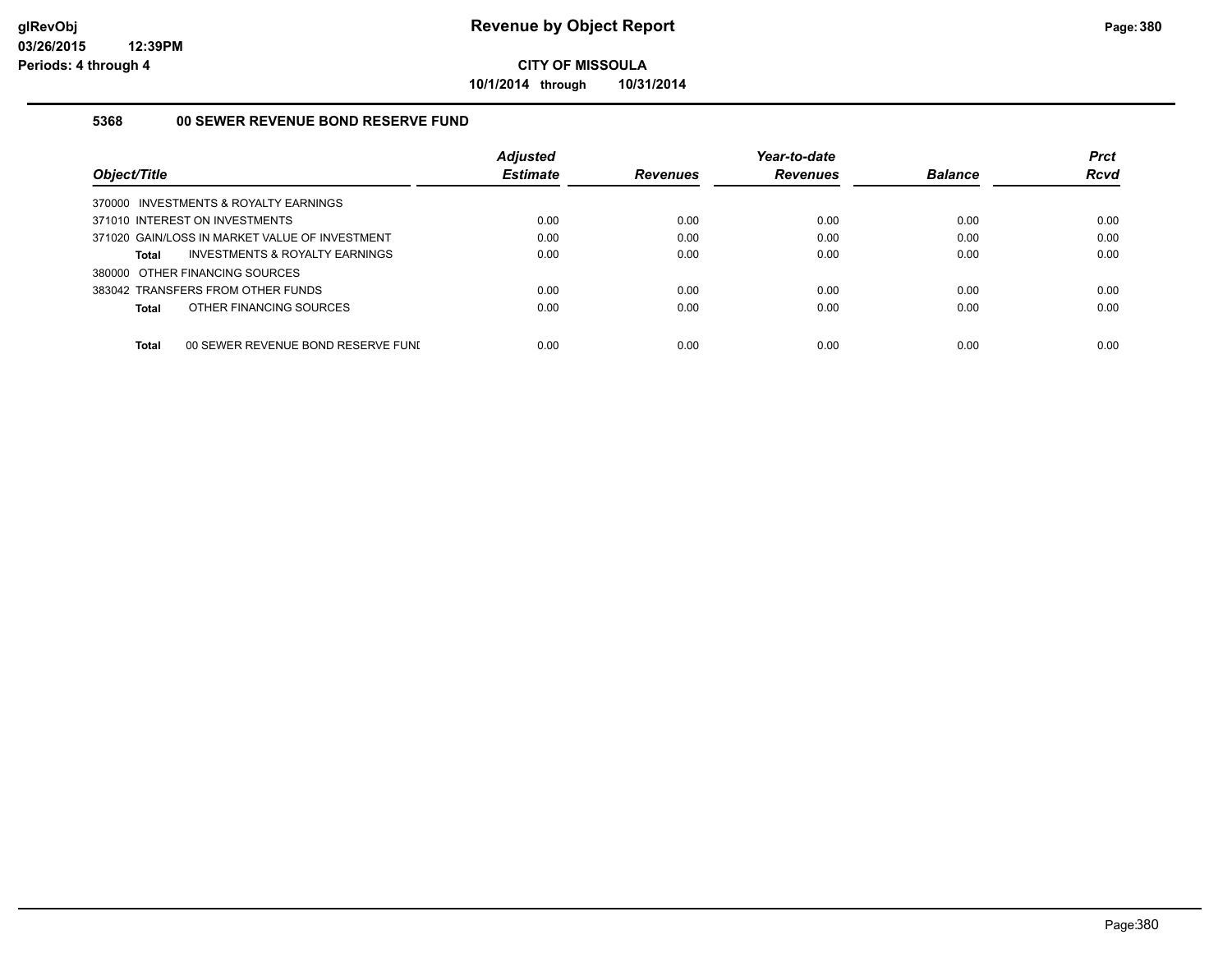**10/1/2014 through 10/31/2014**

#### **5369 2001 SEWER REVENUE BOND**

**5369 2001 SEWER REVENUE BOND**

|                                                 | <b>Adjusted</b> |                 | Year-to-date    |                | <b>Prct</b> |
|-------------------------------------------------|-----------------|-----------------|-----------------|----------------|-------------|
| Object/Title                                    | <b>Estimate</b> | <b>Revenues</b> | <b>Revenues</b> | <b>Balance</b> | <b>Rcvd</b> |
| 370000 INVESTMENTS & ROYALTY EARNINGS           |                 |                 |                 |                |             |
| 371010 INTEREST ON INVESTMENTS                  | 0.00            | 0.00            | 0.00            | 0.00           | 0.00        |
| 371020 GAIN/LOSS IN MARKET VALUE OF INVESTMENTS | 0.00            | 0.00            | 0.00            | 0.00           | 0.00        |
| INVESTMENTS & ROYALTY EARNINGS<br>Total         | 0.00            | 0.00            | 0.00            | 0.00           | 0.00        |
| 380000 OTHER FINANCING SOURCES                  |                 |                 |                 |                |             |
| 383042 TRANSFERS FROM OTHER FUNDS               | 0.00            | 0.00            | 0.00            | 0.00           | 0.00        |
| OTHER FINANCING SOURCES<br><b>Total</b>         | 0.00            | 0.00            | 0.00            | 0.00           | 0.00        |
|                                                 |                 |                 |                 |                |             |
| <b>Total</b><br>2001 SEWER REVENUE BOND         | 0.00            | 0.00            | 0.00            | 0.00           | 0.00        |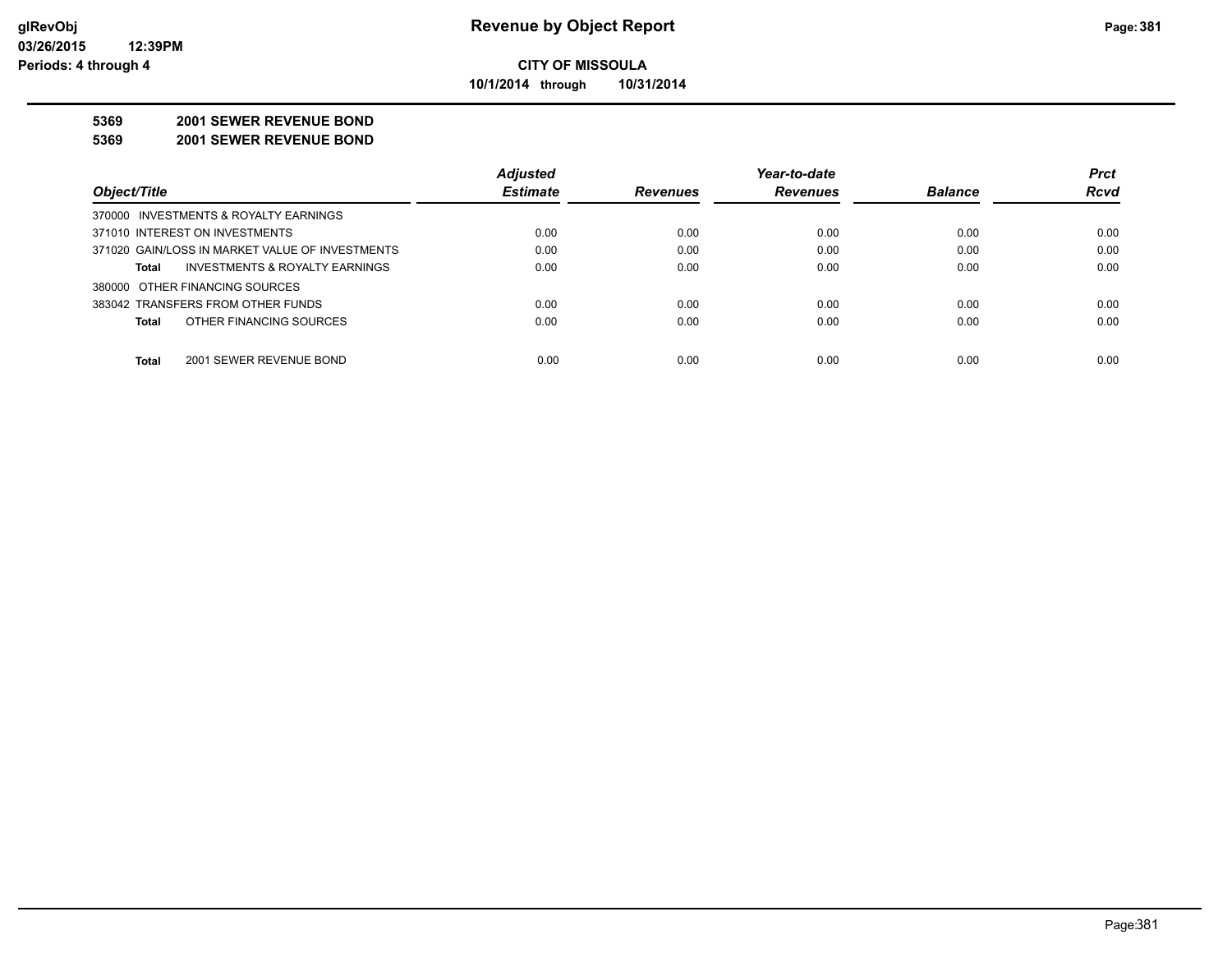**10/1/2014 through 10/31/2014**

### **5369 2001 SEWER REVENUE BOND**

|                                                    | <b>Adjusted</b> |                 | Year-to-date    |                | <b>Prct</b> |
|----------------------------------------------------|-----------------|-----------------|-----------------|----------------|-------------|
| Object/Title                                       | <b>Estimate</b> | <b>Revenues</b> | <b>Revenues</b> | <b>Balance</b> | Rcvd        |
| 370000 INVESTMENTS & ROYALTY EARNINGS              |                 |                 |                 |                |             |
| 371010 INTEREST ON INVESTMENTS                     | 0.00            | 0.00            | 0.00            | 0.00           | 0.00        |
| 371020 GAIN/LOSS IN MARKET VALUE OF INVESTMENT     | 0.00            | 0.00            | 0.00            | 0.00           | 0.00        |
| <b>INVESTMENTS &amp; ROYALTY EARNINGS</b><br>Total | 0.00            | 0.00            | 0.00            | 0.00           | 0.00        |
| 380000 OTHER FINANCING SOURCES                     |                 |                 |                 |                |             |
| 383042 TRANSFERS FROM OTHER FUNDS                  | 0.00            | 0.00            | 0.00            | 0.00           | 0.00        |
| OTHER FINANCING SOURCES<br>Total                   | 0.00            | 0.00            | 0.00            | 0.00           | 0.00        |
| <b>Total</b><br>2001 SEWER REVENUE BOND            | 0.00            | 0.00            | 0.00            | 0.00           | 0.00        |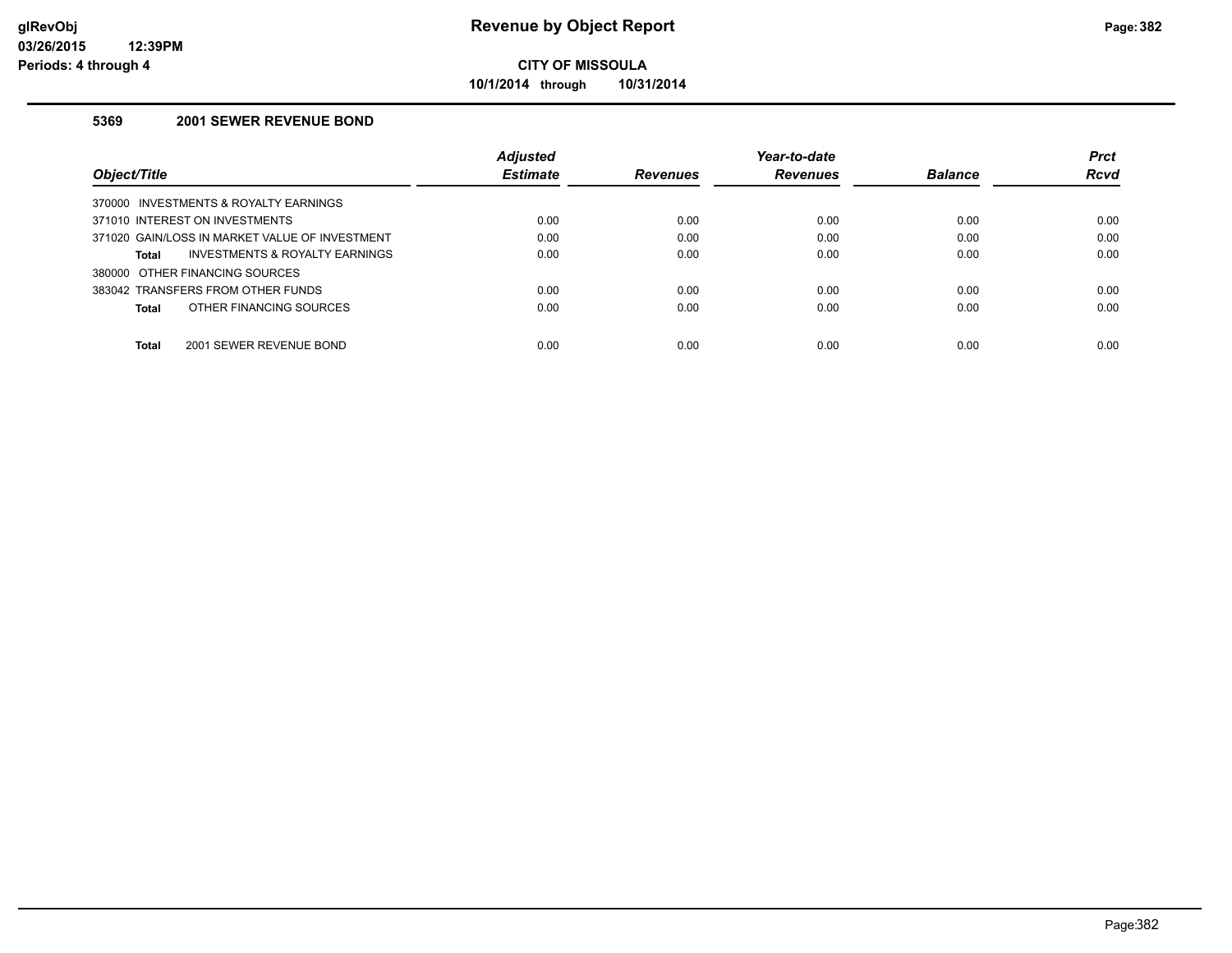**10/1/2014 through 10/31/2014**

## **5370 99 SEWER REVENUE BOND RESERVE FUND**

### **5370 99 SEWER REVENUE BOND RESERVE FUND**

|                                                    | <b>Adjusted</b> |                 | Year-to-date    |                | <b>Prct</b> |
|----------------------------------------------------|-----------------|-----------------|-----------------|----------------|-------------|
| Object/Title                                       | <b>Estimate</b> | <b>Revenues</b> | <b>Revenues</b> | <b>Balance</b> | <b>Rcvd</b> |
| 360000 MISCELLANEOUS REVENUES                      |                 |                 |                 |                |             |
| 360010 MISCELLANEOUS                               | 0.00            | 0.00            | 0.00            | 0.00           | 0.00        |
| MISCELLANEOUS REVENUES<br>Total                    | 0.00            | 0.00            | 0.00            | 0.00           | 0.00        |
| 370000 INVESTMENTS & ROYALTY EARNINGS              |                 |                 |                 |                |             |
| 371010 INTEREST ON INVESTMENTS                     | 0.00            | 0.00            | 0.00            | 0.00           | 0.00        |
| 371020 GAIN/LOSS IN MARKET VALUE OF INVESTMENTS    | 0.00            | 0.00            | 0.00            | 0.00           | 0.00        |
| <b>INVESTMENTS &amp; ROYALTY EARNINGS</b><br>Total | 0.00            | 0.00            | 0.00            | 0.00           | 0.00        |
| 380000 OTHER FINANCING SOURCES                     |                 |                 |                 |                |             |
| 383042 TRANSFERS FROM OTHER FUNDS                  | 0.00            | 0.00            | 0.00            | 0.00           | 0.00        |
| OTHER FINANCING SOURCES<br>Total                   | 0.00            | 0.00            | 0.00            | 0.00           | 0.00        |
| 99 SEWER REVENUE BOND RESERVE FUND<br>Total        | 0.00            | 0.00            | 0.00            | 0.00           | 0.00        |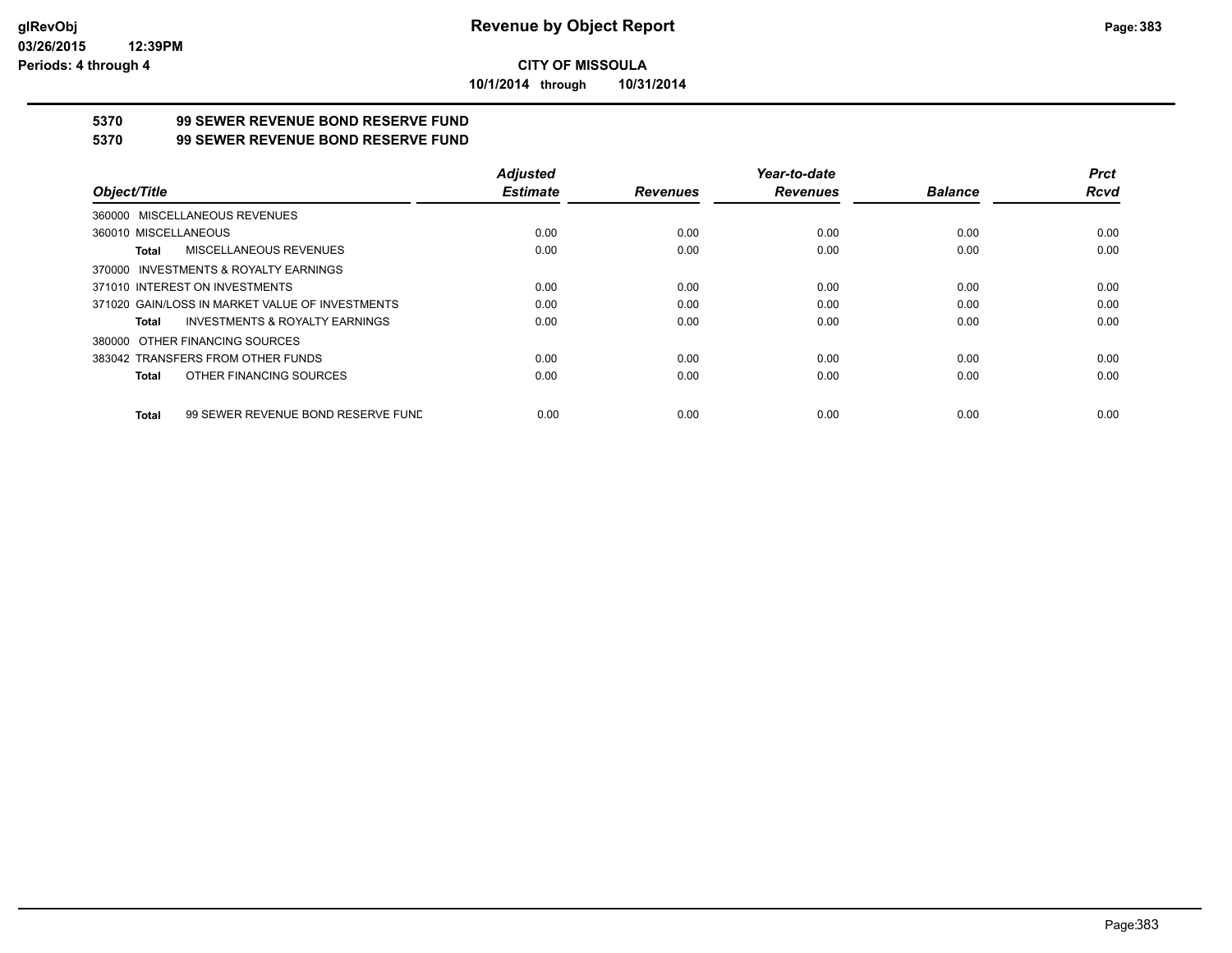**10/1/2014 through 10/31/2014**

### **5370 99 SEWER REVENUE BOND RESERVE FUND**

|                                                    | <b>Adjusted</b> |                 | Year-to-date    |                | <b>Prct</b> |
|----------------------------------------------------|-----------------|-----------------|-----------------|----------------|-------------|
| Object/Title                                       | <b>Estimate</b> | <b>Revenues</b> | <b>Revenues</b> | <b>Balance</b> | <b>Rcvd</b> |
| 360000 MISCELLANEOUS REVENUES                      |                 |                 |                 |                |             |
| 360010 MISCELLANEOUS                               | 0.00            | 0.00            | 0.00            | 0.00           | 0.00        |
| MISCELLANEOUS REVENUES<br>Total                    | 0.00            | 0.00            | 0.00            | 0.00           | 0.00        |
| 370000 INVESTMENTS & ROYALTY EARNINGS              |                 |                 |                 |                |             |
| 371010 INTEREST ON INVESTMENTS                     | 0.00            | 0.00            | 0.00            | 0.00           | 0.00        |
| 371020 GAIN/LOSS IN MARKET VALUE OF INVESTMENT     | 0.00            | 0.00            | 0.00            | 0.00           | 0.00        |
| <b>INVESTMENTS &amp; ROYALTY EARNINGS</b><br>Total | 0.00            | 0.00            | 0.00            | 0.00           | 0.00        |
| 380000 OTHER FINANCING SOURCES                     |                 |                 |                 |                |             |
| 383042 TRANSFERS FROM OTHER FUNDS                  | 0.00            | 0.00            | 0.00            | 0.00           | 0.00        |
| OTHER FINANCING SOURCES<br>Total                   | 0.00            | 0.00            | 0.00            | 0.00           | 0.00        |
|                                                    |                 |                 |                 |                |             |
| 99 SEWER REVENUE BOND RESERVE FUNI<br>Total        | 0.00            | 0.00            | 0.00            | 0.00           | 0.00        |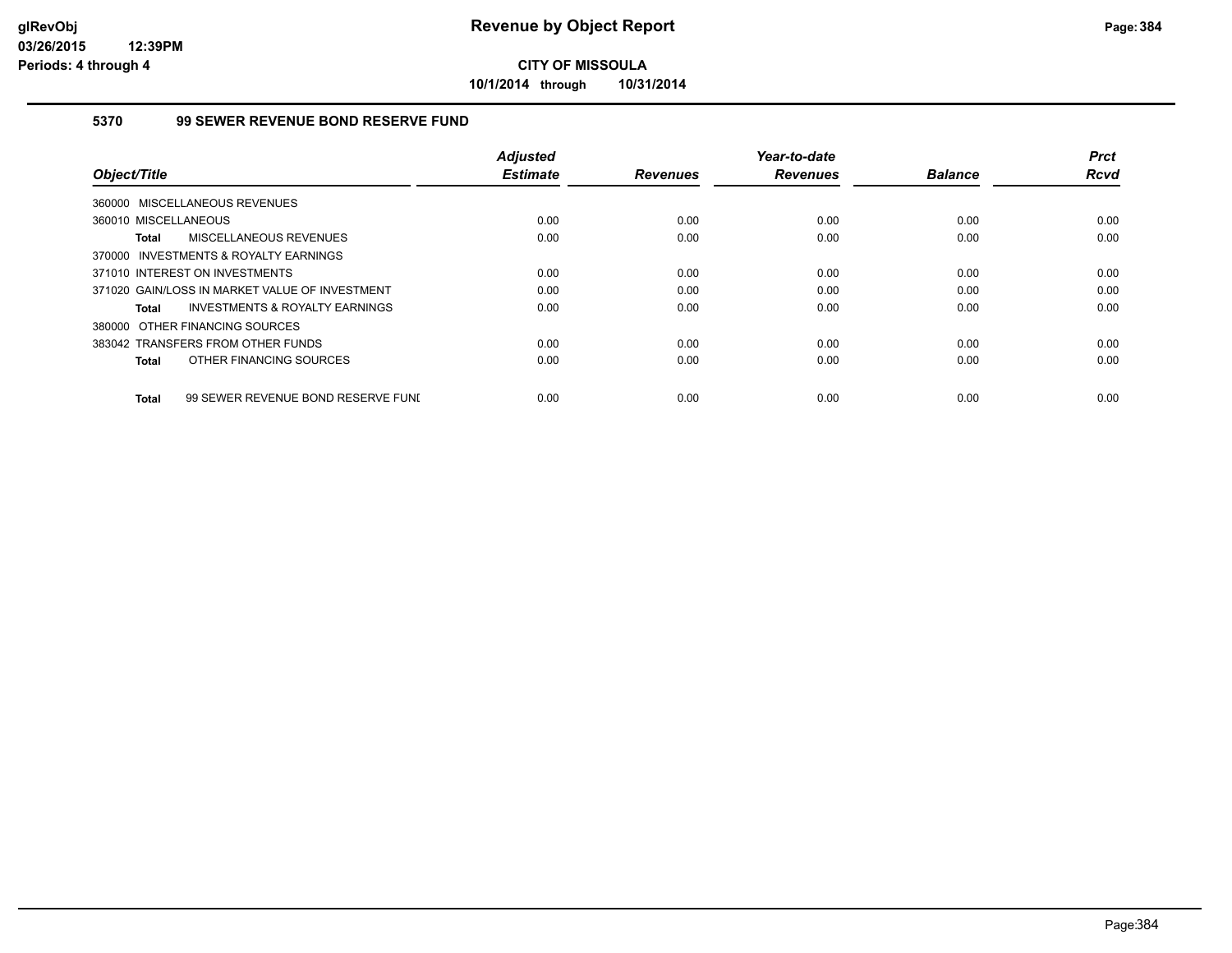**10/1/2014 through 10/31/2014**

## **5371 2002 SEWER BONDS**

**5371 2002 SEWER BONDS**

|                                                 | <b>Adjusted</b> |                 | Year-to-date    |                | <b>Prct</b> |
|-------------------------------------------------|-----------------|-----------------|-----------------|----------------|-------------|
| Object/Title                                    | <b>Estimate</b> | <b>Revenues</b> | <b>Revenues</b> | <b>Balance</b> | <b>Rcvd</b> |
| 370000 INVESTMENTS & ROYALTY EARNINGS           |                 |                 |                 |                |             |
| 371010 INTEREST ON INVESTMENTS                  | 0.00            | 0.00            | 0.00            | 0.00           | 0.00        |
| 371020 GAIN/LOSS IN MARKET VALUE OF INVESTMENTS | 0.00            | 0.00            | 0.00            | 0.00           | 0.00        |
| INVESTMENTS & ROYALTY EARNINGS<br><b>Total</b>  | 0.00            | 0.00            | 0.00            | 0.00           | 0.00        |
| 380000 OTHER FINANCING SOURCES                  |                 |                 |                 |                |             |
| 383024 TRANS FR SEWER CLEARING                  | 85.410.00       | 0.00            | 0.00            | 85.410.00      | 0.00        |
| OTHER FINANCING SOURCES<br><b>Total</b>         | 85.410.00       | 0.00            | 0.00            | 85.410.00      | 0.00        |
|                                                 |                 |                 |                 |                |             |
| <b>Total</b><br>2002 SEWER BONDS                | 85.410.00       | 0.00            | 0.00            | 85.410.00      | 0.00        |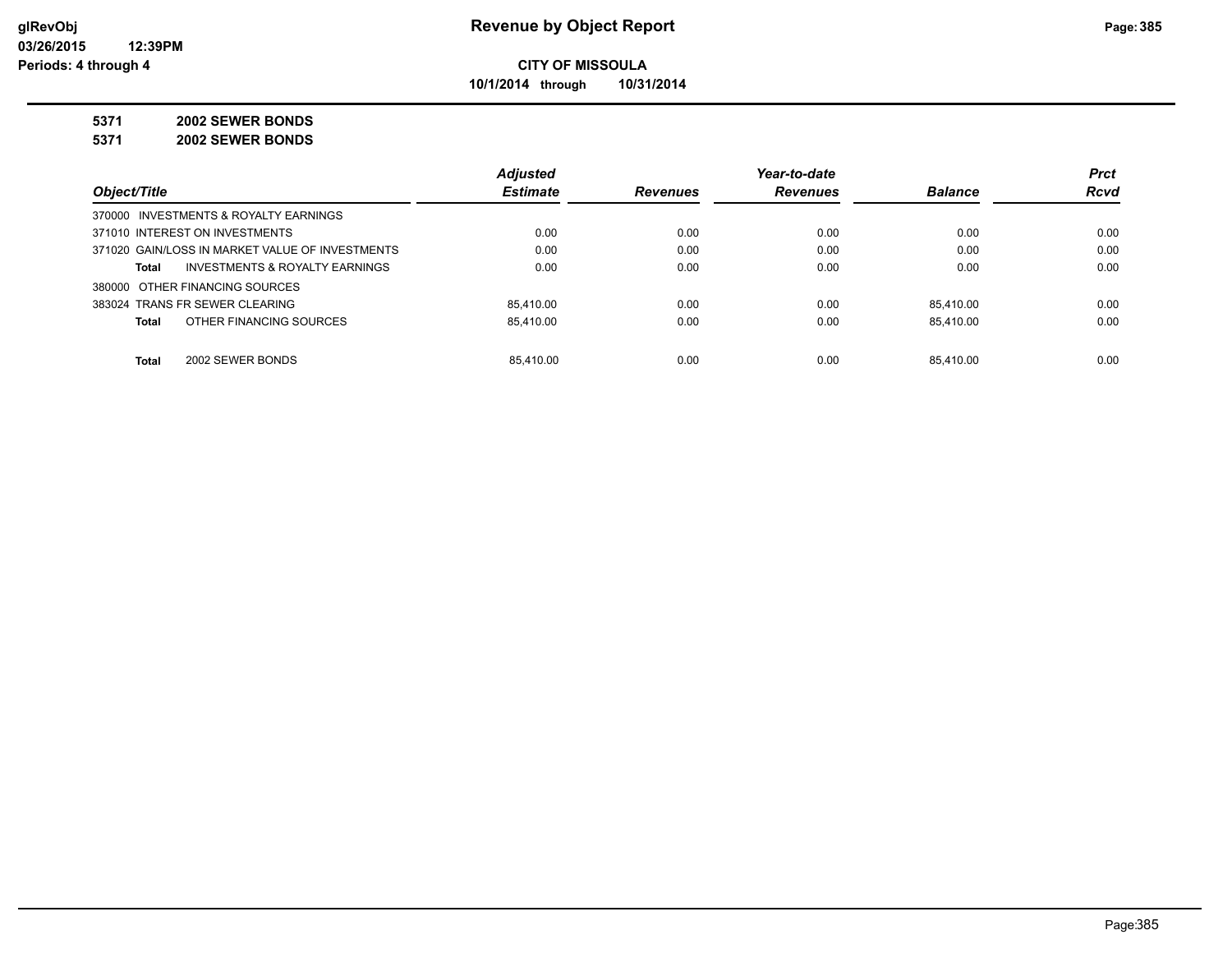**10/1/2014 through 10/31/2014**

#### **5371 2002 SEWER BONDS**

|                                                | <b>Adjusted</b> |                 | Year-to-date    |                | <b>Prct</b> |
|------------------------------------------------|-----------------|-----------------|-----------------|----------------|-------------|
| Object/Title                                   | <b>Estimate</b> | <b>Revenues</b> | <b>Revenues</b> | <b>Balance</b> | <b>Rcvd</b> |
| 370000 INVESTMENTS & ROYALTY EARNINGS          |                 |                 |                 |                |             |
| 371010 INTEREST ON INVESTMENTS                 | 0.00            | 0.00            | 0.00            | 0.00           | 0.00        |
| 371020 GAIN/LOSS IN MARKET VALUE OF INVESTMENT | 0.00            | 0.00            | 0.00            | 0.00           | 0.00        |
| INVESTMENTS & ROYALTY EARNINGS<br>Total        | 0.00            | 0.00            | 0.00            | 0.00           | 0.00        |
| 380000 OTHER FINANCING SOURCES                 |                 |                 |                 |                |             |
| 383024 TRANS FR SEWER CLEARING                 | 85.410.00       | 0.00            | 0.00            | 85.410.00      | 0.00        |
| OTHER FINANCING SOURCES<br><b>Total</b>        | 85.410.00       | 0.00            | 0.00            | 85.410.00      | 0.00        |
|                                                |                 |                 |                 |                |             |
| 2002 SEWER BONDS<br><b>Total</b>               | 85.410.00       | 0.00            | 0.00            | 85.410.00      | 0.00        |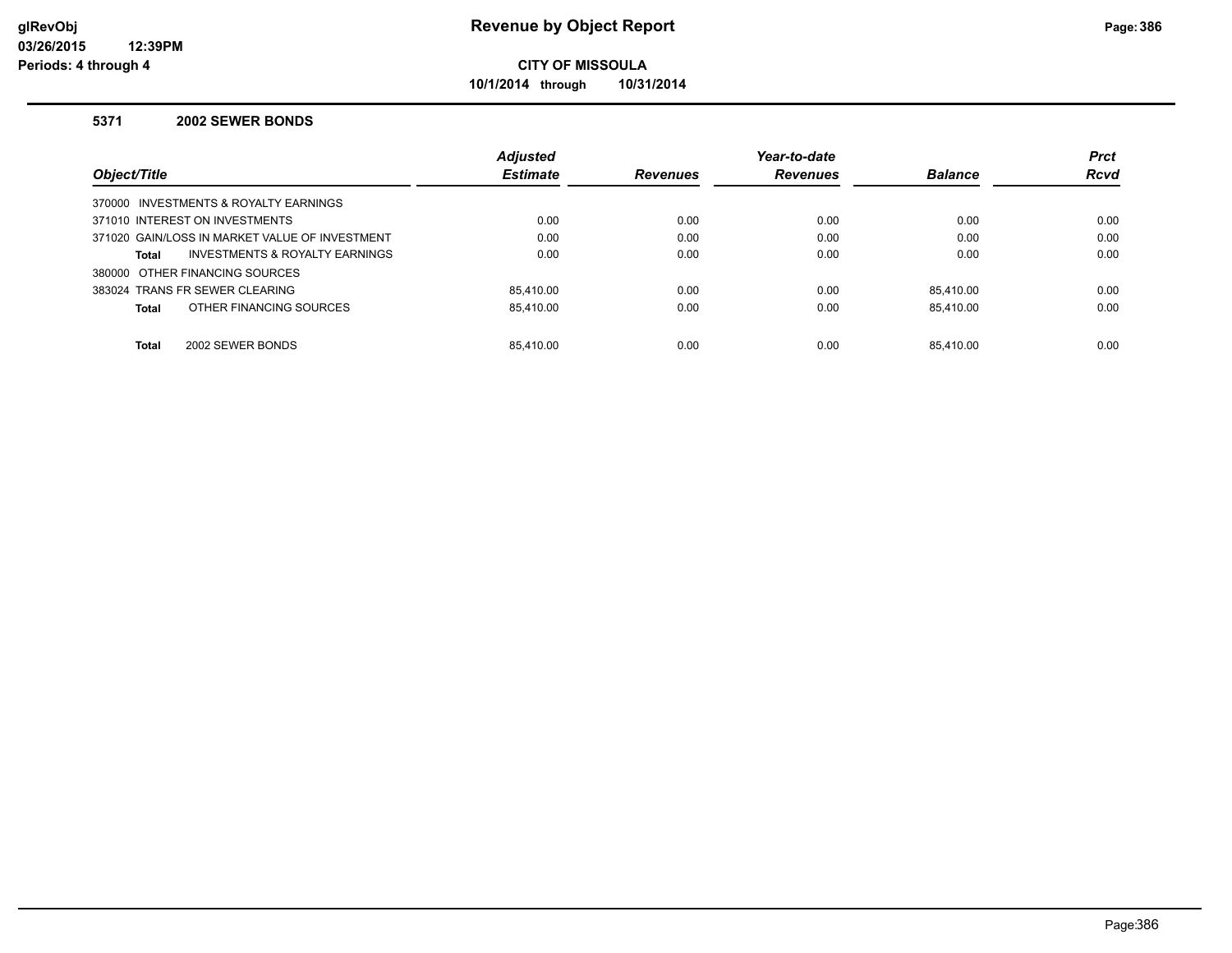**10/1/2014 through 10/31/2014**

#### **5372 2002 SEWER REVENUE BOND**

#### **5372 2002 SEWER REVENUE BOND**

|                                                    | <b>Adjusted</b> |                 | Year-to-date    |                | <b>Prct</b> |
|----------------------------------------------------|-----------------|-----------------|-----------------|----------------|-------------|
| Object/Title                                       | <b>Estimate</b> | <b>Revenues</b> | <b>Revenues</b> | <b>Balance</b> | <b>Rcvd</b> |
| 360000 MISCELLANEOUS REVENUES                      |                 |                 |                 |                |             |
| 360000 MISCELLANEOUS REVENUES                      | 0.00            | 0.00            | 0.00            | 0.00           | 0.00        |
| MISCELLANEOUS REVENUES<br>Total                    | 0.00            | 0.00            | 0.00            | 0.00           | 0.00        |
| 370000 INVESTMENTS & ROYALTY EARNINGS              |                 |                 |                 |                |             |
| 371010 INTEREST ON INVESTMENTS                     | 0.00            | 0.00            | 0.00            | 0.00           | 0.00        |
| 371020 GAIN/LOSS IN MARKET VALUE OF INVESTMENTS    | 0.00            | 0.00            | 0.00            | 0.00           | 0.00        |
| <b>INVESTMENTS &amp; ROYALTY EARNINGS</b><br>Total | 0.00            | 0.00            | 0.00            | 0.00           | 0.00        |
| 380000 OTHER FINANCING SOURCES                     |                 |                 |                 |                |             |
| 383024 TRANS FR SEWER CLEARING                     | 0.00            | 0.00            | 0.00            | 0.00           | 0.00        |
| 383042 TRANSFERS FROM OTHER FUNDS                  | 0.00            | 0.00            | 0.00            | 0.00           | 0.00        |
| OTHER FINANCING SOURCES<br>Total                   | 0.00            | 0.00            | 0.00            | 0.00           | 0.00        |
| 2002 SEWER REVENUE BOND<br>Total                   | 0.00            | 0.00            | 0.00            | 0.00           | 0.00        |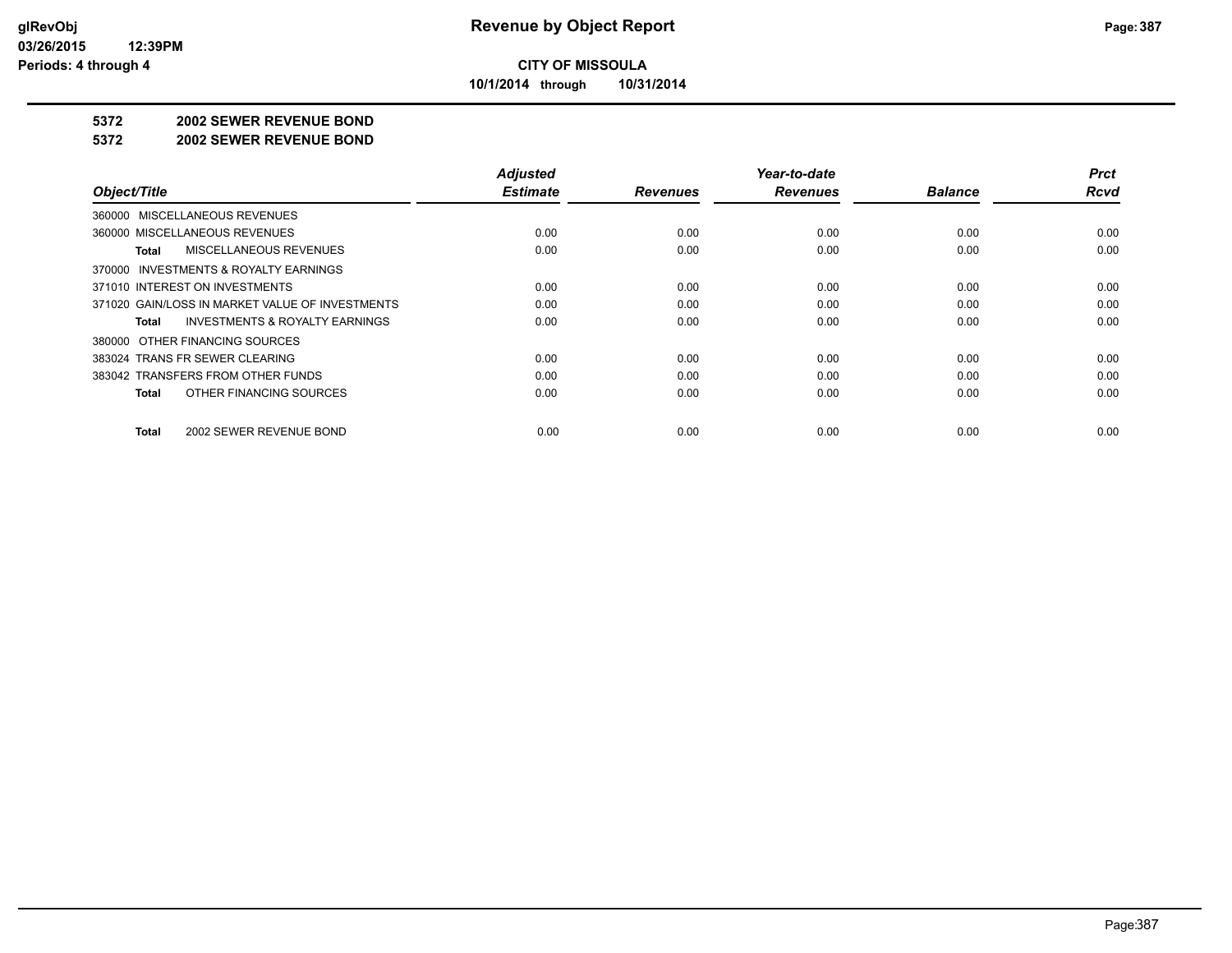**10/1/2014 through 10/31/2014**

## **5372 2002 SEWER REVENUE BOND**

| Object/Title                                   | <b>Adjusted</b><br><b>Estimate</b> | <b>Revenues</b> | Year-to-date<br><b>Revenues</b> | <b>Balance</b> | <b>Prct</b><br>Rcvd |
|------------------------------------------------|------------------------------------|-----------------|---------------------------------|----------------|---------------------|
| 360000 MISCELLANEOUS REVENUES                  |                                    |                 |                                 |                |                     |
| 360000 MISCELLANEOUS REVENUES                  | 0.00                               | 0.00            | 0.00                            | 0.00           | 0.00                |
| MISCELLANEOUS REVENUES<br>Total                | 0.00                               | 0.00            | 0.00                            | 0.00           | 0.00                |
| 370000 INVESTMENTS & ROYALTY EARNINGS          |                                    |                 |                                 |                |                     |
| 371010 INTEREST ON INVESTMENTS                 | 0.00                               | 0.00            | 0.00                            | 0.00           | 0.00                |
| 371020 GAIN/LOSS IN MARKET VALUE OF INVESTMENT | 0.00                               | 0.00            | 0.00                            | 0.00           | 0.00                |
| INVESTMENTS & ROYALTY EARNINGS<br>Total        | 0.00                               | 0.00            | 0.00                            | 0.00           | 0.00                |
| 380000 OTHER FINANCING SOURCES                 |                                    |                 |                                 |                |                     |
| 383024 TRANS FR SEWER CLEARING                 | 0.00                               | 0.00            | 0.00                            | 0.00           | 0.00                |
| 383042 TRANSFERS FROM OTHER FUNDS              | 0.00                               | 0.00            | 0.00                            | 0.00           | 0.00                |
| OTHER FINANCING SOURCES<br><b>Total</b>        | 0.00                               | 0.00            | 0.00                            | 0.00           | 0.00                |
| 2002 SEWER REVENUE BOND<br><b>Total</b>        | 0.00                               | 0.00            | 0.00                            | 0.00           | 0.00                |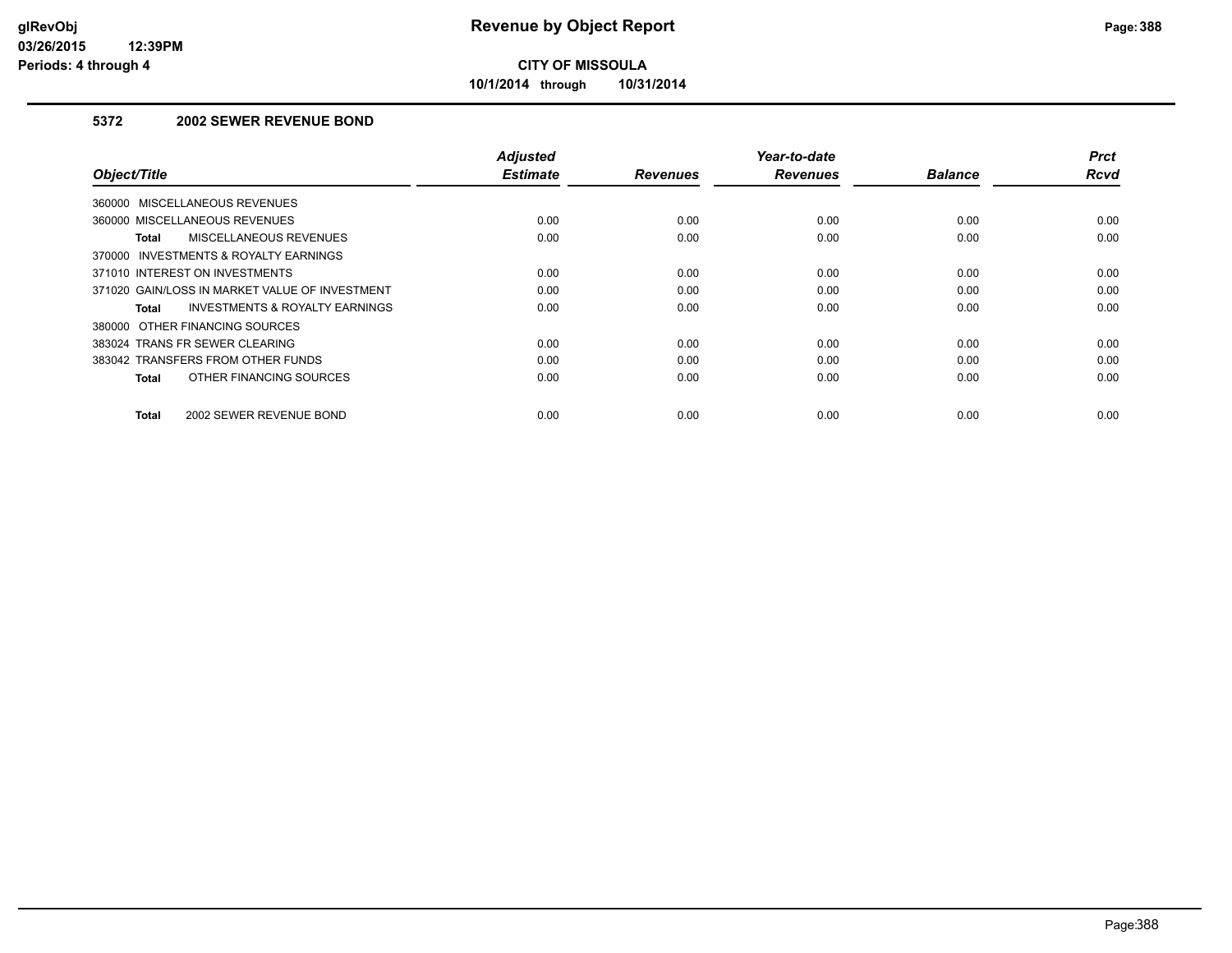**10/1/2014 through 10/31/2014**

## **5373 2002 WWTP UPGRADE REVENUE BOND**

## **5373 2002 WWTP UPGRADE REVENUE BOND**

|                                                 | <b>Adjusted</b> |                 | Year-to-date    |                | <b>Prct</b> |
|-------------------------------------------------|-----------------|-----------------|-----------------|----------------|-------------|
| Object/Title                                    | <b>Estimate</b> | <b>Revenues</b> | <b>Revenues</b> | <b>Balance</b> | <b>Rcvd</b> |
| 370000 INVESTMENTS & ROYALTY EARNINGS           |                 |                 |                 |                |             |
| 371010 INTEREST ON INVESTMENTS                  | 0.00            | 0.00            | 0.00            | 0.00           | 0.00        |
| 371020 GAIN/LOSS IN MARKET VALUE OF INVESTMENTS | 0.00            | 0.00            | 0.00            | 0.00           | 0.00        |
| INVESTMENTS & ROYALTY EARNINGS<br>Total         | 0.00            | 0.00            | 0.00            | 0.00           | 0.00        |
| 380000 OTHER FINANCING SOURCES                  |                 |                 |                 |                |             |
| 383024 TRANS FR SEWER CLEARING                  | 331.350.00      | 0.00            | 0.00            | 331.350.00     | 0.00        |
| OTHER FINANCING SOURCES<br><b>Total</b>         | 331,350.00      | 0.00            | 0.00            | 331,350.00     | 0.00        |
|                                                 |                 |                 |                 |                |             |
| <b>Total</b><br>2002 WWTP UPGRADE REVENUE BOND  | 331.350.00      | 0.00            | 0.00            | 331.350.00     | 0.00        |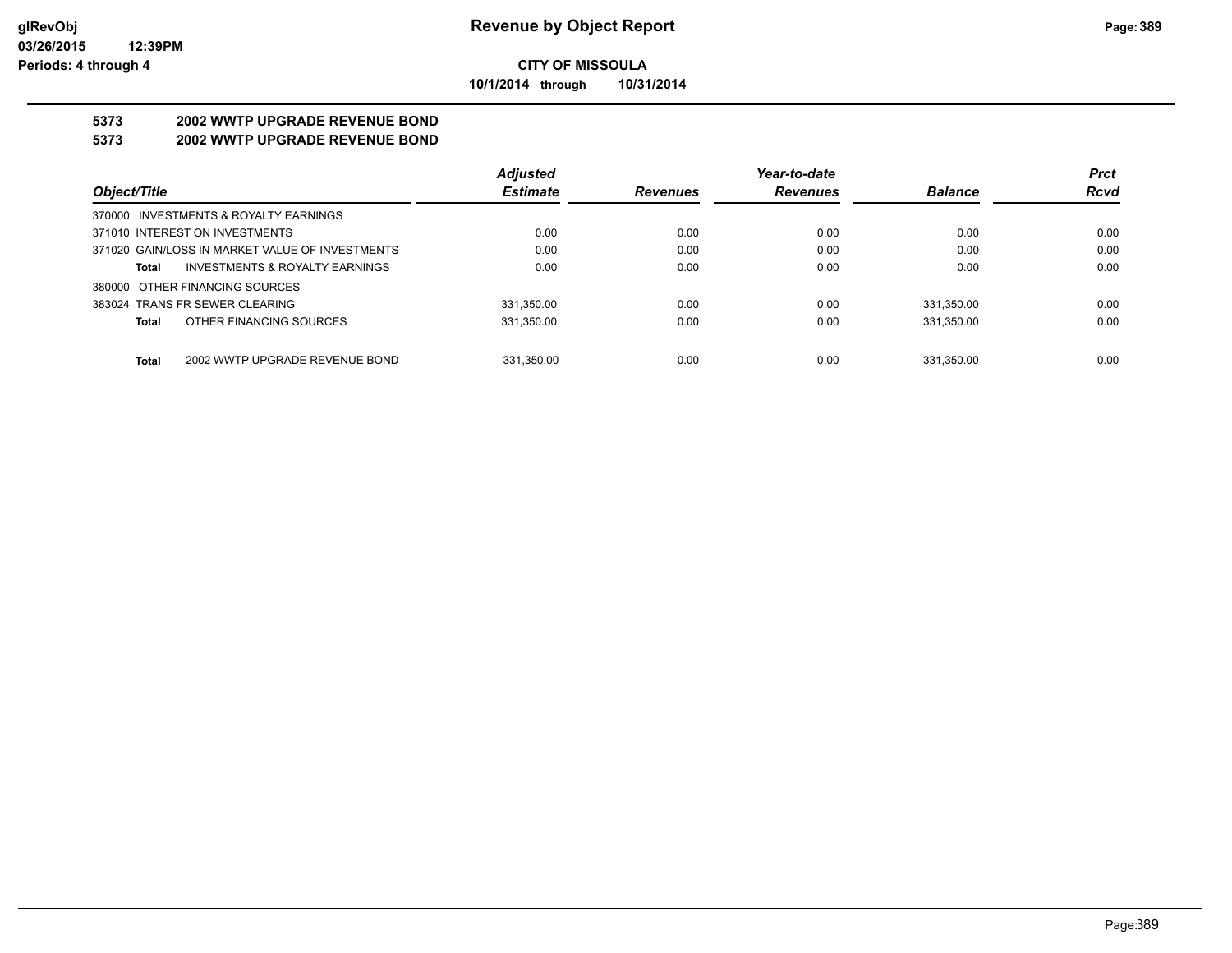**10/1/2014 through 10/31/2014**

### **5373 2002 WWTP UPGRADE REVENUE BOND**

|                                                | <b>Adjusted</b> |                 | Year-to-date    |                | <b>Prct</b> |
|------------------------------------------------|-----------------|-----------------|-----------------|----------------|-------------|
| Object/Title                                   | <b>Estimate</b> | <b>Revenues</b> | <b>Revenues</b> | <b>Balance</b> | <b>Rcvd</b> |
| 370000 INVESTMENTS & ROYALTY EARNINGS          |                 |                 |                 |                |             |
| 371010 INTEREST ON INVESTMENTS                 | 0.00            | 0.00            | 0.00            | 0.00           | 0.00        |
| 371020 GAIN/LOSS IN MARKET VALUE OF INVESTMENT | 0.00            | 0.00            | 0.00            | 0.00           | 0.00        |
| INVESTMENTS & ROYALTY EARNINGS<br>Total        | 0.00            | 0.00            | 0.00            | 0.00           | 0.00        |
| 380000 OTHER FINANCING SOURCES                 |                 |                 |                 |                |             |
| 383024 TRANS FR SEWER CLEARING                 | 331.350.00      | 0.00            | 0.00            | 331.350.00     | 0.00        |
| OTHER FINANCING SOURCES<br><b>Total</b>        | 331.350.00      | 0.00            | 0.00            | 331.350.00     | 0.00        |
|                                                |                 |                 |                 |                |             |
| <b>Total</b><br>2002 WWTP UPGRADE REVENUE BOND | 331.350.00      | 0.00            | 0.00            | 331.350.00     | 0.00        |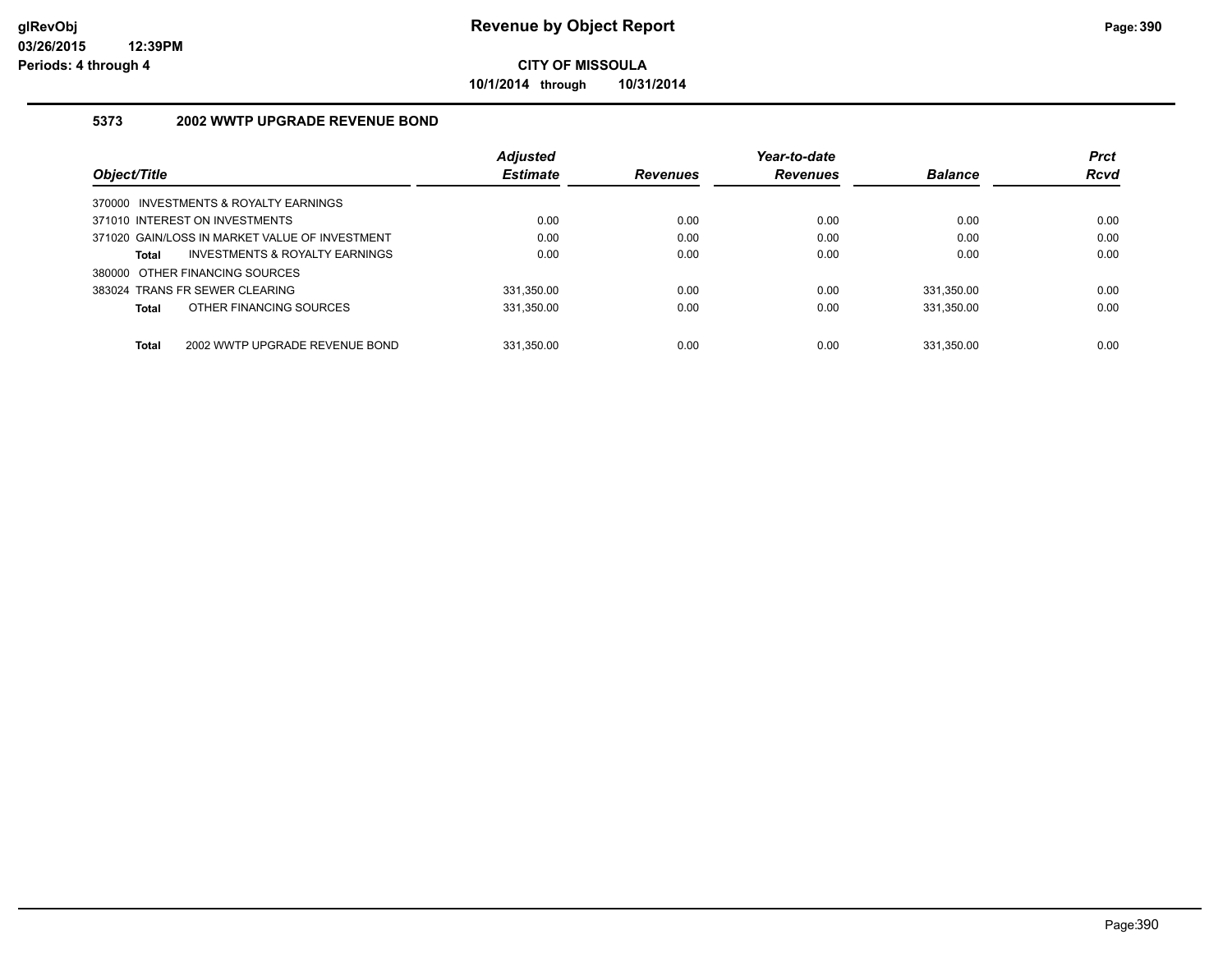**10/1/2014 through 10/31/2014**

## **5374 2002 WWTP UPGRADE RESERVE**

#### **5374 2002 WWTP UPGRADE RESERVE**

|                                                    | <b>Adjusted</b> |                 | Year-to-date    |                | <b>Prct</b> |
|----------------------------------------------------|-----------------|-----------------|-----------------|----------------|-------------|
| Object/Title                                       | <b>Estimate</b> | <b>Revenues</b> | <b>Revenues</b> | <b>Balance</b> | Rcvd        |
| 360000 MISCELLANEOUS REVENUES                      |                 |                 |                 |                |             |
| 360000 MISCELLANEOUS REVENUES                      | 0.00            | 0.00            | 0.00            | 0.00           | 0.00        |
| MISCELLANEOUS REVENUES<br>Total                    | 0.00            | 0.00            | 0.00            | 0.00           | 0.00        |
| 370000 INVESTMENTS & ROYALTY EARNINGS              |                 |                 |                 |                |             |
| 371010 INTEREST ON INVESTMENTS                     | 0.00            | 0.00            | 0.00            | 0.00           | 0.00        |
| 371020 GAIN/LOSS IN MARKET VALUE OF INVESTMENTS    | 0.00            | 0.00            | 0.00            | 0.00           | 0.00        |
| <b>INVESTMENTS &amp; ROYALTY EARNINGS</b><br>Total | 0.00            | 0.00            | 0.00            | 0.00           | 0.00        |
| 380000 OTHER FINANCING SOURCES                     |                 |                 |                 |                |             |
| 381002 SRF LOAN                                    | 0.00            | 0.00            | 0.00            | 0.00           | 0.00        |
| 383042 TRANSFERS FROM OTHER FUNDS                  | 0.00            | 0.00            | 0.00            | 0.00           | 0.00        |
| OTHER FINANCING SOURCES<br>Total                   | 0.00            | 0.00            | 0.00            | 0.00           | 0.00        |
| 2002 WWTP UPGRADE RESERVE<br>Total                 | 0.00            | 0.00            | 0.00            | 0.00           | 0.00        |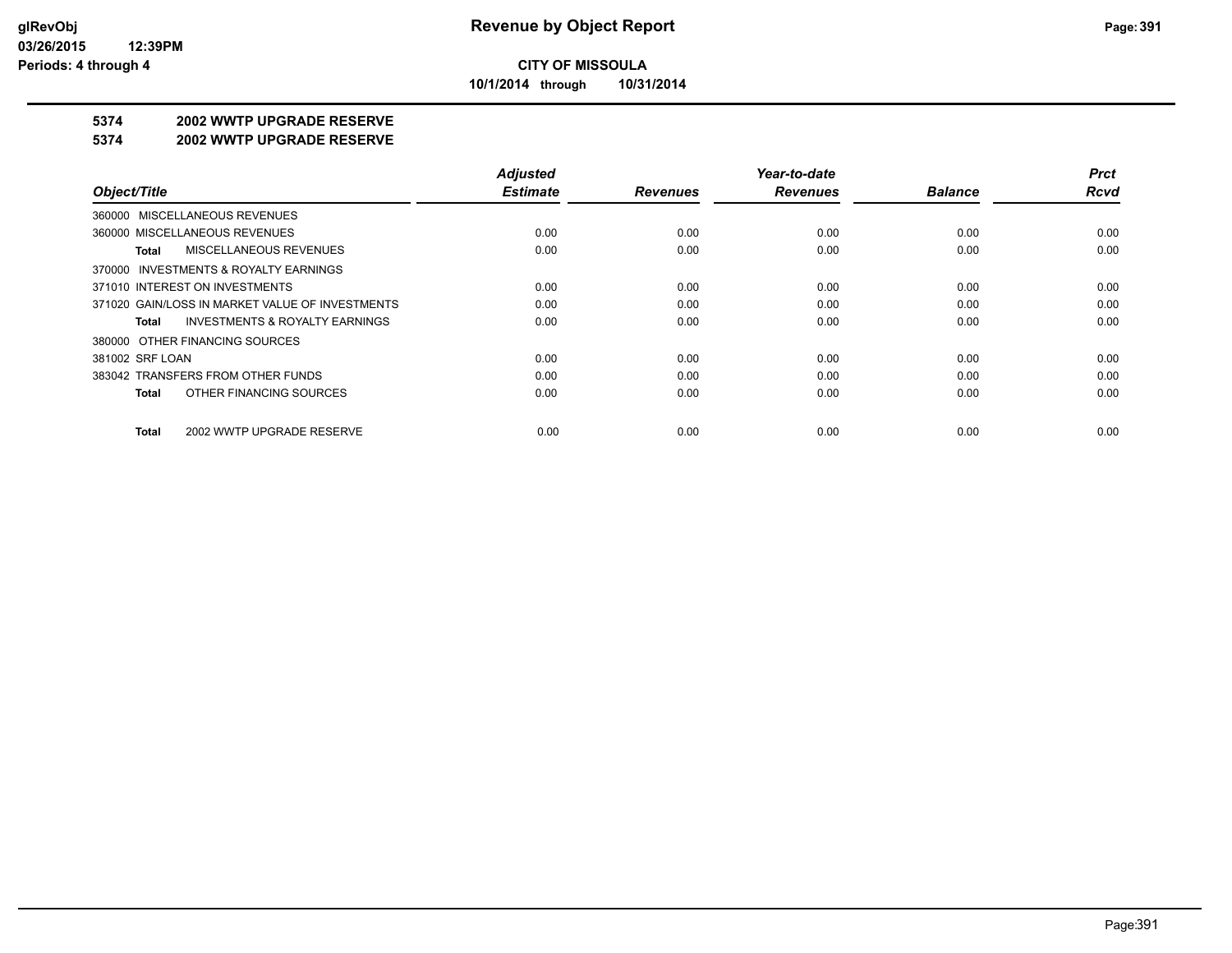**10/1/2014 through 10/31/2014**

## **5374 2002 WWTP UPGRADE RESERVE**

| Object/Title                                       | <b>Adjusted</b><br><b>Estimate</b> | <b>Revenues</b> | Year-to-date<br><b>Revenues</b> | <b>Balance</b> | <b>Prct</b><br>Rcvd |
|----------------------------------------------------|------------------------------------|-----------------|---------------------------------|----------------|---------------------|
| 360000 MISCELLANEOUS REVENUES                      |                                    |                 |                                 |                |                     |
| 360000 MISCELLANEOUS REVENUES                      | 0.00                               | 0.00            | 0.00                            | 0.00           | 0.00                |
| MISCELLANEOUS REVENUES<br>Total                    | 0.00                               | 0.00            | 0.00                            | 0.00           | 0.00                |
| 370000 INVESTMENTS & ROYALTY EARNINGS              |                                    |                 |                                 |                |                     |
| 371010 INTEREST ON INVESTMENTS                     | 0.00                               | 0.00            | 0.00                            | 0.00           | 0.00                |
| 371020 GAIN/LOSS IN MARKET VALUE OF INVESTMENT     | 0.00                               | 0.00            | 0.00                            | 0.00           | 0.00                |
| <b>INVESTMENTS &amp; ROYALTY EARNINGS</b><br>Total | 0.00                               | 0.00            | 0.00                            | 0.00           | 0.00                |
| 380000 OTHER FINANCING SOURCES                     |                                    |                 |                                 |                |                     |
| 381002 SRF LOAN                                    | 0.00                               | 0.00            | 0.00                            | 0.00           | 0.00                |
| 383042 TRANSFERS FROM OTHER FUNDS                  | 0.00                               | 0.00            | 0.00                            | 0.00           | 0.00                |
| OTHER FINANCING SOURCES<br><b>Total</b>            | 0.00                               | 0.00            | 0.00                            | 0.00           | 0.00                |
| 2002 WWTP UPGRADE RESERVE<br><b>Total</b>          | 0.00                               | 0.00            | 0.00                            | 0.00           | 0.00                |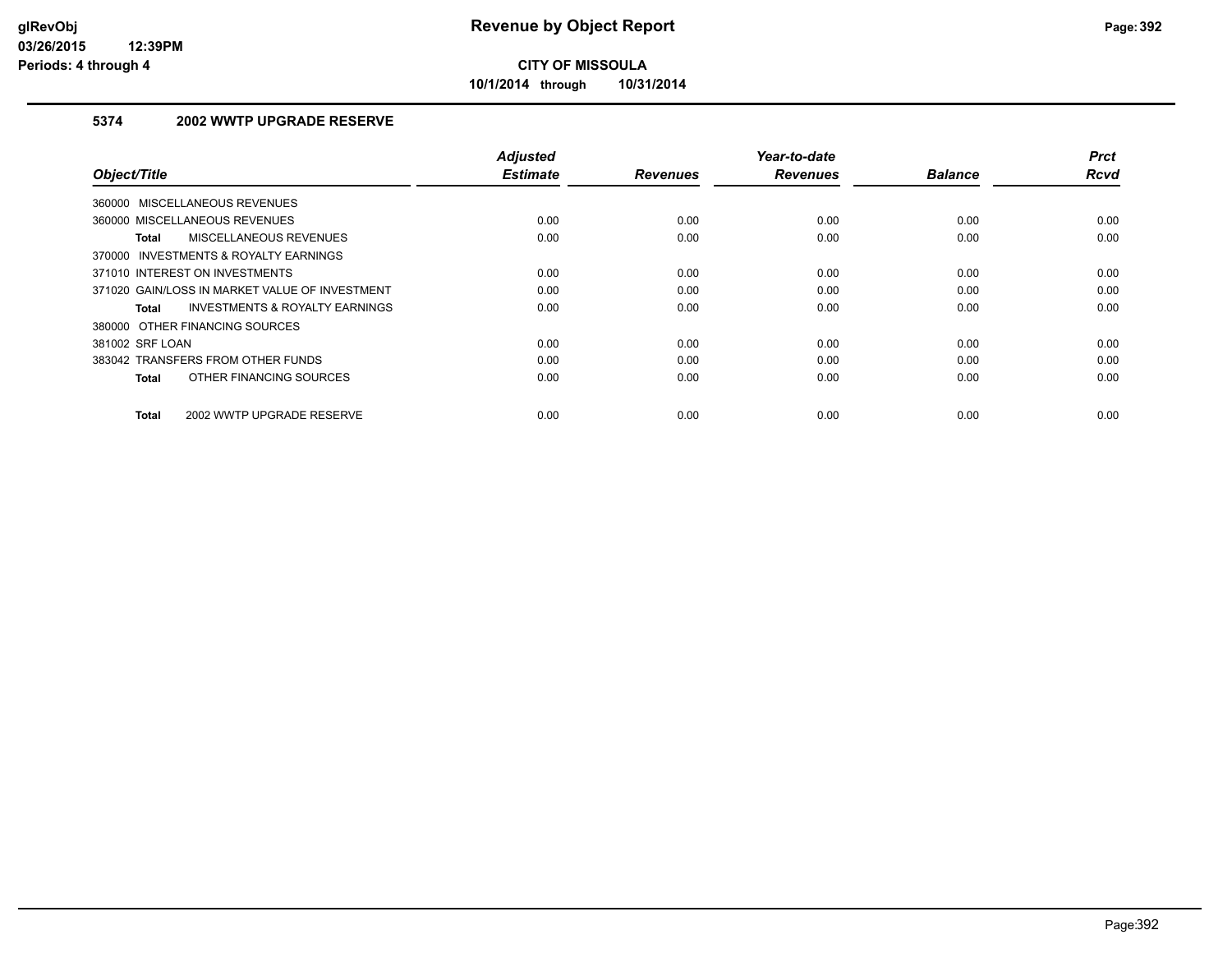**10/1/2014 through 10/31/2014**

### **5375 2003 WWTP SRF \$3.8M EPA DEBT**

**5375 2003 WWTP SRF \$3.8M EPA DEBT**

|                                                    | <b>Adjusted</b> |                 | Year-to-date    |                | <b>Prct</b> |
|----------------------------------------------------|-----------------|-----------------|-----------------|----------------|-------------|
| Object/Title                                       | <b>Estimate</b> | <b>Revenues</b> | <b>Revenues</b> | <b>Balance</b> | Rcvd        |
| 340000 CHARGES FOR SERVICES                        |                 |                 |                 |                |             |
| 343032 SEWER INSTALLATION CHARGES                  | 0.00            | 0.00            | 0.00            | 0.00           | 0.00        |
| <b>CHARGES FOR SERVICES</b><br>Total               | 0.00            | 0.00            | 0.00            | 0.00           | 0.00        |
| 370000 INVESTMENTS & ROYALTY EARNINGS              |                 |                 |                 |                |             |
| 371010 INTEREST ON INVESTMENTS                     | 0.00            | 0.00            | 0.00            | 0.00           | 0.00        |
| 371020 GAIN/LOSS IN MARKET VALUE OF INVESTMENTS    | 0.00            | 0.00            | 0.00            | 0.00           | 0.00        |
| <b>INVESTMENTS &amp; ROYALTY EARNINGS</b><br>Total | 0.00            | 0.00            | 0.00            | 0.00           | 0.00        |
| 380000 OTHER FINANCING SOURCES                     |                 |                 |                 |                |             |
| 383024 TRANS FR SEWER CLEARING                     | 250.595.00      | 0.00            | 0.00            | 250,595.00     | 0.00        |
| OTHER FINANCING SOURCES<br>Total                   | 250,595.00      | 0.00            | 0.00            | 250,595.00     | 0.00        |
| 2003 WWTP SRF \$3.8M EPA DEBT<br><b>Total</b>      | 250.595.00      | 0.00            | 0.00            | 250.595.00     | 0.00        |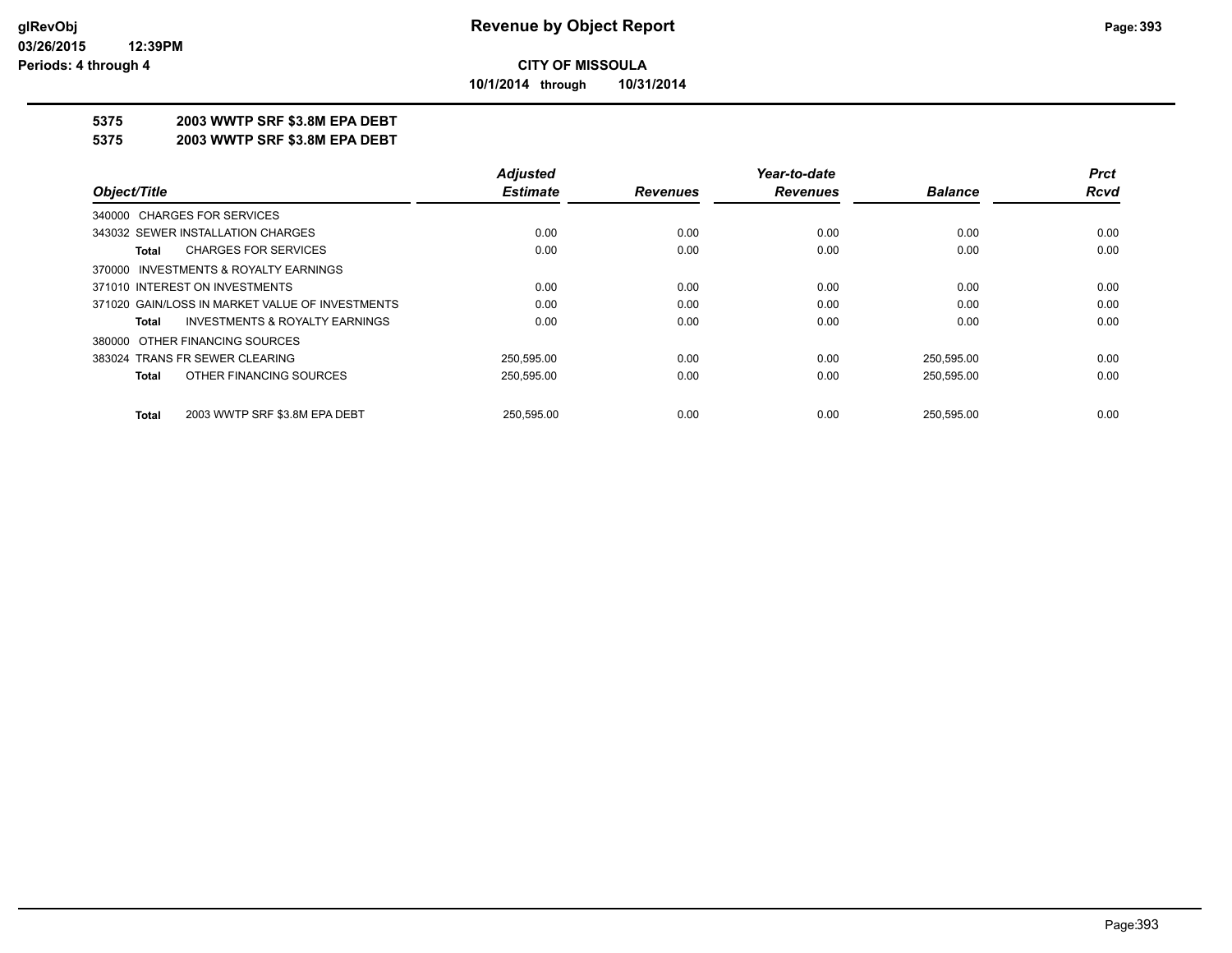**10/1/2014 through 10/31/2014**

## **5375 2003 WWTP SRF \$3.8M EPA DEBT**

| Object/Title                                       | <b>Adjusted</b><br><b>Estimate</b> | <b>Revenues</b> | Year-to-date<br><b>Revenues</b> | <b>Balance</b> | <b>Prct</b><br><b>Rcvd</b> |
|----------------------------------------------------|------------------------------------|-----------------|---------------------------------|----------------|----------------------------|
| 340000 CHARGES FOR SERVICES                        |                                    |                 |                                 |                |                            |
| 343032 SEWER INSTALLATION CHARGES                  | 0.00                               | 0.00            | 0.00                            | 0.00           | 0.00                       |
| <b>CHARGES FOR SERVICES</b><br>Total               | 0.00                               | 0.00            | 0.00                            | 0.00           | 0.00                       |
| 370000 INVESTMENTS & ROYALTY EARNINGS              |                                    |                 |                                 |                |                            |
| 371010 INTEREST ON INVESTMENTS                     | 0.00                               | 0.00            | 0.00                            | 0.00           | 0.00                       |
| 371020 GAIN/LOSS IN MARKET VALUE OF INVESTMENT     | 0.00                               | 0.00            | 0.00                            | 0.00           | 0.00                       |
| <b>INVESTMENTS &amp; ROYALTY EARNINGS</b><br>Total | 0.00                               | 0.00            | 0.00                            | 0.00           | 0.00                       |
| 380000 OTHER FINANCING SOURCES                     |                                    |                 |                                 |                |                            |
| 383024 TRANS FR SEWER CLEARING                     | 250.595.00                         | 0.00            | 0.00                            | 250.595.00     | 0.00                       |
| OTHER FINANCING SOURCES<br>Total                   | 250,595.00                         | 0.00            | 0.00                            | 250,595.00     | 0.00                       |
| 2003 WWTP SRF \$3.8M EPA DEBT<br>Total             | 250.595.00                         | 0.00            | 0.00                            | 250.595.00     | 0.00                       |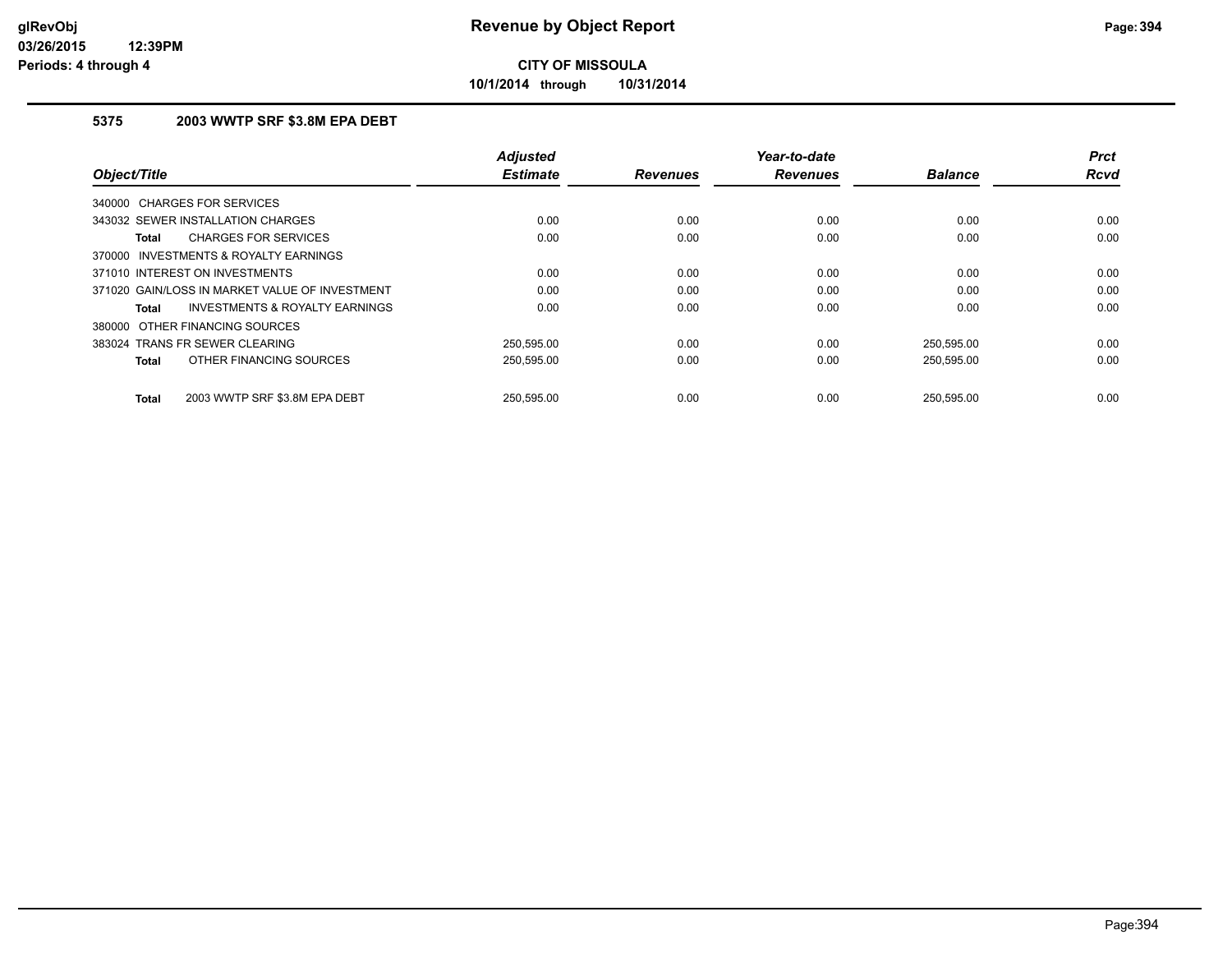**10/1/2014 through 10/31/2014**

## **5376 2003 WWTP SRF \$3.8M EPA RESERVE**

#### **5376 2003 WWTP SRF \$3.8M EPA RESERVE**

|                                                    | <b>Adjusted</b> |                 | Year-to-date    |                | <b>Prct</b> |
|----------------------------------------------------|-----------------|-----------------|-----------------|----------------|-------------|
| Object/Title                                       | <b>Estimate</b> | <b>Revenues</b> | <b>Revenues</b> | <b>Balance</b> | Rcvd        |
| 360000 MISCELLANEOUS REVENUES                      |                 |                 |                 |                |             |
| 360000 MISCELLANEOUS REVENUES                      | 0.00            | 0.00            | 0.00            | 0.00           | 0.00        |
| 360010 MISCELLANEOUS                               | 0.00            | 0.00            | 0.00            | 0.00           | 0.00        |
| <b>MISCELLANEOUS REVENUES</b><br>Total             | 0.00            | 0.00            | 0.00            | 0.00           | 0.00        |
| 370000 INVESTMENTS & ROYALTY EARNINGS              |                 |                 |                 |                |             |
| 371010 INTEREST ON INVESTMENTS                     | 0.00            | 0.00            | 0.00            | 0.00           | 0.00        |
| 371020 GAIN/LOSS IN MARKET VALUE OF INVESTMENTS    | 0.00            | 0.00            | 0.00            | 0.00           | 0.00        |
| <b>INVESTMENTS &amp; ROYALTY EARNINGS</b><br>Total | 0.00            | 0.00            | 0.00            | 0.00           | 0.00        |
| 380000 OTHER FINANCING SOURCES                     |                 |                 |                 |                |             |
| 381002 SRF LOAN                                    | 0.00            | 0.00            | 0.00            | 0.00           | 0.00        |
| 383042 TRANSFERS FROM OTHER FUNDS                  | 0.00            | 0.00            | 0.00            | 0.00           | 0.00        |
| OTHER FINANCING SOURCES<br><b>Total</b>            | 0.00            | 0.00            | 0.00            | 0.00           | 0.00        |
| 2003 WWTP SRF \$3.8M EPA RESERVE<br><b>Total</b>   | 0.00            | 0.00            | 0.00            | 0.00           | 0.00        |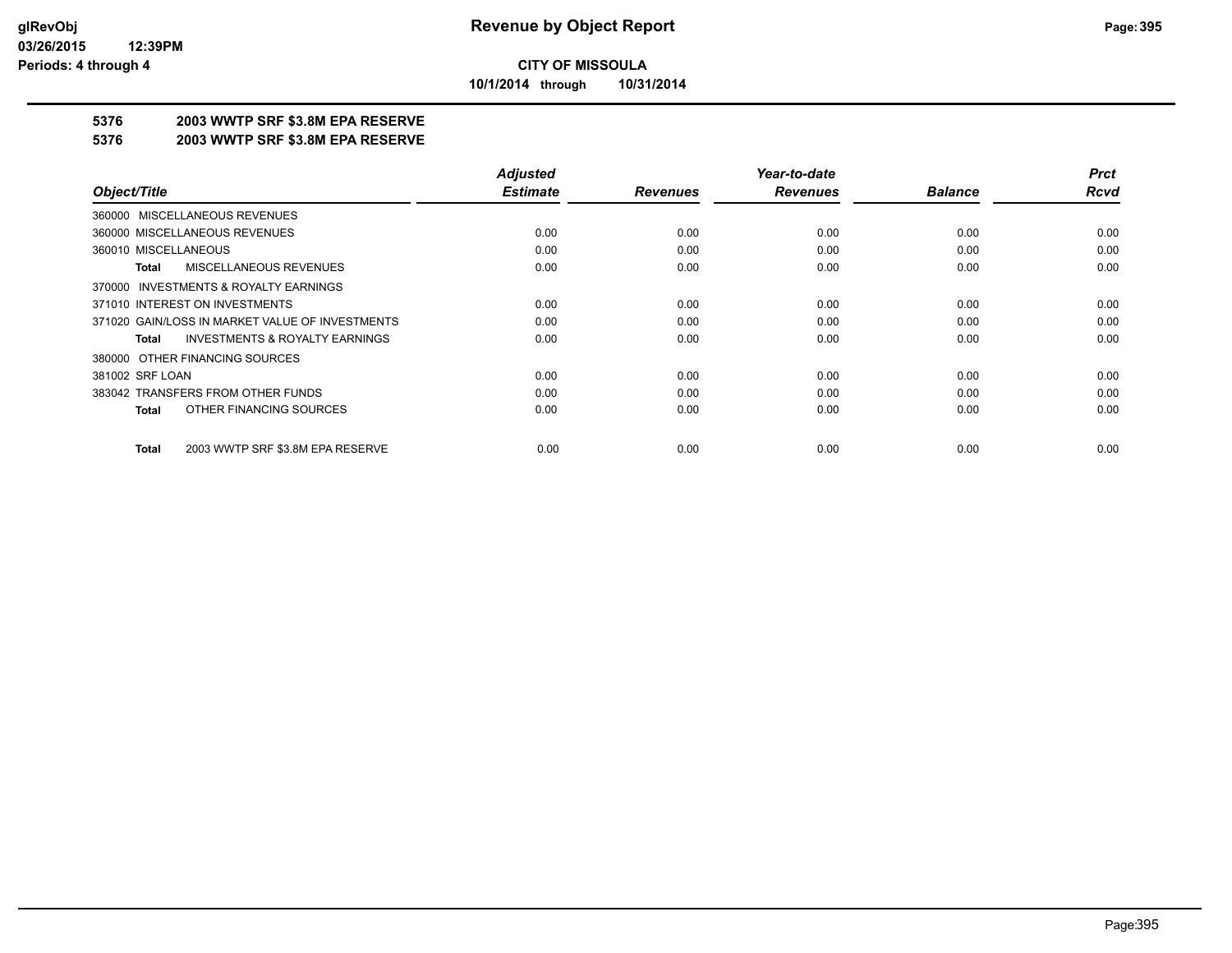**10/1/2014 through 10/31/2014**

## **5376 2003 WWTP SRF \$3.8M EPA RESERVE**

|                                                           | <b>Adjusted</b> |                 | Year-to-date    |                | <b>Prct</b> |
|-----------------------------------------------------------|-----------------|-----------------|-----------------|----------------|-------------|
| Object/Title                                              | <b>Estimate</b> | <b>Revenues</b> | <b>Revenues</b> | <b>Balance</b> | <b>Rcvd</b> |
| 360000 MISCELLANEOUS REVENUES                             |                 |                 |                 |                |             |
| 360000 MISCELLANEOUS REVENUES                             | 0.00            | 0.00            | 0.00            | 0.00           | 0.00        |
| 360010 MISCELLANEOUS                                      | 0.00            | 0.00            | 0.00            | 0.00           | 0.00        |
| MISCELLANEOUS REVENUES<br>Total                           | 0.00            | 0.00            | 0.00            | 0.00           | 0.00        |
| <b>INVESTMENTS &amp; ROYALTY EARNINGS</b><br>370000       |                 |                 |                 |                |             |
| 371010 INTEREST ON INVESTMENTS                            | 0.00            | 0.00            | 0.00            | 0.00           | 0.00        |
| 371020 GAIN/LOSS IN MARKET VALUE OF INVESTMENT            | 0.00            | 0.00            | 0.00            | 0.00           | 0.00        |
| <b>INVESTMENTS &amp; ROYALTY EARNINGS</b><br><b>Total</b> | 0.00            | 0.00            | 0.00            | 0.00           | 0.00        |
| 380000 OTHER FINANCING SOURCES                            |                 |                 |                 |                |             |
| 381002 SRF LOAN                                           | 0.00            | 0.00            | 0.00            | 0.00           | 0.00        |
| 383042 TRANSFERS FROM OTHER FUNDS                         | 0.00            | 0.00            | 0.00            | 0.00           | 0.00        |
| OTHER FINANCING SOURCES<br><b>Total</b>                   | 0.00            | 0.00            | 0.00            | 0.00           | 0.00        |
|                                                           |                 |                 |                 |                |             |
| 2003 WWTP SRF \$3.8M EPA RESERVE<br><b>Total</b>          | 0.00            | 0.00            | 0.00            | 0.00           | 0.00        |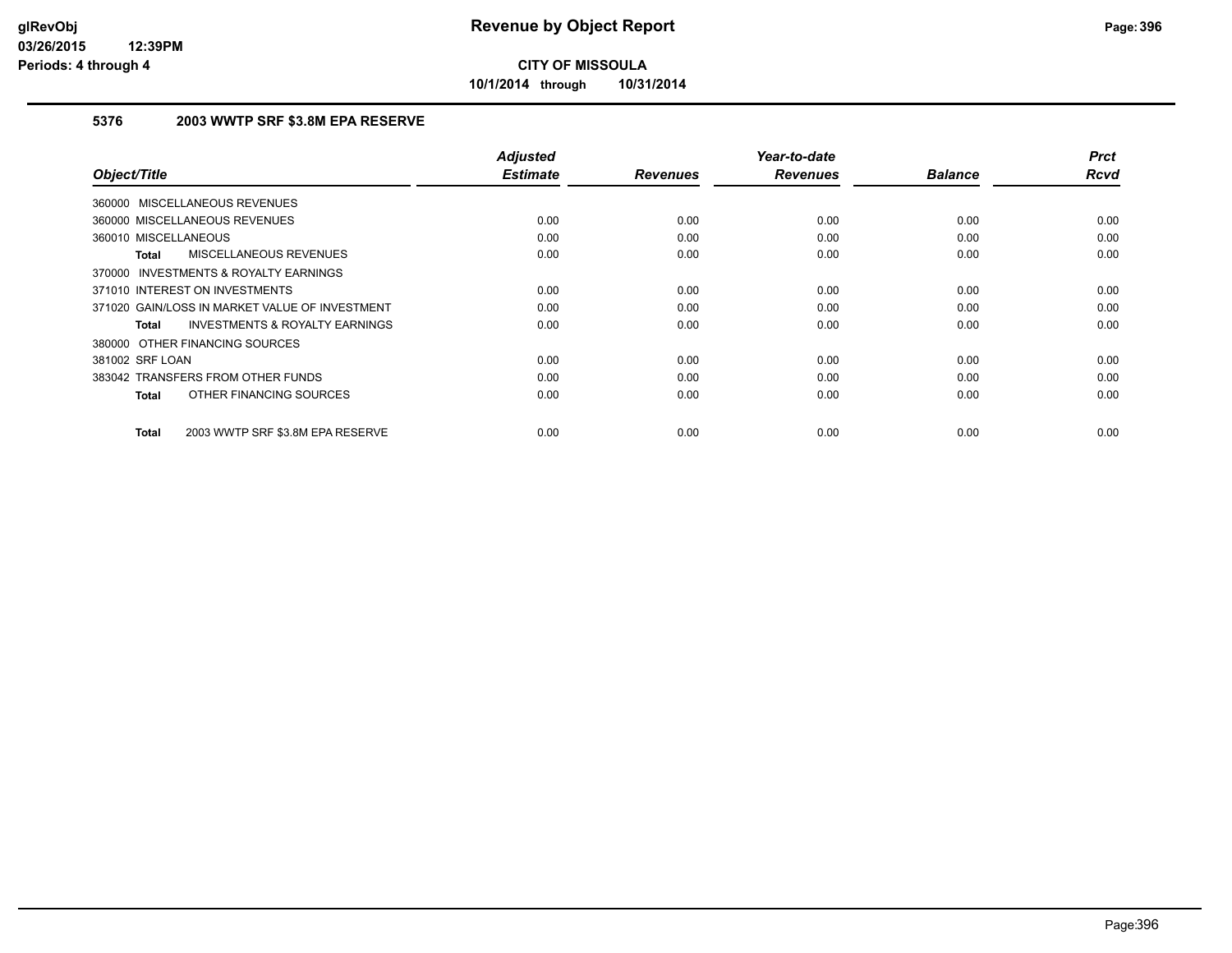**10/1/2014 through 10/31/2014**

# **5377 2004 WWTP \$3.023 LOAN DEBT SERVICE**

## **5377 2004 WWTP \$3.023 LOAN DEBT SERVICE**

|                                                     | <b>Adjusted</b> |                 | Year-to-date    |                | <b>Prct</b> |
|-----------------------------------------------------|-----------------|-----------------|-----------------|----------------|-------------|
| Object/Title                                        | <b>Estimate</b> | <b>Revenues</b> | <b>Revenues</b> | <b>Balance</b> | Rcvd        |
| 340000 CHARGES FOR SERVICES                         |                 |                 |                 |                |             |
| 343032 SEWER INSTALLATION CHARGES                   | 0.00            | 0.00            | 0.00            | 0.00           | 0.00        |
| <b>CHARGES FOR SERVICES</b><br>Total                | 0.00            | 0.00            | 0.00            | 0.00           | 0.00        |
| INVESTMENTS & ROYALTY EARNINGS<br>370000            |                 |                 |                 |                |             |
| 371010 INTEREST ON INVESTMENTS                      | 0.00            | 0.00            | 0.00            | 0.00           | 0.00        |
| 371020 GAIN/LOSS IN MARKET VALUE OF INVESTMENTS     | 0.00            | 0.00            | 0.00            | 0.00           | 0.00        |
| <b>INVESTMENTS &amp; ROYALTY EARNINGS</b><br>Total  | 0.00            | 0.00            | 0.00            | 0.00           | 0.00        |
| OTHER FINANCING SOURCES<br>380000                   |                 |                 |                 |                |             |
| 383024 TRANS FR SEWER CLEARING                      | 0.00            | 0.00            | 0.00            | 0.00           | 0.00        |
| OTHER FINANCING SOURCES<br><b>Total</b>             | 0.00            | 0.00            | 0.00            | 0.00           | 0.00        |
| 2004 WWTP \$3.023 LOAN DEBT SERVICE<br><b>Total</b> | 0.00            | 0.00            | 0.00            | 0.00           | 0.00        |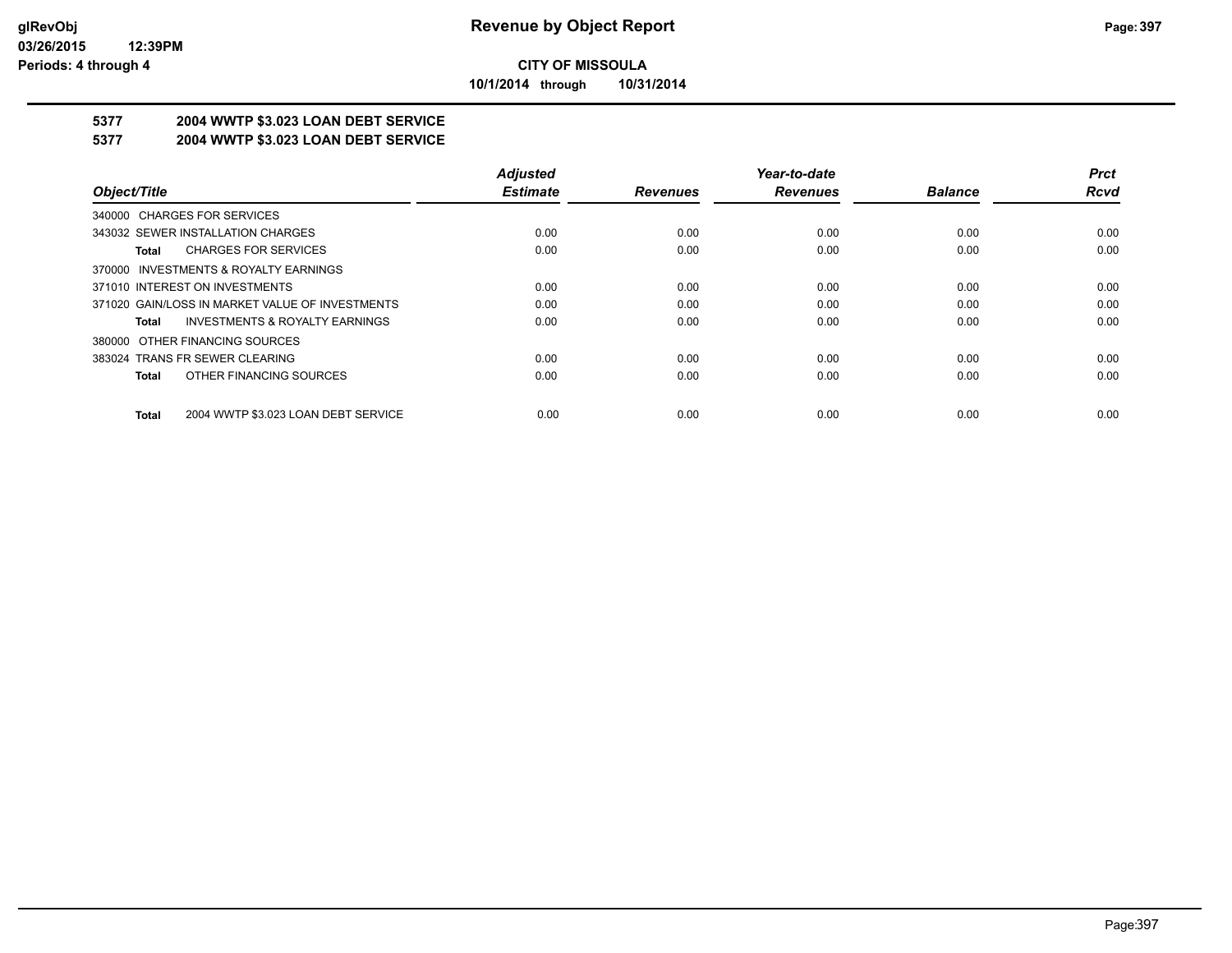**10/1/2014 through 10/31/2014**

### **5377 2004 WWTP \$3.023 LOAN DEBT SERVICE**

|                                                     | <b>Adjusted</b> |                 | Year-to-date    |                | <b>Prct</b> |
|-----------------------------------------------------|-----------------|-----------------|-----------------|----------------|-------------|
| Object/Title                                        | <b>Estimate</b> | <b>Revenues</b> | <b>Revenues</b> | <b>Balance</b> | <b>Rcvd</b> |
| 340000 CHARGES FOR SERVICES                         |                 |                 |                 |                |             |
| 343032 SEWER INSTALLATION CHARGES                   | 0.00            | 0.00            | 0.00            | 0.00           | 0.00        |
| <b>CHARGES FOR SERVICES</b><br><b>Total</b>         | 0.00            | 0.00            | 0.00            | 0.00           | 0.00        |
| 370000 INVESTMENTS & ROYALTY EARNINGS               |                 |                 |                 |                |             |
| 371010 INTEREST ON INVESTMENTS                      | 0.00            | 0.00            | 0.00            | 0.00           | 0.00        |
| 371020 GAIN/LOSS IN MARKET VALUE OF INVESTMENT      | 0.00            | 0.00            | 0.00            | 0.00           | 0.00        |
| INVESTMENTS & ROYALTY EARNINGS<br>Total             | 0.00            | 0.00            | 0.00            | 0.00           | 0.00        |
| 380000 OTHER FINANCING SOURCES                      |                 |                 |                 |                |             |
| 383024 TRANS FR SEWER CLEARING                      | 0.00            | 0.00            | 0.00            | 0.00           | 0.00        |
| OTHER FINANCING SOURCES<br><b>Total</b>             | 0.00            | 0.00            | 0.00            | 0.00           | 0.00        |
| 2004 WWTP \$3.023 LOAN DEBT SERVICE<br><b>Total</b> | 0.00            | 0.00            | 0.00            | 0.00           | 0.00        |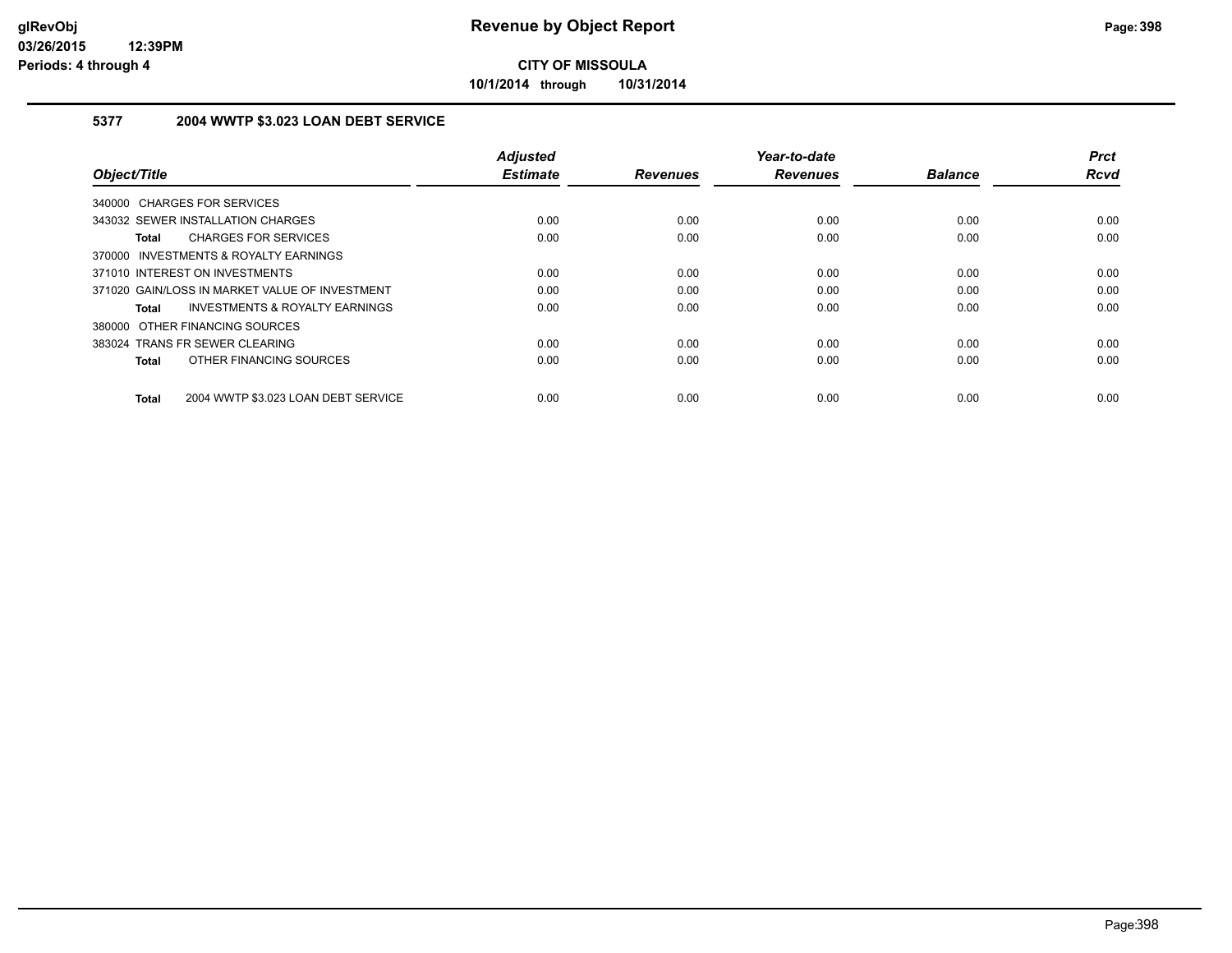**10/1/2014 through 10/31/2014**

## **5378 2004 WWTP \$3.023 LOAN RESERVE**

#### **5378 2004 WWTP \$3.023 LOAN RESERVE**

|                                                    | <b>Adjusted</b> |                 | Year-to-date    |                | <b>Prct</b> |
|----------------------------------------------------|-----------------|-----------------|-----------------|----------------|-------------|
| Object/Title                                       | <b>Estimate</b> | <b>Revenues</b> | <b>Revenues</b> | <b>Balance</b> | <b>Rcvd</b> |
| 360000 MISCELLANEOUS REVENUES                      |                 |                 |                 |                |             |
| 360000 MISCELLANEOUS REVENUES                      | 0.00            | 0.00            | 0.00            | 0.00           | 0.00        |
| MISCELLANEOUS REVENUES<br>Total                    | 0.00            | 0.00            | 0.00            | 0.00           | 0.00        |
| 370000 INVESTMENTS & ROYALTY EARNINGS              |                 |                 |                 |                |             |
| 371010 INTEREST ON INVESTMENTS                     | 0.00            | 0.00            | 0.00            | 0.00           | 0.00        |
| 371020 GAIN/LOSS IN MARKET VALUE OF INVESTMENTS    | 0.00            | 0.00            | 0.00            | 0.00           | 0.00        |
| <b>INVESTMENTS &amp; ROYALTY EARNINGS</b><br>Total | 0.00            | 0.00            | 0.00            | 0.00           | 0.00        |
| 380000 OTHER FINANCING SOURCES                     |                 |                 |                 |                |             |
| 381002 SRF LOAN                                    | 0.00            | 0.00            | 0.00            | 0.00           | 0.00        |
| 383024 TRANS FR SEWER CLEARING                     | 242,473.00      | 0.00            | 0.00            | 242.473.00     | 0.00        |
| 383042 TRANSFERS FROM OTHER FUNDS                  | 0.00            | 0.00            | 0.00            | 0.00           | 0.00        |
| OTHER FINANCING SOURCES<br><b>Total</b>            | 242,473.00      | 0.00            | 0.00            | 242,473.00     | 0.00        |
| 2004 WWTP \$3.023 LOAN RESERVE<br><b>Total</b>     | 242.473.00      | 0.00            | 0.00            | 242.473.00     | 0.00        |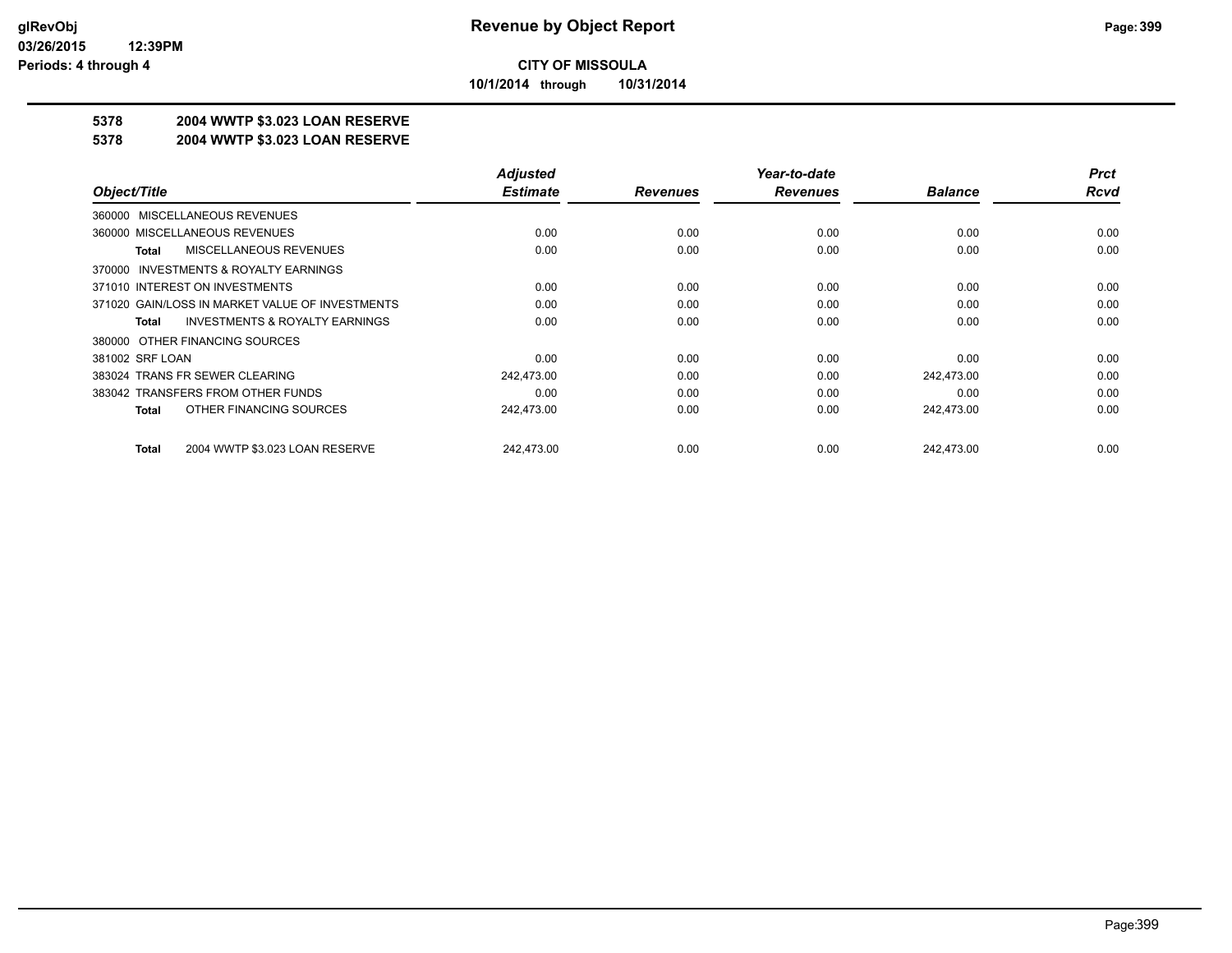**10/1/2014 through 10/31/2014**

## **5378 2004 WWTP \$3.023 LOAN RESERVE**

| Object/Title                                              | <b>Adjusted</b><br><b>Estimate</b> | <b>Revenues</b> | Year-to-date<br><b>Revenues</b> | <b>Balance</b> | <b>Prct</b><br><b>Rcvd</b> |
|-----------------------------------------------------------|------------------------------------|-----------------|---------------------------------|----------------|----------------------------|
|                                                           |                                    |                 |                                 |                |                            |
| 360000 MISCELLANEOUS REVENUES                             |                                    |                 |                                 |                |                            |
| 360000 MISCELLANEOUS REVENUES                             | 0.00                               | 0.00            | 0.00                            | 0.00           | 0.00                       |
| MISCELLANEOUS REVENUES<br><b>Total</b>                    | 0.00                               | 0.00            | 0.00                            | 0.00           | 0.00                       |
| 370000 INVESTMENTS & ROYALTY EARNINGS                     |                                    |                 |                                 |                |                            |
| 371010 INTEREST ON INVESTMENTS                            | 0.00                               | 0.00            | 0.00                            | 0.00           | 0.00                       |
| 371020 GAIN/LOSS IN MARKET VALUE OF INVESTMENT            | 0.00                               | 0.00            | 0.00                            | 0.00           | 0.00                       |
| <b>INVESTMENTS &amp; ROYALTY EARNINGS</b><br><b>Total</b> | 0.00                               | 0.00            | 0.00                            | 0.00           | 0.00                       |
| 380000 OTHER FINANCING SOURCES                            |                                    |                 |                                 |                |                            |
| 381002 SRF LOAN                                           | 0.00                               | 0.00            | 0.00                            | 0.00           | 0.00                       |
| 383024 TRANS FR SEWER CLEARING                            | 242,473.00                         | 0.00            | 0.00                            | 242,473.00     | 0.00                       |
| 383042 TRANSFERS FROM OTHER FUNDS                         | 0.00                               | 0.00            | 0.00                            | 0.00           | 0.00                       |
| OTHER FINANCING SOURCES<br><b>Total</b>                   | 242,473.00                         | 0.00            | 0.00                            | 242,473.00     | 0.00                       |
| 2004 WWTP \$3.023 LOAN RESERVE<br><b>Total</b>            | 242.473.00                         | 0.00            | 0.00                            | 242.473.00     | 0.00                       |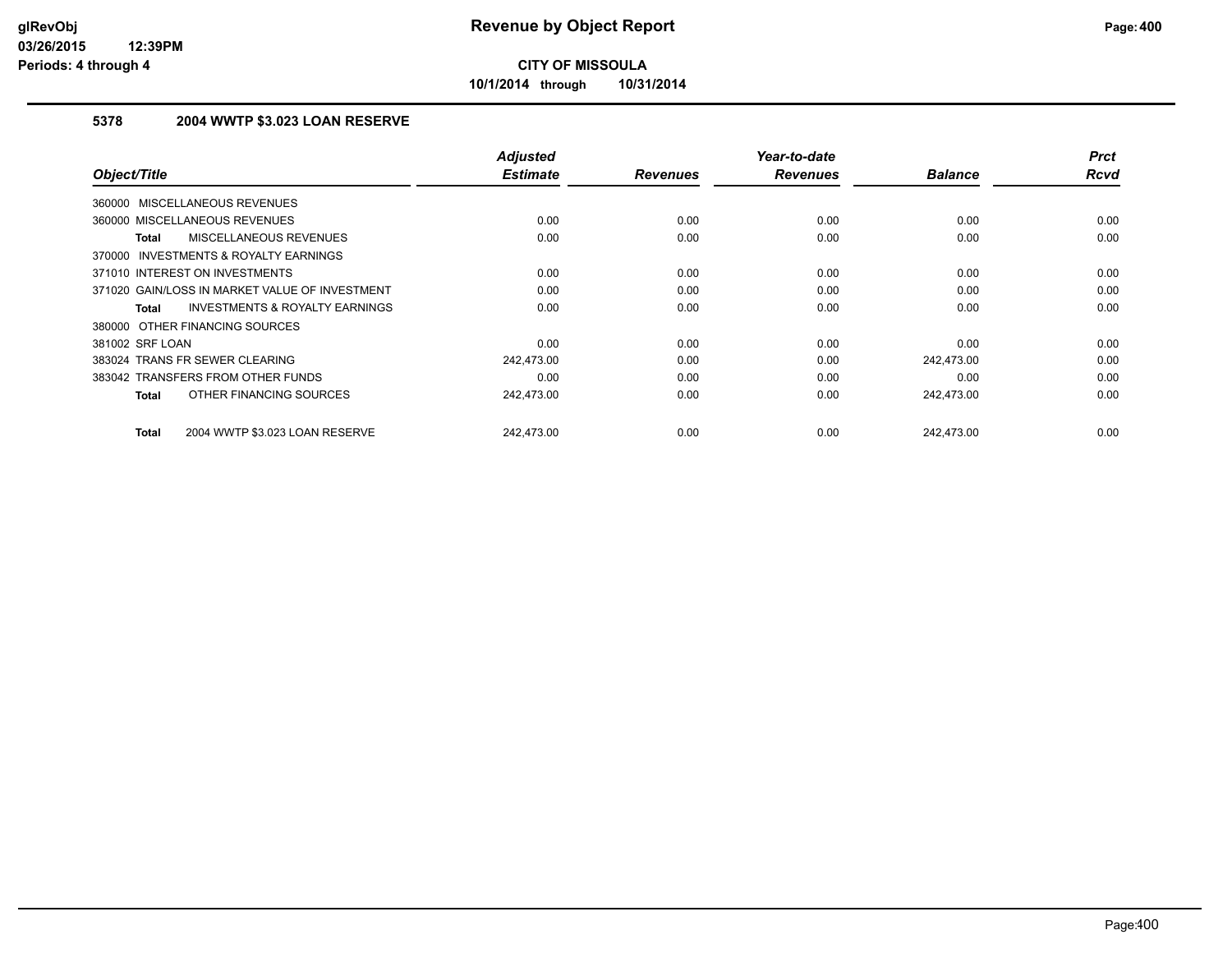#### **CITY OF MISSOULA 10/1/2014 through 10/31/2014**

#### **5379 2005 BRICH/BRDY/LIN/GIL SRF DEBT**

#### **5379 2005 BRICH/BRDY/LIN/GIL SRF DEBT**

|                                                  | <b>Adjusted</b> |                 | Year-to-date    |                | <b>Prct</b> |
|--------------------------------------------------|-----------------|-----------------|-----------------|----------------|-------------|
| Object/Title                                     | <b>Estimate</b> | <b>Revenues</b> | <b>Revenues</b> | <b>Balance</b> | <b>Rcvd</b> |
| 370000 INVESTMENTS & ROYALTY EARNINGS            |                 |                 |                 |                |             |
| 371010 INTEREST ON INVESTMENTS                   | 0.00            | 0.00            | 0.00            | 0.00           | 0.00        |
| 371020 GAIN/LOSS IN MARKET VALUE OF INVESTMENTS  | 0.00            | 0.00            | 0.00            | 0.00           | 0.00        |
| INVESTMENTS & ROYALTY EARNINGS<br><b>Total</b>   | 0.00            | 0.00            | 0.00            | 0.00           | 0.00        |
| 380000 OTHER FINANCING SOURCES                   |                 |                 |                 |                |             |
| 383024 TRANS FR SEWER CLEARING                   | 109.389.00      | 0.00            | 0.00            | 109.389.00     | 0.00        |
| OTHER FINANCING SOURCES<br><b>Total</b>          | 109.389.00      | 0.00            | 0.00            | 109.389.00     | 0.00        |
| <b>Total</b><br>2005 BRICH/BRDY/LIN/GIL SRF DEBT | 109.389.00      | 0.00            | 0.00            | 109.389.00     | 0.00        |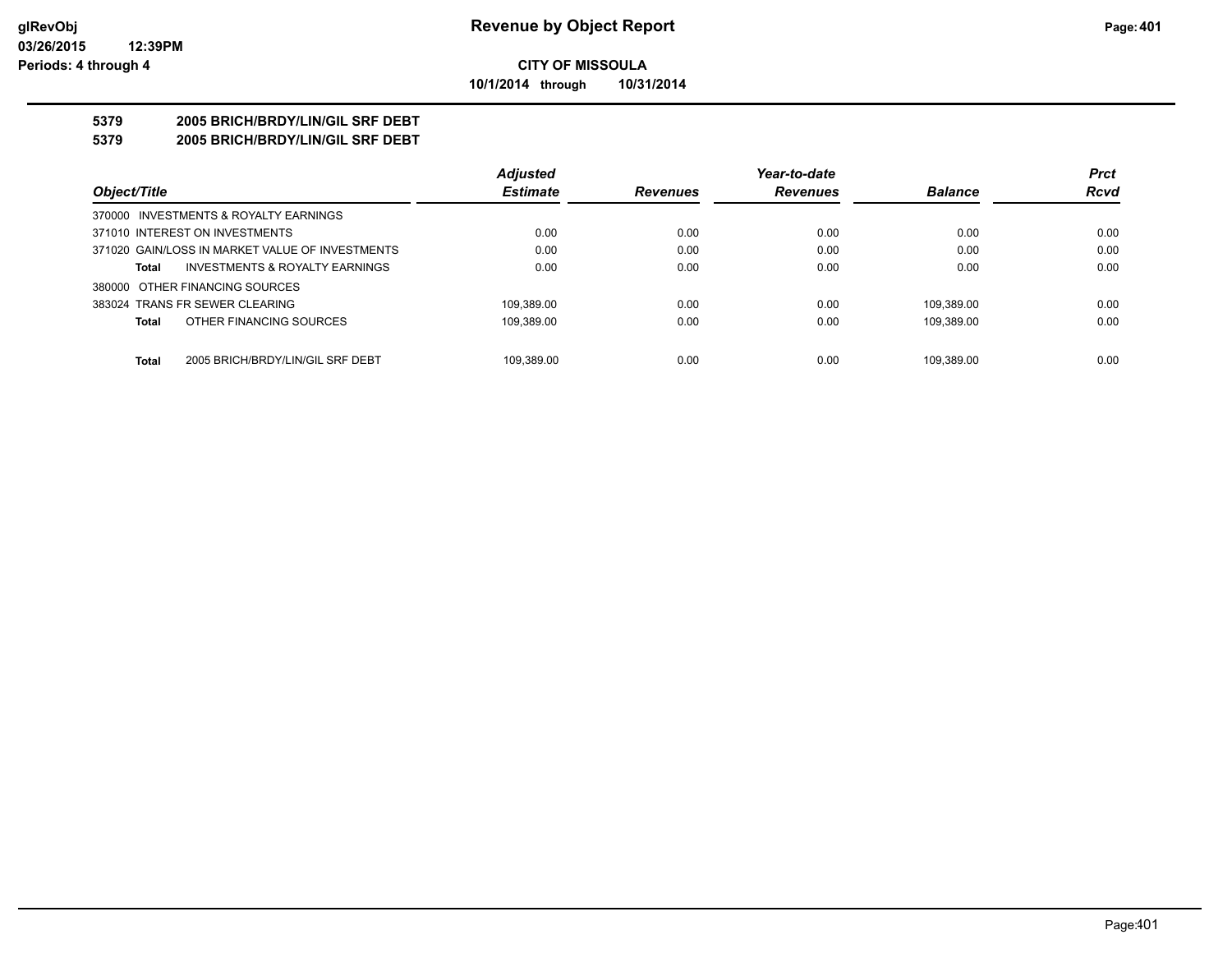**10/1/2014 through 10/31/2014**

#### **5379 2005 BRICH/BRDY/LIN/GIL SRF DEBT**

|              |                                                | <b>Adjusted</b> |                 | Year-to-date    |                | <b>Prct</b> |
|--------------|------------------------------------------------|-----------------|-----------------|-----------------|----------------|-------------|
| Object/Title |                                                | <b>Estimate</b> | <b>Revenues</b> | <b>Revenues</b> | <b>Balance</b> | <b>Rcvd</b> |
|              | 370000 INVESTMENTS & ROYALTY EARNINGS          |                 |                 |                 |                |             |
|              | 371010 INTEREST ON INVESTMENTS                 | 0.00            | 0.00            | 0.00            | 0.00           | 0.00        |
|              | 371020 GAIN/LOSS IN MARKET VALUE OF INVESTMENT | 0.00            | 0.00            | 0.00            | 0.00           | 0.00        |
| Total        | INVESTMENTS & ROYALTY EARNINGS                 | 0.00            | 0.00            | 0.00            | 0.00           | 0.00        |
|              | 380000 OTHER FINANCING SOURCES                 |                 |                 |                 |                |             |
|              | 383024 TRANS FR SEWER CLEARING                 | 109.389.00      | 0.00            | 0.00            | 109.389.00     | 0.00        |
| Total        | OTHER FINANCING SOURCES                        | 109.389.00      | 0.00            | 0.00            | 109.389.00     | 0.00        |
| <b>Total</b> | 2005 BRICH/BRDY/LIN/GIL SRF DEBT               | 109.389.00      | 0.00            | 0.00            | 109.389.00     | 0.00        |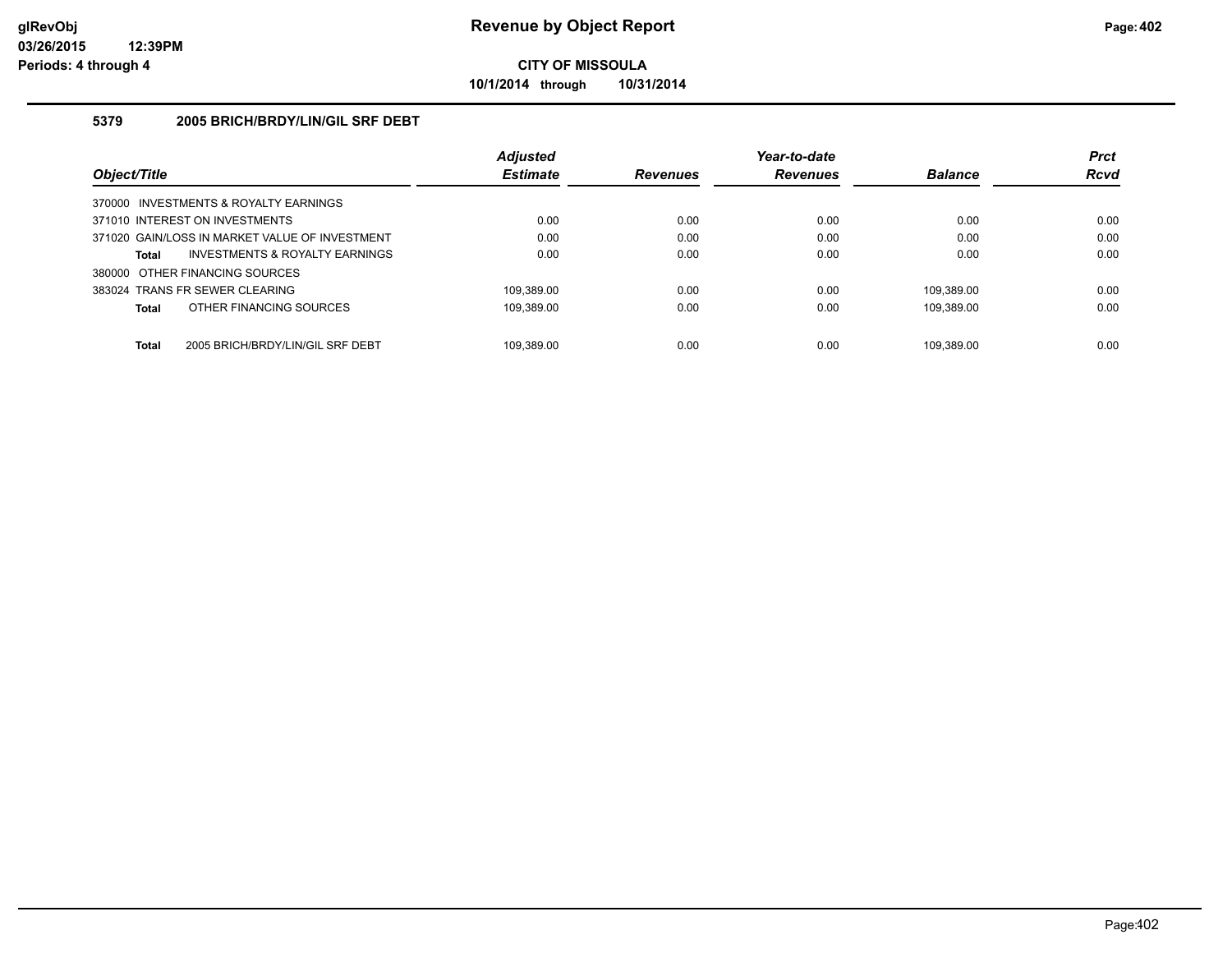**10/1/2014 through 10/31/2014**

#### **5380 BRDWY/BIRCH/GILBERT/LINCOLNWOOD 5380 BRDWY/BIRCH/GILBERT/LINCOLNWOOD**

|                                                    | <b>Adjusted</b> |                 | Year-to-date    |                | <b>Prct</b> |
|----------------------------------------------------|-----------------|-----------------|-----------------|----------------|-------------|
| Object/Title                                       | <b>Estimate</b> | <b>Revenues</b> | <b>Revenues</b> | <b>Balance</b> | <b>Rcvd</b> |
| 370000 INVESTMENTS & ROYALTY EARNINGS              |                 |                 |                 |                |             |
| 371010 INTEREST ON INVESTMENTS                     | 0.00            | 0.00            | 0.00            | 0.00           | 0.00        |
| 371020 GAIN/LOSS IN MARKET VALUE OF INVESTMENTS    | 0.00            | 0.00            | 0.00            | 0.00           | 0.00        |
| <b>INVESTMENTS &amp; ROYALTY EARNINGS</b><br>Total | 0.00            | 0.00            | 0.00            | 0.00           | 0.00        |
| 380000 OTHER FINANCING SOURCES                     |                 |                 |                 |                |             |
| 381002 SRF LOAN                                    | 0.00            | 0.00            | 0.00            | 0.00           | 0.00        |
| 383042 TRANSFERS FROM OTHER FUNDS                  | 0.00            | 0.00            | 0.00            | 0.00           | 0.00        |
| OTHER FINANCING SOURCES<br>Total                   | 0.00            | 0.00            | 0.00            | 0.00           | 0.00        |
|                                                    |                 |                 |                 |                |             |
| BRDWY/BIRCH/GILBERT/LINCOLNWOOD<br>Total           | 0.00            | 0.00            | 0.00            | 0.00           | 0.00        |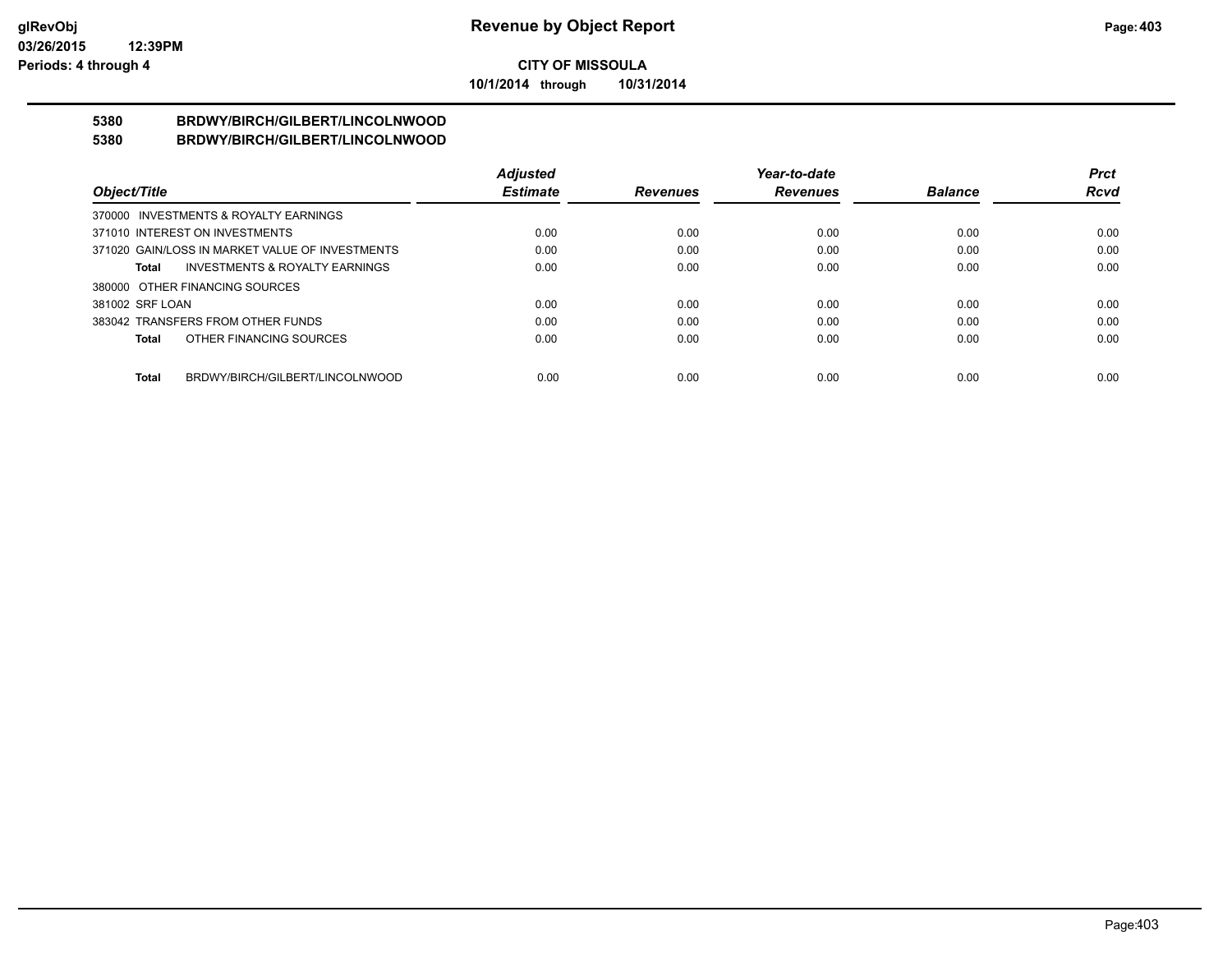**10/1/2014 through 10/31/2014**

### **5380 BRDWY/BIRCH/GILBERT/LINCOLNWOOD**

|                                                 | <b>Adiusted</b> |                 | Year-to-date    |                | <b>Prct</b> |
|-------------------------------------------------|-----------------|-----------------|-----------------|----------------|-------------|
| Object/Title                                    | <b>Estimate</b> | <b>Revenues</b> | <b>Revenues</b> | <b>Balance</b> | <b>Rcvd</b> |
| 370000 INVESTMENTS & ROYALTY EARNINGS           |                 |                 |                 |                |             |
| 371010 INTEREST ON INVESTMENTS                  | 0.00            | 0.00            | 0.00            | 0.00           | 0.00        |
| 371020 GAIN/LOSS IN MARKET VALUE OF INVESTMENT  | 0.00            | 0.00            | 0.00            | 0.00           | 0.00        |
| INVESTMENTS & ROYALTY EARNINGS<br>Total         | 0.00            | 0.00            | 0.00            | 0.00           | 0.00        |
| 380000 OTHER FINANCING SOURCES                  |                 |                 |                 |                |             |
| 381002 SRF LOAN                                 | 0.00            | 0.00            | 0.00            | 0.00           | 0.00        |
| 383042 TRANSFERS FROM OTHER FUNDS               | 0.00            | 0.00            | 0.00            | 0.00           | 0.00        |
| OTHER FINANCING SOURCES<br><b>Total</b>         | 0.00            | 0.00            | 0.00            | 0.00           | 0.00        |
|                                                 |                 |                 |                 |                |             |
| BRDWY/BIRCH/GILBERT/LINCOLNWOOD<br><b>Total</b> | 0.00            | 0.00            | 0.00            | 0.00           | 0.00        |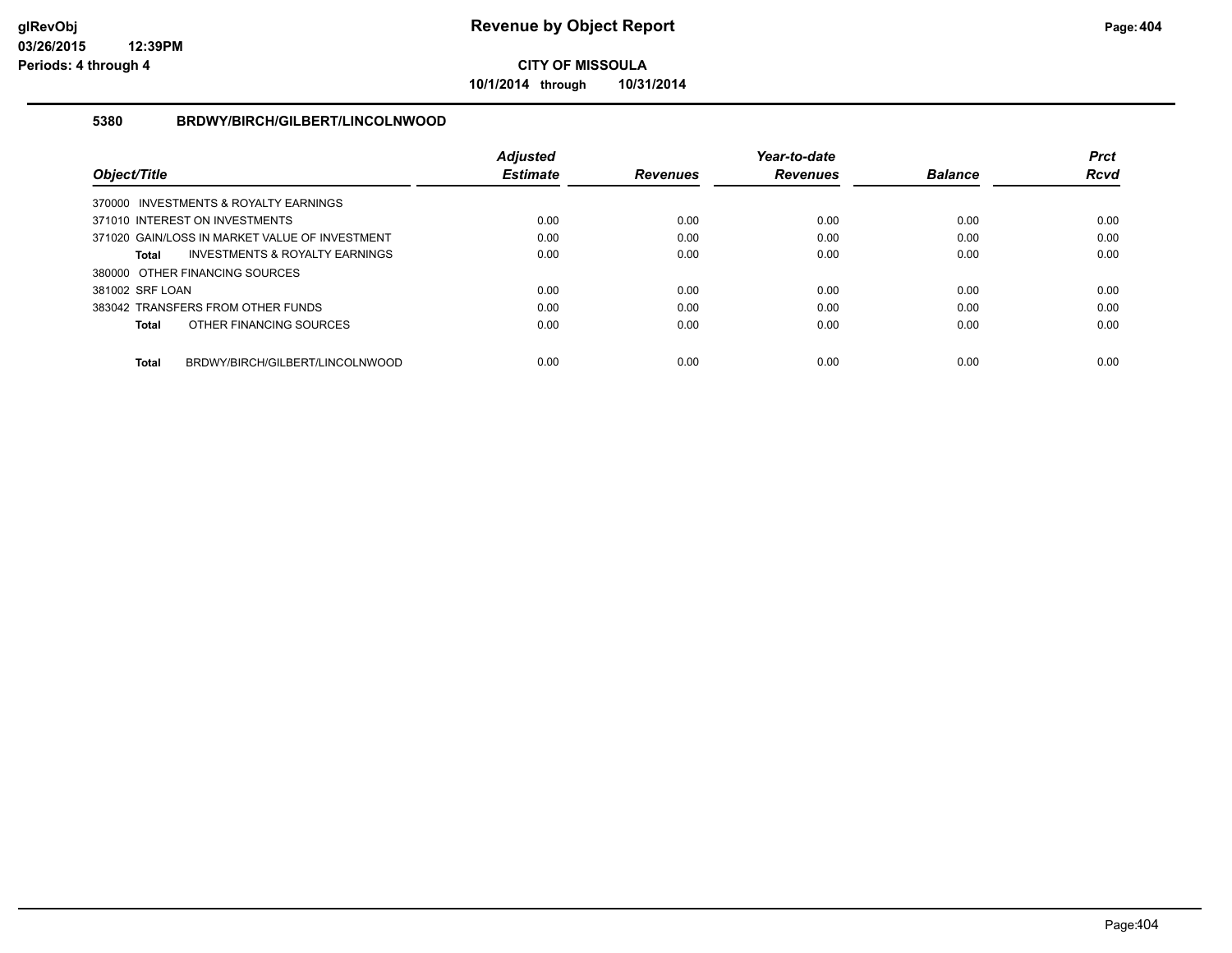**10/1/2014 through 10/31/2014**

## **5381 LINCOLNWOOD PH2 DEBT SERVICE**

#### **5381 LINCOLNWOOD PH2 DEBT SERVICE**

|                                                 | <b>Adjusted</b> |                 | Year-to-date    |                | <b>Prct</b> |
|-------------------------------------------------|-----------------|-----------------|-----------------|----------------|-------------|
| Object/Title                                    | <b>Estimate</b> | <b>Revenues</b> | <b>Revenues</b> | <b>Balance</b> | <b>Rcvd</b> |
| 370000 INVESTMENTS & ROYALTY EARNINGS           |                 |                 |                 |                |             |
| 371010 INTEREST ON INVESTMENTS                  | 0.00            | 0.00            | 0.00            | 0.00           | 0.00        |
| 371020 GAIN/LOSS IN MARKET VALUE OF INVESTMENTS | 0.00            | 0.00            | 0.00            | 0.00           | 0.00        |
| INVESTMENTS & ROYALTY EARNINGS<br>Total         | 0.00            | 0.00            | 0.00            | 0.00           | 0.00        |
| 380000 OTHER FINANCING SOURCES                  |                 |                 |                 |                |             |
| 383024 TRANS FR SEWER CLEARING                  | 0.00            | 0.00            | 0.00            | 0.00           | 0.00        |
| OTHER FINANCING SOURCES<br>Total                | 0.00            | 0.00            | 0.00            | 0.00           | 0.00        |
|                                                 |                 |                 |                 |                |             |
| <b>Total</b><br>LINCOLNWOOD PH2 DEBT SERVICE    | 0.00            | 0.00            | 0.00            | 0.00           | 0.00        |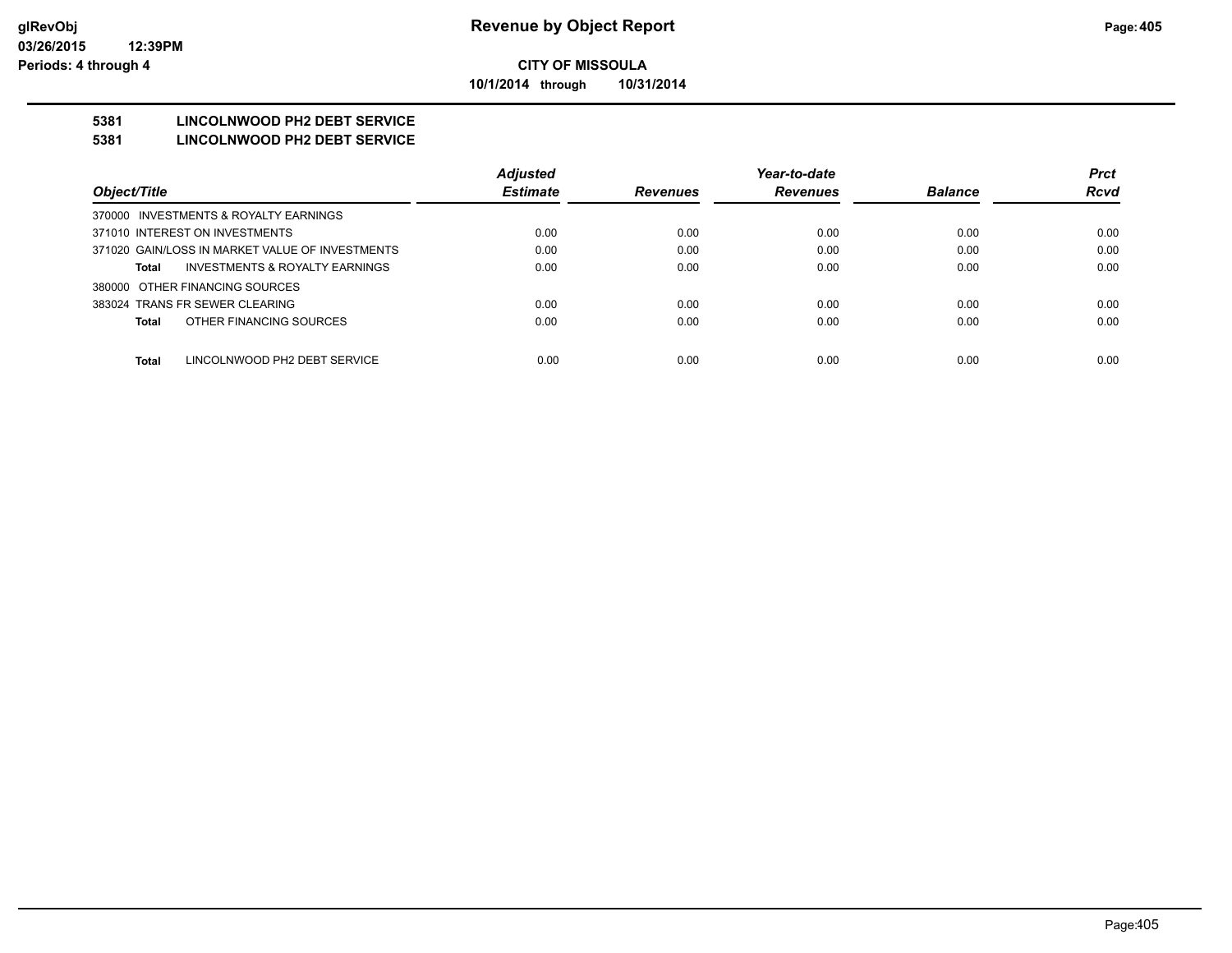**10/1/2014 through 10/31/2014**

### **5381 LINCOLNWOOD PH2 DEBT SERVICE**

|                                                | <b>Adjusted</b> |                 | Year-to-date    |                | <b>Prct</b> |
|------------------------------------------------|-----------------|-----------------|-----------------|----------------|-------------|
| Object/Title                                   | <b>Estimate</b> | <b>Revenues</b> | <b>Revenues</b> | <b>Balance</b> | <b>Rcvd</b> |
| 370000 INVESTMENTS & ROYALTY EARNINGS          |                 |                 |                 |                |             |
| 371010 INTEREST ON INVESTMENTS                 | 0.00            | 0.00            | 0.00            | 0.00           | 0.00        |
| 371020 GAIN/LOSS IN MARKET VALUE OF INVESTMENT | 0.00            | 0.00            | 0.00            | 0.00           | 0.00        |
| INVESTMENTS & ROYALTY EARNINGS<br><b>Total</b> | 0.00            | 0.00            | 0.00            | 0.00           | 0.00        |
| 380000 OTHER FINANCING SOURCES                 |                 |                 |                 |                |             |
| 383024 TRANS FR SEWER CLEARING                 | 0.00            | 0.00            | 0.00            | 0.00           | 0.00        |
| OTHER FINANCING SOURCES<br><b>Total</b>        | 0.00            | 0.00            | 0.00            | 0.00           | 0.00        |
|                                                |                 |                 |                 |                |             |
| <b>Total</b><br>LINCOLNWOOD PH2 DEBT SERVICE   | 0.00            | 0.00            | 0.00            | 0.00           | 0.00        |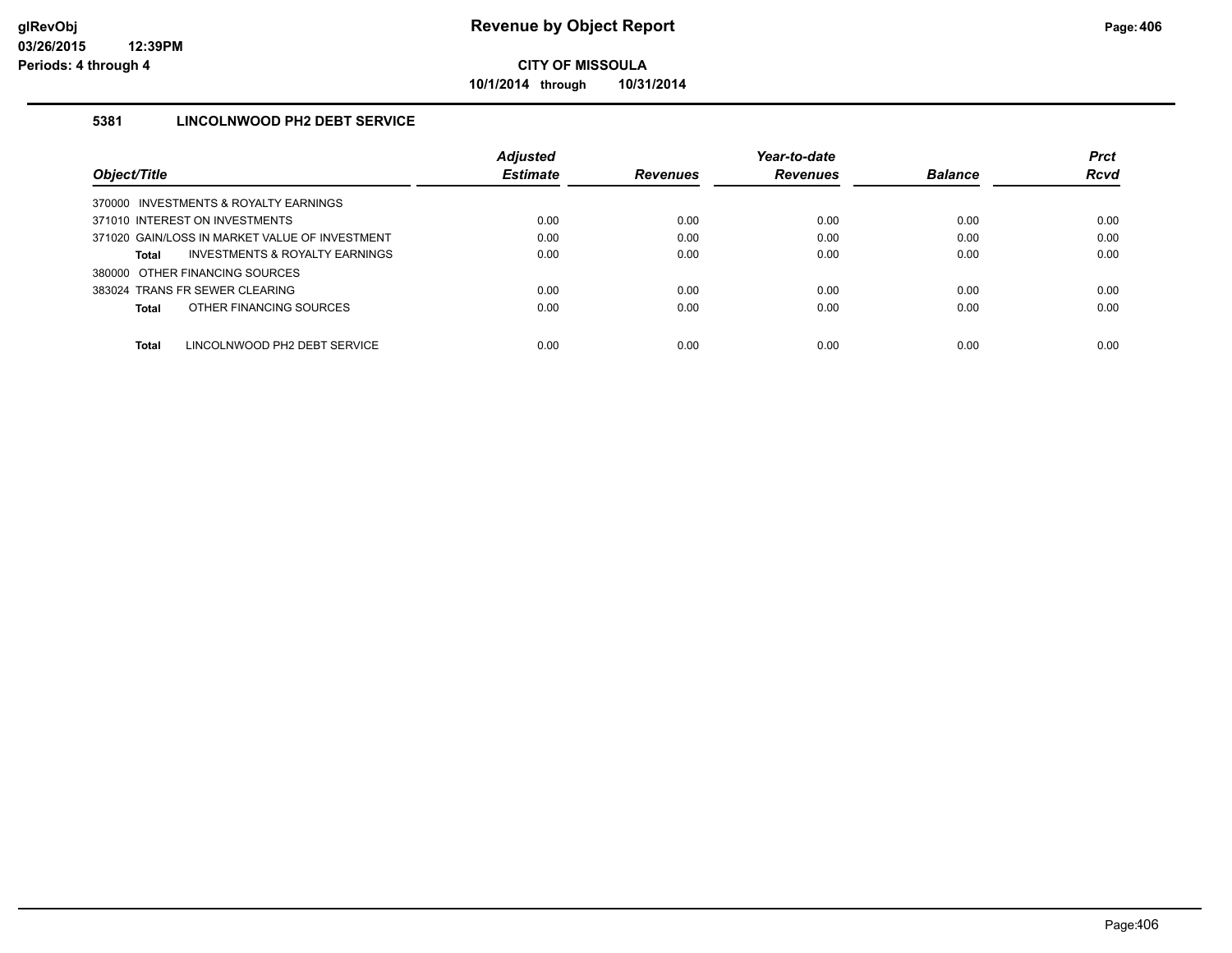**10/1/2014 through 10/31/2014**

## **5382 LINCOLNWOOD PH2 RESERVE FUND**

#### **5382 LINCOLNWOOD PH2 RESERVE FUND**

|                                                    | <b>Adjusted</b> |                 | Year-to-date    |                | <b>Prct</b> |
|----------------------------------------------------|-----------------|-----------------|-----------------|----------------|-------------|
| Object/Title                                       | <b>Estimate</b> | <b>Revenues</b> | <b>Revenues</b> | <b>Balance</b> | <b>Rcvd</b> |
| INVESTMENTS & ROYALTY EARNINGS<br>370000           |                 |                 |                 |                |             |
| 371010 INTEREST ON INVESTMENTS                     | 0.00            | 0.00            | 0.00            | 0.00           | 0.00        |
| 371020 GAIN/LOSS IN MARKET VALUE OF INVESTMENTS    | 0.00            | 0.00            | 0.00            | 0.00           | 0.00        |
| <b>INVESTMENTS &amp; ROYALTY EARNINGS</b><br>Total | 0.00            | 0.00            | 0.00            | 0.00           | 0.00        |
| 380000 OTHER FINANCING SOURCES                     |                 |                 |                 |                |             |
| 381002 SRF LOAN                                    | 0.00            | 0.00            | 0.00            | 0.00           | 0.00        |
| 381030 SID BONDS PROCEEDS                          | 0.00            | 0.00            | 0.00            | 0.00           | 0.00        |
| 383024 TRANS FR SEWER CLEARING                     | 0.00            | 0.00            | 0.00            | 0.00           | 0.00        |
| 383042 TRANSFERS FROM OTHER FUNDS                  | 0.00            | 0.00            | 0.00            | 0.00           | 0.00        |
| OTHER FINANCING SOURCES<br>Total                   | 0.00            | 0.00            | 0.00            | 0.00           | 0.00        |
| LINCOLNWOOD PH2 RESERVE FUND<br><b>Total</b>       | 0.00            | 0.00            | 0.00            | 0.00           | 0.00        |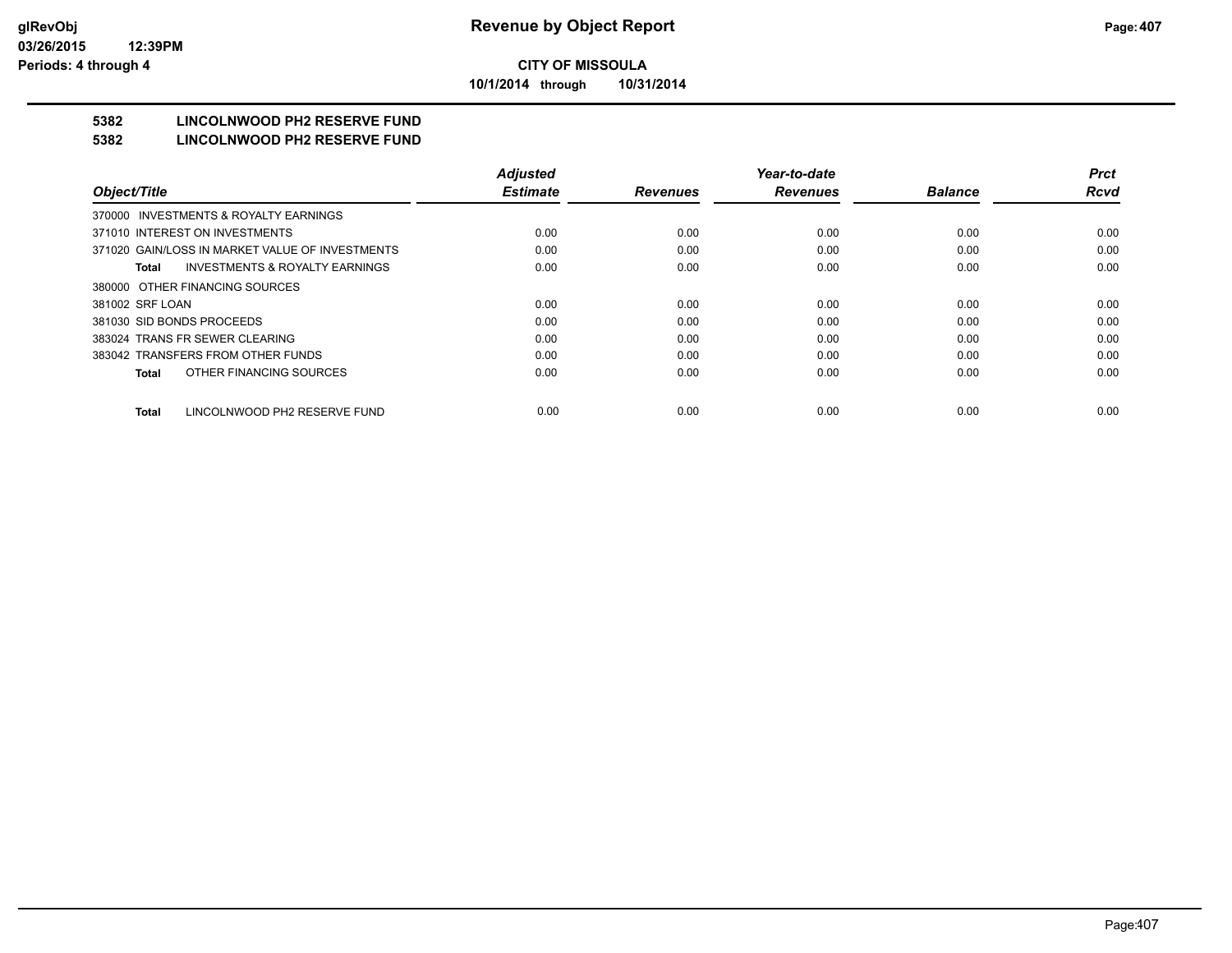**10/1/2014 through 10/31/2014**

### **5382 LINCOLNWOOD PH2 RESERVE FUND**

|                                                    | <b>Adjusted</b> |                 | Year-to-date    |                | <b>Prct</b> |
|----------------------------------------------------|-----------------|-----------------|-----------------|----------------|-------------|
| Object/Title                                       | <b>Estimate</b> | <b>Revenues</b> | <b>Revenues</b> | <b>Balance</b> | <b>Rcvd</b> |
| 370000 INVESTMENTS & ROYALTY EARNINGS              |                 |                 |                 |                |             |
| 371010 INTEREST ON INVESTMENTS                     | 0.00            | 0.00            | 0.00            | 0.00           | 0.00        |
| 371020 GAIN/LOSS IN MARKET VALUE OF INVESTMENT     | 0.00            | 0.00            | 0.00            | 0.00           | 0.00        |
| <b>INVESTMENTS &amp; ROYALTY EARNINGS</b><br>Total | 0.00            | 0.00            | 0.00            | 0.00           | 0.00        |
| 380000 OTHER FINANCING SOURCES                     |                 |                 |                 |                |             |
| 381002 SRF LOAN                                    | 0.00            | 0.00            | 0.00            | 0.00           | 0.00        |
| 381030 SID BONDS PROCEEDS                          | 0.00            | 0.00            | 0.00            | 0.00           | 0.00        |
| 383024 TRANS FR SEWER CLEARING                     | 0.00            | 0.00            | 0.00            | 0.00           | 0.00        |
| 383042 TRANSFERS FROM OTHER FUNDS                  | 0.00            | 0.00            | 0.00            | 0.00           | 0.00        |
| OTHER FINANCING SOURCES<br>Total                   | 0.00            | 0.00            | 0.00            | 0.00           | 0.00        |
|                                                    |                 |                 |                 |                |             |
| LINCOLNWOOD PH2 RESERVE FUND<br>Total              | 0.00            | 0.00            | 0.00            | 0.00           | 0.00        |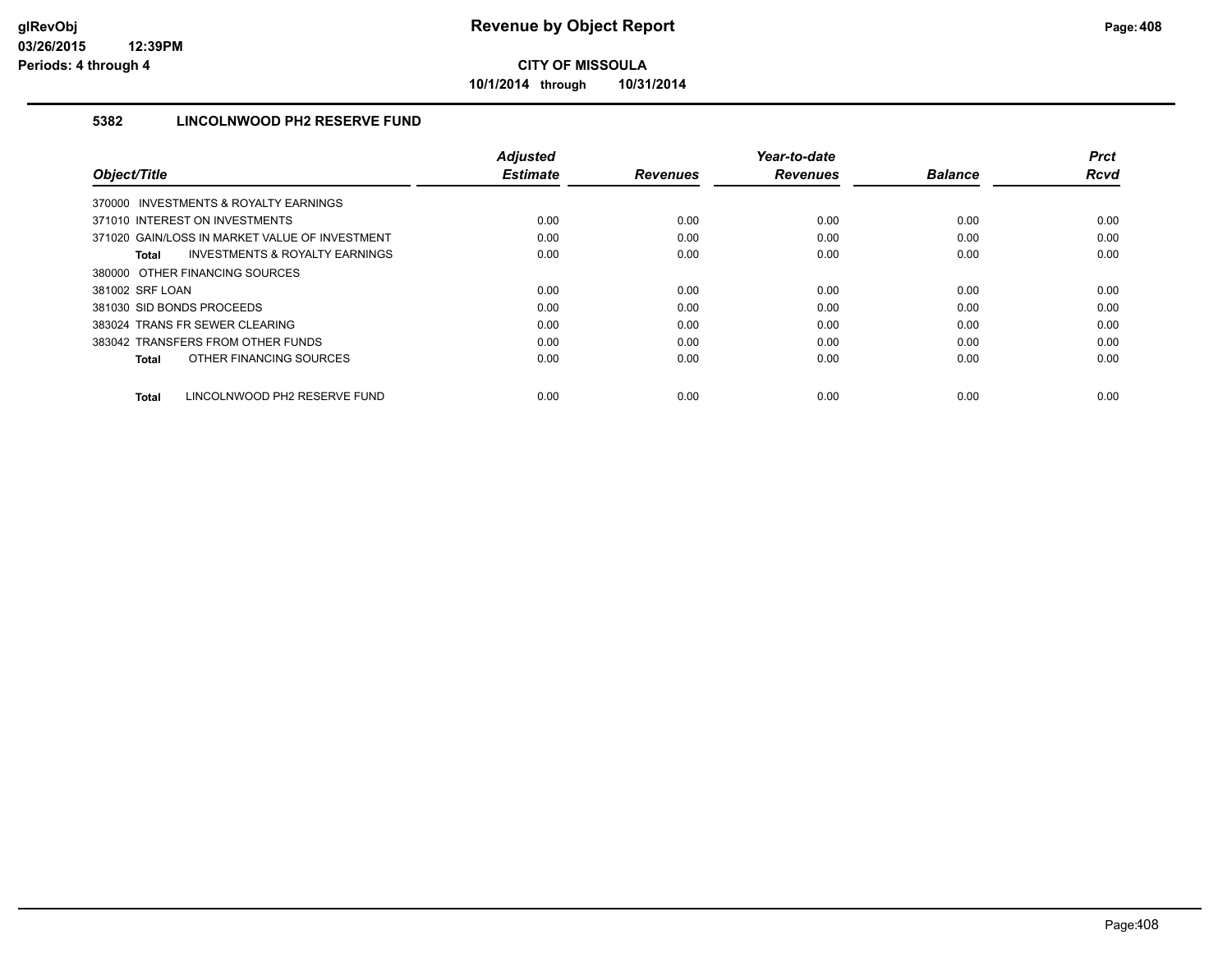**10/1/2014 through 10/31/2014**

## **5383 FY09 RATTLESNAKE SEWER DEBT SVS**

**5383 FY09 RATTLESNAKE SEWER DEBT SVS**

|                                                           | <b>Adjusted</b> |                 | Year-to-date    |                | <b>Prct</b> |
|-----------------------------------------------------------|-----------------|-----------------|-----------------|----------------|-------------|
| Object/Title                                              | <b>Estimate</b> | <b>Revenues</b> | <b>Revenues</b> | <b>Balance</b> | <b>Rcvd</b> |
| 340000 CHARGES FOR SERVICES                               |                 |                 |                 |                |             |
| 343032 SEWER INSTALLATION CHARGES                         | 0.00            | 0.00            | 0.00            | 0.00           | 0.00        |
| <b>CHARGES FOR SERVICES</b><br><b>Total</b>               | 0.00            | 0.00            | 0.00            | 0.00           | 0.00        |
| <b>INVESTMENTS &amp; ROYALTY EARNINGS</b><br>370000       |                 |                 |                 |                |             |
| 371010 INTEREST ON INVESTMENTS                            | 0.00            | 0.00            | 0.00            | 0.00           | 0.00        |
| 371020 GAIN/LOSS IN MARKET VALUE OF INVESTMENTS           | 0.00            | 0.00            | 0.00            | 0.00           | 0.00        |
| <b>INVESTMENTS &amp; ROYALTY EARNINGS</b><br><b>Total</b> | 0.00            | 0.00            | 0.00            | 0.00           | 0.00        |
| OTHER FINANCING SOURCES<br>380000                         |                 |                 |                 |                |             |
| 381002 SRF LOAN                                           | 0.00            | 0.00            | 0.00            | 0.00           | 0.00        |
| 381020 REVENUE BONDS                                      | 0.00            | 0.00            | 0.00            | 0.00           | 0.00        |
| 383024 TRANS FR SEWER CLEARING                            | 31,550.00       | 0.00            | 0.00            | 31,550.00      | 0.00        |
| 383042 TRANSFERS FROM OTHER FUNDS                         | 0.00            | 0.00            | 0.00            | 0.00           | 0.00        |
| OTHER FINANCING SOURCES<br><b>Total</b>                   | 31,550.00       | 0.00            | 0.00            | 31,550.00      | 0.00        |
| <b>FY09 RATTLESNAKE SEWER DEBT SVS</b><br><b>Total</b>    | 31,550.00       | 0.00            | 0.00            | 31,550.00      | 0.00        |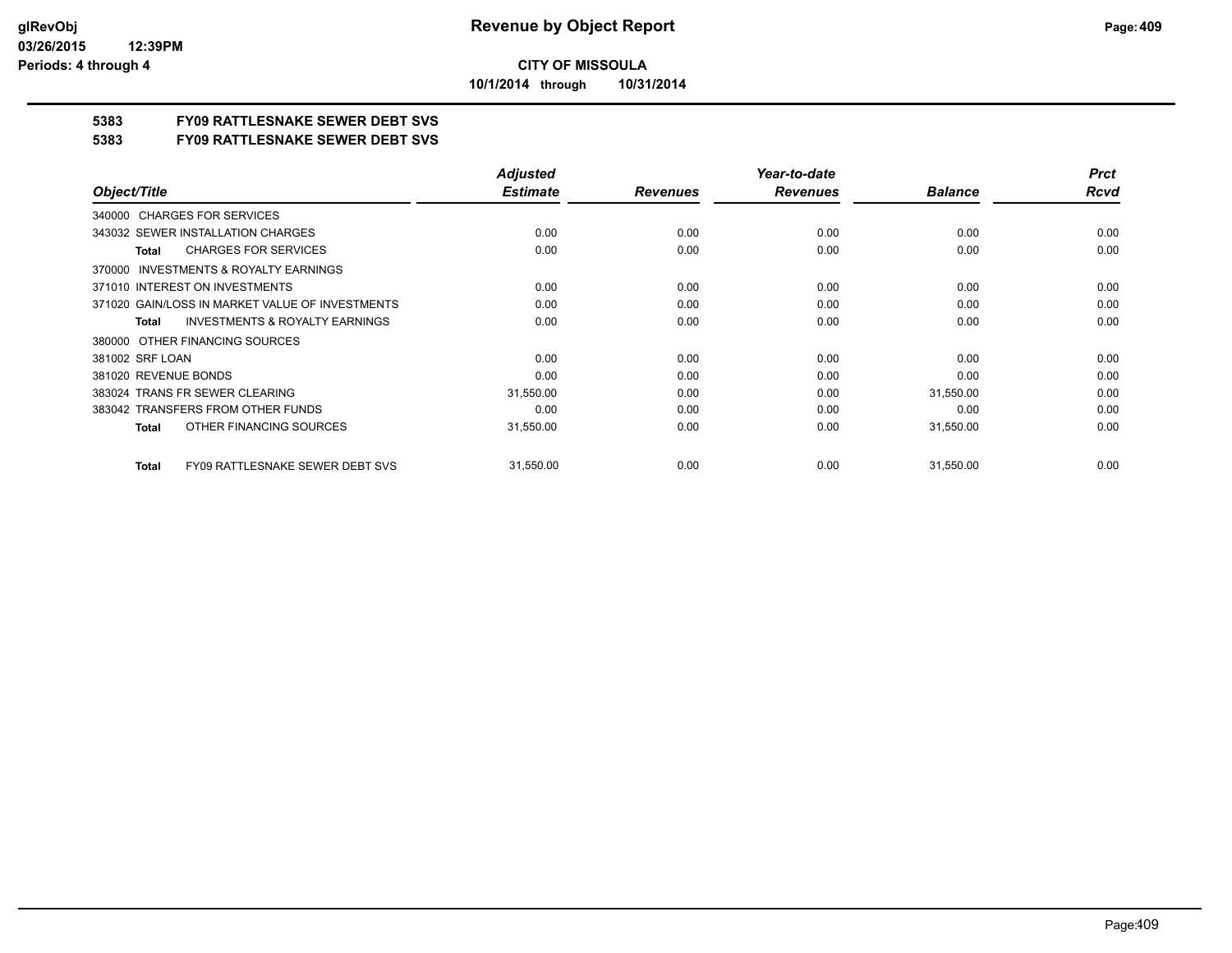**10/1/2014 through 10/31/2014**

### **5383 FY09 RATTLESNAKE SEWER DEBT SVS**

| Object/Title                                              | <b>Adjusted</b><br><b>Estimate</b> | <b>Revenues</b> | Year-to-date<br><b>Revenues</b> | <b>Balance</b> | <b>Prct</b><br>Rcvd |
|-----------------------------------------------------------|------------------------------------|-----------------|---------------------------------|----------------|---------------------|
|                                                           |                                    |                 |                                 |                |                     |
| 340000 CHARGES FOR SERVICES                               |                                    |                 |                                 |                |                     |
| 343032 SEWER INSTALLATION CHARGES                         | 0.00                               | 0.00            | 0.00                            | 0.00           | 0.00                |
| <b>CHARGES FOR SERVICES</b><br>Total                      | 0.00                               | 0.00            | 0.00                            | 0.00           | 0.00                |
| 370000 INVESTMENTS & ROYALTY EARNINGS                     |                                    |                 |                                 |                |                     |
| 371010 INTEREST ON INVESTMENTS                            | 0.00                               | 0.00            | 0.00                            | 0.00           | 0.00                |
| 371020 GAIN/LOSS IN MARKET VALUE OF INVESTMENT            | 0.00                               | 0.00            | 0.00                            | 0.00           | 0.00                |
| <b>INVESTMENTS &amp; ROYALTY EARNINGS</b><br><b>Total</b> | 0.00                               | 0.00            | 0.00                            | 0.00           | 0.00                |
| 380000 OTHER FINANCING SOURCES                            |                                    |                 |                                 |                |                     |
| 381002 SRF LOAN                                           | 0.00                               | 0.00            | 0.00                            | 0.00           | 0.00                |
| 381020 REVENUE BONDS                                      | 0.00                               | 0.00            | 0.00                            | 0.00           | 0.00                |
| 383024 TRANS FR SEWER CLEARING                            | 31,550.00                          | 0.00            | 0.00                            | 31,550.00      | 0.00                |
| 383042 TRANSFERS FROM OTHER FUNDS                         | 0.00                               | 0.00            | 0.00                            | 0.00           | 0.00                |
| OTHER FINANCING SOURCES<br><b>Total</b>                   | 31,550.00                          | 0.00            | 0.00                            | 31,550.00      | 0.00                |
|                                                           |                                    |                 |                                 |                |                     |
| FY09 RATTLESNAKE SEWER DEBT SVS<br>Total                  | 31,550.00                          | 0.00            | 0.00                            | 31,550.00      | 0.00                |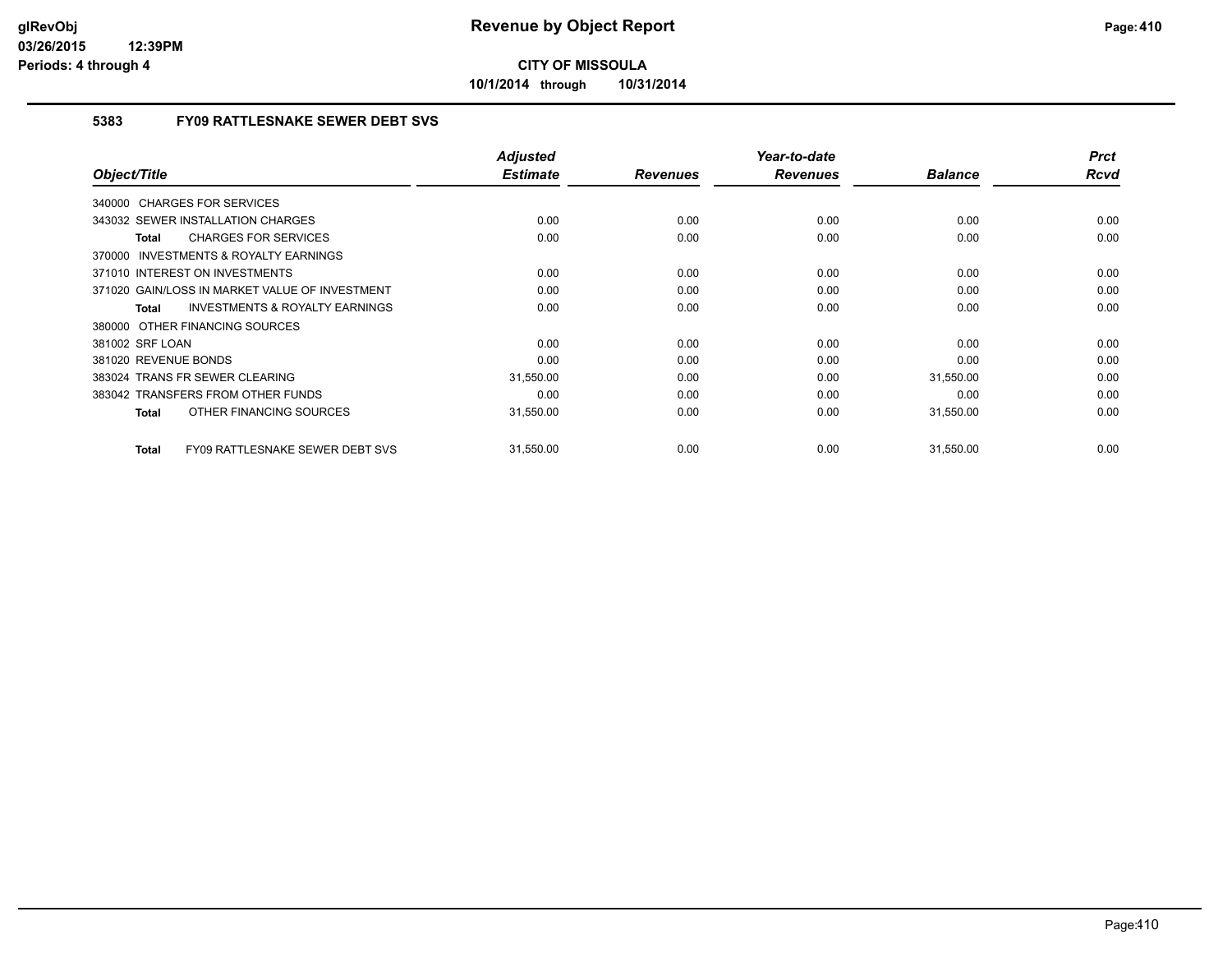**10/1/2014 through 10/31/2014**

#### **5384 09 LOLO BOND RESERVE**

**5384 09 LOLO BOND RESERVE**

|                                                    | <b>Adjusted</b> |                 | Year-to-date    |                | <b>Prct</b> |
|----------------------------------------------------|-----------------|-----------------|-----------------|----------------|-------------|
| Object/Title                                       | <b>Estimate</b> | <b>Revenues</b> | <b>Revenues</b> | <b>Balance</b> | <b>Rcvd</b> |
| 370000 INVESTMENTS & ROYALTY EARNINGS              |                 |                 |                 |                |             |
| 371010 INTEREST ON INVESTMENTS                     | 0.00            | 0.00            | 0.00            | 0.00           | 0.00        |
| 371020 GAIN/LOSS IN MARKET VALUE OF INVESTMENTS    | 0.00            | 0.00            | 0.00            | 0.00           | 0.00        |
| <b>INVESTMENTS &amp; ROYALTY EARNINGS</b><br>Total | 0.00            | 0.00            | 0.00            | 0.00           | 0.00        |
| 380000 OTHER FINANCING SOURCES                     |                 |                 |                 |                |             |
| 381002 SRF LOAN                                    | 0.00            | 0.00            | 0.00            | 0.00           | 0.00        |
| 383024 TRANS FR SEWER CLEARING                     | 245,500.00      | 0.00            | 0.00            | 245,500.00     | 0.00        |
| OTHER FINANCING SOURCES<br>Total                   | 245,500.00      | 0.00            | 0.00            | 245.500.00     | 0.00        |
|                                                    |                 |                 |                 |                |             |
| 09 LOLO BOND RESERVE<br><b>Total</b>               | 245.500.00      | 0.00            | 0.00            | 245.500.00     | 0.00        |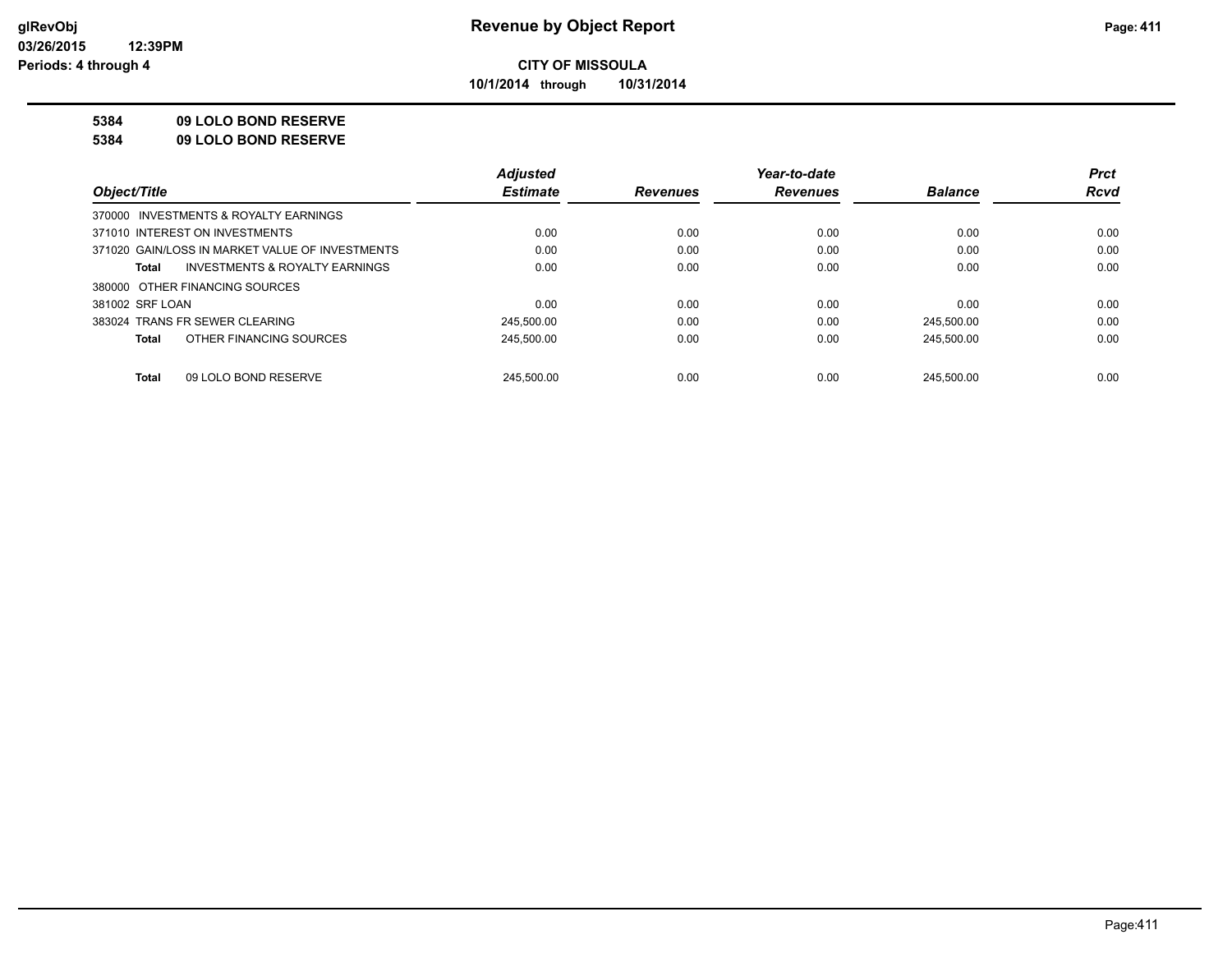**10/1/2014 through 10/31/2014**

#### **5384 09 LOLO BOND RESERVE**

|                                                | <b>Adjusted</b> |                 | Year-to-date    |                | <b>Prct</b> |
|------------------------------------------------|-----------------|-----------------|-----------------|----------------|-------------|
| Object/Title                                   | <b>Estimate</b> | <b>Revenues</b> | <b>Revenues</b> | <b>Balance</b> | <b>Rcvd</b> |
| 370000 INVESTMENTS & ROYALTY EARNINGS          |                 |                 |                 |                |             |
| 371010 INTEREST ON INVESTMENTS                 | 0.00            | 0.00            | 0.00            | 0.00           | 0.00        |
| 371020 GAIN/LOSS IN MARKET VALUE OF INVESTMENT | 0.00            | 0.00            | 0.00            | 0.00           | 0.00        |
| INVESTMENTS & ROYALTY EARNINGS<br>Total        | 0.00            | 0.00            | 0.00            | 0.00           | 0.00        |
| 380000 OTHER FINANCING SOURCES                 |                 |                 |                 |                |             |
| 381002 SRF LOAN                                | 0.00            | 0.00            | 0.00            | 0.00           | 0.00        |
| 383024 TRANS FR SEWER CLEARING                 | 245.500.00      | 0.00            | 0.00            | 245.500.00     | 0.00        |
| OTHER FINANCING SOURCES<br>Total               | 245.500.00      | 0.00            | 0.00            | 245.500.00     | 0.00        |
| 09 LOLO BOND RESERVE<br><b>Total</b>           | 245.500.00      | 0.00            | 0.00            | 245.500.00     | 0.00        |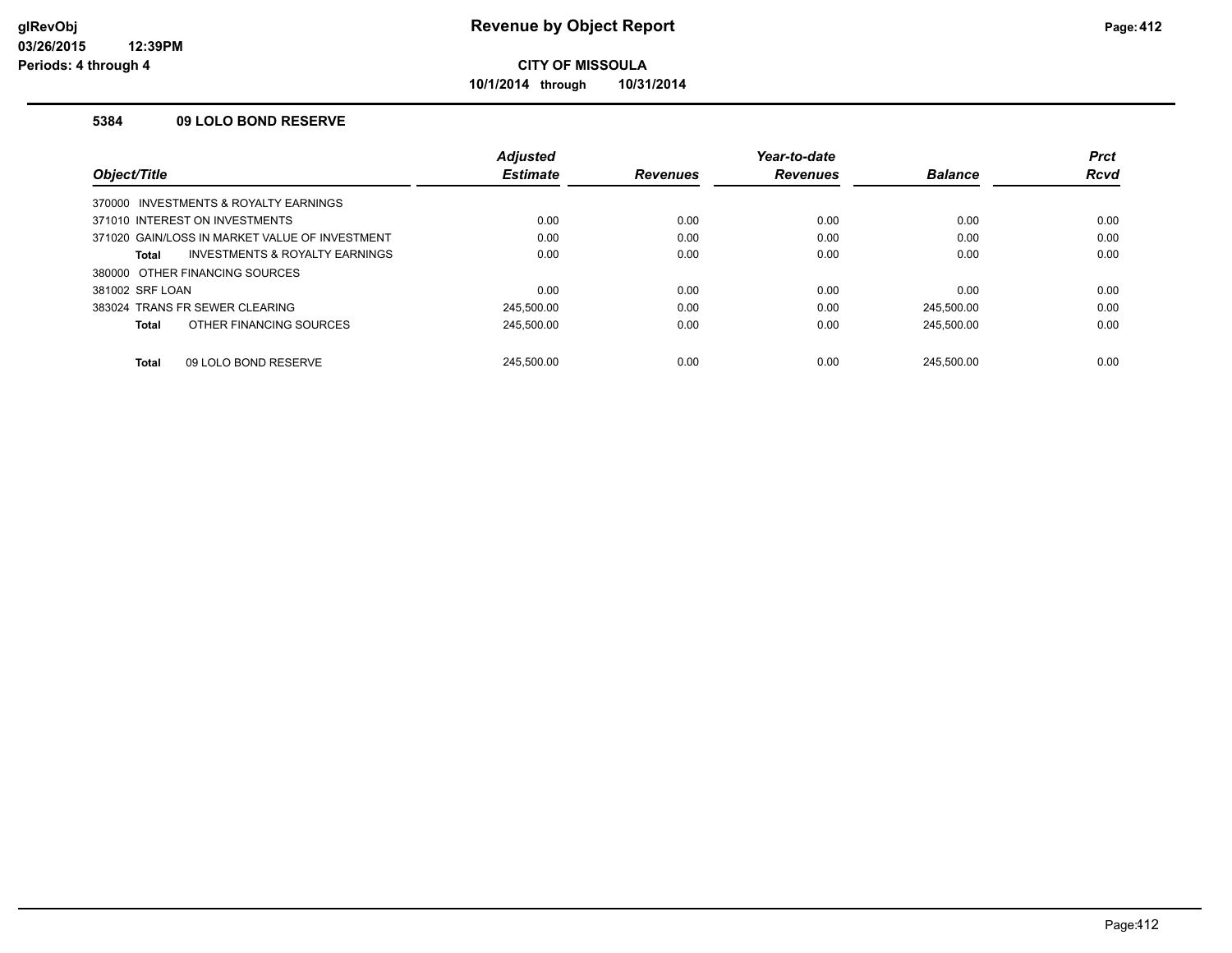**10/1/2014 through 10/31/2014**

## **5385 HEADWORKS 2010 BOND RESERVE**

#### **5385 HEADWORKS 2010 BOND RESERVE**

|                 |                                    | <b>Adjusted</b> |                 | Year-to-date    |                | <b>Prct</b> |
|-----------------|------------------------------------|-----------------|-----------------|-----------------|----------------|-------------|
| Object/Title    |                                    | <b>Estimate</b> | <b>Revenues</b> | <b>Revenues</b> | <b>Balance</b> | <b>Rcvd</b> |
|                 | 380000 OTHER FINANCING SOURCES     |                 |                 |                 |                |             |
| 381002 SRF LOAN |                                    | 0.00            | 0.00            | 0.00            | 0.00           | 0.00        |
| Total           | OTHER FINANCING SOURCES            | 0.00            | 0.00            | 0.00            | 0.00           | 0.00        |
| <b>Total</b>    | <b>HEADWORKS 2010 BOND RESERVE</b> | 0.00            | 0.00            | 0.00            | 0.00           | 0.00        |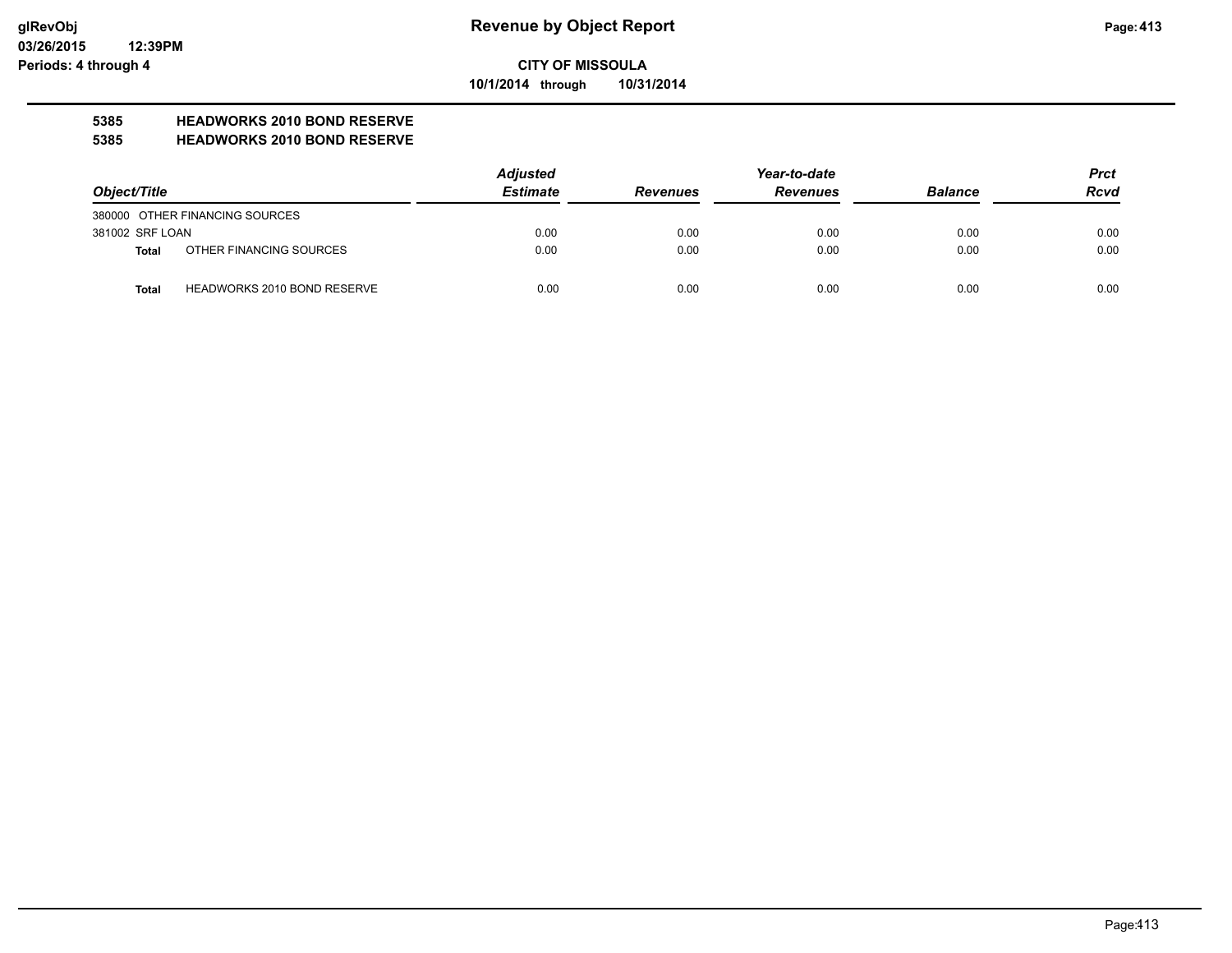**10/1/2014 through 10/31/2014**

#### **5385 HEADWORKS 2010 BOND RESERVE**

| Object/Title                    |                                | <b>Adjusted</b><br><b>Estimate</b> | <b>Revenues</b> | Year-to-date<br><b>Revenues</b> | <b>Balance</b> | <b>Prct</b><br><b>Rcvd</b> |
|---------------------------------|--------------------------------|------------------------------------|-----------------|---------------------------------|----------------|----------------------------|
|                                 | 380000 OTHER FINANCING SOURCES |                                    |                 |                                 |                |                            |
| 381002 SRF LOAN<br><b>Total</b> | OTHER FINANCING SOURCES        | 0.00<br>0.00                       | 0.00<br>0.00    | 0.00<br>0.00                    | 0.00<br>0.00   | 0.00<br>0.00               |
| <b>Total</b>                    | HEADWORKS 2010 BOND RESERVE    | 0.00                               | 0.00            | 0.00                            | 0.00           | 0.00                       |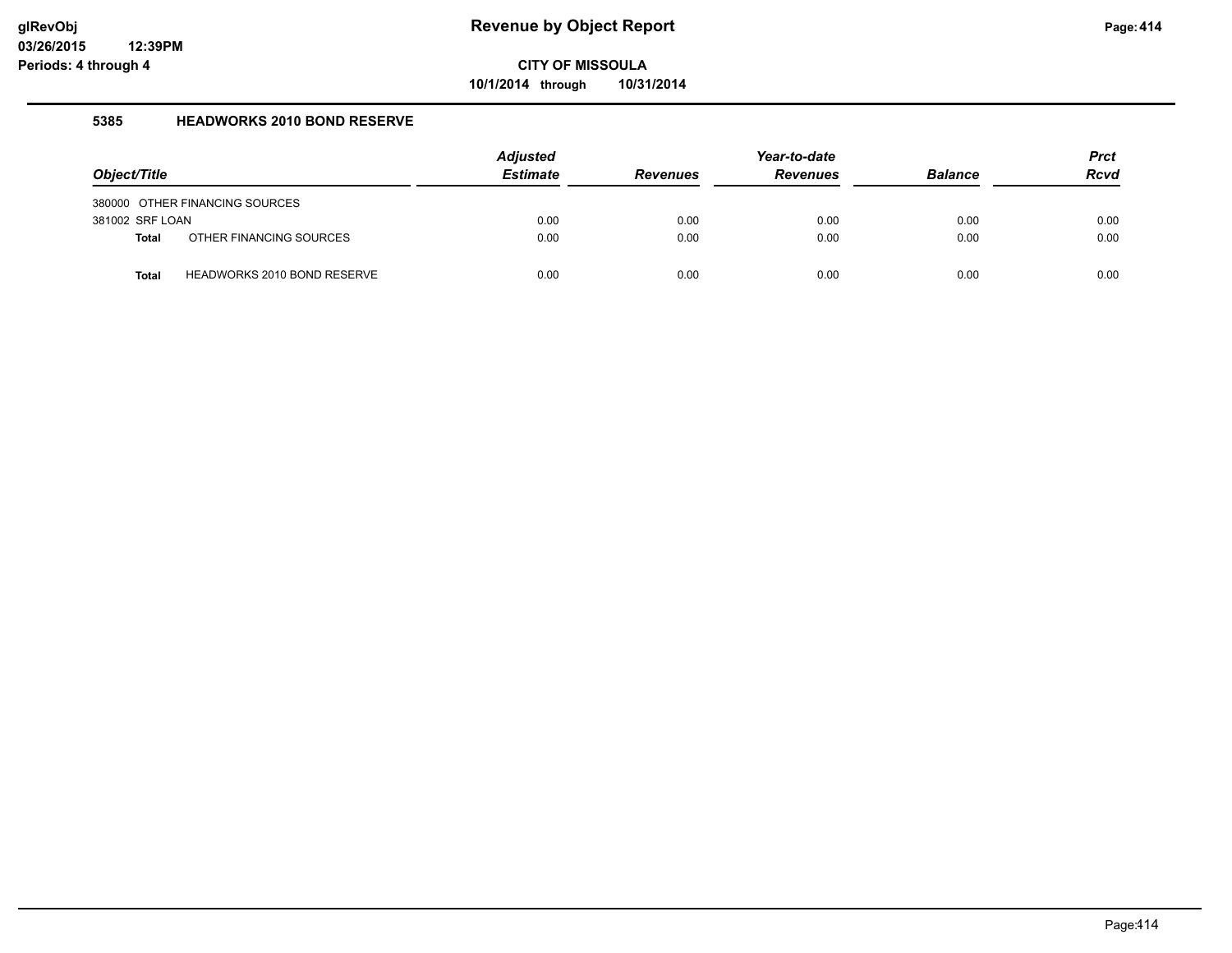#### **CITY OF MISSOULA 10/1/2014 through 10/31/2014**

#### **5386 FY10 HEADWORKS DEBT SERVICE**

#### **5386 FY10 HEADWORKS DEBT SERVICE**

|                                             | <b>Adjusted</b> |                 | Year-to-date    |                | <b>Prct</b> |
|---------------------------------------------|-----------------|-----------------|-----------------|----------------|-------------|
| Object/Title                                | <b>Estimate</b> | <b>Revenues</b> | <b>Revenues</b> | <b>Balance</b> | <b>Rcvd</b> |
| 330000 INTERGOVERNMENTAL REVENUES           |                 |                 |                 |                |             |
| 331990 IRS REIMB/DEBT SVS INTEREST          | 254.857.00      | 0.00            | 0.00            | 254.857.00     | 0.00        |
| <b>INTERGOVERNMENTAL REVENUES</b><br>Total  | 254.857.00      | 0.00            | 0.00            | 254.857.00     | 0.00        |
| 380000 OTHER FINANCING SOURCES              |                 |                 |                 |                |             |
| 381002 SRF LOAN                             | 0.00            | 0.00            | 0.00            | 0.00           | 0.00        |
| 383024 TRANS FR SEWER CLEARING              | 442,092.00      | 0.00            | 0.00            | 442,092.00     | 0.00        |
| OTHER FINANCING SOURCES<br>Total            | 442.092.00      | 0.00            | 0.00            | 442.092.00     | 0.00        |
|                                             |                 |                 |                 |                |             |
| FY10 HEADWORKS DEBT SERVICE<br><b>Total</b> | 696.949.00      | 0.00            | 0.00            | 696.949.00     | 0.00        |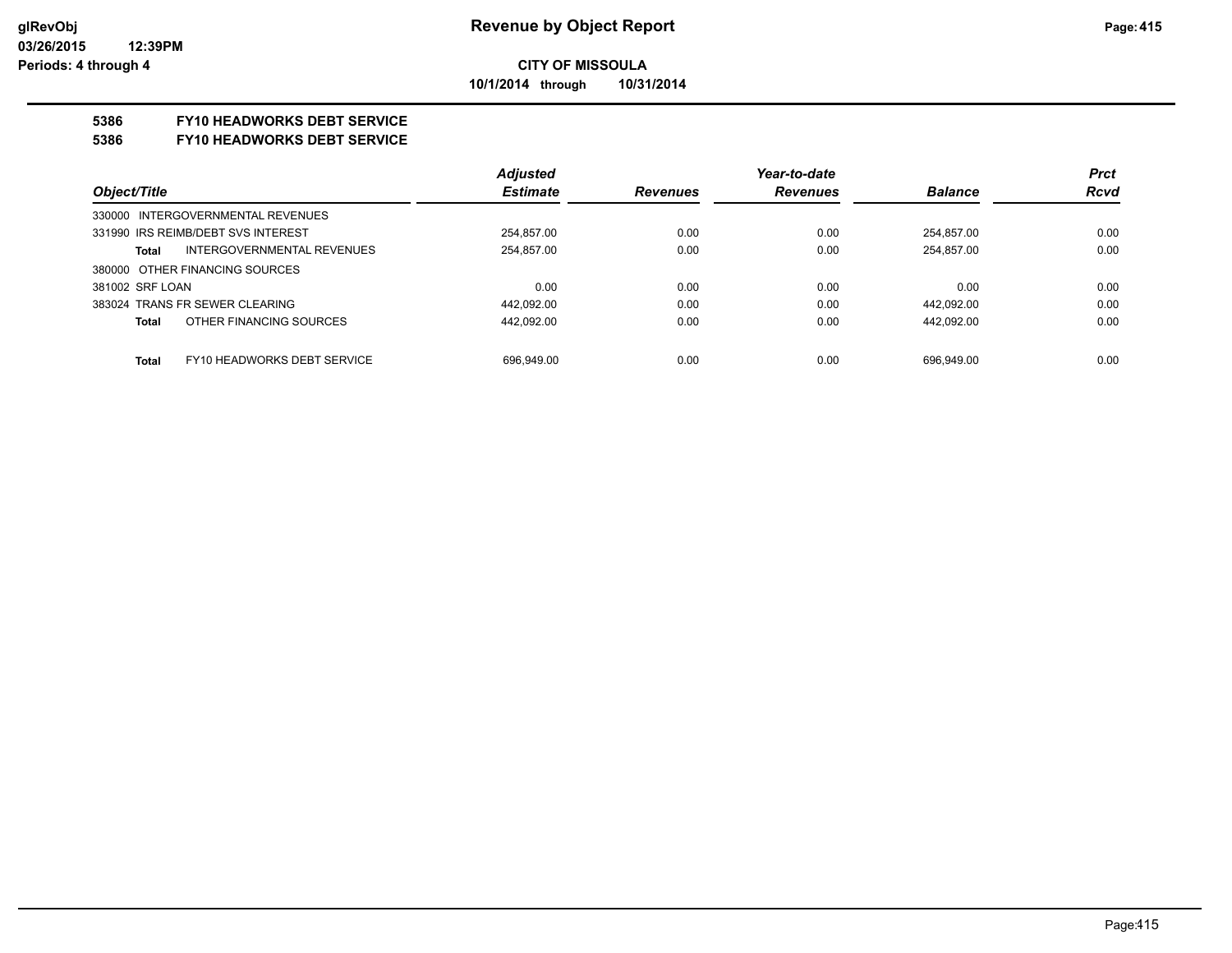**10/1/2014 through 10/31/2014**

### **5386 FY10 HEADWORKS DEBT SERVICE**

|                                                    | Adjusted        |                 | Year-to-date    |                | <b>Prct</b> |
|----------------------------------------------------|-----------------|-----------------|-----------------|----------------|-------------|
| Object/Title                                       | <b>Estimate</b> | <b>Revenues</b> | <b>Revenues</b> | <b>Balance</b> | <b>Rcvd</b> |
| 330000 INTERGOVERNMENTAL REVENUES                  |                 |                 |                 |                |             |
| 331990 IRS REIMB/DEBT SVS INTEREST                 | 254.857.00      | 0.00            | 0.00            | 254.857.00     | 0.00        |
| INTERGOVERNMENTAL REVENUES<br><b>Total</b>         | 254,857.00      | 0.00            | 0.00            | 254,857.00     | 0.00        |
| 380000 OTHER FINANCING SOURCES                     |                 |                 |                 |                |             |
| 381002 SRF LOAN                                    | 0.00            | 0.00            | 0.00            | 0.00           | 0.00        |
| 383024 TRANS FR SEWER CLEARING                     | 442.092.00      | 0.00            | 0.00            | 442.092.00     | 0.00        |
| OTHER FINANCING SOURCES<br><b>Total</b>            | 442.092.00      | 0.00            | 0.00            | 442.092.00     | 0.00        |
|                                                    |                 |                 |                 |                |             |
| <b>Total</b><br><b>FY10 HEADWORKS DEBT SERVICE</b> | 696.949.00      | 0.00            | 0.00            | 696.949.00     | 0.00        |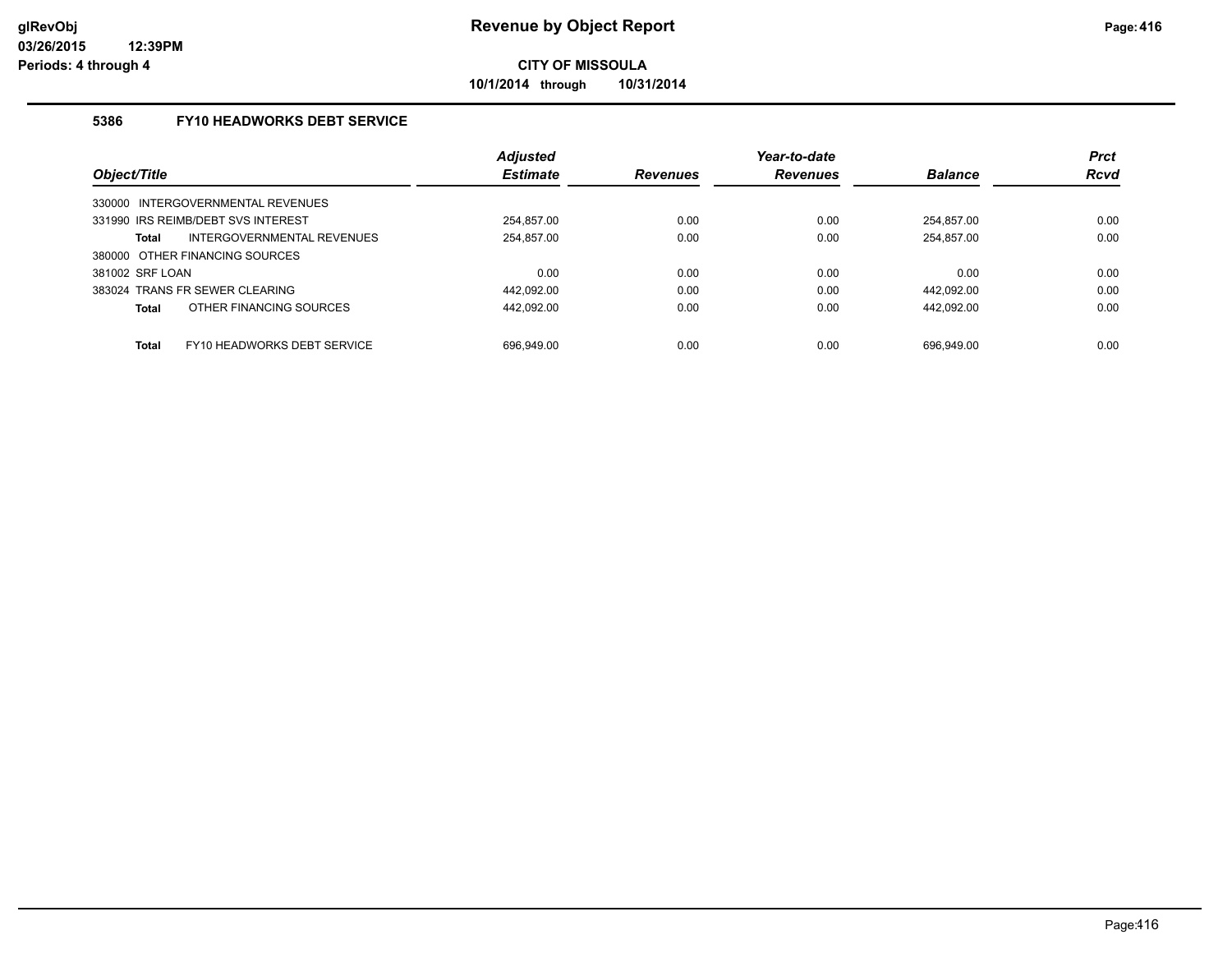**10/1/2014 through 10/31/2014**

# **5387 FY11 SEWER \$1.29M BOND DEBT SERVICE**

## **5387 FY11 SEWER \$1.29M BOND DEBT SERVICE**

|                                                      | <b>Adjusted</b> |                 | Year-to-date    |                | <b>Prct</b> |
|------------------------------------------------------|-----------------|-----------------|-----------------|----------------|-------------|
| Object/Title                                         | <b>Estimate</b> | <b>Revenues</b> | <b>Revenues</b> | <b>Balance</b> | <b>Rcvd</b> |
| 370000 INVESTMENTS & ROYALTY EARNINGS                |                 |                 |                 |                |             |
| 371010 INTEREST ON INVESTMENTS                       | 0.00            | 0.00            | 0.00            | 0.00           | 0.00        |
| 371020 GAIN/LOSS IN MARKET VALUE OF INVESTMENTS      | 0.00            | 0.00            | 0.00            | 0.00           | 0.00        |
| <b>INVESTMENTS &amp; ROYALTY EARNINGS</b><br>Total   | 0.00            | 0.00            | 0.00            | 0.00           | 0.00        |
| 380000 OTHER FINANCING SOURCES                       |                 |                 |                 |                |             |
| 383024 TRANS FR SEWER CLEARING                       | 103.430.00      | 0.00            | 0.00            | 103.430.00     | 0.00        |
| OTHER FINANCING SOURCES<br><b>Total</b>              | 103.430.00      | 0.00            | 0.00            | 103.430.00     | 0.00        |
|                                                      |                 |                 |                 |                |             |
| FY11 SEWER \$1.29M BOND DEBT SERVICE<br><b>Total</b> | 103.430.00      | 0.00            | 0.00            | 103.430.00     | 0.00        |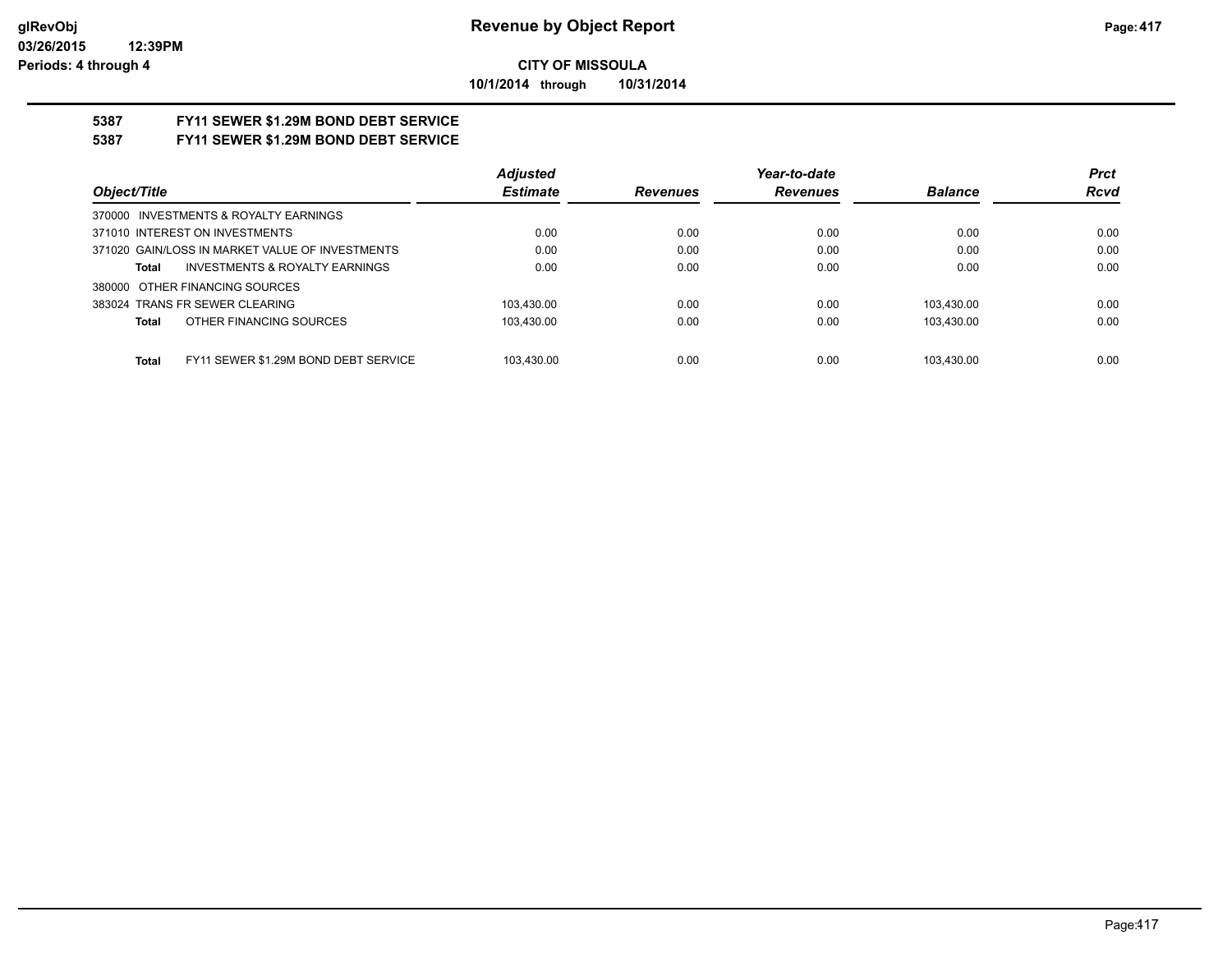**10/1/2014 through 10/31/2014**

### **5387 FY11 SEWER \$1.29M BOND DEBT SERVICE**

|                                                      | <b>Adjusted</b> |                 | Year-to-date    |                | <b>Prct</b> |
|------------------------------------------------------|-----------------|-----------------|-----------------|----------------|-------------|
| Object/Title                                         | <b>Estimate</b> | <b>Revenues</b> | <b>Revenues</b> | <b>Balance</b> | <b>Rcvd</b> |
| 370000 INVESTMENTS & ROYALTY EARNINGS                |                 |                 |                 |                |             |
| 371010 INTEREST ON INVESTMENTS                       | 0.00            | 0.00            | 0.00            | 0.00           | 0.00        |
| 371020 GAIN/LOSS IN MARKET VALUE OF INVESTMENT       | 0.00            | 0.00            | 0.00            | 0.00           | 0.00        |
| INVESTMENTS & ROYALTY EARNINGS<br>Total              | 0.00            | 0.00            | 0.00            | 0.00           | 0.00        |
| 380000 OTHER FINANCING SOURCES                       |                 |                 |                 |                |             |
| 383024 TRANS FR SEWER CLEARING                       | 103.430.00      | 0.00            | 0.00            | 103.430.00     | 0.00        |
| OTHER FINANCING SOURCES<br><b>Total</b>              | 103.430.00      | 0.00            | 0.00            | 103.430.00     | 0.00        |
|                                                      |                 |                 |                 |                |             |
| <b>Total</b><br>FY11 SEWER \$1.29M BOND DEBT SERVICE | 103.430.00      | 0.00            | 0.00            | 103.430.00     | 0.00        |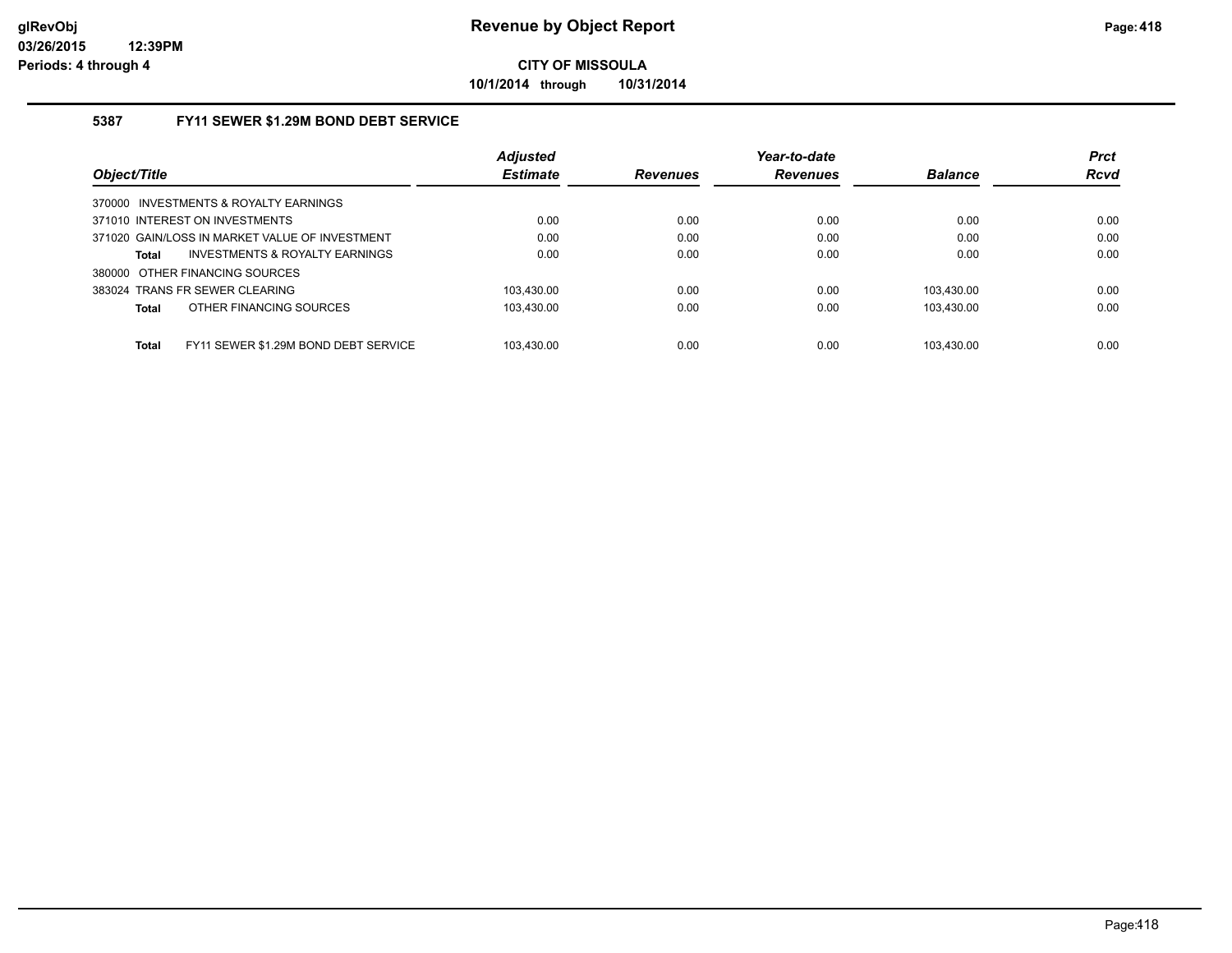**10/1/2014 through 10/31/2014**

## **5388 FY11 \$1.29M SEWER BOND RESERVE**

#### **5388 FY11 \$1.29M SEWER BOND RESERVE**

|                                                    | <b>Adjusted</b> |                 | Year-to-date    |                | <b>Prct</b> |
|----------------------------------------------------|-----------------|-----------------|-----------------|----------------|-------------|
| Object/Title                                       | <b>Estimate</b> | <b>Revenues</b> | <b>Revenues</b> | <b>Balance</b> | <b>Rcvd</b> |
| 370000 INVESTMENTS & ROYALTY EARNINGS              |                 |                 |                 |                |             |
| 371010 INTEREST ON INVESTMENTS                     | 0.00            | 0.00            | 0.00            | 0.00           | 0.00        |
| 371020 GAIN/LOSS IN MARKET VALUE OF INVESTMENTS    | 0.00            | 0.00            | 0.00            | 0.00           | 0.00        |
| <b>INVESTMENTS &amp; ROYALTY EARNINGS</b><br>Total | 0.00            | 0.00            | 0.00            | 0.00           | 0.00        |
| 380000 OTHER FINANCING SOURCES                     |                 |                 |                 |                |             |
| 381002 SRF LOAN                                    | 0.00            | 0.00            | 0.00            | 0.00           | 0.00        |
| 381020 REVENUE BONDS                               | 0.00            | 0.00            | 0.00            | 0.00           | 0.00        |
| 381030 SID BONDS PROCEEDS                          | 0.00            | 0.00            | 0.00            | 0.00           | 0.00        |
| 383024 TRANS FR SEWER CLEARING                     | 0.00            | 0.00            | 0.00            | 0.00           | 0.00        |
| 383042 TRANSFERS FROM OTHER FUNDS                  | 0.00            | 0.00            | 0.00            | 0.00           | 0.00        |
| OTHER FINANCING SOURCES<br><b>Total</b>            | 0.00            | 0.00            | 0.00            | 0.00           | 0.00        |
| FY11 \$1.29M SEWER BOND RESERVE<br><b>Total</b>    | 0.00            | 0.00            | 0.00            | 0.00           | 0.00        |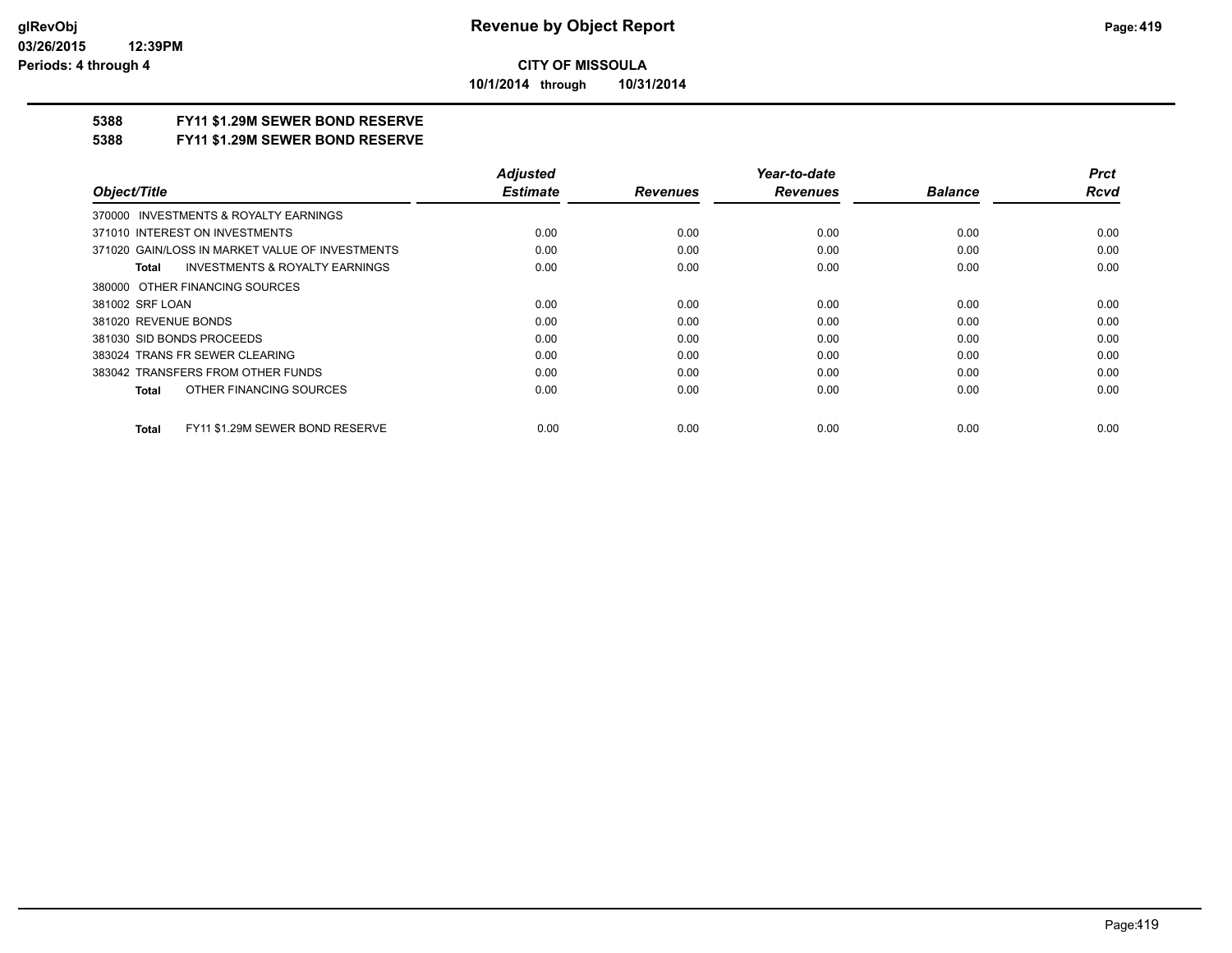**10/1/2014 through 10/31/2014**

### **5388 FY11 \$1.29M SEWER BOND RESERVE**

| Object/Title                                       | <b>Adjusted</b><br><b>Estimate</b> |                 | Year-to-date    | <b>Balance</b> | <b>Prct</b><br><b>Rcvd</b> |
|----------------------------------------------------|------------------------------------|-----------------|-----------------|----------------|----------------------------|
|                                                    |                                    | <b>Revenues</b> | <b>Revenues</b> |                |                            |
| 370000 INVESTMENTS & ROYALTY EARNINGS              |                                    |                 |                 |                |                            |
| 371010 INTEREST ON INVESTMENTS                     | 0.00                               | 0.00            | 0.00            | 0.00           | 0.00                       |
| 371020 GAIN/LOSS IN MARKET VALUE OF INVESTMENT     | 0.00                               | 0.00            | 0.00            | 0.00           | 0.00                       |
| <b>INVESTMENTS &amp; ROYALTY EARNINGS</b><br>Total | 0.00                               | 0.00            | 0.00            | 0.00           | 0.00                       |
| 380000 OTHER FINANCING SOURCES                     |                                    |                 |                 |                |                            |
| 381002 SRF LOAN                                    | 0.00                               | 0.00            | 0.00            | 0.00           | 0.00                       |
| 381020 REVENUE BONDS                               | 0.00                               | 0.00            | 0.00            | 0.00           | 0.00                       |
| 381030 SID BONDS PROCEEDS                          | 0.00                               | 0.00            | 0.00            | 0.00           | 0.00                       |
| 383024 TRANS FR SEWER CLEARING                     | 0.00                               | 0.00            | 0.00            | 0.00           | 0.00                       |
| 383042 TRANSFERS FROM OTHER FUNDS                  | 0.00                               | 0.00            | 0.00            | 0.00           | 0.00                       |
| OTHER FINANCING SOURCES<br>Total                   | 0.00                               | 0.00            | 0.00            | 0.00           | 0.00                       |
|                                                    |                                    |                 |                 |                |                            |
| FY11 \$1.29M SEWER BOND RESERVE<br>Total           | 0.00                               | 0.00            | 0.00            | 0.00           | 0.00                       |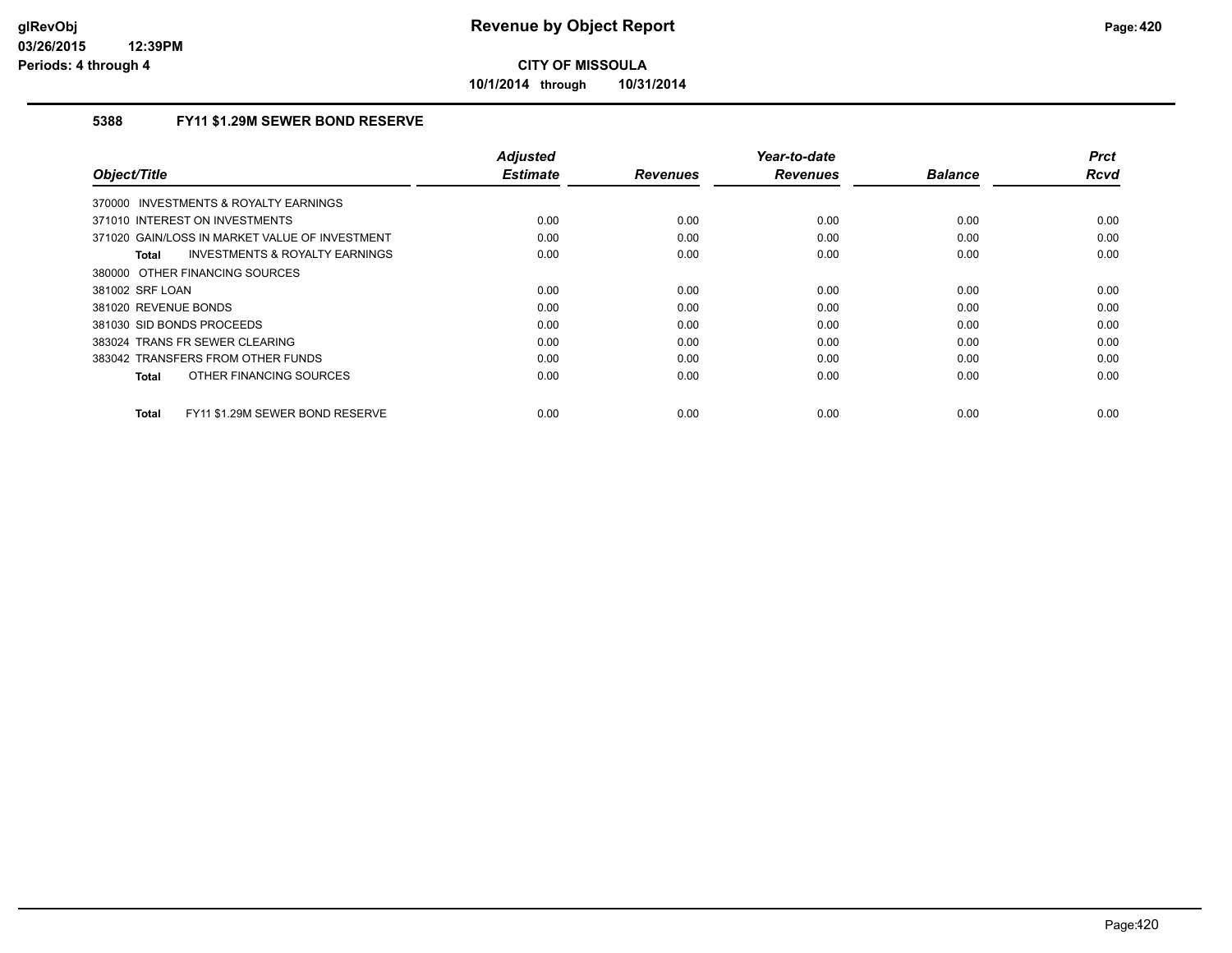**10/1/2014 through 10/31/2014**

## **5711 AQUATICS**

**5711 AQUATICS**

|                                                           | <b>Adjusted</b> |                 | Year-to-date    |                | <b>Prct</b> |
|-----------------------------------------------------------|-----------------|-----------------|-----------------|----------------|-------------|
| Object/Title                                              | <b>Estimate</b> | <b>Revenues</b> | <b>Revenues</b> | <b>Balance</b> | <b>Rcvd</b> |
| <b>INTERGOVERNMENTAL REVENUES</b><br>330000               |                 |                 |                 |                |             |
| 336023 STATE CONTRIB. - PERS                              | 0.00            | 35.82           | 369.91          | $-369.91$      | 0.00        |
| <b>INTERGOVERNMENTAL REVENUES</b><br><b>Total</b>         | 0.00            | 35.82           | 369.91          | $-369.91$      | 0.00        |
| <b>CHARGES FOR SERVICES</b><br>340000                     |                 |                 |                 |                |             |
| 340051 GRILL VAN CONCESSIONS                              | 0.00            | 868.50          | 19,438.50       | $-19,438.50$   | 0.00        |
| 346030 SWIMMING POOL FEES                                 | 1,045,954.00    | 260.13          | 393,932.58      | 652,021.42     | 37.66       |
| 346060 CURRENTS SWIMMING FACILITY                         | 0.00            | 26,391.66       | 103,689.48      | $-103,689.48$  | 0.00        |
| 346061 CURRENTS ENTERPRISE                                | 0.00            | 0.00            | 0.00            | 0.00           | 0.00        |
| 346062 SPLASH ENTERPRISE                                  | 0.00            | 0.00            | 0.00            | 0.00           | 0.00        |
| <b>CHARGES FOR SERVICES</b><br><b>Total</b>               | 1,045,954.00    | 27,520.29       | 517,060.56      | 528,893.44     | 49.43       |
| 360000 MISCELLANEOUS REVENUES                             |                 |                 |                 |                |             |
| 360010 MISCELLANEOUS                                      | 0.00            | 0.00            | 0.00            | 0.00           | 0.00        |
| 365000 DONATIONS                                          | 0.00            | 0.00            | 0.00            | 0.00           | 0.00        |
| 365019 AQUATICS DONATIONS & GRANTS                        | 150,000.00      | 0.00            | 0.00            | 150,000.00     | 0.00        |
| MISCELLANEOUS REVENUES<br>Total                           | 150,000.00      | 0.00            | 0.00            | 150,000.00     | 0.00        |
| <b>INVESTMENTS &amp; ROYALTY EARNINGS</b><br>370000       |                 |                 |                 |                |             |
| 371010 INTEREST ON INVESTMENTS                            | 0.00            | 0.00            | 0.00            | 0.00           | 0.00        |
| <b>INVESTMENTS &amp; ROYALTY EARNINGS</b><br><b>Total</b> | 0.00            | 0.00            | 0.00            | 0.00           | 0.00        |
| OTHER FINANCING SOURCES<br>380000                         |                 |                 |                 |                |             |
| 383029 TRANS FR GENERAL                                   | 203,000.00      | 0.00            | 0.00            | 203,000.00     | 0.00        |
| 383043 TRANSFERS FROM IMPACT FEES                         | 0.00            | 0.00            | 0.00            | 0.00           | 0.00        |
| 383400 CAPITAL CONTRIBUTION                               | 0.00            | 0.00            | 0.00            | 0.00           | 0.00        |
| OTHER FINANCING SOURCES<br><b>Total</b>                   | 203,000.00      | 0.00            | 0.00            | 203,000.00     | 0.00        |
|                                                           |                 |                 |                 |                |             |
| <b>AQUATICS</b><br><b>Total</b>                           | 1,398,954.00    | 27,556.11       | 517,430.47      | 881,523.53     | 36.99       |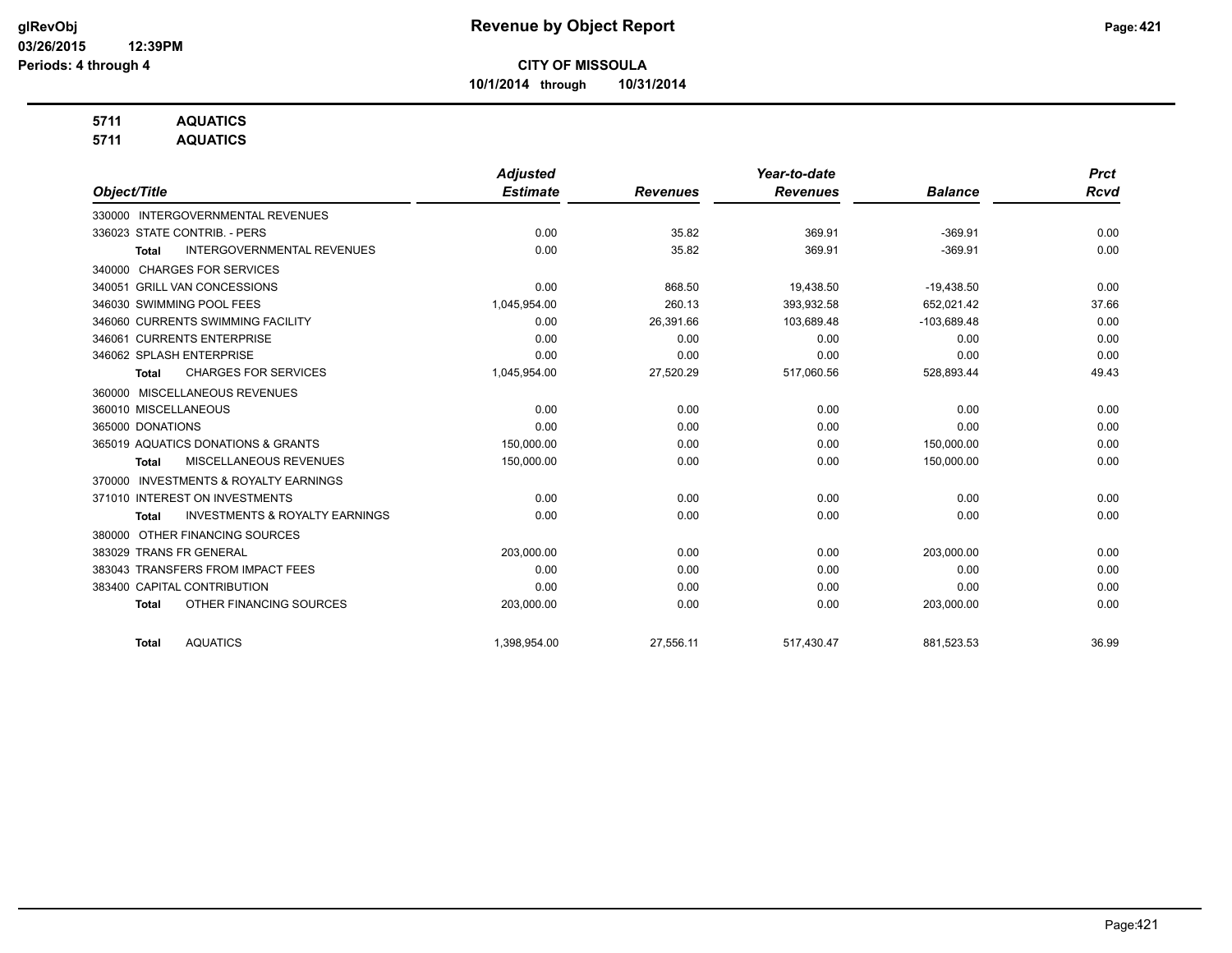**10/1/2014 through 10/31/2014**

#### **5711 AQUATICS**

|                                                           | <b>Adjusted</b> |                 | Year-to-date    |                | <b>Prct</b> |
|-----------------------------------------------------------|-----------------|-----------------|-----------------|----------------|-------------|
| Object/Title                                              | <b>Estimate</b> | <b>Revenues</b> | <b>Revenues</b> | <b>Balance</b> | Rcvd        |
| INTERGOVERNMENTAL REVENUES<br>330000                      |                 |                 |                 |                |             |
| 336023 STATE CONTRIB. - PERS                              | 0.00            | 35.82           | 369.91          | $-369.91$      | 0.00        |
| <b>INTERGOVERNMENTAL REVENUES</b><br><b>Total</b>         | 0.00            | 35.82           | 369.91          | $-369.91$      | 0.00        |
| <b>CHARGES FOR SERVICES</b><br>340000                     |                 |                 |                 |                |             |
| 340051 GRILL VAN CONCESSIONS                              | 0.00            | 868.50          | 19,438.50       | $-19,438.50$   | 0.00        |
| 346030 SWIMMING POOL FEES                                 | 1,045,954.00    | 260.13          | 393,932.58      | 652,021.42     | 37.66       |
| 346060 CURRENTS SWIMMING FACILITY                         | 0.00            | 26,391.66       | 103,689.48      | $-103,689.48$  | 0.00        |
| 346061 CURRENTS ENTERPRISE                                | 0.00            | 0.00            | 0.00            | 0.00           | 0.00        |
| 346062 SPLASH ENTERPRISE                                  | 0.00            | 0.00            | 0.00            | 0.00           | 0.00        |
| <b>CHARGES FOR SERVICES</b><br><b>Total</b>               | 1,045,954.00    | 27,520.29       | 517,060.56      | 528,893.44     | 49.43       |
| 360000 MISCELLANEOUS REVENUES                             |                 |                 |                 |                |             |
| 360010 MISCELLANEOUS                                      | 0.00            | 0.00            | 0.00            | 0.00           | 0.00        |
| 365000 DONATIONS                                          | 0.00            | 0.00            | 0.00            | 0.00           | 0.00        |
| 365019 AQUATICS DONATIONS & GRANTS                        | 150.000.00      | 0.00            | 0.00            | 150,000.00     | 0.00        |
| <b>MISCELLANEOUS REVENUES</b><br><b>Total</b>             | 150,000.00      | 0.00            | 0.00            | 150,000.00     | 0.00        |
| <b>INVESTMENTS &amp; ROYALTY EARNINGS</b><br>370000       |                 |                 |                 |                |             |
| 371010 INTEREST ON INVESTMENTS                            | 0.00            | 0.00            | 0.00            | 0.00           | 0.00        |
| <b>INVESTMENTS &amp; ROYALTY EARNINGS</b><br><b>Total</b> | 0.00            | 0.00            | 0.00            | 0.00           | 0.00        |
| OTHER FINANCING SOURCES<br>380000                         |                 |                 |                 |                |             |
| 383029 TRANS FR GENERAL                                   | 203,000.00      | 0.00            | 0.00            | 203,000.00     | 0.00        |
| 383043 TRANSFERS FROM IMPACT FEES                         | 0.00            | 0.00            | 0.00            | 0.00           | 0.00        |
| 383400 CAPITAL CONTRIBUTION                               | 0.00            | 0.00            | 0.00            | 0.00           | 0.00        |
| OTHER FINANCING SOURCES<br><b>Total</b>                   | 203,000.00      | 0.00            | 0.00            | 203,000.00     | 0.00        |
| <b>AQUATICS</b><br><b>Total</b>                           | 1,398,954.00    | 27,556.11       | 517,430.47      | 881,523.53     | 36.99       |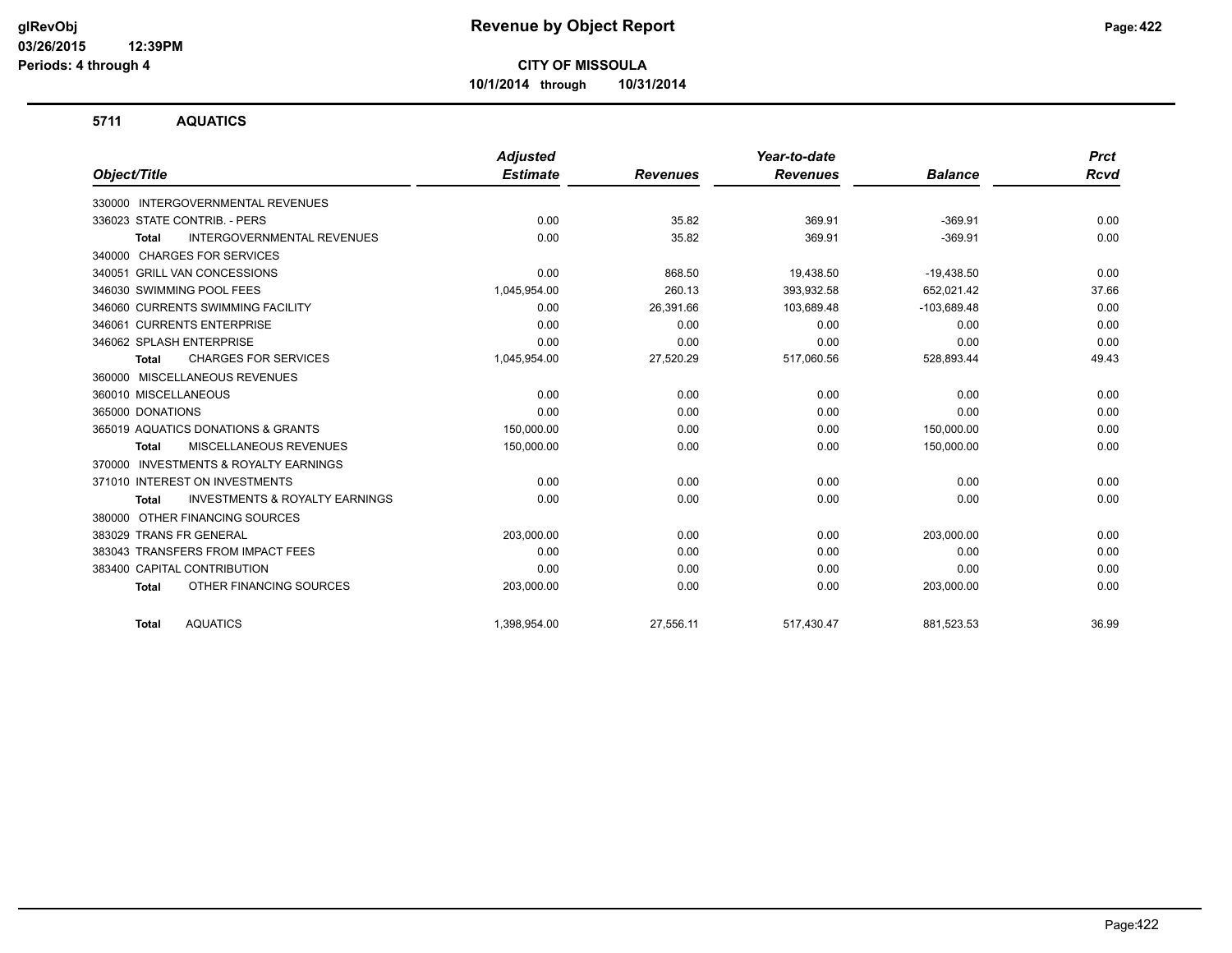**10/1/2014 through 10/31/2014**

## **6050 EMPLOYEE BENEFIT PLAN FUND**

#### **6050 EMPLOYEE BENEFIT PLAN FUND**

|                                                           | <b>Adjusted</b> |                 | Year-to-date    |                | <b>Prct</b> |
|-----------------------------------------------------------|-----------------|-----------------|-----------------|----------------|-------------|
| Object/Title                                              | <b>Estimate</b> | <b>Revenues</b> | <b>Revenues</b> | <b>Balance</b> | <b>Rcvd</b> |
| 330000 INTERGOVERNMENTAL REVENUES                         |                 |                 |                 |                |             |
| 334112 WELLNESS GRANT                                     | 0.00            | 0.00            | 0.00            | 0.00           | 0.00        |
| <b>INTERGOVERNMENTAL REVENUES</b><br>Total                | 0.00            | 0.00            | 0.00            | 0.00           | 0.00        |
| 370000 INVESTMENTS & ROYALTY EARNINGS                     |                 |                 |                 |                |             |
| 371010 INTEREST ON INVESTMENTS                            | 0.00            | 0.00            | 0.00            | 0.00           | 0.00        |
| <b>INVESTMENTS &amp; ROYALTY EARNINGS</b><br><b>Total</b> | 0.00            | 0.00            | 0.00            | 0.00           | 0.00        |
| 380000 OTHER FINANCING SOURCES                            |                 |                 |                 |                |             |
| 383028 TRANS FROM GF FOR HEALTH RESERVE                   | 0.00            | 0.00            | 0.00            | 0.00           | 0.00        |
| 383029 TRANS FR GENERAL                                   | 692,000.00      | 6,518.65        | 33,862.91       | 658,137.09     | 4.89        |
| OTHER FINANCING SOURCES<br><b>Total</b>                   | 692,000.00      | 6,518.65        | 33,862.91       | 658,137.09     | 4.89        |
| 390000 INTERNAL SERVICES                                  |                 |                 |                 |                |             |
| <b>INSURANCE REIMBURSEMENTS</b><br>396001                 | 0.00            | 12.784.11       | 0.00            | 0.00           | 0.00        |
| 396002 CITY CONTRIBUTIONS                                 | 3.932.896.00    | 251.823.77      | 1.247.615.55    | 2,685,280.45   | 31.72       |
| 396003 EMPLOYEE DEDUCTION CONTRIBUTIONS                   | 845,040.00      | 66,025.32       | 452,491.25      | 392,548.75     | 53.55       |
| 396004 RETIREE CONTRIBUTIONS                              | 468,413.00      | 62,218.01       | 173,589.27      | 294,823.73     | 37.06       |
| 396005 FIRE + POLICE ADDTL HEALTH CONTRIB                 | 0.00            | 111,150.00      | 551,760.00      | $-551,760.00$  | 0.00        |
| 396006 RX REBATES                                         | 0.00            | 0.00            | 0.00            | 0.00           | 0.00        |
| 396007 OTHER PARTICIPANT HEALTH PREM CONTRIB              | 0.00            | 150.00          | 165.00          | $-165.00$      | 0.00        |
| 396008 COBRA CONTRIBUTIONS                                | 0.00            | 0.00            | 1.935.46        | $-1.935.46$    | 0.00        |
| 396009 WELLNESS PROGRAM CONTRIBUTIONS                     | 0.00            | 0.00            | 0.00            | 0.00           | 0.00        |
| 396010 EMPLOYEE SUPPLI LIFE INSURANCE CONTRI              | 0.00            | 2,952.69        | 9,958.90        | $-9,958.90$    | 0.00        |
| <b>EMPLOYEE VISION INSURANCE CONTRIBUTIONS</b><br>396011  | 0.00            | 179.22          | 800.24          | $-800.24$      | 0.00        |
| <b>INTERNAL SERVICES</b><br><b>Total</b>                  | 5,246,349.00    | 507,283.12      | 2,438,315.67    | 2,808,033.33   | 46.48       |
| <b>EMPLOYEE BENEFIT PLAN FUND</b><br><b>Total</b>         | 5,938,349.00    | 513,801.77      | 2,472,178.58    | 3,466,170.42   | 41.63       |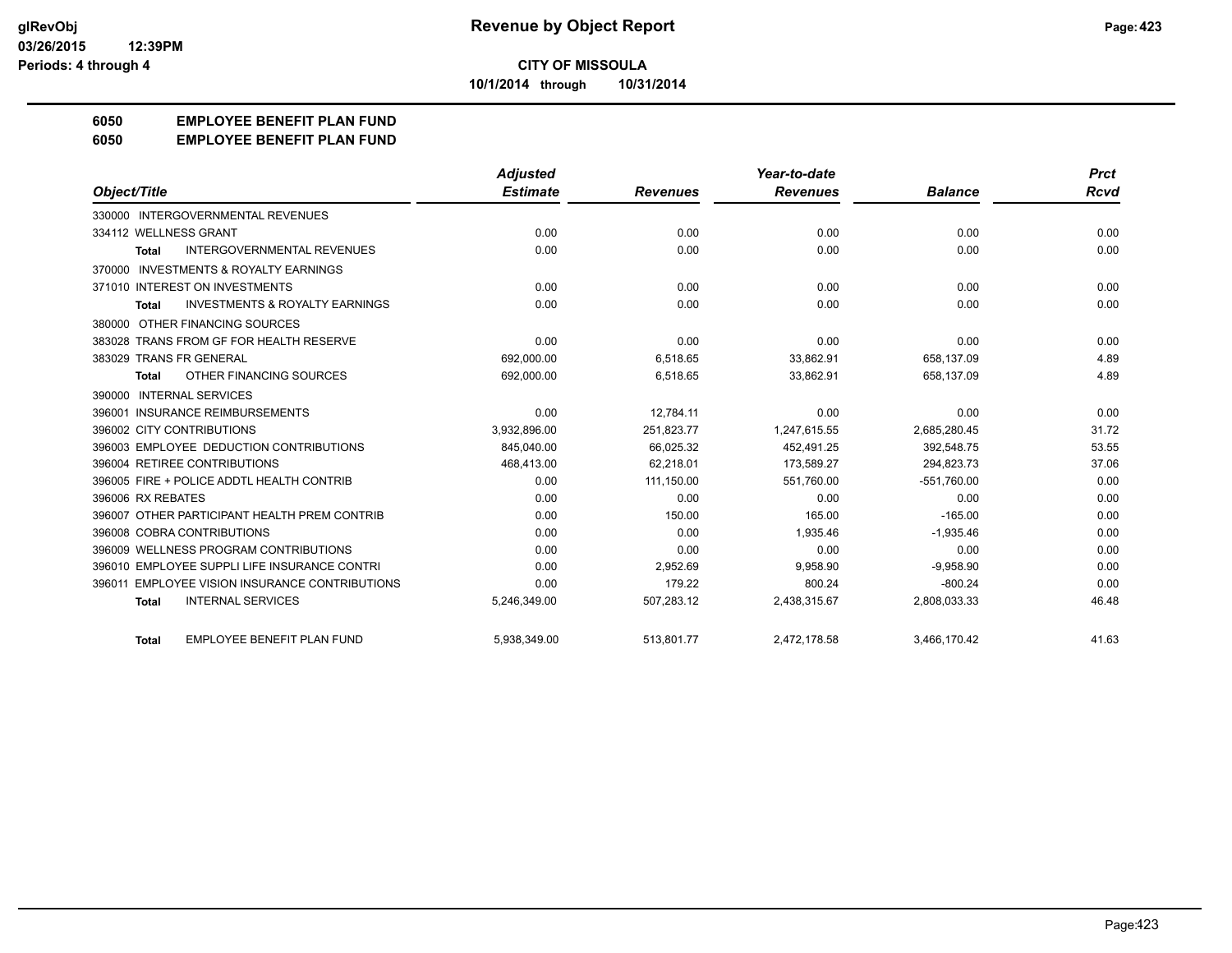**10/1/2014 through 10/31/2014**

## **6050 EMPLOYEE BENEFIT PLAN FUND**

|                                                           | <b>Adjusted</b> |                 | Year-to-date    |                | <b>Prct</b> |
|-----------------------------------------------------------|-----------------|-----------------|-----------------|----------------|-------------|
| Object/Title                                              | <b>Estimate</b> | <b>Revenues</b> | <b>Revenues</b> | <b>Balance</b> | <b>Rcvd</b> |
| 330000 INTERGOVERNMENTAL REVENUES                         |                 |                 |                 |                |             |
| 334112 WELLNESS GRANT                                     | 0.00            | 0.00            | 0.00            | 0.00           | 0.00        |
| <b>INTERGOVERNMENTAL REVENUES</b><br>Total                | 0.00            | 0.00            | 0.00            | 0.00           | 0.00        |
| 370000 INVESTMENTS & ROYALTY EARNINGS                     |                 |                 |                 |                |             |
| 371010 INTEREST ON INVESTMENTS                            | 0.00            | 0.00            | 0.00            | 0.00           | 0.00        |
| <b>INVESTMENTS &amp; ROYALTY EARNINGS</b><br><b>Total</b> | 0.00            | 0.00            | 0.00            | 0.00           | 0.00        |
| 380000 OTHER FINANCING SOURCES                            |                 |                 |                 |                |             |
| 383028 TRANS FROM GF FOR HEALTH RESERVE                   | 0.00            | 0.00            | 0.00            | 0.00           | 0.00        |
| 383029 TRANS FR GENERAL                                   | 692,000.00      | 6,518.65        | 33,862.91       | 658,137.09     | 4.89        |
| OTHER FINANCING SOURCES<br><b>Total</b>                   | 692,000.00      | 6,518.65        | 33,862.91       | 658,137.09     | 4.89        |
| 390000 INTERNAL SERVICES                                  |                 |                 |                 |                |             |
| 396001 INSURANCE REIMBURSEMENTS                           | 0.00            | 12.784.11       | 0.00            | 0.00           | 0.00        |
| 396002 CITY CONTRIBUTIONS                                 | 3.932.896.00    | 251.823.77      | 1.247.615.55    | 2,685,280.45   | 31.72       |
| 396003 EMPLOYEE DEDUCTION CONTRIBUTIONS                   | 845,040.00      | 66,025.32       | 452,491.25      | 392,548.75     | 53.55       |
| 396004 RETIREE CONTRIBUTIONS                              | 468,413.00      | 62.218.01       | 173.589.27      | 294.823.73     | 37.06       |
| 396005 FIRE + POLICE ADDTL HEALTH CONTRIB                 | 0.00            | 111,150.00      | 551,760.00      | $-551,760.00$  | 0.00        |
| 396006 RX REBATES                                         | 0.00            | 0.00            | 0.00            | 0.00           | 0.00        |
| 396007 OTHER PARTICIPANT HEALTH PREM CONTRIB              | 0.00            | 150.00          | 165.00          | $-165.00$      | 0.00        |
| 396008 COBRA CONTRIBUTIONS                                | 0.00            | 0.00            | 1.935.46        | $-1.935.46$    | 0.00        |
| 396009 WELLNESS PROGRAM CONTRIBUTIONS                     | 0.00            | 0.00            | 0.00            | 0.00           | 0.00        |
| 396010 EMPLOYEE SUPPLI LIFE INSURANCE CONTRI              | 0.00            | 2,952.69        | 9,958.90        | $-9,958.90$    | 0.00        |
| 396011 EMPLOYEE VISION INSURANCE CONTRIBUTION             | 0.00            | 179.22          | 800.24          | $-800.24$      | 0.00        |
| <b>INTERNAL SERVICES</b><br><b>Total</b>                  | 5,246,349.00    | 507,283.12      | 2,438,315.67    | 2,808,033.33   | 46.48       |
| <b>EMPLOYEE BENEFIT PLAN FUND</b><br><b>Total</b>         | 5,938,349.00    | 513,801.77      | 2,472,178.58    | 3,466,170.42   | 41.63       |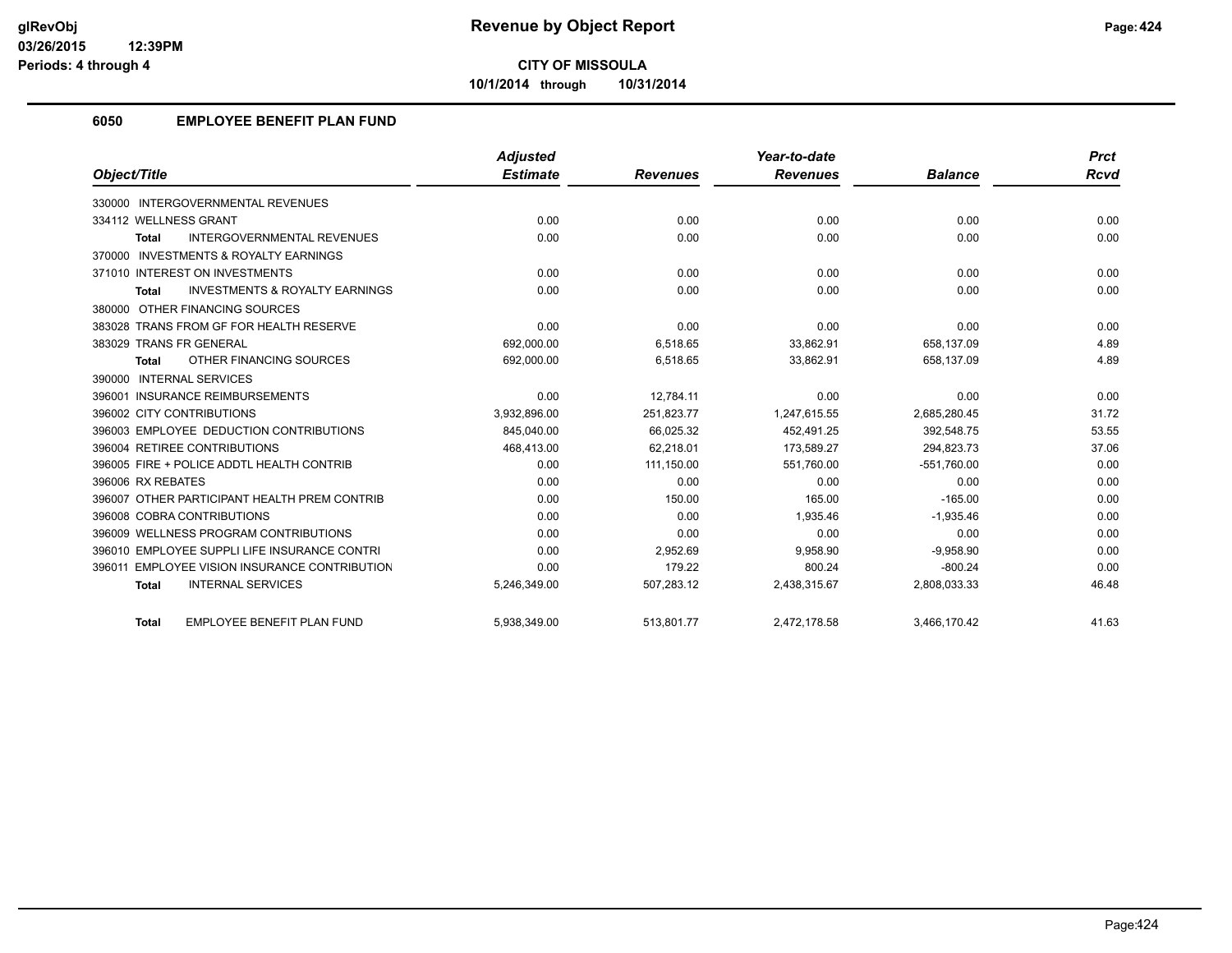**10/1/2014 through 10/31/2014**

#### **7370 PARKING COMMISSION FUND**

**7370 PARKING COMMISSION FUND**

| Object/Title                                       | <b>Adjusted</b> |                 | Year-to-date    |                |             |
|----------------------------------------------------|-----------------|-----------------|-----------------|----------------|-------------|
|                                                    | <b>Estimate</b> | <b>Revenues</b> | <b>Revenues</b> | <b>Balance</b> | <b>Rcvd</b> |
| 330000 INTERGOVERNMENTAL REVENUES                  |                 |                 |                 |                |             |
| 336023 STATE CONTRIB. - PERS                       | 0.00            | 42.03           | 200.67          | $-200.67$      | 0.00        |
| <b>INTERGOVERNMENTAL REVENUES</b><br><b>Total</b>  | 0.00            | 42.03           | 200.67          | $-200.67$      | 0.00        |
| 340000 CHARGES FOR SERVICES                        |                 |                 |                 |                |             |
| 343009 TOW CHARGES                                 | 0.00            | 0.00            | 0.00            | 0.00           | 0.00        |
| 343015 PARKING                                     | 1,405,905.00    | 0.00            | 0.00            | 1,405,905.00   | 0.00        |
| 343016 METER MONEY                                 | 0.00            | 45,499.10       | 181,004.11      | $-181,004.11$  | 0.00        |
| 343017 PARKING LEASE REVENUE                       | 0.00            | 39,633.65       | 207,607.81      | $-207,607.81$  | 0.00        |
| 343018 CENTRAL PARK REVENUE                        | 0.00            | 8,794.11        | 33,917.23       | $-33,917.23$   | 0.00        |
| 343301 BOOT REMOVAL                                | 0.00            | 1,050.00        | 3,000.00        | $-3,000.00$    | 0.00        |
| <b>CHARGES FOR SERVICES</b><br><b>Total</b>        | 1,405,905.00    | 94,976.86       | 425,529.15      | 980,375.85     | 30.27       |
| 350000 FINES & FORFEITURES                         |                 |                 |                 |                |             |
| 352000 TICKETS                                     | 0.00            | 0.00            | 0.00            | 0.00           | 0.00        |
| 352001 PARKING TICKET REVENUE                      | 270,000.00      | 25,664.37       | 73,510.87       | 196,489.13     | 27.23       |
| 352002 PARKING FINES                               | 0.00            | $-20.00$        | $-65.00$        | 65.00          | 0.00        |
| <b>FINES &amp; FORFEITURES</b><br><b>Total</b>     | 270,000.00      | 25,644.37       | 73,445.87       | 196,554.13     | 27.20       |
| 360000 MISCELLANEOUS REVENUES                      |                 |                 |                 |                |             |
| 360010 MISCELLANEOUS                               | 0.00            | 1,965.56        | 28,962.12       | $-28,962.12$   | 0.00        |
| 360018 MARKET ON FRONT UTILITY PAYMENTS            | 0.00            | 382.09          | 579.15          | $-579.15$      | 0.00        |
| 360019 GARBAGE-MARKET ON FRONT                     | 0.00            | 255.48          | 369.88          | $-369.88$      | 0.00        |
| 362002 BAD CHECK CHARGES                           | 0.00            | 0.00            | 25.00           | $-25.00$       | 0.00        |
| 362005 LEASE LATE PAYMENT PENALTY                  | 0.00            | 0.00            | 0.00            | 0.00           | 0.00        |
| 364040 INSURANCE AND DAMAGE RECOVERY               | 0.00            | 0.00            | 0.00            | 0.00           | 0.00        |
| MISCELLANEOUS REVENUES<br>Total                    | 0.00            | 2,603.13        | 29,936.15       | $-29,936.15$   | 0.00        |
| 370000 INVESTMENTS & ROYALTY EARNINGS              |                 |                 |                 |                |             |
| 371010 INTEREST ON INVESTMENTS                     | 20,000.00       | 0.00            | 0.00            | 20,000.00      | 0.00        |
| 371020 GAIN/LOSS IN MARKET VALUE OF INVESTMENTS    | 0.00            | 0.00            | 0.00            | 0.00           | 0.00        |
| <b>INVESTMENTS &amp; ROYALTY EARNINGS</b><br>Total | 20,000.00       | 0.00            | 0.00            | 20,000.00      | 0.00        |
| 380000 OTHER FINANCING SOURCES                     |                 |                 |                 |                |             |
| 381010 BOND PROCEEDS                               | 0.00            | 0.00            | 0.00            | 0.00           | 0.00        |
| 382010 SALE OF FIXED ASSETS                        | 0.00            | 0.00            | 0.00            | 0.00           | 0.00        |
| 383013 TRANS FR SID DEBT SERVICE                   | 0.00            | 0.00            | 0.00            | 0.00           | 0.00        |
| 383400 CAPITAL CONTRIBUTION                        | 0.00            | 0.00            | 0.00            | 0.00           | 0.00        |
| OTHER FINANCING SOURCES<br><b>Total</b>            | 0.00            | 0.00            | 0.00            | 0.00           | 0.00        |
| PARKING COMMISSION FUND<br><b>Total</b>            | 1,695,905.00    | 123,266.39      | 529,111.84      | 1,166,793.16   | 31.20       |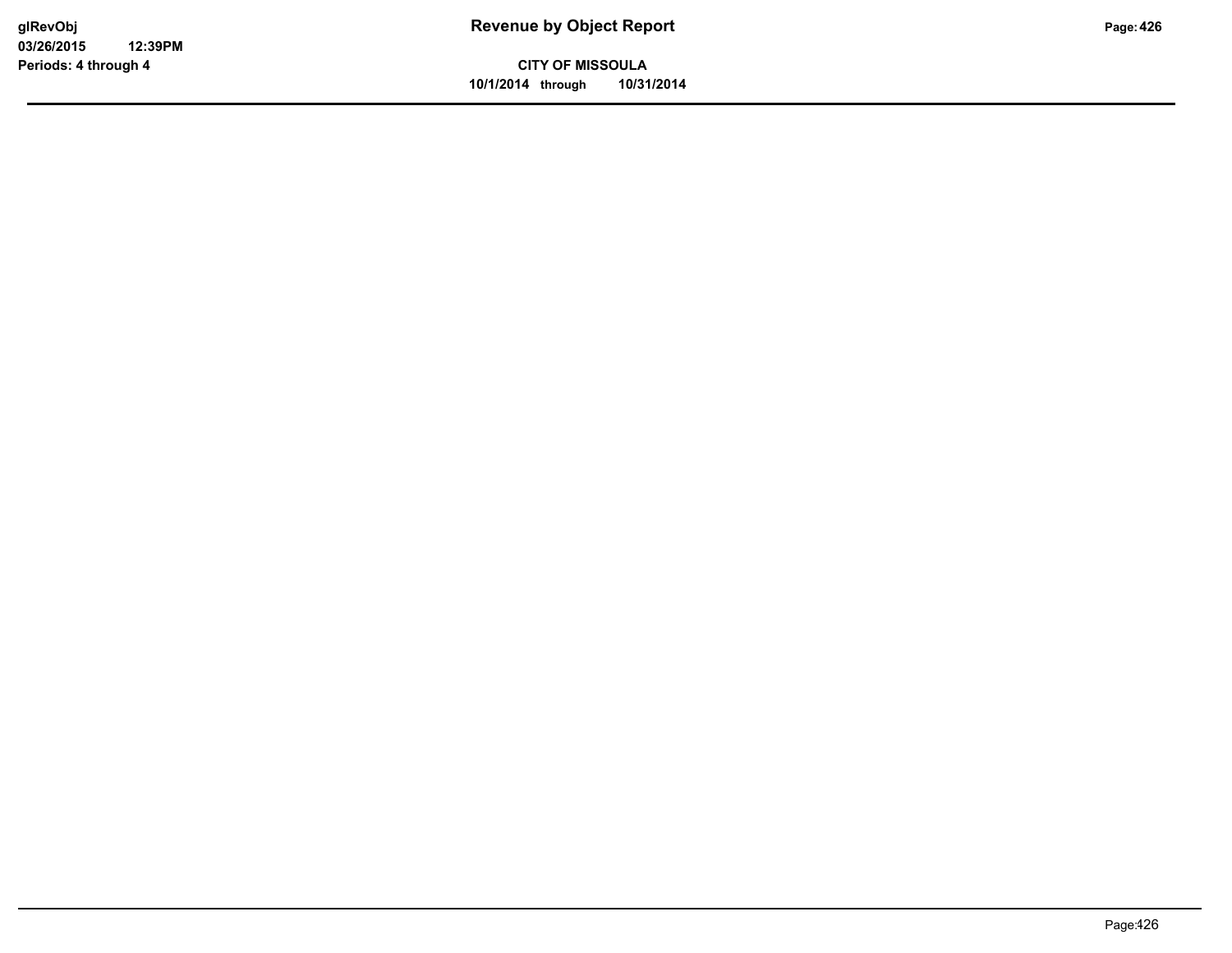**10/1/2014 through 10/31/2014**

### **7370 PARKING COMMISSION FUND**

| Object/Title                                              | <b>Adjusted</b> |                 | Year-to-date    |                | <b>Prct</b> |
|-----------------------------------------------------------|-----------------|-----------------|-----------------|----------------|-------------|
|                                                           | <b>Estimate</b> | <b>Revenues</b> | <b>Revenues</b> | <b>Balance</b> | <b>Rcvd</b> |
| 330000 INTERGOVERNMENTAL REVENUES                         |                 |                 |                 |                |             |
| 336023 STATE CONTRIB. - PERS                              | 0.00            | 42.03           | 200.67          | $-200.67$      | 0.00        |
| <b>INTERGOVERNMENTAL REVENUES</b><br><b>Total</b>         | 0.00            | 42.03           | 200.67          | $-200.67$      | 0.00        |
| 340000 CHARGES FOR SERVICES                               |                 |                 |                 |                |             |
| 343009 TOW CHARGES                                        | 0.00            | 0.00            | 0.00            | 0.00           | 0.00        |
| 343015 PARKING                                            | 1,405,905.00    | 0.00            | 0.00            | 1,405,905.00   | 0.00        |
| 343016 METER MONEY                                        | 0.00            | 45,499.10       | 181,004.11      | $-181,004.11$  | 0.00        |
| 343017 PARKING LEASE REVENUE                              | 0.00            | 39,633.65       | 207,607.81      | -207,607.81    | 0.00        |
| 343018 CENTRAL PARK REVENUE                               | 0.00            | 8,794.11        | 33,917.23       | $-33,917.23$   | 0.00        |
| 343301 BOOT REMOVAL                                       | 0.00            | 1,050.00        | 3,000.00        | $-3,000.00$    | 0.00        |
| <b>CHARGES FOR SERVICES</b><br><b>Total</b>               | 1,405,905.00    | 94,976.86       | 425,529.15      | 980,375.85     | 30.27       |
| 350000 FINES & FORFEITURES                                |                 |                 |                 |                |             |
| 352000 TICKETS                                            | 0.00            | 0.00            | 0.00            | 0.00           | 0.00        |
| 352001 PARKING TICKET REVENUE                             | 270,000.00      | 25,664.37       | 73,510.87       | 196,489.13     | 27.23       |
| 352002 PARKING FINES                                      | 0.00            | $-20.00$        | $-65.00$        | 65.00          | 0.00        |
| <b>FINES &amp; FORFEITURES</b><br><b>Total</b>            | 270,000.00      | 25,644.37       | 73,445.87       | 196,554.13     | 27.20       |
| 360000 MISCELLANEOUS REVENUES                             |                 |                 |                 |                |             |
| 360010 MISCELLANEOUS                                      | 0.00            | 1,965.56        | 28,962.12       | $-28,962.12$   | 0.00        |
| 360018 MARKET ON FRONT UTILITY PAYMENTS                   | 0.00            | 382.09          | 579.15          | $-579.15$      | 0.00        |
| 360019 GARBAGE-MARKET ON FRONT                            | 0.00            | 255.48          | 369.88          | $-369.88$      | 0.00        |
| 362002 BAD CHECK CHARGES                                  | 0.00            | 0.00            | 25.00           | $-25.00$       | 0.00        |
| 362005 LEASE LATE PAYMENT PENALTY                         | 0.00            | 0.00            | 0.00            | 0.00           | 0.00        |
| 364040 INSURANCE AND DAMAGE RECOVERY                      | 0.00            | 0.00            | 0.00            | 0.00           | 0.00        |
| MISCELLANEOUS REVENUES<br><b>Total</b>                    | 0.00            | 2,603.13        | 29,936.15       | $-29,936.15$   | 0.00        |
| 370000 INVESTMENTS & ROYALTY EARNINGS                     |                 |                 |                 |                |             |
| 371010 INTEREST ON INVESTMENTS                            | 20,000.00       | 0.00            | 0.00            | 20,000.00      | 0.00        |
| 371020 GAIN/LOSS IN MARKET VALUE OF INVESTMENT            | 0.00            | 0.00            | 0.00            | 0.00           | 0.00        |
| <b>INVESTMENTS &amp; ROYALTY EARNINGS</b><br><b>Total</b> | 20,000.00       | 0.00            | 0.00            | 20,000.00      | 0.00        |
| 380000 OTHER FINANCING SOURCES                            |                 |                 |                 |                |             |
| 381010 BOND PROCEEDS                                      | 0.00            | 0.00            | 0.00            | 0.00           | 0.00        |
| 382010 SALE OF FIXED ASSETS                               | 0.00            | 0.00            | 0.00            | 0.00           | 0.00        |
| 383013 TRANS FR SID DEBT SERVICE                          | 0.00            | 0.00            | 0.00            | 0.00           | 0.00        |
| 383400 CAPITAL CONTRIBUTION                               | 0.00            | 0.00            | 0.00            | 0.00           | 0.00        |
| OTHER FINANCING SOURCES<br><b>Total</b>                   | 0.00            | 0.00            | 0.00            | 0.00           | 0.00        |
| PARKING COMMISSION FUND<br><b>Total</b>                   | 1,695,905.00    | 123,266.39      | 529,111.84      | 1,166,793.16   | 31.20       |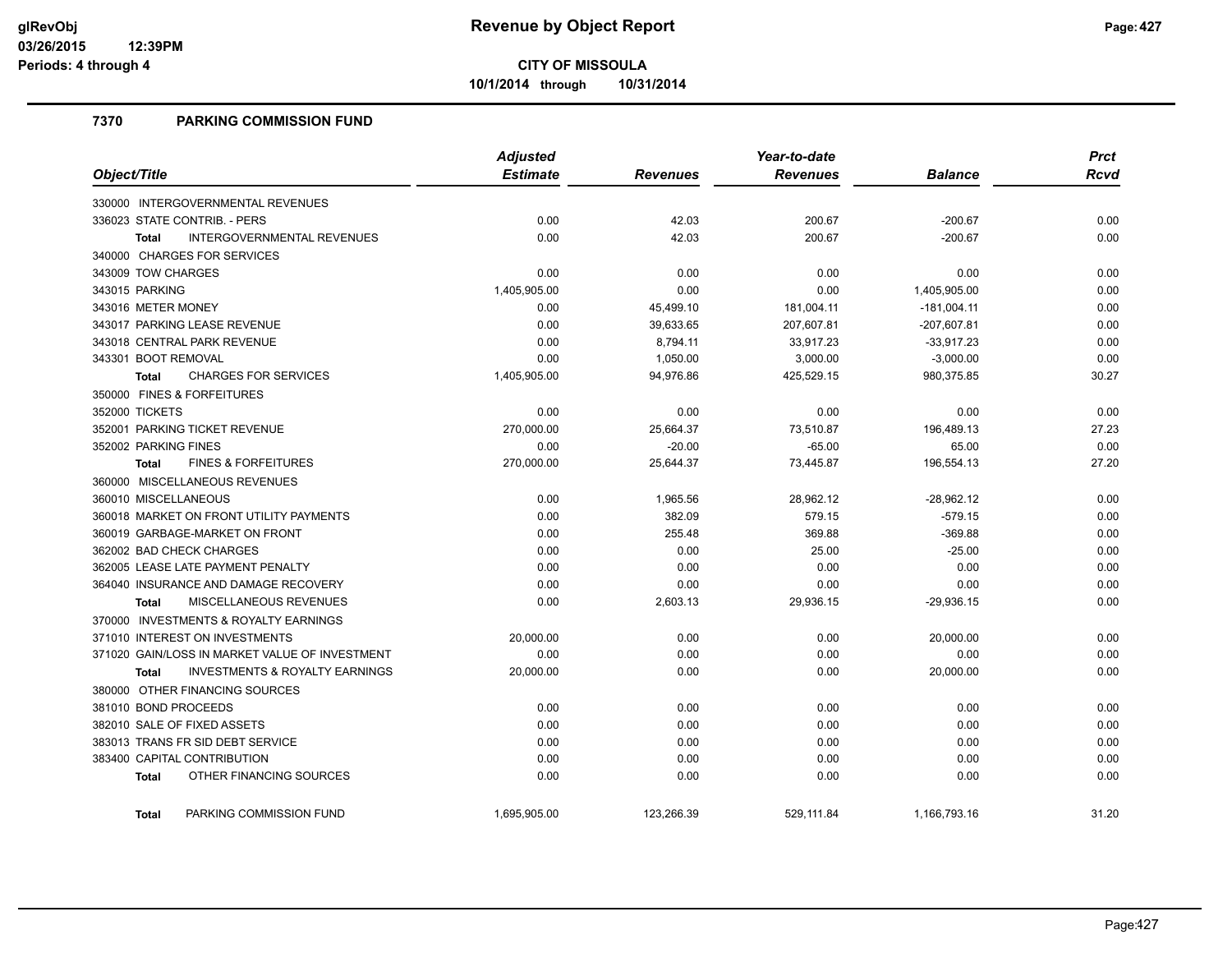**10/1/2014 through 10/31/2014**

### **7371 FRONT STREET PARKING BONDS**

**7371 FRONT STREET PARKING BONDS**

|                                                           | <b>Adjusted</b> |                 | Year-to-date    |                | <b>Prct</b> |
|-----------------------------------------------------------|-----------------|-----------------|-----------------|----------------|-------------|
| Object/Title                                              | <b>Estimate</b> | <b>Revenues</b> | <b>Revenues</b> | <b>Balance</b> | Rcvd        |
| 330000 INTERGOVERNMENTAL REVENUES                         |                 |                 |                 |                |             |
| 331990 IRS REIMB/DEBT SVS INTEREST                        | 0.00            | 0.00            | 0.00            | 0.00           | 0.00        |
| 338000 LOCAL SHARING OF TAX INCREMENT                     | 0.00            | 0.00            | 0.00            | 0.00           | 0.00        |
| INTERGOVERNMENTAL REVENUES<br><b>Total</b>                | 0.00            | 0.00            | 0.00            | 0.00           | 0.00        |
| 360000 MISCELLANEOUS REVENUES                             |                 |                 |                 |                |             |
| 360010 MISCELLANEOUS                                      | 0.00            | 0.00            | 0.00            | 0.00           | 0.00        |
| MISCELLANEOUS REVENUES<br><b>Total</b>                    | 0.00            | 0.00            | 0.00            | 0.00           | 0.00        |
| 370000 INVESTMENTS & ROYALTY EARNINGS                     |                 |                 |                 |                |             |
| 371010 INTEREST ON INVESTMENTS                            | 0.00            | 0.00            | 0.00            | 0.00           | 0.00        |
| <b>INVESTMENTS &amp; ROYALTY EARNINGS</b><br><b>Total</b> | 0.00            | 0.00            | 0.00            | 0.00           | 0.00        |
| 380000 OTHER FINANCING SOURCES                            |                 |                 |                 |                |             |
| 381009 TRANSFERS IN                                       | 269,059.00      | 0.00            | 0.00            | 269,059.00     | 0.00        |
| 381010 BOND PROCEEDS                                      | 0.00            | 0.00            | 0.00            | 0.00           | 0.00        |
| 383000 OPERATING TRANSFERS                                | 0.00            | 0.00            | 0.00            | 0.00           | 0.00        |
| OTHER FINANCING SOURCES<br><b>Total</b>                   | 269,059.00      | 0.00            | 0.00            | 269,059.00     | 0.00        |
| FRONT STREET PARKING BONDS<br><b>Total</b>                | 269,059.00      | 0.00            | 0.00            | 269,059.00     | 0.00        |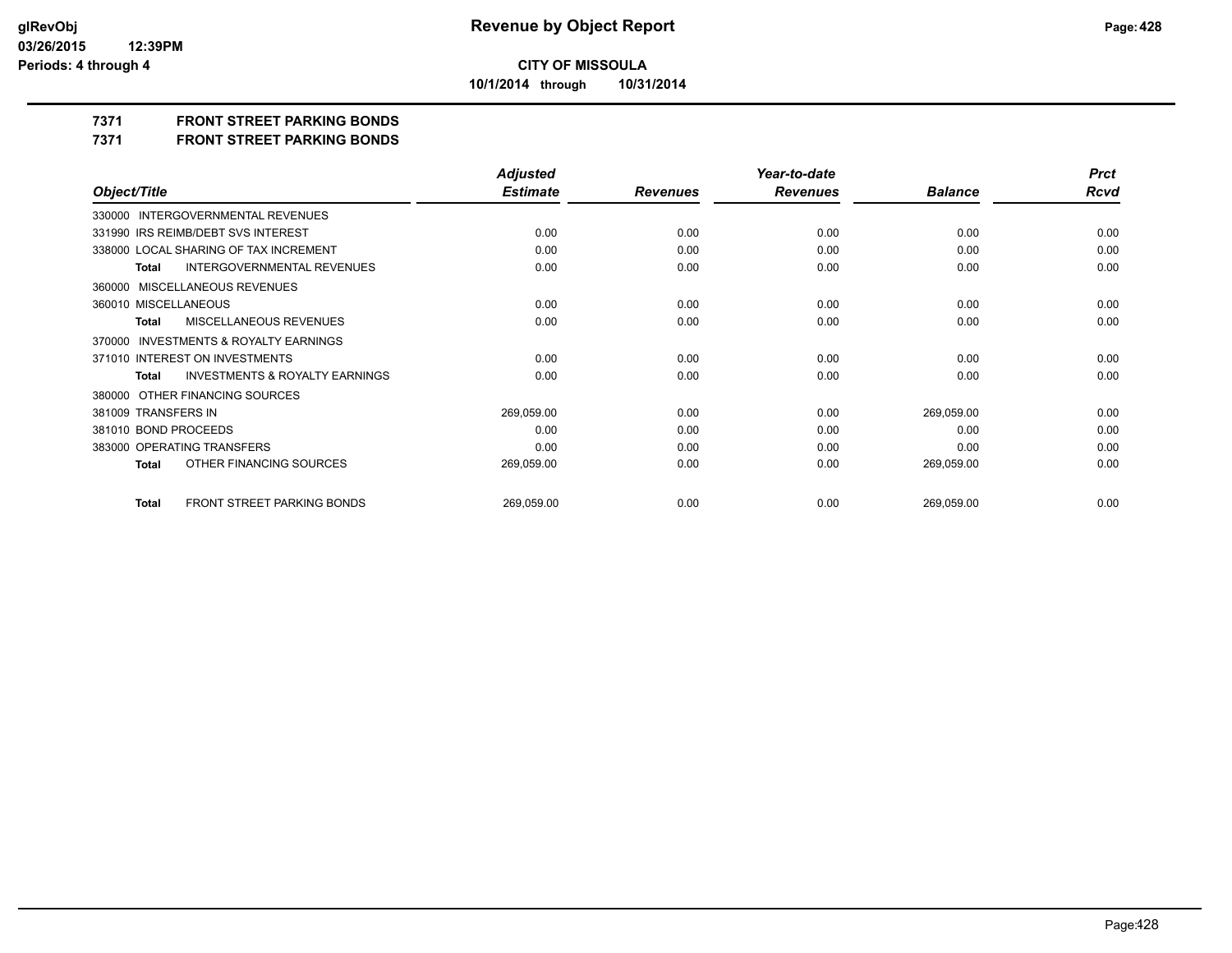**10/1/2014 through 10/31/2014**

## **7371 FRONT STREET PARKING BONDS**

|                                                     | <b>Adjusted</b> |                 | Year-to-date    |                | <b>Prct</b> |
|-----------------------------------------------------|-----------------|-----------------|-----------------|----------------|-------------|
| Object/Title                                        | <b>Estimate</b> | <b>Revenues</b> | <b>Revenues</b> | <b>Balance</b> | Rcvd        |
| <b>INTERGOVERNMENTAL REVENUES</b><br>330000         |                 |                 |                 |                |             |
| 331990 IRS REIMB/DEBT SVS INTEREST                  | 0.00            | 0.00            | 0.00            | 0.00           | 0.00        |
| 338000 LOCAL SHARING OF TAX INCREMENT               | 0.00            | 0.00            | 0.00            | 0.00           | 0.00        |
| <b>INTERGOVERNMENTAL REVENUES</b><br>Total          | 0.00            | 0.00            | 0.00            | 0.00           | 0.00        |
| 360000 MISCELLANEOUS REVENUES                       |                 |                 |                 |                |             |
| 360010 MISCELLANEOUS                                | 0.00            | 0.00            | 0.00            | 0.00           | 0.00        |
| MISCELLANEOUS REVENUES<br><b>Total</b>              | 0.00            | 0.00            | 0.00            | 0.00           | 0.00        |
| <b>INVESTMENTS &amp; ROYALTY EARNINGS</b><br>370000 |                 |                 |                 |                |             |
| 371010 INTEREST ON INVESTMENTS                      | 0.00            | 0.00            | 0.00            | 0.00           | 0.00        |
| <b>INVESTMENTS &amp; ROYALTY EARNINGS</b><br>Total  | 0.00            | 0.00            | 0.00            | 0.00           | 0.00        |
| 380000 OTHER FINANCING SOURCES                      |                 |                 |                 |                |             |
| 381009 TRANSFERS IN                                 | 269,059.00      | 0.00            | 0.00            | 269,059.00     | 0.00        |
| 381010 BOND PROCEEDS                                | 0.00            | 0.00            | 0.00            | 0.00           | 0.00        |
| 383000 OPERATING TRANSFERS                          | 0.00            | 0.00            | 0.00            | 0.00           | 0.00        |
| OTHER FINANCING SOURCES<br><b>Total</b>             | 269,059.00      | 0.00            | 0.00            | 269,059.00     | 0.00        |
| <b>FRONT STREET PARKING BONDS</b><br><b>Total</b>   | 269,059.00      | 0.00            | 0.00            | 269,059.00     | 0.00        |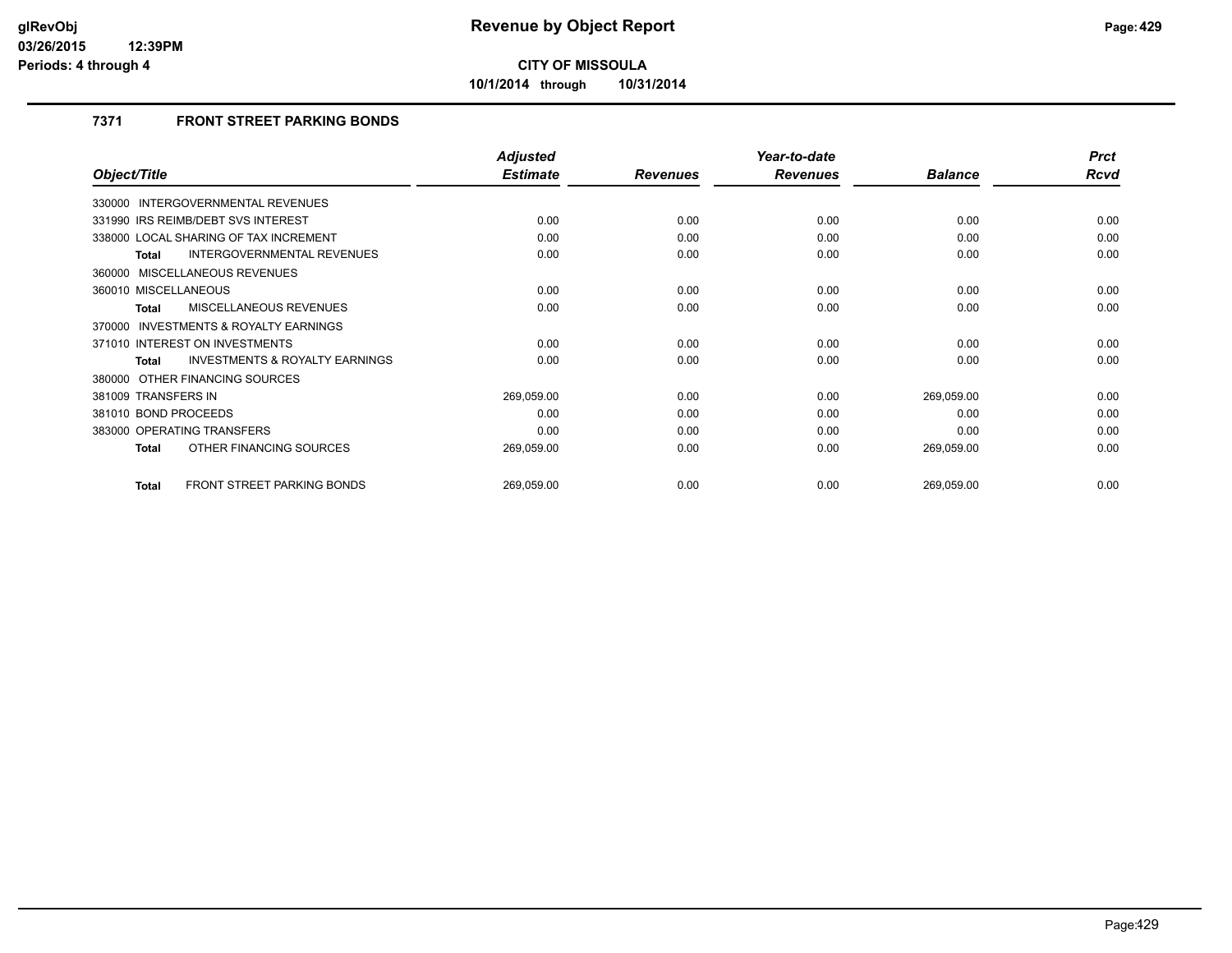**10/1/2014 through 10/31/2014**

## **7372 SINKING FUND/FRONT ST PARKING BONDS**

**7372 SINKING FUND/FRONT ST PARKING BONDS**

|                                              | <b>Adjusted</b> |                 | Year-to-date    |                | <b>Prct</b> |
|----------------------------------------------|-----------------|-----------------|-----------------|----------------|-------------|
| Object/Title                                 | <b>Estimate</b> | <b>Revenues</b> | <b>Revenues</b> | <b>Balance</b> | <b>Rcvd</b> |
| 330000 INTERGOVERNMENTAL REVENUES            |                 |                 |                 |                |             |
| 338000 LOCAL SHARING OF TAX INCREMENT        | 0.00            | 0.00            | 0.00            | 0.00           | 0.00        |
| INTERGOVERNMENTAL REVENUES<br>Total          | 0.00            | 0.00            | 0.00            | 0.00           | 0.00        |
| 370000 INVESTMENTS & ROYALTY EARNINGS        |                 |                 |                 |                |             |
| 371010 INTEREST ON INVESTMENTS               | 0.00            | 0.00            | 0.00            | 0.00           | 0.00        |
| INVESTMENTS & ROYALTY EARNINGS<br>Total      | 0.00            | 0.00            | 0.00            | 0.00           | 0.00        |
| 380000 OTHER FINANCING SOURCES               |                 |                 |                 |                |             |
| 381009 TRANSFERS IN                          | 40,000.00       | 0.00            | 0.00            | 40,000.00      | 0.00        |
| 381010 BOND PROCEEDS                         | 0.00            | 0.00            | 0.00            | 0.00           | 0.00        |
| 383000 OPERATING TRANSFERS                   | 0.00            | 0.00            | 0.00            | 0.00           | 0.00        |
| OTHER FINANCING SOURCES<br>Total             | 40,000.00       | 0.00            | 0.00            | 40,000.00      | 0.00        |
| SINKING FUND/FRONT ST PARKING BONDS<br>Total | 40.000.00       | 0.00            | 0.00            | 40.000.00      | 0.00        |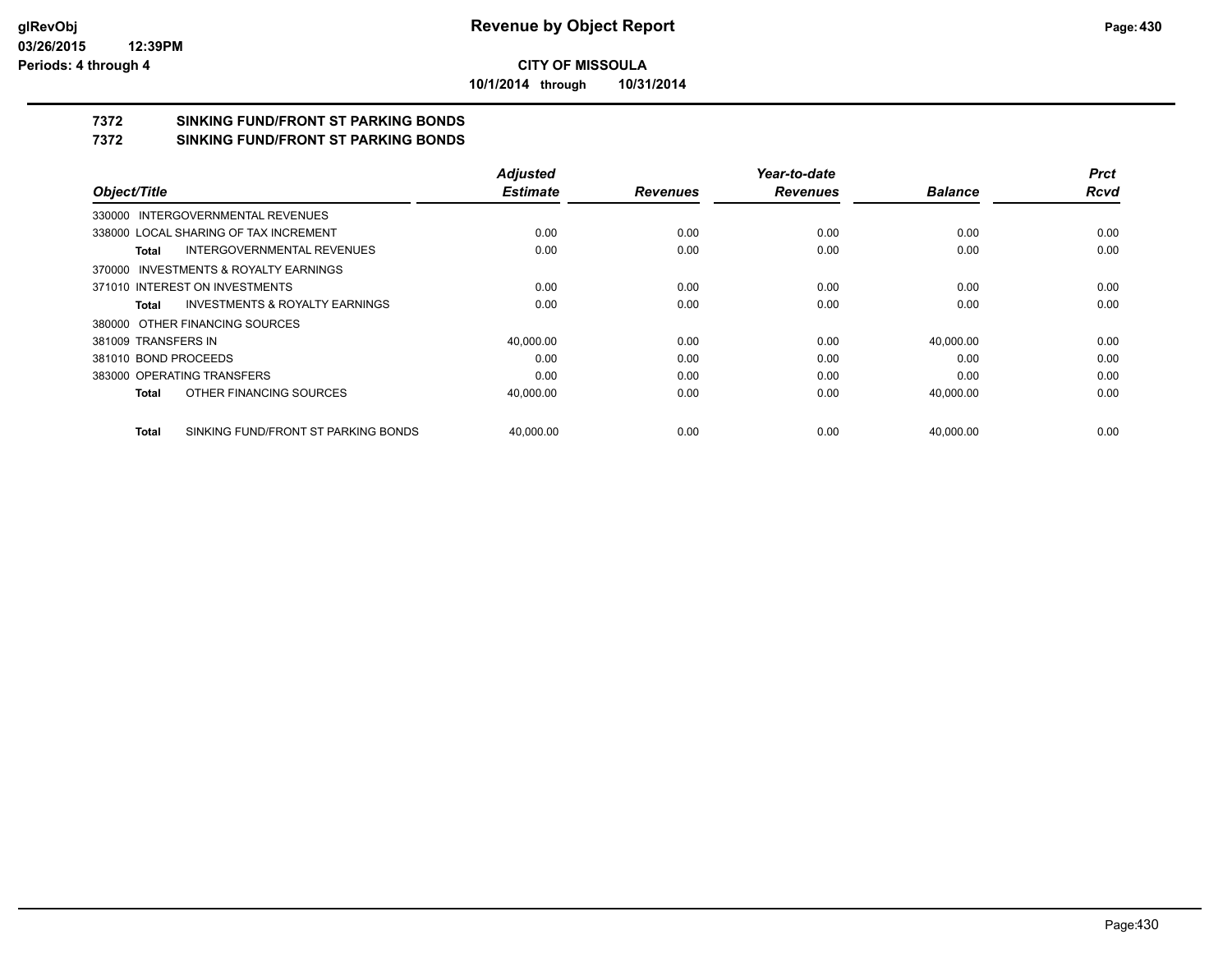**10/1/2014 through 10/31/2014**

#### **7372 SINKING FUND/FRONT ST PARKING BONDS**

| Object/Title                                        | <b>Adjusted</b><br><b>Estimate</b> | <b>Revenues</b> | Year-to-date<br><b>Revenues</b> | <b>Balance</b> | <b>Prct</b><br>Rcvd |
|-----------------------------------------------------|------------------------------------|-----------------|---------------------------------|----------------|---------------------|
|                                                     |                                    |                 |                                 |                |                     |
| 330000 INTERGOVERNMENTAL REVENUES                   |                                    |                 |                                 |                |                     |
| 338000 LOCAL SHARING OF TAX INCREMENT               | 0.00                               | 0.00            | 0.00                            | 0.00           | 0.00                |
| <b>INTERGOVERNMENTAL REVENUES</b><br>Total          | 0.00                               | 0.00            | 0.00                            | 0.00           | 0.00                |
| INVESTMENTS & ROYALTY EARNINGS<br>370000            |                                    |                 |                                 |                |                     |
| 371010 INTEREST ON INVESTMENTS                      | 0.00                               | 0.00            | 0.00                            | 0.00           | 0.00                |
| <b>INVESTMENTS &amp; ROYALTY EARNINGS</b><br>Total  | 0.00                               | 0.00            | 0.00                            | 0.00           | 0.00                |
| 380000 OTHER FINANCING SOURCES                      |                                    |                 |                                 |                |                     |
| 381009 TRANSFERS IN                                 | 40.000.00                          | 0.00            | 0.00                            | 40,000.00      | 0.00                |
| 381010 BOND PROCEEDS                                | 0.00                               | 0.00            | 0.00                            | 0.00           | 0.00                |
| 383000 OPERATING TRANSFERS                          | 0.00                               | 0.00            | 0.00                            | 0.00           | 0.00                |
| OTHER FINANCING SOURCES<br>Total                    | 40,000.00                          | 0.00            | 0.00                            | 40,000.00      | 0.00                |
| SINKING FUND/FRONT ST PARKING BONDS<br><b>Total</b> | 40.000.00                          | 0.00            | 0.00                            | 40.000.00      | 0.00                |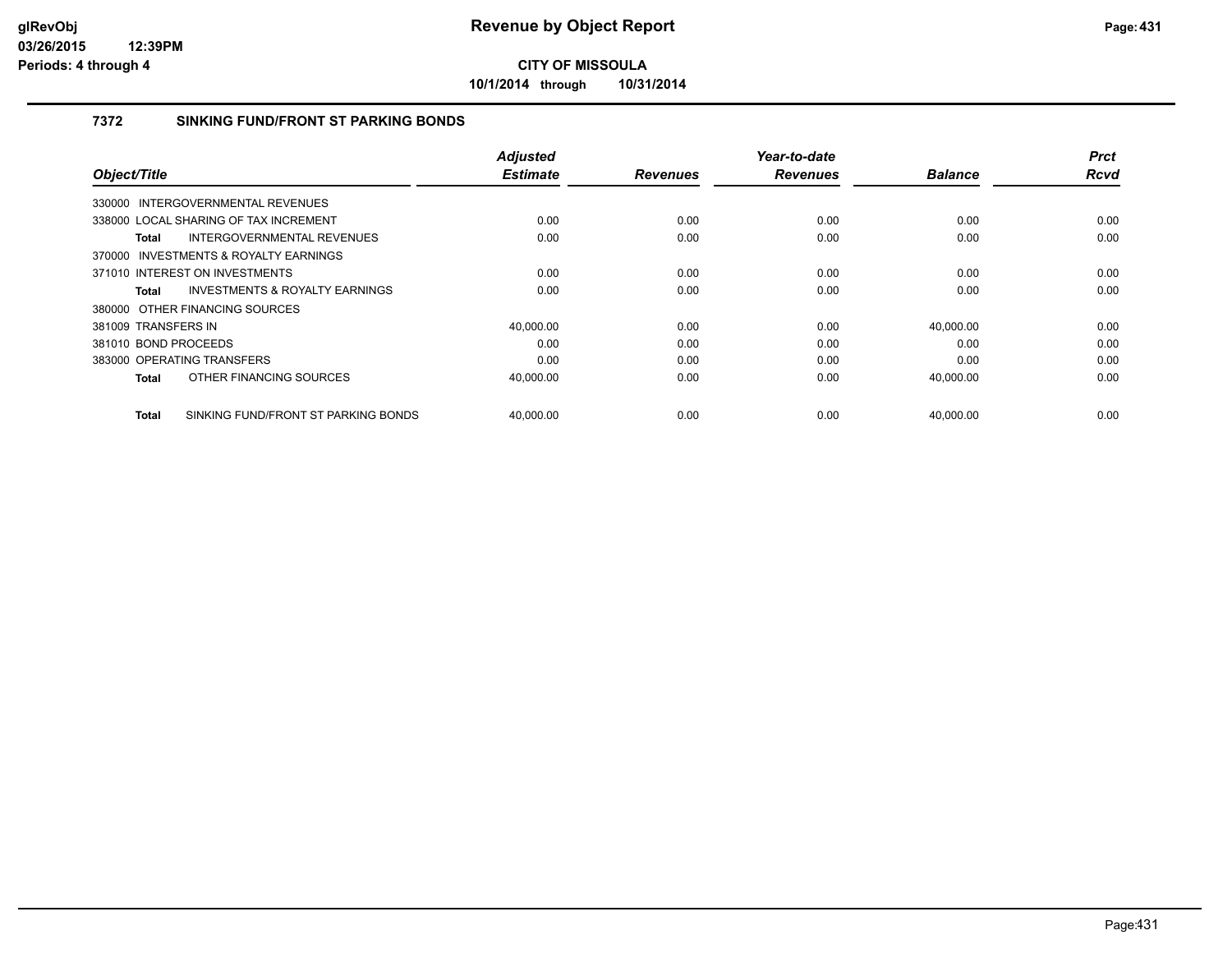**10/1/2014 through 10/31/2014**

## **7373 MPC SERIES 2010B CONSTRUCTION**

#### **7373 MPC SERIES 2010B CONSTRUCTION**

|                                                           | <b>Adjusted</b> |                 | Year-to-date    |                | <b>Prct</b> |
|-----------------------------------------------------------|-----------------|-----------------|-----------------|----------------|-------------|
| Object/Title                                              | <b>Estimate</b> | <b>Revenues</b> | <b>Revenues</b> | <b>Balance</b> | <b>Rcvd</b> |
| TAXES/ASSESSMENTS<br>310000                               |                 |                 |                 |                |             |
| <b>PENALTIES &amp; INTEREST</b><br>312001                 | 0.00            | 0.00            | 0.00            | 0.00           | 0.00        |
| TAXES/ASSESSMENTS<br>Total                                | 0.00            | 0.00            | 0.00            | 0.00           | 0.00        |
| <b>MISCELLANEOUS REVENUES</b><br>360000                   |                 |                 |                 |                |             |
| 360010 MISCELLANEOUS                                      | 0.00            | 0.00            | 0.00            | 0.00           | 0.00        |
| MISCELLANEOUS REVENUES<br>Total                           | 0.00            | 0.00            | 0.00            | 0.00           | 0.00        |
| <b>INVESTMENTS &amp; ROYALTY EARNINGS</b><br>370000       |                 |                 |                 |                |             |
| 371010 INTEREST ON INVESTMENTS                            | 0.00            | 0.00            | 0.00            | 0.00           | 0.00        |
| <b>INVESTMENTS &amp; ROYALTY EARNINGS</b><br><b>Total</b> | 0.00            | 0.00            | 0.00            | 0.00           | 0.00        |
| OTHER FINANCING SOURCES<br>380000                         |                 |                 |                 |                |             |
| 381010 BOND PROCEEDS                                      | 0.00            | 0.00            | 0.00            | 0.00           | 0.00        |
| 383000 OPERATING TRANSFERS                                | 0.00            | 0.00            | 0.00            | 0.00           | 0.00        |
| 383042 TRANSFERS FROM OTHER FUNDS                         | 0.00            | 0.00            | 0.00            | 0.00           | 0.00        |
| 383400 CAPITAL CONTRIBUTION                               | 0.00            | 0.00            | 0.00            | 0.00           | 0.00        |
| OTHER FINANCING SOURCES<br>Total                          | 0.00            | 0.00            | 0.00            | 0.00           | 0.00        |
| MPC SERIES 2010B CONSTRUCTION<br>Total                    | 0.00            | 0.00            | 0.00            | 0.00           | 0.00        |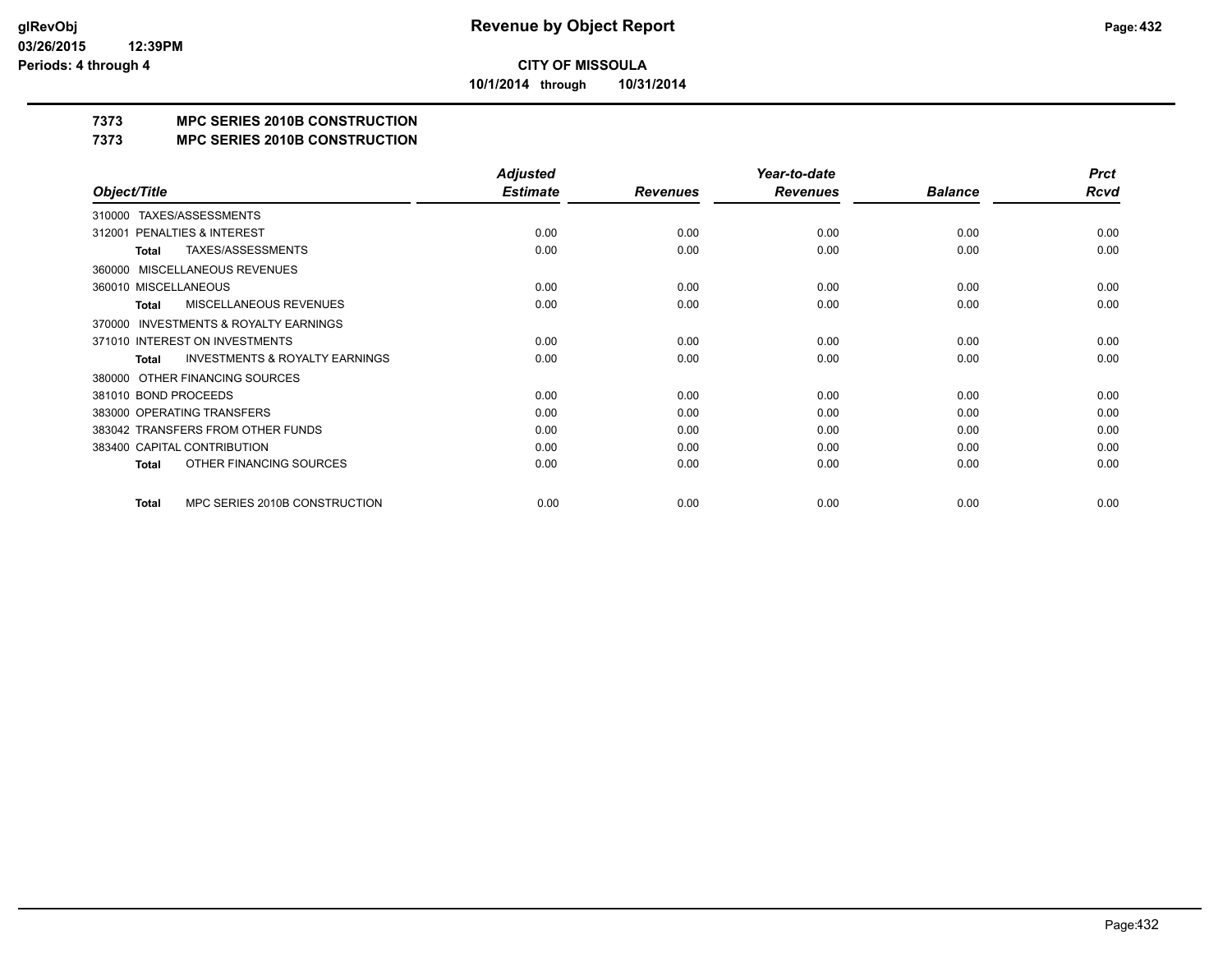**10/1/2014 through 10/31/2014**

## **7373 MPC SERIES 2010B CONSTRUCTION**

|                                                           | <b>Adjusted</b> |                 | Year-to-date    |                | <b>Prct</b> |
|-----------------------------------------------------------|-----------------|-----------------|-----------------|----------------|-------------|
| Object/Title                                              | <b>Estimate</b> | <b>Revenues</b> | <b>Revenues</b> | <b>Balance</b> | <b>Rcvd</b> |
| 310000 TAXES/ASSESSMENTS                                  |                 |                 |                 |                |             |
| 312001 PENALTIES & INTEREST                               | 0.00            | 0.00            | 0.00            | 0.00           | 0.00        |
| TAXES/ASSESSMENTS<br>Total                                | 0.00            | 0.00            | 0.00            | 0.00           | 0.00        |
| 360000 MISCELLANEOUS REVENUES                             |                 |                 |                 |                |             |
| 360010 MISCELLANEOUS                                      | 0.00            | 0.00            | 0.00            | 0.00           | 0.00        |
| <b>MISCELLANEOUS REVENUES</b><br>Total                    | 0.00            | 0.00            | 0.00            | 0.00           | 0.00        |
| <b>INVESTMENTS &amp; ROYALTY EARNINGS</b><br>370000       |                 |                 |                 |                |             |
| 371010 INTEREST ON INVESTMENTS                            | 0.00            | 0.00            | 0.00            | 0.00           | 0.00        |
| <b>INVESTMENTS &amp; ROYALTY EARNINGS</b><br><b>Total</b> | 0.00            | 0.00            | 0.00            | 0.00           | 0.00        |
| 380000 OTHER FINANCING SOURCES                            |                 |                 |                 |                |             |
| 381010 BOND PROCEEDS                                      | 0.00            | 0.00            | 0.00            | 0.00           | 0.00        |
| 383000 OPERATING TRANSFERS                                | 0.00            | 0.00            | 0.00            | 0.00           | 0.00        |
| 383042 TRANSFERS FROM OTHER FUNDS                         | 0.00            | 0.00            | 0.00            | 0.00           | 0.00        |
| 383400 CAPITAL CONTRIBUTION                               | 0.00            | 0.00            | 0.00            | 0.00           | 0.00        |
| OTHER FINANCING SOURCES<br>Total                          | 0.00            | 0.00            | 0.00            | 0.00           | 0.00        |
| MPC SERIES 2010B CONSTRUCTION<br>Total                    | 0.00            | 0.00            | 0.00            | 0.00           | 0.00        |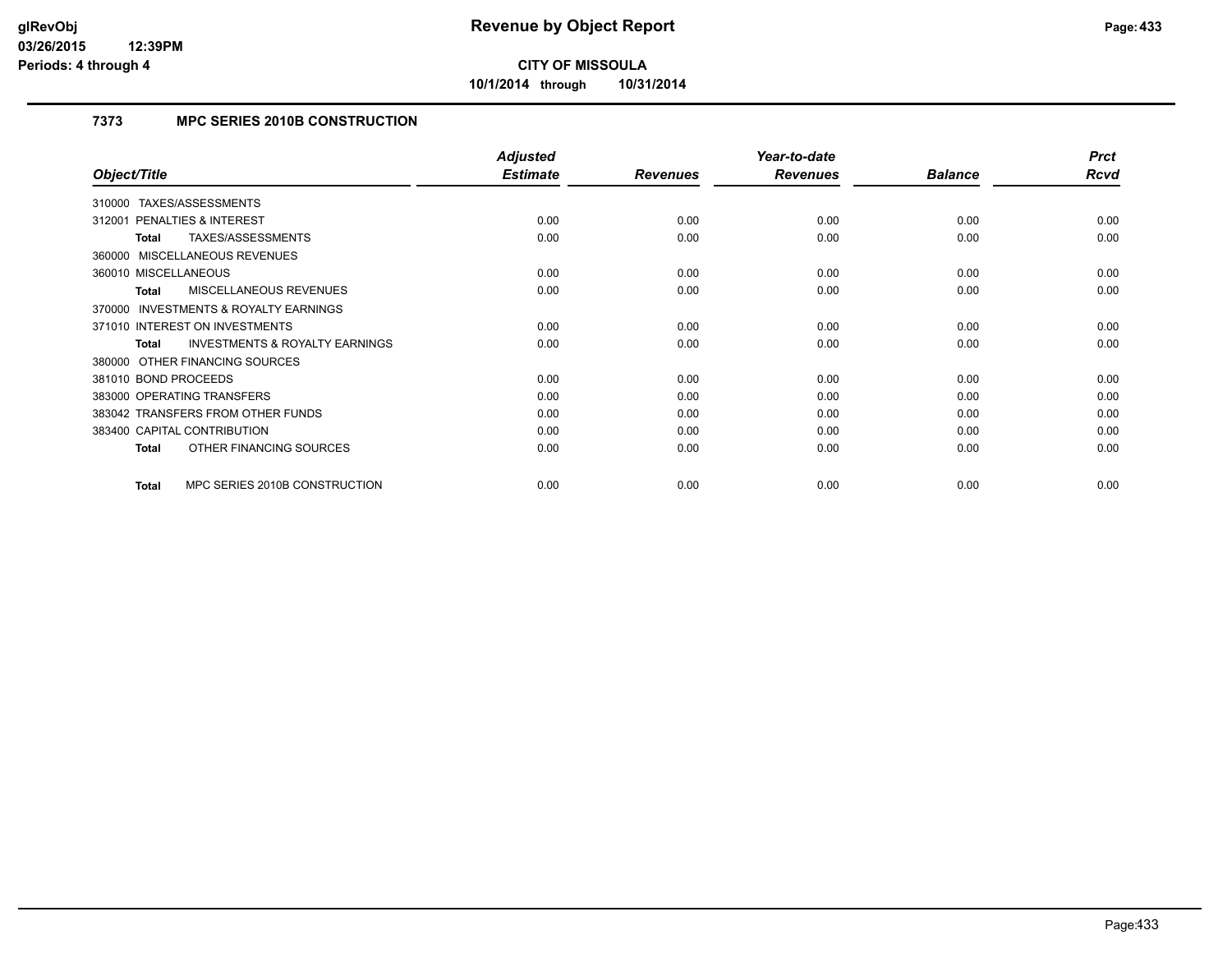**10/1/2014 through 10/31/2014**

## **7374 RESERVE FUND-PARKING BONDS**

#### **7374 RESERVE FUND-PARKING BONDS**

|                      |                                       | <b>Adjusted</b> |                 | Year-to-date    |                | <b>Prct</b> |
|----------------------|---------------------------------------|-----------------|-----------------|-----------------|----------------|-------------|
| Object/Title         |                                       | <b>Estimate</b> | <b>Revenues</b> | <b>Revenues</b> | <b>Balance</b> | <b>Rcvd</b> |
|                      | 370000 INVESTMENTS & ROYALTY EARNINGS |                 |                 |                 |                |             |
|                      | 371010 INTEREST ON INVESTMENTS        | 0.00            | 0.00            | 0.00            | 0.00           | 0.00        |
| Total                | INVESTMENTS & ROYALTY EARNINGS        | 0.00            | 0.00            | 0.00            | 0.00           | 0.00        |
|                      | 380000 OTHER FINANCING SOURCES        |                 |                 |                 |                |             |
| 381009 TRANSFERS IN  |                                       | 0.00            | 0.00            | 0.00            | 0.00           | 0.00        |
| 381010 BOND PROCEEDS |                                       | 0.00            | 0.00            | 0.00            | 0.00           | 0.00        |
|                      | 383000 OPERATING TRANSFERS            | 0.00            | 0.00            | 0.00            | 0.00           | 0.00        |
| Total                | OTHER FINANCING SOURCES               | 0.00            | 0.00            | 0.00            | 0.00           | 0.00        |
| Total                | RESERVE FUND-PARKING BONDS            | 0.00            | 0.00            | 0.00            | 0.00           | 0.00        |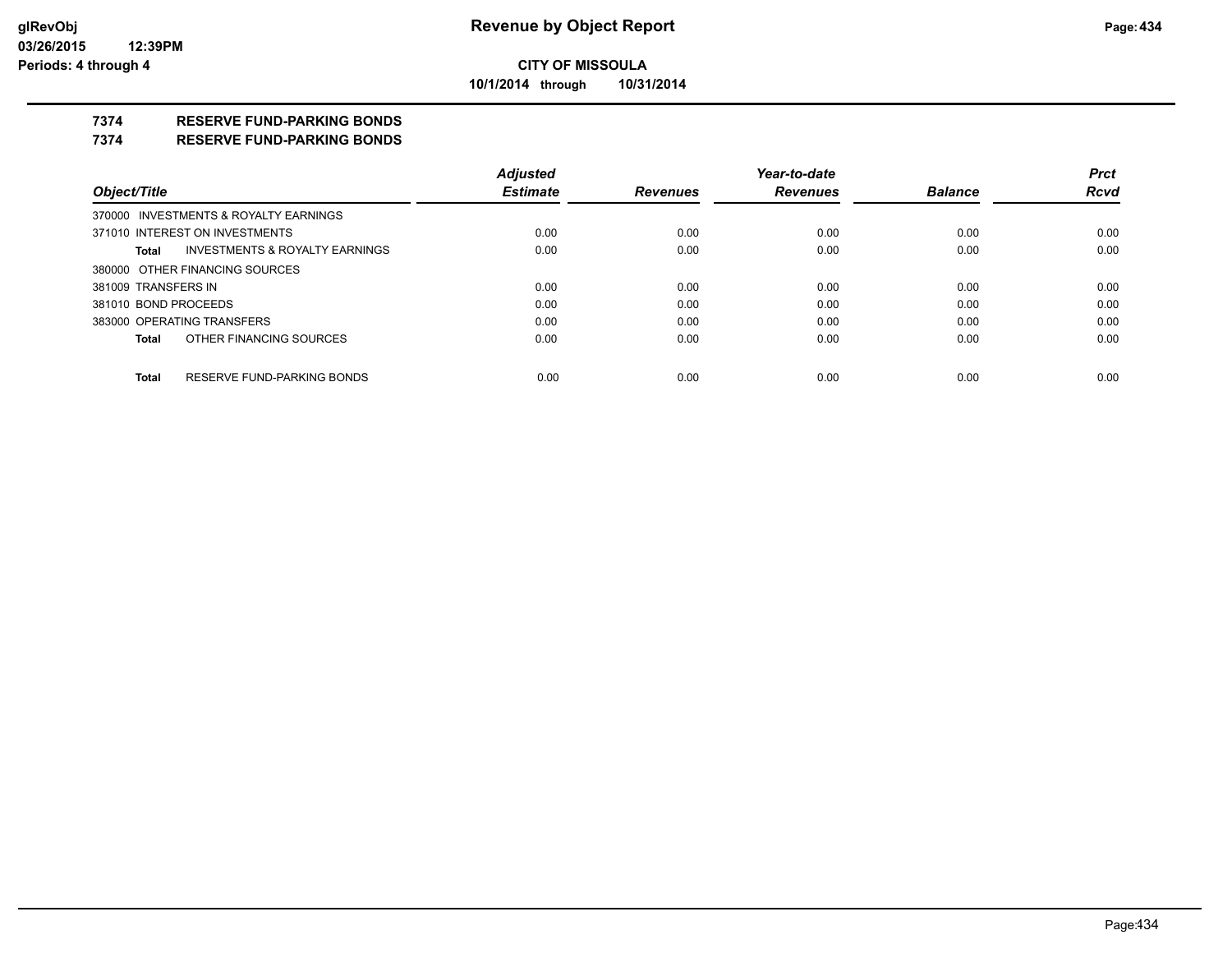**10/1/2014 through 10/31/2014**

## **7374 RESERVE FUND-PARKING BONDS**

|                                                    | <b>Adiusted</b> |                 | Year-to-date    |                | <b>Prct</b> |
|----------------------------------------------------|-----------------|-----------------|-----------------|----------------|-------------|
| Object/Title                                       | <b>Estimate</b> | <b>Revenues</b> | <b>Revenues</b> | <b>Balance</b> | <b>Rcvd</b> |
| 370000 INVESTMENTS & ROYALTY EARNINGS              |                 |                 |                 |                |             |
| 371010 INTEREST ON INVESTMENTS                     | 0.00            | 0.00            | 0.00            | 0.00           | 0.00        |
| <b>INVESTMENTS &amp; ROYALTY EARNINGS</b><br>Total | 0.00            | 0.00            | 0.00            | 0.00           | 0.00        |
| 380000 OTHER FINANCING SOURCES                     |                 |                 |                 |                |             |
| 381009 TRANSFERS IN                                | 0.00            | 0.00            | 0.00            | 0.00           | 0.00        |
| 381010 BOND PROCEEDS                               | 0.00            | 0.00            | 0.00            | 0.00           | 0.00        |
| 383000 OPERATING TRANSFERS                         | 0.00            | 0.00            | 0.00            | 0.00           | 0.00        |
| OTHER FINANCING SOURCES<br>Total                   | 0.00            | 0.00            | 0.00            | 0.00           | 0.00        |
| RESERVE FUND-PARKING BONDS<br><b>Total</b>         | 0.00            | 0.00            | 0.00            | 0.00           | 0.00        |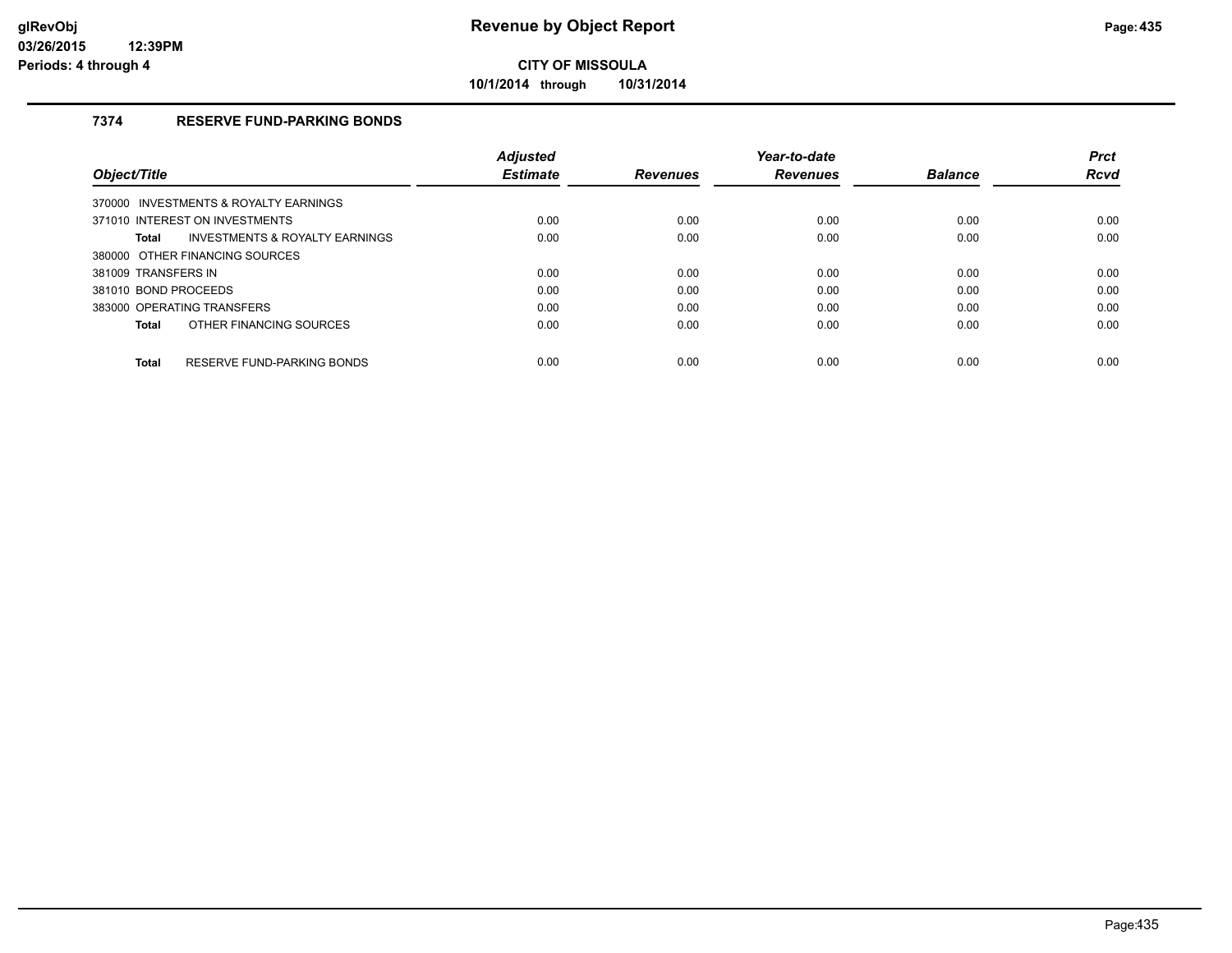**10/1/2014 through 10/31/2014**

# **7375 PLEDGED TAX INCREMENT-2010B BOND**

## **7375 PLEDGED TAX INCREMENT-2010B BOND**

|                                                    | <b>Adjusted</b> |                 | Year-to-date    |                | <b>Prct</b> |
|----------------------------------------------------|-----------------|-----------------|-----------------|----------------|-------------|
| Object/Title                                       | <b>Estimate</b> | <b>Revenues</b> | <b>Revenues</b> | <b>Balance</b> | <b>Rcvd</b> |
| 330000 INTERGOVERNMENTAL REVENUES                  |                 |                 |                 |                |             |
| 338000 LOCAL SHARING OF TAX INCREMENT              | 268.162.00      | 0.00            | 133.425.29      | 134.736.71     | 49.76       |
| INTERGOVERNMENTAL REVENUES<br>Total                | 268,162.00      | 0.00            | 133.425.29      | 134.736.71     | 49.76       |
| 370000 INVESTMENTS & ROYALTY EARNINGS              |                 |                 |                 |                |             |
| 371010 INTEREST ON INVESTMENTS                     | 0.00            | 0.00            | $-24.646.18$    | 24.646.18      | 0.00        |
| <b>INVESTMENTS &amp; ROYALTY EARNINGS</b><br>Total | 0.00            | 0.00            | $-24.646.18$    | 24.646.18      | 0.00        |
| 380000 OTHER FINANCING SOURCES                     |                 |                 |                 |                |             |
| 383000 OPERATING TRANSFERS                         | 0.00            | 0.00            | 0.00            | 0.00           | 0.00        |
| OTHER FINANCING SOURCES<br><b>Total</b>            | 0.00            | 0.00            | 0.00            | 0.00           | 0.00        |
| PLEDGED TAX INCREMENT-2010B BOND<br><b>Total</b>   | 268.162.00      | 0.00            | 108.779.11      | 159.382.89     | 40.56       |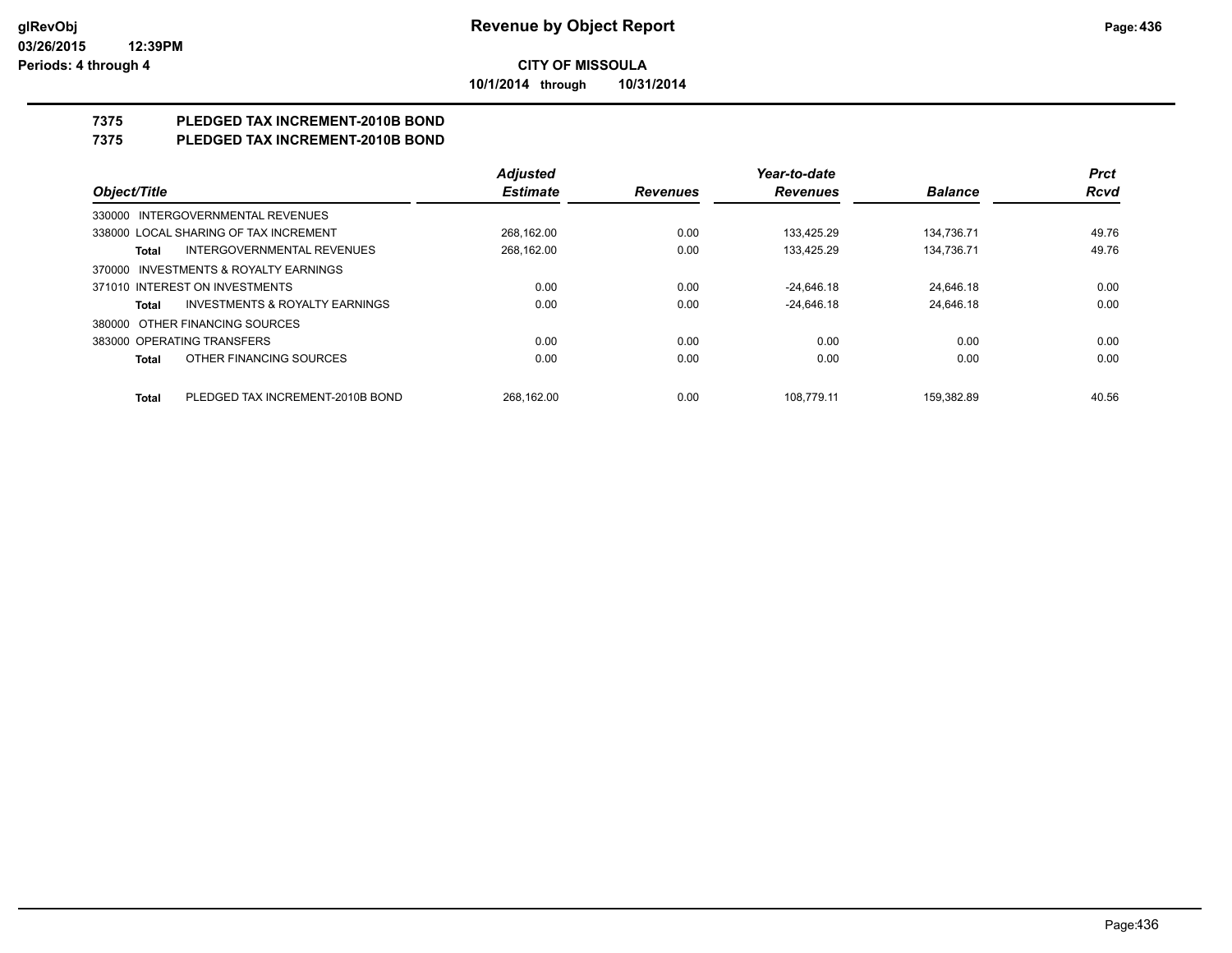**10/1/2014 through 10/31/2014**

## **7375 PLEDGED TAX INCREMENT-2010B BOND**

| Object/Title                          |                                           | <b>Adjusted</b><br><b>Estimate</b> | <b>Revenues</b> | Year-to-date<br><b>Revenues</b> | <b>Balance</b> | <b>Prct</b><br>Rcvd |
|---------------------------------------|-------------------------------------------|------------------------------------|-----------------|---------------------------------|----------------|---------------------|
| 330000 INTERGOVERNMENTAL REVENUES     |                                           |                                    |                 |                                 |                |                     |
| 338000 LOCAL SHARING OF TAX INCREMENT |                                           | 268.162.00                         | 0.00            | 133.425.29                      | 134.736.71     | 49.76               |
| <b>Total</b>                          | INTERGOVERNMENTAL REVENUES                | 268.162.00                         | 0.00            | 133.425.29                      | 134.736.71     | 49.76               |
| 370000 INVESTMENTS & ROYALTY EARNINGS |                                           |                                    |                 |                                 |                |                     |
| 371010 INTEREST ON INVESTMENTS        |                                           | 0.00                               | 0.00            | $-24,646.18$                    | 24.646.18      | 0.00                |
| <b>Total</b>                          | <b>INVESTMENTS &amp; ROYALTY EARNINGS</b> | 0.00                               | 0.00            | $-24.646.18$                    | 24,646.18      | 0.00                |
| 380000 OTHER FINANCING SOURCES        |                                           |                                    |                 |                                 |                |                     |
| 383000 OPERATING TRANSFERS            |                                           | 0.00                               | 0.00            | 0.00                            | 0.00           | 0.00                |
| <b>Total</b>                          | OTHER FINANCING SOURCES                   | 0.00                               | 0.00            | 0.00                            | 0.00           | 0.00                |
| <b>Total</b>                          | PLEDGED TAX INCREMENT-2010B BOND          | 268.162.00                         | 0.00            | 108.779.11                      | 159.382.89     | 40.56               |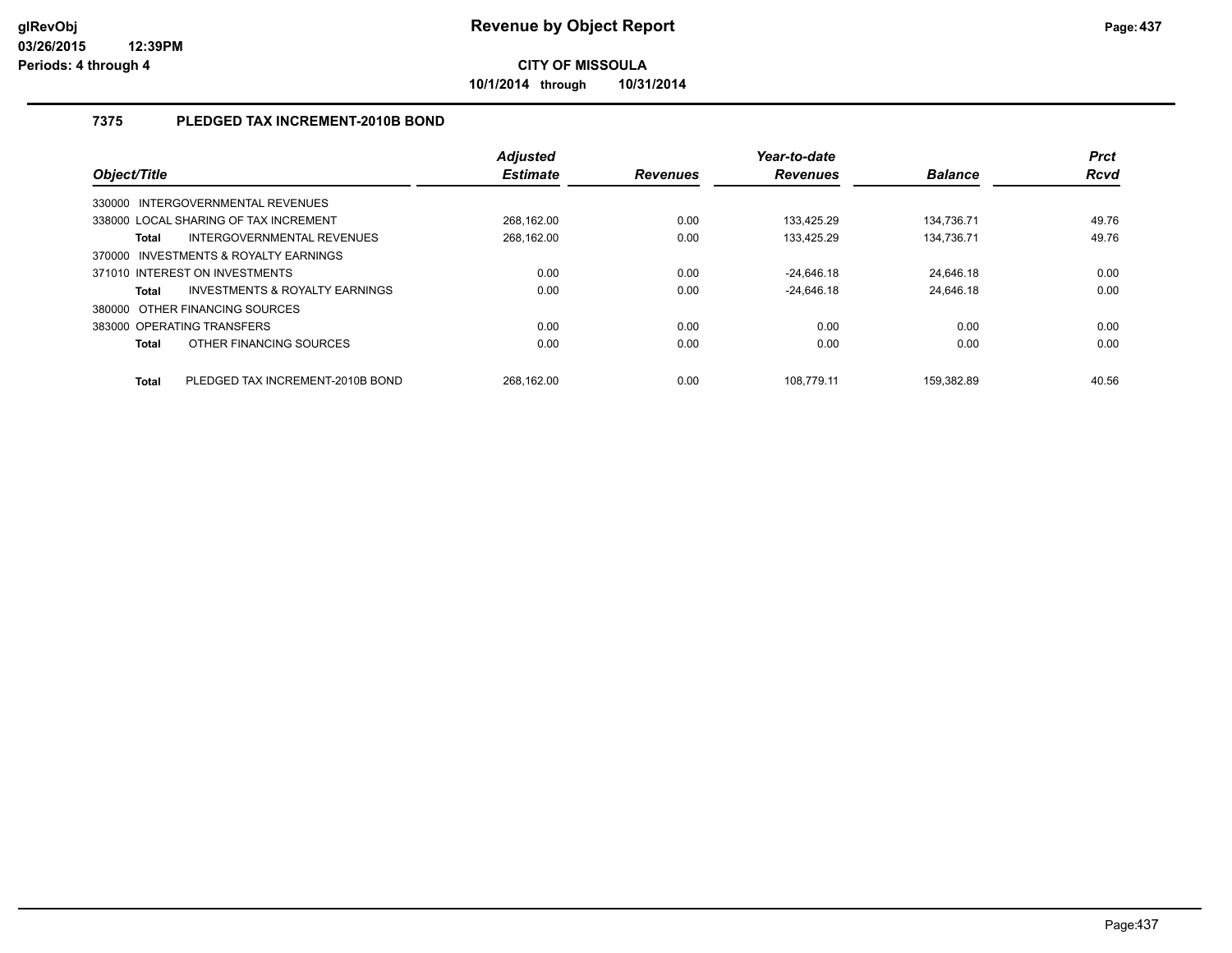**10/1/2014 through 10/31/2014**

## **7376 MPC 2010A BONDS DEBT INTEREST**

#### **7376 MPC 2010A BONDS DEBT INTEREST**

|                      |                                       | <b>Adjusted</b> |                 | Year-to-date    |                | <b>Prct</b> |
|----------------------|---------------------------------------|-----------------|-----------------|-----------------|----------------|-------------|
| Object/Title         |                                       | <b>Estimate</b> | <b>Revenues</b> | <b>Revenues</b> | <b>Balance</b> | <b>Rcvd</b> |
|                      | 370000 INVESTMENTS & ROYALTY EARNINGS |                 |                 |                 |                |             |
|                      | 371010 INTEREST ON INVESTMENTS        | 0.00            | 0.00            | 0.00            | 0.00           | 0.00        |
| Total                | INVESTMENTS & ROYALTY EARNINGS        | 0.00            | 0.00            | 0.00            | 0.00           | 0.00        |
|                      | 380000 OTHER FINANCING SOURCES        |                 |                 |                 |                |             |
| 381009 TRANSFERS IN  |                                       | 0.00            | 0.00            | 0.00            | 0.00           | 0.00        |
| 381010 BOND PROCEEDS |                                       | 0.00            | 0.00            | 0.00            | 0.00           | 0.00        |
|                      | 383000 OPERATING TRANSFERS            | 0.00            | 0.00            | 0.00            | 0.00           | 0.00        |
| Total                | OTHER FINANCING SOURCES               | 0.00            | 0.00            | 0.00            | 0.00           | 0.00        |
| Total                | MPC 2010A BONDS DEBT INTEREST         | 0.00            | 0.00            | 0.00            | 0.00           | 0.00        |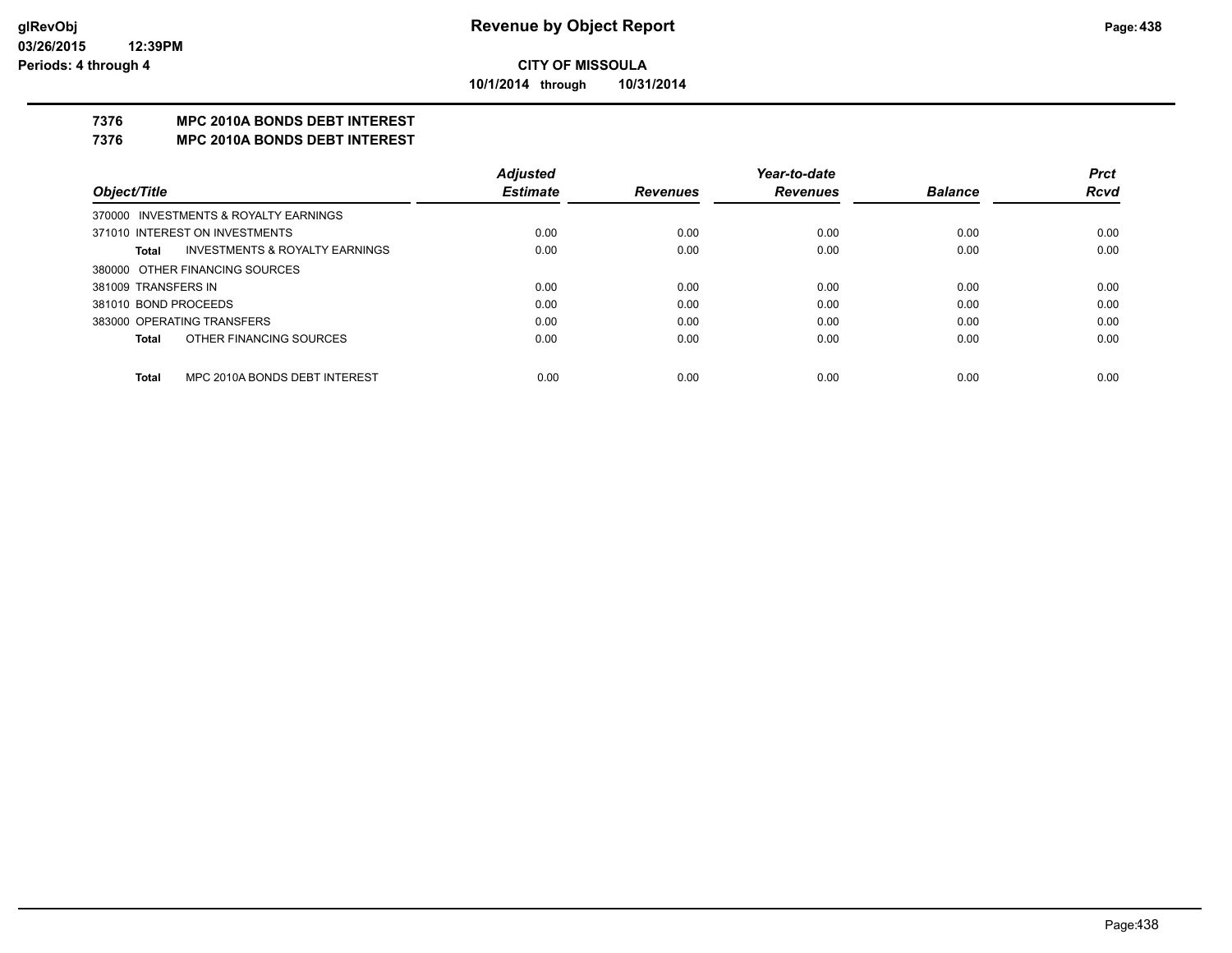**10/1/2014 through 10/31/2014**

## **7376 MPC 2010A BONDS DEBT INTEREST**

|                                               | <b>Adjusted</b> |                 | Year-to-date    |                | <b>Prct</b> |
|-----------------------------------------------|-----------------|-----------------|-----------------|----------------|-------------|
| Object/Title                                  | <b>Estimate</b> | <b>Revenues</b> | <b>Revenues</b> | <b>Balance</b> | <b>Rcvd</b> |
| 370000 INVESTMENTS & ROYALTY EARNINGS         |                 |                 |                 |                |             |
| 371010 INTEREST ON INVESTMENTS                | 0.00            | 0.00            | 0.00            | 0.00           | 0.00        |
| INVESTMENTS & ROYALTY EARNINGS<br>Total       | 0.00            | 0.00            | 0.00            | 0.00           | 0.00        |
| 380000 OTHER FINANCING SOURCES                |                 |                 |                 |                |             |
| 381009 TRANSFERS IN                           | 0.00            | 0.00            | 0.00            | 0.00           | 0.00        |
| 381010 BOND PROCEEDS                          | 0.00            | 0.00            | 0.00            | 0.00           | 0.00        |
| 383000 OPERATING TRANSFERS                    | 0.00            | 0.00            | 0.00            | 0.00           | 0.00        |
| OTHER FINANCING SOURCES<br>Total              | 0.00            | 0.00            | 0.00            | 0.00           | 0.00        |
| MPC 2010A BONDS DEBT INTEREST<br><b>Total</b> | 0.00            | 0.00            | 0.00            | 0.00           | 0.00        |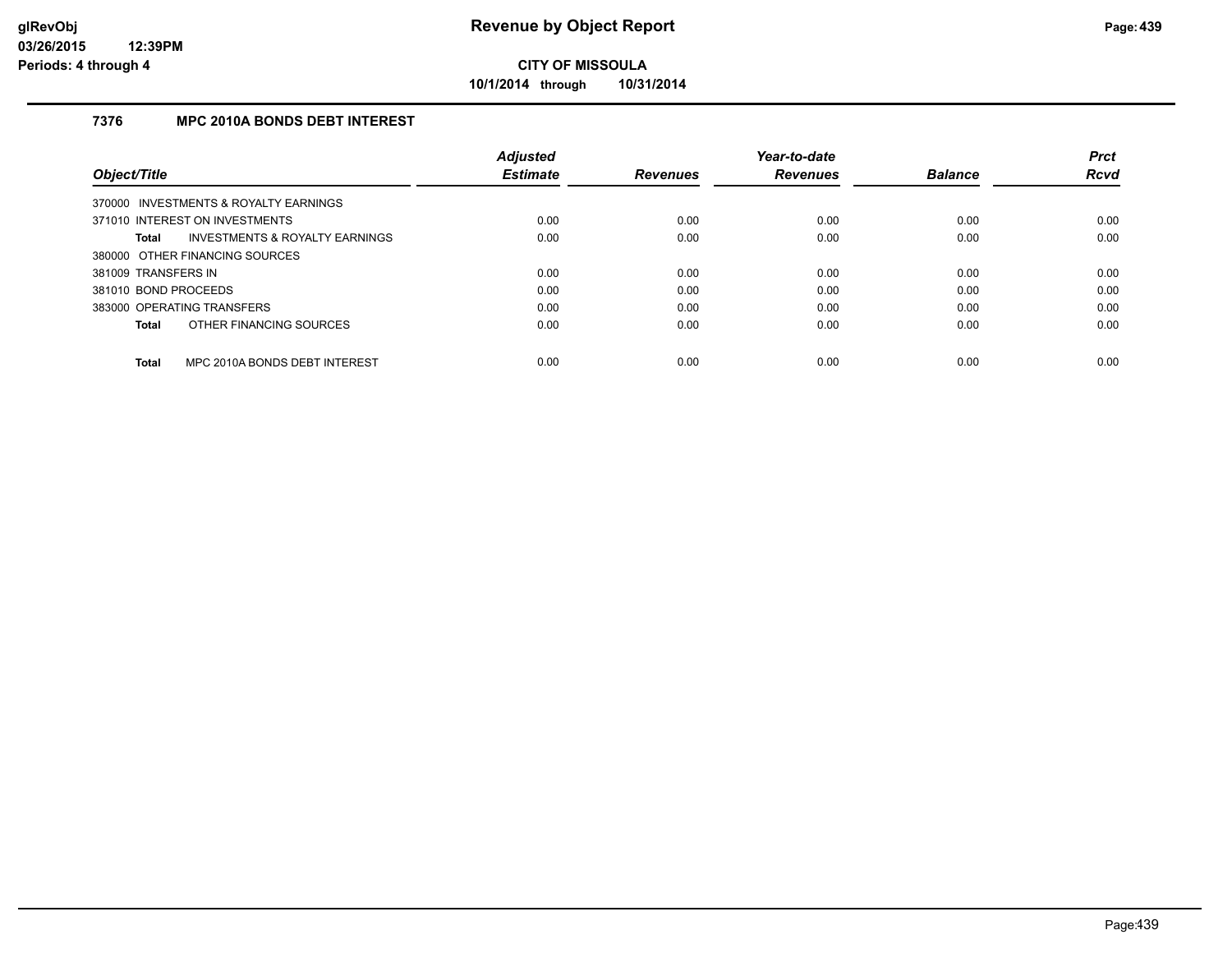**10/1/2014 through 10/31/2014**

## **7377 MPC 2010A BONDS SINKING FUND**

**7377 MPC 2010A BONDS SINKING FUND**

|                                         | <b>Adjusted</b> |                 | Year-to-date    |                | <b>Prct</b> |
|-----------------------------------------|-----------------|-----------------|-----------------|----------------|-------------|
| Object/Title                            | <b>Estimate</b> | <b>Revenues</b> | <b>Revenues</b> | <b>Balance</b> | <b>Rcvd</b> |
| 370000 INVESTMENTS & ROYALTY EARNINGS   |                 |                 |                 |                |             |
| 371010 INTEREST ON INVESTMENTS          | 0.00            | 0.00            | 0.00            | 0.00           | 0.00        |
| INVESTMENTS & ROYALTY EARNINGS<br>Total | 0.00            | 0.00            | 0.00            | 0.00           | 0.00        |
| 380000 OTHER FINANCING SOURCES          |                 |                 |                 |                |             |
| 381009 TRANSFERS IN                     | 0.00            | 0.00            | 0.00            | 0.00           | 0.00        |
| 381010 BOND PROCEEDS                    | 0.00            | 0.00            | 0.00            | 0.00           | 0.00        |
| 383000 OPERATING TRANSFERS              | 0.00            | 0.00            | 0.00            | 0.00           | 0.00        |
| OTHER FINANCING SOURCES<br>Total        | 0.00            | 0.00            | 0.00            | 0.00           | 0.00        |
| MPC 2010A BONDS SINKING FUND            |                 |                 |                 |                |             |
| <b>Total</b>                            | 0.00            | 0.00            | 0.00            | 0.00           | 0.00        |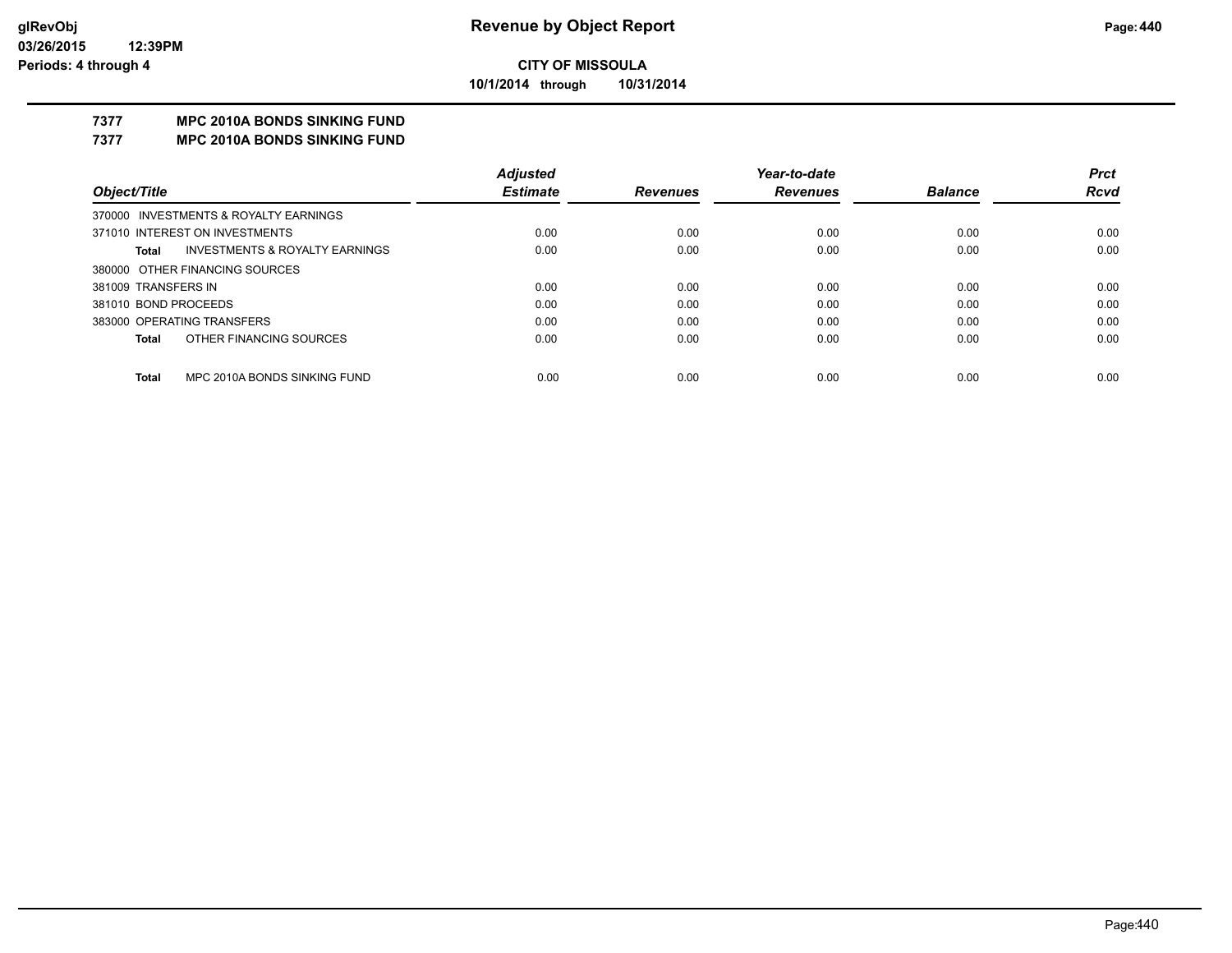**10/1/2014 through 10/31/2014**

## **7377 MPC 2010A BONDS SINKING FUND**

|                                                    | <b>Adjusted</b> |                 | Year-to-date    |                | <b>Prct</b> |
|----------------------------------------------------|-----------------|-----------------|-----------------|----------------|-------------|
| Object/Title                                       | <b>Estimate</b> | <b>Revenues</b> | <b>Revenues</b> | <b>Balance</b> | <b>Rcvd</b> |
| 370000 INVESTMENTS & ROYALTY EARNINGS              |                 |                 |                 |                |             |
| 371010 INTEREST ON INVESTMENTS                     | 0.00            | 0.00            | 0.00            | 0.00           | 0.00        |
| <b>INVESTMENTS &amp; ROYALTY EARNINGS</b><br>Total | 0.00            | 0.00            | 0.00            | 0.00           | 0.00        |
| 380000 OTHER FINANCING SOURCES                     |                 |                 |                 |                |             |
| 381009 TRANSFERS IN                                | 0.00            | 0.00            | 0.00            | 0.00           | 0.00        |
| 381010 BOND PROCEEDS                               | 0.00            | 0.00            | 0.00            | 0.00           | 0.00        |
| 383000 OPERATING TRANSFERS                         | 0.00            | 0.00            | 0.00            | 0.00           | 0.00        |
| OTHER FINANCING SOURCES<br>Total                   | 0.00            | 0.00            | 0.00            | 0.00           | 0.00        |
| MPC 2010A BONDS SINKING FUND<br><b>Total</b>       | 0.00            | 0.00            | 0.00            | 0.00           | 0.00        |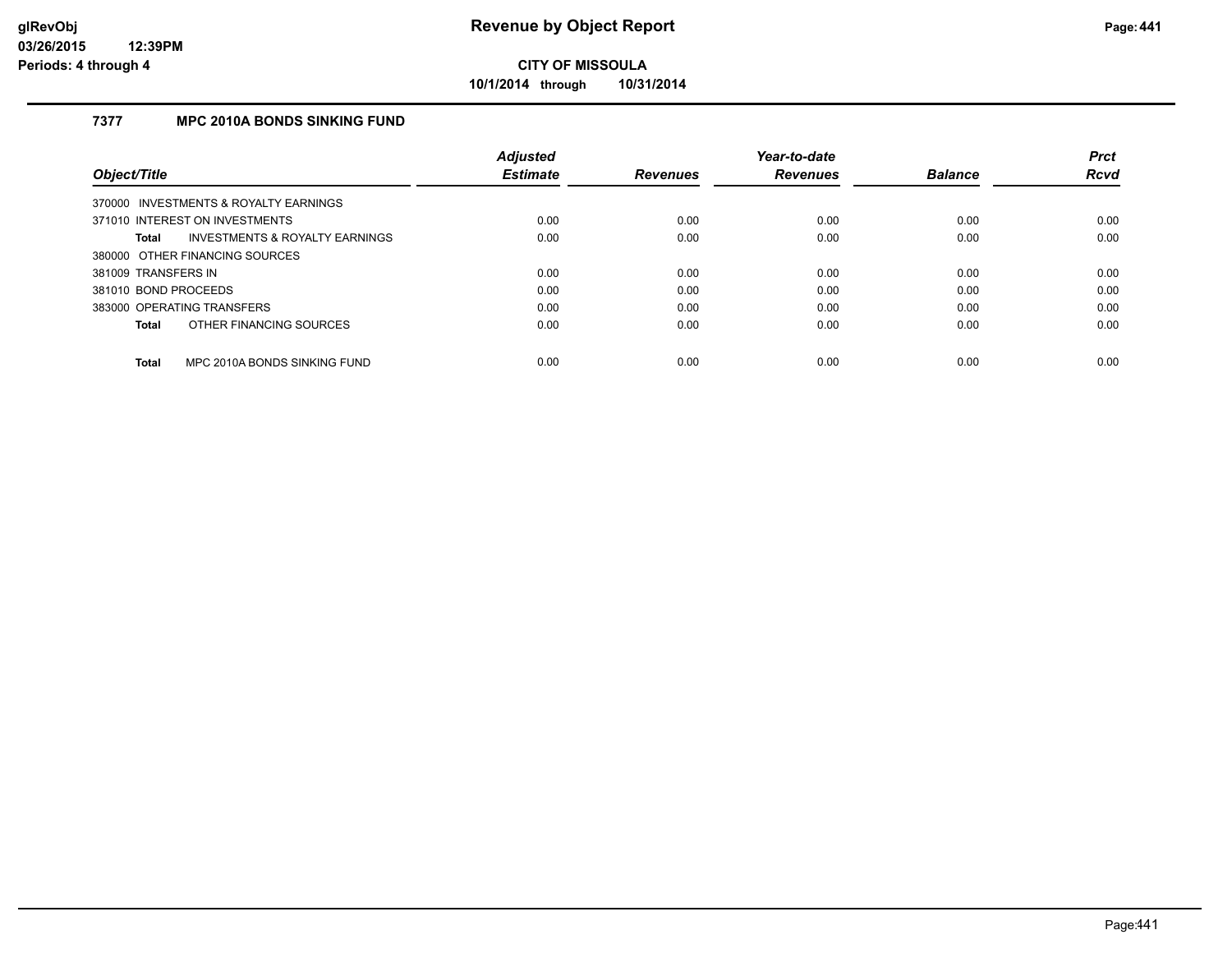**10/1/2014 through 10/31/2014**

#### **7378 MPC 2010A BOND RESERVE**

**7378 MPC 2010A BOND RESERVE**

|                                       |                                           | <b>Adjusted</b> |                 | Year-to-date    |                | <b>Prct</b> |
|---------------------------------------|-------------------------------------------|-----------------|-----------------|-----------------|----------------|-------------|
| Object/Title                          |                                           | <b>Estimate</b> | <b>Revenues</b> | <b>Revenues</b> | <b>Balance</b> | <b>Rcvd</b> |
| 370000 INVESTMENTS & ROYALTY EARNINGS |                                           |                 |                 |                 |                |             |
| 371010 INTEREST ON INVESTMENTS        |                                           | 0.00            | 0.00            | 0.00            | 0.00           | 0.00        |
| <b>Total</b>                          | <b>INVESTMENTS &amp; ROYALTY EARNINGS</b> | 0.00            | 0.00            | 0.00            | 0.00           | 0.00        |
| 380000 OTHER FINANCING SOURCES        |                                           |                 |                 |                 |                |             |
| 381009 TRANSFERS IN                   |                                           | 0.00            | 0.00            | 0.00            | 0.00           | 0.00        |
| 381010 BOND PROCEEDS                  |                                           | 0.00            | 0.00            | 0.00            | 0.00           | 0.00        |
| 383000 OPERATING TRANSFERS            |                                           | 0.00            | 0.00            | 0.00            | 0.00           | 0.00        |
| <b>Total</b>                          | OTHER FINANCING SOURCES                   | 0.00            | 0.00            | 0.00            | 0.00           | 0.00        |
| <b>Total</b>                          | MPC 2010A BOND RESERVE                    | 0.00            | 0.00            | 0.00            | 0.00           | 0.00        |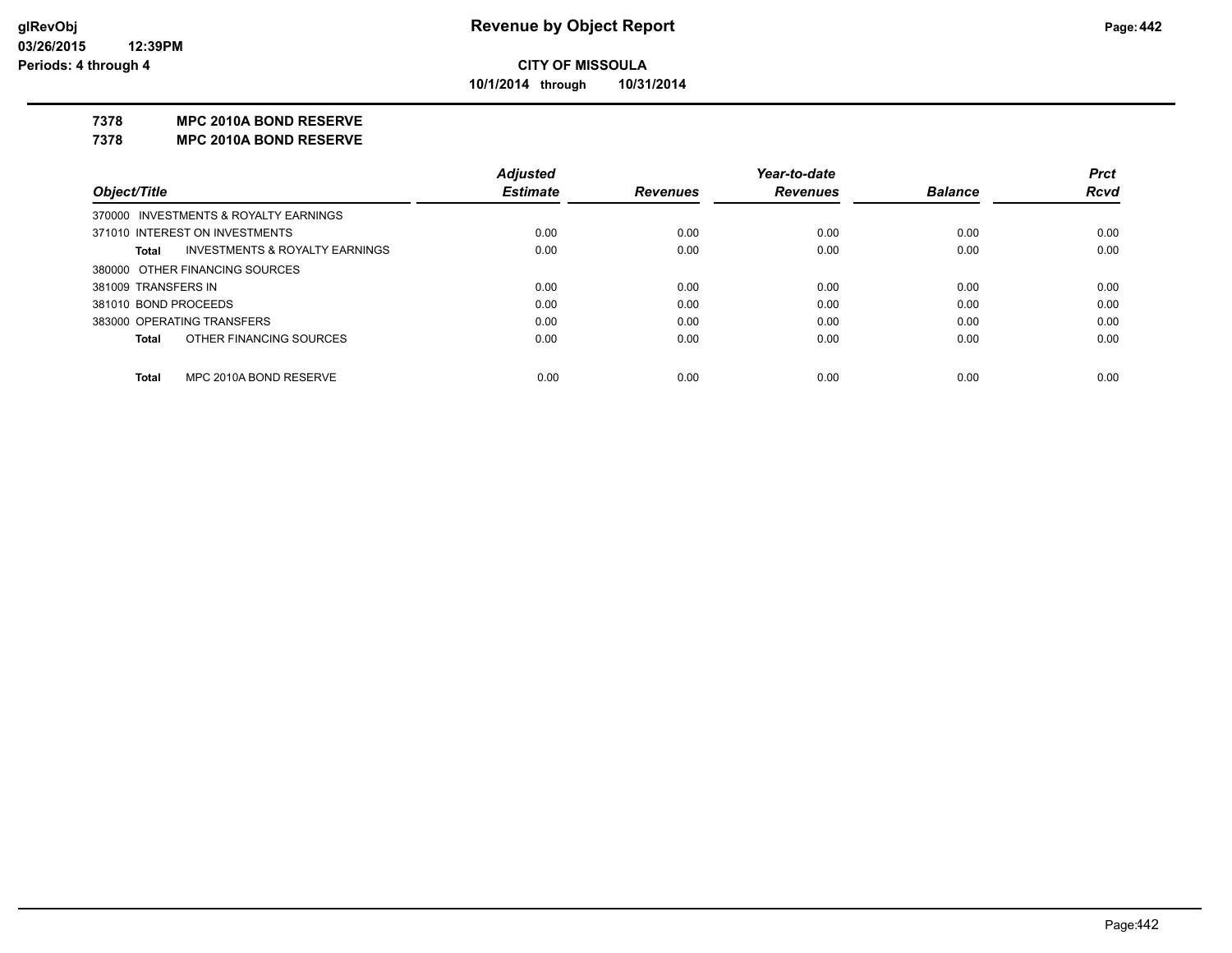**10/1/2014 through 10/31/2014**

## **7378 MPC 2010A BOND RESERVE**

|                                                           | <b>Adiusted</b> |                 | Year-to-date    |                | <b>Prct</b> |
|-----------------------------------------------------------|-----------------|-----------------|-----------------|----------------|-------------|
| Object/Title                                              | <b>Estimate</b> | <b>Revenues</b> | <b>Revenues</b> | <b>Balance</b> | <b>Rcvd</b> |
| 370000 INVESTMENTS & ROYALTY EARNINGS                     |                 |                 |                 |                |             |
| 371010 INTEREST ON INVESTMENTS                            | 0.00            | 0.00            | 0.00            | 0.00           | 0.00        |
| <b>INVESTMENTS &amp; ROYALTY EARNINGS</b><br><b>Total</b> | 0.00            | 0.00            | 0.00            | 0.00           | 0.00        |
| 380000 OTHER FINANCING SOURCES                            |                 |                 |                 |                |             |
| 381009 TRANSFERS IN                                       | 0.00            | 0.00            | 0.00            | 0.00           | 0.00        |
| 381010 BOND PROCEEDS                                      | 0.00            | 0.00            | 0.00            | 0.00           | 0.00        |
| 383000 OPERATING TRANSFERS                                | 0.00            | 0.00            | 0.00            | 0.00           | 0.00        |
| OTHER FINANCING SOURCES<br><b>Total</b>                   | 0.00            | 0.00            | 0.00            | 0.00           | 0.00        |
| MPC 2010A BOND RESERVE<br><b>Total</b>                    | 0.00            | 0.00            | 0.00            | 0.00           | 0.00        |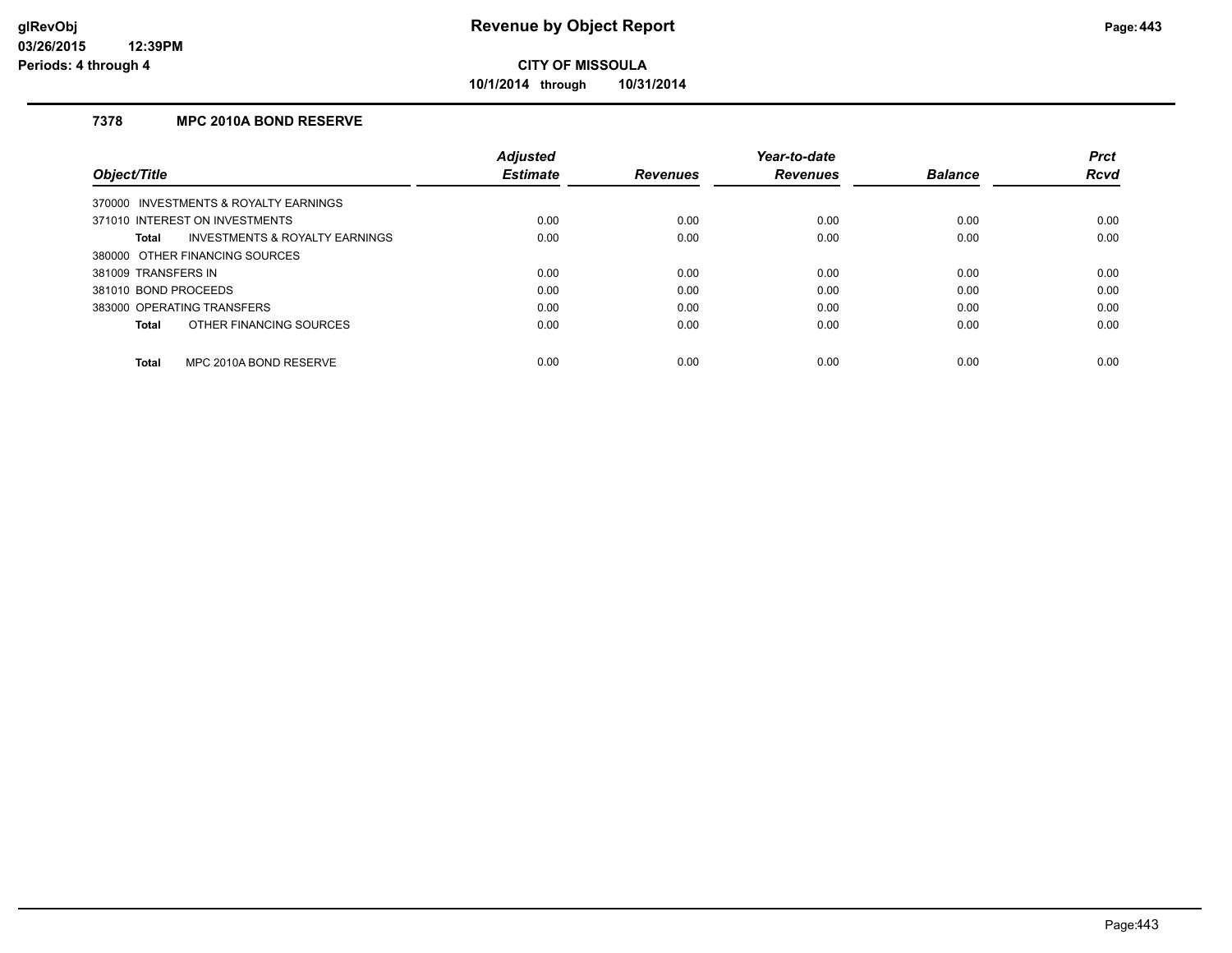**10/1/2014 through 10/31/2014**

## **7379 MPC 2010A BOND CONSTRUCTION**

#### **7379 MPC 2010A BOND CONSTRUCTION**

|                      |                                           | <b>Adjusted</b> |                 | Year-to-date    |                | <b>Prct</b> |
|----------------------|-------------------------------------------|-----------------|-----------------|-----------------|----------------|-------------|
| Object/Title         |                                           | <b>Estimate</b> | <b>Revenues</b> | <b>Revenues</b> | <b>Balance</b> | <b>Rcvd</b> |
|                      | 370000 INVESTMENTS & ROYALTY EARNINGS     |                 |                 |                 |                |             |
|                      | 371010 INTEREST ON INVESTMENTS            | 0.00            | 0.00            | 0.00            | 0.00           | 0.00        |
| Total                | <b>INVESTMENTS &amp; ROYALTY EARNINGS</b> | 0.00            | 0.00            | 0.00            | 0.00           | 0.00        |
|                      | 380000 OTHER FINANCING SOURCES            |                 |                 |                 |                |             |
| 381009 TRANSFERS IN  |                                           | 0.00            | 0.00            | 0.00            | 0.00           | 0.00        |
| 381010 BOND PROCEEDS |                                           | 0.00            | 0.00            | 0.00            | 0.00           | 0.00        |
|                      | 383000 OPERATING TRANSFERS                | 0.00            | 0.00            | 0.00            | 0.00           | 0.00        |
| Total                | OTHER FINANCING SOURCES                   | 0.00            | 0.00            | 0.00            | 0.00           | 0.00        |
|                      |                                           |                 |                 |                 |                |             |
| Total                | MPC 2010A BOND CONSTRUCTION               | 0.00            | 0.00            | 0.00            | 0.00           | 0.00        |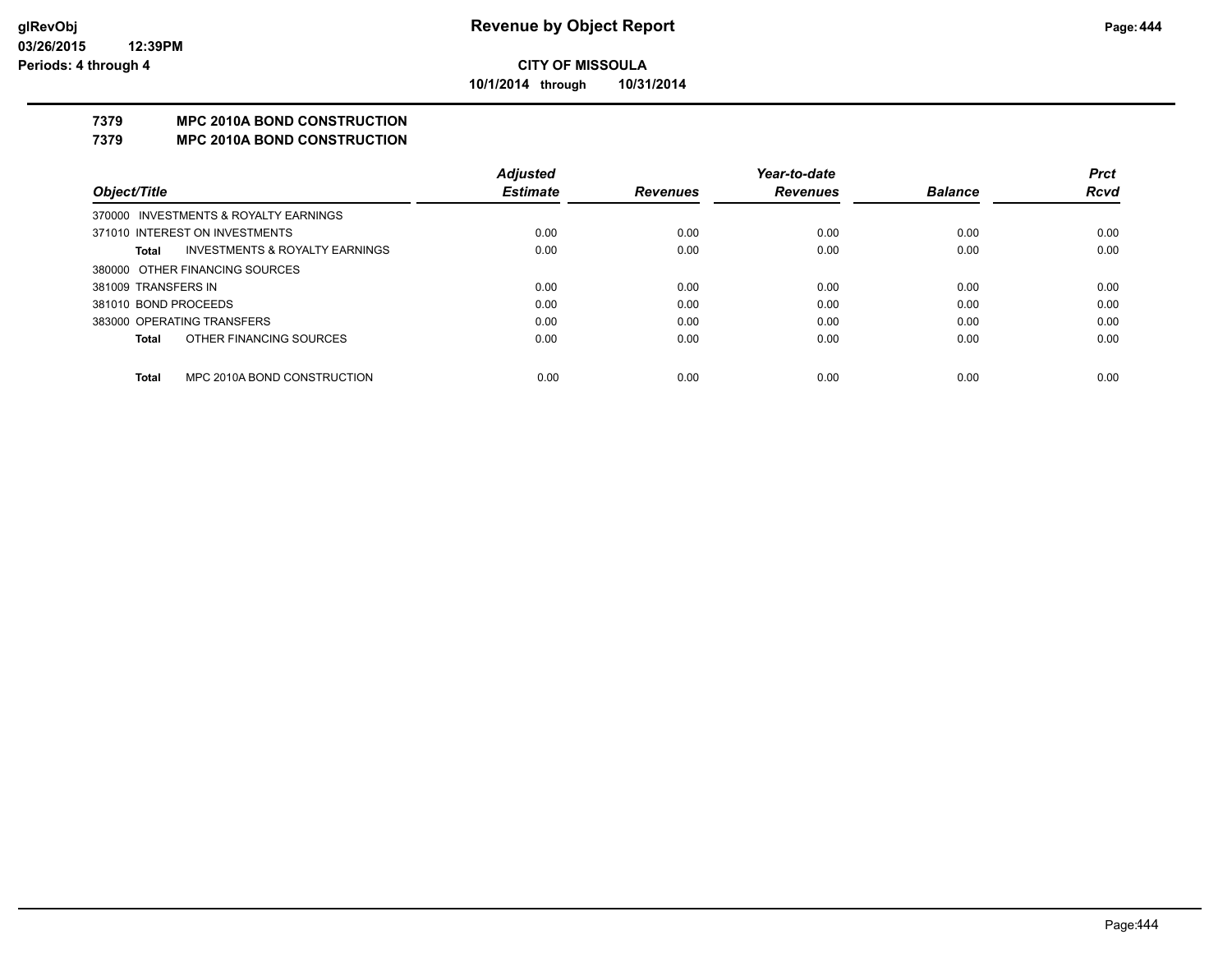**10/1/2014 through 10/31/2014**

## **7379 MPC 2010A BOND CONSTRUCTION**

|                      |                                       | <b>Adjusted</b> |                 | Year-to-date    |                | <b>Prct</b> |
|----------------------|---------------------------------------|-----------------|-----------------|-----------------|----------------|-------------|
| Object/Title         |                                       | <b>Estimate</b> | <b>Revenues</b> | <b>Revenues</b> | <b>Balance</b> | <b>Rcvd</b> |
|                      | 370000 INVESTMENTS & ROYALTY EARNINGS |                 |                 |                 |                |             |
|                      | 371010 INTEREST ON INVESTMENTS        | 0.00            | 0.00            | 0.00            | 0.00           | 0.00        |
| <b>Total</b>         | INVESTMENTS & ROYALTY EARNINGS        | 0.00            | 0.00            | 0.00            | 0.00           | 0.00        |
|                      | 380000 OTHER FINANCING SOURCES        |                 |                 |                 |                |             |
| 381009 TRANSFERS IN  |                                       | 0.00            | 0.00            | 0.00            | 0.00           | 0.00        |
| 381010 BOND PROCEEDS |                                       | 0.00            | 0.00            | 0.00            | 0.00           | 0.00        |
|                      | 383000 OPERATING TRANSFERS            | 0.00            | 0.00            | 0.00            | 0.00           | 0.00        |
| <b>Total</b>         | OTHER FINANCING SOURCES               | 0.00            | 0.00            | 0.00            | 0.00           | 0.00        |
| <b>Total</b>         | MPC 2010A BOND CONSTRUCTION           | 0.00            | 0.00            | 0.00            | 0.00           | 0.00        |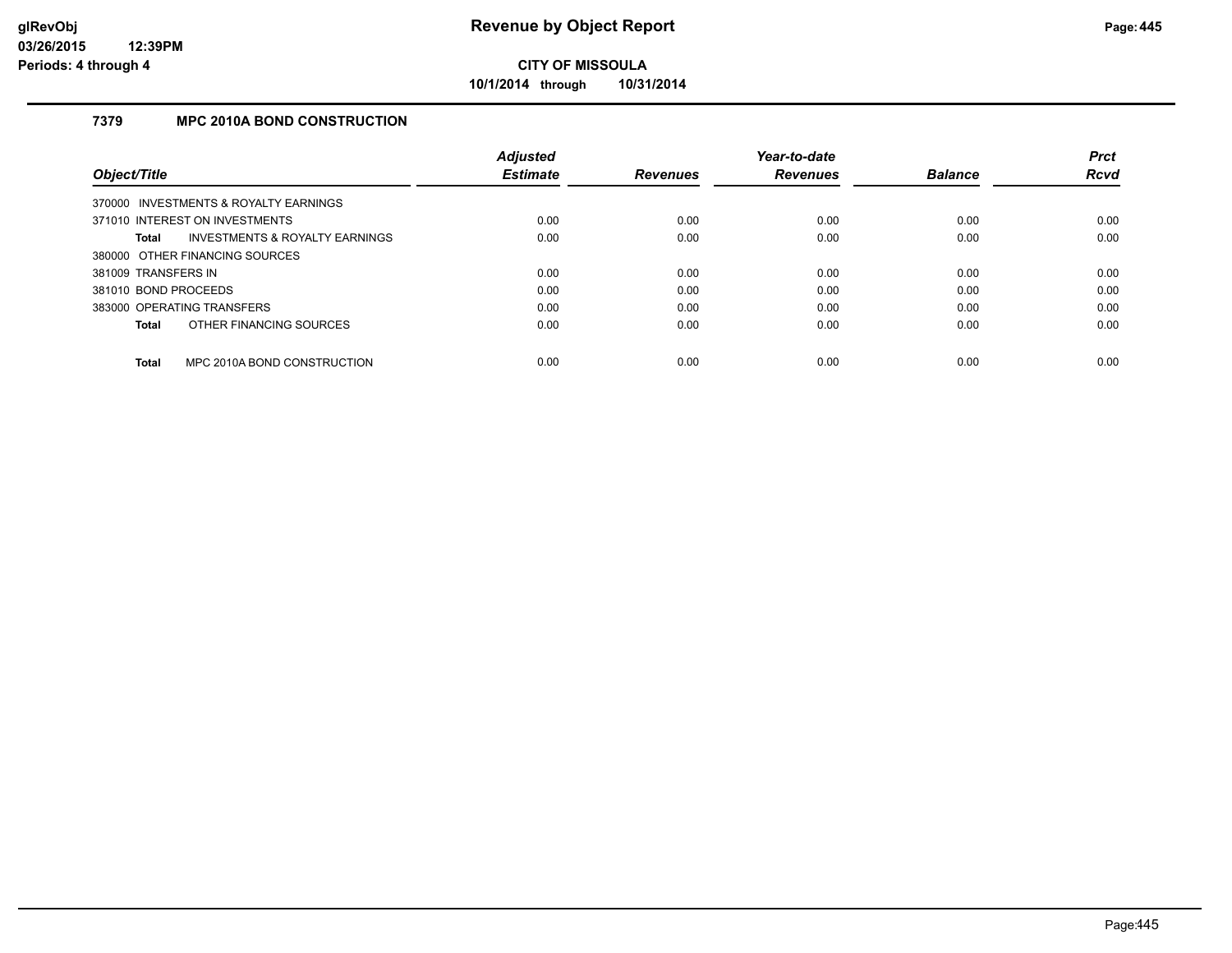**CITY OF MISSOULA 10/1/2014 through 10/31/2014**

**7380 BUSINESS IMPROVEMENT DISTRICT**

**7380 BUSINESS IMPROVEMENT DISTRICT**

|                                                           | <b>Adjusted</b> |                 | Year-to-date    |                | <b>Prct</b> |
|-----------------------------------------------------------|-----------------|-----------------|-----------------|----------------|-------------|
| Object/Title                                              | <b>Estimate</b> | <b>Revenues</b> | <b>Revenues</b> | <b>Balance</b> | Rcvd        |
| TAXES/ASSESSMENTS<br>310000                               |                 |                 |                 |                |             |
| <b>TAX INCREMENT</b><br>311011                            | 364,322.00      | 394.41          | 12,508.90       | 351,813.10     | 3.43        |
| <b>PENALTIES &amp; INTEREST</b><br>312001                 | 0.00            | 19.33           | 456.02          | $-456.02$      | 0.00        |
| TAXES/ASSESSMENTS<br>Total                                | 364,322.00      | 413.74          | 12,964.92       | 351,357.08     | 3.56        |
| <b>CHARGES FOR SERVICES</b><br>340000                     |                 |                 |                 |                |             |
| <b>GARBAGE COLLECTION SERVICES</b><br>343041              | 5,000.00        | 1,953.17        | 7,812.68        | $-2,812.68$    | 156.25      |
| <b>CHARGES FOR SERVICES</b><br>Total                      | 5,000.00        | 1,953.17        | 7,812.68        | $-2,812.68$    | 156.25      |
| <b>MISCELLANEOUS REVENUES</b><br>360000                   |                 |                 |                 |                |             |
| 363010 LIGHTING ASSESSMENTS                               | 0.00            | 0.00            | 0.00            | 0.00           | 0.00        |
| 363020 PROPERTY ASSESSMENTS                               | 0.00            | 0.00            | 0.00            | 0.00           | 0.00        |
| MISCELLANEOUS REVENUES<br>Total                           | 0.00            | 0.00            | 0.00            | 0.00           | 0.00        |
| <b>INVESTMENTS &amp; ROYALTY EARNINGS</b><br>370000       |                 |                 |                 |                |             |
| 371010 INTEREST ON INVESTMENTS                            | 0.00            | 0.00            | 0.00            | 0.00           | 0.00        |
| 371020 GAIN/LOSS IN MARKET VALUE OF INVESTMENTS           | 0.00            | 0.00            | 0.00            | 0.00           | 0.00        |
| <b>INVESTMENTS &amp; ROYALTY EARNINGS</b><br><b>Total</b> | 0.00            | 0.00            | 0.00            | 0.00           | 0.00        |
| <b>BUSINESS IMPROVEMENT DISTRICT</b><br>Total             | 369,322.00      | 2,366.91        | 20,777.60       | 348,544.40     | 5.63        |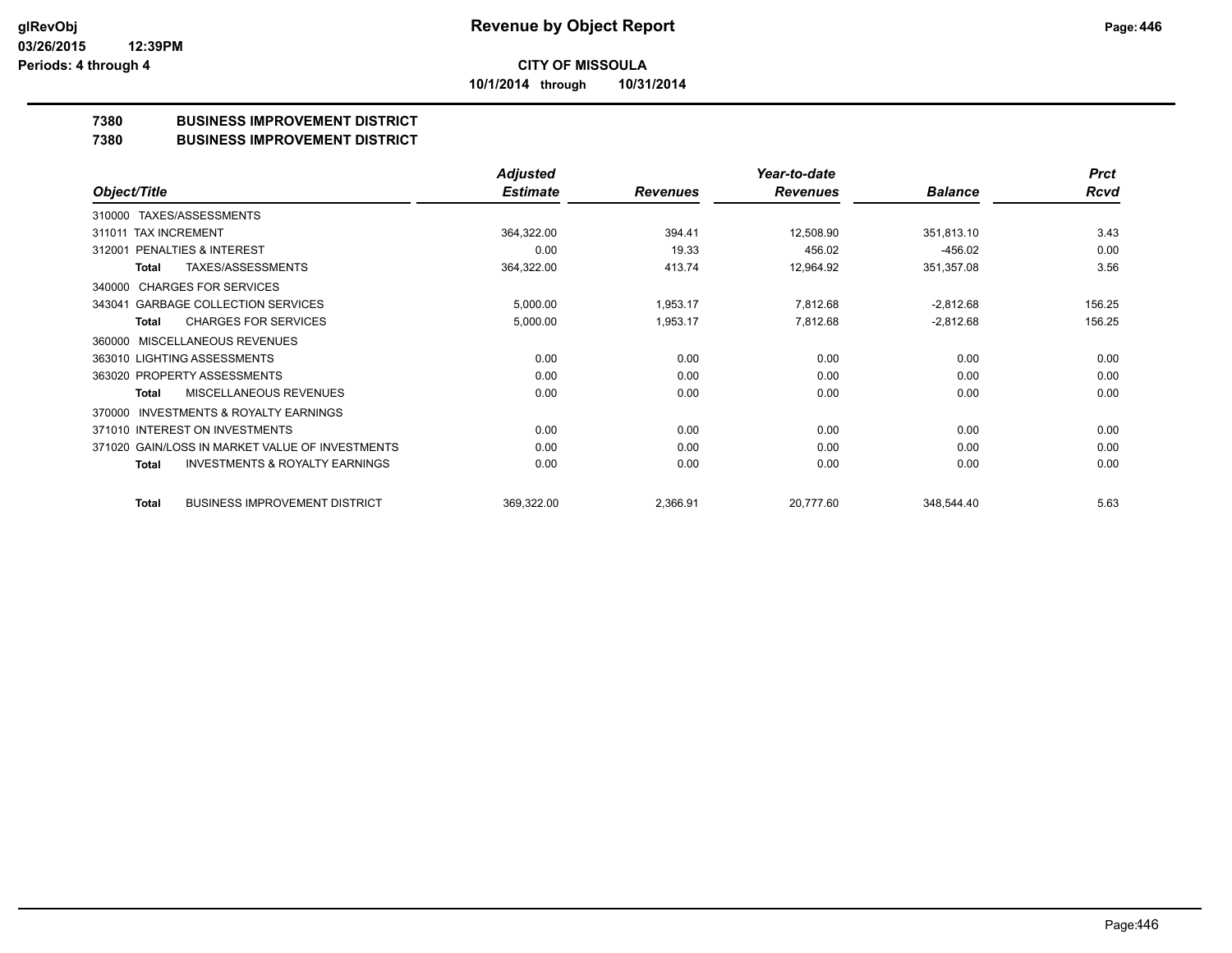**10/1/2014 through 10/31/2014**

## **7380 BUSINESS IMPROVEMENT DISTRICT**

|                                                           | <b>Adjusted</b> |                 | Year-to-date    |                | <b>Prct</b> |
|-----------------------------------------------------------|-----------------|-----------------|-----------------|----------------|-------------|
| Object/Title                                              | <b>Estimate</b> | <b>Revenues</b> | <b>Revenues</b> | <b>Balance</b> | Rcvd        |
| TAXES/ASSESSMENTS<br>310000                               |                 |                 |                 |                |             |
| 311011 TAX INCREMENT                                      | 364,322.00      | 394.41          | 12,508.90       | 351,813.10     | 3.43        |
| <b>PENALTIES &amp; INTEREST</b><br>312001                 | 0.00            | 19.33           | 456.02          | $-456.02$      | 0.00        |
| TAXES/ASSESSMENTS<br><b>Total</b>                         | 364,322.00      | 413.74          | 12,964.92       | 351,357.08     | 3.56        |
| 340000 CHARGES FOR SERVICES                               |                 |                 |                 |                |             |
| 343041 GARBAGE COLLECTION SERVICES                        | 5,000.00        | 1,953.17        | 7,812.68        | $-2,812.68$    | 156.25      |
| <b>CHARGES FOR SERVICES</b><br><b>Total</b>               | 5,000.00        | 1,953.17        | 7,812.68        | $-2,812.68$    | 156.25      |
| MISCELLANEOUS REVENUES<br>360000                          |                 |                 |                 |                |             |
| 363010 LIGHTING ASSESSMENTS                               | 0.00            | 0.00            | 0.00            | 0.00           | 0.00        |
| 363020 PROPERTY ASSESSMENTS                               | 0.00            | 0.00            | 0.00            | 0.00           | 0.00        |
| <b>MISCELLANEOUS REVENUES</b><br><b>Total</b>             | 0.00            | 0.00            | 0.00            | 0.00           | 0.00        |
| <b>INVESTMENTS &amp; ROYALTY EARNINGS</b><br>370000       |                 |                 |                 |                |             |
| 371010 INTEREST ON INVESTMENTS                            | 0.00            | 0.00            | 0.00            | 0.00           | 0.00        |
| 371020 GAIN/LOSS IN MARKET VALUE OF INVESTMENT            | 0.00            | 0.00            | 0.00            | 0.00           | 0.00        |
| <b>INVESTMENTS &amp; ROYALTY EARNINGS</b><br><b>Total</b> | 0.00            | 0.00            | 0.00            | 0.00           | 0.00        |
| <b>BUSINESS IMPROVEMENT DISTRICT</b><br><b>Total</b>      | 369,322.00      | 2,366.91        | 20,777.60       | 348,544.40     | 5.63        |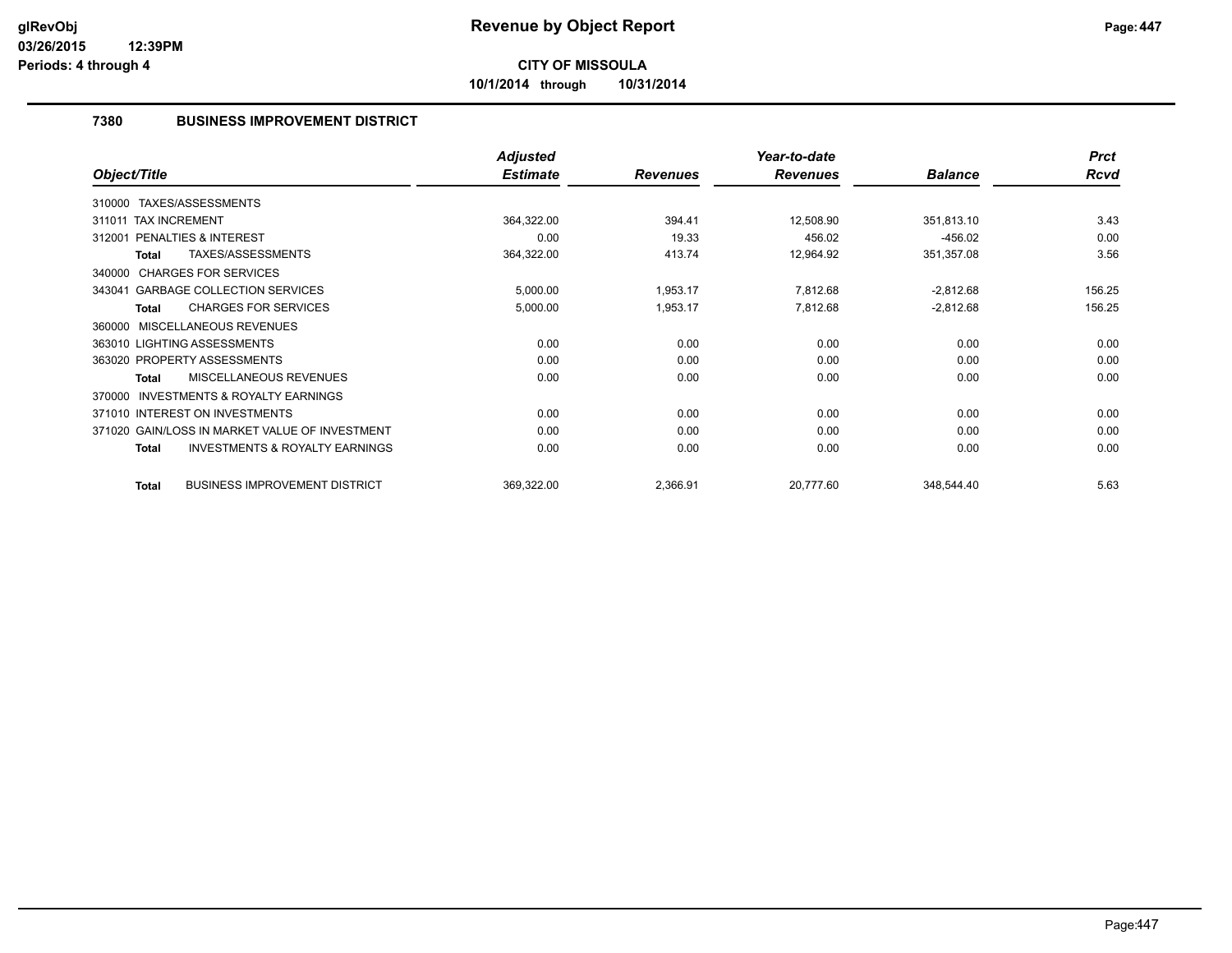**10/1/2014 through 10/31/2014**

#### **7381 TOURISM BUSINESS IMPROVEMENT DISTRICT 7381 TOURISM BUSINESS IMPROVEMENT DISTRICT**

|                                                     | <b>Adjusted</b> |                 | Year-to-date    |                | <b>Prct</b> |
|-----------------------------------------------------|-----------------|-----------------|-----------------|----------------|-------------|
| Object/Title                                        | <b>Estimate</b> | <b>Revenues</b> | <b>Revenues</b> | <b>Balance</b> | <b>Rcvd</b> |
| 310000 TAXES/ASSESSMENTS                            |                 |                 |                 |                |             |
| 314100 TBID REVENUE                                 | 620,494.00      | 0.00            | 0.00            | 620,494.00     | 0.00        |
| TAXES/ASSESSMENTS<br>Total                          | 620,494.00      | 0.00            | 0.00            | 620.494.00     | 0.00        |
| 370000 INVESTMENTS & ROYALTY EARNINGS               |                 |                 |                 |                |             |
| 371010 INTEREST ON INVESTMENTS                      | 0.00            | 0.00            | 0.00            | 0.00           | 0.00        |
| <b>INVESTMENTS &amp; ROYALTY EARNINGS</b><br>Total  | 0.00            | 0.00            | 0.00            | 0.00           | 0.00        |
|                                                     |                 |                 |                 |                |             |
| TOURISM BUSINESS IMPROVEMENT DISTRI<br><b>Total</b> | 620.494.00      | 0.00            | 0.00            | 620.494.00     | 0.00        |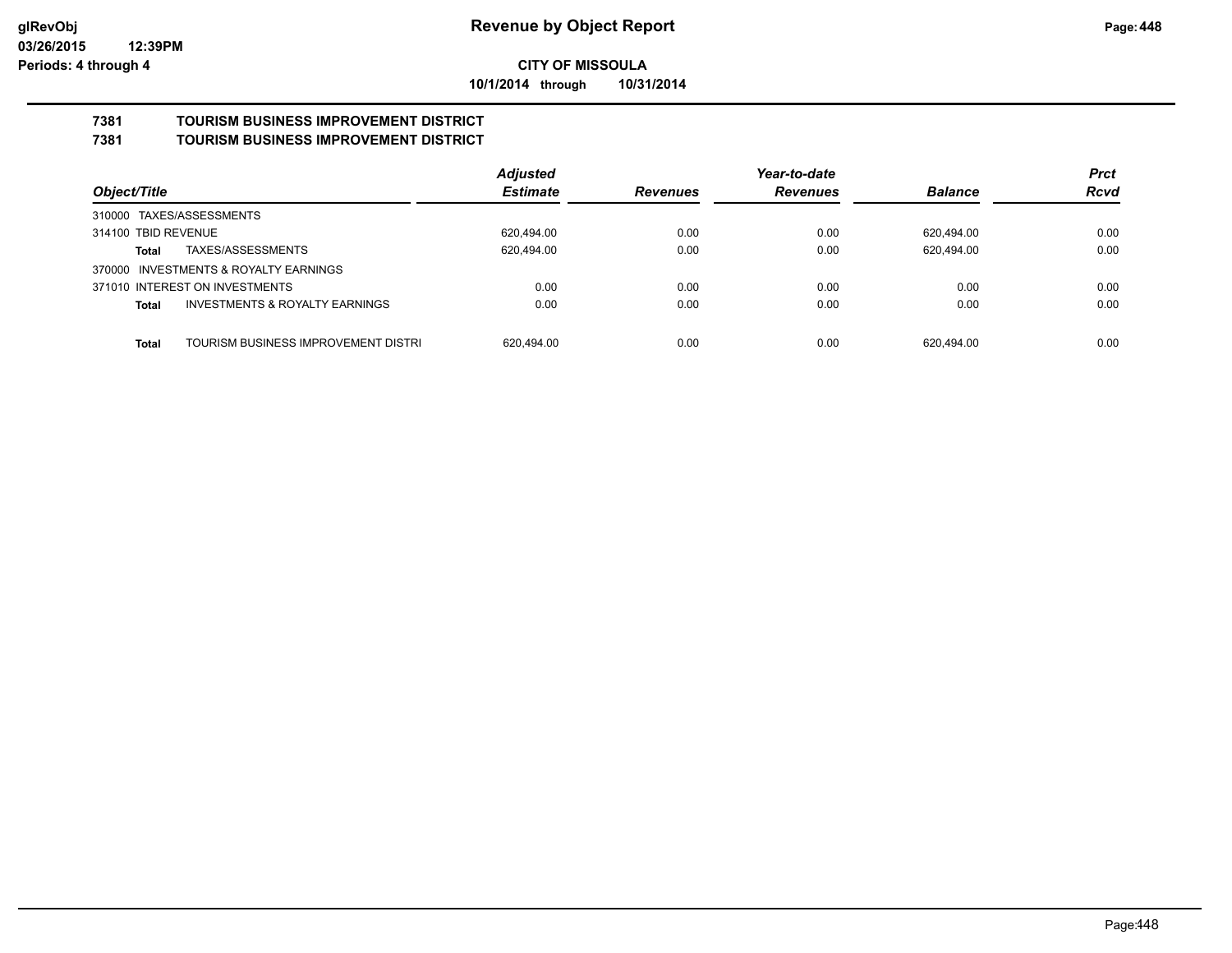**10/1/2014 through 10/31/2014**

## **7381 TOURISM BUSINESS IMPROVEMENT DISTRICT**

| Object/Title                                              | <b>Adjusted</b><br><b>Estimate</b> | <b>Revenues</b> | Year-to-date<br><b>Revenues</b> | <b>Balance</b> | <b>Prct</b><br><b>Rcvd</b> |
|-----------------------------------------------------------|------------------------------------|-----------------|---------------------------------|----------------|----------------------------|
| 310000 TAXES/ASSESSMENTS                                  |                                    |                 |                                 |                |                            |
| 314100 TBID REVENUE                                       | 620.494.00                         | 0.00            | 0.00                            | 620.494.00     | 0.00                       |
| TAXES/ASSESSMENTS<br><b>Total</b>                         | 620,494.00                         | 0.00            | 0.00                            | 620,494.00     | 0.00                       |
| 370000 INVESTMENTS & ROYALTY EARNINGS                     |                                    |                 |                                 |                |                            |
| 371010 INTEREST ON INVESTMENTS                            | 0.00                               | 0.00            | 0.00                            | 0.00           | 0.00                       |
| <b>INVESTMENTS &amp; ROYALTY EARNINGS</b><br><b>Total</b> | 0.00                               | 0.00            | 0.00                            | 0.00           | 0.00                       |
|                                                           |                                    |                 |                                 |                |                            |
| TOURISM BUSINESS IMPROVEMENT DISTR<br><b>Total</b>        | 620.494.00                         | 0.00            | 0.00                            | 620.494.00     | 0.00                       |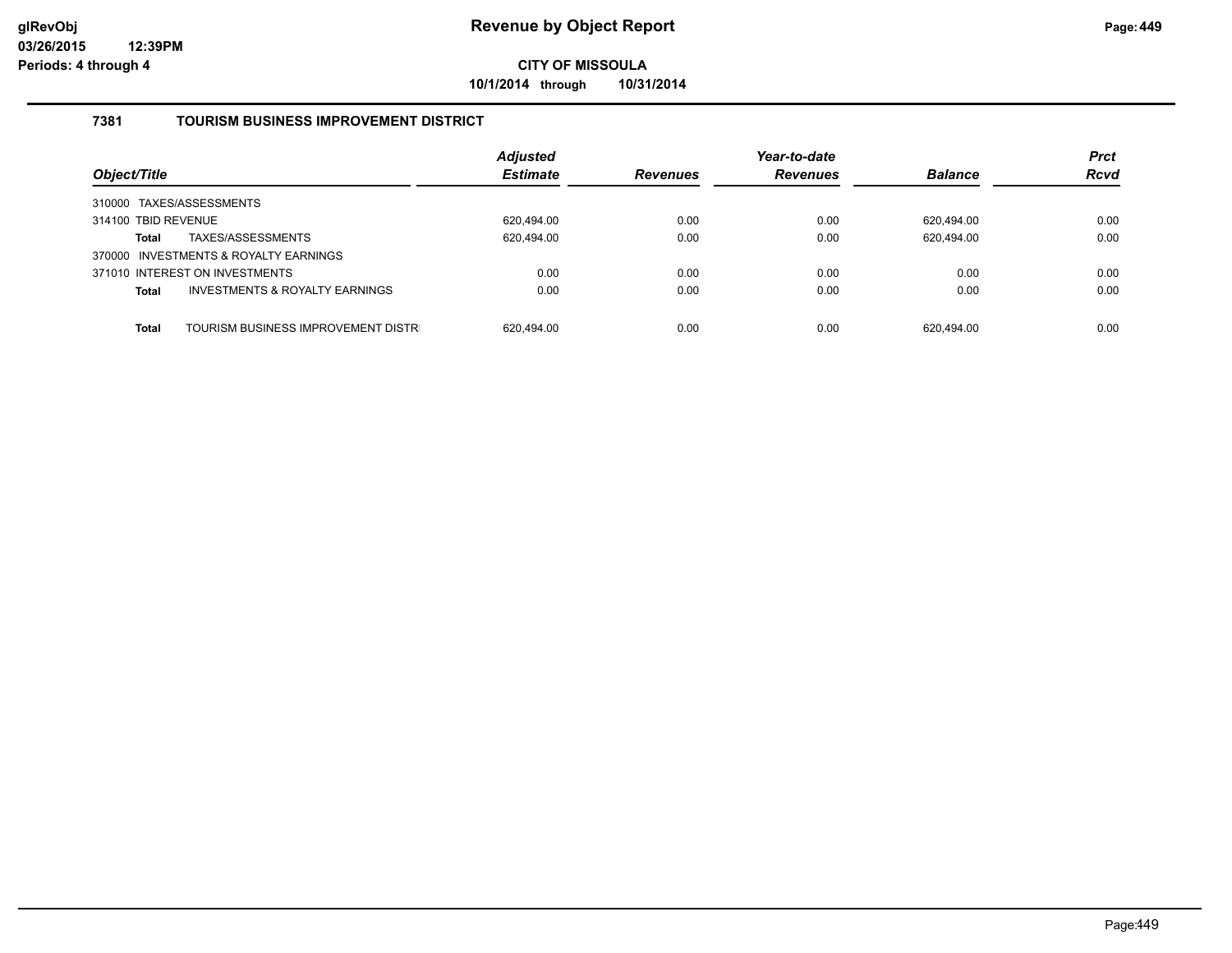**10/1/2014 through 10/31/2014**

## **7382 5.75M TIF RESERVE**

**7382 5.75M TIF RESERVE**

|                                                    | <b>Adjusted</b> |                 | Year-to-date    |                | <b>Prct</b> |
|----------------------------------------------------|-----------------|-----------------|-----------------|----------------|-------------|
| Object/Title                                       | <b>Estimate</b> | <b>Revenues</b> | <b>Revenues</b> | <b>Balance</b> | <b>Rcvd</b> |
| 370000 INVESTMENTS & ROYALTY EARNINGS              |                 |                 |                 |                |             |
| 371010 INTEREST ON INVESTMENTS                     | 0.00            | 0.00            | 0.00            | 0.00           | 0.00        |
| <b>INVESTMENTS &amp; ROYALTY EARNINGS</b><br>Total | 0.00            | 0.00            | 0.00            | 0.00           | 0.00        |
| 380000 OTHER FINANCING SOURCES                     |                 |                 |                 |                |             |
| 381025 BOND PROCEEDS                               | 0.00            | 0.00            | 0.00            | 0.00           | 0.00        |
| 383014 TRANS FR MRA                                | 0.00            | 0.00            | 0.00            | 0.00           | 0.00        |
| 383040 TRANSFER FROM CITY GRANTS                   | 0.00            | 0.00            | 0.00            | 0.00           | 0.00        |
| OTHER FINANCING SOURCES<br>Total                   | 0.00            | 0.00            | 0.00            | 0.00           | 0.00        |
|                                                    |                 |                 |                 |                |             |
| 5.75M TIF RESERVE<br>Total                         | 0.00            | 0.00            | 0.00            | 0.00           | 0.00        |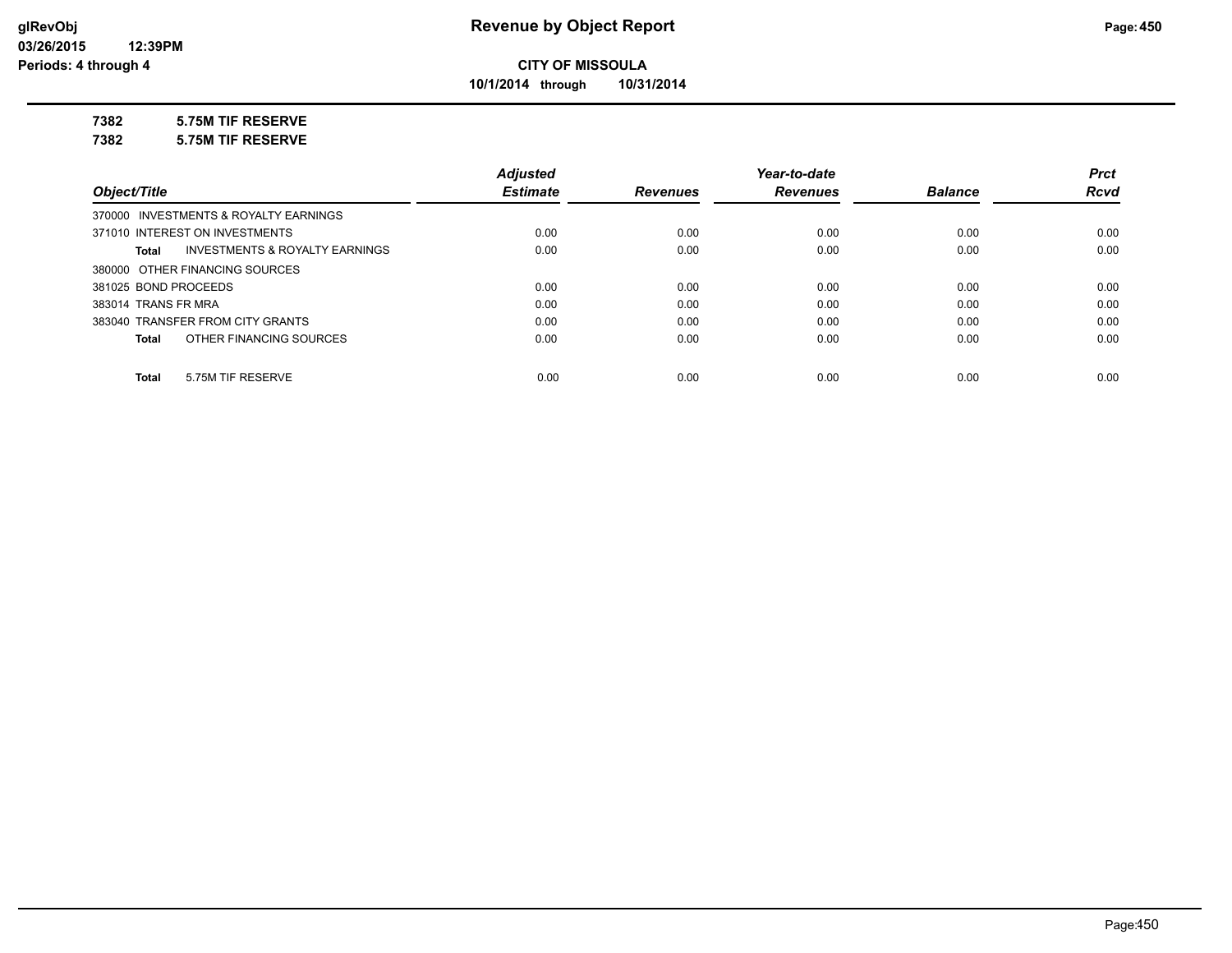**10/1/2014 through 10/31/2014**

#### **7382 5.75M TIF RESERVE**

|                                                    | <b>Adjusted</b> |                 | Year-to-date    |                | <b>Prct</b> |
|----------------------------------------------------|-----------------|-----------------|-----------------|----------------|-------------|
| Object/Title                                       | <b>Estimate</b> | <b>Revenues</b> | <b>Revenues</b> | <b>Balance</b> | <b>Rcvd</b> |
| 370000 INVESTMENTS & ROYALTY EARNINGS              |                 |                 |                 |                |             |
| 371010 INTEREST ON INVESTMENTS                     | 0.00            | 0.00            | 0.00            | 0.00           | 0.00        |
| <b>INVESTMENTS &amp; ROYALTY EARNINGS</b><br>Total | 0.00            | 0.00            | 0.00            | 0.00           | 0.00        |
| 380000 OTHER FINANCING SOURCES                     |                 |                 |                 |                |             |
| 381025 BOND PROCEEDS                               | 0.00            | 0.00            | 0.00            | 0.00           | 0.00        |
| 383014 TRANS FR MRA                                | 0.00            | 0.00            | 0.00            | 0.00           | 0.00        |
| 383040 TRANSFER FROM CITY GRANTS                   | 0.00            | 0.00            | 0.00            | 0.00           | 0.00        |
| OTHER FINANCING SOURCES<br>Total                   | 0.00            | 0.00            | 0.00            | 0.00           | 0.00        |
|                                                    |                 |                 |                 |                |             |
| 5.75M TIF RESERVE<br><b>Total</b>                  | 0.00            | 0.00            | 0.00            | 0.00           | 0.00        |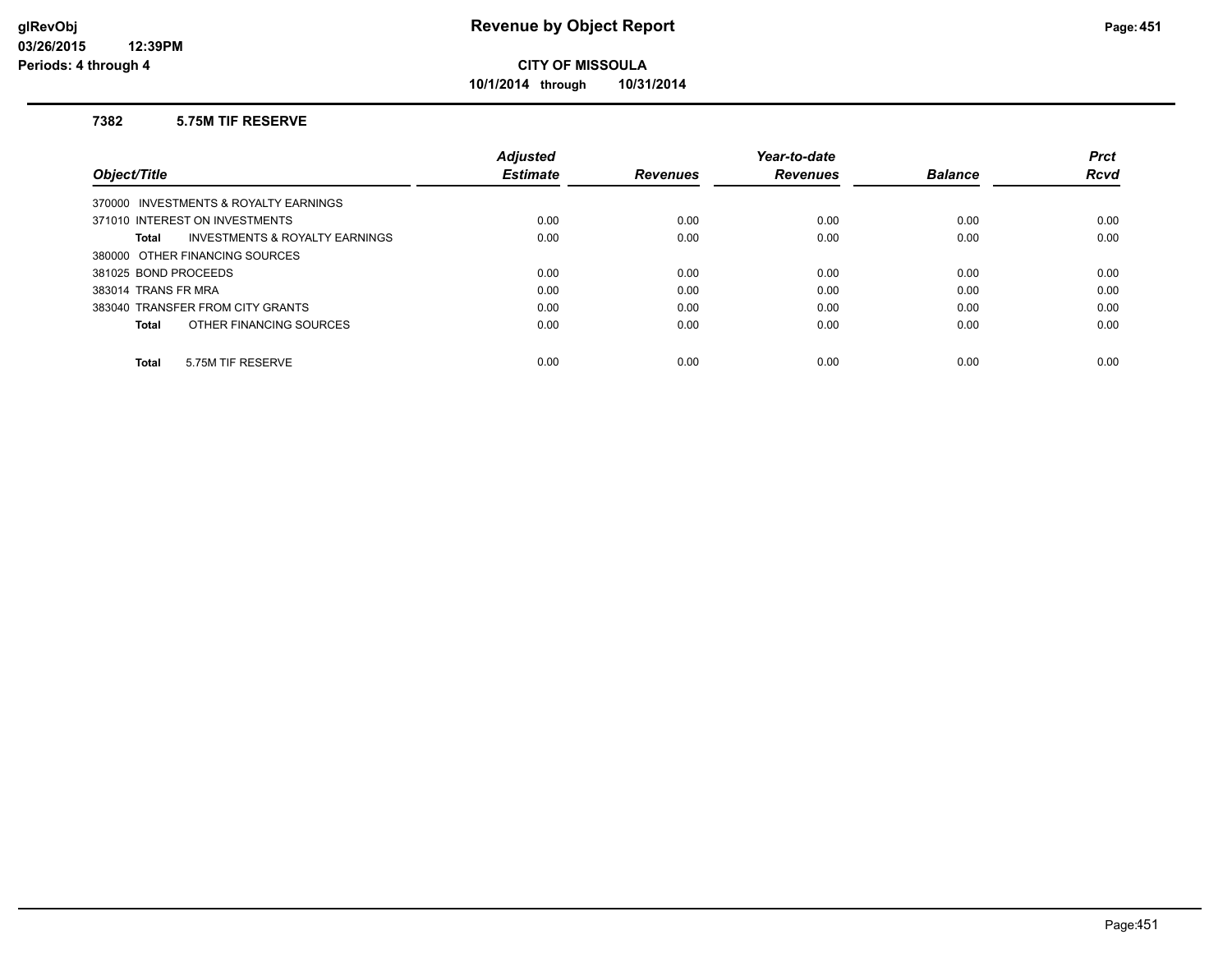**10/1/2014 through 10/31/2014**

#### **7383 RIVERFRONT TRIANGLE URD**

**7383 RIVERFRONT TRIANGLE URD**

|                                                    | <b>Adjusted</b> |                 | Year-to-date    |                | <b>Prct</b> |
|----------------------------------------------------|-----------------|-----------------|-----------------|----------------|-------------|
| Object/Title                                       | <b>Estimate</b> | <b>Revenues</b> | <b>Revenues</b> | <b>Balance</b> | <b>Rcvd</b> |
| 310000 TAXES/ASSESSMENTS                           |                 |                 |                 |                |             |
| 311011 TAX INCREMENT                               | 0.00            | 0.00            | 0.00            | 0.00           | 0.00        |
| 312001 PENALTIES & INTEREST                        | 0.00            | 0.00            | 0.00            | 0.00           | 0.00        |
| TAXES/ASSESSMENTS<br>Total                         | 0.00            | 0.00            | 0.00            | 0.00           | 0.00        |
| 330000 INTERGOVERNMENTAL REVENUES                  |                 |                 |                 |                |             |
| 335210 PERSONAL PROPERTY TAX REIMBURSEMENT         | 4.494.00        | 0.00            | 0.00            | 4.494.00       | 0.00        |
| <b>INTERGOVERNMENTAL REVENUES</b><br>Total         | 4,494.00        | 0.00            | 0.00            | 4,494.00       | 0.00        |
| 370000 INVESTMENTS & ROYALTY EARNINGS              |                 |                 |                 |                |             |
| 371010 INTEREST ON INVESTMENTS                     | 0.00            | 0.00            | 0.00            | 0.00           | 0.00        |
| <b>INVESTMENTS &amp; ROYALTY EARNINGS</b><br>Total | 0.00            | 0.00            | 0.00            | 0.00           | 0.00        |
| RIVERFRONT TRIANGLE URD<br>Total                   | 4.494.00        | 0.00            | 0.00            | 4.494.00       | 0.00        |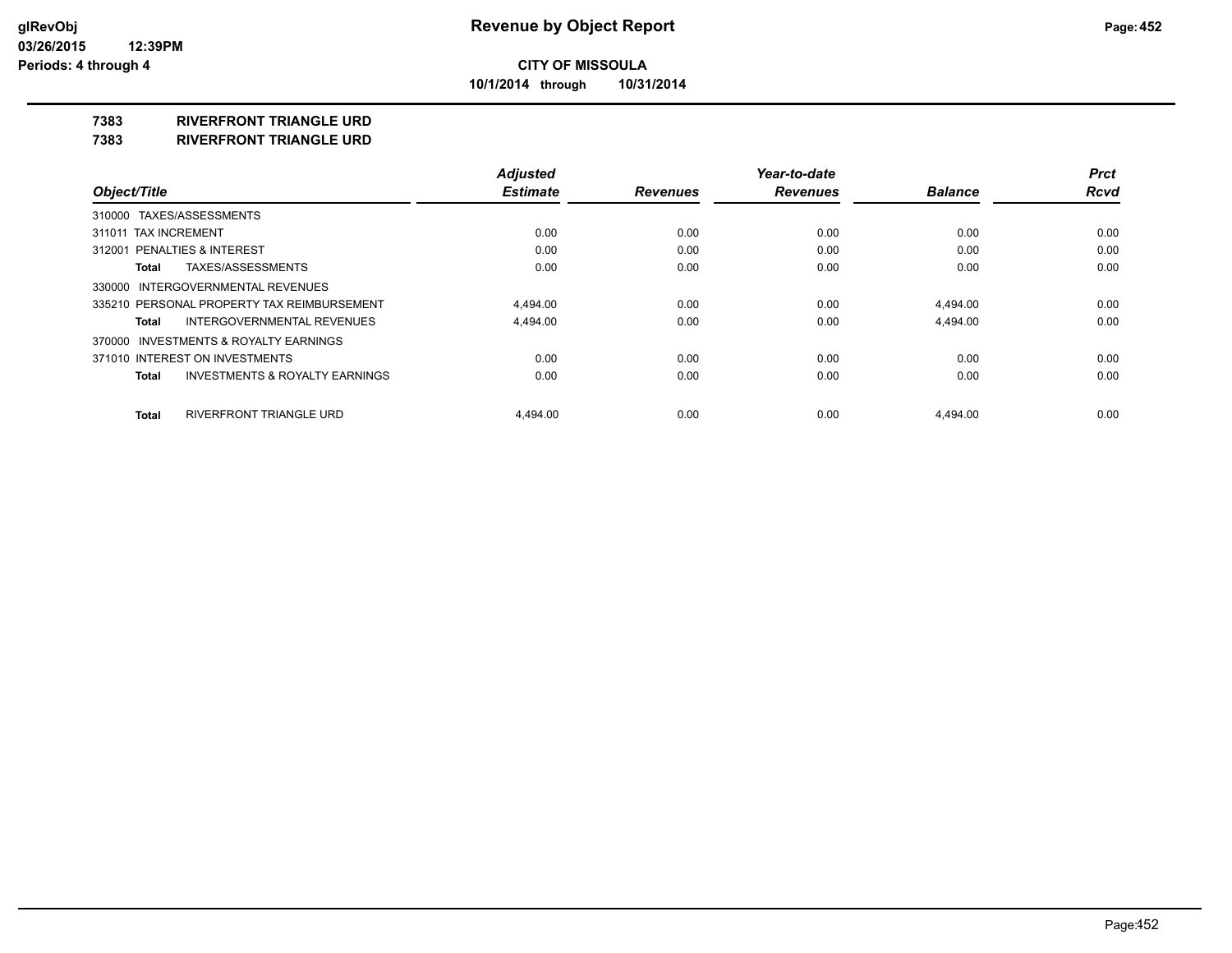**10/1/2014 through 10/31/2014**

## **7383 RIVERFRONT TRIANGLE URD**

| Object/Title                                              | <b>Adjusted</b><br><b>Estimate</b> | <b>Revenues</b> | Year-to-date<br><b>Revenues</b> | <b>Balance</b> | <b>Prct</b><br><b>Rcvd</b> |
|-----------------------------------------------------------|------------------------------------|-----------------|---------------------------------|----------------|----------------------------|
|                                                           |                                    |                 |                                 |                |                            |
| 310000 TAXES/ASSESSMENTS                                  |                                    |                 |                                 |                |                            |
| 311011 TAX INCREMENT                                      | 0.00                               | 0.00            | 0.00                            | 0.00           | 0.00                       |
| PENALTIES & INTEREST<br>312001                            | 0.00                               | 0.00            | 0.00                            | 0.00           | 0.00                       |
| TAXES/ASSESSMENTS<br><b>Total</b>                         | 0.00                               | 0.00            | 0.00                            | 0.00           | 0.00                       |
| INTERGOVERNMENTAL REVENUES<br>330000                      |                                    |                 |                                 |                |                            |
| 335210 PERSONAL PROPERTY TAX REIMBURSEMENT                | 4.494.00                           | 0.00            | 0.00                            | 4.494.00       | 0.00                       |
| INTERGOVERNMENTAL REVENUES<br><b>Total</b>                | 4.494.00                           | 0.00            | 0.00                            | 4.494.00       | 0.00                       |
| 370000 INVESTMENTS & ROYALTY EARNINGS                     |                                    |                 |                                 |                |                            |
| 371010 INTEREST ON INVESTMENTS                            | 0.00                               | 0.00            | 0.00                            | 0.00           | 0.00                       |
| <b>INVESTMENTS &amp; ROYALTY EARNINGS</b><br><b>Total</b> | 0.00                               | 0.00            | 0.00                            | 0.00           | 0.00                       |
| <b>RIVERFRONT TRIANGLE URD</b><br><b>Total</b>            | 4.494.00                           | 0.00            | 0.00                            | 4.494.00       | 0.00                       |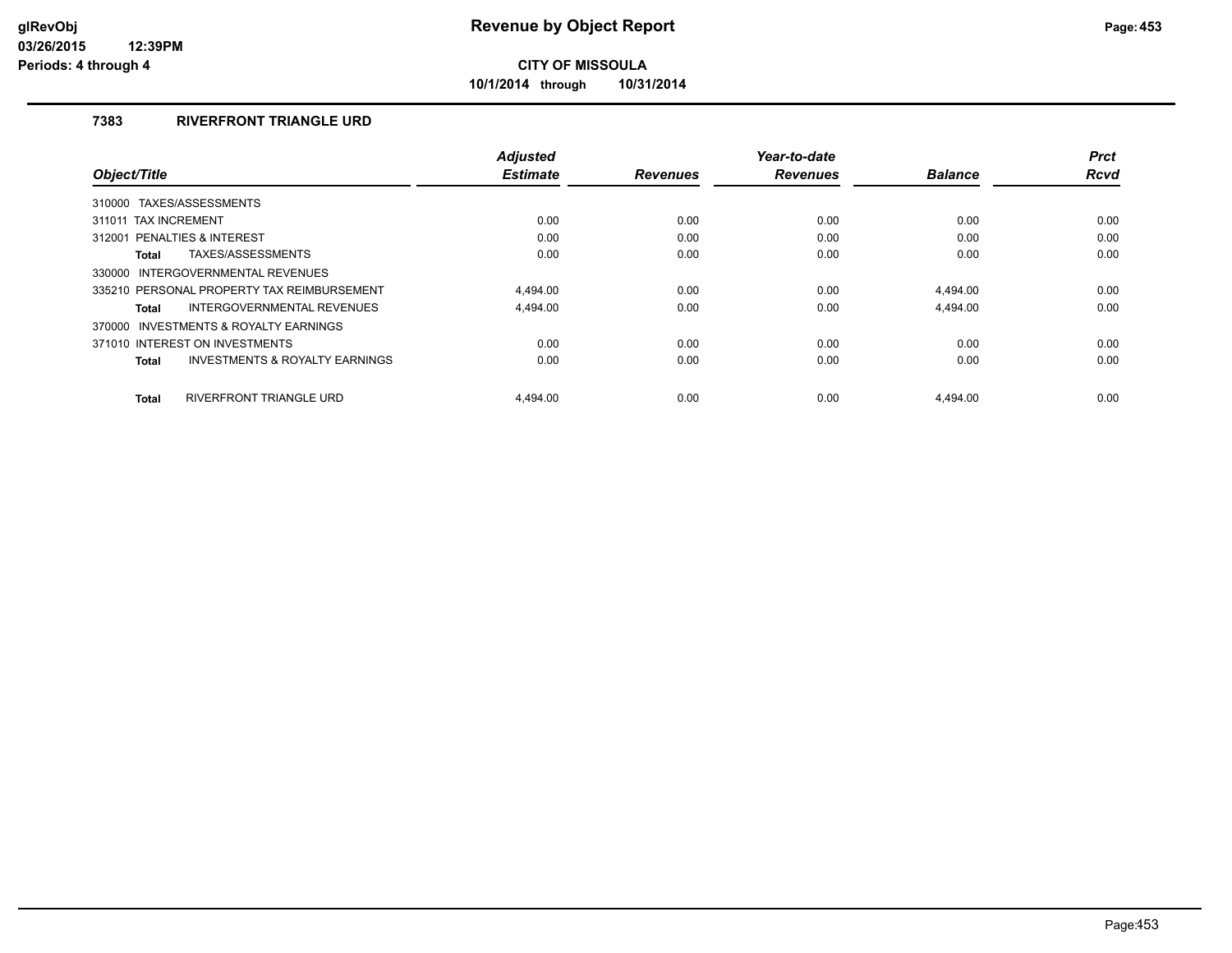**10/1/2014 through 10/31/2014**

## **7384 MILLSITE TAX INCREMENT FUND**

#### **7384 MILLSITE TAX INCREMENT FUND**

|                                             | <b>Adjusted</b> |                 | Year-to-date    |                | <b>Prct</b> |
|---------------------------------------------|-----------------|-----------------|-----------------|----------------|-------------|
| Object/Title                                | <b>Estimate</b> | <b>Revenues</b> | <b>Revenues</b> | <b>Balance</b> | <b>Rcvd</b> |
| 370000 INVESTMENTS & ROYALTY EARNINGS       |                 |                 |                 |                |             |
| 371010 INTEREST ON INVESTMENTS              | 0.00            | 0.00            | 0.00            | 0.00           | 0.00        |
| INVESTMENTS & ROYALTY EARNINGS<br>Total     | 0.00            | 0.00            | 0.00            | 0.00           | 0.00        |
| 380000 OTHER FINANCING SOURCES              |                 |                 |                 |                |             |
| 383014 TRANS FR MRA                         | 0.00            | 0.00            | 0.00            | 0.00           | 0.00        |
| OTHER FINANCING SOURCES<br><b>Total</b>     | 0.00            | 0.00            | 0.00            | 0.00           | 0.00        |
|                                             |                 |                 |                 |                |             |
| MILLSITE TAX INCREMENT FUND<br><b>Total</b> | 0.00            | 0.00            | 0.00            | 0.00           | 0.00        |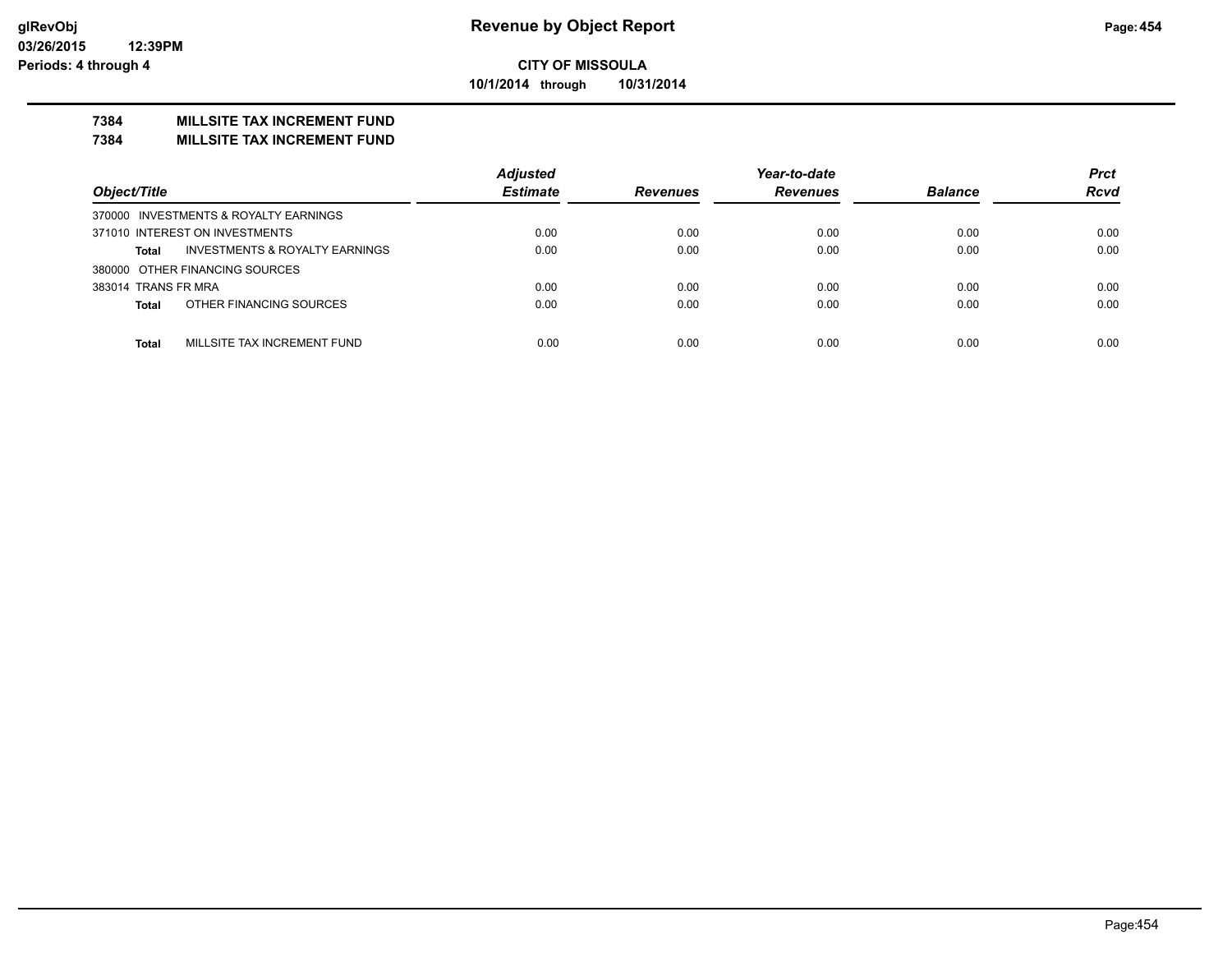**10/1/2014 through 10/31/2014**

## **7384 MILLSITE TAX INCREMENT FUND**

| Object/Title                                | <b>Adjusted</b><br><b>Estimate</b> | <b>Revenues</b> | Year-to-date<br><b>Revenues</b> | <b>Balance</b> | <b>Prct</b><br><b>Rcvd</b> |
|---------------------------------------------|------------------------------------|-----------------|---------------------------------|----------------|----------------------------|
| 370000 INVESTMENTS & ROYALTY EARNINGS       |                                    |                 |                                 |                |                            |
| 371010 INTEREST ON INVESTMENTS              | 0.00                               | 0.00            | 0.00                            | 0.00           | 0.00                       |
| INVESTMENTS & ROYALTY EARNINGS<br>Total     | 0.00                               | 0.00            | 0.00                            | 0.00           | 0.00                       |
| 380000 OTHER FINANCING SOURCES              |                                    |                 |                                 |                |                            |
| 383014 TRANS FR MRA                         | 0.00                               | 0.00            | 0.00                            | 0.00           | 0.00                       |
| OTHER FINANCING SOURCES<br><b>Total</b>     | 0.00                               | 0.00            | 0.00                            | 0.00           | 0.00                       |
|                                             |                                    |                 |                                 |                |                            |
| MILLSITE TAX INCREMENT FUND<br><b>Total</b> | 0.00                               | 0.00            | 0.00                            | 0.00           | 0.00                       |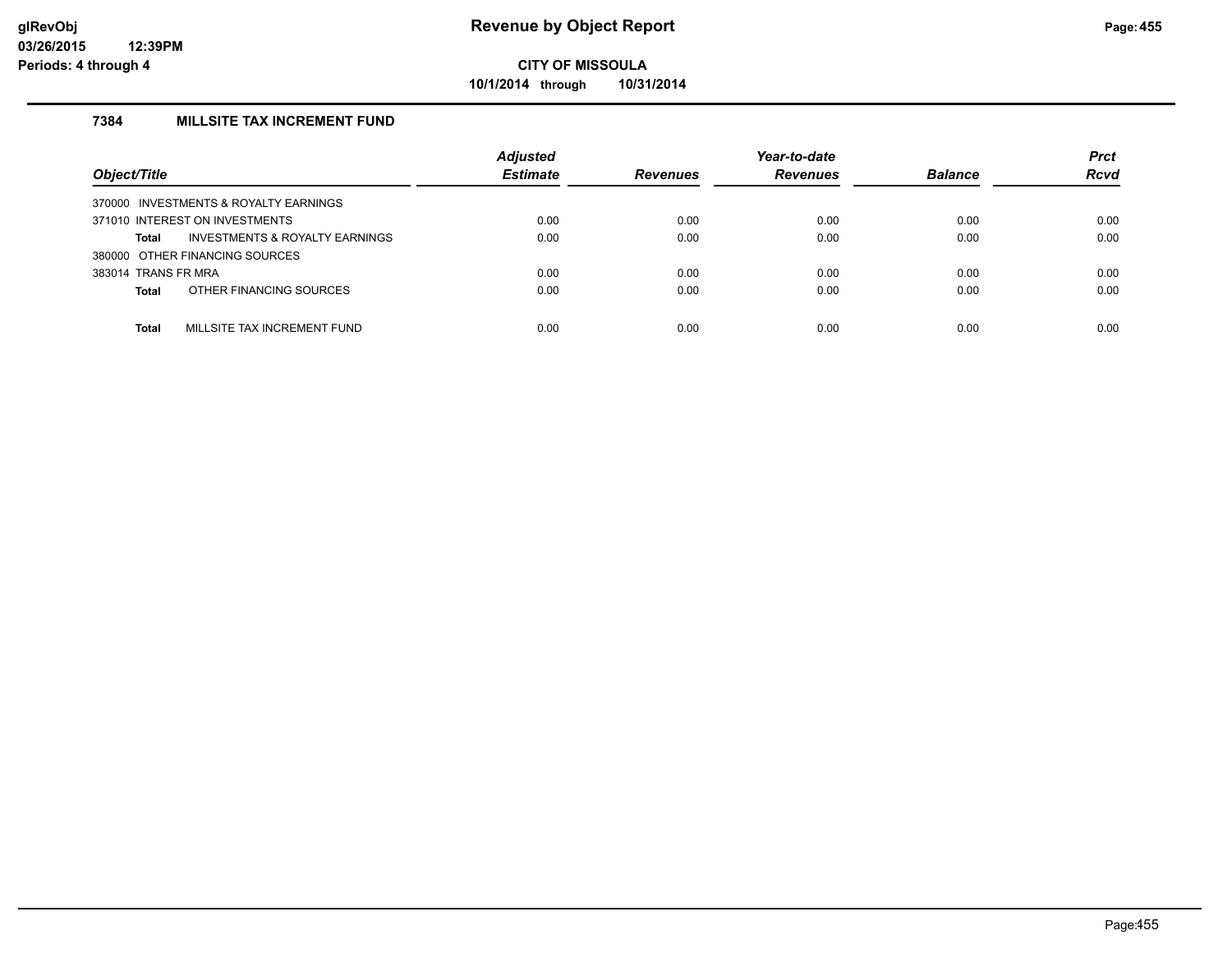**10/1/2014 through 10/31/2014**

**7385 FRONT STREET URD**

| 7385 | <b>FRONT STREET URD</b> |
|------|-------------------------|
|------|-------------------------|

|                                                           | <b>Adjusted</b> |                 | Year-to-date    |                | <b>Prct</b> |
|-----------------------------------------------------------|-----------------|-----------------|-----------------|----------------|-------------|
| Object/Title                                              | <b>Estimate</b> | <b>Revenues</b> | <b>Revenues</b> | <b>Balance</b> | <b>Rcvd</b> |
| 310000 TAXES/ASSESSMENTS                                  |                 |                 |                 |                |             |
| 311011 TAX INCREMENT                                      | 0.00            | 0.00            | 0.00            | 0.00           | 0.00        |
| TAXES/ASSESSMENTS<br><b>Total</b>                         | 0.00            | 0.00            | 0.00            | 0.00           | 0.00        |
| <b>INTERGOVERNMENTAL REVENUES</b><br>330000               |                 |                 |                 |                |             |
| 331056 MDT FEDERAL CMAQ                                   | 0.00            | 0.00            | $-42,473.46$    | 42,473.46      | 0.00        |
| 335210 PERSONAL PROPERTY TAX REIMBURSEMENT                | 0.00            | 0.00            | 0.00            | 0.00           | 0.00        |
| <b>INTERGOVERNMENTAL REVENUES</b><br><b>Total</b>         | 0.00            | 0.00            | $-42,473.46$    | 42,473.46      | 0.00        |
| 360000 MISCELLANEOUS REVENUES                             |                 |                 |                 |                |             |
| 365000 DONATIONS                                          | 0.00            | 0.00            | 0.00            | 0.00           | 0.00        |
| MISCELLANEOUS REVENUES<br><b>Total</b>                    | 0.00            | 0.00            | 0.00            | 0.00           | 0.00        |
| <b>INVESTMENTS &amp; ROYALTY EARNINGS</b><br>370000       |                 |                 |                 |                |             |
| 371010 INTEREST ON INVESTMENTS                            | 0.00            | 0.00            | 0.00            | 0.00           | 0.00        |
| <b>INVESTMENTS &amp; ROYALTY EARNINGS</b><br><b>Total</b> | 0.00            | 0.00            | 0.00            | 0.00           | 0.00        |
| OTHER FINANCING SOURCES<br>380000                         |                 |                 |                 |                |             |
| 381029 PARKING STRUCTURE BOND PROCEEDS                    | 0.00            | 0.00            | 0.00            | 0.00           | 0.00        |
| 381071 WILMA NOTE PROCEEDS                                | 0.00            | 0.00            | 0.00            | 0.00           | 0.00        |
| 381072 FIB NOTE PROCEEDS                                  | 0.00            | 0.00            | 0.00            | 0.00           | 0.00        |
| 383066 TRANSFER FROM FRONT ST CLEARING                    | 164,160.00      | 0.00            | 0.00            | 164,160.00     | 0.00        |
| 383067 TRANSFER FROM FSPS                                 | 0.00            | 0.00            | 0.00            | 0.00           | 0.00        |
| 383068 TRANSFER FROM SUBORDINATE LIEN                     | 0.00            | 0.00            | 0.00            | 0.00           | 0.00        |
| OTHER FINANCING SOURCES<br><b>Total</b>                   | 164,160.00      | 0.00            | 0.00            | 164,160.00     | 0.00        |
| <b>FRONT STREET URD</b><br><b>Total</b>                   | 164,160.00      | 0.00            | $-42.473.46$    | 206,633.46     | $-25.87$    |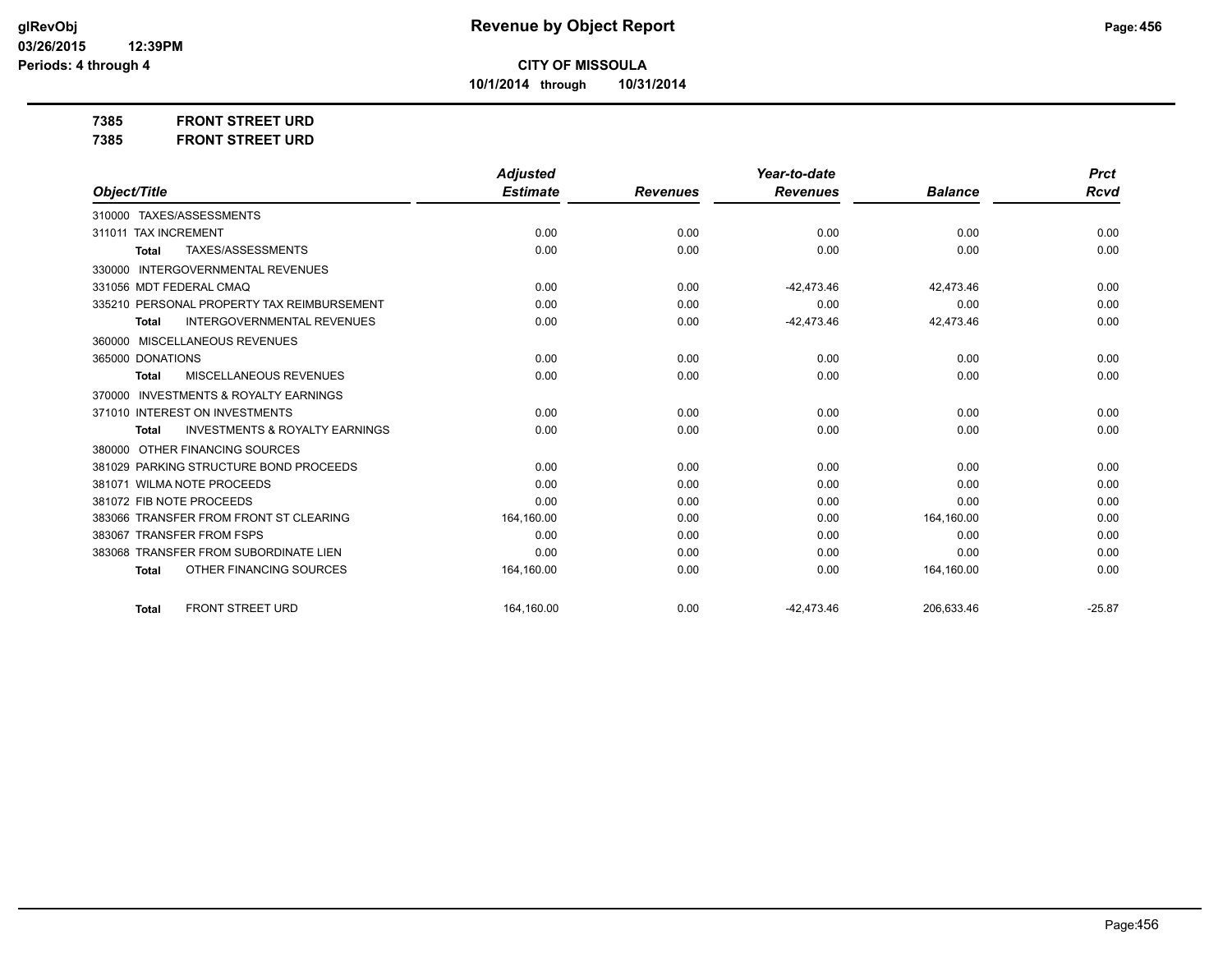**10/1/2014 through 10/31/2014**

#### **7385 FRONT STREET URD**

|                                                           | <b>Adjusted</b> |                 | Year-to-date    |                | <b>Prct</b> |
|-----------------------------------------------------------|-----------------|-----------------|-----------------|----------------|-------------|
| Object/Title                                              | <b>Estimate</b> | <b>Revenues</b> | <b>Revenues</b> | <b>Balance</b> | Rcvd        |
| 310000 TAXES/ASSESSMENTS                                  |                 |                 |                 |                |             |
| 311011 TAX INCREMENT                                      | 0.00            | 0.00            | 0.00            | 0.00           | 0.00        |
| TAXES/ASSESSMENTS<br><b>Total</b>                         | 0.00            | 0.00            | 0.00            | 0.00           | 0.00        |
| <b>INTERGOVERNMENTAL REVENUES</b><br>330000               |                 |                 |                 |                |             |
| 331056 MDT FEDERAL CMAQ                                   | 0.00            | 0.00            | $-42,473.46$    | 42,473.46      | 0.00        |
| 335210 PERSONAL PROPERTY TAX REIMBURSEMENT                | 0.00            | 0.00            | 0.00            | 0.00           | 0.00        |
| <b>INTERGOVERNMENTAL REVENUES</b><br><b>Total</b>         | 0.00            | 0.00            | $-42,473.46$    | 42,473.46      | 0.00        |
| 360000 MISCELLANEOUS REVENUES                             |                 |                 |                 |                |             |
| 365000 DONATIONS                                          | 0.00            | 0.00            | 0.00            | 0.00           | 0.00        |
| MISCELLANEOUS REVENUES<br><b>Total</b>                    | 0.00            | 0.00            | 0.00            | 0.00           | 0.00        |
| 370000 INVESTMENTS & ROYALTY EARNINGS                     |                 |                 |                 |                |             |
| 371010 INTEREST ON INVESTMENTS                            | 0.00            | 0.00            | 0.00            | 0.00           | 0.00        |
| <b>INVESTMENTS &amp; ROYALTY EARNINGS</b><br><b>Total</b> | 0.00            | 0.00            | 0.00            | 0.00           | 0.00        |
| 380000 OTHER FINANCING SOURCES                            |                 |                 |                 |                |             |
| 381029 PARKING STRUCTURE BOND PROCEEDS                    | 0.00            | 0.00            | 0.00            | 0.00           | 0.00        |
| 381071 WILMA NOTE PROCEEDS                                | 0.00            | 0.00            | 0.00            | 0.00           | 0.00        |
| 381072 FIB NOTE PROCEEDS                                  | 0.00            | 0.00            | 0.00            | 0.00           | 0.00        |
| 383066 TRANSFER FROM FRONT ST CLEARING                    | 164,160.00      | 0.00            | 0.00            | 164,160.00     | 0.00        |
| 383067 TRANSFER FROM FSPS                                 | 0.00            | 0.00            | 0.00            | 0.00           | 0.00        |
| 383068 TRANSFER FROM SUBORDINATE LIEN                     | 0.00            | 0.00            | 0.00            | 0.00           | 0.00        |
| OTHER FINANCING SOURCES<br><b>Total</b>                   | 164,160.00      | 0.00            | 0.00            | 164,160.00     | 0.00        |
| <b>FRONT STREET URD</b><br><b>Total</b>                   | 164.160.00      | 0.00            | $-42,473.46$    | 206,633.46     | $-25.87$    |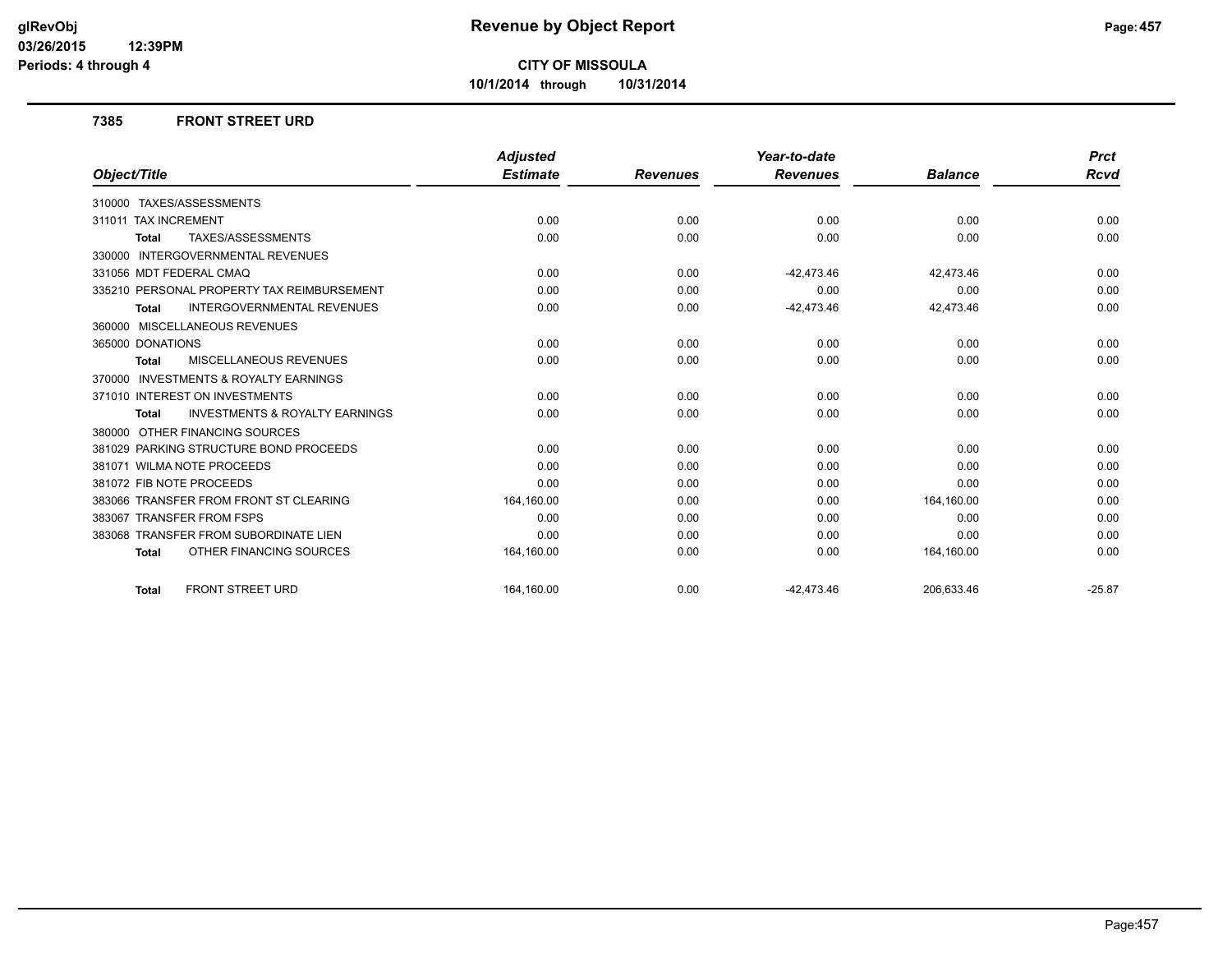**10/1/2014 through 10/31/2014**

## **7386 DEBT SERVICE-SAFEWAY/ST PAT 1.5M**

**7386 DEBT SERVICE-SAFEWAY/ST PAT 1.5M**

|                                                    | <b>Adjusted</b> |                 | Year-to-date    |                | <b>Prct</b> |
|----------------------------------------------------|-----------------|-----------------|-----------------|----------------|-------------|
| Object/Title                                       | <b>Estimate</b> | <b>Revenues</b> | <b>Revenues</b> | <b>Balance</b> | <b>Rcvd</b> |
| 310000 TAXES/ASSESSMENTS                           |                 |                 |                 |                |             |
| <b>TAX INCREMENT</b><br>311011                     | 0.00            | 0.00            | 0.00            | 0.00           | 0.00        |
| TAXES/ASSESSMENTS<br>Total                         | 0.00            | 0.00            | 0.00            | 0.00           | 0.00        |
| 360000 MISCELLANEOUS REVENUES                      |                 |                 |                 |                |             |
| 365000 DONATIONS                                   | 0.00            | 0.00            | 0.00            | 0.00           | 0.00        |
| <b>MISCELLANEOUS REVENUES</b><br>Total             | 0.00            | 0.00            | 0.00            | 0.00           | 0.00        |
| 370000 INVESTMENTS & ROYALTY EARNINGS              |                 |                 |                 |                |             |
| 371010 INTEREST ON INVESTMENTS                     | 0.00            | 0.00            | 0.00            | 0.00           | 0.00        |
| <b>INVESTMENTS &amp; ROYALTY EARNINGS</b><br>Total | 0.00            | 0.00            | 0.00            | 0.00           | 0.00        |
| OTHER FINANCING SOURCES<br>380000                  |                 |                 |                 |                |             |
| 383014 TRANS FR MRA                                | 155,875.00      | 0.00            | 0.00            | 155,875.00     | 0.00        |
| 383037 TRANSFER - URD II                           | 0.00            | 0.00            | 0.00            | 0.00           | 0.00        |
| 384000 GUARANTOR REVENUE                           | 0.00            | 0.00            | 0.00            | 0.00           | 0.00        |
| OTHER FINANCING SOURCES<br>Total                   | 155,875.00      | 0.00            | 0.00            | 155,875.00     | 0.00        |
| DEBT SERVICE-SAFEWAY/ST PAT 1.5M<br><b>Total</b>   | 155,875.00      | 0.00            | 0.00            | 155,875.00     | 0.00        |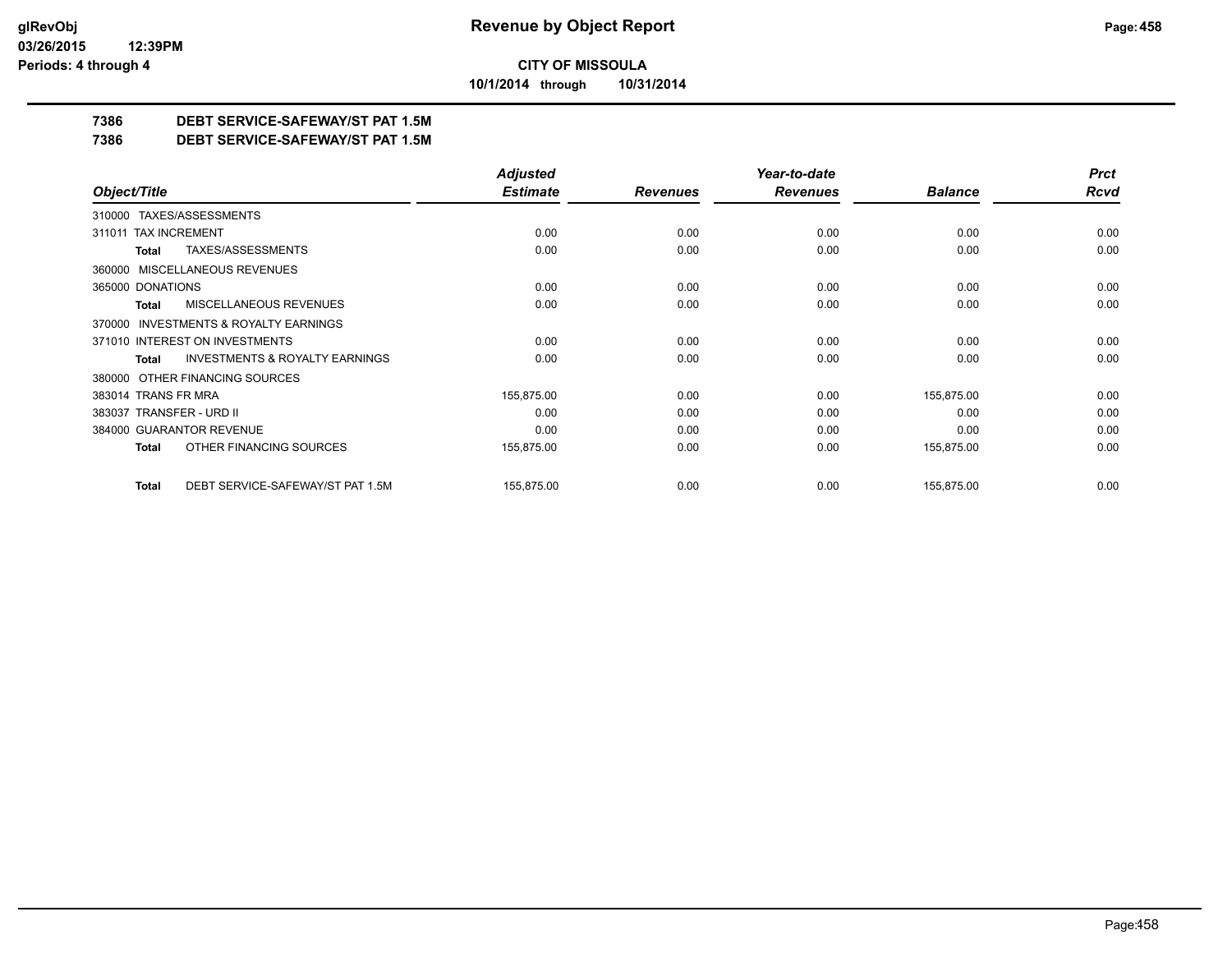**10/1/2014 through 10/31/2014**

## **7386 DEBT SERVICE-SAFEWAY/ST PAT 1.5M**

|                                                           | <b>Adjusted</b> |                 | Year-to-date    |                | <b>Prct</b> |
|-----------------------------------------------------------|-----------------|-----------------|-----------------|----------------|-------------|
| Object/Title                                              | <b>Estimate</b> | <b>Revenues</b> | <b>Revenues</b> | <b>Balance</b> | <b>Rcvd</b> |
| 310000 TAXES/ASSESSMENTS                                  |                 |                 |                 |                |             |
| 311011 TAX INCREMENT                                      | 0.00            | 0.00            | 0.00            | 0.00           | 0.00        |
| TAXES/ASSESSMENTS<br>Total                                | 0.00            | 0.00            | 0.00            | 0.00           | 0.00        |
| 360000 MISCELLANEOUS REVENUES                             |                 |                 |                 |                |             |
| 365000 DONATIONS                                          | 0.00            | 0.00            | 0.00            | 0.00           | 0.00        |
| MISCELLANEOUS REVENUES<br>Total                           | 0.00            | 0.00            | 0.00            | 0.00           | 0.00        |
| <b>INVESTMENTS &amp; ROYALTY EARNINGS</b><br>370000       |                 |                 |                 |                |             |
| 371010 INTEREST ON INVESTMENTS                            | 0.00            | 0.00            | 0.00            | 0.00           | 0.00        |
| <b>INVESTMENTS &amp; ROYALTY EARNINGS</b><br><b>Total</b> | 0.00            | 0.00            | 0.00            | 0.00           | 0.00        |
| 380000 OTHER FINANCING SOURCES                            |                 |                 |                 |                |             |
| 383014 TRANS FR MRA                                       | 155,875.00      | 0.00            | 0.00            | 155,875.00     | 0.00        |
| 383037 TRANSFER - URD II                                  | 0.00            | 0.00            | 0.00            | 0.00           | 0.00        |
| 384000 GUARANTOR REVENUE                                  | 0.00            | 0.00            | 0.00            | 0.00           | 0.00        |
| OTHER FINANCING SOURCES<br>Total                          | 155,875.00      | 0.00            | 0.00            | 155,875.00     | 0.00        |
| DEBT SERVICE-SAFEWAY/ST PAT 1.5M<br>Total                 | 155,875.00      | 0.00            | 0.00            | 155,875.00     | 0.00        |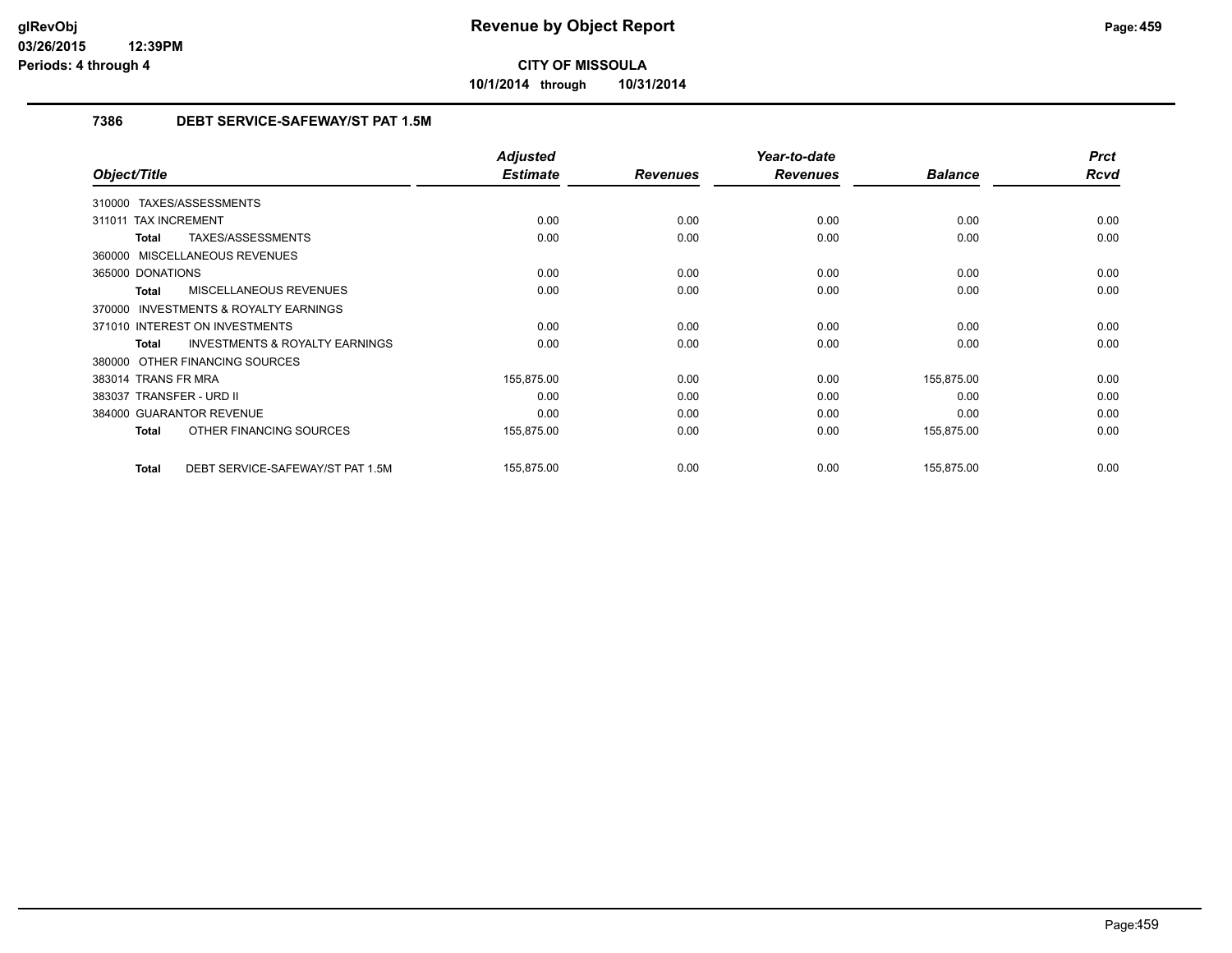**10/1/2014 through 10/31/2014**

## **7387 DEBT SERVICE-BROWNFIELD RLF 1.125M**

**7387 DEBT SERVICE-BROWNFIELD RLF 1.125M**

|                                                    | <b>Adjusted</b> |                 | Year-to-date    |                | <b>Prct</b> |
|----------------------------------------------------|-----------------|-----------------|-----------------|----------------|-------------|
| Object/Title                                       | <b>Estimate</b> | <b>Revenues</b> | <b>Revenues</b> | <b>Balance</b> | <b>Rcvd</b> |
| 310000 TAXES/ASSESSMENTS                           |                 |                 |                 |                |             |
| 311011 TAX INCREMENT                               | 0.00            | 0.00            | 0.00            | 0.00           | 0.00        |
| TAXES/ASSESSMENTS<br><b>Total</b>                  | 0.00            | 0.00            | 0.00            | 0.00           | 0.00        |
| 370000 INVESTMENTS & ROYALTY EARNINGS              |                 |                 |                 |                |             |
| 371010 INTEREST ON INVESTMENTS                     | 0.00            | 0.00            | 0.00            | 0.00           | 0.00        |
| <b>INVESTMENTS &amp; ROYALTY EARNINGS</b><br>Total | 0.00            | 0.00            | 0.00            | 0.00           | 0.00        |
| 380000 OTHER FINANCING SOURCES                     |                 |                 |                 |                |             |
| 383014 TRANS FR MRA                                | 31.941.00       | 0.00            | 0.00            | 31.941.00      | 0.00        |
| 383016 TRANS FR TAX INCREMENT BOND                 | 0.00            | 0.00            | 0.00            | 0.00           | 0.00        |
| OTHER FINANCING SOURCES<br>Total                   | 31,941.00       | 0.00            | 0.00            | 31,941.00      | 0.00        |
| DEBT SERVICE-BROWNFIELD RLF 1.125M<br><b>Total</b> | 31.941.00       | 0.00            | 0.00            | 31.941.00      | 0.00        |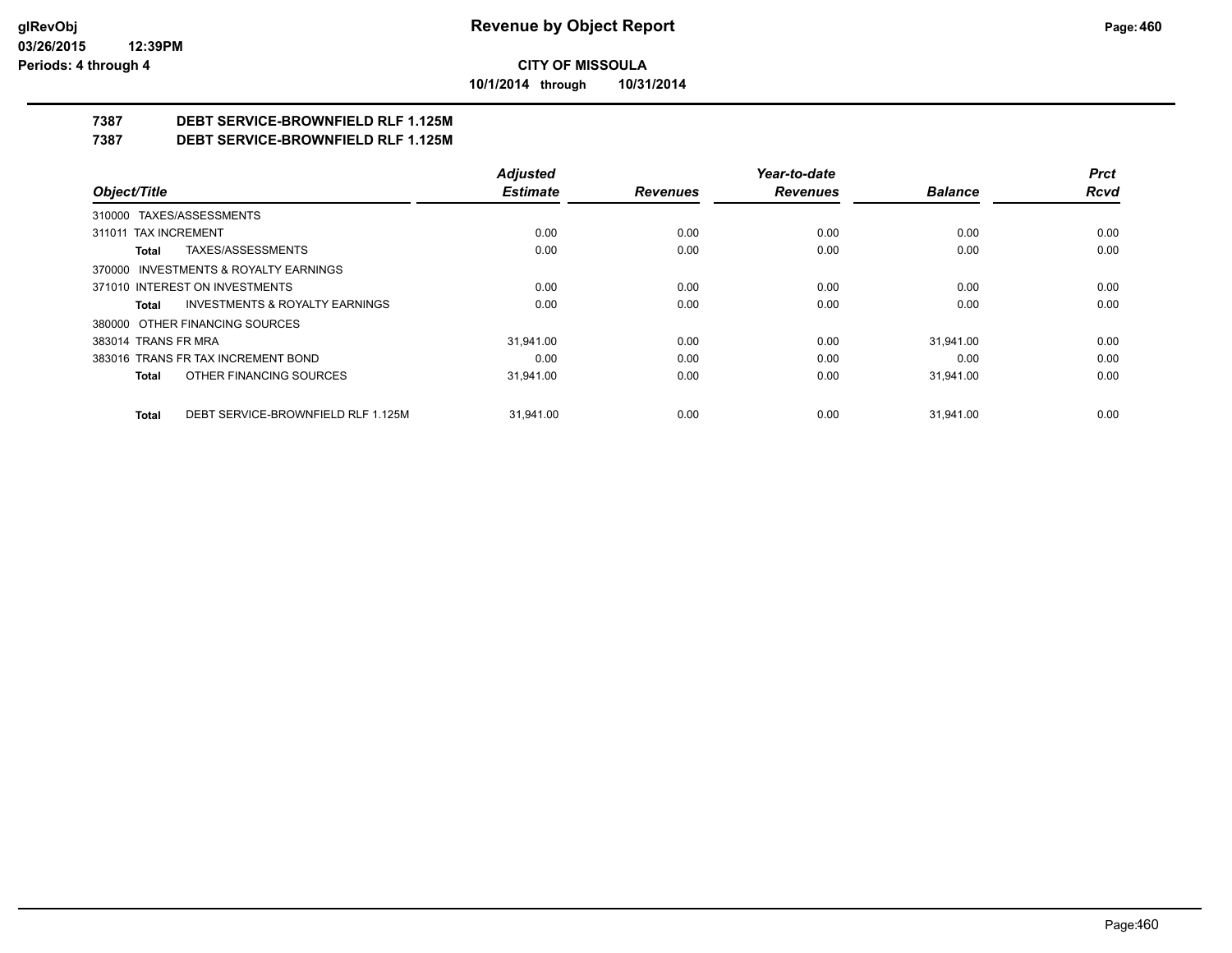**10/1/2014 through 10/31/2014**

## **7387 DEBT SERVICE-BROWNFIELD RLF 1.125M**

|                                                    | <b>Adjusted</b> |                 | Year-to-date    |                | <b>Prct</b> |
|----------------------------------------------------|-----------------|-----------------|-----------------|----------------|-------------|
| Object/Title                                       | <b>Estimate</b> | <b>Revenues</b> | <b>Revenues</b> | <b>Balance</b> | <b>Rcvd</b> |
| 310000 TAXES/ASSESSMENTS                           |                 |                 |                 |                |             |
| 311011 TAX INCREMENT                               | 0.00            | 0.00            | 0.00            | 0.00           | 0.00        |
| TAXES/ASSESSMENTS<br>Total                         | 0.00            | 0.00            | 0.00            | 0.00           | 0.00        |
| 370000 INVESTMENTS & ROYALTY EARNINGS              |                 |                 |                 |                |             |
| 371010 INTEREST ON INVESTMENTS                     | 0.00            | 0.00            | 0.00            | 0.00           | 0.00        |
| INVESTMENTS & ROYALTY EARNINGS<br>Total            | 0.00            | 0.00            | 0.00            | 0.00           | 0.00        |
| 380000 OTHER FINANCING SOURCES                     |                 |                 |                 |                |             |
| 383014 TRANS FR MRA                                | 31.941.00       | 0.00            | 0.00            | 31.941.00      | 0.00        |
| 383016 TRANS FR TAX INCREMENT BOND                 | 0.00            | 0.00            | 0.00            | 0.00           | 0.00        |
| OTHER FINANCING SOURCES<br>Total                   | 31,941.00       | 0.00            | 0.00            | 31,941.00      | 0.00        |
| DEBT SERVICE-BROWNFIELD RLF 1.125M<br><b>Total</b> | 31.941.00       | 0.00            | 0.00            | 31.941.00      | 0.00        |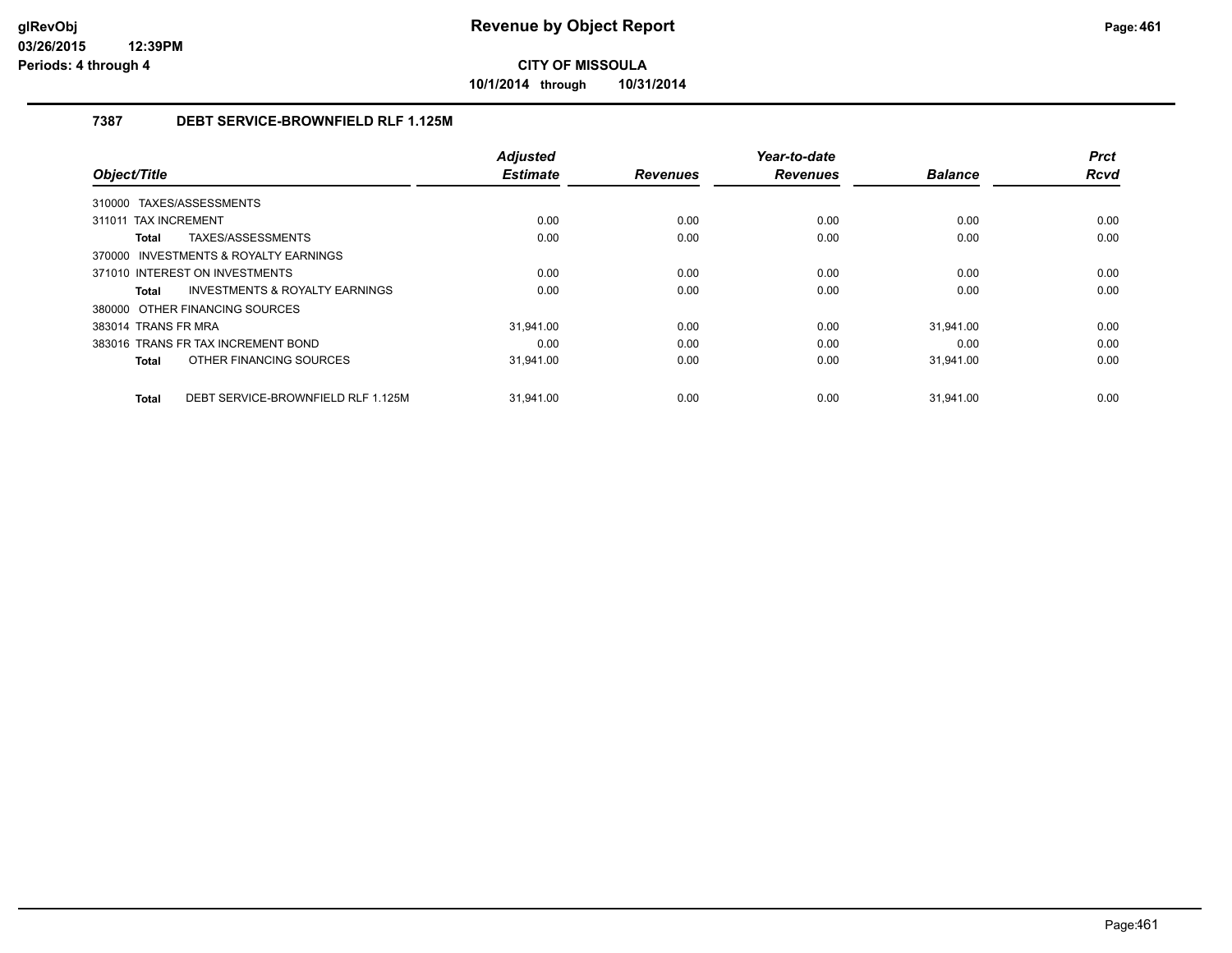**10/1/2014 through 10/31/2014**

**7388 RESERVE-3.6m TIF**

**7388 RESERVE-3.6m TIF**

|                                                    | <b>Adjusted</b> |                 | Year-to-date    |                | <b>Prct</b> |
|----------------------------------------------------|-----------------|-----------------|-----------------|----------------|-------------|
| Object/Title                                       | <b>Estimate</b> | <b>Revenues</b> | <b>Revenues</b> | <b>Balance</b> | <b>Rcvd</b> |
| 370000 INVESTMENTS & ROYALTY EARNINGS              |                 |                 |                 |                |             |
| 371010 INTEREST ON INVESTMENTS                     | 0.00            | 0.00            | 0.00            | 0.00           | 0.00        |
| 371020 GAIN/LOSS IN MARKET VALUE OF INVESTMENTS    | 0.00            | 0.00            | 0.00            | 0.00           | 0.00        |
| <b>INVESTMENTS &amp; ROYALTY EARNINGS</b><br>Total | 0.00            | 0.00            | 0.00            | 0.00           | 0.00        |
| 380000 OTHER FINANCING SOURCES                     |                 |                 |                 |                |             |
| 381025 BOND PROCEEDS                               | 0.00            | 0.00            | 0.00            | 0.00           | 0.00        |
| 383014 TRANS FR MRA                                | 0.00            | 0.00            | 0.00            | 0.00           | 0.00        |
| 383037 TRANSFER - URD II                           | 0.00            | 0.00            | 0.00            | 0.00           | 0.00        |
| 383040 TRANSFER FROM CITY GRANTS                   | 0.00            | 0.00            | 0.00            | 0.00           | 0.00        |
| OTHER FINANCING SOURCES<br>Total                   | 0.00            | 0.00            | 0.00            | 0.00           | 0.00        |
| RESERVE-3.6m TIF<br>Total                          | 0.00            | 0.00            | 0.00            | 0.00           | 0.00        |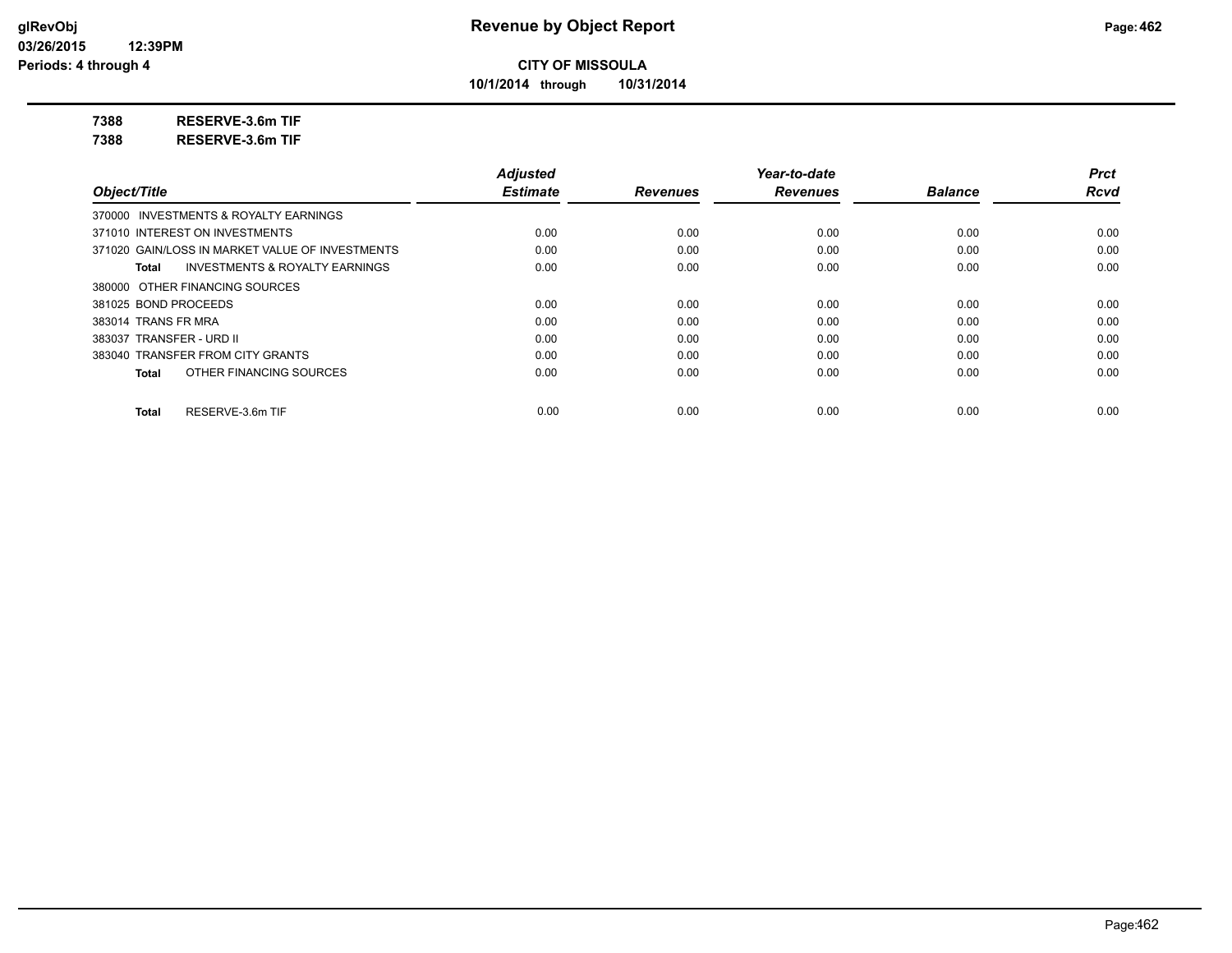**10/1/2014 through 10/31/2014**

#### **7388 RESERVE-3.6m TIF**

|                                                    | <b>Adjusted</b> |                 | Year-to-date    |                | <b>Prct</b> |
|----------------------------------------------------|-----------------|-----------------|-----------------|----------------|-------------|
| Object/Title                                       | <b>Estimate</b> | <b>Revenues</b> | <b>Revenues</b> | <b>Balance</b> | <b>Rcvd</b> |
| 370000 INVESTMENTS & ROYALTY EARNINGS              |                 |                 |                 |                |             |
| 371010 INTEREST ON INVESTMENTS                     | 0.00            | 0.00            | 0.00            | 0.00           | 0.00        |
| 371020 GAIN/LOSS IN MARKET VALUE OF INVESTMENT     | 0.00            | 0.00            | 0.00            | 0.00           | 0.00        |
| <b>INVESTMENTS &amp; ROYALTY EARNINGS</b><br>Total | 0.00            | 0.00            | 0.00            | 0.00           | 0.00        |
| 380000 OTHER FINANCING SOURCES                     |                 |                 |                 |                |             |
| 381025 BOND PROCEEDS                               | 0.00            | 0.00            | 0.00            | 0.00           | 0.00        |
| 383014 TRANS FR MRA                                | 0.00            | 0.00            | 0.00            | 0.00           | 0.00        |
| 383037 TRANSFER - URD II                           | 0.00            | 0.00            | 0.00            | 0.00           | 0.00        |
| 383040 TRANSFER FROM CITY GRANTS                   | 0.00            | 0.00            | 0.00            | 0.00           | 0.00        |
| OTHER FINANCING SOURCES<br>Total                   | 0.00            | 0.00            | 0.00            | 0.00           | 0.00        |
| RESERVE-3.6m TIF<br><b>Total</b>                   | 0.00            | 0.00            | 0.00            | 0.00           | 0.00        |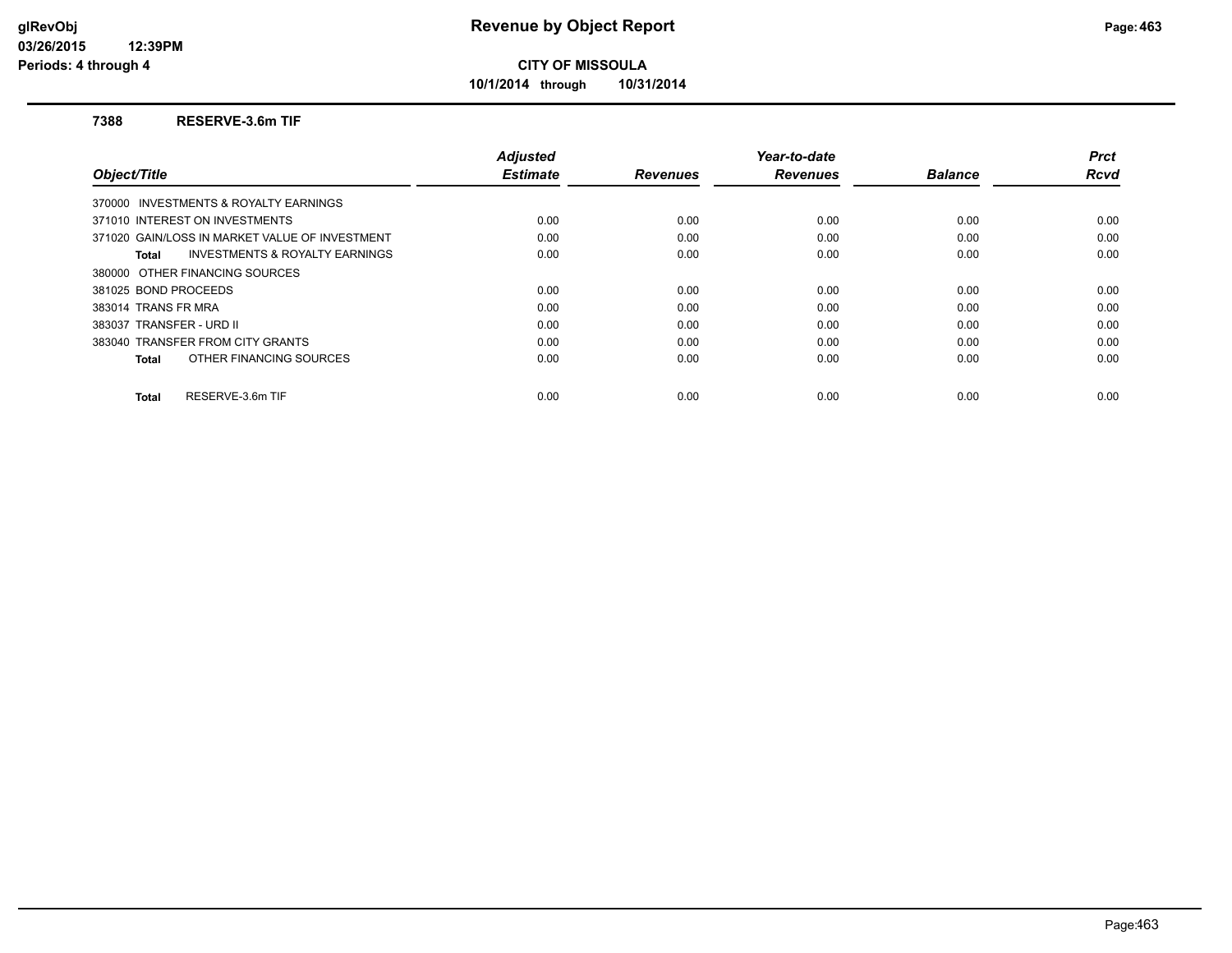**10/1/2014 through 10/31/2014**

**7389 DEBT SERVICE - 3.6M/5.75M**

**7389 DEBT SERVICE - 3.6M/5.75M**

|                      |                                                 | <b>Adjusted</b> |                 | Year-to-date    |                | <b>Prct</b> |
|----------------------|-------------------------------------------------|-----------------|-----------------|-----------------|----------------|-------------|
| Object/Title         |                                                 | <b>Estimate</b> | <b>Revenues</b> | <b>Revenues</b> | <b>Balance</b> | <b>Rcvd</b> |
|                      | 370000 INVESTMENTS & ROYALTY EARNINGS           |                 |                 |                 |                |             |
|                      | 371010 INTEREST ON INVESTMENTS                  | 0.00            | 0.00            | 0.00            | 0.00           | 0.00        |
|                      | 371020 GAIN/LOSS IN MARKET VALUE OF INVESTMENTS | 0.00            | 0.00            | 0.00            | 0.00           | 0.00        |
| Total                | INVESTMENTS & ROYALTY EARNINGS                  | 0.00            | 0.00            | 0.00            | 0.00           | 0.00        |
|                      | 380000 OTHER FINANCING SOURCES                  |                 |                 |                 |                |             |
|                      | 381009 TRANSFER FROM CLEARING                   | 0.00            | 0.00            | 0.00            | 0.00           | 0.00        |
| 381025 BOND PROCEEDS |                                                 | 0.00            | 0.00            | 0.00            | 0.00           | 0.00        |
| 383014 TRANS FR MRA  |                                                 | 921,916.00      | 0.00            | 0.00            | 921,916.00     | 0.00        |
| Total                | OTHER FINANCING SOURCES                         | 921.916.00      | 0.00            | 0.00            | 921.916.00     | 0.00        |
| <b>Total</b>         | DEBT SERVICE - 3.6M/5.75M                       | 921.916.00      | 0.00            | 0.00            | 921.916.00     | 0.00        |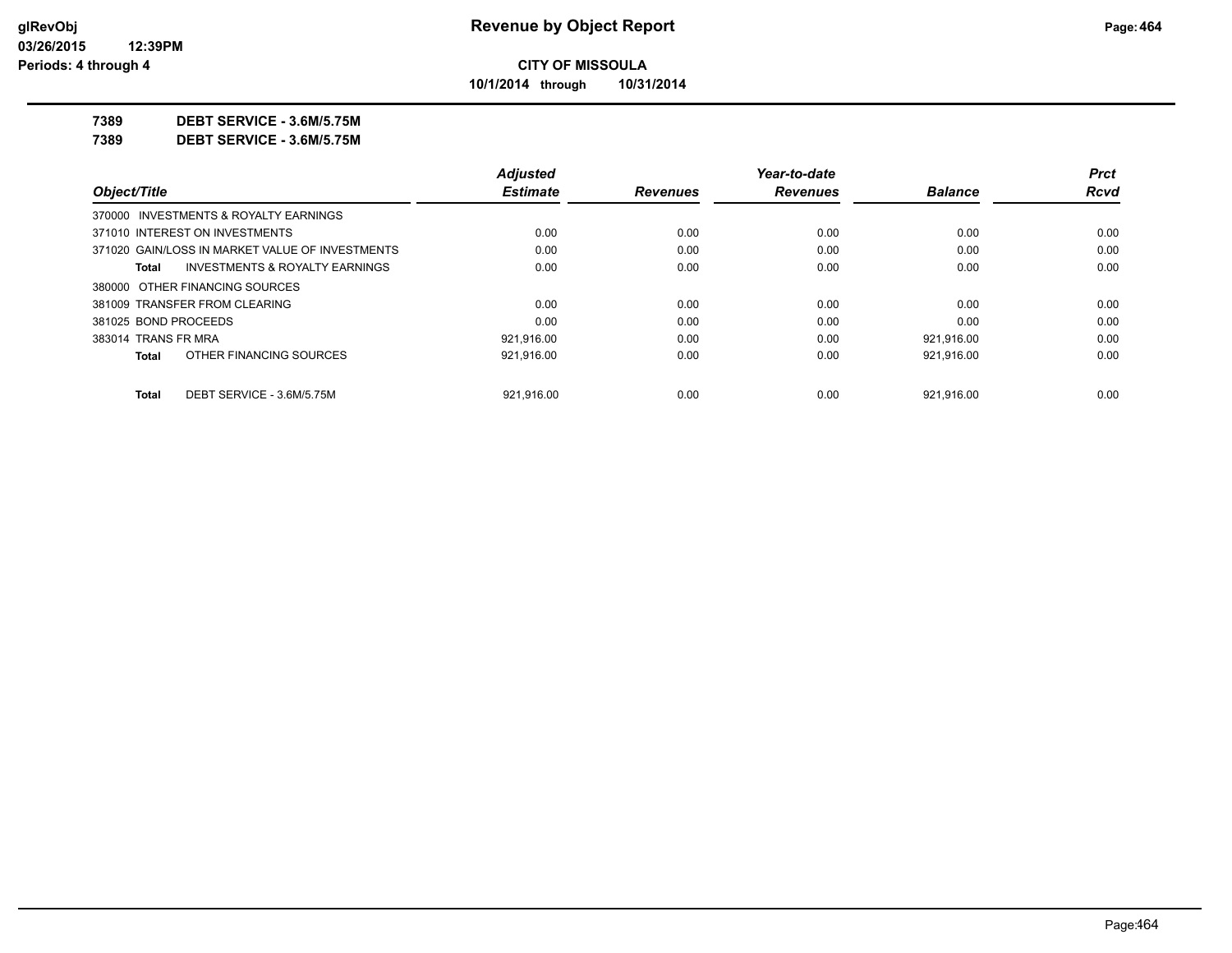**10/1/2014 through 10/31/2014**

## **7389 DEBT SERVICE - 3.6M/5.75M**

| Object/Title         |                                                | Adjusted<br><b>Estimate</b> | <b>Revenues</b> | Year-to-date<br><b>Revenues</b> | <b>Balance</b> | <b>Prct</b><br><b>Rcvd</b> |
|----------------------|------------------------------------------------|-----------------------------|-----------------|---------------------------------|----------------|----------------------------|
|                      | 370000 INVESTMENTS & ROYALTY EARNINGS          |                             |                 |                                 |                |                            |
|                      | 371010 INTEREST ON INVESTMENTS                 | 0.00                        | 0.00            | 0.00                            | 0.00           | 0.00                       |
|                      | 371020 GAIN/LOSS IN MARKET VALUE OF INVESTMENT | 0.00                        | 0.00            | 0.00                            | 0.00           | 0.00                       |
| Total                | <b>INVESTMENTS &amp; ROYALTY EARNINGS</b>      | 0.00                        | 0.00            | 0.00                            | 0.00           | 0.00                       |
|                      | 380000 OTHER FINANCING SOURCES                 |                             |                 |                                 |                |                            |
|                      | 381009 TRANSFER FROM CLEARING                  | 0.00                        | 0.00            | 0.00                            | 0.00           | 0.00                       |
| 381025 BOND PROCEEDS |                                                | 0.00                        | 0.00            | 0.00                            | 0.00           | 0.00                       |
| 383014 TRANS FR MRA  |                                                | 921.916.00                  | 0.00            | 0.00                            | 921,916.00     | 0.00                       |
| Total                | OTHER FINANCING SOURCES                        | 921,916.00                  | 0.00            | 0.00                            | 921,916.00     | 0.00                       |
| Total                | DEBT SERVICE - 3.6M/5.75M                      | 921.916.00                  | 0.00            | 0.00                            | 921.916.00     | 0.00                       |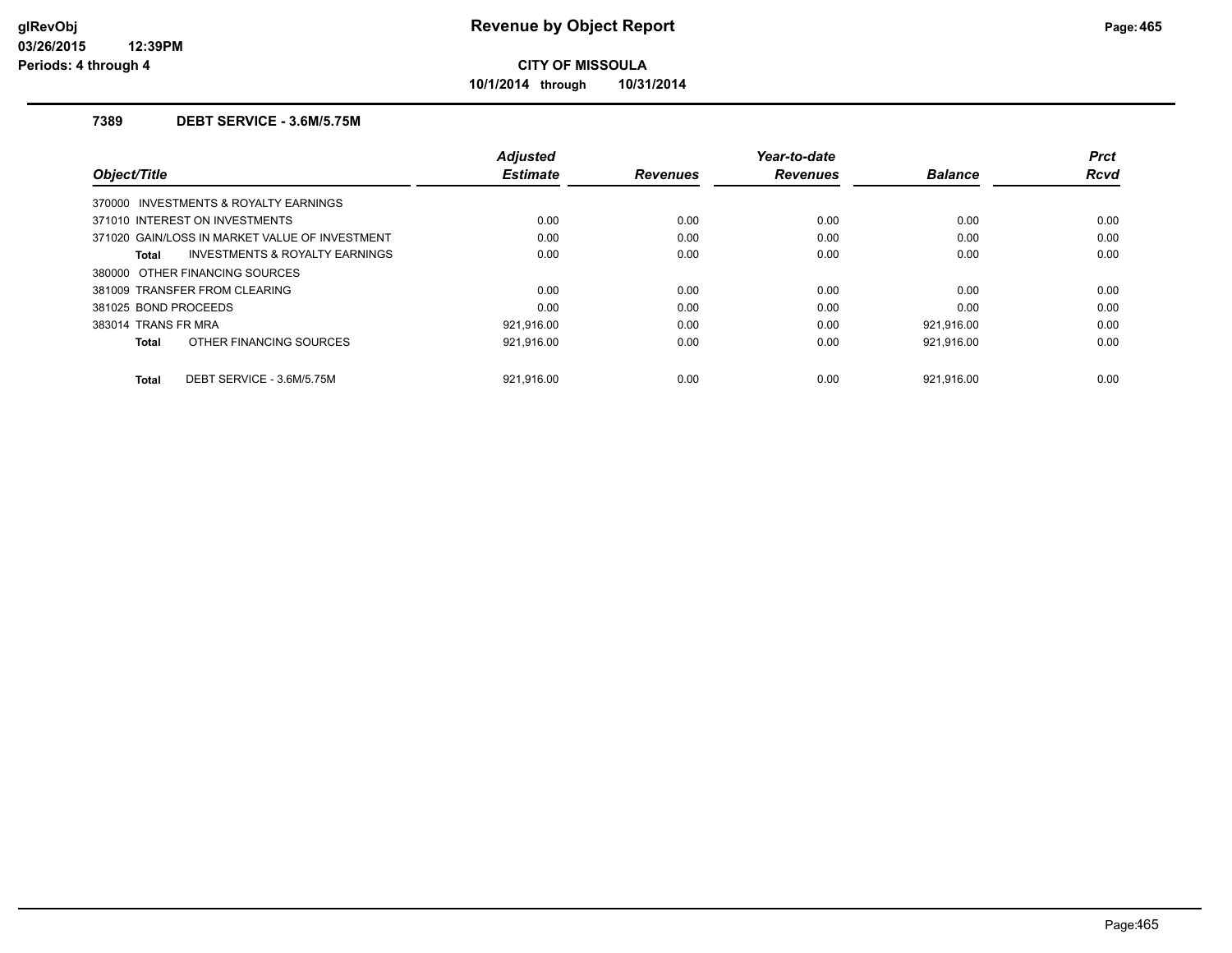**10/1/2014 through 10/31/2014**

**7390 URDII CLEARING - 3.6M TIF**

**7390 URDII CLEARING - 3.6M TIF**

|                                                     | <b>Adjusted</b> |                 | Year-to-date    |                | <b>Prct</b> |
|-----------------------------------------------------|-----------------|-----------------|-----------------|----------------|-------------|
| Object/Title                                        | <b>Estimate</b> | <b>Revenues</b> | <b>Revenues</b> | <b>Balance</b> | <b>Rcvd</b> |
| 310000 TAXES/ASSESSMENTS                            |                 |                 |                 |                |             |
| 310000 TAXES/ASSESSMENTS                            | 0.00            | 0.00            | 0.00            | 0.00           | 0.00        |
| 311011 TAX INCREMENT                                | 1,872,885.00    | 156,522.34      | 156,522.34      | 1,716,362.66   | 8.36        |
| PENALTIES & INTEREST<br>312001                      | 0.00            | 193.03          | 203.04          | $-203.04$      | 0.00        |
| TAXES/ASSESSMENTS<br><b>Total</b>                   | 1,872,885.00    | 156,715.37      | 156,725.38      | 1,716,159.62   | 8.37        |
| INTERGOVERNMENTAL REVENUES<br>330000                |                 |                 |                 |                |             |
| 335210 PERSONAL PROPERTY TAX REIMBURSEMENT          | 0.00            | 0.00            | 0.00            | 0.00           | 0.00        |
| 335230 HB 124 REVENUE                               | 0.00            | 0.00            | 0.00            | 0.00           | 0.00        |
| INTERGOVERNMENTAL REVENUES<br>Total                 | 0.00            | 0.00            | 0.00            | 0.00           | 0.00        |
| <b>INVESTMENTS &amp; ROYALTY EARNINGS</b><br>370000 |                 |                 |                 |                |             |
| 371010 INTEREST ON INVESTMENTS                      | 0.00            | 0.00            | 0.00            | 0.00           | 0.00        |
| 371020 GAIN/LOSS IN MARKET VALUE OF INVESTMENTS     | 0.00            | 0.00            | 0.00            | 0.00           | 0.00        |
| <b>INVESTMENTS &amp; ROYALTY EARNINGS</b><br>Total  | 0.00            | 0.00            | 0.00            | 0.00           | 0.00        |
| OTHER FINANCING SOURCES<br>380000                   |                 |                 |                 |                |             |
| 383037 TRANSFER FROM URD II                         | 0.00            | 0.00            | 0.00            | 0.00           | 0.00        |
| OTHER FINANCING SOURCES<br>Total                    | 0.00            | 0.00            | 0.00            | 0.00           | 0.00        |
| <b>URDII CLEARING - 3.6M TIF</b><br><b>Total</b>    | 1,872,885.00    | 156,715.37      | 156,725.38      | 1,716,159.62   | 8.37        |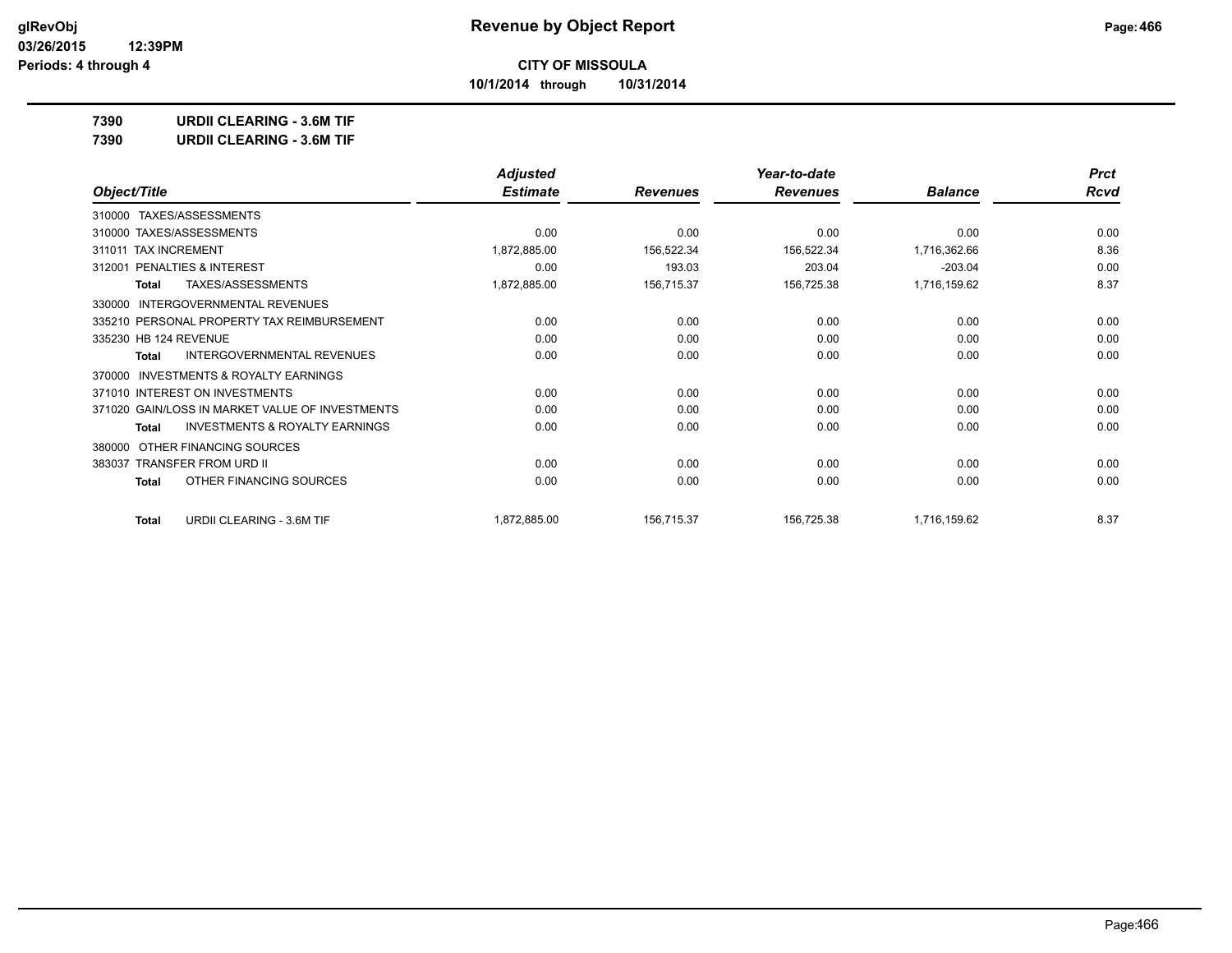**10/1/2014 through 10/31/2014**

## **7390 URDII CLEARING - 3.6M TIF**

|                                                    | <b>Adjusted</b> |                 | Year-to-date    |                | <b>Prct</b> |
|----------------------------------------------------|-----------------|-----------------|-----------------|----------------|-------------|
| Object/Title                                       | <b>Estimate</b> | <b>Revenues</b> | <b>Revenues</b> | <b>Balance</b> | <b>Rcvd</b> |
| TAXES/ASSESSMENTS<br>310000                        |                 |                 |                 |                |             |
| 310000 TAXES/ASSESSMENTS                           | 0.00            | 0.00            | 0.00            | 0.00           | 0.00        |
| <b>TAX INCREMENT</b><br>311011                     | 1,872,885.00    | 156,522.34      | 156,522.34      | 1,716,362.66   | 8.36        |
| <b>PENALTIES &amp; INTEREST</b><br>312001          | 0.00            | 193.03          | 203.04          | $-203.04$      | 0.00        |
| TAXES/ASSESSMENTS<br>Total                         | 1,872,885.00    | 156,715.37      | 156,725.38      | 1,716,159.62   | 8.37        |
| INTERGOVERNMENTAL REVENUES<br>330000               |                 |                 |                 |                |             |
| 335210 PERSONAL PROPERTY TAX REIMBURSEMENT         | 0.00            | 0.00            | 0.00            | 0.00           | 0.00        |
| 335230 HB 124 REVENUE                              | 0.00            | 0.00            | 0.00            | 0.00           | 0.00        |
| <b>INTERGOVERNMENTAL REVENUES</b><br>Total         | 0.00            | 0.00            | 0.00            | 0.00           | 0.00        |
| INVESTMENTS & ROYALTY EARNINGS<br>370000           |                 |                 |                 |                |             |
| 371010 INTEREST ON INVESTMENTS                     | 0.00            | 0.00            | 0.00            | 0.00           | 0.00        |
| 371020 GAIN/LOSS IN MARKET VALUE OF INVESTMENT     | 0.00            | 0.00            | 0.00            | 0.00           | 0.00        |
| <b>INVESTMENTS &amp; ROYALTY EARNINGS</b><br>Total | 0.00            | 0.00            | 0.00            | 0.00           | 0.00        |
| OTHER FINANCING SOURCES<br>380000                  |                 |                 |                 |                |             |
| <b>TRANSFER FROM URD II</b><br>383037              | 0.00            | 0.00            | 0.00            | 0.00           | 0.00        |
| OTHER FINANCING SOURCES<br><b>Total</b>            | 0.00            | 0.00            | 0.00            | 0.00           | 0.00        |
| <b>URDII CLEARING - 3.6M TIF</b><br><b>Total</b>   | 1,872,885.00    | 156,715.37      | 156,725.38      | 1,716,159.62   | 8.37        |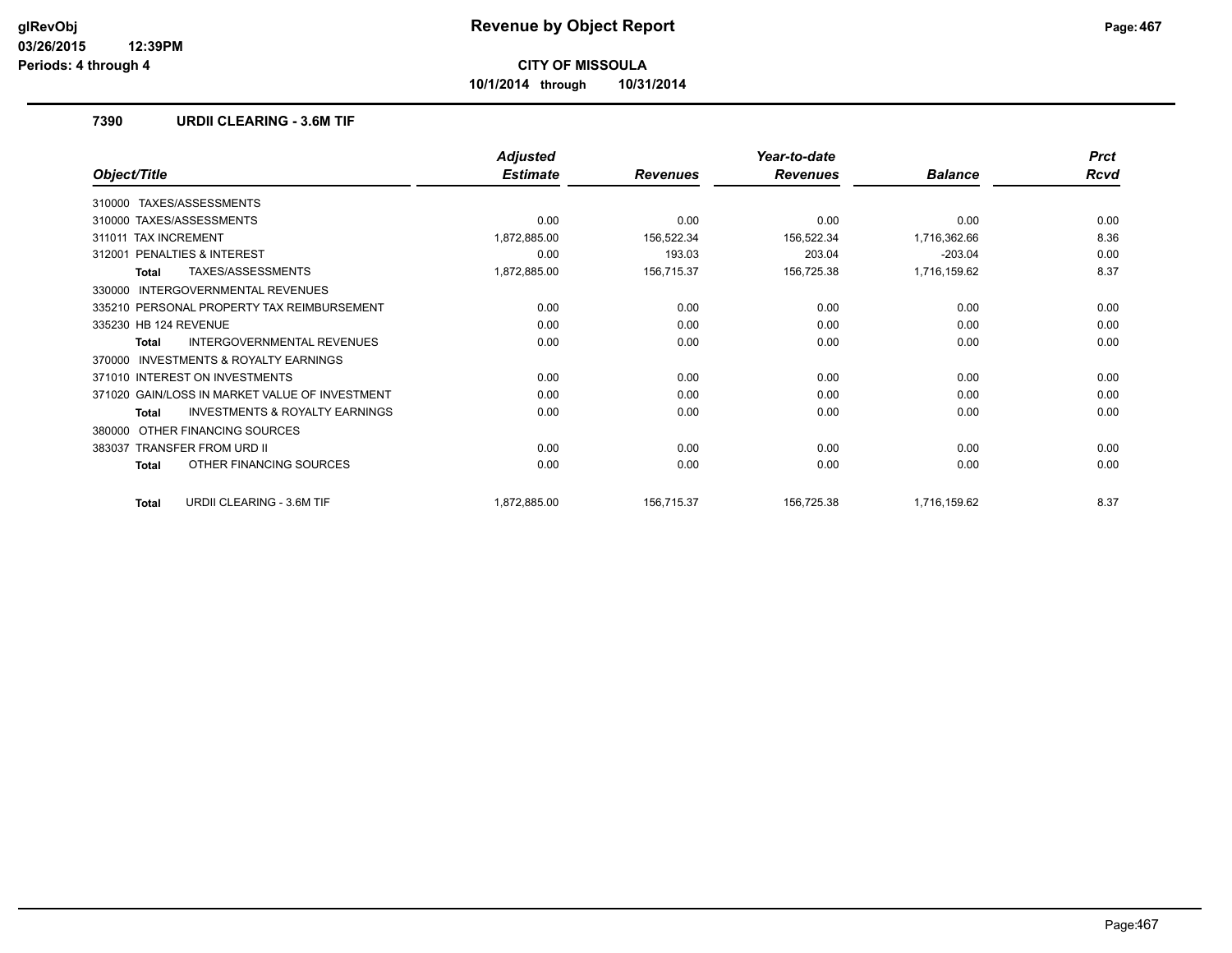**10/1/2014 through 10/31/2014**

**7391 MRA - URD I FUND 7391 MRA - URD I FUND**

| Object/Title                                              | <b>Adjusted</b> |                 | Year-to-date    |                | <b>Prct</b> |
|-----------------------------------------------------------|-----------------|-----------------|-----------------|----------------|-------------|
|                                                           | <b>Estimate</b> | <b>Revenues</b> | <b>Revenues</b> | <b>Balance</b> | <b>Rcvd</b> |
| 310000 TAXES/ASSESSMENTS                                  |                 |                 |                 |                |             |
| 311011 TAX INCREMENT                                      | 0.00            | 0.00            | 0.00            | 0.00           | 0.00        |
| 312001 PENALTIES & INTEREST                               | 0.00            | 0.00            | 0.00            | 0.00           | 0.00        |
| TAXES/ASSESSMENTS<br><b>Total</b>                         | 0.00            | 0.00            | 0.00            | 0.00           | 0.00        |
| 330000 INTERGOVERNMENTAL REVENUES                         |                 |                 |                 |                |             |
| 331050 ISTEA/CTEP GRANT                                   | 0.00            | 0.00            | 0.00            | 0.00           | 0.00        |
| 336023 STATE CONTRIB. - PERS                              | 0.00            | 0.00            | 0.00            | 0.00           | 0.00        |
| <b>INTERGOVERNMENTAL REVENUES</b><br><b>Total</b>         | 0.00            | 0.00            | 0.00            | 0.00           | 0.00        |
| 360000 MISCELLANEOUS REVENUES                             |                 |                 |                 |                |             |
| 360000 MISCELLANEOUS REVENUES                             | 0.00            | 0.00            | 0.00            | 0.00           | 0.00        |
| 360010 MISCELLANEOUS                                      | 0.00            | 0.00            | 0.00            | 0.00           | 0.00        |
| 364012 SALE OF SURPLUS PROPERTY                           | 0.00            | 0.00            | 0.00            | 0.00           | 0.00        |
| 365000 DONATIONS                                          | 0.00            | 0.00            | 0.00            | 0.00           | 0.00        |
| MISCELLANEOUS REVENUES<br><b>Total</b>                    | 0.00            | 0.00            | 0.00            | 0.00           | 0.00        |
| 370000 INVESTMENTS & ROYALTY EARNINGS                     |                 |                 |                 |                |             |
| 371010 INTEREST ON INVESTMENTS                            | 0.00            | 0.00            | 0.00            | 0.00           | 0.00        |
| 371020 GAIN/LOSS IN MARKET VALUE OF INVESTMENTS           | 0.00            | 0.00            | 0.00            | 0.00           | 0.00        |
| <b>INVESTMENTS &amp; ROYALTY EARNINGS</b><br><b>Total</b> | 0.00            | 0.00            | 0.00            | 0.00           | 0.00        |
| 380000 OTHER FINANCING SOURCES                            |                 |                 |                 |                |             |
| 382010 SALE OF FIXED ASSETS                               | 0.00            | 0.00            | 0.00            | 0.00           | 0.00        |
| <b>TRANS FR FLUSHING DISTRICT</b><br>383001               | 0.00            | 0.00            | 0.00            | 0.00           | 0.00        |
| 383016 TRANS FR TAX INCREMENT BOND                        | 0.00            | 0.00            | 0.00            | 0.00           | 0.00        |
| 383029 TRANS FR GENERAL                                   | 0.00            | 0.00            | 0.00            | 0.00           | 0.00        |
| 383037 TRANSFER - URD II                                  | 0.00            | 0.00            | 0.00            | 0.00           | 0.00        |
| 383038 TRANSFER - URD III                                 | 0.00            | 0.00            | 0.00            | 0.00           | 0.00        |
| OTHER FINANCING SOURCES<br><b>Total</b>                   | 0.00            | 0.00            | 0.00            | 0.00           | 0.00        |

**Total** MRA - URD I FUND 0.00 0.00 0.00 0.00 0.00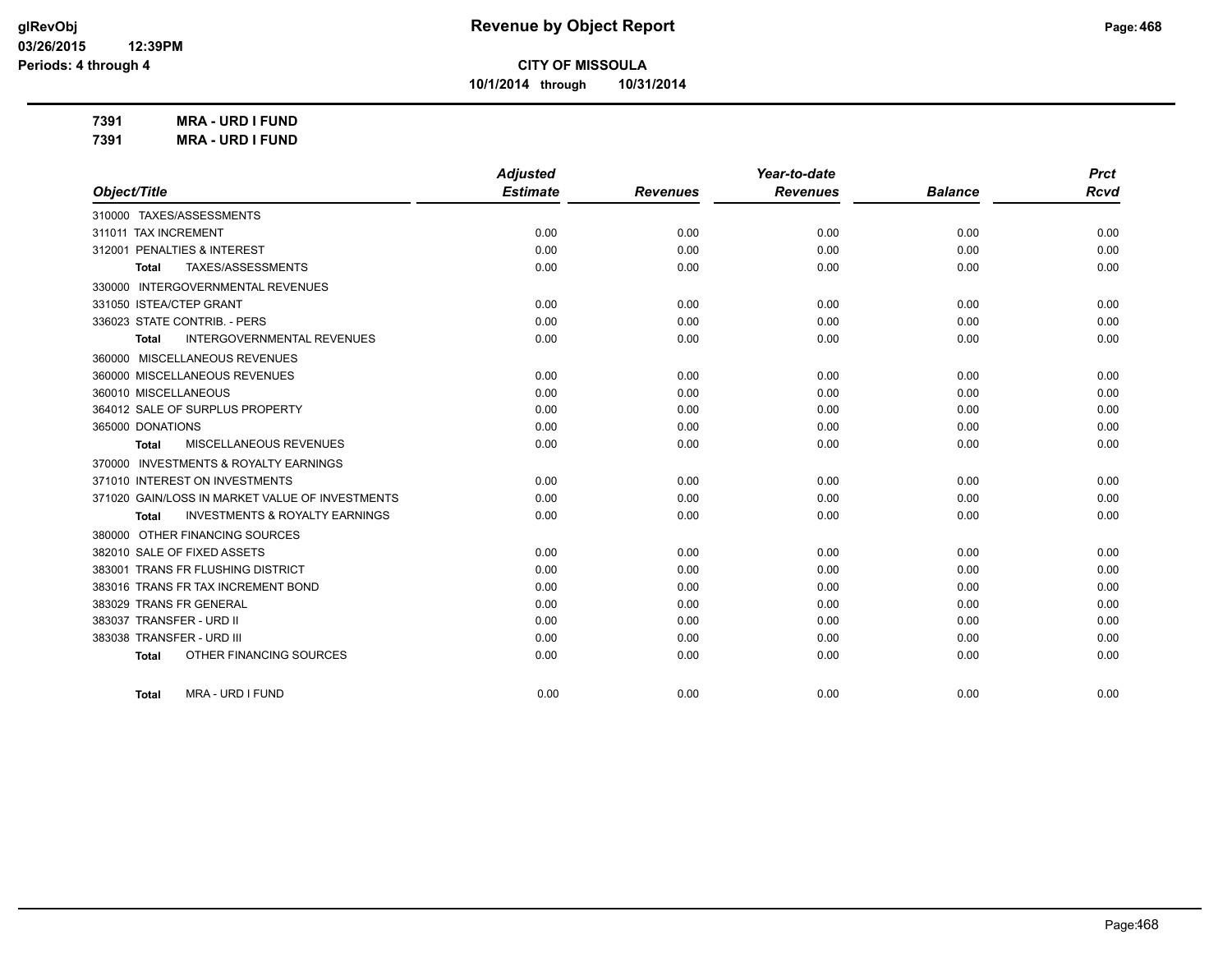**10/1/2014 through 10/31/2014**

#### **7391 MRA - URD I FUND**

|                                                    | <b>Adjusted</b> |                 | Year-to-date    |                | <b>Prct</b> |
|----------------------------------------------------|-----------------|-----------------|-----------------|----------------|-------------|
| Object/Title                                       | <b>Estimate</b> | <b>Revenues</b> | <b>Revenues</b> | <b>Balance</b> | <b>Rcvd</b> |
| 310000 TAXES/ASSESSMENTS                           |                 |                 |                 |                |             |
| 311011 TAX INCREMENT                               | 0.00            | 0.00            | 0.00            | 0.00           | 0.00        |
| 312001 PENALTIES & INTEREST                        | 0.00            | 0.00            | 0.00            | 0.00           | 0.00        |
| TAXES/ASSESSMENTS<br><b>Total</b>                  | 0.00            | 0.00            | 0.00            | 0.00           | 0.00        |
| 330000 INTERGOVERNMENTAL REVENUES                  |                 |                 |                 |                |             |
| 331050 ISTEA/CTEP GRANT                            | 0.00            | 0.00            | 0.00            | 0.00           | 0.00        |
| 336023 STATE CONTRIB. - PERS                       | 0.00            | 0.00            | 0.00            | 0.00           | 0.00        |
| <b>INTERGOVERNMENTAL REVENUES</b><br>Total         | 0.00            | 0.00            | 0.00            | 0.00           | 0.00        |
| 360000 MISCELLANEOUS REVENUES                      |                 |                 |                 |                |             |
| 360000 MISCELLANEOUS REVENUES                      | 0.00            | 0.00            | 0.00            | 0.00           | 0.00        |
| 360010 MISCELLANEOUS                               | 0.00            | 0.00            | 0.00            | 0.00           | 0.00        |
| 364012 SALE OF SURPLUS PROPERTY                    | 0.00            | 0.00            | 0.00            | 0.00           | 0.00        |
| 365000 DONATIONS                                   | 0.00            | 0.00            | 0.00            | 0.00           | 0.00        |
| MISCELLANEOUS REVENUES<br><b>Total</b>             | 0.00            | 0.00            | 0.00            | 0.00           | 0.00        |
| 370000 INVESTMENTS & ROYALTY EARNINGS              |                 |                 |                 |                |             |
| 371010 INTEREST ON INVESTMENTS                     | 0.00            | 0.00            | 0.00            | 0.00           | 0.00        |
| 371020 GAIN/LOSS IN MARKET VALUE OF INVESTMENT     | 0.00            | 0.00            | 0.00            | 0.00           | 0.00        |
| <b>INVESTMENTS &amp; ROYALTY EARNINGS</b><br>Total | 0.00            | 0.00            | 0.00            | 0.00           | 0.00        |
| 380000 OTHER FINANCING SOURCES                     |                 |                 |                 |                |             |
| 382010 SALE OF FIXED ASSETS                        | 0.00            | 0.00            | 0.00            | 0.00           | 0.00        |
| 383001 TRANS FR FLUSHING DISTRICT                  | 0.00            | 0.00            | 0.00            | 0.00           | 0.00        |
| 383016 TRANS FR TAX INCREMENT BOND                 | 0.00            | 0.00            | 0.00            | 0.00           | 0.00        |
| 383029 TRANS FR GENERAL                            | 0.00            | 0.00            | 0.00            | 0.00           | 0.00        |
| 383037 TRANSFER - URD II                           | 0.00            | 0.00            | 0.00            | 0.00           | 0.00        |
| 383038 TRANSFER - URD III                          | 0.00            | 0.00            | 0.00            | 0.00           | 0.00        |
| OTHER FINANCING SOURCES<br><b>Total</b>            | 0.00            | 0.00            | 0.00            | 0.00           | 0.00        |
| MRA - URD I FUND<br><b>Total</b>                   | 0.00            | 0.00            | 0.00            | 0.00           | 0.00        |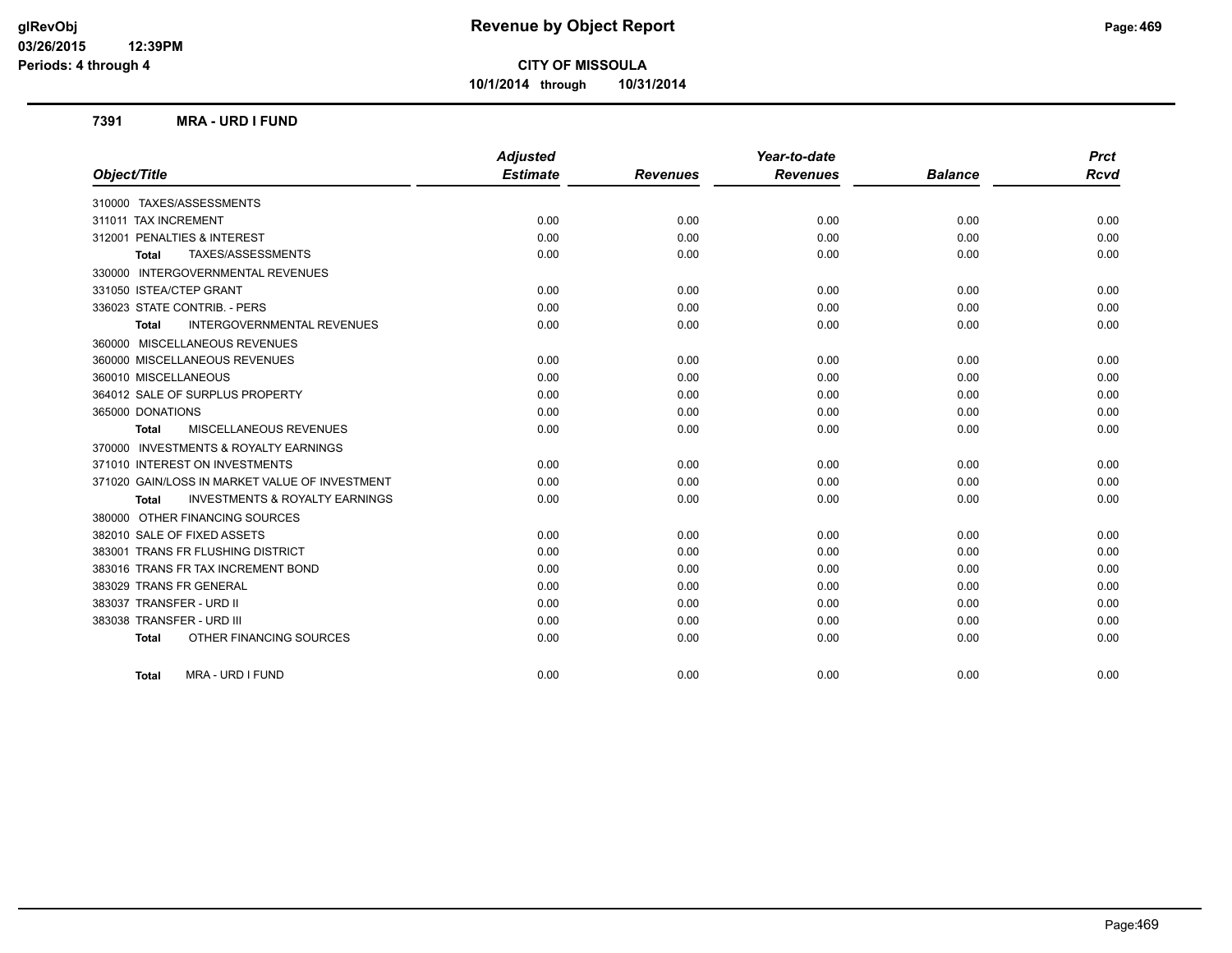**10/1/2014 through 10/31/2014**

**7392 MRA - URD II FUND**

| <b>MRA - URD II FUND</b><br>7392                          |                 |                 |                 |                |             |
|-----------------------------------------------------------|-----------------|-----------------|-----------------|----------------|-------------|
|                                                           | <b>Adjusted</b> |                 | Year-to-date    |                | <b>Prct</b> |
| Object/Title                                              | <b>Estimate</b> | <b>Revenues</b> | <b>Revenues</b> | <b>Balance</b> | <b>Rcvd</b> |
| 310000 TAXES/ASSESSMENTS                                  |                 |                 |                 |                |             |
| 311011 TAX INCREMENT                                      | 0.00            | 0.00            | 0.00            | 0.00           | 0.00        |
| TAXES/ASSESSMENTS<br>Total                                | 0.00            | 0.00            | 0.00            | 0.00           | 0.00        |
| 330000 INTERGOVERNMENTAL REVENUES                         |                 |                 |                 |                |             |
| 330000 INTERGOVERNMENTAL REVENUES                         | 0.00            | 0.00            | 0.00            | 0.00           | 0.00        |
| 331050 ISTEA/CTEP GRANT                                   | 0.00            | 0.00            | 11,597.39       | $-11,597.39$   | 0.00        |
| 331060 NATL RECREATION TRAILS GRANTS                      | 0.00            | 0.00            | 0.00            | 0.00           | 0.00        |
| 335210 PERSONAL PROPERTY TAX REIMBURSEMENT                | 0.00            | 0.00            | 0.00            | 0.00           | 0.00        |
| 335230 HB 124 REVENUE                                     | 0.00            | 0.00            | 0.00            | 0.00           | 0.00        |
| 335250 STATE REIMB - SB #184                              | 200,000.00      | 0.00            | 0.00            | 200,000.00     | 0.00        |
| 336023 STATE CONTRIB. - PERS                              | 0.00            | 0.00            | 0.00            | 0.00           | 0.00        |
| <b>INTERGOVERNMENTAL REVENUES</b><br>Total                | 200,000.00      | 0.00            | 11,597.39       | 188,402.61     | 5.80        |
| 340000 CHARGES FOR SERVICES                               |                 |                 |                 |                |             |
| 343300 MISC CHARGES FOR SERVICES                          | 0.00            | 0.00            | $-26,044.18$    | 26,044.18      | 0.00        |
| <b>CHARGES FOR SERVICES</b><br><b>Total</b>               | 0.00            | 0.00            | $-26,044.18$    | 26,044.18      | 0.00        |
| 360000 MISCELLANEOUS REVENUES                             |                 |                 |                 |                |             |
| 360000 MISCELLANEOUS REVENUES                             | 0.00            | 0.00            | 0.00            | 0.00           | 0.00        |
| 360007 RLF REVENUES                                       | 0.00            | 0.00            | 0.00            | 0.00           | 0.00        |
| 360010 MISCELLANEOUS                                      | 0.00            | 0.00            | 0.00            | 0.00           | 0.00        |
| 365000 DONATIONS                                          | 0.00            | 0.00            | 0.00            | 0.00           | 0.00        |
| MISCELLANEOUS REVENUES<br><b>Total</b>                    | 0.00            | 0.00            | 0.00            | 0.00           | 0.00        |
| 370000 INVESTMENTS & ROYALTY EARNINGS                     |                 |                 |                 |                |             |
| 371010 INTEREST ON INVESTMENTS                            | 0.00            | 0.00            | 0.00            | 0.00           | 0.00        |
| 371020 GAIN/LOSS IN MARKET VALUE OF INVESTMENTS           | 0.00            | 0.00            | 0.00            | 0.00           | 0.00        |
| <b>INVESTMENTS &amp; ROYALTY EARNINGS</b><br><b>Total</b> | 0.00            | 0.00            | 0.00            | 0.00           | 0.00        |
| 380000 OTHER FINANCING SOURCES                            |                 |                 |                 |                |             |
| 381009 TRANSFERS IN                                       | 0.00            | 0.00            | 0.00            | 0.00           | 0.00        |
| 381025 BOND PROCEEDS                                      | 0.00            | 0.00            | 0.00            | 0.00           | 0.00        |
| 381026 DEBT SERVICE/BROWNSFIELD RLF 1.125M                | 0.00            | 0.00            | 0.00            | 0.00           | 0.00        |
| 381027 SAFEWAY/ST PAT 1.5M                                | 0.00            | 0.00            | 0.00            | 0.00           | 0.00        |
| 381028 BOND PROCEEDS-MILL SITE                            | 0.00            | 0.00            | 0.00            | 0.00           | 0.00        |
| 381074 CIVIC STADIUM TIF NOTES 1.5M                       | 0.00            | 0.00            | 0.00            | 0.00           | 0.00        |
| 383014 TRANS FR MRA                                       | 616,365.00      | 0.00            | 0.00            | 616,365.00     | 0.00        |

383037 TRANSFER - URD II 0.00 0.00 0.00 0.00 0.00 383038 TRANSFER - URD III 0.00 0.00 0.00 0.00 0.00 383039 FROM SID TRANSFERS 0.00 0.00 0.00 0.00 0.00 383060 TRANSFERS FROM FRONT ST URD 0.00 0.00 0.00 0.00 0.00 383061 TRANSFERS FROM PARK IMPACT FEES 0.00 0.00 0.00 0.00 0.00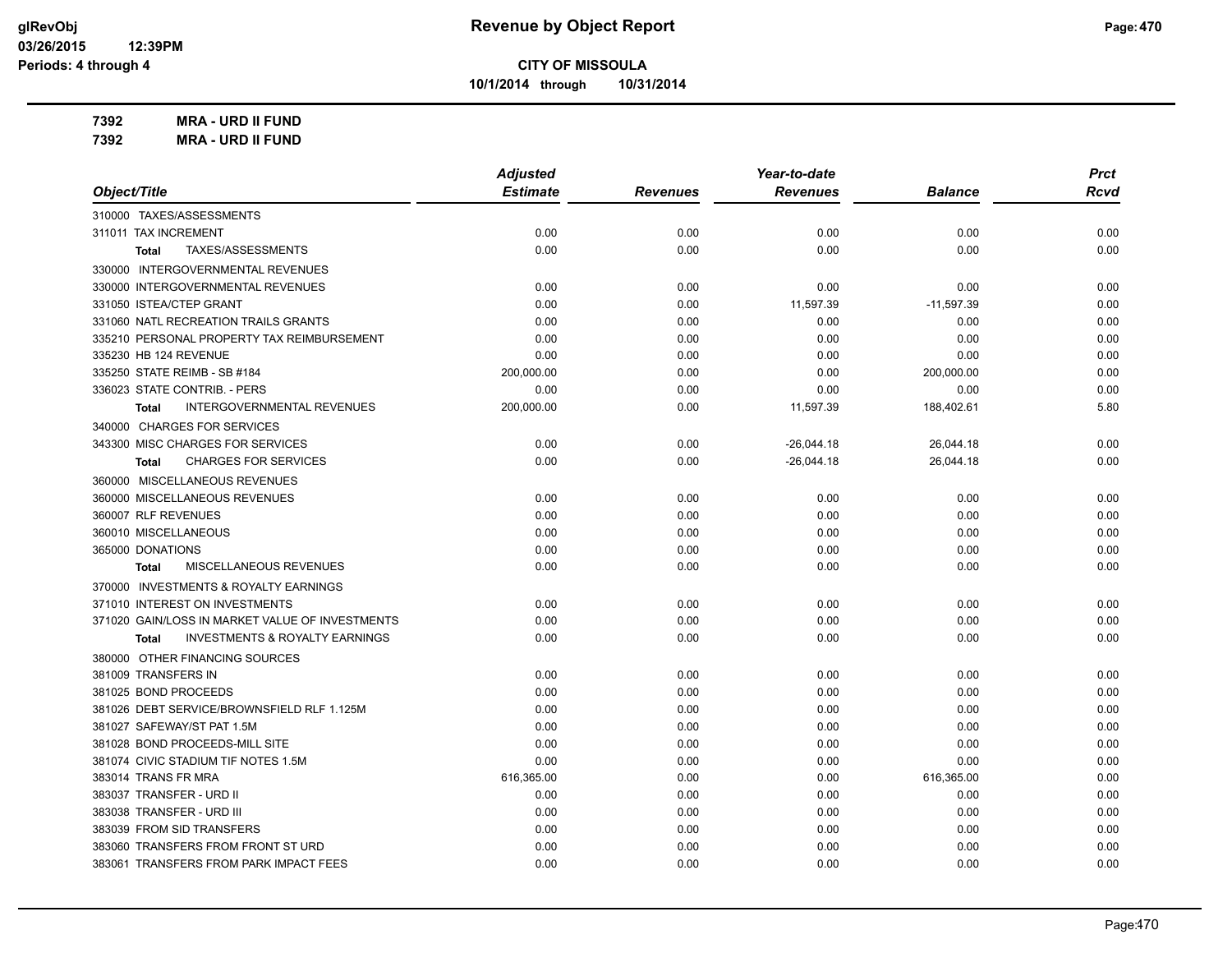**10/1/2014 through 10/31/2014**

**7392 MRA - URD II FUND 7392 MRA - URD II FUND**

|                                         | <b>Adjusted</b> |                 | Prct            |                |         |
|-----------------------------------------|-----------------|-----------------|-----------------|----------------|---------|
| Object/Title                            | <b>Estimate</b> | <b>Revenues</b> | <b>Revenues</b> | <b>Balance</b> | Rcvd    |
| 383062 TRANSFERS FROM PARK SIDS         | 0.00            | 0.00            | 0.00            | 0.00           | 0.00    |
| 383063 TRANSF FROM SAFETY-LU (CTEP)FUND | 0.00            | 0.00            | 0.00            | 0.00           | 0.00    |
| OTHER FINANCING SOURCES<br><b>Total</b> | 616.365.00      | 0.00            | 0.00            | 616.365.00     | 0.00    |
| MRA - URD II FUND<br>Total              | 816.365.00      | 0.00            | -14.446.79      | 830.811.79     | $-1.77$ |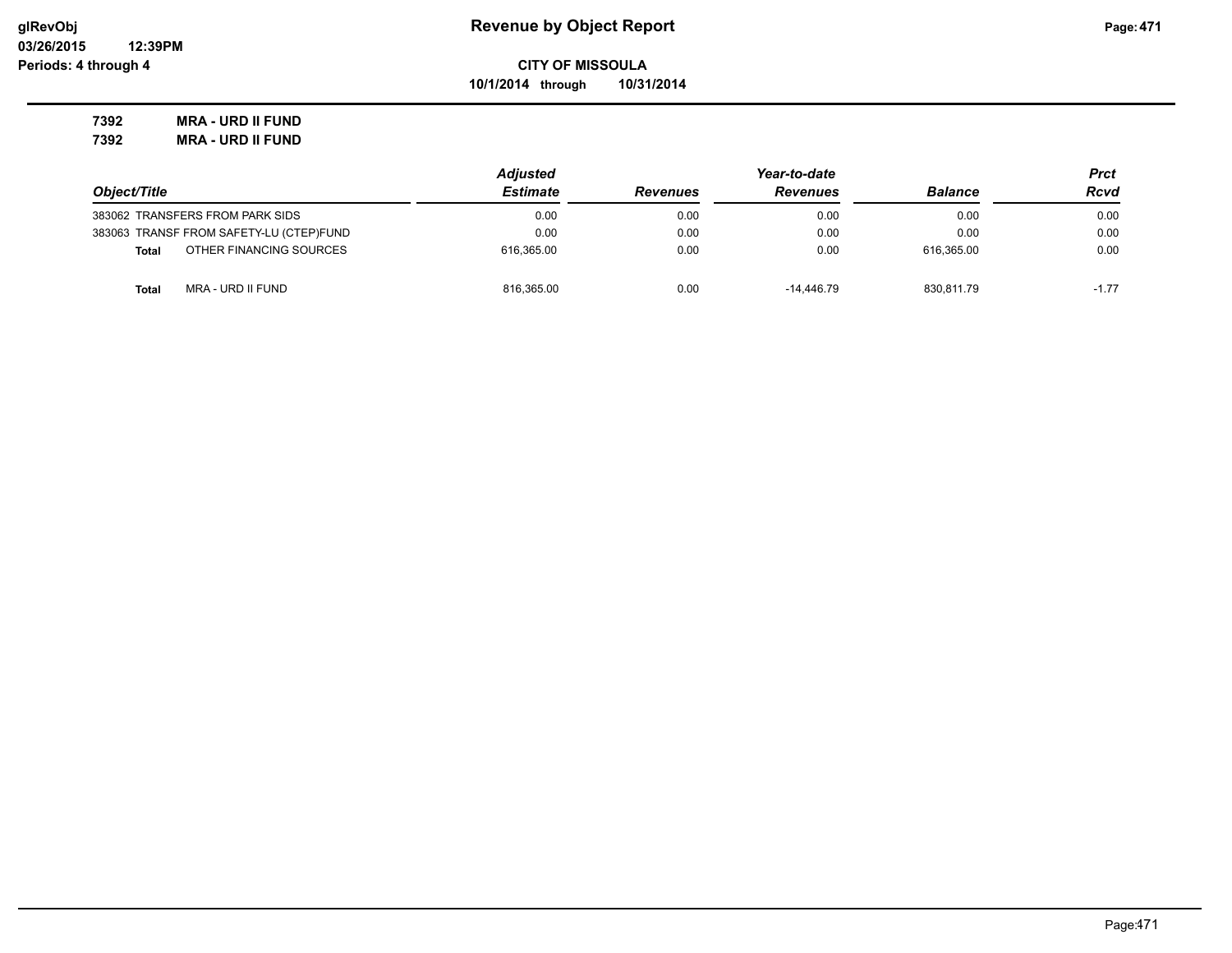**10/1/2014 through 10/31/2014**

#### **7392 MRA - URD II FUND**

|                                                    | <b>Adjusted</b> |                 | Year-to-date    |              | <b>Prct</b> |  |
|----------------------------------------------------|-----------------|-----------------|-----------------|--------------|-------------|--|
| Object/Title                                       | <b>Estimate</b> | <b>Revenues</b> | <b>Revenues</b> | Balance      | <b>Rcvd</b> |  |
| 310000 TAXES/ASSESSMENTS                           |                 |                 |                 |              |             |  |
| 311011 TAX INCREMENT                               | 0.00            | 0.00            | 0.00            | 0.00         | 0.00        |  |
| TAXES/ASSESSMENTS<br><b>Total</b>                  | 0.00            | 0.00            | 0.00            | 0.00         | 0.00        |  |
| 330000 INTERGOVERNMENTAL REVENUES                  |                 |                 |                 |              |             |  |
| 330000 INTERGOVERNMENTAL REVENUES                  | 0.00            | 0.00            | 0.00            | 0.00         | 0.00        |  |
| 331050 ISTEA/CTEP GRANT                            | 0.00            | 0.00            | 11,597.39       | $-11,597.39$ | 0.00        |  |
| 331060 NATL RECREATION TRAILS GRANTS               | 0.00            | 0.00            | 0.00            | 0.00         | 0.00        |  |
| 335210 PERSONAL PROPERTY TAX REIMBURSEMENT         | 0.00            | 0.00            | 0.00            | 0.00         | 0.00        |  |
| 335230 HB 124 REVENUE                              | 0.00            | 0.00            | 0.00            | 0.00         | 0.00        |  |
| 335250 STATE REIMB - SB #184                       | 200,000.00      | 0.00            | 0.00            | 200,000.00   | 0.00        |  |
| 336023 STATE CONTRIB. - PERS                       | 0.00            | 0.00            | 0.00            | 0.00         | 0.00        |  |
| <b>INTERGOVERNMENTAL REVENUES</b><br><b>Total</b>  | 200,000.00      | 0.00            | 11,597.39       | 188,402.61   | 5.80        |  |
| 340000 CHARGES FOR SERVICES                        |                 |                 |                 |              |             |  |
| 343300 MISC CHARGES FOR SERVICES                   | 0.00            | 0.00            | $-26,044.18$    | 26,044.18    | 0.00        |  |
| <b>CHARGES FOR SERVICES</b><br><b>Total</b>        | 0.00            | 0.00            | $-26,044.18$    | 26,044.18    | 0.00        |  |
| 360000 MISCELLANEOUS REVENUES                      |                 |                 |                 |              |             |  |
| 360000 MISCELLANEOUS REVENUES                      | 0.00            | 0.00            | 0.00            | 0.00         | 0.00        |  |
| 360007 RLF REVENUES                                | 0.00            | 0.00            | 0.00            | 0.00         | 0.00        |  |
| 360010 MISCELLANEOUS                               | 0.00            | 0.00            | 0.00            | 0.00         | 0.00        |  |
| 365000 DONATIONS                                   | 0.00            | 0.00            | 0.00            | 0.00         | 0.00        |  |
| MISCELLANEOUS REVENUES<br><b>Total</b>             | 0.00            | 0.00            | 0.00            | 0.00         | 0.00        |  |
| 370000 INVESTMENTS & ROYALTY EARNINGS              |                 |                 |                 |              |             |  |
| 371010 INTEREST ON INVESTMENTS                     | 0.00            | 0.00            | 0.00            | 0.00         | 0.00        |  |
| 371020 GAIN/LOSS IN MARKET VALUE OF INVESTMENT     | 0.00            | 0.00            | 0.00            | 0.00         | 0.00        |  |
| <b>INVESTMENTS &amp; ROYALTY EARNINGS</b><br>Total | 0.00            | 0.00            | 0.00            | 0.00         | 0.00        |  |
| 380000 OTHER FINANCING SOURCES                     |                 |                 |                 |              |             |  |
| 381009 TRANSFERS IN                                | 0.00            | 0.00            | 0.00            | 0.00         | 0.00        |  |
| 381025 BOND PROCEEDS                               | 0.00            | 0.00            | 0.00            | 0.00         | 0.00        |  |
| 381026 DEBT SERVICE/BROWNSFIELD RLF 1.125M         | 0.00            | 0.00            | 0.00            | 0.00         | 0.00        |  |
| 381027 SAFEWAY/ST PAT 1.5M                         | 0.00            | 0.00            | 0.00            | 0.00         | 0.00        |  |
| 381028 BOND PROCEEDS-MILL SITE                     | 0.00            | 0.00            | 0.00            | 0.00         | 0.00        |  |
| 381074 CIVIC STADIUM TIF NOTES 1.5M                | 0.00            | 0.00            | 0.00            | 0.00         | 0.00        |  |
| 383014 TRANS FR MRA                                | 616,365.00      | 0.00            | 0.00            | 616,365.00   | 0.00        |  |
| 383037 TRANSFER - URD II                           | 0.00            | 0.00            | 0.00            | 0.00         | 0.00        |  |
| 383038 TRANSFER - URD III                          | 0.00            | 0.00            | 0.00            | 0.00         | 0.00        |  |
| 383039 FROM SID TRANSFERS                          | 0.00            | 0.00            | 0.00            | 0.00         | 0.00        |  |
| 383060 TRANSFERS FROM FRONT ST URD                 | 0.00            | 0.00            | 0.00            | 0.00         | 0.00        |  |
| 383061 TRANSFERS FROM PARK IMPACT FEES             | 0.00            | 0.00            | 0.00            | 0.00         | 0.00        |  |
| 383062 TRANSFERS FROM PARK SIDS                    | 0.00            | 0.00            | 0.00            | 0.00         | 0.00        |  |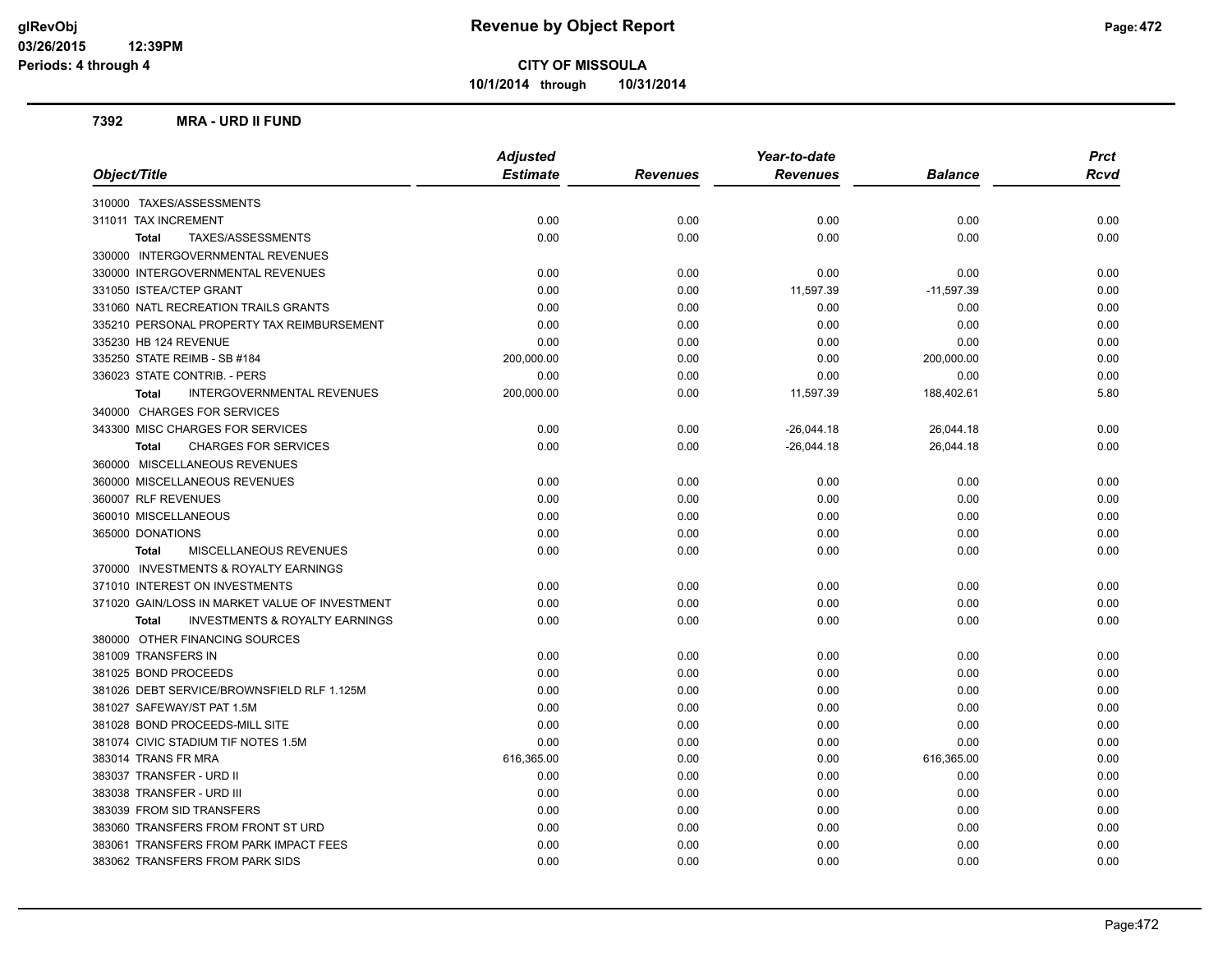**10/1/2014 through 10/31/2014**

#### **7392 MRA - URD II FUND**

|              |                                         | <b>Adjusted</b> | Year-to-date    |                |             | <b>Prct</b> |
|--------------|-----------------------------------------|-----------------|-----------------|----------------|-------------|-------------|
| Object/Title | <b>Estimate</b>                         | <b>Revenues</b> | <b>Revenues</b> | <b>Balance</b> | <b>Rcvd</b> |             |
|              | 383063 TRANSF FROM SAFETY-LU (CTEP)FUND | 0.00            | 0.00            | 0.00           | 0.00        | 0.00        |
| Total        | OTHER FINANCING SOURCES                 | 616.365.00      | 0.00            | 0.00           | 616.365.00  | 0.00        |
| Total        | MRA - URD II FUND                       | 816,365.00      | 0.00            | -14.446.79     | 830,811.79  | $-1.77$     |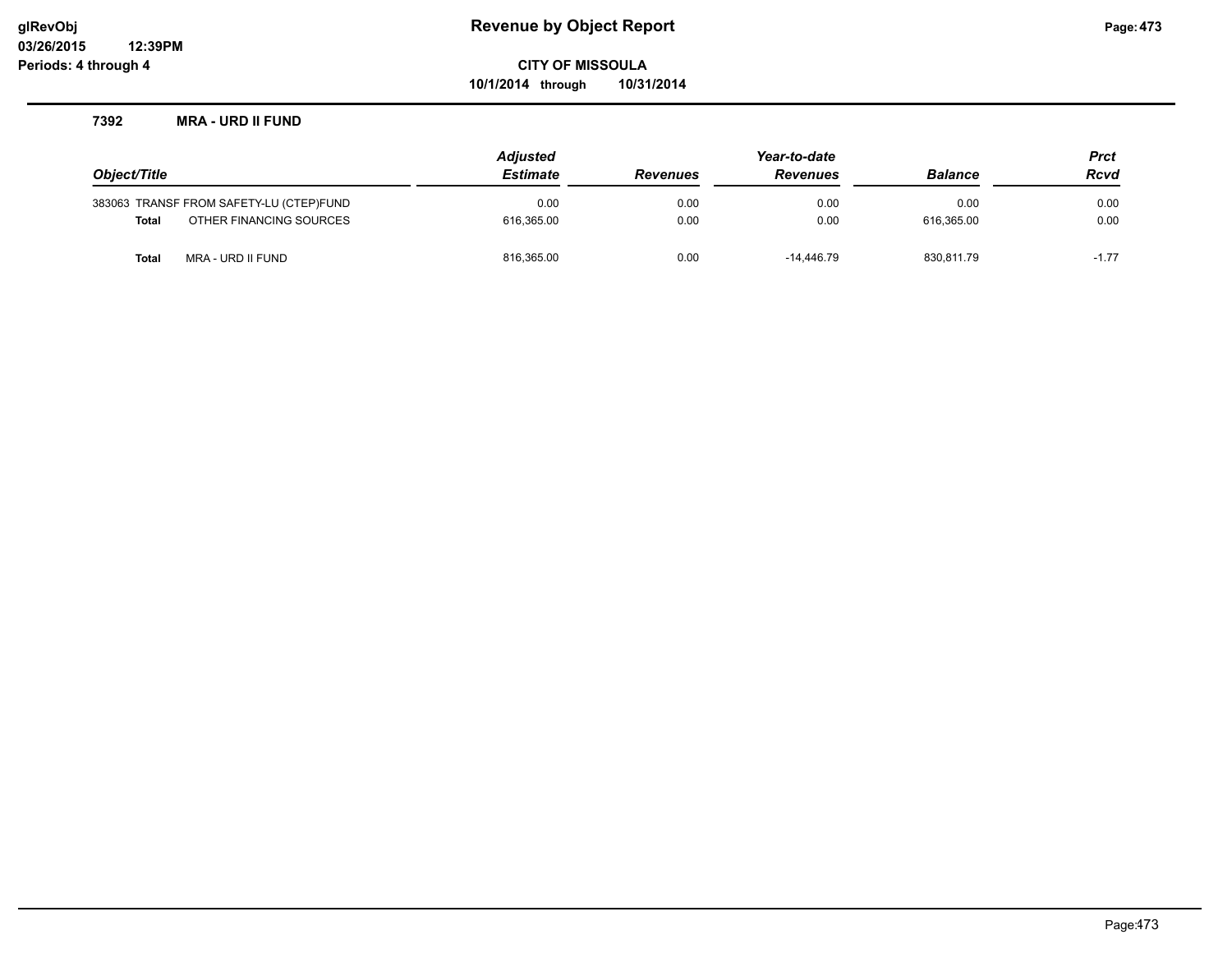**10/1/2014 through 10/31/2014**

**7393 MRA - URD III FUND**

|                                                           | <b>Adjusted</b> |                 | Year-to-date    |                | <b>Prct</b> |
|-----------------------------------------------------------|-----------------|-----------------|-----------------|----------------|-------------|
| Object/Title                                              | <b>Estimate</b> | <b>Revenues</b> | <b>Revenues</b> | <b>Balance</b> | <b>Rcvd</b> |
| 310000 TAXES/ASSESSMENTS                                  |                 |                 |                 |                |             |
| 311011 TAX INCREMENT                                      | 1,837,654.00    | 62,418.99       | 62,418.99       | 1,775,235.01   | 3.40        |
| 312001 PENALTIES & INTEREST                               | 0.00            | 64.00           | 72.69           | $-72.69$       | 0.00        |
| TAXES/ASSESSMENTS<br>Total                                | 1,837,654.00    | 62,482.99       | 62,491.68       | 1,775,162.32   | 3.40        |
| 330000 INTERGOVERNMENTAL REVENUES                         |                 |                 |                 |                |             |
| 331050 ISTEA/CTEP GRANT                                   | 0.00            | 0.00            | 0.00            | 0.00           | 0.00        |
| 331060 NATL RECREATION TRAILS GRANTS                      | 0.00            | 0.00            | 0.00            | 0.00           | 0.00        |
| 335210 PERSONAL PROPERTY TAX REIMBURSEMENT                | 121,116.00      | 0.00            | 0.00            | 121,116.00     | 0.00        |
| 336023 STATE CONTRIB. - PERS                              | 0.00            | 22.98           | 125.46          | $-125.46$      | 0.00        |
| <b>INTERGOVERNMENTAL REVENUES</b><br><b>Total</b>         | 121,116.00      | 22.98           | 125.46          | 120,990.54     | 0.10        |
| 360000 MISCELLANEOUS REVENUES                             |                 |                 |                 |                |             |
| 360000 MISCELLANEOUS REVENUES                             | 0.00            | 0.00            | 0.00            | 0.00           | 0.00        |
| 360010 MISCELLANEOUS                                      | 0.00            | 0.00            | 0.00            | 0.00           | 0.00        |
| 362000 OTHER MISCELLANEOUS REVENUE                        | 0.00            | 0.00            | 0.00            | 0.00           | 0.00        |
| 362004 URD III FACADE IMPROVEMENT LOAN REC                | 0.00            | 0.00            | 0.00            | 0.00           | 0.00        |
| 365000 DONATIONS                                          | 0.00            | 0.00            | 0.00            | 0.00           | 0.00        |
| MISCELLANEOUS REVENUES<br>Total                           | 0.00            | 0.00            | 0.00            | 0.00           | 0.00        |
| 370000 INVESTMENTS & ROYALTY EARNINGS                     |                 |                 |                 |                |             |
| 371010 INTEREST ON INVESTMENTS                            | 0.00            | 0.00            | 0.00            | 0.00           | 0.00        |
| 371020 GAIN/LOSS IN MARKET VALUE OF INVESTMENTS           | 0.00            | 0.00            | 0.00            | 0.00           | 0.00        |
| <b>INVESTMENTS &amp; ROYALTY EARNINGS</b><br><b>Total</b> | 0.00            | 0.00            | 0.00            | 0.00           | 0.00        |
| OTHER FINANCING SOURCES<br>380000                         |                 |                 |                 |                |             |
| 381000 LOAN PROCEEDS                                      | 0.00            | 0.00            | 0.00            | 0.00           | 0.00        |
| 383037 TRANSFER - URD II                                  | 250,000.00      | 0.00            | 0.00            | 250,000.00     | 0.00        |
| OTHER FINANCING SOURCES<br><b>Total</b>                   | 250,000.00      | 0.00            | 0.00            | 250,000.00     | 0.00        |
| <b>MRA - URD III FUND</b><br><b>Total</b>                 | 2,208,770.00    | 62,505.97       | 62,617.14       | 2,146,152.86   | 2.83        |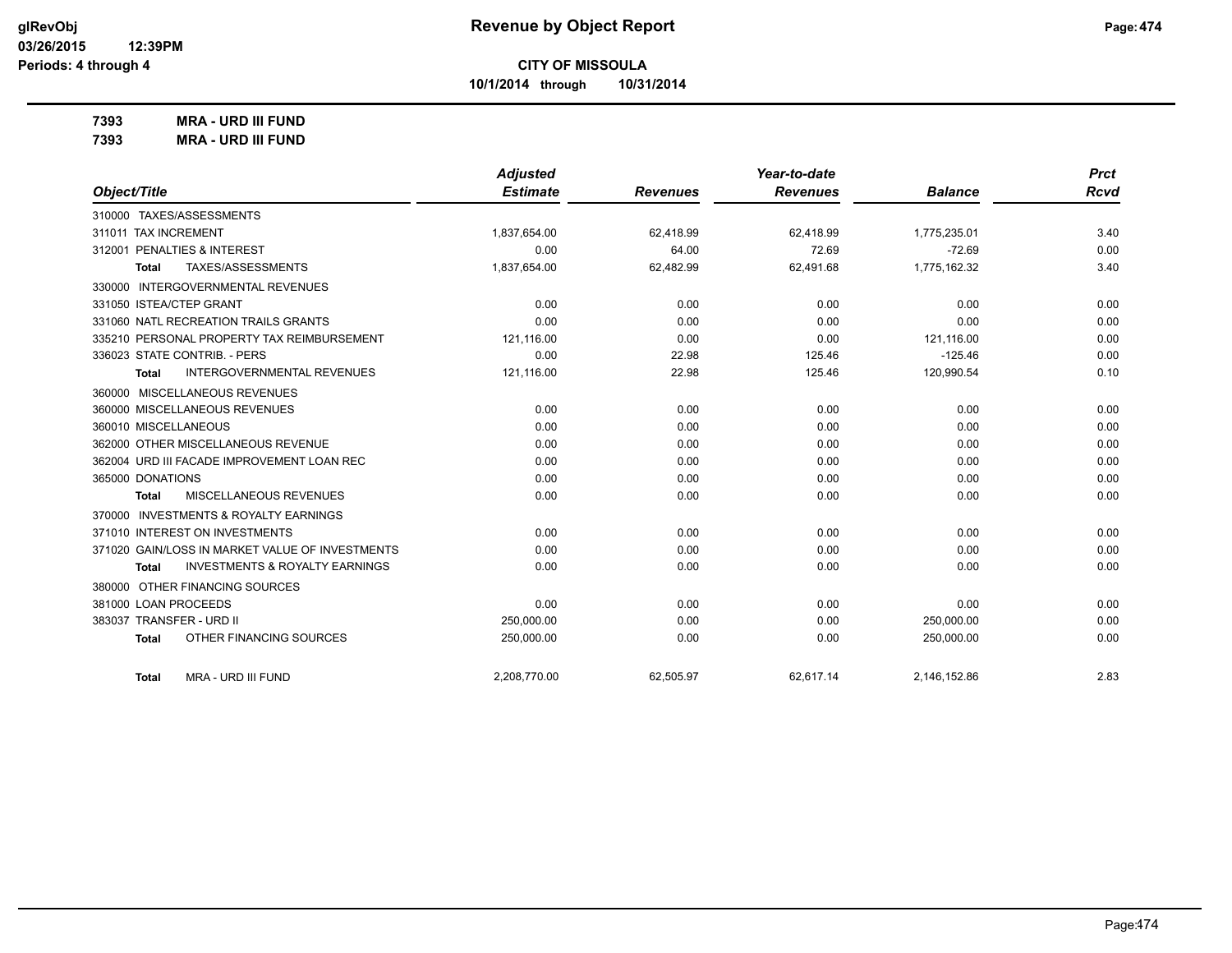**10/1/2014 through 10/31/2014**

#### **7393 MRA - URD III FUND**

|                                                           | <b>Adjusted</b> |                 | Year-to-date    |                | <b>Prct</b> |
|-----------------------------------------------------------|-----------------|-----------------|-----------------|----------------|-------------|
| Object/Title                                              | <b>Estimate</b> | <b>Revenues</b> | <b>Revenues</b> | <b>Balance</b> | <b>Rcvd</b> |
| 310000 TAXES/ASSESSMENTS                                  |                 |                 |                 |                |             |
| 311011 TAX INCREMENT                                      | 1,837,654.00    | 62,418.99       | 62,418.99       | 1,775,235.01   | 3.40        |
| 312001 PENALTIES & INTEREST                               | 0.00            | 64.00           | 72.69           | $-72.69$       | 0.00        |
| TAXES/ASSESSMENTS<br><b>Total</b>                         | 1,837,654.00    | 62,482.99       | 62,491.68       | 1,775,162.32   | 3.40        |
| 330000 INTERGOVERNMENTAL REVENUES                         |                 |                 |                 |                |             |
| 331050 ISTEA/CTEP GRANT                                   | 0.00            | 0.00            | 0.00            | 0.00           | 0.00        |
| 331060 NATL RECREATION TRAILS GRANTS                      | 0.00            | 0.00            | 0.00            | 0.00           | 0.00        |
| 335210 PERSONAL PROPERTY TAX REIMBURSEMENT                | 121,116.00      | 0.00            | 0.00            | 121.116.00     | 0.00        |
| 336023 STATE CONTRIB. - PERS                              | 0.00            | 22.98           | 125.46          | $-125.46$      | 0.00        |
| <b>INTERGOVERNMENTAL REVENUES</b><br><b>Total</b>         | 121,116.00      | 22.98           | 125.46          | 120,990.54     | 0.10        |
| 360000 MISCELLANEOUS REVENUES                             |                 |                 |                 |                |             |
| 360000 MISCELLANEOUS REVENUES                             | 0.00            | 0.00            | 0.00            | 0.00           | 0.00        |
| 360010 MISCELLANEOUS                                      | 0.00            | 0.00            | 0.00            | 0.00           | 0.00        |
| 362000 OTHER MISCELLANEOUS REVENUE                        | 0.00            | 0.00            | 0.00            | 0.00           | 0.00        |
| 362004 URD III FACADE IMPROVEMENT LOAN REC                | 0.00            | 0.00            | 0.00            | 0.00           | 0.00        |
| 365000 DONATIONS                                          | 0.00            | 0.00            | 0.00            | 0.00           | 0.00        |
| <b>MISCELLANEOUS REVENUES</b><br><b>Total</b>             | 0.00            | 0.00            | 0.00            | 0.00           | 0.00        |
| 370000 INVESTMENTS & ROYALTY EARNINGS                     |                 |                 |                 |                |             |
| 371010 INTEREST ON INVESTMENTS                            | 0.00            | 0.00            | 0.00            | 0.00           | 0.00        |
| 371020 GAIN/LOSS IN MARKET VALUE OF INVESTMENT            | 0.00            | 0.00            | 0.00            | 0.00           | 0.00        |
| <b>INVESTMENTS &amp; ROYALTY EARNINGS</b><br><b>Total</b> | 0.00            | 0.00            | 0.00            | 0.00           | 0.00        |
| 380000 OTHER FINANCING SOURCES                            |                 |                 |                 |                |             |
| 381000 LOAN PROCEEDS                                      | 0.00            | 0.00            | 0.00            | 0.00           | 0.00        |
| 383037 TRANSFER - URD II                                  | 250,000.00      | 0.00            | 0.00            | 250,000.00     | 0.00        |
| OTHER FINANCING SOURCES<br><b>Total</b>                   | 250,000.00      | 0.00            | 0.00            | 250,000.00     | 0.00        |
| MRA - URD III FUND<br><b>Total</b>                        | 2,208,770.00    | 62,505.97       | 62,617.14       | 2,146,152.86   | 2.83        |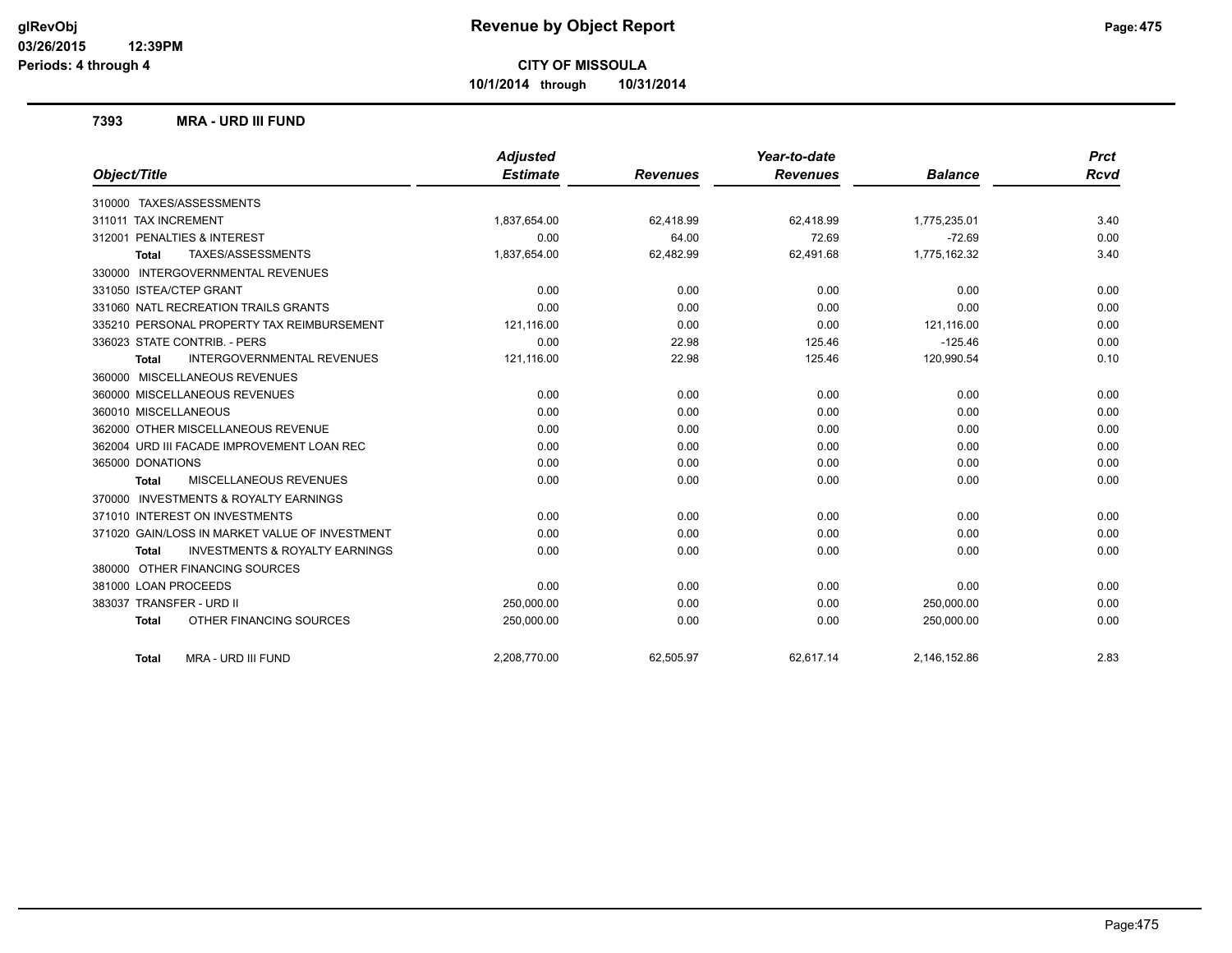**10/1/2014 through 10/31/2014**

# **7394 MRA TAX INCREMENT DEBT CLEARING FUND**

**7394 MRA TAX INCREMENT DEBT CLEARING FUND**

|                                                     | <b>Adjusted</b> |                 | Year-to-date    |                | <b>Prct</b> |
|-----------------------------------------------------|-----------------|-----------------|-----------------|----------------|-------------|
| Object/Title                                        | <b>Estimate</b> | <b>Revenues</b> | <b>Revenues</b> | <b>Balance</b> | <b>Rcvd</b> |
| 310000 TAXES/ASSESSMENTS                            |                 |                 |                 |                |             |
| <b>TAX INCREMENT</b><br>311011                      | 0.00            | 0.00            | 0.00            | 0.00           | 0.00        |
| TAXES/ASSESSMENTS<br>Total                          | 0.00            | 0.00            | 0.00            | 0.00           | 0.00        |
| <b>INTERGOVERNMENTAL REVENUES</b><br>330000         |                 |                 |                 |                |             |
| 335210 PERSONAL PROPERTY TAX REIMBURSEMENT          | 0.00            | 0.00            | 0.00            | 0.00           | 0.00        |
| 335230 HB 124 REVENUE                               | 0.00            | 0.00            | 0.00            | 0.00           | 0.00        |
| 335250 STATE REIMB - SB #184                        | 0.00            | 0.00            | 0.00            | 0.00           | 0.00        |
| <b>INTERGOVERNMENTAL REVENUES</b><br>Total          | 0.00            | 0.00            | 0.00            | 0.00           | 0.00        |
| <b>INVESTMENTS &amp; ROYALTY EARNINGS</b><br>370000 |                 |                 |                 |                |             |
| 371010 INTEREST ON INVESTMENTS                      | 0.00            | 0.00            | 0.00            | 0.00           | 0.00        |
| 371020 GAIN/LOSS IN MARKET VALUE OF INVESTMENTS     | 0.00            | 0.00            | 0.00            | 0.00           | 0.00        |
| <b>INVESTMENTS &amp; ROYALTY EARNINGS</b><br>Total  | 0.00            | 0.00            | 0.00            | 0.00           | 0.00        |
| OTHER FINANCING SOURCES<br>380000                   |                 |                 |                 |                |             |
| 383014 TRANS FR MRA                                 | 0.00            | 0.00            | 0.00            | 0.00           | 0.00        |
| OTHER FINANCING SOURCES<br><b>Total</b>             | 0.00            | 0.00            | 0.00            | 0.00           | 0.00        |
| MRA TAX INCREMENT DEBT CLEARING FUN<br>Total        | 0.00            | 0.00            | 0.00            | 0.00           | 0.00        |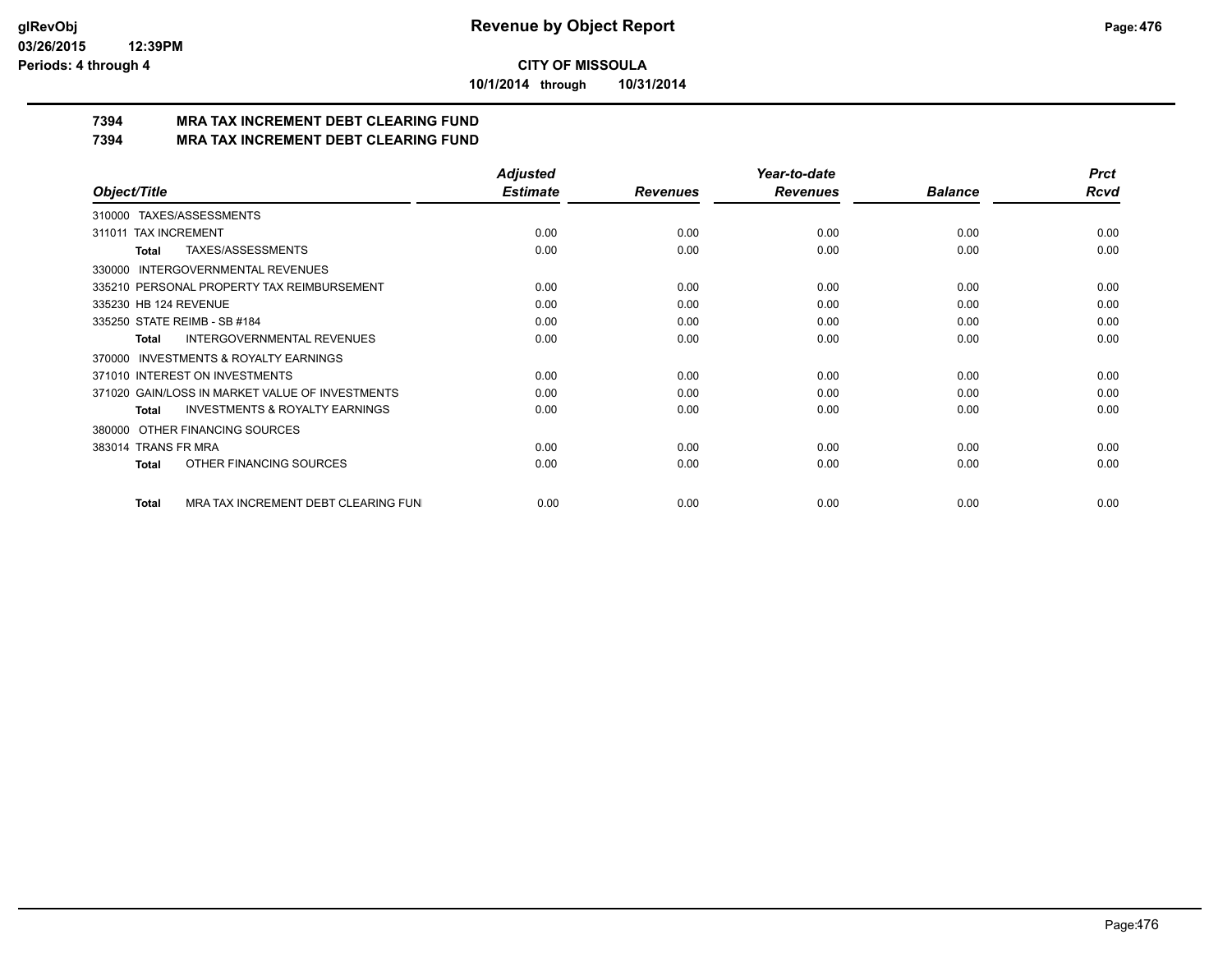**10/1/2014 through 10/31/2014**

### **7394 MRA TAX INCREMENT DEBT CLEARING FUND**

| Object/Title                                        | <b>Adjusted</b><br><b>Estimate</b> | <b>Revenues</b> | Year-to-date<br><b>Revenues</b> | <b>Balance</b> | <b>Prct</b><br>Rcvd |
|-----------------------------------------------------|------------------------------------|-----------------|---------------------------------|----------------|---------------------|
| TAXES/ASSESSMENTS<br>310000                         |                                    |                 |                                 |                |                     |
| 311011 TAX INCREMENT                                | 0.00                               | 0.00            | 0.00                            | 0.00           | 0.00                |
| TAXES/ASSESSMENTS<br><b>Total</b>                   | 0.00                               | 0.00            | 0.00                            | 0.00           | 0.00                |
| 330000 INTERGOVERNMENTAL REVENUES                   |                                    |                 |                                 |                |                     |
| 335210 PERSONAL PROPERTY TAX REIMBURSEMENT          | 0.00                               | 0.00            | 0.00                            | 0.00           | 0.00                |
| 335230 HB 124 REVENUE                               | 0.00                               | 0.00            | 0.00                            | 0.00           | 0.00                |
| 335250 STATE REIMB - SB #184                        | 0.00                               | 0.00            | 0.00                            | 0.00           | 0.00                |
| <b>INTERGOVERNMENTAL REVENUES</b><br><b>Total</b>   | 0.00                               | 0.00            | 0.00                            | 0.00           | 0.00                |
| <b>INVESTMENTS &amp; ROYALTY EARNINGS</b><br>370000 |                                    |                 |                                 |                |                     |
| 371010 INTEREST ON INVESTMENTS                      | 0.00                               | 0.00            | 0.00                            | 0.00           | 0.00                |
| 371020 GAIN/LOSS IN MARKET VALUE OF INVESTMENT      | 0.00                               | 0.00            | 0.00                            | 0.00           | 0.00                |
| <b>INVESTMENTS &amp; ROYALTY EARNINGS</b><br>Total  | 0.00                               | 0.00            | 0.00                            | 0.00           | 0.00                |
| 380000 OTHER FINANCING SOURCES                      |                                    |                 |                                 |                |                     |
| 383014 TRANS FR MRA                                 | 0.00                               | 0.00            | 0.00                            | 0.00           | 0.00                |
| OTHER FINANCING SOURCES<br><b>Total</b>             | 0.00                               | 0.00            | 0.00                            | 0.00           | 0.00                |
| MRA TAX INCREMENT DEBT CLEARING FUN<br><b>Total</b> | 0.00                               | 0.00            | 0.00                            | 0.00           | 0.00                |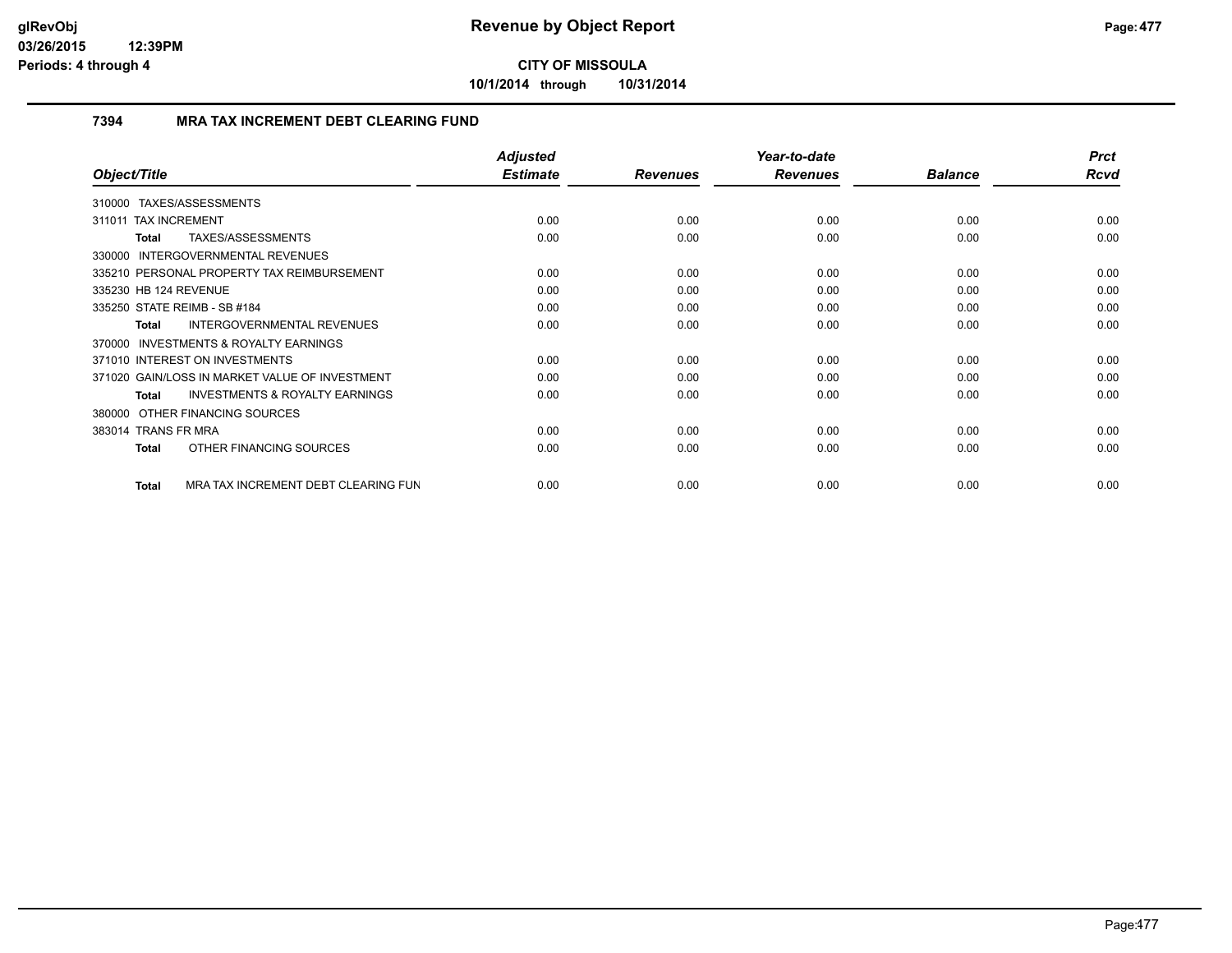**10/1/2014 through 10/31/2014**

#### **7395 MRA TAX INCREMENT DEBT SERVICE INTEREST 7395 MRA TAX INCREMENT DEBT SERVICE INTEREST**

|                                                      | <b>Adjusted</b> |                 | Year-to-date    |                | Prct        |
|------------------------------------------------------|-----------------|-----------------|-----------------|----------------|-------------|
| Object/Title                                         | <b>Estimate</b> | <b>Revenues</b> | <b>Revenues</b> | <b>Balance</b> | <b>Rcvd</b> |
| 360000 MISCELLANEOUS REVENUES                        |                 |                 |                 |                |             |
| 360010 MISCELLANEOUS                                 | 0.00            | 0.00            | 0.00            | 0.00           | 0.00        |
| <b>MISCELLANEOUS REVENUES</b><br>Total               | 0.00            | 0.00            | 0.00            | 0.00           | 0.00        |
| 370000 INVESTMENTS & ROYALTY EARNINGS                |                 |                 |                 |                |             |
| 371010 INTEREST ON INVESTMENTS                       | 0.00            | 0.00            | 0.00            | 0.00           | 0.00        |
| 371020 GAIN/LOSS IN MARKET VALUE OF INVESTMENTS      | 0.00            | 0.00            | 0.00            | 0.00           | 0.00        |
| <b>INVESTMENTS &amp; ROYALTY EARNINGS</b><br>Total   | 0.00            | 0.00            | 0.00            | 0.00           | 0.00        |
| 380000 OTHER FINANCING SOURCES                       |                 |                 |                 |                |             |
| 383014 TRANS FR MRA                                  | 0.00            | 0.00            | 0.00            | 0.00           | 0.00        |
| OTHER FINANCING SOURCES<br><b>Total</b>              | 0.00            | 0.00            | 0.00            | 0.00           | 0.00        |
| MRA TAX INCREMENT DEBT SERVICE INTER<br><b>Total</b> | 0.00            | 0.00            | 0.00            | 0.00           | 0.00        |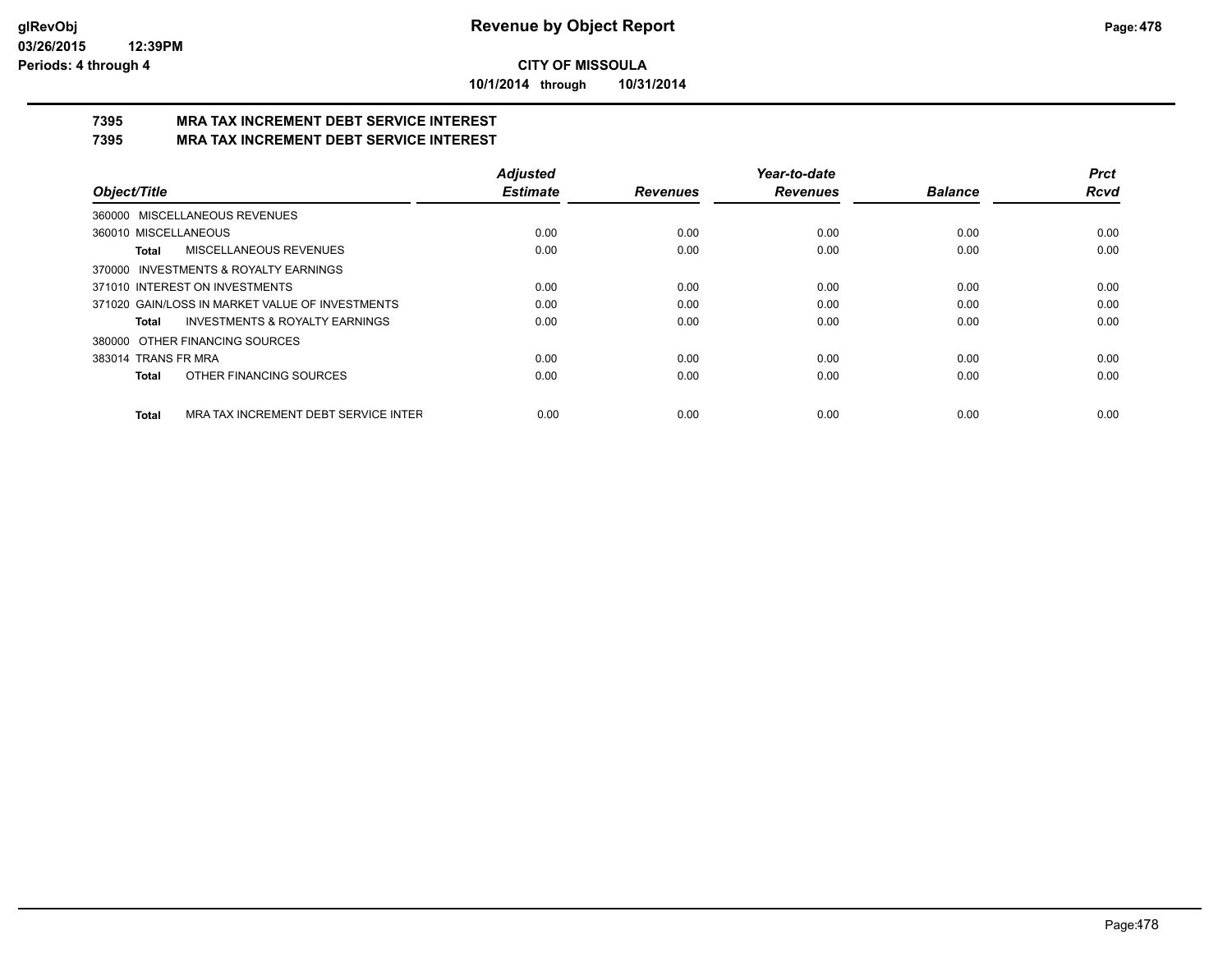**10/1/2014 through 10/31/2014**

### **7395 MRA TAX INCREMENT DEBT SERVICE INTEREST**

| Object/Title                                         | <b>Adjusted</b><br><b>Estimate</b> | <b>Revenues</b> | Year-to-date<br><b>Revenues</b> | <b>Balance</b> | <b>Prct</b><br><b>Rcvd</b> |
|------------------------------------------------------|------------------------------------|-----------------|---------------------------------|----------------|----------------------------|
|                                                      |                                    |                 |                                 |                |                            |
| 360000 MISCELLANEOUS REVENUES                        |                                    |                 |                                 |                |                            |
| 360010 MISCELLANEOUS                                 | 0.00                               | 0.00            | 0.00                            | 0.00           | 0.00                       |
| MISCELLANEOUS REVENUES<br><b>Total</b>               | 0.00                               | 0.00            | 0.00                            | 0.00           | 0.00                       |
| 370000 INVESTMENTS & ROYALTY EARNINGS                |                                    |                 |                                 |                |                            |
| 371010 INTEREST ON INVESTMENTS                       | 0.00                               | 0.00            | 0.00                            | 0.00           | 0.00                       |
| 371020 GAIN/LOSS IN MARKET VALUE OF INVESTMENT       | 0.00                               | 0.00            | 0.00                            | 0.00           | 0.00                       |
| <b>INVESTMENTS &amp; ROYALTY EARNINGS</b><br>Total   | 0.00                               | 0.00            | 0.00                            | 0.00           | 0.00                       |
| 380000 OTHER FINANCING SOURCES                       |                                    |                 |                                 |                |                            |
| 383014 TRANS FR MRA                                  | 0.00                               | 0.00            | 0.00                            | 0.00           | 0.00                       |
| OTHER FINANCING SOURCES<br>Total                     | 0.00                               | 0.00            | 0.00                            | 0.00           | 0.00                       |
| MRA TAX INCREMENT DEBT SERVICE INTER<br><b>Total</b> | 0.00                               | 0.00            | 0.00                            | 0.00           | 0.00                       |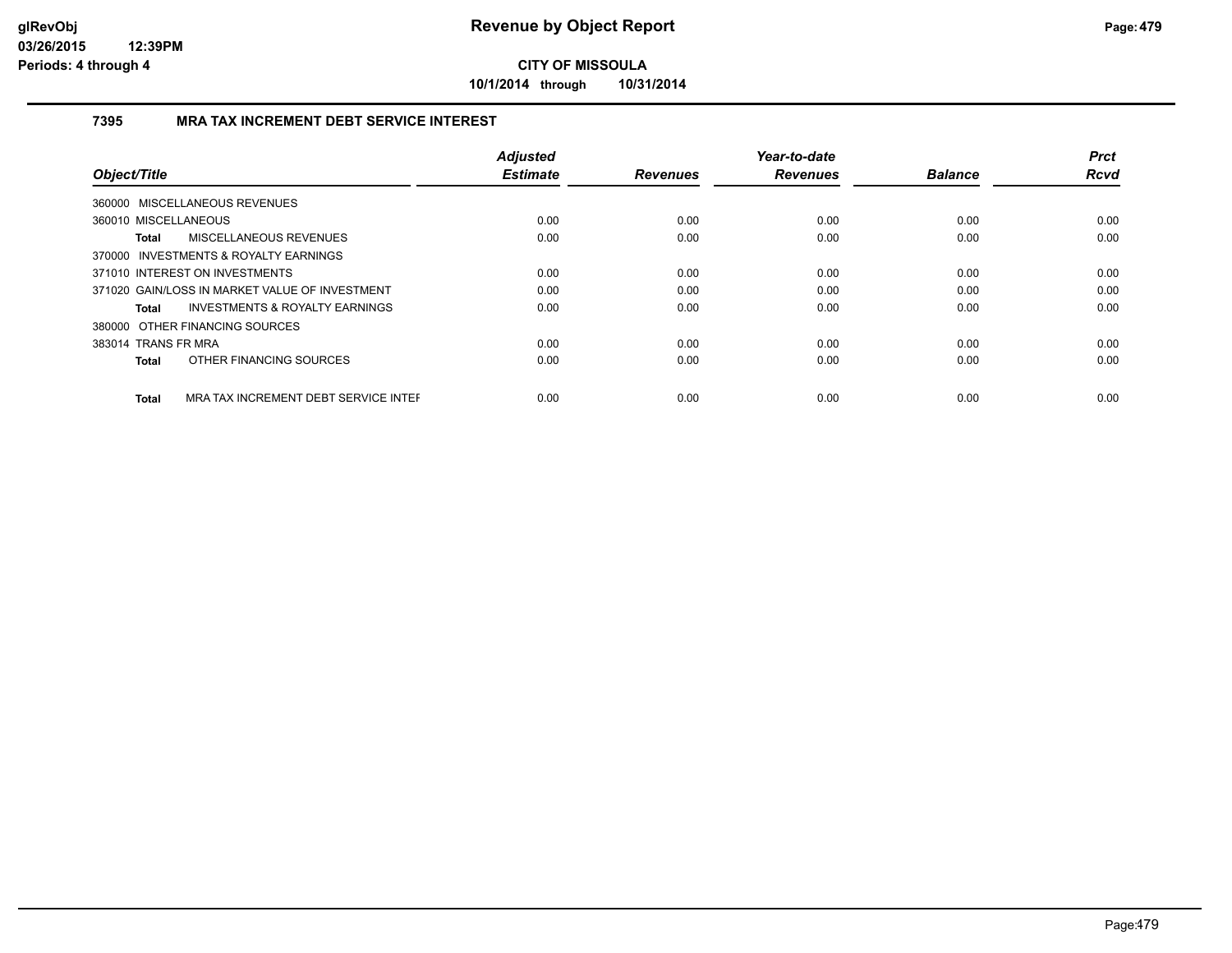**10/1/2014 through 10/31/2014**

#### **7396 MRA TAX INCREMENT DEBT SERVICE SINKING F 7396 MRA TAX INCREMENT DEBT SERVICE SINKING F**

|                                                       | <b>Adjusted</b> |                 | Year-to-date    |                | <b>Prct</b> |
|-------------------------------------------------------|-----------------|-----------------|-----------------|----------------|-------------|
| Object/Title                                          | <b>Estimate</b> | <b>Revenues</b> | <b>Revenues</b> | <b>Balance</b> | <b>Rcvd</b> |
| 370000 INVESTMENTS & ROYALTY EARNINGS                 |                 |                 |                 |                |             |
| 371010 INTEREST ON INVESTMENTS                        | 0.00            | 0.00            | 0.00            | 0.00           | 0.00        |
| 371020 GAIN/LOSS IN MARKET VALUE OF INVESTMENTS       | 0.00            | 0.00            | 0.00            | 0.00           | 0.00        |
| <b>INVESTMENTS &amp; ROYALTY EARNINGS</b><br>Total    | 0.00            | 0.00            | 0.00            | 0.00           | 0.00        |
| 380000 OTHER FINANCING SOURCES                        |                 |                 |                 |                |             |
| 383014 TRANS FR MRA                                   | 0.00            | 0.00            | 0.00            | 0.00           | 0.00        |
| OTHER FINANCING SOURCES<br>Total                      | 0.00            | 0.00            | 0.00            | 0.00           | 0.00        |
|                                                       |                 |                 |                 |                |             |
| <b>Total</b><br>MRA TAX INCREMENT DEBT SERVICE SINKII | 0.00            | 0.00            | 0.00            | 0.00           | 0.00        |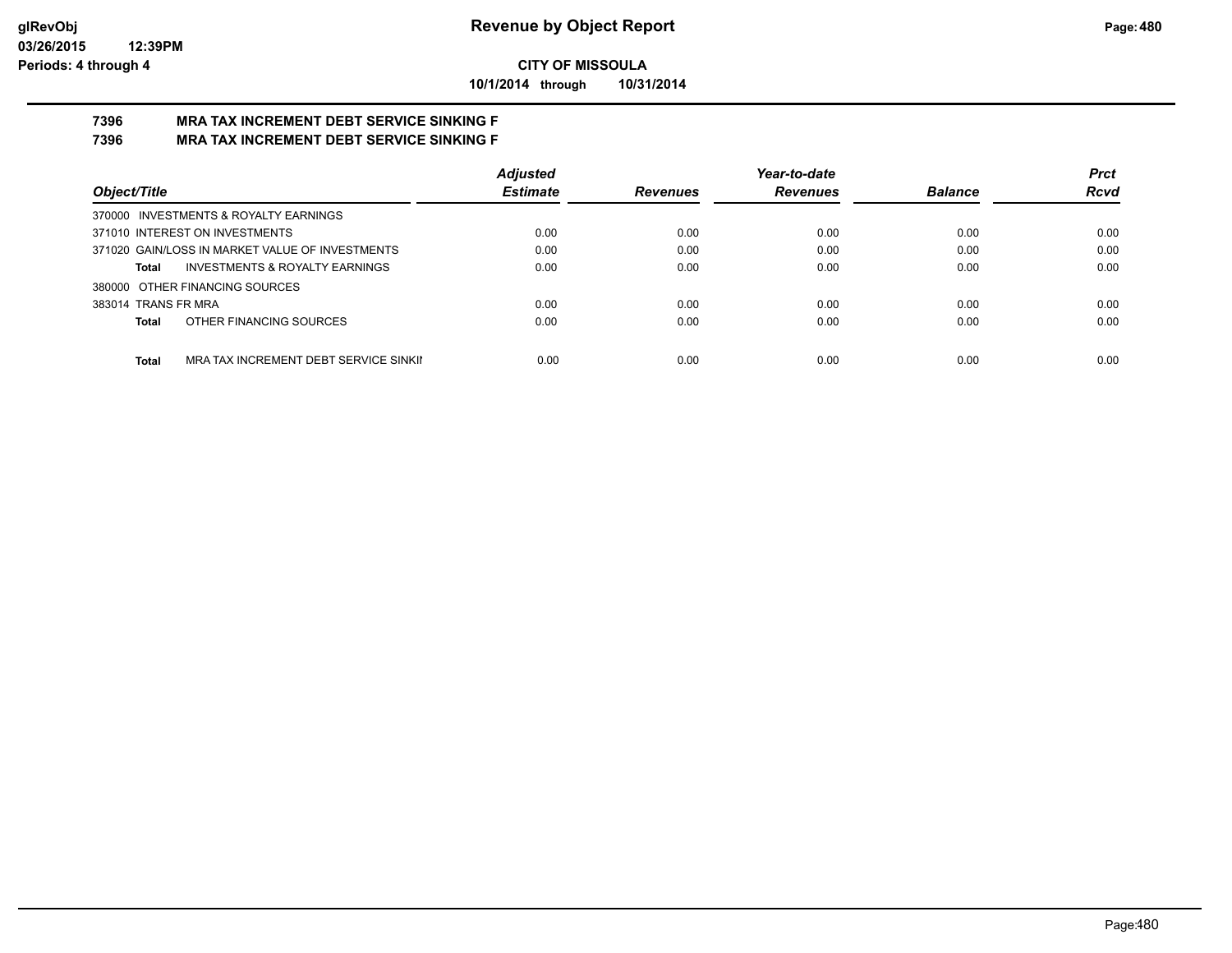**10/1/2014 through 10/31/2014**

### **7396 MRA TAX INCREMENT DEBT SERVICE SINKING F**

| Object/Title                                   |                                      | <b>Adjusted</b><br><b>Estimate</b> | <b>Revenues</b> | Year-to-date<br><b>Revenues</b> | <b>Balance</b> | <b>Prct</b><br><b>Rcvd</b> |
|------------------------------------------------|--------------------------------------|------------------------------------|-----------------|---------------------------------|----------------|----------------------------|
| 370000 INVESTMENTS & ROYALTY EARNINGS          |                                      |                                    |                 |                                 |                |                            |
| 371010 INTEREST ON INVESTMENTS                 |                                      | 0.00                               | 0.00            | 0.00                            | 0.00           | 0.00                       |
| 371020 GAIN/LOSS IN MARKET VALUE OF INVESTMENT |                                      | 0.00                               | 0.00            | 0.00                            | 0.00           | 0.00                       |
| <b>Total</b>                                   | INVESTMENTS & ROYALTY EARNINGS       | 0.00                               | 0.00            | 0.00                            | 0.00           | 0.00                       |
| 380000 OTHER FINANCING SOURCES                 |                                      |                                    |                 |                                 |                |                            |
| 383014 TRANS FR MRA                            |                                      | 0.00                               | 0.00            | 0.00                            | 0.00           | 0.00                       |
| OTHER FINANCING SOURCES<br><b>Total</b>        |                                      | 0.00                               | 0.00            | 0.00                            | 0.00           | 0.00                       |
| <b>Total</b>                                   | MRA TAX INCREMENT DEBT SERVICE SINKI | 0.00                               | 0.00            | 0.00                            | 0.00           | 0.00                       |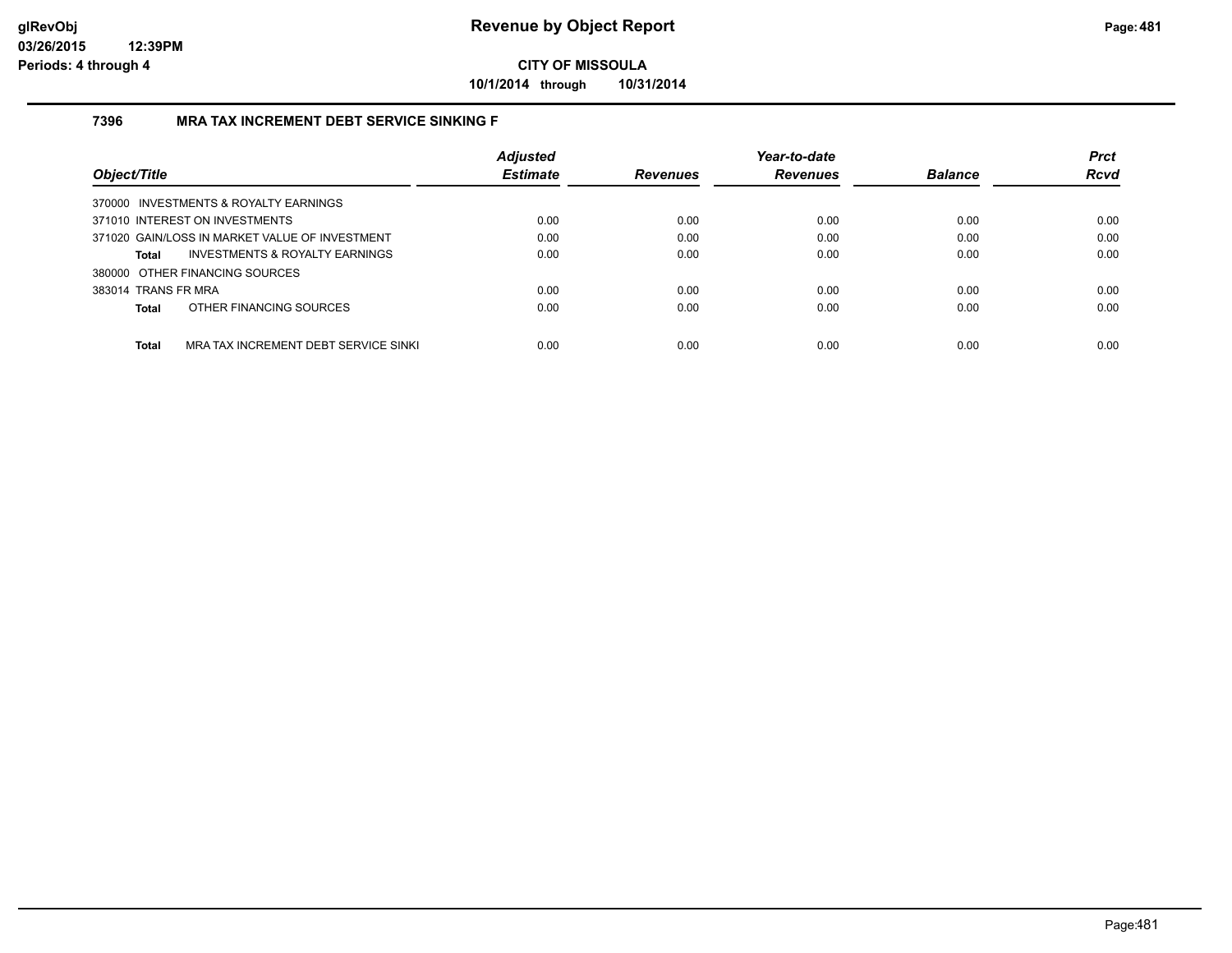**10/1/2014 through 10/31/2014**

#### **7397 MRA TAX INCREMENT BOND RESERVE FUND 7397 MRA TAX INCREMENT BOND RESERVE FUND**

|                                                     | <b>Adjusted</b> |                 | Year-to-date    |                | <b>Prct</b> |
|-----------------------------------------------------|-----------------|-----------------|-----------------|----------------|-------------|
| Object/Title                                        | <b>Estimate</b> | <b>Revenues</b> | <b>Revenues</b> | <b>Balance</b> | <b>Rcvd</b> |
| 370000 INVESTMENTS & ROYALTY EARNINGS               |                 |                 |                 |                |             |
| 371010 INTEREST ON INVESTMENTS                      | 0.00            | 0.00            | 0.00            | 0.00           | 0.00        |
| 371020 GAIN/LOSS IN MARKET VALUE OF INVESTMENTS     | 0.00            | 0.00            | 0.00            | 0.00           | 0.00        |
| <b>INVESTMENTS &amp; ROYALTY EARNINGS</b><br>Total  | 0.00            | 0.00            | 0.00            | 0.00           | 0.00        |
| 380000 OTHER FINANCING SOURCES                      |                 |                 |                 |                |             |
| 383014 TRANS FR MRA                                 | 0.00            | 0.00            | 0.00            | 0.00           | 0.00        |
| OTHER FINANCING SOURCES<br>Total                    | 0.00            | 0.00            | 0.00            | 0.00           | 0.00        |
|                                                     |                 |                 |                 |                |             |
| <b>Total</b><br>MRA TAX INCREMENT BOND RESERVE FUNI | 0.00            | 0.00            | 0.00            | 0.00           | 0.00        |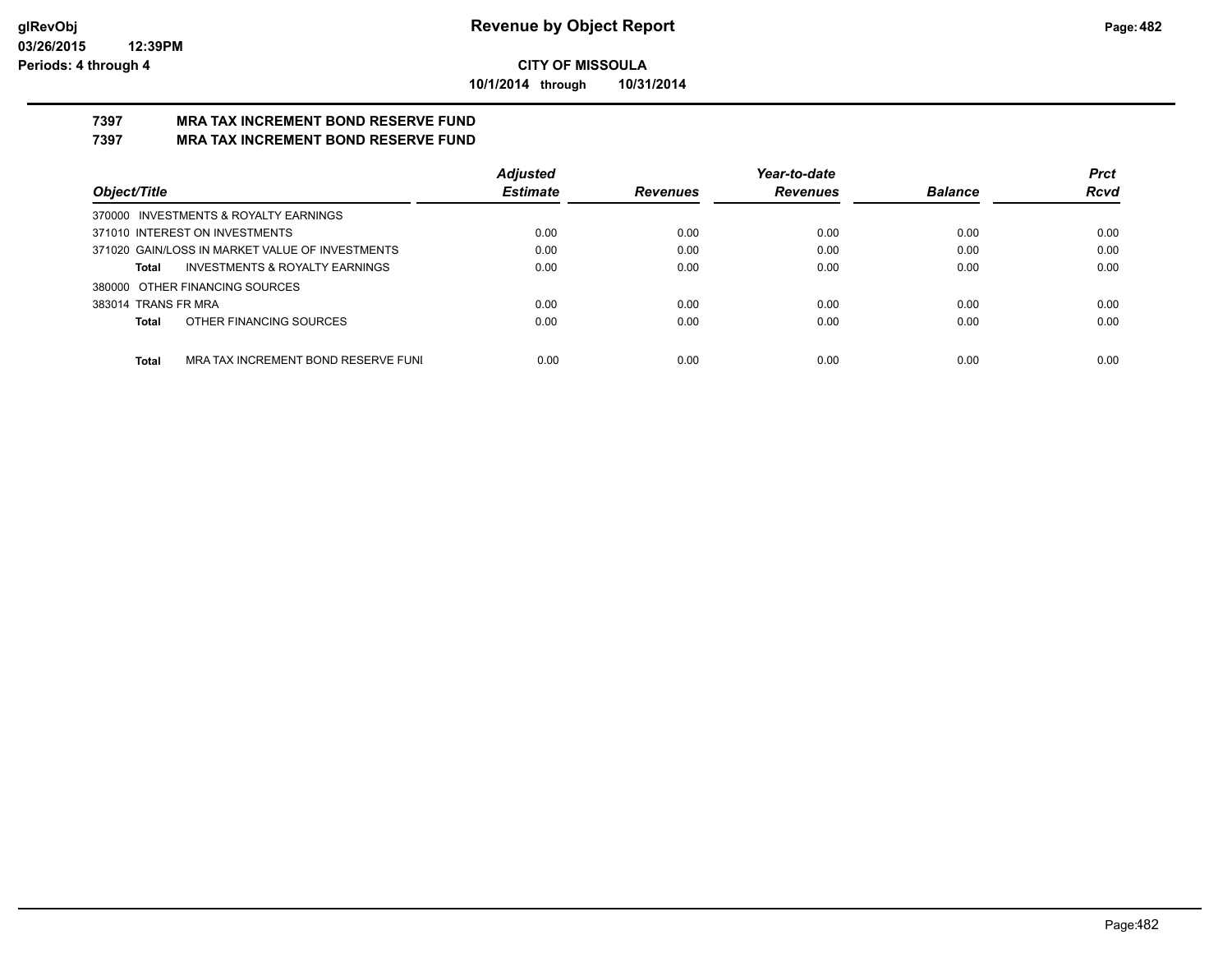**10/1/2014 through 10/31/2014**

### **7397 MRA TAX INCREMENT BOND RESERVE FUND**

|                                                    | <b>Adjusted</b> |                 | Year-to-date    |                | <b>Prct</b> |
|----------------------------------------------------|-----------------|-----------------|-----------------|----------------|-------------|
| Object/Title                                       | <b>Estimate</b> | <b>Revenues</b> | <b>Revenues</b> | <b>Balance</b> | <b>Rcvd</b> |
| 370000 INVESTMENTS & ROYALTY EARNINGS              |                 |                 |                 |                |             |
| 371010 INTEREST ON INVESTMENTS                     | 0.00            | 0.00            | 0.00            | 0.00           | 0.00        |
| 371020 GAIN/LOSS IN MARKET VALUE OF INVESTMENT     | 0.00            | 0.00            | 0.00            | 0.00           | 0.00        |
| INVESTMENTS & ROYALTY EARNINGS<br><b>Total</b>     | 0.00            | 0.00            | 0.00            | 0.00           | 0.00        |
| 380000 OTHER FINANCING SOURCES                     |                 |                 |                 |                |             |
| 383014 TRANS FR MRA                                | 0.00            | 0.00            | 0.00            | 0.00           | 0.00        |
| OTHER FINANCING SOURCES<br><b>Total</b>            | 0.00            | 0.00            | 0.00            | 0.00           | 0.00        |
|                                                    |                 |                 |                 |                |             |
| <b>Total</b><br>MRA TAX INCREMENT BOND RESERVE FUN | 0.00            | 0.00            | 0.00            | 0.00           | 0.00        |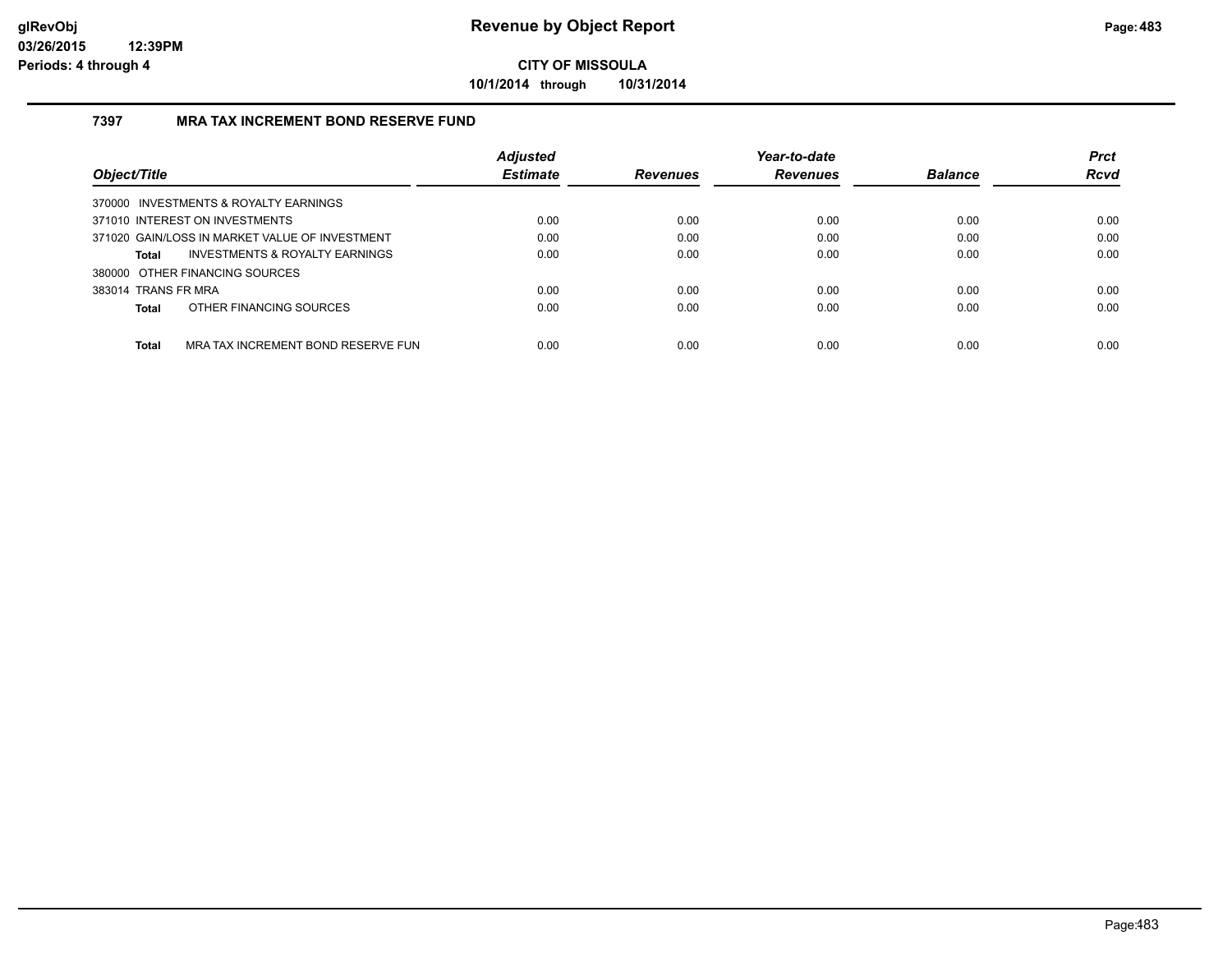**10/1/2014 through 10/31/2014**

# **7399 INTERMOUNTAIN BOND DEBT SERVICE**

**7399 INTERMOUNTAIN BOND DEBT SERVICE**

|                                                           | <b>Adjusted</b> |                 | Year-to-date    |                | <b>Prct</b> |
|-----------------------------------------------------------|-----------------|-----------------|-----------------|----------------|-------------|
| Object/Title                                              | <b>Estimate</b> | <b>Revenues</b> | <b>Revenues</b> | <b>Balance</b> | <b>Rcvd</b> |
| TAXES/ASSESSMENTS<br>310000                               |                 |                 |                 |                |             |
| <b>TAX INCREMENT</b><br>311011                            | 0.00            | 0.00            | 0.00            | 0.00           | 0.00        |
| TAXES/ASSESSMENTS<br><b>Total</b>                         | 0.00            | 0.00            | 0.00            | 0.00           | 0.00        |
| 370000 INVESTMENTS & ROYALTY EARNINGS                     |                 |                 |                 |                |             |
| 371010 INTEREST ON INVESTMENTS                            | 0.00            | 0.00            | 0.00            | 0.00           | 0.00        |
| <b>INVESTMENTS &amp; ROYALTY EARNINGS</b><br><b>Total</b> | 0.00            | 0.00            | 0.00            | 0.00           | 0.00        |
| 380000 OTHER FINANCING SOURCES                            |                 |                 |                 |                |             |
| 381025 BOND PROCEEDS                                      | 0.00            | 0.00            | 0.00            | 0.00           | 0.00        |
| 383000 OPERATING TRANSFERS                                | 146,788.00      | 0.00            | 0.00            | 146,788.00     | 0.00        |
| 383014 TRANS FR MRA                                       | 0.00            | 0.00            | 0.00            | 0.00           | 0.00        |
| OTHER FINANCING SOURCES<br><b>Total</b>                   | 146,788.00      | 0.00            | 0.00            | 146,788.00     | 0.00        |
| <b>INTERMOUNTAIN BOND DEBT SERVICE</b><br><b>Total</b>    | 146.788.00      | 0.00            | 0.00            | 146.788.00     | 0.00        |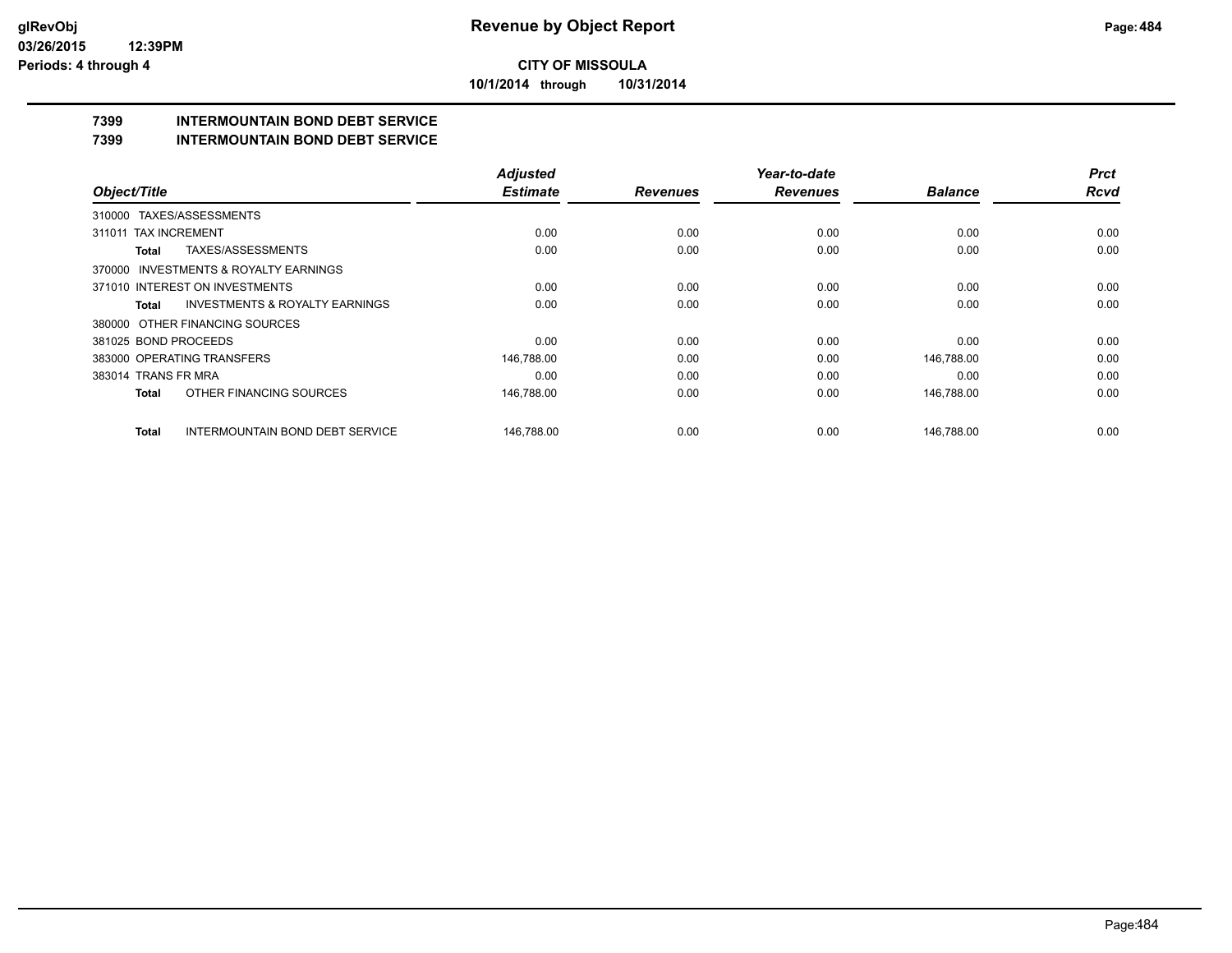**10/1/2014 through 10/31/2014**

### **7399 INTERMOUNTAIN BOND DEBT SERVICE**

| Object/Title                          |                                           | <b>Adjusted</b><br><b>Estimate</b> | <b>Revenues</b> | Year-to-date<br><b>Revenues</b> | <b>Balance</b> | <b>Prct</b><br>Rcvd |
|---------------------------------------|-------------------------------------------|------------------------------------|-----------------|---------------------------------|----------------|---------------------|
| 310000 TAXES/ASSESSMENTS              |                                           |                                    |                 |                                 |                |                     |
| 311011 TAX INCREMENT                  |                                           | 0.00                               | 0.00            | 0.00                            | 0.00           | 0.00                |
| Total                                 | TAXES/ASSESSMENTS                         | 0.00                               | 0.00            | 0.00                            | 0.00           | 0.00                |
| 370000 INVESTMENTS & ROYALTY EARNINGS |                                           |                                    |                 |                                 |                |                     |
| 371010 INTEREST ON INVESTMENTS        |                                           | 0.00                               | 0.00            | 0.00                            | 0.00           | 0.00                |
| Total                                 | <b>INVESTMENTS &amp; ROYALTY EARNINGS</b> | 0.00                               | 0.00            | 0.00                            | 0.00           | 0.00                |
| 380000 OTHER FINANCING SOURCES        |                                           |                                    |                 |                                 |                |                     |
| 381025 BOND PROCEEDS                  |                                           | 0.00                               | 0.00            | 0.00                            | 0.00           | 0.00                |
| 383000 OPERATING TRANSFERS            |                                           | 146,788.00                         | 0.00            | 0.00                            | 146,788.00     | 0.00                |
| 383014 TRANS FR MRA                   |                                           | 0.00                               | 0.00            | 0.00                            | 0.00           | 0.00                |
| Total                                 | OTHER FINANCING SOURCES                   | 146,788.00                         | 0.00            | 0.00                            | 146,788.00     | 0.00                |
| Total                                 | <b>INTERMOUNTAIN BOND DEBT SERVICE</b>    | 146,788.00                         | 0.00            | 0.00                            | 146,788.00     | 0.00                |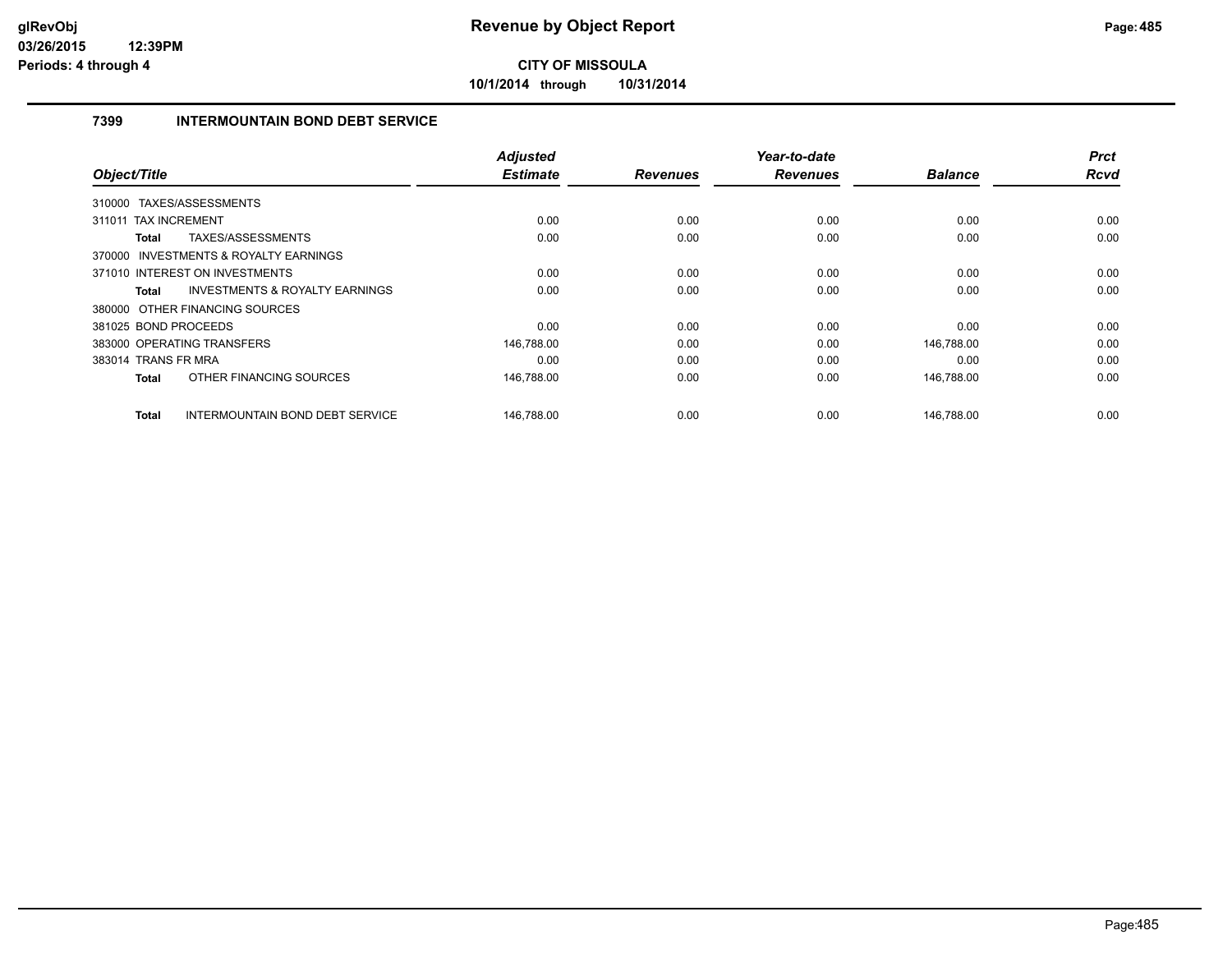**10/1/2014 through 10/31/2014**

### **7400 FRONT ST BOND CLEARING**

**7400 FRONT ST BOND CLEARING**

|                                            | <b>Adjusted</b> |                 | Year-to-date    |                | <b>Prct</b> |
|--------------------------------------------|-----------------|-----------------|-----------------|----------------|-------------|
| Object/Title                               | <b>Estimate</b> | <b>Revenues</b> | <b>Revenues</b> | <b>Balance</b> | <b>Rcvd</b> |
| 310000 TAXES/ASSESSMENTS                   |                 |                 |                 |                |             |
| 311011 TAX INCREMENT                       | 453.262.00      | 1.449.17        | 1.449.17        | 451.812.83     | 0.32        |
| 312001 PENALTIES & INTEREST                | 0.00            | 77.05           | 79.75           | $-79.75$       | 0.00        |
| TAXES/ASSESSMENTS<br>Total                 | 453,262.00      | 1,526.22        | 1,528.92        | 451,733.08     | 0.34        |
| 330000 INTERGOVERNMENTAL REVENUES          |                 |                 |                 |                |             |
| 335210 PERSONAL PROPERTY TAX REIMBURSEMENT | 0.00            | 0.00            | 0.00            | 0.00           | 0.00        |
| INTERGOVERNMENTAL REVENUES<br>Total        | 0.00            | 0.00            | 0.00            | 0.00           | 0.00        |
| 370000 INVESTMENTS & ROYALTY EARNINGS      |                 |                 |                 |                |             |
| 371010 INTEREST ON INVESTMENTS             | 0.00            | 0.00            | 0.00            | 0.00           | 0.00        |
| INVESTMENTS & ROYALTY EARNINGS<br>Total    | 0.00            | 0.00            | 0.00            | 0.00           | 0.00        |
| <b>FRONT ST BOND CLEARING</b><br>Total     | 453.262.00      | 1.526.22        | 1.528.92        | 451,733.08     | 0.34        |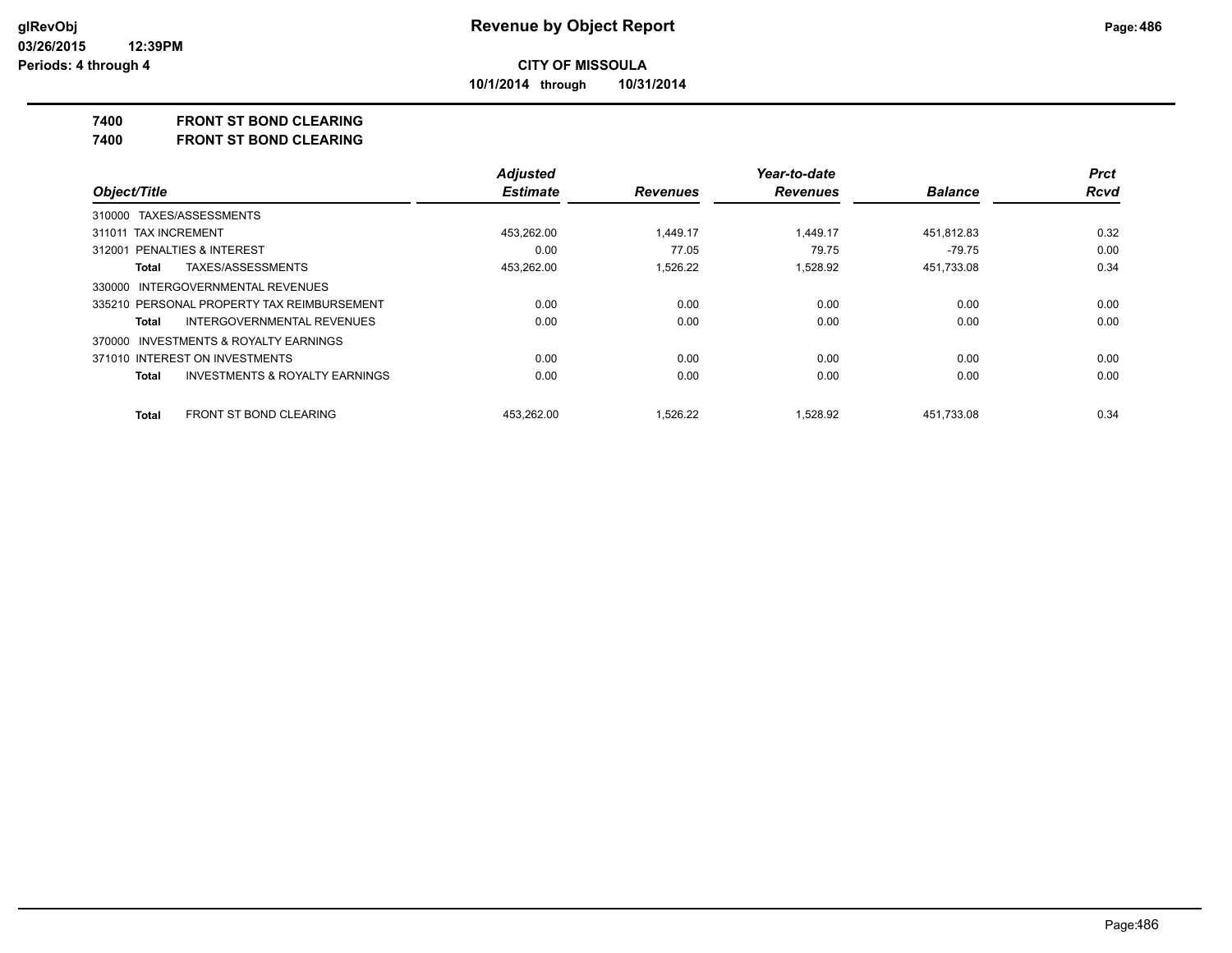**10/1/2014 through 10/31/2014**

### **7400 FRONT ST BOND CLEARING**

|                                                    | <b>Adjusted</b> |                 | Year-to-date    |                | <b>Prct</b> |
|----------------------------------------------------|-----------------|-----------------|-----------------|----------------|-------------|
| Object/Title                                       | <b>Estimate</b> | <b>Revenues</b> | <b>Revenues</b> | <b>Balance</b> | <b>Rcvd</b> |
| 310000 TAXES/ASSESSMENTS                           |                 |                 |                 |                |             |
| 311011 TAX INCREMENT                               | 453,262.00      | 1.449.17        | 1.449.17        | 451,812.83     | 0.32        |
| PENALTIES & INTEREST<br>312001                     | 0.00            | 77.05           | 79.75           | $-79.75$       | 0.00        |
| TAXES/ASSESSMENTS<br>Total                         | 453,262.00      | 1.526.22        | 1.528.92        | 451,733.08     | 0.34        |
| INTERGOVERNMENTAL REVENUES<br>330000               |                 |                 |                 |                |             |
| 335210 PERSONAL PROPERTY TAX REIMBURSEMENT         | 0.00            | 0.00            | 0.00            | 0.00           | 0.00        |
| <b>INTERGOVERNMENTAL REVENUES</b><br>Total         | 0.00            | 0.00            | 0.00            | 0.00           | 0.00        |
| 370000 INVESTMENTS & ROYALTY EARNINGS              |                 |                 |                 |                |             |
| 371010 INTEREST ON INVESTMENTS                     | 0.00            | 0.00            | 0.00            | 0.00           | 0.00        |
| <b>INVESTMENTS &amp; ROYALTY EARNINGS</b><br>Total | 0.00            | 0.00            | 0.00            | 0.00           | 0.00        |
| <b>FRONT ST BOND CLEARING</b><br><b>Total</b>      | 453.262.00      | 1.526.22        | 1.528.92        | 451.733.08     | 0.34        |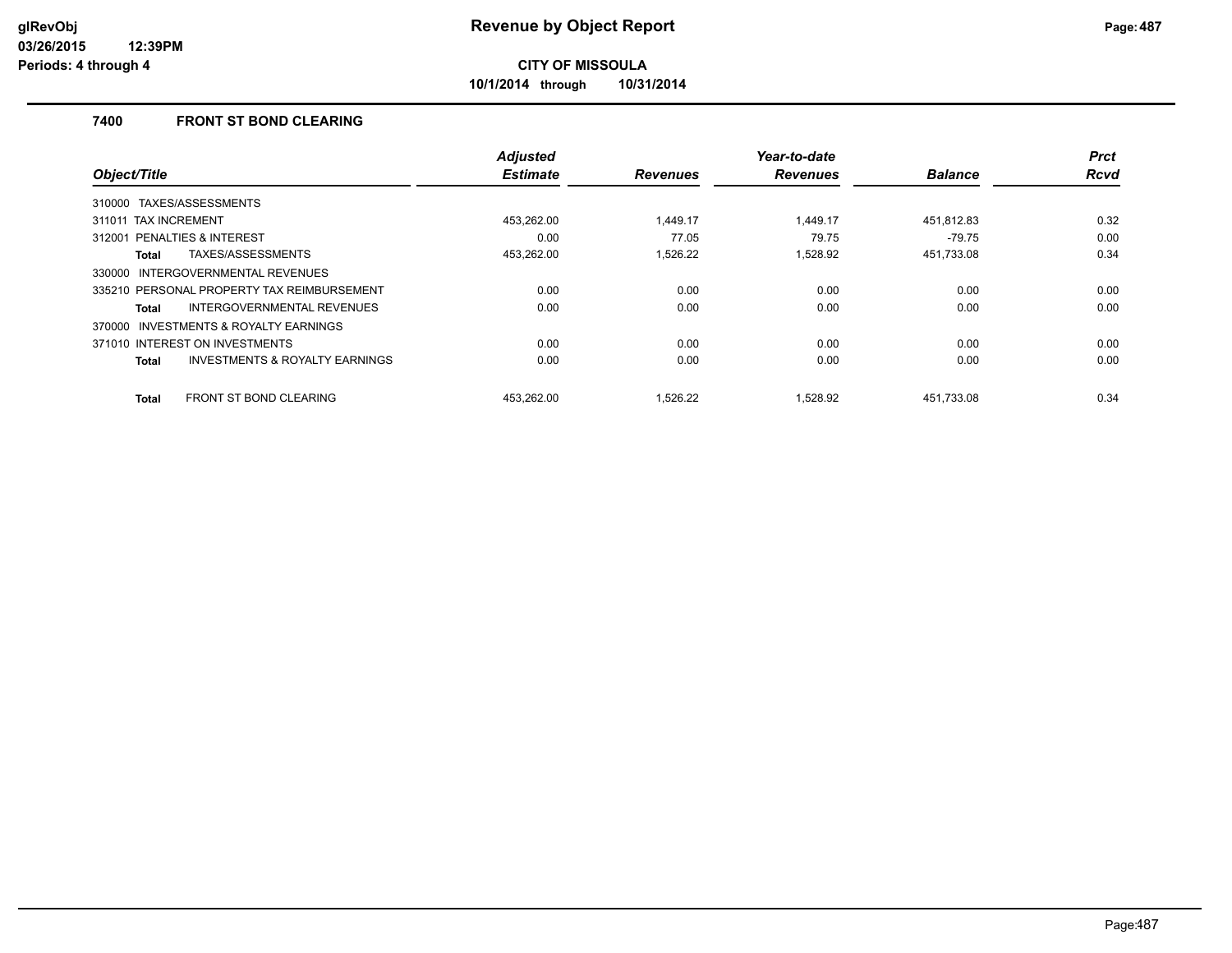### **CITY OF MISSOULA 10/1/2014 through 10/31/2014**

### **7401 FRONT ST PARKING STRUCTURE**

#### **7401 FRONT ST PARKING STRUCTURE**

|                                                    | <b>Adjusted</b> |                 | Year-to-date    |                | <b>Prct</b> |
|----------------------------------------------------|-----------------|-----------------|-----------------|----------------|-------------|
| Object/Title                                       | <b>Estimate</b> | <b>Revenues</b> | <b>Revenues</b> | <b>Balance</b> | <b>Rcvd</b> |
| 370000 INVESTMENTS & ROYALTY EARNINGS              |                 |                 |                 |                |             |
| 371010 INTEREST ON INVESTMENTS                     | 0.00            | 0.00            | 0.00            | 0.00           | 0.00        |
| <b>INVESTMENTS &amp; ROYALTY EARNINGS</b><br>Total | 0.00            | 0.00            | 0.00            | 0.00           | 0.00        |
| 380000 OTHER FINANCING SOURCES                     |                 |                 |                 |                |             |
| 383066 TRANSFER FROM FRONT ST CLEARING             | 146.472.00      | 0.00            | 0.00            | 146.472.00     | 0.00        |
| OTHER FINANCING SOURCES<br>Total                   | 146.472.00      | 0.00            | 0.00            | 146.472.00     | 0.00        |
|                                                    |                 |                 |                 |                |             |
| <b>FRONT ST PARKING STRUCTURE</b><br><b>Total</b>  | 146.472.00      | 0.00            | 0.00            | 146.472.00     | 0.00        |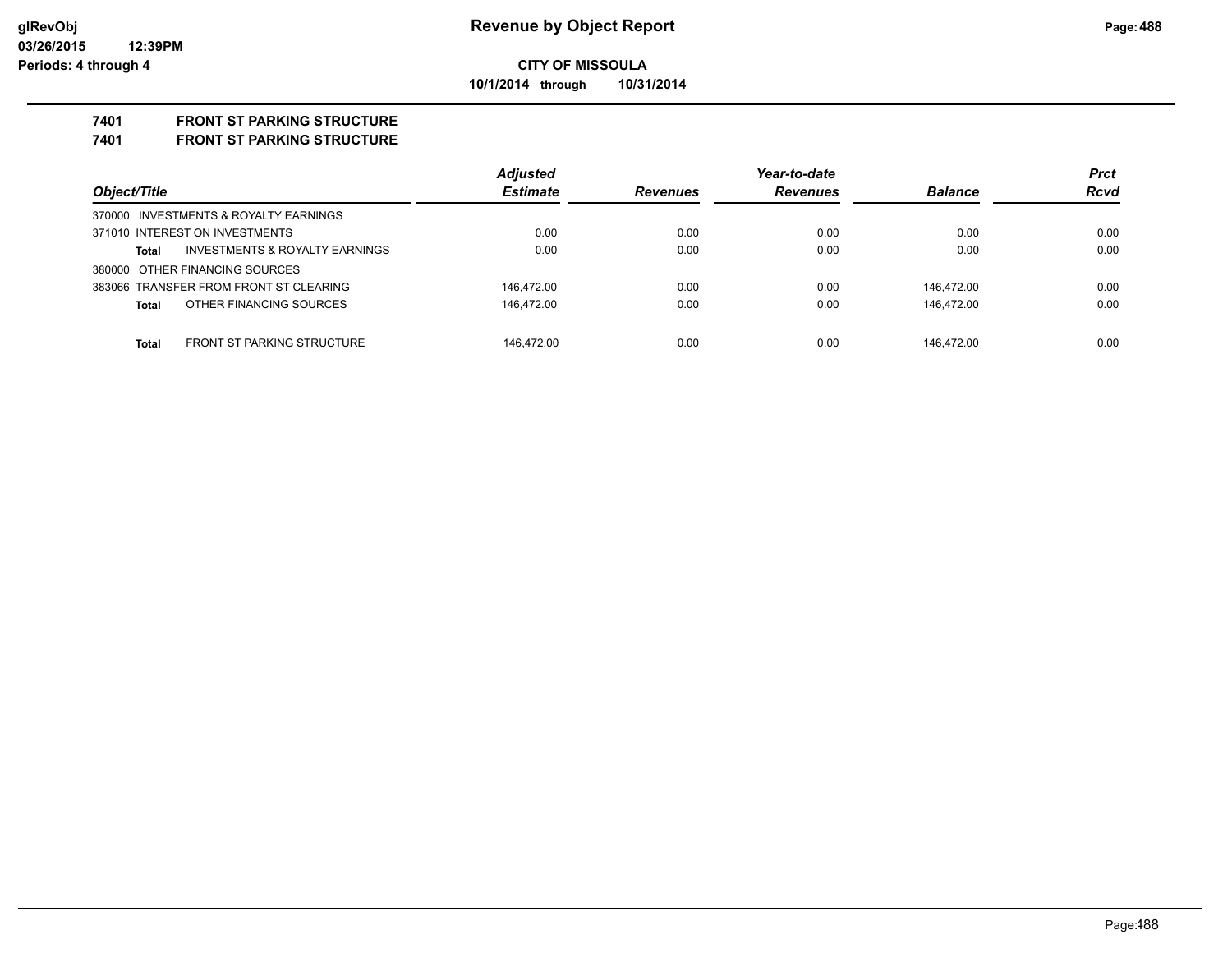**10/1/2014 through 10/31/2014**

### **7401 FRONT ST PARKING STRUCTURE**

| Object/Title                               | <b>Adjusted</b><br><b>Estimate</b> | <b>Revenues</b> | Year-to-date<br><b>Revenues</b> | <b>Balance</b> | <b>Prct</b><br><b>Rcvd</b> |
|--------------------------------------------|------------------------------------|-----------------|---------------------------------|----------------|----------------------------|
| 370000 INVESTMENTS & ROYALTY EARNINGS      |                                    |                 |                                 |                |                            |
| 371010 INTEREST ON INVESTMENTS             | 0.00                               | 0.00            | 0.00                            | 0.00           | 0.00                       |
| INVESTMENTS & ROYALTY EARNINGS<br>Total    | 0.00                               | 0.00            | 0.00                            | 0.00           | 0.00                       |
| 380000 OTHER FINANCING SOURCES             |                                    |                 |                                 |                |                            |
| 383066 TRANSFER FROM FRONT ST CLEARING     | 146.472.00                         | 0.00            | 0.00                            | 146.472.00     | 0.00                       |
| OTHER FINANCING SOURCES<br><b>Total</b>    | 146.472.00                         | 0.00            | 0.00                            | 146.472.00     | 0.00                       |
|                                            |                                    |                 |                                 |                |                            |
| <b>FRONT ST PARKING STRUCTURE</b><br>Total | 146.472.00                         | 0.00            | 0.00                            | 146.472.00     | 0.00                       |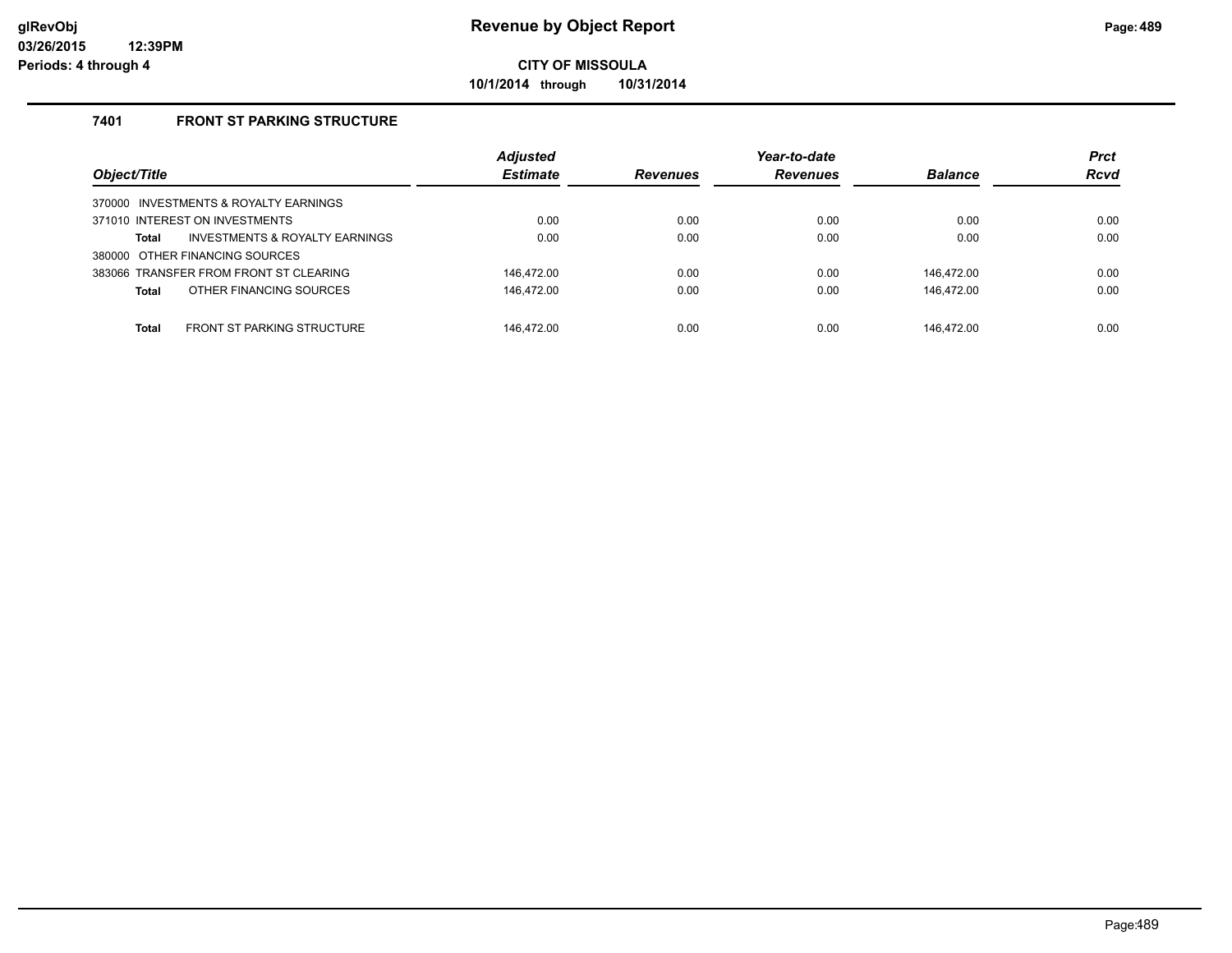**10/1/2014 through 10/31/2014**

# **7402 FRONT ST SUBORDINATE LIEN NOTE**

**7402 FRONT ST SUBORDINATE LIEN NOTE**

|                                                | <b>Adjusted</b> |                 | Year-to-date    |                | <b>Prct</b> |
|------------------------------------------------|-----------------|-----------------|-----------------|----------------|-------------|
| Object/Title                                   | <b>Estimate</b> | <b>Revenues</b> | <b>Revenues</b> | <b>Balance</b> | <b>Rcvd</b> |
| 330000 INTERGOVERNMENTAL REVENUES              |                 |                 |                 |                |             |
| 338001 EXCESS PLEDGED TAX INCREMENT RETURNED   | 0.00            | 0.00            | 0.00            | 0.00           | 0.00        |
| INTERGOVERNMENTAL REVENUES<br>Total            | 0.00            | 0.00            | 0.00            | 0.00           | 0.00        |
| 370000 INVESTMENTS & ROYALTY EARNINGS          |                 |                 |                 |                |             |
| 371010 INTEREST ON INVESTMENTS                 | 0.00            | 0.00            | 0.00            | 0.00           | 0.00        |
| INVESTMENTS & ROYALTY EARNINGS<br>Total        | 0.00            | 0.00            | 0.00            | 0.00           | 0.00        |
| 380000 OTHER FINANCING SOURCES                 |                 |                 |                 |                |             |
| 383066 TRANSFER FROM FRONT ST CLEARING         | 142.631.00      | 0.00            | 0.00            | 142.631.00     | 0.00        |
| 383067 TRANSFER FROM FSPS                      | 0.00            | 0.00            | 0.00            | 0.00           | 0.00        |
| OTHER FINANCING SOURCES<br>Total               | 142.631.00      | 0.00            | 0.00            | 142.631.00     | 0.00        |
| FRONT ST SUBORDINATE LIEN NOTE<br><b>Total</b> | 142.631.00      | 0.00            | 0.00            | 142.631.00     | 0.00        |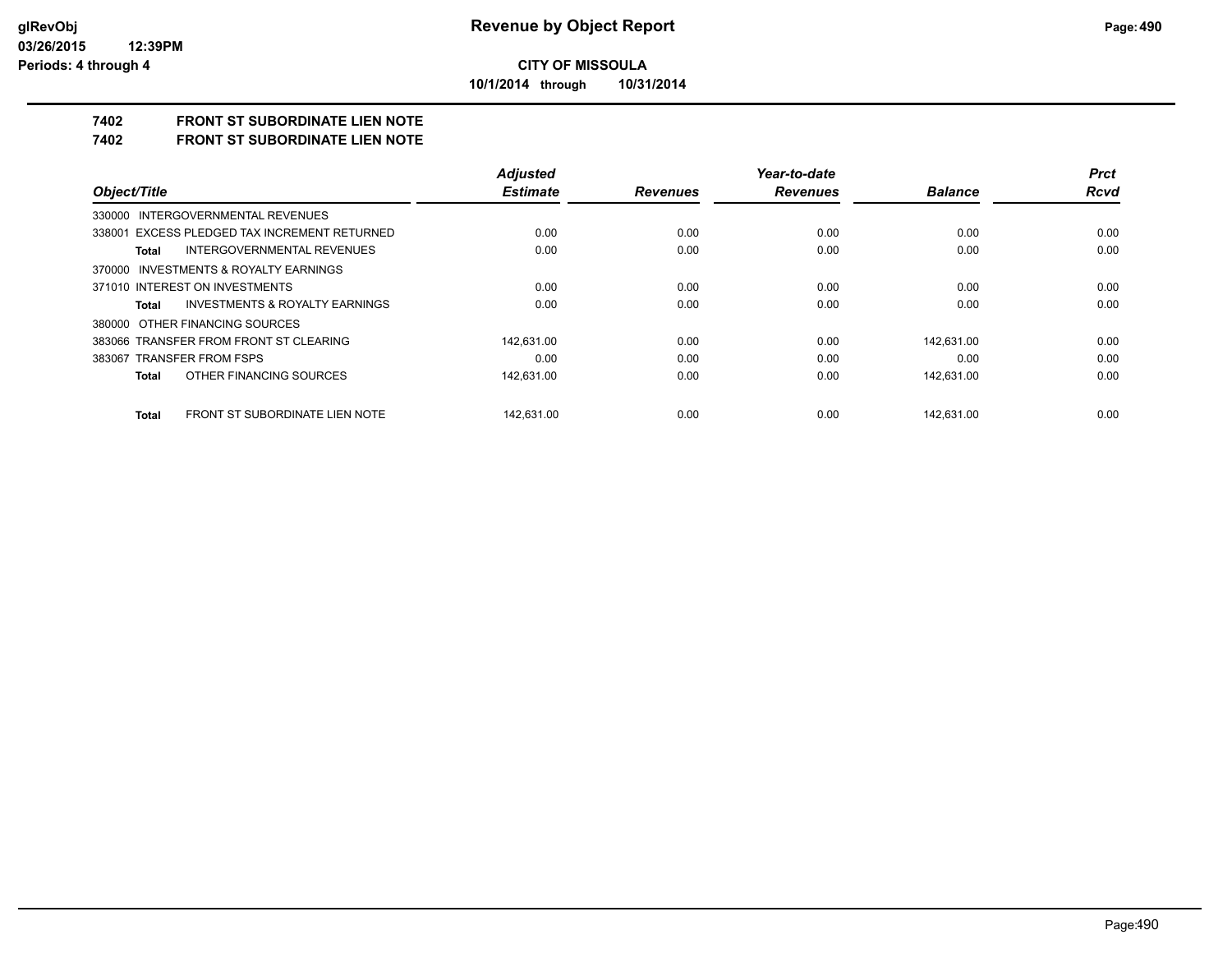**10/1/2014 through 10/31/2014**

### **7402 FRONT ST SUBORDINATE LIEN NOTE**

|                                                | <b>Adjusted</b> |                 | Year-to-date    |                | <b>Prct</b> |
|------------------------------------------------|-----------------|-----------------|-----------------|----------------|-------------|
| Object/Title                                   | <b>Estimate</b> | <b>Revenues</b> | <b>Revenues</b> | <b>Balance</b> | <b>Rcvd</b> |
| INTERGOVERNMENTAL REVENUES<br>330000           |                 |                 |                 |                |             |
| 338001 EXCESS PLEDGED TAX INCREMENT RETURNED   | 0.00            | 0.00            | 0.00            | 0.00           | 0.00        |
| INTERGOVERNMENTAL REVENUES<br><b>Total</b>     | 0.00            | 0.00            | 0.00            | 0.00           | 0.00        |
| 370000 INVESTMENTS & ROYALTY EARNINGS          |                 |                 |                 |                |             |
| 371010 INTEREST ON INVESTMENTS                 | 0.00            | 0.00            | 0.00            | 0.00           | 0.00        |
| INVESTMENTS & ROYALTY EARNINGS<br>Total        | 0.00            | 0.00            | 0.00            | 0.00           | 0.00        |
| 380000 OTHER FINANCING SOURCES                 |                 |                 |                 |                |             |
| 383066 TRANSFER FROM FRONT ST CLEARING         | 142.631.00      | 0.00            | 0.00            | 142.631.00     | 0.00        |
| 383067 TRANSFER FROM FSPS                      | 0.00            | 0.00            | 0.00            | 0.00           | 0.00        |
| OTHER FINANCING SOURCES<br><b>Total</b>        | 142,631.00      | 0.00            | 0.00            | 142,631.00     | 0.00        |
| FRONT ST SUBORDINATE LIEN NOTE<br><b>Total</b> | 142.631.00      | 0.00            | 0.00            | 142.631.00     | 0.00        |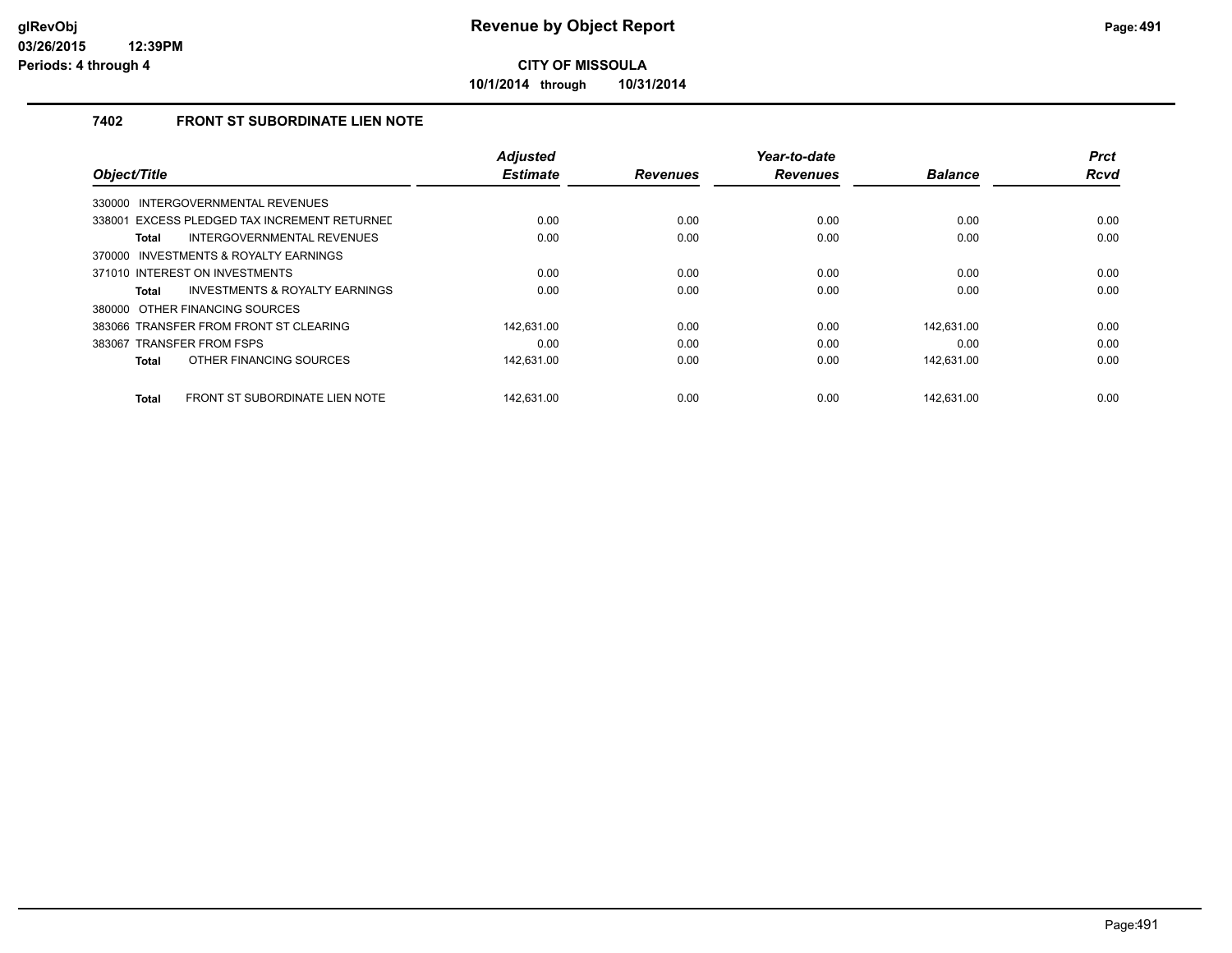**10/1/2014 through 10/31/2014**

# **7447 COURT COLLECTED PARKING FINES**

**7447 COURT COLLECTED PARKING FINES**

|                                                | <b>Adjusted</b> |                 | Year-to-date    |                | <b>Prct</b> |
|------------------------------------------------|-----------------|-----------------|-----------------|----------------|-------------|
| Object/Title                                   | <b>Estimate</b> | <b>Revenues</b> | <b>Revenues</b> | <b>Balance</b> | <b>Rcvd</b> |
| 350000 FINES & FORFEITURES                     |                 |                 |                 |                |             |
| 352002 PARKING FINES                           | 0.00            | 0.00            | 0.00            | 0.00           | 0.00        |
| <b>FINES &amp; FORFEITURES</b><br><b>Total</b> | 0.00            | 0.00            | 0.00            | 0.00           | 0.00        |
| 370000 INVESTMENTS & ROYALTY EARNINGS          |                 |                 |                 |                |             |
| 371010 INTEREST ON INVESTMENTS                 | 0.00            | 0.00            | 0.00            | 0.00           | 0.00        |
| INVESTMENTS & ROYALTY EARNINGS<br><b>Total</b> | 0.00            | 0.00            | 0.00            | 0.00           | 0.00        |
|                                                |                 |                 |                 |                |             |
| COURT COLLECTED PARKING FINES<br><b>Total</b>  | 0.00            | 0.00            | 0.00            | 0.00           | 0.00        |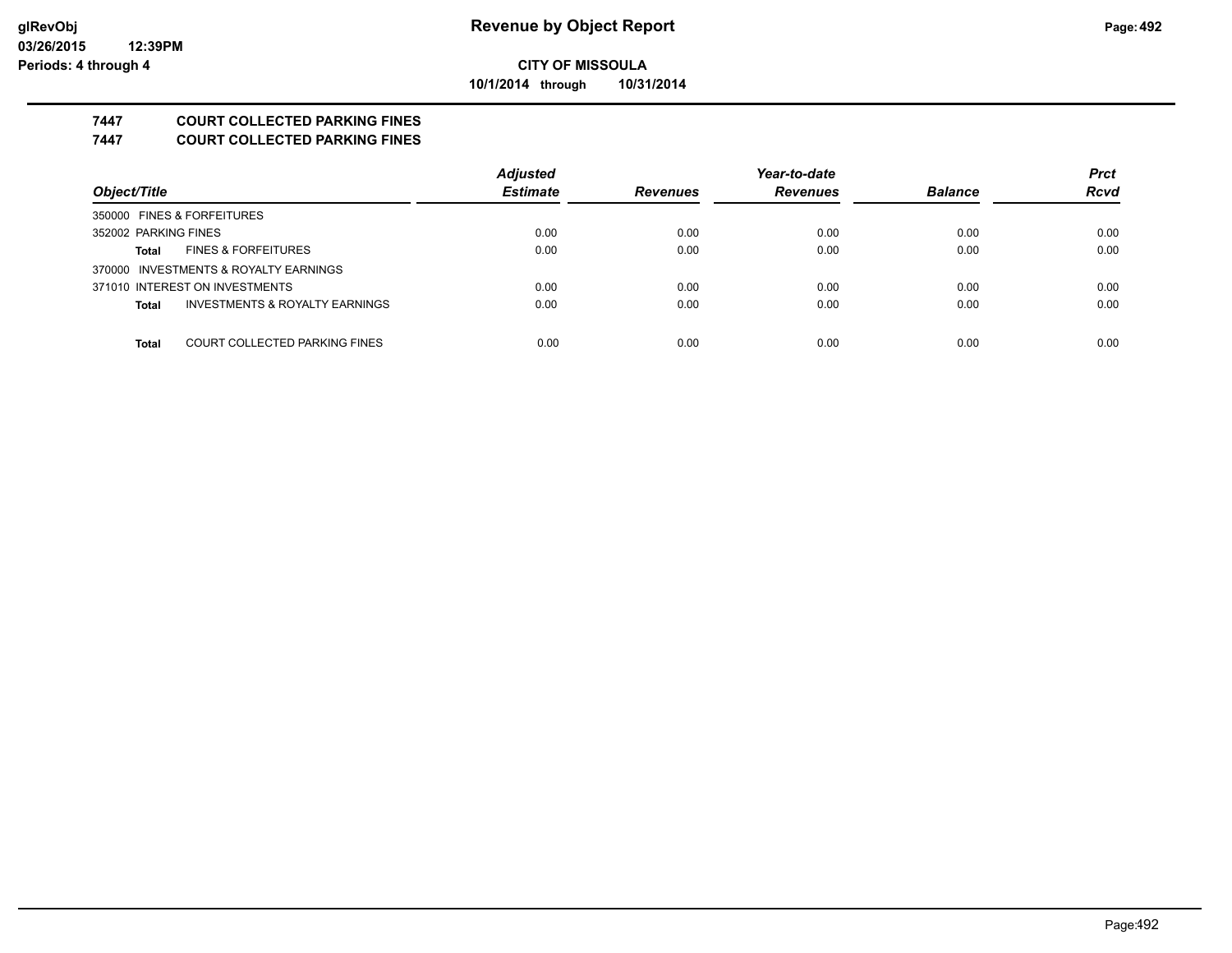**10/1/2014 through 10/31/2014**

### **7447 COURT COLLECTED PARKING FINES**

| Object/Title                                              | <b>Adjusted</b><br><b>Estimate</b> | <b>Revenues</b> | Year-to-date<br><b>Revenues</b> | <b>Balance</b> | <b>Prct</b><br><b>Rcvd</b> |
|-----------------------------------------------------------|------------------------------------|-----------------|---------------------------------|----------------|----------------------------|
| 350000 FINES & FORFEITURES                                |                                    |                 |                                 |                |                            |
| 352002 PARKING FINES                                      | 0.00                               | 0.00            | 0.00                            | 0.00           | 0.00                       |
| <b>FINES &amp; FORFEITURES</b><br>Total                   | 0.00                               | 0.00            | 0.00                            | 0.00           | 0.00                       |
| 370000 INVESTMENTS & ROYALTY EARNINGS                     |                                    |                 |                                 |                |                            |
| 371010 INTEREST ON INVESTMENTS                            | 0.00                               | 0.00            | 0.00                            | 0.00           | 0.00                       |
| <b>INVESTMENTS &amp; ROYALTY EARNINGS</b><br><b>Total</b> | 0.00                               | 0.00            | 0.00                            | 0.00           | 0.00                       |
|                                                           |                                    |                 |                                 |                |                            |
| COURT COLLECTED PARKING FINES<br><b>Total</b>             | 0.00                               | 0.00            | 0.00                            | 0.00           | 0.00                       |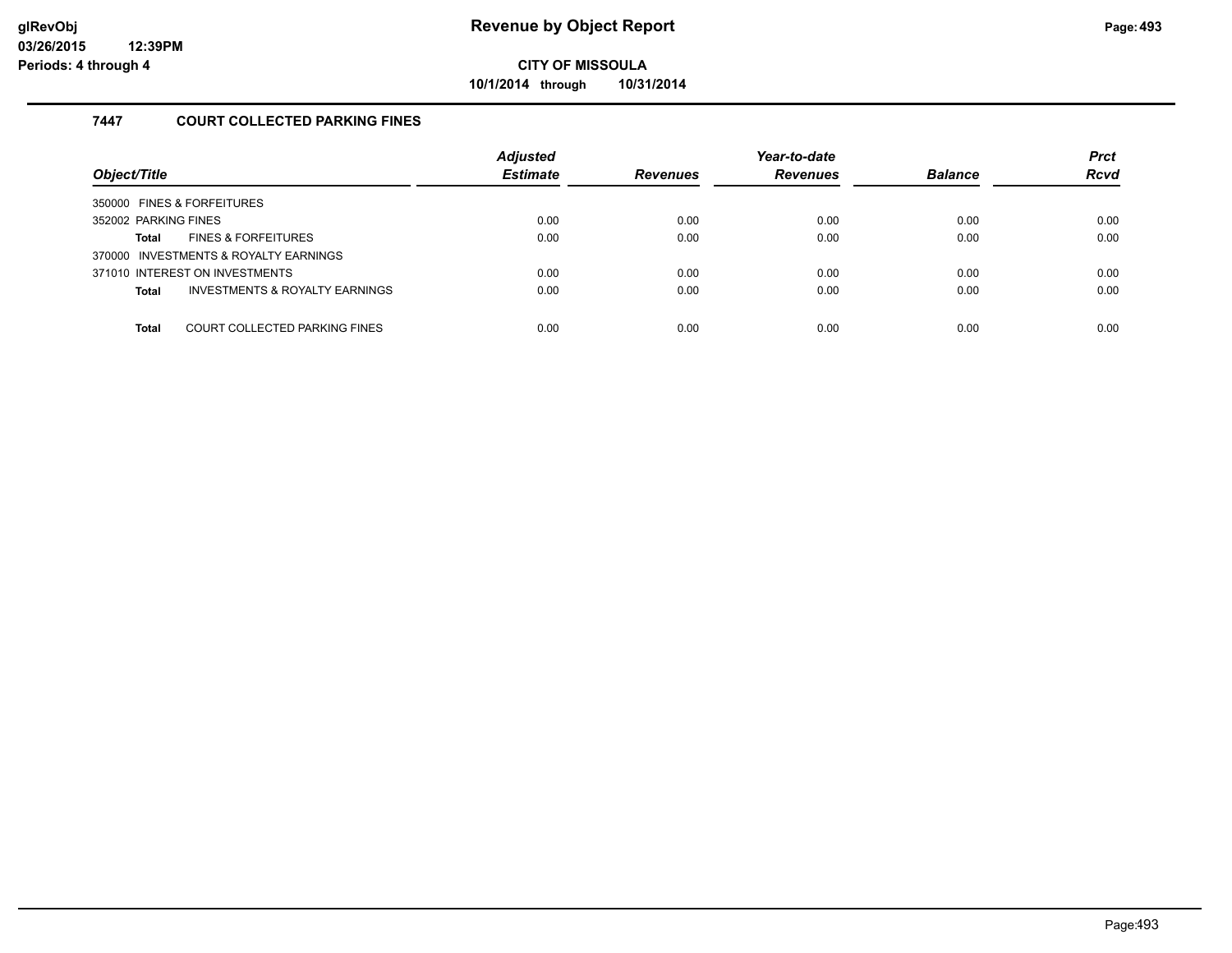**10/1/2014 through 10/31/2014**

**7458 COURT SURCHARGE**

**7458 COURT SURCHARGE**

|                                                           | <b>Adjusted</b> |                 | Year-to-date    |                | <b>Prct</b> |
|-----------------------------------------------------------|-----------------|-----------------|-----------------|----------------|-------------|
| Object/Title                                              | <b>Estimate</b> | <b>Revenues</b> | <b>Revenues</b> | <b>Balance</b> | <b>Rcvd</b> |
| 350000 FINES & FORFEITURES                                |                 |                 |                 |                |             |
| 351032 SURCHARGE ON FINES                                 | 0.00            | 5.443.49        | 15.840.55       | $-15.840.55$   | 0.00        |
| <b>FINES &amp; FORFEITURES</b><br>Total                   | 0.00            | 5.443.49        | 15.840.55       | $-15.840.55$   | 0.00        |
| 370000 INVESTMENTS & ROYALTY EARNINGS                     |                 |                 |                 |                |             |
| 371010 INTEREST ON INVESTMENTS                            | 0.00            | 0.00            | 0.00            | 0.00           | 0.00        |
| 371020 GAIN/LOSS IN MARKET VALUE OF INVESTMENTS           | 0.00            | 0.00            | 0.00            | 0.00           | 0.00        |
| <b>INVESTMENTS &amp; ROYALTY EARNINGS</b><br><b>Total</b> | 0.00            | 0.00            | 0.00            | 0.00           | 0.00        |
| <b>COURT SURCHARGE</b><br><b>Total</b>                    | 0.00            | 5.443.49        | 15.840.55       | $-15.840.55$   | 0.00        |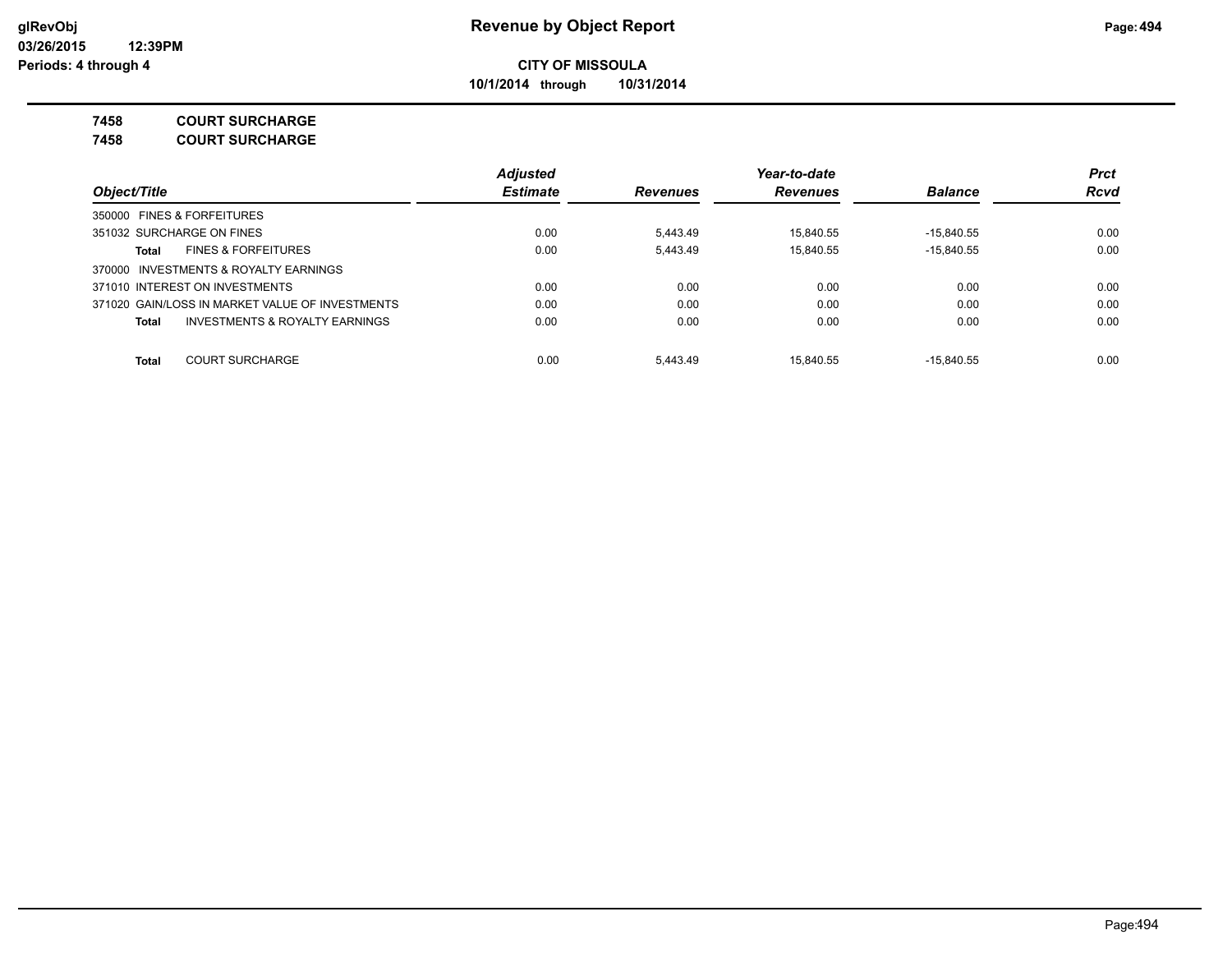**10/1/2014 through 10/31/2014**

### **7458 COURT SURCHARGE**

|                                                    | <b>Adjusted</b> |                 | Year-to-date    |                | <b>Prct</b> |
|----------------------------------------------------|-----------------|-----------------|-----------------|----------------|-------------|
| Object/Title                                       | <b>Estimate</b> | <b>Revenues</b> | <b>Revenues</b> | <b>Balance</b> | <b>Rcvd</b> |
| 350000 FINES & FORFEITURES                         |                 |                 |                 |                |             |
| 351032 SURCHARGE ON FINES                          | 0.00            | 5.443.49        | 15.840.55       | $-15.840.55$   | 0.00        |
| <b>FINES &amp; FORFEITURES</b><br>Total            | 0.00            | 5,443.49        | 15.840.55       | $-15.840.55$   | 0.00        |
| 370000 INVESTMENTS & ROYALTY EARNINGS              |                 |                 |                 |                |             |
| 371010 INTEREST ON INVESTMENTS                     | 0.00            | 0.00            | 0.00            | 0.00           | 0.00        |
| 371020 GAIN/LOSS IN MARKET VALUE OF INVESTMENT     | 0.00            | 0.00            | 0.00            | 0.00           | 0.00        |
| <b>INVESTMENTS &amp; ROYALTY EARNINGS</b><br>Total | 0.00            | 0.00            | 0.00            | 0.00           | 0.00        |
| <b>COURT SURCHARGE</b><br><b>Total</b>             | 0.00            | 5.443.49        | 15.840.55       | $-15.840.55$   | 0.00        |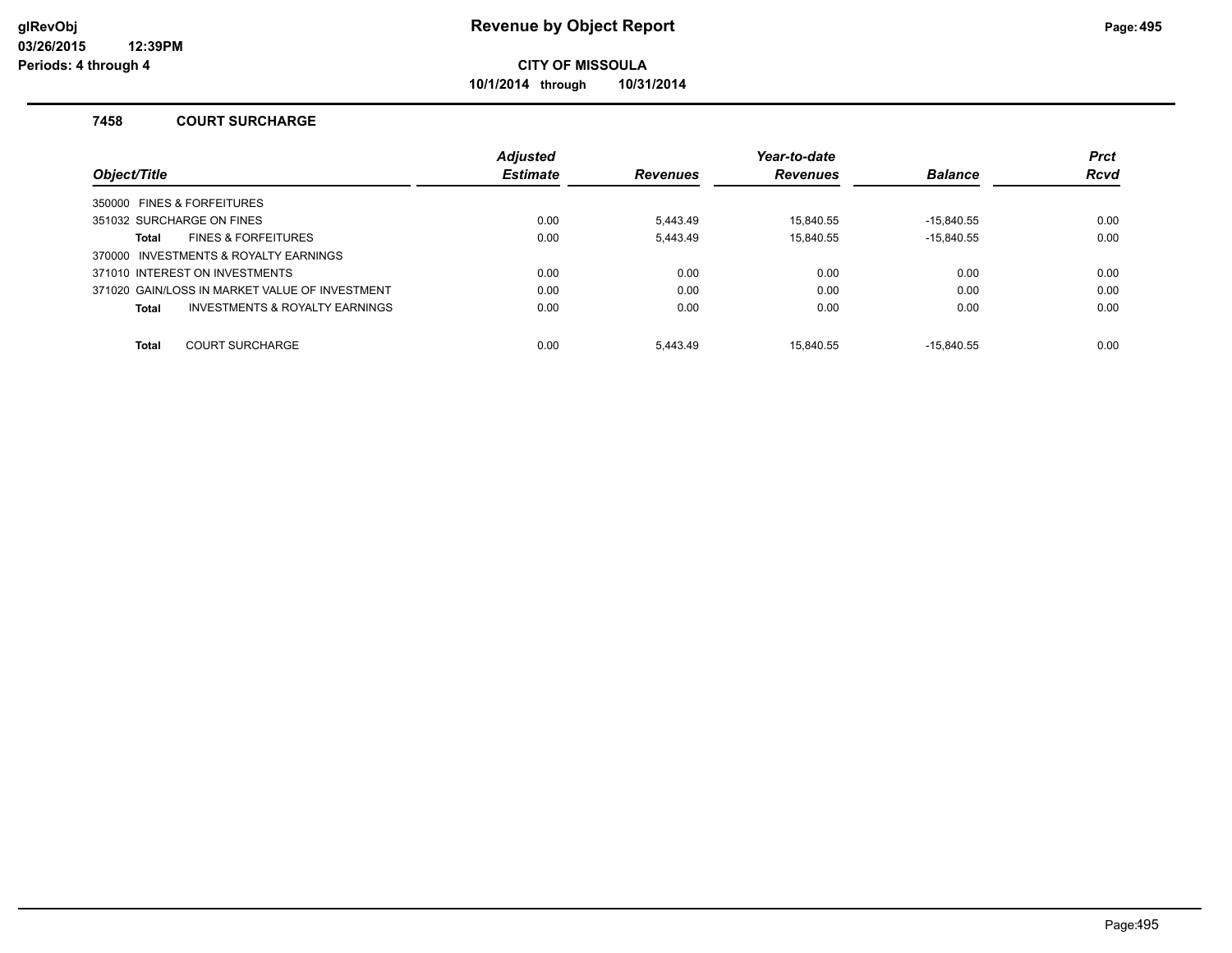**10/1/2014 through 10/31/2014**

### **7469 PUBLIC DEFENDER FEES**

**7469 PUBLIC DEFENDER FEES**

|                                                    | <b>Adjusted</b> |                 | Year-to-date    |                | <b>Prct</b> |
|----------------------------------------------------|-----------------|-----------------|-----------------|----------------|-------------|
| Object/Title                                       | <b>Estimate</b> | <b>Revenues</b> | <b>Revenues</b> | <b>Balance</b> | <b>Rcvd</b> |
| 350000 FINES & FORFEITURES                         |                 |                 |                 |                |             |
| 351032 SURCHARGE ON FINES                          | 0.00            | 0.00            | 0.00            | 0.00           | 0.00        |
| 351033 PUBLIC DEFENDER FEES                        | 0.00            | 455.50          | 1.577.16        | $-1.577.16$    | 0.00        |
| <b>FINES &amp; FORFEITURES</b><br>Total            | 0.00            | 455.50          | 1.577.16        | $-1,577.16$    | 0.00        |
| 370000 INVESTMENTS & ROYALTY EARNINGS              |                 |                 |                 |                |             |
| 371010 INTEREST ON INVESTMENTS                     | 0.00            | 0.00            | 0.00            | 0.00           | 0.00        |
| 371020 GAIN/LOSS IN MARKET VALUE OF INVESTMENTS    | 0.00            | 0.00            | 0.00            | 0.00           | 0.00        |
| <b>INVESTMENTS &amp; ROYALTY EARNINGS</b><br>Total | 0.00            | 0.00            | 0.00            | 0.00           | 0.00        |
| PUBLIC DEFENDER FEES<br>Total                      | 0.00            | 455.50          | 1.577.16        | $-1.577.16$    | 0.00        |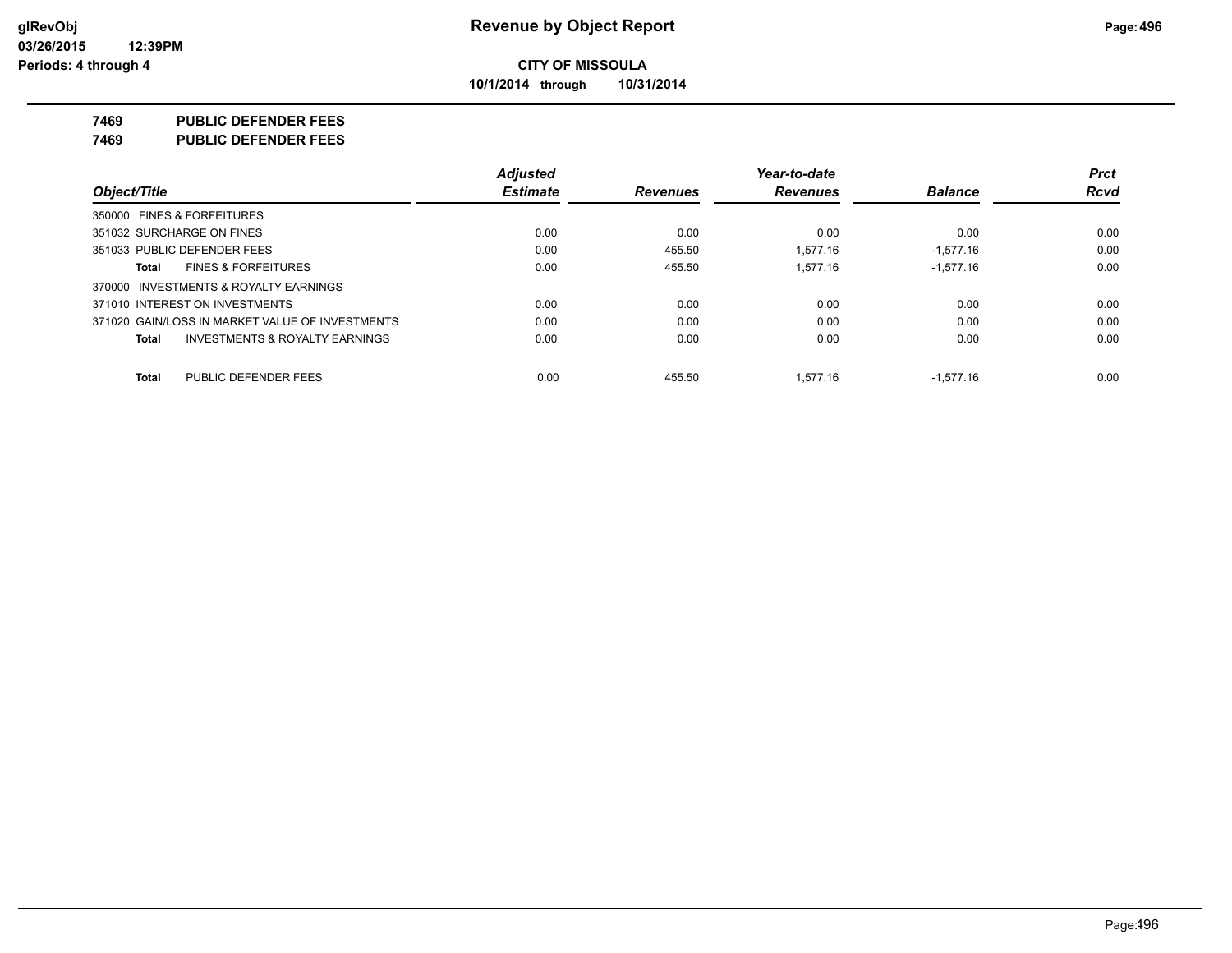**10/1/2014 through 10/31/2014**

### **7469 PUBLIC DEFENDER FEES**

|                                                           | <b>Adjusted</b> |                 | Year-to-date    |                | <b>Prct</b> |
|-----------------------------------------------------------|-----------------|-----------------|-----------------|----------------|-------------|
| Object/Title                                              | <b>Estimate</b> | <b>Revenues</b> | <b>Revenues</b> | <b>Balance</b> | <b>Rcvd</b> |
| 350000 FINES & FORFEITURES                                |                 |                 |                 |                |             |
| 351032 SURCHARGE ON FINES                                 | 0.00            | 0.00            | 0.00            | 0.00           | 0.00        |
| 351033 PUBLIC DEFENDER FEES                               | 0.00            | 455.50          | 1.577.16        | $-1,577.16$    | 0.00        |
| <b>FINES &amp; FORFEITURES</b><br>Total                   | 0.00            | 455.50          | 1.577.16        | $-1.577.16$    | 0.00        |
| 370000 INVESTMENTS & ROYALTY EARNINGS                     |                 |                 |                 |                |             |
| 371010 INTEREST ON INVESTMENTS                            | 0.00            | 0.00            | 0.00            | 0.00           | 0.00        |
| 371020 GAIN/LOSS IN MARKET VALUE OF INVESTMENT            | 0.00            | 0.00            | 0.00            | 0.00           | 0.00        |
| <b>INVESTMENTS &amp; ROYALTY EARNINGS</b><br><b>Total</b> | 0.00            | 0.00            | 0.00            | 0.00           | 0.00        |
| PUBLIC DEFENDER FEES<br><b>Total</b>                      | 0.00            | 455.50          | 1.577.16        | $-1.577.16$    | 0.00        |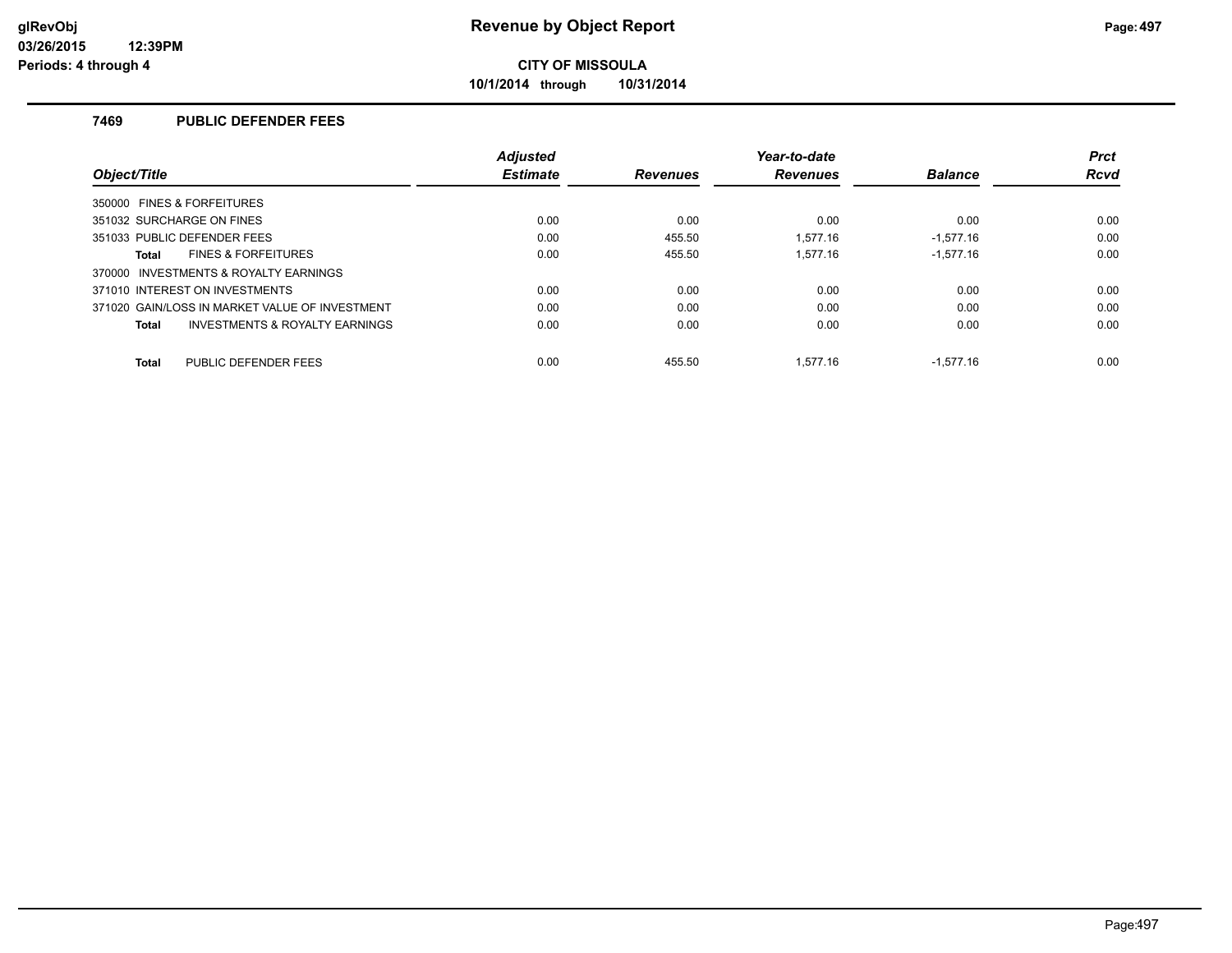**10/1/2014 through 10/31/2014**

## **7900 PAYROLL CLEARING FUND**

**7900 PAYROLL CLEARING FUND**

|                                                 | <b>Adjusted</b> |                 | Year-to-date    |                |             |
|-------------------------------------------------|-----------------|-----------------|-----------------|----------------|-------------|
| Object/Title                                    | <b>Estimate</b> | <b>Revenues</b> | <b>Revenues</b> | <b>Balance</b> | <b>Rcvd</b> |
| 370000 INVESTMENTS & ROYALTY EARNINGS           |                 |                 |                 |                |             |
| 371010 INTEREST ON INVESTMENTS                  | 0.00            | 0.00            | 0.00            | 0.00           | 0.00        |
| 371020 GAIN/LOSS IN MARKET VALUE OF INVESTMENTS | 0.00            | 0.00            | 0.00            | 0.00           | 0.00        |
| INVESTMENTS & ROYALTY EARNINGS<br><b>Total</b>  | 0.00            | 0.00            | 0.00            | 0.00           | 0.00        |
|                                                 |                 |                 |                 |                |             |
| PAYROLL CLEARING FUND<br>Total                  | 0.00            | 0.00            | 0.00            | 0.00           | 0.00        |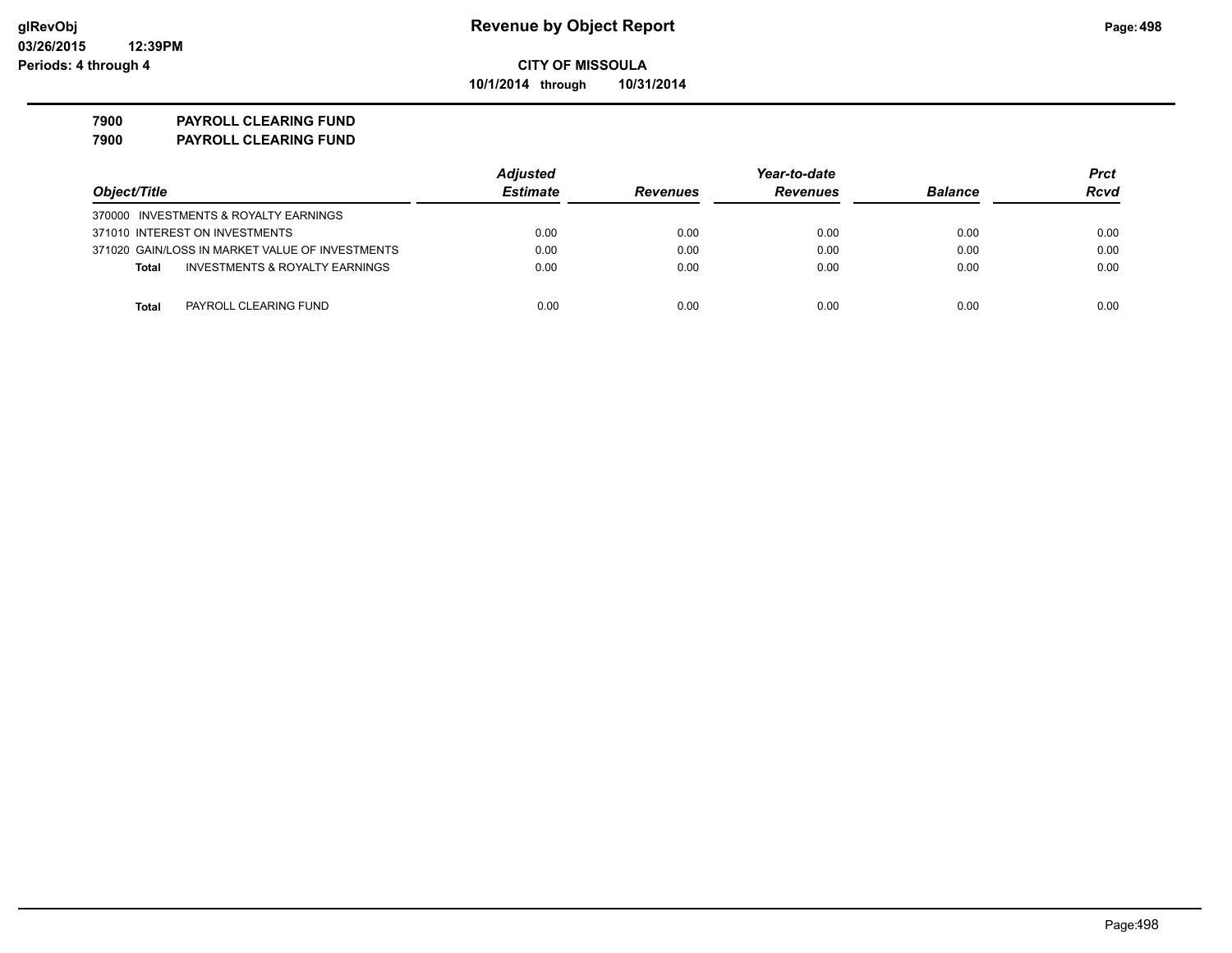### **glRevObj Revenue by Object Report Page:499**

**CITY OF MISSOULA**

**10/1/2014 through 10/31/2014**

### **7900 PAYROLL CLEARING FUND**

| Object/Title                                   | <b>Adjusted</b><br><b>Estimate</b> | <b>Revenues</b> | Year-to-date<br><b>Revenues</b> | <b>Balance</b> | <b>Prct</b><br><b>Rcvd</b> |
|------------------------------------------------|------------------------------------|-----------------|---------------------------------|----------------|----------------------------|
| 370000 INVESTMENTS & ROYALTY EARNINGS          |                                    |                 |                                 |                |                            |
| 371010 INTEREST ON INVESTMENTS                 | 0.00                               | 0.00            | 0.00                            | 0.00           | 0.00                       |
| 371020 GAIN/LOSS IN MARKET VALUE OF INVESTMENT | 0.00                               | 0.00            | 0.00                            | 0.00           | 0.00                       |
| INVESTMENTS & ROYALTY EARNINGS<br><b>Total</b> | 0.00                               | 0.00            | 0.00                            | 0.00           | 0.00                       |
|                                                |                                    |                 |                                 |                |                            |
| PAYROLL CLEARING FUND<br>Total                 | 0.00                               | 0.00            | 0.00                            | 0.00           | 0.00                       |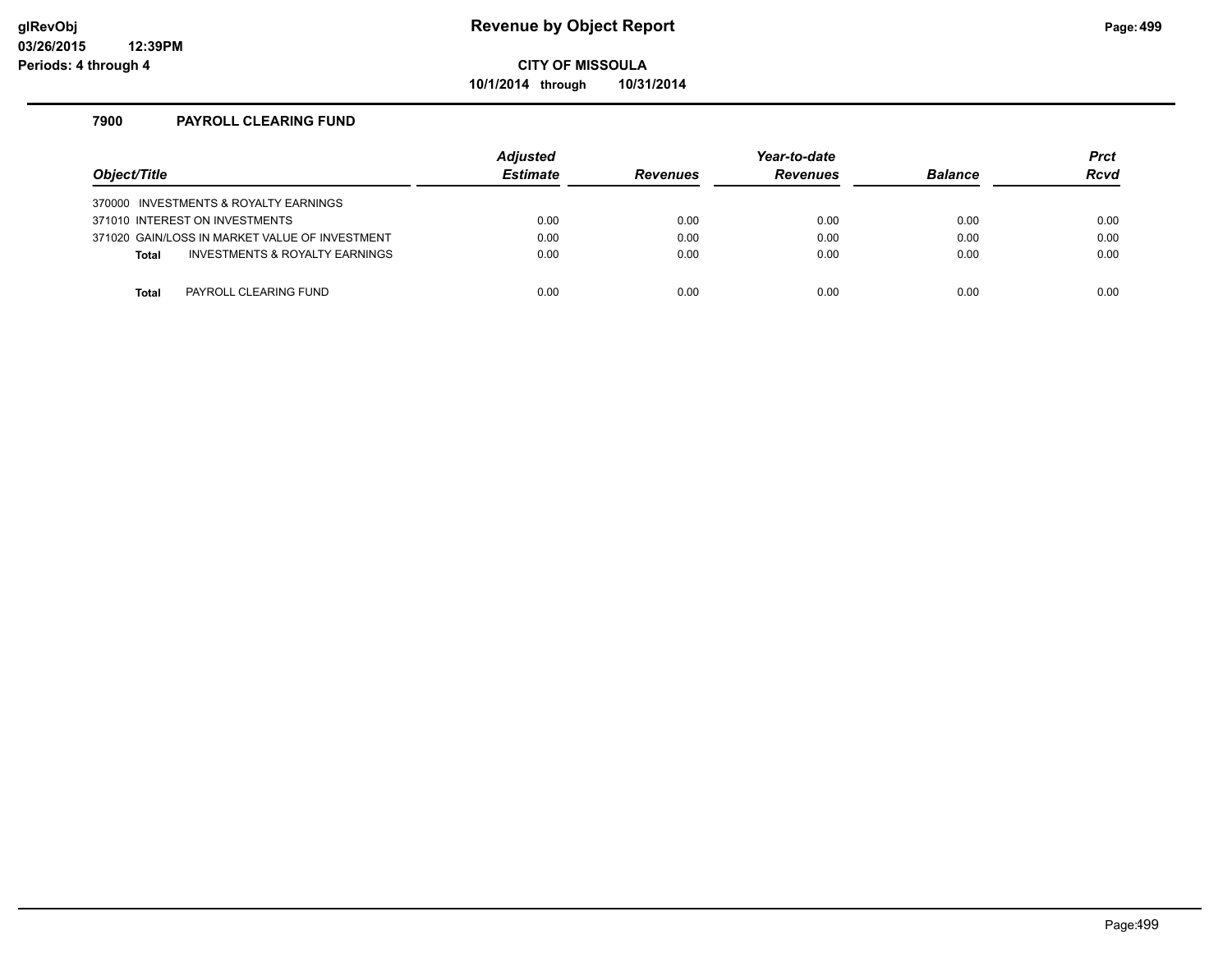**10/1/2014 through 10/31/2014**

## **7903 COUNTY CLEARING**

**7903 COUNTY CLEARING**

|                                                    | <b>Adjusted</b> |                 | Year-to-date    |                | <b>Prct</b> |
|----------------------------------------------------|-----------------|-----------------|-----------------|----------------|-------------|
| Object/Title                                       | <b>Estimate</b> | <b>Revenues</b> | <b>Revenues</b> | <b>Balance</b> | <b>Rcvd</b> |
| 320000 LICENSES & PERMITS                          |                 |                 |                 |                |             |
| 323030 ANIMAL LICENSES                             | 0.00            | 805.00          | 2.624.50        | $-2.624.50$    | 0.00        |
| <b>LICENSES &amp; PERMITS</b><br>Total             | 0.00            | 805.00          | 2,624.50        | $-2,624.50$    | 0.00        |
| 360000 MISCELLANEOUS REVENUES                      |                 |                 |                 |                |             |
| 360010 MISCELLANEOUS                               | 0.00            | 0.00            | 0.00            | 0.00           | 0.00        |
| MISCELLANEOUS REVENUES<br><b>Total</b>             | 0.00            | 0.00            | 0.00            | 0.00           | 0.00        |
| 370000 INVESTMENTS & ROYALTY EARNINGS              |                 |                 |                 |                |             |
| 371010 INTEREST ON INVESTMENTS                     | 0.00            | 0.00            | 0.00            | 0.00           | 0.00        |
| 371020 GAIN/LOSS IN MARKET VALUE OF INVESTMENTS    | 0.00            | 0.00            | 0.00            | 0.00           | 0.00        |
| <b>INVESTMENTS &amp; ROYALTY EARNINGS</b><br>Total | 0.00            | 0.00            | 0.00            | 0.00           | 0.00        |
| <b>COUNTY CLEARING</b><br><b>Total</b>             | 0.00            | 805.00          | 2.624.50        | $-2,624.50$    | 0.00        |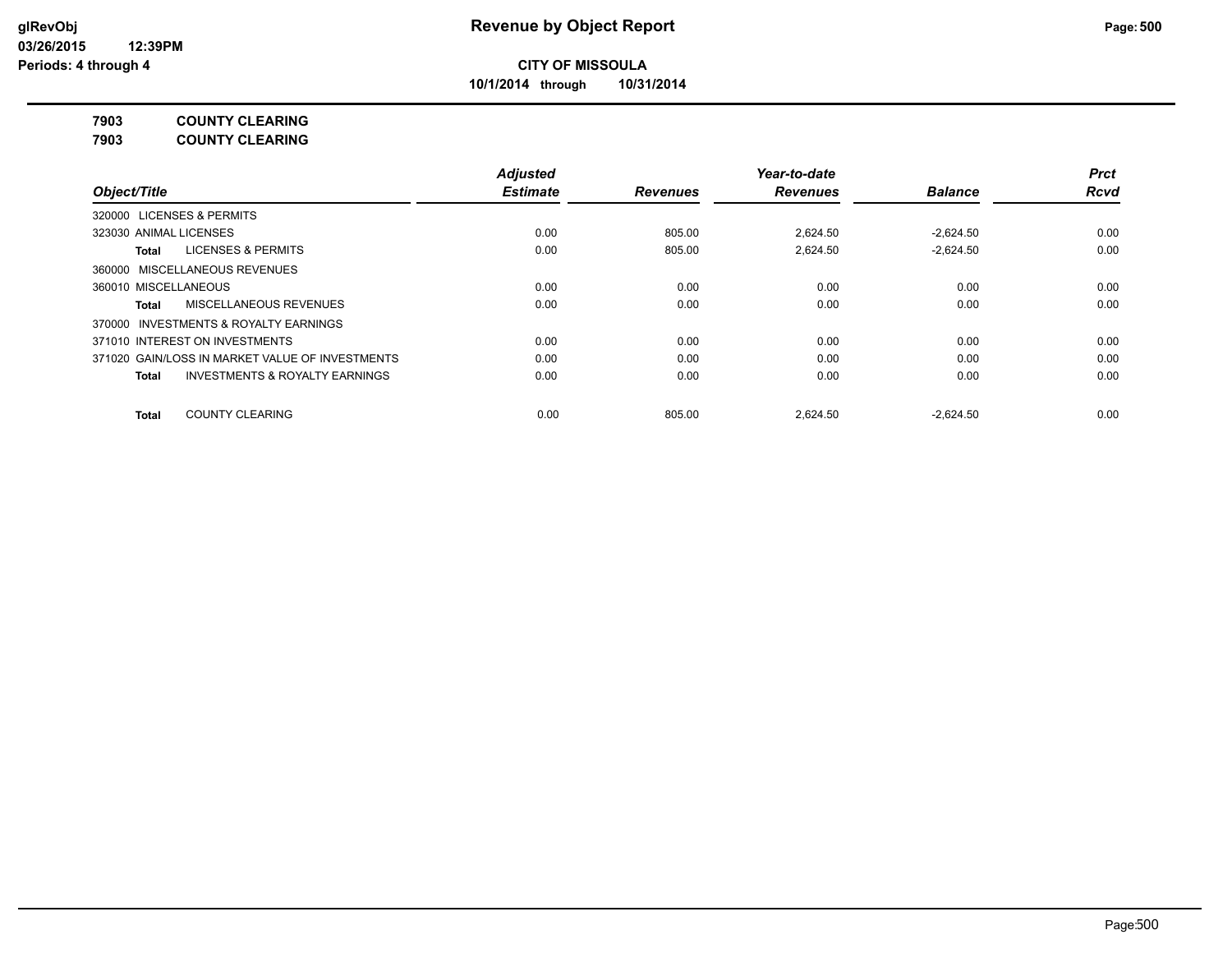**10/1/2014 through 10/31/2014**

### **7903 COUNTY CLEARING**

|                                                    | <b>Adjusted</b> |                 | Year-to-date    |                | <b>Prct</b> |
|----------------------------------------------------|-----------------|-----------------|-----------------|----------------|-------------|
| Object/Title                                       | <b>Estimate</b> | <b>Revenues</b> | <b>Revenues</b> | <b>Balance</b> | <b>Rcvd</b> |
| 320000 LICENSES & PERMITS                          |                 |                 |                 |                |             |
| 323030 ANIMAL LICENSES                             | 0.00            | 805.00          | 2.624.50        | $-2.624.50$    | 0.00        |
| <b>LICENSES &amp; PERMITS</b><br>Total             | 0.00            | 805.00          | 2.624.50        | $-2.624.50$    | 0.00        |
| 360000 MISCELLANEOUS REVENUES                      |                 |                 |                 |                |             |
| 360010 MISCELLANEOUS                               | 0.00            | 0.00            | 0.00            | 0.00           | 0.00        |
| MISCELLANEOUS REVENUES<br>Total                    | 0.00            | 0.00            | 0.00            | 0.00           | 0.00        |
| 370000 INVESTMENTS & ROYALTY EARNINGS              |                 |                 |                 |                |             |
| 371010 INTEREST ON INVESTMENTS                     | 0.00            | 0.00            | 0.00            | 0.00           | 0.00        |
| 371020 GAIN/LOSS IN MARKET VALUE OF INVESTMENT     | 0.00            | 0.00            | 0.00            | 0.00           | 0.00        |
| <b>INVESTMENTS &amp; ROYALTY EARNINGS</b><br>Total | 0.00            | 0.00            | 0.00            | 0.00           | 0.00        |
|                                                    |                 |                 |                 |                |             |
| <b>COUNTY CLEARING</b><br>Total                    | 0.00            | 805.00          | 2.624.50        | $-2.624.50$    | 0.00        |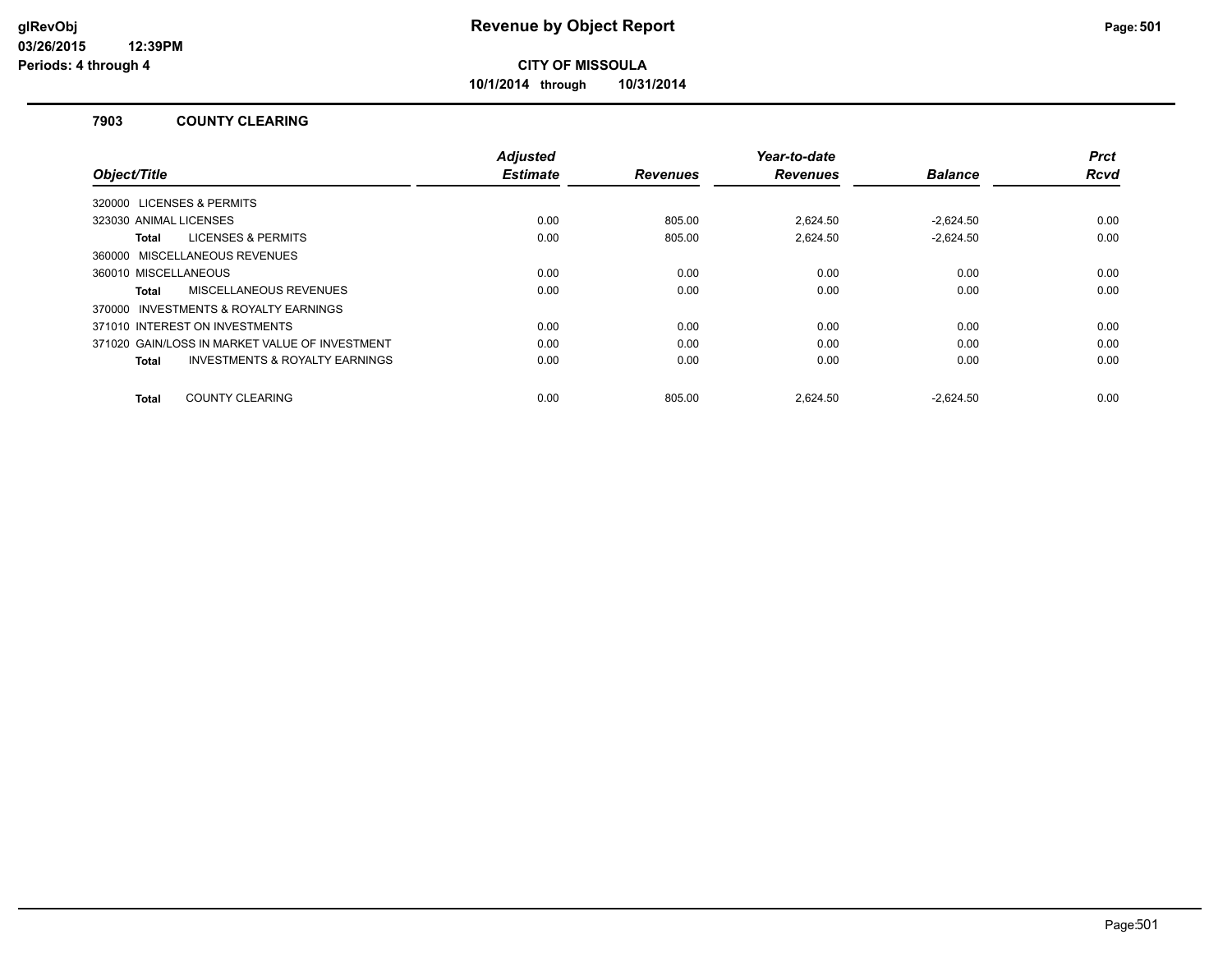**10/1/2014 through 10/31/2014**

**7904 SEWER REBATE**

**7904 SEWER REBATE**

|                                                           | <b>Adjusted</b> |                 | Year-to-date    |                | <b>Prct</b> |
|-----------------------------------------------------------|-----------------|-----------------|-----------------|----------------|-------------|
| Object/Title                                              | <b>Estimate</b> | <b>Revenues</b> | <b>Revenues</b> | <b>Balance</b> | <b>Rcvd</b> |
| 340000 CHARGES FOR SERVICES                               |                 |                 |                 |                |             |
| 343036 *** Title Not Found ***                            | 0.00            | 0.00            | 0.00            | 0.00           | 0.00        |
| <b>CHARGES FOR SERVICES</b><br>Total                      | 0.00            | 0.00            | 0.00            | 0.00           | 0.00        |
| 360000 MISCELLANEOUS REVENUES                             |                 |                 |                 |                |             |
| 360010 MISCELLANEOUS                                      | 0.00            | 0.00            | 0.00            | 0.00           | 0.00        |
| <b>MISCELLANEOUS REVENUES</b><br>Total                    | 0.00            | 0.00            | 0.00            | 0.00           | 0.00        |
| 370000 INVESTMENTS & ROYALTY EARNINGS                     |                 |                 |                 |                |             |
| 371010 INTEREST ON INVESTMENTS                            | 0.00            | 0.00            | 0.00            | 0.00           | 0.00        |
| 371020 GAIN/LOSS IN MARKET VALUE OF INVESTMENTS           | 0.00            | 0.00            | 0.00            | 0.00           | 0.00        |
| <b>INVESTMENTS &amp; ROYALTY EARNINGS</b><br><b>Total</b> | 0.00            | 0.00            | 0.00            | 0.00           | 0.00        |
| <b>SEWER REBATE</b><br><b>Total</b>                       | 0.00            | 0.00            | 0.00            | 0.00           | 0.00        |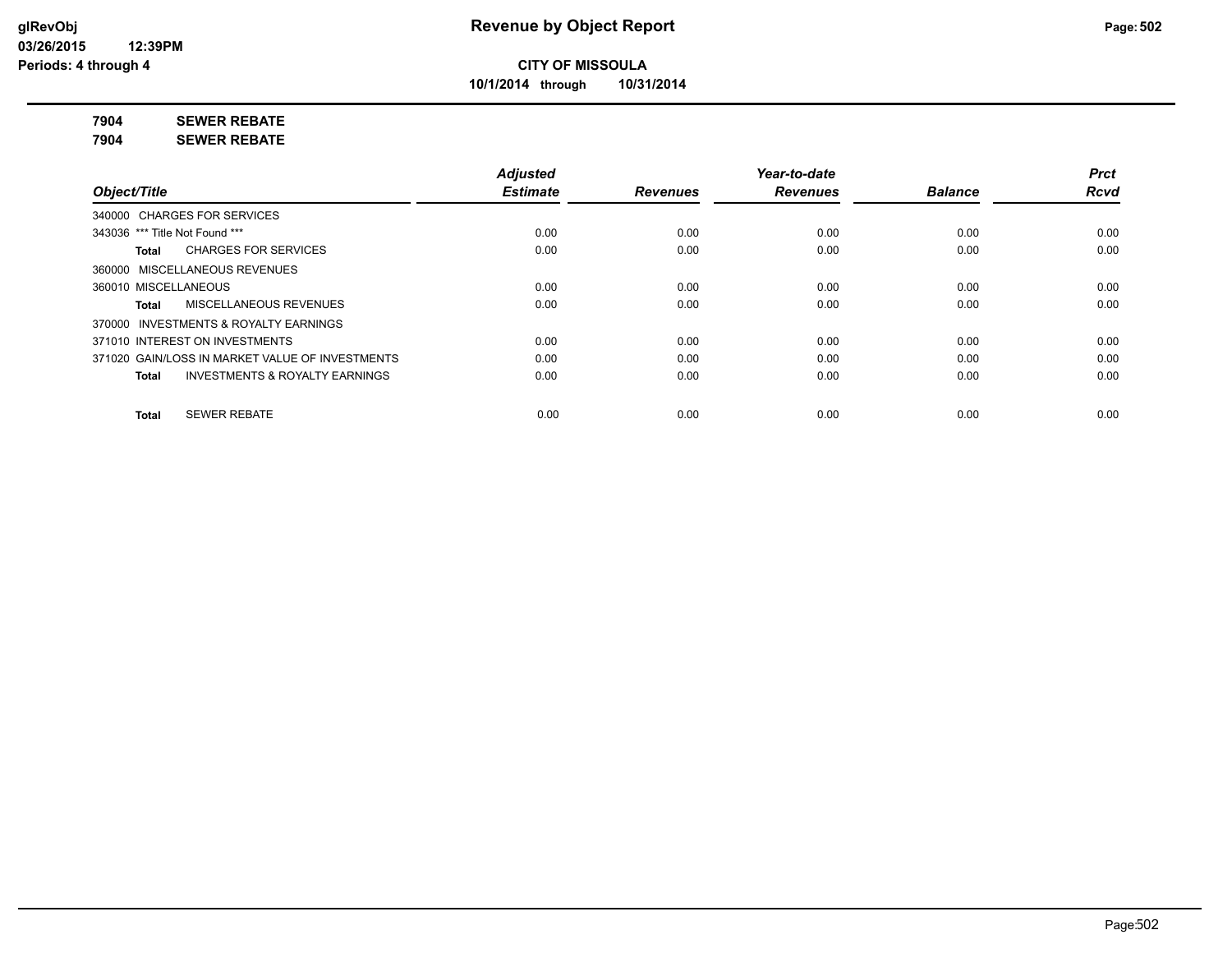**10/1/2014 through 10/31/2014**

#### **7904 SEWER REBATE**

|                                                    | <b>Adjusted</b> |                 | Year-to-date    |                | <b>Prct</b> |
|----------------------------------------------------|-----------------|-----------------|-----------------|----------------|-------------|
| Object/Title                                       | <b>Estimate</b> | <b>Revenues</b> | <b>Revenues</b> | <b>Balance</b> | <b>Rcvd</b> |
| 340000 CHARGES FOR SERVICES                        |                 |                 |                 |                |             |
| 343036 *** Title Not Found ***                     | 0.00            | 0.00            | 0.00            | 0.00           | 0.00        |
| <b>CHARGES FOR SERVICES</b><br>Total               | 0.00            | 0.00            | 0.00            | 0.00           | 0.00        |
| 360000 MISCELLANEOUS REVENUES                      |                 |                 |                 |                |             |
| 360010 MISCELLANEOUS                               | 0.00            | 0.00            | 0.00            | 0.00           | 0.00        |
| MISCELLANEOUS REVENUES<br>Total                    | 0.00            | 0.00            | 0.00            | 0.00           | 0.00        |
| 370000 INVESTMENTS & ROYALTY EARNINGS              |                 |                 |                 |                |             |
| 371010 INTEREST ON INVESTMENTS                     | 0.00            | 0.00            | 0.00            | 0.00           | 0.00        |
| 371020 GAIN/LOSS IN MARKET VALUE OF INVESTMENT     | 0.00            | 0.00            | 0.00            | 0.00           | 0.00        |
| <b>INVESTMENTS &amp; ROYALTY EARNINGS</b><br>Total | 0.00            | 0.00            | 0.00            | 0.00           | 0.00        |
|                                                    |                 |                 |                 |                |             |
| <b>SEWER REBATE</b><br>Total                       | 0.00            | 0.00            | 0.00            | 0.00           | 0.00        |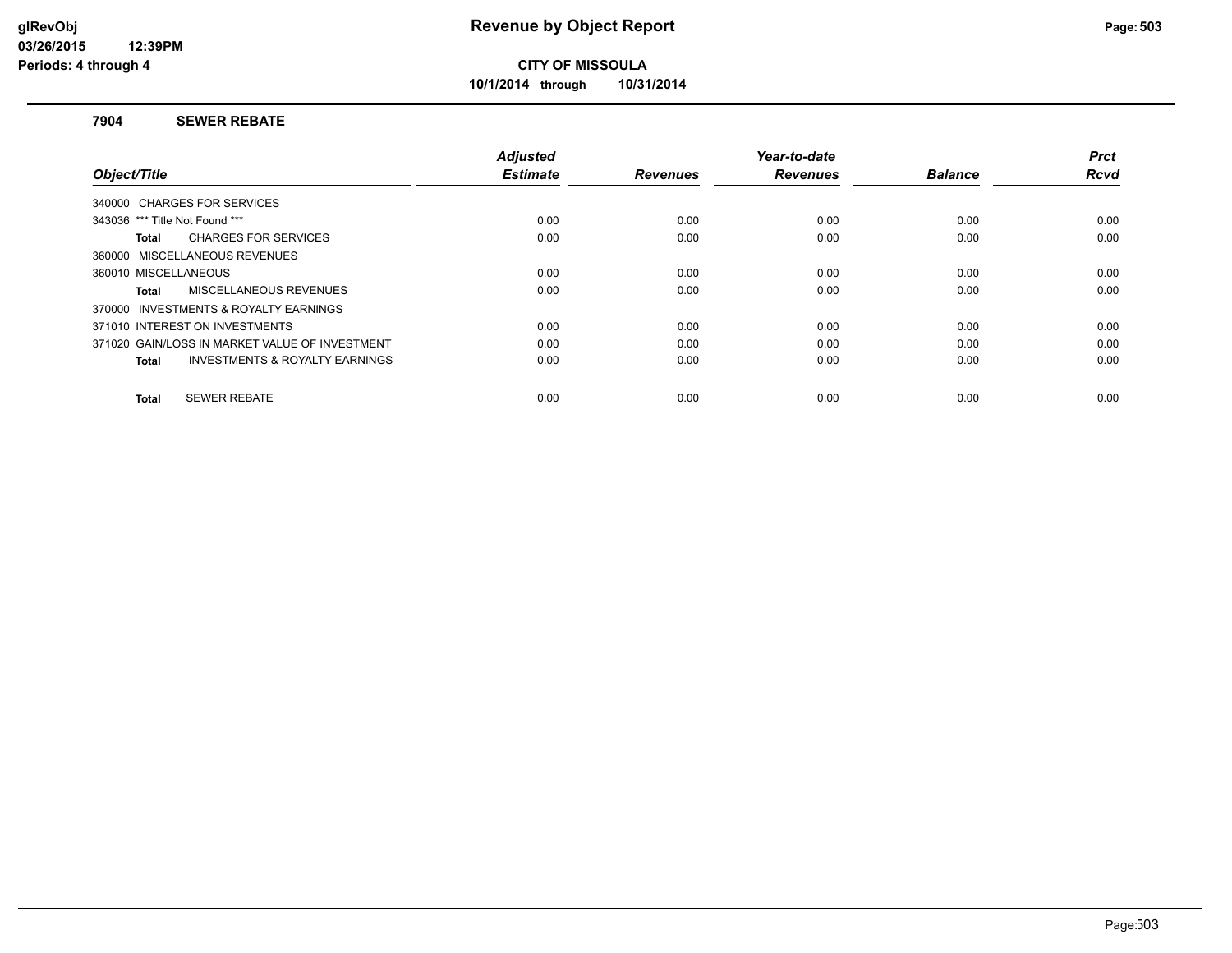**10/1/2014 through 10/31/2014**

**7905 WYE SEWER RSID 8489**

**7905 WYE SEWER RSID 8489**

|                                                 | <b>Adjusted</b> |                 | Year-to-date    |                | <b>Prct</b> |
|-------------------------------------------------|-----------------|-----------------|-----------------|----------------|-------------|
| Object/Title                                    | <b>Estimate</b> | <b>Revenues</b> | <b>Revenues</b> | <b>Balance</b> | <b>Rcvd</b> |
| 360000 MISCELLANEOUS REVENUES                   |                 |                 |                 |                |             |
| 360010 MISCELLANEOUS                            | 0.00            | 0.00            | 0.00            | 0.00           | 0.00        |
| MISCELLANEOUS REVENUES<br><b>Total</b>          | 0.00            | 0.00            | 0.00            | 0.00           | 0.00        |
| 370000 INVESTMENTS & ROYALTY EARNINGS           |                 |                 |                 |                |             |
| 371010 INTEREST ON INVESTMENTS                  | 0.00            | 0.00            | 0.00            | 0.00           | 0.00        |
| 371020 GAIN/LOSS IN MARKET VALUE OF INVESTMENTS | 0.00            | 0.00            | 0.00            | 0.00           | 0.00        |
| INVESTMENTS & ROYALTY EARNINGS<br><b>Total</b>  | 0.00            | 0.00            | 0.00            | 0.00           | 0.00        |
| WYE SEWER RSID 8489<br><b>Total</b>             | 0.00            | 0.00            | 0.00            | 0.00           | 0.00        |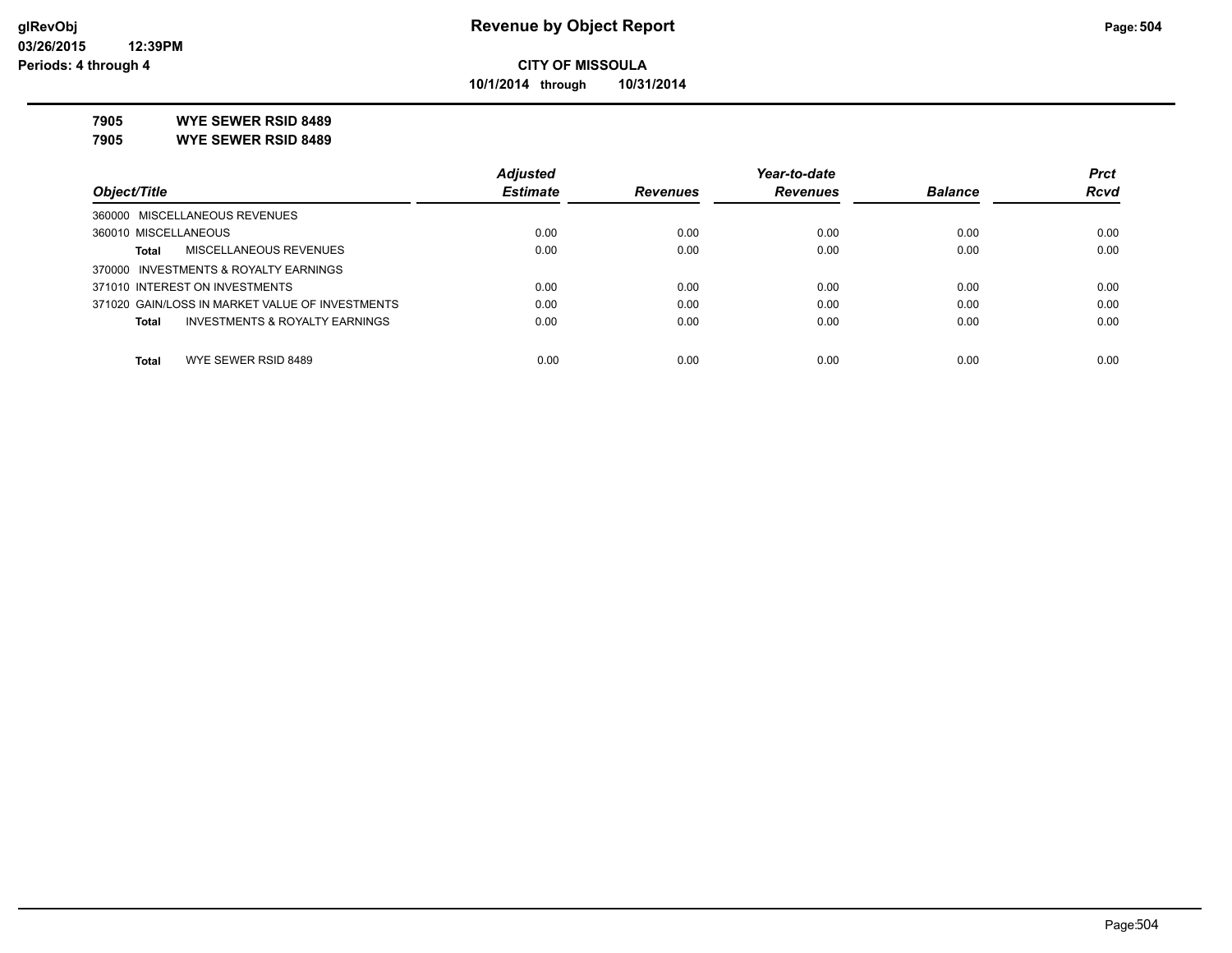**10/1/2014 through 10/31/2014**

#### **7905 WYE SEWER RSID 8489**

|                                                     | <b>Adjusted</b> |                 | Year-to-date    |                | <b>Prct</b> |
|-----------------------------------------------------|-----------------|-----------------|-----------------|----------------|-------------|
| Object/Title                                        | <b>Estimate</b> | <b>Revenues</b> | <b>Revenues</b> | <b>Balance</b> | <b>Rcvd</b> |
| MISCELLANEOUS REVENUES<br>360000                    |                 |                 |                 |                |             |
| 360010 MISCELLANEOUS                                | 0.00            | 0.00            | 0.00            | 0.00           | 0.00        |
| MISCELLANEOUS REVENUES<br>Total                     | 0.00            | 0.00            | 0.00            | 0.00           | 0.00        |
| <b>INVESTMENTS &amp; ROYALTY EARNINGS</b><br>370000 |                 |                 |                 |                |             |
| 371010 INTEREST ON INVESTMENTS                      | 0.00            | 0.00            | 0.00            | 0.00           | 0.00        |
| 371020 GAIN/LOSS IN MARKET VALUE OF INVESTMENT      | 0.00            | 0.00            | 0.00            | 0.00           | 0.00        |
| <b>INVESTMENTS &amp; ROYALTY EARNINGS</b><br>Total  | 0.00            | 0.00            | 0.00            | 0.00           | 0.00        |
| Total<br>WYE SEWER RSID 8489                        | 0.00            | 0.00            | 0.00            | 0.00           | 0.00        |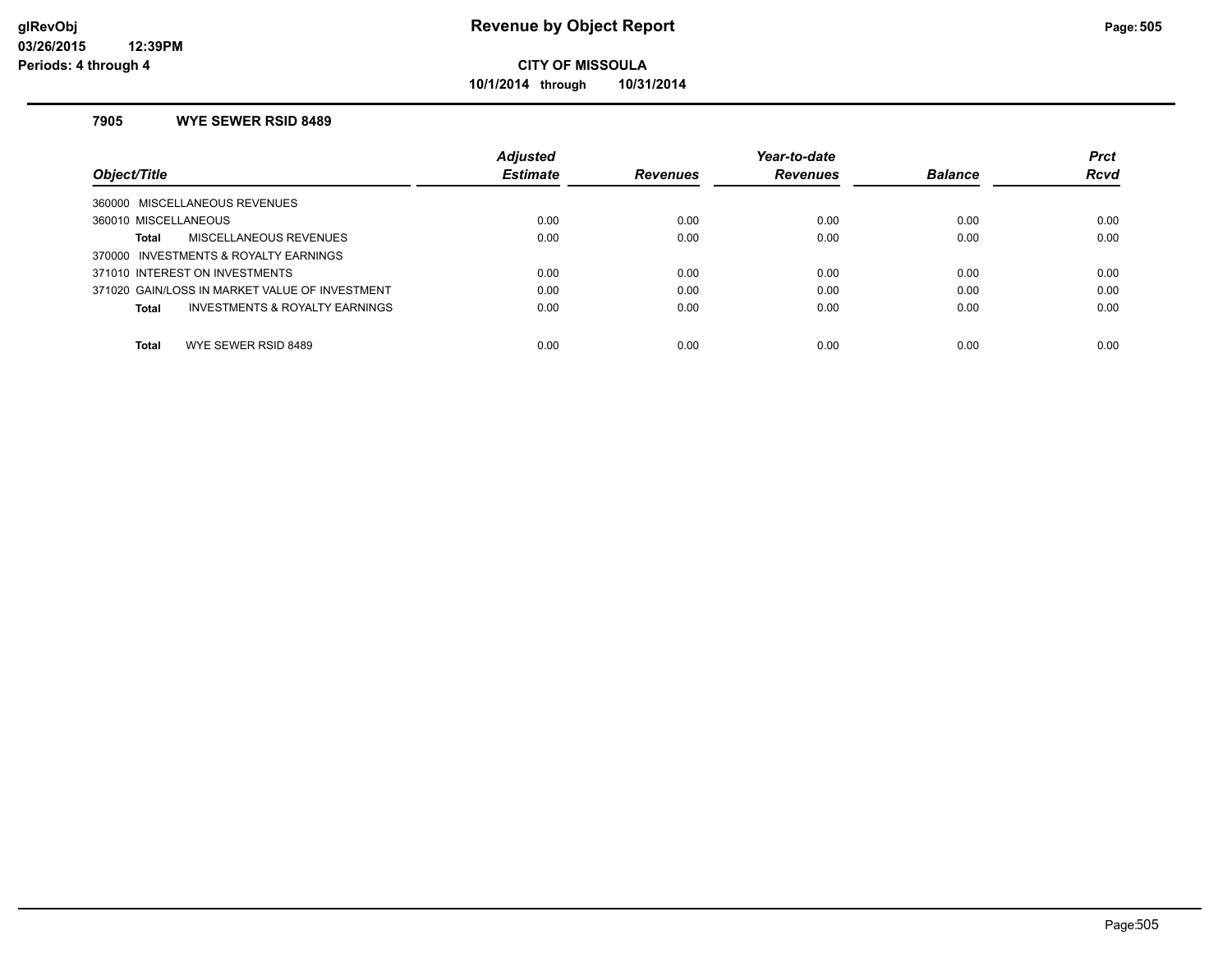**10/1/2014 through 10/31/2014**

#### **7906 COUNTY PARK BOARD CIP**

**7906 COUNTY PARK BOARD CIP**

|                                                 | <b>Adjusted</b> |                 | Year-to-date    |                | <b>Prct</b> |
|-------------------------------------------------|-----------------|-----------------|-----------------|----------------|-------------|
| Object/Title                                    | <b>Estimate</b> | <b>Revenues</b> | <b>Revenues</b> | <b>Balance</b> | <b>Rcvd</b> |
| 340000 CHARGES FOR SERVICES                     |                 |                 |                 |                |             |
| 346050 COUNTY PLAYGROUND CONTRACT               | 0.00            | 0.00            | 0.00            | 0.00           | 0.00        |
| <b>CHARGES FOR SERVICES</b><br>Total            | 0.00            | 0.00            | 0.00            | 0.00           | 0.00        |
| 370000 INVESTMENTS & ROYALTY EARNINGS           |                 |                 |                 |                |             |
| 371010 INTEREST ON INVESTMENTS                  | 0.00            | 0.00            | 0.00            | 0.00           | 0.00        |
| 371020 GAIN/LOSS IN MARKET VALUE OF INVESTMENTS | 0.00            | 0.00            | 0.00            | 0.00           | 0.00        |
| INVESTMENTS & ROYALTY EARNINGS<br>Total         | 0.00            | 0.00            | 0.00            | 0.00           | 0.00        |
| COUNTY PARK BOARD CIP<br><b>Total</b>           | 0.00            | 0.00            | 0.00            | 0.00           | 0.00        |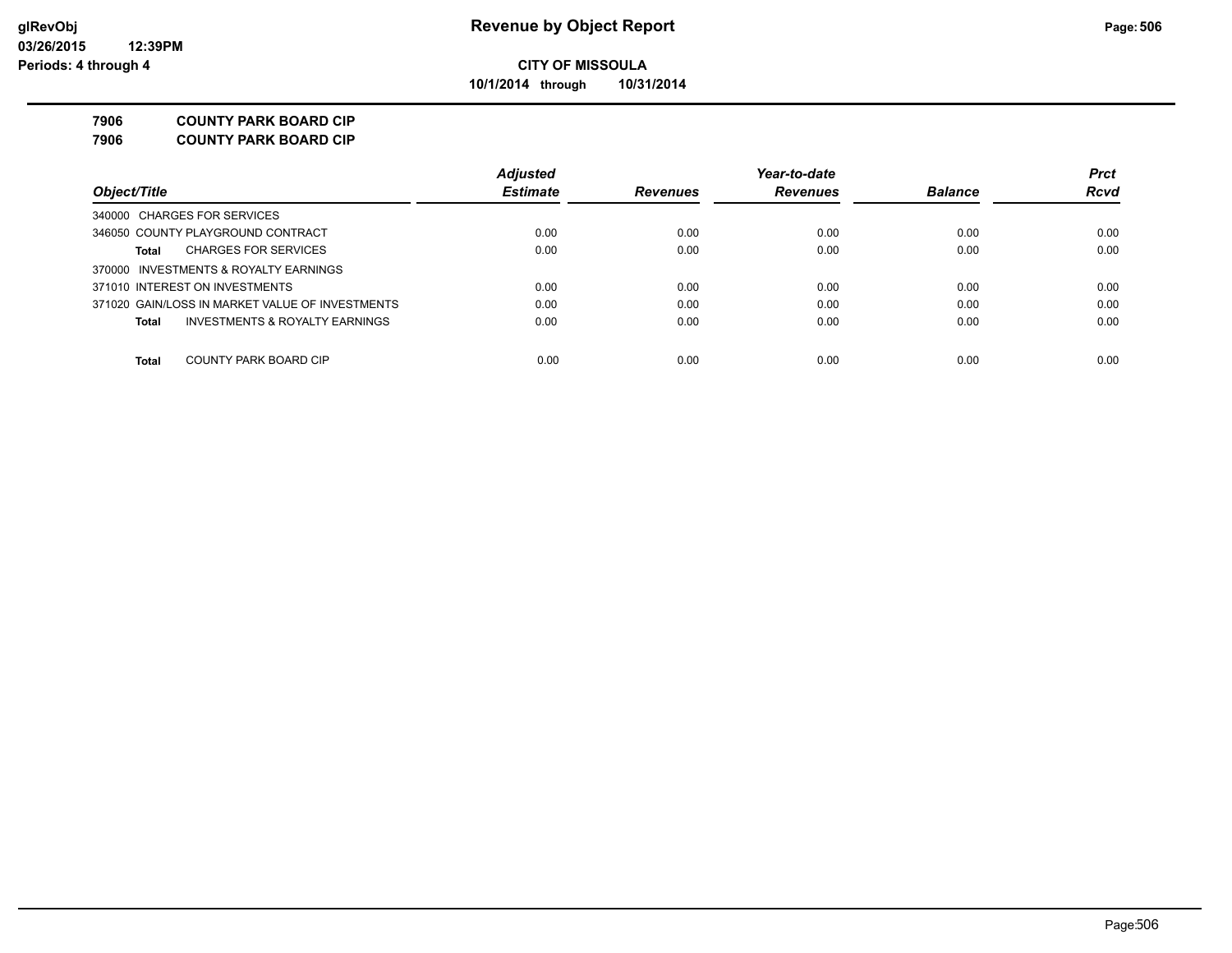**10/1/2014 through 10/31/2014**

#### **7906 COUNTY PARK BOARD CIP**

|                                                | <b>Adjusted</b> |                 | Year-to-date    |                | <b>Prct</b> |
|------------------------------------------------|-----------------|-----------------|-----------------|----------------|-------------|
| Obiect/Title                                   | <b>Estimate</b> | <b>Revenues</b> | <b>Revenues</b> | <b>Balance</b> | <b>Rcvd</b> |
| 340000 CHARGES FOR SERVICES                    |                 |                 |                 |                |             |
| 346050 COUNTY PLAYGROUND CONTRACT              | 0.00            | 0.00            | 0.00            | 0.00           | 0.00        |
| <b>CHARGES FOR SERVICES</b><br><b>Total</b>    | 0.00            | 0.00            | 0.00            | 0.00           | 0.00        |
| 370000 INVESTMENTS & ROYALTY EARNINGS          |                 |                 |                 |                |             |
| 371010 INTEREST ON INVESTMENTS                 | 0.00            | 0.00            | 0.00            | 0.00           | 0.00        |
| 371020 GAIN/LOSS IN MARKET VALUE OF INVESTMENT | 0.00            | 0.00            | 0.00            | 0.00           | 0.00        |
| INVESTMENTS & ROYALTY EARNINGS<br><b>Total</b> | 0.00            | 0.00            | 0.00            | 0.00           | 0.00        |
|                                                |                 |                 |                 |                |             |
| COUNTY PARK BOARD CIP<br><b>Total</b>          | 0.00            | 0.00            | 0.00            | 0.00           | 0.00        |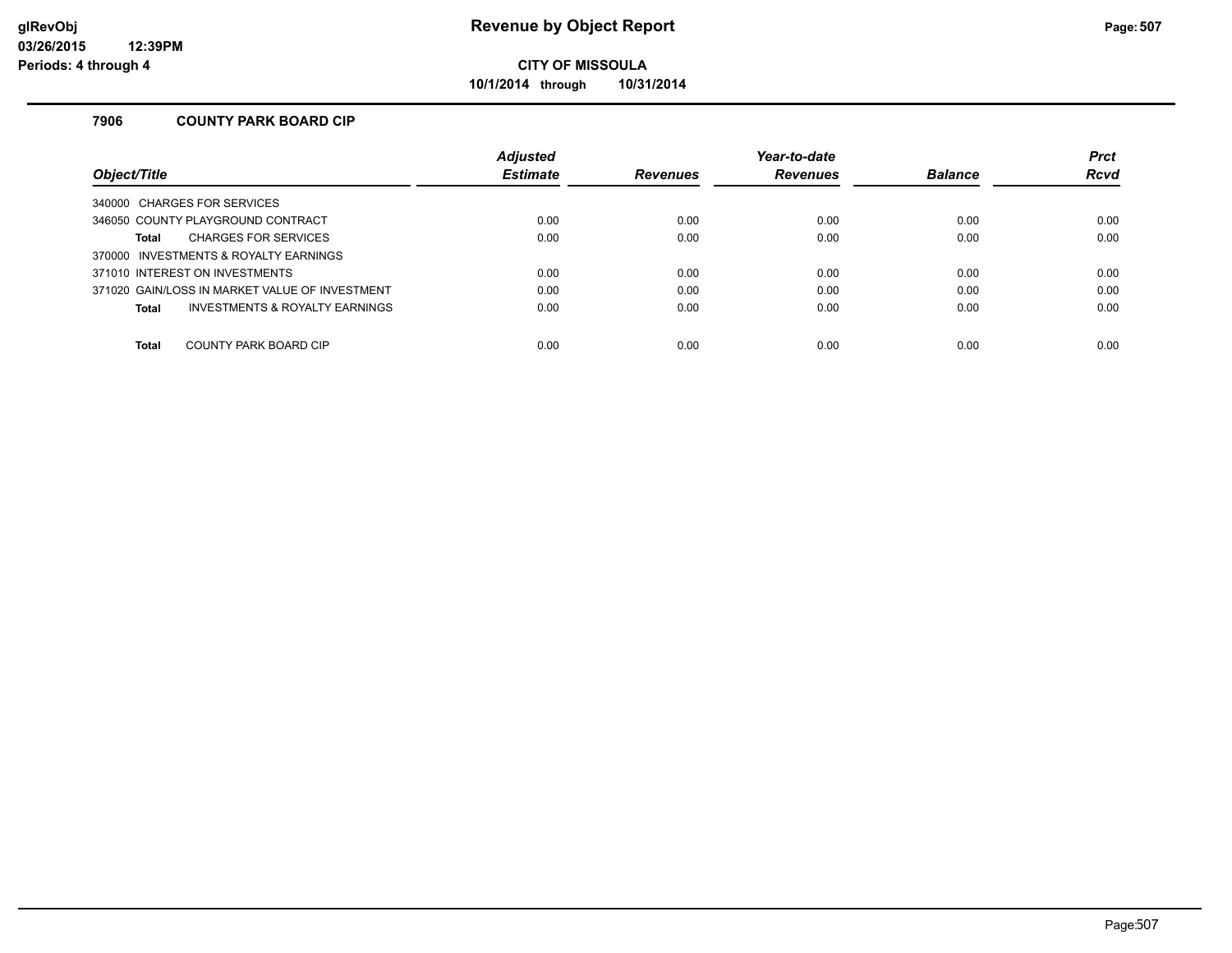**10/1/2014 through 10/31/2014**

#### **7907 ELK HILLS SUBDIVISION**

**7907 ELK HILLS SUBDIVISION**

|                                                 | <b>Adjusted</b> | Year-to-date    |                 |                | Prct        |
|-------------------------------------------------|-----------------|-----------------|-----------------|----------------|-------------|
| Object/Title                                    | <b>Estimate</b> | <b>Revenues</b> | <b>Revenues</b> | <b>Balance</b> | <b>Rcvd</b> |
| 370000 INVESTMENTS & ROYALTY EARNINGS           |                 |                 |                 |                |             |
| 371010 INTEREST ON INVESTMENTS                  | 0.00            | 0.00            | 0.00            | 0.00           | 0.00        |
| 371020 GAIN/LOSS IN MARKET VALUE OF INVESTMENTS | 0.00            | 0.00            | 0.00            | 0.00           | 0.00        |
| INVESTMENTS & ROYALTY EARNINGS<br><b>Total</b>  | 0.00            | 0.00            | 0.00            | 0.00           | 0.00        |
|                                                 |                 |                 |                 |                |             |
| ELK HILLS SUBDIVISION<br><b>Total</b>           | 0.00            | 0.00            | 0.00            | 0.00           | 0.00        |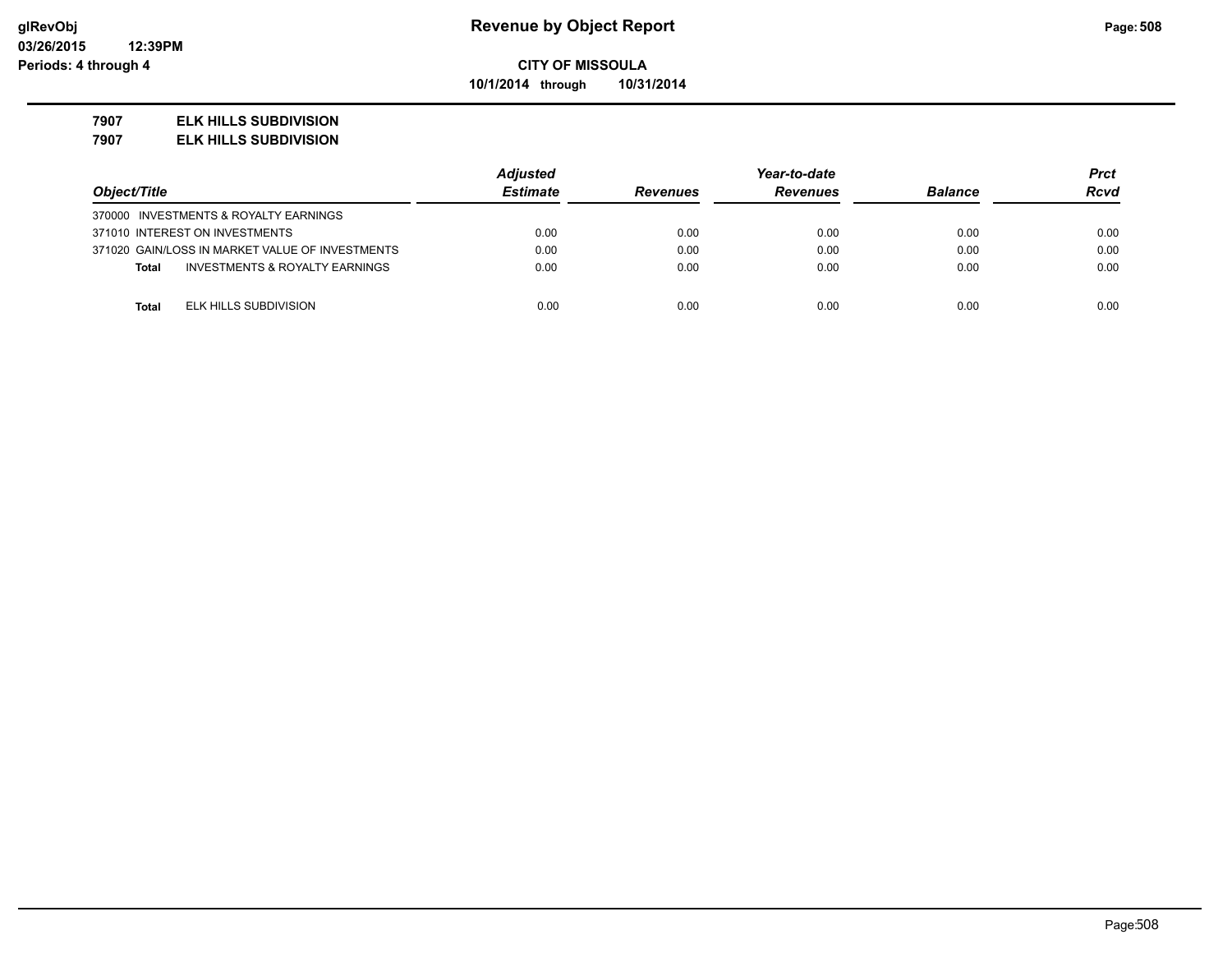**10/1/2014 through 10/31/2014**

#### **7907 ELK HILLS SUBDIVISION**

| Object/Title |                                                | <b>Adiusted</b><br><b>Estimate</b> | <b>Revenues</b> | Year-to-date<br><b>Revenues</b> | <b>Balance</b> | <b>Prct</b><br><b>Rcvd</b> |
|--------------|------------------------------------------------|------------------------------------|-----------------|---------------------------------|----------------|----------------------------|
|              | 370000 INVESTMENTS & ROYALTY EARNINGS          |                                    |                 |                                 |                |                            |
|              | 371010 INTEREST ON INVESTMENTS                 | 0.00                               | 0.00            | 0.00                            | 0.00           | 0.00                       |
|              | 371020 GAIN/LOSS IN MARKET VALUE OF INVESTMENT | 0.00                               | 0.00            | 0.00                            | 0.00           | 0.00                       |
| <b>Total</b> | INVESTMENTS & ROYALTY EARNINGS                 | 0.00                               | 0.00            | 0.00                            | 0.00           | 0.00                       |
|              |                                                |                                    |                 |                                 |                |                            |
| <b>Total</b> | ELK HILLS SUBDIVISION                          | 0.00                               | 0.00            | 0.00                            | 0.00           | 0.00                       |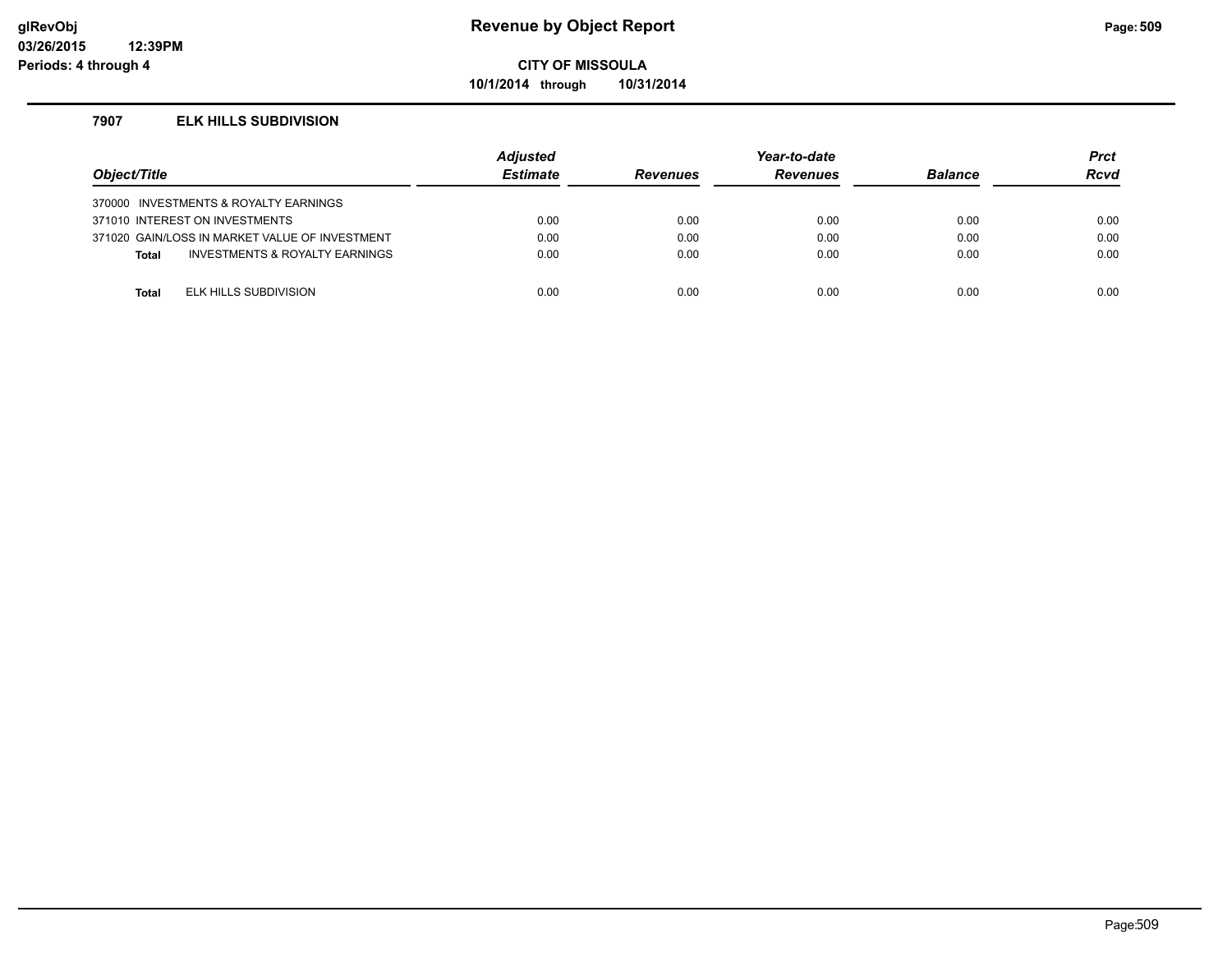**10/1/2014 through 10/31/2014**

# **7908 RATTLESNAKE-CORNERSTONE TRAIL SW**

### **7908 RATTLESNAKE-CORNERSTONE TRAIL SW**

|                                                    | <b>Adjusted</b> |                 | Year-to-date    |                | <b>Prct</b> |
|----------------------------------------------------|-----------------|-----------------|-----------------|----------------|-------------|
| Object/Title                                       | <b>Estimate</b> | <b>Revenues</b> | <b>Revenues</b> | <b>Balance</b> | <b>Rcvd</b> |
| 370000 INVESTMENTS & ROYALTY EARNINGS              |                 |                 |                 |                |             |
| 371010 INTEREST ON INVESTMENTS                     | 0.00            | 0.00            | 0.00            | 0.00           | 0.00        |
| 371020 GAIN/LOSS IN MARKET VALUE OF INVESTMENTS    | 0.00            | 0.00            | 0.00            | 0.00           | 0.00        |
| <b>INVESTMENTS &amp; ROYALTY EARNINGS</b><br>Total | 0.00            | 0.00            | 0.00            | 0.00           | 0.00        |
| 380000 OTHER FINANCING SOURCES                     |                 |                 |                 |                |             |
| 383000 OPERATING TRANSFERS                         | 0.00            | 0.00            | 0.00            | 0.00           | 0.00        |
| OTHER FINANCING SOURCES<br>Total                   | 0.00            | 0.00            | 0.00            | 0.00           | 0.00        |
|                                                    |                 |                 |                 |                |             |
| <b>Total</b><br>RATTLESNAKE-CORNERSTONE TRAIL SW   | 0.00            | 0.00            | 0.00            | 0.00           | 0.00        |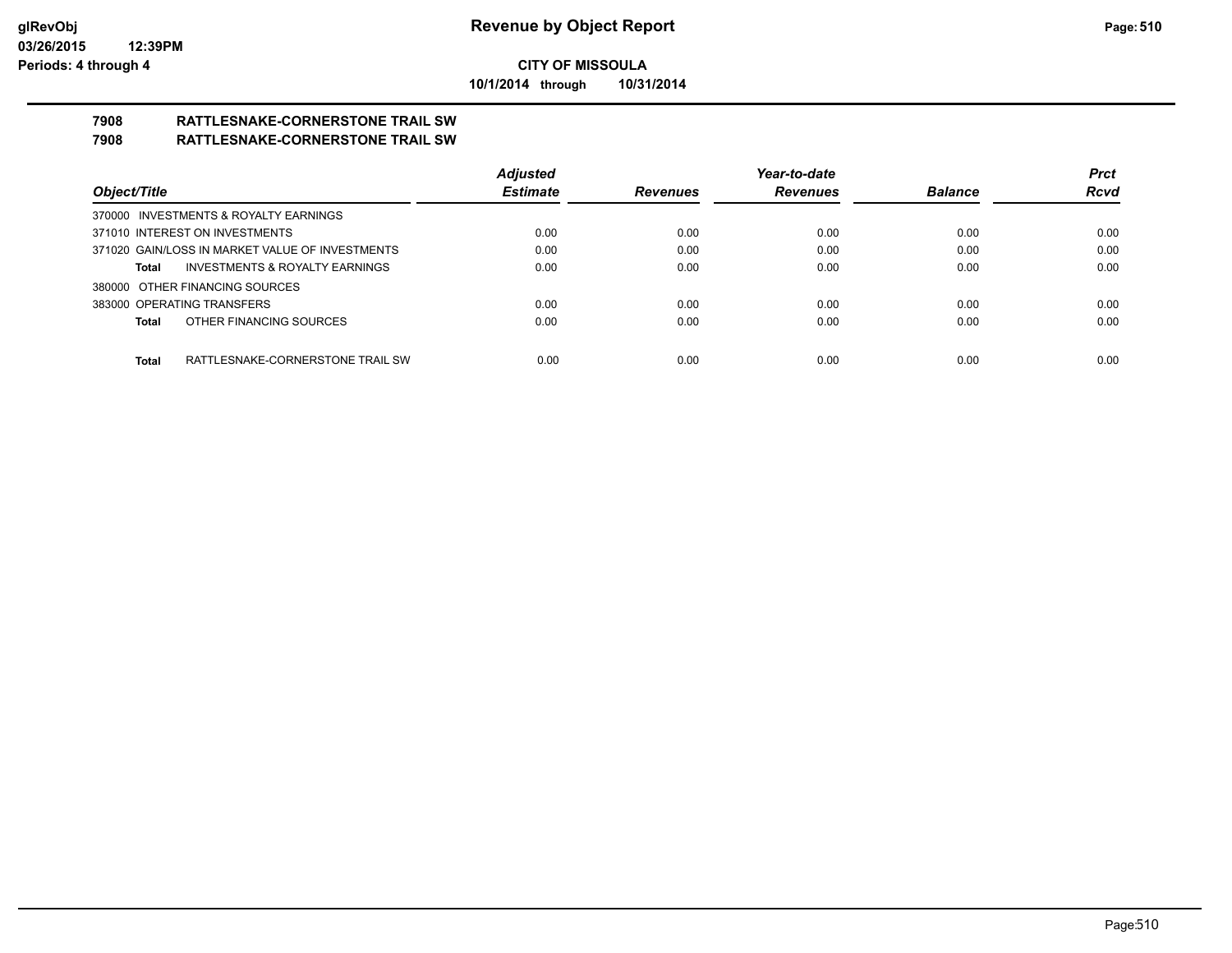**10/1/2014 through 10/31/2014**

#### **7908 RATTLESNAKE-CORNERSTONE TRAIL SW**

| Object/Title                                     | <b>Adjusted</b><br><b>Estimate</b> | <b>Revenues</b> | Year-to-date<br><b>Revenues</b> | <b>Balance</b> | <b>Prct</b><br><b>Rcvd</b> |
|--------------------------------------------------|------------------------------------|-----------------|---------------------------------|----------------|----------------------------|
| 370000 INVESTMENTS & ROYALTY EARNINGS            |                                    |                 |                                 |                |                            |
| 371010 INTEREST ON INVESTMENTS                   | 0.00                               | 0.00            | 0.00                            | 0.00           | 0.00                       |
| 371020 GAIN/LOSS IN MARKET VALUE OF INVESTMENT   | 0.00                               | 0.00            | 0.00                            | 0.00           | 0.00                       |
| INVESTMENTS & ROYALTY EARNINGS<br><b>Total</b>   | 0.00                               | 0.00            | 0.00                            | 0.00           | 0.00                       |
| 380000 OTHER FINANCING SOURCES                   |                                    |                 |                                 |                |                            |
| 383000 OPERATING TRANSFERS                       | 0.00                               | 0.00            | 0.00                            | 0.00           | 0.00                       |
| OTHER FINANCING SOURCES<br><b>Total</b>          | 0.00                               | 0.00            | 0.00                            | 0.00           | 0.00                       |
|                                                  |                                    |                 |                                 |                |                            |
| RATTLESNAKE-CORNERSTONE TRAIL SW<br><b>Total</b> | 0.00                               | 0.00            | 0.00                            | 0.00           | 0.00                       |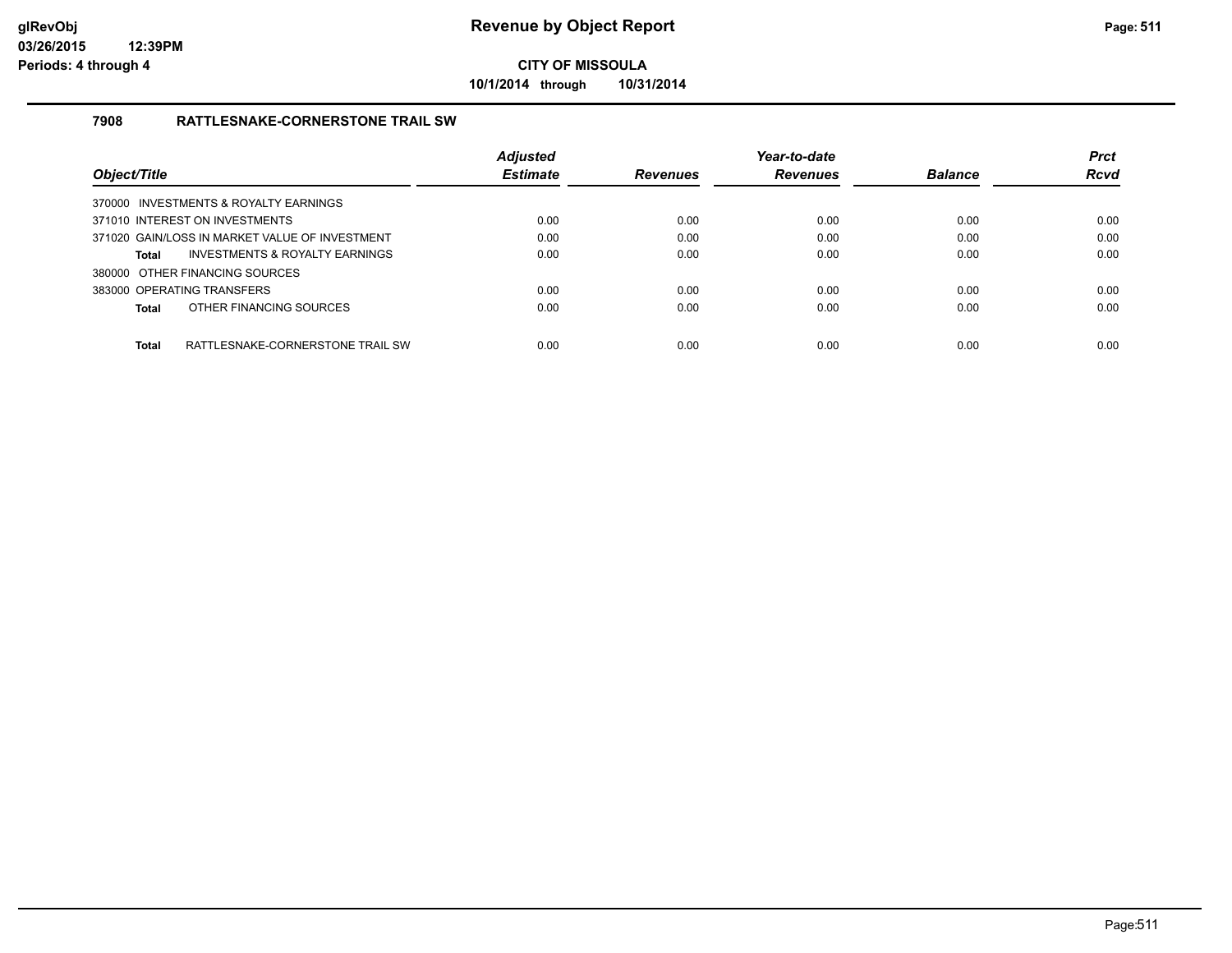**10/1/2014 through 10/31/2014**

## **7909 YOUTH PROGRAMS**

**7909 YOUTH PROGRAMS**

|                                                    | <b>Adjusted</b> |                 | Year-to-date    |                | <b>Prct</b> |
|----------------------------------------------------|-----------------|-----------------|-----------------|----------------|-------------|
| Object/Title                                       | <b>Estimate</b> | <b>Revenues</b> | <b>Revenues</b> | <b>Balance</b> | <b>Rcvd</b> |
| 370000 INVESTMENTS & ROYALTY EARNINGS              |                 |                 |                 |                |             |
| 371010 INTEREST ON INVESTMENTS                     | 0.00            | 0.00            | 0.00            | 0.00           | 0.00        |
| 371020 GAIN/LOSS IN MARKET VALUE OF INVESTMENTS    | 0.00            | 0.00            | 0.00            | 0.00           | 0.00        |
| <b>INVESTMENTS &amp; ROYALTY EARNINGS</b><br>Total | 0.00            | 0.00            | 0.00            | 0.00           | 0.00        |
|                                                    |                 |                 |                 |                |             |
| YOUTH PROGRAMS<br>Total                            | 0.00            | 0.00            | 0.00            | 0.00           | 0.00        |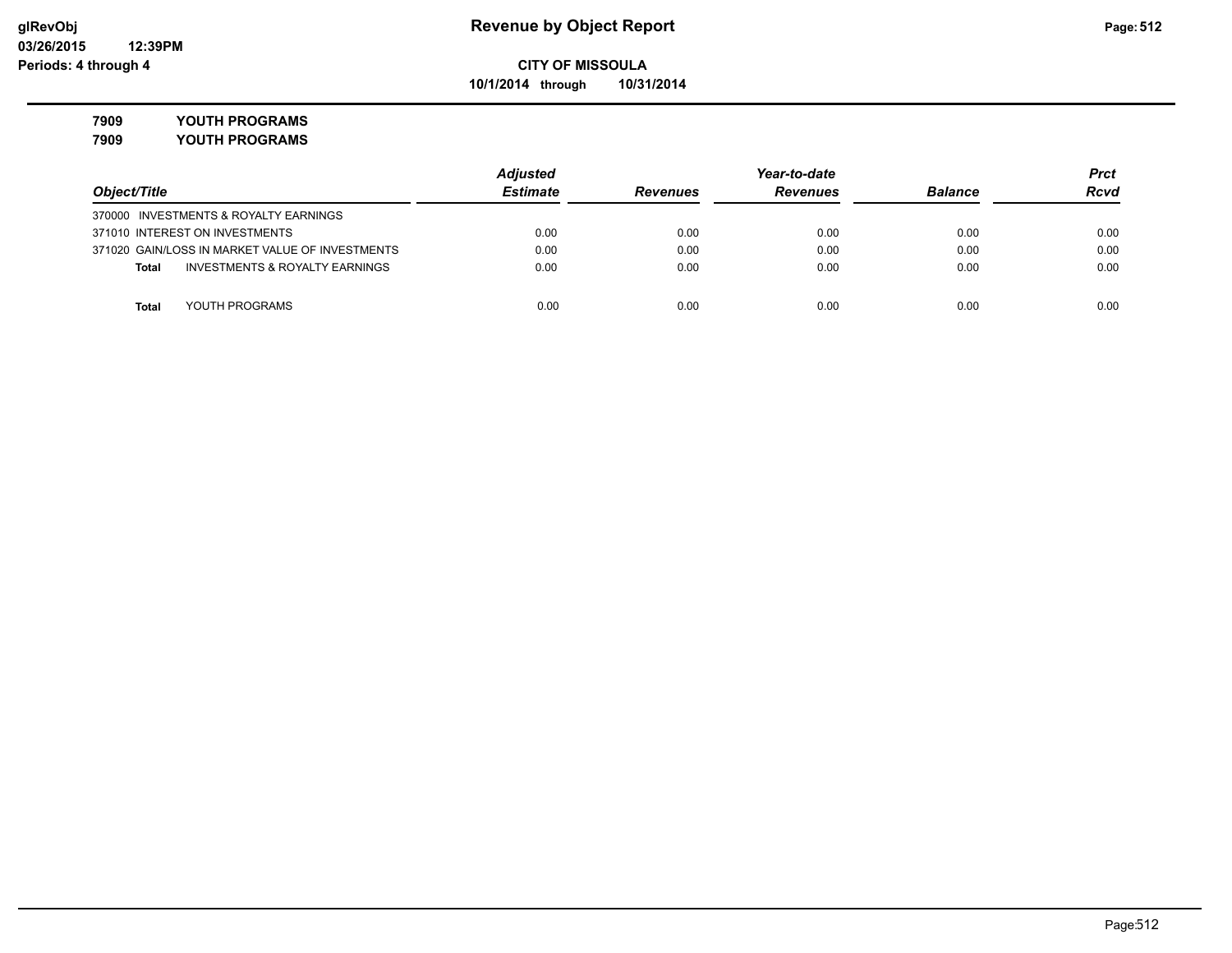#### **glRevObj Revenue by Object Report Page:513**

**CITY OF MISSOULA**

**10/1/2014 through 10/31/2014**

#### **7909 YOUTH PROGRAMS**

| Object/Title |                                                | Adjusted<br><b>Estimate</b> | <b>Revenues</b> | Year-to-date<br><b>Revenues</b> | <b>Balance</b> | <b>Prct</b><br><b>Rcvd</b> |
|--------------|------------------------------------------------|-----------------------------|-----------------|---------------------------------|----------------|----------------------------|
|              | 370000 INVESTMENTS & ROYALTY EARNINGS          |                             |                 |                                 |                |                            |
|              | 371010 INTEREST ON INVESTMENTS                 | 0.00                        | 0.00            | 0.00                            | 0.00           | 0.00                       |
|              | 371020 GAIN/LOSS IN MARKET VALUE OF INVESTMENT | 0.00                        | 0.00            | 0.00                            | 0.00           | 0.00                       |
| <b>Total</b> | INVESTMENTS & ROYALTY EARNINGS                 | 0.00                        | 0.00            | 0.00                            | 0.00           | 0.00                       |
|              |                                                |                             |                 |                                 |                |                            |
| Total        | YOUTH PROGRAMS                                 | 0.00                        | 0.00            | 0.00                            | 0.00           | 0.00                       |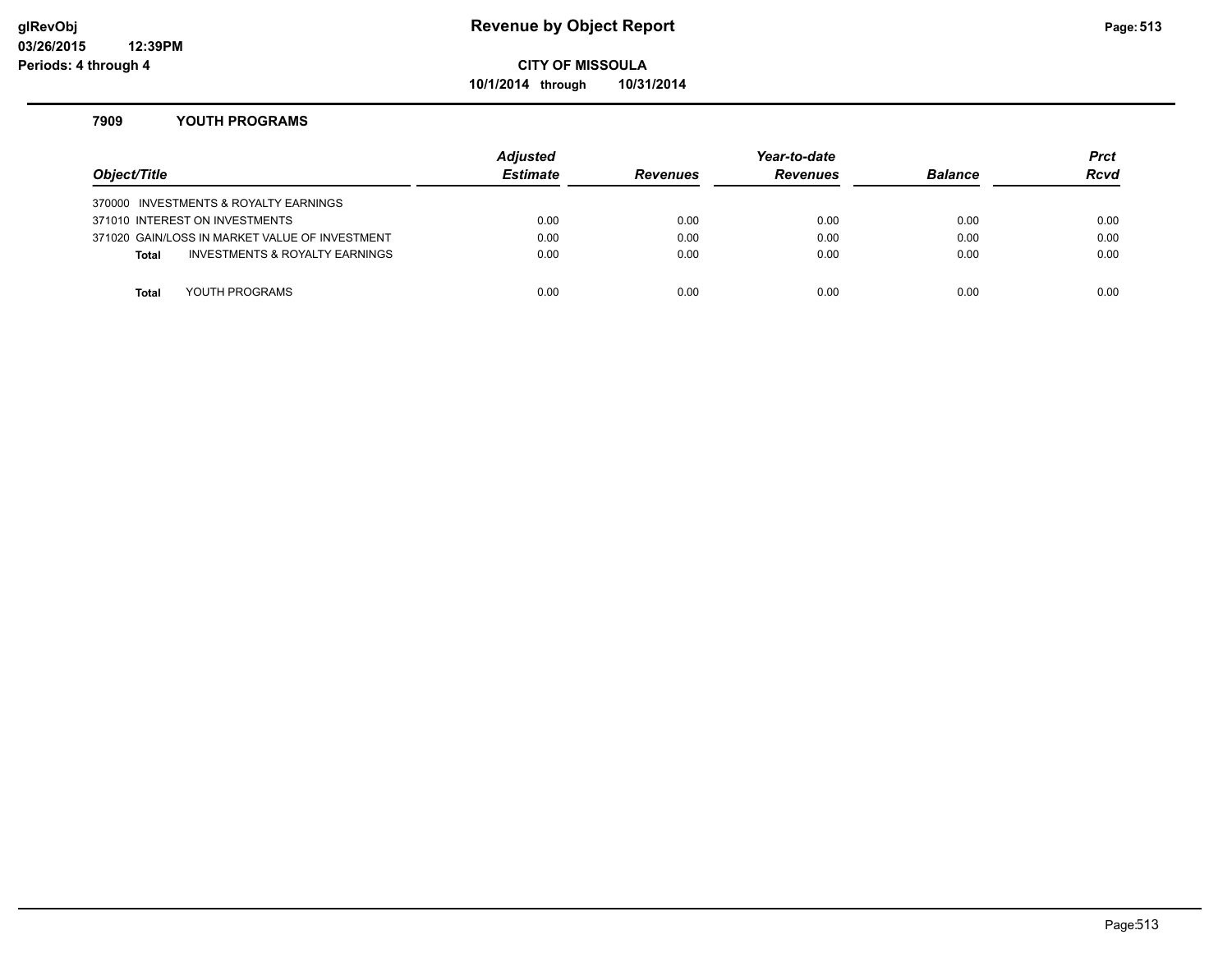**10/1/2014 through 10/31/2014**

#### **7910 SIDEWALK & CURB LOAN FUND**

**7910 SIDEWALK & CURB LOAN FUND**

|                                                 |  | Adjusted        |                 | Year-to-date    |                | Prct |
|-------------------------------------------------|--|-----------------|-----------------|-----------------|----------------|------|
| Object/Title                                    |  | <b>Estimate</b> | <b>Revenues</b> | <b>Revenues</b> | <b>Balance</b> | Rcvd |
| 370000 INVESTMENTS & ROYALTY EARNINGS           |  |                 |                 |                 |                |      |
| 371010 INTEREST ON INVESTMENTS                  |  | 0.00            | 0.00            | 0.00            | 0.00           | 0.00 |
| 371020 GAIN/LOSS IN MARKET VALUE OF INVESTMENTS |  | 0.00            | 0.00            | 0.00            | 0.00           | 0.00 |
| INVESTMENTS & ROYALTY EARNINGS<br>Total         |  | 0.00            | 0.00            | 0.00            | 0.00           | 0.00 |
| SIDEWALK & CURB LOAN FUND<br>Total              |  | 0.00            | 0.00            | 0.00            | 0.00           | 0.00 |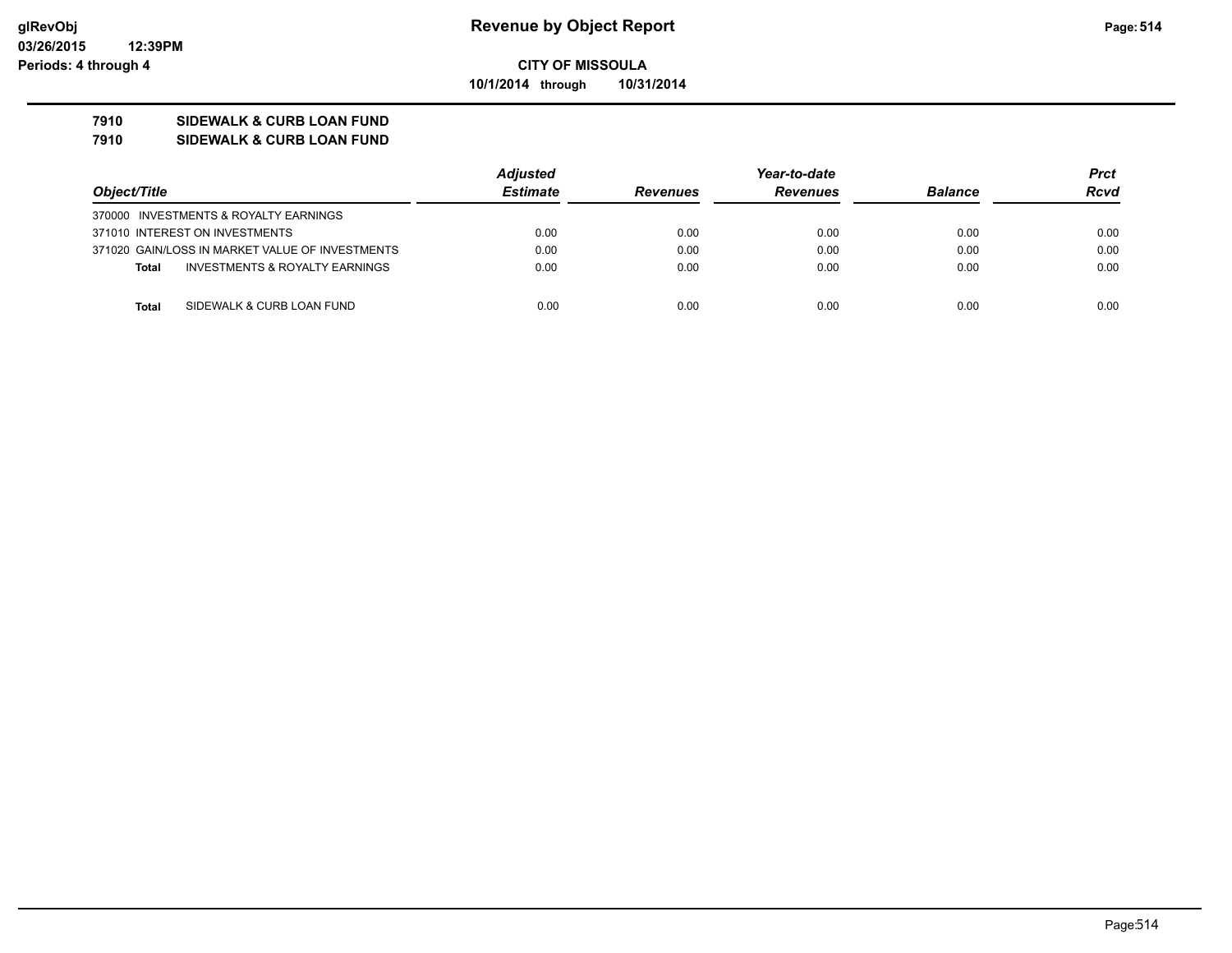**10/1/2014 through 10/31/2014**

#### **7910 SIDEWALK & CURB LOAN FUND**

| Object/Title                                   | <b>Adjusted</b><br><b>Estimate</b> | <b>Revenues</b> | Year-to-date<br><b>Revenues</b> | <b>Balance</b> | <b>Prct</b><br>Rcvd |
|------------------------------------------------|------------------------------------|-----------------|---------------------------------|----------------|---------------------|
| 370000 INVESTMENTS & ROYALTY EARNINGS          |                                    |                 |                                 |                |                     |
| 371010 INTEREST ON INVESTMENTS                 | 0.00                               | 0.00            | 0.00                            | 0.00           | 0.00                |
| 371020 GAIN/LOSS IN MARKET VALUE OF INVESTMENT | 0.00                               | 0.00            | 0.00                            | 0.00           | 0.00                |
| INVESTMENTS & ROYALTY EARNINGS<br><b>Total</b> | 0.00                               | 0.00            | 0.00                            | 0.00           | 0.00                |
|                                                |                                    |                 |                                 |                |                     |
| SIDEWALK & CURB LOAN FUND<br>Total             | 0.00                               | 0.00            | 0.00                            | 0.00           | 0.00                |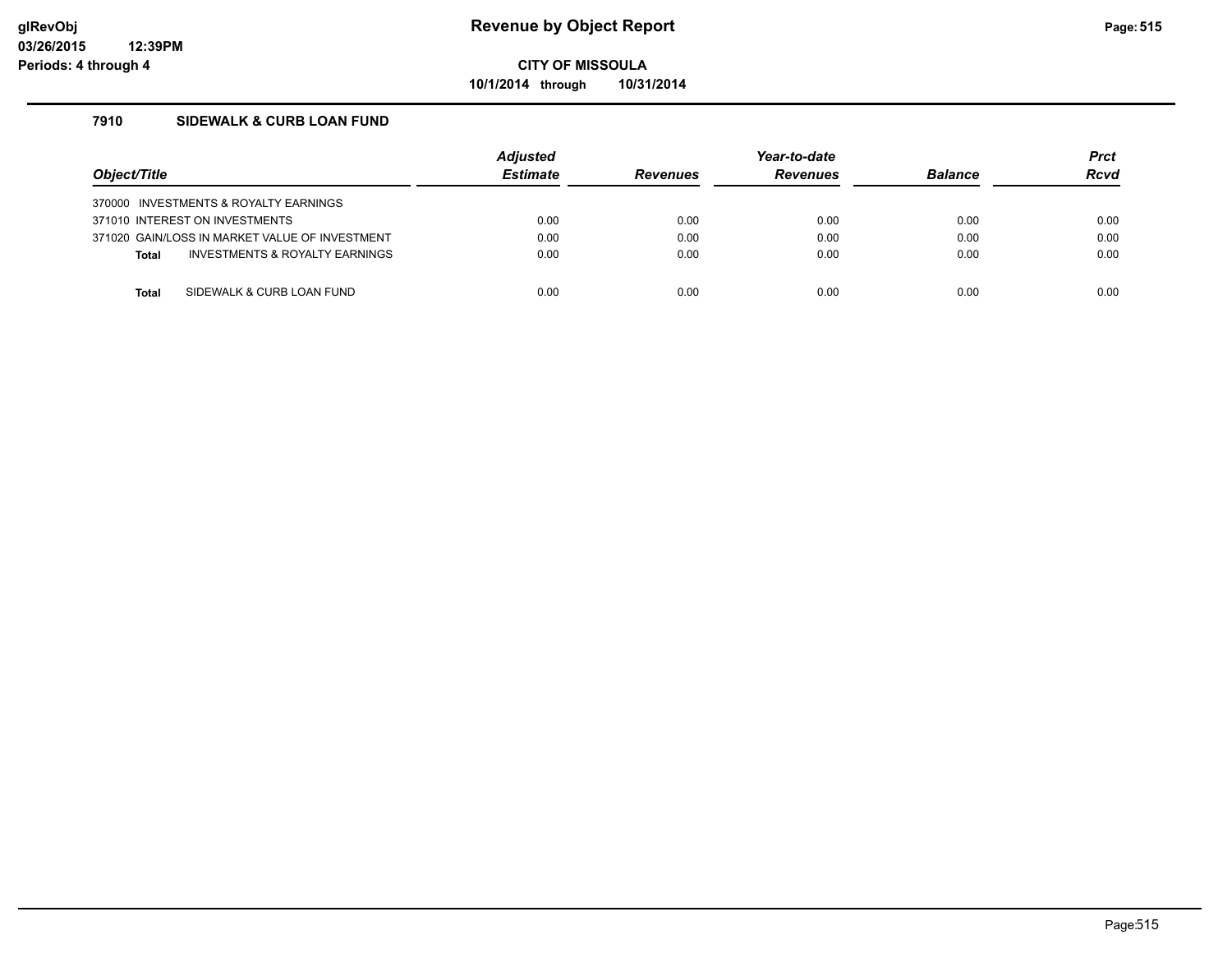**10/1/2014 through 10/31/2014**

### **7911 RESIDENTIAL INSPECTION FUND**

**7911 RESIDENTIAL INSPECTION FUND**

|                                                           | <b>Adjusted</b> |                 | Year-to-date    |                | <b>Prct</b> |
|-----------------------------------------------------------|-----------------|-----------------|-----------------|----------------|-------------|
| Object/Title                                              | <b>Estimate</b> | <b>Revenues</b> | <b>Revenues</b> | <b>Balance</b> | <b>Rcvd</b> |
| 320000 LICENSES & PERMITS                                 |                 |                 |                 |                |             |
| 323018 PAVING ASSESSMENTS                                 | 0.00            | 0.00            | 0.00            | 0.00           | 0.00        |
| LICENSES & PERMITS<br>Total                               | 0.00            | 0.00            | 0.00            | 0.00           | 0.00        |
| 360000 MISCELLANEOUS REVENUES                             |                 |                 |                 |                |             |
| 360010 MISCELLANEOUS                                      | 0.00            | 0.00            | 0.00            | 0.00           | 0.00        |
| 365001 *** Title Not Found ***                            | 0.00            | 0.00            | 0.00            | 0.00           | 0.00        |
| 365002 OTHER RECREATION DONATIONS                         | 0.00            | 0.00            | 0.00            | 0.00           | 0.00        |
| MISCELLANEOUS REVENUES<br><b>Total</b>                    | 0.00            | 0.00            | 0.00            | 0.00           | 0.00        |
| 370000 INVESTMENTS & ROYALTY EARNINGS                     |                 |                 |                 |                |             |
| 371010 INTEREST ON INVESTMENTS                            | 0.00            | 0.00            | 0.00            | 0.00           | 0.00        |
| 371020 GAIN/LOSS IN MARKET VALUE OF INVESTMENTS           | 0.00            | 0.00            | 0.00            | 0.00           | 0.00        |
| <b>INVESTMENTS &amp; ROYALTY EARNINGS</b><br><b>Total</b> | 0.00            | 0.00            | 0.00            | 0.00           | 0.00        |
| RESIDENTIAL INSPECTION FUND<br><b>Total</b>               | 0.00            | 0.00            | 0.00            | 0.00           | 0.00        |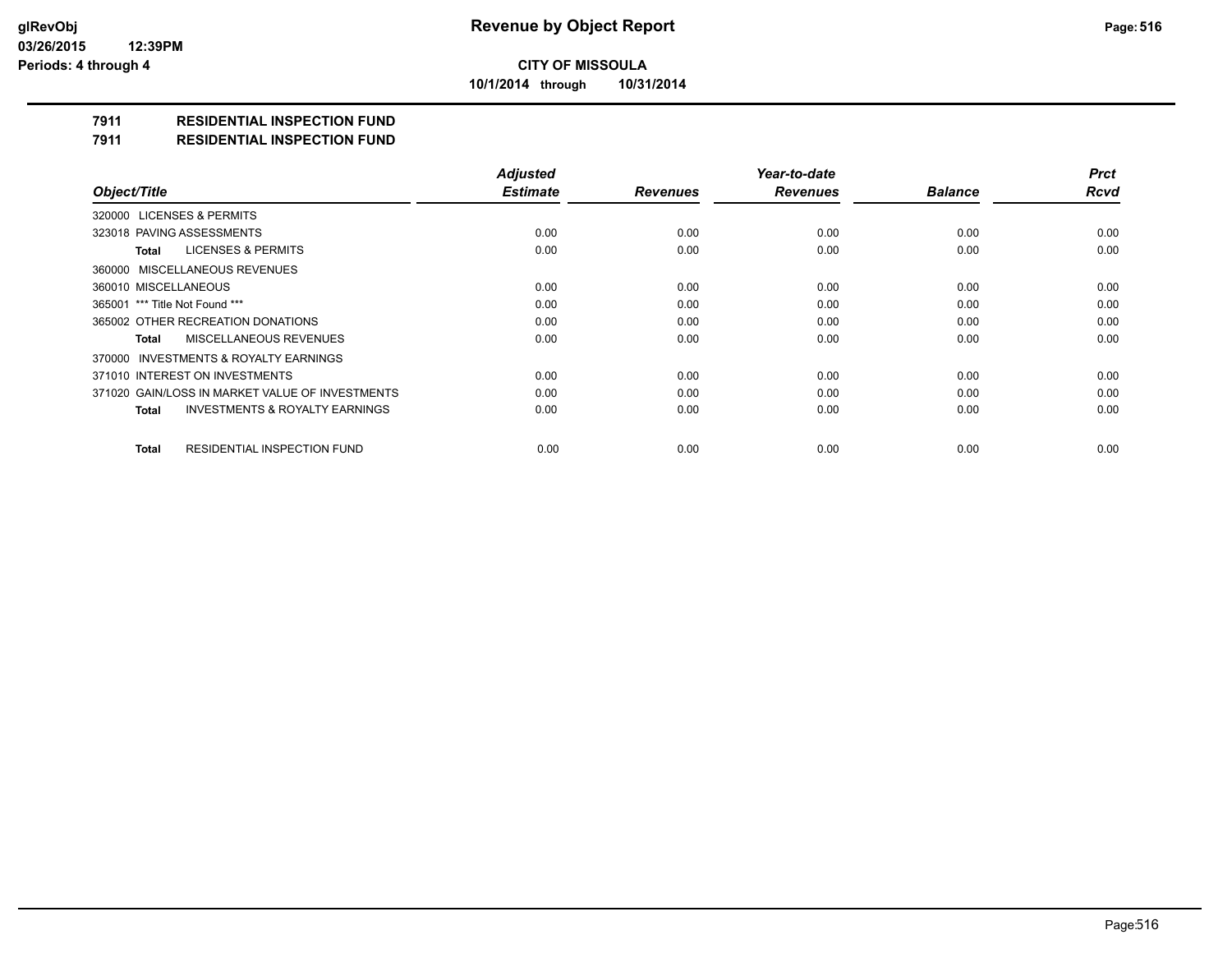**10/1/2014 through 10/31/2014**

#### **7911 RESIDENTIAL INSPECTION FUND**

|                                                           | <b>Adjusted</b> |                 | Year-to-date    |                | <b>Prct</b> |
|-----------------------------------------------------------|-----------------|-----------------|-----------------|----------------|-------------|
| Object/Title                                              | <b>Estimate</b> | <b>Revenues</b> | <b>Revenues</b> | <b>Balance</b> | Rcvd        |
| 320000 LICENSES & PERMITS                                 |                 |                 |                 |                |             |
| 323018 PAVING ASSESSMENTS                                 | 0.00            | 0.00            | 0.00            | 0.00           | 0.00        |
| <b>LICENSES &amp; PERMITS</b><br><b>Total</b>             | 0.00            | 0.00            | 0.00            | 0.00           | 0.00        |
| 360000 MISCELLANEOUS REVENUES                             |                 |                 |                 |                |             |
| 360010 MISCELLANEOUS                                      | 0.00            | 0.00            | 0.00            | 0.00           | 0.00        |
| 365001 *** Title Not Found ***                            | 0.00            | 0.00            | 0.00            | 0.00           | 0.00        |
| 365002 OTHER RECREATION DONATIONS                         | 0.00            | 0.00            | 0.00            | 0.00           | 0.00        |
| <b>MISCELLANEOUS REVENUES</b><br><b>Total</b>             | 0.00            | 0.00            | 0.00            | 0.00           | 0.00        |
| INVESTMENTS & ROYALTY EARNINGS<br>370000                  |                 |                 |                 |                |             |
| 371010 INTEREST ON INVESTMENTS                            | 0.00            | 0.00            | 0.00            | 0.00           | 0.00        |
| 371020 GAIN/LOSS IN MARKET VALUE OF INVESTMENT            | 0.00            | 0.00            | 0.00            | 0.00           | 0.00        |
| <b>INVESTMENTS &amp; ROYALTY EARNINGS</b><br><b>Total</b> | 0.00            | 0.00            | 0.00            | 0.00           | 0.00        |
|                                                           |                 |                 |                 |                |             |
| <b>RESIDENTIAL INSPECTION FUND</b><br><b>Total</b>        | 0.00            | 0.00            | 0.00            | 0.00           | 0.00        |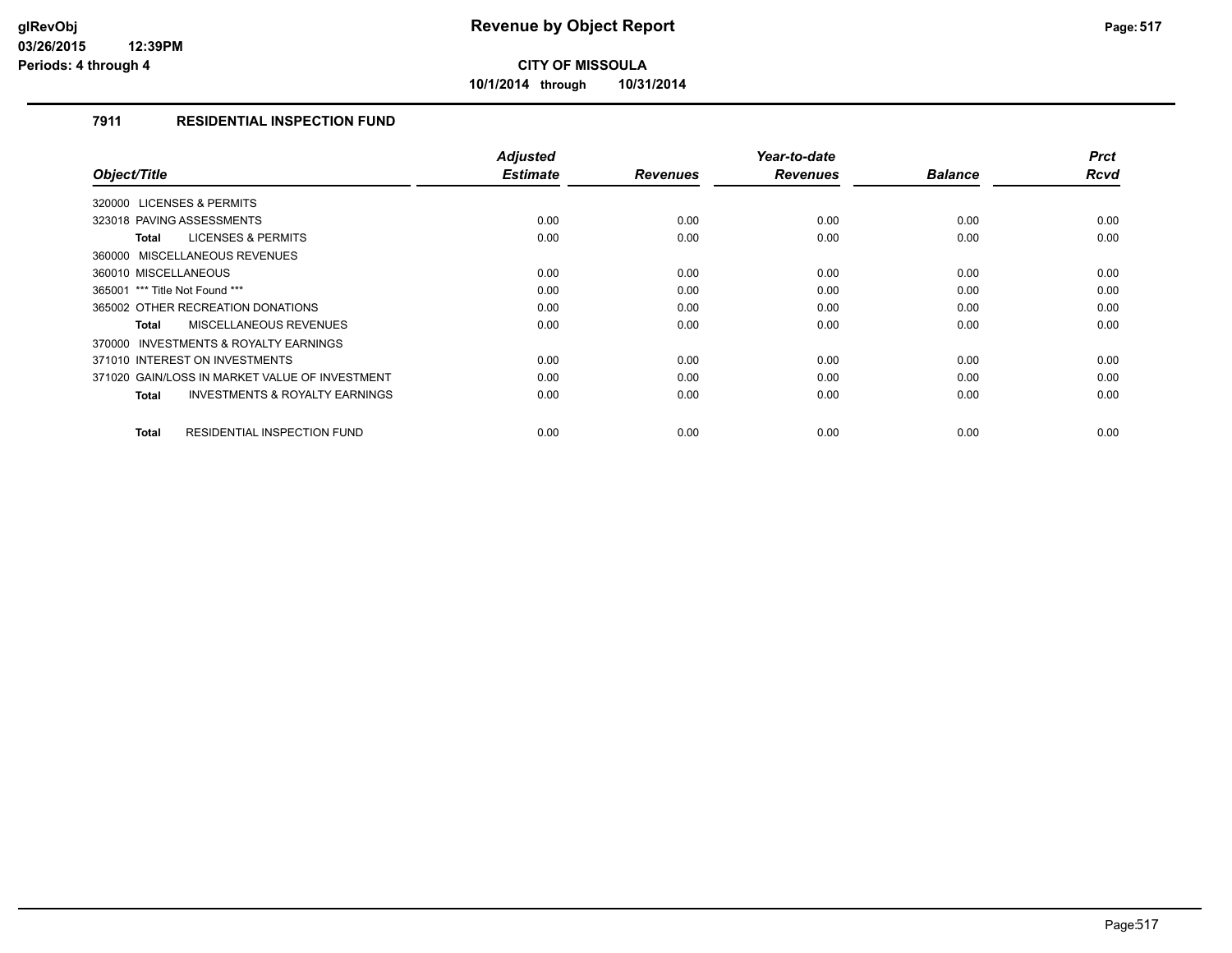**10/1/2014 through 10/31/2014**

#### **9000 GENERAL FIXED ASSETS ACCOUNT GROUP 9000 GENERAL FIXED ASSETS ACCOUNT GROUP**

|                                |                                           | <b>Adjusted</b> |                 | Year-to-date    |                | <b>Prct</b> |
|--------------------------------|-------------------------------------------|-----------------|-----------------|-----------------|----------------|-------------|
| Object/Title                   |                                           | <b>Estimate</b> | <b>Revenues</b> | <b>Revenues</b> | <b>Balance</b> | <b>Rcvd</b> |
|                                | 380000 OTHER FINANCING SOURCES            |                 |                 |                 |                |             |
| 382000 *** Title Not Found *** |                                           | 0.00            | 0.00            | 0.00            | 0.00           | 0.00        |
| Total                          | OTHER FINANCING SOURCES                   | 0.00            | 0.00            | 0.00            | 0.00           | 0.00        |
| Total                          | <b>GENERAL FIXED ASSETS ACCOUNT GROUP</b> | 0.00            | 0.00            | 0.00            | 0.00           | 0.00        |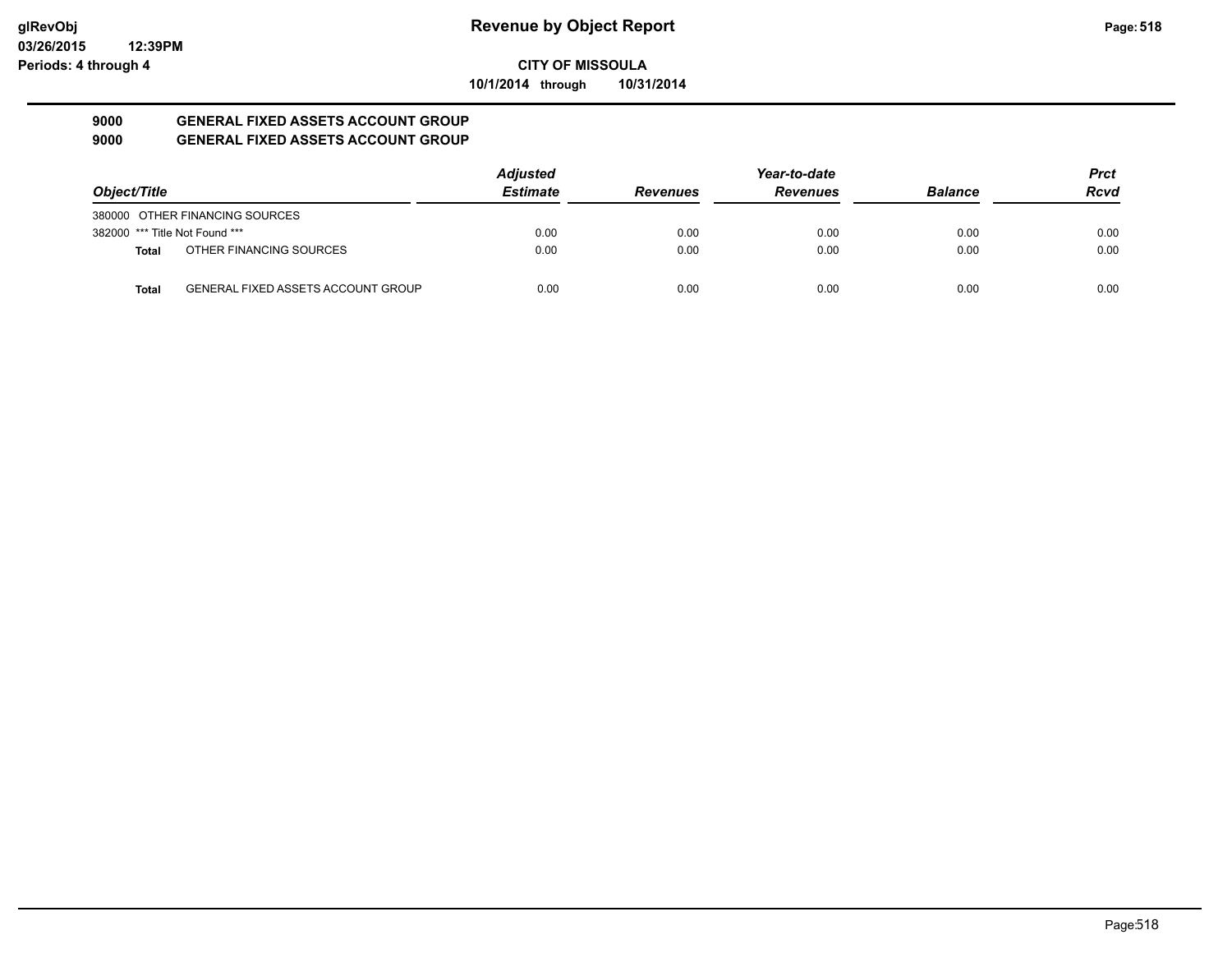**10/1/2014 through 10/31/2014**

#### **9000 GENERAL FIXED ASSETS ACCOUNT GROUP**

|                                |                                           | <b>Adjusted</b> |                 | Year-to-date    |                | <b>Prct</b> |
|--------------------------------|-------------------------------------------|-----------------|-----------------|-----------------|----------------|-------------|
| Object/Title                   |                                           | <b>Estimate</b> | <b>Revenues</b> | <b>Revenues</b> | <b>Balance</b> | <b>Rcvd</b> |
|                                | 380000 OTHER FINANCING SOURCES            |                 |                 |                 |                |             |
| 382000 *** Title Not Found *** |                                           | 0.00            | 0.00            | 0.00            | 0.00           | 0.00        |
| <b>Total</b>                   | OTHER FINANCING SOURCES                   | 0.00            | 0.00            | 0.00            | 0.00           | 0.00        |
| <b>Total</b>                   | <b>GENERAL FIXED ASSETS ACCOUNT GROUF</b> | 0.00            | 0.00            | 0.00            | 0.00           | 0.00        |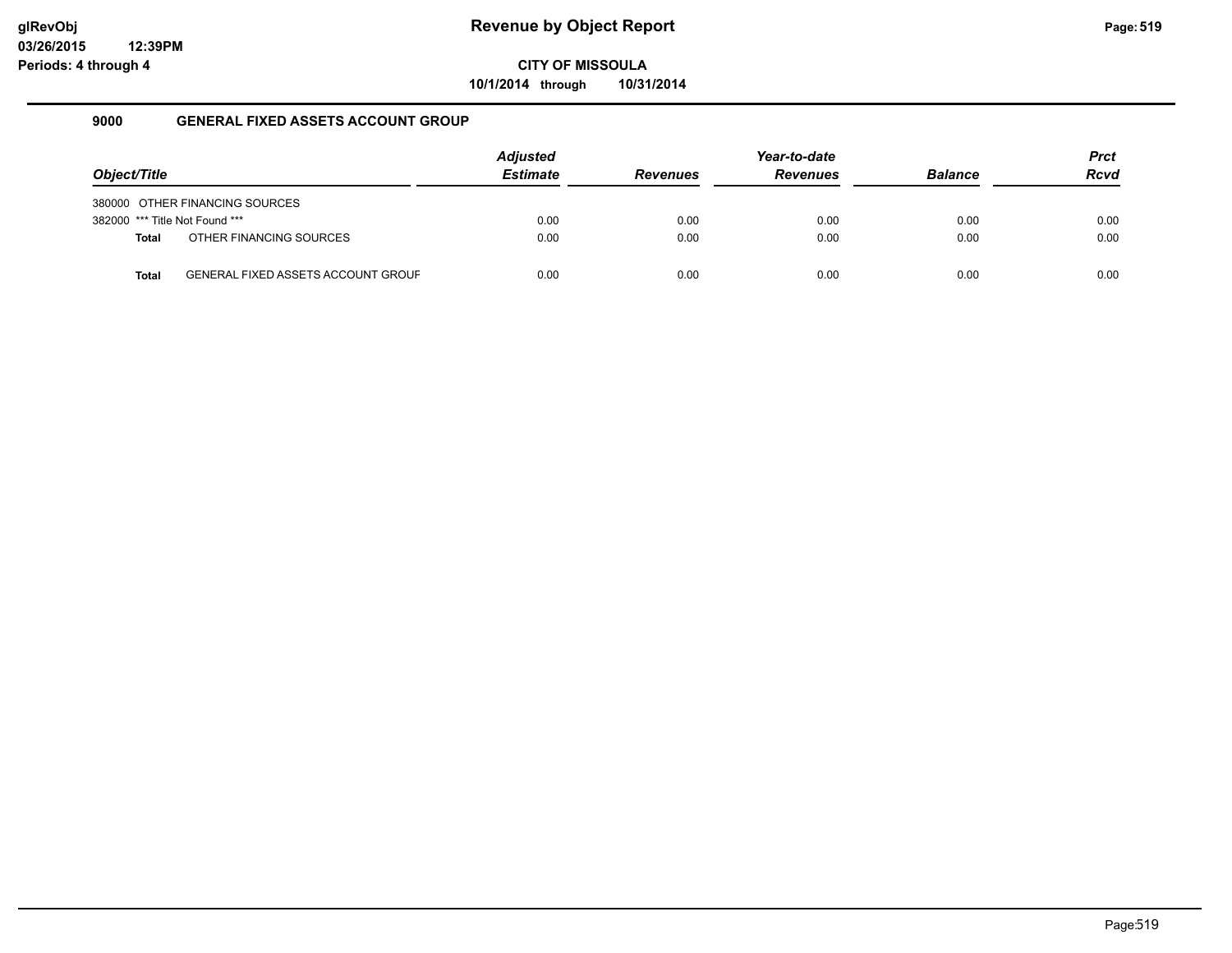#### *Grand Totals*

|                                                | <b>Adjusted</b> |                 | Year-to-date    |                | <b>Prct</b> |
|------------------------------------------------|-----------------|-----------------|-----------------|----------------|-------------|
| Object/Title                                   | <b>Estimate</b> | <b>Revenues</b> | <b>Revenues</b> | <b>Balance</b> | Rcvd        |
| 310000 TAXES/ASSESSMENTS                       |                 |                 |                 |                |             |
| 310000 TAXES/ASSESSMENTS                       | 0.00            | 0.00            | 0.00            | 0.00           | 0.00        |
| 311000 GENERAL PROPERTY TAXES                  | 26,837,655.00   | 143,592.34      | 143,592.34      | 26,694,062.66  | 0.54        |
| 311001 CURRENT TAXES                           | 0.00            | 0.00            | 0.00            | 0.00           | 0.00        |
| 311005 DELINQUENT TAXES                        | 0.00            | 41,715.16       | 41,715.16       | $-41,715.16$   | 0.00        |
| 311011 TAX INCREMENT                           | 4,528,123.00    | 220,784.91      | 232,899.40      | 4,295,223.60   | 5.14        |
| 311030 MOTOR VEHICLE TAXES                     | 1,320,185.00    | 123,657.38      | 123,657.38      | 1,196,527.62   | 9.37        |
| 312000 PENALTIES & INTEREST - DELINQUENT TAXES | 0.00            | 0.00            | 0.00            | 0.00           | 0.00        |
| 312001 PENALTIES & INTEREST                    | 99,383.00       | 1,996.97        | 2,634.14        | 96,748.86      | 2.65        |
| 314000 PROP TAX - OTHER THAN ASSESSED VAL      | 0.00            | 0.00            | 0.00            | 0.00           | 0.00        |
| 314001 LIGHT VEHICLE TAX                       | 0.00            | 0.00            | 0.00            | 0.00           | 0.00        |
| 314100 TBID REVENUE                            | 620,494.00      | 0.00            | 0.00            | 620,494.00     | 0.00        |
| TAXES/ASSESSMENTS<br><b>Total</b>              | 33,405,840.00   | 531,746.76      | 544,498.42      | 32,861,341.58  | 1.63        |
| 320000 LICENSES & PERMITS                      |                 |                 |                 |                |             |
| 322011 LIQUOR LICENSES                         | 33,975.00       | 0.00            | 0.00            | 33,975.00      | 0.00        |
| 322012 BEER LICENSES                           | 34,900.00       | 400.00          | 800.00          | 34,100.00      | 2.29        |
| 322013 WINE LICENSES                           | 11,700.00       | 0.00            | 0.00            | 11,700.00      | 0.00        |
| 322020 GENERAL BUSINESS/PROF/OCCUPATIONAL LIC  | 642,344.00      | 11,822.25       | 57,972.58       | 584,371.42     | 9.03        |
| 322021 RENTAL LICENSES                         | 60,828.00       | 0.00            | 1,165.60        | 59,662.40      | 1.92        |
| 322022 BLIC PENALTIES & LICENSES               | 12,360.00       | 1,554.50        | 8,873.98        | 3,486.02       | 71.80       |
| 322030 FRANCHISE FEES                          | 0.00            | 0.00            | 0.00            | 0.00           | 0.00        |
| 322031 FRANCHISE FEE - AT&T                    | 680,000.00      | 0.00            | 160,275.13      | 519,724.87     | 23.57       |
| 322032 FRANCHISE FEE - FIBERVISION             | 0.00            | 0.00            | 0.00            | 0.00           | 0.00        |
| 322033 FRANCHISE FEE - MASADA                  | 0.00            | 0.00            | 0.00            | 0.00           | 0.00        |
| 322034 PEG ACCESS                              | 56,000.00       | 0.00            | 10,901.97       | 45,098.03      | 19.47       |
| 323011 BUILDING PERMITS                        | 671,560.00      | 89,725.92       | 371,121.93      | 300,438.07     | 55.26       |
| 323012 ELECTRICAL PERMITS                      | 193,640.00      | 22,103.66       | 88,835.30       | 104,804.70     | 45.88       |
| 323013 PLUMBING PERMITS                        | 111,240.00      | 17,929.00       | 48,525.00       | 62,715.00      | 43.62       |
| 323014 BLDG PERMIT REVIEW FEE                  | 0.00            | 0.00            | 0.00            | 0.00           | 0.00        |
| 323015 EXCAVATING PERMITS                      | 396,550.00      | 41,942.00       | 157,256.60      | 239,293.40     | 39.66       |
| 323016 MOVING PERMITS                          | 6,644.00        | 0.00            | 412.00          | 6,232.00       | 6.20        |
| 323017 MECHANICAL PERMITS                      | 81,370.00       | 10,487.20       | 35,232.20       | 46,137.80      | 43.30       |
| 323018 PAVING ASSESSMENTS                      | 64,196.00       | 612.00          | 1,723.00        | 62,473.00      | 2.68        |
| 323019 ALARM USERS PERMITS                     | 16,068.00       | 234.00          | 8,241.00        | 7,827.00       | 51.29       |
| 323020 FENCE PERMITS                           | 13,792.00       | 1,453.00        | 4,789.00        | 9,003.00       | 34.72       |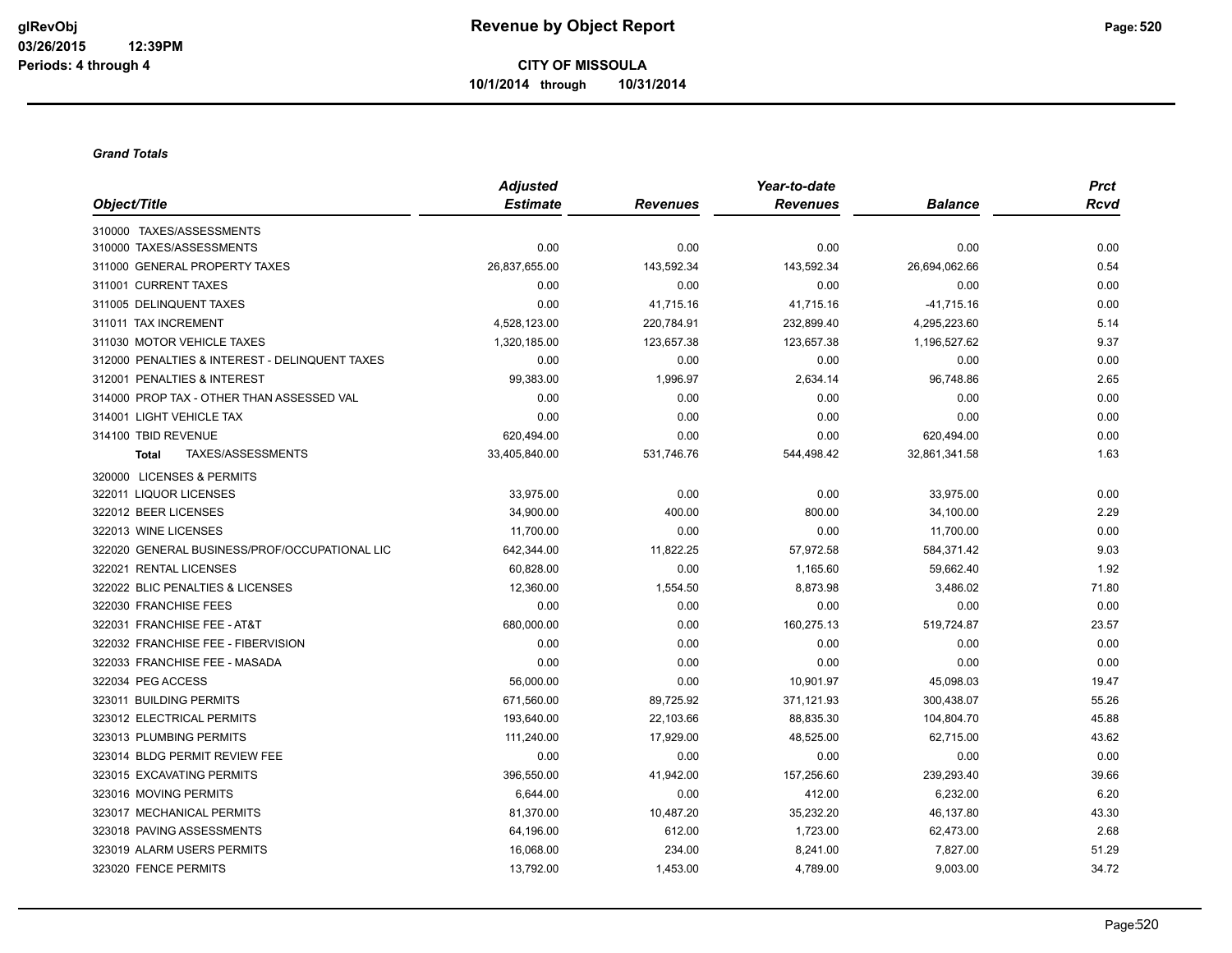|                                                | <b>Adjusted</b> |                 | Year-to-date    | Balance      | <b>Prct</b><br>Rcvd |
|------------------------------------------------|-----------------|-----------------|-----------------|--------------|---------------------|
| Object/Title                                   | <b>Estimate</b> | <b>Revenues</b> | <b>Revenues</b> |              |                     |
| 323021 PAVING PERMITS                          | 32.960.00       | 6,954.00        | 14,962.00       | 17,998.00    | 45.39               |
| 323022 GRADING/DRAINAGE PERMITS                | 7,723.00        | 0.00            | 4,964.00        | 2,759.00     | 64.28               |
| 323023 ADA ACCESS PERMITS                      | 14,343.00       | 4,256.00        | 8,902.00        | 5,441.00     | 62.07               |
| 323025 STREET USE PERMITS                      | 3,862.00        | 290.00          | 1,450.00        | 2,412.00     | 37.55               |
| 323026 PYROTECHNICS PERMITS                    | 1,765.00        | 580.00          | 2,660.00        | $-895.00$    | 150.71              |
| 323027 HAULER PERMITS                          | 0.00            | 0.00            | 0.00            | 0.00         | 0.00                |
| 323030 ANIMAL LICENSES                         | 0.00            | 805.00          | 2,624.50        | $-2,624.50$  | 0.00                |
| 323031 CHICKEN LICENSES                        | 477.00          | 60.00           | 165.00          | 312.00       | 34.59               |
| 323051 BICYCLE LICENSES                        | 0.00            | 0.00            | 0.00            | 0.00         | 0.00                |
| 323052 STORM WATER POLLUTION PREVENTION PERMIT | 3,811.00        | 556.00          | 1,668.00        | 2,143.00     | 43.77               |
| 323054 ZONING COMPLIANCE PERMITS               | 3,090.00        | 3,646.00        | 9,602.00        | $-6,512.00$  | 310.74              |
| 323055 FLOOD PLAIN PERMITS                     | 0.00            | 0.00            | 1,074.00        | $-1,074.00$  | 0.00                |
| 323056 SIGN PERMITS                            | 7,210.00        | 836.00          | 5,318.00        | 1,892.00     | 73.76               |
| <b>LICENSES &amp; PERMITS</b><br>Total         | 3,162,408.00    | 216,246.53      | 1,009,514.79    | 2,152,893.21 | 31.92               |
| 330000 INTERGOVERNMENTAL REVENUES              |                 |                 |                 |              |                     |
| 330000 INTERGOVERNMENTAL REVENUES              | 64,009.00       | 0.00            | 122,411.47      | $-58,402.47$ | 191.24              |
| 331000 FEDERAL GRANTS                          | 97,549.00       | 2,000.00        | 13,083.00       | 84,466.00    | 13.41               |
| 331001 BYRNE DISCRETIONARY                     | 0.00            | 0.00            | 0.00            | 0.00         | 0.00                |
| 331002 COUNTY ASSISTANCE CIP PROJECTS          | 0.00            | 0.00            | 0.00            | 0.00         | 0.00                |
| 331003 STATE HOME PROGRAM INCOME               | 186,489.00      | 0.00            | 0.00            | 186,489.00   | 0.00                |
| 331004 CITY ASSESSMENTS                        | 0.00            | 0.00            | 0.00            | 0.00         | 0.00                |
| 331005 WESTERN FEDERAL LANDS GRANT             | 0.00            | 0.00            | 0.00            | 0.00         | 0.00                |
| 331010 ENTITLEMENT - CDBG                      | 620,073.00      | 5,539.68        | 173,664.18      | 446,408.82   | 28.01               |
| 331011 NSP GRANT/SILVERTIP PROJECT             | 0.00            | 0.00            | 0.00            | 0.00         | 0.00                |
| 331012 ARRA/CDBG STIMULUS REVENUE              | 0.00            | 0.00            | 0.00            | 0.00         | 0.00                |
| 331013 NORTHSIDE PED BRIDGE ARRA GRANT         | 0.00            | 0.00            | 0.00            | 0.00         | 0.00                |
| 331014 WHITE PINE PLAYGROUND-CDBG GRANT        | 0.00            | 0.00            | 0.00            | 0.00         | 0.00                |
| 331016 HOMEWORD 1800 PHILLIPS                  | 0.00            | 0.00            | 0.00            | 0.00         | 0.00                |
| 331017 HUD 6.7M/SILVERTIP APTS                 | 0.00            | 0.00            | 0.00            | 0.00         | 0.00                |
| 331018 MHA 1M/SILVERTIP APTS                   | 0.00            | 0.00            | 0.00            | 0.00         | 0.00                |
| 331020 COPS GRANT                              | 0.00            | 0.00            | 0.00            | 0.00         | 0.00                |
| 331022 SMART POLICING GRANT                    | 0.00            | 0.00            | 0.00            | 0.00         | 0.00                |
| 331023 COPS HIRING GRANT 2011                  | 55,000.00       | 17,588.74       | 17,588.74       | 37,411.26    | 31.98               |
| 331024 DEPT OF JUSTICE GRANTS                  | 0.00            | 0.00            | 0.00            | 0.00         | 0.00                |
| 331025 DV ACCOUNTABILITY PROJECT               | 34,000.00       | 10,849.99       | 10,849.99       | 23,150.01    | 31.91               |
| 331026 ICAC GRANT                              | 102.698.00      | 0.00            | 6.553.77        | 96.144.23    | 6.38                |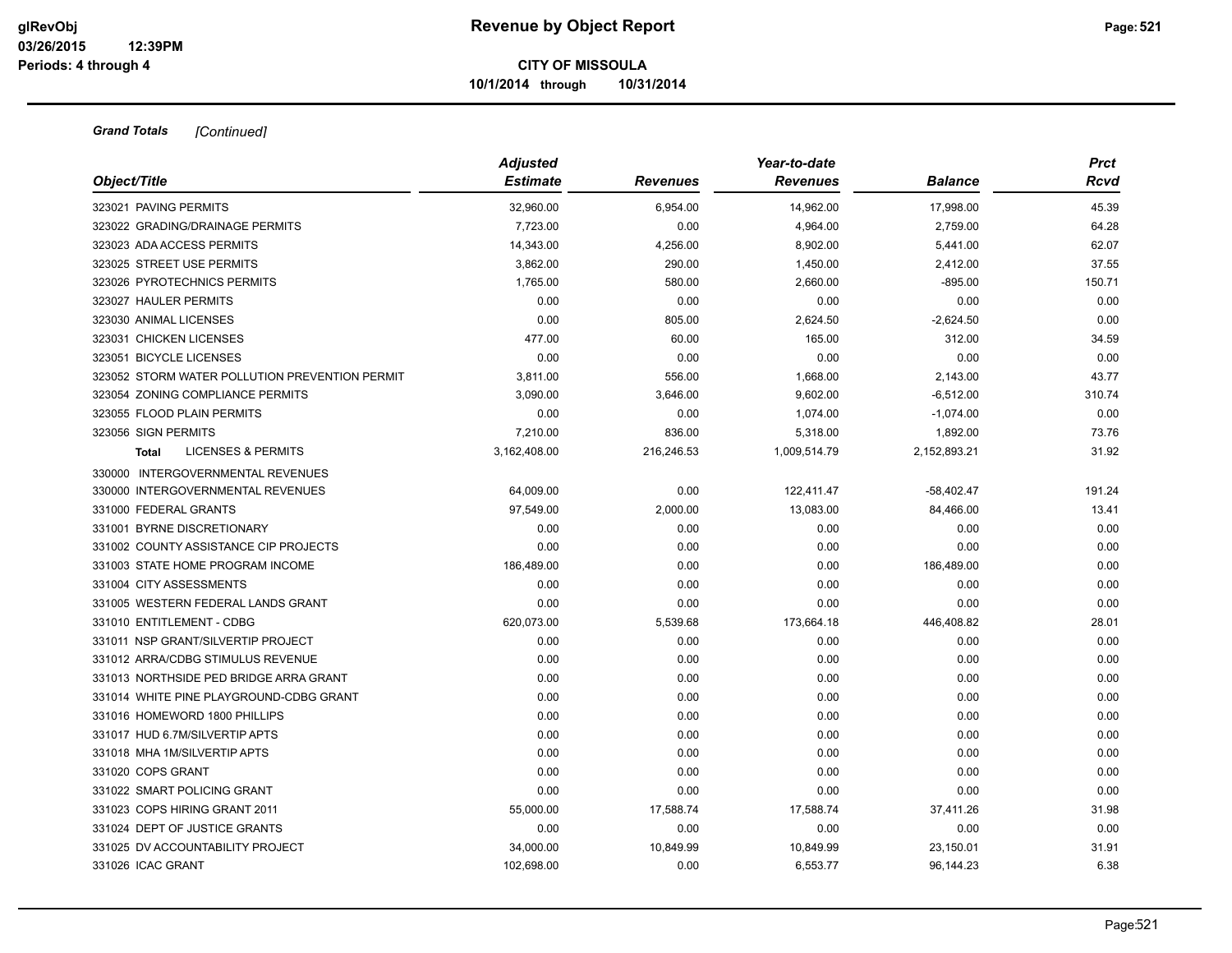| Object/Title                                | <b>Adjusted</b> |                 | Year-to-date    |                | <b>Prct</b> |  |
|---------------------------------------------|-----------------|-----------------|-----------------|----------------|-------------|--|
|                                             | <b>Estimate</b> | <b>Revenues</b> | <b>Revenues</b> | <b>Balance</b> | <b>Rcvd</b> |  |
| 331027 JAG GRANTS REVENUE                   | 0.00            | 3,646.90        | 3,646.90        | $-3,646.90$    | 0.00        |  |
| 331028 DUI-COPS IN SHOPS                    | 5,000.00        | 0.00            | 0.00            | 5,000.00       | 0.00        |  |
| 331029 CHRP GRANT                           | 0.00            | 0.00            | 0.00            | 0.00           | 0.00        |  |
| 331030 COMMUNITY RESOURCE OFFICER/MCPS      | 0.00            | 0.00            | 0.00            | 0.00           | 0.00        |  |
| 331031 EECBG REVOLVING LOAN                 | 0.00            | 0.00            | 0.00            | 0.00           | 0.00        |  |
| 331033 WORD                                 | 0.00            | 36,668.15       | 10,731.00       | $-10,731.00$   | 0.00        |  |
| 331036 RIVER HOUSE GRANT                    | 0.00            | 0.00            | 0.00            | 0.00           | 0.00        |  |
| 331037 ELOCAL.COM LOAN REPAYMENT            | 0.00            | 0.00            | 0.00            | 0.00           | 0.00        |  |
| 331038 EPA BROWNSFIELD GRANT                | 0.00            | 0.00            | 0.00            | 0.00           | 0.00        |  |
| 331039 EPA BROWNSFIELD ARRA                 | 0.00            | 0.00            | 0.00            | 0.00           | 0.00        |  |
| 331050 ISTEA/CTEP GRANT                     | 0.00            | 0.00            | 11,622.39       | $-11,622.39$   | 0.00        |  |
| 331051 ISTEA/CTEP-HIGGINS HILL/BECKWITH     | 0.00            | 0.00            | 0.00            | 0.00           | 0.00        |  |
| 331052 MDT CMAQ STRIPING GRANT              | 0.00            | 0.00            | 0.00            | 0.00           | 0.00        |  |
| 331053 CTEP PLAYFAIR                        | 0.00            | 0.00            | 0.00            | 0.00           | 0.00        |  |
| 331054 FHWA PL GRANT                        | 602,667.00      | 0.00            | 0.00            | 602,667.00     | 0.00        |  |
| 331055 FTA GRANT                            | 17,744.00       | 0.00            | 0.00            | 17,744.00      | 0.00        |  |
| 331056 MDT FEDERAL CMAQ                     | 381,084.00      | 0.00            | $-42,473.46$    | 423,557.46     | $-11.15$    |  |
| 331057 TRANSIT-MUTD CMAQ                    | 151,515.00      | 0.00            | 0.00            | 151,515.00     | 0.00        |  |
| 331060 NATL RECREATION TRAILS GRANTS        | 0.00            | 0.00            | 0.00            | 0.00           | 0.00        |  |
| 331081 GRANTS/DONATIONS - FORT MISSOULA     | 0.00            | 0.00            | 0.00            | 0.00           | 0.00        |  |
| 331090 EPA GRANT                            | 433,065.00      | 0.00            | 0.00            | 433,065.00     | 0.00        |  |
| 331091 US DOT HMEP GRANT                    | 0.00            | 0.00            | 0.00            | 0.00           | 0.00        |  |
| 331112 SAFER GRANT                          | 0.00            | 0.00            | 0.00            | 0.00           | 0.00        |  |
| 331113 FEMA GRANT                           | 0.00            | 0.00            | 0.00            | 0.00           | 0.00        |  |
| 331114 TITLE III GRANT-MSLA CO              | 0.00            | 14,500.00       | 14,500.00       | $-14,500.00$   | 0.00        |  |
| 331153 RUSSELL S 3RD IMPROVEMENTS           | 0.00            | 0.00            | 0.00            | 0.00           | 0.00        |  |
| 331154 CTEP-MILWAUKEE RR TRAIL              | 0.00            | 0.00            | 0.00            | 0.00           | 0.00        |  |
| 331155 CTEP/GRANT CREEK TRAIL BCN           | 0.00            | 24,213.91       | 24,213.91       | $-24,213.91$   | 0.00        |  |
| 331156 CTEP GRANT - S HILLS TRAIL SYSTEM    | 870,129.00      | 0.00            | 0.00            | 870,129.00     | 0.00        |  |
| 331159 CTEP-U OF M CROSSWALK PROJECT        | 0.00            | 0.00            | 0.00            | 0.00           | 0.00        |  |
| 331160 SAFE ROUTES TO SCHOOLS fY08 \$82,500 | 0.00            | 0.00            | 0.00            | 0.00           | 0.00        |  |
| 331161 CTEP-LOLO ST/BRIDGE TO DUNCAN S/C    | 0.00            | 0.00            | 0.00            | 0.00           | 0.00        |  |
| 331170 HISTORICAL PRESERVATION GRANT        | 5,500.00        | 0.00            | 0.00            | 5,500.00       | 0.00        |  |
| 331178 DUI TASK FORCE                       | 250,000.00      | 0.00            | 429.60          | 249,570.40     | 0.17        |  |
| 331180 LIBRARY LITERACY GRANT               | 0.00            | 0.00            | 0.00            | 0.00           | 0.00        |  |
| 331181 GRANTS/DONATIONS - FORT MISSOULA     | 0.00            | 0.00            | 0.00            | 0.00           | 0.00        |  |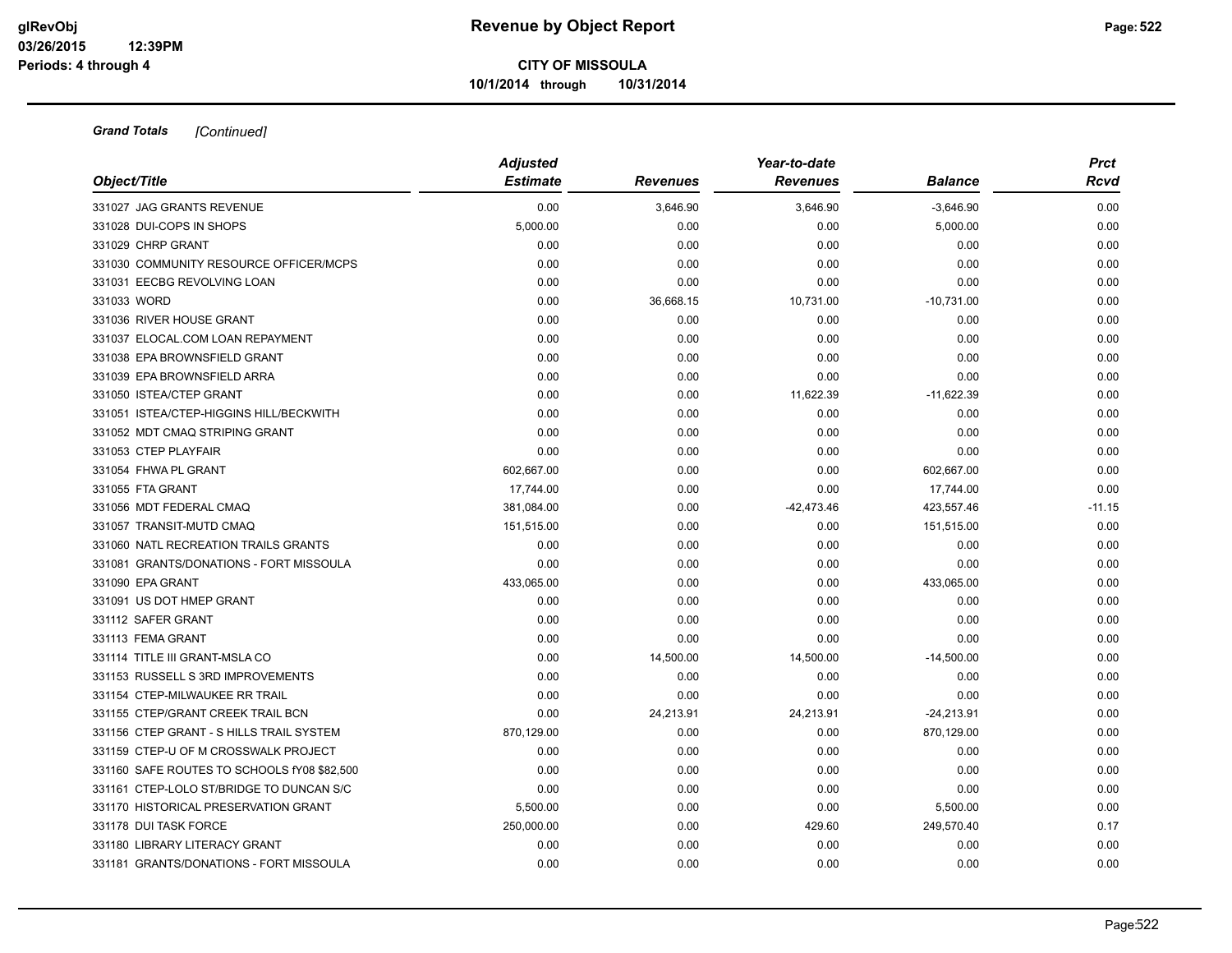|                                               | <b>Adjusted</b> |                 | Year-to-date    |                | <b>Prct</b> |  |
|-----------------------------------------------|-----------------|-----------------|-----------------|----------------|-------------|--|
| Object/Title                                  | <b>Estimate</b> | <b>Revenues</b> | <b>Revenues</b> | <b>Balance</b> | Rcvd        |  |
| 331990 IRS REIMB/DEBT SVS INTEREST            | 254,857.00      | 0.00            | 0.00            | 254,857.00     | 0.00        |  |
| 331992 FEDERAL ARRA GRANTS                    | 0.00            | 0.00            | 0.00            | 0.00           | 0.00        |  |
| 334013 STATE GRANT - OT SEATBELT              | 35,000.00       | 14,012.36       | 15,725.03       | 19,274.97      | 44.93       |  |
| 334014 MISSOULA COUNTY-GRANT CREEK TRAIL      | 0.00            | 0.00            | 0.00            | 0.00           | 0.00        |  |
| 334015 COPS TECHNOLOGY GRANT                  | 322,299.00      | 30,751.58       | 30,751.58       | 291,547.42     | 9.54        |  |
| 334016 BULLETPROOF VEST GRANT                 | 10,500.00       | 0.00            | 0.00            | 10,500.00      | 0.00        |  |
| 334017 SCHOOL RESOURCE OFFICER                | 0.00            | 0.00            | 248,850.00      | $-248,850.00$  | 0.00        |  |
| 334018 STATE GRANT - CAPITAL                  | 0.00            | 0.00            | 0.00            | 0.00           | 0.00        |  |
| 334020 UNDERAGE DRINKING GRANT                | 0.00            | 0.00            | 0.00            | 0.00           | 0.00        |  |
| 334025 COUNTY WEED                            | 0.00            | 0.00            | 3,873.68        | $-3,873.68$    | 0.00        |  |
| 334026 FOREST HEALTH GRANT                    | 0.00            | 0.00            | $-33,125.00$    | 33,125.00      | 0.00        |  |
| 334028 DEPT OF AG INTERN GRANT                | 0.00            | 0.00            | 0.00            | 0.00           | 0.00        |  |
| 334040 GAS TAX APPORTIONMENT                  | 982,213.00      | 89,963.30       | 359,853.25      | 622,359.75     | 36.64       |  |
| 334045 MONTANA DEPARTMENT TRANSPORTATION      | 0.00            | 0.00            | 0.00            | 0.00           | 0.00        |  |
| 334055 BANK CORP. LIC. TAX (CURRENT)          | 0.00            | 0.00            | 0.00            | 0.00           | 0.00        |  |
| 334056 BANK CORP. LIC. TAX - (PREVIOUS YEARS) | 0.00            | 0.00            | 0.00            | 0.00           | 0.00        |  |
| 334061 IMPACT FEES-CLEARING ACCOUNT           | 0.00            | 0.00            | 0.00            | 0.00           | 0.00        |  |
| 334071 DEQ/RIVER WATER SAMPLING               | 0.00            | 0.00            | 0.00            | 0.00           | 0.00        |  |
| 334076 BIG SKY TRUST FUND GRANTS              | 30,000.00       | 0.00            | 0.00            | 30,000.00      | 0.00        |  |
| 334112 WELLNESS GRANT                         | 0.00            | 0.00            | 0.00            | 0.00           | 0.00        |  |
| 334120 TSEP GRANT                             | 0.00            | 0.00            | 0.00            | 0.00           | 0.00        |  |
| 334121 DNRC GRANT                             | 0.00            | 0.00            | $-26,044.18$    | 26,044.18      | 0.00        |  |
| 334123 MAQI FEDERAL ASSISTANCE                | 0.00            | 0.00            | 0.00            | 0.00           | 0.00        |  |
| 334124 GRANTS-CIP                             | 0.00            | 0.00            | 0.00            | 0.00           | 0.00        |  |
| 334125 FIRE FIGHTER GRANT                     | 15,000.00       | 73,578.10       | 73,578.10       | $-58,578.10$   | 490.52      |  |
| 334126 DEVELOPER ASSESSMENTS                  | 0.00            | 0.00            | 0.00            | 0.00           | 0.00        |  |
| 334127 TONKIN TRAIL - FISH WILDLIFE PARKS     | 0.00            | 0.00            | 0.00            | 0.00           | 0.00        |  |
| 334128 CDBG FIRE HYDRANT GRANT                | 0.00            | 0.00            | 0.00            | 0.00           | 0.00        |  |
| 334140 DNRC GRANT                             | 0.00            | 0.00            | 0.00            | 0.00           | 0.00        |  |
| 334145 WESTERN MT MENTAL HEALTH CTR           | 0.00            | 138,149.63      | 74,168.53       | $-74,168.53$   | 0.00        |  |
| 334146 ADDI FUNDS-1ST TIME HOMEBUYERS         | 12,243.00       | 0.00            | 0.00            | 12,243.00      | 0.00        |  |
| 334149 MISSOULA HOMEOWNERSHIP PROGRAM         | 300,000.00      | 0.00            | 0.00            | 300,000.00     | 0.00        |  |
| 334153 FY14 DISTRICT XI HRC TBRA              | 0.00            | 0.00            | 0.00            | 0.00           | 0.00        |  |
| 334154 FY08 homeWORD                          | 0.00            | 0.00            | 0.00            | 0.00           | 0.00        |  |
| 334155 FY08 NMCDC                             | 0.00            | 0.00            | 0.00            | 0.00           | 0.00        |  |
| 334156 HOME PROGRAM INCOME                    | 35,500.00       | 0.00            | 0.00            | 35,500.00      | 0.00        |  |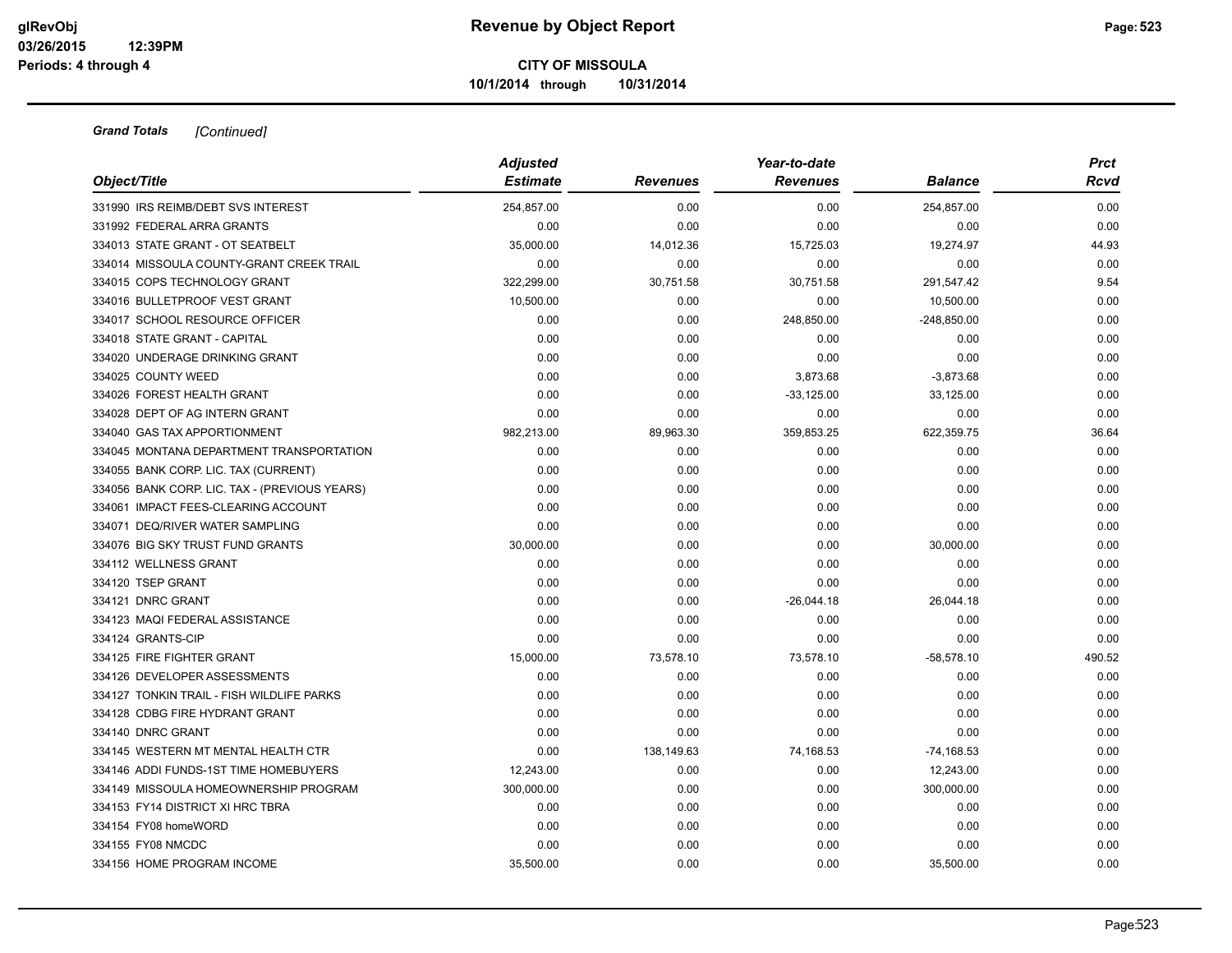|                                              | <b>Adjusted</b> |                 | Year-to-date    |                | <b>Prct</b> |
|----------------------------------------------|-----------------|-----------------|-----------------|----------------|-------------|
| Object/Title                                 | <b>Estimate</b> | <b>Revenues</b> | <b>Revenues</b> | <b>Balance</b> | Rcvd        |
| 334157 FY09 MHA                              | 0.00            | 0.00            | 0.00            | 0.00           | 0.00        |
| 334159 FY09 HOMEWORD                         | 0.00            | 0.00            | 0.00            | 0.00           | 0.00        |
| 334160 FY09 NMCDC                            | 0.00            | 0.00            | 0.00            | 0.00           | 0.00        |
| 334161 FY10 DISTRICT XI HRC                  | 0.00            | 0.00            | 0.00            | 0.00           | 0.00        |
| 334163 FY10 homeWORD/SOLSTICE APT            | 0.00            | 0.00            | 0.00            | 0.00           | 0.00        |
| 334990 ARRA FUNDING                          | 0.00            | 0.00            | 0.00            | 0.00           | 0.00        |
| 334991 ARRA HB645 FUNDING                    | 0.00            | 0.00            | 0.00            | 0.00           | 0.00        |
| 334992 ARRA LOAN                             | 0.00            | 0.00            | 0.00            | 0.00           | 0.00        |
| 335075 STATE GAMBLING/VIDEO/KENO/BINGO FEES  | 127,650.00      | 0.00            | 0.00            | 127,650.00     | 0.00        |
| 335076 STATE GAMBLING LICENSE FEES           | 0.00            | 0.00            | 0.00            | 0.00           | 0.00        |
| 335077 STATE KENO/BINGO PROCEEDS TAX         | 0.00            | 0.00            | 0.00            | 0.00           | 0.00        |
| 335210 PERSONAL PROPERTY TAX REIMBURSEMENT   | 554,296.00      | 0.00            | 0.00            | 554,296.00     | 0.00        |
| 335230 HB 124 REVENUE                        | 7,300,985.00    | 0.00            | 1,993,952.67    | 5,307,032.33   | 27.31       |
| 335250 STATE REIMB - SB #184                 | 200,000.00      | 0.00            | 0.00            | 200,000.00     | 0.00        |
| 336001 MDT REIMBURSEMENTS                    | 0.00            | 0.00            | 0.00            | 0.00           | 0.00        |
| 336021 STATE CONTRIB - POLICE RETIREMENT     | 2,180,799.00    | 174,471.54      | 677,046.26      | 1,503,752.74   | 31.05       |
| 336022 STATE CONTRIB. - FIRE RETIREMENT      | 2,262,024.00    | 174,052.98      | 678,030.76      | 1,583,993.24   | 29.97       |
| 336023 STATE CONTRIB. - PERS                 | 9,986.00        | 1,100.77        | 6,232.99        | 3,753.01       | 62.42       |
| 336030 COUNTY CONTRIBUTION                   | 19,800.00       | 0.00            | 0.00            | 19,800.00      | 0.00        |
| 337000 LOCAL GRANTS                          | 0.00            | 0.00            | 0.00            | 0.00           | 0.00        |
| 337002 MRA GRANT                             | 0.00            | 0.00            | 0.00            | 0.00           | 0.00        |
| 337003 HEALTH DEPT-STORM WATER MGMT          | 0.00            | 0.00            | 0.00            | 0.00           | 0.00        |
| 337010 COUNTY REIMBURSEMENT-DEANOS           | 0.00            | 0.00            | 0.00            | 0.00           | 0.00        |
| 337012 LEGAL SERVICES-CONTRACTED/REIMB.      | 0.00            | 0.00            | 4,800.00        | $-4,800.00$    | 0.00        |
| 337013 MUTD SIGN MAINTENANCE AGREEMENT       | 3,000.00        | 0.00            | 0.00            | 3,000.00       | 0.00        |
| 338000 LOCAL SHARING OF TAX INCREMENT        | 268,162.00      | 0.00            | 133,425.29      | 134,736.71     | 49.76       |
| 338001 EXCESS PLEDGED TAX INCREMENT RETURNED | 0.00            | 0.00            | 0.00            | 0.00           | 0.00        |
| 338100 PLANNING MILLS PASSED THRU COUNTY     | 329,157.00      | 0.00            | 0.00            | 329,157.00     | 0.00        |
| 339000 PAYMENT IN LIEU OF TAXES              | 34,056.00       | 0.00            | 0.00            | 34,056.00      | 0.00        |
| INTERGOVERNMENTAL REVENUES<br><b>Total</b>   | 19,164,049.00   | 811,087.63      | 4,607,940.45    | 14,556,108.55  | 24.04       |
| 340000 CHARGES FOR SERVICES                  |                 |                 |                 |                |             |
| 340051 GRILL VAN CONCESSIONS                 | 0.00            | 868.50          | 19,438.50       | $-19,438.50$   | 0.00        |
| 341009 BLDG ADMIN FEES                       | 245,008.00      | 0.00            | 0.00            | 245,008.00     | 0.00        |
| 341010 MISCELLANEOUS COLLECTIONS             | 350.00          | 0.00            | 6.75            | 343.25         | 1.93        |
| 341011 TRANSPORTATION ADMIN FEES             | 24,000.00       | 0.00            | 0.00            | 24,000.00      | 0.00        |
| 341012 MAYORS PROCLAMATION FEES              | 100.00          | 10.00           | 30.00           | 70.00          | 30.00       |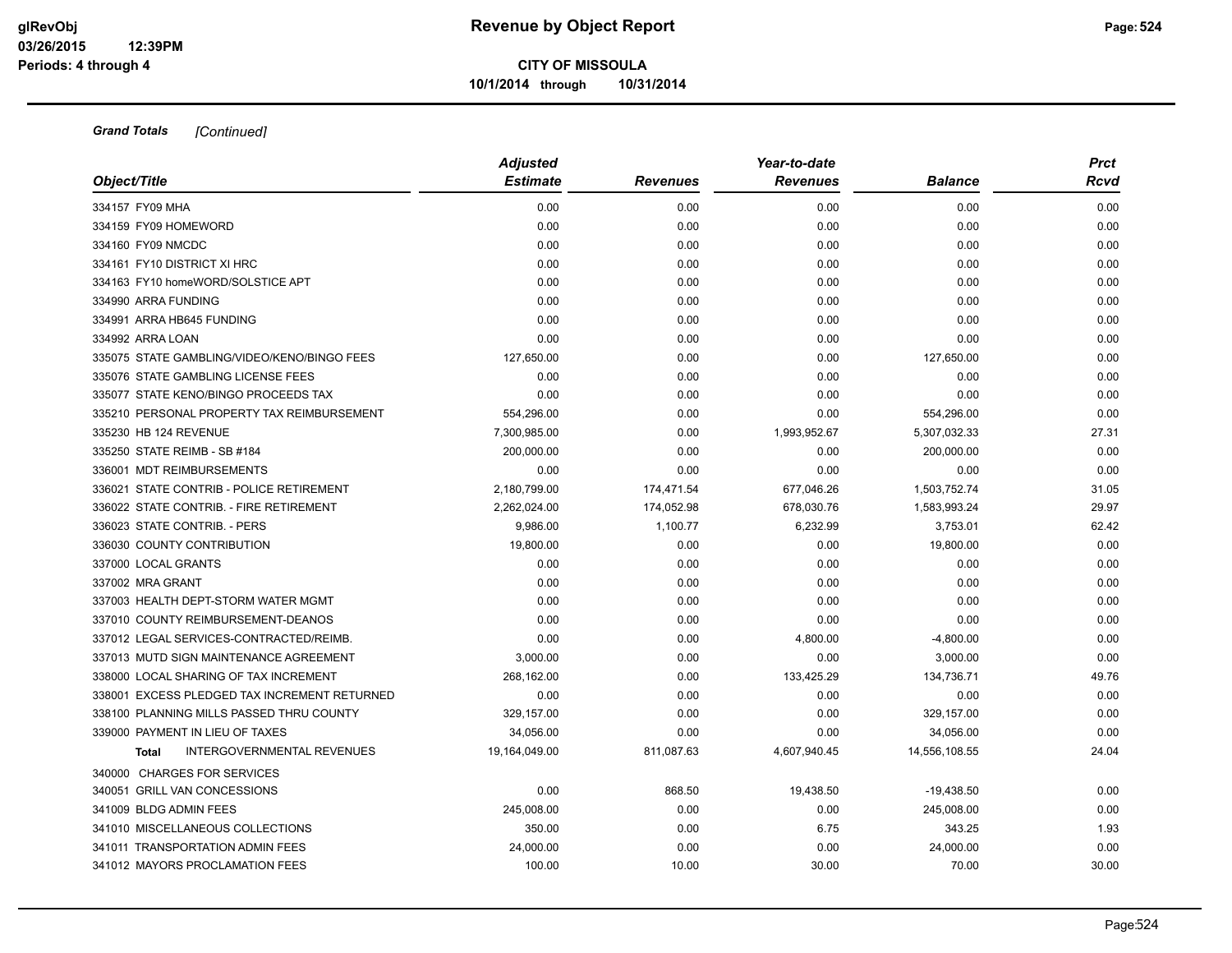| Object/Title                               | <b>Adjusted</b> |                 | Year-to-date    | <b>Prct</b>    |       |
|--------------------------------------------|-----------------|-----------------|-----------------|----------------|-------|
|                                            | <b>Estimate</b> | <b>Revenues</b> | <b>Revenues</b> | <b>Balance</b> | Rcvd  |
| 341013 AIR FUND FEES                       | 250.00          | 55.00           | 55.00           | 195.00         | 22.00 |
| 341015 SEWER ADMINISTRATION FEES           | 1,173,327.00    | 0.00            | 0.00            | 1,173,327.00   | 0.00  |
| 341016 MRA ADMINISTRATION FEES             | 117,053.00      | 0.00            | 0.00            | 117,053.00     | 0.00  |
| 341017 LIGHTING ADMINISTRATION FEES        | 15,002.00       | 0.00            | 0.00            | 15,002.00      | 0.00  |
| 341018 PARKING COMM ADMIN FEES             | 173,680.00      | 0.00            | 0.00            | 173,680.00     | 0.00  |
| 341021 SID ADMINISTRATION FEES             | 0.00            | 0.00            | 0.00            | 0.00           | 0.00  |
| 341022 PROJECT ADMIN FEES                  | 0.00            | 0.00            | 0.00            | 0.00           | 0.00  |
| 341023 PLANNING ADMIN FEES                 | 24,000.00       | 0.00            | 0.00            | 24,000.00      | 0.00  |
| 341031 STATE REIMB MUNI COURT              | 0.00            | 0.00            | 0.00            | 0.00           | 0.00  |
| 341032 IMPACT FEE CLEARING ACCOUNT         | 900,000.00      | 148,034.20      | 412,872.45      | 487,127.55     | 45.87 |
| 341033 IMPACT FEES-PARKS SHARE             | 0.00            | 0.00            | 0.00            | 0.00           | 0.00  |
| 341034 IMPACT FEES-FIRE SHARE              | 0.00            | 0.00            | 0.00            | 0.00           | 0.00  |
| 341035 IMPACT FEES-POLICE SHARE            | 0.00            | 0.00            | 0.00            | 0.00           | 0.00  |
| 341036 IMPACT FEES-COMMUNITY SERVICE SHARE | 0.00            | 0.00            | 0.00            | 0.00           | 0.00  |
| 341037 IMPACT FEE-ROAD SHARE               | 0.00            | 0.00            | 0.00            | 0.00           | 0.00  |
| 341041 SEWER EXTENSION RECORDING FEES      | 4,500.00        | 213.00          | 991.00          | 3,509.00       | 22.02 |
| 341052 MUNICIPAL COURT FILING FEES         | 283,400.00      | 29,685.93       | 88,790.54       | 194,609.46     | 31.33 |
| 341055 CRIME VICTIM SURCHARGE              | 2,500.00        | 149.00          | 413.00          | 2,087.00       | 16.52 |
| 341067 SUBDIVISION EXEMPTION AFFIDAVITS    | 0.00            | 0.00            | 1,800.00        | $-1,800.00$    | 0.00  |
| 341068 SUBDIVISON FEES                     | 5,000.00        | 1,279.00        | 1,842.00        | 3,158.00       | 36.84 |
| 341069 REZONING FEES                       | 5.000.00        | 0.00            | 0.00            | 5,000.00       | 0.00  |
| 341070 DESIGN REVIEW BOARD                 | 15,000.00       | 5,267.19        | 11,912.31       | 3,087.69       | 79.42 |
| 341071 BOARD OF ADJUST. ZONING, SIGNS      | 58,400.00       | 0.00            | 0.00            | 58,400.00      | 0.00  |
| 341072 FLOOD PLAIN-0THER FEES              | 0.00            | 0.00            | 0.00            | 0.00           | 0.00  |
| 341073 FIRE PLAN CHECK FEES                | 27,981.00       | 4,727.00        | 12,454.00       | 15,527.00      | 44.51 |
| 341074 FIRE INSPECTION FEES                | 0.00            | 10,365.00       | 23,762.00       | $-23,762.00$   | 0.00  |
| 341076 ENGINEERING PLAN CHECK FEES         | 33,478.00       | 4,875.00        | 17,987.00       | 15,491.00      | 53.73 |
| 341077 ZONING COMPLIANCE INSPECTIONS       | 0.00            | 0.00            | 0.00            | 0.00           | 0.00  |
| 341078 ENGINEERING MAP FEES                | 120.00          | 15.00           | 20.00           | 100.00         | 16.67 |
| 341079 GREASE INTERCEPTOR APPEAL FEES      | 2,000.00        | 304.00          | 608.00          | 1,392.00       | 30.40 |
| 341090 STREET VACATION PETITION FEES       | 0.00            | 0.00            | 1,923.00        | $-1,923.00$    | 0.00  |
| 341091 INSPECTION CODE BOOKS & COPIES      | 515.00          | 110.50          | 307.50          | 207.50         | 59.71 |
| 341100 GRANT ADMINISTRATION SERVICE FEES   | 0.00            | 0.00            | 0.00            | 0.00           | 0.00  |
| 341450 *** Title Not Found ***             | 0.00            | 0.00            | 0.00            | 0.00           | 0.00  |
| 342000 ANTI-GRAFFITI PROJECT               | 5,000.00        | 0.00            | 1,000.00        | 4,000.00       | 20.00 |
| 342010 POLICE/BID AGREEMENT                | 0.00            | 0.00            | 0.00            | 0.00           | 0.00  |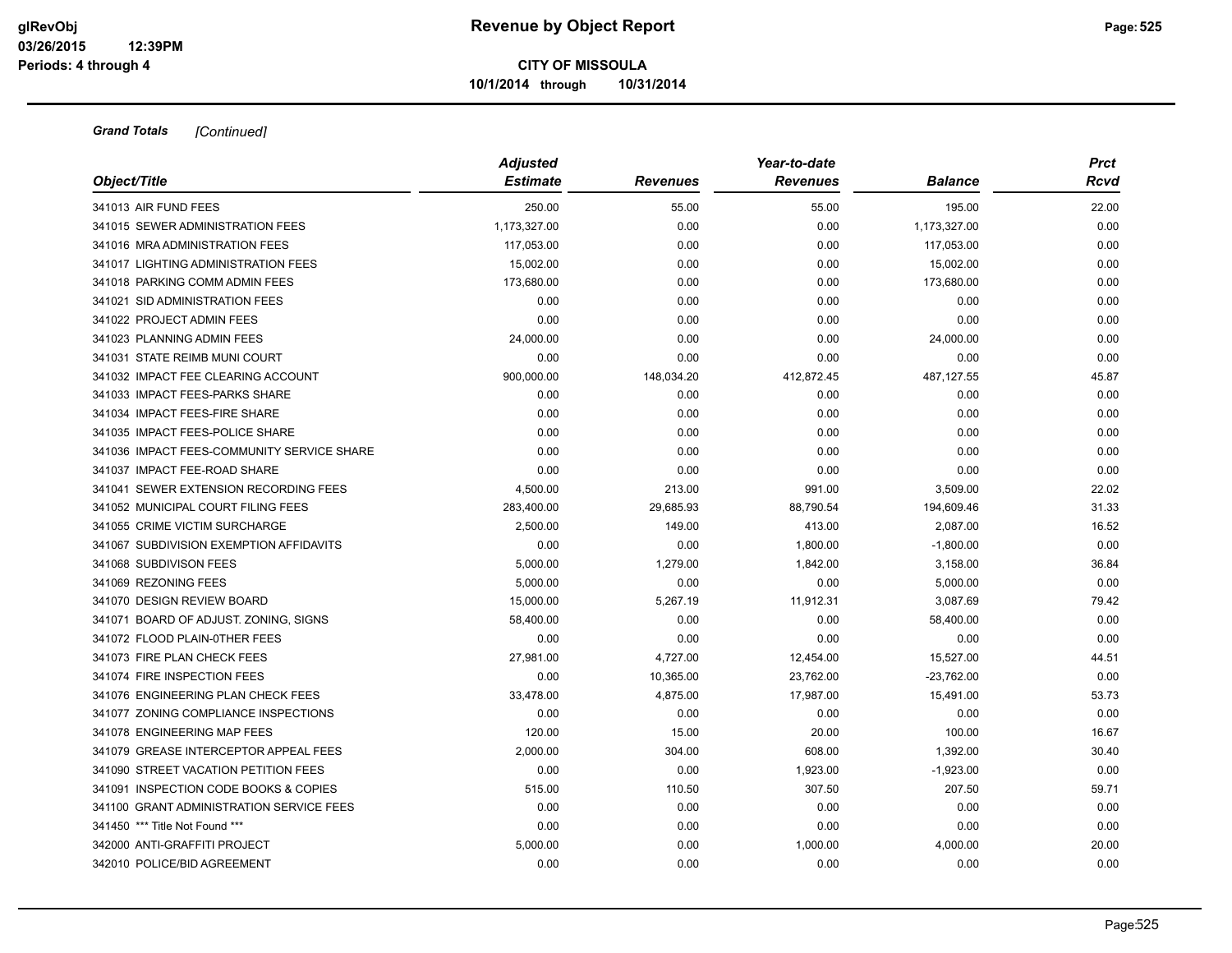| Object/Title                                | <b>Adjusted</b><br><b>Estimate</b> | <b>Revenues</b> | Year-to-date<br><b>Revenues</b> | <b>Balance</b> | <b>Prct</b><br>Rcvd |
|---------------------------------------------|------------------------------------|-----------------|---------------------------------|----------------|---------------------|
| 342012 PD REIMBURSABLE SERVICES             | 0.00                               | 0.00            | 0.00                            | 0.00           | 0.00                |
| 342013 SECURITY INVEST FEES                 | 61,000.00                          | 19,214.90       | 44,800.24                       | 16,199.76      | 73.44               |
| 342014 POLICE DEPARTMENT SERVICE FEES       | 157,300.00                         | 24,956.34       | 49,993.34                       | 107,306.66     | 31.78               |
| 342015 POLICE OVERTIME FEES                 | 84,000.00                          | 35,998.45       | 62,166.49                       | 21,833.51      | 74.01               |
| 342016 POLICE TRAINING FEES                 | 36,000.00                          | 0.00            | 3,065.30                        | 32,934.70      | 8.51                |
| 342017 CATERING FEES                        | 7,200.00                           | 280.00          | 2,773.56                        | 4,426.44       | 38.52               |
| 342018 DESK REPORTS                         | 20,000.00                          | 1,901.00        | 7,894.00                        | 12,106.00      | 39.47               |
| 342019 ABANDONED VEHICLE REVENUE FEES       | 32,500.00                          | 9,050.00        | 9,642.50                        | 22,857.50      | 29.67               |
| 342020 FIRE DEPARTMENT FEES                 | 100.00                             | 7.50            | 87.50                           | 12.50          | 87.50               |
| 342021 CPR EDUCATION PROGRAM                | 7,435.00                           | 1,410.00        | 3,905.00                        | 3,530.00       | 52.52               |
| 342022 OUTSIDE HIRES                        | 524,890.00                         | 22,185.65       | 310,360.77                      | 214,529.23     | 59.13               |
| 342060 BIKE PROGRAM SALES & FEES            | 2,700.00                           | 1,229.37        | 1,229.37                        | 1,470.63       | 45.53               |
| 343000 PW REIMBURSABLE SERVICES             | 31,258.00                          | 0.00            | 30.00                           | 31,228.00      | 0.10                |
| 343001 SIGN FABRICATION & CONTRACTS         | 500.00                             | 0.00            | 0.00                            | 500.00         | 0.00                |
| 343002 OTHER AGENCIES - VEH MAINT           | 48,000.00                          | 17,429.29       | 17,700.29                       | 30,299.71      | 36.88               |
| 343003 STATE PAYMENT - TRAFFIC COUNTS       | 4,450.00                           | 0.00            | 0.00                            | 4,450.00       | 0.00                |
| 343004 SPECIAL STATE CONTRACTS              | 80,000.00                          | 0.00            | 0.00                            | 80,000.00      | 0.00                |
| 343005 NON-ARRA MOUNTAIN WATER CONTRACT     | 0.00                               | 0.00            | 0.00                            | 0.00           | 0.00                |
| 343006 OTHER GOVT AGENCY-STREET PROJECTS    | 98,318.00                          | 0.00            | 0.00                            | 98,318.00      | 0.00                |
| 343008 PRIVATE COMPANY STREET PAYMENTS      | 0.00                               | 0.00            | 0.00                            | 0.00           | 0.00                |
| 343009 TOW CHARGES                          | 0.00                               | 0.00            | 0.00                            | 0.00           | 0.00                |
| 343010 STREET DEPT SALES & SERVICES         | 19,195.00                          | 0.00            | 0.00                            | 19,195.00      | 0.00                |
| 343011 STREET AND ROADWAY REPAIR CHARGES    | 0.00                               | 0.00            | 0.00                            | 0.00           | 0.00                |
| 343013 SNOW REMOVAL FEES                    | 1,500.00                           | 0.00            | 0.00                            | 1,500.00       | 0.00                |
| 343015 PARKING                              | 1,405,905.00                       | 0.00            | 0.00                            | 1,405,905.00   | 0.00                |
| 343016 METER MONEY                          | 0.00                               | 45,499.10       | 181,004.11                      | $-181,004.11$  | 0.00                |
| 343017 PARKING LEASE REVENUE                | 0.00                               | 39,633.65       | 207,607.81                      | $-207,607.81$  | 0.00                |
| 343018 CENTRAL PARK REVENUE                 | 0.00                               | 8,794.11        | 33,917.23                       | $-33,917.23$   | 0.00                |
| 343031 SEWER SERVICE CHARGES                | 0.00                               | 0.00            | 0.00                            | 0.00           | 0.00                |
| 343032 SEWER INSTALLATION CHARGES           | 76,000.00                          | 0.00            | 11,303.50                       | 64,696.50      | 14.87               |
| 343034 TREATMENT FACILITIES FEES            | 7,824,907.00                       | 308,247.68      | 3,751,178.68                    | 4,073,728.32   | 47.94               |
| 343035 SALE OF SEWER MATERIALS AND SUPPLIES | 0.00                               | 0.00            | $-20,785.70$                    | 20,785.70      | 0.00                |
| 343036 *** Title Not Found ***              | 0.00                               | 0.00            | 0.00                            | 0.00           | 0.00                |
| 343037 GREASE INTERCEPTOR LOANS             | 0.00                               | 0.00            | 0.00                            | 0.00           | 0.00                |
| 343038 P & I TAX LIENS                      | 0.00                               | 346.30          | 4,436.77                        | $-4,436.77$    | 0.00                |
| 343039 DISPOSAL FEES                        | 0.00                               | 2,692.00        | 8,565.88                        | $-8,565.88$    | 0.00                |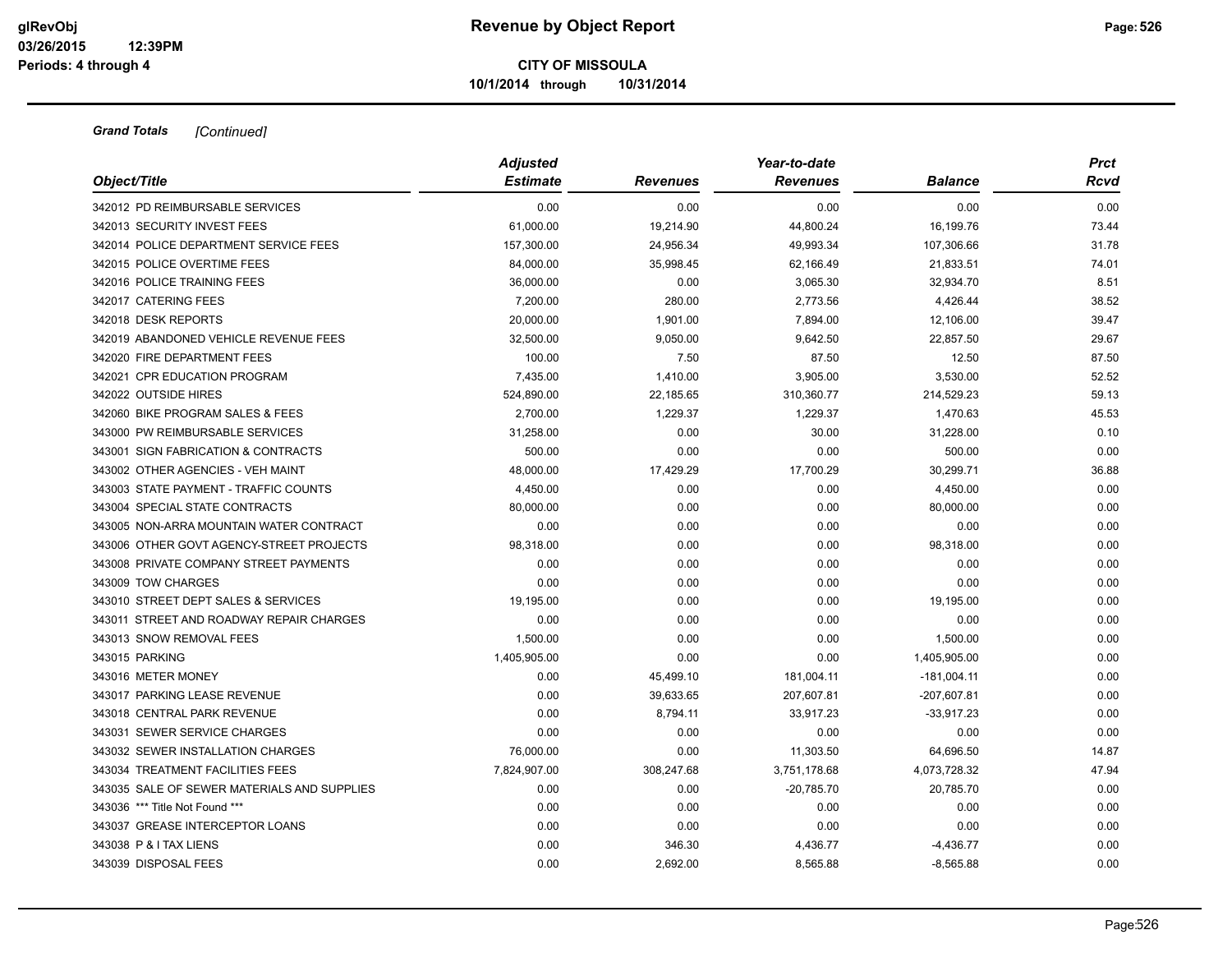| Object/Title                              | <b>Adjusted</b><br><b>Estimate</b> | <b>Revenues</b> | Year-to-date<br><b>Revenues</b> | <b>Balance</b> | <b>Prct</b><br>Rcvd |
|-------------------------------------------|------------------------------------|-----------------|---------------------------------|----------------|---------------------|
|                                           |                                    |                 |                                 |                |                     |
| 343041 GARBAGE COLLECTION SERVICES        | 5,000.00                           | 1,953.17        | 7,812.68                        | $-2,812.68$    | 156.25              |
| 343065 BUILDING RENTALS                   | 0.00                               | 0.00            | 0.00                            | 0.00           | 0.00                |
| 343080 STATE MAINTENANCE CONTRACT         | 530,082.00                         | 119,632.80      | 169,009.01                      | 361,072.99     | 31.88               |
| 343082 MDT URBAN PROJECTS                 | 0.00                               | 0.00            | 0.00                            | 0.00           | 0.00                |
| 343083 CONTRACT SEWER APPLICATIONS        | 0.00                               | 0.00            | 0.00                            | 0.00           | 0.00                |
| 343084 STREET MAINTENANCE MATERIALS REIMB | 55,500.00                          | 0.00            | 39,722.64                       | 15,777.36      | 71.57               |
| 343097 SIDEWALK AND CURB FEES             | 340,000.00                         | 20,931.14       | 133,601.07                      | 206,398.93     | 39.29               |
| 343300 MISC CHARGES FOR SERVICES          | 0.00                               | 0.00            | $-26,044.18$                    | 26,044.18      | 0.00                |
| 343301 BOOT REMOVAL                       | 0.00                               | 1,050.00        | 3,000.00                        | $-3,000.00$    | 0.00                |
| 343302 PARKS SOIL PROJECT                 | 0.00                               | 0.00            | 0.00                            | 0.00           | 0.00                |
| 343310 SALE OF NICHE NAMEPLATES & VASES   | 0.00                               | 2,700.00        | 5,100.00                        | $-5,100.00$    | 0.00                |
| 343311 SALE OF NICHES                     | 3,200.00                           | 0.00            | 0.00                            | 3,200.00       | 0.00                |
| 343320 CEMETERY - SALE OF PLOTS           | 12,870.00                          | 1,900.00        | 8,200.00                        | 4,670.00       | 63.71               |
| 343321 CEMETERY FOUNDATIONS               | 1,570.00                           | 1,400.00        | 5,350.00                        | $-3,780.00$    | 340.76              |
| 343322 CEMETERY FLOWER CARE               | 4,250.00                           | 0.00            | 0.00                            | 4,250.00       | 0.00                |
| 343323 CEMETERY - LINER INSTALL FEES      | 5,580.00                           | 400.00          | 9,000.00                        | $-3,420.00$    | 161.29              |
| 343324 OTHER CEMETERY FEES                | 1,500.00                           | 300.00          | 1,200.00                        | 300.00         | 80.00               |
| 343325 2ND INTERMENT RIGHT                | 0.00                               | 0.00            | 2,800.00                        | $-2,800.00$    | 0.00                |
| 343340 CEMETERY - OPENINGS & CLOSINGS     | 10,950.00                          | 700.00          | 10,350.00                       | 600.00         | 94.52               |
| 343350 CEMETERY CARE, FEES                | 99,000.00                          | 0.00            | 0.00                            | 99,000.00      | 0.00                |
| 343360 WEED CONTROL                       | 3,000.00                           | 0.00            | 0.00                            | 3,000.00       | 0.00                |
| 346000 FEES                               | 220,000.00                         | 2,730.92        | 13,564.62                       | 206,435.38     | 6.17                |
| 346001 TENNIS FEE                         | 0.00                               | 0.00            | 680.00                          | $-680.00$      | 0.00                |
| 346029 PARKS PETTY CASH FUND              | 0.00                               | 0.00            | 0.00                            | 0.00           | 0.00                |
| 346030 SWIMMING POOL FEES                 | 1,045,954.00                       | 260.13          | 394,682.58                      | 651,271.42     | 37.73               |
| 346031 RECREATION FEES                    | 197,194.00                         | 15,234.60       | 61,396.49                       | 135,797.51     | 31.14               |
| 346032 PRESCHOOL PROGRAMS                 | 0.00                               | 0.00            | 0.00                            | 0.00           | 0.00                |
| 346033 PARK FEES/FACILITY RENTALS         | 85,000.00                          | 5,680.75        | 28,921.96                       | 56,078.04      | 34.03               |
| 346034 GROUNDS MAINTENANCE CONTRACT       | 85,000.00                          | 0.00            | 0.00                            | 85,000.00      | 0.00                |
| 346036 PARK CONCESSION FEES               | 3,000.00                           | 27.07           | 590.45                          | 2,409.55       | 19.68               |
| 346037 YOUTH DRUG COURT CONTRACT          | 11,700.00                          | 0.00            | 0.00                            | 11,700.00      | 0.00                |
| 346040 MCCORMICK SWIMMING POOL            | 0.00                               | 0.00            | 0.00                            | 0.00           | 0.00                |
| 346050 COUNTY PLAYGROUND CONTRACT         | 3,150.00                           | 0.00            | 0.00                            | 3,150.00       | 0.00                |
| 346051 MONTANA PARKS/REC CONFERENCE 2012  | 0.00                               | 0.00            | 0.00                            | 0.00           | 0.00                |
| 346052 PLAYGROUND SAFETY TRAINING         | 0.00                               | 0.00            | 0.00                            | 0.00           | 0.00                |
| 346053 CITY LIFE PROGRAMS                 | 12,500.00                          | 759.00          | 1,054.00                        | 11.446.00      | 8.43                |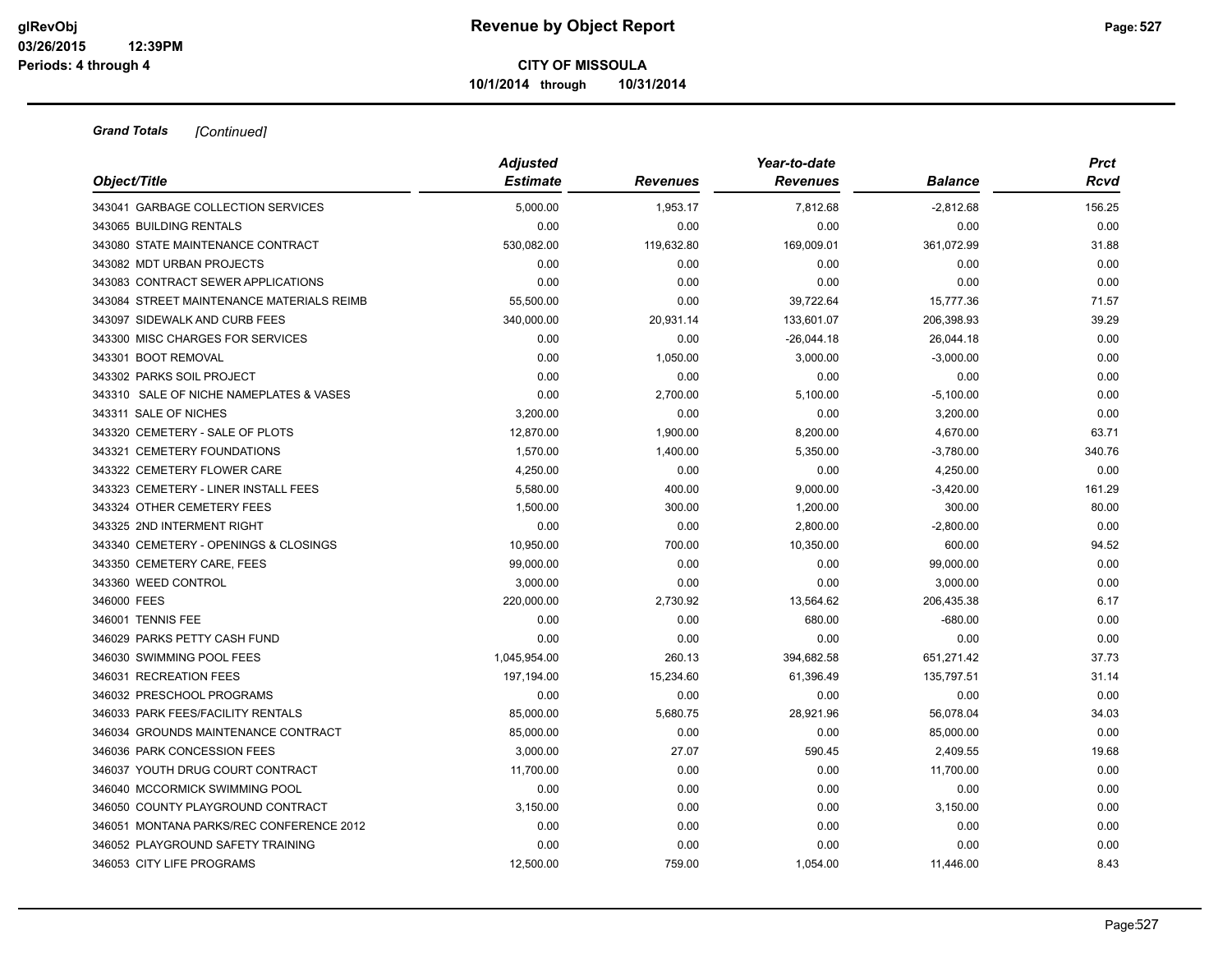| Object/Title                                   | <b>Adjusted</b><br><b>Estimate</b> | <b>Revenues</b> | Year-to-date<br><b>Revenues</b> | <b>Balance</b> | <b>Prct</b><br>Rcvd |
|------------------------------------------------|------------------------------------|-----------------|---------------------------------|----------------|---------------------|
| 346055 COUNTY PARK SUPPORT                     | 0.00                               | 0.00            | 0.00                            | 0.00           | 0.00                |
|                                                | 0.00                               |                 | 103,694.48                      |                | 0.00                |
| 346060 CURRENTS SWIMMING FACILITY              |                                    | 26,391.66       |                                 | $-103,694.48$  |                     |
| 346061 CURRENTS ENTERPRISE                     | 0.00                               | 0.00            | 0.00                            | 0.00           | 0.00                |
| 346062 SPLASH ENTERPRISE                       | 0.00                               | 0.00            | 0.00                            | 0.00           | 0.00                |
| 346070 RECREATION GENERAL MERCHANDISE          | 0.00                               | 0.00            | 0.00                            | 0.00           | 0.00                |
| 346080 PAYMENT IN LIEU OF PARKS                | 288,120.00                         | 0.00            | 0.00                            | 288,120.00     | 0.00                |
| 346082 HIGH PARK EASEMENT EXCHANGE             | 0.00                               | 0.00            | 0.00                            | 0.00           | 0.00                |
| <b>CHARGES FOR SERVICES</b><br><b>Total</b>    | 16,662,942.00                      | 946,884.90      | 6,260,775.49                    | 10,402,166.51  | 37.57               |
| 350000 FINES & FORFEITURES                     |                                    |                 |                                 |                |                     |
| 351013 DRUG FORFEITURES                        | 16,800.00                          | 1,452.73        | 3,868.98                        | 12,931.02      | 23.03               |
| 351022 LAW ENFORCEMENT ACADEMY SURCHARGE #5    | 0.00                               | 5,238.82        | 15,565.35                       | $-15,565.35$   | 0.00                |
| 351031 TRAFFIC FINES                           | 1,386,857.00                       | 96,357.53       | 278,098.68                      | 1,108,758.32   | 20.05               |
| 351032 SURCHARGE ON FINES                      | 129,089.00                         | 21,005.15       | 60,464.50                       | 68,624.50      | 46.84               |
| 351033 PUBLIC DEFENDER FEES                    | 0.00                               | 455.50          | 1,577.16                        | $-1,577.16$    | 0.00                |
| 351034 CELLULAR PHONE FINES                    | 62,000.00                          | 14,053.00       | 28,142.50                       | 33,857.50      | 45.39               |
| 351035 CELL PHONE FINES: EDUCATION             | 0.00                               | 0.00            | 14,089.50                       | $-14,089.50$   | 0.00                |
| 352000 TICKETS                                 | 0.00                               | 0.00            | 0.00                            | 0.00           | 0.00                |
| 352001 PARKING TICKET REVENUE                  | 270,000.00                         | 25,664.37       | 73,510.87                       | 196,489.13     | 27.23               |
| 352002 PARKING FINES                           | 0.00                               | $-20.00$        | $-65.00$                        | 65.00          | 0.00                |
| 355000 FALSE ALARM PENALTY                     | 20,000.00                          | 0.00            | 884.00                          | 19,116.00      | 4.42                |
| <b>FINES &amp; FORFEITURES</b><br><b>Total</b> | 1,884,746.00                       | 164,207.10      | 476,136.54                      | 1,408,609.46   | 25.26               |
| 360000 MISCELLANEOUS REVENUES                  |                                    |                 |                                 |                |                     |
| 360000 MISCELLANEOUS REVENUES                  | 0.00                               | 0.00            | 0.00                            | 0.00           | 0.00                |
| 360001 COPIES                                  | 2,200.00                           | 144.50          | 425.50                          | 1,774.50       | 19.34               |
| 360002 PHONES                                  | 0.00                               | 0.00            | 0.00                            | 0.00           | 0.00                |
| 360003 MMIA REIMBURSEMENT-ATTORNEY             | 0.00                               | 0.00            | 0.00                            | 0.00           | 0.00                |
| 360005 LOAN REPAYMENTS                         | 0.00                               | 0.00            | 0.00                            | 0.00           | 0.00                |
| 360007 RLF REVENUES                            | 0.00                               | 0.00            | 0.00                            | 0.00           | 0.00                |
| 360010 MISCELLANEOUS                           | 15,000.00                          | 2,398.98        | 16,423.24                       | $-1,423.24$    | 109.49              |
| 360011 YOUTH COUNCIL FUNDS                     | 9,010.00                           | 0.00            | 9,339.65                        | $-329.65$      | 103.66              |
| 360012 SEWER GRANT REPAYMENTS                  | 0.00                               | 0.00            | 0.00                            | 0.00           | 0.00                |
| 360013 REPAYMENT OF SEWER GRANT                | 7,000.00                           | 0.00            | 2,060.00                        | 4,940.00       | 29.43               |
| 360014 REPAYMENT OF LOAN/MHA                   | 0.00                               | 0.00            | 0.00                            | 0.00           | 0.00                |
| 360015 CONFERENCE REVENUES - BUILDING          | 0.00                               | 0.00            | 0.00                            | 0.00           | 0.00                |
| 360016 MRA SHARE OF CIVIC STADIUM PARKING      | 0.00                               | 0.00            | 0.00                            | 0.00           | 0.00                |
| 360017 PARK PLANS FORFEITURE                   | 0.00                               | 20.00           | 20.00                           | $-20.00$       | 0.00                |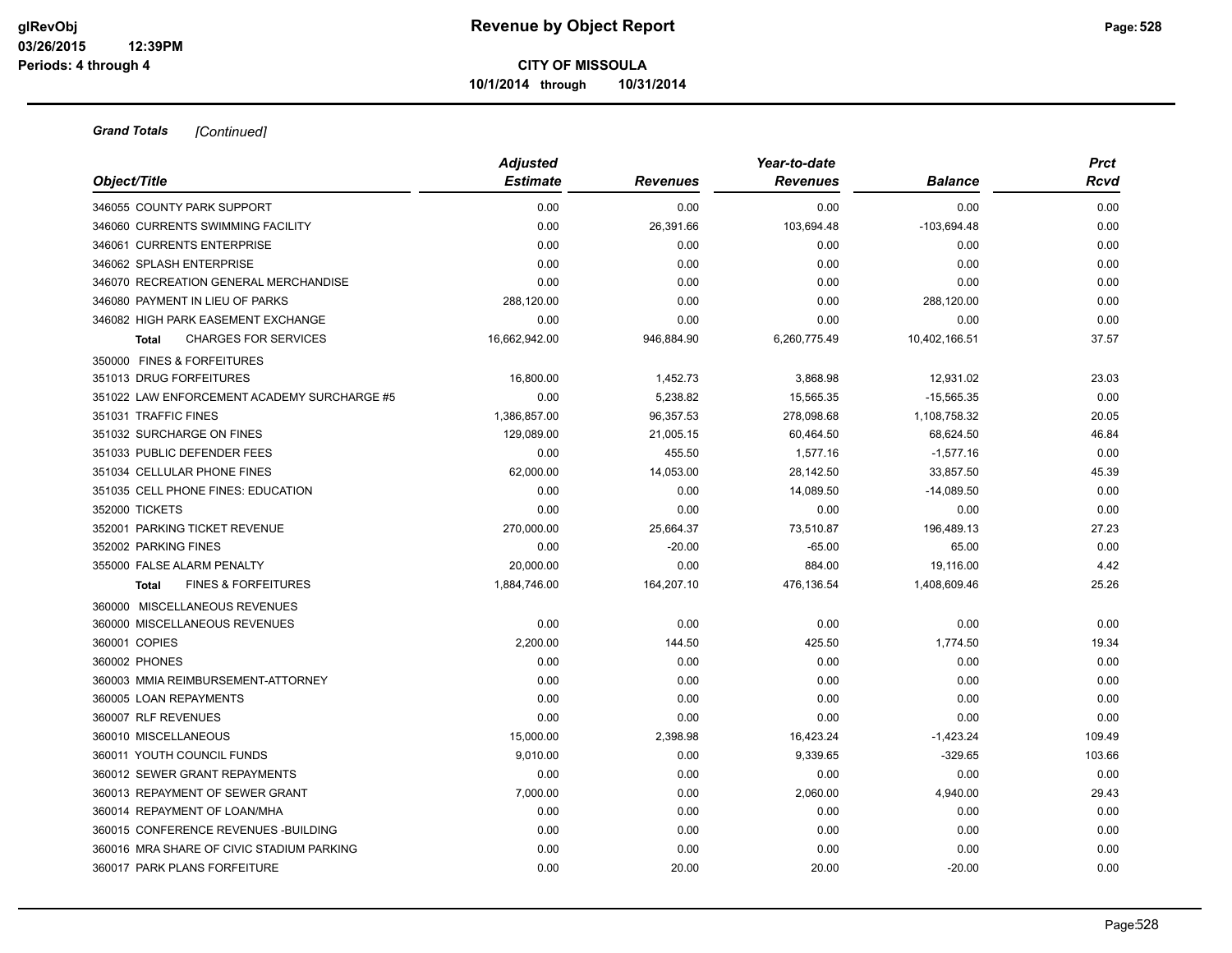| Object/Title                               | <b>Adjusted</b> |                 | Year-to-date<br><b>Revenues</b> | <b>Balance</b> | <b>Prct</b><br>Rcvd |
|--------------------------------------------|-----------------|-----------------|---------------------------------|----------------|---------------------|
|                                            | <b>Estimate</b> | <b>Revenues</b> |                                 |                |                     |
| 360018 MARKET ON FRONT UTILITY PAYMENTS    | 0.00            | 382.09          | 579.15                          | $-579.15$      | 0.00                |
| 360019 GARBAGE-MARKET ON FRONT             | 0.00            | 255.48          | 369.88                          | $-369.88$      | 0.00                |
| 360020 GREENOUGH PARK ENCROACHMENTS        | 0.00            | 0.00            | 0.00                            | 0.00           | 0.00                |
| 360030 CONTRIBUTIONS FROM PROPERTY OWNERS  | 0.00            | 0.00            | 0.00                            | 0.00           | 0.00                |
| 360050 OVER/SHORT                          | 0.00            | 0.00            | 0.00                            | 0.00           | 0.00                |
| 360100 REFUNDS                             | 200.00          | 0.00            | 0.00                            | 200.00         | 0.00                |
| 361000 RATTLESNAKE LAND LEASES             | 0.00            | 0.00            | 0.00                            | 0.00           | 0.00                |
| 361003 CARAS PARK CONCERT REVENUE          | 0.00            | 0.00            | 0.00                            | 0.00           | 0.00                |
| 361010 RENTAL REVENUE                      | 120,000.00      | 0.00            | 0.00                            | 120,000.00     | 0.00                |
| 361013 CLOSED GRANT REPAYMENTS             | 0.00            | 0.00            | 0.00                            | 0.00           | 0.00                |
| 361200 RADIO TOWER LEASE PAYMENTS          | 0.00            | 2,850.00        | 2,850.00                        | $-2,850.00$    | 0.00                |
| 361201 EKO LAND LEASE                      | 0.00            | 12,640.81       | 12,293.18                       | $-12,293.18$   | 0.00                |
| 362000 OTHER MISCELLANEOUS REVENUE         | 8,000.00        | 1,000.00        | 33,310.55                       | $-25,310.55$   | 416.38              |
| 362001 MUNICIPAL COURT BAD CHECK CHARGES   | 0.00            | 0.00            | 0.00                            | 0.00           | 0.00                |
| 362002 BAD CHECK CHARGES                   | 500.00          | 30.00           | 100.00                          | 400.00         | 20.00               |
| 362003 US BANK FEE REIMBURSEMENT           | 0.00            | 0.00            | 0.00                            | 0.00           | 0.00                |
| 362004 URD III FACADE IMPROVEMENT LOAN REC | 0.00            | 0.00            | 0.00                            | 0.00           | 0.00                |
| 362005 LEASE LATE PAYMENT PENALTY          | 0.00            | 0.00            | 0.00                            | 0.00           | 0.00                |
| 362006 GAIC INSURANCE SETTLEMENT           | 0.00            | 0.00            | 0.00                            | 0.00           | 0.00                |
| 362011 SALE OF UNCLAIMED PROPERTY          | 0.00            | 0.00            | 0.00                            | 0.00           | 0.00                |
| 362012 REC/GREEN TAG PROGRAM               | 300.00          | 0.00            | 0.00                            | 300.00         | 0.00                |
| 363000 ASSESSMENTS PAID                    | 15,000.00       | 0.00            | 0.00                            | 15,000.00      | 0.00                |
| 363010 LIGHTING ASSESSMENTS                | 404,652.00      | 2,195.52        | 2,195.52                        | 402,456.48     | 0.54                |
| 363020 PROPERTY ASSESSMENTS                | 3,773,616.00    | 42,479.75       | 42,479.75                       | 3,731,136.25   | 1.13                |
| 363021 PAYOFF PRINCIPAL ASSESSMENTS        | 0.00            | 2,234.54        | 36,357.74                       | $-36,357.74$   | 0.00                |
| 363022 BOND INTEREST ASSESSMENTS           | 0.00            | 0.00            | 0.00                            | 0.00           | 0.00                |
| 363030 SIDEWALK AND CURB ASSESSMENTS       | 0.00            | 0.00            | 0.00                            | 0.00           | 0.00                |
| 363040 PENALTY AND INTEREST                | 0.00            | 470.88          | 606.60                          | $-606.60$      | 0.00                |
| 364012 SALE OF SURPLUS PROPERTY            | 40,000.00       | 4,000.00        | 4,000.00                        | 36,000.00      | 10.00               |
| 364040 INSURANCE AND DAMAGE RECOVERY       | 40,000.00       | 12,567.94       | 14,946.65                       | 25,053.35      | 37.37               |
| 364041 WORKERS COMPENSATION REIMBURSEMENT  | 2,500.00        | 0.00            | 0.00                            | 2,500.00       | 0.00                |
| 364042 EXPENDITURE REIMBURSEMENTS          | 1,200.00        | 0.00            | 0.00                            | 1,200.00       | 0.00                |
| 364043 RATTLESNAKE CORRIDOR REIMBURSEMENT  | 10,000.00       | 572.00          | 2,860.00                        | 7,140.00       | 28.60               |
| 364044 EMERGENCY RESPONSE REIMBURSEMENT    | 50,000.00       | 0.00            | 0.00                            | 50,000.00      | 0.00                |
| 364047 MMIA EXPENDITURE REIMBURSEMENT      | 0.00            | 0.00            | 0.00                            | 0.00           | 0.00                |
| 364051 DOT RADAR GRANT                     | 0.00            | 0.00            | 0.00                            | 0.00           | 0.00                |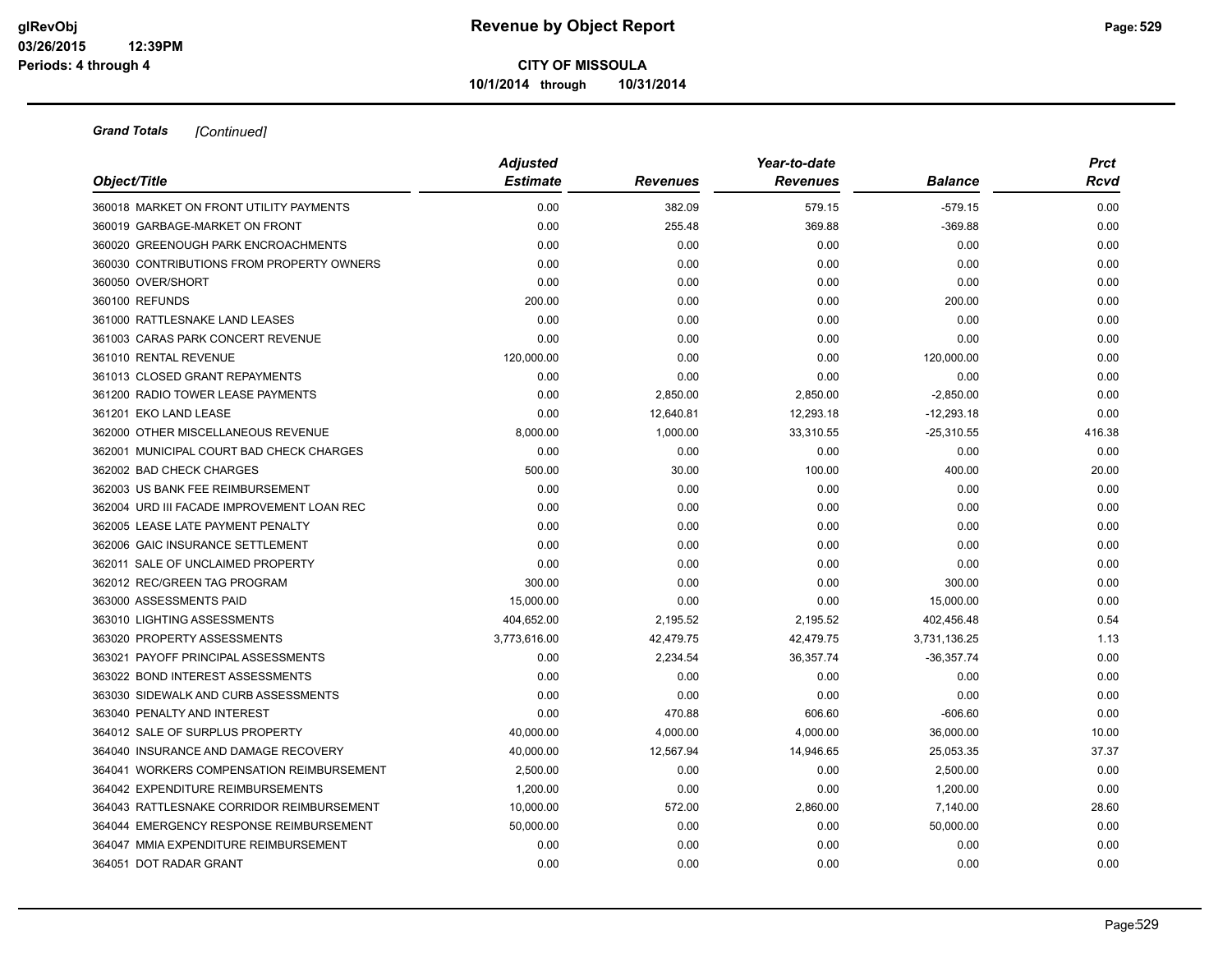| Object/Title                                    | <b>Adjusted</b> |                 | Year-to-date    |                | <b>Prct</b> |
|-------------------------------------------------|-----------------|-----------------|-----------------|----------------|-------------|
|                                                 | <b>Estimate</b> | <b>Revenues</b> | <b>Revenues</b> | <b>Balance</b> | Rcvd        |
| 364053 EXPENDITURE REIMB-FIRE SERVICES          | 0.00            | 0.00            | 0.00            | 0.00           | 0.00        |
| 364060 REIMB LETTER OF CREDIT-709 PARKVIEW      | 0.00            | 0.00            | 0.00            | 0.00           | 0.00        |
| 364061 REIMB LETTER OF CREDIT-LINNEA LANE       | 0.00            | 0.00            | 0.00            | 0.00           | 0.00        |
| 365000 DONATIONS                                | 818,689.00      | 951.48          | 991.48          | 817,697.52     | 0.12        |
| 365001 *** Title Not Found ***                  | 0.00            | 0.00            | 10,250.00       | $-10,250.00$   | 0.00        |
| 365002 OTHER RECREATION DONATIONS               | 50,000.00       | 100.00          | 2,235.58        | 47,764.42      | 4.47        |
| 365003 DONATIONS - SMOKE ALARMS                 | 25,000.00       | 0.00            | 0.00            | 25,000.00      | 0.00        |
| 365004 GRANT CR TRAIL ASSN DONATION             | 0.00            | 0.00            | 0.00            | 0.00           | 0.00        |
| 365005 DONATIONS - ARCO                         | 0.00            | 0.00            | 0.00            | 0.00           | 0.00        |
| 365009 DONATIONS - BASKETBALL/TENNIS COURT      | 65,000.00       | 190.89          | 3,172.89        | 61,827.11      | 4.88        |
| 365010 FRIENDS OF MISSOULA PARKS DONATION       | 0.00            | 0.00            | 0.00            | 0.00           | 0.00        |
| 365015 GREEN BLOCK PILOT PROJECT                | 0.00            | 0.00            | 0.00            | 0.00           | 0.00        |
| 365016 LOCAL MATCH MDT                          | 13,585.00       | 0.00            | 725.00          | 12,860.00      | 5.34        |
| 365017 LOCAL MATCH TRANSIT                      | 9,559.00        | 0.00            | 0.00            | 9,559.00       | 0.00        |
| 365018 DONATIONS - THERMAL IMAGING              | 0.00            | 0.00            | 0.00            | 0.00           | 0.00        |
| 365019 PARKS DONATIONS                          | 1,072,446.00    | 15,561.02       | 118,849.61      | 953,596.39     | 11.08       |
| 365020 OPEN SPACE DONATIONS                     | 5,000.00        | 0.00            | 0.00            | 5,000.00       | 0.00        |
| 365021 COMBAT CHALLENGE DONATIONS               | 0.00            | 0.00            | 0.00            | 0.00           | 0.00        |
| 365022 NEIGHBORHOOD COUNCIL DONATIONS           | 0.00            | 0.00            | 0.00            | 0.00           | 0.00        |
| 365023 NORTHWESTERN ENERGY GRANT                | 0.00            | 0.00            | 0.00            | 0.00           | 0.00        |
| 365030 WHITE PINE PARK DONATION-ZIP BEVERAGE    | 0.00            | 0.00            | 0.00            | 0.00           | 0.00        |
| 365100 RECREATION OUTDOOR                       | 25,000.00       | 0.00            | 300.00          | 24,700.00      | 1.20        |
| 365101 RECREATION SCHOLARSHIP                   | 35,000.00       | 2,340.33        | 2,161.75        | 32,838.25      | 6.18        |
| 365102 RECREATION YOUTH & ADULT SPORTS          | 25,000.00       | 395.00          | 6,765.00        | 18,235.00      | 27.06       |
| 365103 URBAN FORESTRY PROGRAMS                  | 55,000.00       | 0.00            | 2,300.00        | 52,700.00      | 4.18        |
| 365109 CONSERVATION LANDS DONATIONS             | 0.00            | 0.00            | 0.00            | 0.00           | 0.00        |
| 368000 SALE OF COINS                            | 0.00            | 0.00            | 0.00            | 0.00           | 0.00        |
| 368001 SALE OF POLICE PROMOTIONS                | 0.00            | 0.00            | 0.00            | 0.00           | 0.00        |
| 368002 SALE OF FIRE PROMOTIONS                  | 0.00            | 0.00            | 0.00            | 0.00           | 0.00        |
| 368010 SALE OF T-SHIRTS                         | 0.00            | 0.00            | 0.00            | 0.00           | 0.00        |
| MISCELLANEOUS REVENUES<br><b>Total</b>          | 6,698,457.00    | 103,781.21      | 328,968.72      | 6,369,488.28   | 4.91        |
| 370000 INVESTMENTS & ROYALTY EARNINGS           |                 |                 |                 |                |             |
| 371010 INTEREST ON INVESTMENTS                  | 23,500.00       | 340.28          | $-24,030.78$    | 47,530.78      | $-102.26$   |
| 371020 GAIN/LOSS IN MARKET VALUE OF INVESTMENTS | 0.00            | 0.00            | 0.00            | 0.00           | 0.00        |
| 371500 INTEREST ON INTERFUND LOAN               | 0.00            | 0.00            | 0.00            | 0.00           | 0.00        |
| 373002 LOAN REPAYMENT - FAMILY SERVICES         | 20.000.00       | 0.00            | 0.00            | 20,000.00      | 0.00        |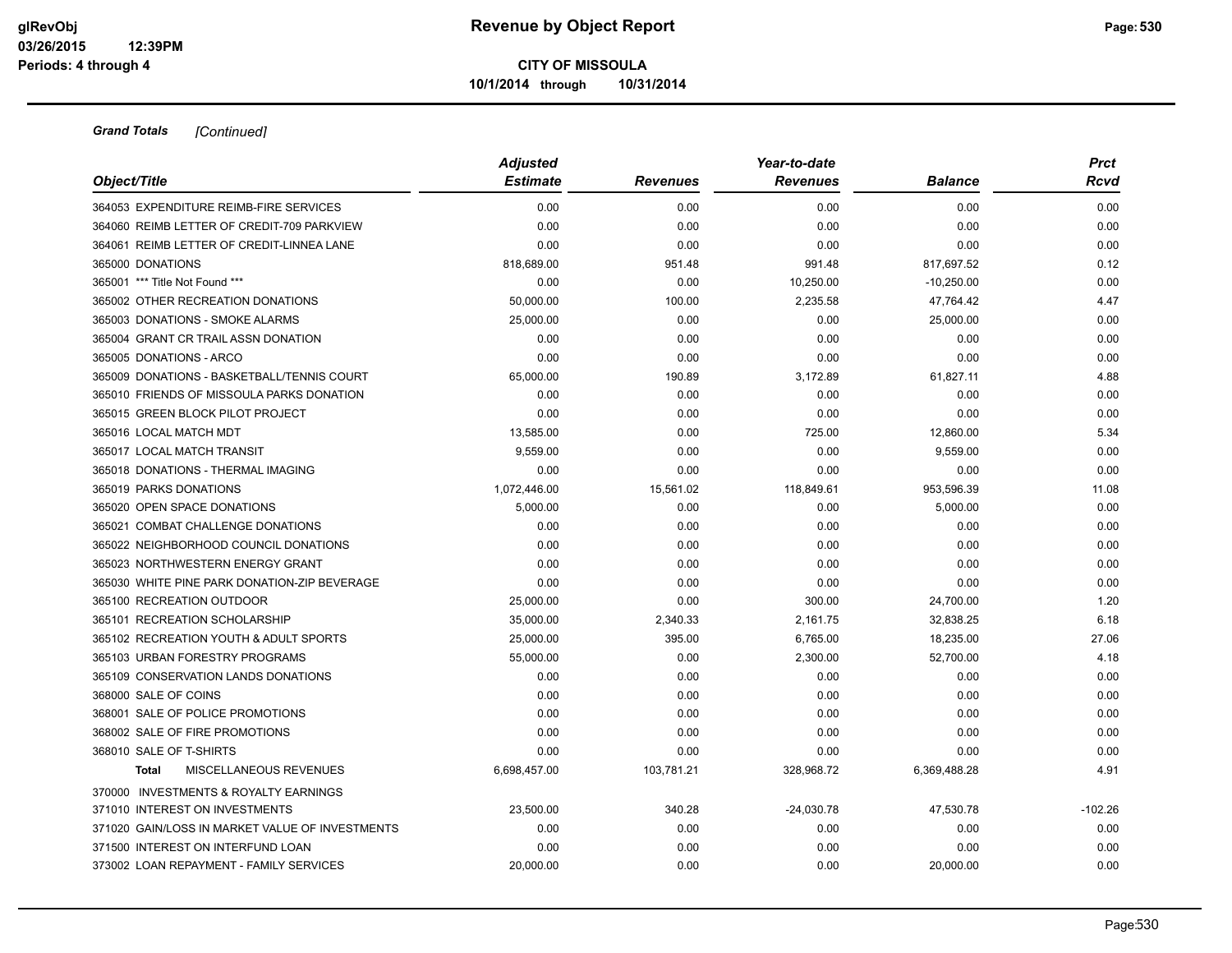**10/1/2014 through 10/31/2014**

| Object/Title                                                         | <b>Adjusted</b><br><b>Estimate</b> | <b>Revenues</b> | Year-to-date<br><b>Revenues</b> | <b>Balance</b> | <b>Prct</b><br>Rcvd |
|----------------------------------------------------------------------|------------------------------------|-----------------|---------------------------------|----------------|---------------------|
|                                                                      |                                    |                 |                                 |                |                     |
| 373006 BURNS ST COMMONS<br><b>INVESTMENTS &amp; ROYALTY EARNINGS</b> | 0.00                               | 0.00            | 40,000.00                       | $-40,000.00$   | 0.00<br>36.71       |
| <b>Total</b>                                                         | 43,500.00                          | 340.28          | 15,969.22                       | 27,530.78      |                     |
| 380000 OTHER FINANCING SOURCES                                       |                                    |                 |                                 |                |                     |
| 380000 OTHER FINANCING SOURCES                                       | 0.00                               | 0.00            | 0.00                            | 0.00           | 0.00                |
| 381000 LOAN PROCEEDS                                                 | 0.00                               | 0.00            | 0.00                            | 0.00           | 0.00                |
| 381002 SRF LOAN                                                      | 0.00                               | 0.00            | 0.00                            | 0.00           | 0.00                |
| 381009 TRANSFERS IN                                                  | 309,059.00                         | 0.00            | 0.00                            | 309,059.00     | 0.00                |
| 381010 BOND PROCEEDS                                                 | 0.00                               | 0.00            | 0.00                            | 0.00           | 0.00                |
| 381011 OPEN SPACE REVENUE                                            | 0.00                               | 0.00            | 0.00                            | 0.00           | 0.00                |
| 381012 \$680,000 FIRE GF DEBT                                        | 0.00                               | 0.00            | 0.00                            | 0.00           | 0.00                |
| 381015 \$1,010,000 LIMITED TAX GO BONDS 2010C                        | 0.00                               | 0.00            | 0.00                            | 0.00           | 0.00                |
| 381020 REVENUE BONDS                                                 | 920,000.00                         | 0.00            | 0.00                            | 920,000.00     | 0.00                |
| 381023 DOMESTIC VIOLENCE ACCOUNTABILITY GRANT                        | 0.00                               | 0.00            | 0.00                            | 0.00           | 0.00                |
| 381025 BOND PROCEEDS                                                 | 0.00                               | 0.00            | 0.00                            | 0.00           | 0.00                |
| 381026 DEBT SERVICE/BROWNSFIELD RLF 1.125M                           | 0.00                               | 0.00            | 0.00                            | 0.00           | 0.00                |
| 381027 SAFEWAY/ST PAT 1.5M                                           | 0.00                               | 0.00            | 0.00                            | 0.00           | 0.00                |
| 381028 BOND PROCEEDS-MILL SITE                                       | 0.00                               | 0.00            | 0.00                            | 0.00           | 0.00                |
| 381029 PARKING STRUCTURE BOND PROCEEDS                               | 0.00                               | 0.00            | 0.00                            | 0.00           | 0.00                |
| 381030 SID BONDS PROCEEDS                                            | 0.00                               | 0.00            | 0.00                            | 0.00           | 0.00                |
| 381070 PROCEEDS FROM NOTES/LOANS/INTERCAP                            | 0.00                               | 0.00            | 0.00                            | 0.00           | 0.00                |
| 381071 WILMA NOTE PROCEEDS                                           | 0.00                               | 0.00            | 0.00                            | 0.00           | 0.00                |
| 381072 FIB NOTE PROCEEDS                                             | 0.00                               | 0.00            | 0.00                            | 0.00           | 0.00                |
| 381074 CIVIC STADIUM TIF NOTES 1.5M                                  | 0.00                               | 0.00            | 0.00                            | 0.00           | 0.00                |
| 381090 PROCEEDS FROM CAPITAL LEASE                                   | 0.00                               | 0.00            | 0.00                            | 0.00           | 0.00                |
| 382000 *** Title Not Found ***                                       | 0.00                               | 0.00            | 0.00                            | 0.00           | 0.00                |
| 382010 SALE OF FIXED ASSETS                                          | 0.00                               | 0.00            | 0.00                            | 0.00           | 0.00                |
| 383000 OPERATING TRANSFERS                                           | 491,688.00                         | 66.67           | 11,149.67                       | 480,538.33     | 2.27                |
| 383001 TRANS FR FLUSHING DISTRICT                                    | 27,281.00                          | 0.00            | 0.00                            | 27,281.00      | 0.00                |
| 383002 TRANS FR GAS TAX                                              | 564,000.00                         | 0.00            | 0.00                            | 564,000.00     | 0.00                |
| 383003 TRANS FR COMPREHENSIVE INSURANCE LEVY                         | 0.00                               | 0.00            | 0.00                            | 0.00           | 0.00                |
| 383004 TRANS FR EMPLOYEE HEALTH INSURANCE LEVY                       | 4,296,467.00                       | 0.00            | 0.00                            | 4,296,467.00   | 0.00                |
| 383007 TRANS FR CABLE FRANCHISE                                      | 244,110.00                         | 0.00            | 0.00                            | 244,110.00     | 0.00                |
| 383008 TRANS FR RUSSELL PARK DISTRICT                                | 0.00                               | 0.00            | 0.00                            | 0.00           | 0.00                |
| 383009 TRANS FR TITLE I                                              | 0.00                               | 0.00            | 0.00                            | 0.00           | 0.00                |
| 383010 TRANS FR CIP                                                  | 0.00                               | 0.00            | 0.00                            | 0.00           | 0.00                |
| 383011 TRANS FR SID REVOLVING                                        | 100.000.00                         | 0.00            | 0.00                            | 100,000.00     | 0.00                |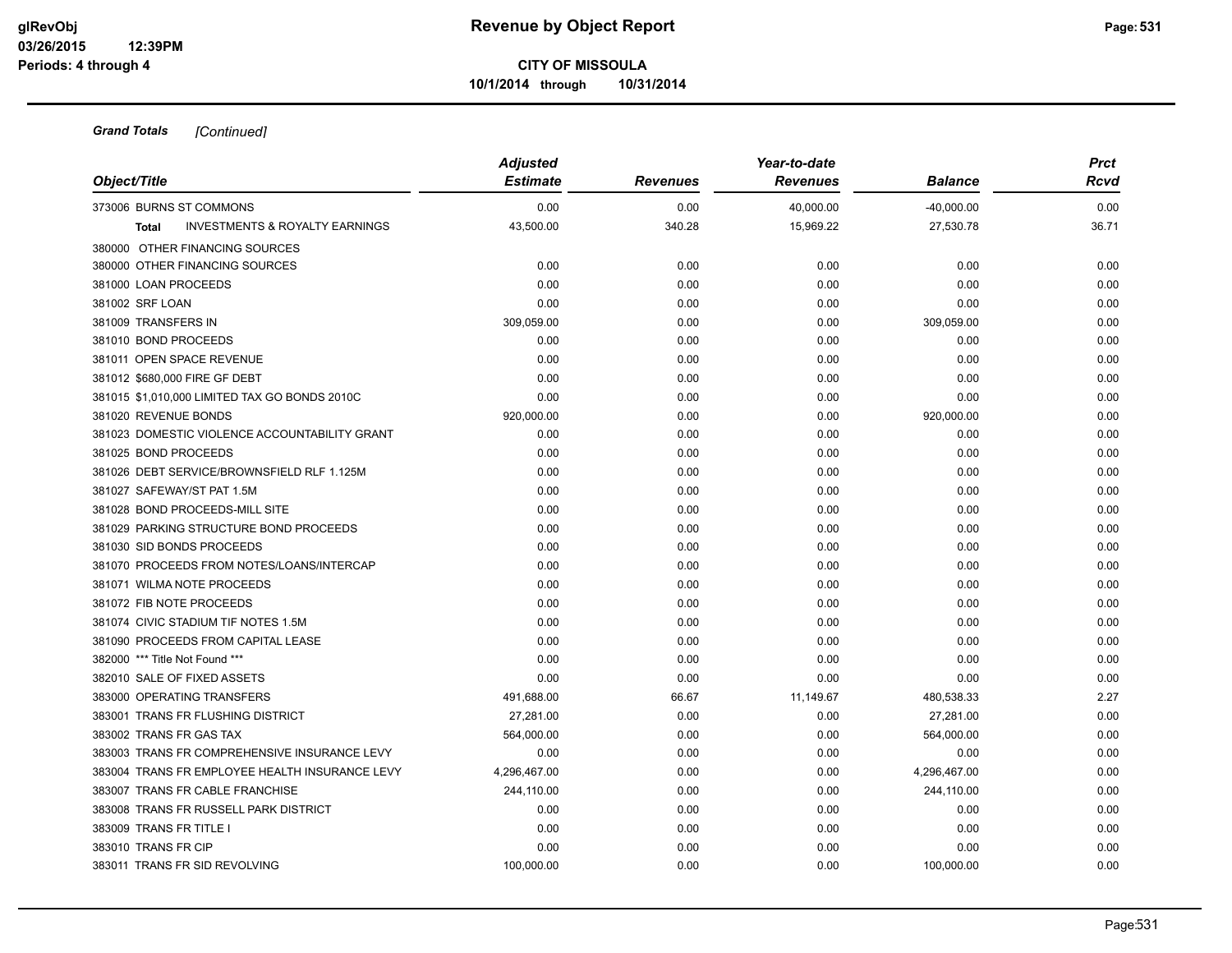| Object/Title                                | <b>Adjusted</b><br><b>Estimate</b> |                 | Year-to-date<br><b>Revenues</b> | <b>Balance</b> | <b>Prct</b><br><b>Rcvd</b> |
|---------------------------------------------|------------------------------------|-----------------|---------------------------------|----------------|----------------------------|
|                                             |                                    | <b>Revenues</b> |                                 |                |                            |
| 383013 TRANS FR SID DEBT SERVICE            | 0.00                               | 0.00            | 0.00                            | 0.00           | 0.00                       |
| 383014 TRANS FR MRA                         | 1,726,097.00                       | 0.00            | 0.00                            | 1,726,097.00   | 0.00                       |
| 383015 TRANS FR MPC                         | 0.00                               | 0.00            | 0.00                            | 0.00           | 0.00                       |
| 383016 TRANS FR TAX INCREMENT BOND          | 0.00                               | 0.00            | 0.00                            | 0.00           | 0.00                       |
| 383017 TRANS FR BUILDING                    | 0.00                               | 0.00            | 0.00                            | 0.00           | 0.00                       |
| 383018 TRANS FR WILLOWWOOD PARK DISTRICT    | 0.00                               | 0.00            | 0.00                            | 0.00           | 0.00                       |
| 383020 TRANS FR CEMETERY CARE               | 9,545.00                           | 0.00            | 0.00                            | 9,545.00       | 0.00                       |
| 383021 TRANS FR P&R TRAILS DEVLP            | 50,000.00                          | 0.00            | 0.00                            | 50,000.00      | 0.00                       |
| 383022 TRANS FR OPEN SPACE BOND             | 0.00                               | 0.00            | 0.00                            | 0.00           | 0.00                       |
| 383023 TRANS FR DRUG FORFEITURE             | 0.00                               | 0.00            | 0.00                            | 0.00           | 0.00                       |
| 383024 TRANS FR SEWER CLEARING              | 7,334,237.00                       | 0.00            | 0.00                            | 7,334,237.00   | 0.00                       |
| 383025 TRANS FR SEWER R & D                 | 0.00                               | 0.00            | 0.00                            | 0.00           | 0.00                       |
| 383026 TRANS FR CDBG                        | 0.00                               | 0.00            | 0.00                            | 0.00           | 0.00                       |
| 383027 TRANS FR URD                         | 0.00                               | 0.00            | 0.00                            | 0.00           | 0.00                       |
| 383028 TRANS FROM GF FOR HEALTH RESERVE     | 0.00                               | 0.00            | 0.00                            | 0.00           | 0.00                       |
| 383029 TRANS FR GENERAL                     | 1,975,677.00                       | 6,518.65        | 33,862.91                       | 1,941,814.09   | 1.71                       |
| 383034 TRANS FR 01 SERIES DEBT SERVICE      | 0.00                               | 0.00            | 0.00                            | 0.00           | 0.00                       |
| 383036 TRANSFER - GRANT                     | 0.00                               | 0.00            | 0.00                            | 0.00           | 0.00                       |
| 383037 TRANSFER FROM URD II                 | 250,000.00                         | 0.00            | 0.00                            | 250,000.00     | 0.00                       |
| 383038 TRANSFER - URD III                   | 0.00                               | 0.00            | 0.00                            | 0.00           | 0.00                       |
| 383039 FROM SID TRANSFERS                   | 0.00                               | 0.00            | 0.00                            | 0.00           | 0.00                       |
| 383040 TRANSFER FROM CITY GRANTS            | 0.00                               | 0.00            | 0.00                            | 0.00           | 0.00                       |
| 383041 TRANS FR CDBG                        | 0.00                               | 0.00            | 0.00                            | 0.00           | 0.00                       |
| 383042 TRANSFERS FROM OTHER FUNDS           | 0.00                               | 0.00            | 0.00                            | 0.00           | 0.00                       |
| 383043 TRANSFERS FROM IMPACT FEES           | 0.00                               | 0.00            | 0.00                            | 0.00           | 0.00                       |
| 383044 TRANSFER FROM PYMT IN LIEU OF PARKS  | 0.00                               | 0.00            | 0.00                            | 0.00           | 0.00                       |
| 383045 TRANSFER FROM PARK ENTERPRISE        | 0.00                               | 0.00            | 0.00                            | 0.00           | 0.00                       |
| 383046 TRANS FR PARKS MAINTENANCE DIST      | 0.00                               | 0.00            | 0.00                            | 0.00           | 0.00                       |
| 383047 TRANS FR STREET MAINTENANCE DISTRICT | 0.00                               | 0.00            | 0.00                            | 0.00           | 0.00                       |
| 383050 TRANSFER FROM IMPACT FEES            | 0.00                               | 0.00            | 0.00                            | 0.00           | 0.00                       |
| 383060 TRANSFERS FROM FRONT ST URD          | 0.00                               | 0.00            | 0.00                            | 0.00           | 0.00                       |
| 383061 TRANSFERS FROM PARK IMPACT FEES      | 0.00                               | 0.00            | 0.00                            | 0.00           | 0.00                       |
| 383062 TRANSFERS FROM PARK SIDS             | 0.00                               | 0.00            | 0.00                            | 0.00           | 0.00                       |
| 383063 TRANSF FROM SAFETY-LU (CTEP)FUND     | 0.00                               | 0.00            | 0.00                            | 0.00           | 0.00                       |
| 383065 TRANSFER FROM WWTF                   | 0.00                               | 0.00            | 0.00                            | 0.00           | 0.00                       |
| 383066 TRANSFER FROM FRONT ST CLEARING      | 453.263.00                         | 0.00            | 0.00                            | 453.263.00     | 0.00                       |